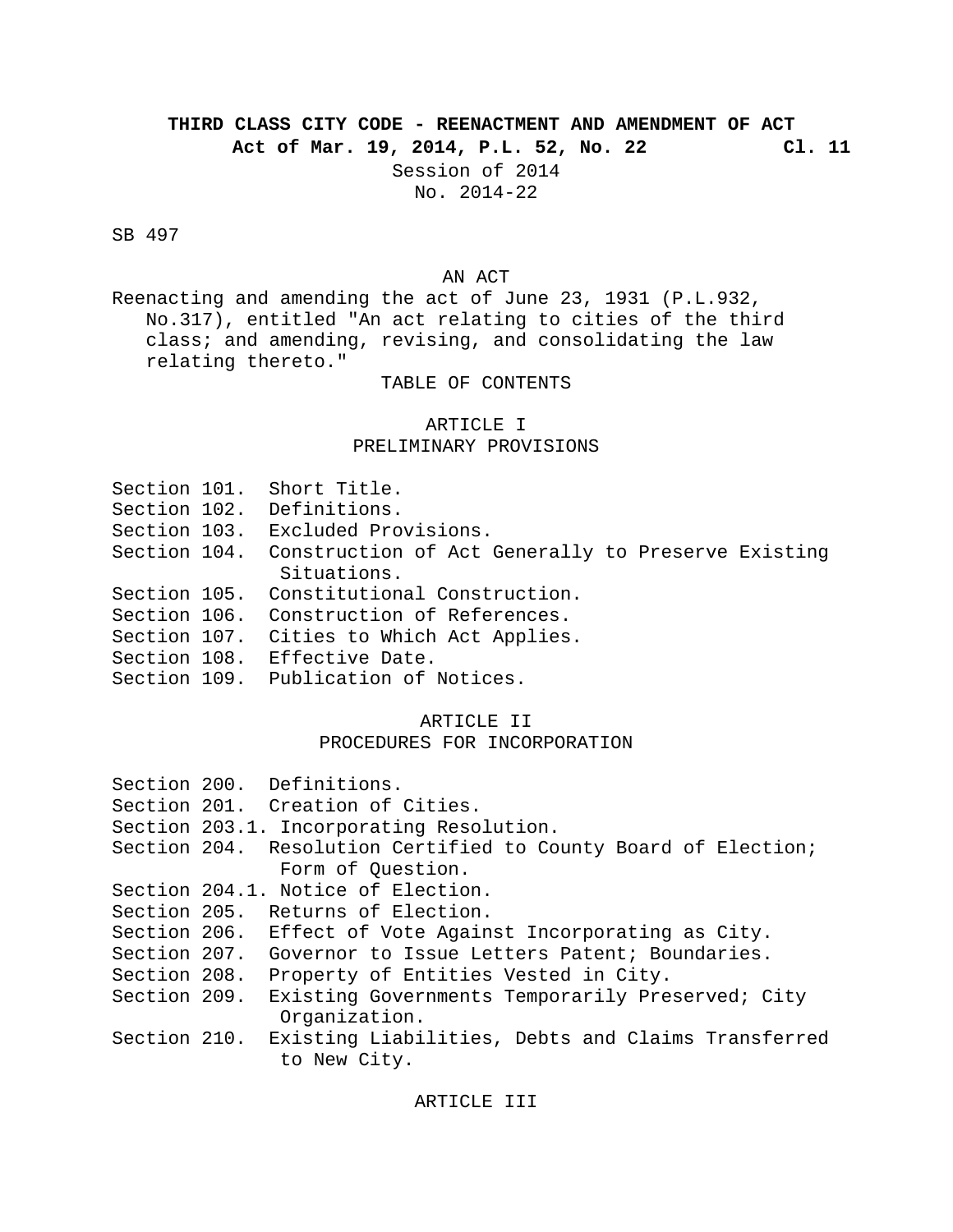#### CHANGE OF CORPORATE TITLE

Section 301. Resolution and Petition to Change Corporate Title. Section 302. Hearing; Decree. Section 303. Recording Decree. Section 304. Existing Rights and Liabilities Preserved. ARTICLE IV CREATION AND DIVISION OF WARDS Section 401. General Power of Council in Creation or Division of Wards. Section 401.1. Petition of Registered Voters. Section 402. (Reserved). Section 403. Appointment of Commission. Section 403.1. Expenses of Commissioners. Section 403.2. Report. Section 404. Election. Section 405. Notice of Election; Review of Report. Section 406. Election Laws to Apply. Section 407. Computing Vote; Return; Resubmission of Question. Section 408. Change of Ward Lines by Council. Section 409. Pennsylvania Election Code.

#### ARTICLE VI

## CITY BOUNDARIES

|  | Section 601. Navigable Stream Boundaries.              |
|--|--------------------------------------------------------|
|  | Section 602. Court to Establish Disputed Boundaries.   |
|  | Section 603. Petition to Court; Commissioners; Report. |
|  | Section 604. Exceptions and Procedure.                 |
|  | Section 605. Pay and Expenses of Commissioners.        |
|  | Section 606. Boundary Monuments.                       |

#### ARTICLE VII

#### ELECTED OFFICERS AND ELECTIONS

|  | Section 701. Elected Officers; Term; Eligible to Reelection; |
|--|--------------------------------------------------------------|
|  | Vacancies Where Elected Officer Fails to Qualify.            |
|  | Section 702. First Elections in Newly Created Cities.        |
|  | Section 703. Nominations and Elections.                      |
|  | Section 704. Certificates of Election.                       |

## ARTICLE VIII VACANCIES IN OFFICE

Section 801. Vacancies in Council and Office of Mayor.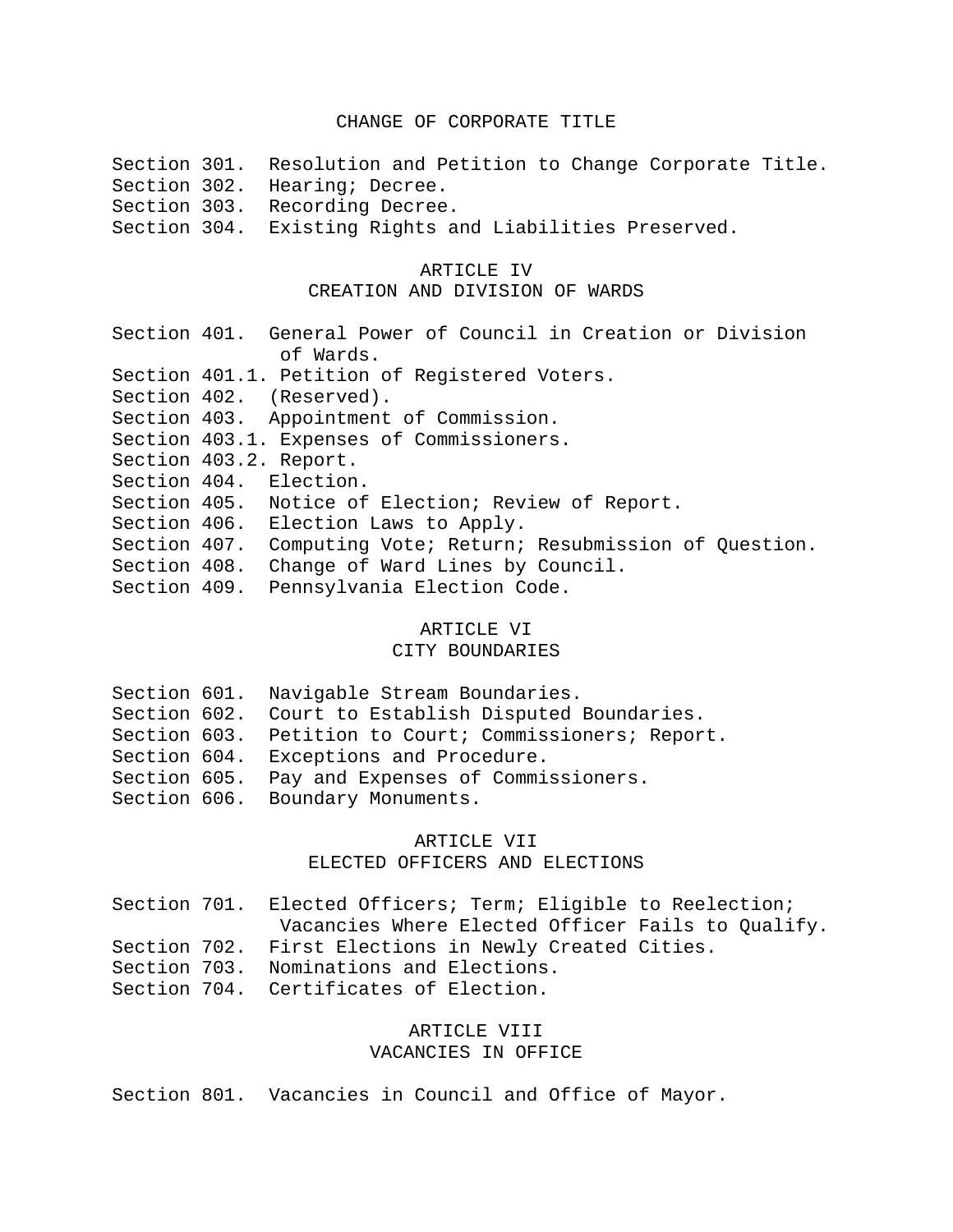Section 802. Vacancy in Office of Controller or of Treasurer.

## ARTICLE IX GENERAL PROVISIONS RELATING TO CITY OFFICERS AND EMPLOYES

- Section 901. Appointment and Removal of Officers and Employes; Removal From Elective Office; Employes Not to Hold Elective Office.
- Section 902. Officers and Employes; Number; Duties; Compensation.
- Section 903. Changes in Salary, Compensation and Emoluments of Officers.
- Section 904. Offices to be Held until Qualification of Successors.
- Section 905. Oath of Office; Violation of Oath; Penalty.
- Section 906. Bond to be Given by Officers and Agents.
- Section 907. Surety Bonds; Insurance; Premiums.
- Section 908. Officers not to Become Surety on Bonds Given to City; Penalty.
- Section 909. Moneys and Accounts to be Delivered by Officer to Successor.
- Section 916. Pennsylvania Municipal League and Other Municipal Affairs Organizations.
- Section 917. Powers of Subpoena; Compelling Testimony.
- Section 918. Consolidation or Integration of Fire and Police Personnel Prohibited.

## ARTICLE X

## THE COUNCIL

(a) General Provisions

| Section 1001. | Qualifications of Council Members.              |
|---------------|-------------------------------------------------|
| Section 1002. | Vesting of Legislative Power.                   |
| Section 1003. | Organization of Council.                        |
| Section 1004. | Oath of Council Members; Quorum; Rules.         |
| Section 1005. | Meetings of Council; Notice; Participation by   |
|               | Telecommunication Device.                       |
| Section 1015. | Attendance of Witnesses and Production of Books |
|               | Before Council or Committee of Council.         |
|               | Section 1016. Salaries.                         |
|               | Section 1016.1. Appointment of City Clerk.      |
|               |                                                 |

(a.1) Ordinances

Section 1018.1. Ordinances and resolutions.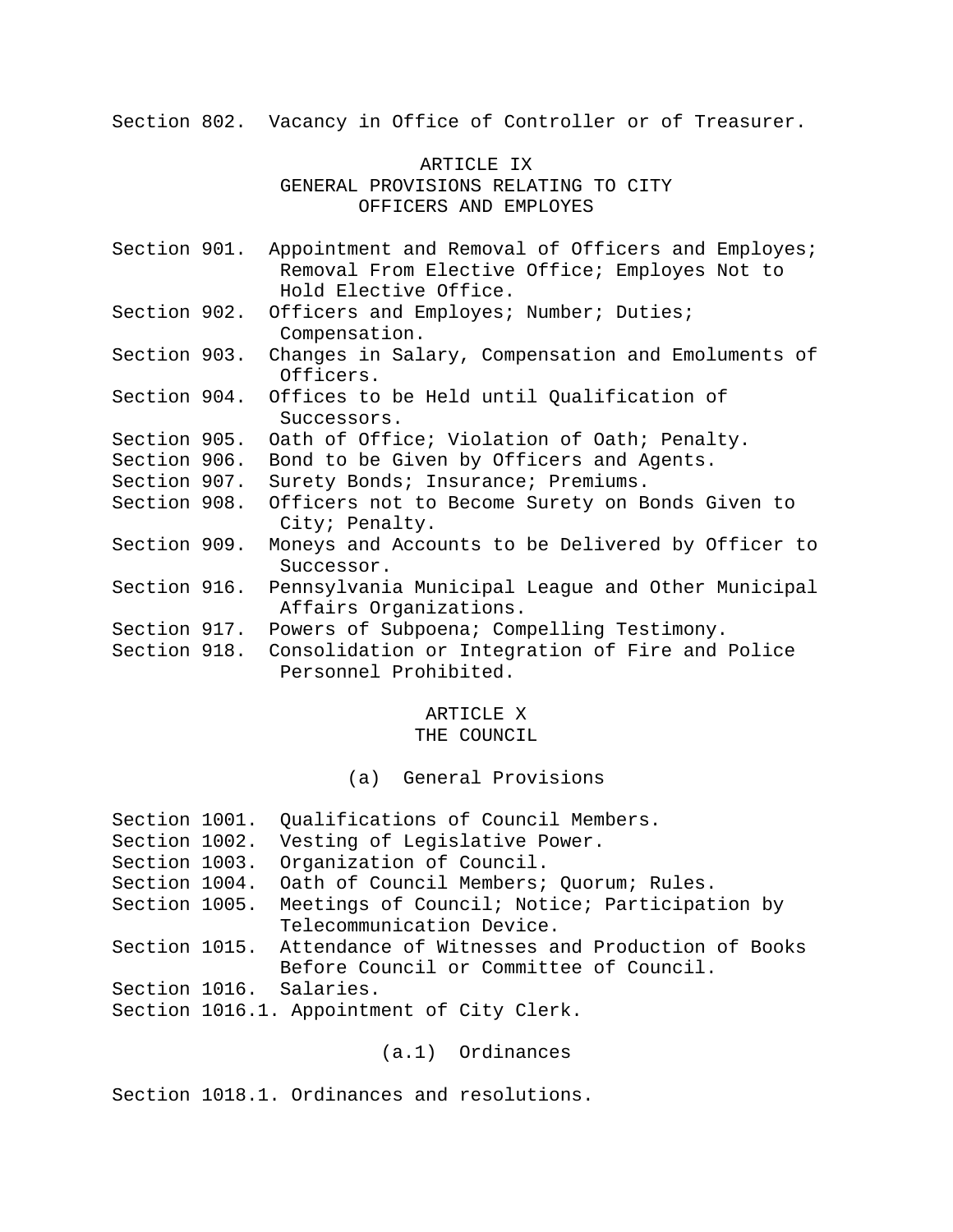```
Section 1018.2. Voting; no veto; vote necessary to enact 
               ordinances or adopt resolutions.
Section 1018.3. Journal of proceedings; recording and 
               withholding of vote.
Section 1018.4. Signing and attesting ordinances.
Section 1018.5. Proposed ordinances; titles.
Section 1018.6. Reading of proposed ordinances; final enactment.
Section 1018.7. Payments not authorized by law.
Section 1018.8. Time of taking effect of ordinances.
Section 1018.9. Publication of proposed ordinances.
Section 1018.10. Filing of proposed ordinances.
Section 1018.11. Records of ordinances maintained by city clerk.
Section 1018.12. Proof and evidence.
Section 1018.13. Standard or nationally recognized codes.
Section 1018.14. Maps, plans or drawings.
Section 1018.15. Codification of ordinances.
Section 1018.16. Enforcement of ordinances; recovery and payment 
               of fines and penalties.
Section 1018.17. Penalty.
             (b) Initiating Ordinances by Electors
Section 1030. Initiation of Proposed Ordinances by Petition; 
               Exceptions.
Section 1031. Petition; Notice.
Section 1032. Signing; Oath.
```

```
Section 1033. Number of Signatures; Examination and Certificate 
              by City Clerk.
```
- Section 1034. Submission to Council.
- Section 1035. Actions by Council; Notices.
- Section 1036. Form of Ballot on Submission to Vote.
- Section 1037. Effect of Majority Vote.
- Section 1038. No Repeal Within Two Years.
- Section 1039. Number of Proposed Ordinances to be Submitted; Elections Limited.

```
Section 1040. Submission for Repeal by Council.
```
Section 1041. Publication of Proposed Ordinance; Repeal or Amendment.

```
(c) Reconsidering Ordinances by Electors
```

|               | Section 1050. Time Ordinances Go Into Effect.                |
|---------------|--------------------------------------------------------------|
|               | Section 1051. Petition; Reconsideration of Ordinance.        |
|               | Section 1052. Preparation of Petition by City Clerk; Notice. |
|               | Section 1053. Additional Petitions.                          |
| Section 1054. | Signatures; Oath; Time of Signing.                           |
|               | Section 1055. Presentation of Petition to Council.           |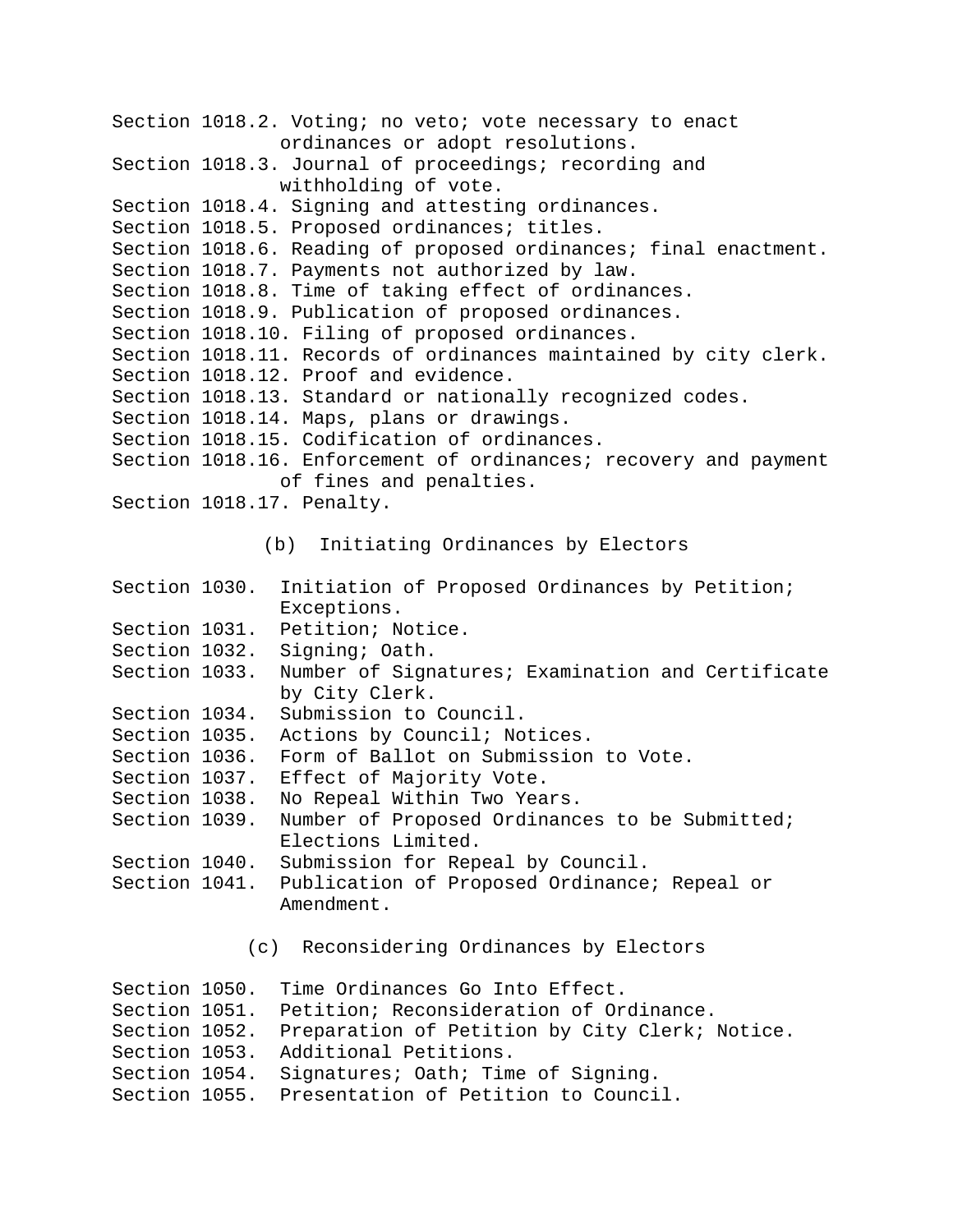|               | Section 1056. Ascertainment of Number of Signers; Report.<br>Section 1059. Effect of Petition; Submission to Voters.<br>Section 1060. Certification to County Board of Elections;<br>Ballots or Ballot Labels; Expense of Elections. |
|---------------|--------------------------------------------------------------------------------------------------------------------------------------------------------------------------------------------------------------------------------------|
|               | Section 1061. Form of Ballot or Ballot Label.                                                                                                                                                                                        |
| Section 1062. | Computing and Filing Returns.                                                                                                                                                                                                        |
|               | Section 1063. Effect of the Vote.                                                                                                                                                                                                    |
|               | Section 1064. Publication of Ordinance Before Election.                                                                                                                                                                              |

## ARTICLE XI

## THE EXECUTIVE DEPARTMENT

| Section 1101. | Executive Departments.                                         |
|---------------|----------------------------------------------------------------|
| Section 1102. | Determination of Powers and Duties of                          |
|               | Departments.                                                   |
| Section 1103. | Designation of Department Directors; Changes.                  |
| Section 1104. | Department Directors Responsible for City                      |
|               | Property and Supplies; Perpetual Inventory                     |
|               | Reports.                                                       |
|               | Section 1105. Quarterly Reports from Directors of Departments. |
|               |                                                                |

## ARTICLE XII THE MAYOR

| Section 1201. | Qualifications.                                 |
|---------------|-------------------------------------------------|
| Section 1202. | Chief Executive; Inauguration.                  |
| Section 1203. | Execution of Laws; Powers of Sheriff Conferred; |
|               | Emergency Powers.                               |
| Section 1204. | Official Seal of Mayor.                         |
| Section 1205. | Supervision of Conduct of City Officers.        |
| Section 1206. | Report of Mayor to Council; Information from    |
|               | Directors of Departments.                       |
| Section 1207. | Power to Take Acknowledgments and Oaths and to  |
|               | Formalize Marriages.                            |
| Section 1208. | Salary.                                         |
| Section 1209. | Acting Mayor; Powers and Duties.                |
|               |                                                 |

## ARTICLE XII-A

## CITY ADMINISTRATOR OR MANAGER

|  | Section 1201-A. Office of city administrator or manager. |
|--|----------------------------------------------------------|
|  | Section 1202-A. Appointment; selection; removal.         |
|  | Section 1203-A. Employment agreement.                    |
|  | Section 1204-A. Residency and elective city office.      |
|  | Section 1205-A. Powers and duties.                       |

## ARTICLE XIV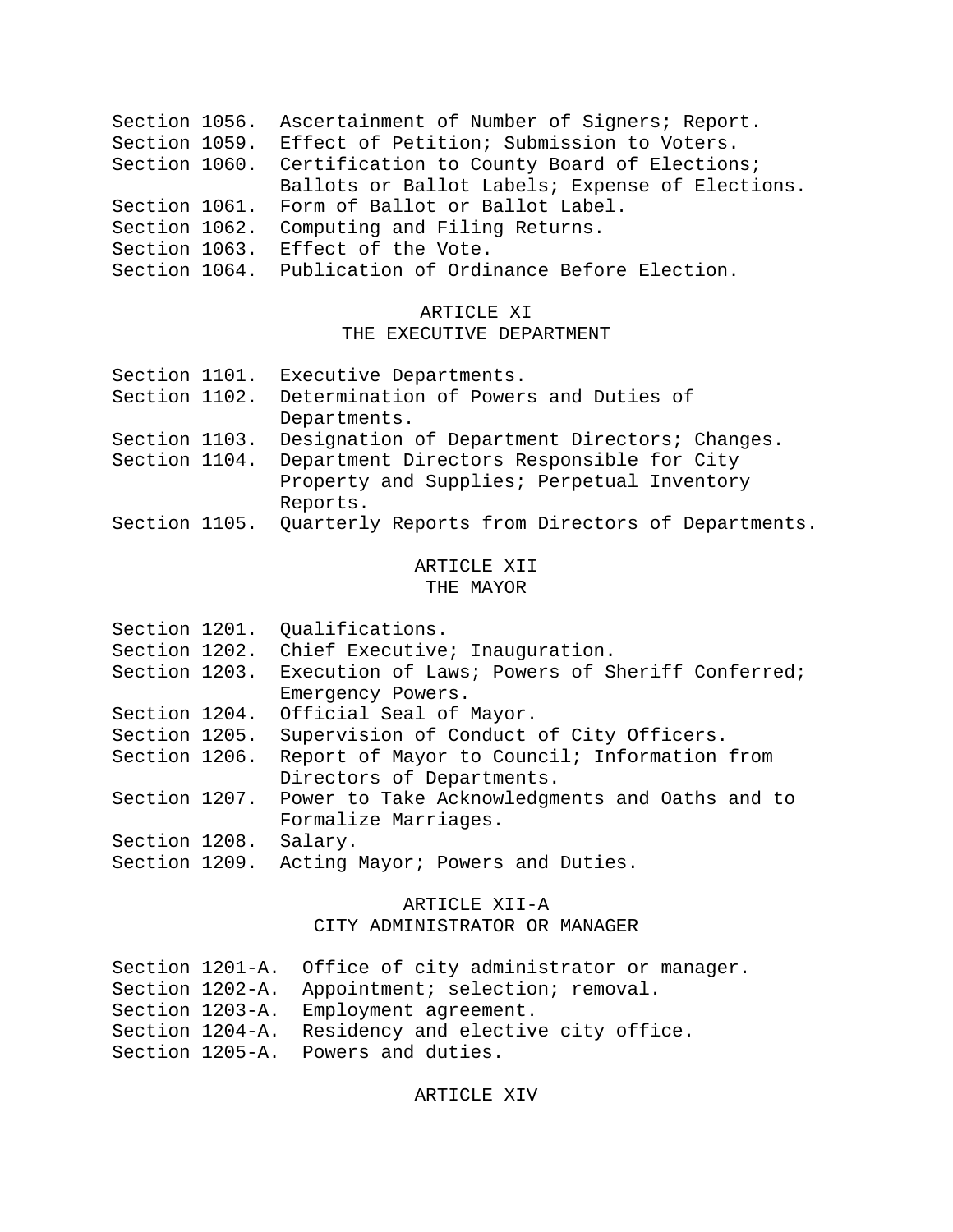## THE CITY TREASURER

|               | Section 1401. Qualifications.                                  |
|---------------|----------------------------------------------------------------|
|               | Section 1402. Bond; Insurance; Salary.                         |
|               | Section 1402.1. City Treasurer to be Tax Collector.            |
|               | Section 1402.2. Date of Delivery of Duplicate; Collection.     |
|               | Section 1402.3. Tax Liens; Schedule of Uncollected Taxes;      |
|               | Liability for False Return.                                    |
|               | Section 1403. Receipt and Payment of Moneys; Daily Transmittal |
|               | of Receipts; Duplicates.                                       |
| Section 1404. | Method of Keeping Accounts.                                    |
| Section 1405. | Moneys Appropriated Only to be Paid Out.                       |
| Section 1406. | Depositories of City Funds Entrusted to the                    |
|               | Treasurer by City Council.                                     |
| Section 1407. | Delivery of City Property in Treasurer's                       |
|               | Possession to Successor.                                       |
| Section 1408. | Appointment of Deputy Treasurer and Employes;                  |
|               | Powers; Responsibility.                                        |

## ARTICLE XV

## THE CITY ENGINEER

|                       | Section 1501. Appointment of City Engineer.               |
|-----------------------|-----------------------------------------------------------|
|                       | Section 1502. Control of Engineering Matters.             |
| Section 1503. Duties. |                                                           |
|                       | Section 1504. Certifying Commencement and Completion of   |
|                       | Municipal Improvements.                                   |
|                       | Section 1505. Surveys; Entering Upon the Lands of Others. |

# ARTICLE XVI

## THE CITY SOLICITOR

| Section 1601.         | Appointment of City Solicitor.                  |
|-----------------------|-------------------------------------------------|
|                       | Section 1602. Direction of Legal Matters.       |
| Section 1603. Duties. |                                                 |
|                       | Section 1604. Written Opinions to be Furnished. |
| Section 1607.         | Satisfaction of Liens Due City.                 |
| Section 1609.         | Assistant Solicitor.                            |
|                       | Section 1610. Special Counsel.                  |
|                       |                                                 |

## ARTICLE XVII THE CITY CONTROLLER AND INDEPENDENT AUDITOR

(a) City Controller

Section 1701. Qualifications; Bond; Compensation.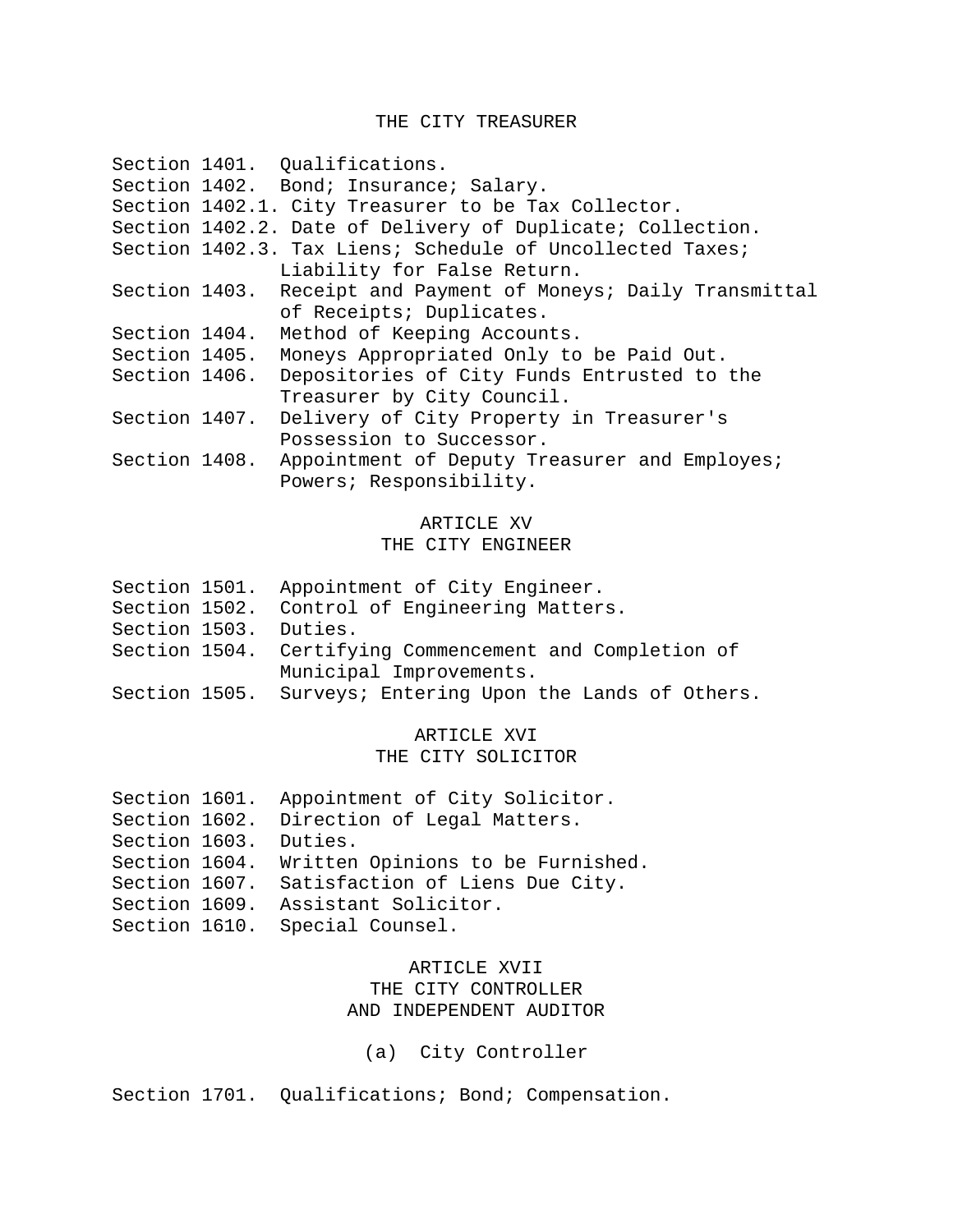Section 1704. Powers and Duties. Section 1704.1. Deputy Controller; Employes. Section 1704.2. Temporary Deputy Controller. Section 1704.3. Continuation of Office.

(b) Independent Auditor

Section 1704.11. Appointment of Independent Auditor. Section 1704.12. Powers and Duties of Independent Auditor. Section 1705. Annual Report to Council; Filing Copy in Court and Appeal.

## ARTICLE XVIII ACCOUNTS AND FINANCES

|                       | Section 1801. Fiscal Year.                                      |
|-----------------------|-----------------------------------------------------------------|
|                       | Section 1802. Chief Fiscal Officer; Bond; Administering Oaths.  |
| Section 1803. Deputy. |                                                                 |
|                       | Section 1804. Regulations Concerning Appropriation.             |
|                       | Section 1804.1. Investment of City Funds.                       |
| Section 1805.         | Countersigning Documents; Money Available;                      |
|                       | Evidence Required.                                              |
| Section 1806.         | Record of Assets, Property, Trusts, Debts Due,                  |
|                       | Receipts and Expenditures.                                      |
| Section 1807.         | Supervision of Accounts of Departments.                         |
|                       | Section 1808. Suggestions for Improvement of City Finances.     |
|                       | Section 1809. Annual Budget; Presentation to Council; Notice;   |
|                       | Revision; Adoption.                                             |
| Section 1810.         | Amending Budget; Notice.                                        |
| Section 1811.         | Appropriations; Tax Rate; Limitations.                          |
|                       | Section 1811.2. Borrowing in Anticipation of Current Revenue.   |
| Section 1812.         | Annual Reports; Publication; Filing Report with                 |
|                       | Department of Community and Economic Development;               |
|                       | Penalty.                                                        |
|                       | Section 1813. Committee to Prepare Uniform Forms.               |
|                       | Section 1814. Annual Reports to Council on Insurance and Bonds. |
|                       |                                                                 |

## ARTICLE XIX CONTRACTS

Section 1901. Power to Make and Regulate Awarding of Contracts. Section 1901.1. Contracts or Purchases in Excess of Base Amount of Eighteen Thousand Five Hundred Dollars. Section 1901.2. Contracts or Purchases Not in Excess of Base Amount of Eighteen Thousand Five Hundred Dollars. Section 1901.3. Determining Amount of Contract.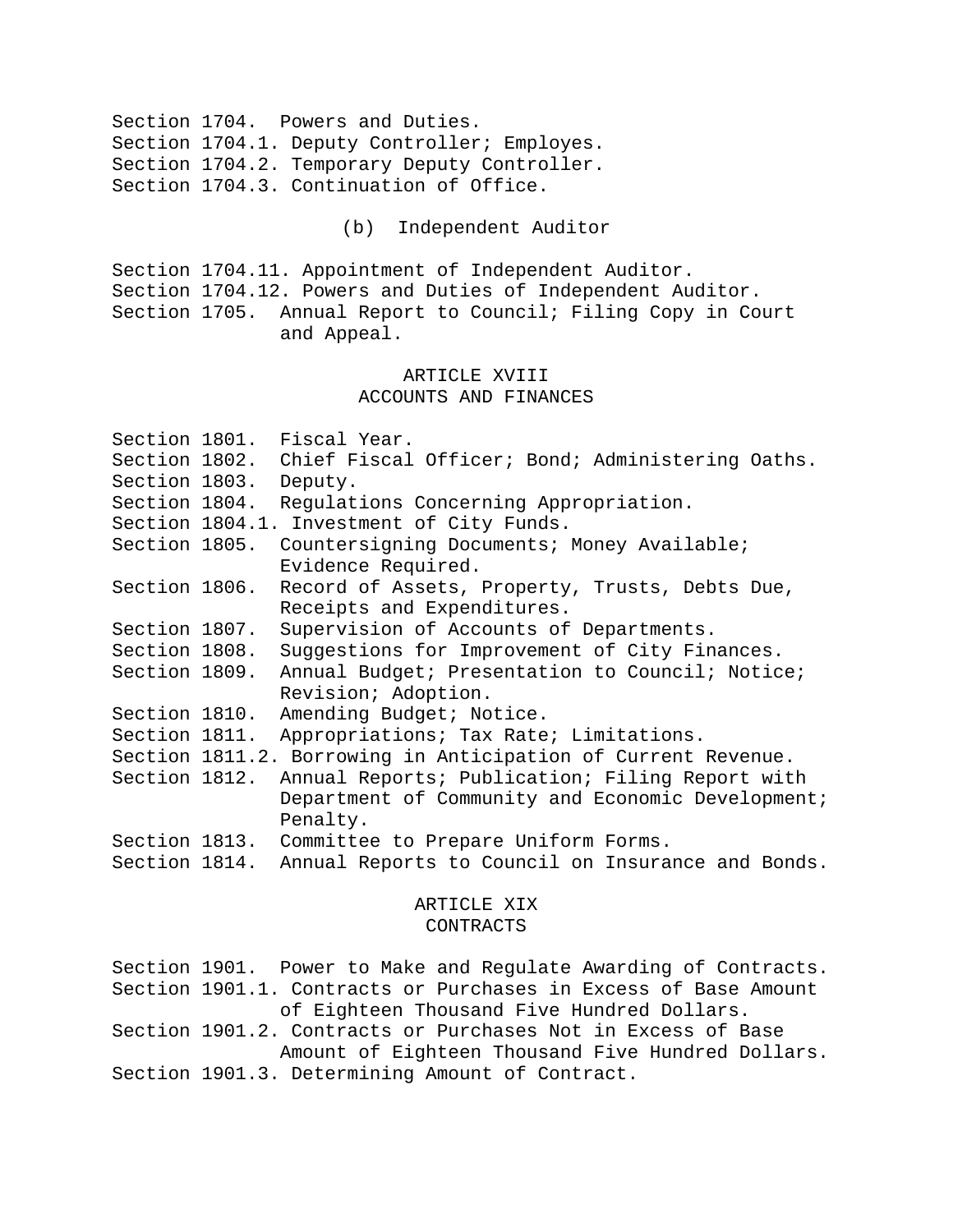|               | Section 1901.4. Contracts or Purchases Not Requiring Advertising<br>or Bidding. |
|---------------|---------------------------------------------------------------------------------|
|               | Section 1901.5. Receipt, Opening, Award or Rejection of Bids.                   |
|               | Section 1901.6. Bid, Performance and Payment Security.                          |
|               | Section 1901.7. Compliance With Other Laws.                                     |
|               | Section 1901.8. Prohibitions.                                                   |
|               | Section 1901.9. Lowest Responsible Bidder.                                      |
|               | Section 1902. Evasion of Advertising Requirements.                              |
|               | Section 1903.1. Adjustments to Base Amount Based on Consumer                    |
|               | Price Index for All Urban Consumers.                                            |
|               | Section 1906. Designation of Appropriations; Certification in                   |
|               | Excess of Appropriation; Contracts for                                          |
|               | Governmental Services for More than One Year.                                   |
|               | Section 1908.1. Purchase Contracts for Petroleum Products; Fire                 |
|               | Company, Etc., Participation.                                                   |
| Section 1909. | Separate Bids for Plumbing, Heating, Ventilating                                |
|               | and Electrical Work, Elevators and Escalators.                                  |
| Section 1910. | Acceptance by Contractor of Workers' Compensation                               |
|               | Act.                                                                            |
|               | Section 1911. Contracts for Improvements; Assignment of                         |
|               | Assessments.                                                                    |
|               | Section 1912. Architects and Engineers in Employ of City;                       |
|               | Prohibitions from Bidding on Public Works;                                      |
|               | Penalty.                                                                        |
| Section 1916. | Contracts with Passenger or Transportation                                      |
|               | Companies.                                                                      |

# ARTICLE XX

# POLICE FORCE

| Section 2001. | Appointment, Number, Rank, Compensation and<br>Qualifications of Police Officers. |
|---------------|-----------------------------------------------------------------------------------|
| Section 2002. | Designation of Chief.                                                             |
| Section 2003. | Extra Police Officers; Compensation.                                              |
| Section 2005. | Powers of Police Officers to Arrest.                                              |
| Section 2006. | Service of Process; Fees; Payment into Treasury.                                  |
| Section 2007. | Supervision by Mayor.                                                             |
| Section 2008. | Extra Compensation Prohibited; Exception;<br>Penalty.                             |
| Section 2009. | Compensation or Insurance for Volunteer Police<br>Officer.                        |
|               | Section 2010. School Crossing Guards.                                             |

ARTICLE XXI FIRE BUREAU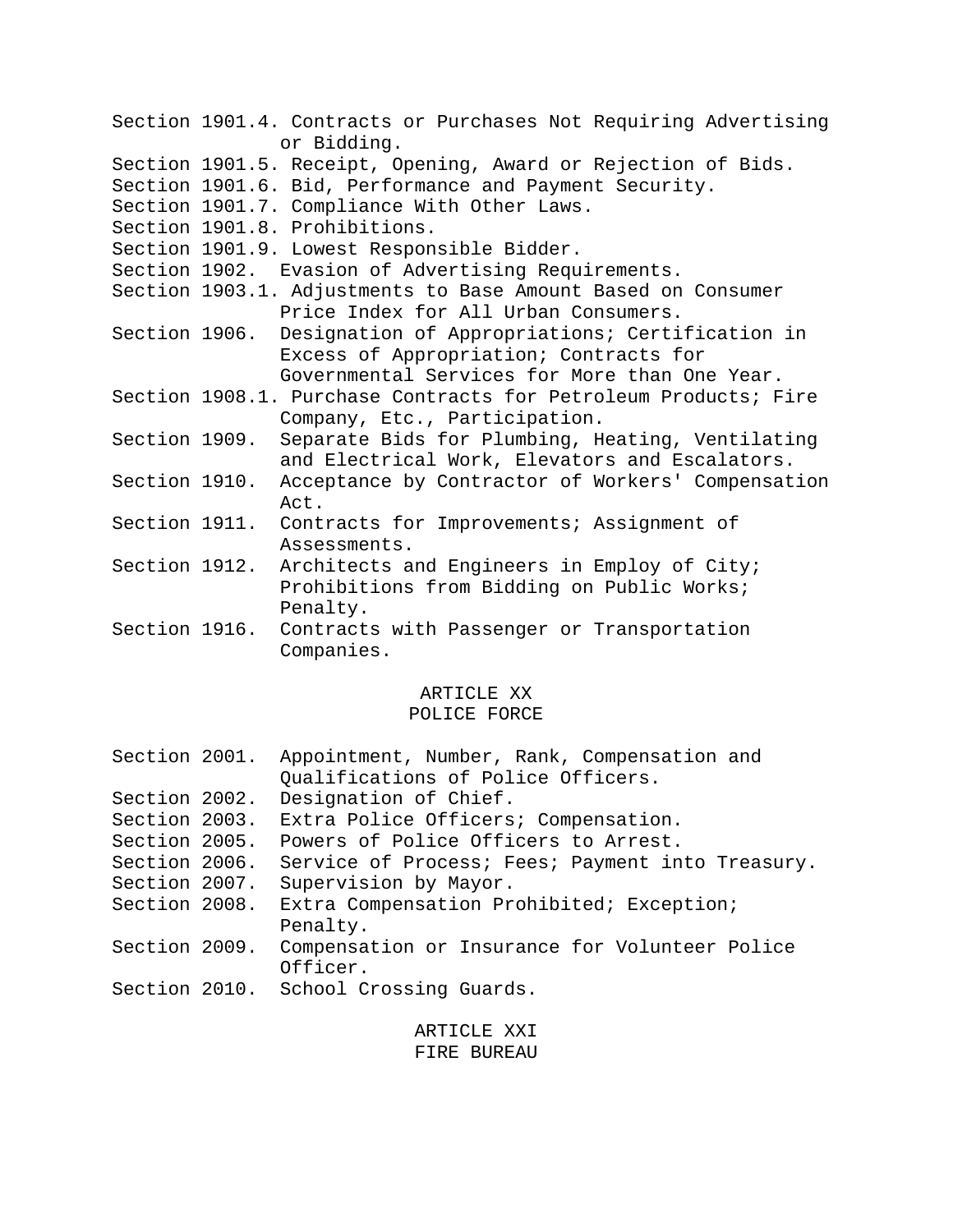|               | Section 2101. Organization of Fire Bureau; Maintenance;        |
|---------------|----------------------------------------------------------------|
|               | Apparatus.                                                     |
|               | Section 2101.1. Appointment and Demotion of Fire Chief.        |
|               | Section 2102. Paid Bureau; Election of Officers and Companies. |
|               | Section 2103. Platoon System; Hours of Service.                |
|               | Section 2104. Fire Marshal; Powers.                            |
| Section 2105. | Obstructing Fire Marshal; Fine.                                |
| Section 2106. | Investigation of Cause of Fire; Power of Mayor.                |
| Section 2107. | Fire Chief Ex-officio Fire Marshal.                            |
| Section 2108. | Compensation Insurance for Injured Volunteer                   |
|               | Firefighters or Special Fire Police.                           |
|               | Salary of Nonunion City Fire Officers.                         |
|               | Section 2109.                                                  |

## ARTICLE XXII SURVEYS AND SURFACE SUPPORT IN COAL MINING AREAS

|  | Section 2203. Survey of Mines.                            |
|--|-----------------------------------------------------------|
|  | Section 2204. Operators to Furnish Maps; Contents.        |
|  | Section 2205. Extensions to be Placed on Maps.            |
|  | Section 2206. Certain Surface Supports Not to be Removed. |
|  | Section 2207. Penalty for Surface Support Violations.     |
|  | Section 2209. Enactment of Ordinances.                    |

## ARTICLE XXIII PUBLIC HEALTH

(a) Board of Health

| Section 2301. | Board of Health.                                          |
|---------------|-----------------------------------------------------------|
| Section 2302. | Members of Appointed Boards of Health.                    |
| Section 2303. | Oath of Office; Organization; Secretary.                  |
| Section 2304. | Duties of Secretary.                                      |
| Section 2305. | Health Officer; Qualifications; Oath.                     |
| Section 2306. | Duties of Health Officer.                                 |
|               | Section 2307. Duties of Board of Health.                  |
|               | Section 2308. Powers of Board of Health.                  |
|               | Section 2309. Effect of Rules and Requlations.            |
|               | Section 2310. Fees and Penalties.                         |
|               | Section 2311. Proceedings of Board to be Public.          |
|               |                                                           |
|               | (b) Public Nuisances Detrimental                          |
|               | to Public Health                                          |
|               |                                                           |
|               | Section 2320. Determination of Public Nuisances.          |
|               | Section 2321. Abatement of Public Nuisances by Designated |
|               | Department.                                               |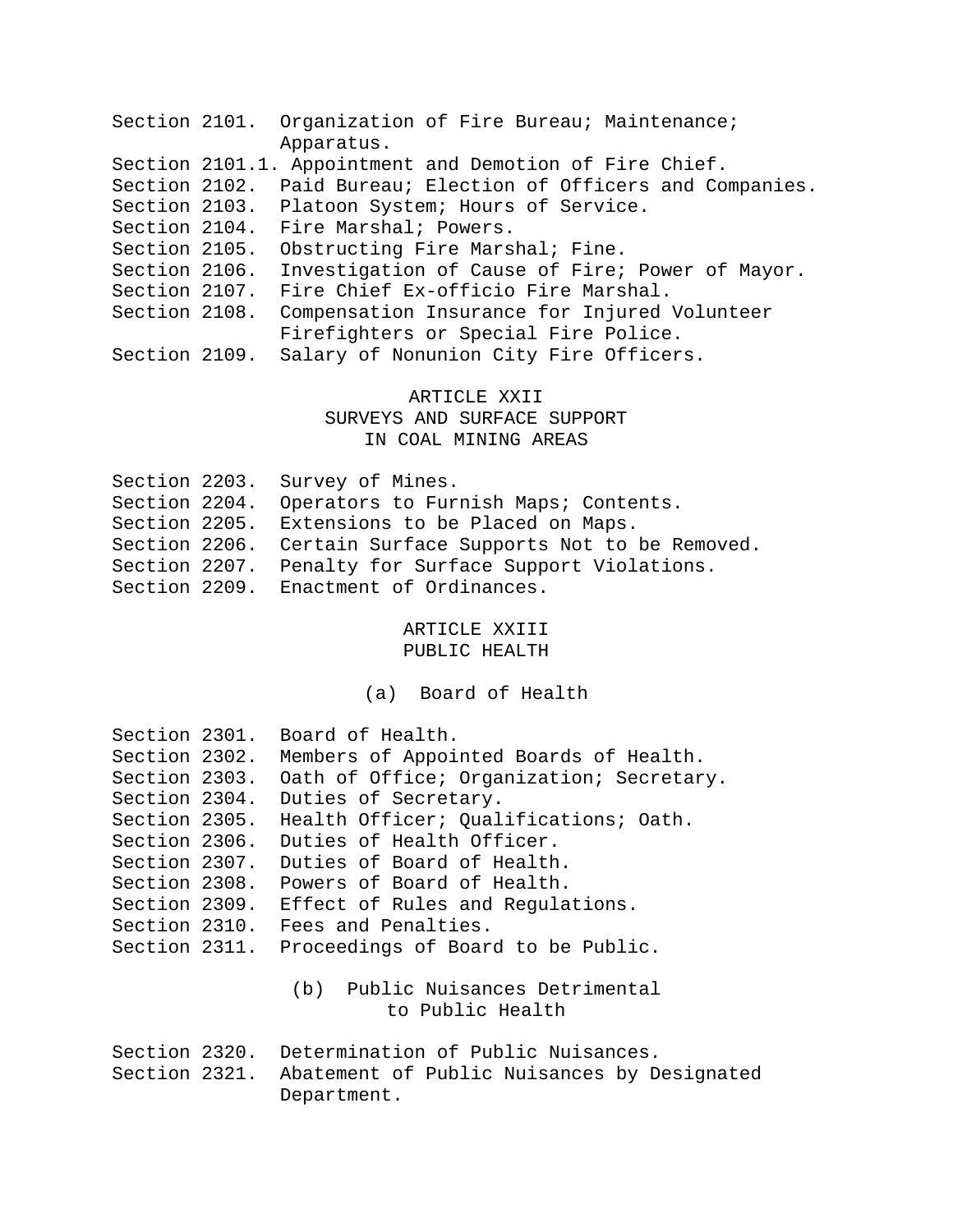| (c) Corporations Acting as Boards of Health |  |  |  |  |  |
|---------------------------------------------|--|--|--|--|--|
|---------------------------------------------|--|--|--|--|--|

Section 2330. Board of Directors of Corporation to be Appointed Members of Board of Health. Section 2332. Power of Board. Section 2333. Health Officer. Section 2334. Secretary. Section 2335. Filling of Vacancies. Section 2337. No Compensation for Members. Section 2338. Applicability of Subdivision.

(d) Penalty

Section 2340. Penalty.

## ARTICLE XXIV CORPORATE POWERS

|               | Section 2402. Powers of Cities.                  |
|---------------|--------------------------------------------------|
|               | Section 2402.1. City Property and Affairs.       |
| Section 2403. | Payment of Debts and Expenses.                   |
| Section 2404. | Creation of Capital and Operating Reserve Funds. |
| Section 2405. | Hiring of Employes; Salaries.                    |
| Section 2406. | Creation of Necessary Offices or Boards.         |
| Section 2407. | Lockups.                                         |
| Section 2408. | Market Places.                                   |
| Section 2409. | Accumulation of Ashes, Garbage, Solid Waste and  |
|               | Refuse Materials.                                |
| Section 2410. | Regulation of Pets and Feral Animals.            |
| Section 2411. | Inspection and Regulation of Fireplaces,         |
|               | Chimneys, Et Cetera; Smoke Regulations.          |
| Section 2412. | Fireworks and Inflammable Articles.              |
| Section 2413. | Regulation of Division Fences, Party Walls,      |
|               | Foundations.                                     |
| Section 2414. | Nuisances.                                       |
| Section 2415. | Requlation of Encroachments.                     |
| Section 2416. | Shade Trees.                                     |
| Section 2417. | Numbering of Buildings.                          |
| Section 2418. | Transportation Stands.                           |
| Section 2419. | Police Force.                                    |
| Section 2420. | Police Regulations.                              |
| Section 2421. | Rewards.                                         |
|               | Section 2422. Prevent Riots.                     |
| Section 2423. | Regulate Discharge of Guns and Deadly Weapons.   |
| Section 2424. | Racing; Dangerous Practices; Et Cetera.          |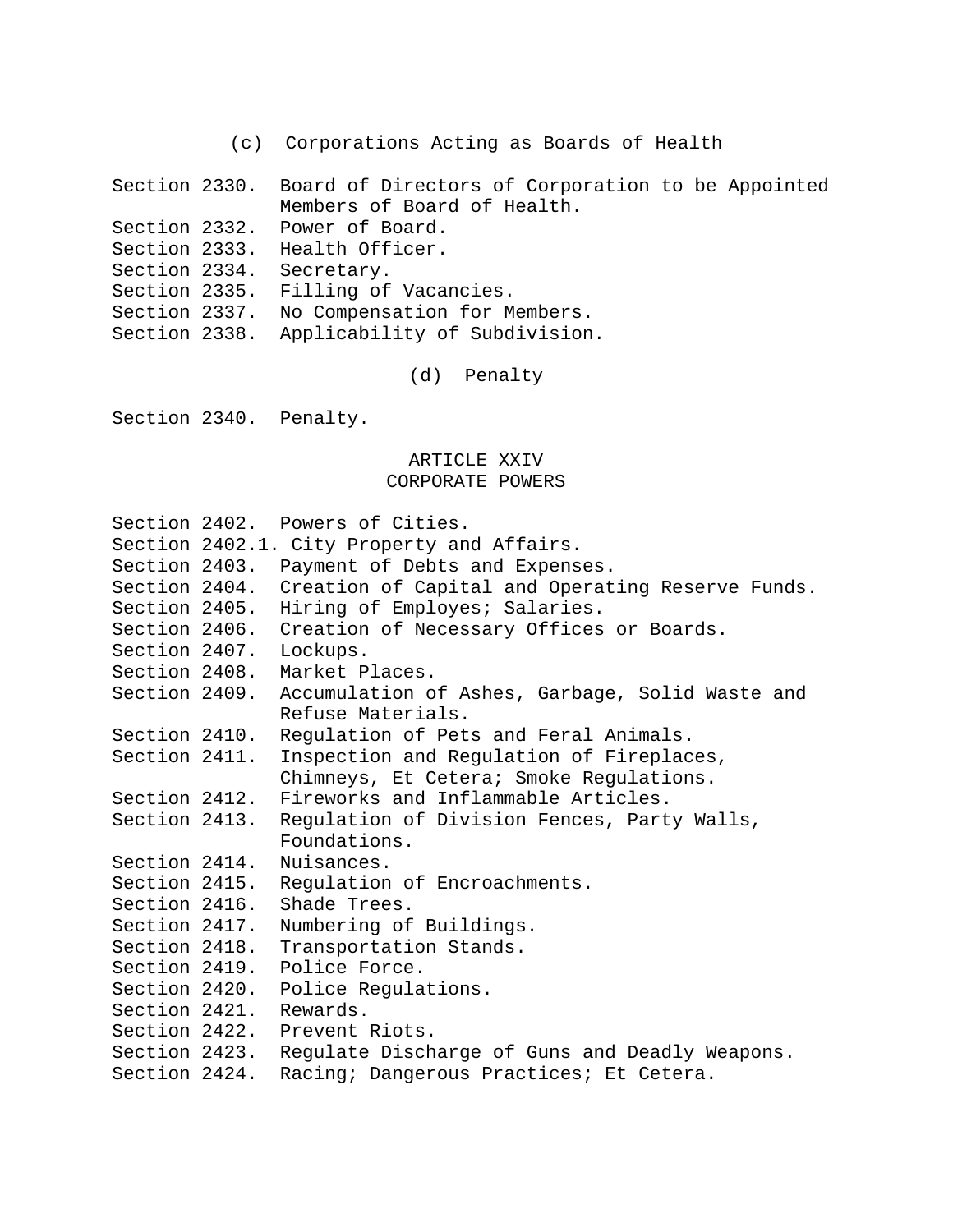| Section 2425. | Bathing; Recreational Swimming Establishments;<br>Boat Houses and Bath Houses. |
|---------------|--------------------------------------------------------------------------------|
| Section 2426. | Musical Entertainment.                                                         |
| Section 2427. | Aid to Historical Societies.                                                   |
| Section 2428. | Establishment of Institutions to Collect                                       |
|               | Educational Collections.                                                       |
| Section 2429. | Ambulances and Rescue and Lifesaving Services.                                 |
| Section 2430. | Insurance.                                                                     |
| Section 2431. | Parking Lots.                                                                  |
| Section 2432. | Disorderly Conduct.                                                            |
| Section 2433. | Official Expenses on City Business.                                            |
| Section 2434. | Municipality Authorities; Cooperation with Other                               |
|               | Political Subdivisions.                                                        |
| Section 2435. | Local Self-Government.                                                         |
| Section 2436. | Historical Property.                                                           |
| Section 2437. | Appropriations for Handling, Storage and                                       |
|               | Distribution of Surplus Foods.                                                 |
| Section 2438. | Junk Dealers and Junk Yards.                                                   |
| Section 2439. | Appropriations for Industrial Promotions.                                      |
| Section 2440. | Non-debt Revenue Bonds.                                                        |
| Section 2441. | Appropriations for Urban Common Carrier Mass                                   |
|               | Transportation.                                                                |
| Section 2442. | Appropriation for Nonprofit Art Corporation.                                   |
| Section 2443. | Ratification and Validation of Real Estate Sales.                              |
| Section 2444. | Maintenance and Validation of Certain Records.                                 |
| Section 2445. | Rights Within Streets and Rights-of-Way.                                       |
| Section 2446. | Emergency Services.                                                            |
| Section 2447. | Charitable Purposes.                                                           |

## ARTICLE XXV TAXATION

(a) Assessments of Property for Taxation

Section 2522. Assessment Powers.

(b) Levy and Collection

Section 2531. Tax Levies. Section 2531.1. Exemptions from Taxation. Section 2531.2. Certification of Schedule.

(c) Sales of Real Estate for Delinquent Taxes

Section 2542.1. Public Sale of Property to Satisfy Tax Claims. Section 2543. Certification of Schedules to Treasurer. Section 2546. Record of Sales; Purchase and Resale.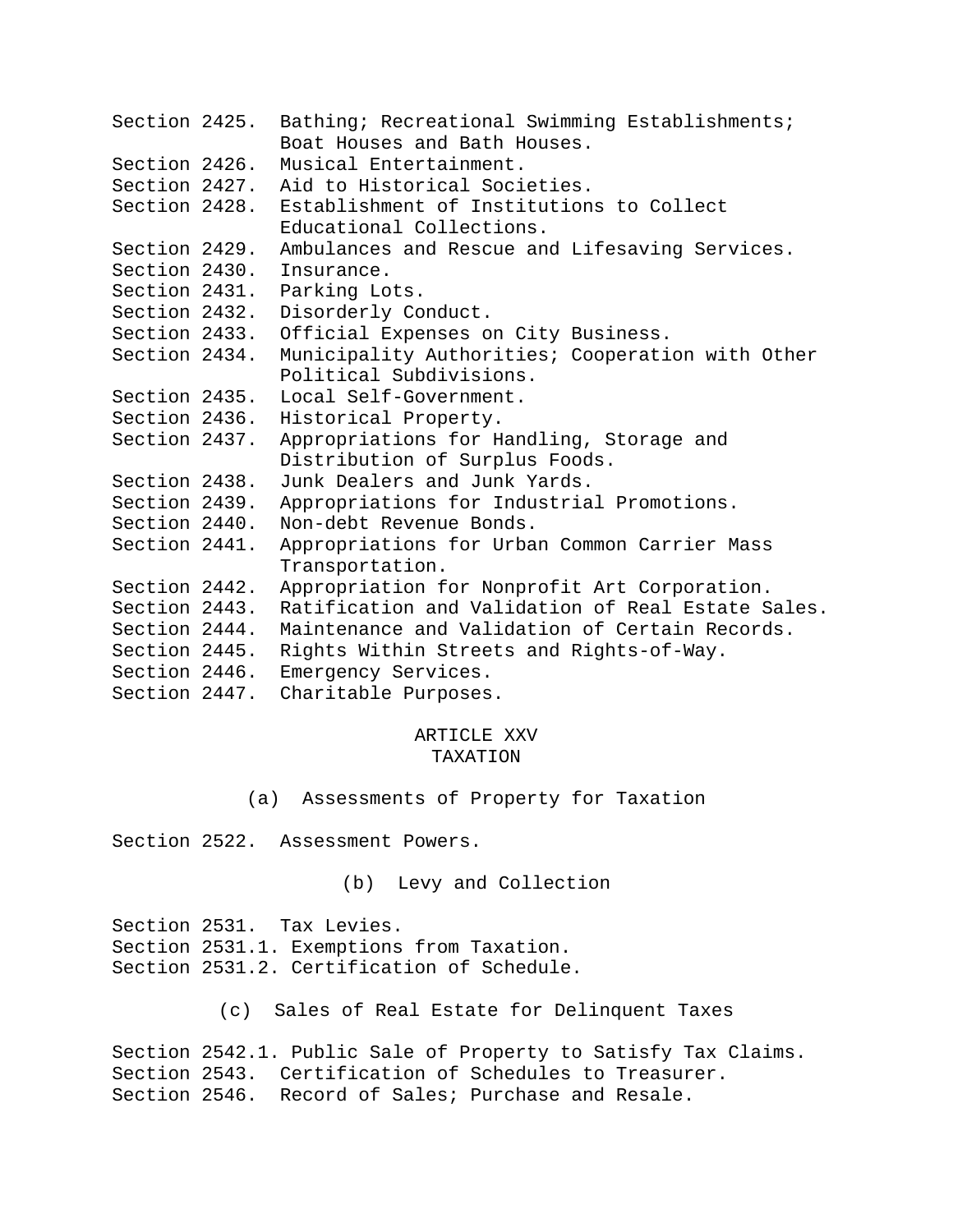Section 2552.1. Conduct of Tax Sales.

## ARTICLE XXVI LICENSES AND LICENSE FEES

| Section 2601. | Licensing and Regulatory Powers.                           |
|---------------|------------------------------------------------------------|
|               | Section 2601.1. Registration of Businesses or Occupations. |
| Section 2602. | Requlation of Motor Vehicles.                              |
| Section 2603. | Licensing of Plumbers.                                     |
| Section 2604. | Power to Regulate and License Transient                    |
|               | Merchants.                                                 |
| Section 2605. | Requlation of Special Events.                              |
| Section 2650. | Regulation of Parking Lot and Parking Garage               |
|               | Operators.                                                 |
| Section 2651. | Farmers.                                                   |
| Section 2652. | Insurance Business.                                        |
| Section 2653. | Persons Taking Orders by Samples.                          |
| Section 2654. | Commonwealth License Saved.                                |

## ARTICLE XXVII REAL ESTATE REGISTRY

Section 2704. Real Estate Registry.

# ARTICLE XXVII-A

## NUISANCE ABATEMENT

| Section 2703-A. | Section 2701-A.<br>Section 2702-A.<br>Section 2704-A. | Definitions.<br>Report and investigation of public nuisance.<br>Summary abatement.<br>Prior notice of abatement. |
|-----------------|-------------------------------------------------------|------------------------------------------------------------------------------------------------------------------|
|                 | Section 2705-A.                                       | Abatement by owner.                                                                                              |
|                 | Section 2706-A.                                       | Appeal after notice; hearing.                                                                                    |
| Section 2707-A. |                                                       | Abatement by city after notice; statement of                                                                     |
|                 |                                                       | costs.                                                                                                           |
|                 |                                                       | Section 2708-A. Assistance in abatement.                                                                         |
|                 | Section 2709-A.                                       | Salvage of material.                                                                                             |
|                 | Section 2710-A.                                       | Notice of assessment; appeal of charges.                                                                         |
|                 | Section 2711-A.                                       | Personal liability of owner.                                                                                     |
|                 | Section 2712-A.                                       | Administrative fee and civil penalties.                                                                          |

## ARTICLE XXVIII EMINENT DOMAIN

|  | Section 2801. Exercise of Eminent Domain.          |
|--|----------------------------------------------------|
|  | Section 2802. Restrictions as to Certain Property. |
|  | Section 2803. Title Acquired.                      |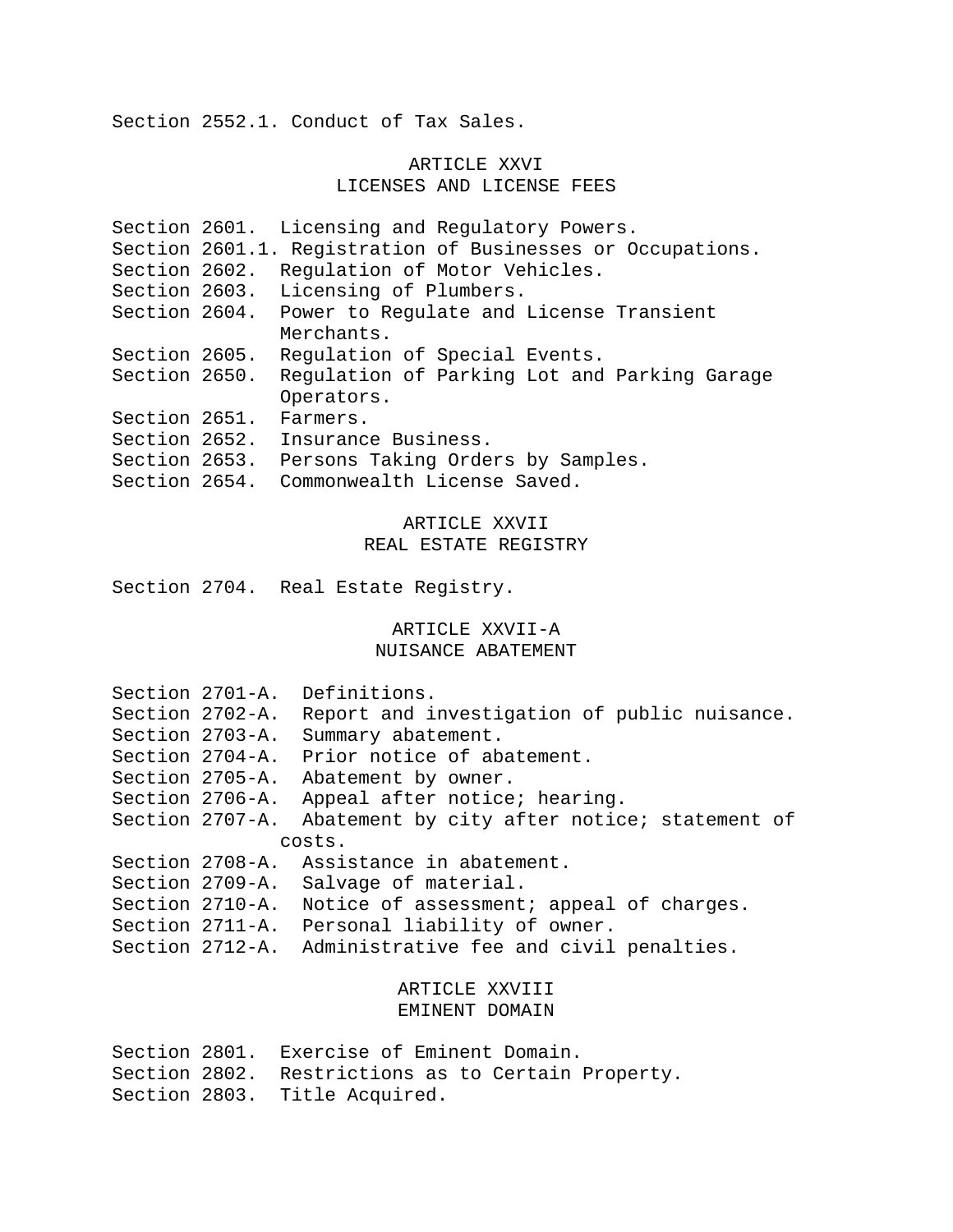Section 2824. Assessment Awards.

## ARTICLE XXIX STREETS

| Section 2901. | Map of Streets.                                   |
|---------------|---------------------------------------------------|
| Section 2902. | Laying Out Streets.                               |
| Section 2903. | Effect of Laying Out of Street.                   |
| Section 2904. | Improvements Within Laid-out Streets.             |
| Section 2915. | Power to Open, Etc.                               |
| Section 2916. | Ordinances When No Petition is Presented.         |
| Section 2917. | Erection of Improvements Restricted.              |
| Section 2918. | Petition for Opening, Etc.                        |
| Section 2919. | Notice of Petition.                               |
| Section 2922. | Assessment of Damages and Benefits.               |
| Section 2930. | Power to Grade, Pave, Macadamize, Et Cetera.      |
| Section 2931. | Payment of Cost of Improvement.                   |
| Section 2938. | Preparation of Streets for Paving or Repairing.   |
| Section 2939. | Highways in Cities.                               |
| Section 2950. | Grade Crossing; Pennsylvania Public Utility       |
|               | Commission; Jurisdiction; Damages.                |
| Section 2955. | Acquisition of Unobstructed Views.                |
| Section 2960. | Use of Abutting Lands for Embankments, Slopes,    |
|               | Fills, and Culverts.                              |
| Section 2970. | Appropriation for Connections with Highways.      |
| Section 2975. | Street Closings; Detours.                         |
| Section 2985. | Maintenance of Streets Forming Boundaries.        |
| Section 2986. | Streets, the Center Line of Which Is the Boundary |
|               | Between City and Another Municipal Corporation.   |
| Section 2988. | Streets More Than Half of Whose Width is Within   |
|               | City.                                             |
| Section 2989. | Assessment for Improvements on Property Outside   |
|               | Limits Where Street Entirely Within City.         |
|               |                                                   |

## ARTICLE XXX SIDEWALKS

|  | Section 3001. Power to Lay Out and Grade Sidewalks; Compel    |
|--|---------------------------------------------------------------|
|  | Construction of Sidewalks.                                    |
|  | Section 3002. Construction by Cities Upon Failure of Owner So |
|  | to Do; Collection of Cost.                                    |
|  | Section 3002.1. Ordinances.                                   |
|  | Section 3003. Emergency Repairs; Notice; Cost.                |

## ARTICLE XXXI BRIDGES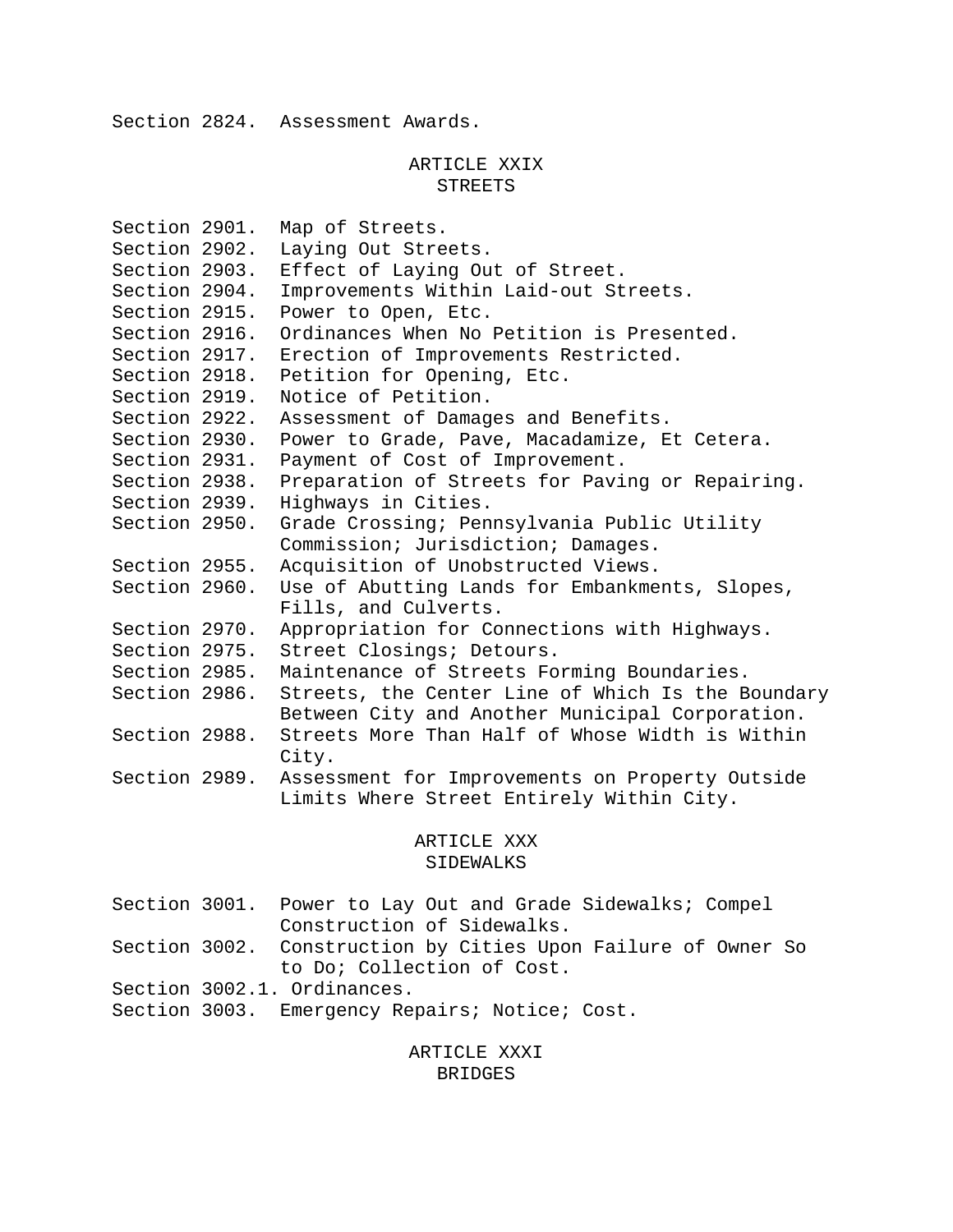- Section 3101. Construction and Maintenance of Bridges.
- Section 3102. Ordinance for Location of Bridges; Procedure.
- Section 3103. Right to Appropriate Property; Assessment of Damages.
- Section 3110. Agreement for Joint Construction and Maintenance. Section 3114. Recording of Contract.
- Section 3115. Power to Construct Boundary Bridges.
- Section 3135. Acquisition of Existing Bridges.

## ARTICLE XXXII SANITARY SEWERS

Section 3201. Construction of Sanitary Sewers; Cost; Eminent Domain. Section 3201.1. Required Connection; Fees. Section 3206. Construction of Sanitary Sewage Treatment Works; Assessment of Cost. Section 3213.1. Rental Fees or Charges. Section 3222.1. Acquisition of Existing Sanitary Sewer Systems. Section 3230. Sewers Outside Cartway and Curb Lines. Section 3240. Building Joint Sewers. Section 3241. Approval of Department of Environmental Protection. Section 3245.1. Municipal Corporation; Municipal Authority; Agreements for Connections; Appointment of Viewers. Section 3250. Sewers Extended Outside of City.

## ARTICLE XXXIV

WATERCOURSES, FLOOD PROTECTION PROJECTS AND STORM WATER SYSTEMS

- Section 3401. Establishing and Changing Watercourses, Flood Protection Projects and Storm Water Systems; Removing Obstructions. Section 3407. Assessment of Benefits; Liens.
- Section 3408. Waters Excepted.

## ARTICLE XXXV

## UTILITY SERVICE

Section 3501.1. Right to Furnish Water, Lighting, Electric, Gas or Other Similar Utility Service.

- Section 3540.1. Power to Furnish Utilities to Consumers Outside City.
- Section 3585. Payment of Cost of Extensions.

Section 3587. Fixing Rates.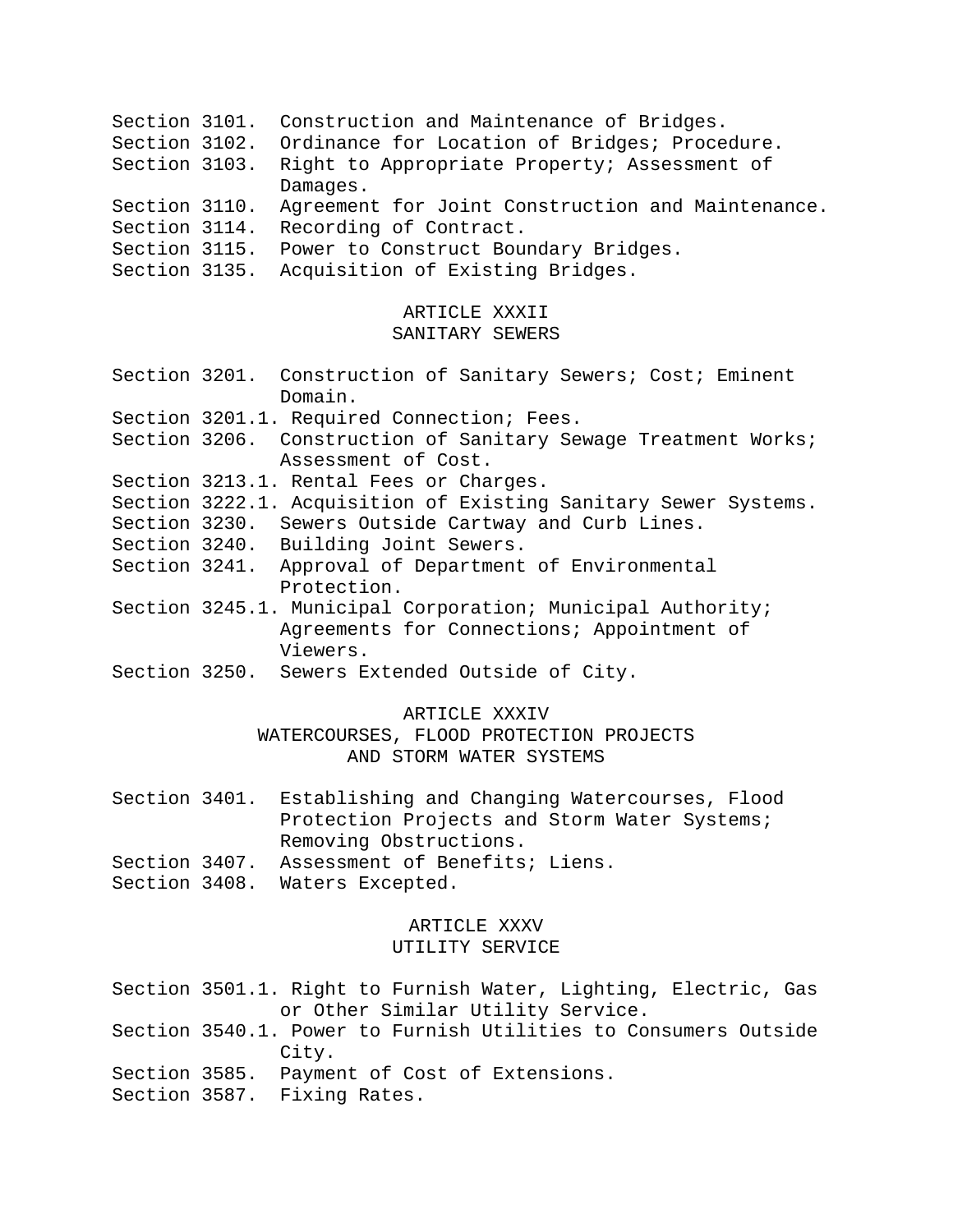|  | Section 3588. Collection of Utility Charges. |  |  |
|--|----------------------------------------------|--|--|
|  | Section 3590. Disposition of Revenues.       |  |  |

## ARTICLE XXXVI PUBLIC BUILDINGS AND WORKS

|  | Section 3601. Public Buildings Generally.                    |
|--|--------------------------------------------------------------|
|  | Section 3603. Payment of Cost of Erection and Maintenance.   |
|  | Section 3605. Donation of Land by City for Library Purposes; |
|  | Contributions toward Maintenance.                            |
|  | Section 3606. Rental of Public Auditoriums; Disposition of   |
|  | Proceeds.                                                    |
|  | Section 3607. Long-Term Improvement Leases.                  |

#### ARTICLE XXXVII

#### PARKS, PLAYGROUNDS, AND RECREATION CENTERS

Section 3703. Acquisition of Lands and Buildings. Section 3703.1. Powers of Council; Delegation. Section 3705. Creation and Composition of Recreation Board. Section 3706. Organization of Board. Section 3707. Joint Ownership and Maintenance. Section 3708. Borrowing. Section 3709. Maintenance and Tax Levy. Section 3709.1. City Trusts. Section 3718. Park Rangers.

## ARTICLE XLI-A

UNIFORM CONSTRUCTION CODE, PROPERTY MAINTENANCE CODE AND RESERVED POWERS

|  | Section 4101-A. Primacy of certain codes.             |
|--|-------------------------------------------------------|
|  | Section 4102-A. Changes in Uniform Construction Code. |
|  | Section 4103-A. Public nuisance.                      |
|  | Section 4104-A. Property maintenance code.            |
|  | Section 4105-A. Reserved powers.                      |

# ARTICLE XLII

## AERONAUTICS

|               | Section 4201. Power to Acquire Land for Aeronautical Purposes; |
|---------------|----------------------------------------------------------------|
|               | Maintenance of Municipal Airports.                             |
| Section 4203. | Leasing of Land Acquired for Aeronautical                      |
|               | Purposes.                                                      |
| Section 4204. | Operation of Facilities Jointly.                               |
| Section 4205. | Appropriation for Support of Air Navigation<br>Facilities.     |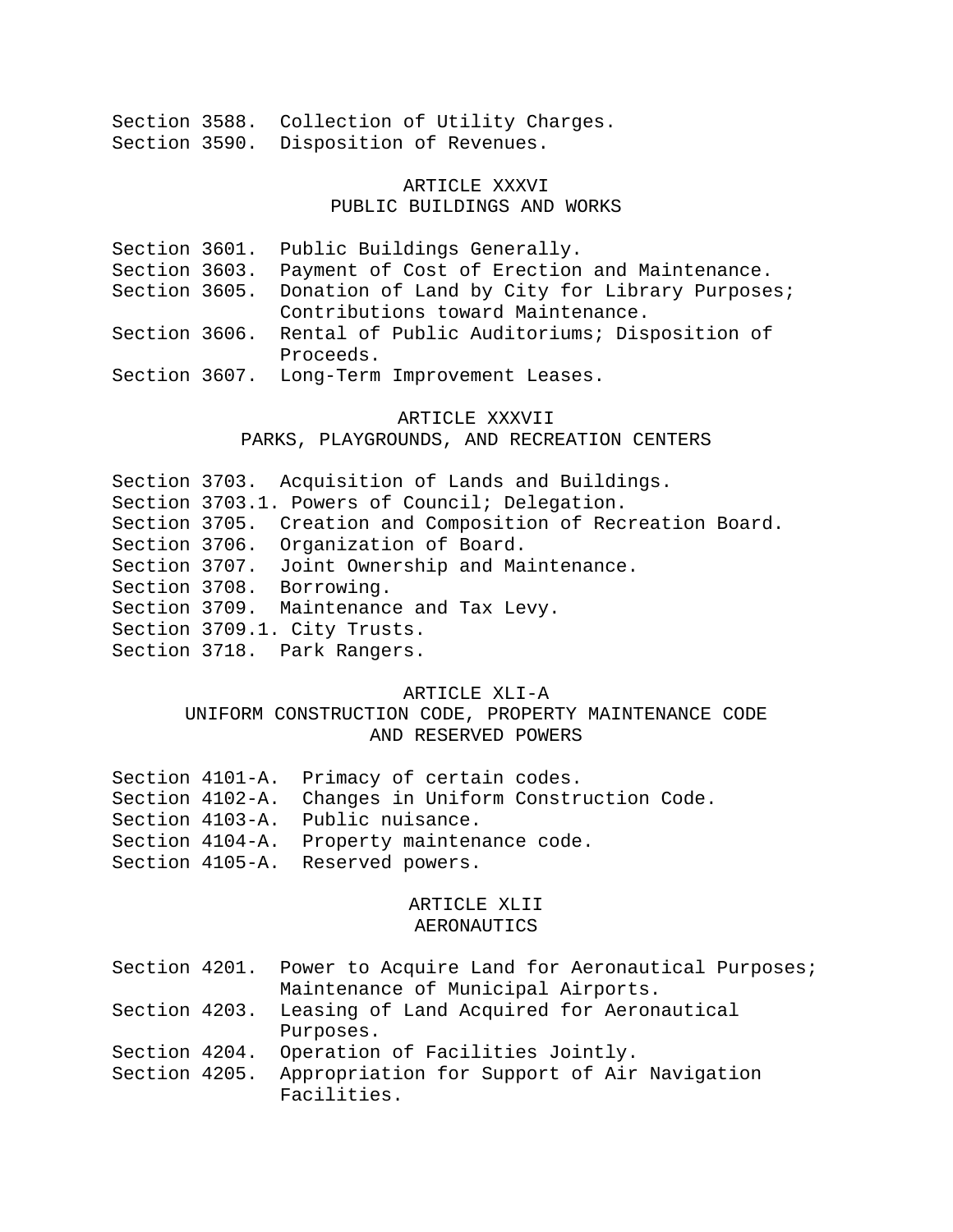(a) Police

Section 4301. Police Pension Fund. Section 4302. Retirement; Final Discharge. Section 4302.1. Limited Vested Benefit. Section 4303. Allowances and Service Increments. Section 4303.1. Increase of Allowances After Retirement. Section 4303.2. Total Disability. Section 4304. Inalienable Rights in Fund. Section 4305. Payments to Police Pension Fund by City. Section 4306. Management of Police Pension Fund. Section 4307. Trusts for Benefit of Police Pension Fund. Section 4308. Repayment Before Retirement. Section 4309. Definitions.

(b) Firefighters

|               | Section 4320. Firefighters' Pension Fund; Management; Annuity<br>Contracts.                            |
|---------------|--------------------------------------------------------------------------------------------------------|
|               | Section 4320.1. Limited Vested Benefit for Firefighters.                                               |
|               | Section 4321. Retirement; Final Discharge.                                                             |
|               | Section 4322. Pensions and Service Increments.                                                         |
|               | Section 4322.1. Increase of Allowances After Retirement.                                               |
| Section 4323. | Causes for Forfeiture of Rights in Fund; Other<br>Employments.                                         |
| Section 4324. | Payments to Firefighters' Pension Fund by City.                                                        |
| Section 4325. | Transfers from Other Pension Funds.                                                                    |
| Section 4326. | Trusts for Benefit of Firefighters' Pension Fund.                                                      |
| Section 4327. | Repayment Before Retirement.                                                                           |
| Section 4328. | Definitions.                                                                                           |
|               | (c) Pension Funds for Employes Other Than                                                              |
|               | Police Officers and City-Paid Firefighters                                                             |
|               | Section 4340. Pension Funds for Employes other than Police or<br>City-Paid Firefighters.               |
|               | Section 4341. Pension Board; Duties.                                                                   |
|               | Section 4342. Retirement Age.                                                                          |
|               | Section 4343. Retirement Allowance; Proof of Disability; Joint<br>and Single Coverage Members Defined. |
|               | Section 4343.1. Retirement Allowances; Full Coverage; Payments.                                        |

Section 4343.2. Limited Vested Benefit.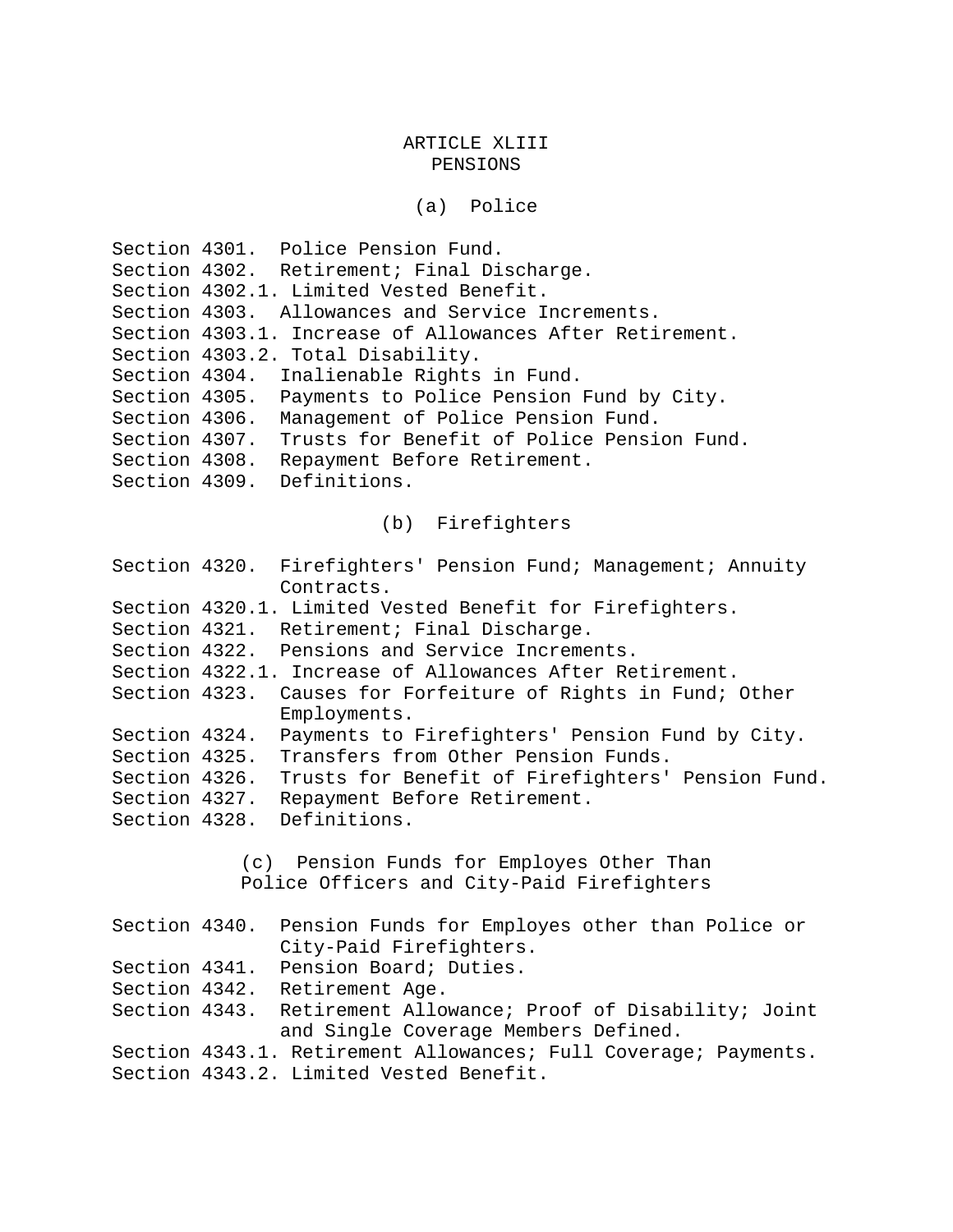|               | Section 4344. Amount of Payments into Fund; Repayment before    |
|---------------|-----------------------------------------------------------------|
|               | Retirement.                                                     |
|               | Section 4344.1. Determination of Liability Upon Extension of    |
|               | Social Security.                                                |
| Section 4345. | Payments by Laborers Optional.                                  |
| Section 4346. | Heads of Departments to Certify List of Employes.               |
| Section 4347. | Receipt, Investment and Payment of Funds.                       |
| Section 4348. | Appropriations and Contributions to Fund.                       |
| Section 4349. | Application.                                                    |
| Section 4350. | Computation of Time of Service.                                 |
| Section 4351. | Funds Payable to be Free of Attachment.                         |
| Section 4352. | Definitions.                                                    |
|               | Section 4353. Beneficiaries of Fund not to be Employed by City. |
|               |                                                                 |

(d) Beneficiaries Serving in Elective Office

Section 4361. Right to a Pension if Salary Refused.

## ARTICLE XLIV CIVIL SERVICE

|               | Section 4401. Examinations Required of All Appointees.           |
|---------------|------------------------------------------------------------------|
|               | Section 4402. Appointment of Examining Board.                    |
|               | Section 4402.1. Existing Civil Service Positions.                |
| Section 4403. | Terms; Filling of Vacancies; Compensation;<br>Quorum.            |
|               | Section 4403.1. Alternate Board Members.                         |
|               | Section 4403.2. Investigations and Subpoenas.                    |
|               | Section 4404. Rules and Regulations; Examinations.               |
|               | Section 4404.1. Physical and Psychological Medical Examinations. |
|               | Section 4405.1. Veterans' Preference.                            |
|               | Section 4406. Selection of Appointee from Certified List of      |
|               | Applicants.                                                      |
|               | Section 4406.1. Promotions.                                      |
|               | Section 4407. Tenure; Temporary Appointments.                    |
|               | Section 4408. Suspension, Discharge and Discipline; Reduction    |
|               | of Employes; Appeals.                                            |
|               | Section 4409. Secretary; Compensation.                           |
|               | Section 4410. Review of Eligibility Lists.                       |
|               |                                                                  |

## ARTICLE XLIV-A VETERANS' AFFAIRS

(a) Support of Veterans' Organizations

Section 4401-A. Appropriation to post of veterans. Section 4402-A. Rooms for meetings of veterans.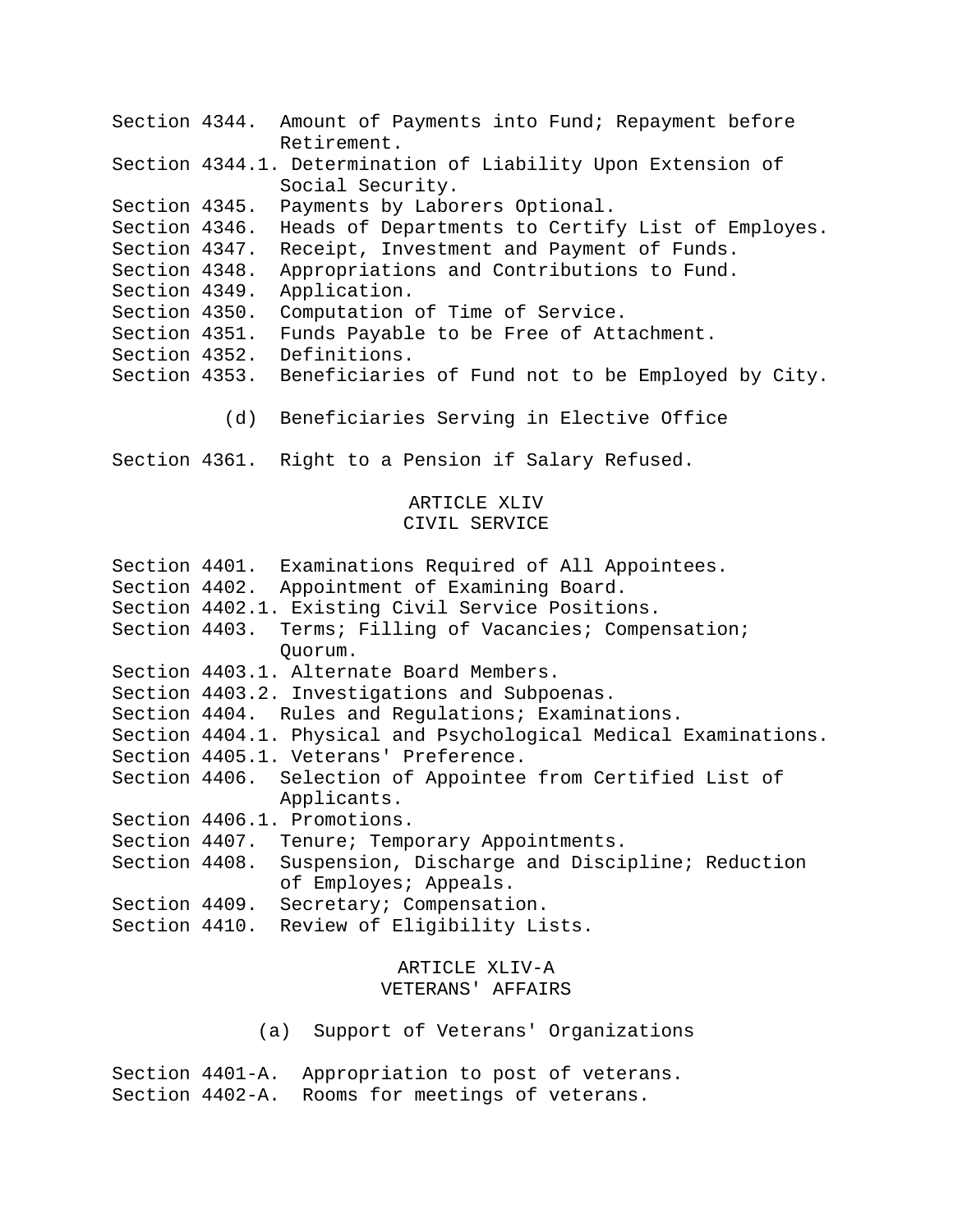(b) Pennsylvania National Guard

Section 4411-A. Support of Pennsylvania National Guard units. Section 4412-A. Assistance in erection of armories. Section 4413-A. Eminent domain for National Guard purposes. Section 4414-A. Lands for armory purposes.

(c) Burials and Memorials

Section 4421-A. Purchase of burial grounds for deceased service persons.

- Section 4422-A. Care of memorials.
- Section 4423-A. Memorial trees.

Section 4424-A. Penalty for injury to memorial trees.

## ARTICLE XLV-A

#### ASSESSMENTS FOR PUBLIC IMPROVEMENTS

- Section 4501-A. Authority to assess.
- Section 4502-A. Method of assessment.
- Section 4503-A. Notice of assessment.
- Section 4504-A. Appeals to court.
- Section 4505-A. Benefits and damages.
- Section 4506-A. Return by city of assessments paid on property unlawfully assessed.
- Section 4507-A. Payment of assessments in installments.

Section 4508-A. Collection of assessments.

### ARTICLE XLVI

COLLECTION OF MUNICIPAL CLAIMS BY SUIT AND COMPROMISE OF CLAIMS

Section 4601. Collection of Municipal Claims by Suit. Section 4602. Compromise of Municipal Claims.

> ARTICLE XLVII ACTS OF ASSEMBLY REPEALED; SAVING CLAUSE

Section 4701. Repeals and Saving Clause.

The General Assembly of the Commonwealth of Pennsylvania hereby enacts as follows:

Section 1. Article I heading of the act of June 23, 1931 (P.L.932, No.317), known as The Third Class City Code, reenacted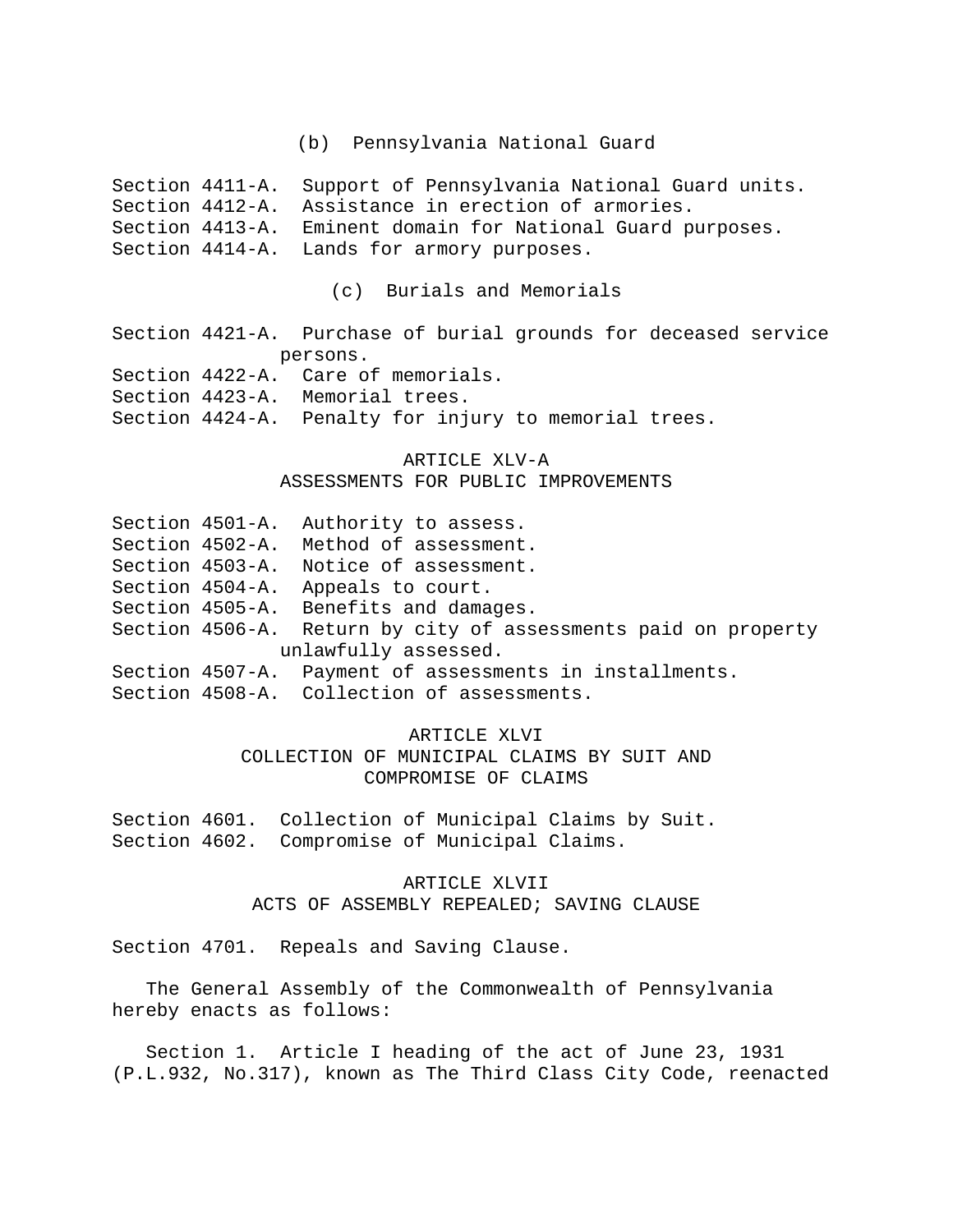and amended June 28, 1951 (P.L.662, No.164), is reenacted to read:

#### ARTICLE I

#### PRELIMINARY PROVISIONS

Section 2. Sections 101, 102, 103, 104, 105, 106, 107, 108 and 109 of the act are amended to read:

Section 101. Short Title.--This act shall be known[,] and may be cited[,] as "The Third Class City Code."

Section 102. Definitions.--The following words and terms, as used in this act, shall have the meanings herein assigned to them, unless the context clearly indicates otherwise:

["City," a city of the third class.

"Street," any street, avenue, boulevard, parkway, road, lane, court, alley, or public square within the city, and any highway within the city, as provided in section two thousand nine hundred thirty-nine of this act.

"Highway," a state highway of the Commonwealth of Pennsylvania.

"Bill," any] **"Bill." Any** proposed ordinance introduced in council.

**"City." A city of the third class.**

**"Highway." A State highway of the Commonwealth.**

**"Home Rule Charter and Optional Plans Law." The provisions of 53 Pa.C.S. Pt. III Subpt. E (relating to home rule and optional plan government) and, where applicable, the former act of April 13, 1972 (P.L.184, No.62), known as the "Home Rule Charter and Optional Plans Law."**

**"Municipal authority" or "municipality authority." A body politic and corporate created under 53 Pa.C.S. Ch. 56 (relating to municipal authorities), under the former act of May 2, 1945 (P.L.382, No.164), known as the "Municipality Authorities Act of 1945," or under the former act of June 28, 1935 (P.L.463, No.191), known as the "Municipality Authorities Act of one thousand nine hundred and thirty-five."**

**"Municipal Claim and Tax Lien Law." The act of May 16, 1923 (P.L.207, No.153), referred to as the Municipal Claim and Tax Lien Law.**

**"Municipal corporation." A city, borough, incorporated town or township.**

**"Municipalities Planning Code." The act of July 31, 1968 (P.L.805, No.247), known as the "Pennsylvania Municipalities Planning Code."**

**"Municipality." A county, city, borough, incorporated town or township.**

**"Pennsylvania Construction Code Act." The act of November 10, 1999 (P.L.491, No.45), known as the "Pennsylvania Construction Code Act."**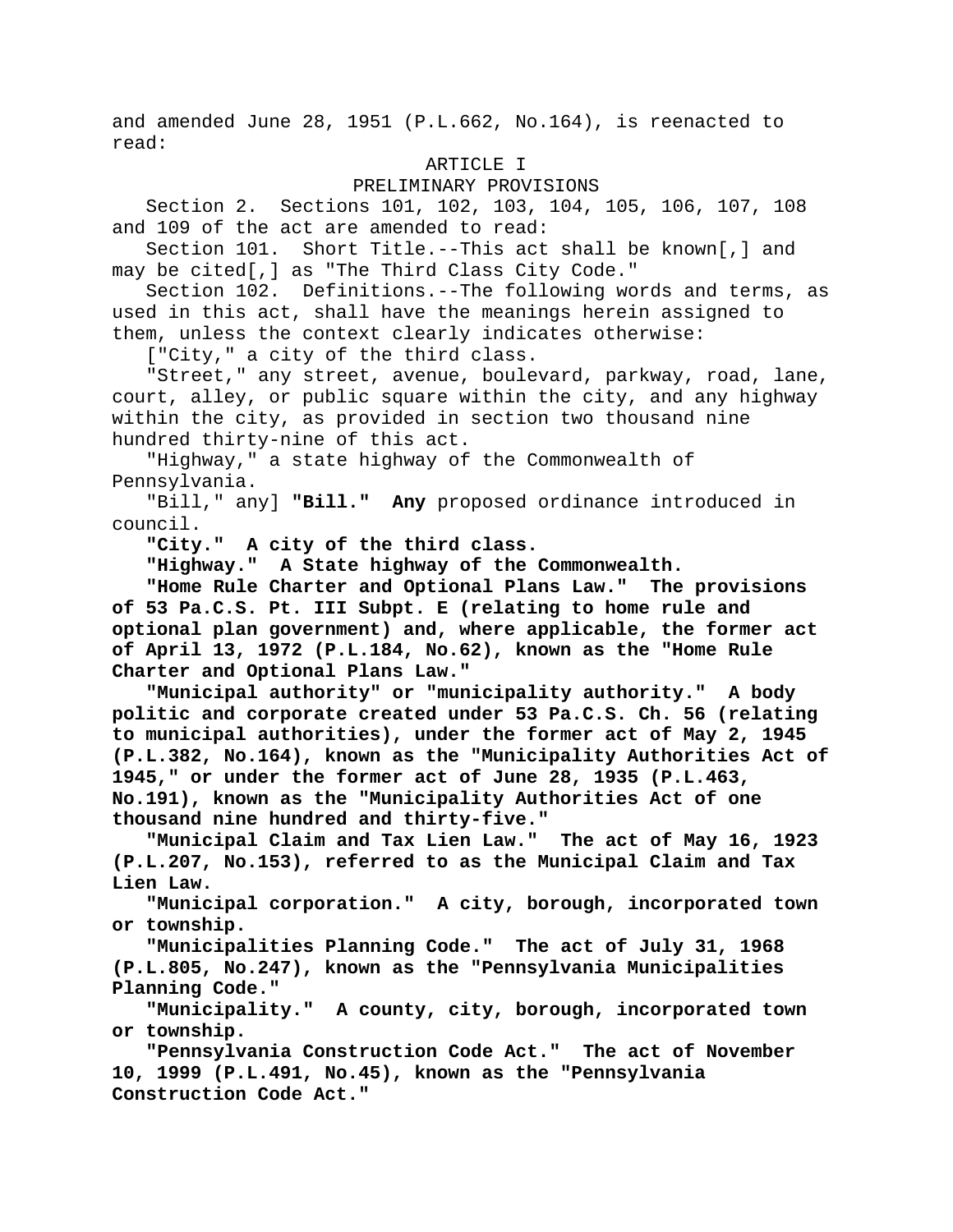**"Pennsylvania Election Code." The act of June 3, 1937 (P.L.1333, No.320), known as the "Pennsylvania Election Code."**

**"Street." Any street, avenue, boulevard, parkway, road, lane, court, alley or public square within the city, and any highway within the city to the extent that the city is legally responsible for it, pursuant to agreement or otherwise.**

Section 103. Excluded Provisions.--This act shall not be construed to repeal any acts relating to:

(a) The collection of municipal and tax claims by liens;

(b) The method of incurring and increasing [of] city indebtedness;

(c) Conduct of elections;

(d) Public schools, except the collection of school taxes by the city treasurer;<br>(e) [Aldermen]

[Aldermen] **(Reserved)**;

(f) Constables;

(g) The giving of municipal consent to public [service companies] **utilities**;

(h) Weights and measures;

(i) Validations of elections, bonds, ordinances, and acts of corporate officers;

(i) Joint city and county buildings;

(k) Libraries;

(l) State highways;

(m) The joint or several authorities or duties pertaining to cities as well as to other classes of political subdivisions by virtue of general acts of Assembly.

Section 104. Construction of Act Generally to Preserve Existing Situations.--**(a)** The provisions of this act, so far as they are the same as those of existing laws, are intended as a continuation of such laws and not as new enactments. The repeal by this act of any act of Assembly, or part thereof, shall not revive any act, or part thereof, heretofore repealed or superseded, nor affect the corporate existence of any city heretofore incorporated. The provisions of this act shall not affect any act done, liability incurred, or right accrued or vested, or affect any suit or prosecution pending or to be instituted to enforce any right or penalty or punish any offense under the authority of such repealed laws. All ordinances, resolutions, regulations and rules made pursuant to any act of Assembly repealed by this act[,] shall continue with the same force and effect as if such act had not been repealed. Any person holding office or position under or by virtue of any act of Assembly repealed by this act shall continue to hold such office or position until the expiration of the term thereof, subject to the conditions and tenure attached to such office or position prior to the passage of this act.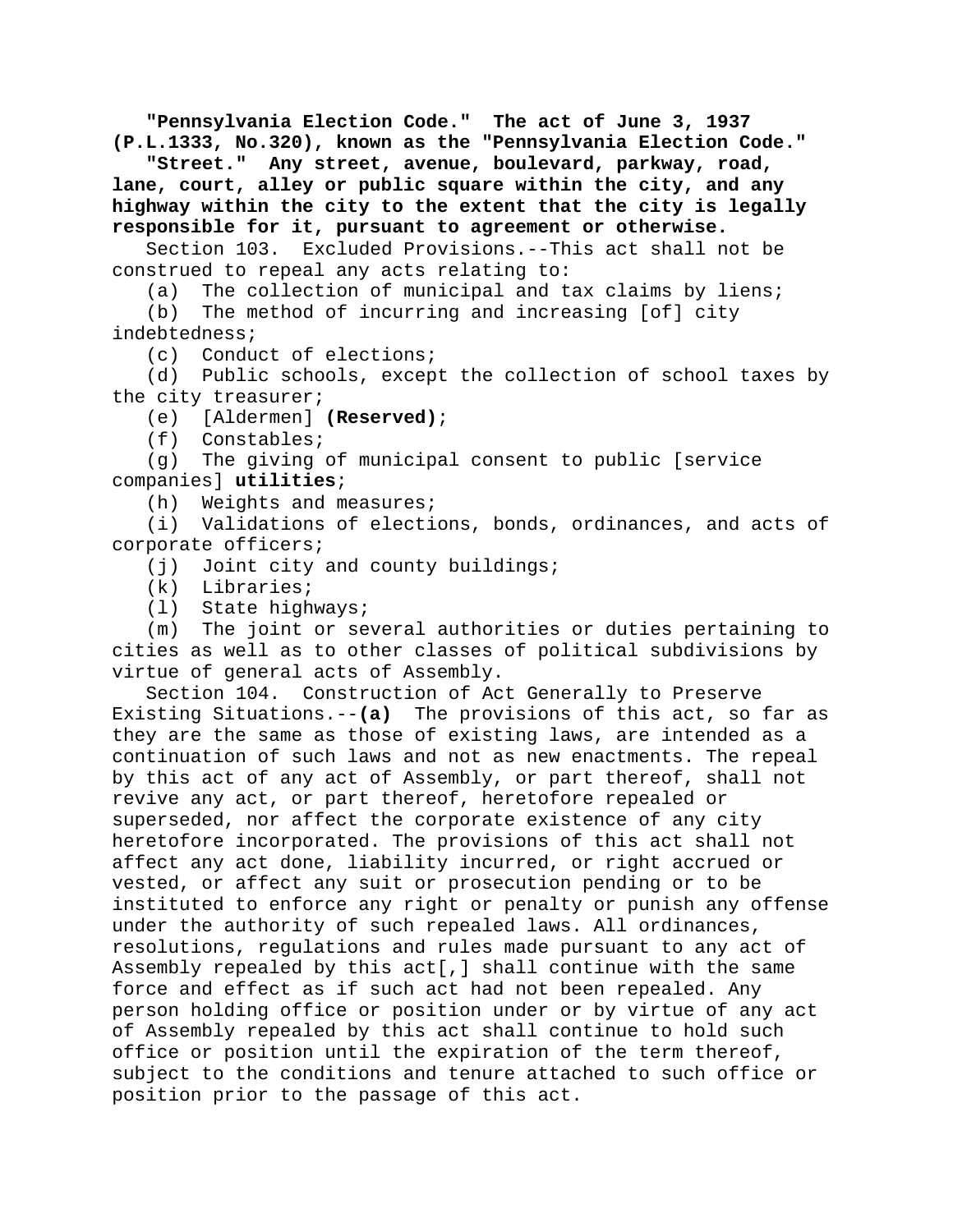**(b) A city shall possess, and city council and other city officials may execute, the corporate powers and duties as provided in this act and in other laws to the extent that these powers and duties are not repealed by this act.**

Section 105. Constitutional Construction.--The provisions of this act shall be severable[, and, if]**. If** any of its provisions shall be held to be unconstitutional, the decision so holding shall not be construed to affect the validity of any of the remaining provisions of this act. It is hereby declared as the legislative intent that this act would have been adopted had such unconstitutional provisions not been included therein.

Section 106. Construction of References.--Whenever in this act reference is made to any act by title or otherwise, [such]**the** reference shall be construed to apply to and include any codification wherein the provisions of the act referred to are substantially reenacted.

Section 107. Cities to Which Act Applies.--**(a)** This act shall apply to [(a) all]**:**

**(1) All** cities which have been incorporated under or which have accepted the provisions of the act of [Assembly, approved the twenty-third day of May, one thousand eight hundred and seventy-four (Pamphlet Laws 230)] **May 23, 1874 (P.L.230,No.152)**, entitled "An act dividing cities of this State into three classes; regulating the passage of ordinances; providing for contracts for supplies and work for said cities; authorizing the increase of indebtedness, and the creation of a sinking fund to redeem the same; defining and punishing certain offenses in all of said cities; and providing for the incorporation and government of the cities of the third [class," and the amendments thereto; (b) all] **class."**

**(2) All** cities which have been incorporated under the provisions of the act of May [twenty-third, one thousand eight hundred and eighty-nine (Pamphlet Laws 277)] **23, 1889 (P.L.277,No.247)**, entitled "An act providing for the incorporation and government of cities of the third [class," and the amendments thereto; (c) all] **class."**

**(3) All** cities which have been incorporated under the provisions of the act of [Assembly, approved June twentyseventh, one thousand nine hundred and thirteen (Pamphlet Laws 568)] **June 27, 1913 (P.L.568, No.367)**, entitled "An act providing for the incorporation, regulation, and government of cities of the third class; regulating nomination and election of municipal officers therein; and repealing, consolidating, and extending existing laws in relation [thereto," and the amendments thereto; (d) all] **thereto."**

**(4) All** cities formed by the consolidation of boroughs having voted separately to become cities in accordance with the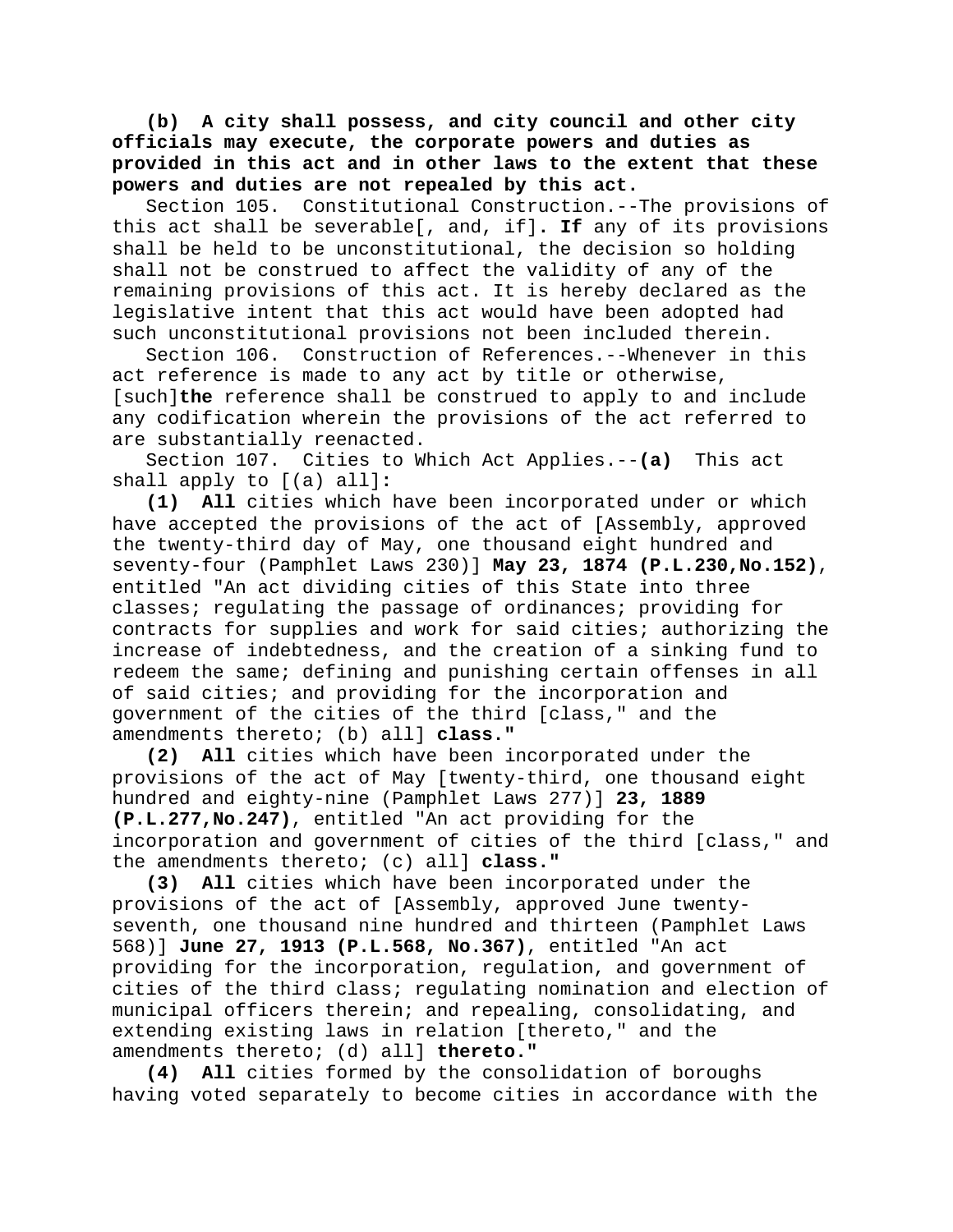provisions of the act[, approved May twenty-fourth, one thousand nine hundred and seventeen (Pamphlet Laws 262)] **of May 24, 1917 (P.L.262, No.143)**, entitled "An act to enable two or more boroughs that are contiguous or in close proximity to be united and to become one city, wherever each of said boroughs shall have heretofore voted or shall hereafter vote to become a city of the third class, under laws now enacted or which may hereafter be enacted; and wherever each of said boroughs has duly received or shall hereafter duly receive letters patent constituting it a city of the third class, but where sufficient time shall not have elapsed after the granting of such letters patent for the holding of a municipal election; providing for the consequences of such consolidation, the government of such consolidated city, the payment of the indebtedness of each of the united territories and the enforcement of debts and claims due to and from each, and fixing the jurisdiction over the said consolidated city in the courts of the county in which the majority of its inhabitants shall [reside"; and (e) all]**reside."**

**(5) All** cities incorporated under the provisions of this act [as therein provided].

**(b) This act shall not be construed as a limitation on the ability of a city to do any of the following:**

**(1) To continue operating under the form of government previously selected and exercising powers previously acquired by the city in accordance with the act of July 15, 1957 (P.L.901, No.399), known as the "Optional Third Class City Charter Law."**

**(2) To adopt or continue utilizing a form of government and to acquire or continue exercising powers pursuant to an optional plan or a home rule charter which has been or may be adopted in accordance with the Home Rule Charter and Optional Plans Law.**

Section 108. Effective Date.--This act shall go into effect on the first day of July, one thousand nine hundred and thirtyone. [This reenactment, revision, amendment and consolidation of the laws relating to cities of the third class shall become effective on the first Monday of January, one thousand nine hundred fifty-two.]

Section 109. Publication of Notices.--Whenever, under the provisions of this act, advertisement, notice[,] or publication is required to be published in [one] **a** newspaper,

[such] **the**publication shall be made **one time, unless the provision requiring publication specifies otherwise,** in [a] **at least one**newspaper of general circulation, as defined [by the Newspaper Advertising Act of May sixteen, one thousand nine hundred and twenty-nine (Pamphlet Laws 1784), printed] **in 45 Pa.C.S. § 101 (relating to definitions), published** in the city, if there is such a newspaper, and if not, then in a newspaper [circulating generally] **of general circulation** in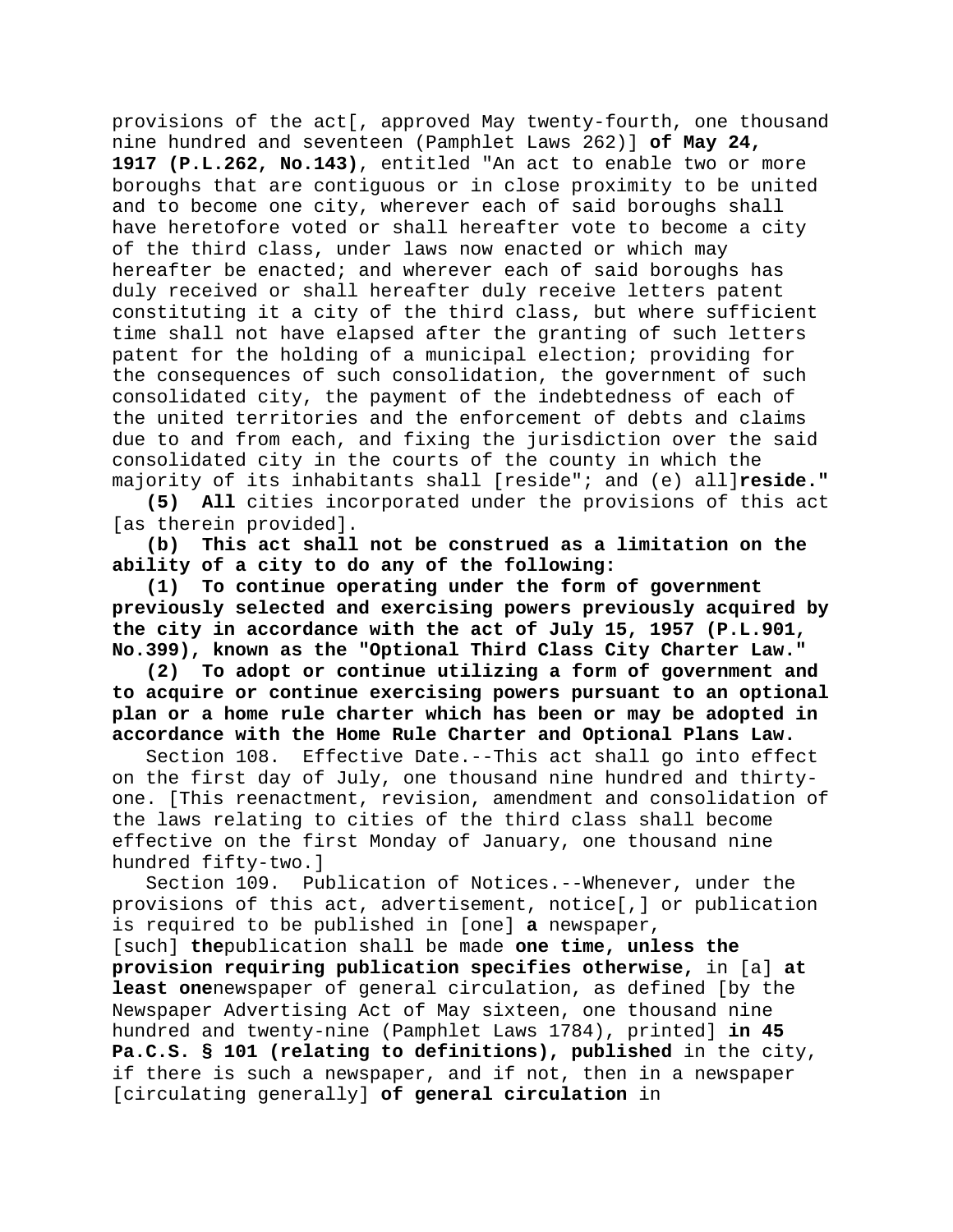[such] **the** city. If such notice is required to be published in more than one newspaper, it shall be published in at least one newspaper of general circulation, defined as aforesaid, [printed] **published**, if there be such a newspaper, or circulating generally as above provided in the city. When [such] **the** notice relates to any proceeding or matter in any court, or the holding of an election for the increase of indebtedness, or the issue and sale of bonds to be paid by taxation, [such] **the** notice shall also be published in the legal newspaper, if any, designated by the rules of court of the proper county for the publication of legal notices and advertisements, unless such publication be dispensed with by special order of court: Provided, however, That ordinances, auditor's statements, summaries of auditor's statements, advertisements inviting proposals for public contracts and for bids for materials and supplies[,] or lists of delinquent taxpayers[,] shall be published only in newspapers of general circulation, defined as aforesaid.

Section 3. Article II heading of the act is amended to read: ARTICLE II

#### **PROCEDURES FOR** INCORPORATION

Section 4. The act is amended by adding a section to read: **Section 200. Definitions.--The following words and terms, as used in this article, shall have the meanings assigned to them in this section, unless the context clearly indicates otherwise:**

**"Incorporation resolution." A resolution to submit, at any general or municipal election, a referendum question to the registered voters of a municipal corporation.**

**"Municipal corporation." A borough, a township of the first class, a township of the second class or an incorporated town.**

**"Referendum question." The question of whether a municipal corporation shall become incorporated as a city of the third** 

**class to be known as the "City of ........................"**<br>Section 5. Section 201 of the act is amended to read: Section 201 of the act is amended to read:

Section 201. Creation of Cities.--Cities of the third class shall be chartered [whenever a majority of the electors of any town, township, or borough, or any two or more contiguous towns, townships, or boroughs, or any combination thereof, situate within the limits of the same county or situate in two or more contiguous counties, and having separately or together, as the case may be, a population of at least ten thousand according to the last preceding United States census, shall each separately vote at any general or municipal election in favor of the same.] **as follows:**

**(1) A single municipal corporation having a population of at least ten thousand according to the last preceding United States census may be incorporated as a city in accordance with this**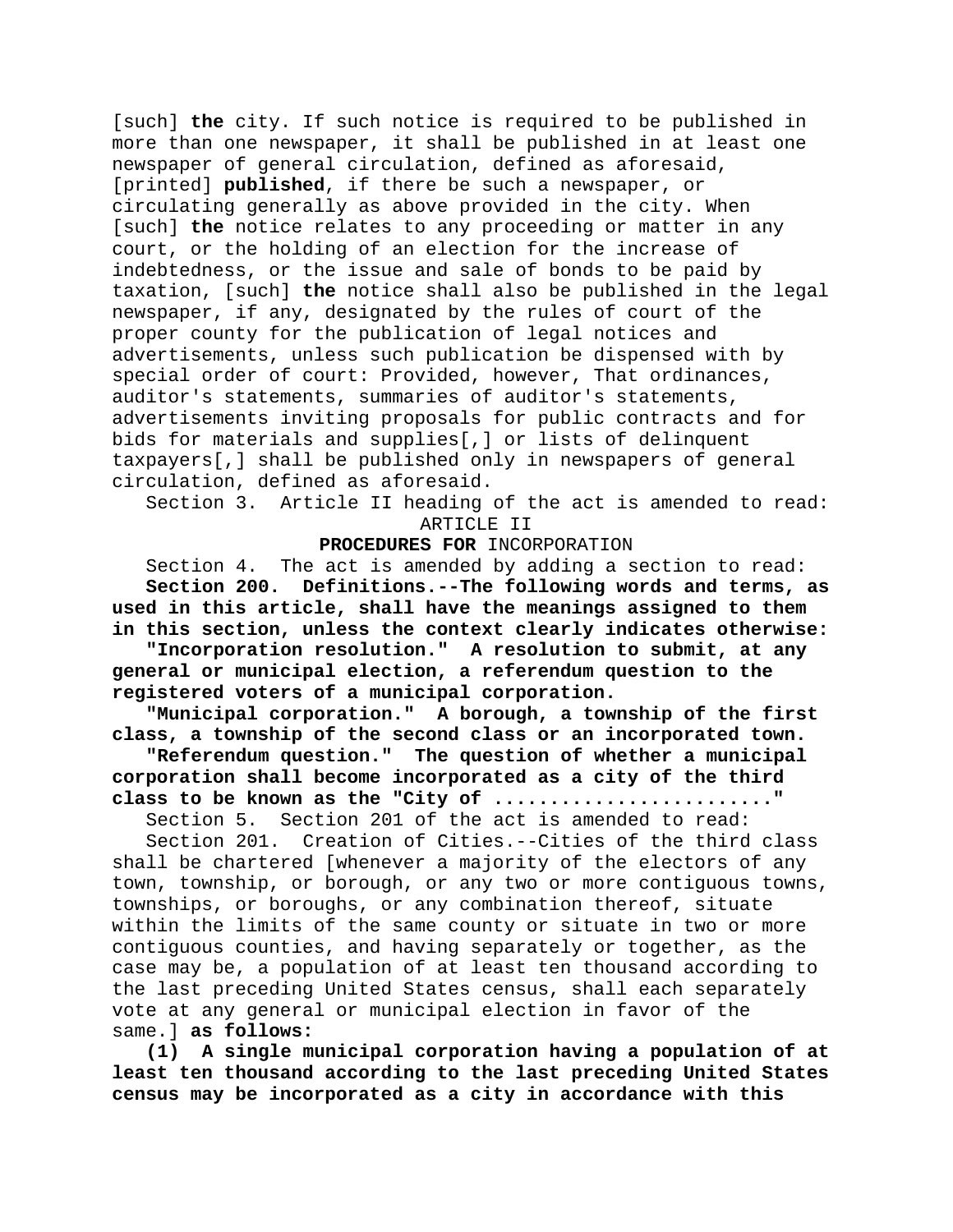**article if a majority of the registered voters in the municipal corporation cast an affirmative vote in favor of the referendum**  question.<br>T (2)

**(2) Two or more contiguous municipal corporations having together a population of at least ten thousand according to the last preceding United States census may be incorporated as a city by utilizing 53 Pa.C.S. Ch. 7 Subch. C (relating to consolidation and merger) and, in accordance therewith, determine whether the newly incorporated city shall be governed by this act and other general laws applicable to and governing cities.**

Section 6. Sections 202 and 203 of the act are repealed:

[Section 202. Resolution to Submit Question to Electors.-- The corporate authorities of any town, township, or borough, or of any contiguous towns, townships, or boroughs, as the case may be, may, on their own motion, or, upon petition of two hundred or more qualified electors thereof, shall, by resolution duly passed and recorded among the minutes, submit the question whether such town, township, or borough, or whether any contiguous towns, townships, or boroughs, shall become a city of the third class, to the qualified electors thereof, to be known as the "City of ............................"

Section 203. Notice of Election.--The said corporate authorities shall give notice by the publication of said resolution, once a week for four successive weeks prior to the next general or municipal election, in not more than two newspapers of general circulation published or circulating generally in said towns, townships, and boroughs, in accord with the provisions of section 109 of this act.]

Section 7. The act is amended by adding a section to read: **Section 203.1. Incorporating Resolution.--(a) The governing body of a municipal corporation may adopt an incorporation**  resolution.<br>(b) If

**(b) If two hundred or more registered voters of the municipal corporation petition the governing body of the municipal corporation for the adoption of a petition resolution, the governing body shall adopt the same.**

Section 8. Section 204 of the act is amended to read:

Section 204. Resolution Certified to County Board of Election; Form of Question.--The [said corporate authorities shall certify said] **governing body of a municipal corporationthat adopts an incorporation resolution shall certify theincorporation** resolution to the county board of elections of the proper county or counties[, who shall thereupon cause a proper question to be submitted to the qualified electors at the said general or municipal election in the said towns, townships, and boroughs, in the manner required by the Pennsylvania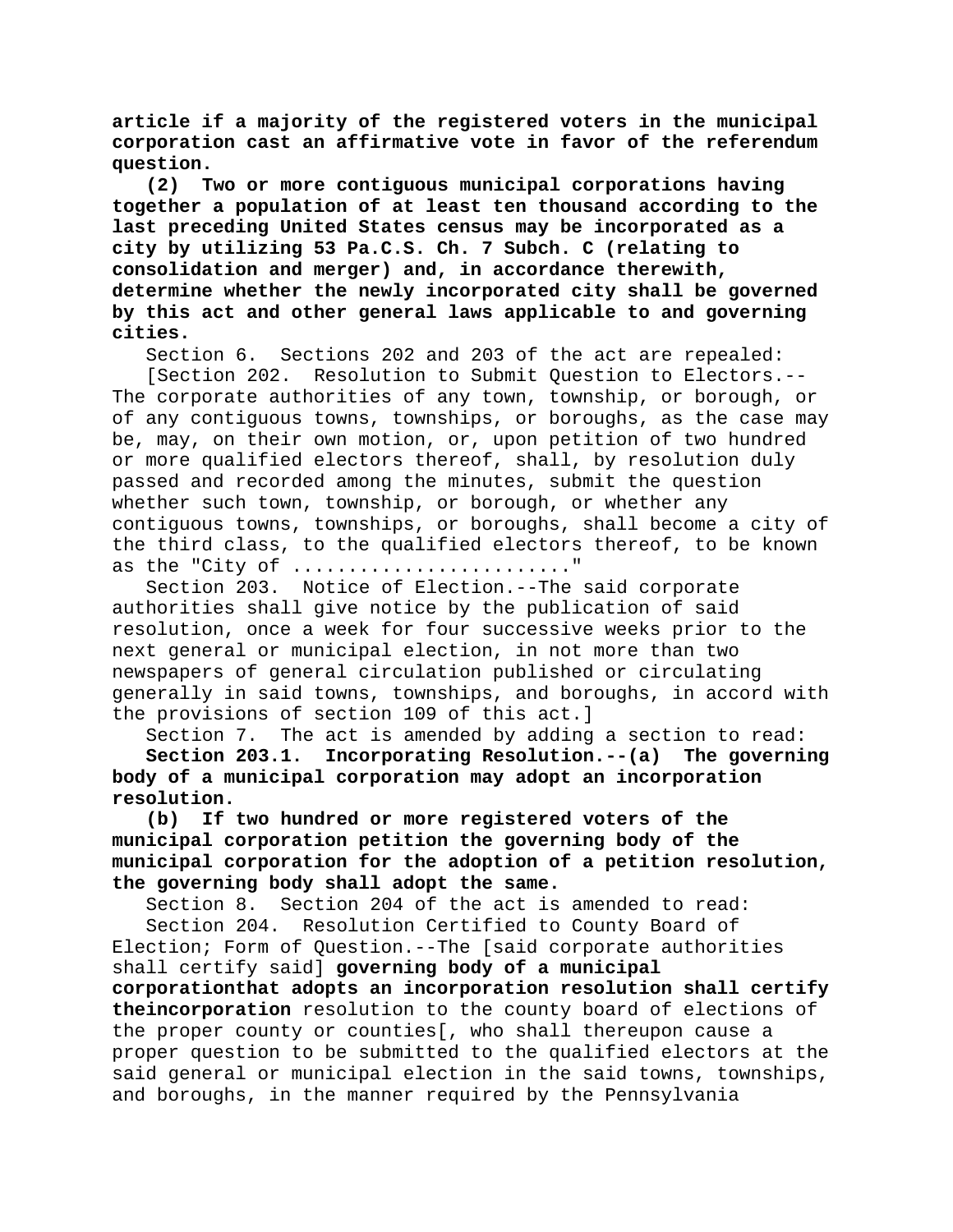Election Code]. **The county board of elections shall, at the general or municipal election, in the manner required by the Pennsylvania Election Code, submit a referendum question to the registered voters of the municipal corporation that has certified an incorporation resolution.**

Section 9. The act is amended by adding a section to read: **Section 204.1. Notice of Election.--Notice of the election at which registered voters of a municipal corporation will be voting on a referendum question shall be given by the secretary or other person designated by the municipal corporation. The notice required by this section shall be published once a week for four successive weeks in a newspaper of general circulation in the municipal corporation in which the referendum question will be submitted to the registered voters.**

Section 10. Section 205 of the act, amended October 5, 1967 (P.L.327, No.143), is amended to read:

Section 205. Returns of Election.--[The county board of elections shall make return of the vote cast on the question submitted to the clerk of the court of the proper county or counties, and to the respective corporate authorities of the towns, townships and boroughs submitting such questions. If a majority of the votes cast in each such town, township and borough on the question shall be in favor of creating a city, then returns thereof shall also be made by the county board of elections to the Secretary of the Commonwealth and the Department of Community Affairs.] **(a) In each county in which a referendum question is submitted to the registered voters of a municipal corporation, the county board of elections shall make return of the vote cast on the referendum question to the clerk of the court for that county and to the governing body of the municipal corporation in which registered voters voted on a referendum question.**

**(b) The county board of elections also shall make returns of the vote cast on the referendum to the Secretary of the Commonwealth and the Department of Community and Economic Development if a majority of the votes cast by the registered voters of the municipal corporation are in favor of incorporating as a city.**

Section 11. Sections 206, 207, 208, 209 and 210 of the act are amended to read:

Section 206. Effect of Vote Against [City Charter.--Whenever by the returns of the election in any town, township, or borough, it shall appear that in any one there is a majority against the city charter] **Incorporating as City.--If the returns show that a majority of registered voters in a municipal corporation voted "no" on the referendum question**, no further proceeding shall be had, and it shall not be lawful to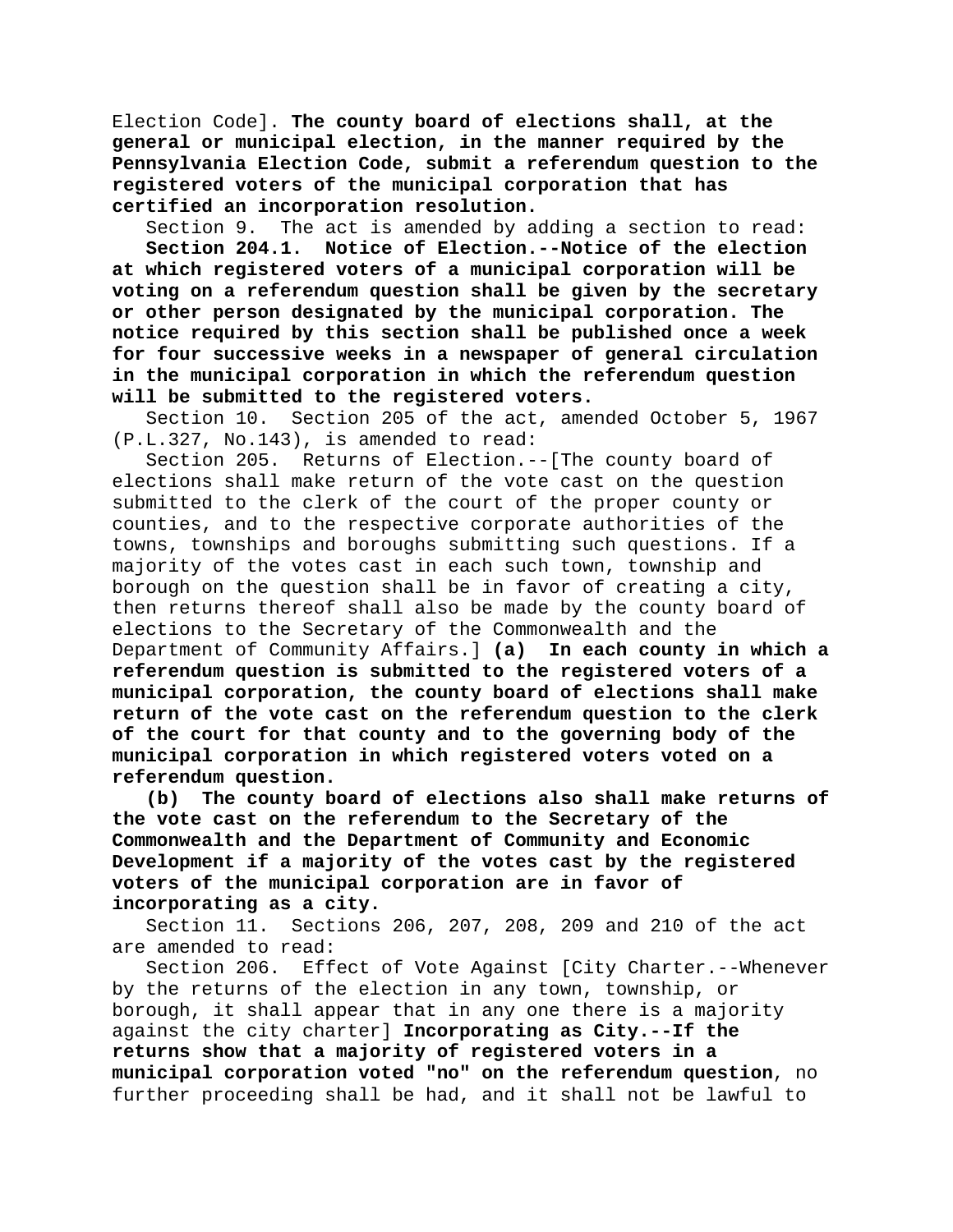hold another election upon the **referendum** question in [such town, township, or borough] **the municipal corporation** until the third general or municipal election thereafter occurring.

Section 207. Governor to Issue [Charter Where Vote for City Charter] **Letters Patent**; Boundaries.--If [it shall appear by the said returns that there is a majority of the votes cast on the question in each town, township, and borough, aforesaid, in favor of the city charter, the corporate authorities of all such towns, townships, and boroughs] **the returns show that a majority of registered voters in a municipal corporation voted "yes" on the referendum question, the governing body of the municipal corporation** shall, within sixty days after [such] **the**election, furnish to the Secretary of the Commonwealth the necessary information with respect to the boundaries of the new city, and the Governor shall, as soon as may be, issue letters patent, under the Great Seal of the Commonwealth, reciting the facts, defining the boundaries of [said] **the** city, and constituting the same a body corporate and politic by the name of the City of.........................

Section 208. Property of Entities Vested in City.--All of the property and estates whatsoever, real and personal, of the [towns, townships, and boroughs,] **municipal corporations** which shall have [thus] become a city **in accordance with this article**are hereby severally and respectively vested in the corporation or body politic of [said] **the** city[, by the name, style, and title given thereto] for the use and benefit of the citizens thereof.

Section 209. Existing Governments [Preserved Temporarily; Organization of City.--The governments of the said towns, townships, and boroughs] **Temporarily Preserved; CityOrganization.--(a) The government of the municipal corporation**shall continue in full force and operation[,] until the first Monday of January next succeeding the municipal election provided for in section 702 [of this act], at which time the officers of [said] **the** city chosen at [said] **the** municipal election shall enter upon their respective terms of service, and the city government shall be duly organized under this act.

**(b)** Whenever, in the organization of the city government of any newly incorporated city, any person is [elected] **appointed**by council to any office for which this act provides a definite term and fixes a definite time for the election of persons thereto, the person so [elected] **appointed** shall serve only for such time as intervenes between [his election] **the person'sappointment** and the day fixed by this act for the regular election **or appointment** of such officer for a full term.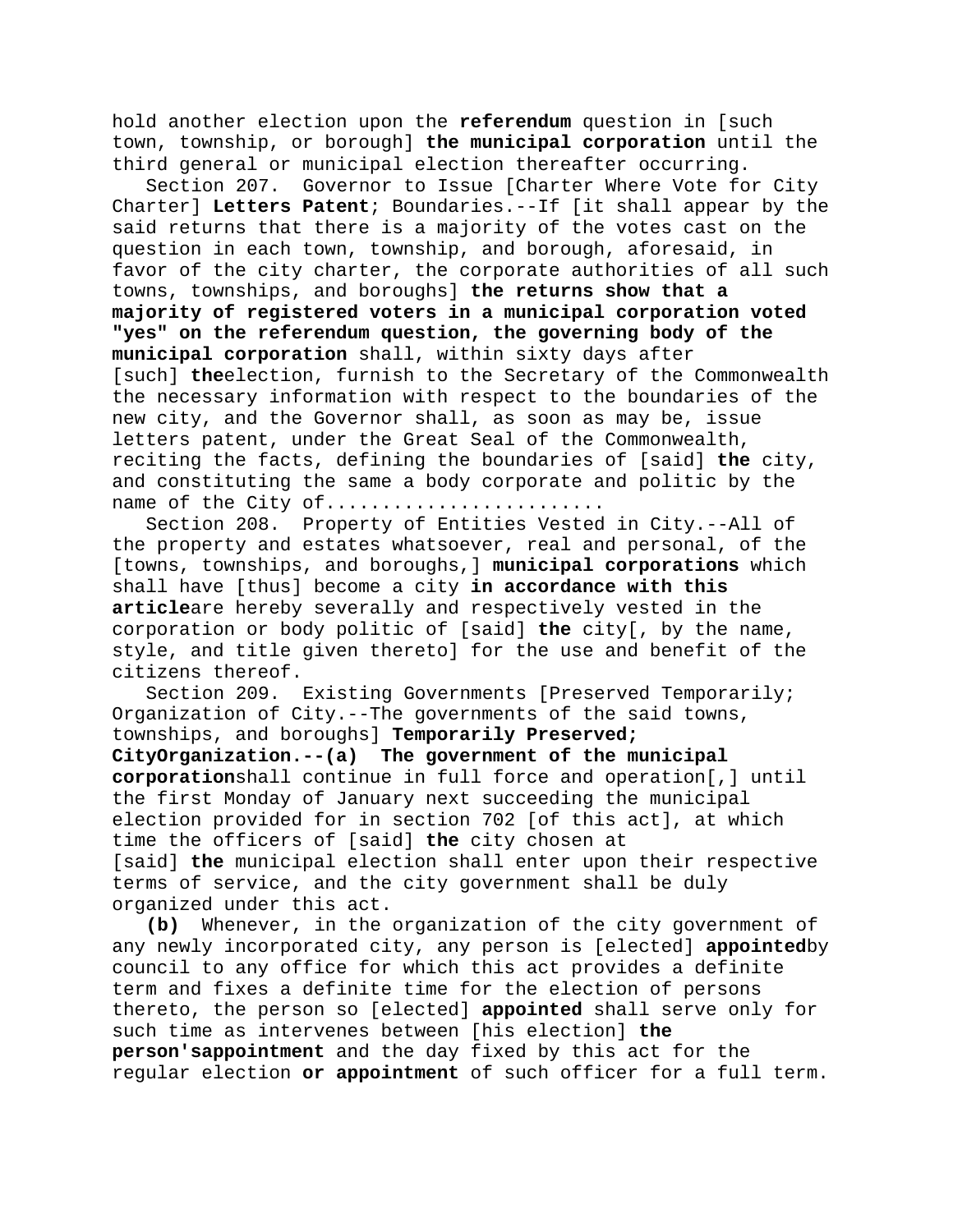Section 210. Existing Liabilities, Debts and Claims Transferred to New City.--[All suits, prosecutions, debts, and claims, whatsoever, of the said towns, townships and boroughs, shall thereupon become transferred to the said city, which in all suits pending shall be substituted as a party, and be under the management and control thereof. All valid claims and demands of whatsoever nature, whether payable presently or in the future, existing against the said towns, townships, and boroughs when the said charter shall go into operation, shall be enforceable against the said city. The bonds and floating indebtedness, and the interest thereon, of each of said towns, townships and boroughs, contracted prior to such consolidation, shall be paid by the said city thus organized and chartered, so that the taxes shall be uniform throughout the territorial limits of the whole city.] **If a municipal corporation isincorporated as a city in accordance with this article, thefollowing shall apply:**

**(1) All suits, prosecutions, debts and claims, whatsoever, shall become transferred to the newly incorporated city.**

**(2) All pending suits involving the municipal corporation shall be under the management and control of the newly incorporated city which shall be substituted as a party therein.**

**(3) All valid claims and demands of whatsoever nature, whether payable presently or in the future, existing against the municipal corporation shall be enforceable against the city.**

**(4) The bonds and floating indebtedness, and the interest thereon, existing at the time a municipal corporation became incorporated as a city in accordance with this article shall be paid by the newly incorporated city, so that the taxes shall be uniform throughout the territorial limits of the whole city.**

Section 12. Article II-A heading and sections 250, 251, 252, 253, 254 and 255 of the act, added September 17, 1959 (P.L.913, No.363), are repealed:

## [ARTICLE II-A

ALTERNATIVE PROCEDURE FOR INCORPORATION

Section 250. Appointment of Charter Commission.--The corporate authorities of any town, township, or borough or of any combination of contiguous towns, townships or boroughs may and, upon petition of two hundred or more qualified electors thereof, shall petition the court of quarter sessions of the county in which such towns, townships or boroughs are situate, for the appointment of a charter commission to study and make recommendations on the adoption of a form of city government for such towns, townships or boroughs. Whenever any such towns, townships or boroughs, or combination thereof, are situate in more than one county, the petition shall be brought to the court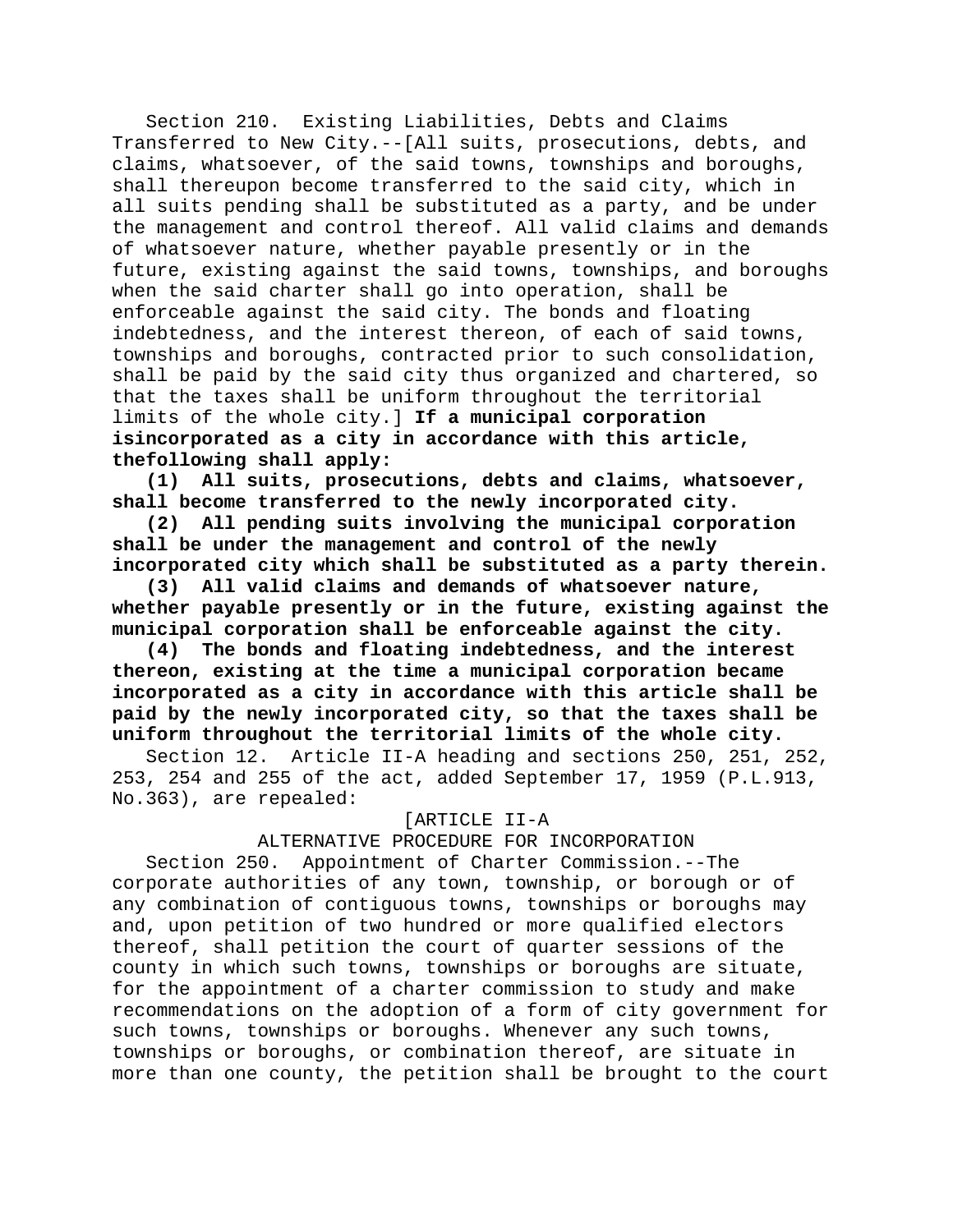of quarter sessions of the county in which the larger percentage of the population thereof are resident.

The charter commission so appointed shall consist of not less than nine nor more than fifteen members who shall be qualified electors of the town, township or borough, and if the petition is brought on behalf of more than one town, township or borough, the charter commission shall be appointed from among qualified electors of each of such towns, townships or boroughs.

In every case, at least three members of the charter commission shall be appointed from among the members of the governing bodies of the towns, townships or boroughs bringing a petition, and when two or more towns, townships or boroughs are party to the petition, the court shall appoint at least one member of the charter commission from among the members of the governing bodies of each of such towns, townships or boroughs.

Section 251. Powers and Duties of Charter Commission.--The charter commission shall organize and function in accordance with the provisions of the Optional Third Class City Charter Law, and in so far as the same are applicable, shall exercise the same powers and perform the same duties as are conferred or imposed upon charter commissions elected under the provisions of the Third Class City Charter Law.

Members of the charter commission shall serve without compensation, but shall be reimbursed by the towns, townships or boroughs for their necessary expenses incurred in the performance of their duties. The corporate authorities of the towns, townships or boroughs shall appropriate reasonable sums of money necessary for such purpose and for the work of the charter commission as provided in the Optional Third Class City Charter Law.

The charter commission shall report its recommendations at the time and in the manner provided in the Optional Third Class City Charter Law. In its report, the charter commission shall recommend adoption of either the "commission" form of city government as provided in this act, or one of the optional forms of city government provided in the Optional Third Class Charter Law.

Section 252. Election on the Question.--Within five days after the charter commission reports its recommendations, the corporate authorities of such towns, townships or boroughs shall certify a copy of the commission's report to the county board of elections, which shall cause the question of adoption or rejection to be placed upon the ballot or voting machines at such time as the commission shall in its report specify. The question shall be submitted to the electors in the manner and at the time provided in the Optional Third Class City Charter Law and shall be in the following form: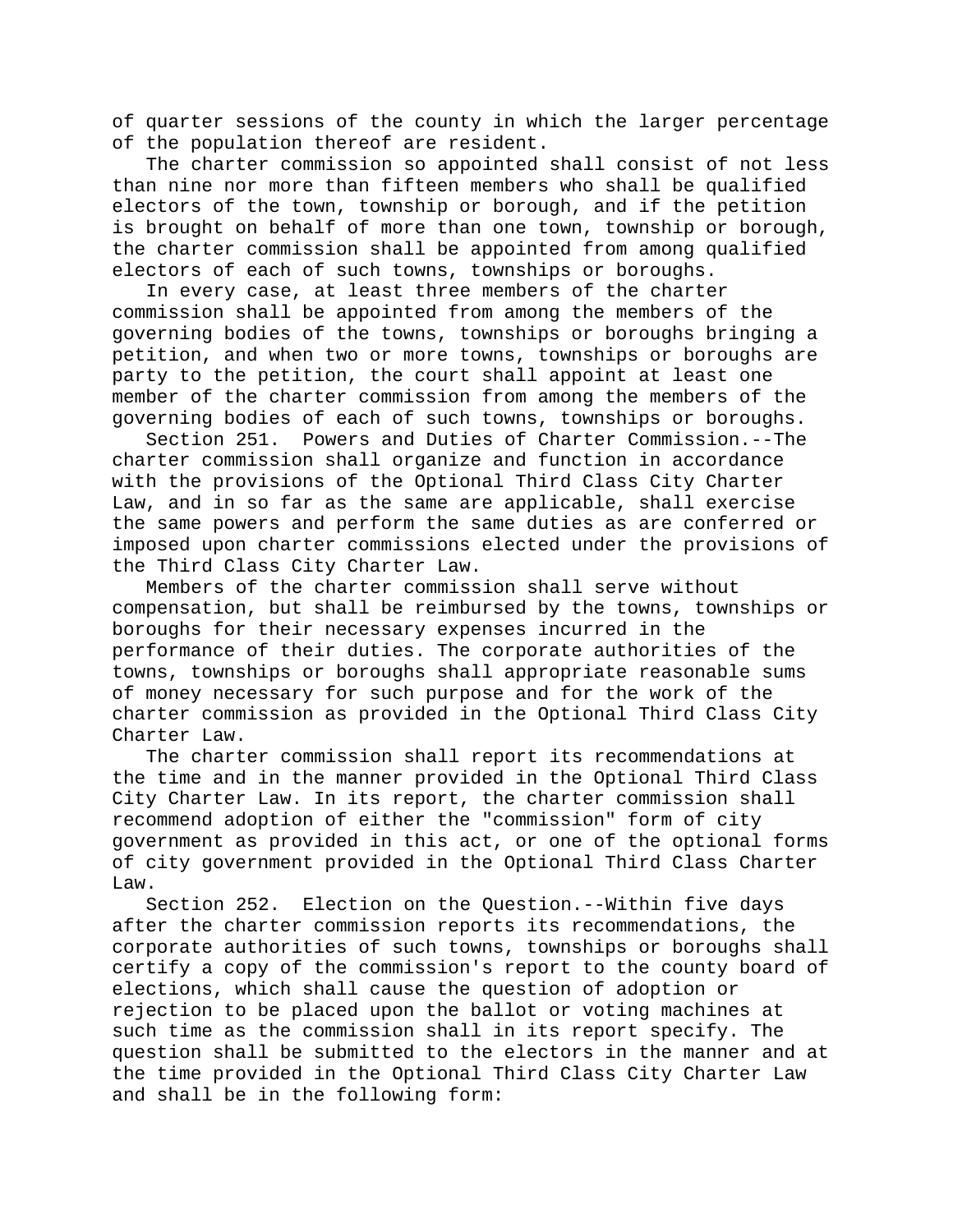Shall the.............................be incorporated into a ................name of towns, townships or boroughs city of the third class to be known as the city of............. with a........................form of government providing for name of form

..............................councilmen to be elected at large? number of councilmen

Section 253. Return of Election; Effect of Vote.--(a) The county board of elections shall make return of the vote cast on the question as provided by law. If it appears that a majority of the votes cast in each such town, township or borough on the question shall be in favor of creating a city, the city shall be incorporated as provided in this act.

(b) If, at such election, the electors have voted in favor of adopting the commission form of government provided in this act, the city officers shall be elected and the city shall be organized and governed under the provisions of this act, the same as though the election had been held under the provisions of article II. of this act.

(c) If, at such election, the electors have voted in favor of adopting one of the optional forms of government provided in the Optional Third Class City Charter Law, the city shall be governed under the applicable provisions of the Optional Third Class City Charter Law, but the first city officers shall be elected in accordance with the provisions of this subsection.

At the first municipal election occurring at least ninety days after the date of the letters patent issued by the Governor incorporating such city, the qualified electors of such city shall elect the city officers appropriate to such optional form of government. Except in the case of the first city council, such officers shall be elected for the terms provided in the Optional Third Class City Charter Law. The first councilmen elected in such city shall be divided into two groups. One group shall equal one more than one-half of all the councilmen and its members shall serve for terms of four years. The second group shall equal one less than one-half of all the councilmen and its members shall serve for terms of two years. The members of the first group shall be those councilmen receiving the greatest number of votes at their election, and the members of the second group shall be those councilmen receiving the next greatest number of votes at their election. If two or more councilmen received the same number of votes and one or more but not all of them will be included in the first group, they shall draw lots to determine which of them shall be included in the first group. Thereafter, all councilmen shall be elected for the terms provided in the Optional Third Class City Charter Law.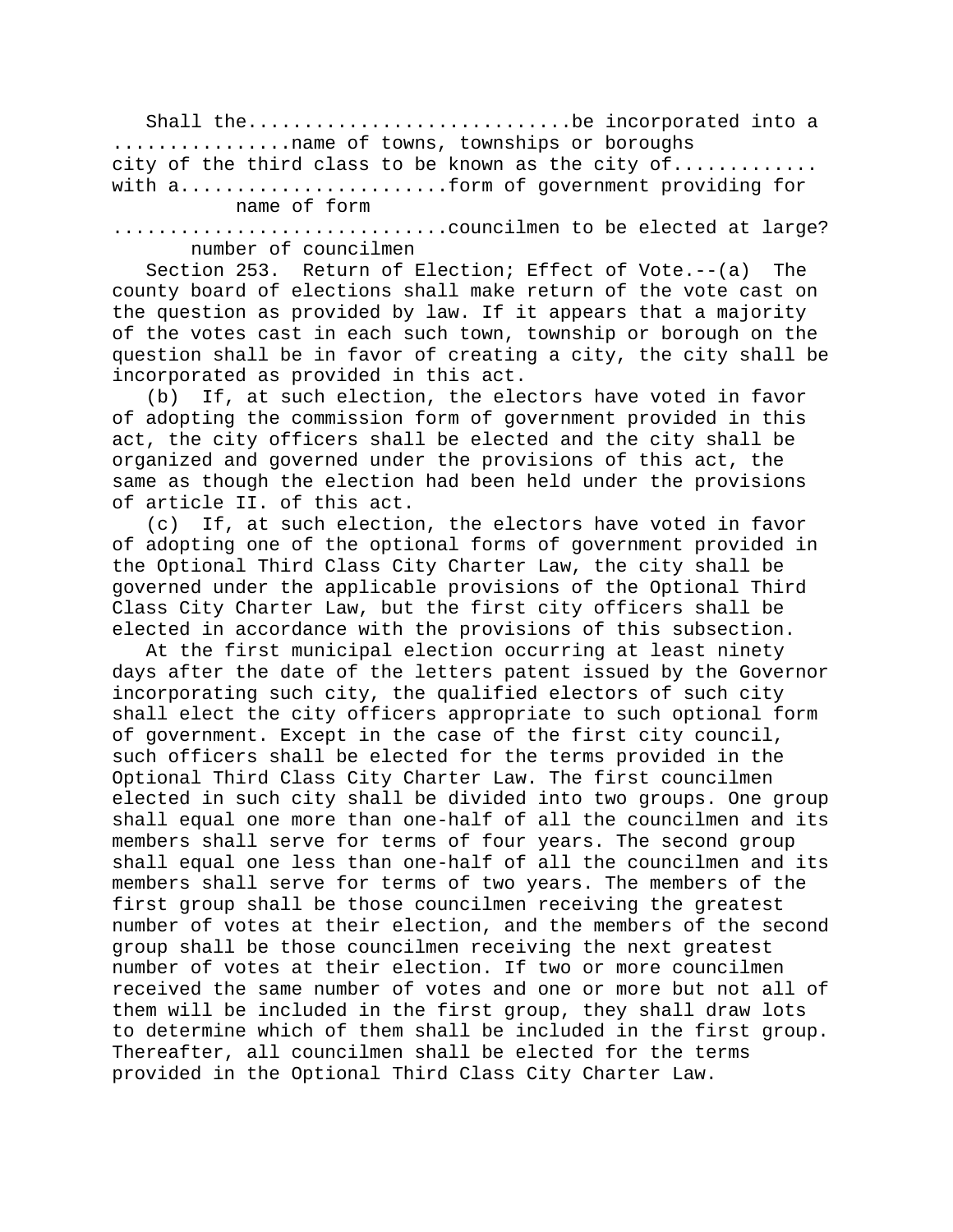The governments of the towns, townships and boroughs, comprising a city which elects its first officers under the provisions of this subsection, shall continue in full force and operation until the first Monday of January next succeeding such election, at which time the officers of such city shall enter upon their respective terms and the city government shall be duly organized under the Optional Third Class City Charter Law.

(d) Whenever by the returns of the election in any town, township or borough, it shall appear that in any one there is a majority against the city charter and the form of city government recommended by the charter commission, no further proceedings shall be had and it shall not be unlawful to hold another election upon the same question in such town, township or borough during the period of four years following such election, but the provisions of this subsection shall not affect any proceedings under article II. of this act nor any subsequent proceedings under the Optional Third Class City Charter Law.

Section 254. Proceedings are Additional.--The proceedings authorized by this article are in addition to, and not in substitution of, those proceedings authorized by article II. of this act, but it shall not be lawful to institute proceedings under either article while any proceedings under the other article are unconcluded.

Section 255. Abandonment of Optional Form of Government.-- Whenever, under the provisions of this article, the electors of any towns, townships or boroughs elect to incorporate a city with one of the optional forms of government provided in the Optional Third Class City Charter Law, and later, at an election held for that purpose under the Optional Third Class City Charter Law, elect to abandon such optional form of government, the city shall cease to be governed by the provisions of such charter plan and the Optional Third Class City Charter Law on the first Monday of January following the next succeeding municipal election, and shall thereafter be governed under the provisions of this act. The reversion to the form of government provided by this act shall take effect as provided in article VI. of the Optional Third Class City Charter Law for transition to an optional form of government in so far as applicable, and in addition any city offices which are elective under this act but are not elective under such optional form of government, shall be filled at such municipal election.]

Section 13. Article III heading of the act is reenacted to read:

ARTICLE III

#### CHANGE OF CORPORATE TITLE

Section 14. Sections 301, 302, 303 and 304 of the act are amended to read: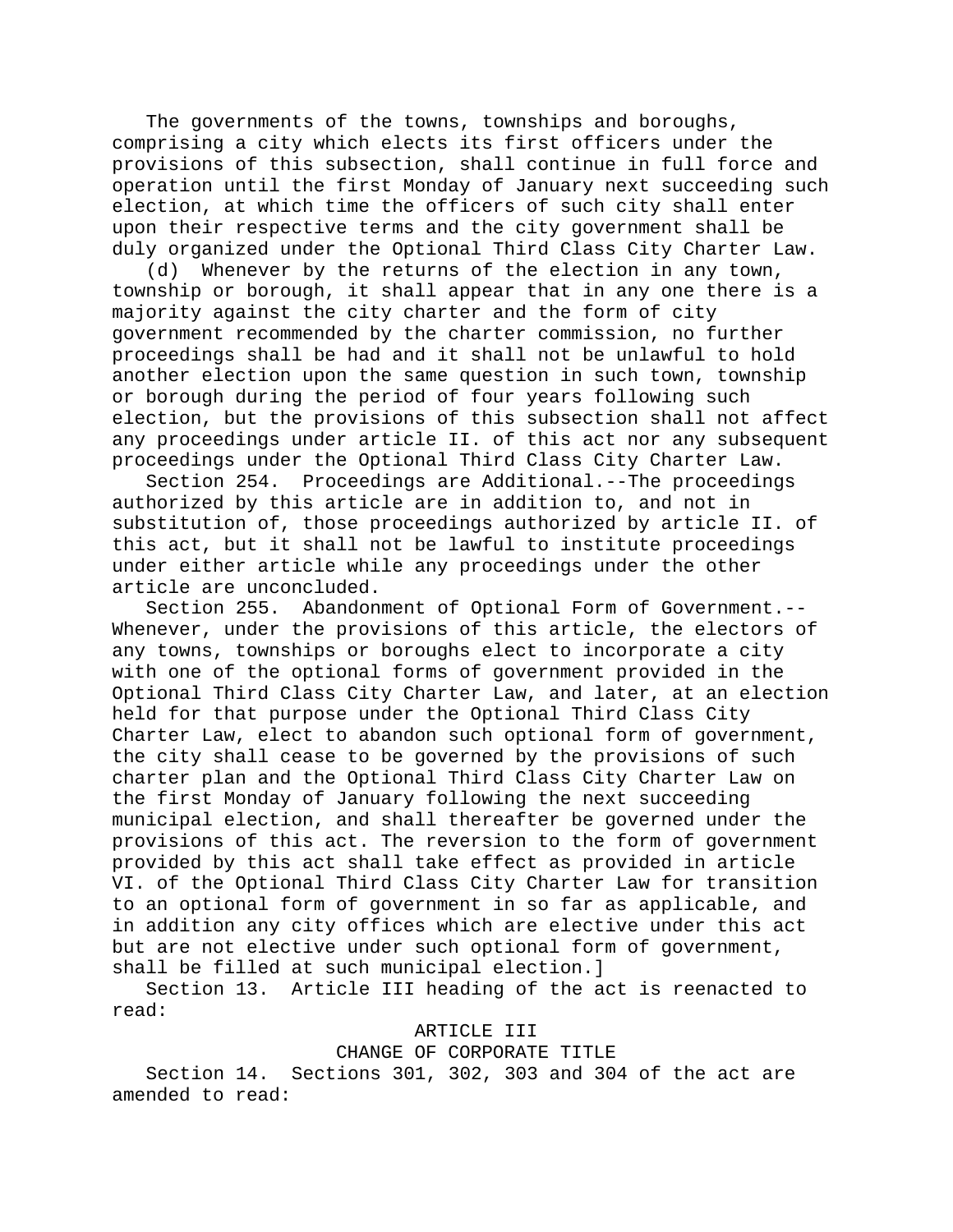Section 301. Resolution and Petition to Change Corporate Title.--[Whenever the council of any city shall, by resolution, decide to change the corporate title of such city, it shall present its petition to the court of quarter sessions of the county having jurisdiction over the municipal affairs of the city, petitioning such court to change the corporate title thereof in accordance with the resolution, a certified copy of which shall be attached to such petition.] **City council mayinitiate proceedings to change the corporate title of a city bydoing each of the following:**

**(1) Adopting a resolution proposing to make the change in the corporate title of a city.**

**(2) Presenting to the court of common pleas of the county in which the city is located a petition, along with a certified copy of the resolution, requesting the change in the corporate title of the city.**

Section 302. Hearing; Decree.--**(a)** Upon the presentation**to the court** of [such] **the** petition **and resolution in accordance with section 301**, the [said] court shall fix a day for a hearing [thereof] **on the question of the change in the corporate title of the city** and shall direct that notice of [such] **the** hearing be published once a week for three weeks in [not more than two newspapers] **a newspaper** of general circulation.

**(b)** At [such] **the** hearing**,** the court shall [hear the]**permit any resident of the city to give** testimony [and argument of persons both for and against] **either in support of or opposition to** the change of the corporate title of [such] **the**city [and, if the court is of the opinion that the corporate title of such city should be changed as prayed for in the petition of the council of said city, shall enter upon the proceedings its order and decree changing the corporate title of such city in accordance with the resolution of the council thereof; otherwise the petition shall be dismissed].

**(c) After hearing testimony, the court shall either order and decree changing the corporate title of the city in accordance with the petition and resolution of council or dismiss the petition.**

Section 303. Recording Decree.--[Upon the filing of a certified copy of the decree of the court, changing the corporate name of any city, in the office of the Secretary of the Commonwealth and the recording thereof in the office of the recorder of deeds of the county, the courts of which have jurisdiction over the municipal affairs of the city, the corporate title of said city shall thereafter be as set forth in said decree.] **A change in the corporate title of a city that is ordered and decreed in accordance with section 302(c) shall**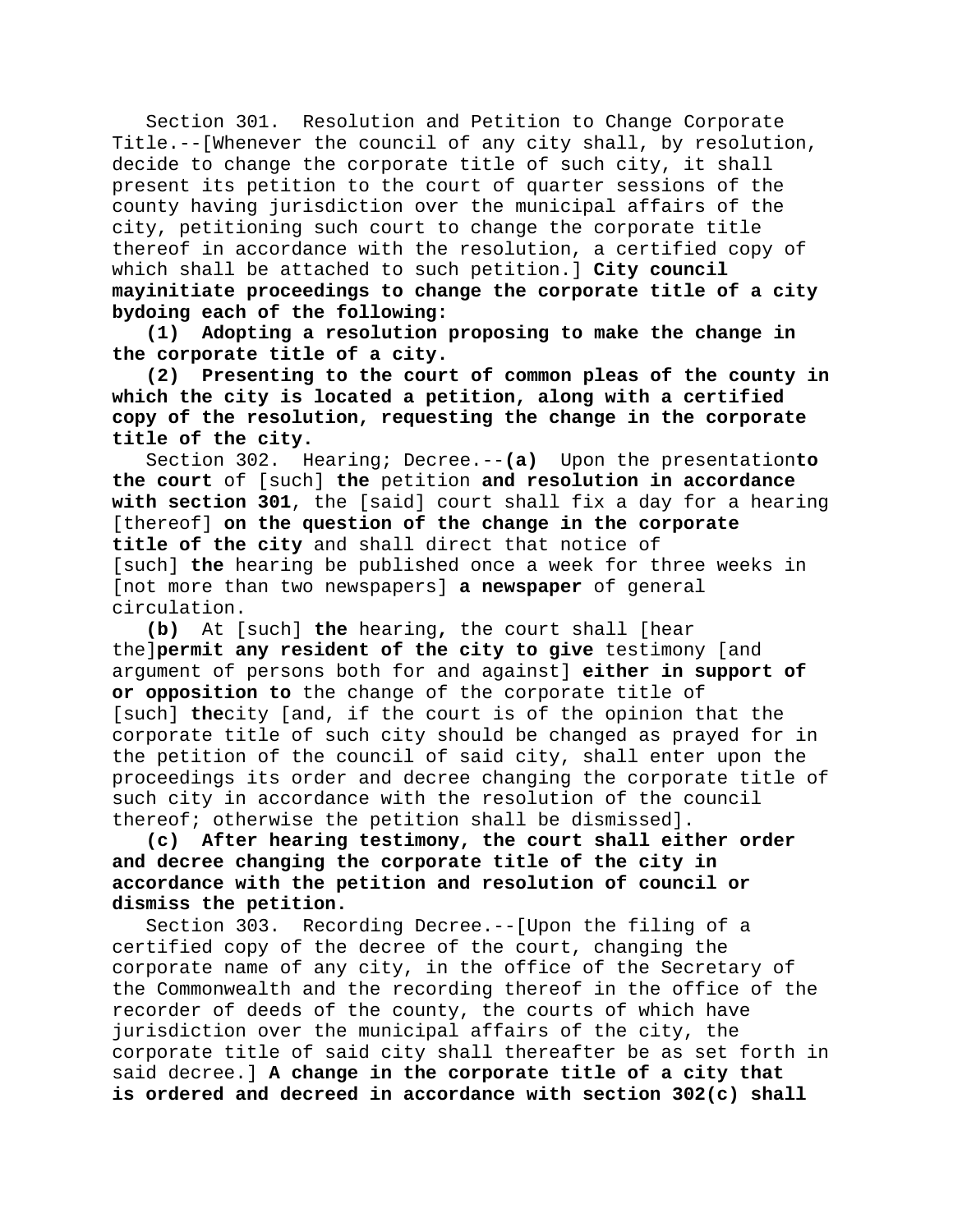**not become effective until a certified copy of the decree of court is filed in the office of the Secretary of the Commonwealth and is recorded in the office of the recorder of deeds of the county in which the city is located.**

Section 304. Existing Rights and Liabilities Preserved.--No change in the corporate title of any city shall in any way affect any liabilities incurred, rights accrued or vested, obligations issued or contracted, or any suits or prosecutions pending or instituted to enforce any right or penalty accrued or punish any offense committed prior to [such] **the** change.

Section 15. Article IV heading of the act is reenacted to read:

#### ARTICLE IV

CREATION AND DIVISION OF WARDS Section 16. Section 401 of the act is amended to read: Section 401. [Petition for Creation or Division of Wards.-- New wards may be created in cities, or wards therein may be divided, by the court of quarter sessions, on application thereto for that purpose, by the petition of at least one hundred qualified electors of the district seeking to be created as a new ward, or of the ward to be divided, or by the petition of the council of the city. No new ward shall contain less than three hundred qualified electors according to the last preceding enumeration.] **General Power of Council in Creation or Division of Wards.--(a) In addition to reapportionment of wards pursuant to 53 Pa.C.S. Ch. 9 (relating to municipal reapportionment) and section 11 of Article IX of the Constitution of Pennsylvania, council may, with or without a petition as provided in section 401.1 and subject to approval by the registered voters as provided in section 407, create new wards, divide a ward or wards or detach part of a ward and attach to another ward, in accordance with this article.**

**(b) No new ward shall contain less than three hundred registered voters according to the last general or municipal election.**

**(c) All wards in the city shall be numbered and composed of compact and contiguous territory as nearly equal in population as practicable and as officially and finally reported in the most recent Federal census, decennial or special.**

Section 17. The act is amended by adding a section to read: **Section 401.1. Petition of Registered Voters.--(a)** 

**Registered voters may petition council to initiate proceedings under section 401 to create new wards, divide a ward or wards, or detach part of a ward and attach to another ward as follows:**

**(1) One hundred registered voters may petition council to create or divide a ward if, in the case of a petition proposing to create a ward, the petitioners reside in the portion of the**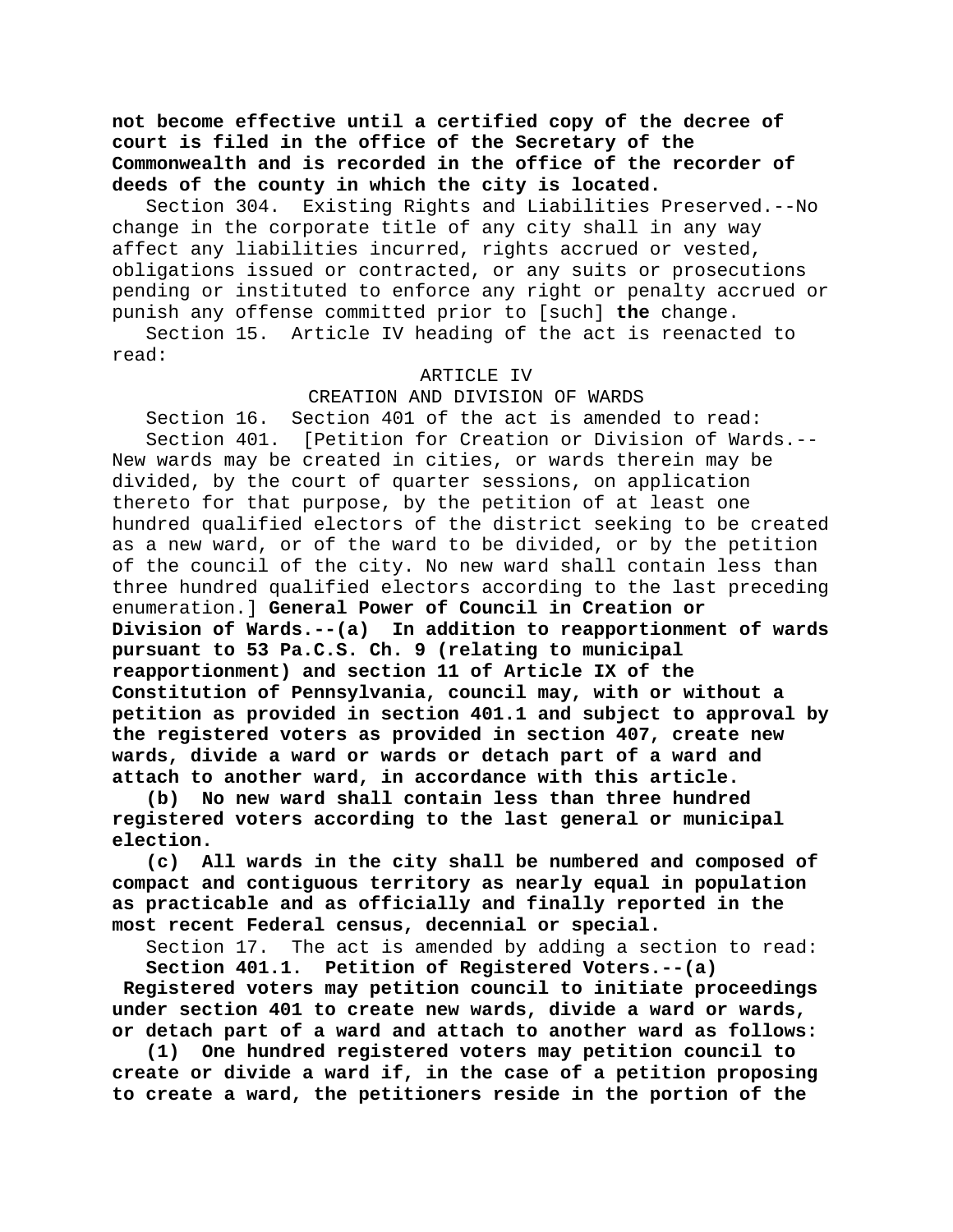**city which the petition proposes to create as a ward, or in the case of a petition to divide a ward, the petitioners reside in the ward which the petition proposes to divide.**

**(2) Twenty-five registered voters may petition to detach part of one ward and attach the detached part to another ward if the petitioners reside in the part of the ward that is proposed to be detached.**

**(b) Council shall, by motion approved by a majority of council and within ninety days of presentment of the petition, determine whether to initiate proceedings under section 401. If the motion is in favor of initiating proceedings, council shall appoint a commission in accordance with section 403.**

**(c) In the event that council has not approved a motion within ninety days after the presentment of a petition under subsection (a), any ten registered voters may petition the court of common pleas and contest the existing apportionment as violating section 401. The proceedings before the court shall be conducted in accordance with 53 Pa.C.S. §§ 906 (relating to contest of reapportionment by governing body) and 907 (relating to costs and expenses of contest).**

Section 18. Sections 402 and 403 of the act are amended to read:

Section 402. [Petition for Striking Territory from One Ward and Attaching to Another.--Any part or district of a ward in any city may be detached therefrom and attached to another ward by the court of quarter sessions of the proper county, on application thereto for that purpose, by the petition of at least twenty-five qualified electors of the district to be stricken off or attached, or by the petition of the council of the city] **(Reserved)**.

Section 403. Appointment of Commission[; Report; Order of Court.--Upon the presentation of any such petition praying for the creation of a new ward out of parts of two or more wards, or the division of a ward, or for the detaching from a ward of a part or district thereof and attaching the same to another ward, the said court shall appoint five impartial qualified electors, residents of the city, but not of the wards to be affected thereby, as commissioners to inquire into the propriety of granting the prayer thereof: Provided, however, That in cities having not more than three wards, said commissioners shall be selected from the city at large, and may be residents of the ward or wards to be affected thereby. The commissioners so appointed, or any four of them, shall examine the premises and make a draft of the new ward or wards proposed to be created, or of the ward or wards to be divided, or of the wards affected, showing the division or change thereof, or showing the lines as any separation and attachment will affect them, as the case may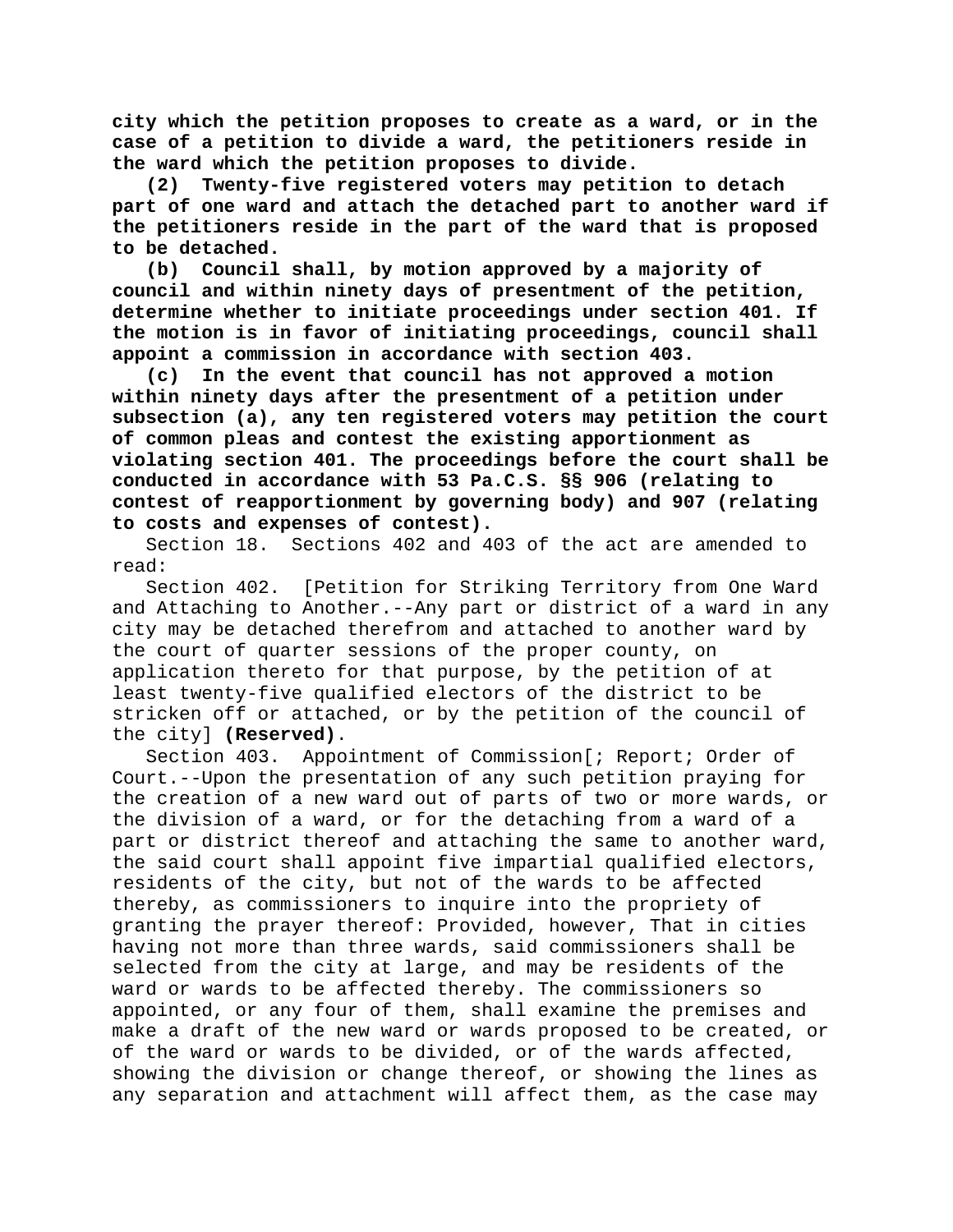be, and showing clearly the number of qualified electors contained within the proposed new ward. The commissioners shall make report to the said court at its next term, together with their recommendation.]**.--(a) If council initiates proceedings pursuant to section 401, whether on its own volition or pursuant to the petition of registered voters, it shall appoint five impartial registered voters who are residents of the city as commissioners, to make a report and recommendation concerning the necessity, desirability and feasibility of proposed wards.**

**(b) Except as provided in subsection (c), commissioners shall not be residents of the wards to be affected by the petition.**

**(c) In cities having not more than three wards, commissioners appointed under subsection (a) shall be selected from the city at large and may be residents of the ward or wards to be affected thereby.**

Section 19. The act is amended by adding sections to read: **Section 403.1. Expenses of Commissioners.--Council shall make appropriations for the reasonable expenses of the commissioners incurred for their services pursuant to this article. Each commissioner shall submit to the city controller for approval an itemized account of the commissioner's expenses to be paid under the authority of this section.**

**Section 403.2. Report.--(a) Commissioners appointed by council in accordance with section 403(a) shall examine the premises and prepare a report which shall include a draft of all wards affected by the proposed creation, division or detachment, showing the division or change thereof, or showing the lines of wards as any separation and attachment will affect them, as the case may be, and showing clearly the population contained within the affected wards using figures officially and finally reported in the most recent Federal census, decennial or special. The report, upon completion, shall be submitted to council and shall include a recommendation reflecting the decision of a majority of its members concerning the proposed creation, division or detachment of a ward or wards.**

**(b) Consistent with the standards applied in municipal reapportionment pursuant to 53 Pa.C.S. § 903(b) (relating to reapportionment by governing body), no report shall recommend the creation, division or detachment of a ward or wards unless the result of implementing the report and recommendation would be that each ward in the city is composed of compact and contiguous territory as nearly equal in population as practicable as officially and finally reported in the most recent Federal census, decennial or special.**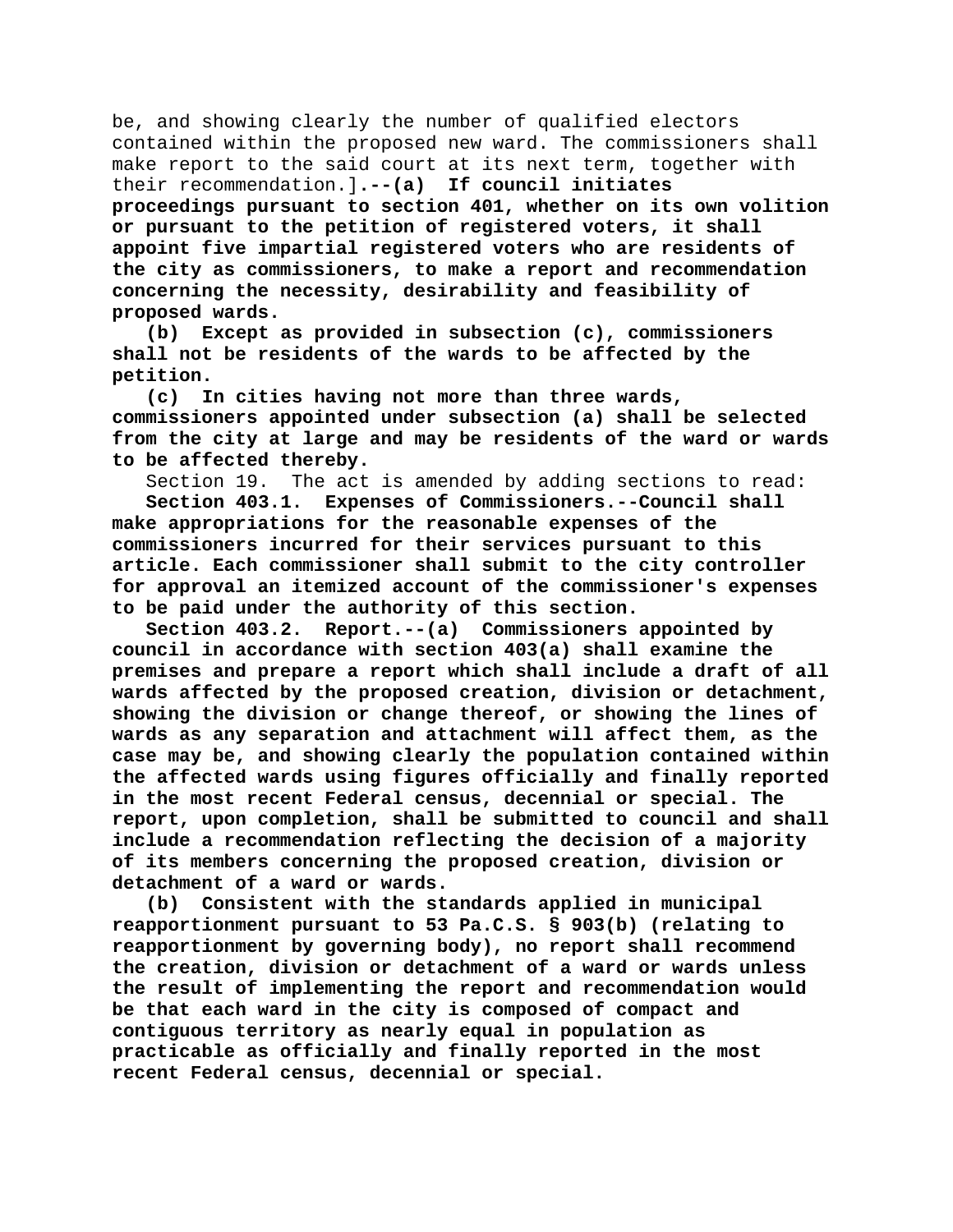**(c) Upon receipt of the report, council shall, by motion, determine whether to submit the question of the proposed creation, division or detachment of a ward or wards as provided in the report to the registered voters of the city in accordance with section 404.**

Section 20. Sections 404, 405, 406, 407 and 408 of the act are amended to read:

Section 404. Election[; Form of Ballot.--If a majority of the commissioners appointed report favorably to such creation or division, or the detaching from a ward of a part or district thereof and attaching the same to another ward, the court shall order]**.--(a) If, based upon the report in section 403.2,council decides to proceed, it shall certify to the county board of elections** the question of the creation, [or] division**or detachment** of [such] **the** ward[,] **or wards** to be submitted to the [qualified electors] **registered voters** of the ward or wards [affected, and in the case of the detachment of territory to the electors of the ward from which the territory is to be stricken off] **or parts thereof which are the subject of the report**, at the general or municipal election occurring not less than ninety days [thereafter] **after the report was approved by council**.

**(b)** The [clerk of said court shall certify such order to the] county board of elections [which] shall [thereupon] cause [a proper] **the** question [to be submitted to the qualified electors at such] **of approving the creation, division ordetachment of a ward or wards to be placed on the ballot in theward or wards or parts that will be affected thereby, at theappropriate** election in the manner provided by the Pennsylvania Election Code.

Section 405. Notice of Election**; Review of Report**.--[It shall be the duty of the mayor of the said city to give at least fifteen days' public notice, by advertisement in one or more newspapers, of general circulation, that such an election will be held, and of the time and place of holding the same.]**(a) The city shall publish a notice of election in a newspaper of general circulation at least fifteen days prior to the date that the question of approving the creation, division or detachment of a ward or wards is to be presented at the specified general or municipal election.**

**(b) The election notice shall contain a statement of the issue to be submitted to the registered voters at the election, including the ward, wards or parts thereof to be affected, and the date upon which the election is to be held. The notice shall reference the report and specify that it is available for review and copying as a public record pursuant to the act of February 14, 2008 (P.L.6, No.3), known as the "Right-to-Know Law."**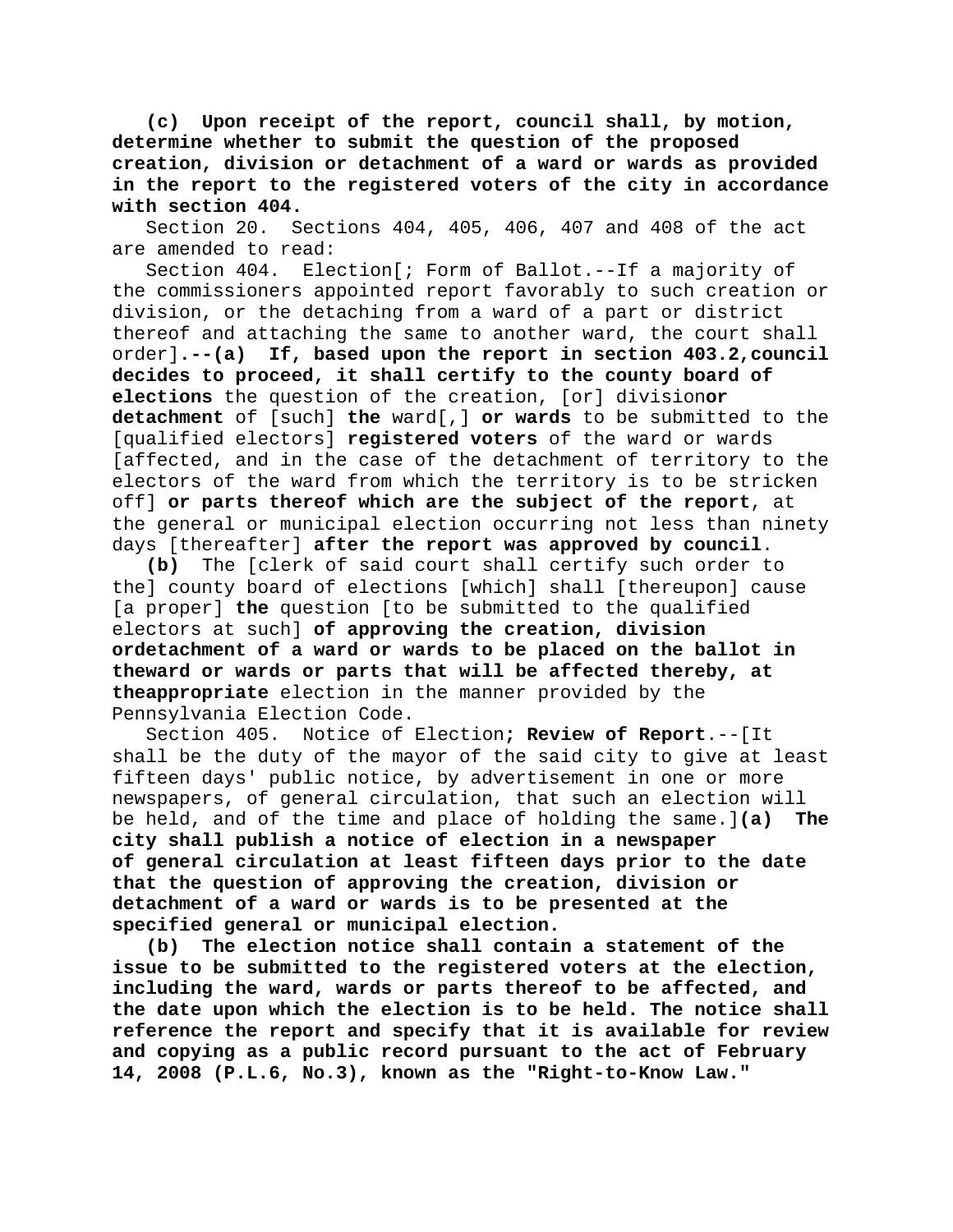Section 406. Election Laws to Apply.--All [the electors, judges, inspectors and clerks, voting at and in attendance upon the election to be held under the provisions of this article, shall be subject to the penalties imposed by] **matters relatingto the election at which the question of approving the creation, division or detachment of a ward or wards is to be presented to the voters shall be governed by the applicable provisions of** the Pennsylvania Election Code.

Section 407. Computing Vote; Return; [Order of Court;] Resubmission of Question.--[The officers of such election shall receive and count the votes in the manner prescribed by law, and shall forthwith make out a return on forms furnished by the board of elections, showing the number of votes for and against such new ward, or for or against such division or detachment of a ward, as the case may be, and shall deliver the same to the clerk of the court of quarter sessions within three days. The said clerk shall compute said return, and forthwith certify the result thereof to the court. If it appears that a majority of the votes so taken are for a new ward, or for a division or for the detachment of territory and its attachment to another ward, said court shall thereupon order and decree the creation of such new ward or wards, or such division, or such detachment and attachment agreeably to the lines marked out and returned by the commissioners] **(a) The county board of elections shall tabulate and publish the results of the referendum in a newspaper of general circulation within thirty days of the election. A certified copy of the results shall be placed on record among the minutes of council.**

**(b) If a majority voted in favor of creating or dividing award or wards, or the detachment of a part of a ward to beattached to another, council shall proceed to create or divide a ward or wards or detach a part of a ward to be attached toanother, in accordance with the report**, and shall number the new wards when necessary[, and order a certified copy of the whole proceeding to be placed on record among the minutes of council].

**(c)** If a majority [of votes shall be] **voted** against [the new ward, or against division or against detachment] **creating or dividing a ward or wards, or the detachment of a part of a ward to be attached to another**, no further action shall be had upon [such proceeding] **the question**, nor shall any new [application for such new ward or such division or detachment and attachment be heard] **petition on the same question be resubmitted** until two years from the date of [such] **the**election.

Section 408. Change of Ward Lines by [Court] **Council**.-- Whenever it shall appear to [the court of quarter sessions]**council** in proceedings for the division of any ward, or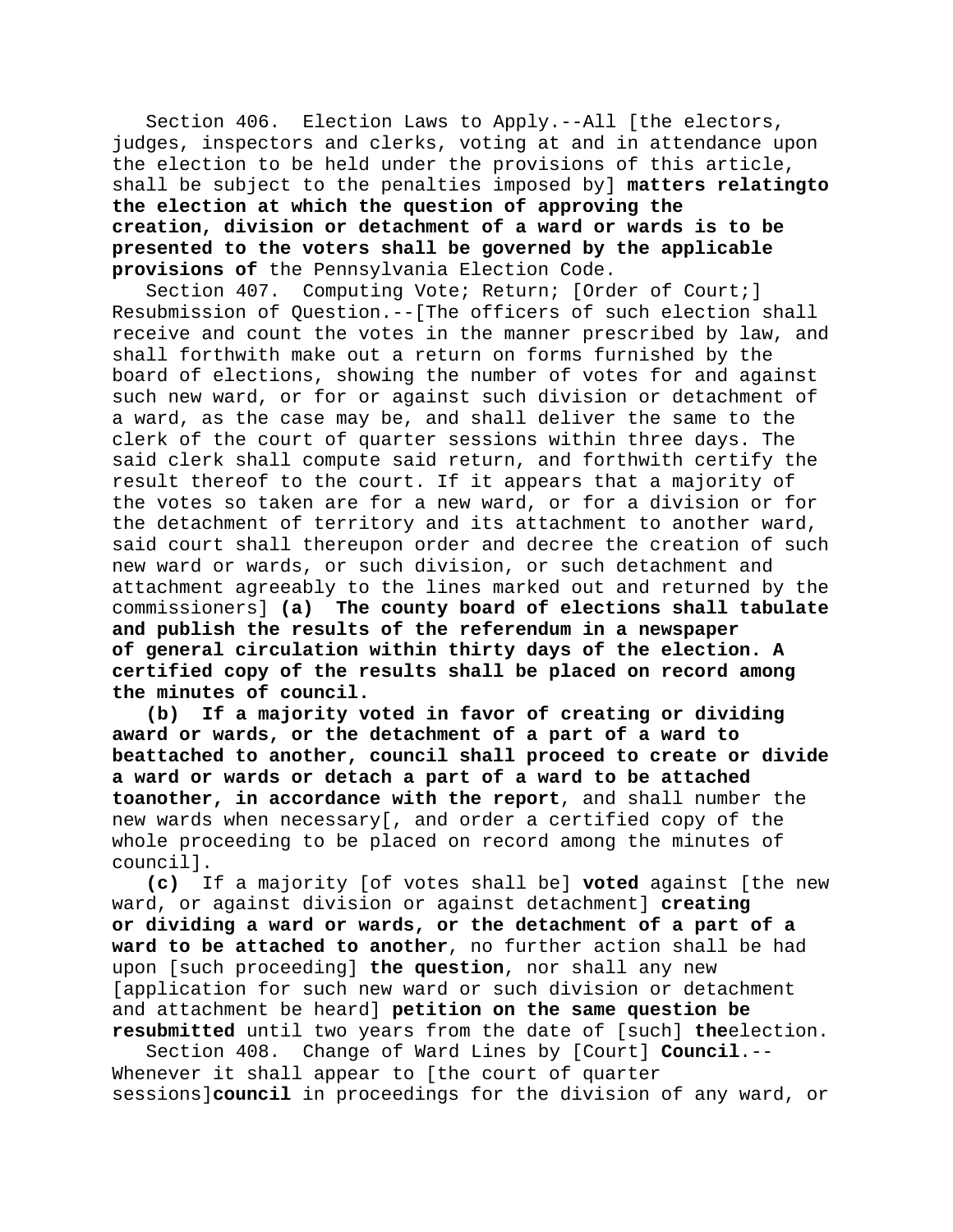the creation of new wards, that any of the boundaries or divisions thereof are uncertain for any cause, [the said court shall make such order or decree as to] **council shall determine** the relocation of the line [as to it may appear proper, so that the same shall] **to** conform as nearly as possible to the boundary lines which may have been previously determined upon **so long asthe result is that each ward in the city is composed of compactand contiguous territory as nearly equal in population aspracticable as officially and finally reported in the mostrecent Federal census, decennial or special**.

Section 21. The act is amended by adding a section to read:

**Section 409. Pennsylvania Election Code.--Nothing in this article shall be construed as affecting the powers and duties of the court of common pleas or the county board of elections and restrictions on alteration of election districts as provided in Article V of the Pennsylvania Election Code.**

Section 22. Article V and subdivision (a) heading of the act are repealed:

> [ARTICLE V ANNEXATION OF TERRITORY

(a) Annexation of Boroughs, Townships and Parts of Townships]

Section 23. Section 501 of the act, amended July 10, 1959 (P.L.519, No.138), is repealed:

[Section 501. Petition for Annexation of Boroughs or Townships and Parts of Townships.--Any borough having a population of less than ten thousand inhabitants, or any township or part of a township, contiguous to any city, whether wholly or partially within the same or different counties, may become annexed to any such city in the following manner:

(a) In the case of a borough, the borough council may pass an ordinance for such annexation, whenever three-fifths of the taxable inhabitants of such borough shall present a petition, accompanied with the written consent of a majority in number and interest of property owners of the borough, asking for such annexation.

(b) In the case of a township, or part thereof, whenever three-fifths of the taxable inhabitants of such township or part thereof shall present a petition to the council of said city, accompanied with the written consent of a majority in number and interest of property owners of such township or part of a township, asking for such annexation.

(c) In case of part of a township, when there are no taxable inhabitants residing therein, then whenever three-fifths of the property owners in number and interest of property situated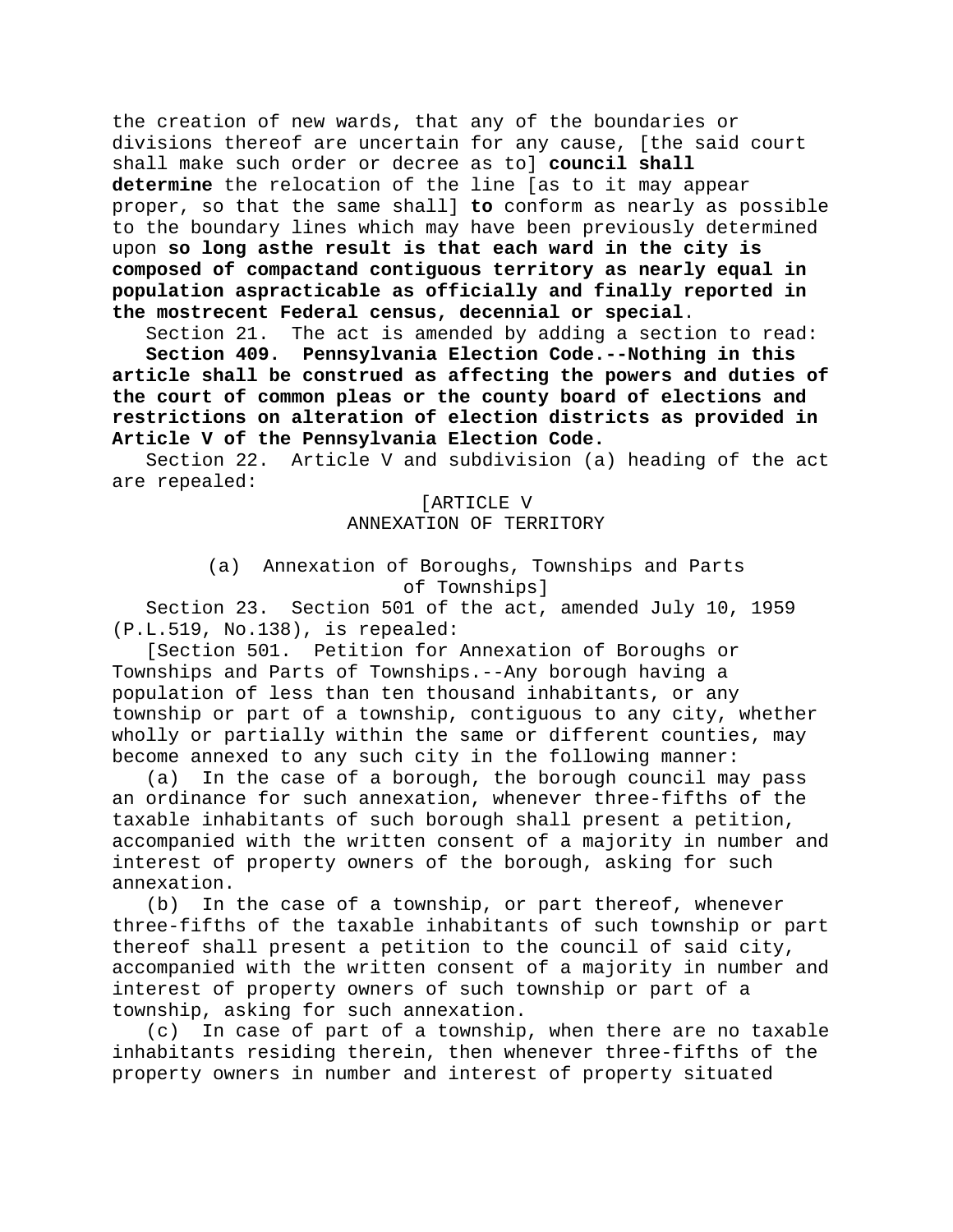therein shall present a petition to the council of said city asking for such annexation.

In construing this section, a majority in interest of owners of undivided interests in any piece of property shall be deemed and treated as one person for the purpose of ascertaining the number of petitioners.]<br>Section 24. Section

Section 502 of the act is repealed:

[Section 502. Advertisement; Plots.--Before any such petition is circulated or signed, notice thereof shall be given by advertisement once a week for four weeks in two newspapers published in or circulated throughout the territory to be annexed. Such notice shall state the purpose of the petition and the date it will be ready for signing. All such petitions shall be accompanied by a plot or plots of the territory to be annexed, showing all streets and highways, municipal or township improvements and public buildings.]

Section 25. Section 503 of the act, amended October 5, 1967 (P.L.327, No.143), is repealed:

[Section 503. Ordinance of City; Filing Copy Thereof.--Upon presentation to the council of such city of a certified copy of the ordinance in case of a borough, or of the petition in the case of a township or part thereof, together with the required plots in any case, the council of said city may, by ordinance, annex such borough, township, or part thereof to the said city. Certified copies of the borough and city ordinances and the petition and the plans shall be filed in the office of the clerk of the court of quarter sessions of the county or counties involved, and like copies shall be certified to the Department of Community Affairs of the Commonwealth. Nothing contained in subdivision (a) of this article shall be deemed to require any city to annex any borough, township or part of any such township.]

Section 26. Section 504 of the act is repealed:

[Section 504. Conclusiveness of Ordinance; Referendum; Appeal.--Thirty days after the filing of the said annexation ordinance by the said city council, such ordinance and the action of the said city council shall be finally conclusive, unless an appeal therefrom is taken within the said thirty days, by petition to the court of quarter sessions of the county in which the city is located, or unless a referendum petition is filed as provided in this act.]

Section 27. Section 505 of the act, repealed in part June 3, 1971 (P.L.118, No.6), is repealed:

[Section 505. Hearing an Appeal; Notice; Appeal from Final Order.--Where an appeal is taken by any person aggrieved by such annexation ordinance of the city, the court shall fix a day for hearing the same. Notice shall be given to all parties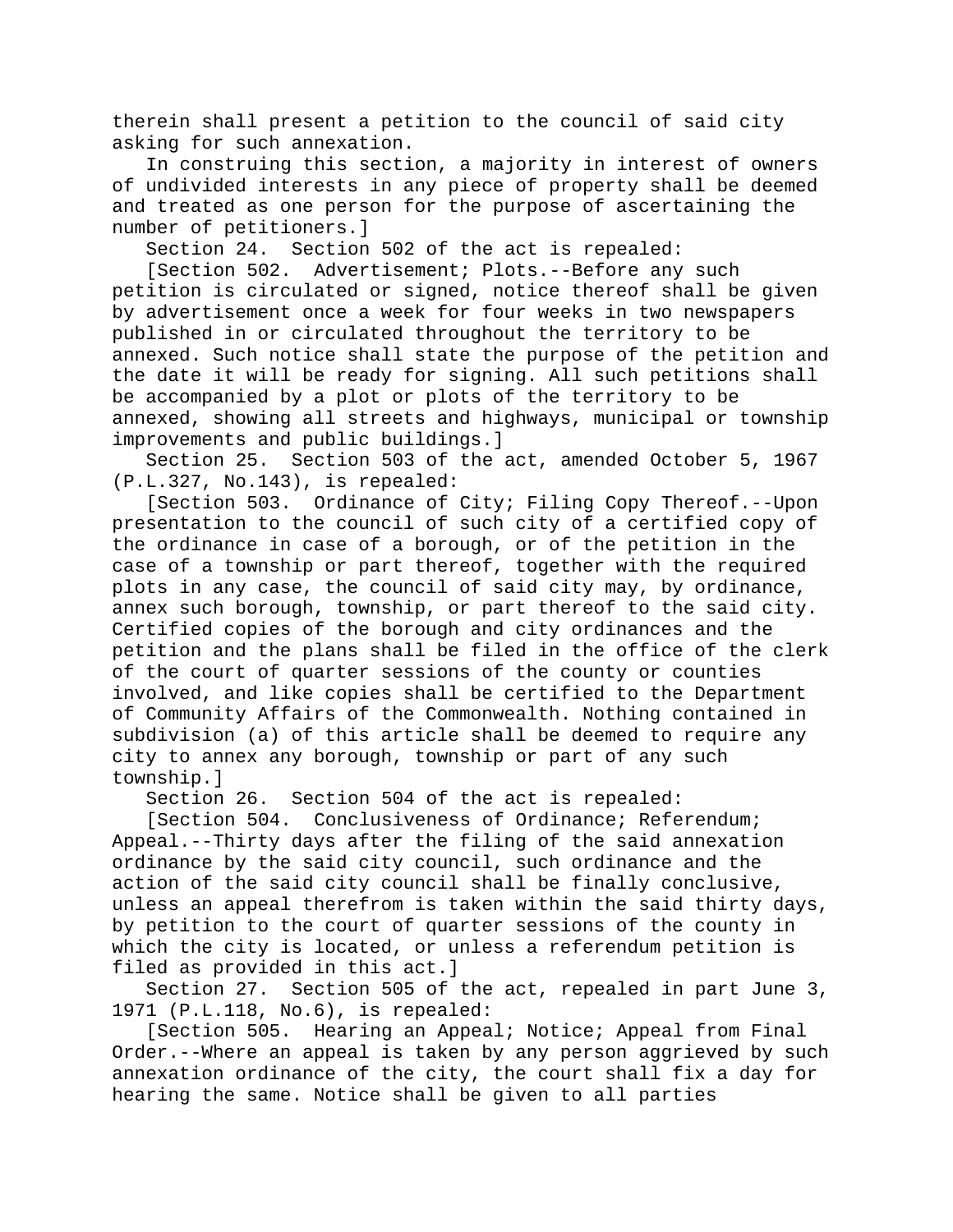interested in such manner as the court shall direct. From any such final order or decree, any party in interest, aggrieved by such order or decree, may have an appeal to the Supreme Court as in other cases. Upon final determination and approval of the annexation ordinance, the annexation shall take effect immediately.]<br>Section 28.

Section 506 of the act, added July 10, 1959 (P.L.519, No.138), is repealed:

[Section 506. Petition for Annexation of Boroughs Having Ten Thousand or More Inhabitants.--Whenever electors, equal to at least ten per centum of the highest vote cast for any office in any borough having a population of ten thousand or more inhabitants contiguous to a city at the last preceding general election, or whenever ten per centum of the qualified electors, residing within any part of a borough having a population of ten thousand or more inhabitants contiguous to a city, shall petition the council of such city for the annexation of the borough, or part thereof, to the contiguous city, and for a referendum on the question of such annexation, the council shall cause a question to be submitted at the primary or general election occurring at least sixty days thereafter, by certifying a resolution, duly adopted, to the county board of elections of the county or counties in which any part of the city or borough is located, for submission of such question on the ballot or on voting machines at such election, both in such borough and in the city to which annexation is desired, in the manner provided by the election laws of this Commonwealth.

Such question shall be in the following form:

| Do you favor the          |     |
|---------------------------|-----|
| annexation of the borough | Yes |
| оf                        |     |
|                           |     |
| (or the part of the       |     |
| borough briefly           | N∩  |
| described) to the city of |     |
| . ?                       |     |

If a majority of the persons voting on such question in the entire borough shall vote "yes," and a majority of the persons voting on such question in the city shall vote "yes," then the borough or part thereof, as the case may be, shall on the first Monday of January next following, be and become a part of the city.

If a majority of the persons voting on the question in the borough or in the city shall vote "no," no further proceeding shall be had, and it shall not be lawful to hold another election upon the question until the second general or municipal election thereafter occurring.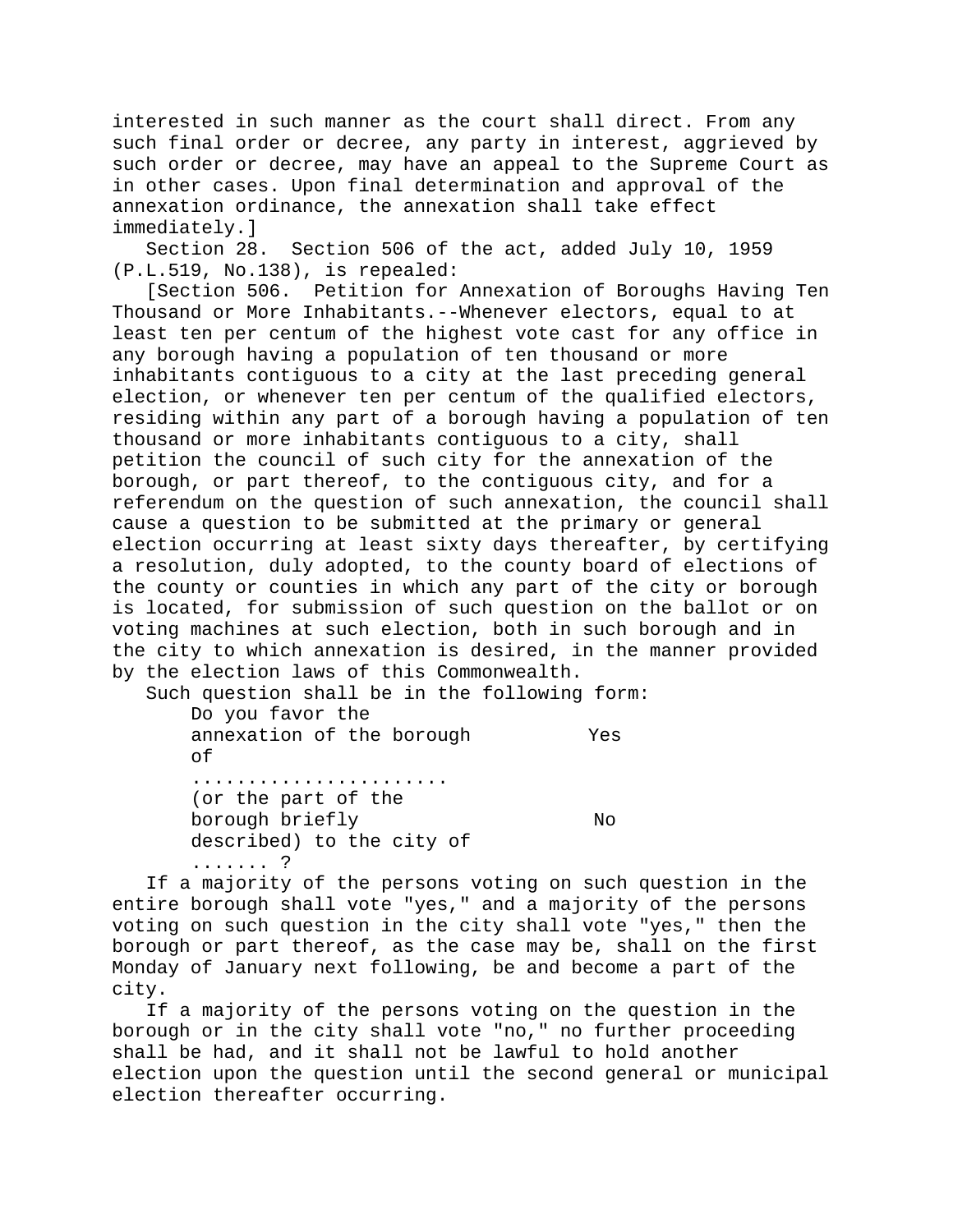All petitions shall be accompanied by a plot or plots of the territory to be annexed, showing all streets and highways, municipal improvements and public buildings, and all petitions for the annexation of a part of a borough shall include a description of the part of the borough sought to be annexed.]

Section 29. Article V subdivision (b) heading and section 515 of the act are repealed:

[(b) Annexation of Outlying Lots in a Township Section 515. Annexation of Outlying Lots; Appointment of Viewers.--Upon application by petition to the court of quarter sessions signed by a majority or more of the taxable inhabitants, accompanied by the written consent of a majority of the property owners in number and interest of any outlots or sections of land in a township containing not more than one hundred acres of land contiguous to the city, and being part of the same county in which the city is situated, stating that they desire the same to be annexed to said city, the desirability therefor, and describing the lots or land to be annexed, with a map or draft of the same, which petition shall be sworn to by one or more of the petitioners, and accompanied by the petition of the council of the city praying for the annexation of such outlots or sections of land and containing a copy of the resolution of the council of said city approving the annexation, the said court shall thereupon appoint three viewers, who shall be nonresidents of the city or of the township whose territory is to be annexed, to inquire into and investigate the allegations and facts stated in the said petition.]

Section 30. Section 516 of the act, amended October 5, 1967 (P.L.327, No.143), is repealed:

[Section 516. Notice of View; Report; Decree.--Notice of the first hearing of the said viewers shall be given to the city, and to at least one of the petitioners as the court may direct. The said viewers, or a majority of them, shall make report to said court at its next session after their appointment. If they report that they find the statements and facts of said petition to be true, and recommend the annexation as prayed for, and if no appeal is taken within thirty days therefrom, the said court shall thereupon make an order or decree to carry the annexation into effect. The city clerk shall forward a certified copy of said decree to the Department of Community Affairs of the Commonwealth.]

Section 31. Section 517 of the act, amended October 5, 1967 (P.L.327, No.143) and repealed in part June 3, 1971 (P.L.118, No.6), is repealed:

[Section 517. Appeal; Hearing; Notice; Decree.--Within thirty days after filing of such report, any person aggrieved thereby may take an appeal, by petition to the court of quarter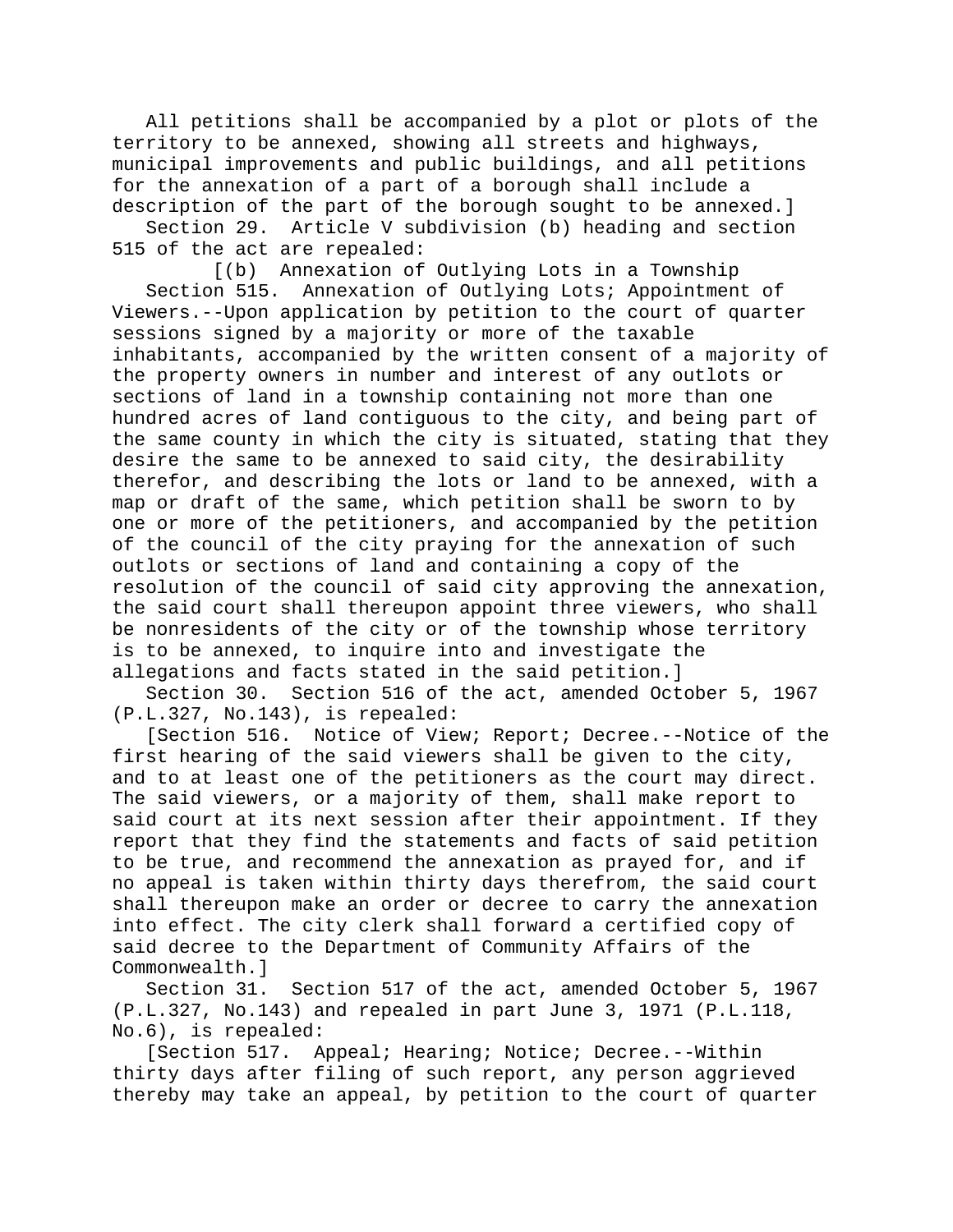sessions, setting forth his complaint, and thereupon the court shall fix a day for hearing the same. Notice of such appeals shall be given to all parties interested by publication once in one newspaper, in accord with the provisions of section one hundred and nine of this act. After such hearing, the court shall decide whether the proceedings are in conformity with this act, and make an order or decree either dismissing the appeal and approving such annexation or sustaining the appeal and dismissing the annexation. When the court of quarter sessions makes an order to carry such annexation into effect, where no appeal is taken, and upon final determination and approval of the annexation ordinance, where an appeal has been taken, the said outlots or sections of land shall at once and thereafter be a part of said city as fully as if the same had been originally a part thereof. A certified copy of any final decree or order approving such annexation shall be forwarded by the city clerk to the Department of Community Affairs.]

Section 32. Section 518, Article V subdivision (c) heading and section 525 of the act are repealed:

[Section 518. Compensation of Viewers.--The viewers herein provided for shall be allowed five dollars per day for each and every day actually spent by them in the performance of their duties, together with their actual necessary expenses. The costs of the proceedings in all cases shall be paid by the city.

(c) Annexation of Part of a Borough Section 525. Petition for Annexation of Territory in a Borough; Ordinance of City.--Territory in a borough contiguous to a city or separated therefrom by a river or stream may be detached from the borough and annexed to the city in the following manner:

A petition signed by owners of the land in the territory proposed to be detached and annexed, and described in the petition, shall be presented to the borough authorities, who, if they find that the petition is signed by either a majority of freehold owners or by the owners of two-thirds of the area of the territory described, and that the assessed valuation of the territory described is not in excess of five per centum of the assessed valuation of the borough, may, by ordinance, detach the described territory, subject to the acceptance of the detached portion by the city of the third class, and upon notice from the council of the borough that it has ordained the detachment of the described territory of the borough for the purpose of having it annexed to the city, the city may, by ordinance, annex the portion of the borough so proposed to be detached.]

Section 33. Section 526 of the act, amended October 5, 1967 (P.L.327, No.143), is repealed: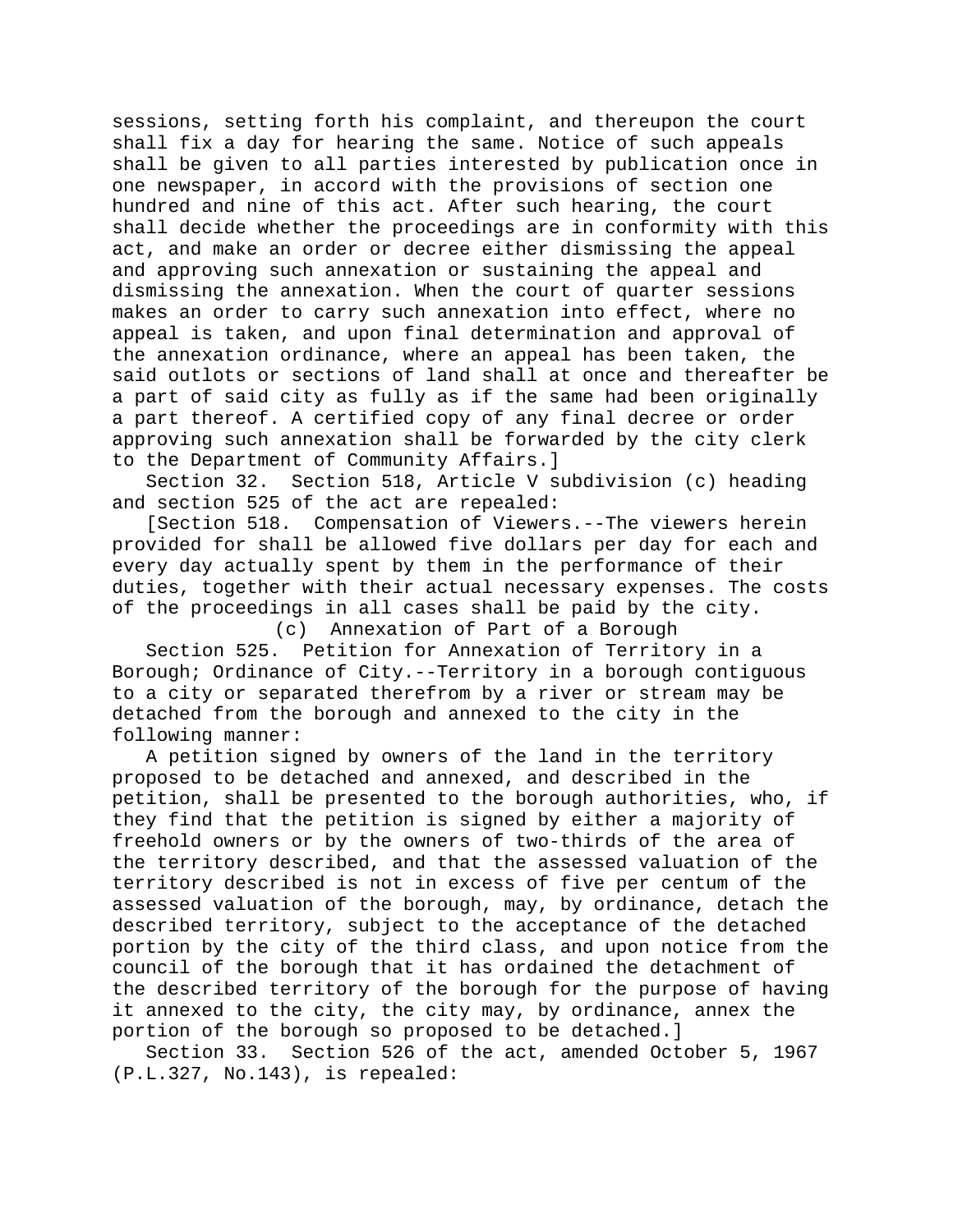[Section 526. Filing of Plans.--Upon such annexation by ordinance, a plan of the territory annexed shall be filed by the city council in the office of the county commissioners and with the clerk of the court of quarter sessions and thereupon the detachment and annexation shall be effective: Provided, however, That if there be no delay through litigation or causes beyond the control of the councils, the plan shall be filed, as herein required, within thirty days after the passage of the annexation ordinance by the city council, and, if the proceedings are not thus completed, they shall be void in their entirety and of no effect. A copy of the plan filed shall be likewise forwarded to the Department of Community Affairs of the Commonwealth.]<br>Section 34. Article V subdivision (d) heading, section

Article V subdivision (d) heading, sections 535 and 536 and subdivision (e) heading of the act are repealed:

[(d) Indebtedness and Public Property when Borough or Township is Annexed

Section 535. Apportionment of Indebtedness of Borough or Township; Taxes to be Uniform.--All the indebtedness of each borough or township annexed to a contiguous city under the provisions of this act, as well as the indebtedness of the city to which the same is annexed, shall be paid by the city as enlarged by such annexation; and all territory included within the limits of the same shall be liable for the payment of the floating and bonded indebtedness, and the interest thereon, of all the territory included within such enlarged city; and all taxes thereafter levied therefor shall be uniform throughout the territorial limits of such enlarged city.

Section 536. Property of Annexed Territory to Become Property of City.--All of the public property owned by any such borough or township annexed to any city shall become and remain the public property of the said city.

(e) Apportionment of Indebtedness when Part of a Township or Outlying Lots are Annexed]

Section 35. Section 540 of the act, amended October 5, 1967 (P.L.327, No.143), is repealed:

[Section 540. Adjustment of Indebtedness when Part of Township is Annexed.--Where any part of any township or outlying lots thereof are annexed to any city, the township officers of that part of the said township not annexed, and the city council of the said city, shall make a just and proper adjustment and apportionment of all public property owned by the said township at the time of said annexation, both real and personal, including funds as well as indebtedness, if any, to and between the said township and the city. In making such adjustment and apportionment of the property and indebtedness, the township and the city shall be entitled respectively to share in a division of the property and indebtedness in the proportion that the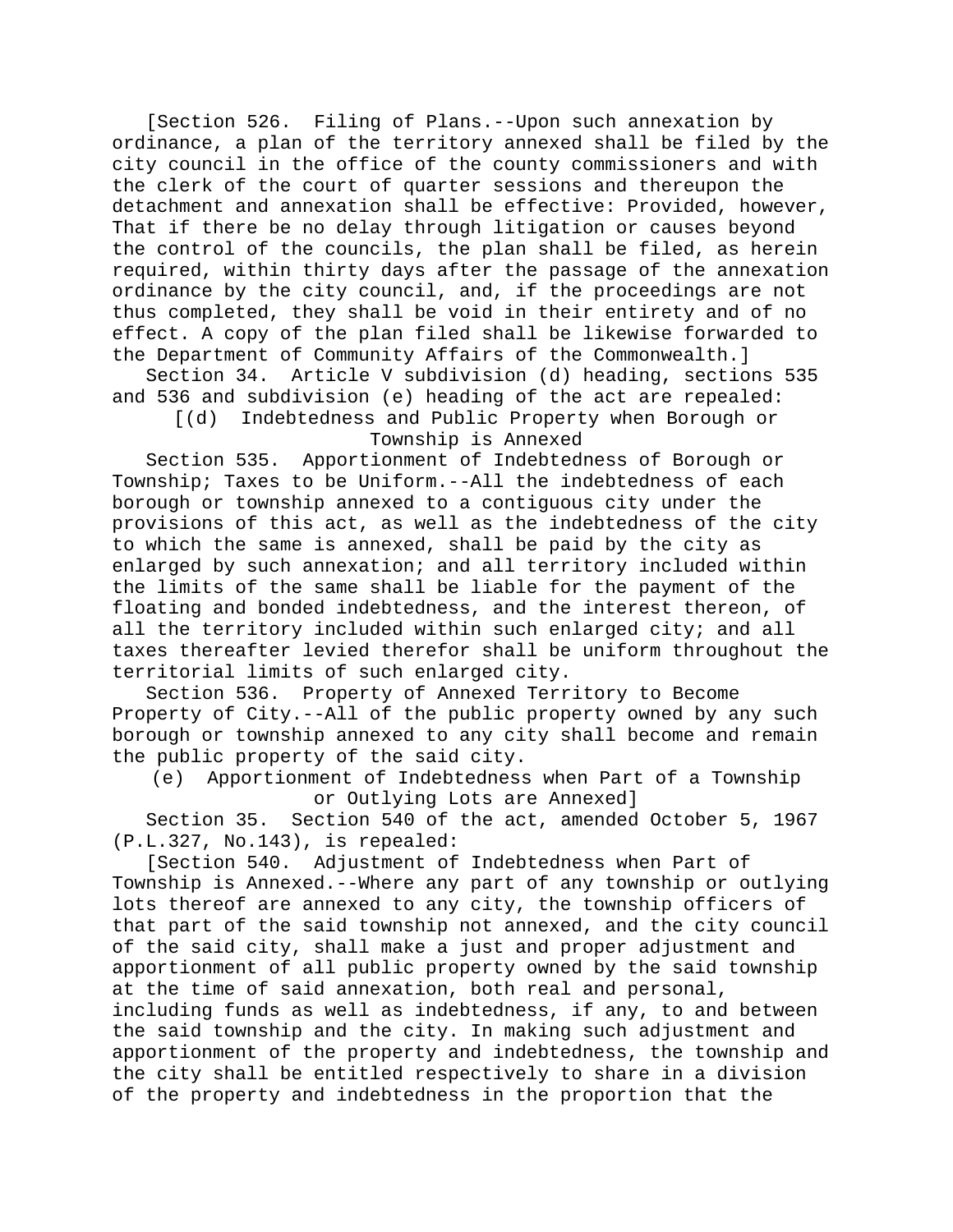assessed valuation of the land remaining in the township bears to the assessed valuation of the land annexed: Provided, however, That where indebtedness was incurred by the township for an improvement located wholly within the annexed part of the township, the whole of such indebtedness shall be assumed by the city, and where any part of any such improvement is located within the annexed part of the township, the part of such indebtedness representing the part of the improvement located within the territory annexed, shall be assumed by the city, and the adjustment and apportionment of any remaining debt, and the public property of the township shall be made as above provided. The adjustment and apportionment as made shall be reduced to writing, and duly executed and acknowledged by the proper officials, and filed in the office of the clerk of the court of quarter sessions of the county in which said city is located. A copy of such adjustment and apportionment shall be forwarded by the city clerk to the Department of Community Affairs of the Commonwealth.]

Section 36. Sections 541, 542 and 543 of the act are repealed:

[Section 541. Appointment of Commission; Contents of Report.--In case the said council of the said city and the township's authorities cannot make such amicable apportionment and adjustment of their property and indebtedness within six months after any such annexation, then, in that case, the said council or any officer of said township may present a petition to the court of quarter sessions of the county in which the said city is located. Whereupon the said court shall appoint three disinterested commissioners, residents and taxpayers of said county not residing in the said city nor in the said township, who, after hearing, due notice of which shall be given to the city and township interested by publication once in one or more newspapers, at least twenty days before said hearing, in accord with the provisions of section one hundred and nine of this act, shall make report to the court, making an apportionment and adjustment according to the provisions of this act of all the property as well as indebtedness, if any, to and between the said city and the said township, said report to state the amount, if any, that shall be due and payable from the city to the township, or from the township to the city, as well as the amount of indebtedness, if any, that shall be assumed by the city or township, or both of them.

Section 542. Notice of Filing of Report; Exceptions; Confirmation.--The commissioners shall give the city and the township at least five days' notice of the filing of their report. Unless exceptions are filed thereto by the city or by the township within thirty days after filing thereof, the same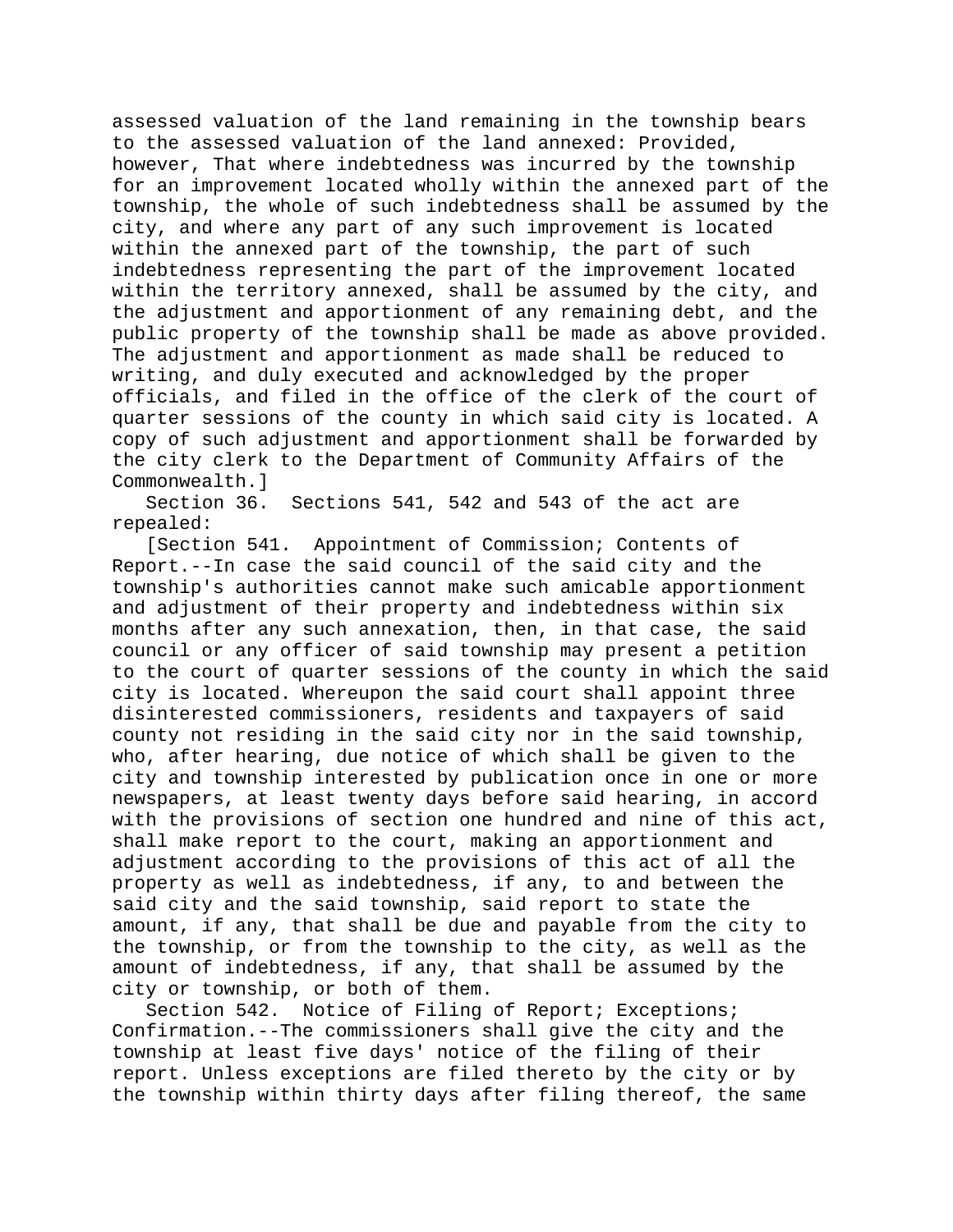shall be confirmed by the court absolutely. Any sum awarded by the report to the city or to the township shall be a legal and valid claim in its favor against the city or township charged therewith, and the amount of debt, if any, apportioned to any city or township shall be a legal and valid claim against such city or township charged therewith. Any property, real or personal, given and adjudged to the city or the township shall become and be the property of the city or the township to whichever one the same is given and adjudged. Upon such report being confirmed, such claim or indebtedness charged against any city or township may be collected in the same manner as a judgment is collected against any city or township.

Section 543. Compensation of Commissioners; Costs.--The commissioners shall be allowed five dollars per day for each day actually spent by them in the performance of their duties, together with their actual necessary expenses. All costs and expenses of such proceedings shall be apportioned by the court to and between the said city and the said township as it shall deem proper.]

Section 37. Section 544 of the act, repealed in part June 1971 (P.L.118, No.6), is repealed:

[Section 544. Disposition of Exceptions; Appeal.--In case exceptions are filed to the report of the commissioners, the court shall dispose of the same, taking testimony if deemed advisable, and the decision of the court thereon shall be final and binding on the several cities and townships, unless an appeal is taken.]

Section 38. Section 545, Article V subdivision (f) heading, sections 550 and 551 and subdivision (g) heading of the act are repealed:

[Section 545. Jurisdiction when Territory is in Two or More Counties.--In cases where a city or township is situated in two or more counties, the court of quarter sessions of the county in which the city is located shall have exclusive jurisdiction over the matter, but the same shall be heard by a judge, not a resident of either of the judicial districts affected, who shall be called to preside specially in the matter, and, in such cases, the court shall appoint the commissioners hereinbefore provided for from both or from three of such counties.

> (f) Apportionment of Indebtedness when Part of a Borough is Annexed

Section 550. Apportionment of Indebtedness; Decree of Court.--The court of quarter sessions having jurisdiction of the city, in cases where any part of a borough is annexed to a city, upon a petition of the borough or city, may hear evidence and consider the indebtedness and assessed valuation of the borough and the city and the assessed valuation of the territory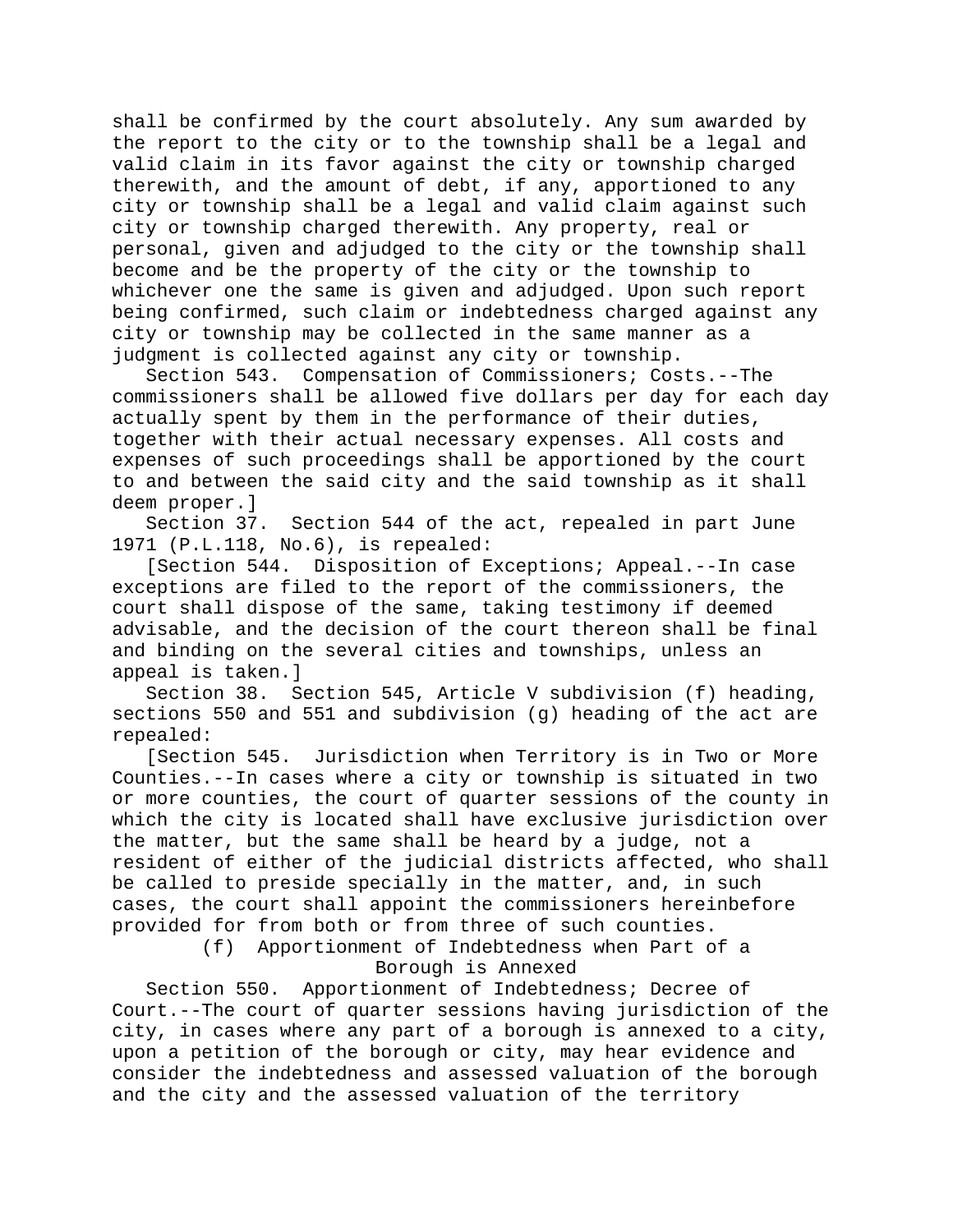annexed, and may enter a decree making such adjustment of the indebtedness and the manner and time of the payment thereof as to the court may seem meet and proper.

Section 551. Collection of Taxes Assessed Prior to Annexation.--Any taxes assessed prior to the going into effect of the proceedings shall be paid to the borough, and the collection and enforcement thereof shall be as though the land had not been detached.

# (g) Wards]

Section 39. Section 560 of the act, amended October 5, 1967 (P.L.327, No.143), is repealed:

[Section 560. Distribution of Annexed Territory Among Wards; New Wards; Ward Officers.--Within thirty days from the effective date of any annexation, the city council shall cause a petition to be presented to the court of quarter sessions of the county in which the said city is located, praying for the distribution of the annexed territory among the wards of the said city, or for the creation of a new ward or wards out of the same, and to make such order or decree as may be necessary to constitute such ward or wards an election district or election districts, or add to or create new election districts in a ward or wards to which such territory is attached, and the said court shall, in case of the creation of a new ward or wards, appoint the election and other officers of the same, and name the place or places of holding the first election in the said ward or wards for ward officers, and, for that purpose, may order a special election, if said court shall deem the same necessary, to be conducted in the manner provided by the Pennsylvania Election Code. The officers elected at such special election shall hold their respective offices until their successors, elected at the next succeeding municipal election, shall be duly qualified. Any decree of court creating a new ward or wards shall be entered in full upon the records of said court and certified copies thereof, under the seal of the court, shall be delivered by the clerk of said court to and be filed by the city clerk of the city and the secretary of the school district in which said ward or wards become located. The clerk of the court of quarter sessions shall likewise certify copies thereof to the Secretary of the Commonwealth and to the Department of Community Affairs.]

Section 40. Article V subdivision (h) heading of the act, amended August 6, 1963 (P.L.511, No.268), is repealed:

[(h) Annexation of Property Owned by a City]

Section 41. Section 561 of the act, amended October 5, 1967 (P.L.327, No.143), is repealed:

[Section 561. If any city owns land contiguous to said city on January 1, 1963, the city may annex said territory in the following manner: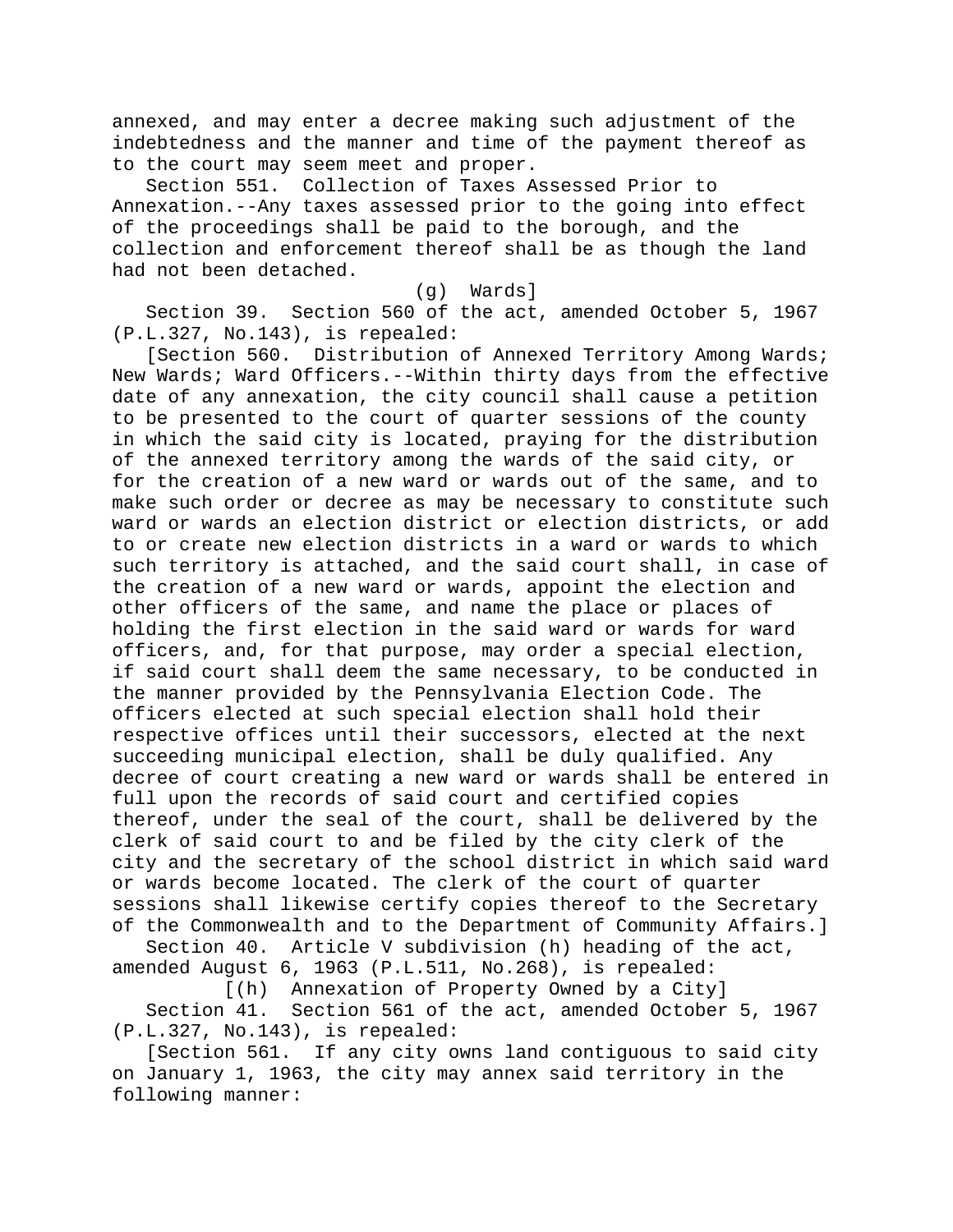A bill may be introduced in council to annex said land, setting forth a description of the territory to be annexed and the courses and distances of the boundaries of such territory. If said bill becomes an ordinance by action of council, a copy thereof shall be certified to the Department of Community Affairs.]

Section 42. Section 562 of the act, added May 27, 1957 (P.L.210, No.104), is repealed:

[Section 562. Upon such annexation by ordinance, a plan of the territory annexed shall be filed by the city council in the office of the county commissioners and with the clerk of the court of quarter sessions, and thereupon the annexation shall become effective.

The annexation proceedings authorized by these sections are in addition to, and not in substitution of, proceedings otherwise provided by law for annexation of territory, and may be followed without reference to or compliance with such other provisions.]

Section 43. Article V subdivision (i) heading, section 570, subdivision (j) heading and section 580 of the act, added July 10, 1959 (P.L.521, No.139), are repealed:

> [(i) Terms and Salaries of Officials and Employes of Annexed Territory

Section 570. Annexation Officials and Employes.--In case of annexation, all salaried public officials of territory annexed who have theretofore been elected for a definite term shall continue to receive during the term for which they were elected the same salaries as they would have received except for such annexation, and it shall be the duty of the mayor of such city to assign to such public officials the performance of such suitable services and duties as will be in the public interest of the city and particularly of the annexed portion thereof. In case of nonelective employes of such annexed borough or township, they shall, so far as practicable, be employed at corresponding duties by the city in accordance with rules and regulations to be established by city ordinance. Tax collectors holding office at the date of annexation shall continue to perform the duties and receive the emoluments of office for the full term for which they were elected, but upon the expiration of such term, the office shall be abolished within such territory and the duties thereof shall be merged with that of the collector of taxes of such city of the third class.

(j) Ordinances

Section 580. Annexation Ordinances.--In case of annexation, all ordinances governing the annexed territory shall remain in full force and effect over the annexed territory until appropriate ordinances are passed by the Council of the city of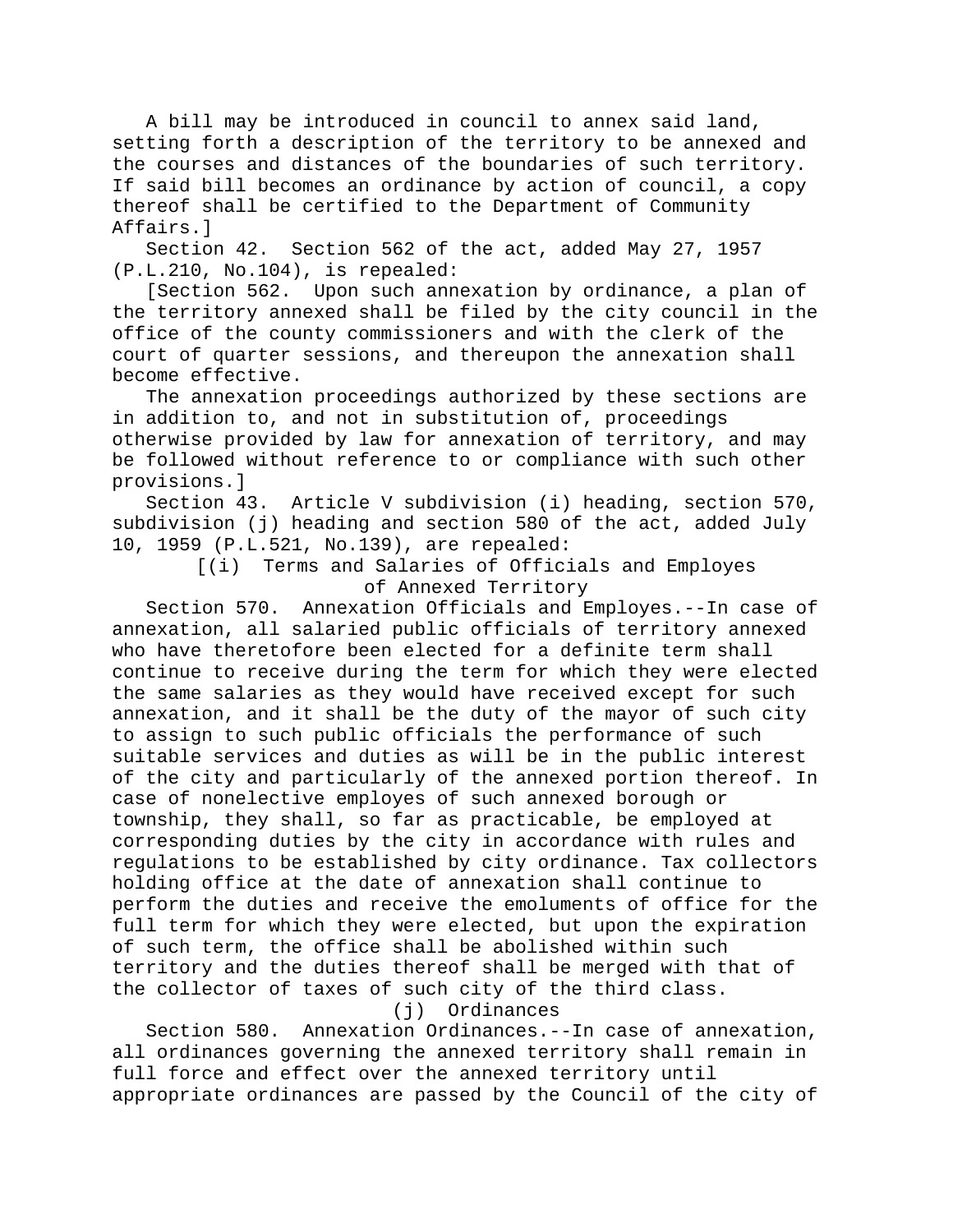the third class integrating ordinances of the annexed territory with those of the city of the third class.]

Section 44. Article VI heading of the act is reenacted to read:

# ARTICLE VI

### CITY BOUNDARIES

Section 45. Sections 601, 602, 603, 604, 605 and 606 of the act are amended to read:

Section 601. Navigable Stream Boundaries.--Whenever any city is bounded by the nearest margin of a navigable stream, and an opposite [township, borough, or city] **municipal corporation** is also bounded by the nearest margin of the same stream, the boundaries of [such] **the** city shall extend to the center line of the stream. Nothing contained in this section shall be construed to repeal any local or special law providing otherwise.

Section 602. Court to Establish Disputed Boundaries.--[The court of quarter sessions, upon petition of any interested political subdivision] **(a) In any case in which a city or anymunicipal corporation contiguous to the city disputes theboundary between them, the court of common pleas, upon petitionof the city or the contiguous municipal corporation**, may ascertain and establish **the** disputed [boundaries between any such parties. Whenever the] **boundary.**

**(b) In any** dispute [involves] **involving** the boundaries of counties, the provisions of [the County Code shall apply to that extent.] **this article shall not supersede the application of the relevant provisions of the act of August 9, 1955 (P.L.323, No.130), known as "The County Code," and the act of July 28, 1953 (P.L.723, No.230), known as the "Second Class County Code," or any other law applicable to the fixing of county boundaries.**

Section 603. Petition to Court; Commissioners; Report.--Upon [such] petition **in accordance with section 602(a)**, the court shall appoint [as] **three impartial** commissioners [three impartial qualified electors], who shall have authority to employ a professional engineer or surveyor. After giving notice to **interested** parties [affected] by publication once in at least one newspaper **of general circulation**, in conformity with section [one hundred and nine of this act, they shall view the disputed boundaries] **109, or as directed by the court, the commissioners shall hold a hearing and view the disputed boundaries**. A majority of the commissioners shall make [a prompt] **its** report and recommendations to the court, [which report shall be] accompanied [with] **by** a plot **or draft** of the**lines and boundaries** proposed [boundary, if the same cannot be fully described] **to be ascertained and established if they cannot be fully designated** by natural lines[. The] **or**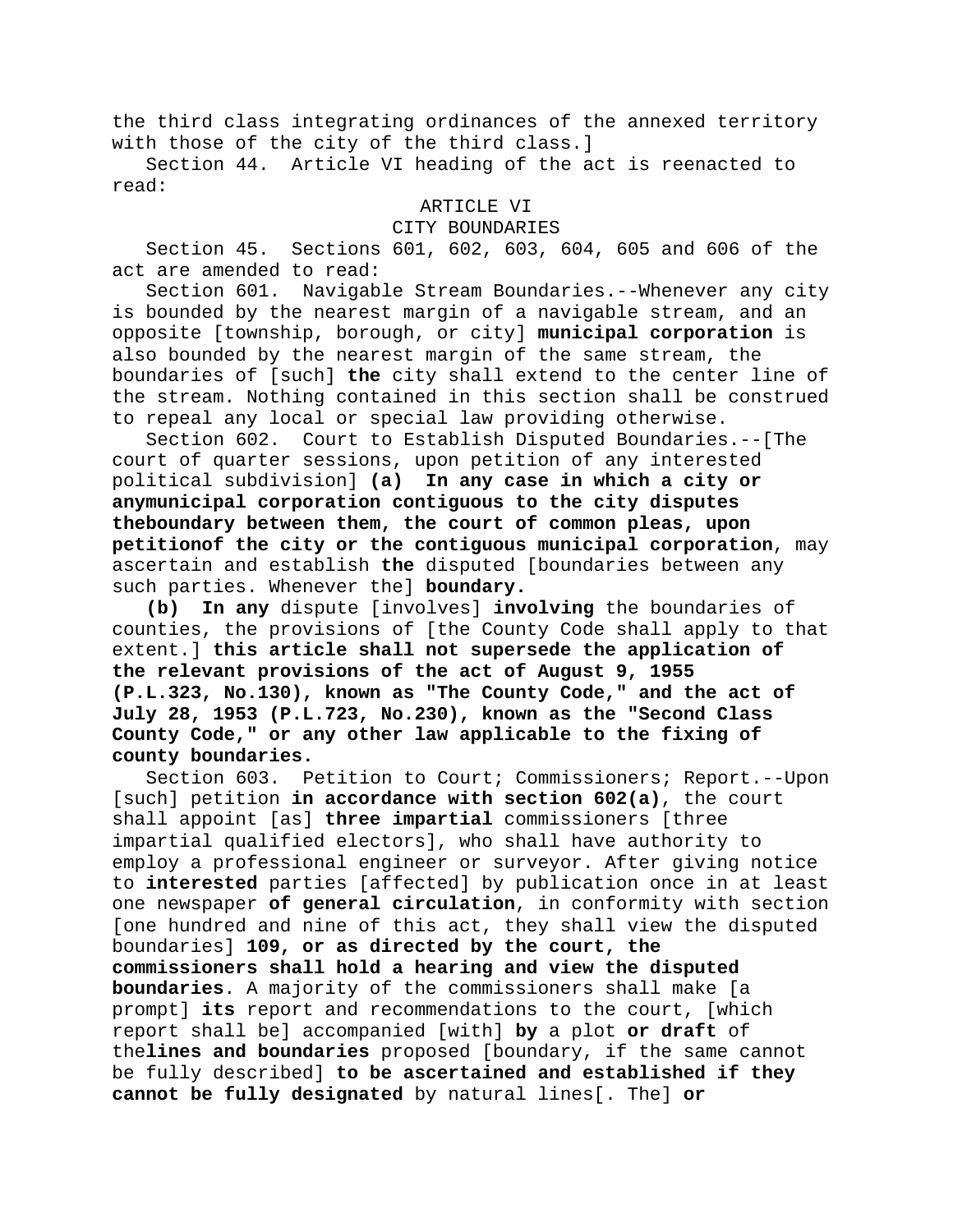**boundaries. Upon the filing of the report, it shall be confirmed nisi, and the** court [shall] **may** make [such] **further**order [thereupon as to] **as** it shall [seem] **deem** just and reasonable.

Section 604. [Reviews;] Exceptions and [Issues.--Any person affected may petition the court for a review, or may except to the report of the commissioners. When matters of fact are in dispute, the court may frame an issue and certify the same for trial to the court of common pleas.] **Procedure.--Exceptions tothe report may be filed by any interested person or municipalcorporation within thirty days after the filing of the report,and the court shall set a day for the hearing of the exception.Notice of the hearing shall be given as the court may direct.After hearing, the court may sustain the exceptions or dismissthem and confirm the report or refer the report back to the same or new commissioners with authority to make another report. If no exceptions are filed within thirty days after the filing of the report, the court shall confirm the report absolutely. When any report is confirmed absolutely, the court shall enter a decree establishing the lines and boundaries as shown in the report.**

Section 605. Pay and Expenses of Commissioners.--The commissioners shall each receive [five dollars per day, for each day necessarily employed in the performance of their duties, as well as mileage at the rate of ten cents per mile for each mile necessarily traveled, and reasonable expenses incurred for surveying] **reasonable compensation as established by the court and reasonable expenses incurred for surveying**services, to be paid equally by the [political subdivisions interested] **city and any interested municipal corporation**.

Section 606. Boundary Monuments.--[Whenever a boundary is established pursuant to the preceding sections of] **If aboundary, ascertained and established pursuant to** this article, [the court shall cause such part of the same as] cannot be fully described by natural lines**, the court shall cause it** to be marked with permanent monuments, placed at intervals not exceeding fifteen hundred feet[,] and at the end of any course[, and the]**. The** expense of placing [the said] **these**monuments,

[when] **as** approved by the court, shall be borne equally by the [political subdivisions interested, and the court shall compel payment of the same according to law] **city and any interested municipal corporation**.

Section 46. Article VII heading of the act is reenacted to read:

### ARTICLE VII

### ELECTED OFFICERS AND ELECTIONS

Section 47. Sections 701, 702 and 704 of the act are amended and section 703 is carried without amendment to read: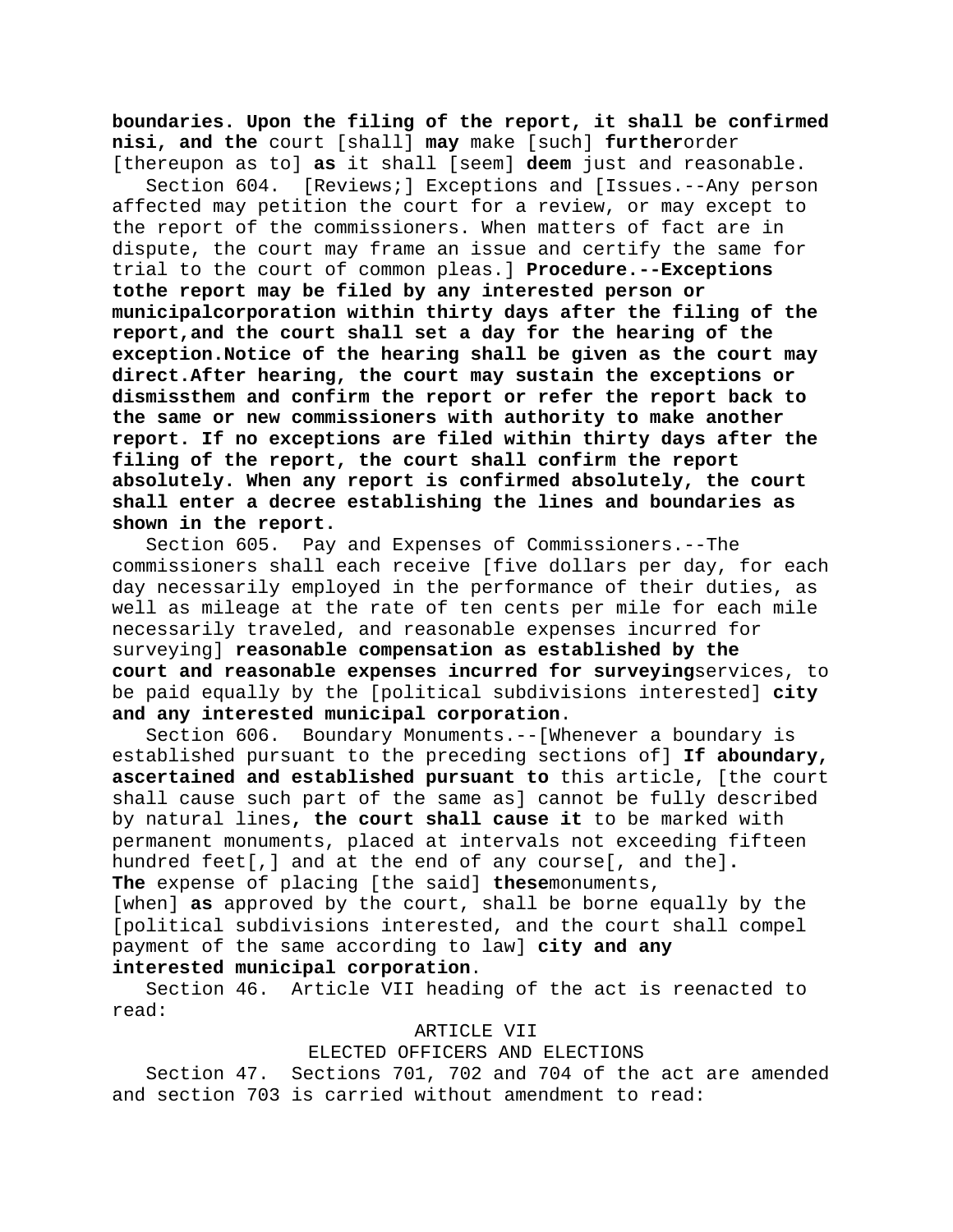Section 701. Elected Officers; Term; Eligible to Reelection; Vacancies Where Elected Officer Fails to Qualify.--

[The] **(a) (1) Except as provided in subsection (c), the**elected officers of each city shall be a mayor, four

[councilmen] **council members**, a controller[,] and a treasurer. **(2)** Except as provided in section [seven hundred and two of this act] **702** with respect to the first election of members of council, each [of such officers] **elected officer** shall serve for a term of four years from the first Monday of January next succeeding [his] **the officer's** election[,] until the first Monday of January in the fourth year thereafter.

**(3)** Any such officer shall be eligible to reelection.

**(b)** Any person elected to a city office who fails to qualify [within thirty days after the first Monday of January following his election] **in accordance with the provisions of sections 904 and 905 and, as applicable, section 1001, 1201, 1401 or 1701** shall be ineligible to qualify thereafter. A vacancy shall then exist in the [said] office and a person shall be appointed to fill [said] **the** vacancy in the manner provided by this act.

**(c) In accordance with this subsection, two additional council members may be elected to form a seven-member council comprised of six council members and the mayor, or a city that has opted for a seven-member council may reestablish a fivemember council comprised of four council members and the mayor, in accordance with the following:**

**(1) Upon petition of at least five per centum of the registered voters of the city or pursuant to a resolution of council, and after approval by a majority of those voting at the next municipal or general election, there shall be elected two additional council members, so that the council shall be comprised of six council members and the mayor.**

**(2) The referendum petition or resolution of the council certified by the city clerk shall be filed with the county board of elections not later than the thirteenth Tuesday before the next municipal or general election. The county board of elections shall place the question before the electors as provided by the Pennsylvania Election Code. The form of the question shall be as follows:**

> **Should two additional council members be elected to serve in this city, so that council shall be comprised of six council members and the mayor?**

**Yes No (3) The county board of elections shall tabulate and publish in a newspaper of general circulation the results of the referendum within thirty days of the election.**

**(4) In no event shall the question of additional council members be voted on more than once in any three-year period.**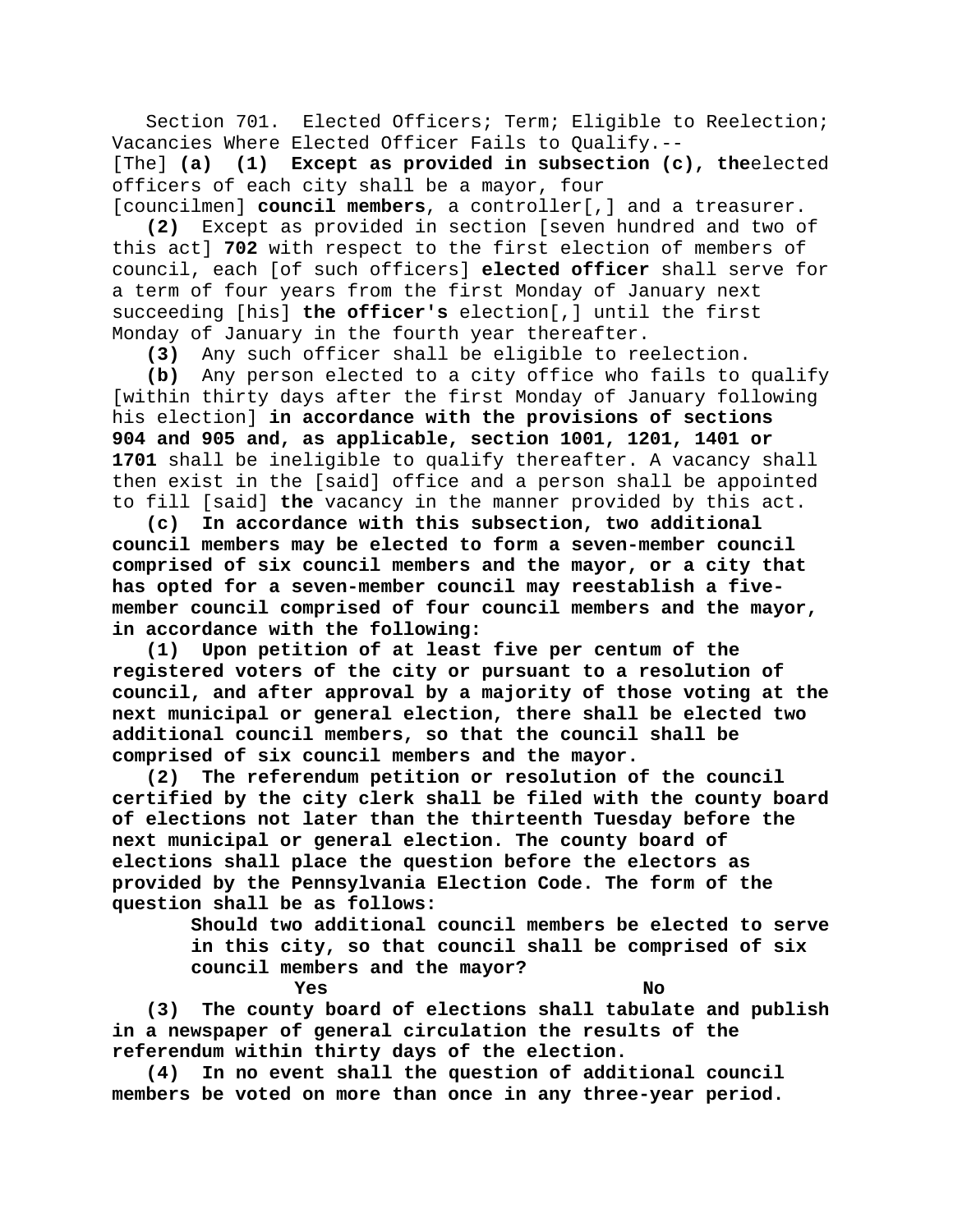**(5) Terms of newly elected council members shall be as follows:**

**(i) At the first municipal election following approval at a general election of the question providing for the election of two additional council members, one of the additional council members shall be elected for a term of four years and one for a term of two years, each to serve from the first Monday of January after the election.**

**(ii) At the first general election following approval at a municipal election of the question providing for the election of two additional council members, one of the additional council members shall be elected for a term of three years and one for a term of one year, each to serve from the first Monday of January after the election.**

**(iii) After that time, the additional council members shall be elected for terms of four years each to serve from the first Monday of January after the election.**

**(5.1) In cities divided into wards, the two new council members elected in accordance with clause (5) shall represent the city at large. No sooner than four years after the election adding two additional council members, the city may change the representation of either or both of the two additional seats from at-large to ward representation in accordance with Article IV or any other law.**

**(6) In cities in which the electorate has opted for a sevenmember council, comprised of six council members and the mayor, the city shall return to a five-member council, including the mayor, upon petition of at least five per centum of the registered voters of the city or pursuant to a resolution of the council and after approval by a majority of electors voting at the next municipal or general election. The referendum petition or resolution shall be filed with the county board of elections not later than the thirteenth Tuesday before the next municipal or general election. The county board of elections shall place the question before the electors as provided under the Pennsylvania Election Code. The form of the question shall be as follows:**

> **Should this city return to a five-member council, comprised of four council members and the mayor? Yes No**

**(7) The county board of elections shall tabulate and publish in a newspaper of general circulation the results of the referendum within thirty days of the election. In no event shall the question of reducing the seven-member council be voted on more than once in any five-year period.**

**(8) At the first municipal election following approval of the question providing for the return to a five-member council,**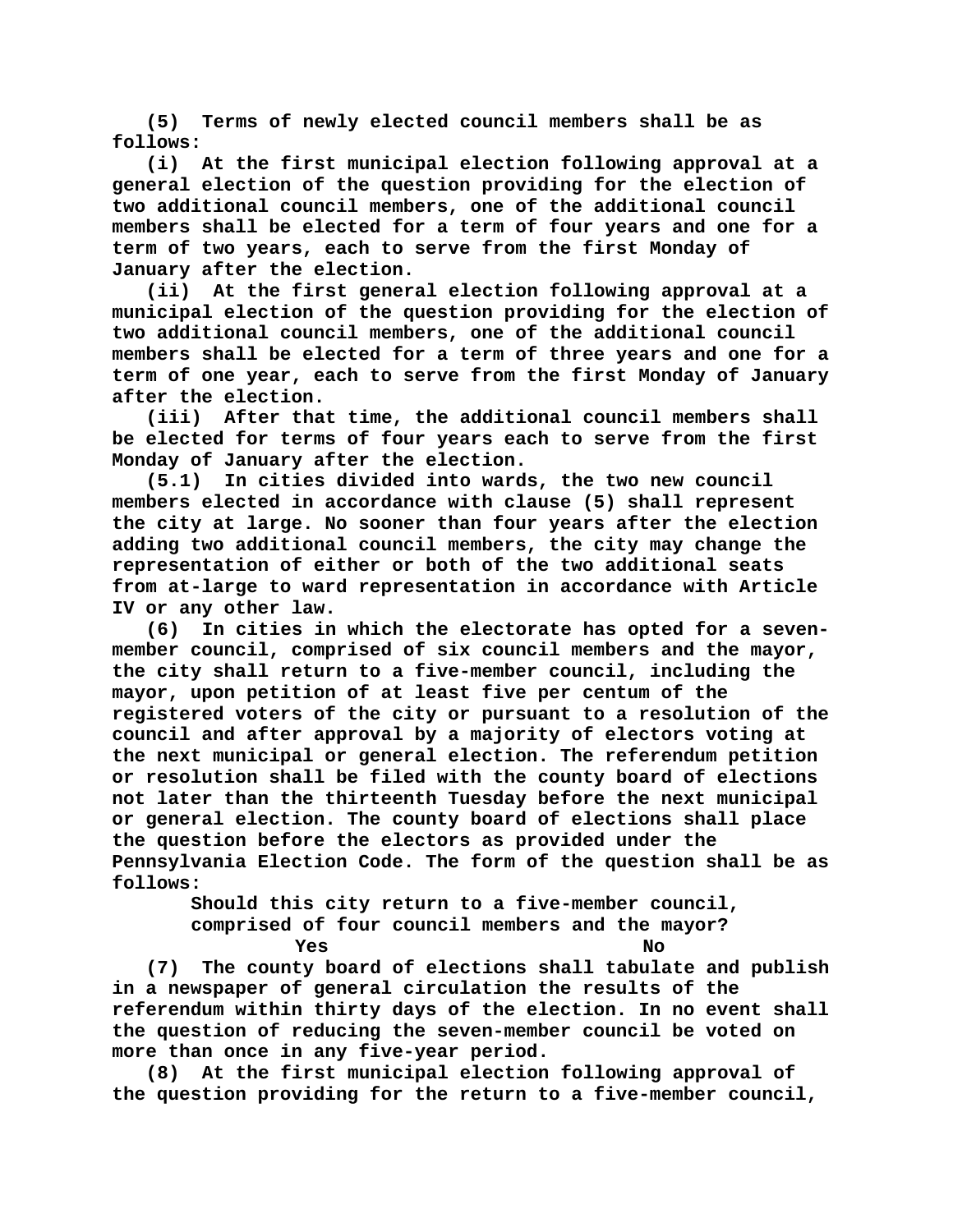**to be comprised of four council members and the mayor, four council members shall be elected to serve from the first Monday of January after the election, when the terms of the six council members serving on the seven-member council shall cease. The four candidates receiving the highest number of votes for the office of council member shall be elected. The two candidates receiving the first and second highest number of votes shall serve for a term of four years. The two candidates receiving the third and fourth highest number of votes shall serve for a term of two years. After that time, council members shall be elected as provided in subsection (a).**

Section 702. First Elections in Newly Created Cities.-- **(a)** At the first municipal election occurring at least ninety days after the date of the letters patent issued by the Governor incorporating [and] **the** city, the [qualified electors of such]**registered voters of the** city shall elect [a mayor, a treasurer, and a controller] **city officials as set forth in section 701(a)(1)**. [At such election, the electors of such city shall also elect four councilmen.]

**(b)** The two candidates for [such office] **council** receiving respectively the highest number of votes at [such] **the** election shall serve for a term of four years from the first Monday of January next succeeding their election until the first Monday of January in the fourth year thereafter[, and the two candidates at such election]**.**

**(c) The two candidates for council** receiving the next highest number of votes shall serve for a term of two years from the first Monday of January next succeeding their election until the first Monday of January in the second year thereafter.

Section 703. Nominations and Elections.--All matters relating to nominations of candidates and election of city officers shall be governed by the applicable provisions of the Pennsylvania Election Code.

Section 704. Certificates of Election.--[Whenever an election shall have been held for city officers, for regular terms of service] **Upon the election of city officers inaccordance with this article**, it shall be the duty of the [officer-elect to procure from the] county board of elections**to issue, and of the officer-elect to procure**, a certificate of election [as issued by the board, according to law, and to lay the same before]**. The officer-elect shall present thecertificate of election to** council on the date and time fixed by law for [their] **its** organization[; and the said]**. The**certificate shall be filed among the city archives, and its presentation shall be noted in the minutes.

Section 48. Article VIII heading of the act is reenacted to read: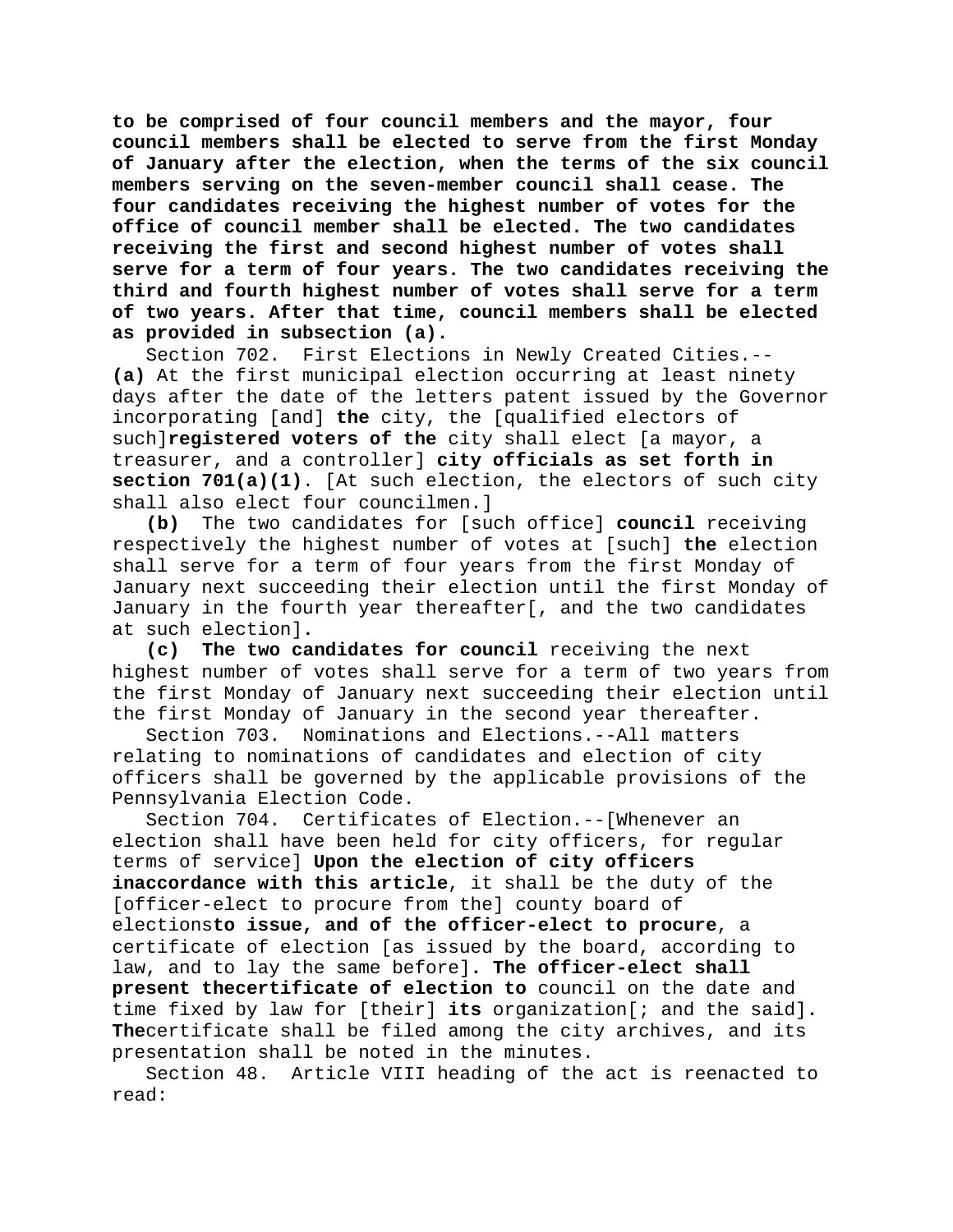# ARTICLE VIII

VACANCIES IN OFFICE

Section 49. Section 801 of the act, amended August 21, 1953 (P.L.1292, No.364), is amended to read:

Section 801. Vacancies in Council and Office of Mayor.--[If a vacancy exists in the city council, whether as to the office of mayor or one or more of the other members of council, the city council shall, by a majority of its remaining members, fill such vacancy, within thirty days thereafter, by electing a qualified person to serve until that first Monday of January when his successor who shall have been elected by the qualified electors at the next municipal election, occurring at least thirty days after such vacancy exists, is duly sworn into office for the remainder of the term of the person originally elected to said office.

In case vacancies should exist whereby the offices of three or four of the five members of the city council become vacant, the remaining one or two members shall fill such vacancies, one at a time, giving each new appointee such reasonable notice of his appointment as will enable him to meet and act with the then qualified member or members of the city council in making further appointments until three members of city council have been qualified, whereupon the said three members shall fill the remaining vacancies at a meeting attended by the said three members of said city council, such appointees to receive a majority of the votes of the said three members present at any such meeting. The person or persons selected to fill such vacancy or vacancies shall hold their offices as herein provided.

If, by reason of a tie vote, or otherwise, such vacancy shall not have been filled by the remaining members of city council within the time as limited herein, the court of common pleas, upon the petition of ten or more qualified electors shall fill such vacancy by the appointment of a qualified person, for the portion of the unexpired term as above provided.

If at any time vacancies should occur or exist in the membership of all five members of city council, the court of common pleas shall appoint a city council, including a mayor, of persons properly qualified, who shall serve as herein provided.] **(a) Within thirty days of a vacancy in the office of mayor or other member of city council or if an elected mayor or council member has failed to qualify pursuant to section 701 prior to taking office, the council shall, by a majority of its remaining members, appoint a qualified person to fill the vacant office.**

**(b) If council does not fill a vacancy within thirty days in accordance with subsection (a) or if vacancies should exist in**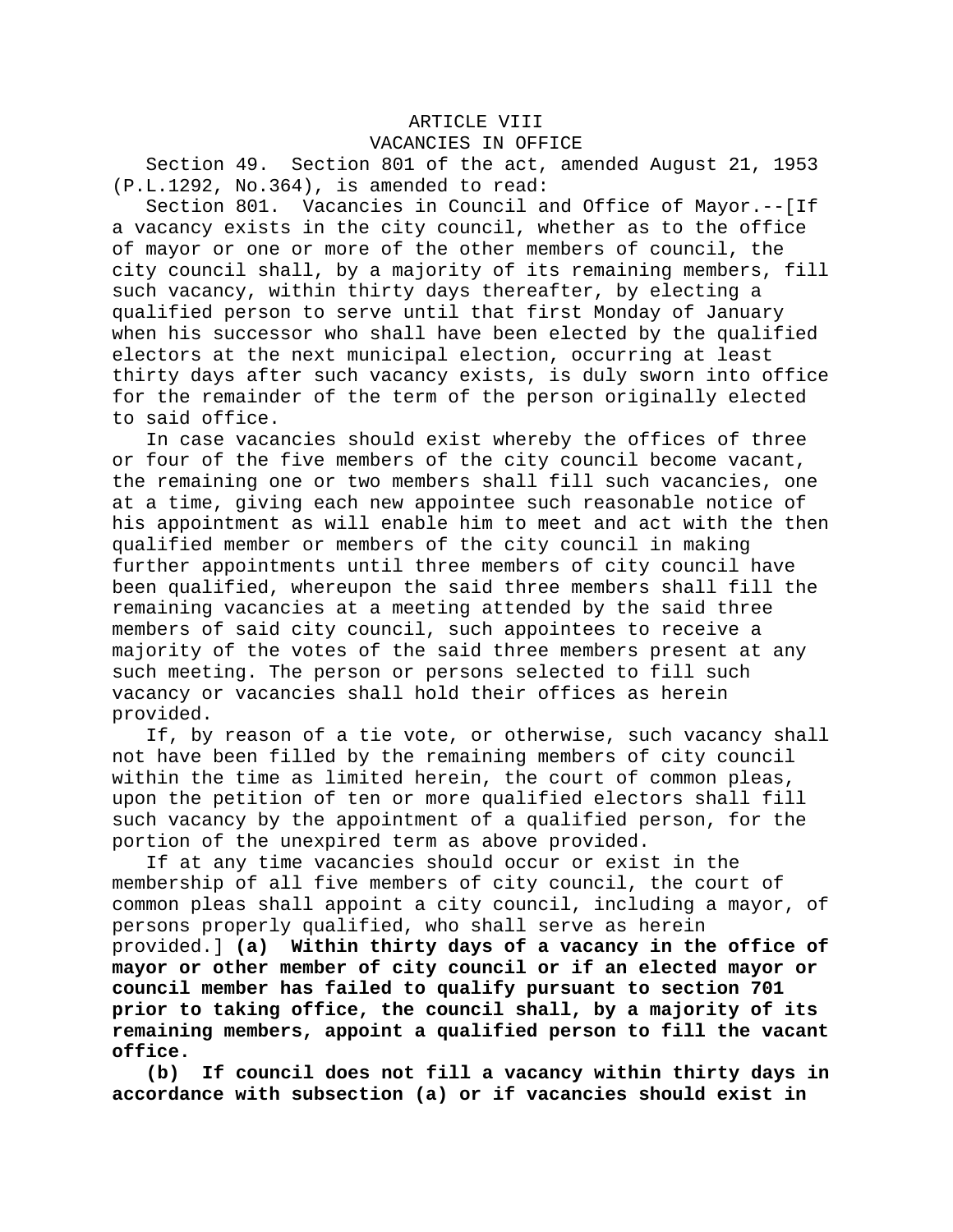**the offices of a majority or more of the members of the city council, including the position of mayor, the president judge of the court of common pleas having jurisdiction within the city shall fill the vacancy or vacancies upon either the petition of ten or more qualified electors of the city or the petition of a majority of the remaining members of council.**

**(c) A person appointed under subsection (a) or (b) shall serve for the lesser of the following periods:**

**(1) The remainder of the unexpired term of the office to which the person is appointed.**

**(2) Until the first Monday of January after the next municipal election occurring at least thirty days after the vacancy occurred.**

**(d) If necessary to fill the unexpired term of the person originally elected to an office that has become vacant, a person shall be elected at the municipal election referred to in subsection (c) to serve from the first Monday of January after that election for the remainder of the unexpired term.**

Section 50. Section 802 of the act, amended May 6, 1957 (P.L.104, No.45), is amended to read:

Section 802. Vacancy in Office of Controller or of Treasurer.--[If a vacancy occurs in the office of city controller or in the office of city treasurer, the city council shall fill such vacancy, within thirty days thereafter, by choosing a city controller or a city treasurer, as the case may be, to serve until his successor is elected by the qualified electors at the next municipal election, occurring at least two hundred days after such vacancy occurs, and is duly sworn into office. The person so elected shall serve for the remainder of the term of the person originally elected to such office.

If by reason of a tie vote or otherwise, such vacancy shall not have been filled by the members of city council within the time as limited herein, the court of common pleas upon the petition of ten or more qualified electors shall fill such vacancy by the appointment of a qualified person for the portion of the unexpired term as above provided.] **(a) Within thirty days after a vacancy occurs in the office of city controller or in the office of city treasurer or if an elected city controller or city treasurer has failed to qualify pursuant to section 701 prior to taking office, the council shall appoint a qualified person to fill the vacant office.**

**(b) If council does not fill a vacancy within thirty days in accordance with subsection (a), the president judge of the court of common pleas having jurisdiction within the city shall fill the vacancy upon the petition of ten or more registered voters of the city.**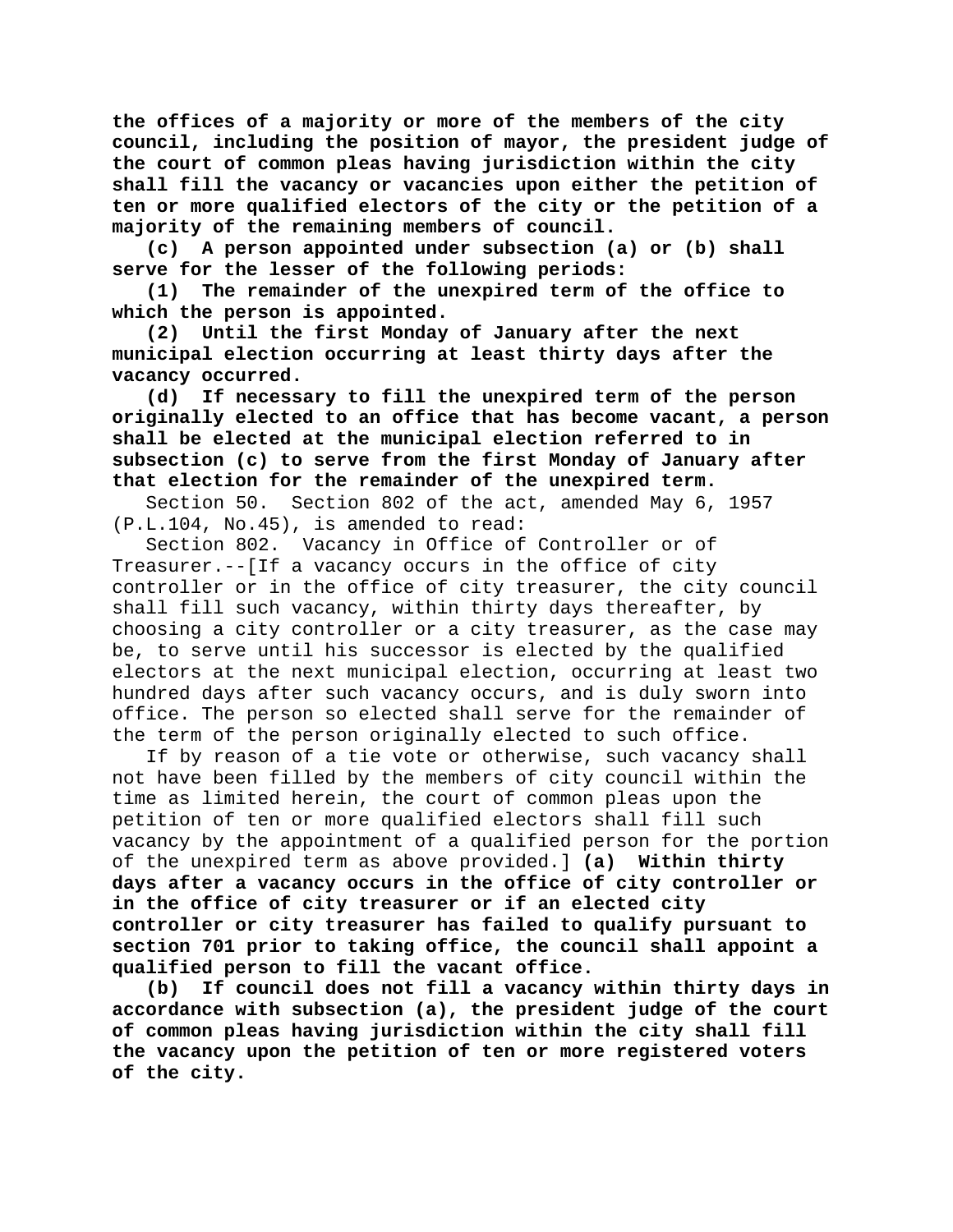**(c) A person appointed under subsection (a) or (b) shall serve for the lesser of the following periods:**

**(1) For the remainder of the unexpired term of the controller or treasurer whose office has become vacant.**

**(2) Until the first Monday of January after the next municipal election occurring at least two hundred days after such vacancy occurs.**

**(d) If necessary to fill the unexpired term of the controller or treasurer whose office has become vacant, a person shall be elected at the municipal election referred to in subsection (c) to serve from the first Monday of January after that election for the remainder of the unexpired term.**

**(e) In any case in which a person is elected or appointed to fill an office for which a bond is required and if, within fourteen days of the date that person is scheduled to take the oath of office at the organizational meeting of council, the person fails to post a bond, the office shall be deemed to be vacant and the resulting vacancy shall be filled in the manner provided by this act.**

Section 51. Article IX heading of the act is reenacted to read:

ARTICLE IX

GENERAL PROVISIONS RELATING TO CITY

OFFICERS AND EMPLOYES

Section 52. Sections 901, 902, 903, 904, 905, 906, 907, 908 and 909 of the act are amended to read:

Section 901. Appointment and Removal of Officers and Employes**; Removal from Elective Office; Employes Not to HoldElective Office**.--**(a)** Council shall have the power of appointment and dismissal of all city officers and employes**,**other than elected officers, and shall provide for the removal of officers of the city whose offices are established by ordinance, except where otherwise provided by this act.<br>(b) In the case of persons holding an elective city

**(b) In the case of persons holding an elective city office, whether elected thereto or duly appointed to fill a vacancy in the elective office, the following shall apply:**

**(1) They shall be removed from office in accordance with the Constitution of Pennsylvania, as follows:**

**(i) by impeachment;**

**(ii) by the Governor for reasonable cause after due notice and full hearing on the advice of two-thirds of the Senate; or**

**(iii) upon conviction of misbehavior in office, or of any infamous crime.**

**(2) Provisions of this act or other provisions of law requiring a forfeiture of office upon the conviction of a crime shall apply only if the court determines that the conviction is for misbehavior in office or for an infamous crime.**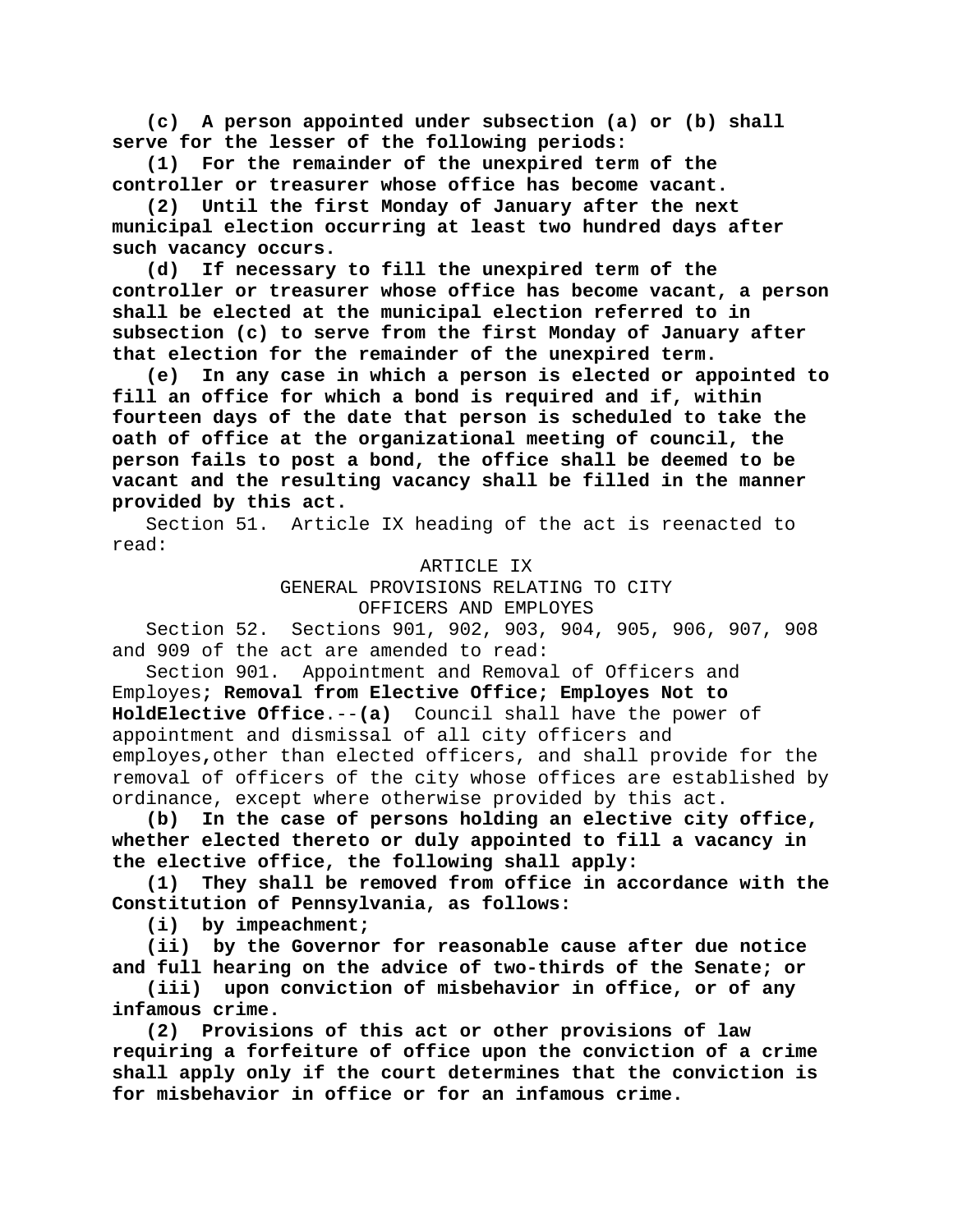**(3) Nothing in this section shall prevent title to elected city offices from being tried by proceedings of quo warranto as provided by law.**

**(c) In the case of persons who are appointees to city offices or positions, other than to elective offices, the following shall apply:**

**(1) They may be removed by the appointing power, except as limited by law or the constitution.**

**(2) They shall be removed on conviction of misbehavior in office or of any infamous crime.**

**(d) Except as otherwise provided by law, a person may not concurrently hold elective city office and be an employe of the same city.**

Section 902. Officers and Employes; Number; Duties; Compensation.--[Council shall] **(a) Except as otherwise provided by this act, council may** prescribe, by ordinance, the number, duties[,] and compensation of the officers and employes of the city. [No payment of such compensation shall be made from the city treasury or be in any way authorized, to any person except an officer or employe elected or appointed in pursuance of law. No ordinance shall be passed giving any extra compensation to any officer, servant, employe or contractor, without previous authority of law.]

**(b) With regard to compensation paid to any officer or employe of the city, the following shall apply:**

**(1) No payment shall be authorized from the city treasury to any officer or employe of the city unless that officer or employe has been elected or appointed in accordance with law.**

**(2) Unless previously authorized by law, no ordinance shall give extra compensation to any officer or employe of the city.**

**(c)** Any officer drawing or countersigning any [warrant]**document authorizing payment**, or passing or paying any voucher contrary to this section, [shall be guilty of] **commits** a misdemeanor[,] and **shall**, upon conviction [thereof, shall forfeit his office], **be subject to forfeiting office inaccordance with section 901(b)(2)** and [be] sentenced to pay a fine not exceeding five thousand dollars, or to undergo imprisonment not exceeding one year, or both, at the discretion of the court.

Section 903. [Salaries of Officers not to be Increased After Election] **Changes in Salary, Compensation and Emoluments of Officers**.--**(a)** No city shall increase or diminish the salary, compensation, or emoluments of any elected officer after [his] **the officer's** election. **Any change in salary, compensation or emoluments of the elected office shall become effective at the beginning of the next term of the member of council or other elected official.**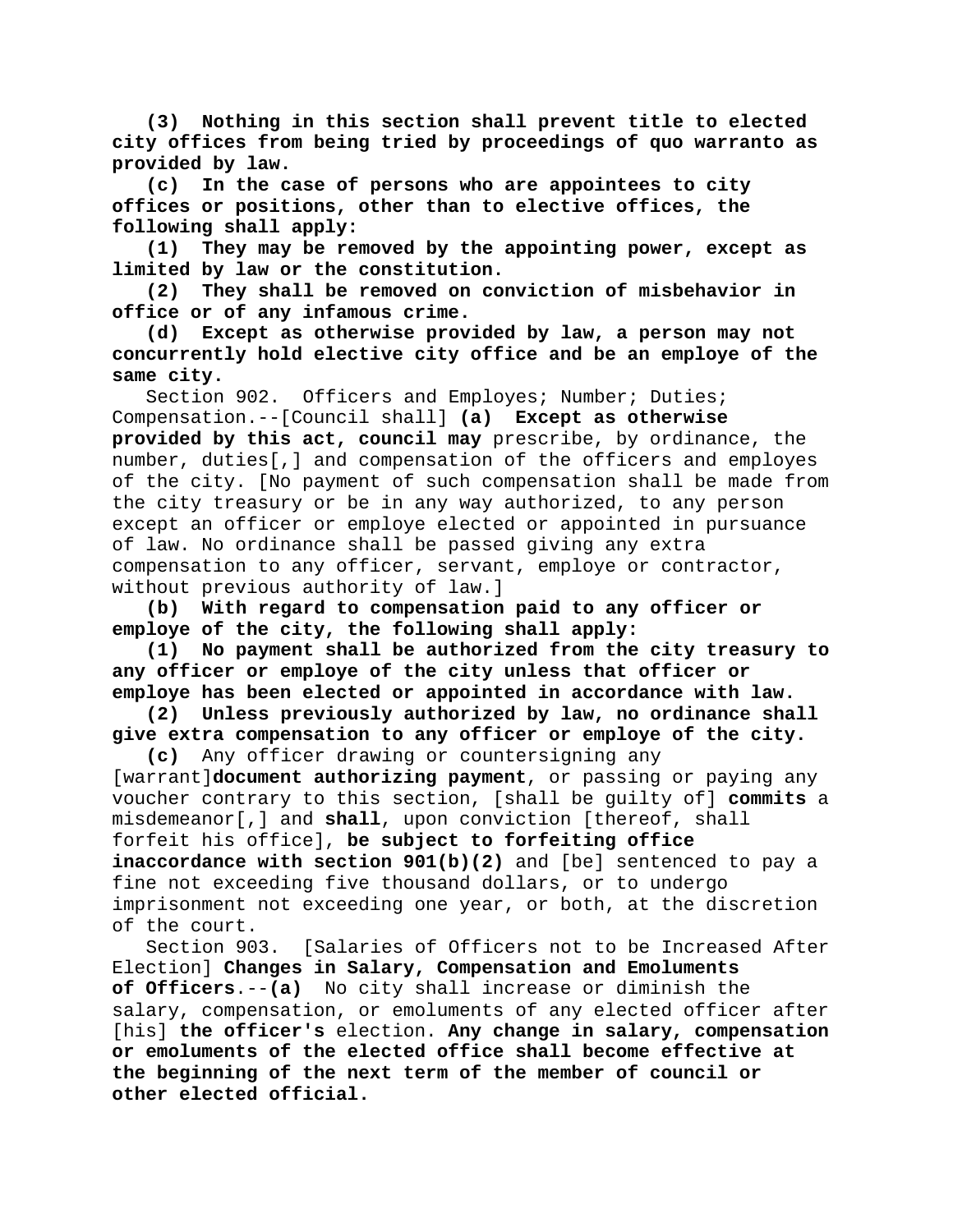**(b) Nothing in subsection (a) shall be construed to limit retirement benefits applicable to all employes and officers.**

Section 904. Offices to be Held until Qualification of Successors.--Any officer of any city, who has been elected or appointed and has qualified, shall hold [said] office until [his] **the officer's** successor is elected or appointed and [duly qualifies.] **takes the oath of office, provides any necessary bond and takes any other necessary actions required by law to qualify to assume office. Should any elected official fail to appear at the organizational meeting of the city council to demonstrate the official's qualifications for office and to take the oath of office, the official shall fully qualify for office and shall take the oath of office within fourteen days of the date of the organizational meeting of the council or the office of that elected official shall be deemed to be vacant and the vacancy shall be filled in the manner provided by this act. When the terms of office of more than one council at-large member expire and more than one seated council member are to bereplaced as the result of an election, and only one of the newly elected council members fails to qualify to assume office, those members whose terms have expired and who are to be replaced shall draw lots to determine which of them shall continue to serve on council until the member's successor duly qualifies for and takes the oath of office. No person continuing to hold office pursuant to this section after the first Monday of January which would have marked the end of the person's term shall participate in the deliberations concerning or in any vote appointing the person's successor.**

Section 905. Oath of Office; Violation of Oath; Penalty.-- **(a)** All officers of the city, whether elected or appointed, shall, before entering upon their respective duties, take and subscribe [the oath prescribed by section 1 of article VII of the Constitution of this Commonwealth. Any person refusing to take such oath shall forfeit his office. Any person guilty of a violation of his oath shall be guilty of a misdemeanor, and, upon conviction, shall forfeit his office, and be sentenced to pay a fine not exceeding one thousand dollars, or to undergo an imprisonment not exceeding one year, or both, at the discretion of the court.] **an oath or affirmation of office pursuant to 53Pa.C.S. § 1141 (relating to form of oaths of office).**

**(b) Any person refusing to take the oath shall be deemed not to have met the qualifications to hold office. Any person who violates the person's oath commits a misdemeanor and shall, upon conviction, be sentenced to pay a fine not exceeding one thousand dollars or to undergo imprisonment not exceeding one year, or both, at the discretion of the court, and shall be subject to forfeiting office in accordance with section 901.**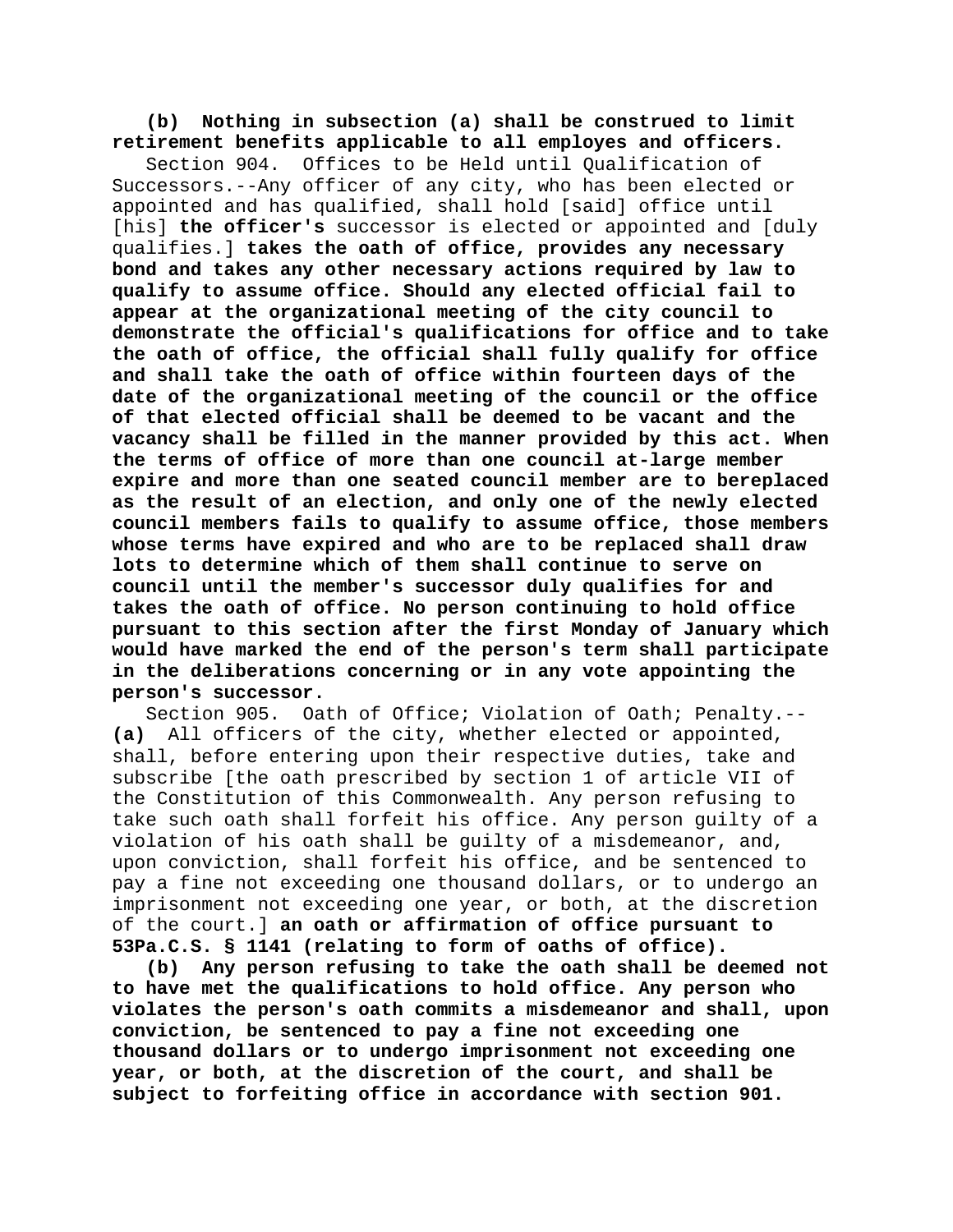Section 906. Bond to be Given by Officers and Agents.-- [Council] **In addition to the requirements for bonding that maybe imposed by this act or any other law, council** may require from all officers and agents of the city, elected or appointed, lawful bonds with corporate sureties for the faithful performance of their duties. No officer or agent required by law or ordinance to give bond, as aforesaid, shall be sworn into office or enter upon the duties thereof until such bond shall have been duly approved by the proper authority.

Section 907. Surety Bonds; [Premiums.--When any officer or employe of any city is required to give a bond for the faithful performance of this duties, such bond shall be endorsed by a surety company, and the city shall pay the premium on such bond. The bonds of city officers and employes hereafter given shall be with corporate sureties and not with individual or personal sureties.] **Insurance; Premiums.--(a) Unless otherwise provided by this act or any other provision of law, the following shall apply when any elected or appointed officer or employe of any city is required to give a bond:**

**(1) The bond shall be for the faithful performance of the duties of the elected or appointed officer or employe.**

**(2) The bond shall be endorsed by a surety or other company authorized by law to act as a surety and that is qualified to do business in this Commonwealth.**

**(3) The bonds of elected or appointed officers and employes shall be with corporate sureties and not with individual or personal sureties.**

**(4) The city shall pay the premium on the bond, unless all or a portion of the premium on the bond is to be paid by the Commonwealth or political subdivisions other than the city, or unless provisions are otherwise made in law for payment of the premium on the bond, in which case the city shall pay the unpaid portion of the premium.**

**(5) The bond shall be approved by the city solicitor.**

**(6) In addition to any other conditions required by law, the bond shall be in such sum and with such conditions as council may direct.**

**(b) Except as may be otherwise provided in section 1402, when any elected or appointed officer or employe of any city is required to give a bond for the faithful performance of the officer's or employe's duties, council may, in lieu of the bond, purchase one or more blanket bonds for elected or appointed officers or employes, or it may purchase insurance provided that the insurance covers the same events of loss and insures the city against the same misconduct as the bond in compliance with this act.**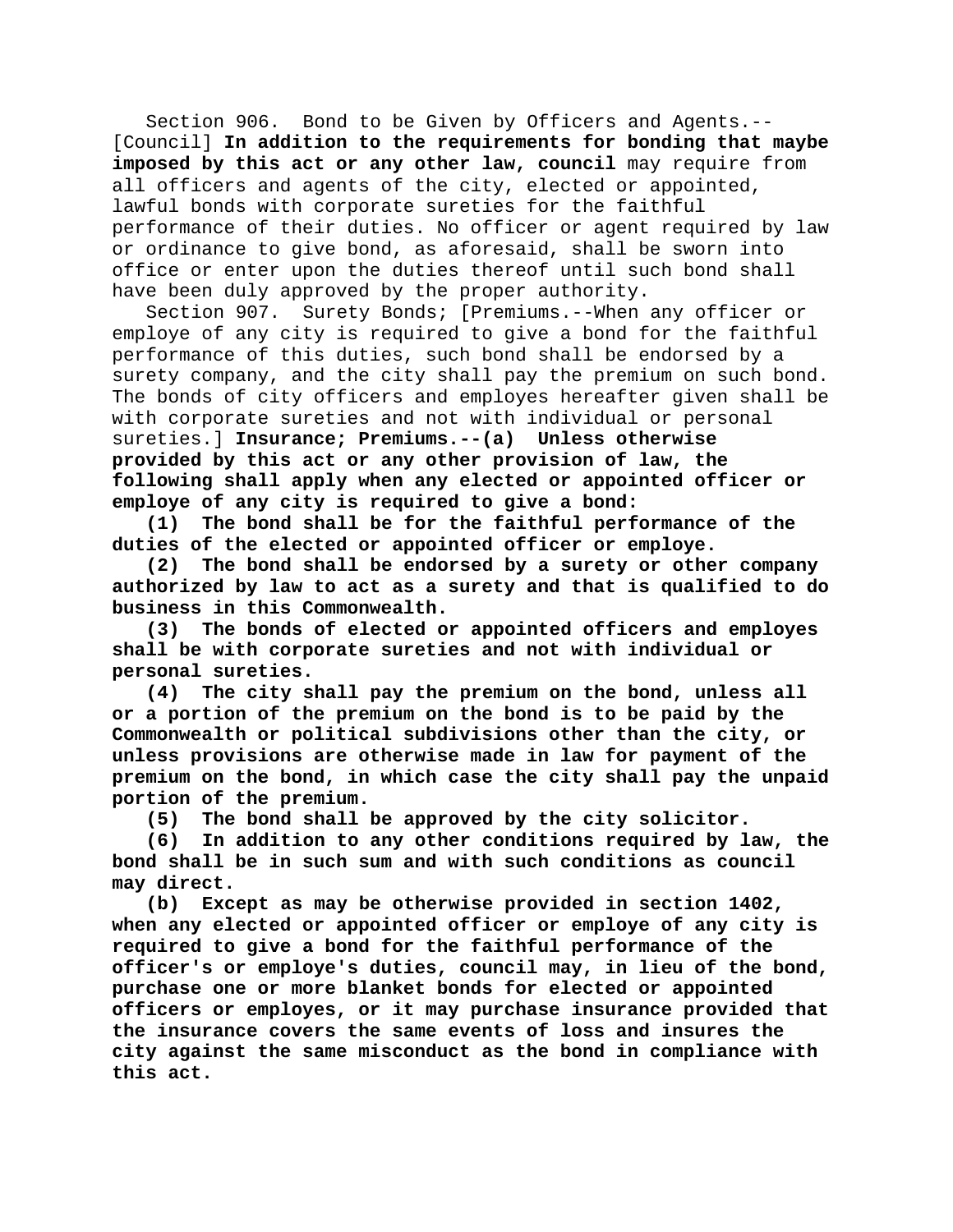**(c) In addition to any bond required by this act for the faithful performance of official duties by any elected or appointed officer or employe of any city or any insurance in lieu of the bond, council may require city officers or employes who as part of their official duties handle money or have money in their possession at any time to be covered by adequate insurance which provides the types of protection against loss as may be designated by council, which may include, but need not be limited to, protection against loss through robbery, burglary or larceny. The cost of the insurance shall be paid by the city and the amount of the insurance shall be fixed by council.**

Section 908. Officers not to Become Surety on Bonds Given to City; Penalty.--No member of the council, or any other city officer, shall become surety [in] **on** any bond or obligation given to the city by any agent or contractor[,] for the faithful performance of any trust, agency, or contract. Any person violating any of the provisions of this section [shall be guilty of] **commits** a misdemeanor[,] and **shall**, upon conviction, [shall forfeit his] **be subject to forfeiting** office**in accordance with section 901** and [be] sentenced to pay a fine not exceeding one hundred dollars.<br>Section 909. Mon

Moneys and Accounts to be Delivered by Officer to Successor.--Every officer of the city receiving or having in [his] **the officer's** possession any money, accounts, property,**documents** or effects belonging to the city shall, upon termination of [his] office, deliver the same to the city or to [his] **the officer's** qualified successor. Any person violating the provisions of this section shall[, upon summary conviction thereof before an alderman or justice of the peace, be sentenced to pay a fine of not less than one hundred dollars or more than three hundred dollars, and, in default of payment, undergo imprisonment not exceeding ninety days. Such failure to deliver shall, for each day thereof, be a separate and distinct offense.] **be subject to prosecution in accordance with the applicable provisions of 18 Pa.C.S. (relating to crimes and offenses). Nothing set forth in this section may limit any other remedies at law or at equity available to the city.**

Section 53. Sections 910, 911, 912, 913, 914 and 915 of the act are repealed:

[Section 910. Receipt of Bribe by Officer or Employe of City; Penalty.--Any member of council, or other city officer or employe, who shall solicit, demand, or receive, or consent to receive, directly or indirectly, for himself or for another, from any company, corporation, or persons, any moneys, office, appointment, employment, testimonial, reward, thing of value or enjoyment or of personal advantage, or promise thereof, for his vote or official influence, or for withholding the same, or with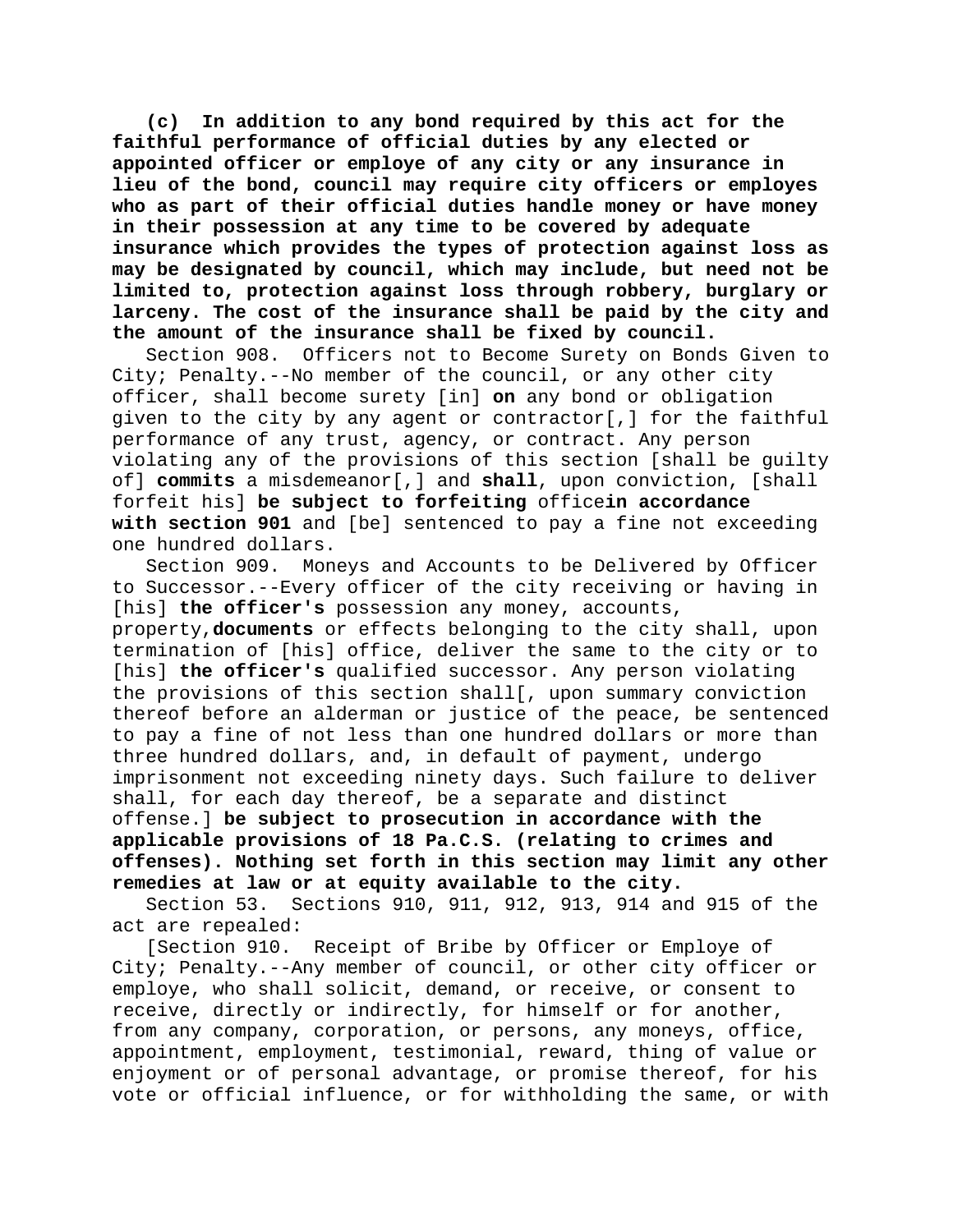an understanding, expressed or implied, that his vote or official action shall be in any way influenced thereby, or who shall solicit or demand such money or other advantage, matter, or thing, aforesaid, for another, as the consideration of his vote or official influence, or for withholding the same, or who shall give or withhold his vote or influence in consideration of the payment or promise of such money, advantage, or thing to another, shall be guilty of bribery, a felony, and, upon conviction thereof, shall be sentenced to pay a fine not exceeding ten thousand dollars, and to undergo imprisonment for a period not exceeding five years, and shall be forever incapable of holding any place of profit or trust in this Commonwealth.

Section 911. Bribery of Officers or Employes; Penalty.--Any person who shall, directly or indirectly, offer, give, or promise any money or anything of value, testimonial, privilege, or personal advantage to any member of council or other city officer or employe, to influence him in the performance or nonperformance of any of his public or official duties, shall be guilty of bribery, and, upon conviction thereof, shall be sentenced to pay a fine not exceeding ten thousand dollars, and to undergo imprisonment for a period not exceeding five years, and shall be forever incapable of holding any place of profit or trust in this Commonwealth.

Section 912. City Property not to be Used by Officers for Gain; Penalty.--No portion of the property of the city shall be used for private gain by any officer of the city, councilman, agent or employe of said city, or any department thereof; nor shall the same be wilfully used or injured, or be sold or disposed of in any manner by any officer, councilman, agent or employe, without the consent of the council. Any person violating any of the provisions of this section shall be guilty of a misdemeanor, and, upon conviction, shall be sentenced to pay a fine not exceeding five hundred dollars, or to undergo imprisonment not exceeding one year, or both, at the discretion of the court. Upon such conviction, the party offending shall be forthwith removed from his office or employment, and shall not thereafter be eligible to election or appointment to any place of profit or trust under said city, or any department thereof.

Section 913. City not to Engage in Private Construction.--No official, officer, agent or employe of any city or of any department, office, institution or agency thereof, shall dispose of, or authorize or permit the disposal of, any services, materials, supplies or labor belonging to, or paid or contracted for by, the city or any of its departments, offices, institutions or agencies, in any building, installing, laying or other work of construction of any manner of thing, whether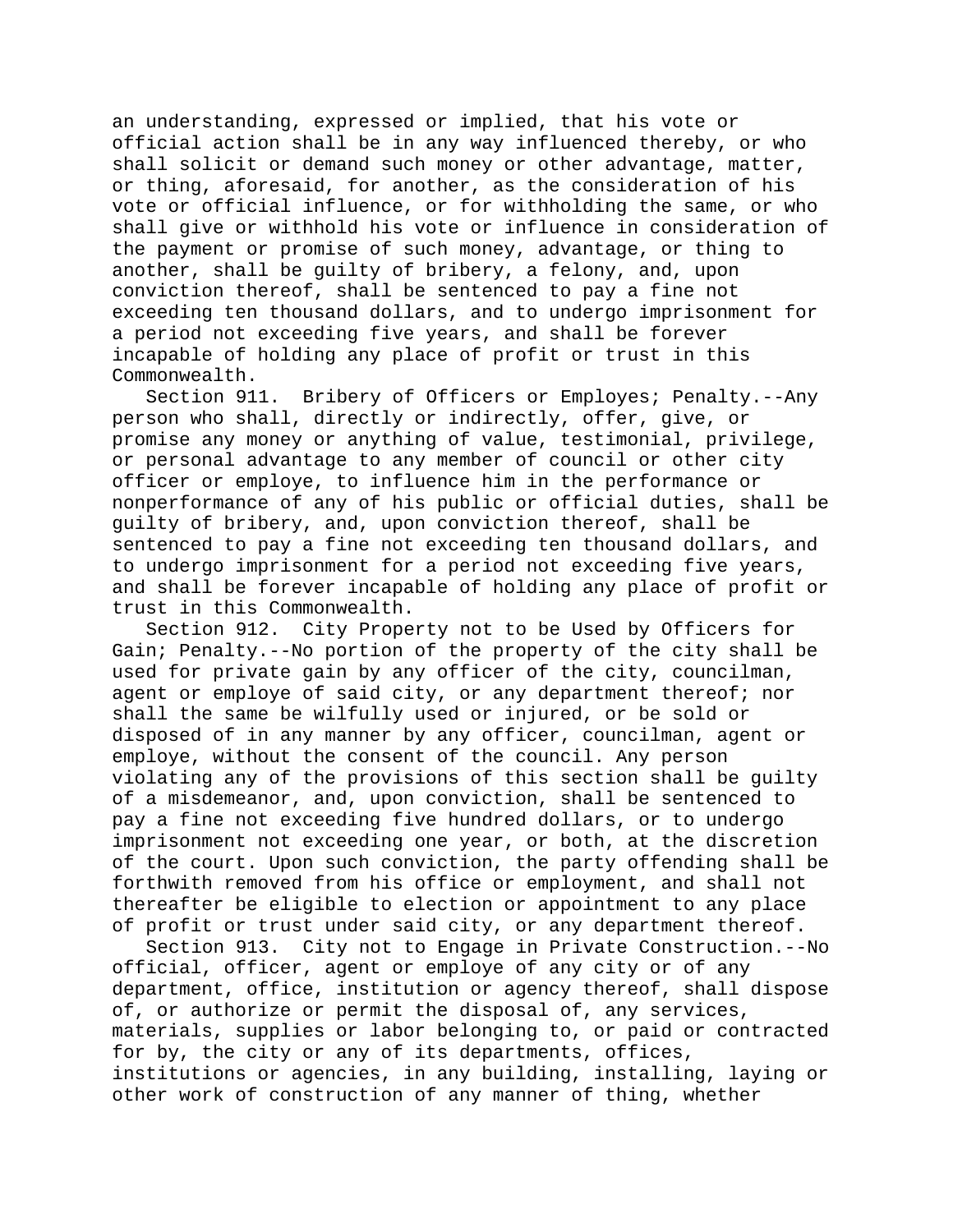gratuitously or for a consideration, for private rather than public benefit, within or without the city's boundaries, unless such disposal is expressly or by necessary implication authorized or required by law. This section is intended to prohibit encroachment of officials, officers, agents or employes of a city upon the markets of legitimate private enterprise engaged in all types of construction work. Any official, officer, agent or employe of a city or any department, office, institution or agency thereof, violating the provisions of this section, shall, upon summary conviction thereof, forfeit and pay to the city a fine of not less than one hundred nor more than three hundred dollars for each such offense, or in default thereof undergo imprisonment for not more than ninety days; and each day's violation shall constitute a separate and distinct offense.

Section 914. Warrants or Claims not to be Purchased by Officers; Penalty.--No member of the council or other officer of such city, shall purchase any warrant, order, or claim for labor or supplies furnished to said city, nor be interested, directly or indirectly, in the purchase of the same for any sum less than the amount specified therein. Any such person violating any of the provisions of this section shall be guilty of a misdemeanor, and, upon conviction thereof, shall forfeit his office and be sentenced to pay a fine not exceeding one hundred dollars.

Section 915. Imposition of Penalties.--Whenever any offense punishable under this article IX shall also be punishable under the Penal Code of 1939, the penalties imposed, other than forfeiture of office or right to hold office, shall be only those prescribed by said Penal Code.]

Section 54. Section 916 of the act, amended September 26, 1951 (P.L.1515, No.379), is amended to read:

Section 916. [City Leagues] **Pennsylvania Municipal League**and Other Municipal Affairs Organizations.--Any city may unite with other cities, or with the cities of two or more classes,**or with any other municipalities,** and may form and organize [leagues] **a league** of said cities[,] **and municipalities** and hold annual conventions for the study and consideration of such municipal affairs as concern and pertain to the

cities **andmunicipalities** comprising the league.

[Each] **A** city **that is a**member of [a] **the** league may send delegates thereto and pay the necessary expenses incident to their attending [said] **the annual** convention, [and] pay dues to the league, **appropriate moneys to join and participate in any of the various business and training programs of the league designed to address municipal needs in a cost-efficient manner** and provide a fund for the necessary costs and expenses of the league and league conventions and the work carried on by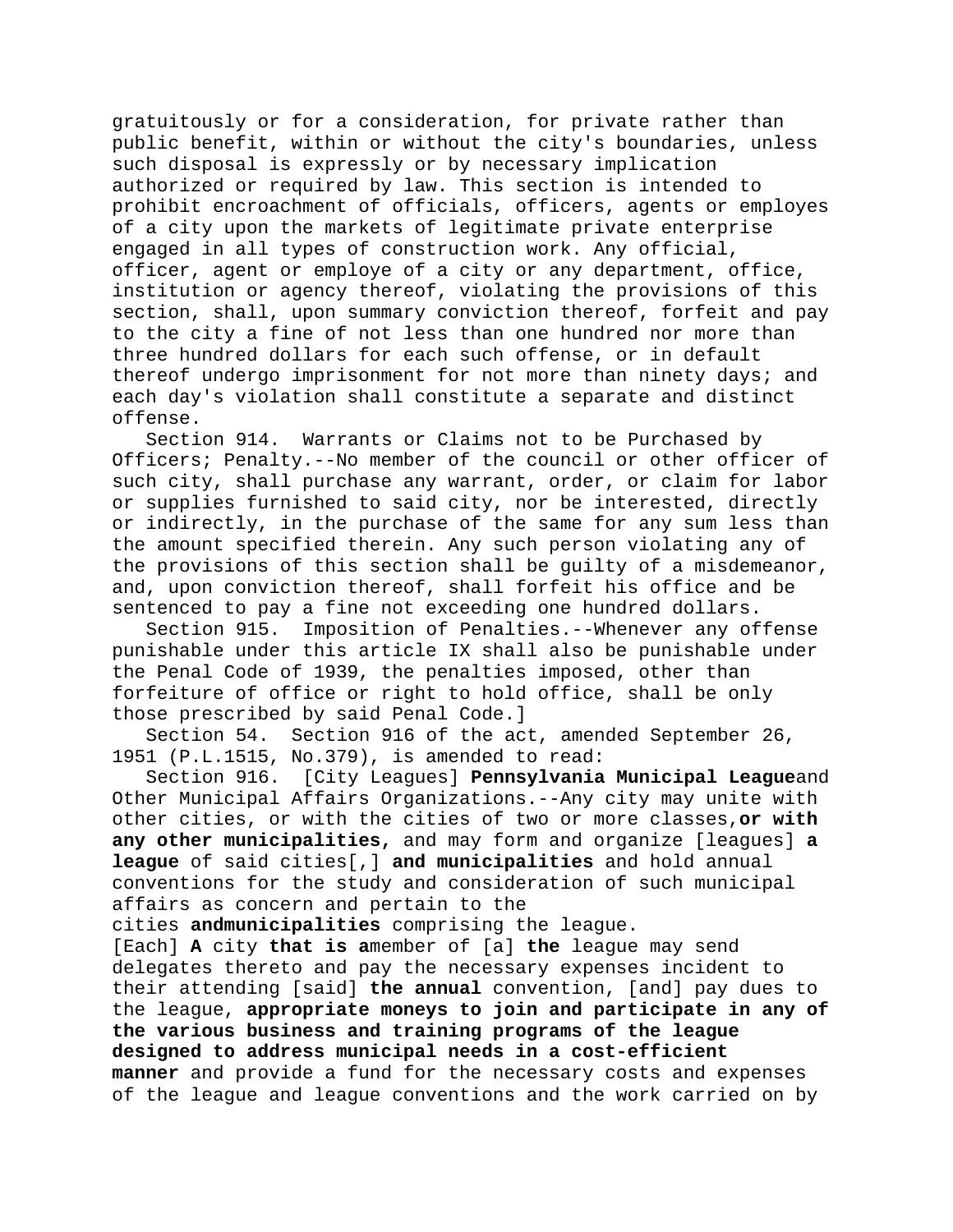[said] **the** league. Each delegate shall submit to the city controller for approval an itemized account of [his] **the delegate's** expenses to be paid [him] under the authority of this section. Council is hereby authorized to appropriate [monies] **moneys** for like support of and participation in other organizations **at the national and State level** concerned with municipal affairs.

Section 55. Section 917 of the act is amended to read:

Section 917. Powers of Subpoena; Compelling Testimony.--[In any case where an official or officer of the city or any agency thereof created or authorized by this act is specifically empowered to conduct hearings and investigations, such officer, official or agency] **(a) This section applies to any of thefollowing that are specifically empowered to conduct hearingsand investigations:**

**(1) an officer or official of the city; or**

**(2) a city agency created or authorized to be created by this act.**

**(b) The officer, official or city agency referred to insubsection (a)** shall have authority, for the purposes of [such] hearings or investigations, to issue subpoenas for the attendance and giving of testimony of [such] witnesses as are subject to the subpoenas of the courts of record of this Commonwealth, and to issue subpoenas duces tecum as to [such]**the** witnesses.

**(c)** In the case of [any] **a city** agency, [such] **the**subpoenas shall [issue] **be issued** in the name of the city and of the agency upon the signature of the presiding officer [thereof] **of the city** and the official seal, if any, of the agency. [Any person refusing to obey the orders of any such subpoena shall, upon summary conviction thereof before an alderman of the city, be fined not less than ten nor more than three hundred dollars, and in default of payment thereof shall be imprisoned for a period not in excess of thirty days. All such fines shall be paid to the city treasurer for the use of the city.]

**(d) Subpoenas shall be served by any adult person as directed by the city or city agency, in accordance with the rules of civil procedure, and return of service shall be filed in accordance with law and applicable rules of court.**

**(e) Subpoenas issued by any officer or official of the city or any city agency shall be enforced in the same manner, and violations of a subpoena shall be subject to the same penalties as provided by general law for subpoenas of the courts of common pleas of the Commonwealth.**

Section 56. Section 918 of the act, added August 1, 1963 (P.L.459, No.244), is amended to read: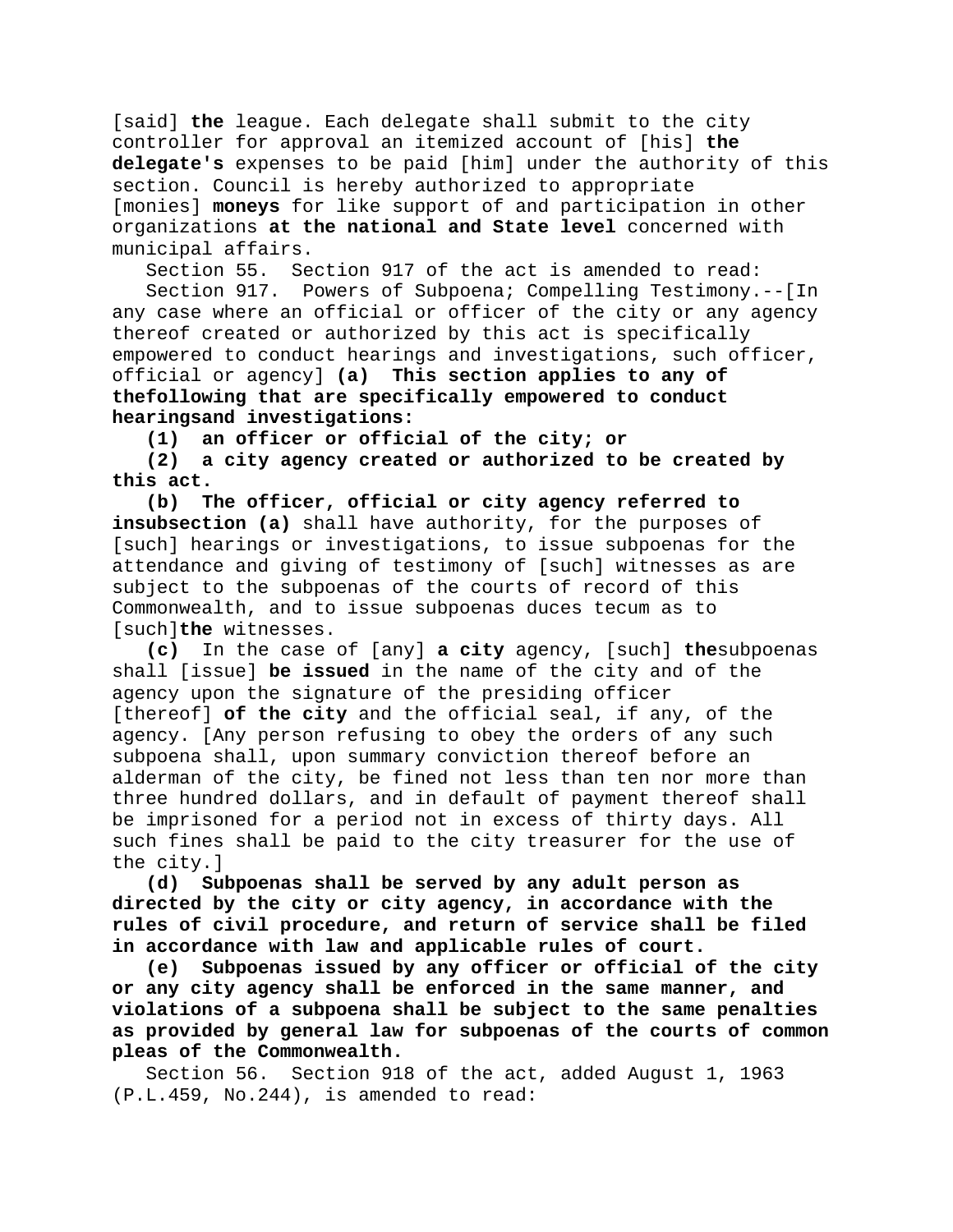Section 918. Consolidation or Integration of Fire and Police Personnel Prohibited.--No city shall consolidate, integrate or in any manner reorganize the paid members of the fire [bureau] **force** and the paid members of the police [bureau]**force** into one bureau or organization.

Section 57. Article X and subdivision (a) headings of the act are reenacted to read:

## ARTICLE X

# THE COUNCIL

(a) General Provisions

Section 58. Section 1001 of the act, amended July 27, 1973 (P.L.230, No.60), is amended to read:

Section 1001. Qualifications of [Councilmen.--The councilmen] **Council Members.--(a) The council members** shall be at least [twenty-one] **eighteen** years of age[,] and shall be elected by the electors at large[. They shall have been residents of the city wherein they shall be elected throughout one year next before their election, and shall reside therein throughout their terms of service.]**, subject to the creation ofwards pursuant to Article IV.**

**(b) Council members shall reside in the city from which elected and shall have resided in the city continuously for at least one year before their election. Prior to being sworn into office and as a condition to qualifying for office, each elected council member shall present a signed affidavit to the city clerk that states the person resides in the city, or, in the case of election to a ward office, the ward, from which elected and has resided in the city or ward continuously for at least one year preceding the person's election.**

**(c)** No officer of the United States or of the Commonwealth of Pennsylvania (except notaries public or officers of the militia), nor any county officer, nor any officer of any school district embraced in the territory of [said] **the** city, nor any officer or employe of [said] **the** city, or of any department [thereof, nor any member or employe of a municipality authority of which the city is a member] **of the city**, shall serve as a [councilman during his continuance or] **council member whilecontinuing to hold the incompatible office or** employment, except as hereinafter provided.

Section 59. Section 1002 of the act is amended to read:

Section 1002. Vesting of Legislative Power.--The legislative power of every city shall be vested in a council composed of the mayor and [four councilmen] **council members**.

Section 60. Section 1003 of the act, amended April 9, 1957 (P.L.53, No.27), is amended to read:

Section 1003. Organization of Council.--[The] **On the firstMonday of January following the regular municipal election,**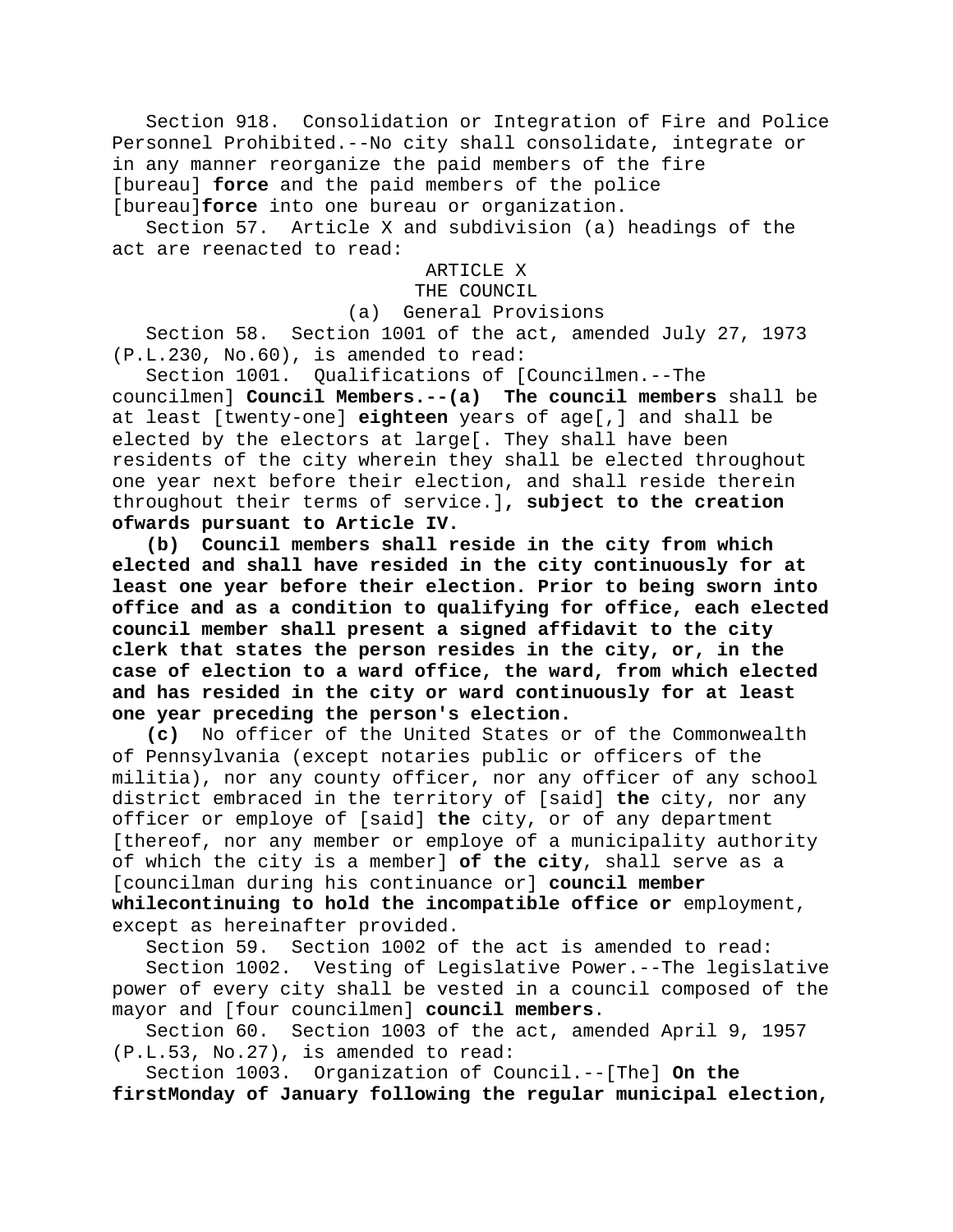**the**members of council shall assemble [in their] **at the usual** place of meeting[,] for the purpose of organizing[, at ten o'clock in the forenoon of the first Monday of January next succeeding the regular municipal election]. If the first Monday is a legal holiday, the meeting shall be held the first day following [at the time herein prescribed]. The mayor shall be the president of the council, and a member [thereof] **of the council**, and shall have the same rights and duties, including the introduction of bills and the making of motions, as pertain to [councilmen.] **other council members. Unless otherwise provided by ordinance in accordance with section 1101, the vice president of city council shall be the member of city council designated as the director of the department of accounts and finance or, if a member of city council is not the director of that department, the member of council appointed by the council as its vice president.**

Section 61. Sections 1004 and 1005 of the act are amended to read:

Section 1004. Oath of [Councilmen] **Council Members**; Quorum; Rules.--**(a)** The members of council shall take the oath of office provided for [by this act, which oath may be administered by the city clerk or any other person authorized to administer oaths. Three] **in section 905.**

**(b) A majority of the whole number of** members of council shall constitute a quorum, but a smaller number may compel the attendance of absent members, under penalties to be prescribed by ordinance. **Only members physically present at a meeting place within the city shall be counted in establishing a quorum.**

**(c)** The council may**, consistent with law,** determine [its own rules] **and adopt rules for its procedure and conduct ofbusiness**.

Section 1005. Meetings of Council; Notice**; Participation by Telecommunication Device**.--**(a)** The council shall hold stated meetings at least once in each month, and at such other times as may be fixed by ordinance, and continue them so long as the transaction of the public business demands. The mayor [may, and upon request of two councilmen must, call special meetings of council upon]**, as president of council, may call special meetings of council. A special meeting of council shall be called by the mayor upon the request of two council members in the case of a five-member council or upon the request of three council members in the case of a seven-member council. In addition to any notice required by 65 Pa.C.S. Ch. 7 (relating to open meetings),** twenty-four hours' notice **of a special meeting shall be given** to each member[, which notice shall state whether such meeting is to be convened for special or general business. If called for special business, only such business shall be considered as is stated in the notice. Such notice may be waived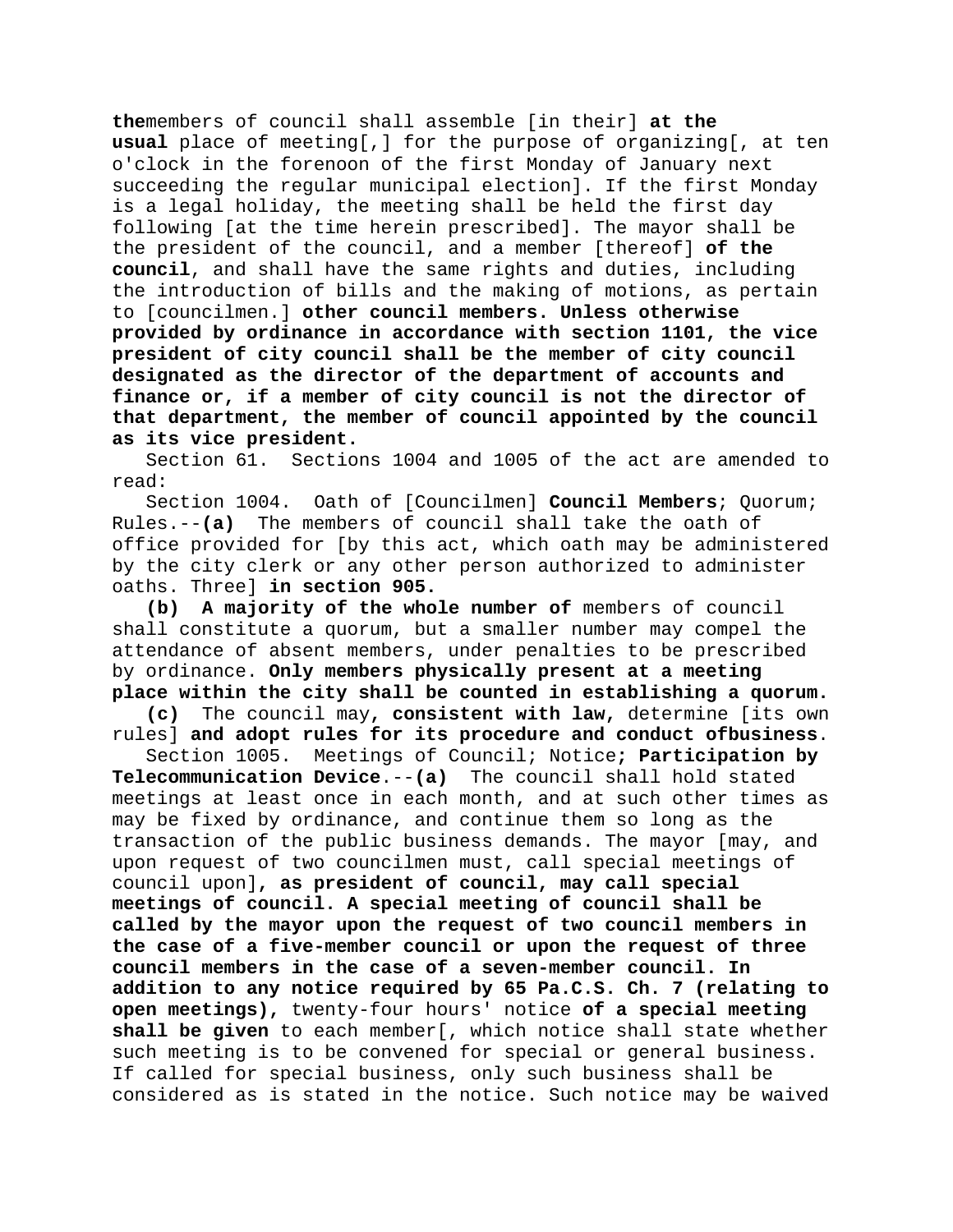by unanimous consent of council]. **A special meeting can be a special purpose meeting or a general purpose meeting, as advertised. Notice of a special meeting shall state the nature of the business to be conducted at the meeting.**

**(b) Council may provide for the participation of council members in meetings of council by means of telecommunication devices, such as telephones or computer terminals, which permit, at a minimum, audio communication between locations, provided that:**

**(1) A majority of the whole number of members of council are physically present at the advertised meeting place within the city and a quorum is established at the convening or reconvening of the meeting. If, after the convening or reconvening of the meeting, a member has been disqualified from voting as a matter of law but is still physically present, council members participating by telecommunication device in accordance with this section shall be counted to maintain a quorum.**

**(2) The telecommunication device used permits the member or members of council not physically present at the meeting to:**

**(i) speak to and hear the comments and votes, if any, of the members of council who are physically present as well as other members of council who may not be physically present and who are also using a telecommunication device to participate in the meeting; and**

**(ii) speak to and hear the comments of the public who are physically present at the meeting.**

**(3) The telecommunication device used permits members of council and the members of the public who are physically present at the meeting to speak to and hear the comments and vote, if any, of the member or members of council who are not physically present at the meeting.**

**(4) Council may only authorize participation by telecommunication device for one or more of the following reasons for physical absence:**

**(i) illness or disability of the member of council;**

**(ii) care for the ill or newborn in the member's immediate family;**

**(iii) emergency;**

**(iv) family or business travel.**

**(5) Nothing in this subsection may be construed to limit the protections and prohibitions contained in any law or regulation relating to the rights of the disabled.**

**(c)** All meetings of council, whether regular or special, shall be open to the public. The council shall be a continuous body, and it shall be lawful for any council to complete any unfinished business or legislation begun by the preceding council.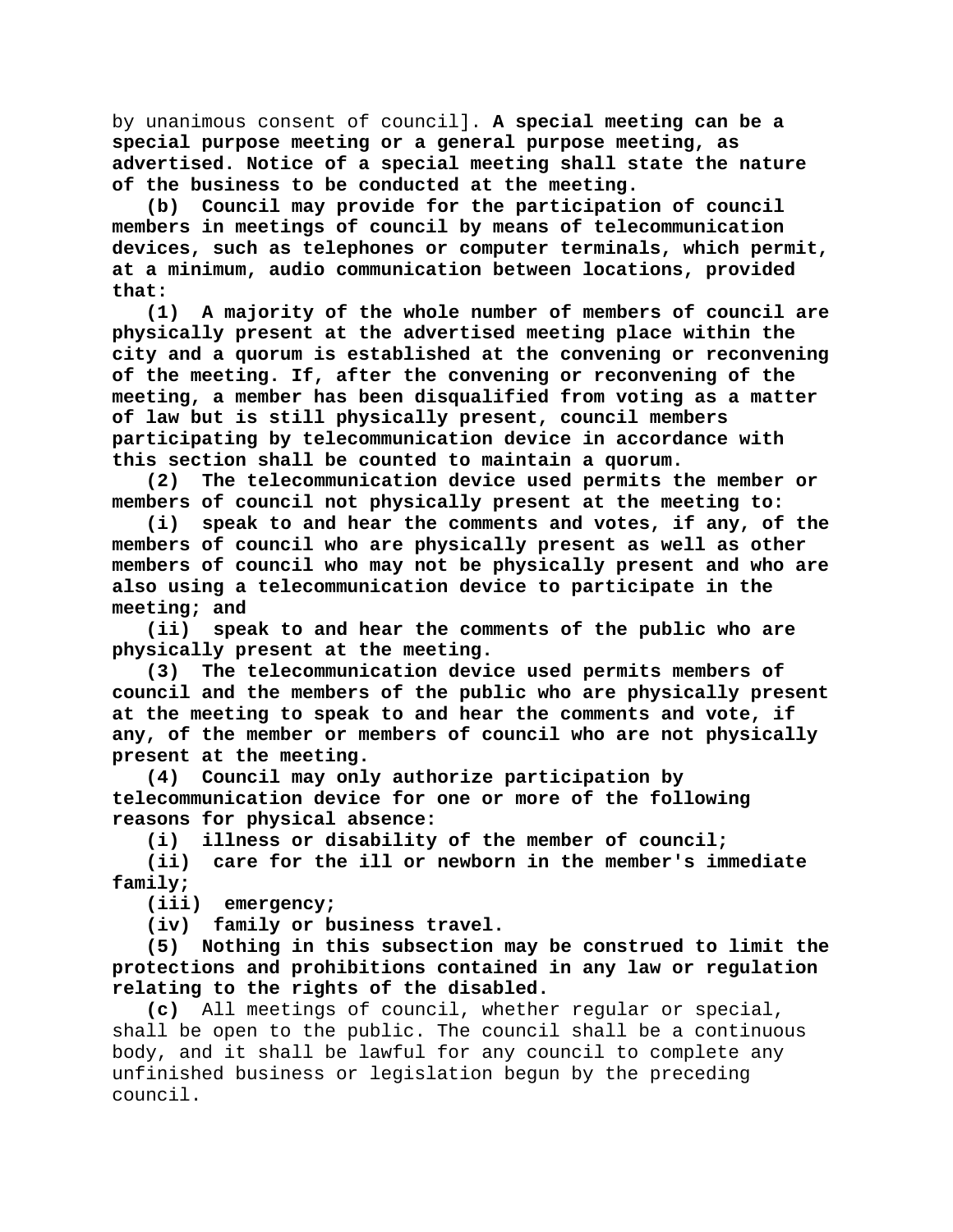Section 62. Sections 1006, 1007, 1008, 1009, 1010 and 1011 of the act are repealed:<br>Section 1006. Ordin

Ordinances; Resolutions; Rules and Regulations; Imposition of Fines.--The council of every city shall pass ordinances, resolutions, rules and regulations in accordance with the provisions of this act, and not inconsistent therewith, as may be necessary to carry into effect the requirements thereof, and may impose fines and penalties for the violation of such ordinances, rules and regulations, recoverable in the manner hereinafter provided for the recovery of fines and penalties for the violation of city ordinances and subject to like limitations as to the amount thereof.

Section 1007. Voting; No Veto; Vote Necessary to Pass Ordinance.--Each of the five members of council, shall vote on all questions coming before the council, except as hereafter provided. The mayor shall have no right of veto. Except as otherwise provided in this act, an affirmative vote of three members shall be necessary in order to pass any ordinance, resolution, rule or regulation.

Section 1008. Journal of Proceedings; Recording and Withholding of Vote.--The council shall keep a journal of its proceedings, which shall be in the possession of the city clerk, and which shall at all times be open to public inspection. Upon every vote, the yeas and nays shall be called and recorded by the city clerk. Every motion, resolution, or ordinance shall be reduced to writing before the vote is taken thereon. No member in attendance shall withhold his vote on any measure, bill or question unless the council excuse him and enter the reason upon the journal.

Section 1009. Disclosures of Interest by Councilman.--A member who has a personal or private interest in any question, measure or bill proposed or pending before the council shall disclose the fact to council, and shall not vote thereon, nor take any part in the discussion of the same. If such interested person shall vote without disclosing his interest in such question, measure or bill, he shall forfeit his office, and council may avoid the enactment or transaction or not, as it deems best.

Section 1010. Ordinances and Resolutions; Signing by Mayor and City Clerk.--Every legislative act of the council shall be by resolution or ordinance, and every ordinance which shall have passed said council shall be signed by the mayor and attested by the city clerk.

Section 1011. Bills; Titles.--All proposed ordinances shall be presented to council in written form as bills and shall be numbered serially for the calendar year. They shall not be so altered or amended on their passage through council as to change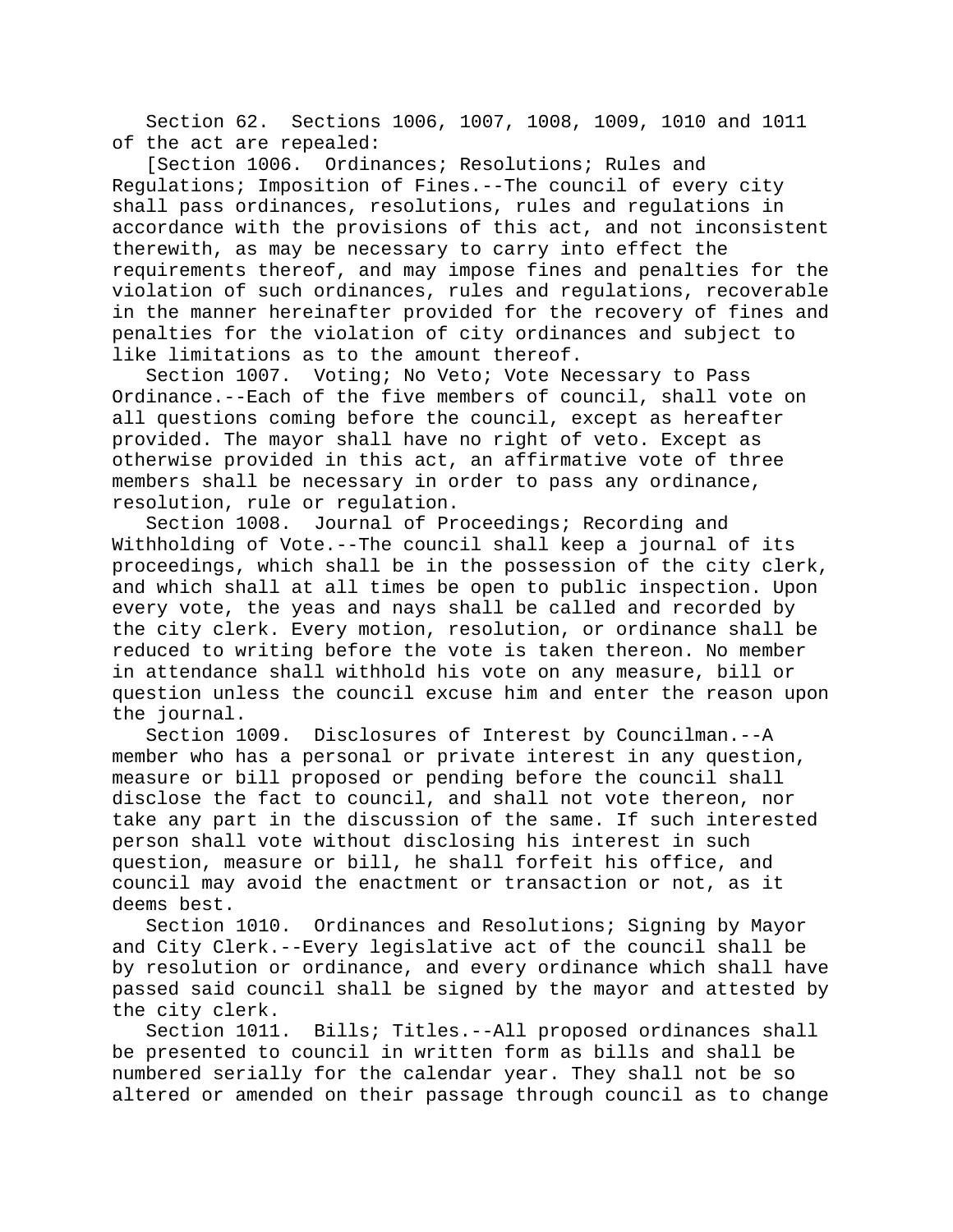their original purpose. No ordinances, except general appropriation ordinances, shall be passed containing more than one subject, which shall be expressed in its title.]

Section 63. Section 1012 of the act, amended July 30, 1975 (P.L.130, No.64), is repealed:

[Section 1012. Reading of Bills; Final Passage.--The title of every bill shall be read when introduced and on final passage, except as to amendments or other changes which shall be read at length. A complete copy of every bill introduced shall be available for public inspection at the clerk's office during regular office hours. No bill shall be passed finally on the same day on which it was introduced. At least three days shall intervene between its introduction and its final passage. Upon final passage, ordinances shall be numbered serially.]

Section 64. Section 1013 of the act is repealed:

[Section 1013. Payments not Authorized by Law.--No ordinance shall be passed providing for the payment of any money by the city without previous authority of law. Any officer drawing or countersigning any warrant or passing any voucher for a payment not authorized by law, or making such payment, shall be guilty of a misdemeanor, and, upon conviction thereof, shall be sentenced to pay a fine not exceeding five thousand dollars, and undergo imprisonment not exceeding one year.]

Section 65. Section 1014 of the act, amended December 1, 1977 (P.L.242, No.78), is repealed:

[Section 1014. Time of Taking Effect of Ordinances; Publication; Recording; Proof and Evidence; Notice of Building, Housing, Fire Prevention, Electrical, Plumbing and Zoning Ordinances and Other Standard or Nationally Recognized Codes, Maps and Plans.--All ordinances shall, unless otherwise provided therein or by law, take effect in ten days after their passage, upon their being signed by the mayor and attested by the city clerk. Every proposed ordinance, except as otherwise herein provided, prescribing a penalty for the violation thereof shall be forthwith published not more than sixty days nor less than seven days prior to passage in at least one and not more than two newspapers printed or circulated within the city, in the manner provided by section one hundred and nine of this act. Publication of any proposed ordinance shall include either the full text thereof or the title and a brief summary prepared by the city solicitor setting forth all the provisions in reasonable detail and a reference to a place within the city where copies of the proposed ordinance may be examined. If the full text is not included a copy thereof shall be supplied to the same newspaper of general circulation in the city at the time the public notice is published. If the full text is not included an attested copy thereof shall be filed in the county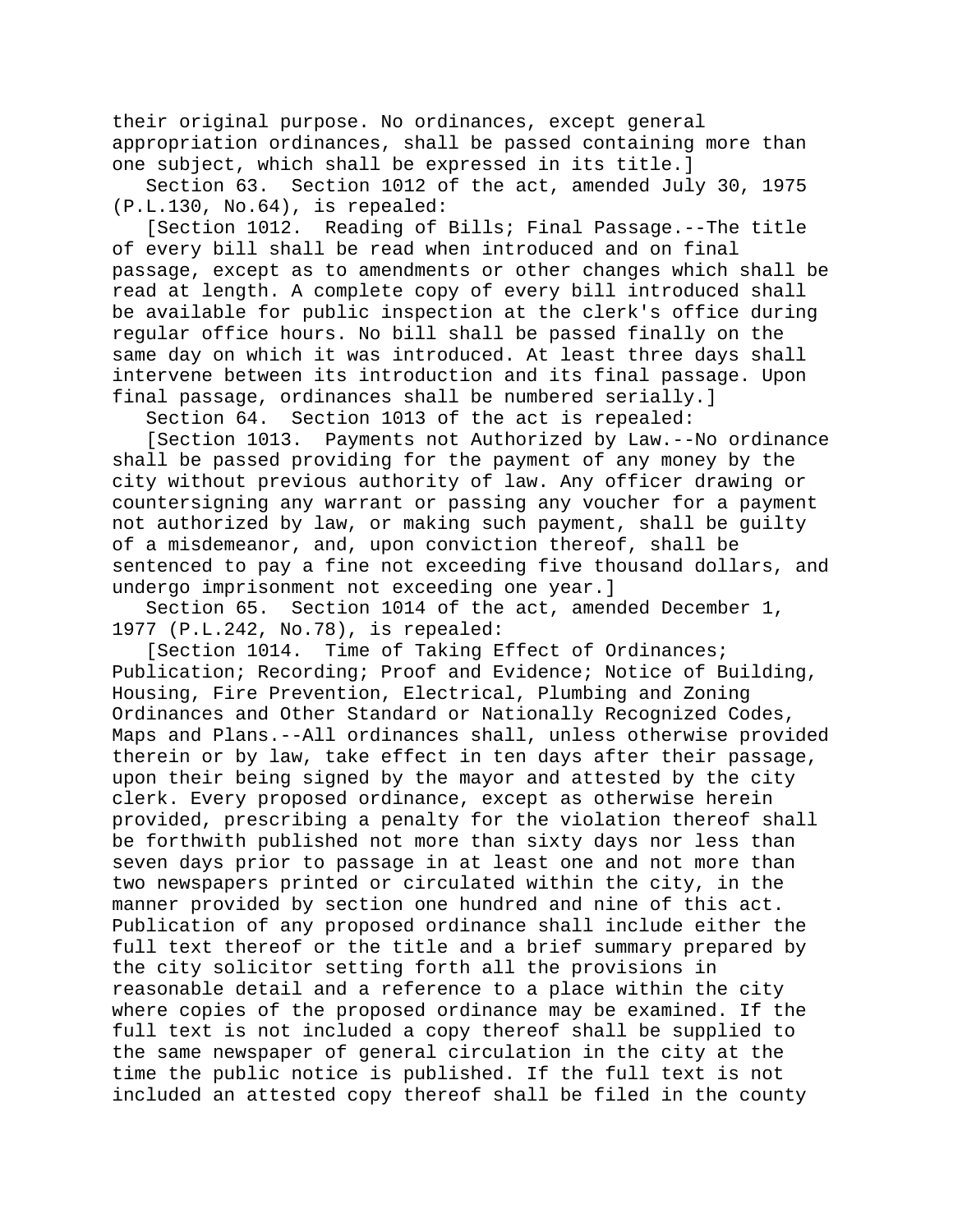law library or other county office designated by the county commissioners who may impose a fee no greater than that necessary to cover the actual costs of storing said ordinances. In the event substantial amendments are made in the proposed ordinance or resolution, before voting upon enactment, council shall within ten days readvertise in one newspaper of general circulation in the city, a brief summary setting forth all the provisions in reasonable detail together with a summary of the amendments. All ordinances shall, within one month after their passage, be certified and recorded by the city clerk, in a book provided by the city for that purpose, which shall be at all times open to the inspection of citizens. Any and all city ordinances, or portions thereof, the text of which, prior to the effective date of this amending act, shall have been attached to the city ordinance book, shall be considered in force just as if such ordinances, or portions thereof, had been recorded directly upon the pages of such ordinance book: Provided, That all other requirements of this act applicable to the enactment, approval, advertising and recording of such ordinance, or portions thereof, were complied with within the time prescribed by this act. All ordinances, resolutions, motions or other proceedings of council may be proved by the certificate of the city clerk under the corporate seal, and when printed or published in book or pamphlet form by authority of the city, shall be read and received as evidence in all courts and elsewhere without further proof. At least one week and not more than three weeks prior to the first reading of any proposed building code, ordinance, housing code, ordinance, fire prevention code, ordinance, electrical code, ordinance, plumbing code, ordinance, or zoning ordinance, or any standard or nationally recognized code, ordinance, or any changes or variations of any standard or nationally recognized code, or parts thereof, by council, an informative notice of intention to consider such ordinance and a brief summary setting forth the principal provisions of the proposed ordinance in such reasonable detail as will give adequate notice of its contents, and a reference to the place or places within the city where copies of the proposed building code, housing code, fire prevention code, electrical code, plumbing code, or zoning ordinance or any standard or nationally recognized code may be examined or obtained, shall be published in the manner herein provided for the publication of ordinances. Such building code, ordinance, housing code, ordinance, fire prevention code, ordinance, electrical code, ordinance, plumbing code, ordinance, or zoning ordinance or any standard or nationally recognized code, ordinance, shall not be published after adoption, but not less than three copies thereof shall be made available for public inspection, and use during business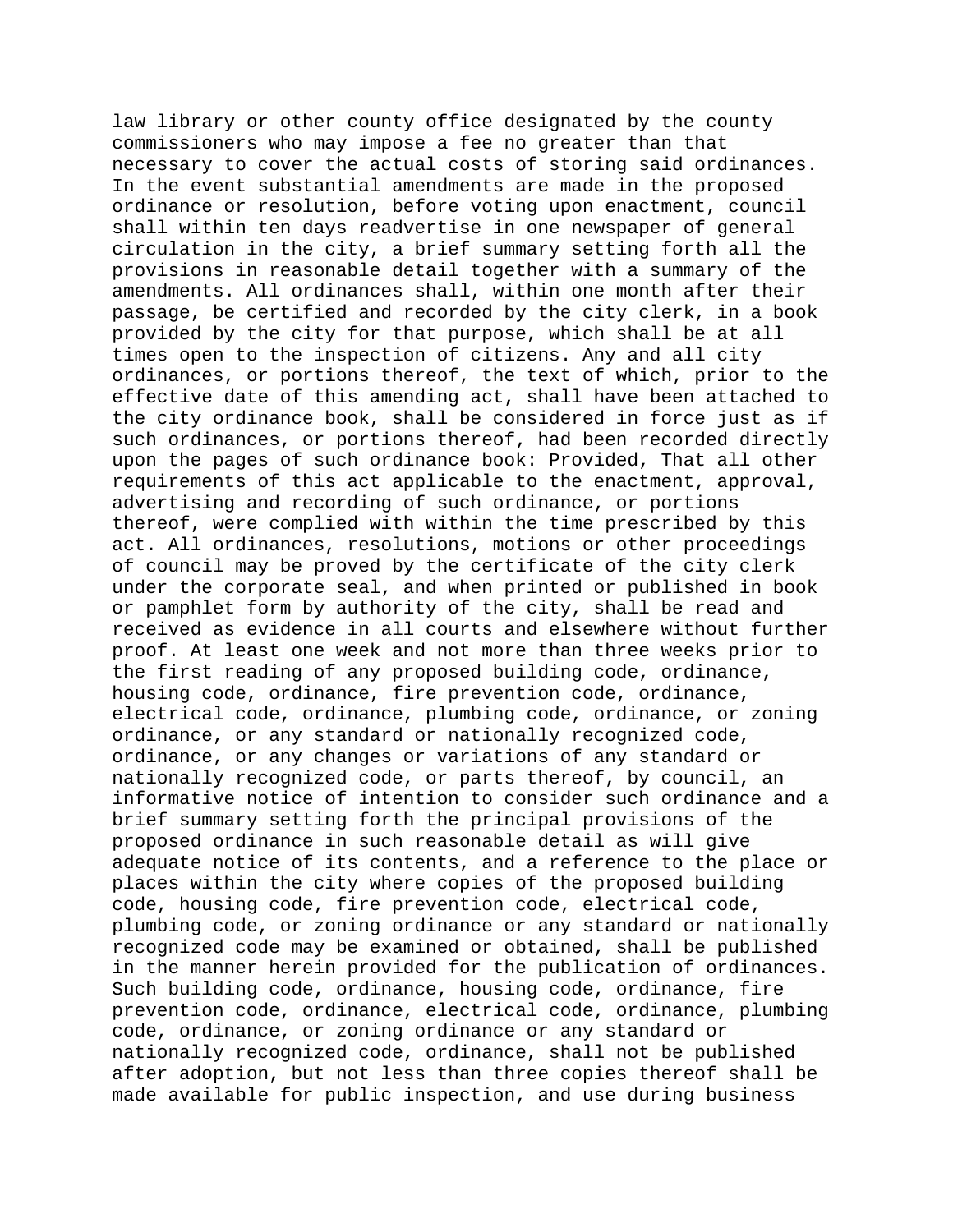hours for at least three months after adoption, and printed copies thereof shall be supplied upon demand, at cost. In any case in which maps, plans or drawings of any kind are to be adopted as part of an ordinance, council may, instead of publishing the same as part of the ordinance, refer, in publishing the ordinance or a summary thereof, to the place where such maps, plans or drawings are on file and may be examined.]

Section 66. Section 1014.1 of the act, added July 10, 1957 (P.L.631, No.340), is repealed:

[Section 1014.1. Codification of Ordinances.--(a) When a city of the third class shall have caused to be prepared a consolidation, codification or revision, containing minor nonsubstantive changes of the general body of its ordinances, the city council may adopt the consolidation, codification or revision, containing minor nonsubstantive changes, as an ordinance, in the same manner that is now prescribed by law for the adoption of its ordinances except as hereinafter provided.

(b) A consolidation, codification or revision, containing minor nonsubstantive changes of city ordinances, to be enacted as a single ordinance, shall be introduced in the city council at least thirty days before its final enactment and, at least fifteen days before its final enactment, notice of the introduction thereof specifying its general nature and content shall be given by advertisement in a newspaper of general circulation in the city.

(c) When the consolidation, codification or revision, containing minor nonsubstantive changes, is enacted as an ordinance, it shall not be necessary to advertise the entire text thereof, but it shall be sufficient to publish or advertise the table of contents thereof in the manner provided by law for the advertising of ordinances, and to state in the advertisement if it be the case that the consolidation, codification or revision, containing minor nonsubstantive changes, contains a penalty or penalties. The advertisement shall indicate a place within the city where a copy thereof may be examined.

(d) The procedure set forth in this section for the consolidation, codification or revision, containing minor nonsubstantive changes of city ordinances as a single ordinance, may also be followed in enacting a complete group or body of ordinances repealing or amending existing ordinances as may be necessary in the course of preparing a consolidation, codification or revision containing minor nonsubstantive changes of the city ordinances.

(e) The consolidation, codification or revision, containing minor nonsubstantive changes, may contain matter which, when it becomes effective as an ordinance, will operate to adopt by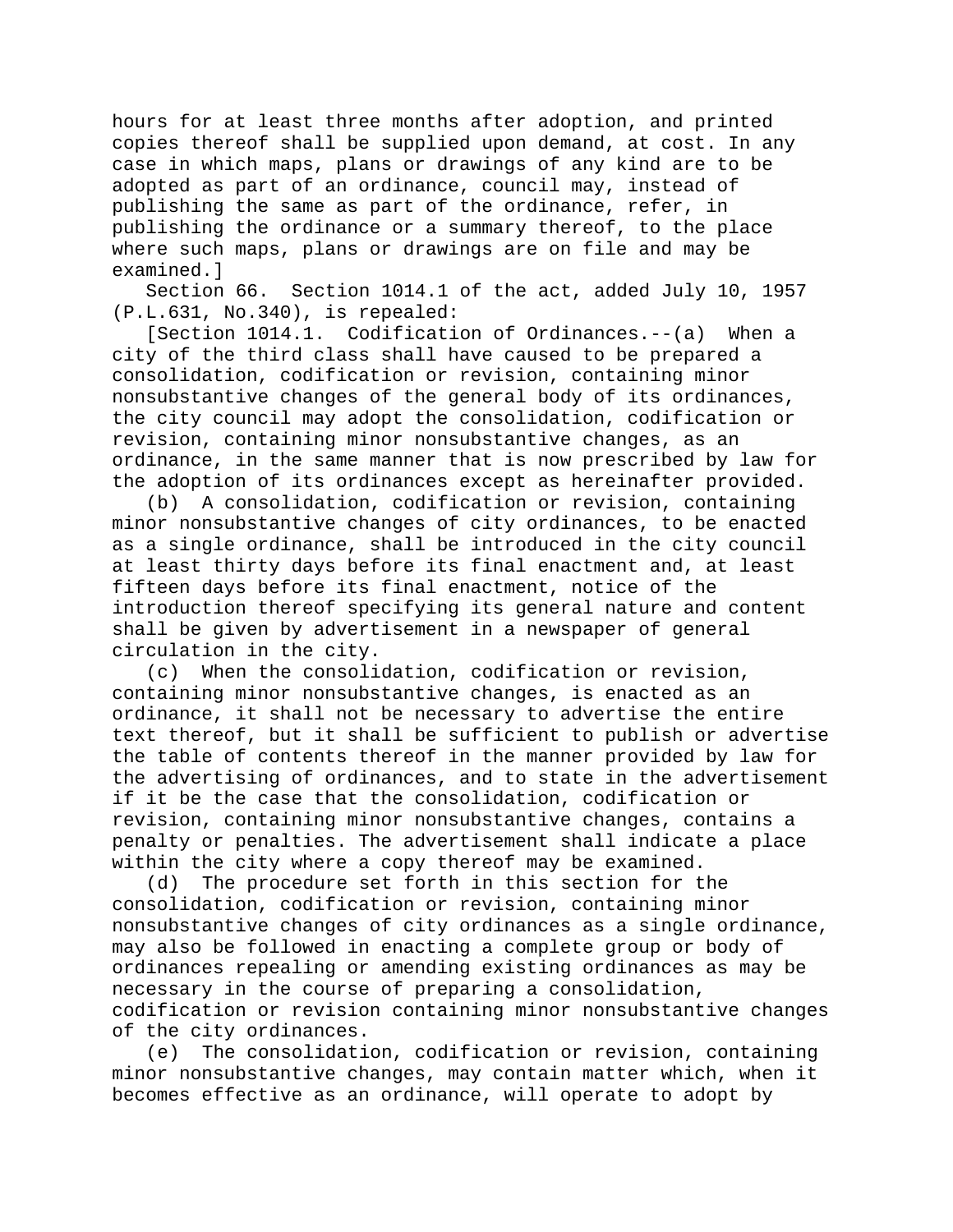reference any building, fire prevention or other standard or model code or zoning ordinance and zoning map.]

Section 67. Section 1015 of the act is amended to read: Section 1015. Attendance of Witnesses and Production of Books Before Council or Committee [Thereof] **of Council**.--**(a)** The council of any city may compel the attendance of witnesses[,] and the production of books, papers[,] and other evidence[,] at any meeting of the body or any committee [thereof] **of the council**. For that purpose, subpoenas may [issue] **be issued**, signed by the mayor or the [chairman]**chairperson** of the committee, in any pending case of inquiry[,]**or** investigation, [or impeachment,] and the [same] **subpoenas**may be served and executed in any part of this Commonwealth. Any member of council and the city clerk shall have power to administer oaths to [such] **the** witnesses. If any witness shall refuse to testify as to any fact within [his] **the witness'**knowledge, or to produce any books or papers within [his] **thewitness'** possession or under [his] **the witness'** control[,] required to be used as evidence in [any such] **the** case, the city clerk shall [forthwith] report the facts relating to [such] **the** refusal to the court of common pleas. All questions arising upon [such] **the** refusal, and also upon any new evidence[,] not included in [said] **the** clerk's report (which new evidence may be offered in behalf of or against such witness), shall at once be heard by [said] **the** court. If the court determines that the testimony or evidence required by [such] **the** witness is legal and properly competent[,] and ought to be given or produced by [him] **the witness**, then [said] **the**court shall make an order commanding [such] **the** witness to testify or produce books or papers, or both, as the case may be. If [such] **the** witness shall thereafter, in disobedience of [such] **the** order of the court, refuse to testify or to produce**the** books or papers[, as aforesaid], then the [said] court shall have power to order the commitment of [such] **the** witness for contempt.

**(b)** Any person[,] so called as a witness[,] and examined under oath[,] shall be liable to indictment, conviction[,] and punishment for perjury[,] in the same manner and to the same extent as if the witness had been called and examined before any committee of the Legislature, or in any judicial proceeding before any of the courts of record, in accordance with existing laws. [No] **A** person outside of [such] **the** city, subpoenaed [as aforesaid] **under this section**, shall be [required to respond to the same until he has been furnished with] **entitled to bereimbursed for** mileage to and from [said] **the** city[,] at the [rate of ten cents per mile] **maximum mileage rate periodicallyestablished by the United States Internal Revenue Service**, and a per diem allowance [of three dollars] **as**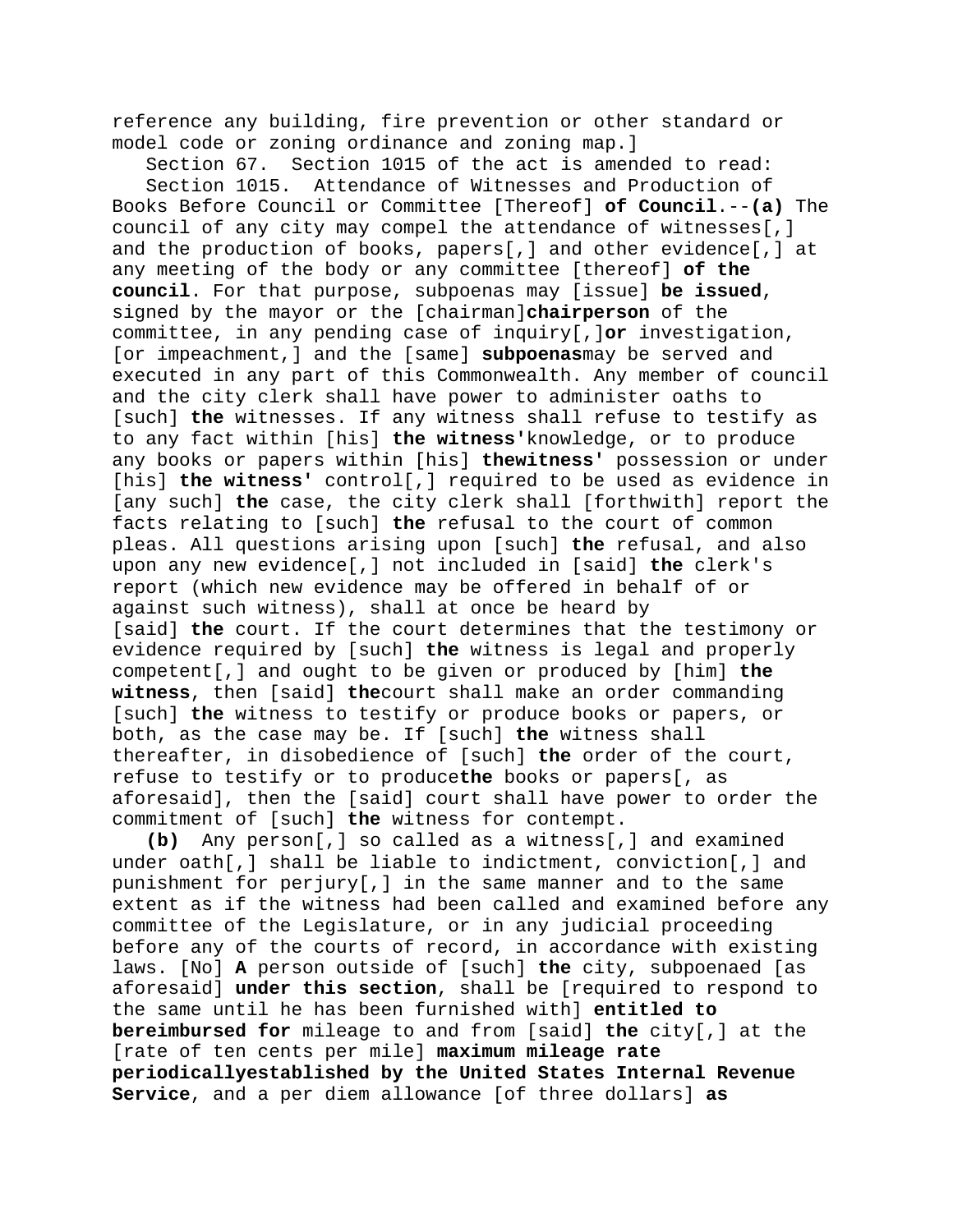**established by council** for the **person's** time [his presence is desired] in [said] **the** city.

Section 68. Section 1016 of the act, amended May 11, 1959 (P.L.307, No.54), is amended to read:

Section 1016. Salaries.--[Councilmen] **(a) Council members**shall receive for their services during their term of service annual salaries, to be fixed by ordinance, payable in [monthly or semi-monthly instalments] **regular installments**. Councils may, by the ordinance fixing [said] **the** salaries, provide for the assessment and retention [therefrom] **from the salaries** of reasonable fines for absence from regular or special meetings of council or [councilmanic] committees **of the council**.

**(b) As an alternative to the annual salary method for establishing the compensation payable to members of the city council, the council may provide that the members of council will receive compensation on a per-meeting-attended basis, provided that the compensation shall only be payable for duly advertised public meetings in which a council member participated. If council has provided that members of council will receive compensation on a per-meeting basis, council may provide for the forfeiture of up to one-twelfth of the annual compensation of any council member or impose another appropriate penalty for each unexcused absence from regularly scheduled legislative council sessions.**

**(c)** The salary paid to any [councilman] **council member**shall [not be less than two hundred and fifty dollars per year.] **be in accordance with this subsection:**

**(1)** For the term of city [councilmen] **council members** in newly created cities, and until [thereafter] changed by ordinance, [the salary of] each [councilman shall be] **councilmember may receive a salary** as follows:

[In cities of fifteen thousand inhabitants or under by the last United States census, each councilman shall receive a salary of nine hundred dollars per annum; where said population is between fifteen thousand and thirty thousand, one thousand eight hundred dollars per annum; in cities having a population above thirty thousand, three thousand six hundred dollars per annum.]

**(i) not more than one thousand eight hundred seventy-five dollars per year in cities having a population of less than five thousand;**

**(ii) not more than two thousand five hundred dollars per year in cities having a population of five thousand or more, but less than ten thousand;**

**(iii) not more than three thousand two hundred fifty dollars per year in cities having a population of ten thousand or more, but less than fifteen thousand;**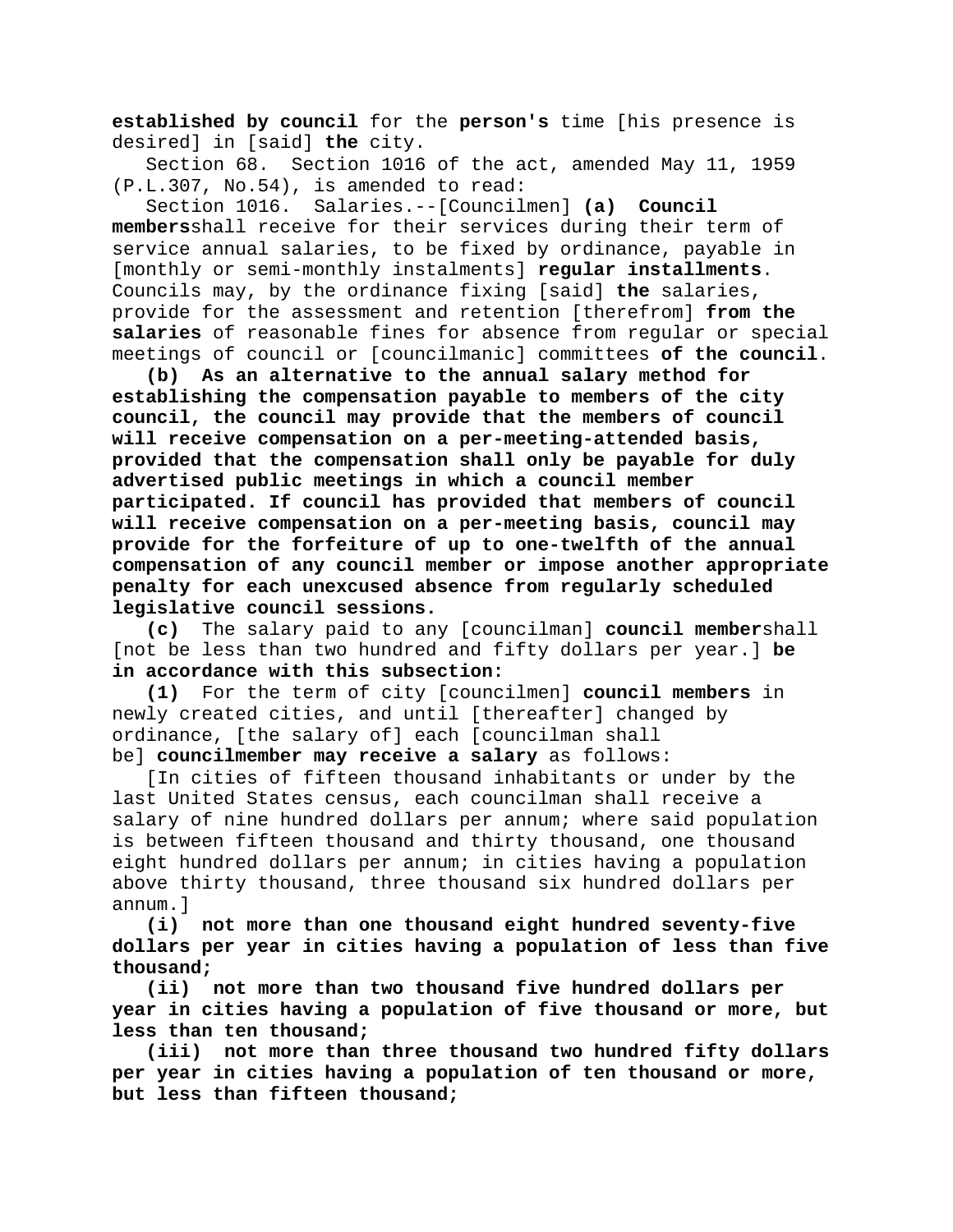**(iv) not more than four thousand one hundred twenty-five dollars per year in cities having a population of fifteen thousand or more, but less than twenty-five thousand;**

**(v) not more than four thousand three hundred seventy-five dollars per year in cities having a population of twenty-five thousand or more, but less than thirty-five thousand; and**

**(vi) not more than five thousand dollars per year in cities having a population of thirty-five thousand or more.**

**(2)** The compensation to be received by [councilmen shall not be increased or diminished after their election; but succeeding councils may change all compensation, said change to take effect as to councilmen taking office at least six months after the passage of the ordinance providing for such

change.]**council members and elected officials in cities other than newly created cities shall be fixed by ordinance of council finally enacted at least two days prior to the last day fixed by law for candidates to withdraw their names from nominating petitions previous to the day of the municipal election.**

Section 69. The act is amended by adding a section to read:

**Section 1016.1. Appointment of City Clerk.--(a) The council of each city shall appoint a city clerk who shall be an at-will employe with no property interest in the city clerk's position and whose compensation shall be fixed by ordinance.**

**(b) Council may by ordinance or resolution prescribe duties of the city clerk in addition to those established by law. The city clerk shall have the power of a notary public to administer oaths in any matter pertaining to the business of the city or in any legal proceeding in which it is interested.**

**(c) The records of council shall be in the actual or constructive custody of the city clerk and shall be subject to inspection and copying in accordance with the act of February 14, 2008 (P.L.6, No.3), known as the "Right-to-Know Law."**

Section 70. Section 1017 of the act, repealed in part April 28, 1978 (P.L.202, No.53), is repealed:

[Section 1017. Enforcement of Ordinances; Recovery and Payment Over of Fines and Penalties.--All actions, prosecutions, complaints, and proceedings for the violation of the ordinances of the city, and for fines, penalties, and forfeitures imposed thereby, shall be instituted in the corporate name of the city, and be conducted in the manner prescribed by law.

No warrant shall be issued except upon complaint, upon oath or affirmation, specifying the ordinance for the violation of which the same is issued. All process shall be directed to and be served by any policeman or constable of the city, who shall execute the same as may be provided by law.

Warrants shall be returnable forthwith. Every summons shall be returnable in not less than five nor more than eight days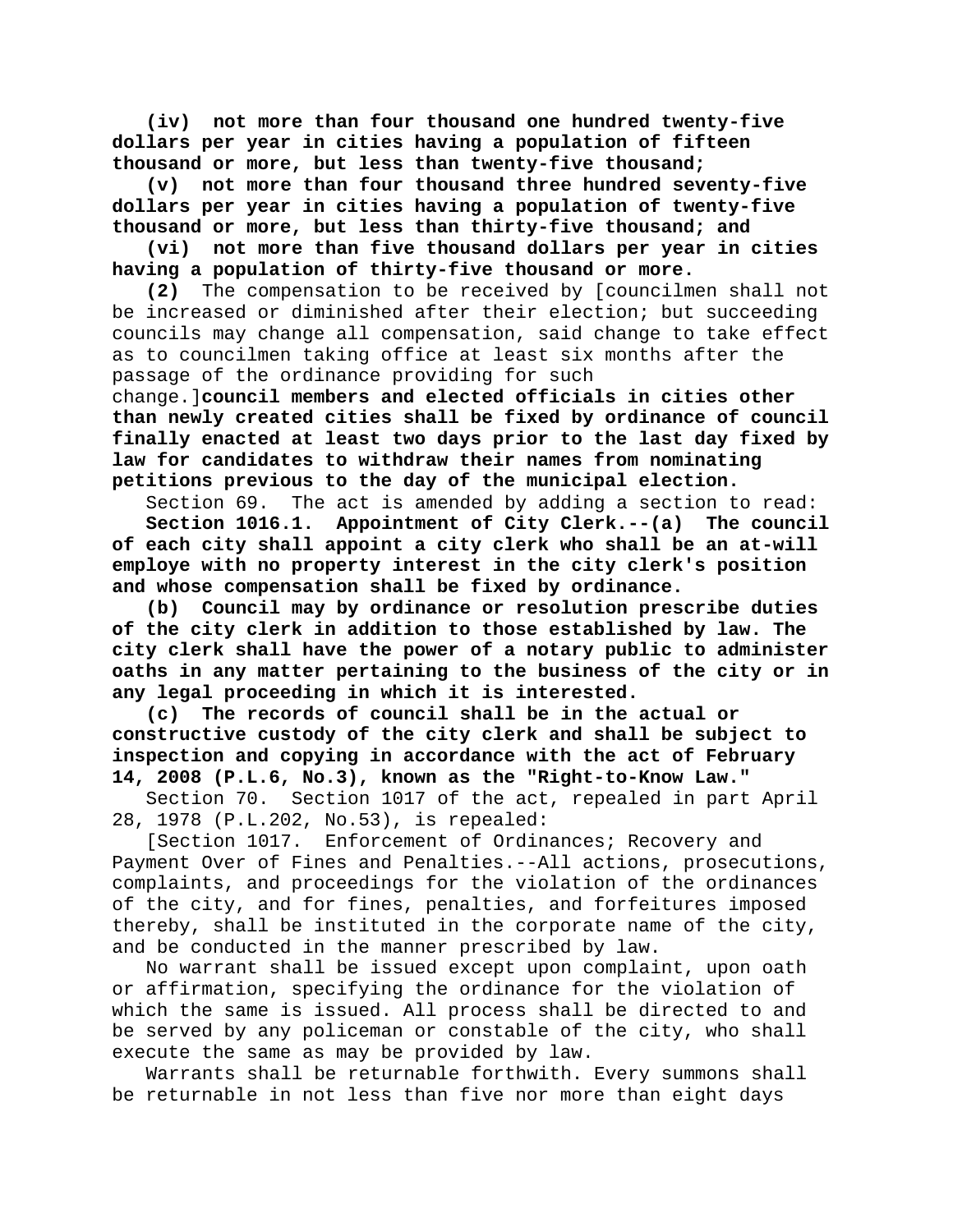from the date thereof. Upon such return, like proceedings shall be had in all cases as are directed by law for summary convictions, or proceedings for the recovery of penalties, before justices of the peace, with the same right of appeal from any final judgment entered.]

Section 71. Section 1018 of the act is repealed:

[Section 1018. Cost of Maintenance of Prisoners in County Jails.--When a prisoner shall be committed to any county jail or prison in this Commonwealth, either for the nonpayment of a fine or penalty imposed for the violation of any city ordinance, or while awaiting a hearing upon any charge for the violation of any city ordinance, the cost of proceedings and the expenses of maintaining such prisoner during his confinement by virtue of any such commitment, shall be paid by the city, whose ordinances were alleged to have been violated, or to which any such fines or penalties are payable. The county in which such city is located shall not be liable for any such maintenance, or to any officer, magistrate, alderman, or person for any costs of such proceedings.]

Section 72. Article X of the act is amended by adding a subdivision to read:

**(a.1) Ordinances**

**Section 1018.1. Ordinances and resolutions.**

**(a) Ordinances.--With regard to ordinances, the following shall apply:**

**(1) The council of every city shall enact ordinances, in accordance with the provisions of this act, as may be necessary to carry out the requirements of this act, and may impose fines and penalties for the violation of the ordinances, recoverable in the manner provided in this act for the recovery of fines and penalties for the violation of city ordinances and subject to limitations as to the amount of the fines and penalties.**

Every legislative act of the council shall be by **ordinance, and the legislative acts shall include, but not be limited to, tax ordinances, general appropriation ordinances and all ordinances that exercise the police power of the city; regulate land use, development and subdivision; impose building, plumbing, electrical, property maintenance, housing and similar standards; and otherwise regulate the conduct of persons or entities within the city; and impose penalties for the violation of the ordinances.**

**(3) A proposed ordinance may be introduced by any council member, and council may require that the introduction of a proposed ordinance by a council member be by motion. (b) Resolutions.--With regard to resolutions, the following shall apply:**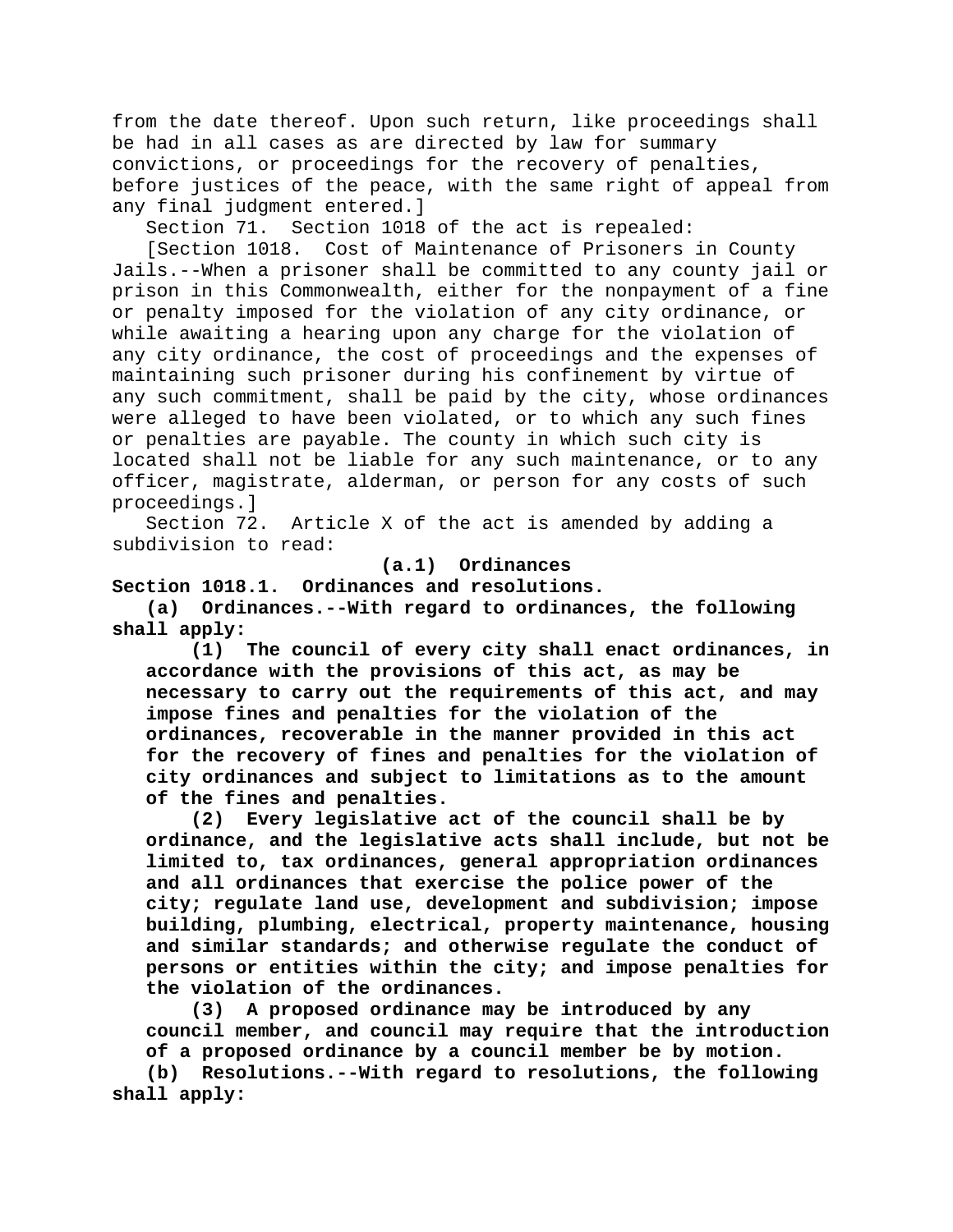**(1) The council of every city shall adopt resolutions in accordance with the provisions of this act.**

**(2) The purposes for which resolutions may be adopted shall include, but not be limited to, ceremonial or congratulatory expressions of the good will of the council, statements of public policy of the council, approval of formal agreements of the city, except when the agreements arise under a previously approved purchasing system of the city, approval of the acquisition, disposition and leasing of real property and the approval, when required, of administrative rules and regulations arising under State statutes or city ordinances.**

**(3) When eminent domain proceedings are instituted by resolution, notice of the resolution, including a description of the subject properties, shall be published once in one newspaper of general circulation not more than 60 days nor fewer than seven days prior to adoption.**

**Section 1018.2. Voting; no veto; vote necessary to enact ordinances or adopt resolutions.**

**(a) Voting generally.--Members of council present or participating via a telecommunication device shall vote on all questions coming before the council, except as may be required by the provisions of any public official ethics law which may, from time to time, be applicable to members of city council and except as may be excused by a simple majority vote of the members of council present at any meeting of the council for such cause as they may determine to be appropriate and which cause shall be entered upon the journal.**

**(b) Veto.--The mayor shall have no right of veto.**

**(c) Majority vote.--Except as otherwise provided in this act, no ordinance may be enacted or resolution adopted by the council without an affirmative vote of a majority of the whole**  number of the members of council.<br>Section 1018.3. Journal of proce

**Section 1018.3. Journal of proceedings; recording and withholding of vote.**

**The council shall keep a journal of its proceedings, which shall be in the possession of the city clerk and which shall at all times be open to public inspection. Upon every vote, the yeas and nays shall be called and recorded by the city clerk. An ordinance shall and a resolution may be reduced to writing before the vote is taken on the ordinance or resolution. A member of council shall not withhold the member's vote on any question coming before the council, unless permitted to do so in accordance with section 1018.2(a).**

**Section 1018.4. Signing and attesting ordinances.**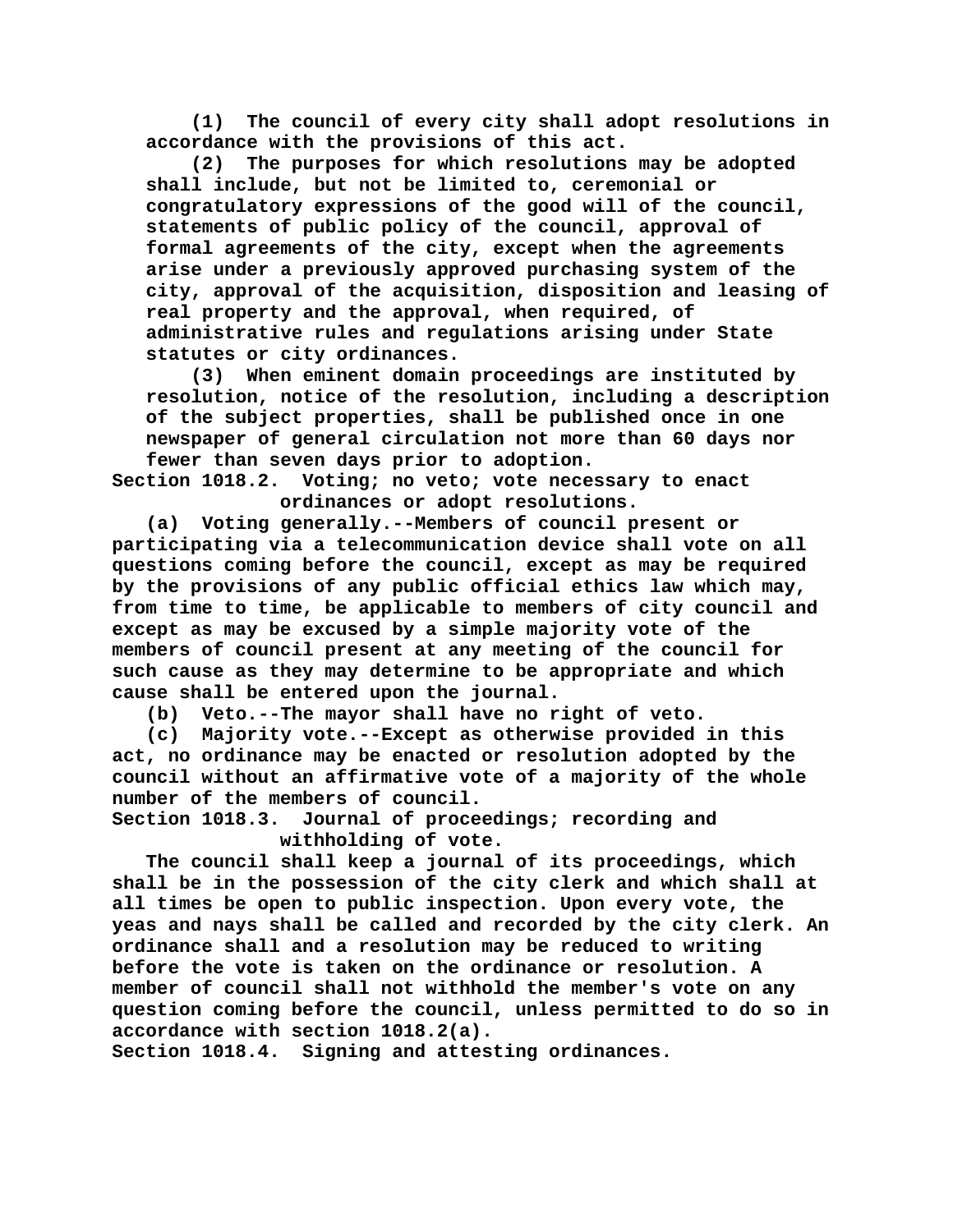**Every legislative act of the council shall be by ordinance, and every ordinance enacted by council shall be signed by the mayor and attested by the city clerk.**

**Section 1018.5. Proposed ordinances; titles.**

**All proposed ordinances shall be presented to council in written form as bills and shall be numbered serially for the calendar year. No ordinances, except general appropriation ordinances, may be enacted containing more than one subject, which shall be reasonably identified in its title. No ordinance shall be so altered or amended upon enactment by council as to change the original purpose. The title of an ordinance shall not be considered in the construction or interpretation of the ordinance by a court of competent jurisdiction.**

Reading of proposed ordinances; final **enactment.**

**(a) Reading.--The title of every proposed ordinance shall be read at least twice, once when introduced and again before final enactment by council. Amendments or other changes to the proposed ordinance shall be read at length.**

**(b) Public availability.--A complete copy of every ordinance introduced shall be available for public inspection at the clerk's office during regular office hours.**

**(c) Time frame.--No ordinance shall be finally enacted by council on the same day on which it was introduced, and at least three days shall intervene between its introduction and its final enactment by council.**

**(d) Numbering.--Upon enactment, ordinances shall be numbered serially.**

**Section 1018.7. Payments not authorized by law.**

**No ordinance may be enacted nor resolution adopted providing for the payment of any money by the city without previous authority of law. Any officer executing a document authorizing payment or passing a voucher for a payment not authorized by law, or making the payment, commits a misdemeanor and shall, upon conviction, be sentenced to pay a fine of not more than \$5,000 and to imprisonment for not more than one year. Section 1018.8. Time of taking effect of ordinances.**

**All ordinances, except those pertaining to the subjects set forth in section 1050(b), and unless otherwise provided by law, shall take effect on the tenth day after enactment, upon being signed by the mayor and attested by the city clerk. Section 1018.9. Publication of proposed ordinances.**

**(a) Publication required.--Every proposed ordinance, except as otherwise provided in this act, shall be published in a newspaper of general circulation not more than 60 days nor fewer than seven days prior to enactment.**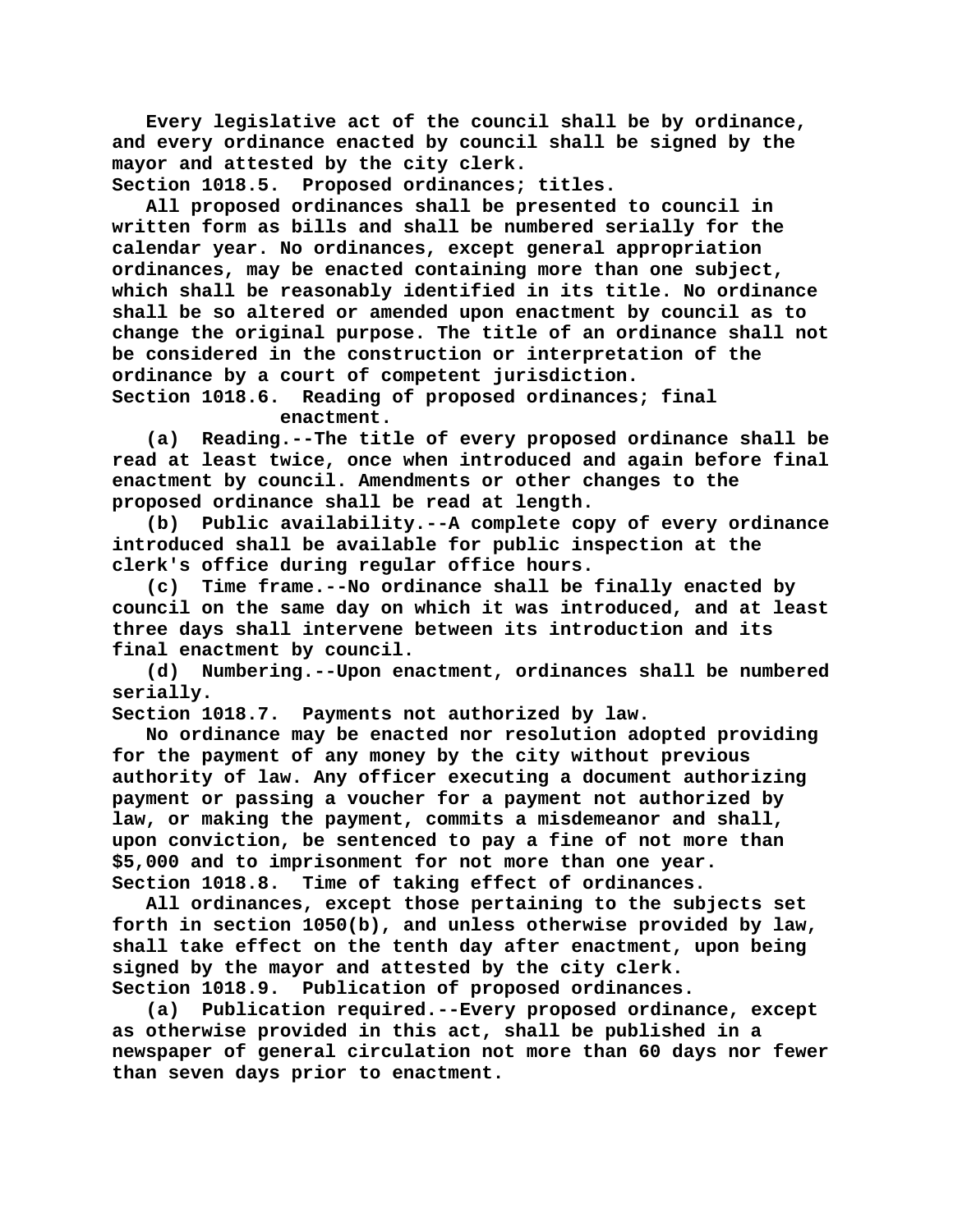**(b) Contents.--Except as otherwise provided by law, the publication of a proposed ordinance shall include either the full text or the title and a summary of the ordinance setting forth the provisions in reasonable detail and a reference to a place within the city where copies of the proposed ordinance may be examined. If the full text is not published, the newspaper in which the proposed ordinance is published shall, upon request, be furnished a copy of the ordinance.**

**(c) Readvertisement.--In the event substantial amendments are made in the proposed ordinance, before voting upon enactment, council shall within ten days readvertise in one newspaper of general circulation a brief summary setting forth all the provisions in reasonable detail together with a summary of the amendments.**

**Section 1018.10. Filing of proposed ordinances.**

**(a) Place of filing.--If the full text is not published, an attested copy of the proposed ordinance shall be filed when the summary of the ordinance is published in the county law library or other county office designated by the county commissioners who may impose a fee no greater than that necessary to cover the actual costs of storing the proposed ordinances. Filing with the county may be completed by the submission of an electronic copy of the ordinance through a method available, in the sole discretion of the county, to permit receipt by the office storing municipal ordinances. Upon request by the city, the county shall notify the city of the method by which electronic copies may be submitted. The county may store the ordinance electronically, provided that the public is able to access the electronically stored city ordinances during regular business hours at the office or at a remote location. The city shall retain a printed copy of the e-mail and ordinance as transmitted.**

**(b) Date of filing.--The date of filing the proposed ordinance with the county shall not affect the effective date of the ordinance or the validity of the process of enactment of the ordinance.**

Records of ordinances maintained by city **clerk.**

**(a) Records.--All ordinances shall, within one month after their enactment, be certified and recorded by the city clerk in a book provided by the city for that purpose which shall be at all times open to the inspection of citizens. A standard or nationally recognized code or any portion of the standard or nationally recognized code enacted by reference need not be recorded in or attached to the ordinance book, but shall be deemed to have been legally recorded if the ordinance by which the code was enacted by reference is recorded, with an**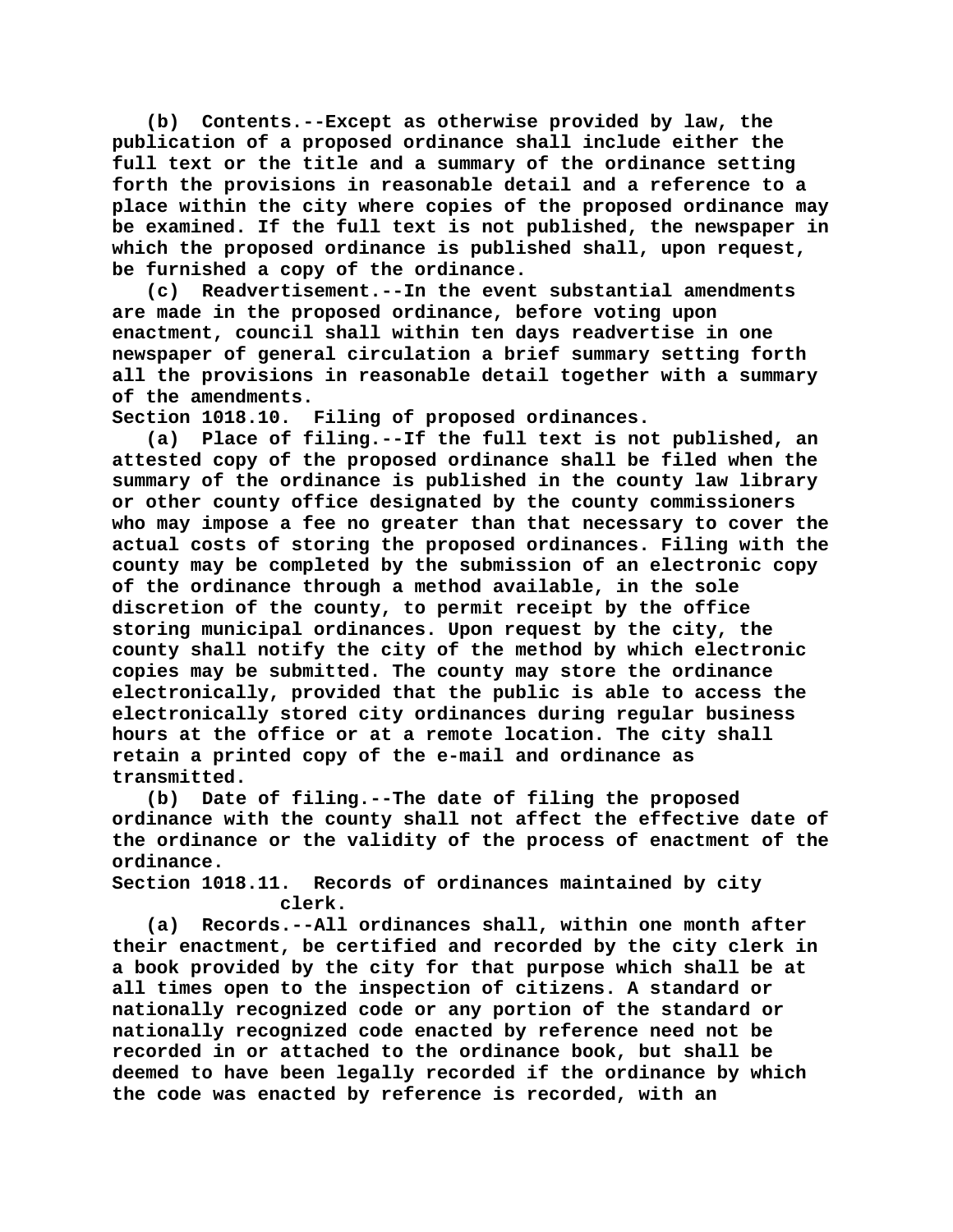**accompanying notation stating where the full text of the code is filed. A failure to record within the time provided shall not be deemed a defect in the process of the enactment or adoption of such ordinance.**

**(b) Compilation or codification.--At the close of each year, with the advice and assistance of the city solicitor, the city clerk shall bind, compile or codify all the ordinances of the city, or true copies of the ordinances, which then remain in force and effect.**

**(c) Indexing.--The city clerk shall also properly index the record books, compilation or codification of ordinances.**

**(d) Retention.--The retention of ordinances shall be in accordance with 53 Pa.C.S. Ch. 13 Subch. F (relating to records).**

**(e) Attachment.--A city ordinance or portions of a city ordinance, the text of which prior to the effective date of this act is attached to the city ordinance book, shall be considered in force as if the ordinance or portions of the ordinance were recorded directly upon the pages of the ordinance book. Section 1018.12. Proof and evidence.**

**All ordinances, resolutions, motions or other proceedings of council may be proved by the certificate of the city clerk under the corporate seal and, when printed or published in book or pamphlet form by authority of the city, shall be read and received as evidence in all courts and elsewhere without further proof.**

**Section 1018.13. Standard or nationally recognized codes.**

**(a) Authority to enact.--In the same manner as other ordinances, and except as otherwise provided in this act or the Pennsylvania Construction Code Act, council may enact, by reference to a standard or nationally recognized code, all or any portion of the standard or nationally recognized code as an ordinance of the city. Three copies of the proposed standard or nationally recognized code, portion of the code or amendment to the code shall be filed in the office of the city clerk at least ten days before the city council considers the proposed ordinance and upon enactment shall be kept with the ordinance book and available for public use, inspection and examination.**

**(b) Time frame.--**

**(1) Except as otherwise provided by the Pennsylvania Construction Code Act, and regulations adopted pursuant to the act, an ordinance adopting by reference any standard or nationally recognized code shall be enacted within 60 days after its introduction and shall encompass subsequent changes in the code unless otherwise specified in the ordinance.**

**(2) An ordinance which incorporates standard or nationally recognized code amendments by reference shall**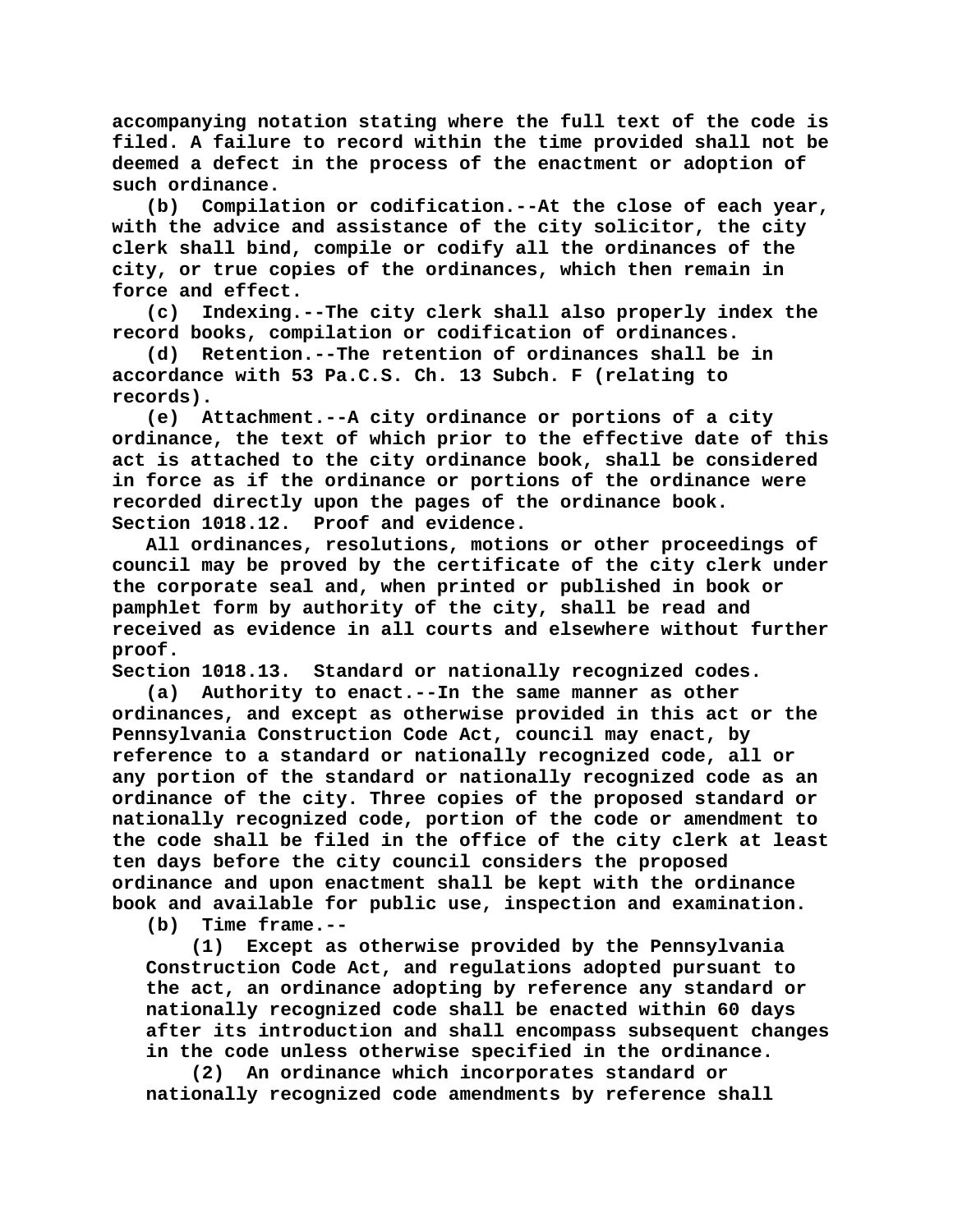**become effective after the same procedure and in the same manner as is specified in this section for original adoption of the code.**

**(c) Technical regulations or code.--An ordinance that incorporates by reference standard technical regulations or code shall be subject to the provisions of the Pennsylvania Construction Code Act, if applicable.**

**Section 1018.14. Maps, plans or drawings.**

**Except as may be otherwise provided under the Municipalities Planning Code, if maps, plans or drawings of any kind are to be adopted as part of an ordinance, the council may, instead of publishing the maps, plans or drawings as part of the ordinance, make reference in publishing the ordinance or a summary of the ordinance to the place where the maps, plans or drawings are on file and may be examined. Once enacted as part of an ordinance, a map, plan or drawing shall be amended by ordinance. Section 1018.15. Codification of ordinances.**

**(a) Preparation authorized.--City council may prepare a consolidation or codification of the general body of city ordinances or the ordinances on a particular subject. City council may adopt the consolidation or codification as an ordinance of the city in the same manner prescribed for the adoption of its ordinances, except as follows:**

**(1) A consolidation or codification to be enacted as a single ordinance shall be introduced in the city council at least 30 days before its final enactment; and, at least 15 days before final enactment, notice of introduction of the consolidation or codification specifying its general nature and content shall be given by advertisement in a newspaper of general circulation.**

**(2) The required advertised notice of the proposed adoption of the consolidation or codification shall include a listing of its table of contents, and the advertisement shall indicate a place within the city where a copy of the proposed consolidation or codification may be examined.**

**(b) Additional procedure.--The procedure for the consolidation or codification of city ordinances as a single ordinance may also be followed in enacting a complete group or body of ordinances repealing or amending existing ordinances as may be necessary in the course of preparing a consolidation or codification of the city ordinances, except that the advertisement giving notice of the proposed adoption shall list, in lieu of a table of contents, the titles only of each of the ordinances in the complete group or body of ordinances.**

**(c) Adoption by reference.--The consolidation or codification may contain matter, which, when it becomes effective as an ordinance, will operate to adopt by reference**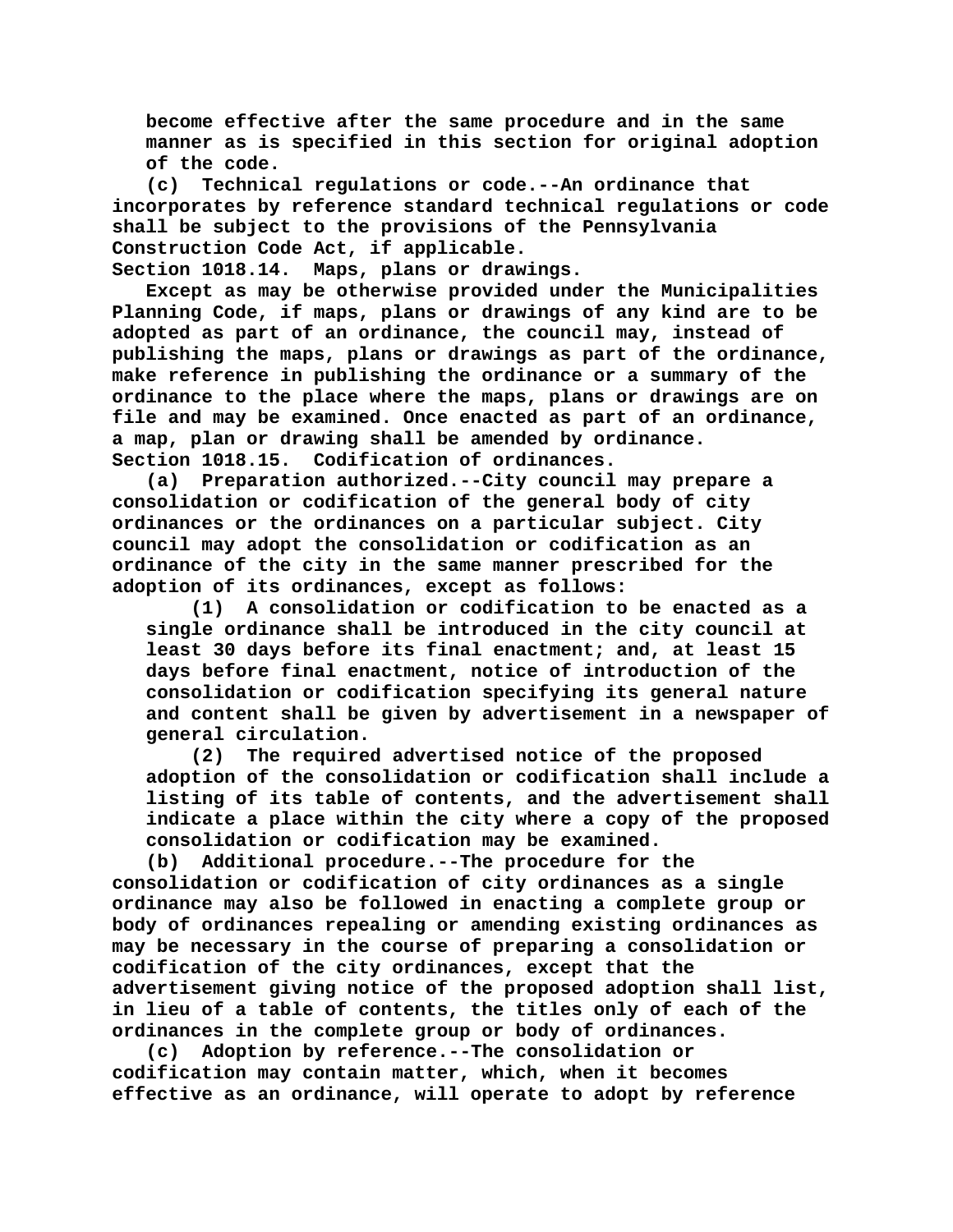**any building, fire prevention or other standard or model code or zoning ordinance and zoning map in accordance with section 1018.13 and, if applicable, section 1018.14. Section 1018.16. Enforcement of ordinances; recovery and** 

**payment of fines and penalties.**

**(a) Enforcement.--Actions, prosecutions, complaints and proceedings for the violation of the ordinances of the city and for fines, penalties and forfeitures imposed shall be instituted in the corporate name of the city and be conducted in the manner prescribed by law.**

**(b) Proceedings.--Unless otherwise provided by law, proceedings for the violation of the ordinances of the city shall be conducted as summary conviction proceedings, or proceedings for the recovery of penalties, before magisterial district judges with the same right of appeal from any final judgment entered.**

**Section 1018.17. Penalty.**

**A person who violates any ordinance enacted under the authority of this act for which no penalty is otherwise specified commits a summary offense and, upon conviction, shall be sentenced to pay a fine of not more than \$1,000 or to imprisonment for not more than 90 days, or both, at the discretion of the court.**

Section 73. Article X subdivision (b) heading of the act is amended to read:<br>(b)

(b) [Initiative] **Initiating Ordinances by Electors**

Section 74. Sections 1030, 1031, 1032, 1033, 1034, 1035, 1036, 1037, 1038, 1039, 1040 and 1041 of the act are amended to read:

Section 1030. Initiation of Proposed Ordinances by Petition; Exceptions.--[Any] **(a) Except as provided in subsection (b), a** proposed ordinance may be submitted to the council by a petition signed by the electors of any city[, as hereinafter provided, except:

(a) Proposed ordinances relating to any matter, subject or thing, which is not the subject of a referendum vote as provided in subdivision (c) of this article; or

(b) Proposed ordinances to repeal, amend, or modify any ordinance which has been subject to the provisions of the referendum as provided in subdivision (c) of this article.] **inaccordance with this subdivision.**

**(b) The following proposed ordinances may not be submitted to council by petition in accordance with this subdivision:**

**(1) Proposed ordinances dealing with the subjects set forth in section 1050(b).**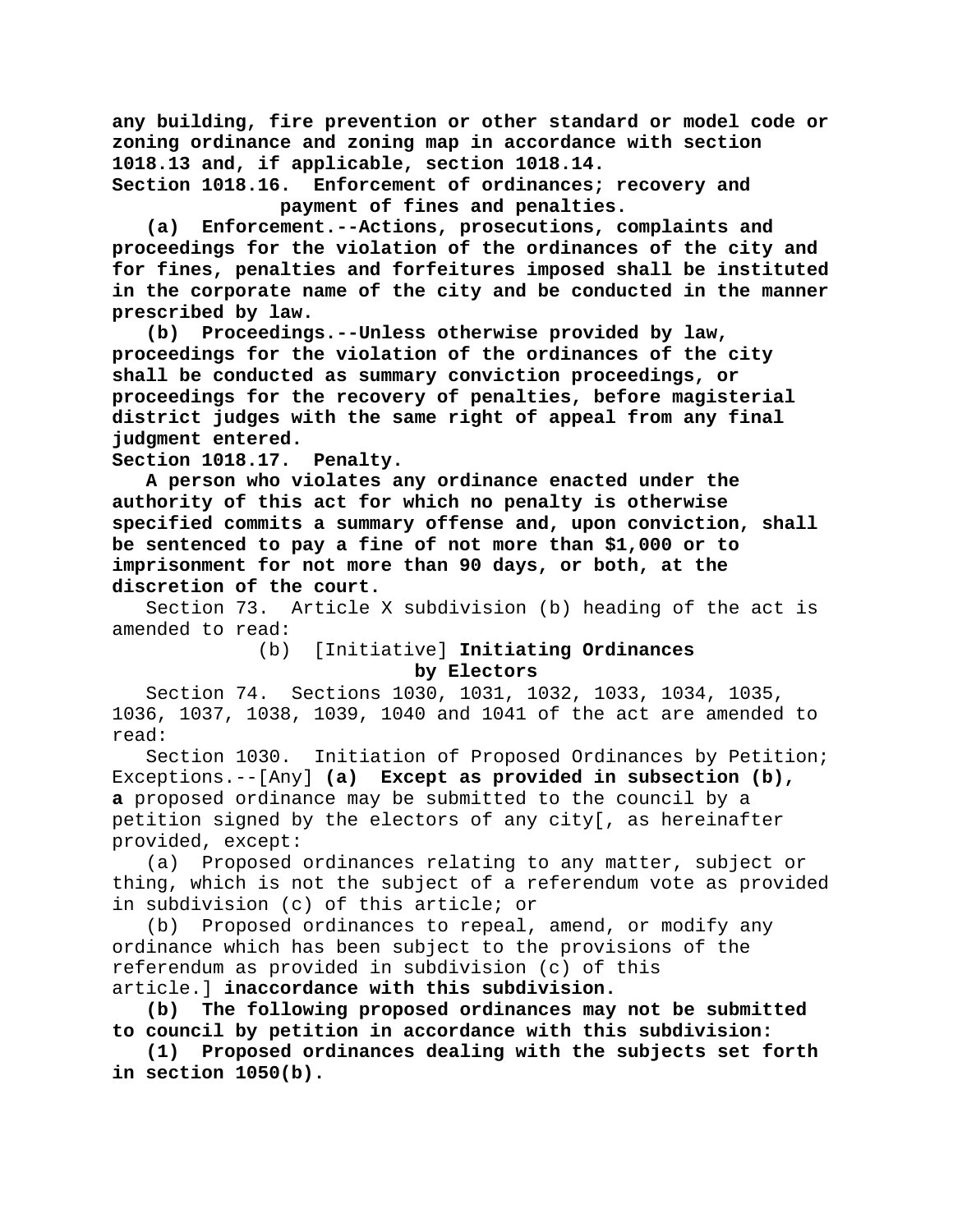# **(2) Proposed ordinances to repeal, amend or modify an ordinance which took effect after having been subject to the provisions of the referendum for reconsideration of the ordinance.**

Section 1031. Petition; Notice.--[The city clerk, upon the written request of one hundred qualified electors of the city, directed to him, asking for the preparation of a petition for the submission of any proposed ordinance to the council of such city, and accompanied by a copy of the proposed ordinance, shall prepare such petition within ten days, and in the meantime notice shall be published, at least one time, in one newspaper, in the manner provided by section one hundred and nine of this act, that such petition will be ready for signing at the expiration of ten days from the presentation of said request. This notice shall state the purpose for which the petition is made, the place where and when it may be signed. Fifteen days shall be allowed for signatures.] **If the city clerk receives a written request for the preparation of a petition for the submission of a proposed ordinance to the city council by at least one hundred qualified electors of the city and the request is accompanied by a copy of the proposed ordinance, the city clerk shall, within ten days after receiving the request, do each of the following:**

**(1) Prepare the requested petition.**

**(2) Publish notice at least one time in a newspaper of general circulation that provides, at a minimum, the following information:**

**(i) The date on which the request for the petition was received and that the petition will be ready for signing at the expiration of ten days from that date.**

**(ii) The purpose for which the petition is made.**

**(iii) The place at which and the dates and times during which the petition may be signed, with fifteen days, exclusive of Saturdays, Sundays and holidays, being allowed for signatures.**

Section 1032. Signing; Oath.--[The signing] **A petition forthe submission of a proposed ordinance** shall be [done] **signed**in the city clerk's office only. The petition shall be retained [there] **in the city clerk's office** at all times [during the]**for a** period of fifteen days. Each signer shall add to [his]**the signer's** signature [his] **the signer's** place of residence by street and number[,] and shall make oath before the city clerk that [he] **the signer** is a qualified elector of the city and resides at the address given. The city clerk shall keep [his]**the city clerk's** office open for the purpose of permitting voters to sign [such] **the** petition [from eight o'clock ante meridian to ten o'clock post meridian of each day except Sundays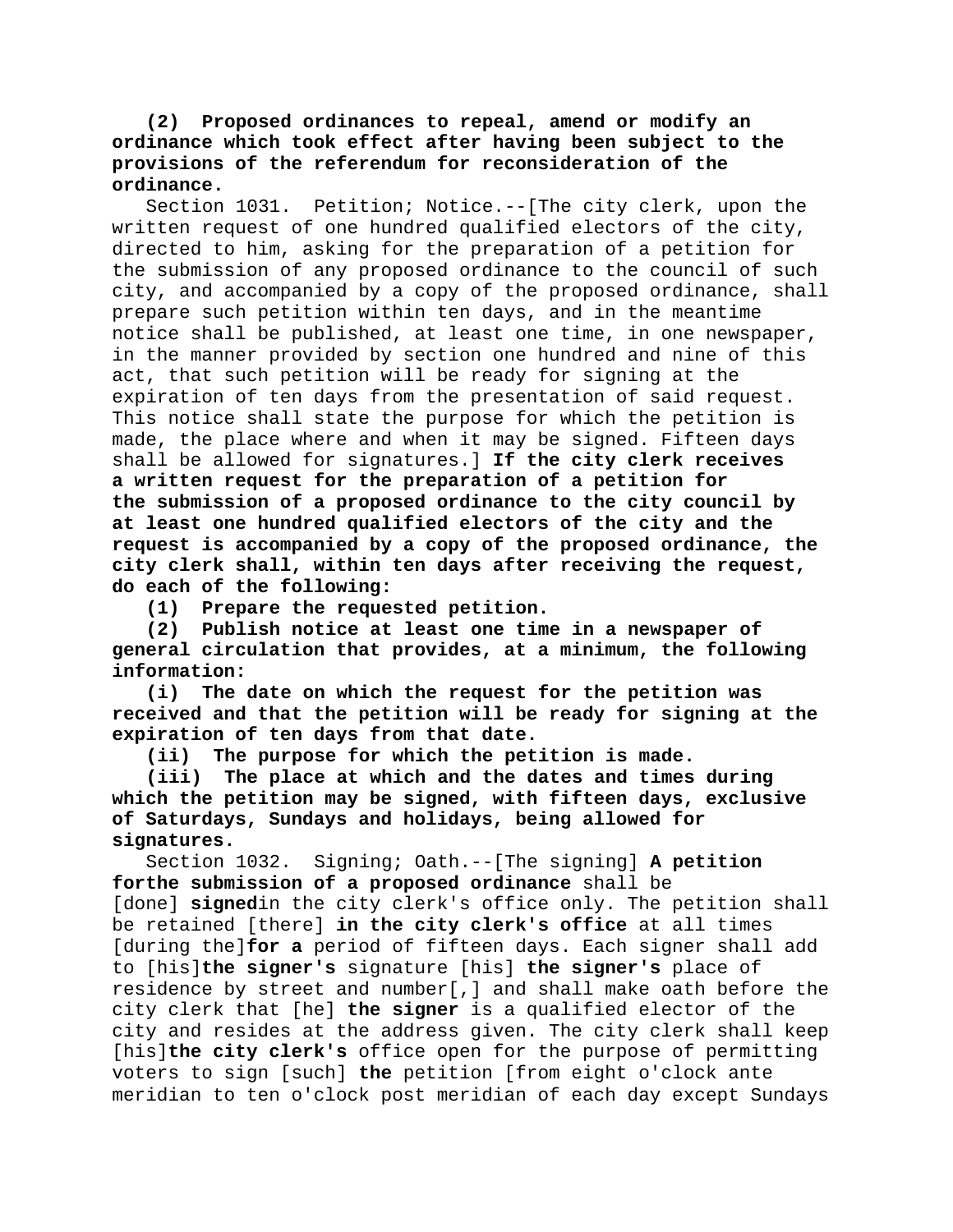and holidays] **at least from nine o'clock ante meridian through seven o'clock post meridian, prevailing time, Monday through Friday, except holidays**. [He] **The city clerk** shall not permit any person to sign [such] petitions after [ten o'clock post meridian] **seven o'clock post meridian, prevailing time,** on the last day for signing the same.

Section 1033. Number of Signatures; Examination and Certificate by City Clerk.--[At the expiration of the fifteen days aforesaid, and within ten days thereafter,] **Within ten days after the period of time for signing the petition has elapsed,** the city clerk shall examine [such] **the** petition[,] and, from the record of registered voters of the city, ascertain whether or not [said] **the** petition is signed by voters equal to twenty per centum of all votes cast for all candidates for mayor at the last preceding municipal election at which a mayor was elected. If necessary, the council [shall]**may** allow the city clerk extra help for [that] **the** purpose **of complying with this section**. The city clerk shall attach to [said] **the** petition [his] **the clerk's** certificate showing the result of [said] **the** examination. If less than the required twenty per centum is certified, the petition shall fail and shall be filed in the office of the city clerk.

Section 1034. Submission to Council.--If the petition [shall be] **is** certified to contain signatures equalling the required twenty per centum of said votes cast as aforesaid, the clerk shall submit the same to the council without delay.<br>Section 1035. Actions by Council; Notices.--If

Actions by Council; Notices.--If the petition accompanying the proposed ordinance [be] **is** signed by electors**equal** in number to twenty per centum of the votes cast for all candidates for mayor at the last preceding municipal election at which a mayor was elected, the council shall either:

(a) [Pass said] **enact the** proposed ordinance without alteration[,] within twenty days (except as otherwise provided herein)[,] after attachment of the clerk's certificate to the accompanying petition; or

(b) [Forthwith, after the clerk shall attach to the petition accompanying such ordinance his certificate of sufficiency, the council shall call a special election] **call for a referendum** to be held at the time of the next general, municipal or primary election occurring at least ninety days thereafter[;]**,** and at [such] **which** election[, such] **the**proposed ordinance shall be submitted without alteration to the vote of the electors of the [said] city**, after attachment of the clerk's certificate to the accompanying petition**. Notice of [such] **the** election [shall be given as provided by the Pennsylvania Election Code.] **and the text of the question to be submitted to the electors shall**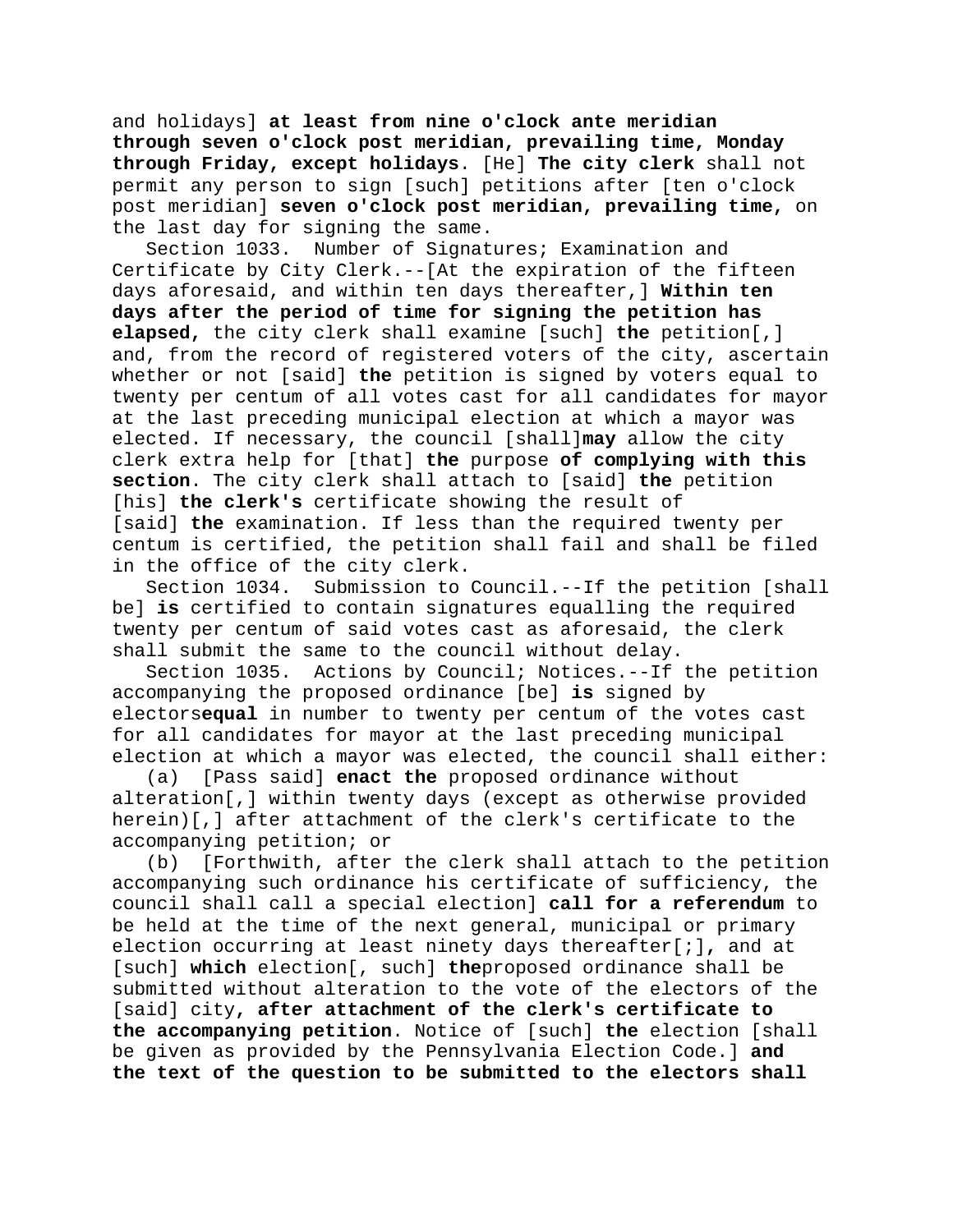# **be published in the same manner as publication is required in section 1201 of the Pennsylvania Election Code.**

Section 1036. Form of Ballot [or Ballot Label] on Submission to Vote.--[The ballots or ballot labels used when voting upon said ordinance shall be supplied by the county board of elections, and shall contain a question, stating the nature of the proposed ordinance, followed by the words "yes" and "no" and shall be as provided in the Pennsylvania Election Code. The votes shall be counted and returns thereof made and computed as provided in section ten hundred and sixty-two of this act.] **The question to be submitted to the electors on the proposed ordinance shall be framed to state the nature of the proposed ordinance, followed by the words "yes" and "no," and the question shall be placed on the ballots which shall be counted, returned and computed in accordance with section 1062 and the election laws of the Commonwealth.**

Effect of Majority Vote.--If the majority of the qualified electors voting on the proposed ordinance shall vote in favor [thereof, such] **of the ordinance, the** ordinance shall [thereupon] become a valid and binding ordinance of [said] **the** city.

Section 1038. No Repeal Within Two Years.--[Any] **An**ordinance so proposed by petition, whether [passed] **enacted** by council or adopted by a vote of the electors, [cannot] **shall not** be repealed or amended within two years of its effective date except by a vote of the electors.

Section 1039. Number of Proposed Ordinances to be Submitted; [Special] Elections Limited.--Any number of proposed ordinances may be voted upon at the same election, in accordance with the provisions of this subdivision[: Provided, That]**.** 

**Proposed ordinances on** the same subject matter shall not be submitted by petition [oftener] **more frequently** than once [in] **every** three years.<br>Section 1040. Submi

Submission for Repeal by Council.--The council may submit a proposition for the repeal or amendment of [any such] **an** ordinance to be voted upon at any succeeding municipal, general or primary election[,] occurring at least ninety days [thereafter] **after council's submission of the proposition**. Should [such] **the submitted** proposition[, so submitted,] receive a majority of the votes cast [thereon] **on the proposition** at [such] **the** election, [such] **the** ordinance shall [thereby] be repealed or amended accordingly.

Section 1041. Publication of Proposed Ordinance; Repeal or Amendment.--Whenever any proposed ordinance is to be submitted to the voters of the city at any election, or any ordinance is submitted by council for repeal or amendment, notice [thereof]**of the election and text of the question to be submitted to**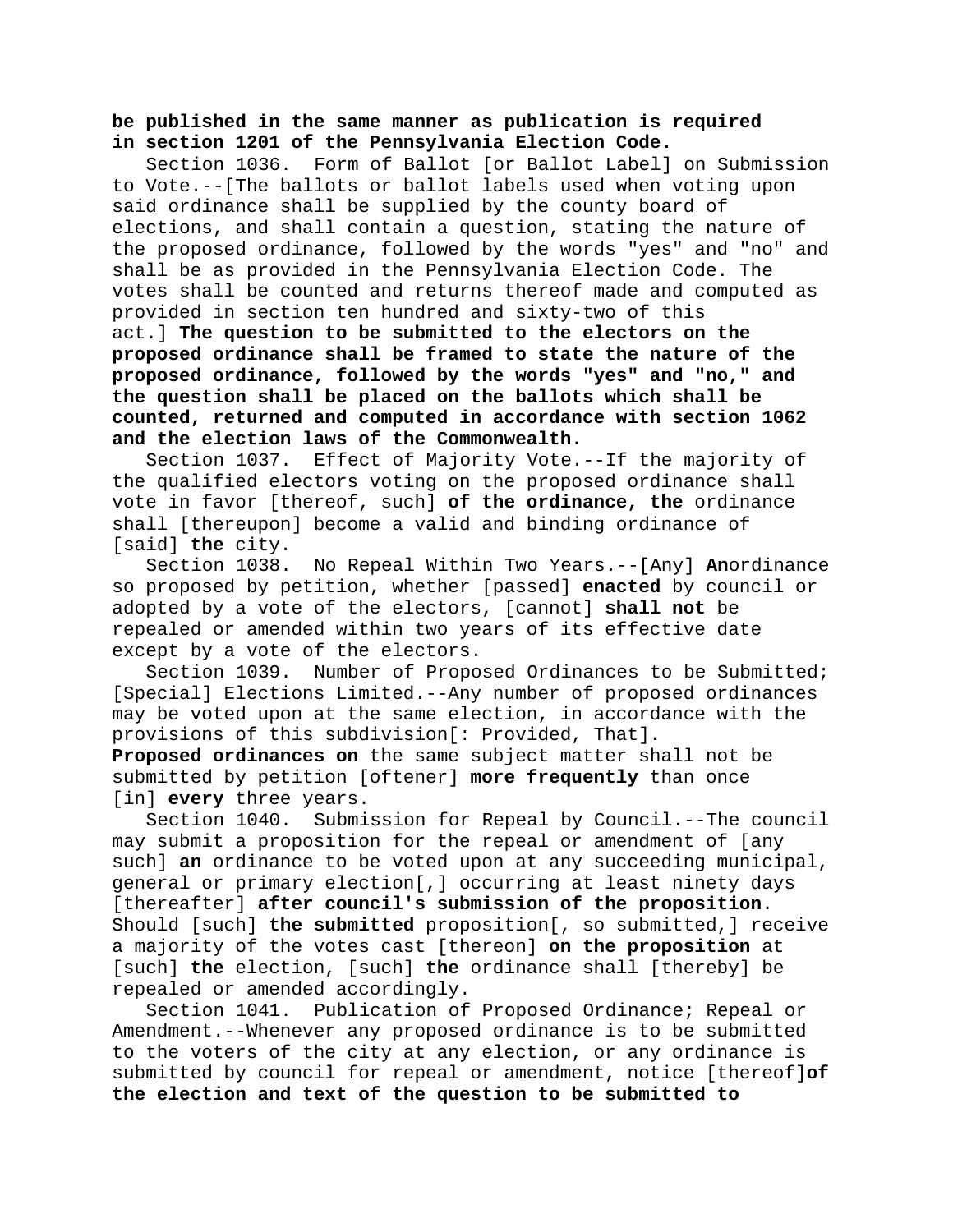**theelectors** shall be published [as required by] **in the same manneras publication is required in section 1201 of** the Pennsylvania Election Code.

Section 75. Article X subdivision (c) heading of the act is amended to read:

(c) [Referendum] **Reconsidering Ordinances by Electors** Section 76. Sections 1050, 1051, 1052, 1053, 1054, 1055 and 1056 of the act are amended to read:

Section 1050. [Referendum; Exceptions.--No] **Time OrdinancesGo Into Effect.--(a) Except as provided in subsection (b), no**ordinance [passed] **enacted** by council shall go into effect before ten (10) days from the time of its final [passage, except] **enactment by council.**

**(b) Ordinances dealing with the following subjects may be made effective upon final enactment**:

[(a)] **(1)** Ordinances expressly required to be [passed]**enacted** by the general laws of the State or by the provisions of any act of Assembly, or the provisions of which and the matters to be carried out [thereunder] **under the ordinance** are subject to the approval of an officer or tribunal of the [State Government;] **Commonwealth.**

[(b)] **(2)** Ordinances providing for tax levies **or fees**, annual and other appropriations[,] and for the exercise of the right of eminent domain[;]**.**

[(c)] **(3)** Ordinances for the preservation of the public peace, health, morals, safety[,] and in the exercise of the police powers of the city government, and for the prevention and abatement of nuisances[;]**.**

[(d)] **(4)** Any ordinance providing for an election to increase indebtedness, and any other ordinance which by law must be submitted to an election before it shall take effect[;]**.**

[(e)] **(5)** Ordinances for the opening, paving, grading[,] or other improvement of streets or highways, when the improvement is petitioned for by a majority in number or interest of the abutting property owners[;]**.**

[(f)] **(6)** Ordinances for the construction of sewers[,] and for the purpose of keeping the streets, highways[,] and sidewalks in good order and repair and in a safe and passable condition.

Section 1051. Petition; Reconsideration of Ordinance.--[If, during such period of ten days from the time of its final passage, a petition signed by electors of the city equal in number to at least twenty per centum of the entire vote cast for all candidates for mayor at the last preceding municipal election at which a mayor was elected, protesting against the passage of any ordinance other than those excepted from the provisions of this subdivision by the foregoing section, is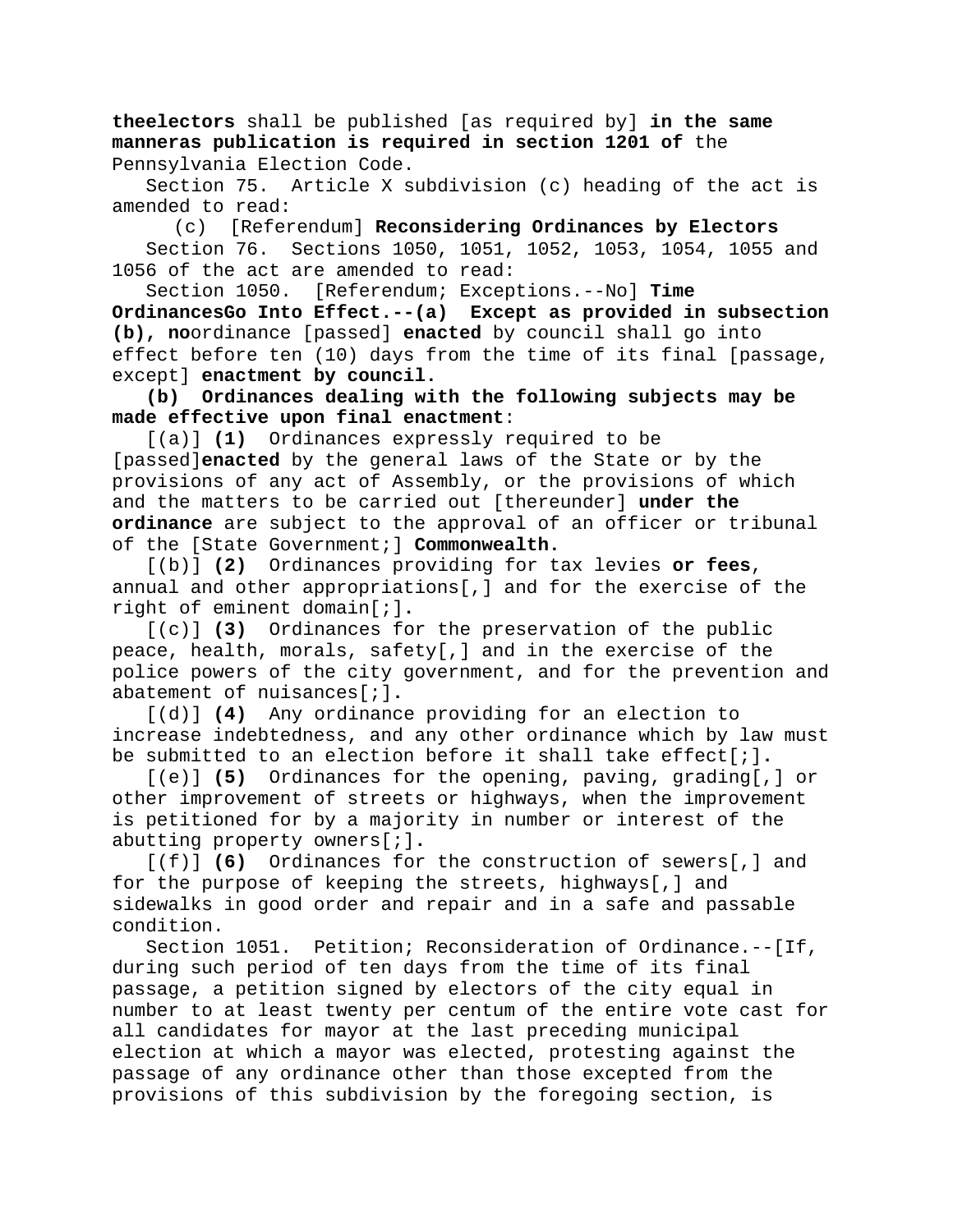presented to the council, said ordinance shall be suspended from going into operation, and council shall reconsider such ordinance.] **With the exception of ordinances dealing with thesubjects set forth in section 1050(b), an ordinance shall besuspended from going into operation and shall be reconsidered by council if, within ten days after its final enactment, there is presented to council, in accordance with this subdivision, apetition protesting against enactment of the ordinance whichshall be signed by electors of the city equal in number to atleast twenty per centum of the entire vote cast for allcandidates for mayor at the last preceding municipal election at which a mayor was elected.**

Preparation of Petition by City Clerk; Notice.--[Such] **A** petition **under section 1051** shall be prepared by the city clerk immediately upon receipt by [him] **the clerk**of **the** written request of one hundred qualified electors of the city asking that the [same] **petition** be prepared. Upon its preparation, [he] **the clerk** shall give notice by [one insertion in one of the daily newspapers, if one be published in the city, and, if not, then in a weekly or daily newspaper published in the county, that such] **publication in a newspaper of general circulation that the** petition is ready for signing and the purpose of the petition, giving the place where and time when it may be signed. The [said] signing shall be done only in the city clerk's office, where the petition shall be retained during the period of ten days after the [passage]**enactment** of the [said] ordinance.

Section 1053. Additional Petitions.--In order to facilitate the signing of [such] **the** petition, the city clerk shall cause to be made at least two additional similar petitions for signing by the qualified electors, and the signing of

[such]**the additional similar** petitions shall have the same force and effect as the signing of the original petition. The city clerk is hereby authorized to employ at least two persons to take charge of [said] **the** additional petitions[; the]**. The** city clerk and [said] **the** persons **hired are** hereby empowered to administer the oath [hereinafter] required to be taken by the electors. This section **also** shall apply [as well] to petitions initiating ordinances **under subdivision (b)**.

Section 1054. Signatures; Oath; Time of Signing.--Each signer **of a petition under section 1051** shall add to [his] **the signer's** signature [his] **the signer's** place of residence by street and number[,] and shall make **an** oath before the city clerk, or other person authorized [as aforesaid] **under section 1053**, that [he] **the signer** is a qualified elector of the city and resides at the address given. The city clerk shall keep [his] **the city clerk's** office open for the purpose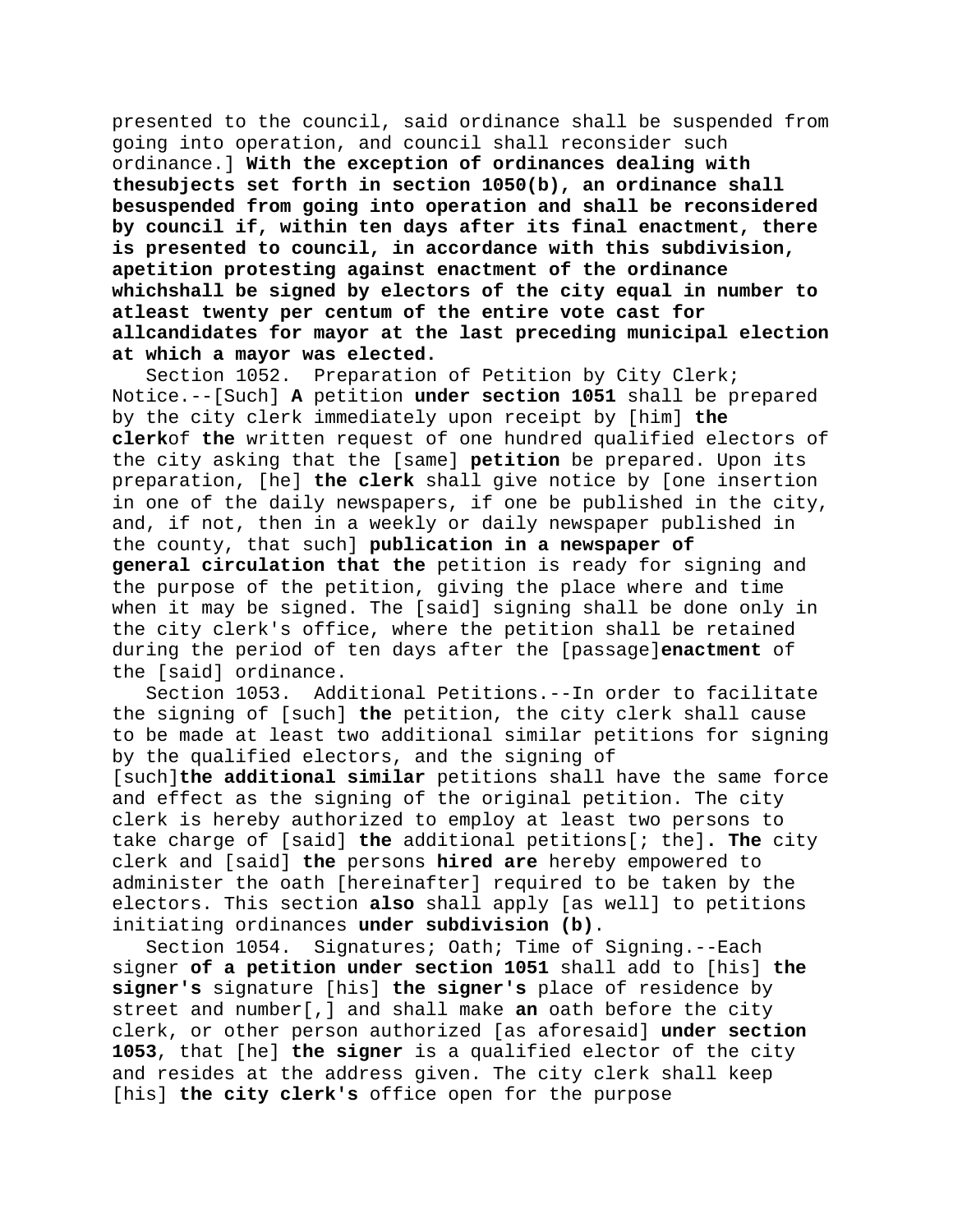of **receiving**signatures to the petitions [from eight o'clock ante meridian to ten o'clock post meridian of each day except Sundays and holidays. He] **at least from nine o'clock ante meridian through seven o'clock post meridian, prevailing time, Monday through Friday. The city clerk** shall not permit [any] **a** person to sign [any of the said petitions] **a petition** after [ten] **seven**o'clock post meridian**, prevailing time,** of the tenth day following the [passage] **enactment** of the ordinance on which the referendum vote is [prayed for] **requested**.

Section 1055. Presentation of Petition to Council.--At the expiration of [said] ten days, the [said] petition shall be [deemed and taken to be] filed with and presented to the council, and [it shall be the duty of] the city clerk [to lay the same before] **shall present the petition to** the council at its first meeting [thereafter] **after expiration of the tendayperiod**.

Ascertainment of Number of Signers; Report.--After [its] presentation **of the petition to council**, the city clerk shall ascertain from the record of registered voters of the city whether or not [said] **the** referendum petition is signed by voters equal to twenty per centum of all the votes cast for mayor at the last preceding municipal election at which a mayor was elected. If necessary, the council [shall allow him] **may allow the clerk** extra help for that purpose, and, after [he] **the clerk** has made [said] **the** examination, [he]**the clerk** shall report the result [thereof] to council.

Section 77. Sections 1057 and 1058 of the act are repealed:<br>[Section 1057. Ordinances Granting Franchises.--No franchis Ordinances Granting Franchises.--No franchise or consent to occupy the public streets, highways, or other places in any city of the third class shall be given or granted to any person or persons, railroad, railway, gas, water, light, telephone or telegraph company, or to any public utility corporation, except by ordinance, and no ordinance for such purpose shall go into effect before thirty days after it has been filed with the Public Utility Commission.

Section 1058. Petition against Ordinances; Suspension.--If, within said thirty days, a petition prepared, advertised, and perfected in all respects complying with the provisions of this subdivision (except that the petitioners shall have thirty days in which to prepare said petition), is addressed to the council, signed by registered electors of the city equal in number to at least twenty per centum of all the votes cast for mayor at the last preceding municipal election at which a mayor was elected, protesting against the passage of said ordinance, the latter shall be suspended, and it shall be the duty of the city clerk to examine said petition and ascertain, from the registry of voters, whether or not said petition is signed by the required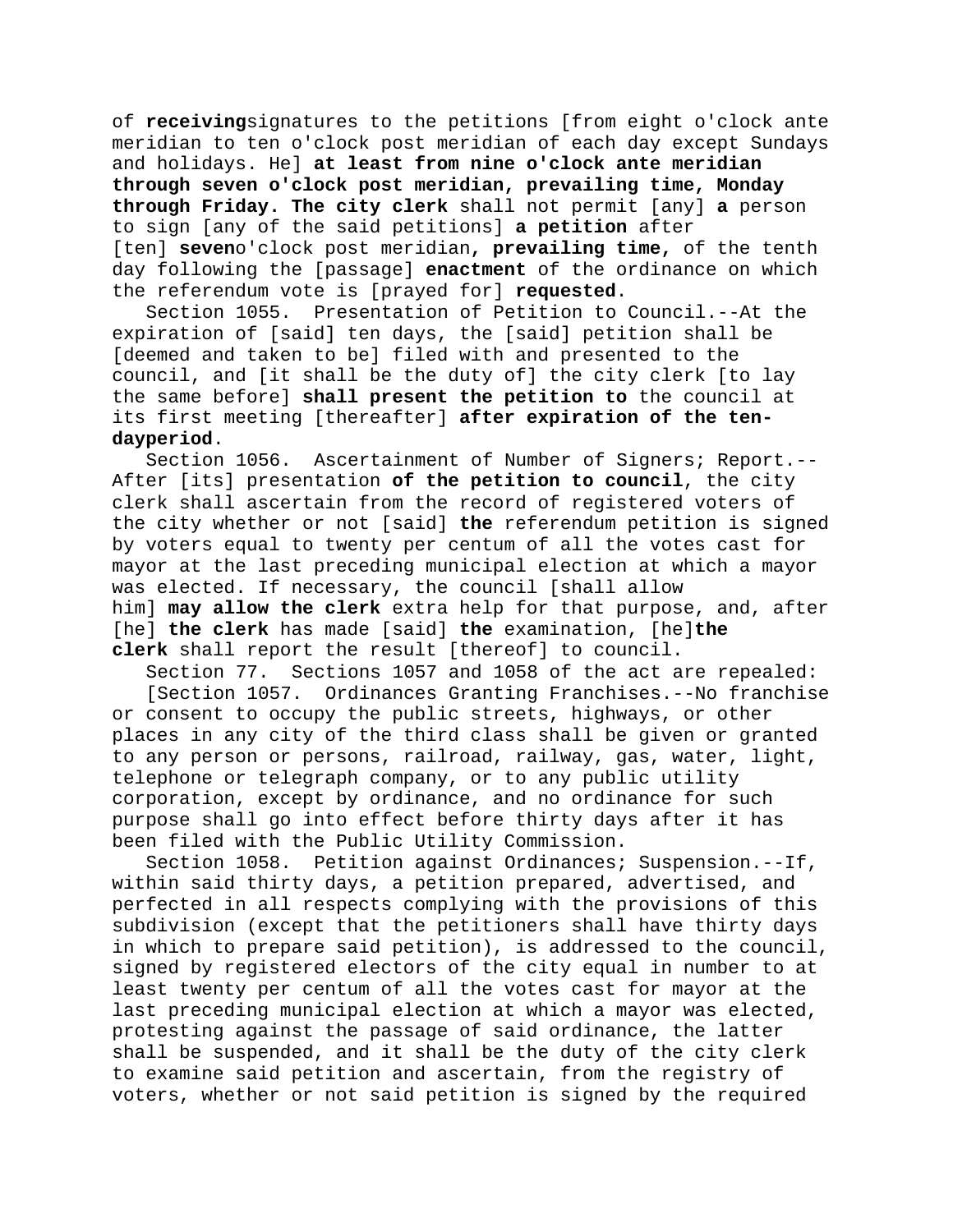number of electors. If necessary, the council shall allow the city clerk extra help for said purpose. Upon such examination he shall report the result to council.]

Section 78. Sections 1059, 1060, 1061, 1062, 1063 and 1064 of the act are amended to read:

Section 1059. Effect of Petition; Submission to Voters.-- If[,] in any case[,] it shall appear that the [petitions]**petition** provided for in this subdivision [have] **has** not been signed by the requisite number of voters, no action shall be taken, but the [ordinances] **ordinance** shall be [deemed and] taken to be in full force from the time or times [they each] **it**would have gone into effect had there been no petition against the [same. But in case such petitions are] **ordinance. If the petition is** signed by electors equal to twenty per centum of all the votes cast for mayor as aforesaid, the council shall reconsider [such] **the** ordinance, and**,** if the [same] **ordinance**is not entirely repealed **by council on reconsideration**, the council shall call a [special election,] **referendum** to be held at the time of the next general [or]**,** municipal or primary election occurring not less than sixty days [therefrom] **after the reconsideration**. At [such] **the** election**,** the [said] ordinance shall be submitted without alteration in accordance with the Pennsylvania Election Code.

Section 1060. Certification [of] **to** County Board of Elections; Ballots or Ballot Labels; Expense of Elections.--The city clerk**, after consultation with the city solicitor,** shall certify to the county board of elections a copy of the ordinance and the proceedings of council directing the referendum vote, and the county board of elections shall cause the question to be printed for use in the election districts of the city. The preparation of ballots or ballot labels for and the holding of [special elections] **a referendum** shall be as provided in the Pennsylvania Election Code. Any number of ordinances may be referred and voted on at the same election.

Section 1061. Form of Ballot or Ballot Label.--The ballot used when voting upon [such] **the** ordinance shall contain a question stating the nature of the referred ordinance followed by the words "yes" and "no" and shall be as provided in the Pennsylvania Election Code.

Section 1062. Computing and Filing Returns.--The officers holding [said elections] **an election** shall keep tally sheets and make returns of votes **on the referendum question** in the same manner as tally sheets are kept and returns made in elections of officers and the submission of other questions as provided by the Pennsylvania Election Code. The returns shall be filed with the county board of elections which shall compute the returns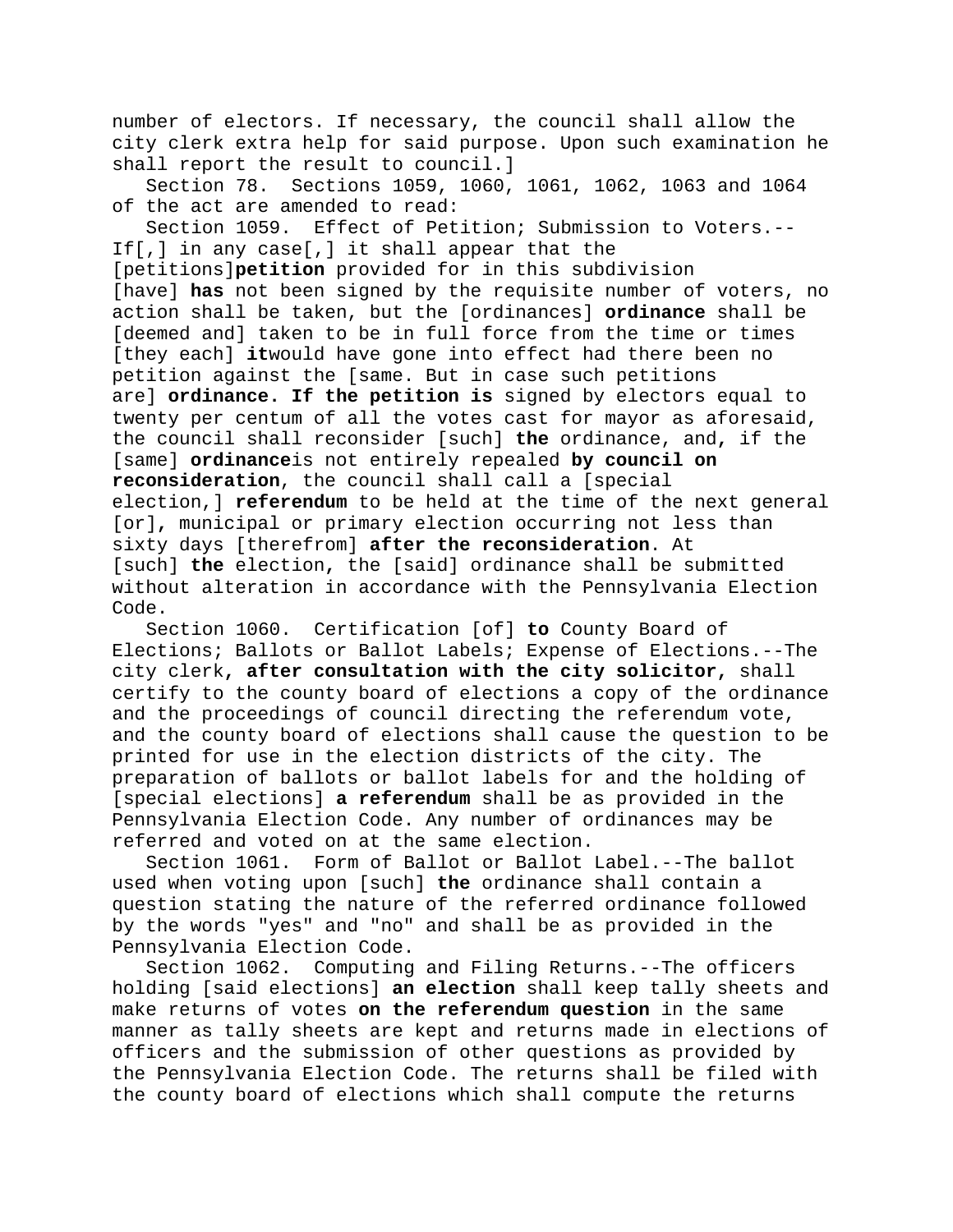and certify the results [thereof] to the city council. The returns and certifications of [all special

elections] **a referendum question** shall be made as provided in the Pennsylvania Election Code.

Section 1063. Effect of the Vote.--If it shall appear that more persons have voted for [said] **the** ordinance than against it, the ordinance shall take immediate and full effect [without more] from the date the results are certified to the city council. If the vote is against [said] **the** ordinance, [it] **theordinance** shall be [lost] **nullified** and of no effect.

Section 1064. Publication of Ordinance Before Election.-- Before any referendum [election] is held on any ordinance[, a copy] **in accordance with this subdivision, the city shallprovide notice** of the ordinance which is to be submitted to the vote of the people [shall be published as required] by**publishing a copy of the ordinance in a newspaper of generalcirculation. Publication in accordance with this section shallbe in addition to publication requirements of** the Pennsylvania Election Code.

Section 79. Article XI heading of the act is reenacted to read:

#### ARTICLE XI

# THE EXECUTIVE DEPARTMENT

Section 80. Sections 1101, 1102, 1103 and 1104 of the act are amended to read:

Section 1101. Executive Departments.--[The executive and administrative powers, authority, and duties in each city shall be distributed into and among five departments, as follows:

- 1. Department of Public Affairs.
- 2. Department of Accounts and Finance.
- 3. Department of Public Safety.
- 4. Department of Streets and Public Improvements.
- 5. Department of Parks and Public Property.] **The city**

**mayhave a department of administration and other departments ascouncil shall establish by ordinance. All of the administrativefunctions, powers and duties of the city shall be allocated andassigned within the departments established by council byordinance or, in the absence of an ordinance making thisallocation, among five departments, as follows:**

- **(1) Department of Public Affairs.**
- **(2) Department of Accounts and Finance.**
- **(3) Department of Public Safety.**
- **(4) Department of Streets and Public Improvements.**
- **(5) Department of Parks and Public Property.**

Section 1102. Determination of Powers and Duties of Departments.--[The council shall determine] **Subject to therestrictions and limitations of this act and other laws, thecouncil may, by ordinance, do all of the following:**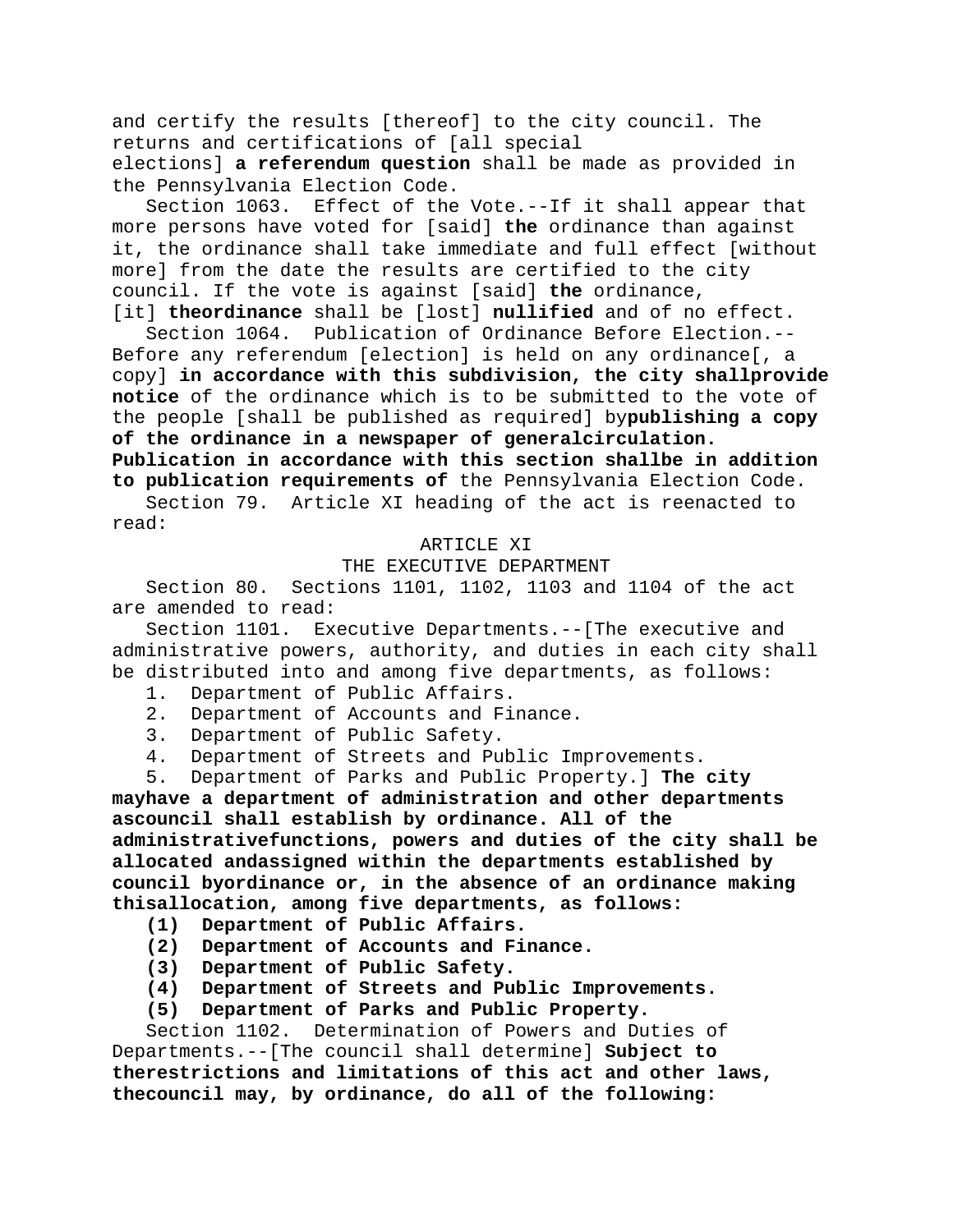**(1) Determine** the powers and duties to be performed by[, and assign them to, the appropriate] **each** department[; shall prescribe]**.**

**(2) Prescribe** the powers and duties of officers and employes[; may assign]**.**

**(3) Assign** particular officers and employes**, includingdirectors of departments,** to one or more of the departments[; may require]**.**

**(4) Require** an officer or employe to perform duties in two or more departments[; and may make]**.**

**(5) Make** such other rules and regulations as may be deemed necessary or proper for the efficient and economical conduct of the business of the city.

Section 1103. Designation of

[Departments] **DepartmentDirectors**; Changes.--**(a)** The mayor shall be director of the department of public affairs and as such shall have supervision over the city police. **In the event that council does not createa department of public affairs, the mayor shall retain thepowers of supervision over city police.**

[The] **(b) Unless otherwise provided by ordinance inaccordance with sections 1101 and 1102, the** council shall, at [the biennial] **its** organization meeting, designate[, by majority vote, one councilman] **by resolution one council member**to be director of the department of accounts and finance, one to be director of the department of public safety, one to be director of the department of streets and public improvements[,] and one to be director of the department of parks and public property. [Such] **The** designation may be changed at council's discretion.

Section 1104. Department Directors Responsible for City Property and Supplies; Perpetual Inventory Reports.--The director of each department shall be responsible for the personal property and supplies of the city within [his] **thedirector's** department[, and]**. Each department director** shall prepare and maintain a perpetual inventory of [such] **thepersonal** property and supplies[. He shall] **for which thedirector is responsible and, from time to time during the fiscal year,** file **the inventory** with the city clerk [a copy of such inventory from time to time during the fiscal year, and shall make available to the director of accounts and finance a copy of such inventory to assist him in the preparation of the proposed budget ordinance. He shall furnish a copy of such inventory to the council upon request.] **or other official designated by council. The city clerk or other designated official with whom the inventory is filed shall, upon request, furnish a copy of the inventory to the chief fiscal officer and to council.**

Section 81. The act is amended by adding a section to read: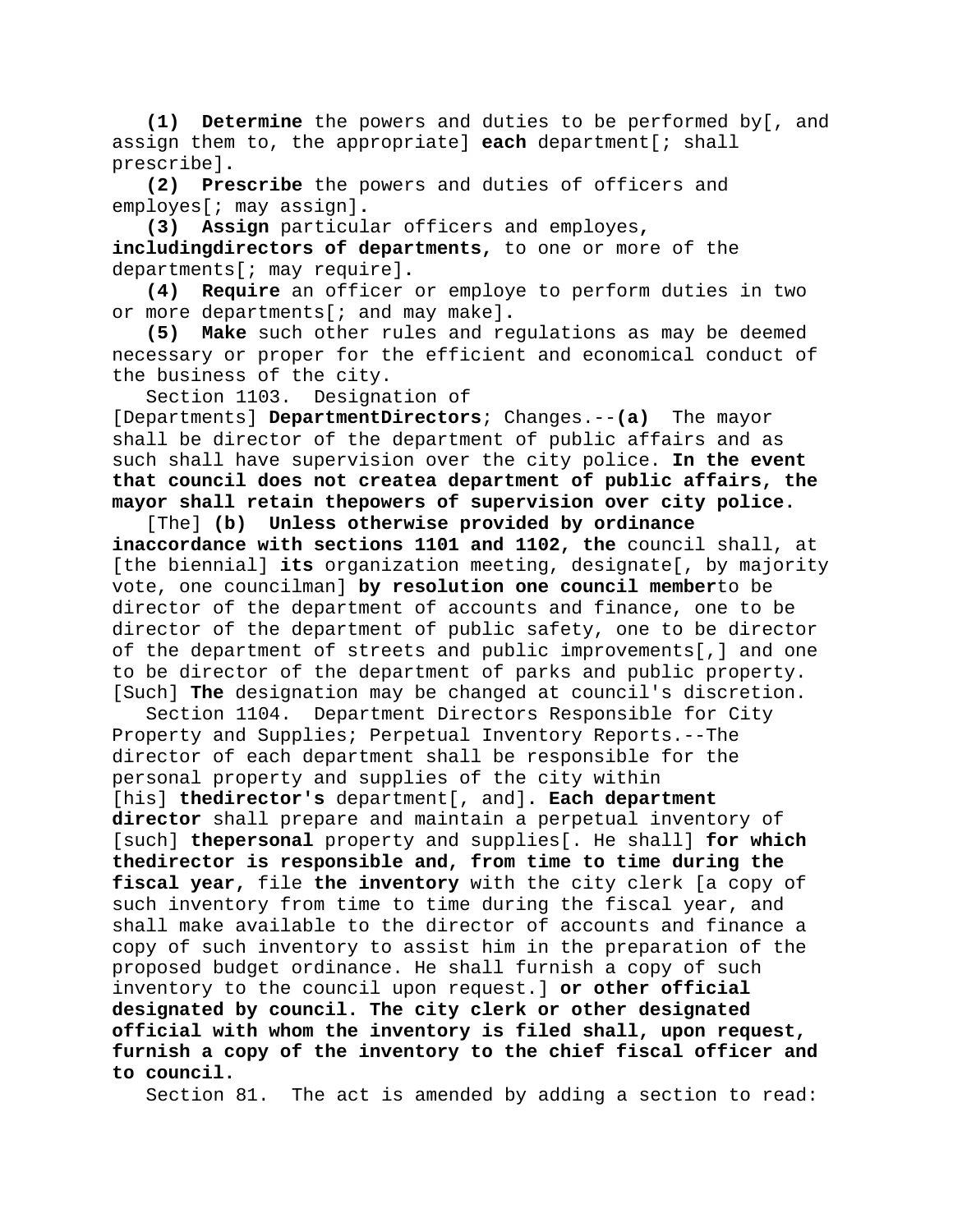**Section 1105. Quarterly Reports from Directors of Departments.--At the close of each quarter of the fiscal year, each department director shall prepare and submit to the director of the department of accounts and finance, if one exists, or to the business administrator or other official designated by council, a comprehensive and detailed report of all expenditures and operations of the director's department during the quarter. The person to whom the quarterly reports are submitted shall review and consolidate the quarterly reports and shall prepare and submit to council a consolidated report on the expenditures and operations of the entire city government, together with recommendations, not later than the second meeting of council after the close of each quarter.**

Section 82. Article XII heading of the act is reenacted to read:

## ARTICLE XII

### THE MAYOR

Section 83. Section 1201 of the act, amended July 27, 1973 (P.L.230, No.60), is amended to read:

Section 1201. Qualifications.--The mayor shall be at least [twenty-one] **eighteen** years of age[,] and shall be elected at large by the qualified electors of the city. [He] **The person**shall have been a resident of the city wherein [he shall be] elected for **at least** one year[, next before his election,]**before the person's election** and shall reside in the city throughout [his] **the person's** term of service. **Prior to being sworn into office and as a condition to qualifying for office, the elected mayor shall present a signed affidavit to the city clerk that states the person resides in the city from which elected and has resided in the city continuously for at least one year preceding the person's election.**

Section 84. Section 1202 of the act is amended to read:<br>Section 1202. Chief Executive; Inauguration.--The mayor

Chief Executive; Inauguration.--The mayor shall be the chief executive of the city. [He shall be inaugurated and take the oath of office provided for by this act at ten o'clock in the forenoon of the first Monday of January next succeeding his election, or as soon thereafter as possible] **The mayor shall be inaugurated and take the oath of office in accordance with sections 904 and 905 on the first Monday of January following the regular municipal election. If the first Monday is a legal holiday, the mayor shall be inaugurated and take the oath the first day following or as soon after that day as possible**.

Section 85. Section 1203 of the act, amended July 11, 1996 (P.L.647, No.109), is amended to read:

Section 1203. Execution of Laws; Powers of Sheriff Conferred; Emergency Powers.--[(a) It shall be the duty of the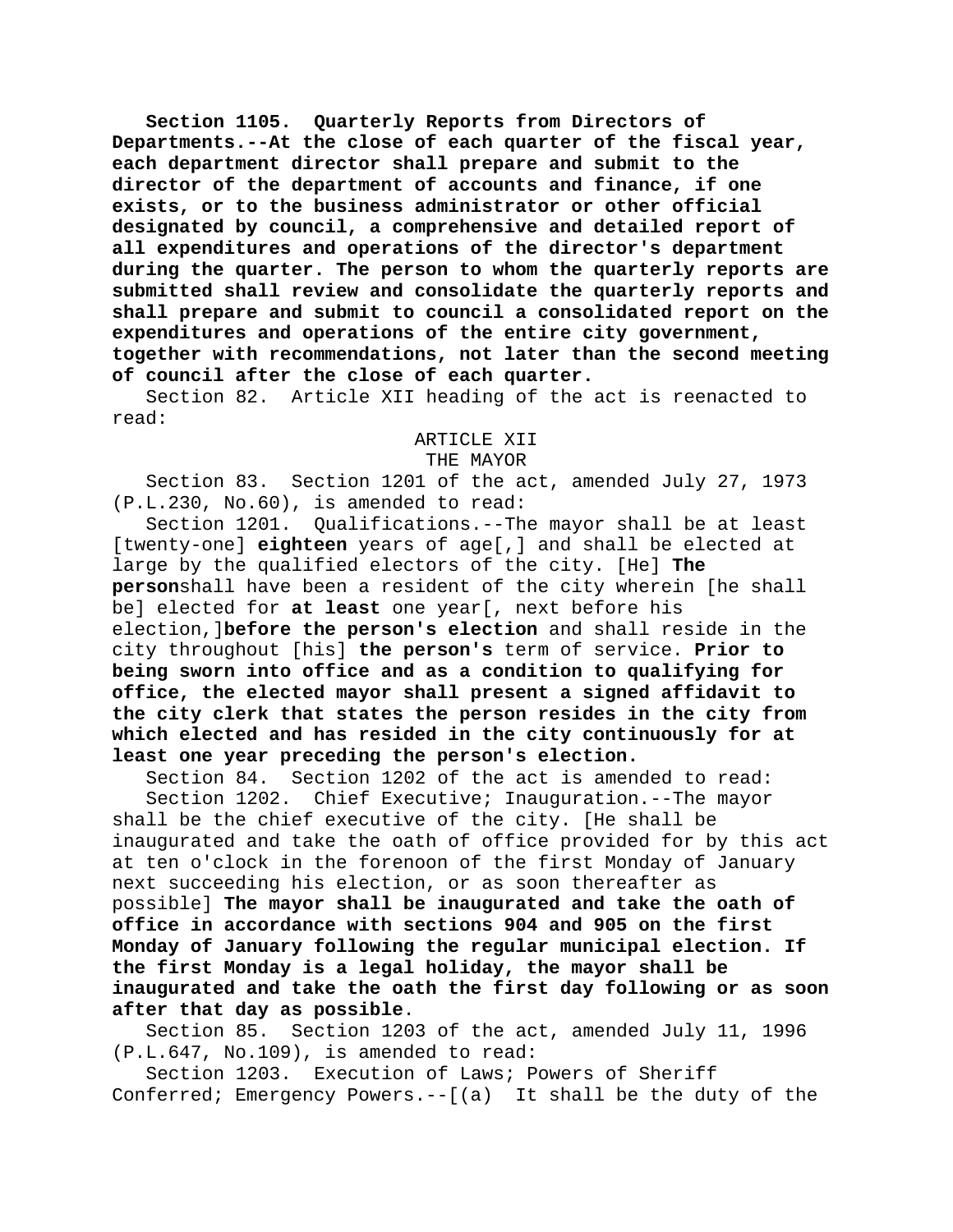mayor and the chief executive of cities adopting the city manager form of government to be vigilant and active in causing the ordinances of the city, and the laws of the Commonwealth relating to the government of the city, to be executed and enforced.

(b)] **(a) In accordance with the powers granted in this act,the mayor shall have the authority to cause the ordinances ofthe city, and all general laws applicable to the ordinances, tobe executed and enforced.**

**(b) The mayor shall annually report to the council and the public on the work of the previous year and on the condition and requirements of the city government and shall, from time to time, make such recommendations for action by the council as the mayor may deem in the public interest.**

**(c)** In order to enable [him] **the mayor** effectually to preserve the public peace within the city, all the powers which are devolved by the laws of this Commonwealth upon sheriffs, to prevent and suppress mobs, riots[,] and unlawful and tumultuous assemblies, are hereby conferred upon [him] **the mayor**.

**(d)** When the mayor [or chief executive] considers that a state of emergency exists, [he] **the mayor** may issue [his] **a**proclamation, which shall be in writing and copies of which shall be made available to all news media[,] and to each member of city council**,** declaring a state of emergency [for a period not to]**.**

**(e) Upon the issuance of a proclamation declaring a state of emergency under subsection (d), the following shall apply:**<br>(1) The state of emergency shall not exceed five days.

The state of emergency shall not exceed five days, unless extended by action of council.

**(2)** In the case of a declaration of a state of emergency by the mayor [or chief executive] for either a citywide or sitespecific emergency, city agencies may temporarily implement their emergency assignments without regard to procedures required by other laws pertaining to the incurring of

obligations and the employment of temporary workers. [In his]<br>(3) The proclamation [he] may prohibit, for all or any pa **(3) The** proclamation [he] may prohibit, for all or any part of the city in which there is a clear and present danger to life or property through civil disorder[;]**:**

[(1) Any] **(i) a** person being on the public streets[,] or in the public parks or at any other public place during the hours declared by [him] **the mayor** to be a period of curfew;

[(2) The] **(ii) the** assembling or gathering of a group of people, in such numbers to be designated by [him] **the mayor**, upon the public streets, parks or other public places;

[(3) The] **(iii) the** entry or departure of persons into or from any restricted area;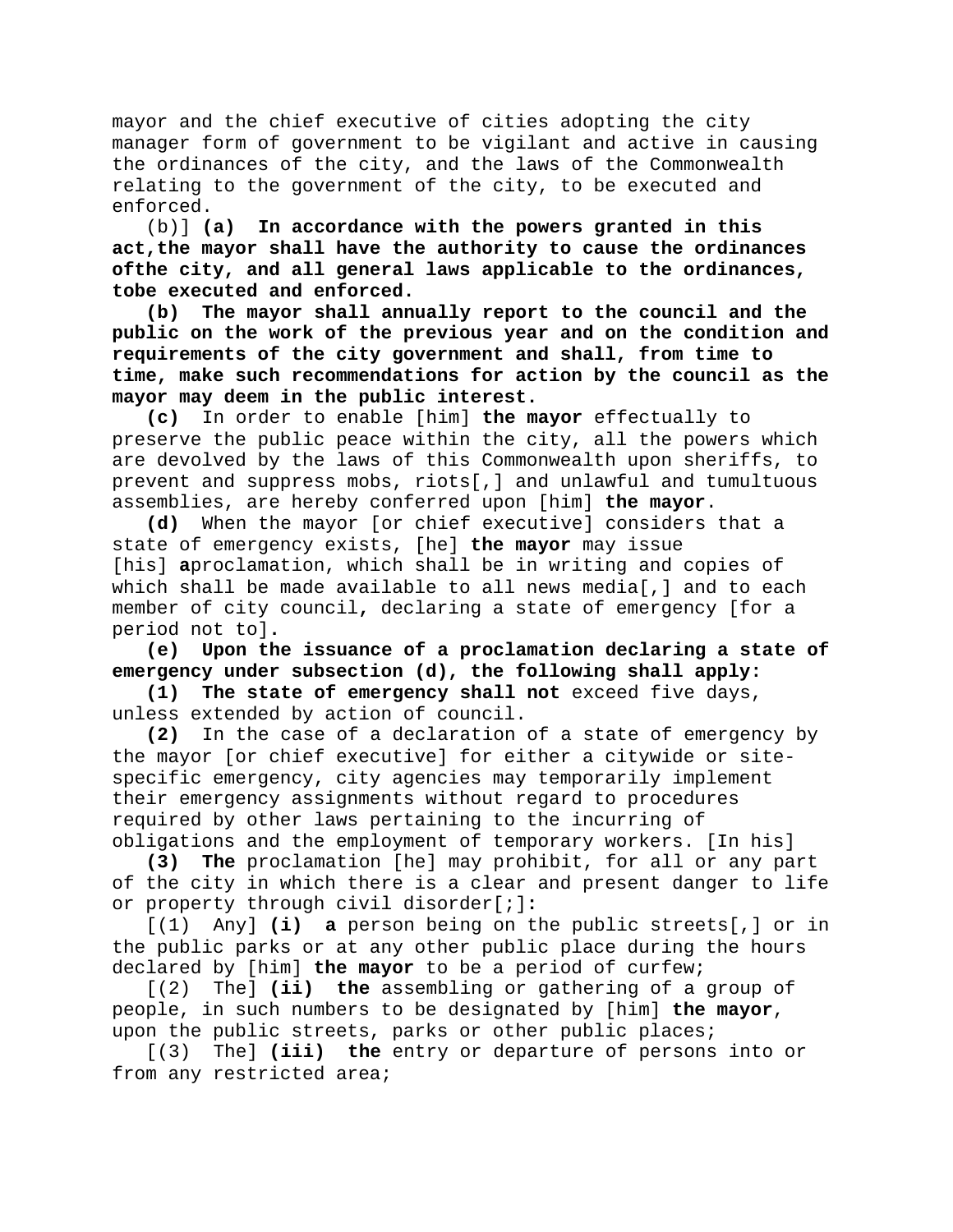[(4) The] **(iv) the** sale, purchase[,] or dispensing of any commodities or goods[, as] designated by [him] **the mayor**;

[(5) The] **(v) the** transportation, possession or use of gasoline, kerosene[,] or other combustible, flammable or explosive liquids or materials, except in connection with the normal operation of motor vehicles, normal home use[,] or legitimate commercial use; **or**

[(6) Any] **(vi) any** other [such] activities as [he] **themayor** reasonably believes [should be prohibited to help preserve] **would cause a clear and present danger to thepreservation of** life, health, property or the public peace.

[(c)] **(f)** The proclamation **of an emergency** shall describe any restricted area with particularity and shall specify the hours during which such restrictions are to be in effect.

[(d)] **(g)** Any person violating [such] **a** proclamation of emergency [shall be guilty of] **commits** a summary offense and shall, upon conviction, be sentenced [to pay a fine not to exceed three hundred dollars (\$300) or to undergo imprisonment not to exceed thirty days, or both] **as provided by law**.

Section 86. Sections 1204 and 1205 of the act are amended to read:

Section 1204. Official Seal of Mayor.--Council shall provide an official seal for the mayor [and prescribe the form thereof] **in such form as the mayor may reasonably request, which shall not be changed during the mayor's term of office**.

Section 1205. Supervision of Conduct of City Officers.--The mayor shall supervise the conduct of all city officers, examine the grounds of all reasonable complaints against any of them[,] and cause all of their violations or neglect of duty to be promptly punished or reported [to the council] for correction**in the manner council may direct**. For the purposes [aforesaid, he] **of this section, the mayor** is hereby empowered to issue subpoenas and compulsory processes, under [his] **the mayor's**official seal, for the attendance of [such] persons and the production of [such] books and papers as [he] **the mayor** may deem necessary[, and shall have like enforcement of such subpoenas as is]**. A subpoena shall be enforced in the manner**provided for council in section [one thousand fifteen of this act] **1015**.

Section 87. Section 1206 of the act, amended September 29, 1955 (P.L.653, No.177), is amended to read:

Section 1206. [Quarterly Reports from Directors of Department;] Report of Mayor to Council; Information from Directors of Departments.--[The director of each department of the city shall prepare and submit to the Director of the Department of Accounts and Finance, at the close of each quarter of the fiscal year, a comprehensive and detailed report of all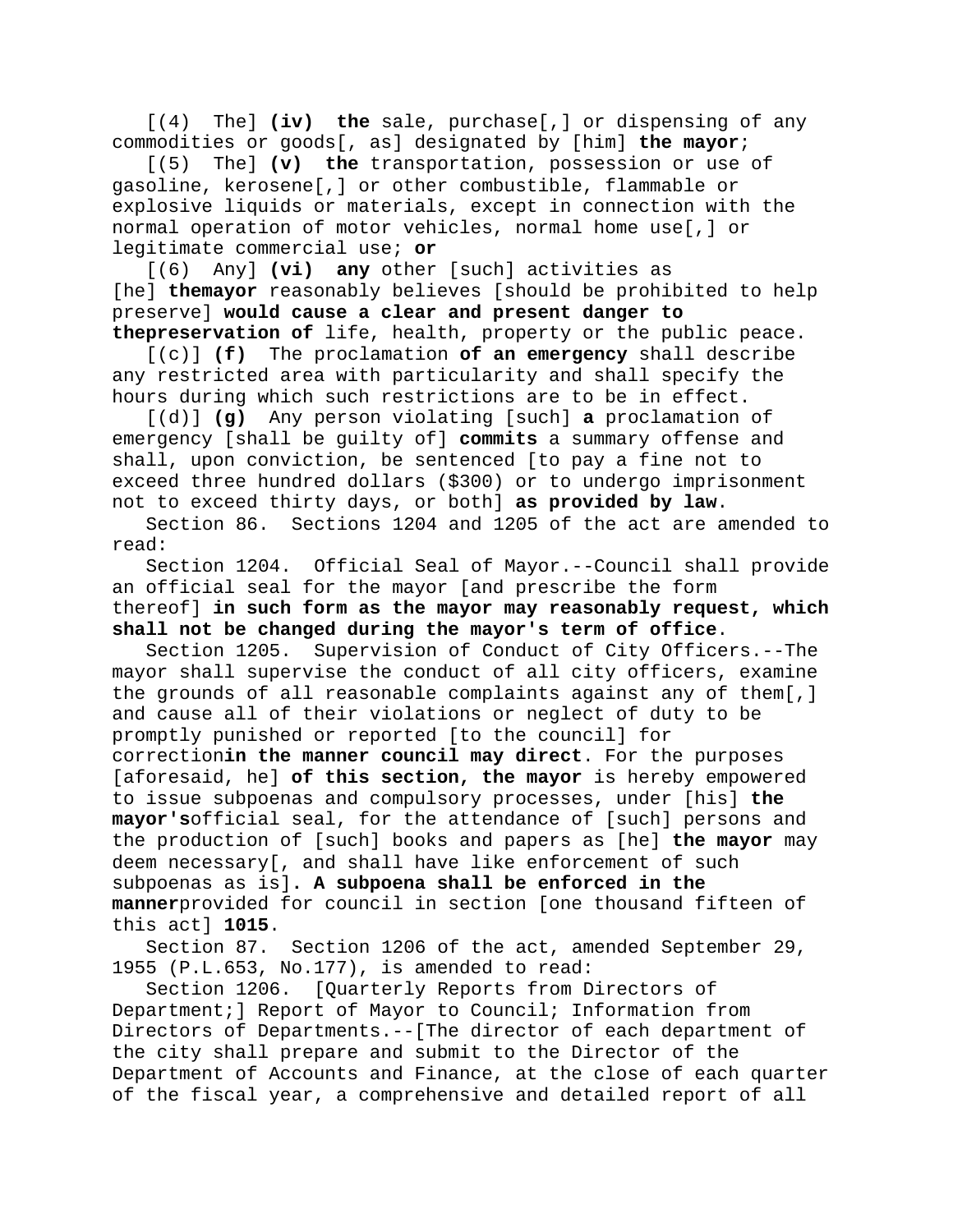expenditures and operation of his department during the quarter. The Director of the Department of Accounts and Finance shall review and consolidate such quarterly reports and shall prepare and submit to council a consolidated report on the expenditures and operations of the entire city government, together with his recommendations, not later than the second meeting of council after the close of each quarter.] The mayor shall have the authority, at all times, to call upon any official of the city or heads of departments for any information as to the affairs under their control and management as [he] **the mayor** may require. [He] **The mayor** may likewise report upon any and all matters of city government as frequently to council as [he] **the mayor** deems conducive to the interest and welfare of the city.

Section 88. Section 1207 of the act, amended August 21, 1953 (P.L.1292, No.364) and repealed in part April 28, 1978 (P.L.202, No.53), is amended to read:

Section 1207. [Criminal and Civil Jurisdiction; Docket; Fees.--He] **Power to Take Acknowledgments and Oaths and to Formalize Marriages.--The mayor** shall be empowered to take acknowledgments of any instruments in writing[,] pertaining to the business of the city, solemnize marriages[,] and administer oaths and affirmations[,] as to city business[,] and shall attest all [his acts with his official seal] **the mayor's acts with the mayor's official seal, if any**.

Section 89. Section 1208 of the act, amended May 11, 1959 (P.L.307, No.54), is amended to read:

Section 1208. Salary.--**(a) (1)** The mayor of each city shall receive for [his] **the mayor's** services during the term of service an annual salary to be fixed by ordinance, payable in [such] equal [instalments] **installments** as council shall provide.<br>(2)

**(2)** The council shall, by ordinance, fix the amount of salary to be paid to the mayor for [his] **the mayor's**services[,] and may provide for the assessment and retention [therefrom] **from the salary** of reasonable fines for absence from regular or special meetings of council or [councilmanic] committees **of council**.

**(3)** The amount of **the mayor's** salary [in cities] shall not be less than **two thousand** five hundred dollars.

**(b)** Until changed by ordinance, the salary of mayors in newly created cities [shall] **may** be as follows: [In cities having a population of fifteen thousand or under, by the last United States census, one thousand two hundred dollars per annum; in cities having a population of over fifteen thousand, and less than thirty thousand inhabitants, two thousand four hundred dollars per annum; in cities having a population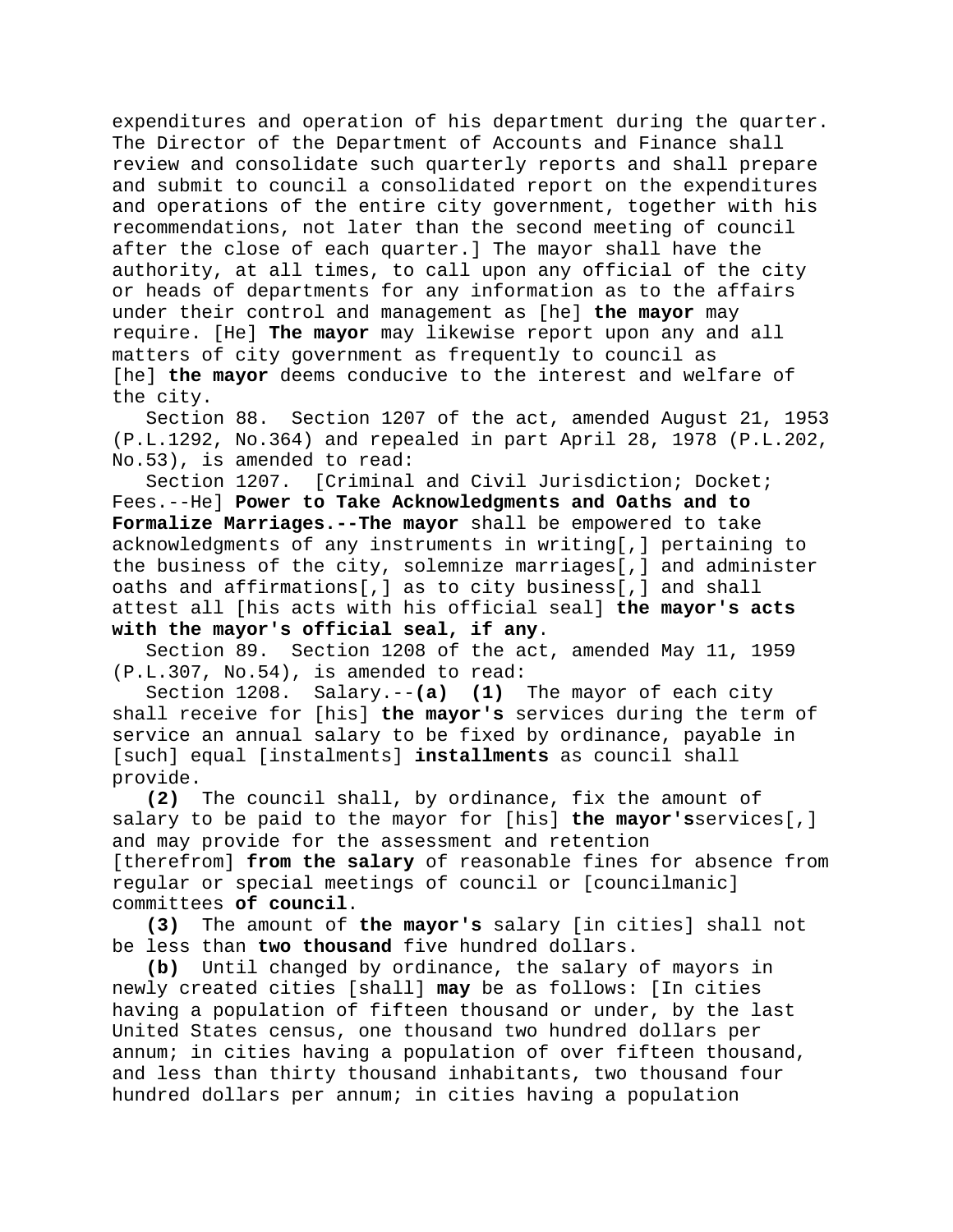exceeding thirty thousand, four thousand eight hundred dollars per annum.

The amount of compensation for the mayor in any of the said cities shall not be increased or diminished after his election. Succeeding councils may change the amount of the mayor's compensation, but such change shall not affect the compensation of the mayor then in office or of any person taking office as mayor within six months of final passage of the ordinance providing for such change.]

**(1) in cities with a population of less than five thousand, a maximum of two thousand five hundred dollars a year;**

**(2) in cities with a population of five thousand or more but less than ten thousand, a maximum of five thousand dollars a year;**

**(3) in cities with a population of ten thousand or more but less than fifteen thousand, a maximum of seven thousand five hundred dollars a year; and**

**(4) in any city with a population in excess of fifteen thousand, the salary of the mayor shall not exceed five hundred dollars a year per thousand population or fraction of a thousand, the population to be determined by the latest official census figures.**

**(c) The compensation to be received by a mayor in cities other than newly created cities shall be fixed by ordinance of council enacted at least two days prior to the last day fixed by law for candidates to withdraw their names from nominating petitions previous to the day of the municipal election. The compensation to be received by the mayor shall not be increased or diminished after the mayor's election unless the increase or decrease was included in an ordinance enacted at least two days prior to the last day fixed by law for candidates to withdraw their names from nominating petitions previous to the day of the municipal election.**

**(d) (1) Subject to clause (2) and notwithstanding any other provisions of law, a mayor may receive an honorarium, fee or reimbursement of expenses related to the performance of a marriage ceremony in this Commonwealth, if the mayor first notifies council in writing of the mayor's intention to perform marriage ceremonies. A notification pursuant to this clause shall remain in effect for the term of the mayor or until such time as the notification is rescinded by the mayor.**

**(2) The honorarium or fee shall not exceed one hundred fifty dollars for each ceremony performed. The mayor shall keep accurate accounts of the fees received relating to the performance of marriage ceremonies and provide council each quarter with a report of moneys received for that period. The quarterly report shall include the amount of money received, the**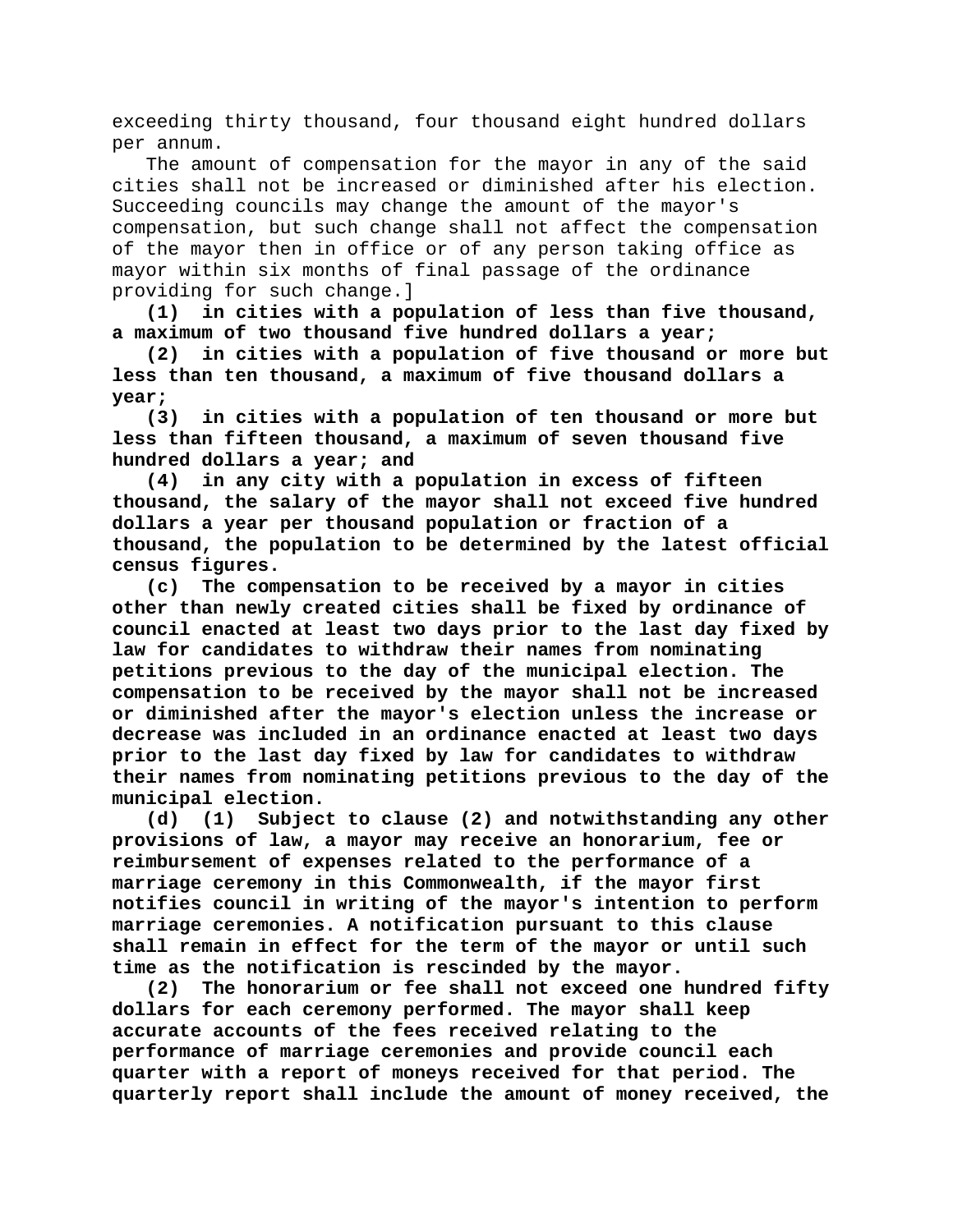**names of persons from whom money was received along with the date and the location of the performed ceremony and shall be considered a public record.**

**(3) The receipt of a fee under this subsection shall not be considered a violation of 65 Pa.C.S. Ch. 11 (relating to ethics standards and financial disclosure) and shall not be considered compensation under this act.**

Section 90. Section 1209 of the act is amended to read:

Section 1209. Acting Mayor; Powers and Duties.--[The member of city council who shall be designated as the director of the department of accounts and finance shall be vice president of the city council, and acting mayor of the city during the absence or inability of the mayor to act; and, during such absence or inability, he] **During the absence of the mayor or the inability of the mayor to act, the vice president of citycouncil shall be the acting mayor who** shall exercise all the rights and powers of the mayor. In the event of a vacancy in the office of the mayor by reason of death, resignation[,] or otherwise, the vice president of council shall, in like manner, act as the mayor and shall**, while acting as mayor,** receive the compensation of mayor but not [of director of accounts and finance or councilman during such incumbency] **any compensationas a council member**, until the successor of the mayor is duly [elected] **appointed** and qualified [as hereinbefore provided] **inaccordance with section 901**. In case of the absence or inability of the [director of accounts and finance to act] **vice president of council to act as mayor**, the council shall designate **another** one of its members to act as mayor.

Section 91. Article XII-A heading of the act, added July 7, 2011 (P.L.307, No.75), is reenacted to read:

# ARTICLE XII-A

## CITY ADMINISTRATOR OR MANAGER

Section 92. Sections 1201-A and 1202-A of the act, added July 7, 2011 (P.L.307, No.75), are reenacted to read: Section 1201-A. Office of city administrator or manager.

City council may, at its discretion at any time, by ordinance, enacted by a majority vote of all members elected to council, create the office of city administrator or manager and may in like manner abolish the same. The appointed office of city administrator when referenced in this article may also be referred to as city manager, and a reference to a city administrator shall be deemed a reference to a city manager. Section 1202-A. Appointment; selection; removal.

In a city in which the office of city administrator has been created, council shall appoint a person to fill that office initially, and thereafter, whenever a vacancy exists in the office. The appointment of a person to fill the office of city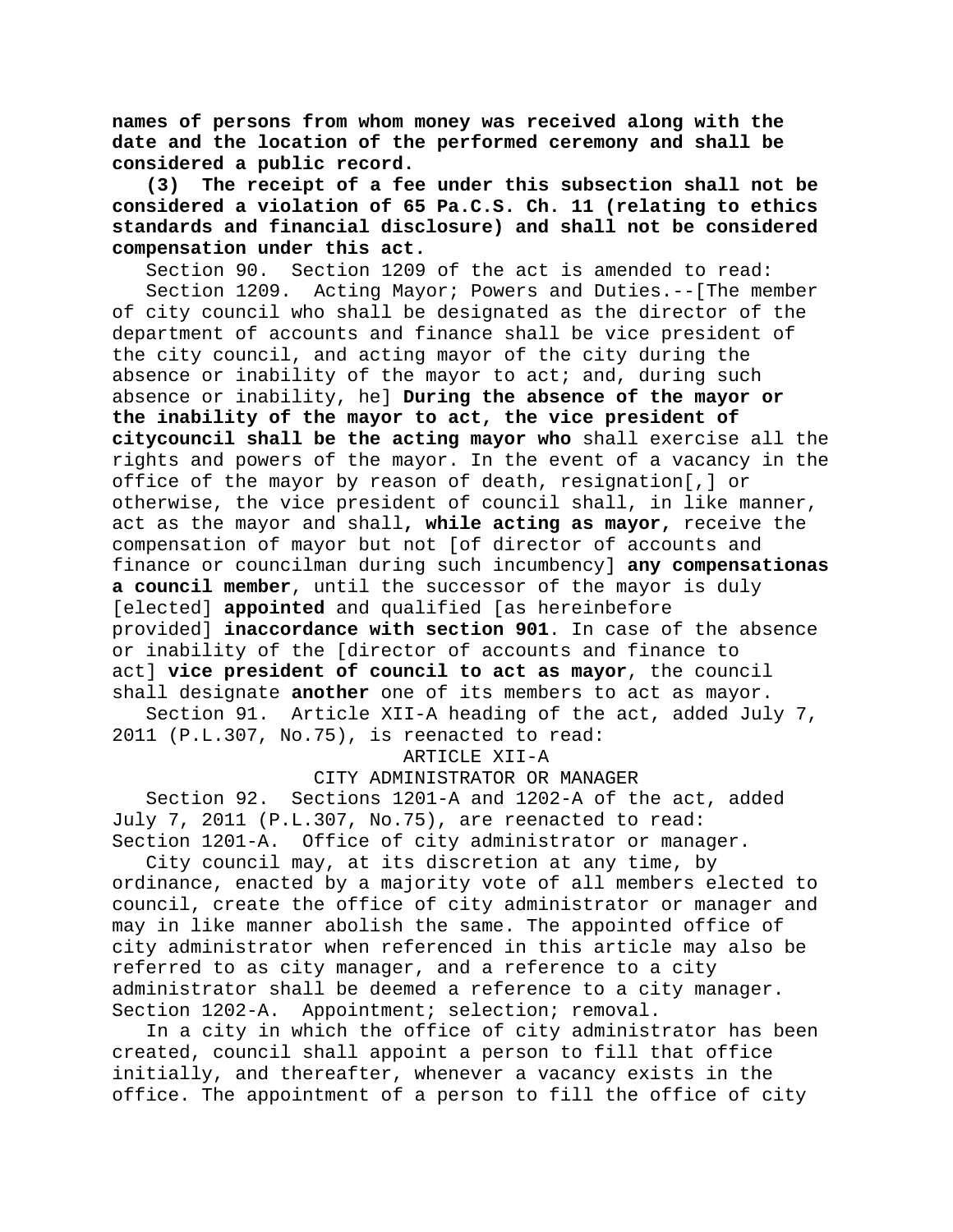administrator shall be by an affirmative vote of a majority of all the members of council. Council shall select a city administrator on the basis of executive and administrative qualifications, education and experience and may give special consideration to applicants with training and experience in municipal government operation. The city administrator shall serve at the pleasure of council, subject to contractual rights that may arise under an employment agreement that may be entered in accordance with section 1203-A.

Section 93. Section 1203-A of the act, added July 7, 2011 (P.L.307, No.75), is amended to read:

Section 1203-A. Employment agreement.

Council may enter into an employment agreement with the city administrator. The employment agreement may set forth the terms and conditions of employment, and the agreement may provide that it shall remain in effect for a specified period terminating no later than two years after the effective date of the agreement or the date of the [organization] **organizational**meeting of council following the next municipal election, whichever shall first occur. An employment agreement entered into pursuant to this section may specify conditions under which a city administrator would be entitled to severance compensation, but in no event shall an employment agreement guarantee employment through the term of the agreement or confer upon the city administrator any legal remedy based on specific performance. **Any employment agreement with a city administrator executed on or after a municipal election but before the first meeting in January the year after the municipal election shall be void.**

Sections 1204-A and 1205-A of the act, added July 7, 2011 (P.L.307, No.75), are reenacted to read: Section 1204-A. Residency and elective city office.

At the time a person is appointed to fill the office of city administrator, the appointee need not be a resident of the city. After appointment, the city administrator may reside outside the city only with the approval of council. The city administrator shall not hold any elective city office.

Section 1205-A. Powers and duties.

(a) Powers and duties generally.--Council may, by ordinance, vest in the city administrator powers and duties relating to the general management of city business and to the enforcement of city ordinances and regulations. The powers and duties conferred upon a city administrator in accordance with this section shall not be construed as diminishing powers granted to other city officers by statute or ordinance.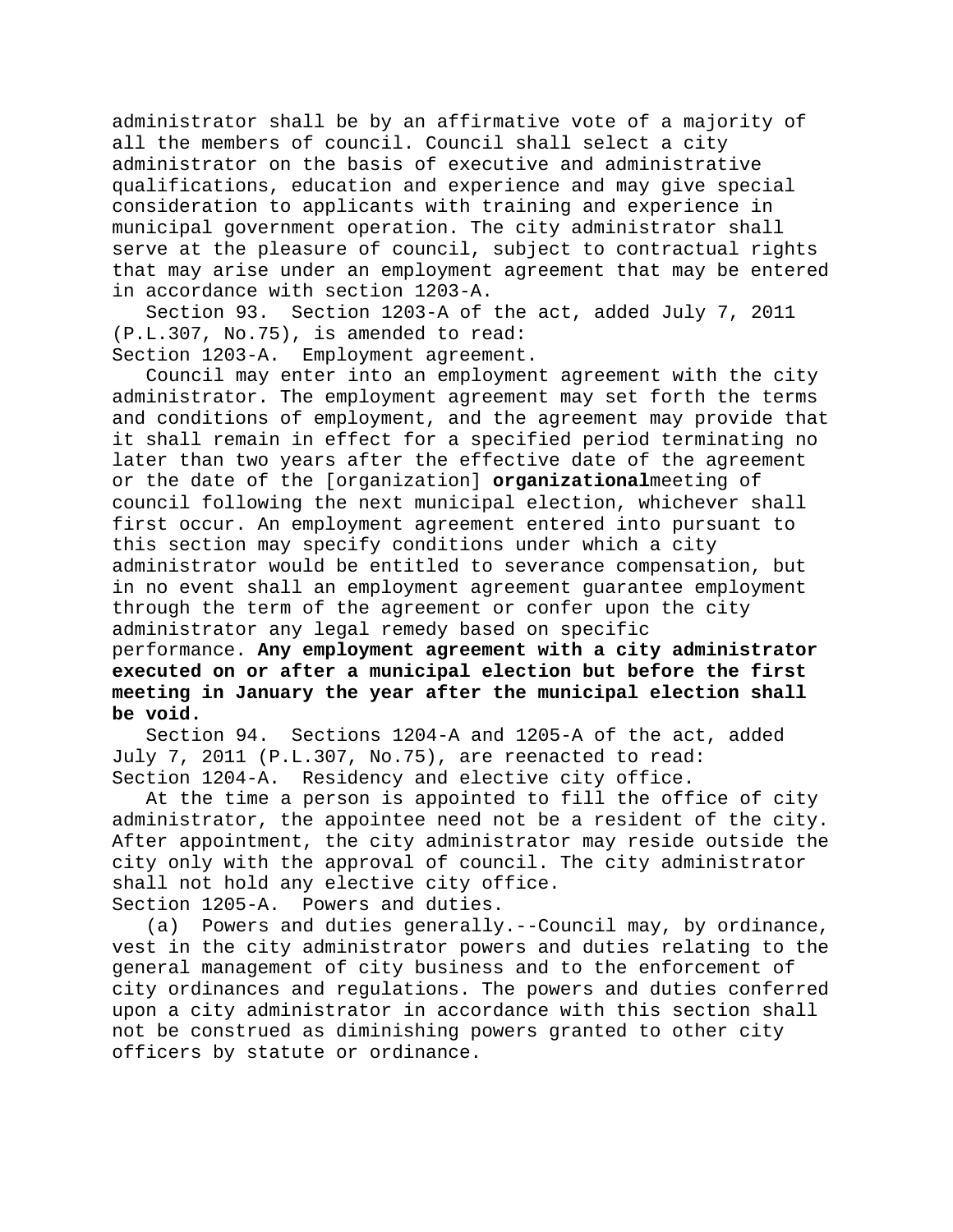(b) Specific powers.--The powers and duties that may be conferred upon a city administrator by council may include, but shall not be limited to, any or all of the following:

(1) To be the chief administrative officer of the city responsible to the city council as a whole for the proper and efficient administration of the affairs of the city.

(2) To direct and supervise the administration of all departments and functions of the city, except as otherwise provided by ordinance or law.

(3) Except as otherwise provided by this act, to appoint city employees on the basis of merit system principles and suspend, remove or otherwise discipline employees, subject to the following:<br> $(i)$  T

The city administrator may make recommendations to council concerning appointments or removals at the department head level.

(ii) Prior to any action being taken with regard to appointments or removals at the department head level, the city administrator shall confer with council.

(iii) Council must confirm appointments or removals at the department head level.

(4) To designate a qualified administrative officer of the city to perform the city administrator's duties during the city administrator's temporary absence or disability. In the event the city administrator fails or is unable to make such designation, or, if the absence or disability continues more than 30 days, the council may, by resolution, appoint an officer of the city to perform the duties of the city administrator during the city administrator's absence or disability until the city administrator is able to return to work.

(5) To negotiate contracts for the city, subject to the approval of city council, make recommendations concerning the nature and location of municipal improvements and execute municipal improvements as determined by the city council.

(6) To see that all terms and conditions imposed in favor of the city or its inhabitants in any statute, franchise or contract are faithfully kept and performed, and upon knowledge of any violation, call the same to the attention of the city council.

(7) To attend all meetings of the city council with the right to take part in the discussions, but without the right to vote.

(8) To recommend to the city council for adoption such measures as the administrator may deem necessary or expedient, keep the council advised of the financial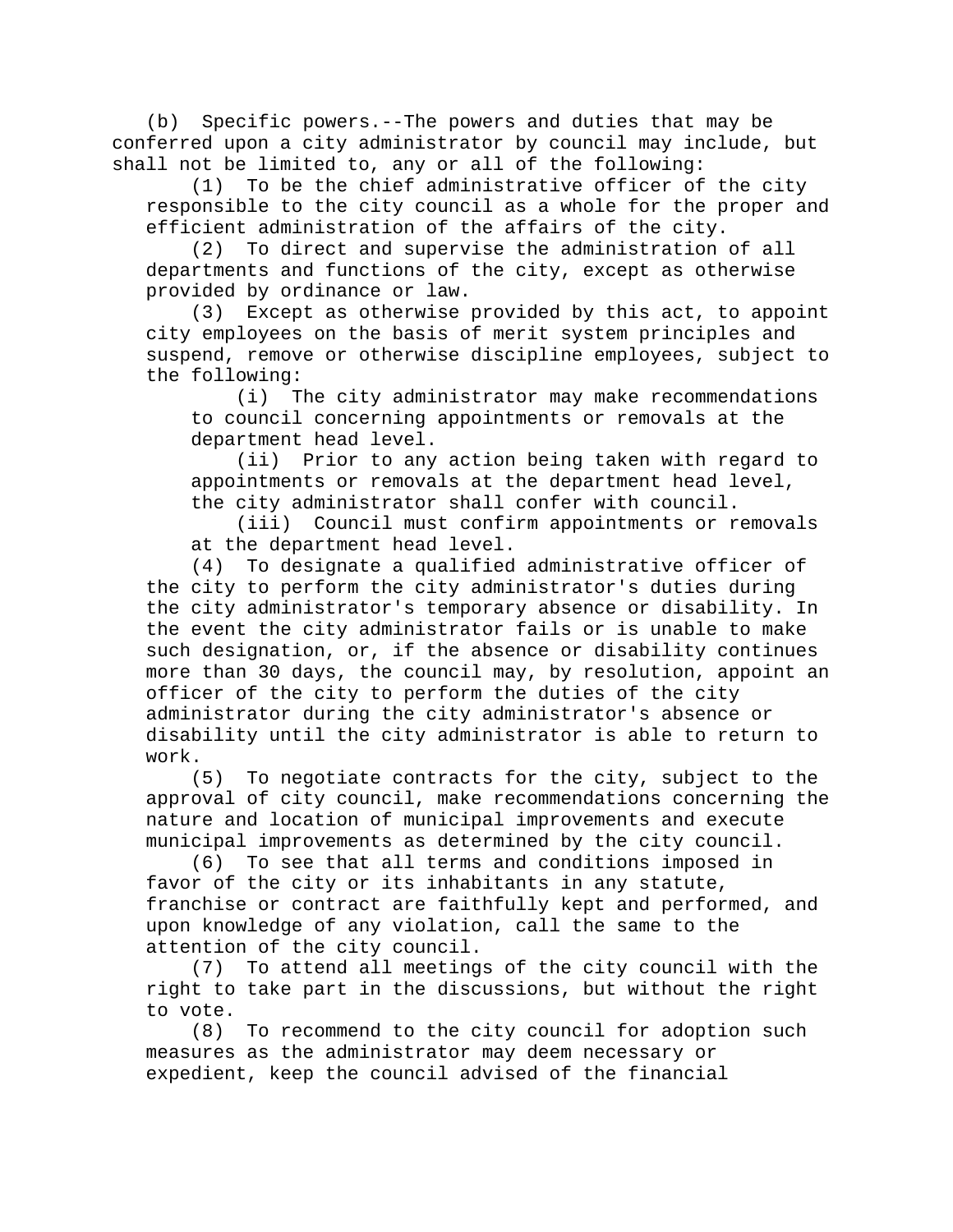condition of the city and make reports to the council as requested by it.

(9) To investigate at any time the affairs of any officer or department of the city that is under the administrator's jurisdiction.

(10) To prepare and submit the annual city budget for review and approval by the city council. The recommended budget shall be submitted to city council for its review no later than the last stated meeting in November. The budget so submitted shall be accompanied by an enabling ordinance, together with such explanatory comment or statement as the administrator may deem desirable. The budget document shall be in such form as is required by law for city budgets and shall contain such additional documentation or explanation of the various items of expenditure and revenue as may be required by council.

(11) To perform such other duties as may be designated by the city council in the enabling ordinance.

Section 95. Article XIII heading of the act is repealed: [ARTICLE XIII

CITY CLERK]

Section 96. Sections 1301, 1302 and 1303 of the act are repealed:

[Section 1301. Appointment; Compensation; Removal.--The council of each city shall appoint a city clerk on the first Monday of May, one thousand nine hundred and fifty-two, and on the first Monday of May every fourth year thereafter, and fix his compensation by ordinance. He shall serve for a term of four years and until his successor is duly appointed and qualified.

Section 1302. Power to Administer Oaths; Duties.--The city clerk shall have the power of a notary public to administer oaths in any matter pertaining to the business of said city, or in any legal proceeding in which it is interested. He shall also perform such other duties as shall be prescribed for his office by law, ordinance or resolution of council.

Section 1303. Records Open to Inspection.--The records and documents of city council of every city shall be kept in the office of the city clerk and shall be open to the inspection of any taxpayer thereof, his, her, or its agent, upon demand therefor during office hours.]

Section 97. Article XIV heading of the act is reenacted to read:

# ARTICLE XIV

## THE CITY TREASURER

Section 98. Section 1401 of the act, amended July 27, 1973 (P.L.229, No.59), is amended to read: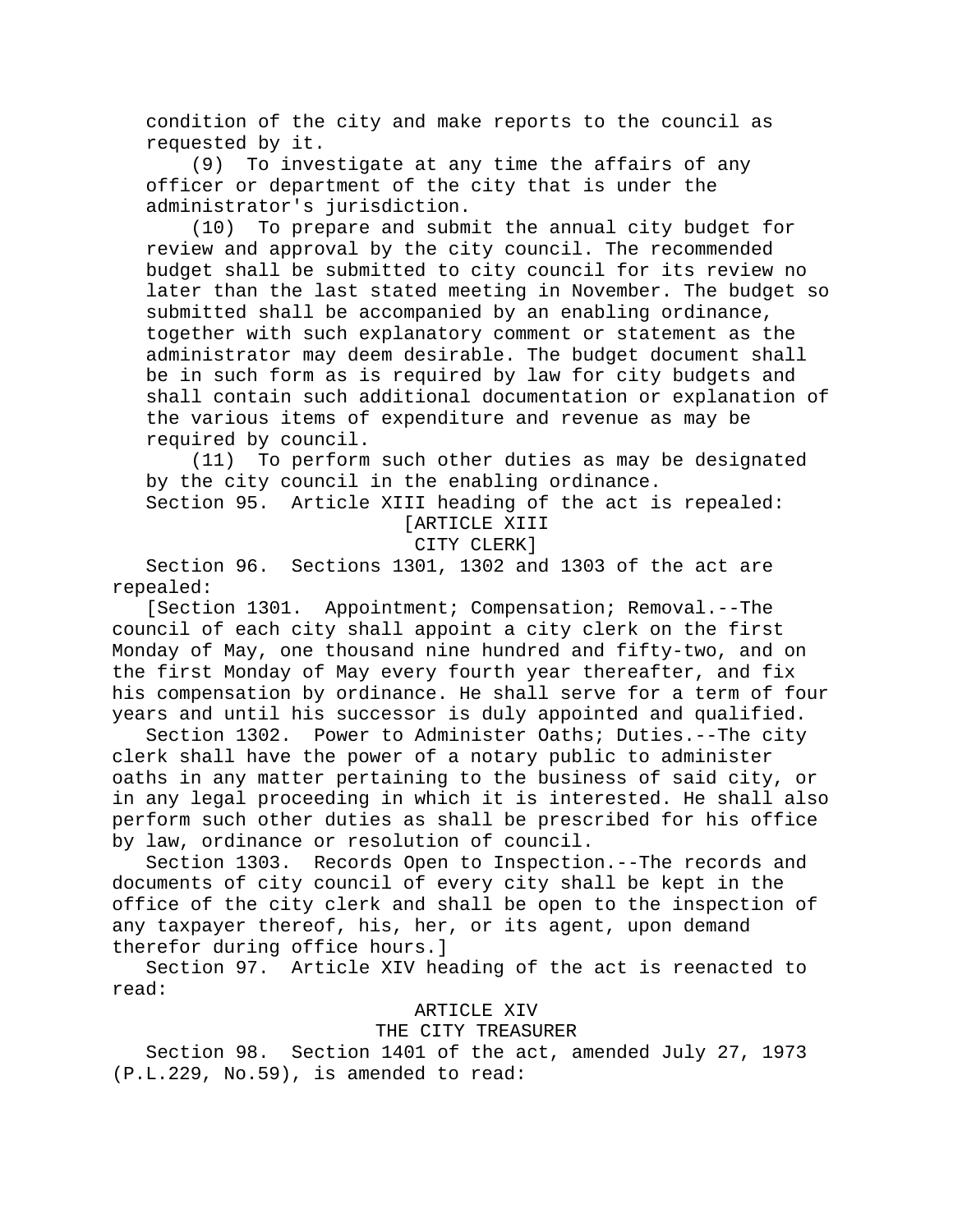Section 1401. Qualifications.--The city treasurer shall be [a competent] **an** accountant, at least twenty-one years of age[,] and shall have been a resident of the city for at least one year [next prior to his] **before the person's** election. [He]**The elected treasurer** shall reside in the city throughout [his]**the treasurer's** term of office. **Prior to being sworn into office and as a condition to qualifying for office, the elected treasurer shall present a signed affidavit to the city clerk that states the person resides in the city from which elected and has resided in the city continuously for at least one year preceding the person's election.**

Section 99. Section 1402 of the act, amended July 2, 1953 (P.L.318, No.67), is amended to read:

Section 1402. Bond; Insurance; Salary.--[The city treasurer shall give lawful fidelity bond to the Commonwealth, with a surety company authorized by law to act as surety, to be approved by the city council, in such sum as it may by ordinance direct, conditioned for the accounting for and paying over all moneys received by him in his capacity as city treasurer and the safekeeping and payment over of all public moneys entrusted to his care, and that as tax collector of city, county, institution district, and school taxes he shall account for and pay over all moneys received by him as taxes, penalties and interest. The city treasurer shall in addition furnish adequate insurance protection against any and all losses of said funds through fire, burglary, larceny, theft, robbery or forgery. Such insurance shall be approved by the city council in such sum as it may by ordinance direct. The city treasurer and his surety shall be discharged from further liability on any bond as tax collector, as soon as all tax items contained in the duplicates delivered to him are either: (1) collected and paid over, or (2) certified to the city council for entry as liens in the office of the prothonotary, or as claims in the tax claim bureau, as the case may be, or (3) returned to the county treasurer or city treasurer for sale, or (4) in the case of taxes, not levied upon real estate, a record of those which remain uncollected is filed with the tax authority. The city treasurer shall be required to give, in addition to insurance as aforesaid, but one bond which shall include his duties as city treasurer and collector of city, county, institution district, and school taxes, and shall cover the full term of his office. Should any of the taxing districts be of the opinion at any time that the bond and insurance as aforesaid provided by the city treasurer is not sufficient in amount as to the surety and insurance thereon, the said taxing district may petition the court of quarter sessions having jurisdiction in the city to have the city treasurer furnish additional bond and insurance as aforesaid. Thereupon,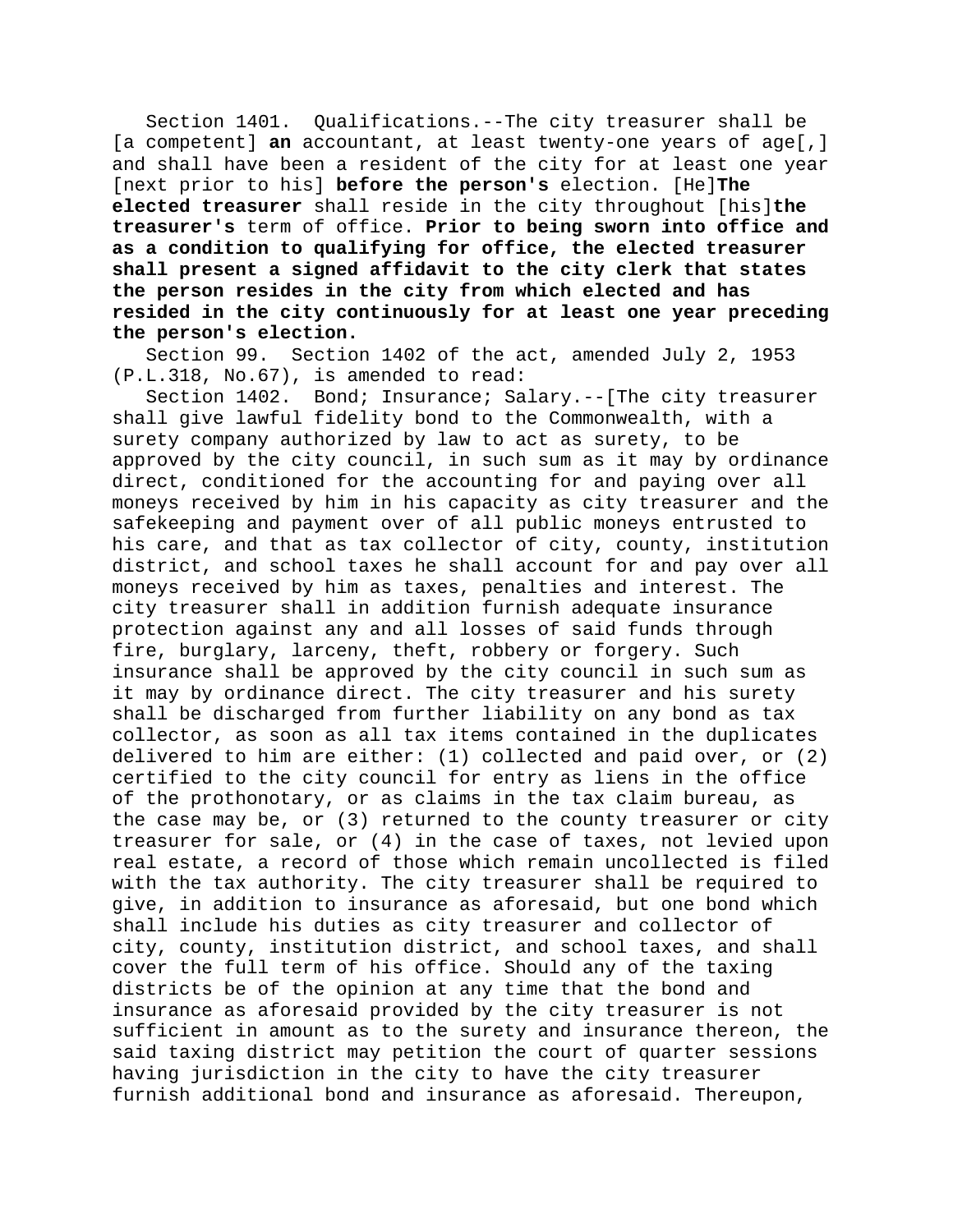the city treasurer shall furnish such additional bond and insurance, if any, as the said court may prescribe. The premium of the bond or bonds and insurance shall be paid by the city or shared pro rata by the taxing districts interested, as the case may be, according to their respective tax interests. The treasurer shall not in any event be required to provide bond or bonds and insurance in an amount in excess of the taxes to be collected by him. The bond or bonds and insurance provided by the city treasurer shall or be for the use of the city and the taxing districts involved. He shall, as city treasurer, receive a fixed annual salary, to be provided by ordinance. His compensation as tax collector for the city, county, institution district and school district shall be as provided for in the Local Tax Collection Law.] **(a) The city treasurer shall givelawful fidelity bond, covering the full term of office, for thefaithful performance of official duties, including duties as tax collector of city, county, institution district and schooltaxes. In addition to being subject to such other conditions ascouncil may direct, the bond of the city treasurer shall beconditioned upon the following:**

**(1) The accounting for and paying over of all moneys received as city treasurer.**

**(2) The accounting for and paying over of all moneys received, including taxes, penalties and interest, as tax collector of city, county, institution district and school taxes.**

**(3) The safekeeping and payment over of all public moneys entrusted to the treasurer's care.**

**(b) Council may require two bonds from the city treasurer:**

**(1) A bond for the faithful performance by the city treasurer of official duties other than those of tax collector.**

**(2) A bond covering the duties of the city treasurer as collector of city, county, institution district and school taxes.**

**In lieu of the bond required for the faithful performance by the city treasurer of official duties other than those of tax collector, council may purchase insurance, provided that the insurance covers the same events of loss and insures the county against the same misconduct as the bond in compliance with this act.**

**(c) The city treasurer and the treasurer's surety shall be discharged from further liability on any bond as tax collector, as soon as each of the tax items contained in the duplicates delivered to the city treasurer has been:**

- **(1) collected and paid over;**
- **(2) assigned to third party assignees;**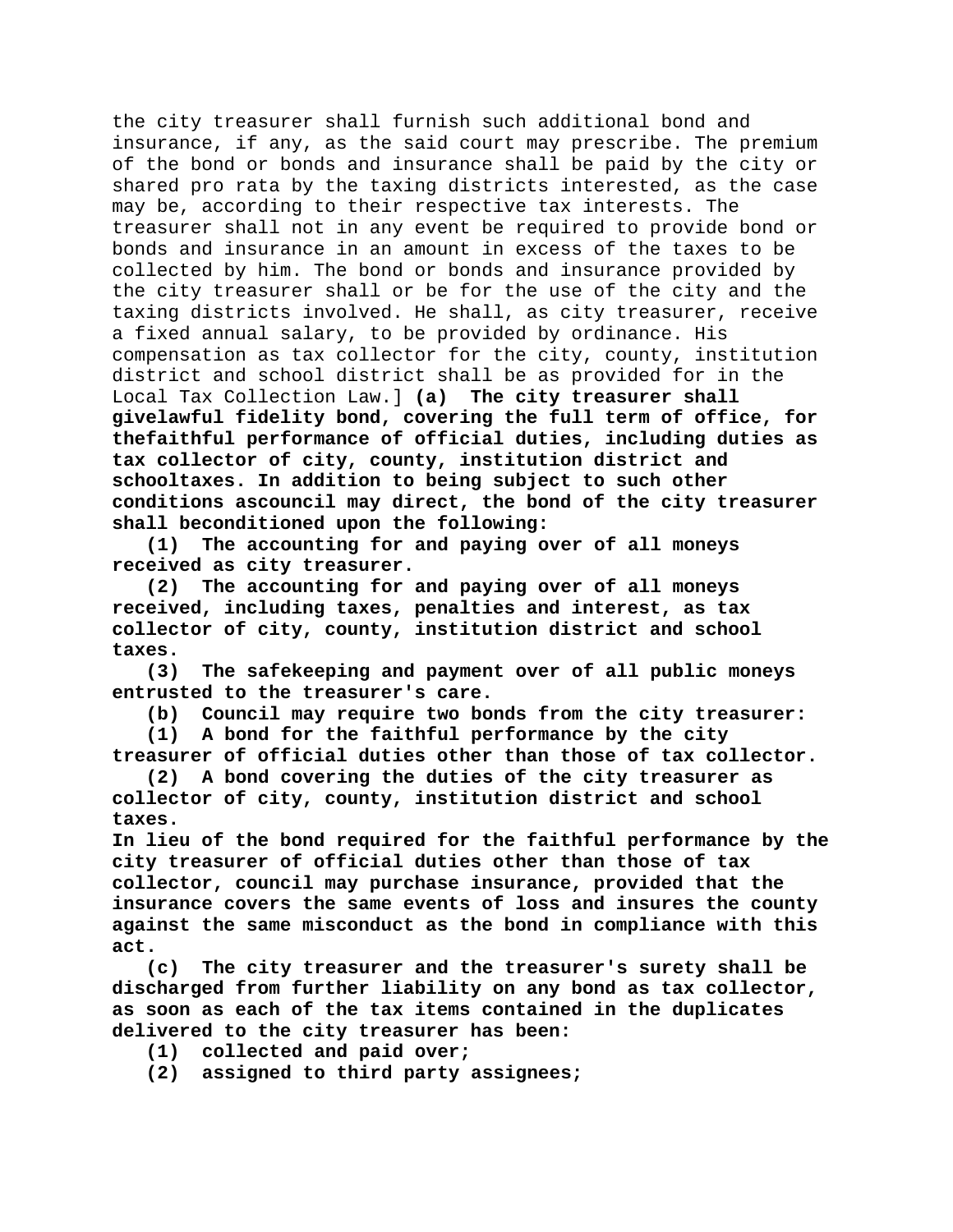**(3) certified to the city council for entry as liens in the office of the prothonotary or as claims in the tax claim bureau, as the case may be;**

**(4) returned to the county treasurer or city treasurer for sale; or**

**(5) in the case of taxes not levied upon real estate, a record of those which remain uncollected has been filed with the tax authority.**

**(d) Council may require the city treasurer to be covered by insurance protection in accordance with section 907(c).**

**(e) Should any of the taxing districts be of the opinion at any time that the bond or insurance provided by the city treasurer is not sufficient in amount, the taxing district may petition the court of common pleas having jurisdiction in the city to have the city treasurer furnish additional bond and insurance. Thereupon, the city treasurer shall furnish additional bond and insurance, if any, as the court may prescribe. The premium on the bond or on the bonds and insurance shall be shared pro rata by the taxing districts interested, as the case may be, according to their respective tax interests pursuant to the act of May 25, 1945 (P.L.1050, No.394), known as the "Local Tax Collection Law." The treasurer shall not in any event be required to provide bond or bonds and insurance in an amount in excess of the taxes to be collected by the treasurer. The bond or bonds and insurance provided by the city treasurer shall be for the use of the city and the taxing districts involved.**

**(f) The city treasurer shall receive a fixed annual salary to be provided by ordinance. Compensation as tax collector for the city, county, institution district and school district shall be as provided for in the "Local Tax Collection Law."**

Section 100. The act is amended by adding sections to read: **Section 1402.1. City Treasurer to be Tax Collector.--Except as otherwise provided by the act of December 31, 1965 (P.L.1257, No.511), known as "The Local Tax Enabling Act," the city treasurer, by virtue of the treasurer's office, shall be the collector of the city, county, school and institution district taxes assessed or levied in the city by the proper authorities therein. As tax collector, the city treasurer shall maintain and keep an office which may be the same as that of the city treasurer for the purpose of receiving taxes during regular** 

**business hours.**

**Section 1402.2. Date of Delivery of Duplicate; Collection.-- The council of each city and the county and county institution district authorities, now empowered or which may be hereafter empowered to levy taxes upon persons and property within the city, shall, within thirty days after the adoption of the budget**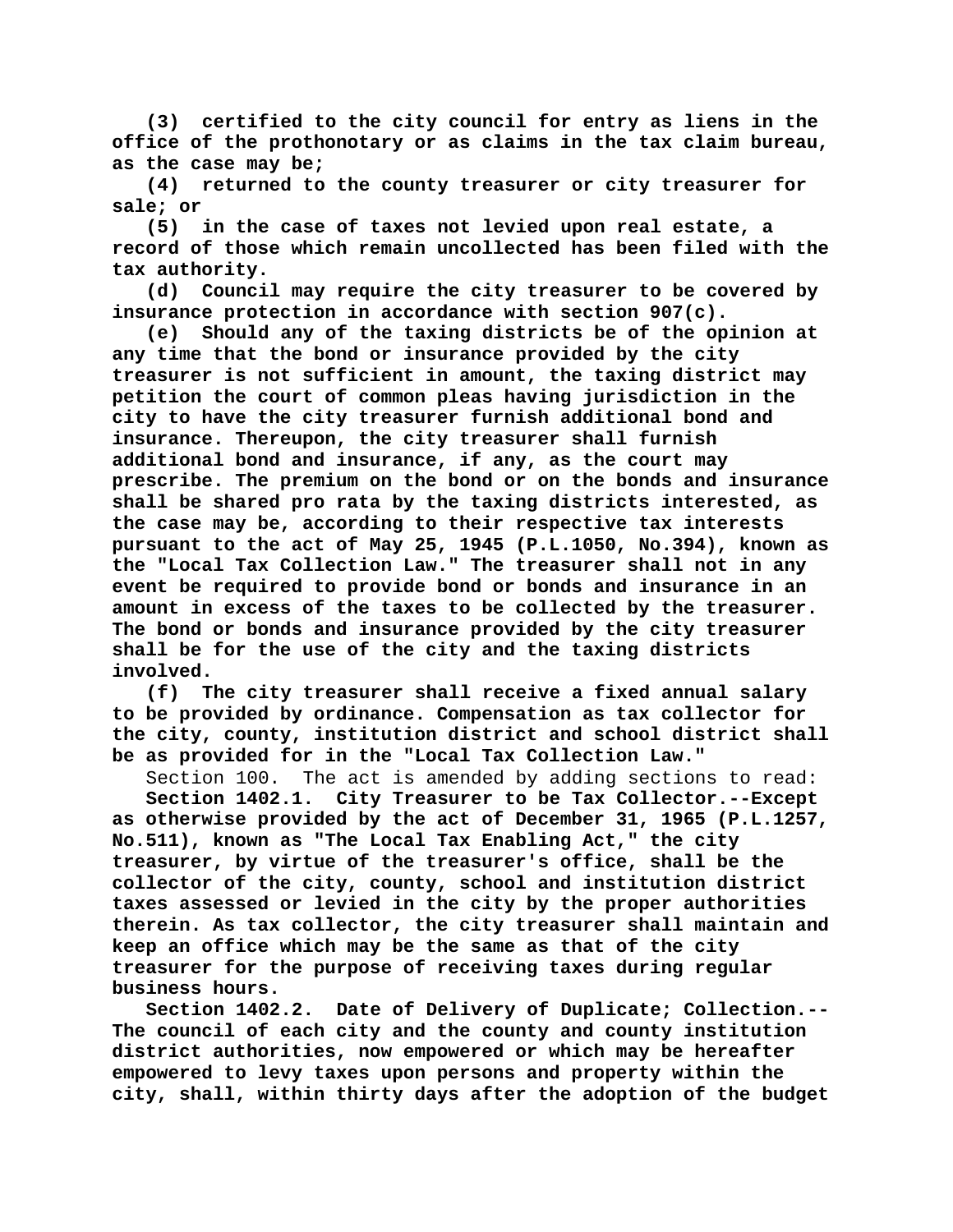**or within thirty days after receipt of the assessment roll from the county, whichever is later, make out and deliver their respective duplicates of taxes assessed to the city treasurer to be collected. The proper school authorities shall make out and deliver the school duplicates of their respective taxes in such city at the time and in the manner provided by the school laws of this Commonwealth. All duplicates of taxes provided to or received by the treasurer shall at all times be open to proper inspection of the public and of the proper auditing and examining officers of the city, county or school district, as the case may be, and shall be delivered by the treasurer at the expiration of the treasurer's term to the treasurer's successor.**

**Section 1402.3. Tax Liens; Schedule of Uncollected Taxes; Liability for False Return.--Upon the settlement of the duplicates of city, county, institution district and school taxes which by law are made a lien on real estate, the city treasurer as collector of taxes shall make out schedules of the city, county, school or institution district taxes uncollected upon the duplicates with a brief description of the properties against which the same are assessed, for the purpose of having the same entered for lien or sold according to law. The failure of the city treasurer to collect the taxes from personal property, when the same could have been collected, shall not impair the lien thereof or affect any sale made for the collection thereof. In case the city treasurer shall make any wilfully false return, the city treasurer shall be liable to any person or persons injured thereby.**<br>Section 101. Sections 1403, 14

Sections 1403, 1404, 1405, 1406, 1407 and 1408 of the act are amended to read:

Section 1403. Receipt and Payment of Moneys; Daily Transmittal of Receipts; Duplicates.--The city treasurer shall demand and receive all moneys payable to the city from [whatever source, and shall issue a receipt in every case to the person making such payment, and shall pay all warrants duly countersigned by the director of accounts and finance and the city controller] **such sources as the city council may, from time to time, entrust to the city treasurer and shall issue a receipt when requested in every case to the person making such payment and shall pay all documents authorizing payment dulycountersigned**. All receipts for money received on behalf of the city by the treasurer shall be numbered serially and made in duplicate at least, and all such duplicates shall daily, not later than the next succeeding business day, be transmitted by the city treasurer to the city controller.

Section 1404. Method of Keeping Accounts.--The accounts of the city treasurer shall be kept in such manner as to clearly exhibit all the items of receipts and expenditures of the city,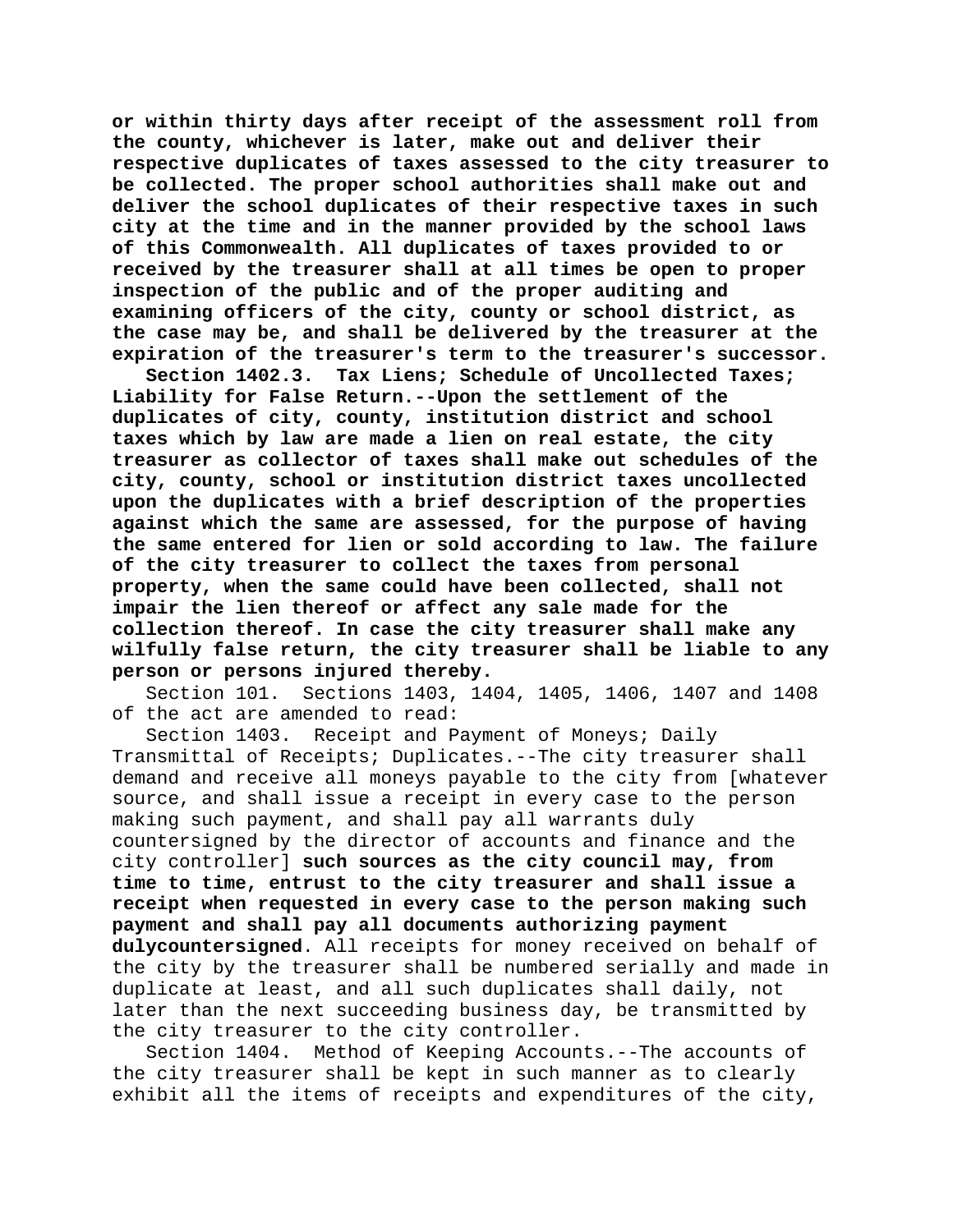[and] the sources from which the moneys are received and the objects for which the same are disbursed. [He] **The citytreasurer** shall keep separate and distinct accounts of the receipts and expenditures of the city, **including, but notlimited to,** the sinking fund, and [the water and lighting] **each**department[, respectively] **providing a utility service**, and also of every special fund [which may come into his hands].

Section 1405. Moneys Appropriated Only to be Paid Out.--No money shall be paid out of the city treasury unless the same shall have been previously **approved, duly authorized and**appropriated by council to the purpose for which it is to be drawn, which shall be explicitly mentioned in the [warrant therefor] **document authorizing payment**.

Section 1406. Depositories of City Funds **Entrusted to theTreasurer by City Council**.--The treasurer shall keep the public funds in [such] banks or financial depositories as council may direct, under [such] restrictions and safeguards as council may provide, and shall verify [his] **the treasurer's** accounts whenever required, to the satisfaction of council.

No treasurer complying with the provisions of this section and any ordinance of the city, nor [his] **the treasurer's** surety or sureties, shall be chargeable with losses of city funds caused by the insolvency or negligence of any [such] city depositories.

Section 1407. Delivery of City Property in [His]**Treasurer's** Possession to Successor.--The city treasurer shall, upon [the termination of his] **leaving** office, deliver to the city or to [his] **the treasurer's** duly qualified successor all moneys, accounts, property or effects in [his] **the treasurer's**possession belonging to the city.

[Assistants and Employes.--] **Appointment ofDeputy Treasurer and Employes; Powers; Responsibility.-- (a)** The city treasurer [shall] **may** appoint [all] **the following:**

**(1) A deputy treasurer who, in the case of the sickness, absence or inability of the city treasurer to act, shall have the same powers and shall perform the same duties as are imposed by law upon the city treasurer and such appointment shall be in compliance with the requirements of the act of May 25, 1945 (P.L.1050, No.394), known as the "Local Tax Collection Law."**

**(2) All** the assistants and employes of [his] **the citytreasurer's** office, whose number and compensation shall be fixed by council[,] and who, in all other respects, shall be considered as employes of the city.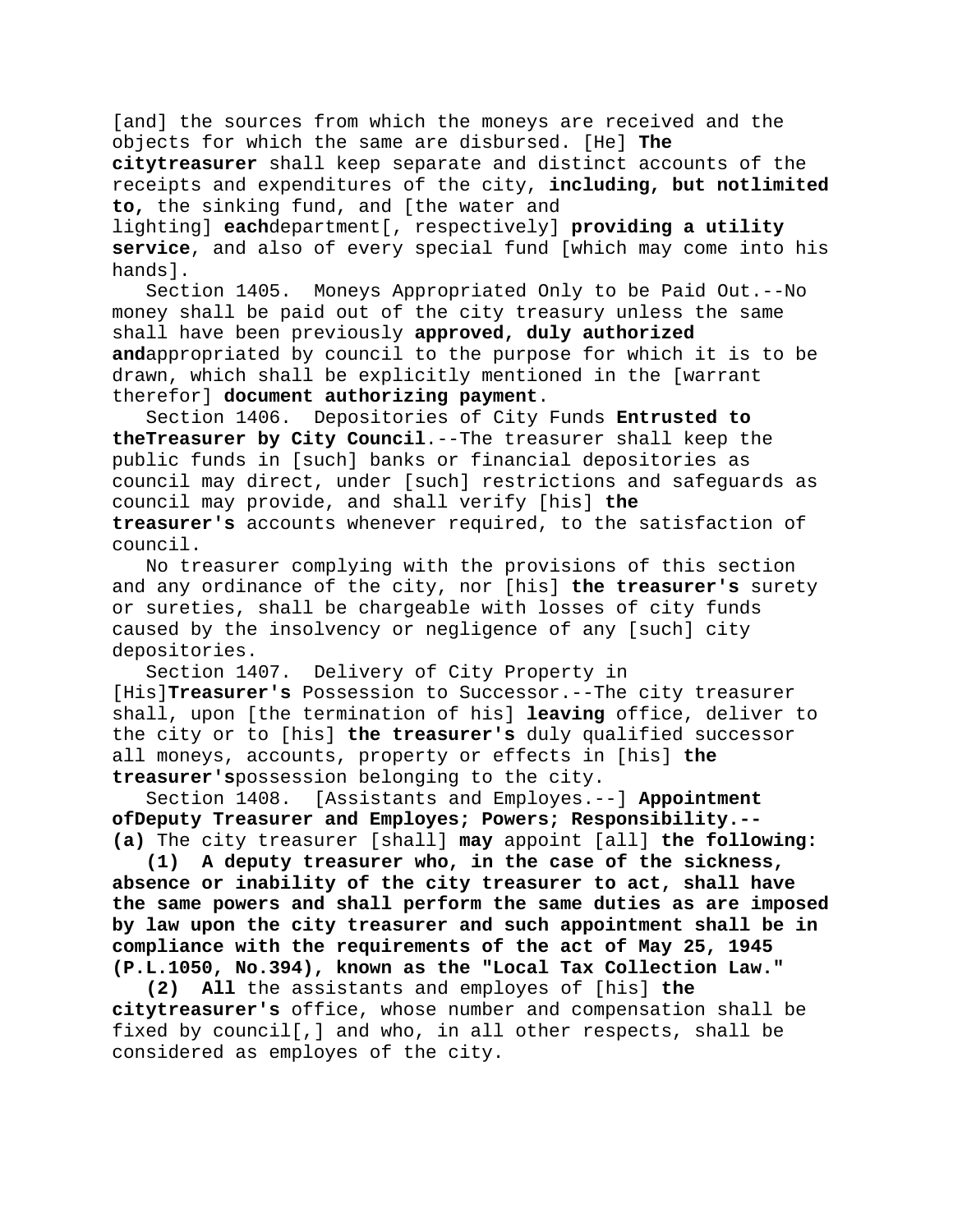**(b) All persons appointed pursuant to this section shall be covered by a bond, blanket bond or insurance in accordance with section 907.**

Section 102. Article XV heading of the act is reenacted to read:

ARTICLE XV

THE CITY ENGINEER

Section 103. Article XV subdivision (a) heading of the act is repealed:

[(a) General Provisions]

Section 104. Sections 1501, 1502, 1503, 1504 and 1505 of the act are amended to read:

Section 1501. [Election of the City Engineer; Term; Bond; Filling of Vacancies.--The council of each city shall, on the first Monday of May, one thousand nine hundred and fifty-two, and on the first Monday of May every fourth year thereafter, or as soon thereafter as practicable in each of said years, appoint a city engineer, who shall be a registered engineer in civil engineering. He shall serve for a term of four years from the said first Monday of May and until his successor is qualified. He shall receive a fixed annual salary to be provided by ordinance. He shall give lawful bond to the city, with a surety or other company authorized by law to act as surety, to be approved by council, in such sum as it shall by ordinance direct, conditioned for the faithful performance of his official duties. Vacancies in said office shall be filled by council for the unexpired term.] **Appointment of City Engineer.-- Council shall provide for the manner of appointment and compensation of the city engineer, who shall be a registered professional engineer in this Commonwealth and shall serve at the pleasure of council. Nothing contained herein shall prohibit council from designating an engineering firm of registered professional engineers from performing the duties and functions of the city engineer.**

Section 1502. Control of Engineering Matters.--The city engineer shall have the [superintendence, direction and control of the engineering matters of the city, and no department of the city shall employ or retain any additional engineer, except with the previous assent of council. Assistants and employes in the office of the city engineer shall be appointed in accordance with the civil service provisions of this act. The provisions of this article shall not apply to any board of commissioners of water-works of any city wherein the title to the water-works therein located is in the name of the commissioners of waterworks.] **supervision, direction and control of the engineering matters of the city, and no department of the city**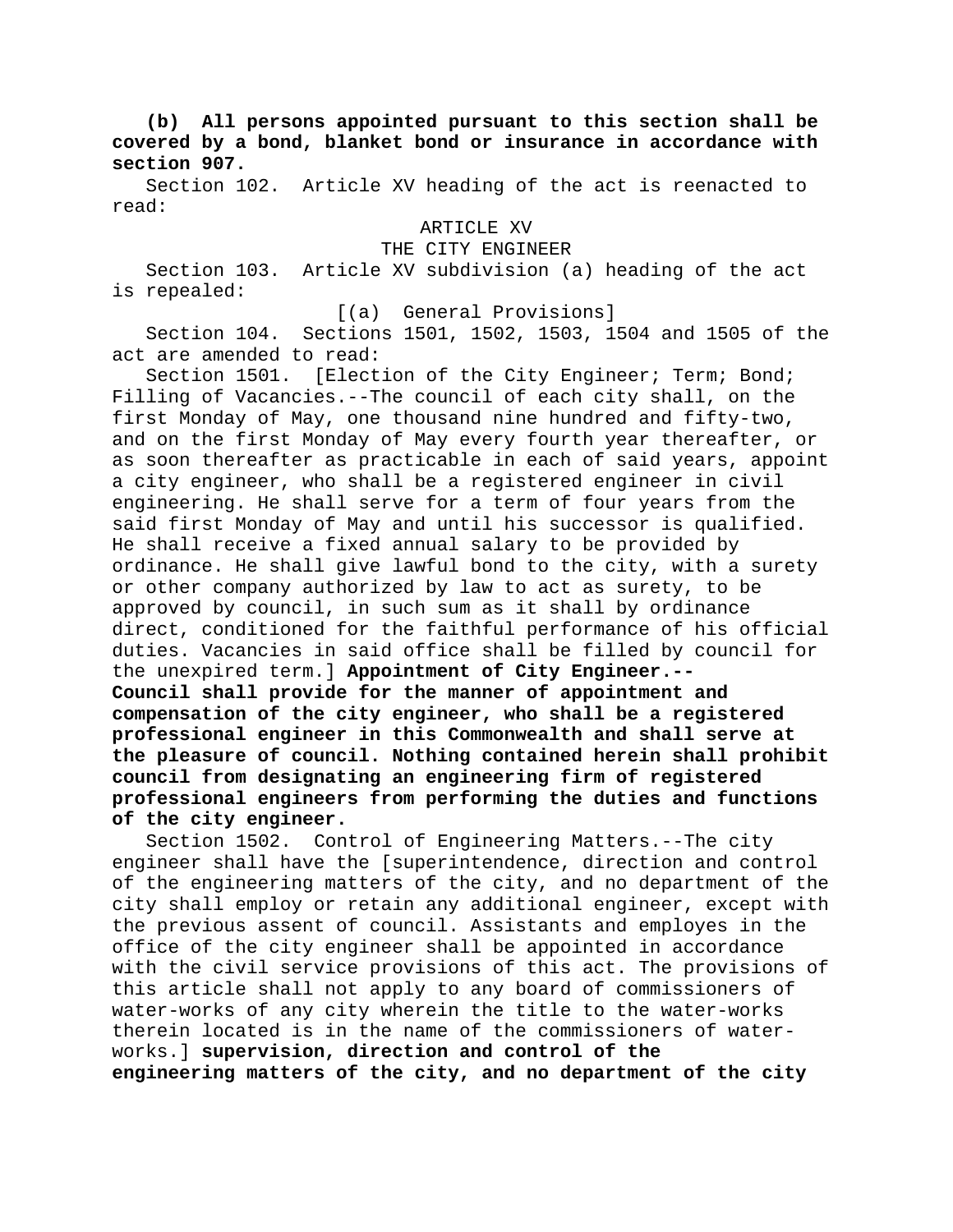# **shall employ or retain any additional engineer, except with the previous assent of council.**

Section 1503. Duties[; Preparation of Plans.--The city engineer shall perform such duties as the council shall prescribe with reference to the construction, reconstruction, maintenance and repair of all streets, pavements, sewers, bridges, culverts and other engineering work. He shall prepare plans, specifications, and estimates for all such work undertaken by such city, and shall, whenever required, furnish council, the committees thereof, the mayor, public boards, or heads of departments, with reports, information or estimates on any city engineering work, or on questions submitted by any of them in their official capacity.]**.--As authorized by council,engineering work undertaken by the city shall be performed orsupervised by the city engineer or by another registeredprofessional engineer employed by the city for a particularpurpose. The duties of the city engineer may include, but neednot be limited to, the following:**

**(1) Preparing plans, specifications and estimates and undertaking other engineering work related to constructing, reconstructing, maintaining and repairing streets, pavements, sewers, bridges, culverts and other municipal improvements.**

**(2) Making reports, giving estimates, supplying information and responding to questions concerning city engineering work to city officials and employes, provided that council may regulate the manner, number and method of making these requests.**

**(3) Conducting, supervising or directing surveys relating to city property and improvements authorized by law or as directed by council.**

**(4) Preparing a topographical survey of the city or a general plan of city streets, marking the lines of streets, both those already opened and those intended to be opened for public use, as council may deem necessary.**

**(5) Surveying, making a draft or plan of and laying out new or proposed streets, as council may deem necessary.**

**(6) Reporting a grade for any proposed or new streets, as council may deem necessary.**

**(7) Making reports, from time to time, as deemed expedient by the city engineer or as council shall direct, of the surveys and plans of city streets in convenient sections without awaiting the completion of the entire survey.**

**(8) Keeping and maintaining books and records, and providing for certified copies of the same, as may be directed or authorized by council or required by law.**

Section 1504. [Certificate of Commencement and of Completion of Municipal Improvements.--The city engineer shall immediately after the completion of any municipal improvement, the cost and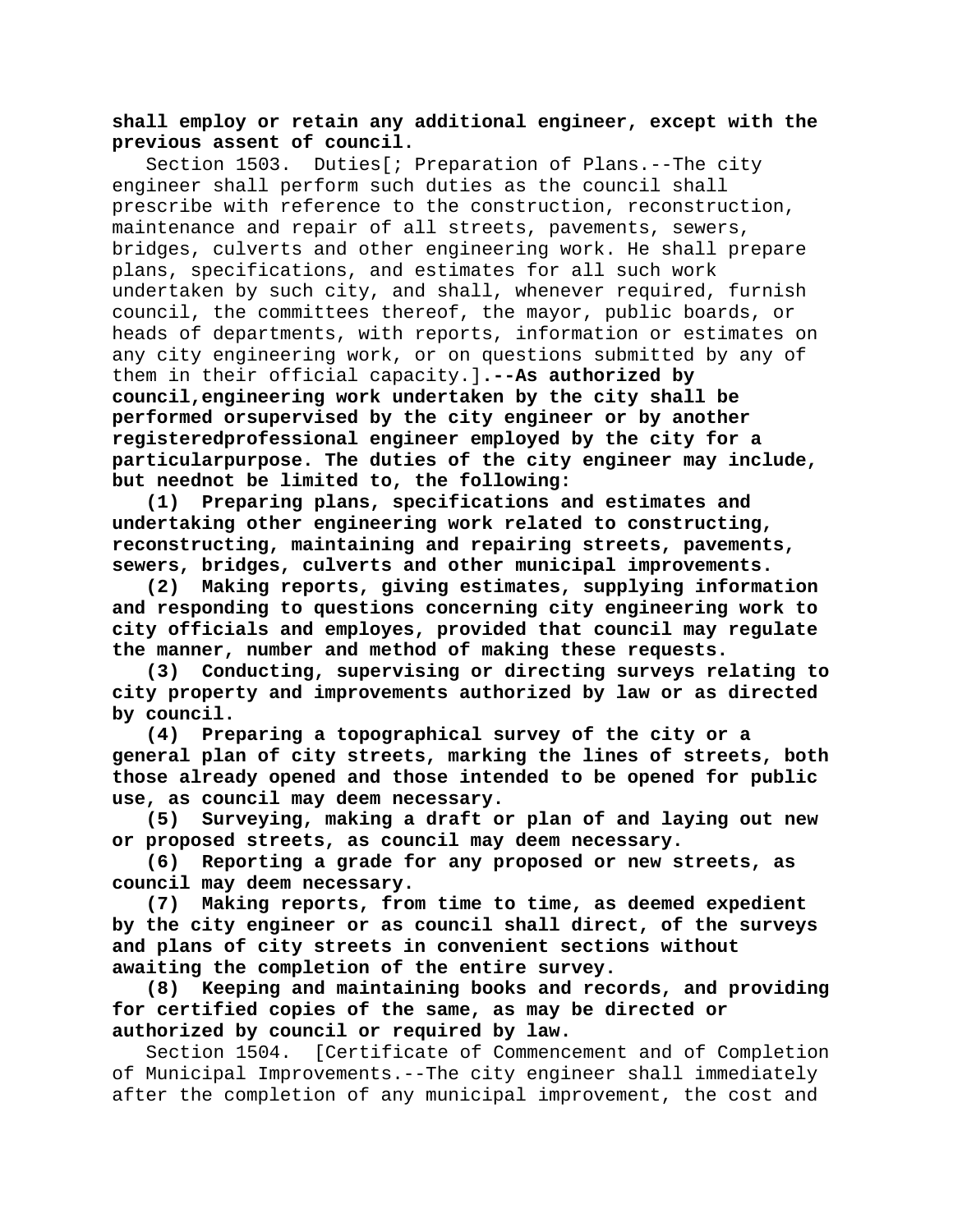expense of which, in whole or in part, is to be paid by the abutting property, make certificate in which he shall state the day or time on which the particular improvement was completed, and shall file the same with the city clerk, who shall enter the said day or time of completion in a book to be kept by him for said purposes; and the said day or time mentioned in said certificate shall be conclusive on all parties as to the time the said work was completed. The time of completion of the work, referred to in this section and in other parts of this act, shall be taken to mean the time of the completion of the whole contract for the improvement. He shall also furnish to the city clerk a certificate showing the time on which any such particular improvement was commenced, and such certificate shall be conclusive evidence of the time when the said improvement was begun. An entry of such date shall be made by said clerk in the books aforesaid.] **Certifying Commencement and Completion of Municipal Improvements.--Within a reasonable time after the completion of any municipal improvement, the cost and expense of which, in whole or in part, is to be paid by the abutting property owner or owners, the city engineer, or employes designated by the city engineer, shall certify the day or time on which the particular improvement was commenced and the day or time on which the particular improvement was completed, shall file the same with the city clerk who shall maintain a centralized book or listing of certificates of commencement and completion, and shall provide notice of the filing to the city solicitor. The day or time of completion of the work, referred to in this section and in other parts of this act, shall mean the time of the completion of the whole contract for the improvement. Information filed with the clerk certifying the day or time of the commencement and completion of the work shall be conclusive evidence of the day or time when the improvement was begun and completed.**

Section 1505. [Surveys.--The city engineer shall have the charge and direction of all surveys and regulations authorized by any act of Assembly, or ordinance of such city, and shall perform such other duties as council shall

direct.] **Surveys;Entering Upon the Lands of Others.--For the purposes of carrying out authorized surveys, laying out streets or of otherengineering work of the city, the city engineer or other persons engaged in city engineering work shall have full power and authority to enter upon the lands and premises of any person or persons within the city.**

Section 105. Article XV subdivision (b) heading, sections 1515, 1516, 1517, 1518, 1519, 1520 and 1521, subdivision (c) heading and sections 1530, 1531, 1532, 1533, 1534, 1535, 1536, 1537 and 1538 are repealed: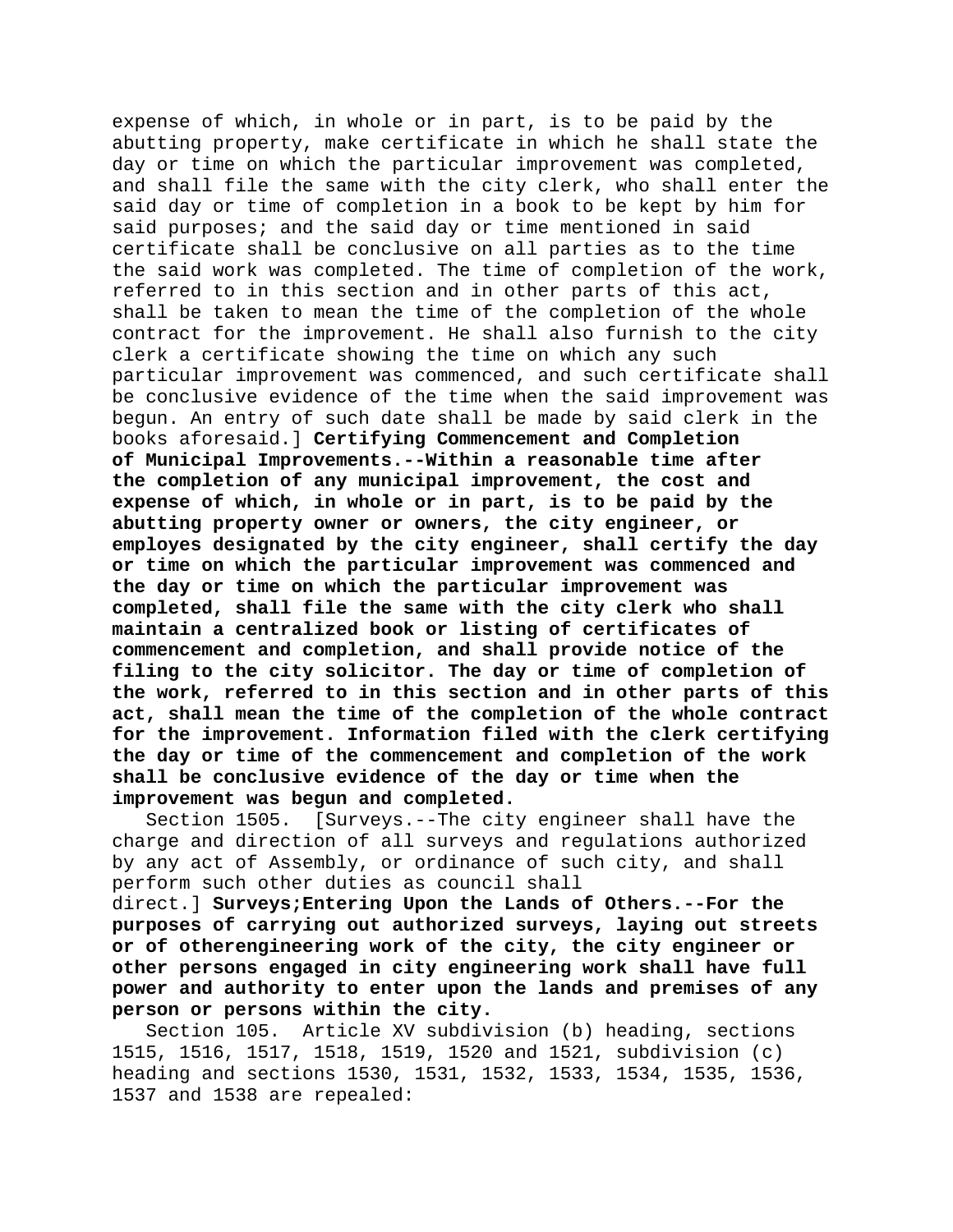# [(b) Real Estate Registry

Section 1515. Council to Provide for Registry of Real Estate.--For the purpose of procuring accurate information in reference to the ownership of all real estate, the council of each city shall provide, by ordinance, for a registry thereof in accordance with this subdivision.

Section 1516. Preparation of Books, Plans and Maps.--The city engineer of any city in which such registry shall be established shall cause to be made all such necessary books, maps and plans as will show the situation and dimensions of each property therein, which books, maps or plans shall be so prepared as to show the city number, and name of the owner or owners thereof, with blank spaces for the owner of each lot, with provision for the names of future owners, and dates of future transfer of title. For such purpose, the city engineer shall have free access, without charge, to any of the public records wherein the necessary information may be obtainable therefor. He may also cause search to be made in any other place for any muniments or evidence of title, not reported to him as hereinafter provided, and requisite for the completion of said books, maps or plans.

Preservation of Records.--The said books, maps and plans shall be carefully preserved in the office of the engineer, and shall be so kept, by additions from time to time, or otherwise, as to show the ownership of every lot or piece of real estate, or subdivision thereof, within the city limits, with the successive transmissions of title, from the date of the commencement of such plans; but nothing herein or in this article shall invalidate any municipal or tax claim by reason of the fact that the same is not assessed or levied against the registered owner.

Section 1518. Certified Copies of Entries Admissible as Evidence.--Certified copies, signed by the city engineer, of any of the entries in said books, or upon said maps or plans, shall be received in evidence in the same manner as the books, maps and plans themselves might be admissible for such purposes; and may be also furnished to any person desiring the same, for such fee or compensation for the use of the city as may be fixed by ordinance.

Section 1519. Duties Imposed on Owners of Real Estate when Registry Established; Penalty.--All owners of unregistered real estate within the city limits, within thirty days from the date of the approval of the ordinance establishing such registry, and every subsequent purchaser, devisee, or person acquiring title by partition or otherwise, to any real estate therein, within thirty days after acquiring such title, shall furnish to the said engineer, at his office, descriptions of their respective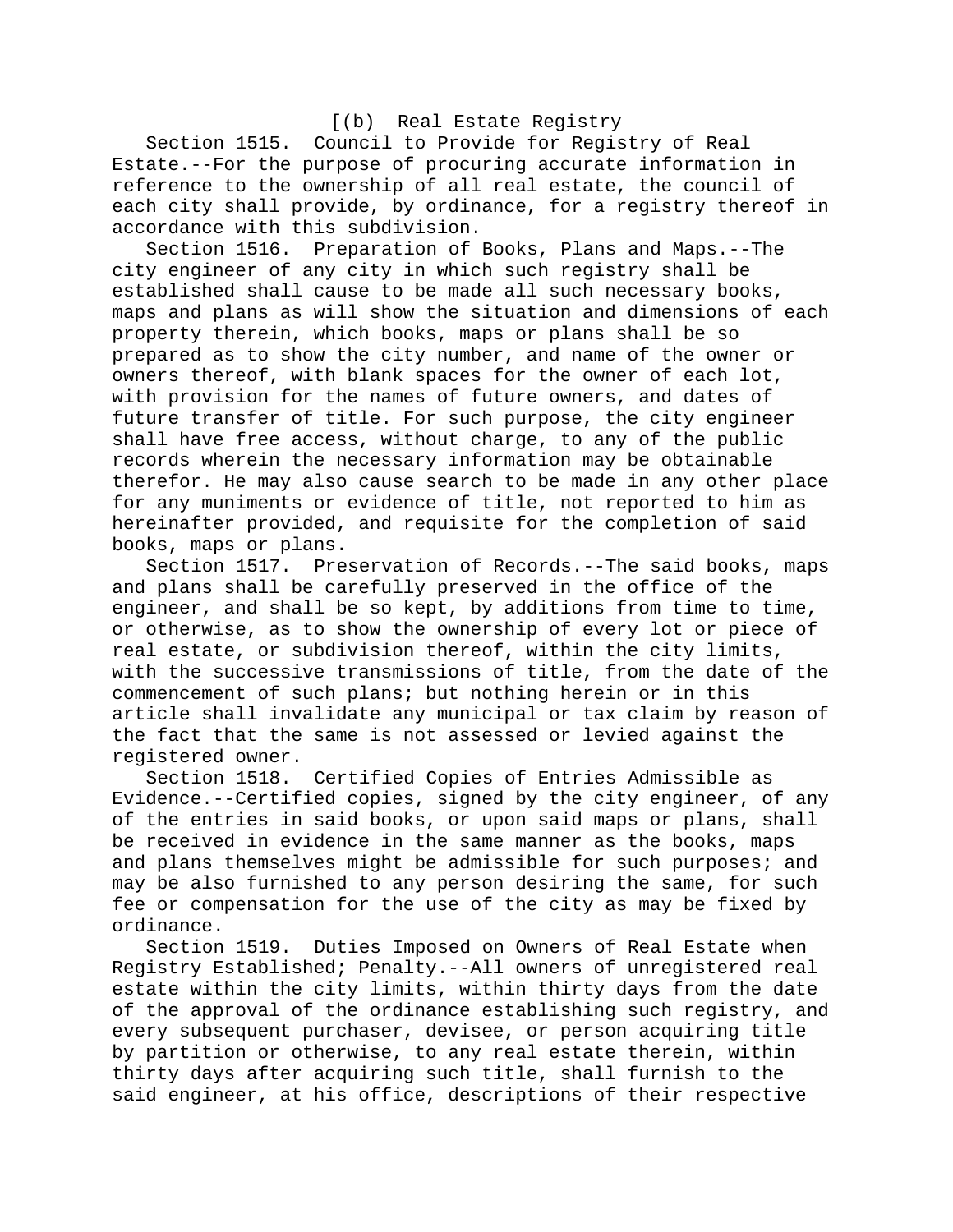properties, upon blanks to be furnished by the city, and, at the same time, present their conveyance to be stamped by said engineer, without charge, as evidence of the registration thereof. Any person or persons neglecting or refusing to comply with the provisions of this section, for a period of thirty days after public notice of the requirements thereof, shall be liable to a penalty of five dollars, to be recovered, with costs of suit, in the name and for the use of the city, as penalties for the violation of city ordinances are recoverable: Provided, however, That such registration may within said thirty day period be also effected by the recorder of deeds of the county, in accordance with existing law.<br>Section 1520. Reqistry of Pr

Registry of Properties Sold at Judicial Sales.--The sheriffs of the respective counties in which such cities are situated shall present for registry the deeds of all properties within the city limits sold by them at judicial sales, whether by execution, in partition, or otherwise.

Section 1521. Filing of Municipal Claims.--Each city's registry may be used as the lawful and proper source of property owners' or reputed owners' names for the purpose of filing municipal claims as liens or of reviving municipal liens.<br>(c) Topographical Survey

Topographical Survey

Section 1530. Council May Authorize Topographical Survey.-- Any city may, by ordinance, cause a topographical survey thereof, to be made by its city engineer, or by such other civil engineer and assistants as they may employ for that purpose.

Section 1531. Plan of Streets and Highways; Surveys; Grades.--The city engineer, upon being duly authorized, shall procure and keep in his office such necessary plot or other books as shall be necessary for the purpose of entering or recording thereon all the streets and highways of the city, already opened or to be hereafter opened. He shall survey and mark the lines of all the streets and highways of the city, already opened or intended to be opened for public use, and survey and lay out new streets and highways, as council may deem necessary, for a regular and convenient city plan, and, if specially directed, he shall report a grade for any proposed new streets. For the said purposes, the city engineer and his assistants or any other person engaged in such engineering work for the city shall have full power and authority to enter upon the lands and premises of any person or persons within the said city.

Section 1532. Return of Draft of Completed Survey to Council; Inspection.--When the survey shall be completed, the said engineer shall make or cause to be made a draft or plan thereof, with every provision and explanation necessary for a full understanding of the same, distinctly designated where new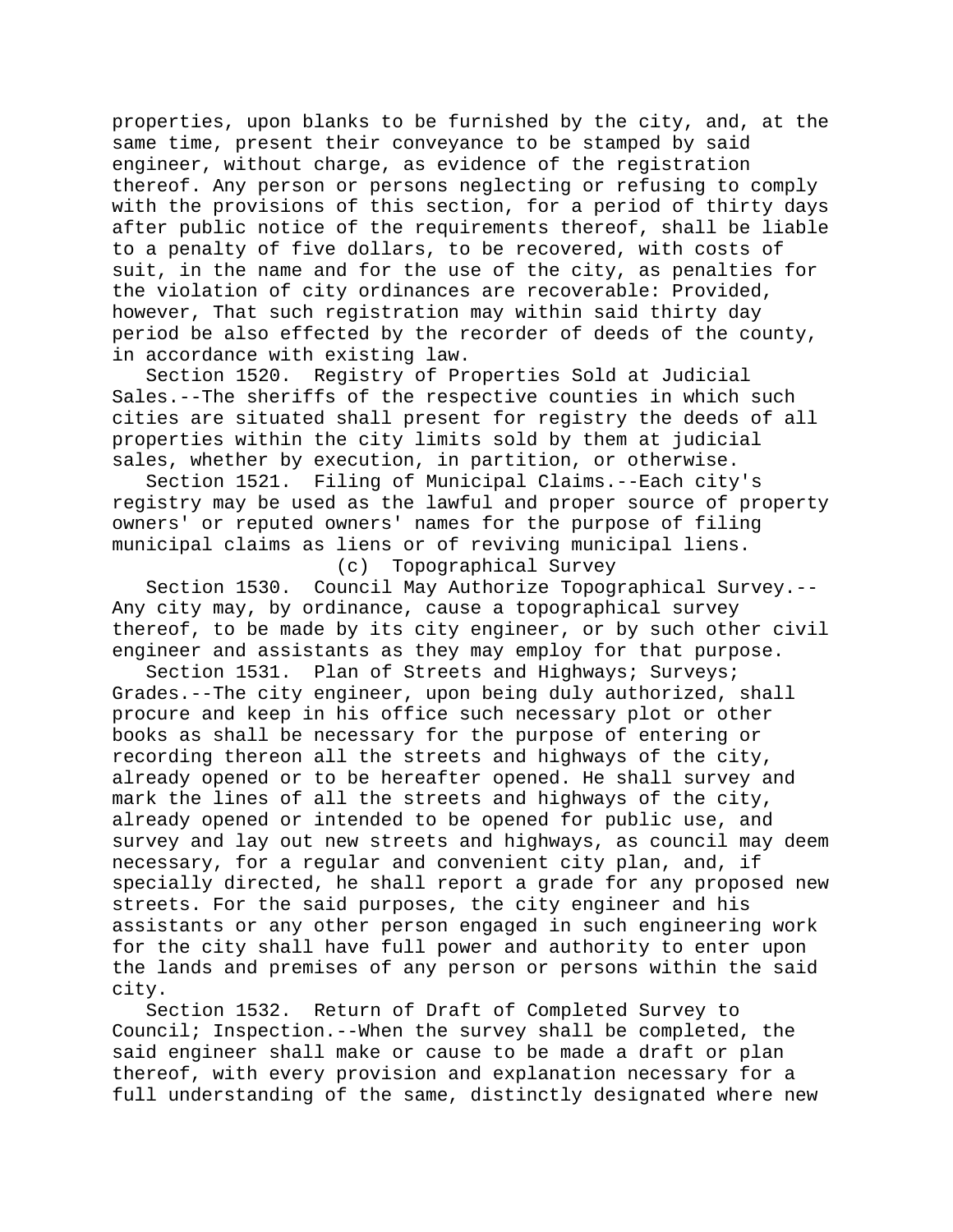streets and highways are thereafter to be opened, and shall return the same to the council. It shall remain in the office of the city clerk, and open to inspection by those interested, until finally approved as hereinafter provided.

Section 1533. Notice of Return; Objections; Alterations; Approval; Recording.--Council shall give at least thirty days' previous notice by publication once in at least two newspapers of general circulation, if there be that many, as required by section one hundred and nine of this act, and by posting at least ten handbills upon lands or territory contained in the map or plan returned for approval, that on a certain day or days, to be fixed by the said council, the said council will hear any objection that may be made to said draft or plans by any freeholder or citizen of said city, or interested person. The council at the time appointed, or at any subsequent time within three months, shall determine whether any and what alterations shall be made in the said plan or draft. When the same is finally approved, whether as returned or as altered and changed, said council may direct that the same be entered and recorded in the plot-book of street plans, in the office of the city engineer.

Section 1534. Notation of Grades on Plans.--In case the city engineer is directed to report grades for said streets or highways, the same shall be noted on said draft or plan, and be returned with his surveys; and said grades shall be subject to alterations and changes by council, in the manner aforesaid; and when approved by the said council shall become part of the plans, and be entered and recorded as aforesaid.

Section 1535. Effect of Recording.--Upon the recording of such plan or draft in the street plan book, and the passage of an ordinance approving said street drafts or plans and grades, or of either, as the case may be, therein designating the book and page, or pages, at or in which the said plan or plans are recorded, thereafter all the streets and highways, as designated upon said approved plan and recorded as aforesaid, shall be adjudged and taken to be laid out and located streets and highways.

Section 1536. Deviation from Established Plans; Liability of City.--In case the council shall thereafter change or alter, or should they by themselves or their officers deviate from the regulations of the streets or highways, so as aforesaid established, and damages thereby accrue to the property of any person or persons in consequence thereof, the said city shall be liable for the payment of such damages.<br>Section 1537. Sectional Surveys.--S

Sectional Surveys. --Sectional surveys or drafts may be returned to the council by said engineer at any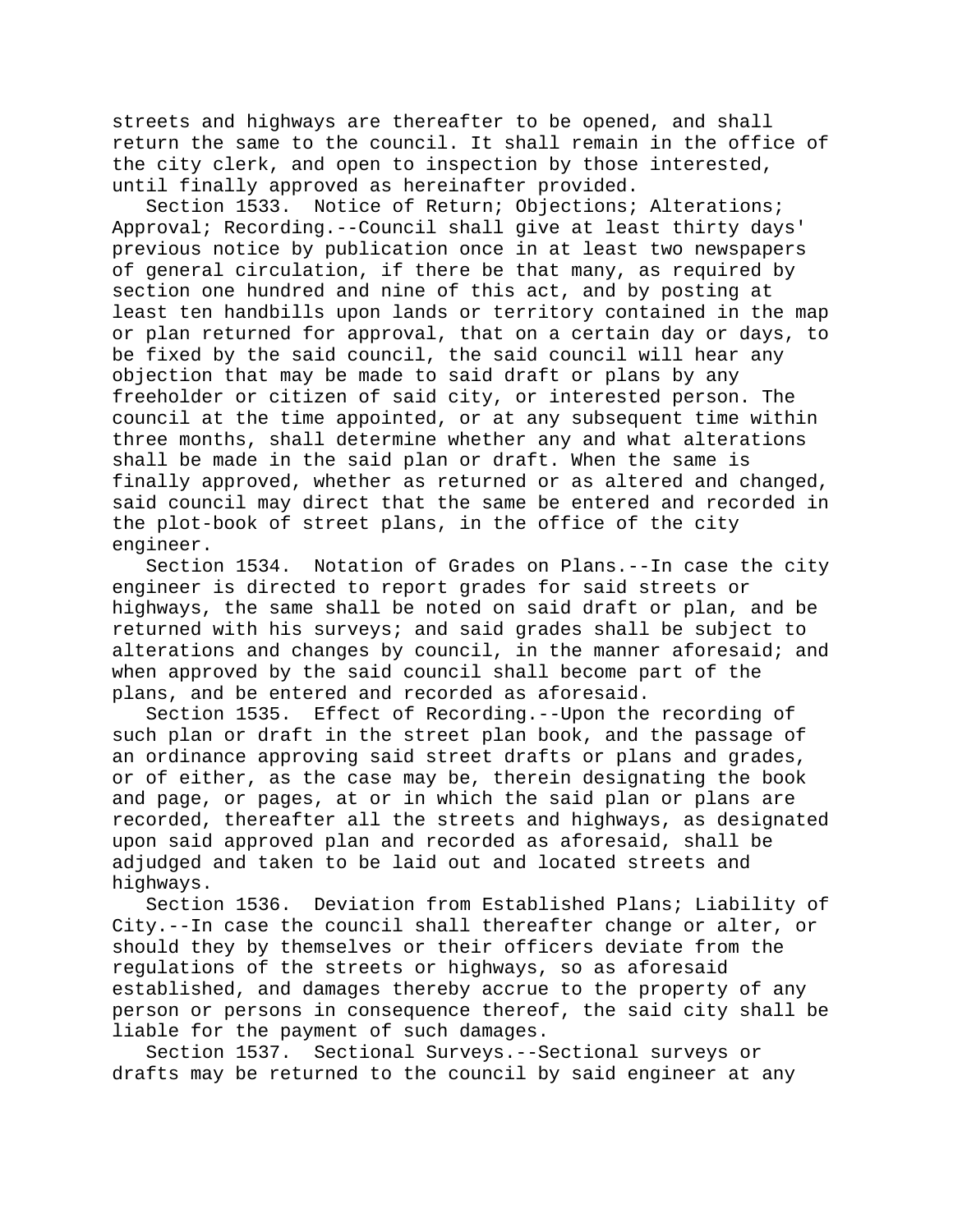time, and be confirmed as aforesaid, and with like force and effect.

Section 1538. Reports of Partial Surveys; Confirmation.--The said engineer may, from time to time as he shall deem expedient and the said council shall direct, make report of the surveys, plans and regulations by him made, in convenient sections, without awaiting the completion of the entire survey, and shall make duplicate drafts and plans of said section in the manner hereinbefore prescribed. The same proceedings shall be had for the final confirmation of such partial or sectional drafts and plans as is herein directed in relation to the confirmation of the entire survey, and with like effect and force.]

Section 106. Article XVI heading of the act is reenacted to read:

### ARTICLE XVI

### THE CITY SOLICITOR

Section 107. Sections 1601, 1602, 1603 and 1604 of the act are amended to read:<br>Section 1601. Ap

Appointment of City Solicitor[; Term; Compensation; Bond; Filling of Vacancies.--The council of each city shall, on the first Monday of May, one thousand nine hundred and fifty-two, and on the first Monday of May every fourth year thereafter, or as soon thereafter as practicable in each of said years, appoint a city solicitor, who shall be learned in the law and admitted to practice in the Supreme Court of the Commonwealth, and shall maintain an office in the city. He shall serve for a term of four years from the said first Monday of May and until his successor is qualified. He shall receive a fixed annual salary to be provided by ordinance. He shall give lawful bond to the city, with a surety or other company authorized by law to act as surety, to be approved by council, in such sum as they shall by ordinance direct, conditioned for the faithful performance of his official duties. Vacancies in said office shall be filled by council for the unexpired term.]**.--Council shall provide for the manner of appointment and compensation of the city solicitor, which may be a law firm.**

Section 1602. Direction of [Law] **Legal** Matters.--The city solicitor shall have the [superintendence,] direction[,] and control of the [law] **legal** matters of the city. No department of the city shall employ or retain any additional counsel in any matter or cause, except with the [previous] **prior** assent of council.

Section 1603. Duties.--The city solicitor shall [prepare]**oversee the preparation of** all bonds, obligations, contracts, leases, conveyances[,] and assurances to which the city or any department thereof may be party, as may be directed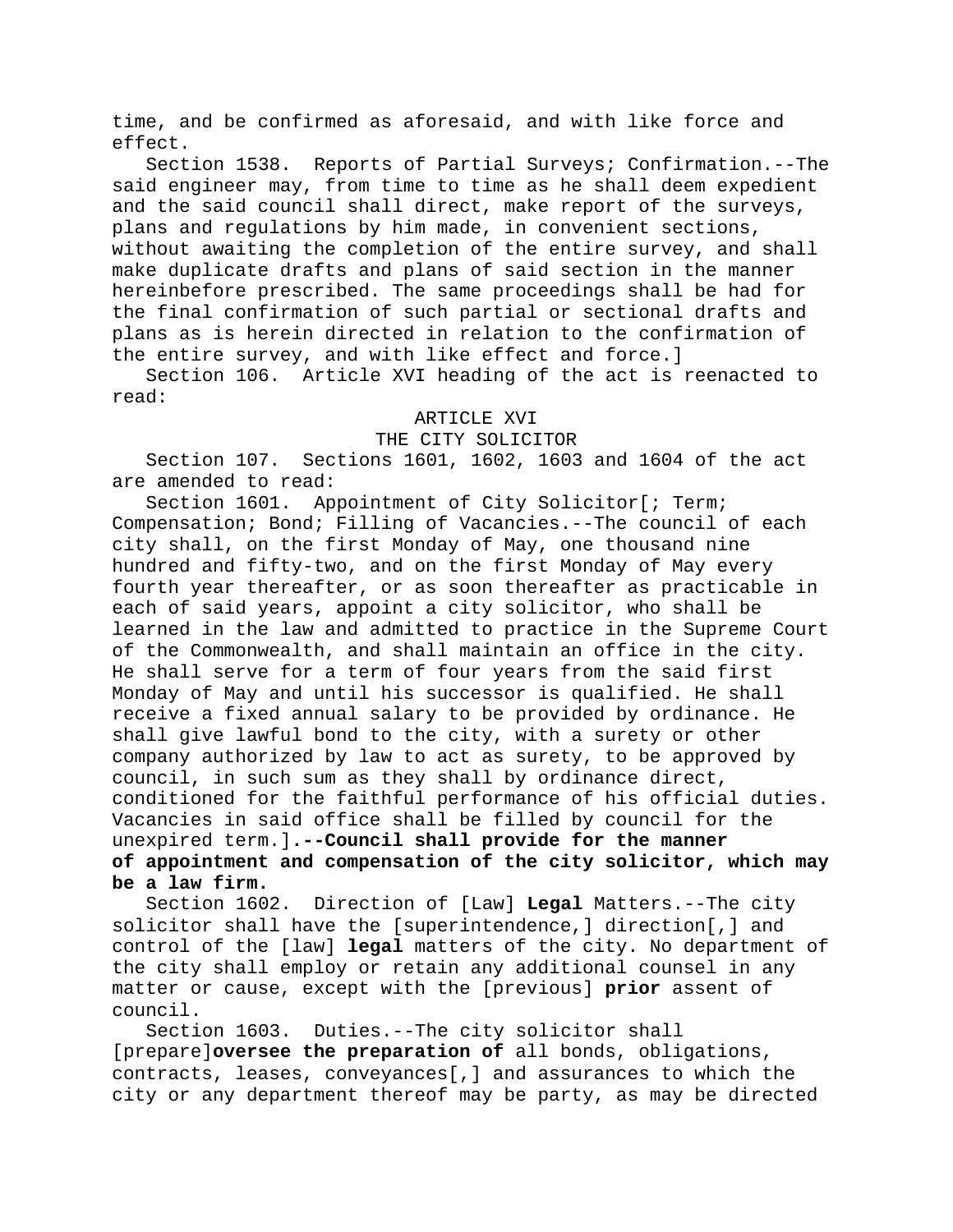by resolution or ordinance, and shall [commence and prosecute]**oversee the commencement and prosecution of** all and every suit or suits, action or actions, brought by the city, **and the filing of municipal claims and liens,** for or on account of any of the estates, rights, trusts, privileges, claims[,] or demands[,] of the same, as well as [defend] **oversee the defense of** all actions or suits against the [said] city or any officer thereof, wherein or whereby any of the estates, rights, privileges, trusts, ordinances, or acts of the city or any department thereof, may be brought in question before any court. [He] **The city solicitor** shall have like duties before any administrative agency or other judicial or quasi-judicial body. [He] **The city solicitor** shall do all and every professional act incident to the office which [he] **the city solicitor** may be lawfully authorized and required to do by the mayor, or by any ordinance or resolution of the council**, and shall perform such other duties as council may direct**.

Section 1604. Written Opinions to be Furnished.--[The city solicitor shall, whenever required, furnish the council, the mayor, or any elected city official, with his opinion, in writing, upon any question of law which may be submitted by any of them in their official capacities.] **(a) Subject toregulation by council in accordance with subsection (b), thecity solicitor shall furnish a written opinion on questions oflaw submitted, in their official capacities, by any of thefollowing:**

- **(1) The council.**
- **(2) The mayor.**
- **(3) Any other elected city official.**

**(4) Any appointed city official designated by council as authorized to request a written legal opinion.**

**(b) The city council may provide for the regulation of the manner in which questions are presented to the city solicitor by any elected or appointed city official and may limit the questions submitted in such manner as the city council may direct.**

Section 108. Sections 1605 and 1606 of the act are repealed:

[Section 1605. City Lien Docket.--The city solicitor shall keep in his office a city lien docket, which shall be open to public inspection, and in which he shall cause to be entered all claims for curbing, paving, or repaving sidewalks, assessments of damages, contributions for opening streets, or parts thereof, for grading, paving, and macadamizing the same, for water and lighting frontage tax and water and lighting rates, sewerage, city taxes, and other matters that may be the subject of claim on the part of the city, which have or shall be returned to the solicitor as remaining due and unpaid after the period prescribed by law or ordinance for the payment of such claims.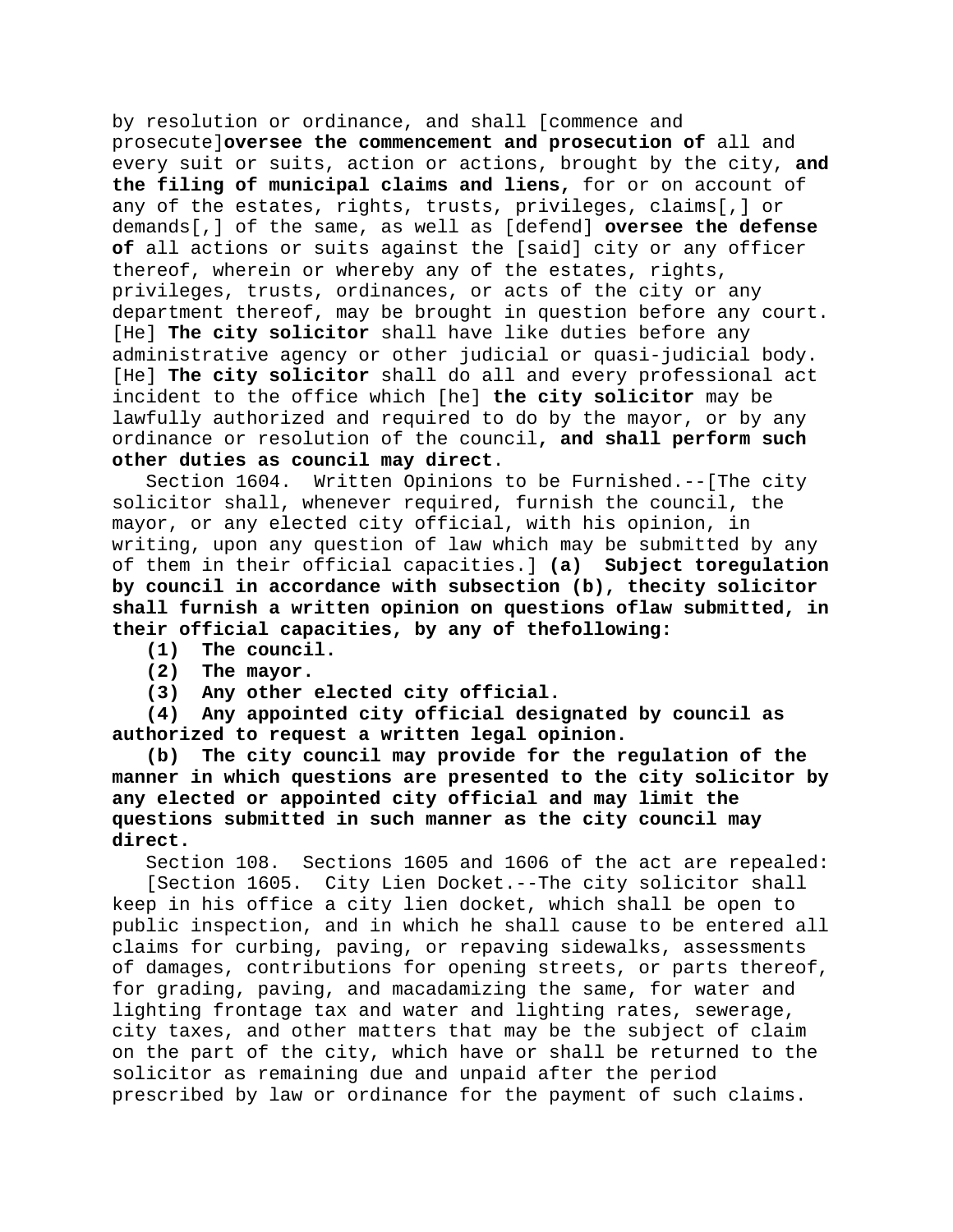Nothing contained herein shall be deemed to alter or replace the administration and effect of the Real Estate Tax Sale Law in any city wherein said law is in operation.

Section 1606. Department Heads to Furnish Statements of Claim.--It shall be the duty of the head of each department, wherein any such claim shall originate, to furnish to the city solicitor, within the period prescribed by law or ordinance, a statement of all claims for curbing, paving, et cetera, which remain due or unpaid, a certified copy of which the said heads of departments shall at the same time furnish to the director of accounts and finance.]

Section 109. Section 1607 of the act is amended to read:<br>Section 1607. Satisfaction of Liens Due City.--Upon the Satisfaction of Liens Due City. -- Upon the payment of any lien or other debt of record due the city, to any **city employe or city official or other** person authorized to receive the [same] **payment**, that person shall [forthwith forward to the city solicitor a satisfaction piece therein]**, as soon as practicable, notify the city solicitor**; and it shall be the duty of the city solicitor or [his assistant forthwith] **thesolicitor's designee, as soon as practicable,** to cause satisfaction to be entered upon the proper record [thereof] **ofthe lien or debt of record**.

Section 110. Section 1608 of the act is repealed:

[Section 1608. Return and Payment of Money and Fees Received.--The city solicitor shall, at least once in every month, make a return to the director of accounts and finance, under oath or affirmation, of each item of moneys received by or through him, or his assistants, by virtue of his office, or on account of any matter connected therewith. Immediately upon making such return, he shall pay over the amount in his hands to the city treasurer. He shall, in like manner, pay into the city treasury all fees received by him in his official capacity, but this provision shall not be taken to include the judgment fee or commission allowed him in his capacity of attorney.]

Section 111. Sections 1609 and 1610 of the act are amended to read:

Section 1609. Assistant Solicitor.--[The council of each city may] **Council may, at its discretion,** appoint one or more assistant city solicitors[, whose term of office shall be concurrent with that of the city solicitor, and whose] **to assist the solicitor in the performance of all duties and shall provide for the** compensation [shall be fixed by resolution, and who shall assist the solicitor in the performance of all duties prescribed for him] **of assistant solicitors by resolution**.

Section 1610. Special Counsel.--Council may, at its discretion, retain special counsel for particular proceedings or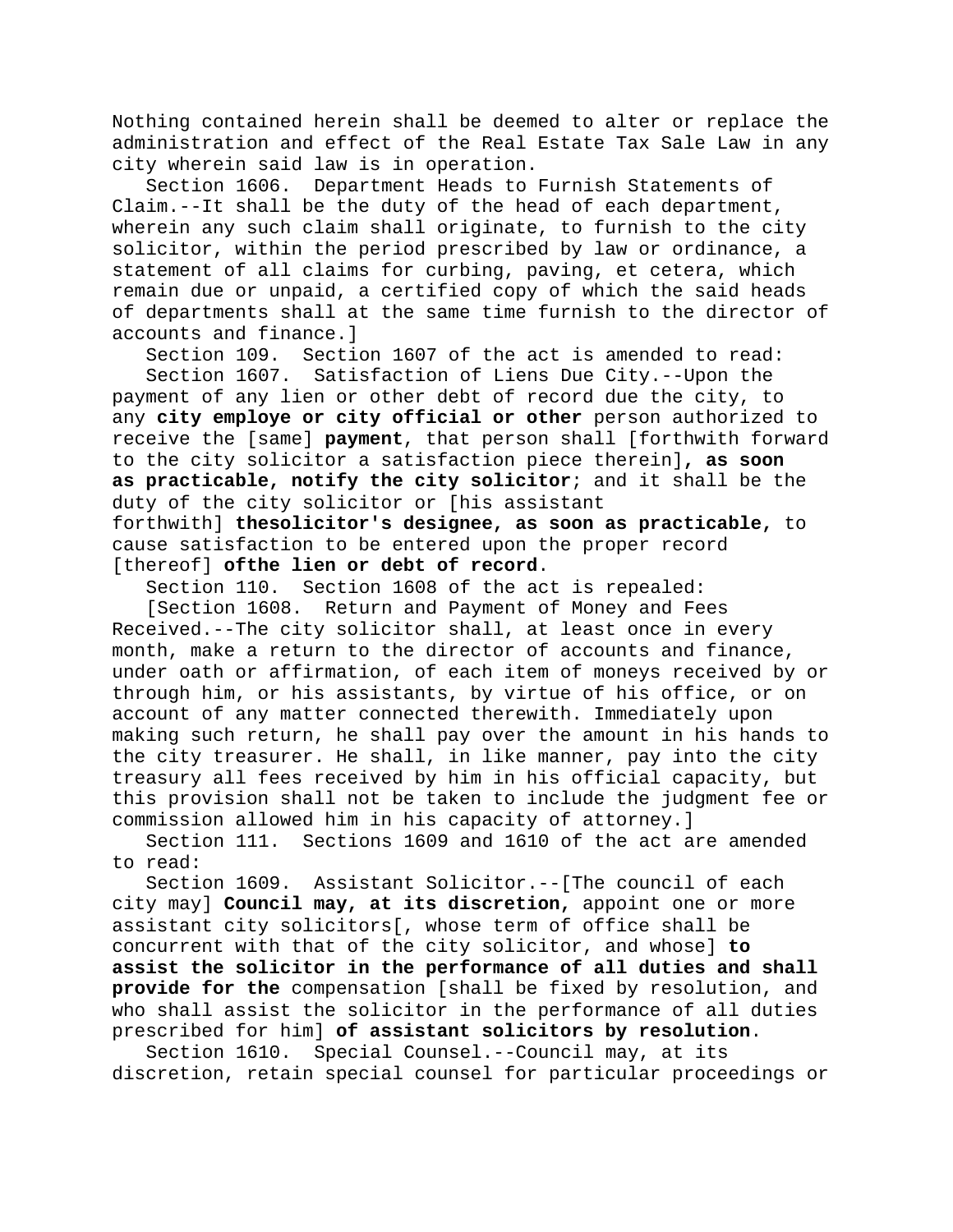matters of the city and [fix his] **shall provide for the**compensation **of special counsel** by resolution.

Section 112. Article XVII heading of the act is amended to read:

### ARTICLE XVII

## THE CITY CONTROLLER **AND INDEPENDENT AUDITOR**

Section 113. Article XVII of the act is amended by adding a subdivision heading to read:

## **(a) City Controller**

Section 114. Section 1701 of the act, amended July 27, 1973 (P.L.234, No.62), is amended to read:

Section 1701. Qualifications**; Bond; Compensation**.--**(a)** The city controller shall be [a competent] **an** accountant, at least twenty-one years of age, shall have been a resident of the city for at least one year [next before his election,] **before the person's election** and shall reside in the city throughout [his]**the person's** term of office. **Prior to being sworn into office and as a condition to qualifying for office, the elected city controller shall present a signed affidavit to the city clerk that states the person resides in the city from which elected and has resided in the city continuously for at least one year immediately before the person's election.**

**(b) The city controller shall give bond in accordance with section 907 for the faithful performance of official duties as the city controller. The bond shall cover the full term of office and shall be conditioned upon the following:**

**(1) The accounting for and paying over of all moneys received as city controller.**

**(2) The safekeeping and payment over of all public moneys entrusted to the controller's care.**

**(c) The city controller shall receive a fixed annual salary, to be set by ordinance, in an amount not less than the compensation paid to members of council.**

Section 115. Sections 1702 and 1703 of the act are repealed:

[Section 1702. Bond.--He shall give lawful bond to the city, with a surety or other company authorized by law to act as surety, to be approved by the council, in such sum as it may by ordinance direct, conditioned for the honest and faithful discharge of his official duties.

Section 1703. Compensation.--He shall receive a fixed annual salary, to be provided by ordinance, which shall not be less than the compensation paid to members of council.]

Section 116. Section 1704 of the act, amended May 6, 1957 (P.L.100, No.42) and December 14, 1967 (P.L.828, No.355), is amended to read:<br>Section 1704.

[Examination and Audit of Accounts.--(a)]**Powers and Duties.--(a) The city controller shall**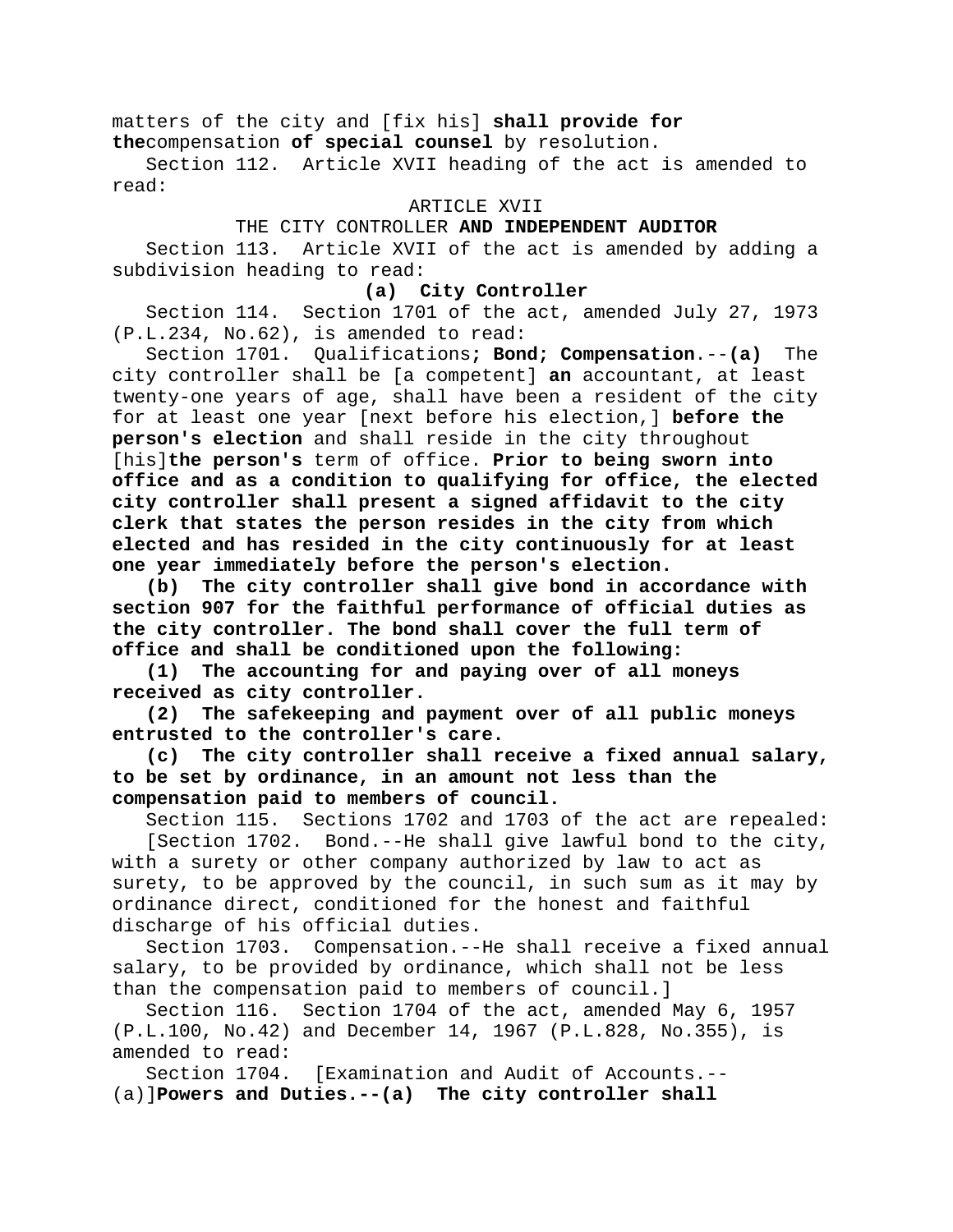**countersign all documents authorizing the payment of moneys out of the city treasury when satisfied of the legality of the payment.**

**(b) The city controller shall have the power to administer oaths or affirmations in relation to any matter touching the authentication of any account, claim or demand of or against the city, but shall not receive any fee therefor.**

**(c)** The city controller shall **have the power to** examine[, audit and settle all] **the following accounts:**

**(1) All** accounts whatsoever in which the city is concerned, either as debtor or creditor[, and shall also, annually or as often as he desires or is directed to do so by council, examine and audit the]**.**

**(2) The** accounts of all **city** bureaus, officers, and departments which collect, receive[,] and disburse public moneys[,] or who are charged with the management, control[,] or custody thereof[, and in every case he shall make report of such examination, audit and settlement to the council. He shall likewise audit and report upon the]**.**

**(3) The** accounts of [any such] **a city** officer upon the death, resignation, removal or expiration of the term of the [said officers] **officer**. [He shall likewise audit and report upon the]

**(4) The** accounts of any library to which the city makes appropriations, [those of] any institution owned by the city, and [those of] **Pennsylvania** National Guard units to which the city makes appropriations.

[(b) He shall likewise audit, or with the consent of council cause to be made by an accountant an annual audit of, all the accounts of any municipal officer in any department of the city government who may be charged with the duty, or who may perform the services, of receiving and disbursing the funds of any association, society, or organization of municipal employes or persons, directly or indirectly connected with the municipal government, for the benefit, relief, or pensioning of firemen, policemen, or other municipal employes or persons as aforesaid.

(c) All such audits shall be made within as short a time as possible after the close of the fiscal year, and be annually reported to council at its first meeting in March, as other reports of the controller are made, and shall be filed with the court of quarter sessions within ninety days of the close of the fiscal year.

(d) Council may provide for an audit of any or all accounts by an independent certified public accountant.

(e) Brief abstracts or summaries of the reports of such accounts and financial statements or such other reports thereof as council may require shall be published at least once a week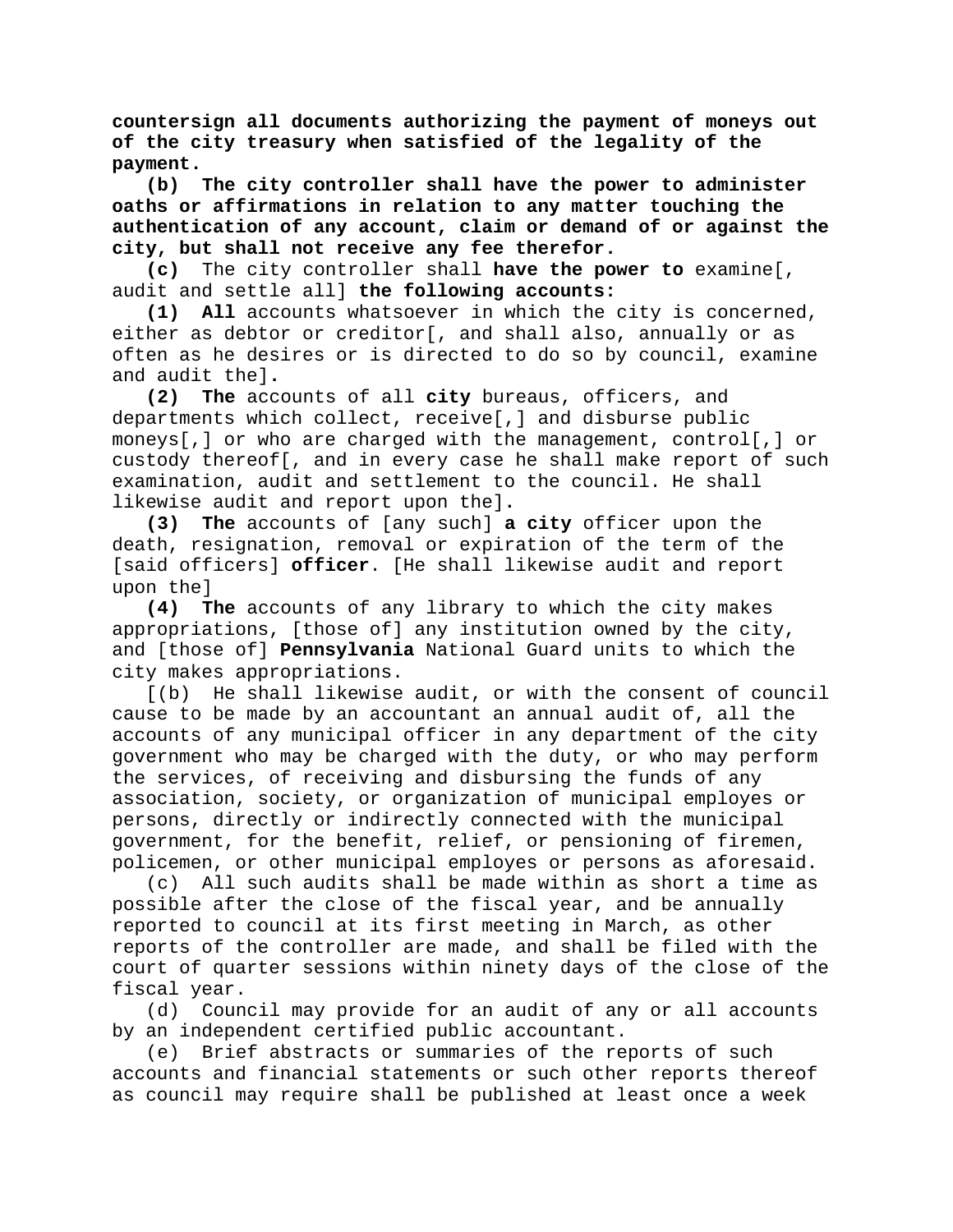for two weeks in one newspaper, in accordance with the provisions of section one hundred and nine of this act. The expense and cost of such publication shall be paid out of the funds of the various associations, organizations, or societies, as their other expenses are paid.]

**(f) In the same manner in which subpoenas may be issued and enforced, in accordance with section 917, the city controller shall have power to issue and pursue enforcement of subpoenas to obtain the attendance both of officers whose accounts the controller is authorized to examine and of any person or persons whom it may be necessary to examine as witnesses.**

**(g) The city controller may present council with annual or periodic statements concerning the results of the controller's examination of accounts, which shall be public records pursuant to the act of February 14, 2008 (P.L.6, No.3), known as the "Right-to-Know Law."**

Section 117. The act is amended by adding sections to read:

**Section 1704.1. Deputy Controller; Employes.--The controller may appoint a deputy controller and may select individuals to serve as assistants and employes in the controller's office. The number of the assistants and employes permitted, if any, shall be fixed by council. Assistants and employes in the controller's office shall, in all other respects, be considered employes of the city. A deputy controller, assistants and employes appointed under this section shall be bonded, and their compensation shall be fixed by council.**

Temporary Deputy Controller.--In case of the **sickness, absence or inability of a city controller, and when no deputy shall have been appointed by the controller, the council may appoint a temporary deputy controller to serve during the sickness, absence or inability of the controller, or until the controller shall appoint a deputy. A temporary deputy controller shall be bonded and receive the compensation fixed by council.**

**Section 1704.3. Continuation of Office.--The appointment of an independent auditor in accordance with subdivision (b) shall not abolish the office of controller. The elected controller shall continue to exercise those powers retained for the controller in this subdivision.**

Section 118. Article XVII of the act is amended by adding a subdivision heading to read:<br>**(b)** Ind

### **(b) Independent Auditor**

Section 119. The act is amended by adding sections to read:<br>Section 1704.11. Appointment of Independent Auditor.--The **Section 1704.11. Appointment of Independent Auditor.--The council shall provide, by resolution, for the appointment of an independent auditor. The independent auditor may be a certified public accountant or a firm of certified public accountants.**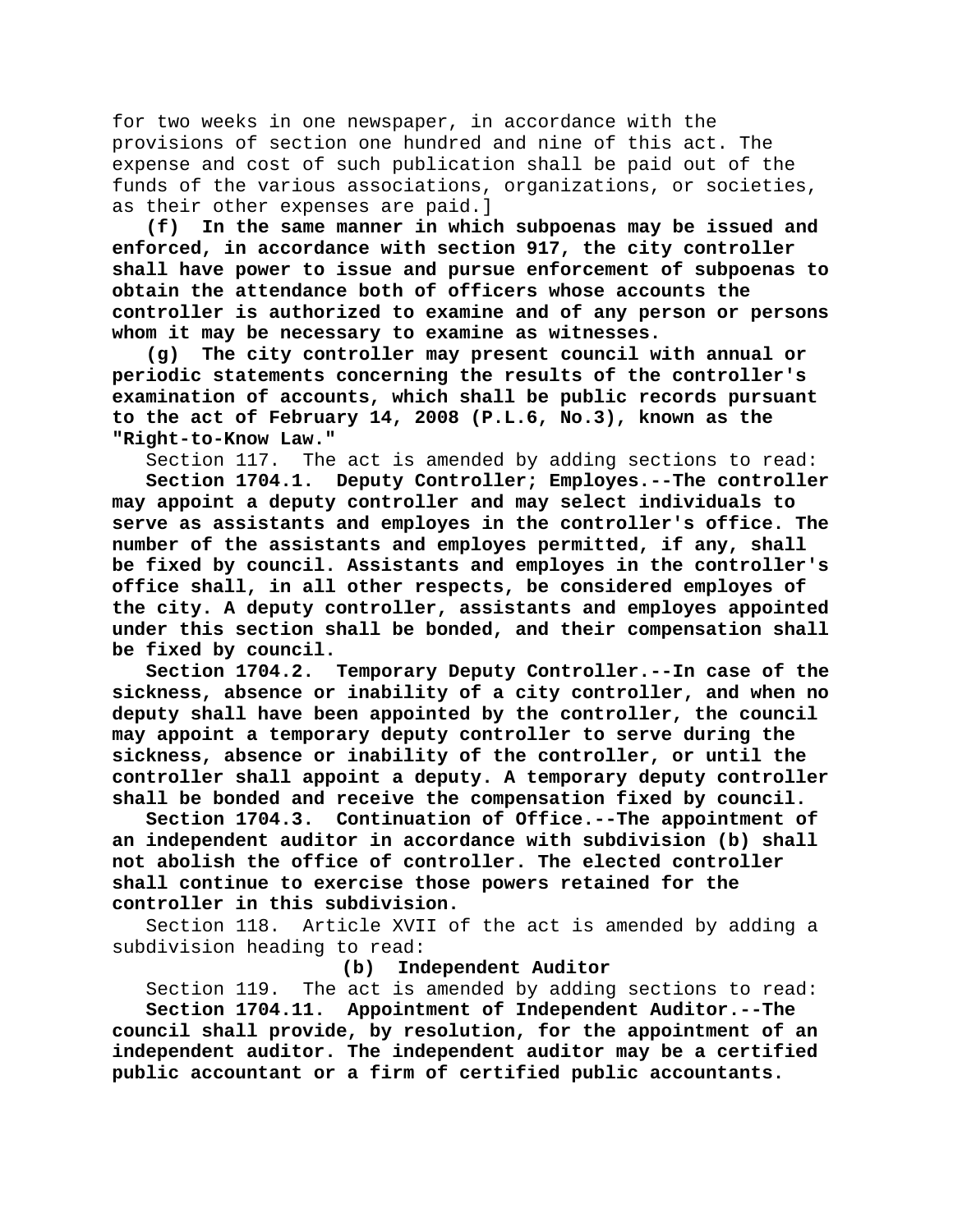**Section 1704.12. Powers and Duties of Independent Auditor.-- (a) The independent auditor shall conduct an annual audit of all accounts of city officers, departments and offices which collect, receive and disburse public moneys and other funds or are charged with the management, control or custody thereof on which the independent auditor is required to report pursuant to this subdivision. The annual audit, as directed by council, shall also include any accounts subject to examination by the controller pursuant to subdivision (a).**

**(b) The independent auditor shall have and possess the powers expressly provided in this subdivision and, in relation to accounts which the independent auditor is authorized to audit, shall have the same power as the city controller to issue subpoenas to obtain the attendance of officers and witnesses.**

Section 120. Section 1705 of the act, amended March 2, 1970 (P.L.71, No.31), is amended to read:

Section 1705. Annual Report to Council; Filing Copy in Court and Appeal [Therefrom].--**(a)** The [city

controller]**independent auditor appointed in accordance with this subdivision** shall make **a** report to council, at

[its] **council's**first meeting in March in each year, of the audits [which he shall have] made of the accounts of the officers having charge, custody, control or disbursement of such public moneys and other funds, showing the balance in their hands respectively, and, within ninety days of the close of the fiscal year, the [city controller] **independent auditor** shall file a copy of the [said] annual report to council with the clerk of the court or the prothonotary, as may be provided by local rules of court.

**(b) The independent auditor shall also prepare, annually, an intelligible summary of the report or reports made pursuant to this section, showing the fiscal condition of the affairs of the city. Council may require advisory interim reports from the independent auditor. Reports prepared under this section and all summaries thereof shall be public pursuant to the act of February 14, 2008 (P.L.6, No.3), known as the "Right-to-Know Law."**

**(c)** It shall be lawful for the city or any taxpayer thereof on its behalf or any officer whose account is settled or audited to appeal from the settlement or audit to the court of common pleas of the county within forty-five days after the [said] annual report to council has been filed. If the appellant is a taxpayer or any officer charged as aforesaid, he shall file a bond, with one or more sufficient sureties, conditioned to pay all costs thereafter accruing in case a decision shall not be obtained more favorable to the party on whose behalf the appeal shall be taken than that contained in the [said] report. [The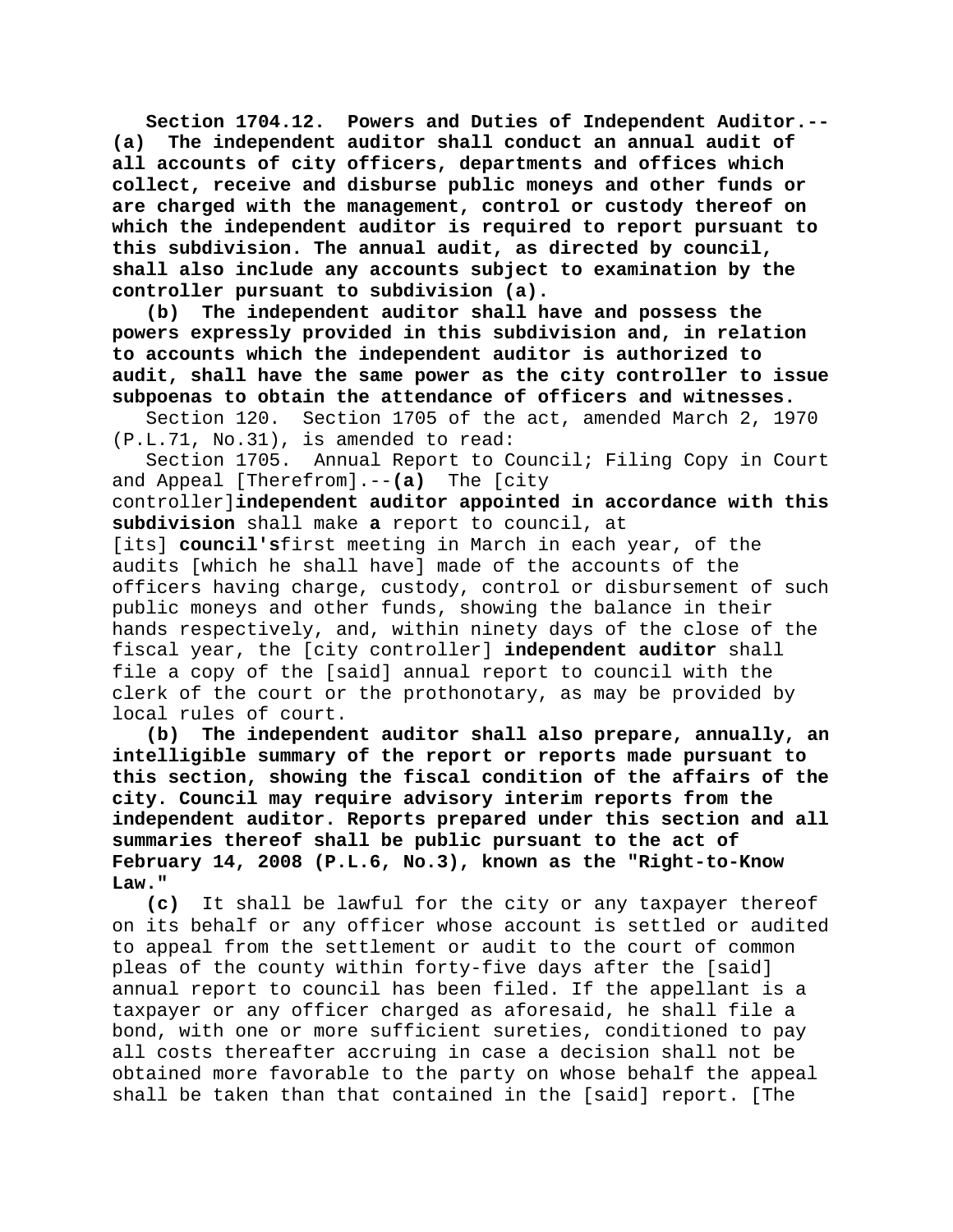city controller shall also prepare an intelligible summary of said reports, showing the fiscal condition of the affairs of the city, and post one copy of said summary in a conspicuous place in the city hall. Council may require advisory interim reports from the city controller.]<br>Section 121. Sections

Sections 1706, 1707, 1708 and 1709 of the act are repealed:

[Section 1706. Power to Administer Oaths; Countersigning of Warrants.--The city controller shall have the power to administer oaths or affirmations in relation to any matter touching the authentication of any account, claim, or demand of or against the city, but shall not receive any fee therefor, and shall countersign all warrants for the payment of moneys out of the city treasury when satisfied of the legality of such payment.

Section 1707. Power to Subpoena City Officers.--The city controller shall have power to issue subpoenas to obtain the attendance of officers whose accounts he is authorized to adjust, audit, and settle, and also to subpoena any person or persons whom it may be necessary to examine as witnesses, and in case any city officer or any witness refuses to appear upon being subpoenaed, he shall report such refusal to council, and the council is hereby empowered to enact ordinances to compel the attendance of city officers and witnesses before the said city controller and to impose penalties in case of refusal.

Section 1708. Appointment of Deputy Controller; Powers; Responsibility.--The city controller may appoint a deputy controller, who in case of the sickness, absence, or inability of such controller to act, shall have the same powers and shall perform the same duties as are imposed by law upon the city controller. In the case of such appointment, the said controller shall be responsible and liable for the acts of such deputy.

Section 1709. Appointment of Temporary Deputy by Council; Bond; Compensation.--In case of the sickness, absence, or inability of a city controller, and when no deputy shall have been appointed by him, the council of such city may appoint a deputy controller to serve during the sickness, absence, or inability of such controller, or until such controller shall appoint a deputy, as aforesaid, who shall furnish such bond, and receive such compensation, as shall be fixed by council.]

Section 122. Article XVIII heading of the act is reenacted to read:

## ARTICLE XVIII

### ACCOUNTS AND FINANCES

Section 123. Section 1801 of the act, amended April 27, 1965 (P.L.21, No.18), is amended to read: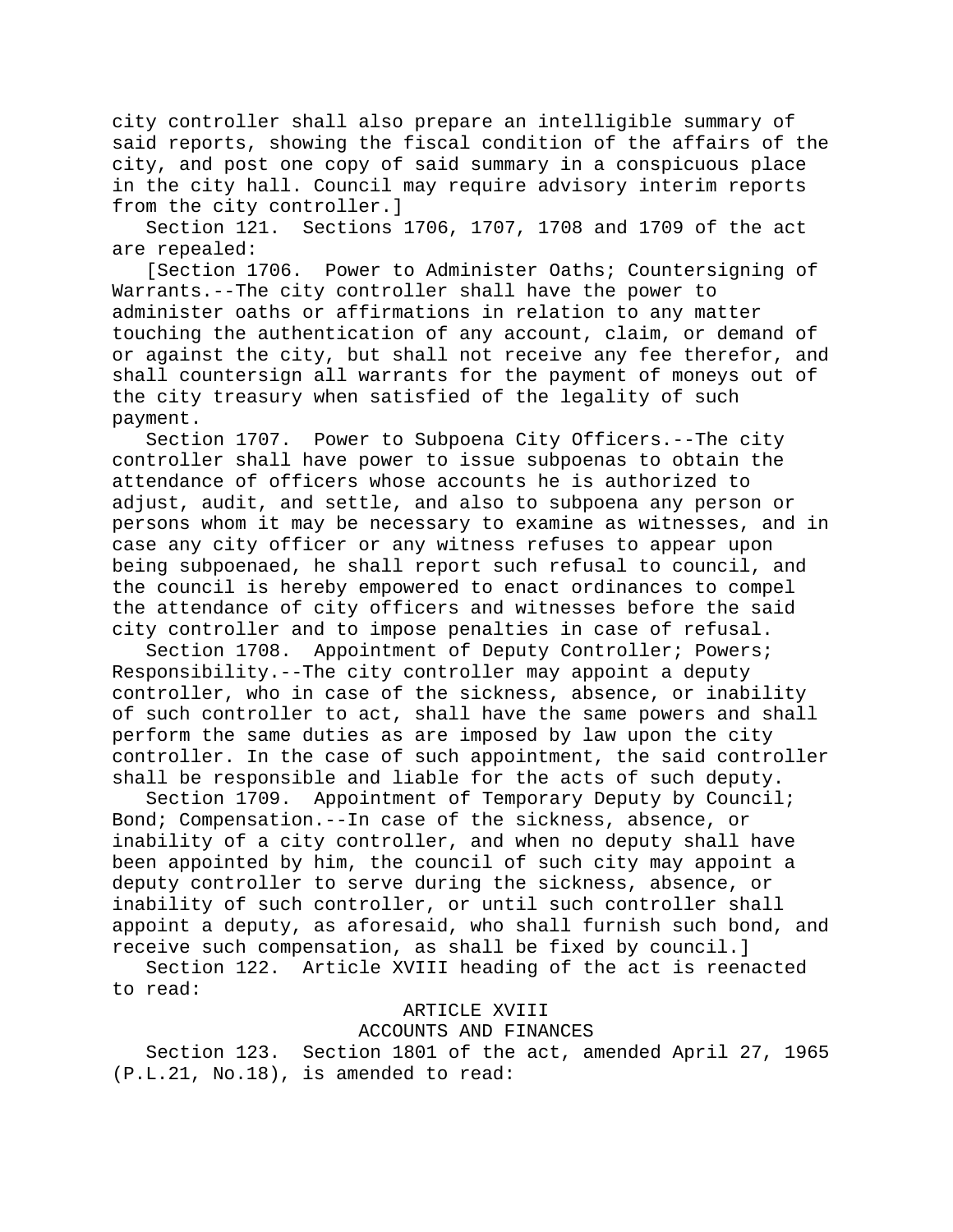Section 1801. Fiscal Year.--The fiscal year of each city shall begin on the first day of January **and end on the last dayof December**.

Section 124. Sections 1802, 1803 and 1804 of the act are amended to read:

Section 1802. [Director of Accounts and Finance] **ChiefFiscal Officer**; Bond**; Administering Oaths**.--[The director of accounts and finance shall be the head of the Department of Accounts and Finance. He shall furnish bond in such amount as shall be fixed by ordinance. He] **(a) Council shall provide fora chief fiscal officer for the city. In filling the position ofchief fiscal officer, council may appoint, but shall not belimited to appointing, the director of the department ofaccounts and finance, if one is appointed pursuant to Article XI or the city administrator, if one is appointed pursuant toArticle XII-A.**

**(b) Council shall require that the chief fiscal officer furnish a bond subject to section 907.**

**(c) The chief fiscal officer** shall have authority to administer oaths and affirmations in relation to any matter touching the authentication of every account with or claim or demand of or against the city, but shall not be entitled to receive any fee therefor.

Section 1803. Deputy.--[The director of accounts and finance may appoint a deputy, subject to the approval of council, which shall fix the salary of such deputy.] **Council may authorize the chief fiscal officer to appoint, subject to the approval of council, a deputy chief fiscal officer whose compensation shall be fixed by council.** The deputy shall have power to administer oaths and affirmations in all matters relating to the affairs of [said] **the** office **and shall furnish a bond subject to section 907. If no deputy has been appointed, council may appoint a temporary deputy chief fiscal officer to serve during the chief fiscal officer's illness, absence or inability to serve. The temporary deputy chief fiscal officer may be required to furnish bond as required by council**. [The director of accounts and finance shall in all cases be responsible and liable for the actions and conduct of the said deputy.]

Section 1804. Regulations Concerning Appropriation.--**(a)** No debt shall be created by any department of the city[,] except in [pursuance of previous authority of law, ordinance, or resolution] **accordance with law**.

**(b)** No money shall be paid out of the city treasury except upon appropriation made according to law[,] and [on warrant]**pursuant to a document authorizing payment** drawn by the proper officer **or officers** in pursuance thereof.

**(c)** No work shall be hired to be done, no materials purchased, no contracts made[,] and no order issued for the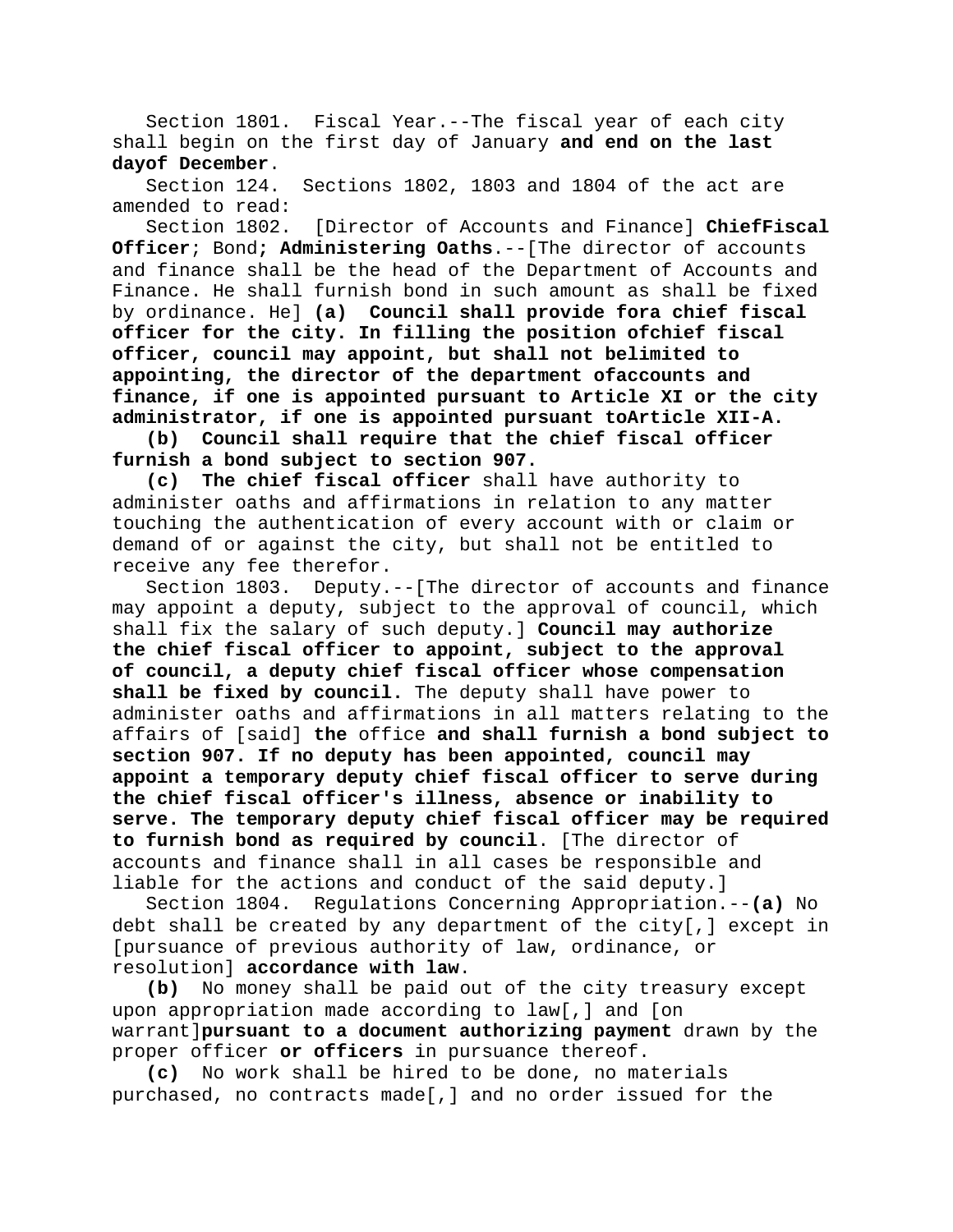payment of any moneys [in any amount which will cause the sums appropriated to specific purposes to be exceeded]**, if doing sowould result in the total expenditure of money for a specificpurpose to exceed the amount appropriated for that purpose**.

**(d)** In every case in which an appropriation shall be [exhausted] **entirely expended**, and the object of [which] **theappropriation** is not completed, the [director of accounts and finance] **chief fiscal officer** shall [immediately] **on or beforethe next regularly scheduled council meeting** report the fact to the city council and accompany [such] **the** report with a statement of the moneys which have been drawn on [such] **the**appropriation[,] and the particular purpose for which they were drawn.

**(e)** The council may at any time by ordinance make supplemental appropriations for any lawful purpose from any funds on hand or estimated to be received within the fiscal year and not appropriated to any other purpose, including the proceeds of any borrowing now or hereafter authorized by law.

**(f)** The council shall have the power to authorize the transfer of any unexpended balance, of any appropriation item, or any portion thereof, but [such action shall be taken only on the recommendation of a director of one of the

# departments]**council shall first seek comments from the director of thedepartment negatively affected by the proposed transfer pursuant to this section**.

[When a transfer of over five per cent of an appropriation item is made within a department or when a transfer of over five per cent of the total appropriation is made from one department to another department, an affirmative vote of four members of the council shall be required.]

# **(g) Consistent with this section, council shall determine the manner and method of all intradepartmental and interdepartmental financial transfers.**

Section 125. Section 1804.1 of the act, amended July 10, 1980 (P.L.478, No.103) and December 13, 1982 (P.L.1149, No.263), is amended to read:<br>Section 1804.1.

Investment of City Funds.-- $(a)$  The council shall have power to **provide the following**:

(1) [make] **The** investment of city sinking funds as authorized by [the act of July 12, 1972 (P.L.781, No.185), known as the "Local Government Unit Debt Act";] **53 Pa.C.S. Pt.** 

**VII Subpt. B (relating to indebtedness and borrowing).**

(2) [make] **The** investment of moneys in the general fund and in special funds of the city other than the sinking funds as authorized by this article[; and]**.**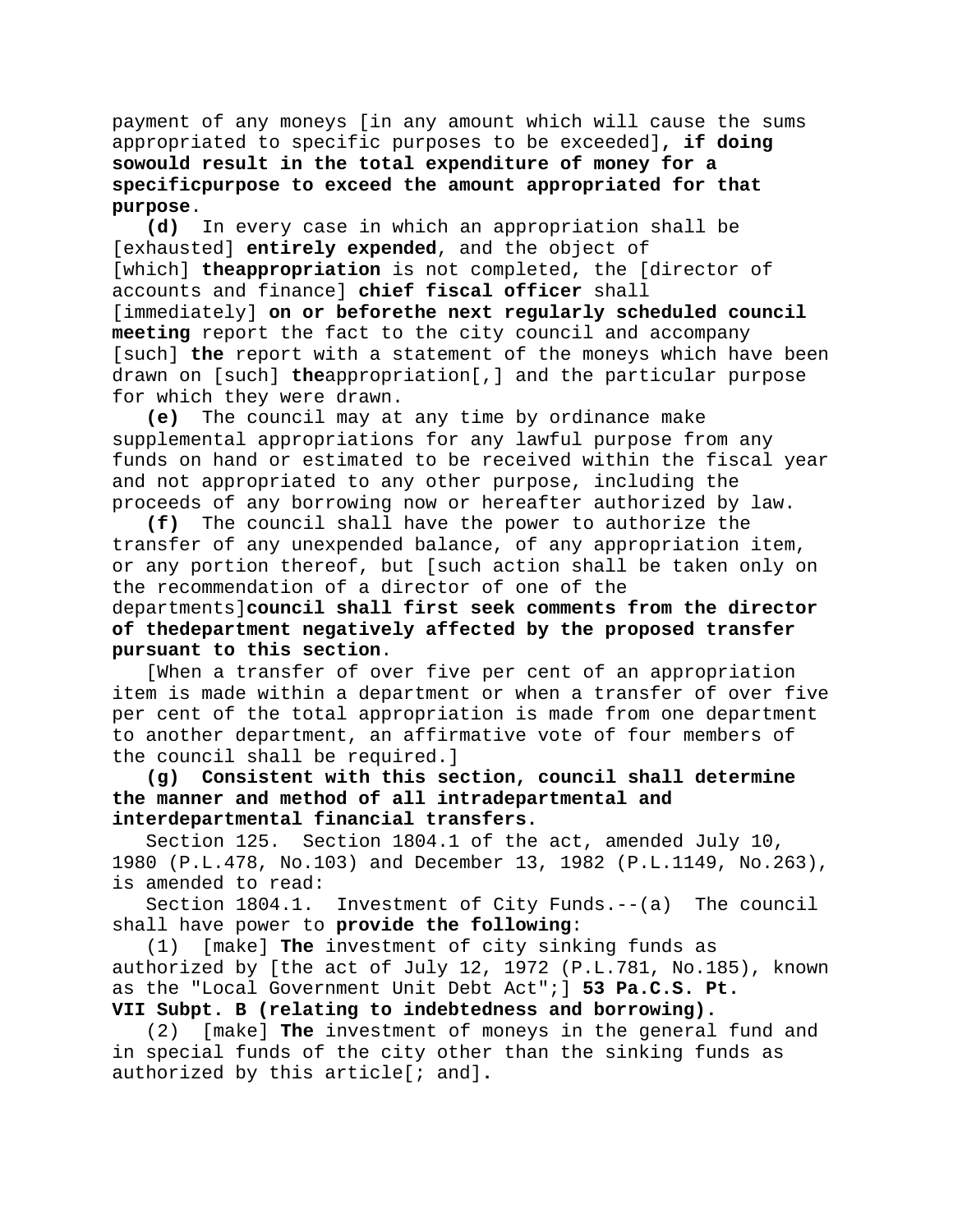(3) [liquidate] **The liquidation of** any [such] investment, in whole or in part, by disposing of securities or withdrawing funds on deposit. Any action taken to make or to liquidate any investment shall be made by the officers designated by action of the council.

(b) The council shall invest city funds consistent with sound business practice.

(c) The council shall provide for an investment program subject to restrictions contained in this act and in any other applicable statute and any rules and regulations adopted by the  $\begin{array}{c} \text{countil.} \\ \text{(d)} \end{array}$ 

Authorized types of investments for city funds shall be**any of the following**:

(1) United States Treasury bills.

(2) Short-term obligations of the United States Government or its agencies or instrumentalities.

(3) Deposits in savings accounts or time deposits, other than certificates of deposit, or share accounts of institutions insured by the Federal Deposit Insurance Corporation [or the Federal Savings and Loan Insurance Corporation] or the National Credit Union Share Insurance Fund [or the Pennsylvania Deposit Insurance Corporation or the Pennsylvania Savings Association Insurance Corporation] to the extent that such accounts are so insured[,] and, for any amounts above the insured maximum, provided that approved collateral as provided by law therefore shall be pledged by the depository.

(4) Obligations of the United States of America or any of its agencies or instrumentalities backed by the full faith and credit of the United States of America, the Commonwealth of Pennsylvania or any of its agencies or instrumentalities backed by the full faith and credit of the Commonwealth, or of any political subdivision of the Commonwealth of Pennsylvania or any of its agencies or instrumentalities backed by the full faith and credit of the political subdivision.

(5) Shares of an investment company registered under the Investment Company Act of 1940 **(54 Stat. 789, 15 U.S.C. § 80a-1et seq.)**, whose shares are registered under the Securities Act of 1933 **(48 Stat. 74, 15 U.S.C. § 77a et seq.)**, provided that the only investments of that company are in the authorized investments for city funds listed in clauses (1) through (4).

(6) Certificates of deposit purchased from institutions insured by the Federal Deposit Insurance Corporation [or the Federal Savings and Loan Insurance Corporation] or the National Credit Union Share Insurance Fund [or the Pennsylvania Deposit Insurance Corporation or the Pennsylvania Savings Association Insurance Corporation] to the extent that such accounts are so insured. However, for any amounts above the insured maximum,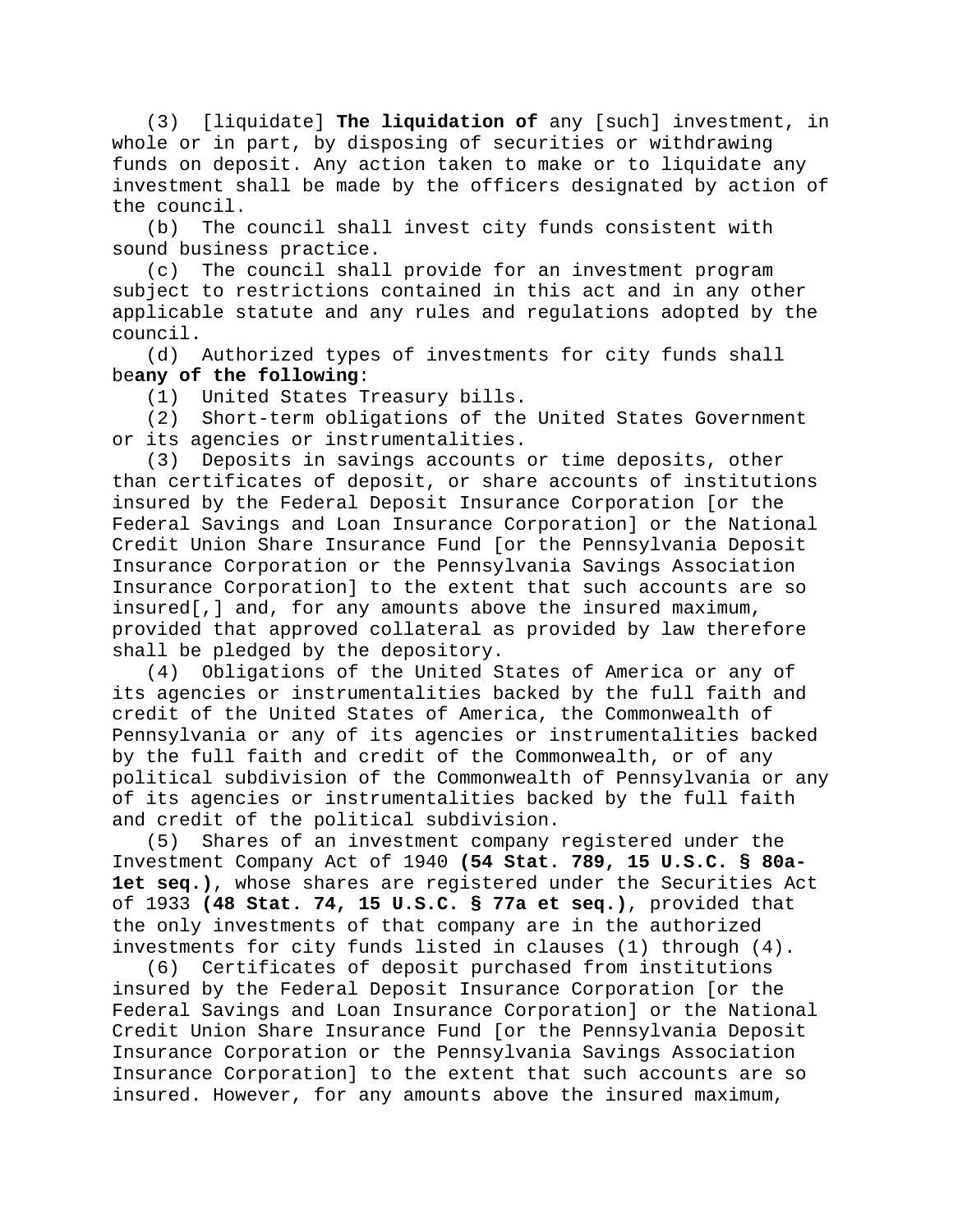such certificates of deposit shall be collateralized by a pledge or assignment of assets of the institution, and such collateral may include loans (including interest in pools of loans) secured by first mortgage liens on real property. Certificates of deposit purchased from commercial banks shall be limited to an amount equal to twenty per centum of a bank's total capital and surplus. Certificates of deposit purchased from savings and loan associations or savings banks shall be limited to an amount equal to twenty per centum of an institution's assets minus liabilities.

(7) Any investment authorized by 20 Pa.C.S. Ch. 73 (relating to [fiduciaries] **municipalities** investments) shall be an authorized investment for any pension or retirement fund.

**(8) Repurchase agreements which are fully collateralized by obligations of the United States Government or its agencies or instrumentalities, which are free from other liens and backed by the full faith and credit of the United States or are rated in the highest category by a nationally recognized statistical rating organization.**

**(9) Deposits in investment pools established by the State Treasurer or established by local governments pursuant to 53 Pa.C.S. Ch. 23 Subch. A (relating to intergovernmental cooperation) and related statutes, provided that the investment pools are rated in the highest category by a nationally recognized statistical rating organization.**

In making investments of city funds, the council shall have authority **to do any of the following**:

(1) [To permit] **Permit** assets pledged as collateral under subsection  $(d)(3)$ , to be pooled in accordance with the act of August 6, 1971 (P.L.281, No.72), relating to pledges of assets to secure deposits of public funds.

(2) [To combine] **Combine** moneys from more than one fund under city control for the purchase of a single investment, provided that each of the funds combined for the purpose shall be accounted for separately in all respects and that the earnings from the investment are separately and individually computed and recorded, and credited to the accounts from which the investment was purchased.

(3) [To join] **Join** with one or more other political subdivisions and municipal authorities in accordance with [the act of July 12, 1972 (P.L.762, No.180), referred to as the Intergovernmental Cooperation Law] **53 Pa.C.S. Ch. 23, Subch. A**, in the purchase of a single investment, provided that the requirements of clause (2) on separate accounting of individual funds and separate computation, recording and crediting of the earnings therefrom are adhered to.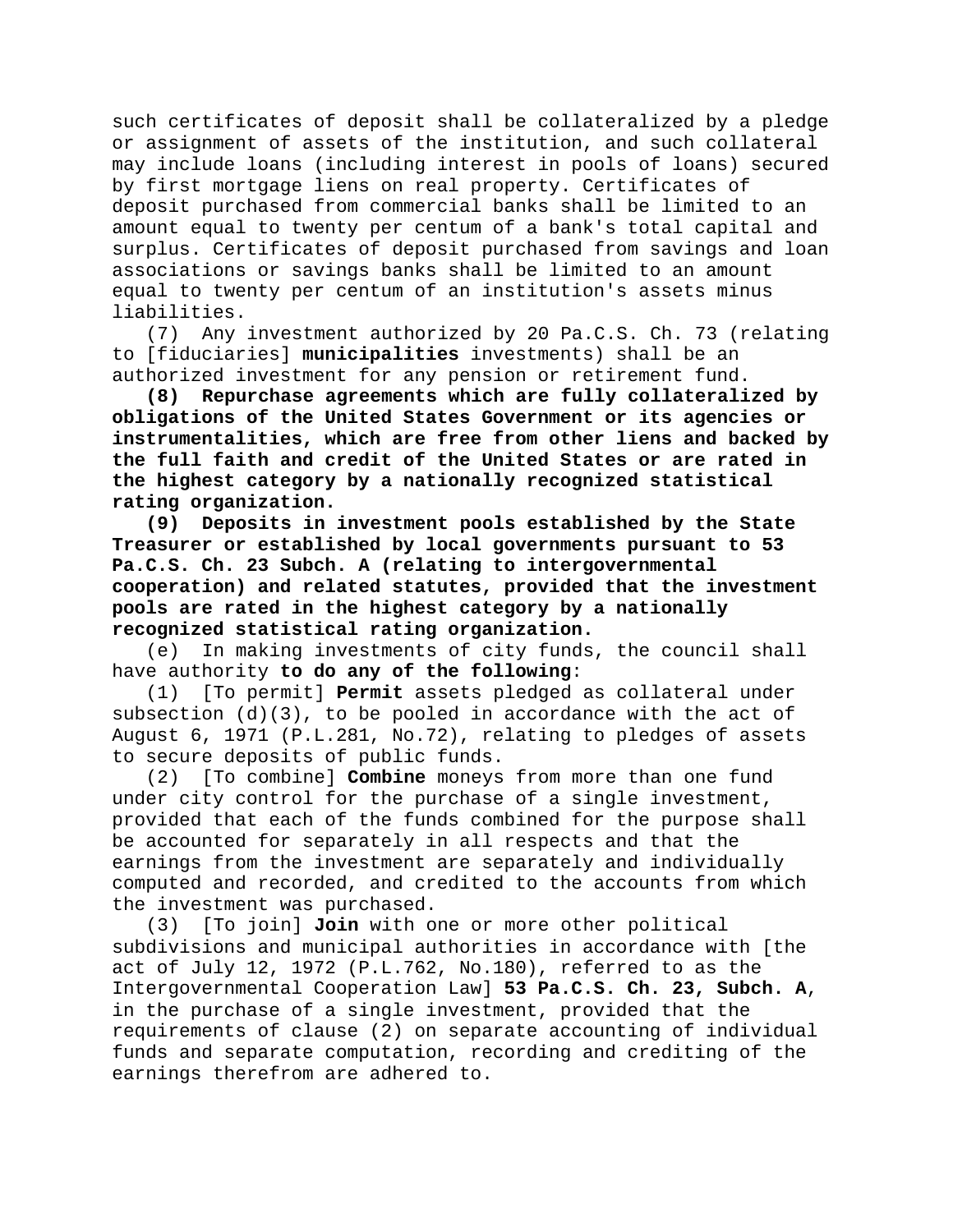Section 126. Sections 1805, 1806, 1807 and 1808 of the act are amended to read:

Section 1805. Countersigning [Warrants;] **Documents; MoneyAvailable;** Evidence Required.--**(a)** The [director of the Department of Accounts and Finance] **chief fiscal officer** shall countersign all [warrants upon the city treasury, the form whereof shall be prescribed by council, and] **documents, in theform approved by council, authorizing payment from the citytreasury.**

**(b) In countersigning documents authorizing payment from the city treasury, the chief fiscal officer** shall not [suffer]**permit** any appropriation made by the council to be overdrawn[. No warrant shall be countersigned] **and shall not countersign**unless there is money in the treasury to pay the same.

**(c)** Except in the case of [warrants for the payment of moneys] **documents authorizing payment** to volunteer fire companies, whenever a [warrant on the

treasurer] **documentauthorizing payment from the city treasury** shall be presented to the [director of accounts and finance] **chief fiscal officer**to be countersigned, the person presenting the same shall be[, by the said director,] required to produce evidence **of each of the following**:

(1) [That the] **The** amount expressed in the [warrant]**document authorizing payment** is due [to] the person in whose favor it is drawn.<br> $(2)$ 

[That the] The supplies, services or other consideration for payment of which the [warrant] **document authorizing payment** is drawn have been furnished, performed or given according to law and the terms of the contract, if any.

Section 1806. Record of Assets, Property, Trusts, Debts Due, Receipts and Expenditures.--The [director of accounts and finance] **chief fiscal officer or other official or employe ofthe city designated by council** shall have charge and keep a record of accounts, under appropriate titles, to show separately and distinctly all of the assets and property whatsoever vested in the city, and all trusts in care of the same, debts owing by the city, and all of the receipts and expenditures of the various departments.

Section 1807. Supervision of Accounts of Departments.--The [director of accounts and finance] **chief fiscal officer** shall have the supervision and control of the accounts of all of the departments, and may require from them at any time a statement in writing of all money or property of the city in their hands.

Section 1808. Suggestions [by Director] for Improvement of City Finances.--The [director of accounts and finance] **chieffiscal officer** may, from time to time, and shall,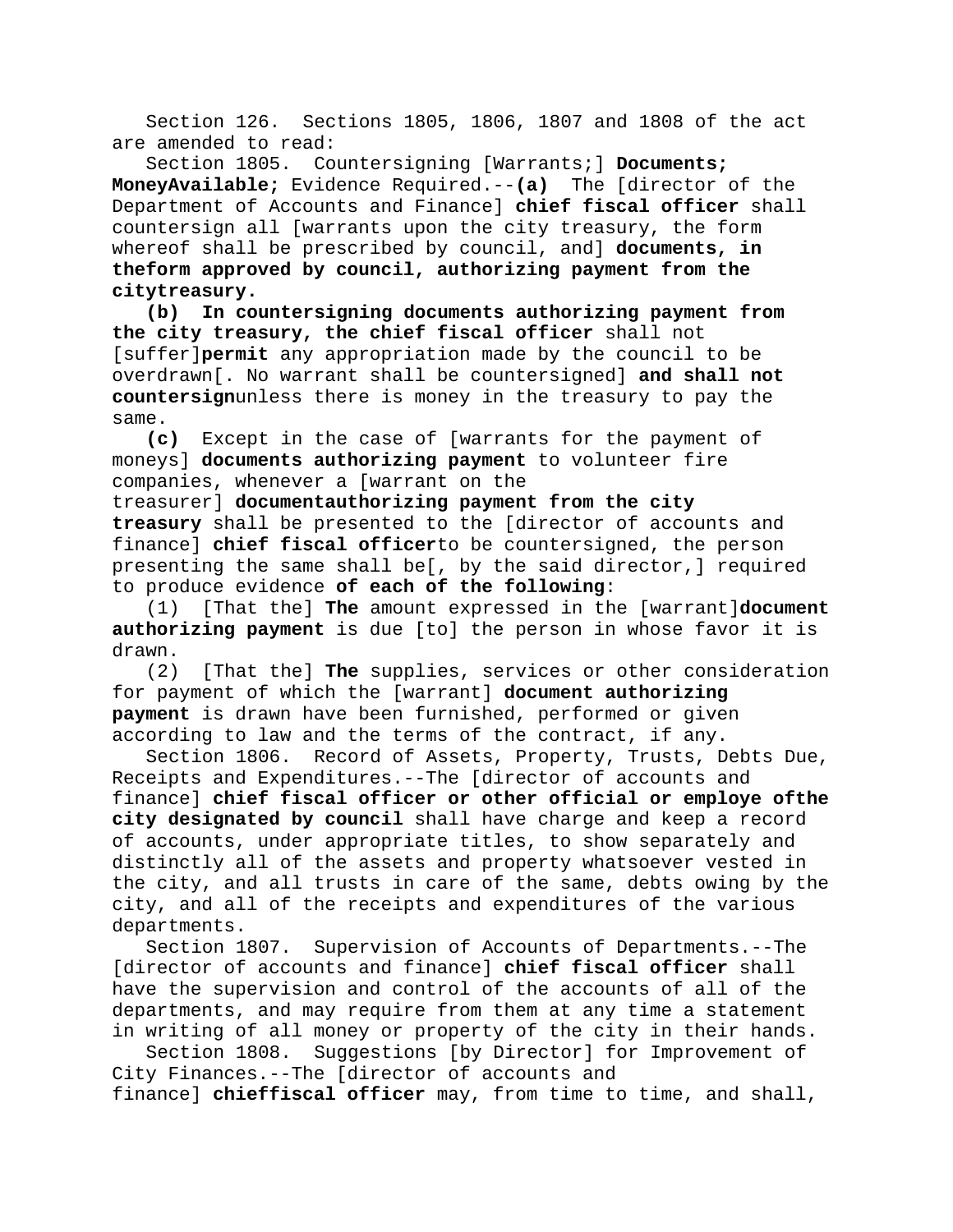when the council shall direct, suggest plans to the council for the management and improvement of the city finances.

Section 127. Sections 1809 and 1810 of the act, amended June 22, 2000 (P.L.321, No.33), are amended to read:

Section 1809. Annual Budget; Presentation to Council; Notice; Revision; Adoption.--[The director of accounts and finance] **(a) Each year, the chief fiscal officer** shall, on behalf of council, at the last stated meeting in November [in each year] present to council for [first reading] **introduction**a proposed budget ordinance for all funds showing the estimated receipts, expenditures[,] and liabilities of every kind[,] for the ensuing year, with the balance of unexpended appropriations[,] and all other information of value as a basis for fixing the levy and tax rate for the next fiscal year. Council shall, upon [passing] **introducing** the [said] proposed budget ordinance [on first reading], fix a date for adoption thereof, which shall be not later than the thirty-first day of December of [such] **that** year.

**(b)** The several departments of the city government shall, before the proposed budget ordinance is [presented] **introduced**, as [above] provided **in subsection (a)**, furnish to the council an estimate of the probable receipts and expenditures and **anestimate** of the amount required by each of [said] **the**departments for the public service during the ensuing fiscal year as a basis for making the annual appropriations thereto.<br> $(c)$ 

**(c)** When the proposed budget ordinance is submitted to council and has [passed first reading] **been introduced**, the city clerk shall forthwith make the same available for public inspection at [his] **the city clerk's** office in the city hall[,] and shall thereupon publish a notice to that effect once in [at least one] **a** newspaper **of general circulation** in accordance with the provisions of section [one hundred nine of this act. Such] **109. The** notice shall state the date fixed by council for [adoption] **enactment** of the proposed budget ordinance, and [such] notice shall be published at least twenty days prior to the time fixed by council for [adoption] **enactment** of the proposed budget ordinance. The proposed budget ordinance shall be available for public inspection at the city clerk's office for at least ten days after the aforesaid newspaper notice [thereof] is published.

**(d)** The council shall, after making such changes and modifications therein as appear proper, [adopt] **enact** the budget and any appropriation measures required to put it into effect upon the date fixed for [adoption] **enactment** thereof[: Provided, That said]**, provided, however, that the** budget shall reflect as nearly as possible the estimated revenues and expenditures of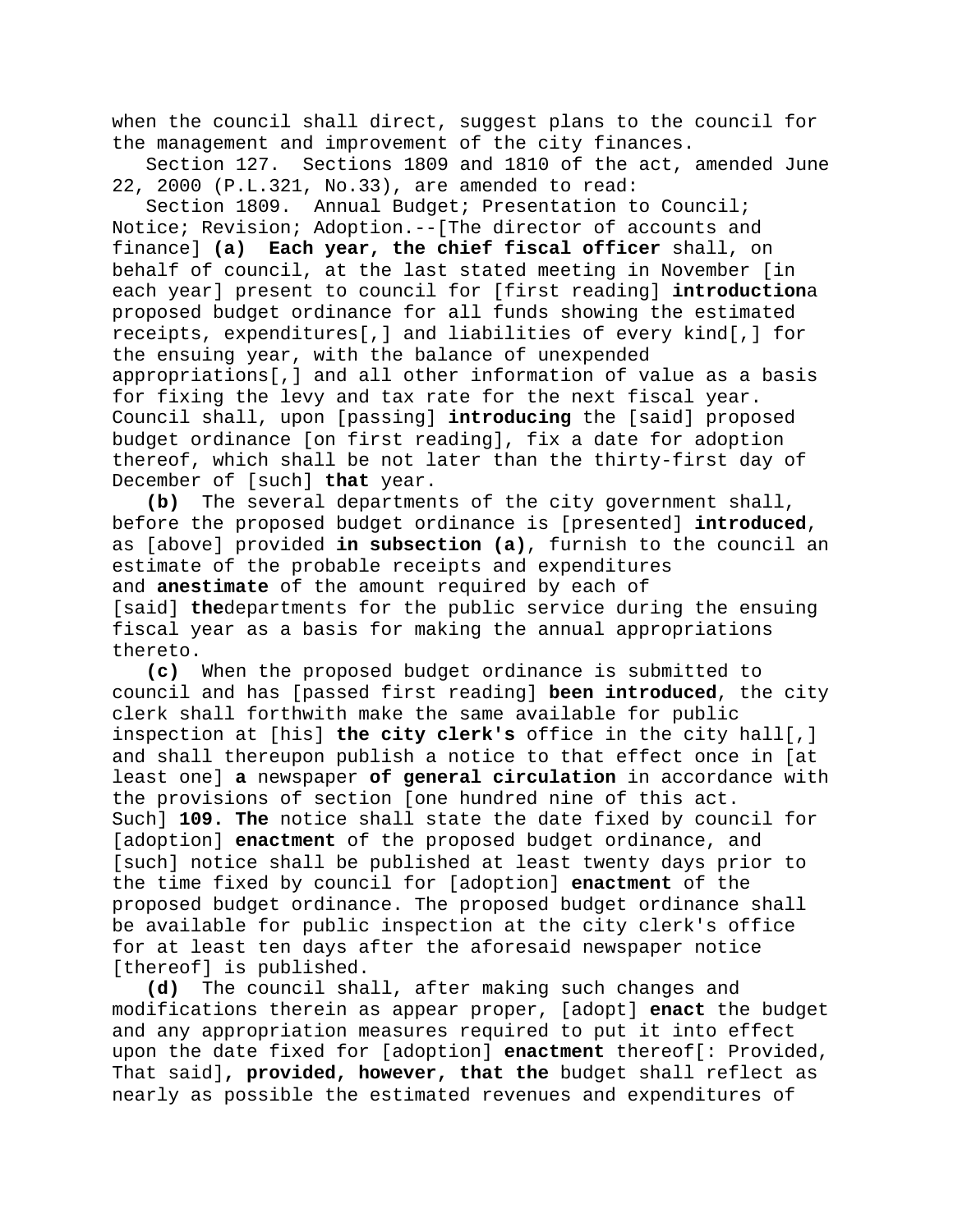the city for the year for which the budget is prepared. [That should] **Should** it appear upon any revision of the budget that the estimated expenditures in the [adopted]**enacted** budget would be increased more than ten per cent in the aggregate or more than twenty-five per cent in any individual item over the proposed budget, [such] **the** budget shall not be [adopted] **enacted** with any [such] **of the** increases therein unless the same be again made available for public inspection [and for protest of such increases] for a period of at least ten days after notice to that effect is published as hereinbefore provided.

Section 1810. Amending Budget; Notice.--**(a)** During the month of January [next following any municipal

election]**following the expiration of a past fiscal year, in furtheringits fiduciary responsibility**, the council of any city may amend the budget and the levy and tax rate to conform [with] **to** its amended budget ordinance. A period of ten days' public inspection at the office of the city clerk of the proposed amended budget ordinance**,** after notice by the city clerk to that effect is published [once] in a newspaper **of general circulation** as provided in section [one hundred nine of this act] **109,** shall intervene between council's [first reading]**introduction** of the proposed amended budget ordinance and the [adoption] **enactment** thereof. Any amended budget ordinance must be [adopted] **enacted** by council on or before the fifteenth day of February.

[No such] **(b) After introduction, no** proposed amended budget ordinance shall [after first reading] be revised upward in excess of ten [percent] **per centum** in the aggregate thereof or as to an individual item in excess of twenty-five per [cent]**centum** of the amount of such individual item in the proposed amended budget ordinance.

Section 128. Section 1811 of the act is amended to read:

Section 1811. Appropriations; Tax Rate**; Limitations**.-- **(a)** When all estimates for the receipts, liabilities[,] and expenditures for the ensuing year shall be made, council shall proceed to make the annual appropriations[,] and shall fix the tax rate at such figure as will, in combination with all other estimated receipts of the city, fully meet and cover the aggregate amount of such estimates of liabilities and expenditures for the ensuing year.

**(b)** No appropriation, however, shall be made for any purpose until the interest accruing on the funded debt of the city and the principal of [such] **that** part of [said] **the** debt as may be coming due in that fiscal year, the salaries of officers, and the ordinary and necessary expenses of the city shall first be provided for, and no appropriation shall be made for any purpose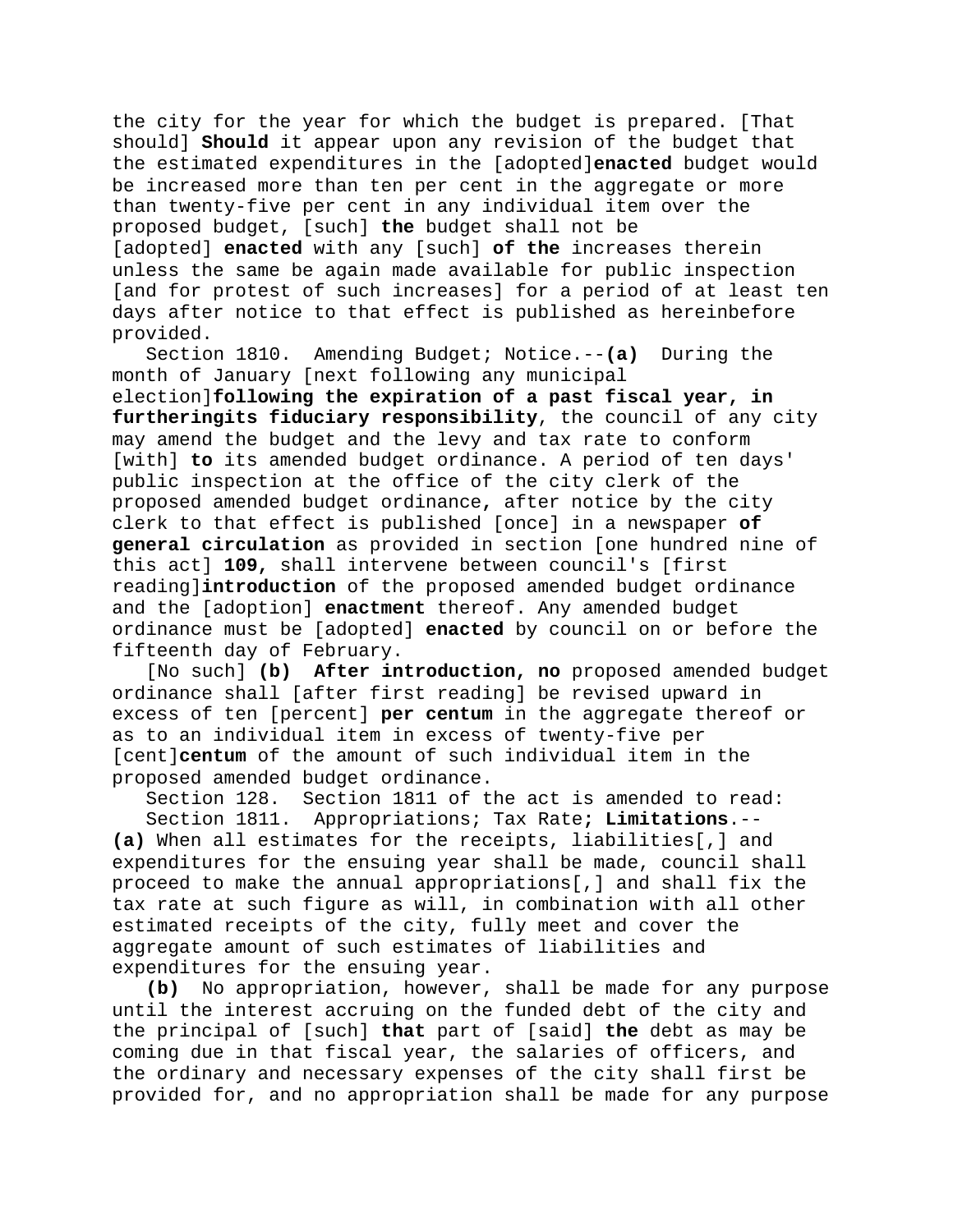in excess of the estimated receipts and revenues for the fiscal year for which such appropriations are made.

Section 129. Section 1811.2 of the act, amended October 5, 1967 (P.L.327, No.143) and repealed in part July 12, 1972 (P.L.781, No.185), is amended to read:

Section 1811.2. Borrowing in Anticipation of Current Revenue.--[Cities] **In accordance with 53 Pa.C.S. Pt. VII Subpt.B (relating to indebtedness and borrowing), cities** may borrow money in anticipation of current revenues to an amount not exceeding [such] **the** anticipated current revenues, which shall be pledged for the payment of [such] **the** loan or loans, and **may**issue notes or other [form] **forms** of obligation[, executed by the director of the Department of Accounts and Finance and attested by the mayor under the seal of the city, securing such loans. Such notes or other form of obligation shall mature and be payable during the current fiscal year in which such money is borrowed. No such borrowing shall constitute an increase of indebtedness within the meaning of Article nine, section eight of the Constitution of Pennsylvania, or of the "Municipal Borrowing Law" of June twenty-fifth, one thousand nine hundred forty-one (Pamphlet Laws 159), or of any of the provisions of this act, and shall not require the approval of the Department of Community Affairs. Such notes shall bear interest at a rate not exceeding six (6) per centum per annum, payable at maturity or in advance, and may be sold at either public or private sale for not less than par. If such loans are not repaid in whole or in part during the fiscal year in which they are made, they, or such amounts as remain unpaid, shall become an obligation upon the following year's budget and shall be included therein and paid not later than the thirty-first day of December of such following year. The incurring of such obligations shall receive the affirmative vote of not less than two-thirds of the members of the city council] **in evidence of the debt**.

Section 130. Sections 1812 and 1813 of the act, amended June 22, 2000 (P.L.321, No.33), are amended to read:

Section 1812. Annual Reports; Publication; Filing Report with Department of Community and Economic Development; Penalty.- -(a) The [director of accounts and finance] **chieffiscal officer** shall make a report, verified by oath or affirmation, to the council at a stated meeting in April in each year of the public accounts of the city and of the trusts in its care for the preceding fiscal year, exhibiting all of the expenditures thereof, respectively, and the sources from which the revenue and funds are derived and in what measures the same have been disbursed. Each account shall be accompanied by a statement in detail of the several appropriations made by council, the amount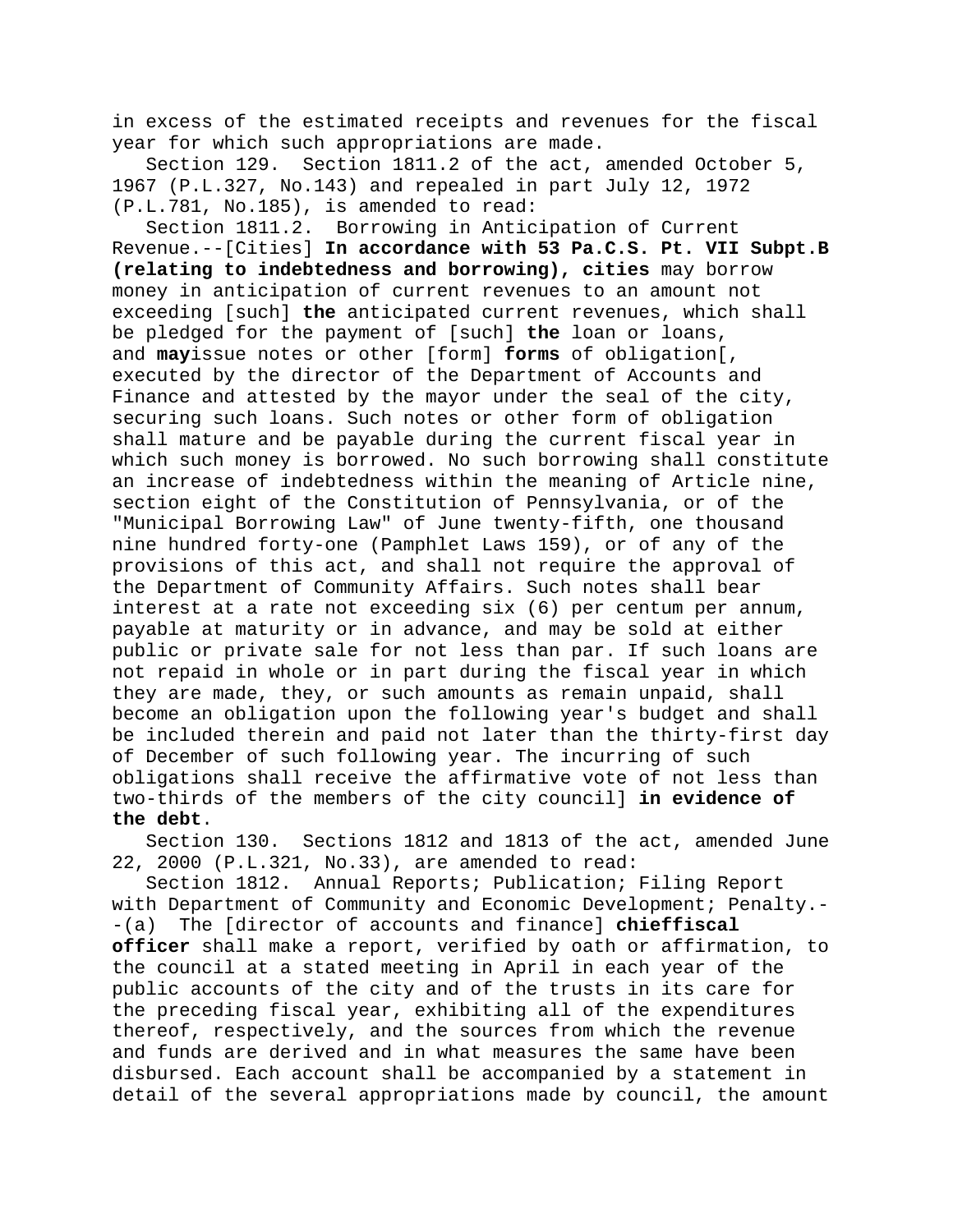drawn and encumbered on each appropriation[,] and the unencumbered balance outstanding to the debit or credit of such appropriation at the close of the fiscal year.

(b) [Such] **The** report, accompanied by a concise financial statement setting forth the balance in the treasury at the beginning of the fiscal year, all revenues received during the fiscal year, by major classifications, all expenditures made during the fiscal year, by major functions, and the current resources and liabilities of the city at the end of the fiscal year, the gross liability and the net debt of the city, the amount of the assessed valuation of the taxable property in the city, the assets of the city and the character and value thereof, the date of the last maturity of the respective forms of funded debt, and the assets in each sinking fund, shall be published [once in not more than two newspapers printed or circulated in such city, as required by section one hundred and nine of this act] **in a newspaper of general circulation asrequired by section 109 at least ten days prior to the Aprilmeeting scheduled pursuant to subsection (a)**. Before [such] **the**report or statement is made or published, [the same] **it** shall be approved by the [controller] **independent auditor**, who may approve it subject to such exceptions as [he] **the independentauditor** may have thereto[: Provided, Council]**; provided,however, that council** may cause [such] **the** statement to be printed in pamphlet form in addition to the publications made as aforesaid.

(c) The [director of accounts and finance] **chief fiscalofficer** shall also, annually, make report of the financial condition of the city in the form above provided to the Department of Community and Economic Development, within ninety days after the close of the fiscal year, signed and duly verified by the oath of the [director] **chief fiscal officer** and approved by the [city controller] **independent auditor**, as above provided. Any [director of accounts and finance] **chief fiscalofficer appointed by the city** refusing or wilfully neglecting to file such report shall, upon conviction thereof[,] in a summary proceeding brought [at the instance of] **by** the Department of Community and Economic Development, be sentenced to pay a fine of five dollars for each day's delay beyond [said] ninety days, and costs. All fines recovered shall be for the use of the Commonwealth.

(d) The report to the Department of Community and Economic Development shall be presented in a form as provided for in section [one thousand eight hundred and thirteen of this act]**1813**.

Section 1813. Committee to Prepare Uniform Forms.--**(a)** The uniform financial report forms, specified in the foregoing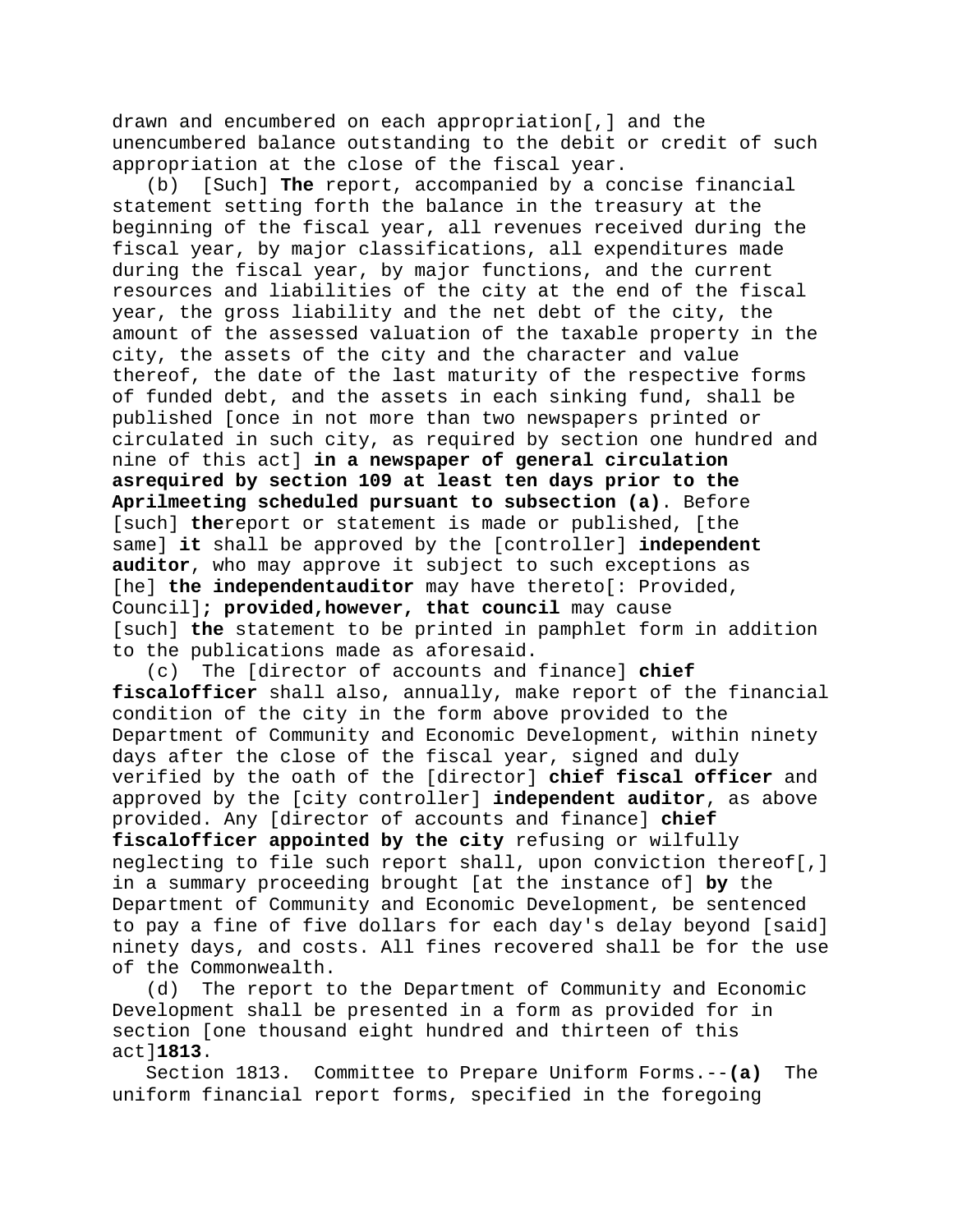sections of this act, shall be prepared by a committee consisting of four representatives of the Pennsylvania**Municipal** League [of Cities and Municipalities] and the Secretary of Community and Economic Development, or [his] **the secretary's** agent **or designee** who shall be a person trained in the field of municipal finance.

[Such] **(b) The** representatives shall be appointed by the president of [said] **the** organization within sixty days after the effective date of this act. Such representatives shall be chosen from among finance officers of third class cities or other officers of such cities who have knowledge of their fiscal procedures[. As]**, and, as** far as possible, they shall be chosen to represent cities in the various population groups within the range of cities of the third class. The president of the Pennsylvania **Municipal** League [of Cities and Municipalities] **and other designated participants** shall supply to the Secretary of Community and Economic Development the names and addresses of [such] **the** representatives immediately upon their appointment.

[Said] **(c) The** representatives shall serve without compensation, but they shall be reimbursed by the Commonwealth for all necessary expenses incurred in attending meetings of the committee. The committee shall meet at the call of the Secretary of Community and Economic Development, or [his] **the secretary's** agent **or designee**, who shall serve as [chairman]**chairperson** of the committee.<br>(**d**) It shall be the duty of the Sec

It shall be the duty of the Secretary of Community and Economic Development, or [his] **the secretary's** agent **or designee**, to see to it that the forms required by this act are prepared in cooperation with [said] **the** committee. In the event that [said] **the** committee should for any reason fail to furnish such cooperation, the Secretary of Community and Economic Development, or [his] **the secretary's** agent **or designee**, shall complete the preparation of the forms. After their preparation, [he] **the Secretary of Community and Economic Development, or the secretary's agent or designee,** shall issue [said] **the** forms and distribute them annually, as needed, to the designated officers of each city of the third class.

**(e)** No change or alteration in the forms prescribed shall be made by the Secretary of Community and Economic Development or [his] **the secretary's** agent **or designee,** except by a majority approval of the committee, unless upon reasonable notice two or more representatives thereof fail to attend the committee meetings. In voting upon any change or alteration, each representative and the [chairman] **chairperson** of the committee shall have one vote.

Section 131. Section 1814 of the act is amended to read: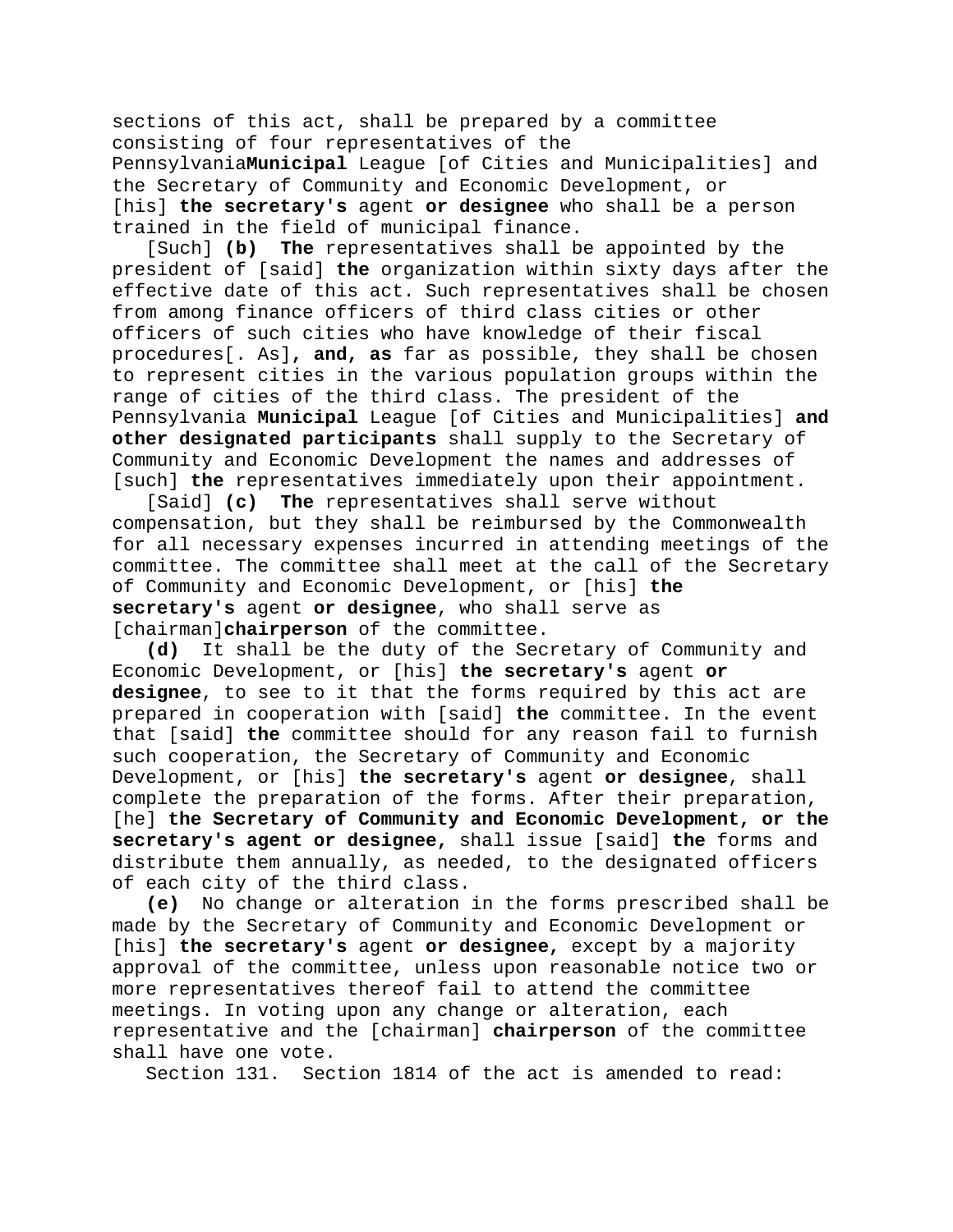Section 1814. Annual Reports to Council on Insurance and Bonds.--The [director of accounts and finance] **chief fiscalofficer** shall prepare or cause to be prepared and submit to council [at the first stated meeting in October of each year],**as council shall direct,** a complete and itemized report of all policies of insurance contracted for by the city[,] for the information and consideration of council. The [director of accounts and finance] **chief fiscal officer** shall make a like report [at the same time each year]**, as council shall direct,**of all bonds given for the protection of the city in whole or in part.

Section 132. Article XIX heading of the act is reenacted to read:

### ARTICLE XIX

### CONTRACTS

Section 133. Section 1901 of the act, amended September 17, 1959 (P.L.906, No.359), October 4, 1978 (P.L.1045, No.239), July 1, 1981 (P.L.196, No.59), April 3, 1992 (P.L.53, No.17) and November 3, 2011 (P.L.377, No.91), is amended to read:

[Power to Make Contracts; Regulations Concerning Contracts.--(a) Each city may make contracts for carrying into execution the provisions of this act and the laws of the Commonwealth. The council shall, by ordinance, provide for and regulate the award of all contracts. All contracts or purchases not in excess of the base amount of eighteen thousand five hundred dollars, subject to adjustment under section one thousand nine hundred and three point one of this act, shall be by note or memorandum in writing, signed by the officer or employe making the purchase or contract.

(b) All services and personal properties required by any city, or any department thereof, where the base amount exceeds the sum of eighteen thousand five hundred dollars, subject to adjustment under section one thousand nine hundred and three point one of this act, shall be furnished and performed under written contract, and the contract shall be awarded and given to the lowest responsible bidder, after advertising two times, each publication on a different day, in not more than two newspapers, in accord with the provisions of section one hundred and nine of this act, and the bids shall not be opened until at least ten days have elapsed after the first advertisement. A notice of the advertisement for contracts or purchases shall also be posted at the city hall.<br>c) The am

The amount of the contract shall in all cases, whether of straight sale price, conditional sale, bailment lease, or otherwise, be the entire amount which the city pays to the successful bidder or his assigns in order to obtain the services or property or both, and shall not be construed to mean only the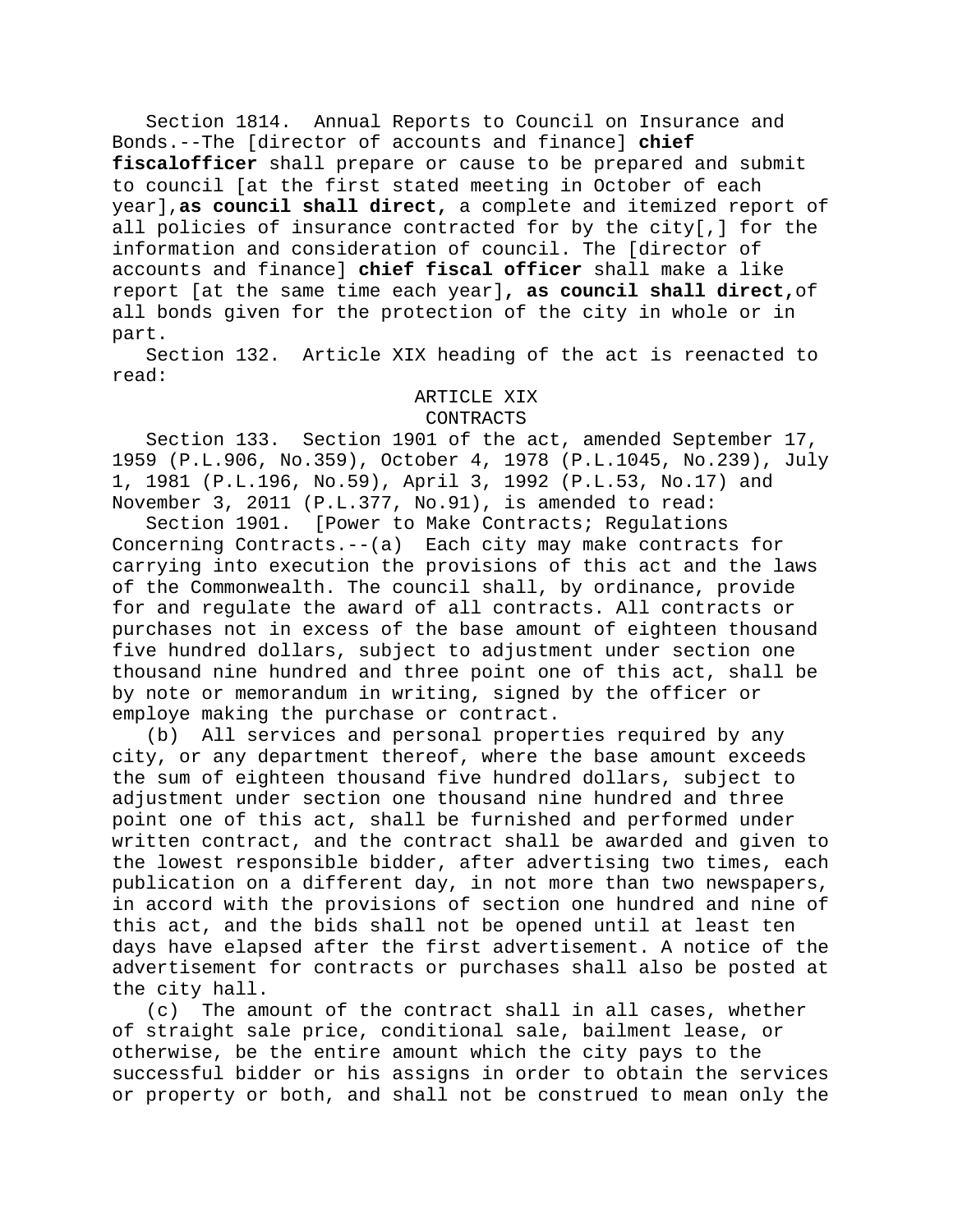amount which is paid to acquire title or to receive any other particular benefit or benefits of the whole bargain.

(d) The contracts or purchases made by council involving an expenditure in excess of the base amount of eighteen thousand five hundred dollars, subject to adjustment under section one thousand nine hundred and three point one of this act, which shall not require advertising or bidding, as hereinbefore provided are as follows:

(1) Those for maintenance, repairs or replacements for water, electric light or other public works of the city, provided they do not constitute new additions, extensions or enlargements of existing facilities and equipment, but a bond may be required by council as in other cases of work done.

(2) Those made for improvements, repairs and maintenance of any kind made or provided by any city through its own employes: Provided, however, That this shall not apply to construction materials used in a street improvement.

(3) Those where particular types, models or pieces of new equipment, articles, apparatus, appliances, vehicles, or parts thereof, are desired by council, which are patented and manufactured or copyrighted products.

(4) Those involving any policies of insurance or surety company bonds; those made for public utility service under tariffs on file with the Pennsylvania Public Utility Commission; those made with another political subdivision or a county, the Commonwealth of Pennsylvania, the Federal government, any agency of the Commonwealth or the Federal government, or any municipal authority, including the sale, leasing or loan of any supplies or materials by the Commonwealth or the Federal government, or their agencies, but the price thereof shall not be in excess of that fixed by the Commonwealth, the Federal government, or their agencies.

(5) Those involving personal or professional services.

Those made during a state of emergency declared by the mayor or chief executive in accord with section one thousand two hundred and three of this act.

(e) The acceptance of bids by advertising required herein shall be made by public announcement at the meeting at which bids are received by council or at a subsequent meeting, the time and place of which shall be publicly announced when bids are so received. If, for any reason, the award is not made at either of the above meetings, the same business may be transacted at a subsequent meeting, the time and place of which shall be announced at the previous meeting held for such award. At such third meeting, the council shall either award the contract or shall reject all bids.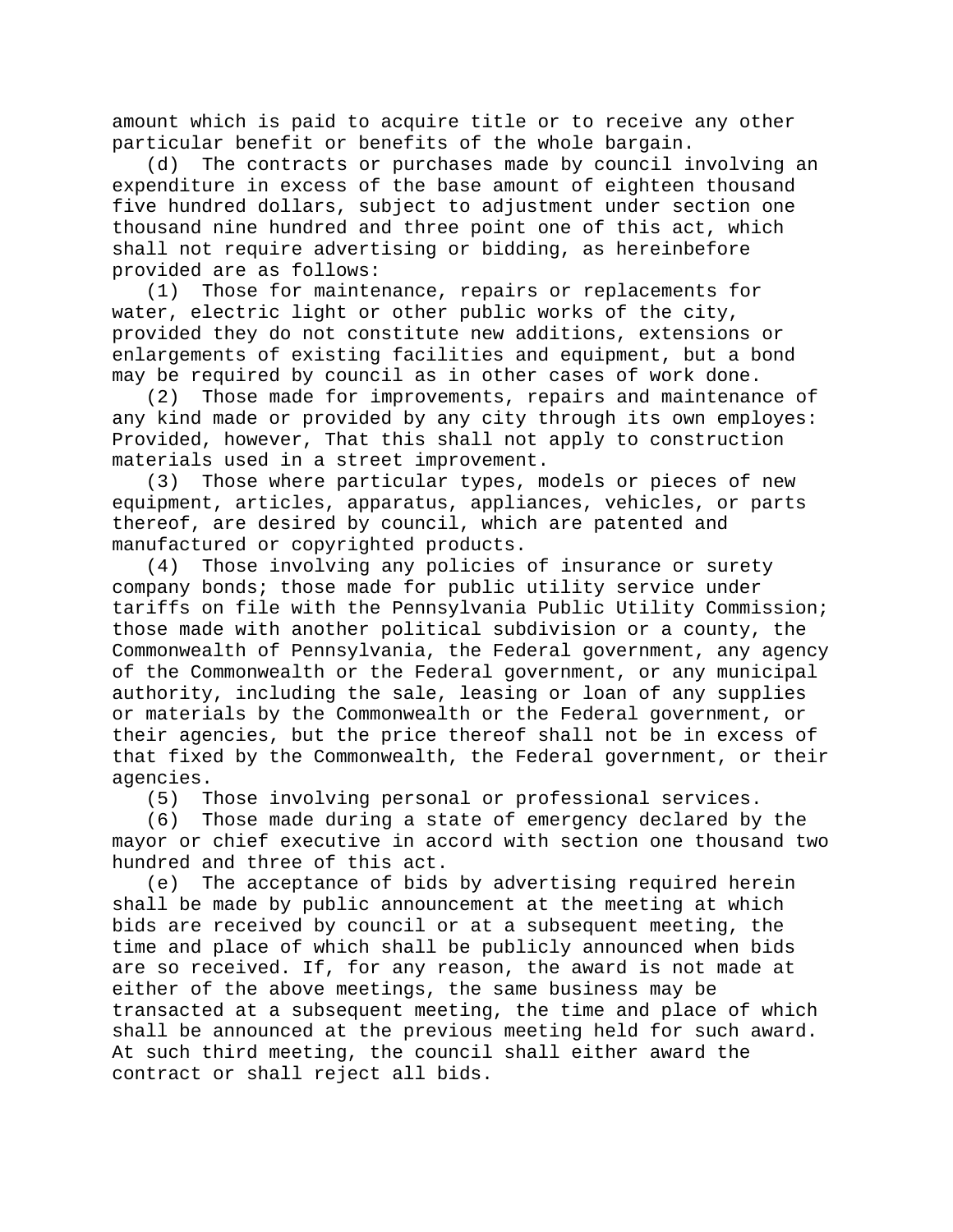(f) Council may require that any bids so advertised be accompanied by cash, by a certified or cashier's good faith check or other irrevocable letter of credit in a reasonable amount, or by a bond with corporate surety in a reasonable amount. Whenever it is required that a bid be accompanied by cash, certified check, cashier's good faith check or other irrevocable letter of credit, no bid shall be considered unless so accompanied. In the event any bidder shall, upon award of the contract to him, fail to comply with the requirements hereinafter stated as to a bond guaranteeing the performance of the contract the good faith deposit by cash, certified check, or

bond, shall be forfeited to the city as liquidated damages.<br>(q) Where advertising is required herein, the successfu Where advertising is required herein, the successful bidder shall be required to furnish a bond or irrevocable letter of credit in an amount sufficient to council with suitable reasonable requirements guaranteeing the performance of the contract within twenty days after the contract has been awarded, unless council prescribes a shorter period of not less than ten days, and failure to furnish such security within such time shall void the award. The provisions of this subsection requiring successful bidders to furnish security shall not be mandatory as to contracts for the purchase of motor vehicles or other pieces of equipment but only as to those contracts which involve furnishing of labor and materials. Council may in all cases of contracts or purchases require security for performance, delivery, or other terms.

(h) Where the roadway of a street is to be paved originally and for the first time, or reconstructed by putting down a new base, or a sewer is to be constructed, or grading done, such work shall be done under written contract, after advertising as provided in section one hundred and nine of this act, and such contract shall be given to the lowest responsible bidder.

(i) The council may, by ordinance, provide for and regulate the purchase of supplies and materials and the sale of personal property.

(j) The council may also, by ordinance, provide a contingent fund or funds for necessary repairs and incidental expenses, not otherwise provided in the general appropriations, and such funds may be expended without advertising for bids.

(k) Every contract for the construction, reconstruction, alteration, repair, improvement or maintenance of public works shall comply with the provisions of the act of March 3, 1978, (P.L.6, No.3), known as the "Steel Products Procurement Act."

(l) No person, consultant, firm or corporation contracting with a city for purposes of rendering personal or professional services to the city shall share with any city officer or employe, and no city officer or employe shall accept, any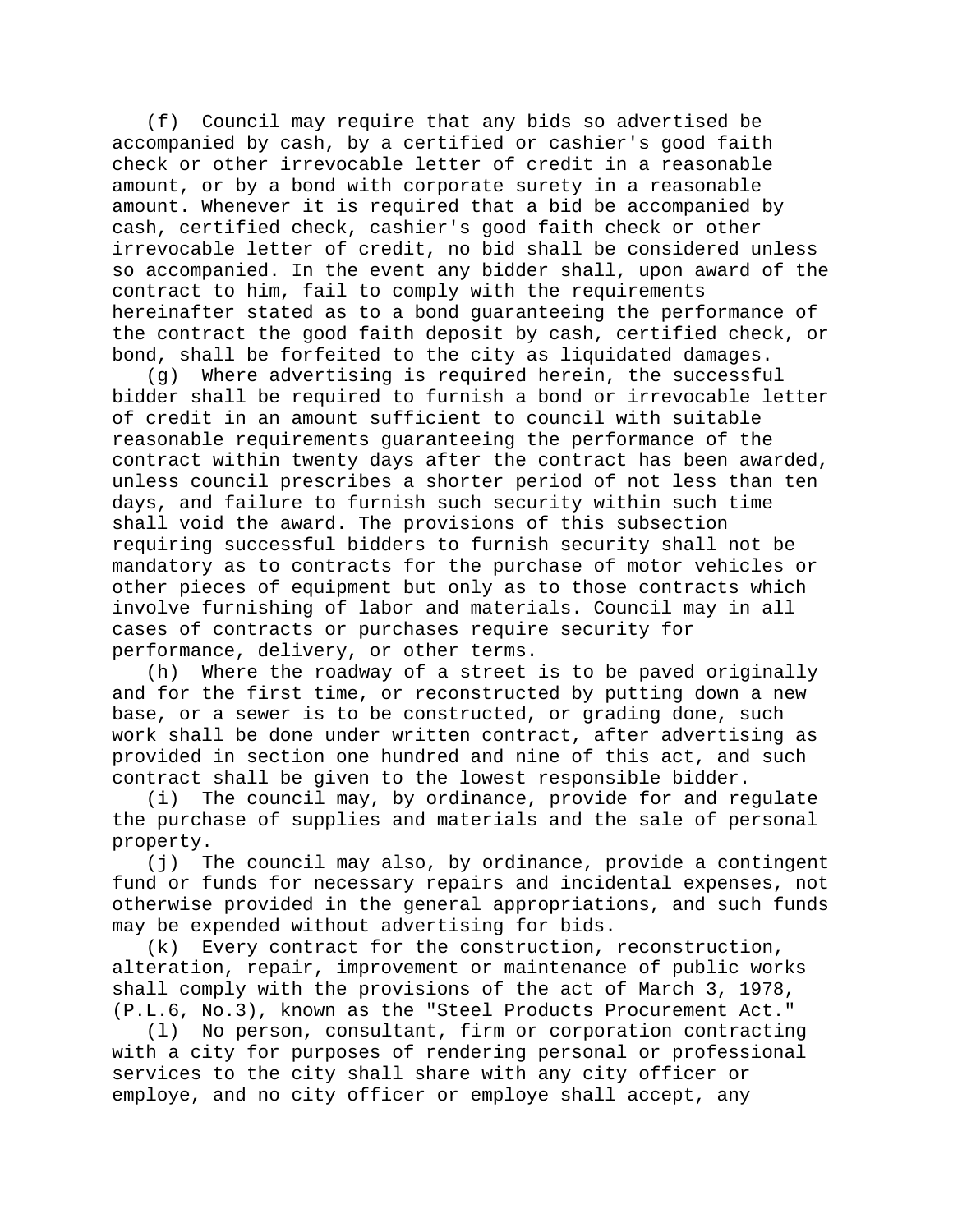portion of the compensation or fees paid by the city for the contracted services provided to the city except under the following terms or conditions:

(1) Full disclosure of all relevant information regarding the sharing of the compensation or fees shall be made to the council of the city.<br>(2) The council

The council of the city must approve the sharing of any fee or compensation for personal or professional services prior to the performance of said services.

(3) No fee or compensation for personal or professional services may be shared except for work actually performed.

(4) No shared fee or compensation for personal or professional services may be paid at a rate in excess of that commensurate for similar personal or professional services.]**Power to Make and Regulate Awarding of Contracts.--(a)** 

**Eachcity may make contracts for carrying into execution theprovisions of this act and the laws of this Commonwealth. Inaddition to and consistent with the requirements of thisarticle, council shall, by ordinance, provide for and regulatethe procedures for the award of all contracts, including thepurchase of supplies and materials.**

**(b) Contracts for the sale of real and personal property shall be conducted in conformance with section 2402.1.**

Section 134. The act is amended by adding sections to read:

**Section 1901.1. Contracts or Purchases in Excess of Base Amount of Eighteen Thousand Five Hundred Dollars.--(a) Except as provided in section 1901.4(b), all contracts or purchases in excess of the base amount of eighteen thousand five hundred dollars, subject to adjustment under section 1903.1, shall be subject to advertising and competitive bidding as provided in this article.**

**(b) All services and personal properties required by any city, or any department thereof, where the amount exceeds the base amount of eighteen thousand five hundred dollars, subject to adjustment under section 1903.1, shall be furnished and performed under written contract, and the contract shall be awarded and given to the lowest responsible bidder after advertising two times, each publication on a different day, in not more than two newspapers of general circulation, in accordance with the provisions of section 109, and the bids shall not be opened until at least ten days have elapsed after the advertisement. A copy of the advertisement for contracts or purchases shall be posted in the city office designated by council.**

**Section 1901.2. Contracts or Purchases Not in Excess of Base Amount of Eighteen Thousand Five Hundred Dollars.--With regard to all contracts or purchases not in excess of the base amount**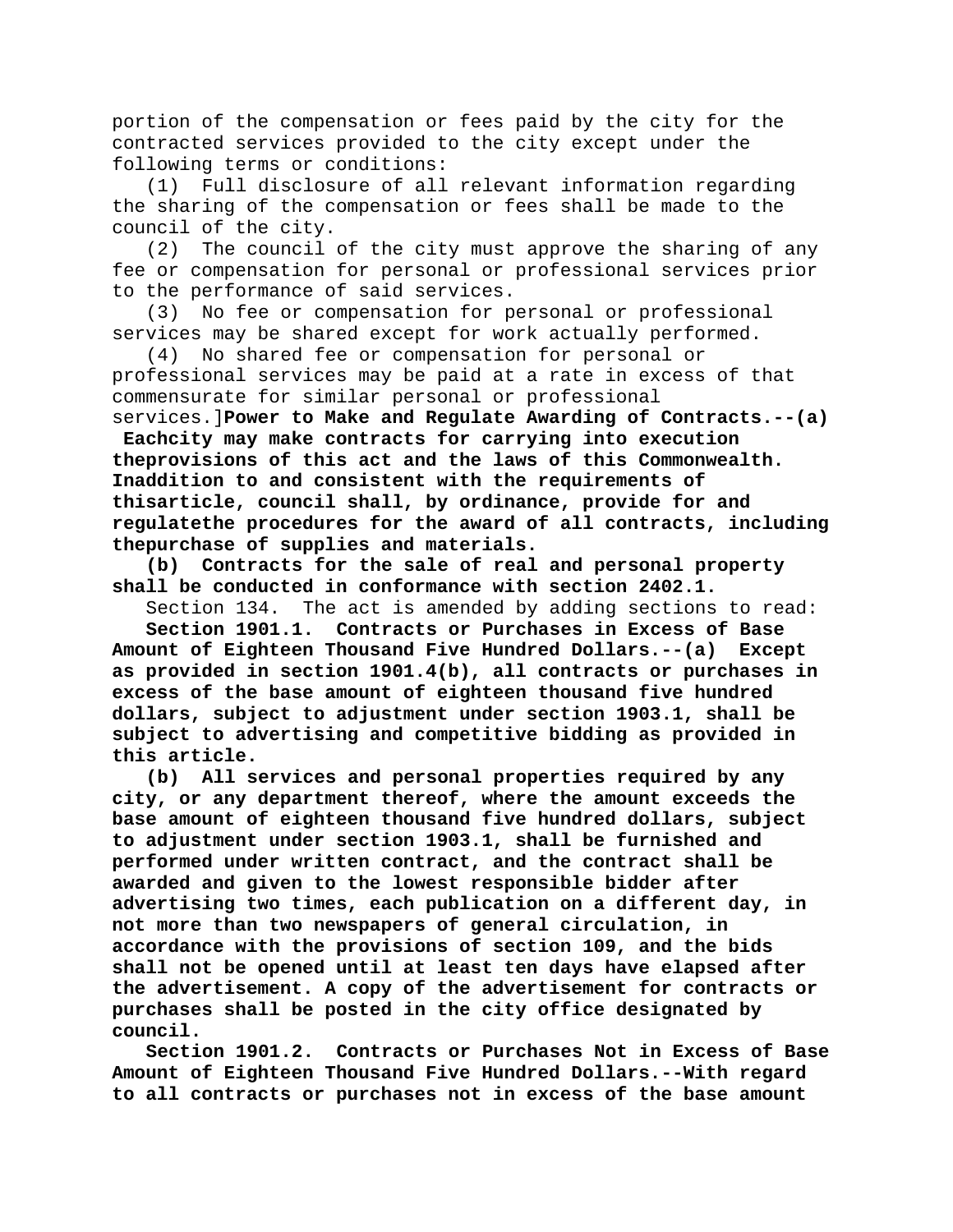**of eighteen thousand five hundred dollars, subject to adjustment under section 1903.1, the following shall apply:**

**(1) The purchases or contracts shall be evidenced by note or memorandum in writing, signed by the officer or employe making the purchase or contract.**

**(2) Council, or the officer designated by council, shall approve all purchases or contracts, except council need not approve those purchases or contracts within the category of small or routine purchases or incidental expenses, as defined by ordinance.**

**Section 1901.3. Determining Amount of Contract.--The amountof the contract shall in all cases, whether of straight saleprice, conditional sale, bailment lease or otherwise, be theentire amount which the city pays to the successful bidder orthe successful bidder's assigns in order to obtain the servicesor property, or both, and shall not be construed to mean onlythe amount which is paid to acquire title or to receive anyother particular benefit or benefits of the whole bargain.**

**Section 1901.4. Contracts or Purchases Not Requiring Advertising or Bidding.--(a) City contracts or purchases, if not in excess of the base amount of eighteen thousand five hundred dollars, subject to adjustment under section 1903.1, shall not require advertising or bidding.**

**(b) City contracts or purchases involving an expenditure over the base amount of eighteen thousand five hundred dollars, subject to adjustment under section 1903.1, which shall not require advertising or bidding are as follows:**

**(1) Those for maintenance, repairs or replacements for water, electric light or other public works of the city, provided they do not constitute new additions, extensions or enlargements of existing facilities and equipment, but security** 

**may be required by council as in other cases of work done. (2) Those made for improvements, repairs and maintenance of any kind made or provided by any city through its own employes, except that this exception shall not apply to construction materials used in a street improvement.**

**(3) Those where particular types, models or pieces of new equipment, articles, apparatus, appliances, vehicles or parts thereof desired by council are patented or copyrighted products.**

**(4) Those involving any policies of insurance or surety company bonds.**

**(5) Those made for public utility service and electricity, natural gas or telecommunication services, provided that, in the case of utilities not under tariff with the Pennsylvania Public Utility Commission, contracts made without advertising and bidding shall be made only after receiving written or telephonic price quotations from at least three qualified and responsible**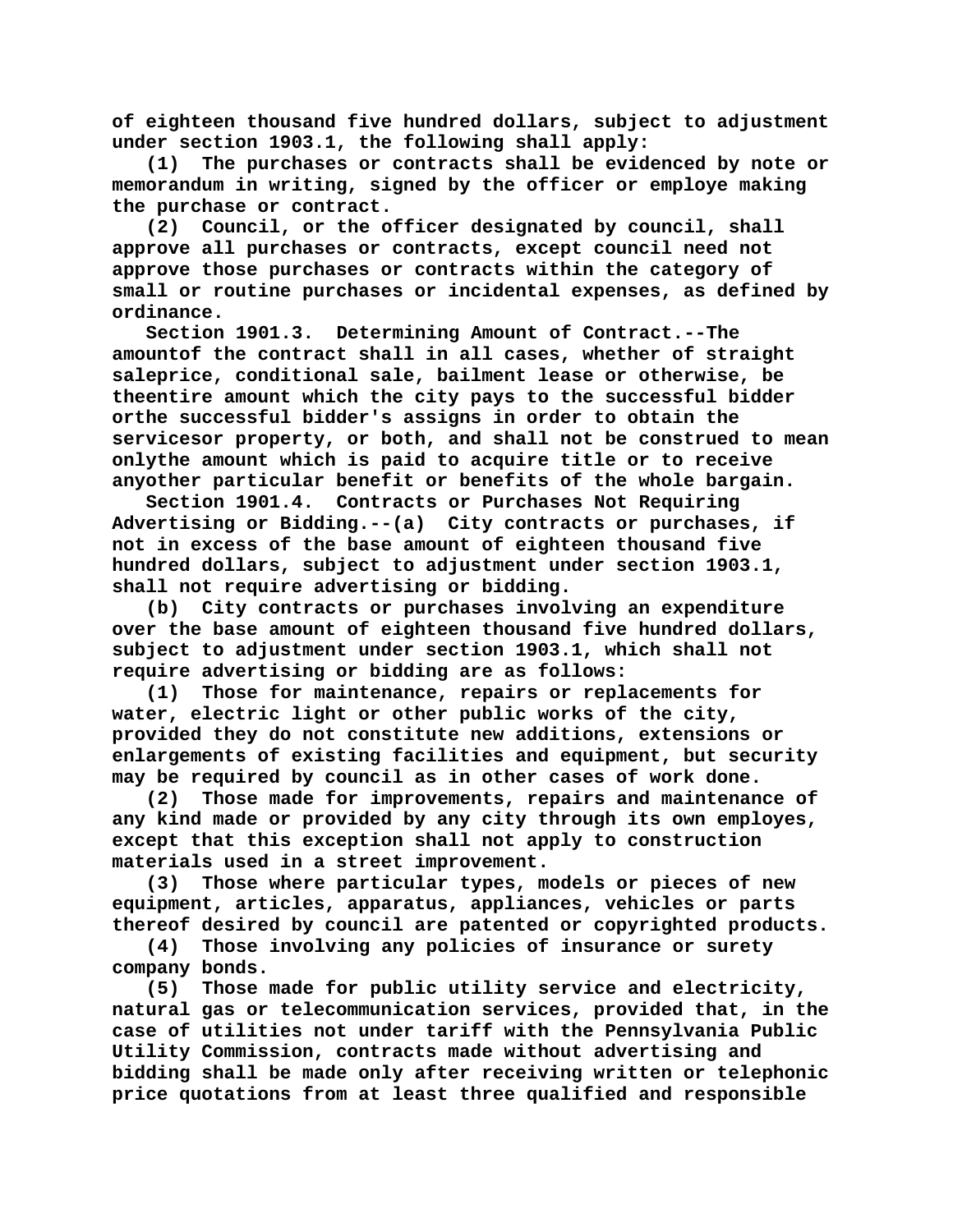**providers. In lieu of price quotations, a memorandum shall be kept on file showing that fewer than three qualified providers exist in the market area within which it is practicable to obtain quotations. A written record of telephonic price quotations shall be made and shall contain at least the date of the quotation, the name of the provider and the provider's representative, the type of service that was the subject of the quotation and the price. Written price quotations, written records of telephonic price quotations and memoranda shall be retained for a period of three years.**

**(6) Those made with another political subdivision or a county, the Commonwealth of Pennsylvania, the Federal Government, any agency of the Commonwealth or the Federal Government or any municipal authority, including the sale, leasing or loan of any supplies or materials by the Commonwealth or the Federal Government, or their agencies, but the price thereof shall not be in excess of that fixed by the Commonwealth, the Federal Government or their agencies.**

**(7) Those involving personal or professional services.**

**(8) Those made during a state of emergency declared by the mayor in accordance with section 1203 or those made during a disaster emergency declared by the Governor or during a local emergency in accordance with 35 Pa.C.S. Pt. V (relating to emergency management services).**

**Section 1901.5. Receipt, Opening, Award or Rejection of Bids.--(a) In any case in which advertisement and bidding are required, the advertisement shall specify the time by which and place at which bids will be received and the time and place for the opening of bids.**

**(b) Bids received pursuant to advertisement shall be opened publicly by council or its designated agent. The amount of each bid and any other relevant information as may be specified by council, together with the name of each bidder, shall be disclosed and recorded, and the record shall be open to public inspection.**

**(c) At a public meeting of council, not more than sixty days after the receipt of bids, council shall either award the contract or shall reject all bids.**

**Section 1901.6. Bid, Performance and Payment Security.--(a) The following shall apply to bid security:**

**(1) Council may require that bids received pursuant to advertisement be accompanied by bid security, in a reasonable amount, which shall be in the form of a certified or bank check or a bond provided by a surety company authorized to do business in this Commonwealth or another form of security as specified in the advertisement for bids.**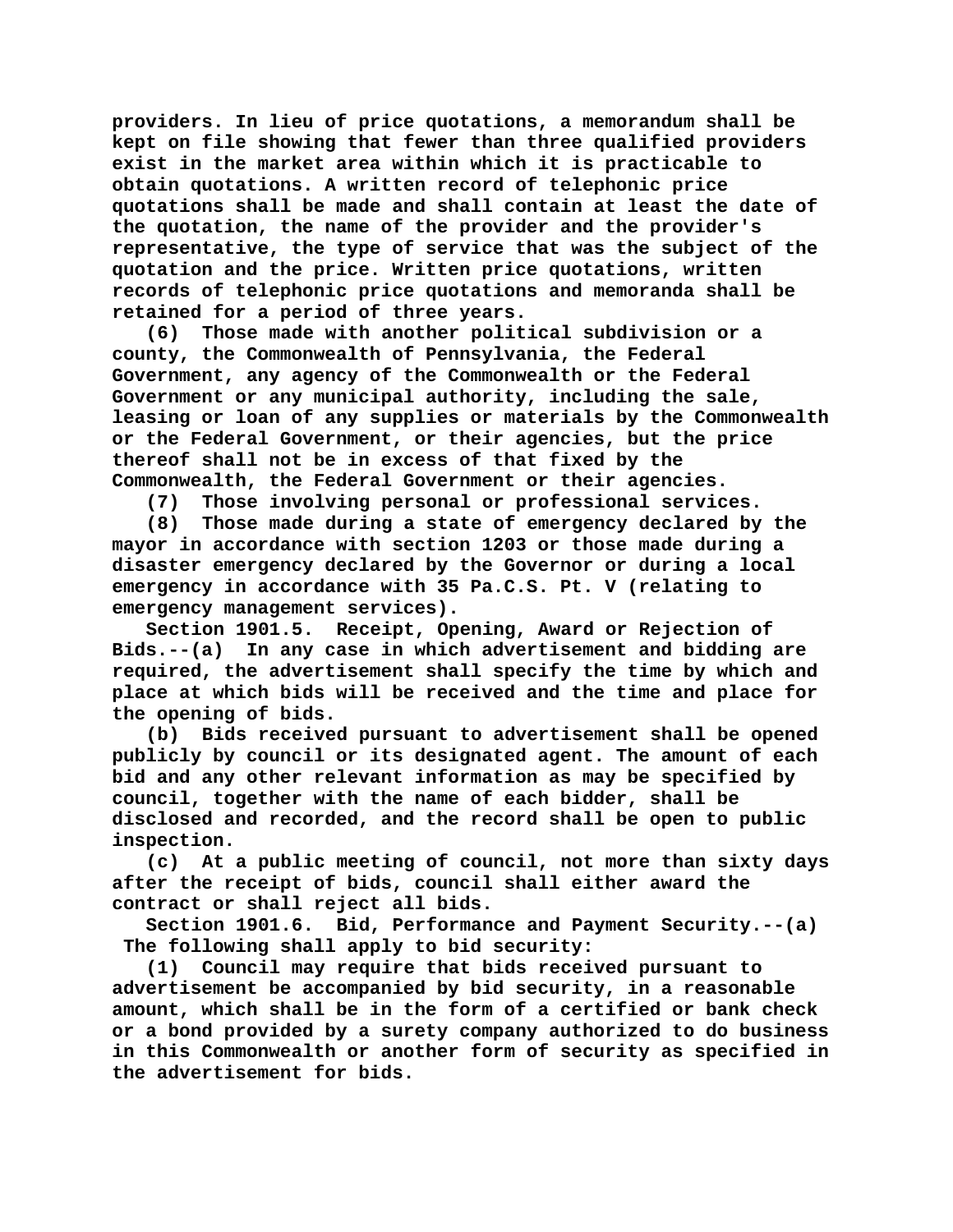**(2) In the event the successful bidder shall, upon award of the contract, fail to comply with the requirements of subsection (b) as to performance security, the bid security shall be forfeited to the city as liquidated damages.**

**(b) The following shall apply to performance security:**

**(1) In the case of a contract that had been subject to advertising and bidding, the successful bidder shall be required to furnish performance security in the form of a bond or irrevocable letter of credit in an amount equal to one hundred per centum of the contract price with suitable reasonable requirements guaranteeing the performance of the contract. Performance security shall be provided within twenty days after the contract has been awarded, unless council prescribes a shorter period of not less than ten days. Failure to furnish such security within the required time period shall void the award.**

**(2) The provisions of this subsection requiring successful bidders to furnish security shall not be mandatory as to contracts for the purchase of motor vehicles or other pieces of equipment but only as to those contracts which involve furnishing of labor and materials. Council may in all cases of contracts or purchases require security for performance, delivery or other terms.**

**(c) In conformity with the act of December 20, 1967 (P.L.869, No.385), known as the "Public Works Contractors' Bond Law of 1967," it shall be the duty of every city to require any person, partnership, association or corporation entering into a contract with such city for the construction, erection, installation, completion, alteration, repair of or addition to any public work or improvement of any kind whatsoever, where the amount of the contract is in excess of ten thousand dollars, before commencing work under the contract, to provide payment security in a form acceptable to and approved by the city, which may include, but need not be limited to, a bond, Federal or Commonwealth-chartered lending institution irrevocable letters of credit and restrictive or escrow accounts in the lending institutions, equal to one hundred per centum of the contract amount. The payment security shall be solely for the protection of claimants supplying labor or materials to the prime contractor to whom the contract was awarded, or to any of the prime contractor's subcontractors, in the prosecution of the work provided for in the contract. The payment security shall be conditioned for the prompt payment of all material furnished or labor supplied or performed in the prosecution of the work under the contract.**

**Section 1901.7. Compliance With Other Laws.--Every contract subject to this article shall comply, as applicable, with the**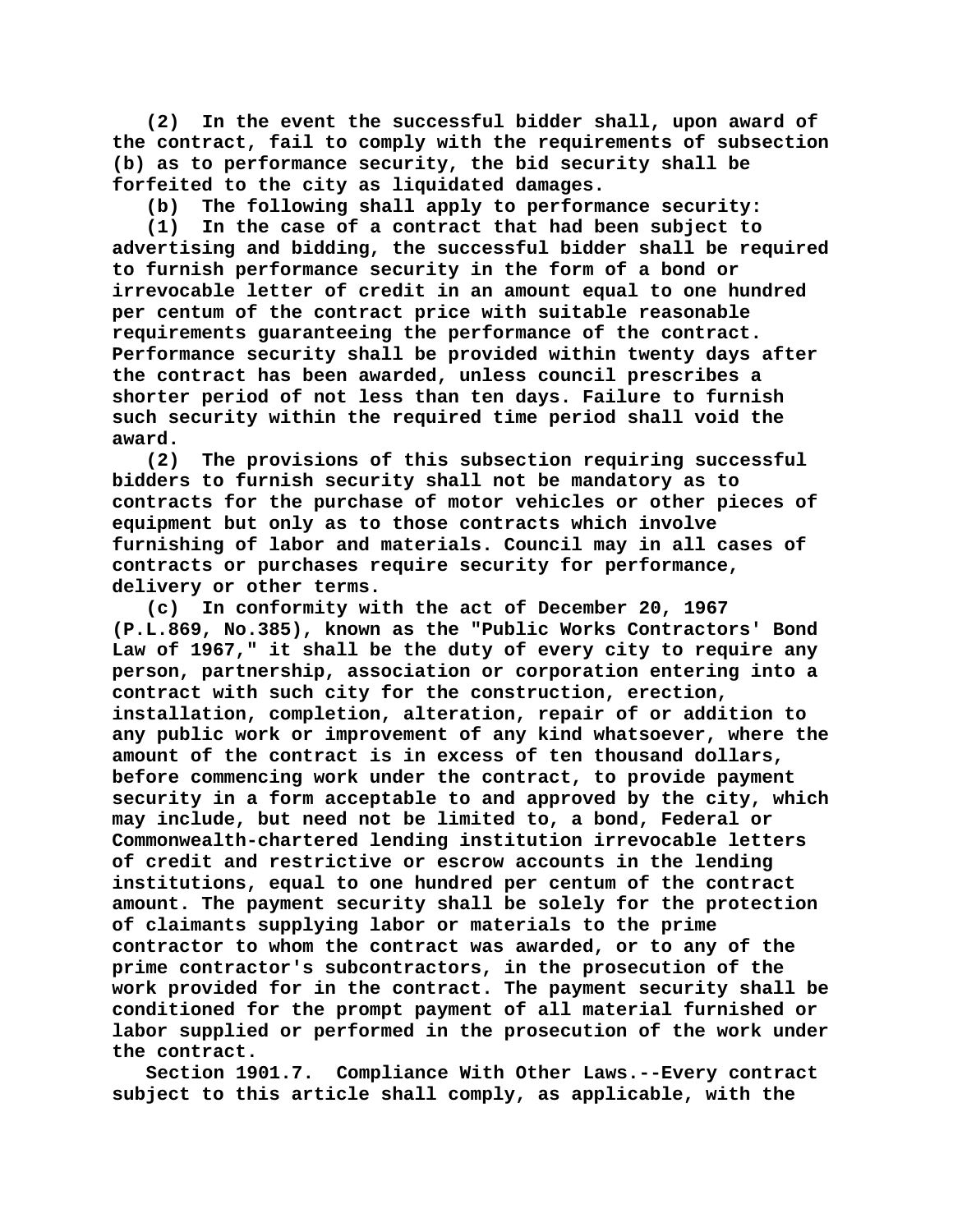**provisions of the act of August 15, 1961 (P.L.987, No.442), known as the "Pennsylvania Prevailing Wage Act," the act of December 20, 1967 (P.L.869, No.385), known as the "Public Works Contractors' Bond Law of 1967," the act of January 23, 1974 (P.L.9, No.4), referred to as the Public Contract Bid Withdrawal Law, the act of March 3, 1978 (P.L.6, No.3), known as the "Steel Products Procurement Act," the act of February 17, 1994 (P.L.73, No.7), known as the "Contractor and Subcontractor Payment Act," 62 Pa.C.S. Chs. 37 Subch. B (relating to motor vehicles), 39 (relating to contracts for public works) and 45 (relating to antibid-rigging).**

**Section 1901.8. Prohibitions.--No person, consultant, firm or corporation contracting with a city for purposes of rendering personal or professional services to the city shall share with any city officer or employe, and no city officer or employe shall accept, any portion of the compensation or fees paid by the city for the contracted services provided to the city.**

**Section 1901.9. Lowest Responsible Bidder.--For purposes of this article, the lowest responsible bidder need not be the bidder submitting the lowest dollar amount bid. The city may also consider the quality of goods or services supplied, ease of repair, compatibility with other city equipment or services, responsiveness, past performance of the bidder and any other reasonable factors specified in the advertisement for bids.**

Section 135. Section 1902 of the act, amended November 3, 2011 (P.L.377, No.91), is amended to read:

Section 1902. Evasion of Advertising Requirements.--No [member or members of council] **elected or appointed official orofficials of any city** shall evade the provisions of [the preceding section as to] **this article requiring** advertising for bids by purchasing or contracting for services and personal properties piecemeal for the purpose of obtaining prices under the base amount of eighteen thousand five hundred dollars, subject to adjustment under section [one thousand nine hundred and three point one of this act] **1903.1**, upon transactions which should, in the exercise of reasonable discretion and prudence, be conducted as one transaction amounting to more than the base amount of eighteen thousand five hundred dollars, subject to adjustment under section [one thousand nine hundred and three point one of this act] **1903.1**. This provision is intended to make unlawful the practice of evading advertising requirements by making a series of purchases or contracts, each for less than the advertising requirement price, or by making several simultaneous purchases or contracts, each below said price, when, in either case, the transactions involved should have been made as one transaction for one price. Any [members of council who so vote] **elected or appointed official who acts**in violation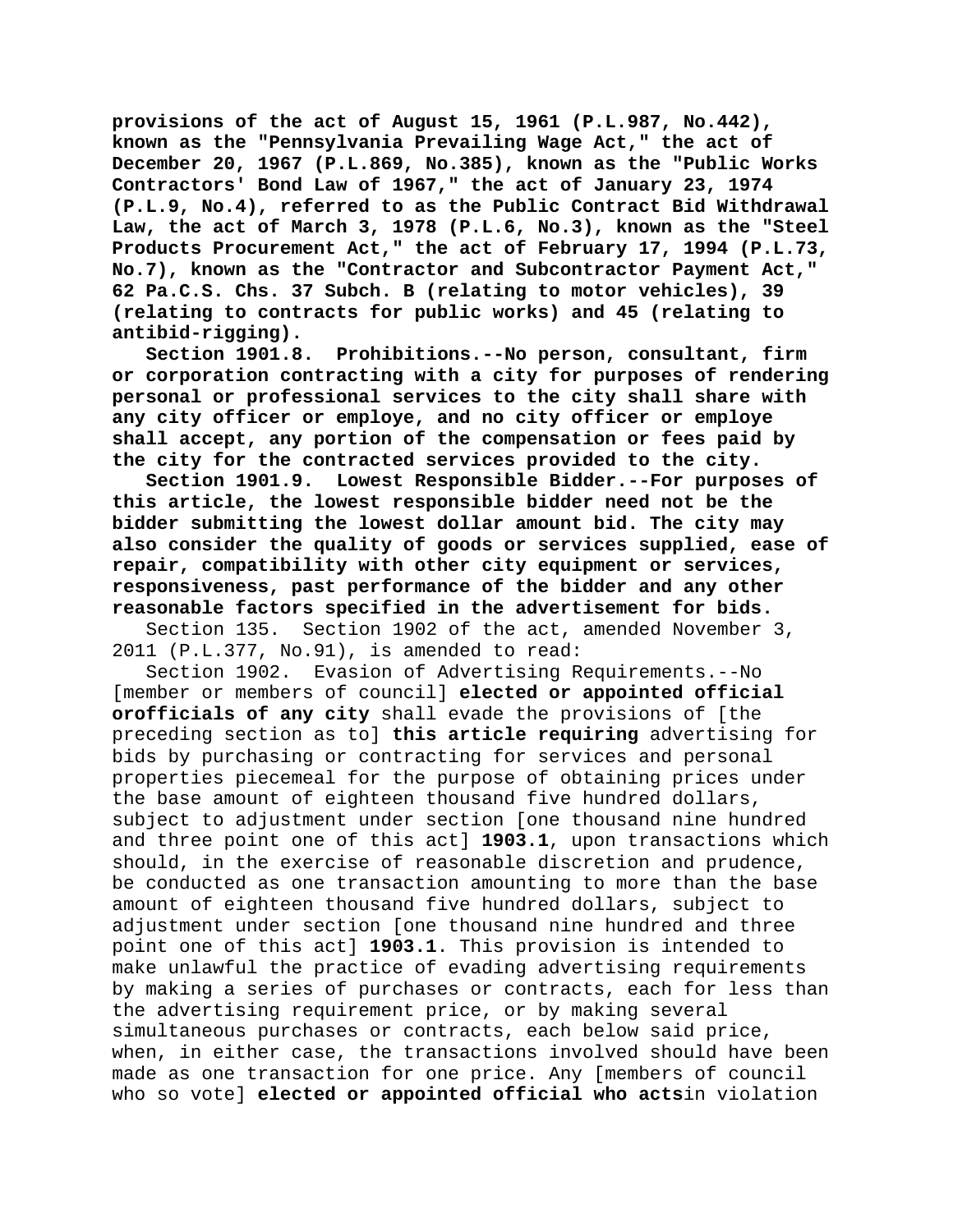of this provision [and who know]**, knowing** that the transaction upon which [they so vote] **the elected or appointed official acts** is or ought to be a part of a larger transaction and that it is being divided in order to evade the requirements as to advertising for bids, shall be jointly and severally subject to surcharge for ten per centum of the full amount of the contract or purchase. Wherever it shall appear that [a member of council may have voted] **an elected or appointed official may have acted** in violation of this section but the purchase or contract on which [he so voted was not approved by council] **the elected or appointed official acted was not executed**, this section shall be inapplicable.<br>Section 136.

Section 1903.1 of the act, added November 3, 2011 (P.L.377, No.91), is reenacted and amended to read:

Section 1903.1. Adjustments to Base Amount Based on Consumer Price Index for All Urban Consumers.--<br>(a) Adjustments to the base amount

Adjustments to the base amounts specified under sections [1901] **1901.1**, 1902 and 1909 shall be made as follows:

(1) The Department of Labor and Industry shall determine the percentage change in the Consumer Price Index for All Urban Consumers: All Items (CPI-U) for the United States City Average as published by the United States Department of Labor, Bureau of Labor Statistics, for the twelve-month period ending September 30, 2012, and for each successive twelve-month period thereafter.<br>(2) If

If the department determines that there is no positive percentage change, then no adjustment to the base amounts shall occur for the relevant time period provided for in this section.

(3) (i) If the department determines that there is a positive percentage change in the first year that the determination is made under paragraph (1), the positive percentage change shall be multiplied by each base amount, and the products shall be added to the base amounts, respectively, and the sums shall be preliminary adjusted amounts.

(ii) The preliminary adjusted amounts shall be rounded to the nearest one hundred dollars (\$100) to determine the final adjusted base amounts for purposes of sections [1901] **1901.1**and 1902.

(4) In each successive year in which there is a positive percentage change in the CPI-U for the United States City Average, the positive percentage change shall be multiplied by the most recent preliminary adjusted amounts, and the products shall be added to the preliminary adjusted amount of the prior year to calculate the preliminary adjusted amounts for the current year. The sums thereof shall be rounded to the nearest one hundred dollars (\$100) to determine the new final adjusted base amounts for purposes of sections [1901] **1901.1** and 1902.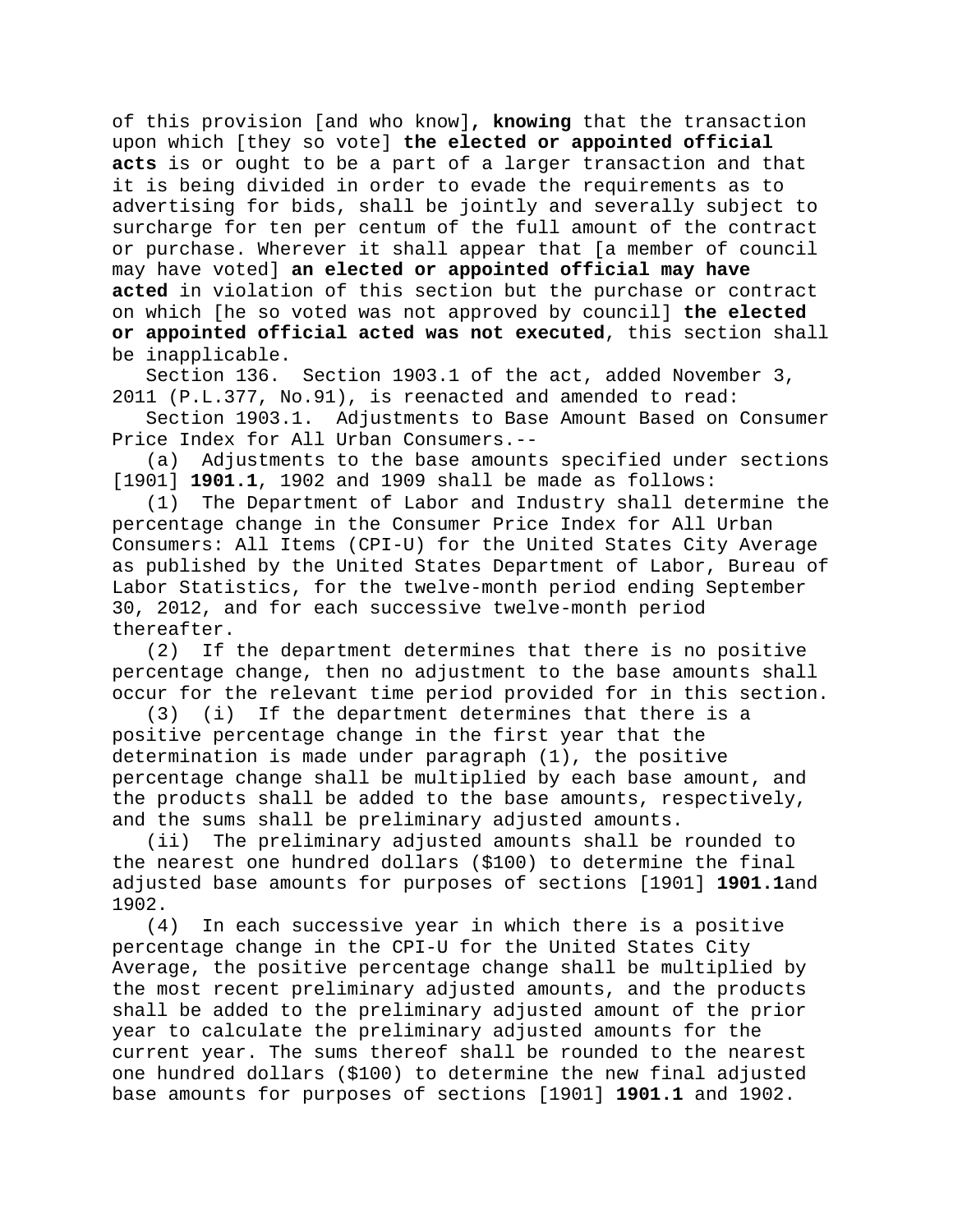(5) The determinations and adjustments required under this section shall be made in the period between October 1 and November 15 of the year following the effective date of this subsection and annually between October 1 and November 15 of each year thereafter.

(6) The final adjusted base amounts and new final adjusted base amounts obtained under paragraphs (3) and (4) shall become effective January 1 for the calendar year following the year in which the determination required under paragraph (1) is made.

(7) The department shall publish notice in the Pennsylvania Bulletin prior to January 1 of each calendar year of the annual percentage change determined under paragraph (1) and the unadjusted or final adjusted base amounts determined under paragraphs (3) and (4) at which competitive bidding is required under section [1901] **1901.1** and advertising is required under section 1902 or separate bids are required under section 1909 for the calendar year beginning the first day of January after publication of the notice. The notice shall include a written and illustrative explanation of the calculations performed by the department in establishing the unadjusted or final adjusted base amounts under this section for the ensuing calendar year.

(8) The annual increase in the preliminary adjusted base amounts obtained under paragraphs (3) and (4) shall not exceed three percent.

Section 137. Sections 1904 and 1905 of the act are repealed:

[Section 1904. Reference of Expenditures for Approval by Council.--Any expenditures or transactions, exclusive of compensation paid to city employes, in any department, office or bureau of the city, which may reasonably seem likely to exceed the sum of five hundred dollars over a period of sixty days, shall not be undertaken or proceeded upon except after reference thereof to council and approval by council by ordinance or resolution. Council may approve, revise, or refuse to approve any such referred expenditure or transaction. No official, agent or employe of the city shall knowingly violate the provisions of this section, and any person so violating shall forfeit and pay to the use of the city a penalty of one hundred dollars for each offense.

Section 1905. Personal Interest in Contracts.--In any case where a city officer or official elected or appointed knows or by the exercise of reasonable diligence could know that he is interested to any appreciable degree, either directly or indirectly, in any contract for the sale or furnishing of any personal property for the use of the city, or for any services to be rendered for such city, involving the expenditure by the city of more than three hundred dollars in any year, he shall notify council thereof; and any such contract shall not be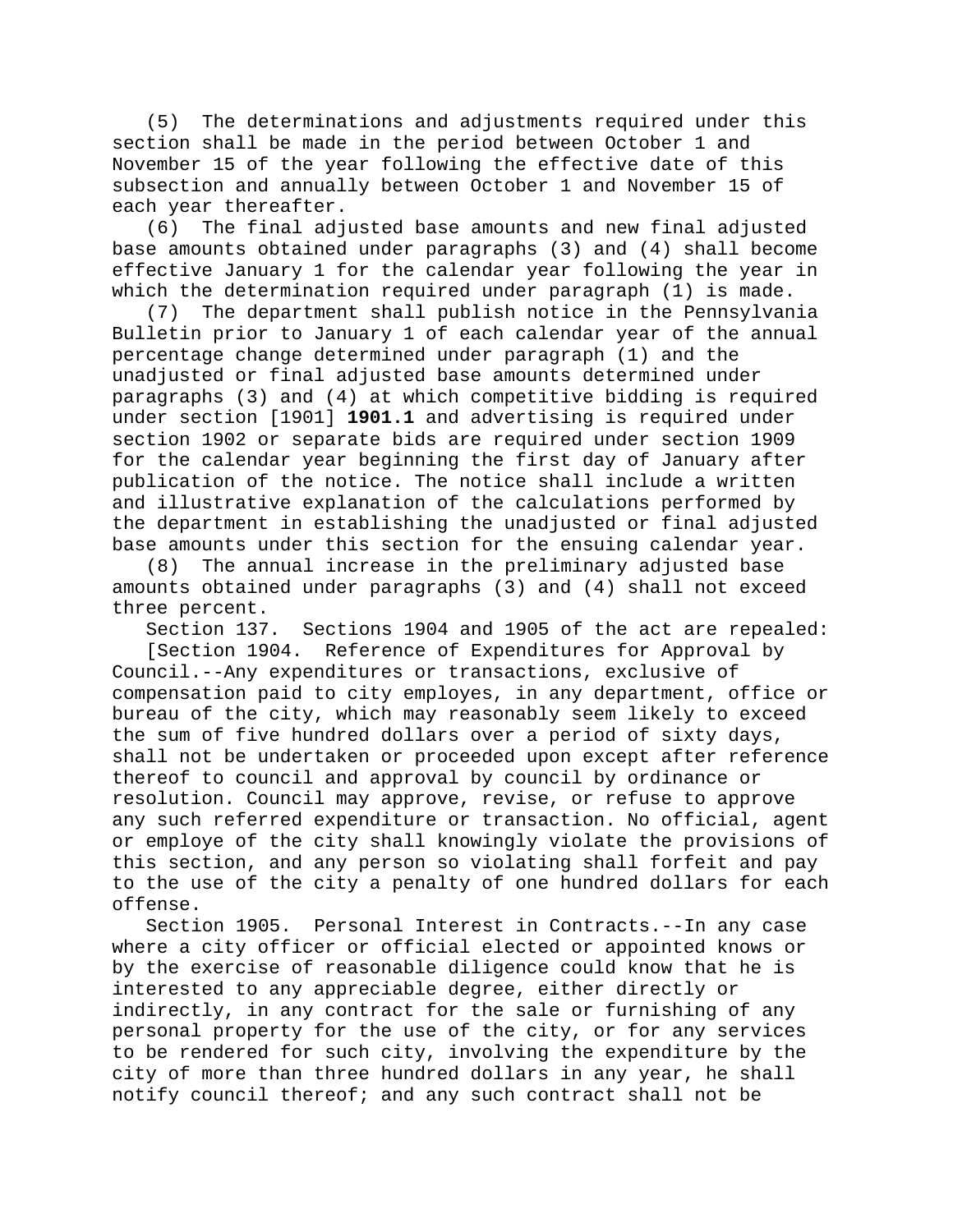passed and approved by council except by an affirmative vote of at least four members thereof. In case the interested officer is a member of council, he shall refrain from voting upon said contract. The provisions of this section shall not apply to cases where such officer or official is an employe of the person, firm or corporation to which money is to be paid in a capacity with no possible influence on the transaction and in which he cannot possibly be benefited thereby, either financially or in any other material manner. Any officer or official who shall knowingly violate the provisions of this section shall be liable to the city upon his bond, if any, or personally, to the extent of the damage shown to be sustained thereby by the city, to ouster from office, and shall be guilty of a misdemeanor; and upon conviction thereof, shall be sentenced to pay a fine not exceeding five hundred dollars, or imprisonment not exceeding one year, or both.]

Section 138. Section 1906 of the act, amended August 21, 1953 (P.L.1292, No.364), is amended to read:

Section 1906. Designation of Appropriations; Certification in Excess of Appropriation; Contracts for Governmental Services for More than One Year.--[Every contract involving an appropriation of money shall designate the item of appropriation on which it is founded, and the estimated amount of the expenditure thereunder shall be charged against such item, and so certified by the director of accounts and finance on the contract before it shall take effect as a contract. The payments required by such contract shall be made from the fund appropriated therefor. In any case where the lowest responsible bid is in excess of the item of appropriation on which the contract is to be founded, the item of appropriation may be increased by council in the amount necessary to cover the bid, and the contract may be awarded and certified without any additional advertising. If the director of accounts and finance shall certify any contract in excess of the appropriation made therefor, the city shall not be liable for such excess, but the director of accounts and finance shall be liable for the same, which may be recovered in an action at law by the contracting party aggrieved. But nothing] **With regard to any contract, council may direct the city administrator, chief fiscal officer or other designated official or employe to furnish information concerning the availability of appropriated funds to satisfy required payments under the contract. Nothing** herein contained shall prevent the making of contracts for governmental services for a period exceeding one year, but any contract so made shall be executory only for the amounts agreed to be paid for such services to be rendered in succeeding fiscal years.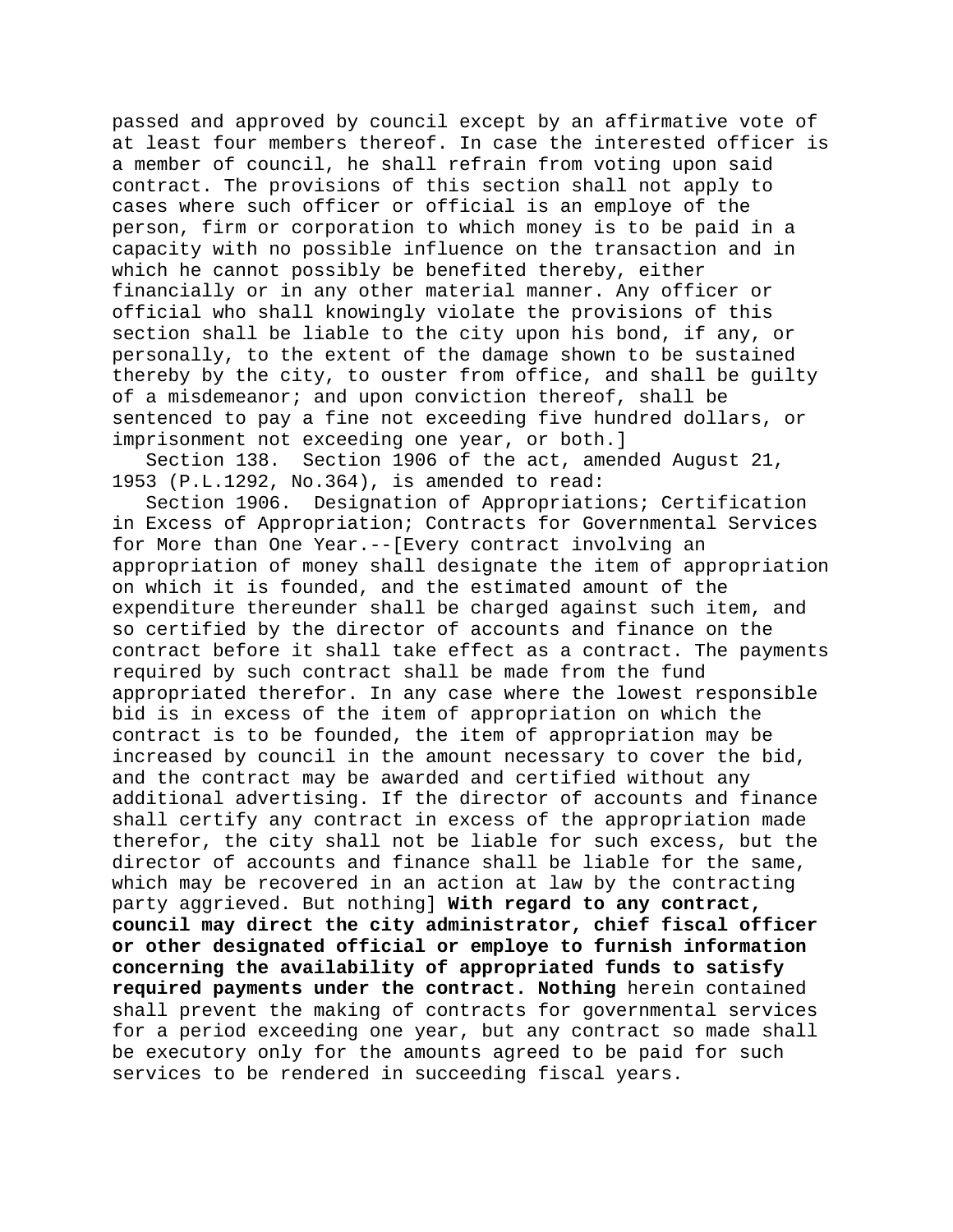[It shall be the duty of the director of accounts and finance to certify contracts for the payment of which sufficient appropriations have been made.]

Section 139. Section 1907 of the act, amended April 3, 1992 (P.L.53, No.17), is repealed:

[Section 1907. Security for the Protection of Labor and Materialmen.--It shall be the duty of every city to require any person, copartnership, association, or corporation, entering into a contract with such city for the construction, erection, installation, completion, alteration, repair of, or addition to, any public work or improvement of any kind whatsoever, where the amount of such contract is in excess of one thousand five hundred dollars, before commencing work under such contract, to execute and deliver to such city, in addition to any other security which may now or hereafter be required by law to be given in connection with such contract, an additional bond or irrevocable letter of credit for the use of any and every person, copartnership, association, or corporation interested, in a sum not less than fifty per centum and not more than one hundred per centum of the contract price, as such city may prescribe, conditioned for the prompt payment of all material furnished and labor supplied or performed in the prosecution of the work, whether or not the said material or labor enter into and become component parts of the work or improvement contemplated. Such additional security shall be deposited with and held by the city for the use of any party interested therein. Every such additional security shall provide that every person, copartnership, association, or corporation who, whether as subcontractor or otherwise, has furnished material or supplied or performed labor in the prosecution of the work as above provided, and who has not been paid therefor, may sue in assumpsit on said additional security, in the name of the city, for his, their, or its use and prosecute the same to final judgment for such sum or sums as may be justly due him, them, or it, and have execution thereof: Provided, however, That the city shall not be liable for the payment of any costs or expense of any suit. The surety or sureties on a bond under this section must be authorized to do business in this Commonwealth.]

Section 140. Section 1908 of the act is repealed:

[Section 1908. Purchasing Department.--Each city may, by ordinance, provide for the establishment of a purchasing department, which shall have supervision over the purchase and distribution of all supplies purchased. The said department shall be attached to the department of accounts and finance or such other department as council may determine, and shall be operated in accordance with rules and regulations to be adopted by council, the rules to include the manner in which quotations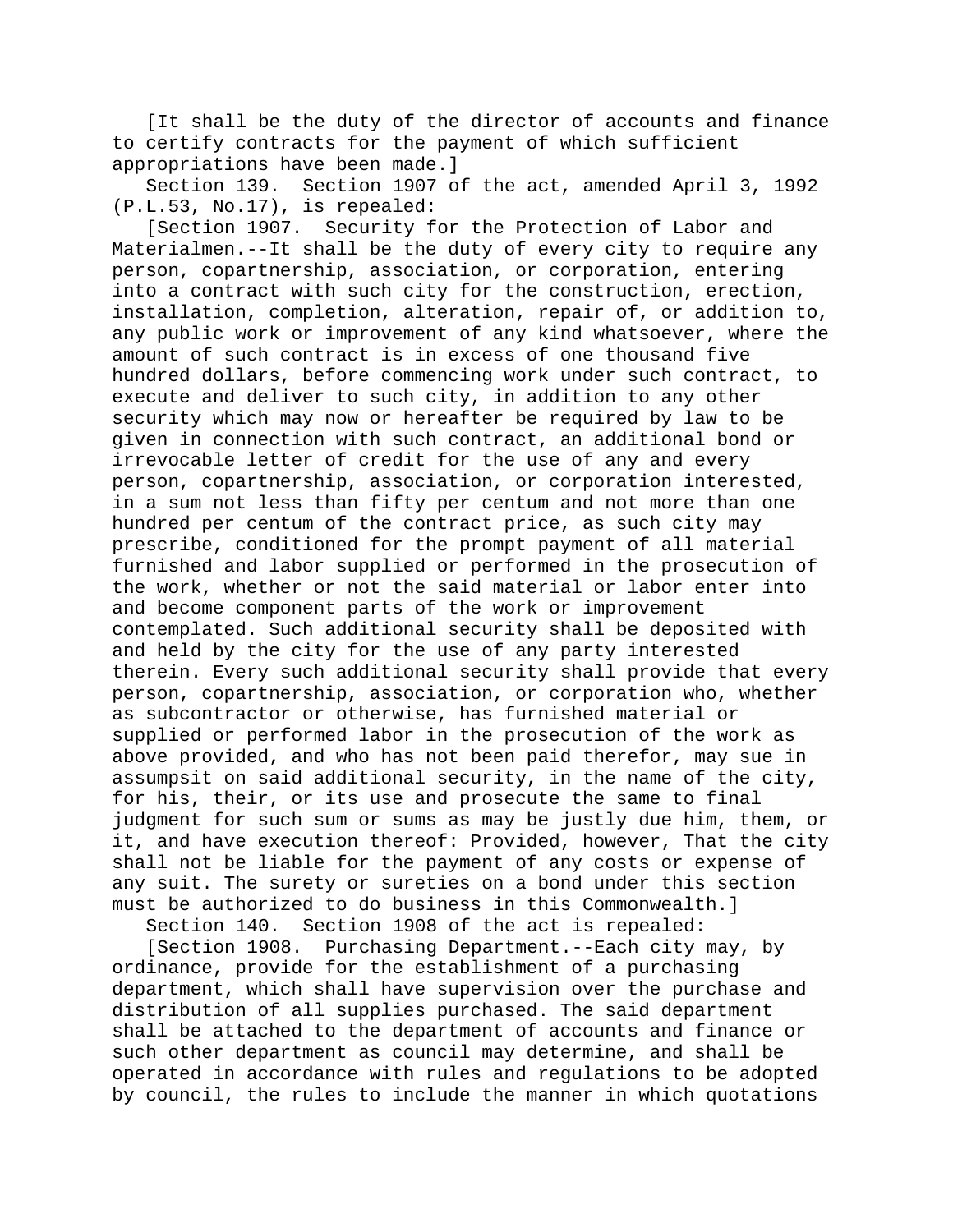shall be secured on the supplies purchased. The said department shall assist council at all times in eliminating waste and extravagance in the purchase and distribution of the supplies of the city.]

Section 141. Section 1908.1 of the act, added December 10, 1974 (P.L.815, No.270), is amended to read:

Section 1908.1. Purchase Contracts for Petroleum Products; Fire Company, Etc., Participation.--The council of each city shall have power to permit, subject to [such] **any** terms and conditions as [it] **the city** may **impose**, [and as hereinafter specifically provided, shall, prescribe] any fire company, rescue company and ambulance company in the city to participate in purchase contracts for petroleum products entered into by the city. [Any such company desiring to participate in such purchase contracts shall file] **Fire company, rescue company and ambulance company participation in purchase contracts for petroleum products shall be subject to the condition that all prices shall be F.O.B. destination. If permitted by council, a fire company, rescue company or ambulance company may participate in designated petroleum product contracts entered into by the city, subject to the fire company, rescue company or ambulance company:**

**(1) Having filed** with the city clerk a request that it be authorized to participate in contracts for the purchase of petroleum products of the city [and agreeing]**.**

**(2) Having agreed** that it will be bound by [such] **any** terms and conditions [as] **imposed by** the city [may, and as hereinafter specifically provided, shall, prescribe and]**.**

**(3) Having agreed** that it will be responsible for payment directly to the vendor under each purchase contract. [Among such terms and conditions, the city shall prescribe that all prices shall be F.O.B. destination.]

Section 142. Section 1909 of the act, amended November 3, 2011 (P.L.377, No.91), is amended to read:

Section 1909. Separate Bids for Plumbing, Heating, Ventilating and Electrical Work, Elevators and [Moving Stairs]**Escalators**.--In the preparation of specifications for the erection, construction[,] and alteration of any public building, when the entire cost of such work shall exceed the base amount of eighteen thousand five hundred dollars, subject to adjustment under section [one thousand nine hundred and three point one of this act] **1903.1**, the architect, engineer[,] or other person preparing such specifications[,] shall prepare only the following separate specifications[;]**:** (1) plumbing, (2) heating, (3) ventilating, (4) electrical work, (5) elevators and [moving stairs,] **escalators** and (6) one complete set of specifications for all the other work to be done in such erection, construction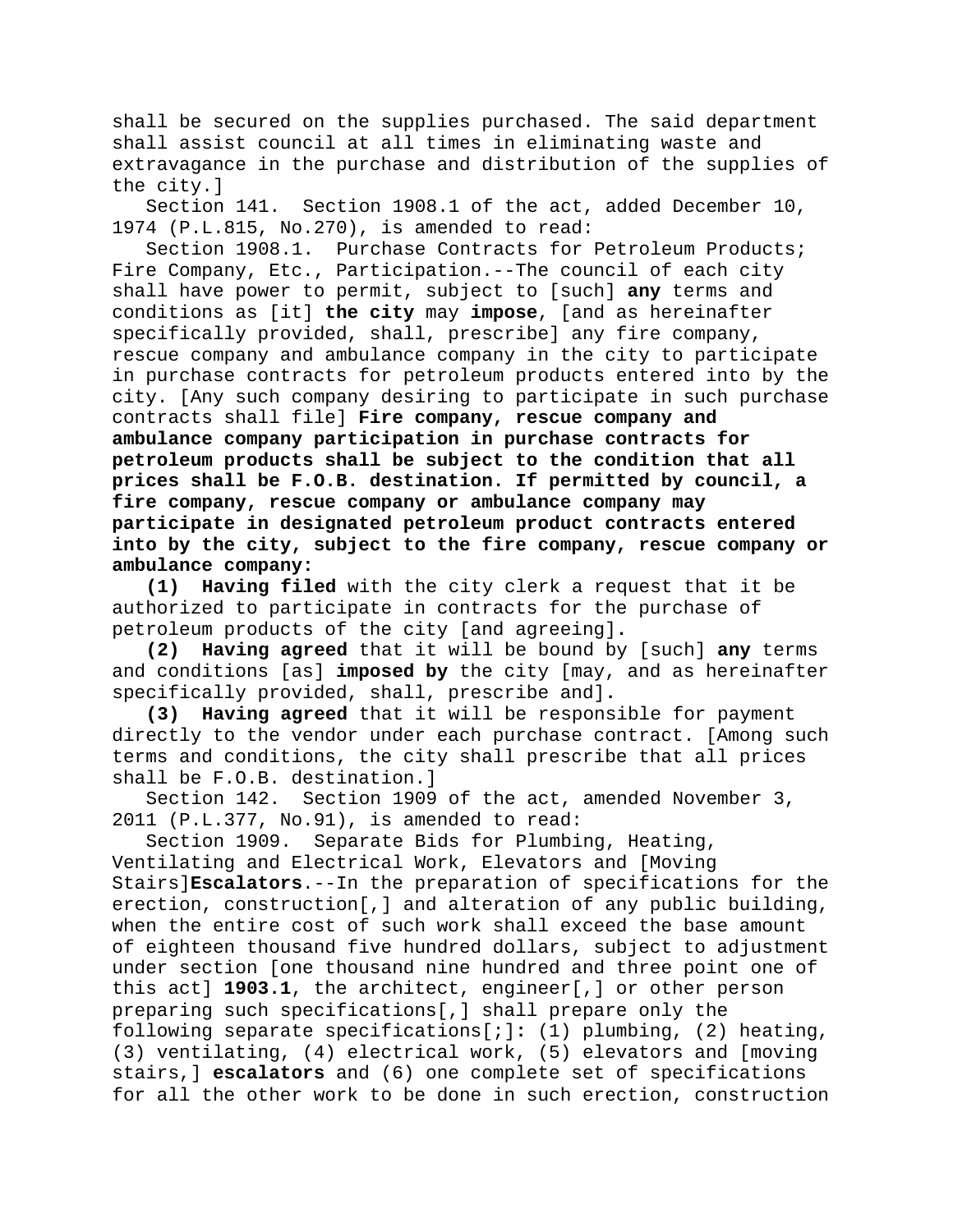and alteration. The **project manager, construction manager or other** person or persons authorized **by council** to enter into contracts for the erection, construction[,] or alteration of such public buildings shall receive separate bids upon each of the [said] branches of work, and **the city council or the appropriate city officer shall**award the contract for the same to the lowest responsible bidder for each of [said] **the** branches, including the balance of the work**,** in addition to the plumbing, heating, ventilating and electrical work and elevators and [moving stairs]**escalators**. Where it is desired to install an air conditioning unit, the heating and ventilating so involved may be regarded as one branch of work having only one set of specifications, and bids may be received and a contract awarded thereon as hereinbefore provided.<br>Section 143. Sections 1910, 1

Sections 1910, 1911 and 1912 of the act are amended to read:

Section 1910. Acceptance by Contractor of [Workmen's]**Workers'** Compensation Act.--[All contracts executed by any city, or any officer or bureau or board thereof, which involve the construction or doing of any work involving the employment of labor, shall contain a provision that the contractor shall accept, in so far as the work covered by any such contract is concerned, the provisions of the Workmen's Compensation Act and any reenactments, supplements or amendments thereto, and that the said contractor will insure his liability thereunder, or file with the city with whom the contract is made a certificate of exemption from insurance from the Department of

Labor and Industry of this Commonwealth. Every officer of any city, or bureau or department thereof, who shall sign, on behalf of the said city, any contract requiring in its performance the employment of labor, shall require, before the said contract shall be signed, proof that the said contractor with whom the contract is made shall have accepted the Workmen's Compensation Act and any reenactments, supplements or amendments thereto, and proof that the said contractor has insured his liability thereunder in accordance with the terms of the said act, or that the said contractor has had issued to him a certificate of exemption from insurance from the Department of Labor and Industry of this Commonwealth.

Any contract executed in violation of the provisions of this section shall be null and void.]

**(a) All contracts executed by any city which involve the construction or performance of any work involving the employment of labor shall contain a provision that the contractor shall accept, and file with the city, proof of compliance with or exemption from, insofar as the work covered by the contract is**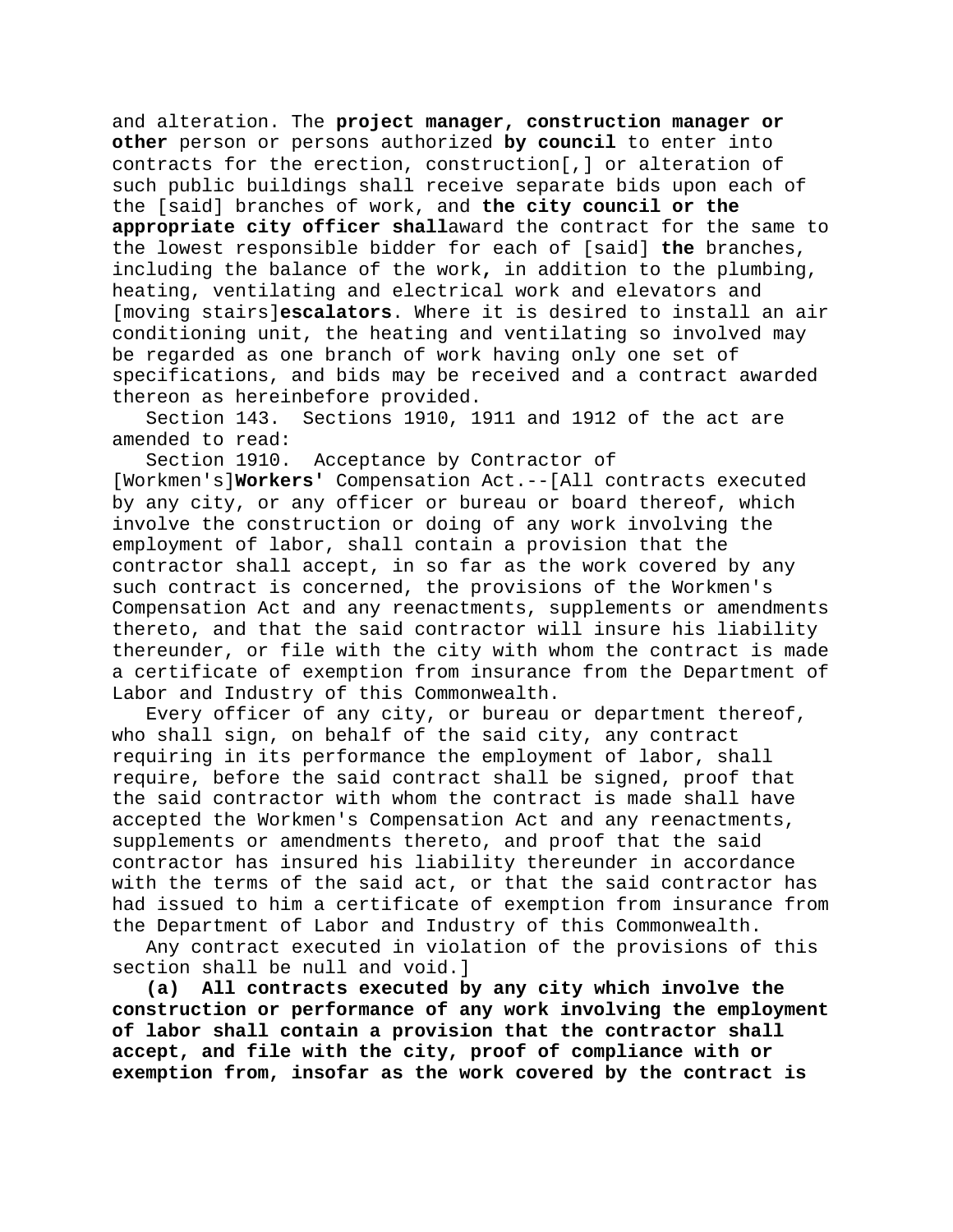**concerned, the act of June 2, 1915 (P.L.736, No.338), known as the "Workers' Compensation Act."**

**(b) A certificate of exemption from issuance may be issued on the basis of either individual self-insurance or group selfinsurance.**

**(c) A contractor shall file with the city any proof that the Department of Labor and Industry, with respect to certain employes, has accepted the application to be excepted from the provisions of the "Workers' Compensation Act" on religious grounds.**

**(d) Any contract executed in violation of this section is void.**

Section 1911. Contracts for Improvements; Assignment of Assessments.--Where the whole or any part of the cost of an improvement is to be paid by assessments upon the property abutting or benefited, the city may enter into an agreement with the contractor [that he]**, pursuant to which the contractor**shall take an assignment of [such] **the** assessments in payment of the amount due [him] under the terms of [his] **the** contract, and**,** in such case, the city shall not be otherwise liable under such contract[, whether said assessments are collectible or not].

Section 1912. Architects and Engineers in Employ of City; Prohibitions from Bidding on Public Works; Penalty.--**(a)** It shall be unlawful for any architect or engineer[,] in the employ of any city[,] to bid on any public work of the city.

**(b)** It shall be unlawful for the officers of any city, charged with the duty of letting any public work, to award a contract to any [such] architect or engineer[,] in the employ of the city.

**(c)** Any person or persons violating these provisions, or any of them, [shall be guilty of] **commits** a misdemeanor[,] and[, on] **shall, upon** conviction [thereof, shall forfeit his]**,be subject to forfeiting** office, **in accordance with section 901,** and [be] sentenced to pay a fine not exceeding five hundred dollars, or to undergo imprisonment for not less than six months, or both, in the discretion of the court. Any contract made in violation of the provisions of this section shall be null and void.

**(d) The provisions of this section shall be in addition to any prohibition in 65 Pa.C.S. Ch. 11 (relating to ethics standards and financial disclosure).**

Section 144. Sections 1913, 1914 and 1915 of the act are repealed:

[Section 1913. Contracts With Transportation Companies.-- Subject to the provisions of the Public Utility Law, any city, of the one part, and any person operating a public transportation service within the limits of such city, of the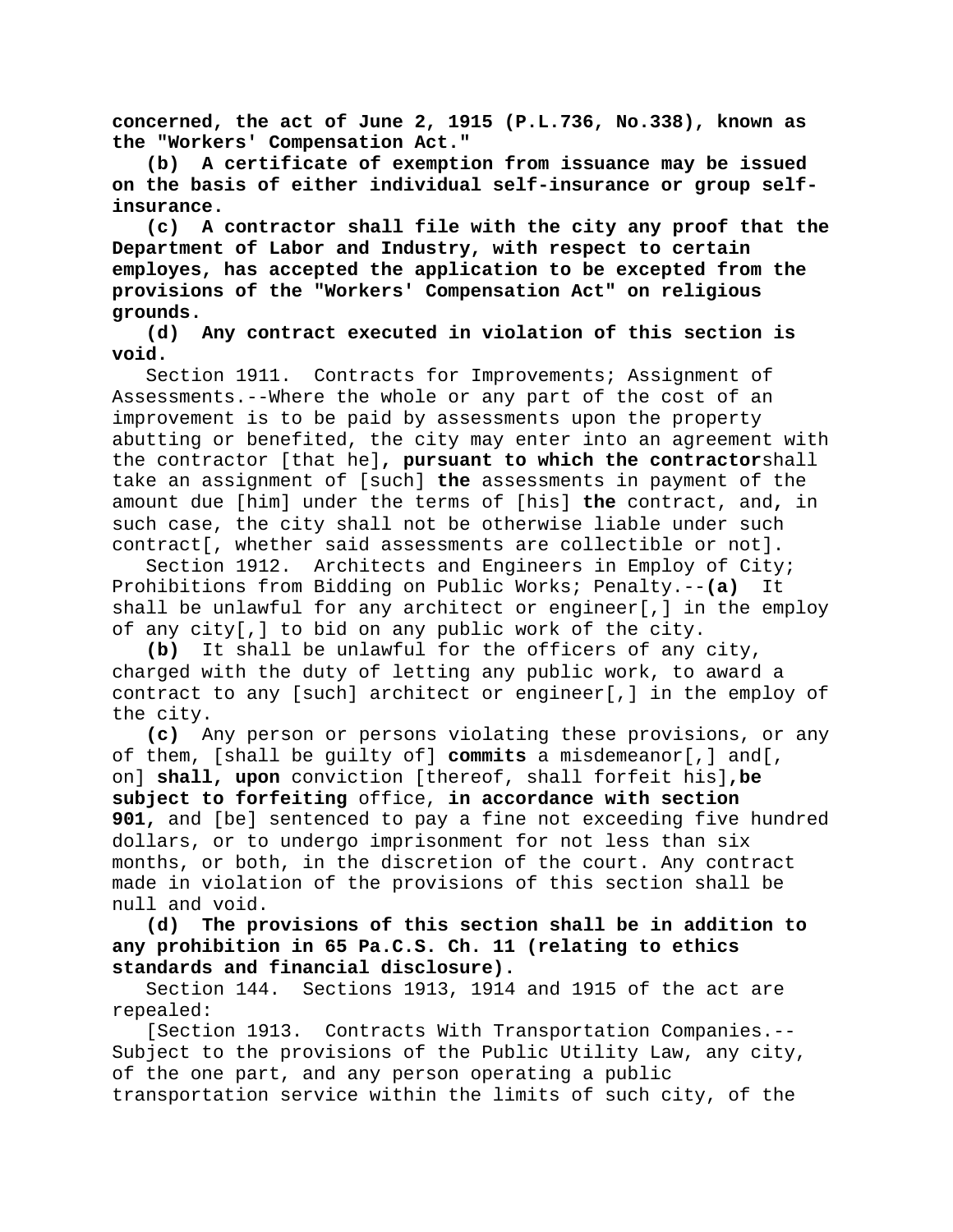other part, may enter into contracts with each other affecting, fixing, and regulating the franchises, powers, duties, and liabilities of such companies, and the regulations and respective rights of the contracting parties. Such contracts may, inter alia, provide for payments by the companies to the city in lieu of the performance of certain duties or the payment of license fees or charges imposed in favor of such city, by the charters of the respective companies, or by any general law or ordinance, for the appointment by the city of a certain number of persons to act as directors of such company, in conjunction with the directors elected by the stockholders of such company, and, further, may provide for the ultimate acquisition by the city, upon terms mutually satisfactory, of the leaseholds, property, and franchises of the contracting companies.

Section 1914. Contracts for Relocation of Railroads.-- Subject to the provisions of the Public Utility Law, any city may enter into contracts with any of the railroad companies, whose roads enter its limits, whereby the said railroad companies may relocate, change or elevate their railroads within said limits, in such manner as, in the judgment of the proper authorities of such city, may be best adapted to secure the safety of lives and property, and promote the interest of said city; and, for that purpose, may do all such acts as may be necessary and proper to effectually carry out such contracts. Any such contracts, made by any railroad company or companies as aforesaid with any city, are hereby fully ratified and confirmed. Nothing herein contained shall affect any contract made, or hereafter to be made, with any railroad company, from apportioning the expenses of altering and adjusting the grades of existing railroads and intersecting streets in any city so as to dispense with grade crossings.

Section 1915. Contracts with Street Railways for Exclusive Right to Lay Tracks.--In case any city shall deem it necessary for the public benefit and convenience to secure the removal of any street railway tracks already laid, or prevent the laying of such tracks already authorized to be laid, or to change the route of any street railway on any street or streets, or portion of a street or streets, within its corporate limits, and such purpose or purposes can be accomplished by agreement with the street railway company or motor power company owning, leasing or operating such tracks, the said parties may, subject to the provisions of the Public Utility Law, enter into a contract, for a period not exceeding fifty years, for such considerations and upon such terms and conditions, and containing such stipulations, reservations and covenants as may be agreed upon between the respective parties thereto; and such contract may include a covenant providing that, during the continuance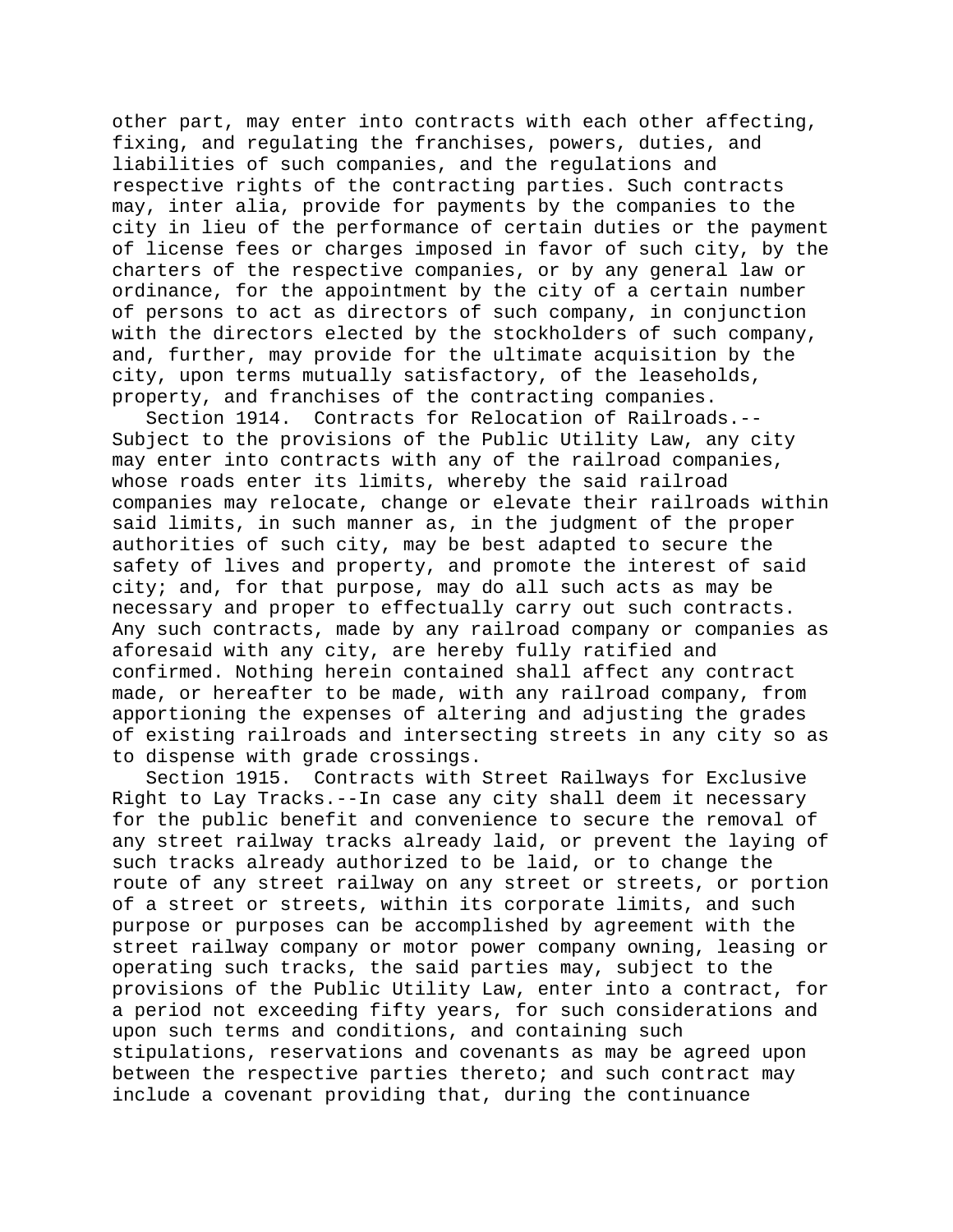thereof, municipal consent shall not be granted to any other company to use or occupy the street, streets, or portions of a street or streets, covered by such contract, for street railway or passenger transportation purposes; which covenants shall be enforceable by bill in equity against such city, in case of attempted breach thereof; and such contract may also provide for the laying or relaying of such tracks upon such terms and under such contingencies and conditions as may be agreed upon. When such contract shall have been made, it shall form a part of the charter of the company, with like force and effect as to all its terms, conditions, stipulations, restrictions, covenants, and provisions as to change of routes as if the same formed a part of the original charter of such company; and no removal of tracks already laid, or postponement of or delay in the time of beginning or completing the work of laying tracks already authorized to be laid, and no change of route therein provided for, shall operate or be construed to deprive or divest any such company, entering into such contract, of any of the rights, franchises, or privileges possessed by it at the time of entering into such contract, so as to operate in favor of any company subsequently formed and seeking to occupy, for street railway purposes, the street, streets, or portions of a street or streets, covered by such contract. Nothing in this section contained, nor any contract made in pursuance thereof, shall be construed to limit or affect in any way, or impose any additional liability for the exercise of, the right of a railroad company to lay its tracks, over, upon, under, and across such street or streets, or portions thereof.]

Section 145. The act is amended by adding a section to read: **Section 1916. Contracts with Passenger or Transportation Companies.--Except as may be prohibited by 66 Pa.C.S. Pt. I (relating to public utility code) or Federal or other state regulation of transportation or commerce, a city may, as it deems necessary for the public benefit and convenience, contract with a person or persons owning a public transportation service, railroad company, street railway, motor power company or passenger or transportation company.**

Section 146. Section 1917 of the act, amended June 28, 2011 (P.L.75, No.15), is repealed:

[Section 1917. Sales of Personal Property.--No city personal property shall be disposed of by sale or otherwise except upon approval of council by ordinance or resolution. In cases where council shall approve a sale of city personal property, it shall estimate the sale value of the entire lot to be disposed of. If council shall estimate such sale value to be less than one thousand dollars, it shall require a notice of the proposed sale to be posted for at least ten days on the bulletin board in the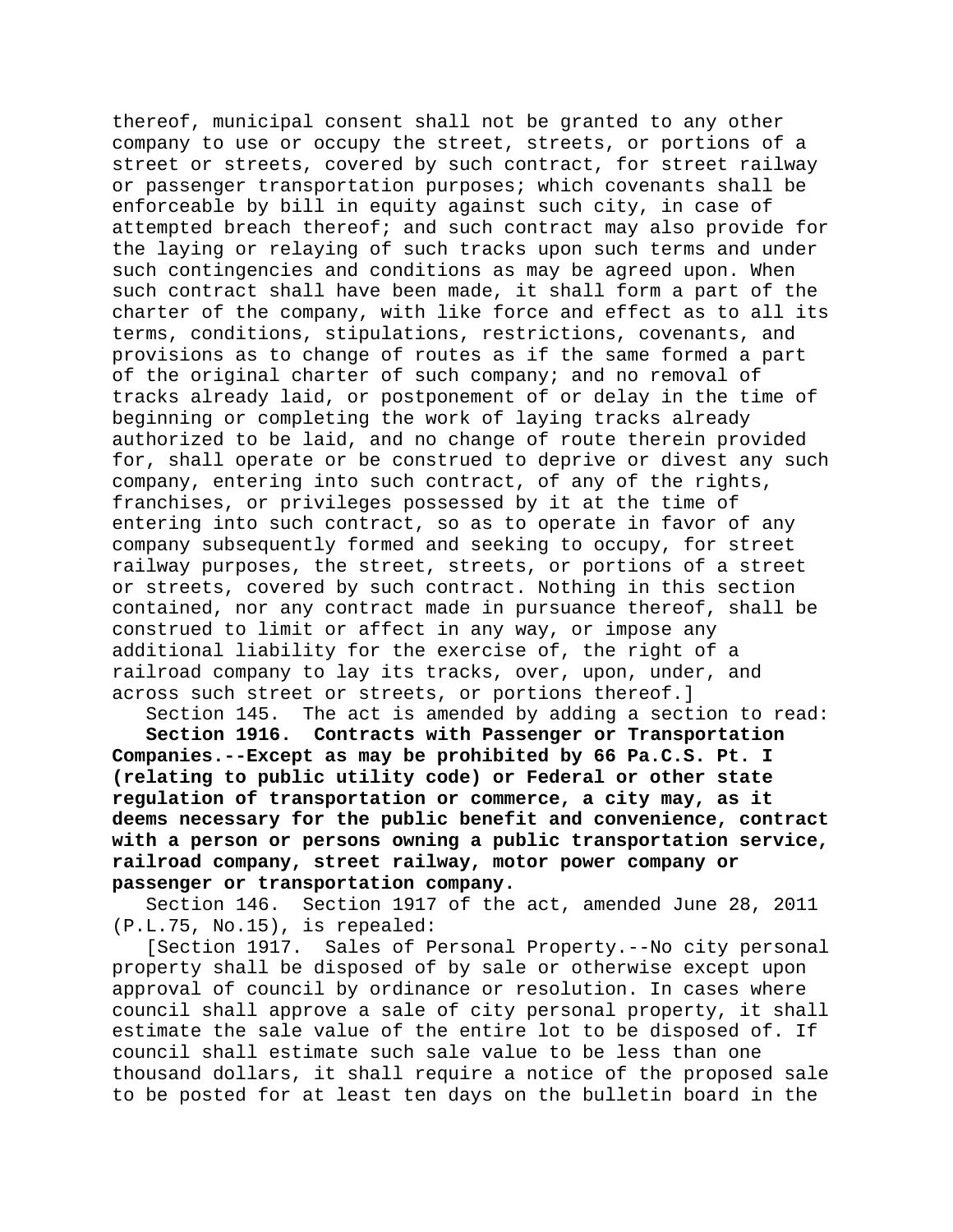city hall, describing and itemizing the property to be sold and directing that bids may be made thereon at the office of the city clerk. Thereafter, council may sell such property, in whole or in part, for the best price or prices obtainable. If council shall estimate the sale value to be one thousand dollars or more, the entire lot shall be advertised for sale once in at least one newspaper, in accordance with the provisions of section one hundred nine of this act, and sale of the property so advertised shall be made to the best responsible bidder; and the bids shall not be opened until at least ten days after the said advertisement. Council may sell any such property at auction, but the provisions as to notice contained in this section shall be likewise observed as to the holding of such auction sales. An auction may be conducted by means of an online or electronic auction sale. During an electronic auction sale, bids shall be accepted electronically at the time and in the manner designated in the advertisement. During the electronic auction, each bidder shall have the capability to view the bidder's bid rank or the high bid price. Bidders may increase their bid prices during the electronic auction. The record of the electronic auction shall be accessible for public inspection. The purchase price shall be paid by the high bidder immediately or at a reasonable time after the conclusion of the electronic auction as determined by council. In the event that shipping costs are incurred, they shall be paid by the high bidder. A city that has complied with the advertising requirements of this section may provide additional public notice of the sale by bids or auction in any manner deemed appropriate by council. The advertisement for electronic auction sales authorized in this section shall include the Internet address or means of accessing the electronic auction and the date, time and duration of the electronic auction. The provisions of this section shall not be mandatory where city personal property is to be traded-in or exchanged for new city

personal property.]<br>Section 147. Se Section 1918 of the act, amended October 17, 1974 (P.L.755, No.254), is repealed:

[Section 1918. Street Construction and Improvement by City Employes.--Whenever a city uses the work or services of its employes in the construction or improvement, of any public street within the territorial limits, it shall be subject to the limitations and duties imposed by this article in the purchase of any materials for such construction or improvement. The provisions of this section shall not be construed to affect or limit the provisions of Article XXIX of this act.]

Section 148. Section 1919 of the act, amended July 1, 1994 (P.L.373, No.55), is repealed: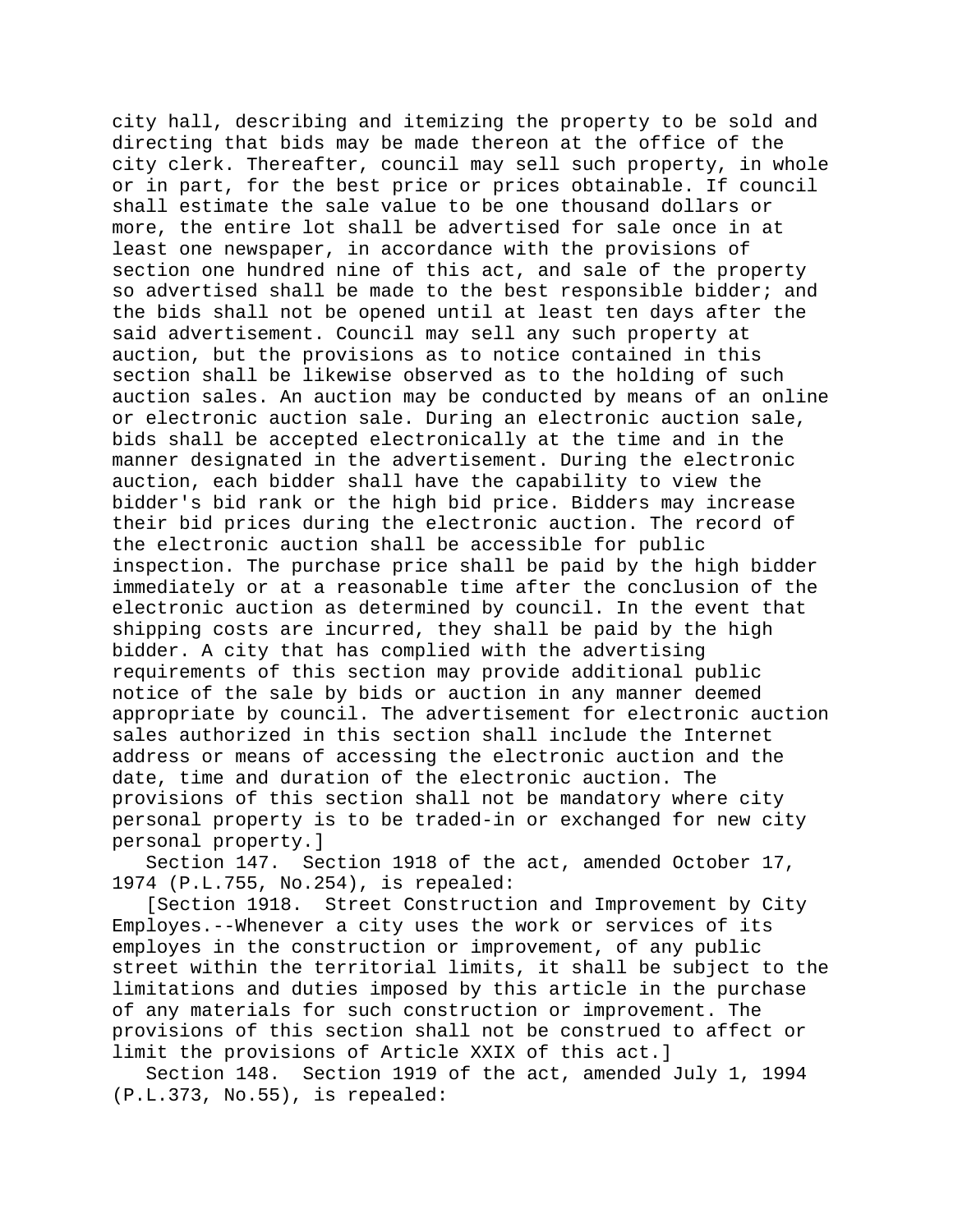[Section 1919. Sales of Real and Personal Property to Certain Entities.--Any provision of this act requiring advertising for bids and sale to the highest bidder shall not apply where city real or personal property is to be sold to a county, city, borough, town, township, home rule municipality, institution district, school district, volunteer fire company, volunteer ambulance service or volunteer rescue squad located within the city, or municipal authority pursuant to the act of May 2, 1945 (P.L.382, No.164), known as the "Municipality Authorities Act of 1945," a housing authority pursuant to the act of May 28, 1937 (P.L.955, No.265), known as the "Housing Authorities Law," an urban redevelopment authority pursuant to the act of May 24, 1945 (P.L.991, No.385), known as the "Urban Redevelopment Law," a parking authority pursuant to the act of June 5, 1947 (P.L.458, No.208), known as the "Parking Authority Law," a port authority pursuant to the act of December 6, 1972 (P.L.1392, No.298), known as the "Third Class City Port Authority Act," or a corporation not for profit engaged in community industrial development. Any provision of this act requiring advertising for bids and sale to the highest bidder shall not apply where real property is to be sold to a corporation not for profit organized as a public library for its exclusive use as a library, to a medical service corporation not for profit, to a housing corporation not for profit, to the Commonwealth or to the Federal Government. When real property is to be sold to a corporation not for profit organized as a public library for its exclusive use as a library or to a medical service corporation not for profit or to a housing corporation not for profit, council may elect to accept a nominal consideration for the sale as it shall deem appropriate. Real property sold pursuant to this section shall be subject to the condition that when the property is not used for the purposes of the conveyance, the property shall revert to the city.]

Section 149. Article XX heading of the act is amended to read:

### ARTICLE XX

### POLICE [BUREAU] **FORCE**

Section 150. Sections 2001 and 2002 of the act, amended December 27, 1967 (P.L.893, No.403), are amended to read:

Section 2001. Appointment, Number, Rank, Compensation and<br>lifications of [Policemen] **Police Officers.--(a)** The council Qualifications of [Policemen] **Police Officers**.--(a) shall fix, by ordinance, the number, grades and compensation of the members of the city police force, who shall**, except as provided in section 2002,** be appointed in accordance with the civil service provisions of this act[, and no]**.**

**(b) No** member of the city police force having been promoted in conformity with the civil service provisions of this act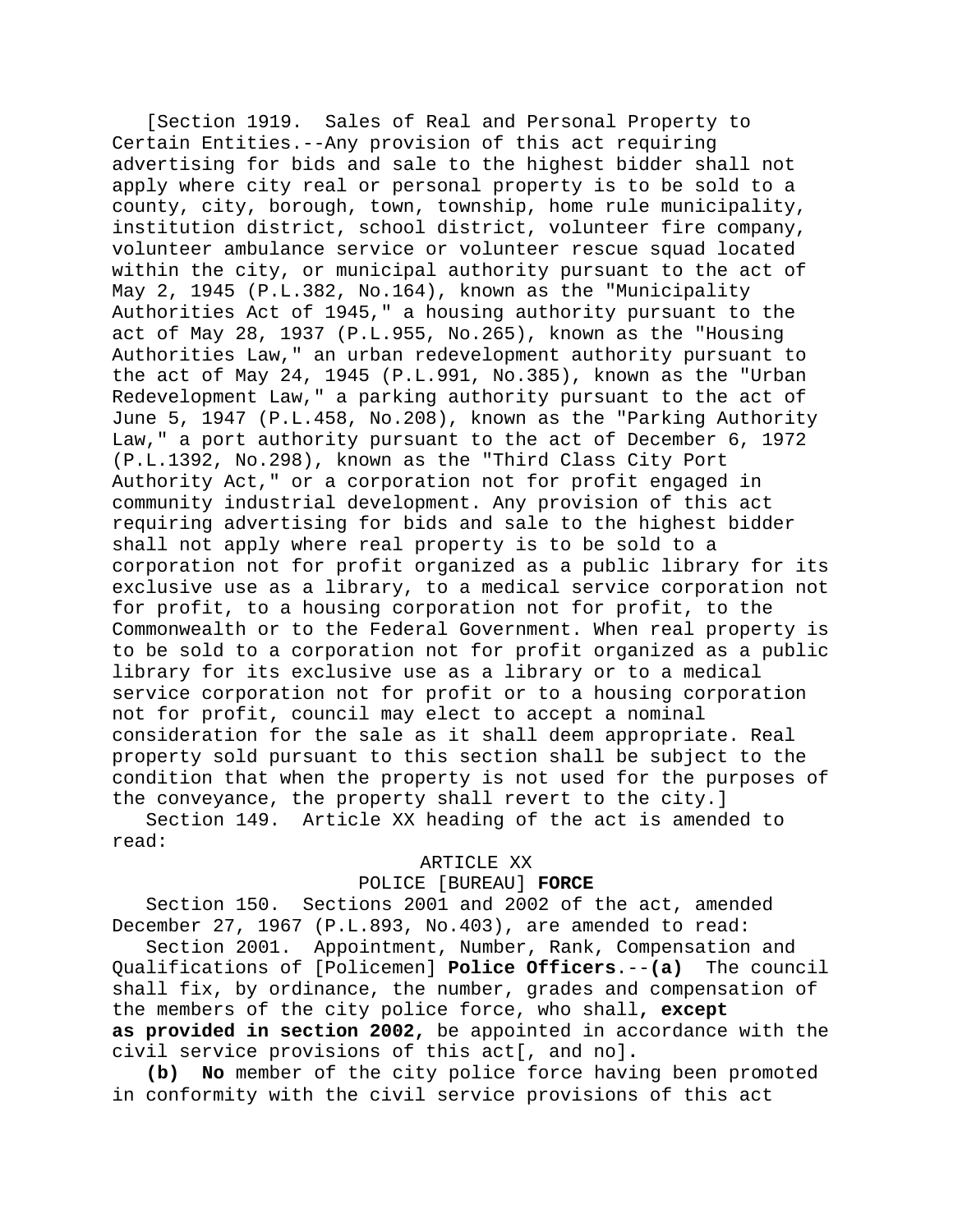shall be demoted in rank or discharged from the police force except upon proper cause shown as set forth under the civil service provisions of this act.

**(c)** No [policeman shall] **police officer**, after [his] **thepolice officer's** appointment and qualification, **shall** hold at the same time the office of  $\frac{\text{constable}}{\text{d}}$ .

**(d)** Council shall [prescribe all necessary] **promulgate**rules and regulations for the organization and government of the police force. [The minimum annual starting salary or compensation to be paid the members of the police force by any city shall be four thousand five hundred dollars (\$4,500), with minimum annual increments of three hundred dollars (\$300) for the first three years of such employment. If the annual salary or compensation of any policeman employed by the city on the effective date of this amending act is less than four thousand five hundred dollars (\$4,500), such salary or compensation shall be increased to four thousand five hundred dollars (\$4,500), and such policeman shall receive minimum annual increments of three hundred dollars (\$300) for the next three years of such employment.]

Section 2002. Designation of Chief [and Other Officers].-- The [mayor shall designate, from the force, the chief and other officers who shall serve as such officers until their successors are appointed and qualified. The chief of police shall be designated by the mayor and may be demoted without cause in the same manner, but not to any rank lower than the rank which he held at the time of his designation as chief of police.] **chief of police shall be designated by the mayor from** 

**within the ranks and may be demoted without cause in the same manner, but not to any rank lower than the rank which was held at the time of designation as chief of police. In the event that no qualified officer from within the ranks has applied for such designation, the chief of police shall be designated by the mayor from without the ranks. The officers, other than the chief of police, shall be designated in accordance with Article XLIV.**

Section 151. Sections 2003, 2005, 2006, 2007, 2008 and 2009 of the act are amended to read:

Section 2003. Extra [Policemen] **Police Officers**; Compensation.--[The mayor, whenever, in his judgment] **Wheneverin the judgment of the mayor** it is necessary for the public safety or to preserve order, **the mayor** may appoint extra [policemen] **police officers** to serve for such period as the council may designate, not exceeding thirty days, whose compensation shall be fixed by council.

Section 2005. Powers of [Policemen] **Police Officers** to Arrest.--[Policemen] **Police officers** shall be ex-officio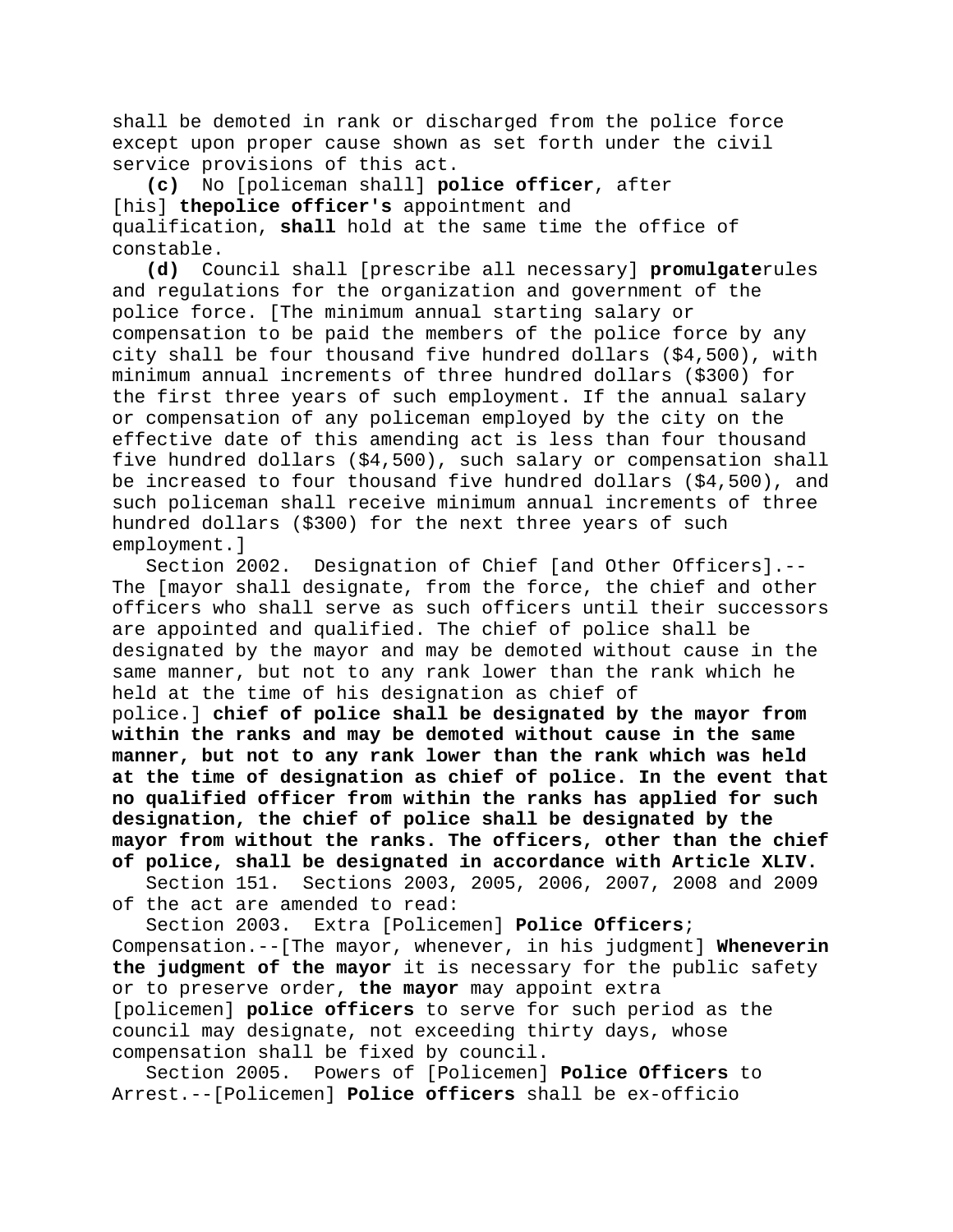constables of the city, and shall and may[, within the city or]**enforce the laws of this Commonwealth or otherwise perform thefunctions of their office in accordance with 42 Pa.C.S. §§ 8952(relating to primary municipal police jurisdiction) and 8953(relating to Statewide municipal police jurisdiction) and** upon property owned or controlled by the city or by a [municipality]**municipal** authority [of] **created by** the city [within the Commonwealth], without warrant and upon view, arrest and commit for hearing any and all persons guilty of breach of the peace, vagrancy, riotous or disorderly conduct or drunkenness, or who may be engaged in the commission of any unlawful act tending to imperil the personal security or endanger the property of the citizens, or violating any of the ordinances of [said] **the** city for the violation of which a fine or penalty is imposed.

Section 2006. Service of Process; Fees; Payment into Treasury.--[Policemen] **Police officers** shall have authority to serve and **to** execute [within the city or upon property owned or controlled by the city or by a municipality authority of the city within the Commonwealth all] criminal process or processes**issued** for the violation of city ordinances [which may be issued by the mayor or any alderman,] and shall charge the same fees and costs as pertain by law to the constables of the city for similar services, but the [said] fees and costs shall be [received and collected by the mayor or alderman, and by him] paid into the city treasury monthly as herein provided.

Section 2007. Supervision by Mayor.--[Policemen] **The chiefof police** shall obey the orders of the mayor and make report to [him] **the mayor**, which report shall be [laid by him before council monthly] **presented monthly by the mayor to council**. [The mayor shall exercise a constant supervision and control over their conduct.]<br>Section 2008.

Extra Compensation Prohibited; Exception; Penalty.--No [policeman] **police officer** shall ask, demand or receive any compensation or reward whatsoever for [his] **thepolice officer's** services other than that provided by ordinance, except rewards offered for the arrest of persons accused of crime committed outside of the city in which [they hold office, and witness fees and mileage as provided by law for their appearance in any court of record] **such officer is employed**. Any [policeman] **police officer** violating any of the provisions of this section [shall be guilty of] **commits** a misdemeanor [in office, and, upon conviction, shall be sentenced to pay a fine not exceeding fifty dollars, or undergo imprisonment not exceeding thirty days, or both, at the discretion of the court,] **of the third degree and shall, upon conviction, be sentenced to pay a fine or undergo imprisonment,**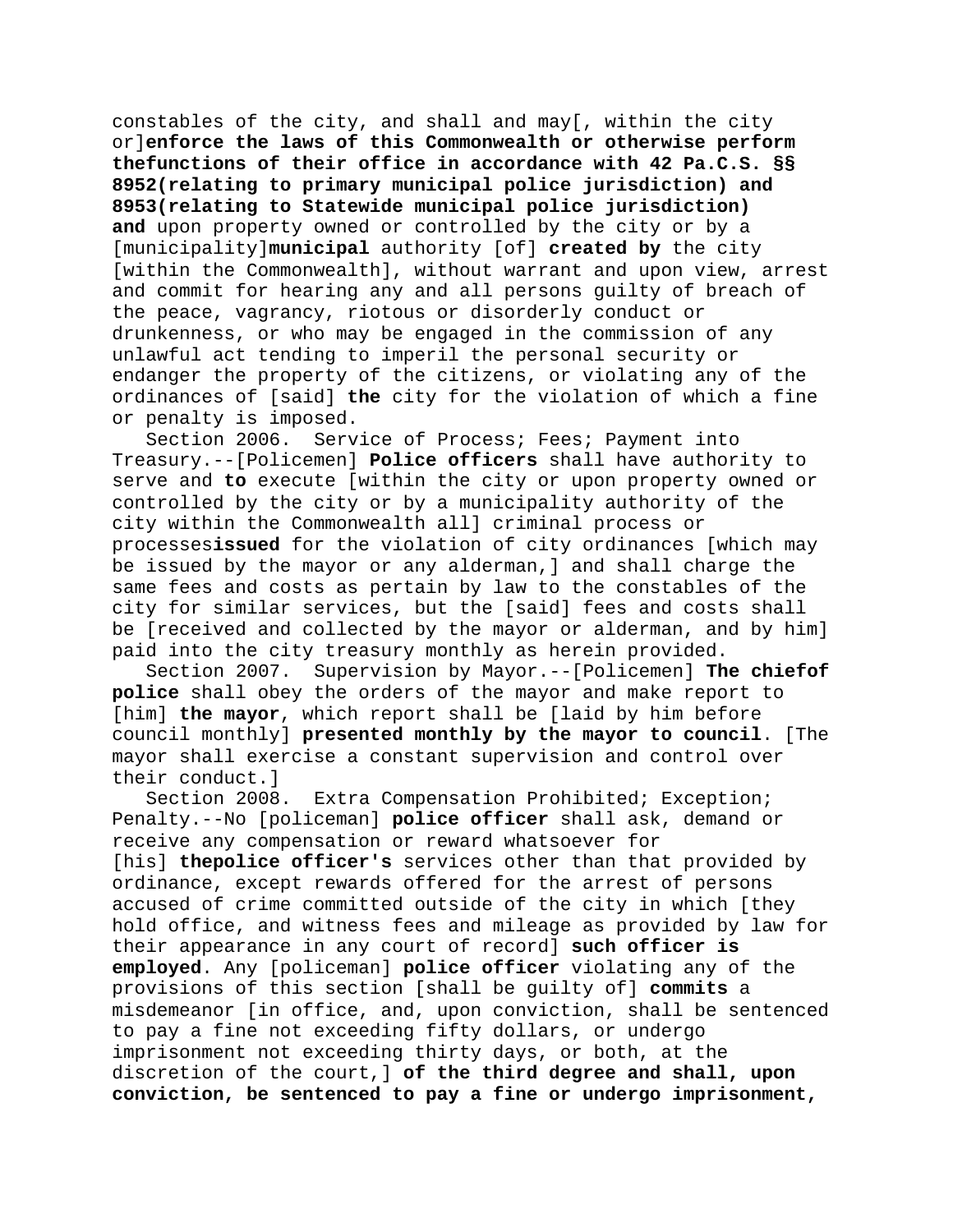**or both, at the discretion of the court,** to be followed by dismissal from office.<br>Section 2009. Comp

Compensation or Insurance for Volunteer [Policemen] **Police Officer**.--Each city may make necessary appropriations to provide compensation or insurance for volunteer [policemen] **police officers** injured or killed while engaged in the performance of such duties as may be assigned to them in the city.

Section 152. Section 2010 of the act, amended April 6, 1998 (P.L.236, No.44), is amended to read:

Section 2010. School Crossing Guards.--(a) Upon request of the board of school directors of the school district in which a city is located, the city council may appoint school crossing guards who shall have the duty of controlling and directing traffic at or near schools [and who shall be in suitable and distinctive uniform. School crossing guards shall be authorized only in the management of traffic and pedestrians in and around areas identified by the city police department and the school district superintendent]. They shall serve at the pleasure of the city council, except as noted in subsection (b)[, and shall not come within the civil service provisions of this act and shall not be entitled to participate in any city pension plan or plans now in effect or hereafter effective]. The compensation of the school crossing guards, if any, shall be fixed by the city council and shall be jointly paid by the city council and the board of school directors, in a ratio to be determined by the city council and board of school directors. If the city council and board of school directors are unable to determine the ratio of compensation of the school crossing guards to be paid by the council and the board, each shall pay one-half of the compensation of [such police. Auxiliary policemen, appointed as prescribed by general law, may be designated to serve as school crossing guards] **the school crossing guards**.

(b) A city council may [approve] **enact** an ordinance allowing a board of school directors to assume the hiring and oversight of the school crossing guards. Before city council may [approve] **enact** such an ordinance, the board of directors of the school district shall [approve] **adopt** a resolution requesting the authority to assume the hiring and oversight of the school crossing guards. The ordinance **enacted by council**shall outline how the city police department will provide any necessary training and assistance of the school crossing guards while on duty. [Such school crossing guards will be authorized only in the management of traffic and pedestrians in and around areas identified by the city police department and the school district superintendent or his or her designee. The school crossing guards shall not come within the civil service provision of this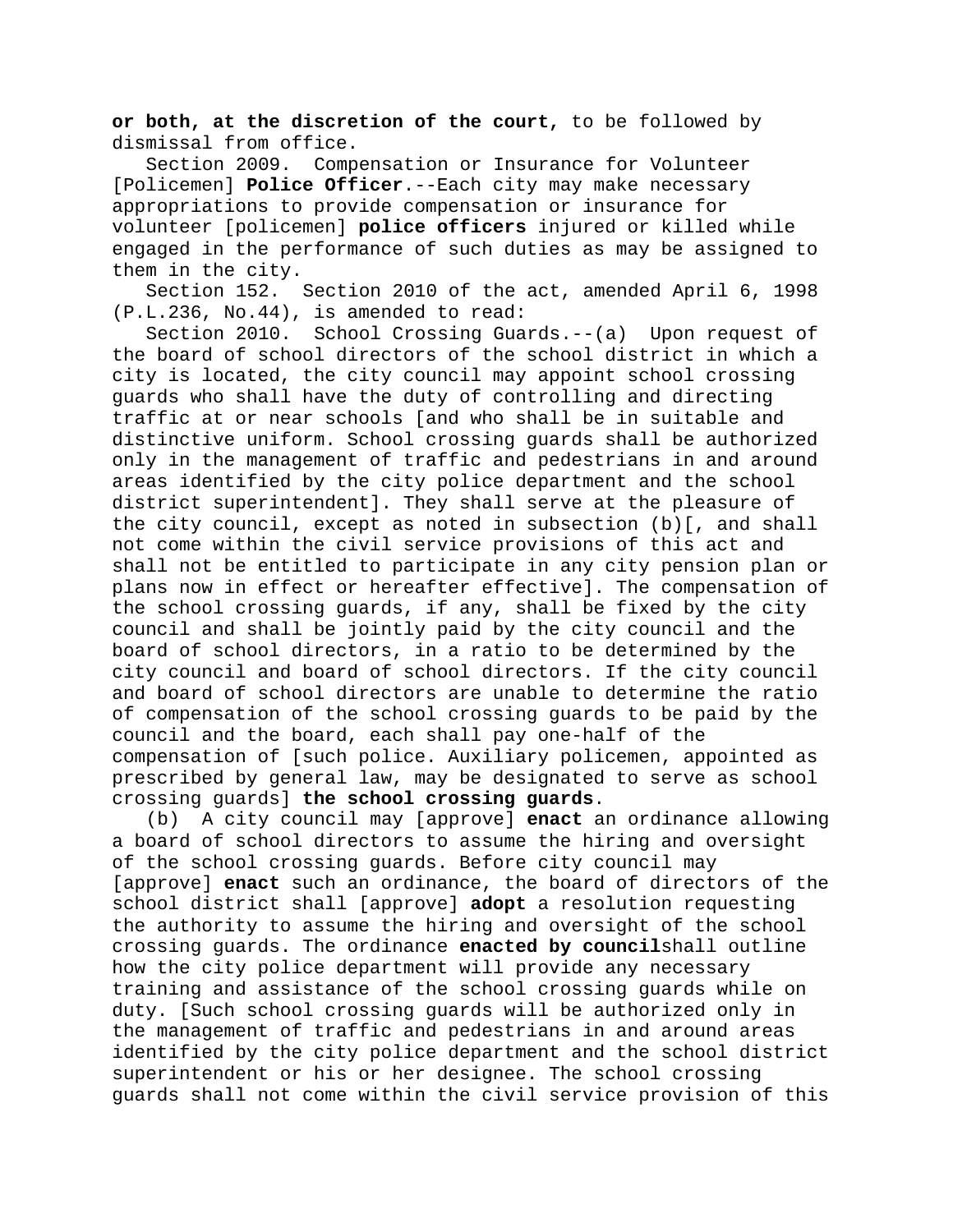act, nor shall they] **School crossing guards shall not** fall under the bargaining unit of the school district nor **be classified** as an employe as defined under section 1101-A of the act of March 10, 1949 (P.L.30, No.14), known as the "Public School Code of 1949," or under any benefits as provided under the "Public School Code of 1949[,]**.**" [or under any plans hereafter effective. Once] **After** the ordinance [receives] **is enacted by** city council [approval], the school district shall assume the cost of compensation, including fixing such compensation, if any, of the school crossing guards. [Auxiliary policemen, appointed as prescribed by general law, may be hired by the school district to serve as school crossing guards.] The board of school directors shall notify the city council, mayor and police chief or commissioner of those hired to serve as school crossing guards and request the necessary training or assistance be provided as outlined by the ordinance.

**(c) Whether the city council appoints school crossing guards upon the request of the board of school directors or whether the city council enacts an ordinance allowing a board of school directors to assume the hiring and oversight of the school crossing guards, the following shall apply to school crossing guards:**

**(1) Their duties and authority shall be restricted to the management of traffic and pedestrians in and around areas identified by the city police force and the school district superintendent or a designee.**

**(2) They shall be in suitable and distinctive uniform while performing their duties as school crossing guards.**

**(3) They shall not come within the civil service provisions of this act.**

**(4) They shall not be entitled to participate in any city or school district pension or benefit plan or plans now in effect or hereafter effective.**

**(5) Auxiliary police officers, appointed as prescribed by general law, may be designated by city council or hired by the school district, as applicable, to serve as school crossing guards.**

Section 153. Article XXI heading of the act is reenacted to read:

### ARTICLE XXI

#### FIRE BUREAU

Section 154. Section 2101 of the act is amended to read: Section 2101. Organization of Fire Bureau; Maintenance; Apparatus.--[Each city may organize a fire bureau, with or without pay, make] **With regard to a city fire bureau, councilshall have the authority to:**

**(1) by ordinance, establish and organize a fire bureau;**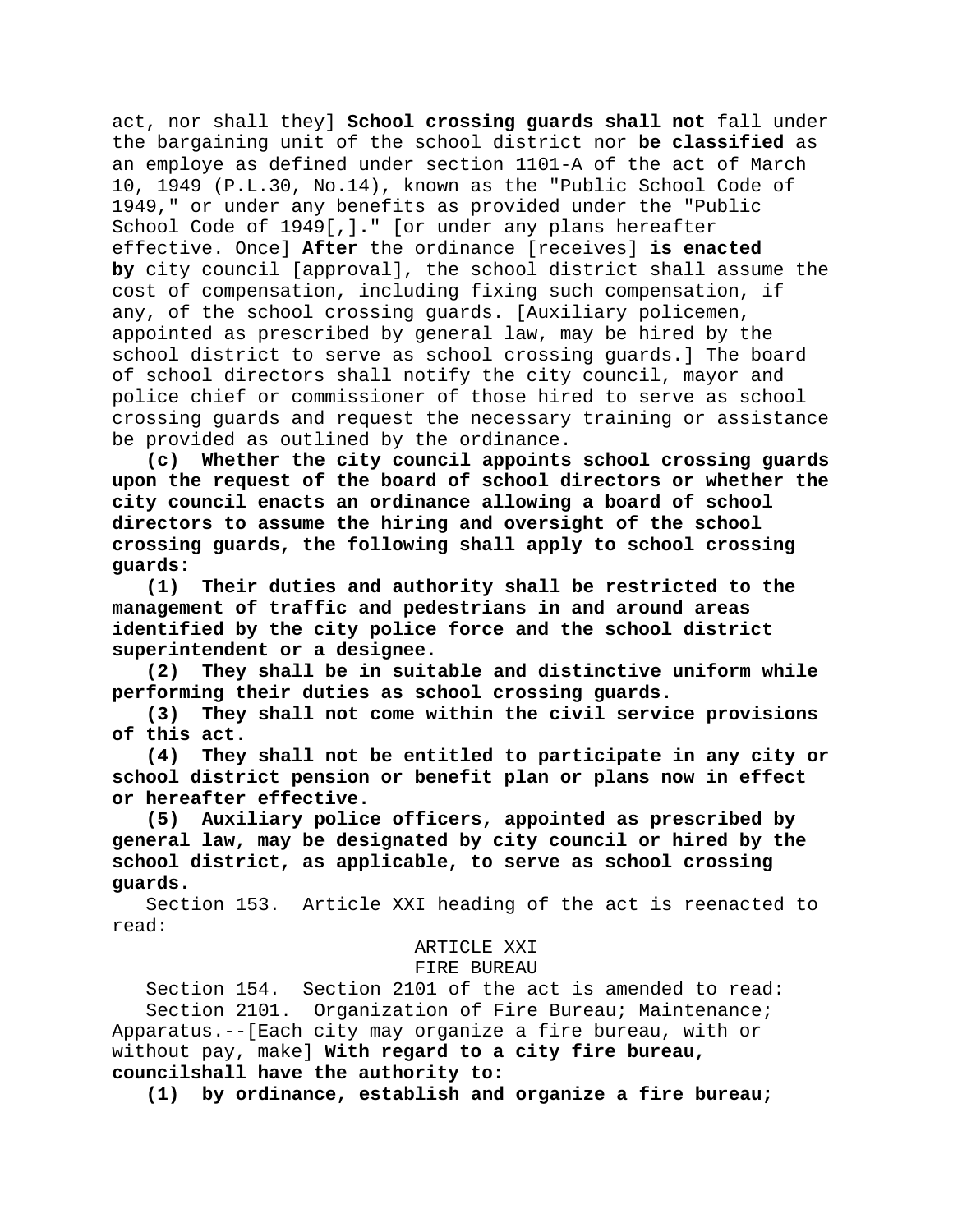**(2) make** appropriations for the maintenance of the same[, prescribe]**;**

**(3) promulgate** rules and regulations for the government of the officers and companies belonging thereto[,]**;** and

**(4)** purchase equipment and apparatus for the extinguishment, prevention and investigation of fires and for the public safety.

Section 155. Section 2101.1 of the act, added July 1, 1994 (P.L.373, No.55), is amended to read:

Section 2101.1. **Appointment and** Demotion of Fire Chief [and Deputy Fire Chief].--The **mayor, by and with approval and consent of council, shall appoint the** fire chief [and deputy fire chief] **who** may be demoted without cause but not to any rank lower than the rank which [he] **the fire chief** held **within the department** at the time of [his] designation as fire chief [or deputy fire chief]. **In the event that no qualified employe of the fire bureau has applied for such appointment, the fire chief shall be appointed by the mayor, by and with approval and consent of council, from without the ranks.**

Section 156. Section 2102 of the act, amended November 9, 1965 (P.L.670, No.328), is amended to read:

Section 2102. Paid Bureau; Election of Officers and Companies.--When a paid fire bureau is organized by any city, the council**, except as provided by section 2101.1,** may provide[,] by ordinance[,] for the election or appointment of the officers and companies belonging thereto, in accordance with civil service provisions where applicable. The minimum annual starting salary or compensation to be paid the officers and [firemen] **firefighters** by any city shall be [four thousand five hundred dollars (\$4,500), with minimum annual increments of three hundred dollars (\$300) for the first three years of such employment. If the annual salary or compensation of any fireman employed by the city on the effective date of this amending act is less than four thousand five hundred dollars (\$4,500), such salary or compensation shall be increased to four thousand five hundred dollars (\$4,500), and such fireman shall receive minimum annual increments of three hundred dollars (\$300) for the next three years of such employment]**established by the city council**.

Section 157. Section 2103 of the act, amended July 19, 1957 (P.L.1012, No.448), is amended to read:

Section 2103. Platoon System; Hours of Service[; Vacation; Sick Leave].--**(a)** The director of the department having charge of the fire bureau in [each city shall] **a city may** divide the officers and members of companies of the uniformed fire force in the employ of [such cities] **the city**, and any other [firemen] **firefighters** and drivers regularly employed and paid by the city, excepting the chief engineer and assistant chiefs, and those employed subject to call, into [two] **shifts,** bodies or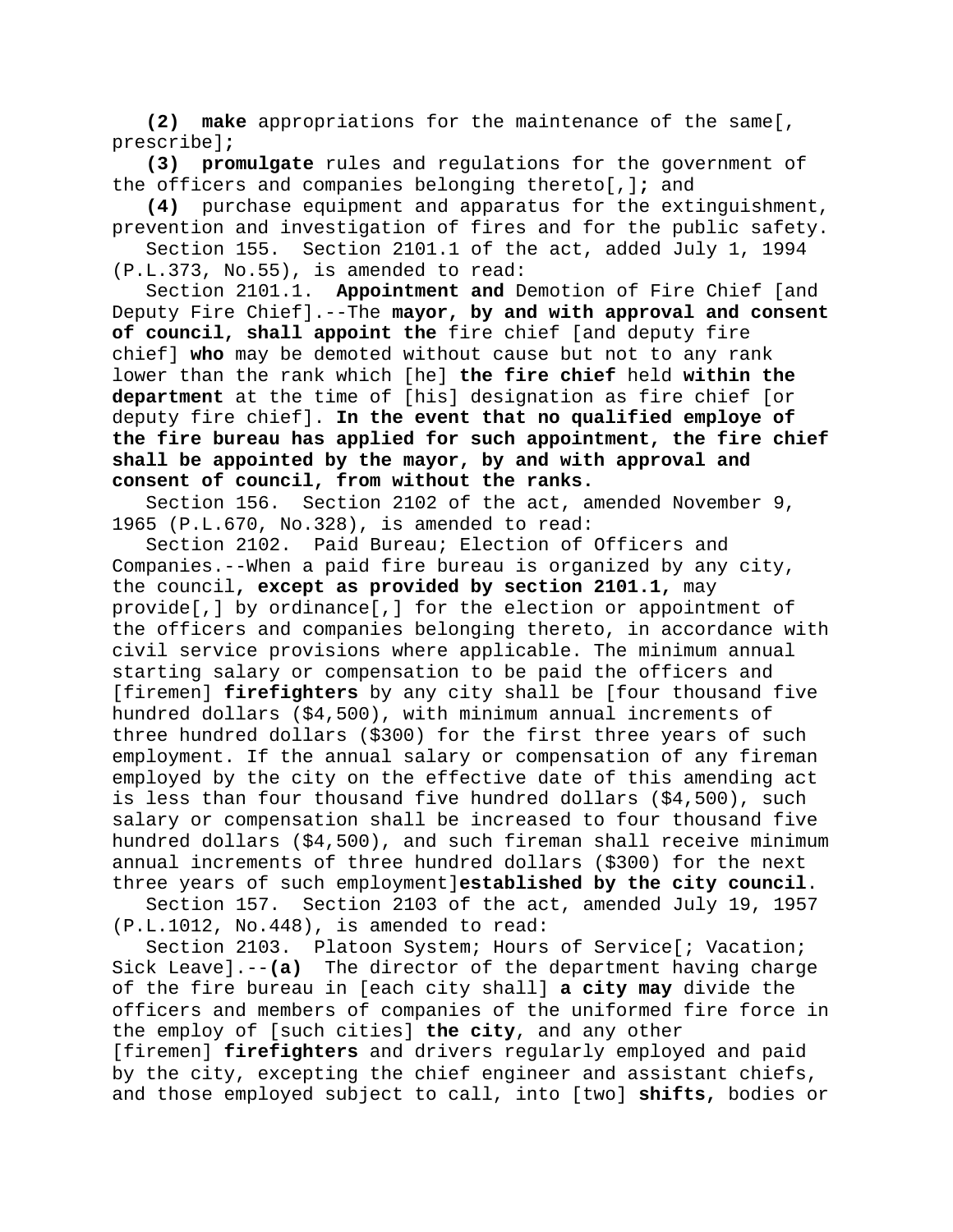platoons to perform service during such hours as the director shall fix[, except as herein otherwise provided. The hours of day service shall not exceed ten, commencing at eight o'clock in the morning; the hours of night service shall not exceed fourteen, commencing at six o'clock in the afternoon; and the hours of day service shall not exceed fifty hours in any one calendar week, and the hours of night service shall not exceed seventy hours in any one calendar week, unless the hours of day and night service shall be equalized, in which case neither the hours of day or night service shall exceed fifty-six in any one calendar week: Provided, That for the duration of any war in which the United States is engaged, and six months thereafter, the hours of service may exceed the number hereinbefore provided as the maximum number of hours of service, and in such cases, council shall provide for the payment of extra compensation for any hours of service, at the same rate as paid for regular service in excess of such maximum hours of service. The employes of such fire forces shall be allowed to have at least twentyfour consecutive hours of rest in every calendar week, to have an annual vacation of not less than fourteen working days, and shall be entitled to twenty-one days sick leave annually without diminution of the salary or compensation fixed by ordinance. In those instances in which sick leave exceeds four days at any one time, it shall be necessary for the employe to present evidence satisfactory to the director of the department showing either injury, hospitalization, or illness attended to by a physician]. In cases of riot, serious conflagration, times of war, public celebrations, or other such emergency, the [chief engineer of the bureau of fire, or the assistant chief deputy, or chief]**fire chief or** officer in charge at any fire shall have the power to assign all the members of the fire force to continuous duty[,] or to continue any member thereof on duty, if necessary. [No member of any of said shifts, bodies or platoons shall be required to perform continuous day service or continuous night service for a longer consecutive period than two weeks, nor be kept on duty continuously longer than ten hours in the day shifts, bodies or platoons or fourteen hours in the night shifts, bodies or platoons, excepting as may be necessary to equalize the hours of duty and service, and also excepting in cases of emergency, as above provided.]

**(b) Except as provided in subsection (c), no schedule shall require a member of any shift, body or platoon to perform continuous service for a consecutive period of twenty-four hours, except in cases of emergency or as otherwise agreed through collective bargaining or an award pursuant to the act of June 24, 1968 (P.L.237, No.111), referred to as the Policemen and Firemen Collective Bargaining Act. The provisions of this**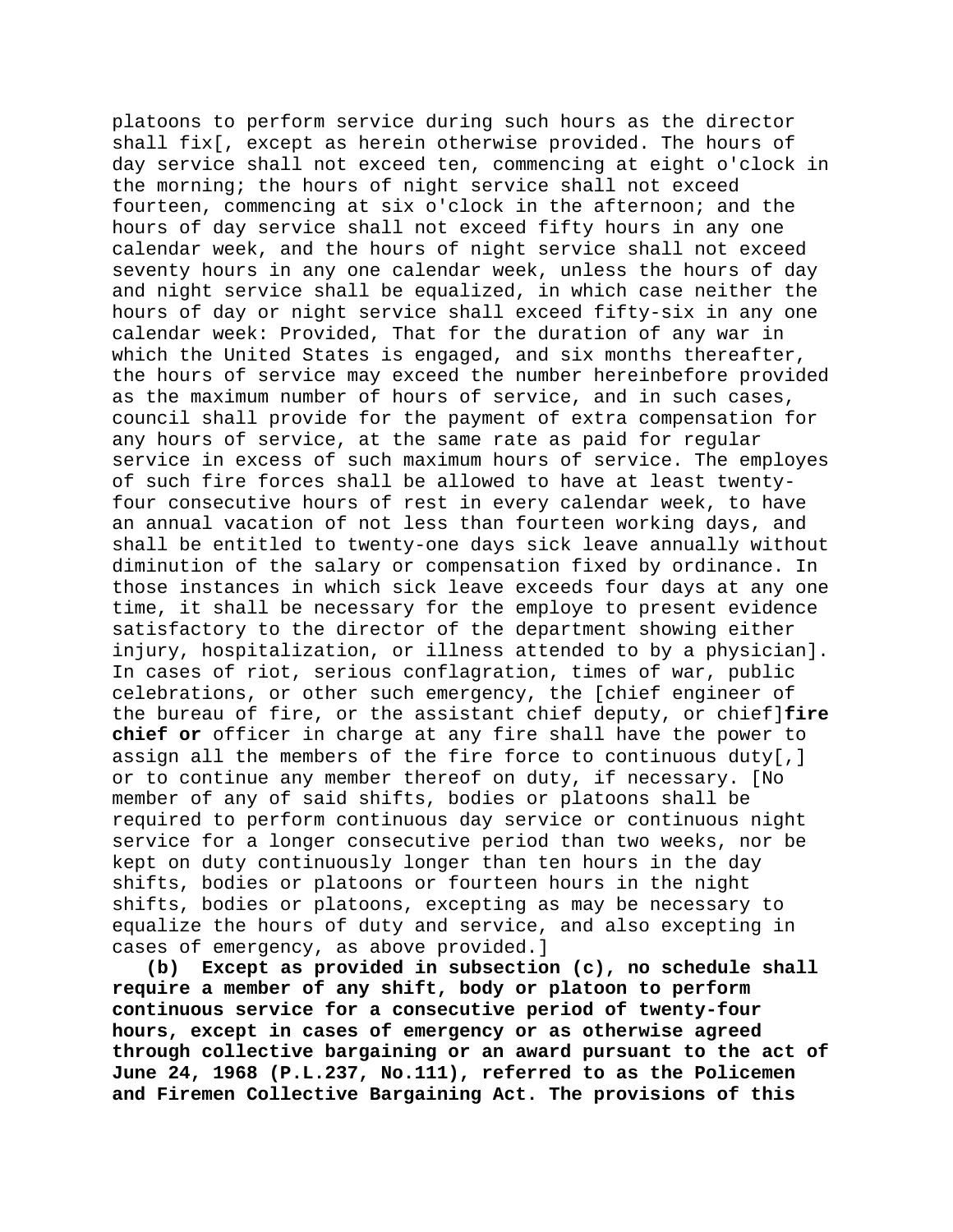**subsection shall not be deemed to alter or affect any schedules in existence prior to the effective date of this subsection.**

**(c) In a city where the work schedule in existence prior to the effective date of this subsection required a work shift of less than twenty-four hours, no schedule shall require a member of any shift, body or platoon to perform continuous service for a consecutive period of twenty-four hours, except in cases of emergency or as otherwise voluntarily agreed through collective bargaining. Once so modified, no further work schedule may contain provisions reinstituting a restriction on duty of less than twenty-four hours of continuous service.**

Section 158. Sections 2104, 2105, 2106, 2107 and 2108 of the act are amended to read:

Section 2104. Fire Marshal; Powers.--Every city may, by ordinance, provide for the creation of the office of fire marshal who shall be appointed by the mayor, by and with the approval and consent of council, biennially. The fire marshal and [his] **any authorized** assistants[, if council shall provide for such assistants,] shall inspect all constructions or buildings within the city or upon property owned or controlled by the city or a [municipality] **municipal** authority of the city within the Commonwealth[, whether public, private, or business,] and shall enforce all laws of the Commonwealth and ordinances of the city relating to such constructions or buildings, for the prevention, containment, or investigation of fire and fire hazards, both as to the constructions or buildings and as to the contents or occupancies thereof. The fire marshal or [his] **the fire marshal's** assistants shall report to the director of public safety or to council **or other designated official**, as council shall by ordinance provide, any faulty or dangerous construction or building or like condition in any building[,] that may constitute a fire hazard[,] or any proposed use or occupation of any construction, building or premises[,] which would create or increase a hazard of fire. [He] **The fire marshal** shall investigate and keep a permanent record of the cause, origin and circumstances of every fire and the damage resulting therefrom occurring within [his] **the fire marshal's** jurisdiction immediately after the occurrence of [such] **the** fire. The [said] records of the fire marshal shall be open to public inspection[.] **except as exempted in accordance with the act of February 14, 2008 (P.L.6, No.3), known as the "Right-to-Know Law."** The fire marshal shall submit to council an annual report consolidating the information contained in [said records at the first stated meeting in March of each year] **the records as directed by council**. [He shall request the mayor or any alderman of the city to investigate, under the act, approved the seventeenth day of April, one thousand eight hundred sixty-nine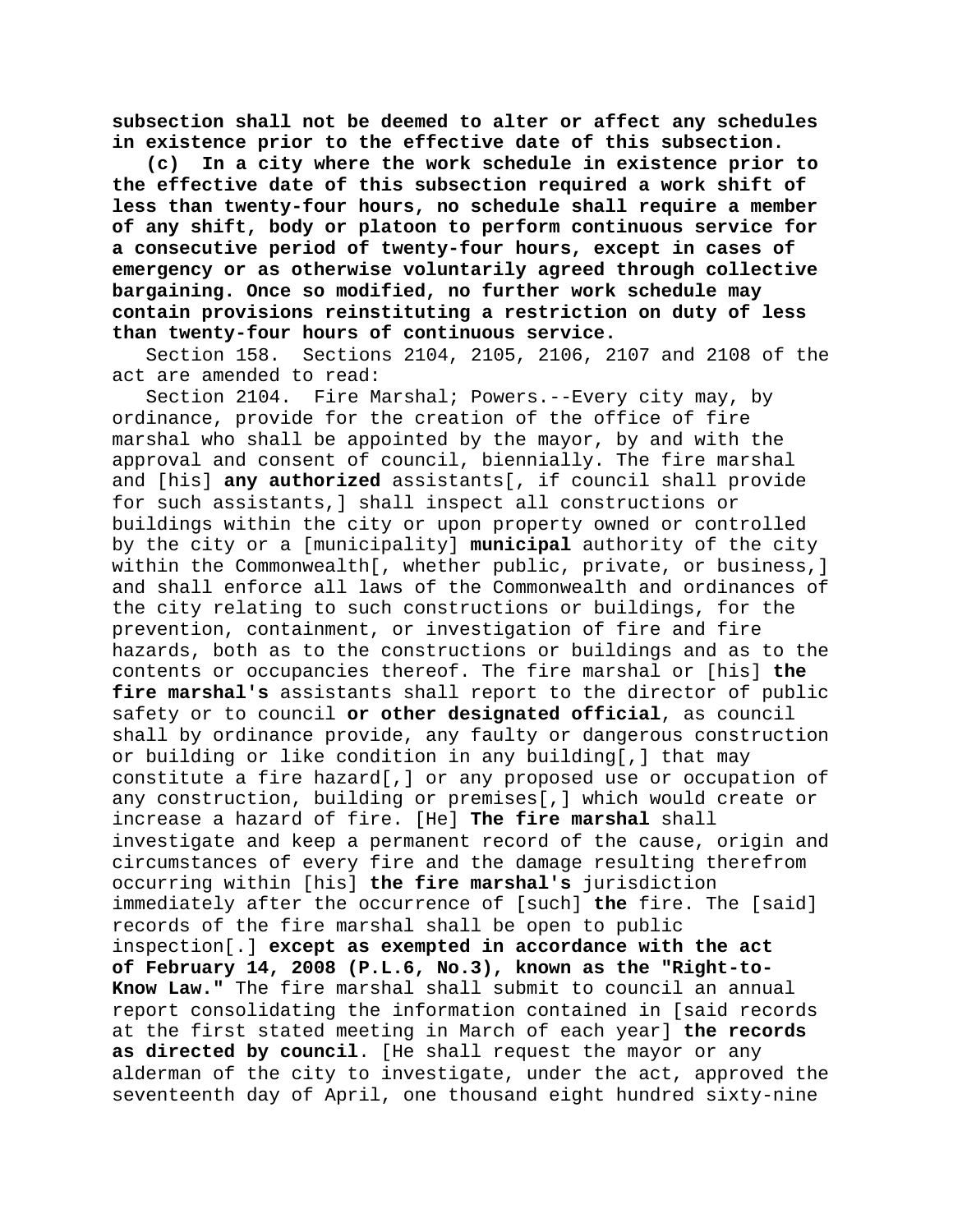(Pamphlet Laws 74), the origin of any fire he deems suspicious; and shall be equally subject to appointment and removal and to all the powers and duties under the act, approved the twentyseventh day of April, one thousand nine hundred twenty-seven (Pamphlet Laws 450, Number 291), as amended, as is the chief of the fire department] **If a fire is deemed suspicious, the fire marshal shall have the authority to investigate the same**.

Section 2105. Obstructing Fire Marshal; Fine.--It shall be unlawful for any person to obstruct or prevent or attempt to obstruct or prevent the fire marshal in the discharge of [his]**the fire marshal's** duties. Council may, by ordinance, establish the types or grades of such criminal conduct[,] and may establish fines[,] or imprisonment [in default of payment thereof], **or both,** for such violations. No fine so ordained shall exceed [three hundred] **one thousand** dollars for any single violation, and no imprisonment [in default of payment of such a fine] shall exceed ninety days.<br>Section 2106. Investigation

Investigation of Cause of Fire; Power of Mayor.--The mayor of any city may, whenever in [his] **the mayor's** judgment the occasion demands it, issue a subpoena, in the name of the Commonwealth of Pennsylvania, to any person or persons requiring [them to attend] **the attendance of the person or persons** before [him] **the mayor** or the fire marshal at [such]**the** time and place as may be named in [said] **the** subpoena, then and there to testify, under oath or affirmation, which the fire marshal in the absence of the mayor is hereby empowered to administer, as to the origin of any fire occurring within the bounds of such city[,] and also as to any facts or circumstances that may be deemed important to secure the detection and conviction of any party or parties guilty of the offense of arson or attempted arson.

Section 2107. Fire Chief Ex-officio Fire Marshal.--The fire chief of any city shall be ex-officio fire marshal thereof in any city wherein the office is not separately filled [by council] **pursuant to ordinance**, and in [such] **that** case all the powers and duties herein given to or imposed upon [such] **the**fire marshal shall be enjoyed and exercised by [such] **the fire**chief [of the fire department].

Section 2108. Compensation Insurance for Injured Volunteer [Firemen] **Firefighters** or Special Fire Police.--Each city may make [such] appropriations as may be necessary to secure insurance or compensation for volunteer

[firemen] **firefighters**killed or injured while engaged in the performance of their duties or as special fire police.

Section 159. Section 2109 of the act, added June 16, 1993 (P.L.97, No.21), is amended to read: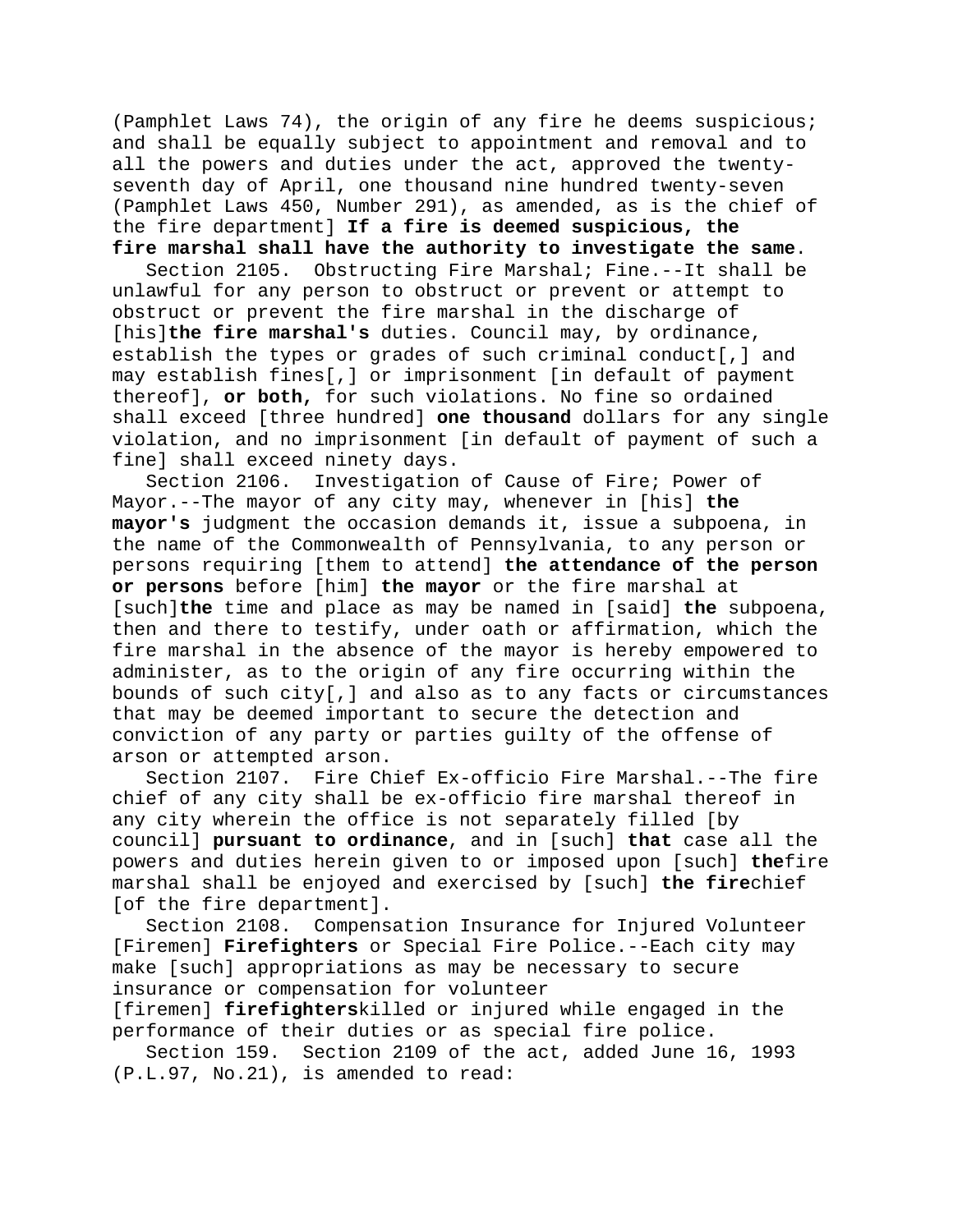Section 2109. Salary of Nonunion City Fire Officers.-- [Any]**A** fire chief or head of a fire department of a city who has been removed from bargaining units under the act of June 24, 1968 (P.L.237, No.111), referred to as the Policemen and Firemen Collective Bargaining Act, by rulings of the Pennsylvania Labor Relations Board shall receive not less than the same dollar increase, including fringe benefits but excluding overtime and festive holiday pay, as received by the highest-ranking fire officer participating in the bargaining unit.

Section 160. Article XXII heading of the act is amended to read:

ARTICLE XXII

[BUREAU OF MINE INSPECTION AND] **SURVEYS AND** SURFACE SUPPORT **IN COAL MINING AREAS**

Section 161. Sections 2201 and 2202 of the act are repealed: [Section 2201. Ordinance Creating.--Any city within the limits of the anthracite or of the bituminous coal regions of the Commonwealth may, by ordinance, create a bureau of mine inspection and surface support.

Section 2202. Bureau, How Constituted.--The bureau shall consist of one practical mining engineer, to be appointed by the mayor, with consent of the council, and such assistants, clerks, and employes as the council may provide. The officers and employes of the bureau shall receive such compensation as may be prescribed by council.]<br>Section 162. Section

Sections 2203, 2204, 2205, 2206 and 2207 of the act are amended to read:

Section 2203. [Inspection of Mines] **Survey of Mines**.-- [Members of the bureau may enter, inspect, examine] **For the purpose of conducting a survey as may be required by council, the city engineer or other registered professional engineeremployed by the city may enter** and survey any mine or

colliery, within the limits of the city, in whole or in part, at all reasonable times, either by day or night, but not so as to impede nor obstruct the workings of the mine or colliery; and may take with them [such] other persons [as may be] necessary for the purpose of making [an examination or] **a** survey. The owner, operator[,] or superintendent of such mine or colliery shall furnish the means necessary for [such] **the** entry, [inspection, examination, ] survey and exit.

Section 2204. Operators to Furnish Maps; Contents.--The owner, operator[,] or superintendent of every coal mine or colliery within the limits of the city, in whole or in part, [within three months after the passage of an ordinance by any city creating such bureau,] shall**, at the request of council,**make or cause to be made and furnished to [such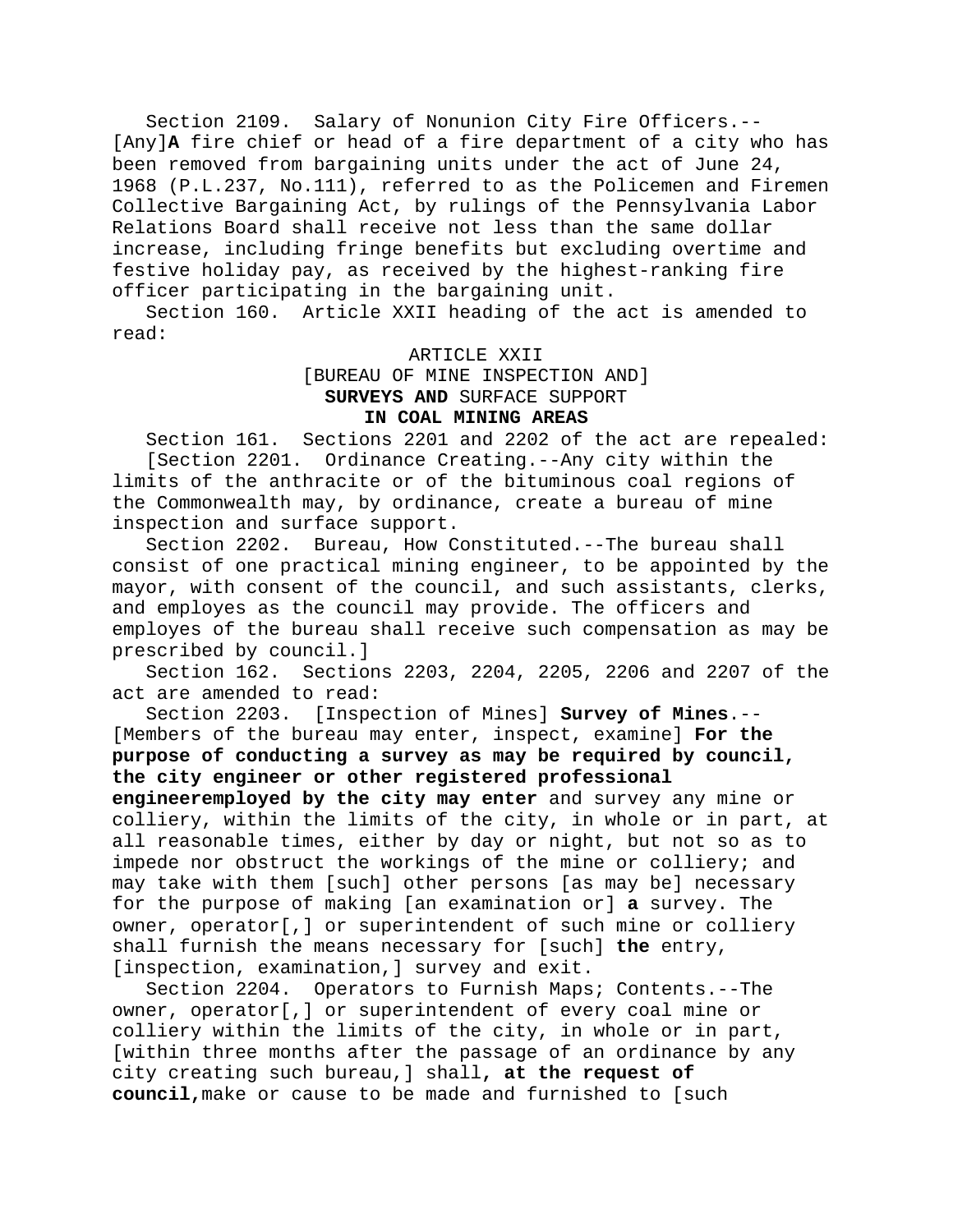bureau] **the city engineer** an accurate map or plan of the workings or excavations of [such] **each** coal mine or colliery**, or parts thereof,** within the limits of [said] **the** city[, on a scale of one hundred feet to the inch. The map or plan shall exhibit the workings or excavations in every seam of coal on a separate sheet, and the tunnels and passages connecting with such workings or excavations. It shall show in degrees the general inclination of the strata, with any material deflection therein in the workings or excavations, and shall also show the tidal elevations of the bottom of every shaft, slope, tunnel, and gangway, and of any other point in the mine or on the surface where such elevation shall be deemed necessary by the bureau. The map or plan shall show the number of the last survey station and date of each survey on the gangways or the most advanced workings].

Section 2205. Extensions to be Placed on Maps.--[Every mine owner, operator, or superintendent shall place or cause to be placed upon the map of the bureau, at least] **Not less than** once in every three months, **a map that has been provided to a city,at the request of council, pursuant to section 2204, shall beupdated at the direction of the mine owner, operator orsuperintendent. The updated map shall show** all the extensions made in any mine, **wholly or partially** within the limits of [such] **the** city, and not already so placed upon the map, except those made within thirty days immediately preceding the time of placing [such] **the** extensions upon the [said] map.

Section 2206. Certain Surface Supports Not to be Removed.-- It shall be unlawful for any person, [copartnership]**partnership**, association, or corporation to dig, mine, remove, or carry away the coal, rock, earth, or other minerals or materials forming the natural support of the surface beneath the streets and places of any city[, in the anthracite region or in the bituminous region,] to such an extent and in such a manner as to thereby remove the necessary support of the surface, without having first placed or constructed an artificial permanent support sufficient to uphold and preserve the stability of the surfaces of such streets and places.

Section 2207. Penalty for Surface Support Violations.--Any person, corporation or association[, being the owner, lessee or operator of any coal mine, and] violating the provisions of this article concerning surface support of streets and places within the city [shall be guilty of] **commits** a misdemeanor[,] and **shall**, upon conviction [thereof shall]**,** be sentenced for such offense to pay a fine not exceeding one thousand dollars, or [to undergo] imprisonment [in the county jail] for a period not exceeding ninety days, or both, and each [five day continuance in any] **day in which** such violation **continues** shall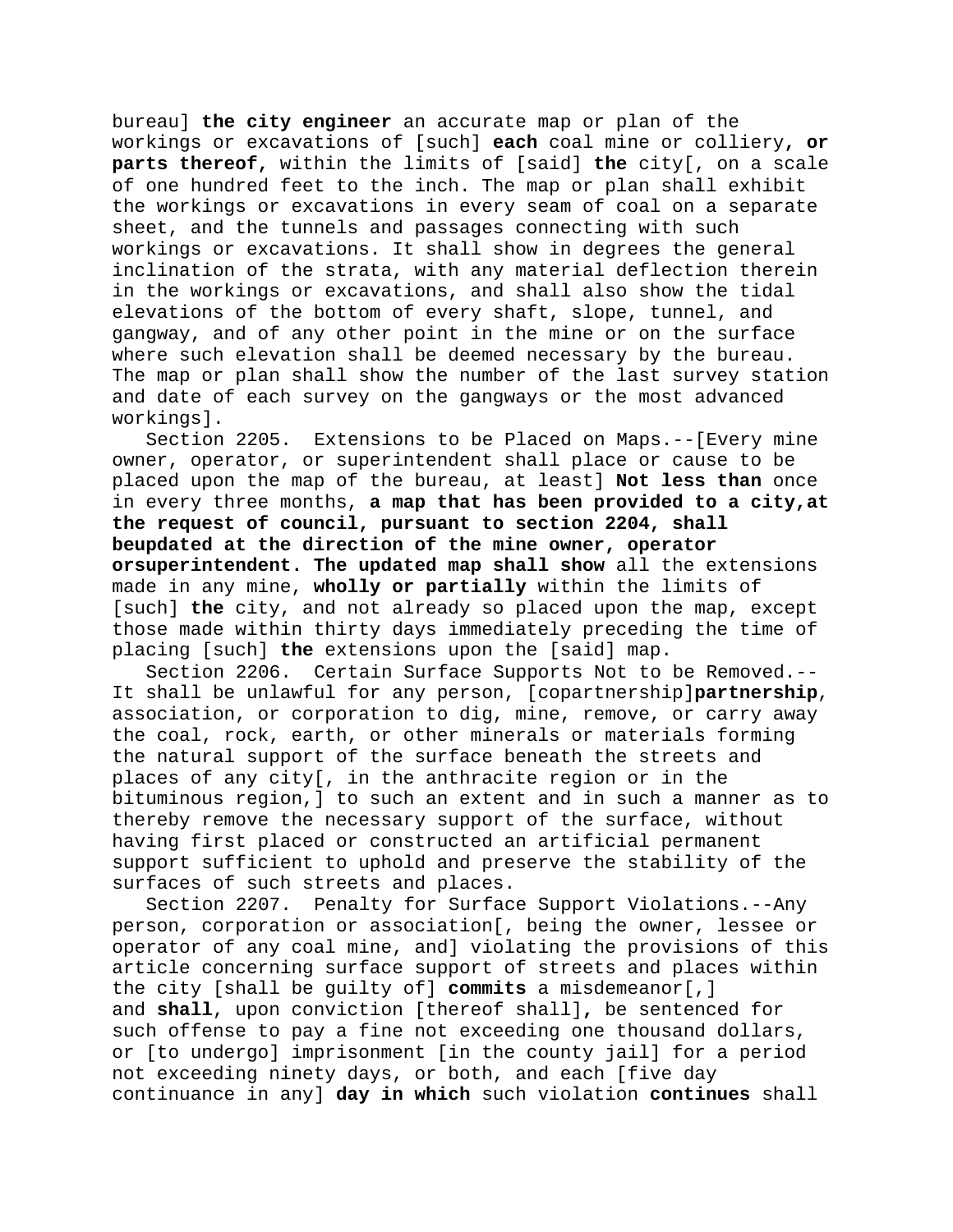constitute an additional and separate offense [and be likewise punishable upon conviction thereof].<br>Section 163. Section 2208 of the

Section 2208 of the act is repealed:

[Section 2208. General Penalties.--Any owner, operator or superintendent of any coal mine or colliery who shall violate any of the provisions of this article, except those requiring surface support of streets and places within the city, shall, upon summary conviction thereof before a justice of the peace or an alderman of the city, be fined not less than fifty dollars nor more than three hundred dollars, and in default of payment thereof, shall be imprisoned for not more then ninety days for each such violation. Each five day continuance in any such violation shall constitute an additional and separate offense and be likewise punishable upon summary conviction thereof. All fines imposed under this section shall be paid into the treasury of the city.]<br>Section 164.

Section 2209 of the act is reenacted to read: Section 2209. Enactment of Ordinances.--Council may enact such ordinances as may be necessary for the enforcement of the provisions of this article and provide penalties for the violation thereof.

Section 165. Article XXIII and subdivision (a) headings of the act are reenacted to read:

> ARTICLE XXIII PUBLIC HEALTH

(a) Board of Health

Section 166. Section 2301 of the act is amended to read: Section 2301. Board of Health[; Incompatibility].--Each city shall **have a board of health. Council may**, by ordinance, create

a board of health [as herein provided], or, in lieu thereof, council shall be the board of health. [The board of health shall have five members appointed by council, who shall serve without compensation. Except as otherwise herein provided, membership on the board of health shall be incompatible with every other city office.] **If council is the board of health, members of council shall receive no additional compensation for serving on the board.**

Section 167. Section 2302 of the act, amended June 16, 1993 (P.L.97, No.21), is amended to read:

Section 2302. [Qualifications; Term; Removal.--The] **Members of Appointed Boards of Health.--(a) Council shall appoint five members to a board of health created by ordinance. Appointed members shall serve without compensation. Except in the case of an appointed member who is a licensed or certified health care professional that has a principal office in the city,** members of the **appointed** board of health shall be residents of the city. [At least one, and whenever possible two,]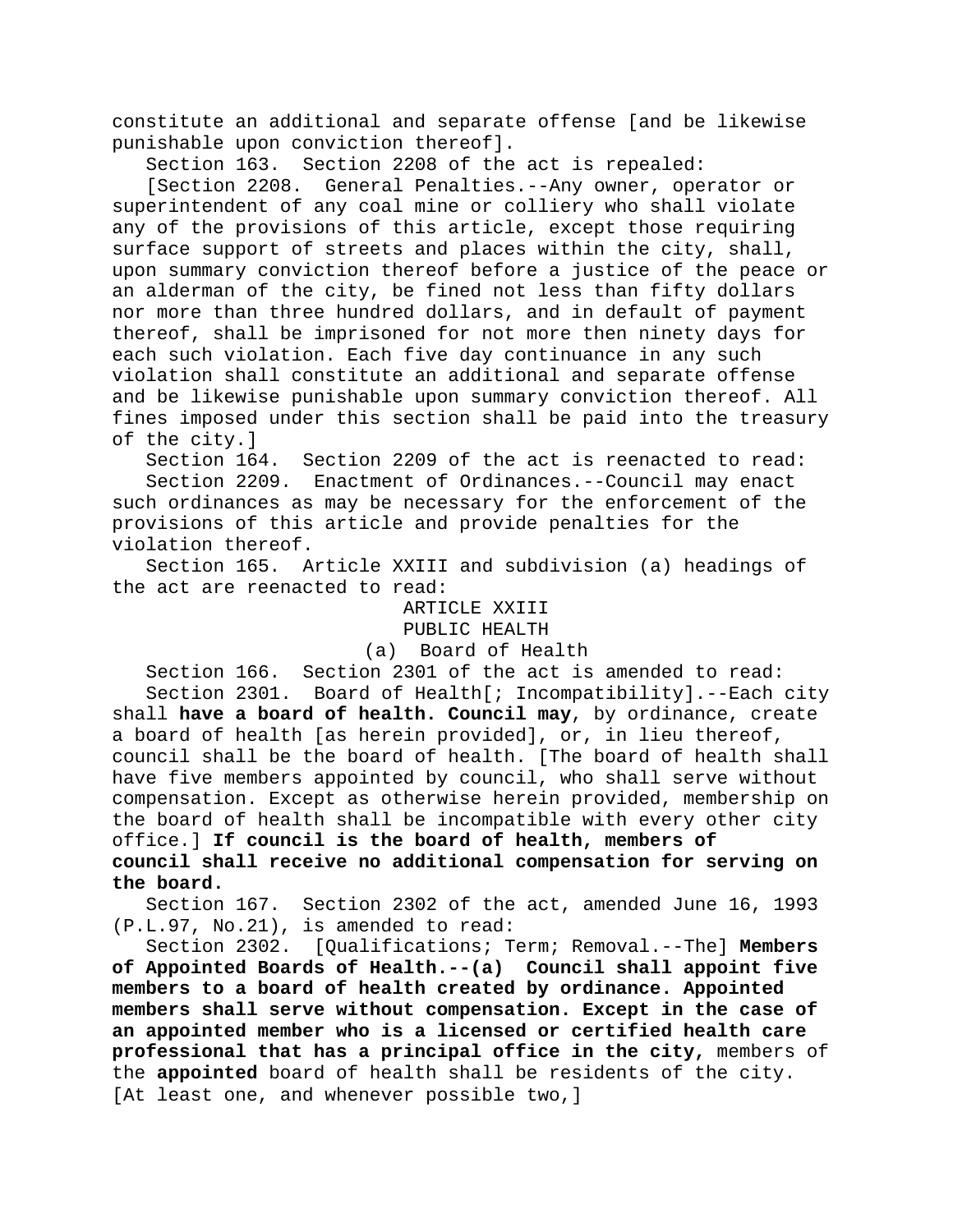**(b) Two members of the board** shall be [currently] licensed or certified **health care professionals unless council cannotidentify two such professionals who are willing to serve, inwhich case, one member shall be a licensed or certified healthcare professional. If no licensed or certified health careprofessional can be identified to serve on the board, councilmay, in lieu thereof, appoint any individual who has experienceor is knowledgeable of public health issues.**

**(c) Health care professionals pursuant to this section mustbe licensed or certified** by the State Board of Medicine, the State Board of Examiners of Nursing Home Administrators, the State Board of Podiatry, the State Board of Veterinary Medicine, the State Board of Occupational Therapy Education and Licensure, the State Board of Osteopathic Medicine, the State Board of Pharmacy, the State Board of Physical Therapy [or]**,**the State Board of Nursing [to be engaged in a medical, medically related or health care profession or business and shall be a resident or have an office in the city. If a licensed or certified medical or health care professional cannot be identified to serve on the board, council may appoint any individual who has experience or is knowledgeable of public health issues]**, the State Board of Social Workers, Marriage and Family Therapists and Professional Counselors, the State Board of Chiropractic, the State Board of Dentistry, the State Board of Optometry, the State Board of Psychology or the State Board of Examiners in Speech-Language and Hearing**.

[Upon] **(d) After** the creation of the board, **by ordinance,**council shall designate [for] one appointee **for** a term of one year, [for] another **for** a term of two years, and so on up to five; thereafter, one member of the board shall be appointed annually to serve for a term of five years from the first Monday of [April] **January** succeeding [his] **the member's**appointment.

**(e)** Council may remove **appointed** members of the board for official misconduct or neglect of duty.

**(f)** All vacancies **on appointed boards** shall be filled **bycouncil appointing a qualified person to membership on the board** for the unexpired term **of the person whose membership had been vacated**.

Section 168. Sections 2303, 2304, 2305, 2306, 2307, 2308, 2309, 2310 and 2311 of the act are amended to read:

Section 2303. Oath of Office; Organization; Secretary.-- **(a)** Each member of the board of health shall take the oath of office prescribed in section [nine hundred and five of this act] **905**.

**(b)** The board **of health** shall organize annually on the first Monday of January[. The board] **and** shall elect a president annually from among [the] **its** members**.** [and]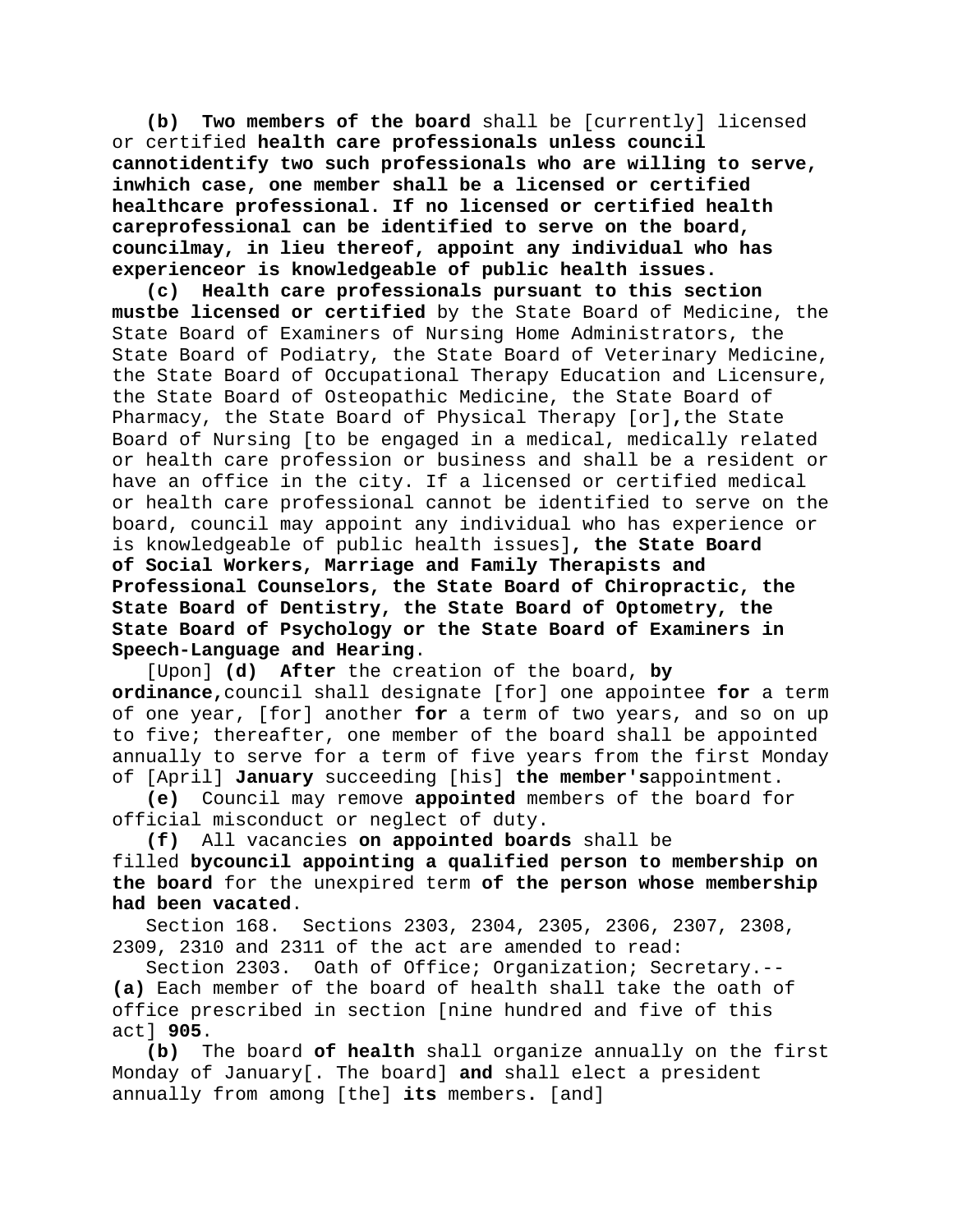**(c) Council** shall appoint a secretary **of the board of health** who is not a **member of the board of health.** [board member. The secretary shall take the aforesaid oath and shall give a fidelity bond with corporate surety to the city in such amount as council requires.] The secretary shall receive [such]**a** salary as **approved by** council [shall approve].

Section 2304. Duties of Secretary.--The secretary of the board shall **have the power and the secretary's duty shall be asfollows:**

**(1) To** keep the minutes of the proceedings of the board[, shall keep] **and** accurate accounts of the expenditures of the board**.**

**(2) To** [, shall] draw all requisitions for the payment of moneys on account of the board of health from appropriations made by the council to the board and shall present the same to the president of the board for [his] **the president's** approval**.**

**(3) To** [, shall] render statements of the expenditures to the board at each stated meeting or as frequently as the board may require**.**

**(4) To** [, shall] prepare, under the directions of the board, the annual report to council, together with the estimate of appropriations needed for the ensuing year.

**(5) To** [He shall] make such reports to the State Department of Health as are required by law or by rule or regulation of the [Department] **department.**

**(6) To** [, and shall] make such other reports and perform such other duties as are required [of him] by law or by the board of health.

Section 2305. Health Officer; Qualifications; Oath [and Bond.--The board shall appoint as]**.--(a) Council shall, byordinance, determine the manner and method of selection of** a health officer **who shall be** a person with [some] experience or training in public health work [in accordance with rules and regulations of the Advisory Health Board of] **and who shall beor, within six months of taking the oath of office, shall become certified for the office of health officer by** the State Department of Health[, and who shall not enter upon his duties

until he has been certified for the office of health officer by the State Department of Health]. The health officer shall take the oath required of members of the board**.** [, and shall give bond with corporate surety approved by council to the city for the faithful performance of his duties. The amount of the bond shall be fixed by council.] The health officer shall be the agent of the board of health **but shall not serve as a member ofthe board of health**.

**(b) City council may appoint, as the principal health officer of the city, the manager or chief administrator employed**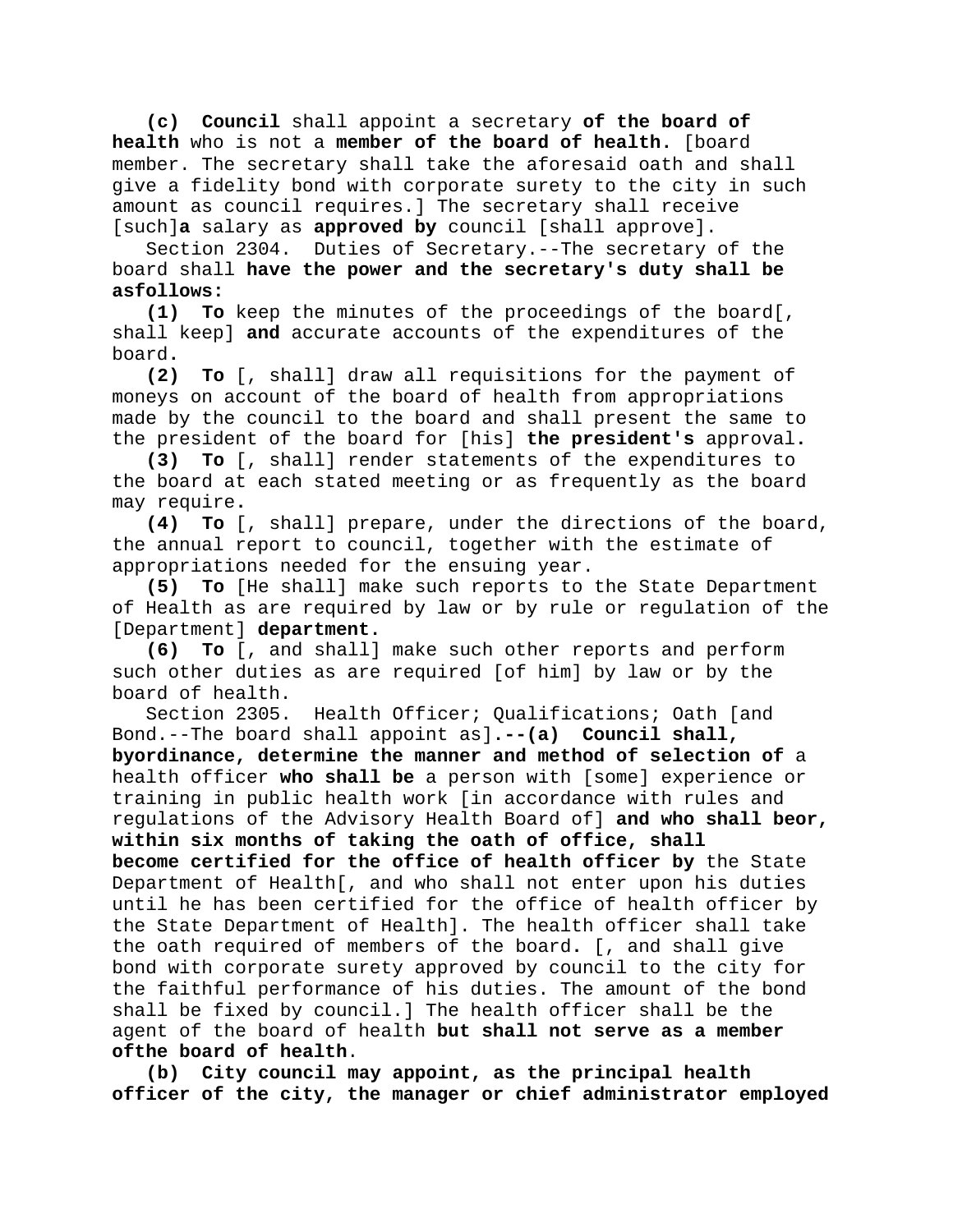**and compensated by a nonprofit corporation which may be appointed as a board of health in accordance with subdivision (c). The manager or chief administrator, to be eligible for appointment, must be a reputable physician with at least five years' experience in the practice of the physician's profession or in public health work. The principal health officer, appointed pursuant to this subsection, shall have all the powers and authority and duties now or hereafter to be conferred or prescribed by law upon principal health officers.**

Section 2306. Duties of Health Officer.--**(a) The duties ofthe health officer shall include the following:**

**(1)** [It shall be the duty of the health officer to] **To**attend all [stated] **regular** and special meetings of the board of health [and to]**.**

To be available for the prompt performance of [his] **thehealth officer's** official duties [at all times. He shall]**.**

**(3) To** quarantine places of communicable diseases in accordance with law and with the rules and regulations of the State Department of Health or of the **city** board of health.

**(4)** [He shall] **To** execute all laws and rules or regulations for the disinfection of quarantined places.

**(5)** [He shall] **To** serve written notice on teachers and persons in charge of public, parochial, Sunday and other schools[,] requiring the exclusion from school of children who are suffering from, or who reside with persons who are suffering from, communicable diseases[, and shall]**.**

**(6) To** make sanitary inspections[, and shall] **subject toconstitutional standards in a similar manner as provided insection 2308.**

**(7) To** execute the orders of the board of health and all other laws, rules and regulations and orders pertaining to [his] **the health officer's** office.

**(b) The health officer** [He] shall[, in the performance of his duties, have the power and authority of a policeman of the city] **to the extent the health officer's duties have the powerto issue citations for the violation of applicable laws orordinances**.

Section 2307. Duties of Board of Health.--[The board of health shall enforce the laws of the Commonwealth and the rules, regulations and orders of the State Department of Health.] **(a)** The board **of health** shall undertake to prevent or diminish the introduction or further spread of infectious or contagious diseases[,] and otherwise to protect and increase the public health by regulating communication with places of infection or contagion, by isolating carriers of infection or contagion or persons who have been exposed to any infectious or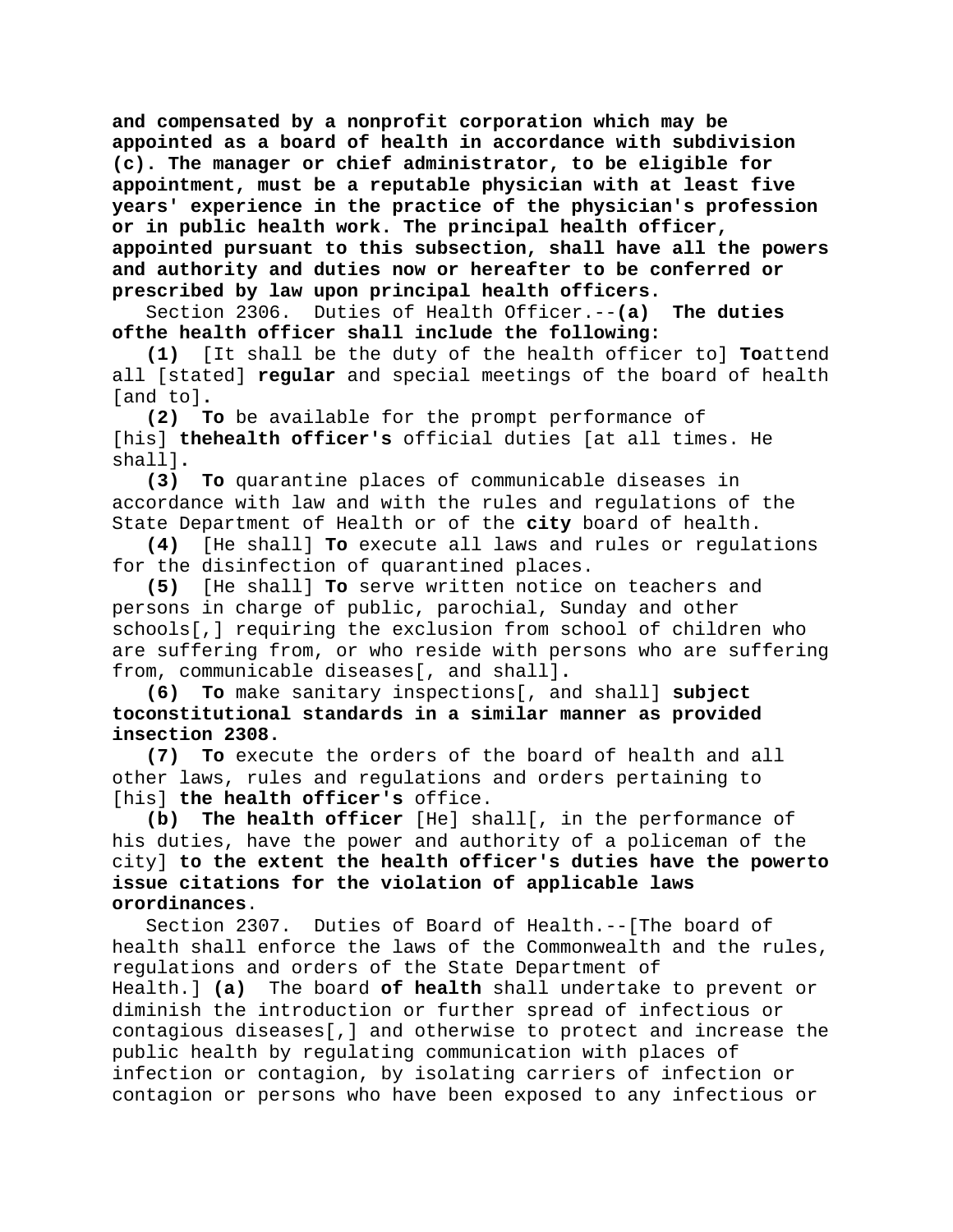contagious disease, by abating or removing all nuisances which the board shall deem prejudicial to the public health, and by enforcing the vaccination laws; and the board shall make all such rules and regulations as to it appear proper for the preservation or improvement of the public health, consistent with this article and the laws of the Commonwealth.

**(b) In carrying out its duties under this act, the board of health shall, if authorized, enforce the laws of the Commonwealth that are relevant to and relate to its duties.**

**(c)** The board **of health** shall transmit to the State Department of Health all of its reports and publications and such other information regarding public health in the city as may be requested **or required** by the [Department] **department**.

Powers of Board of Health.--The board of health shall have authority:

(1) [To employe] **If authorized by council, to employ** agents and employes **at rates of compensation approved by council.** [at

such rates or salaries as council shall approve.<br>(2) To establish and staff emergency hospita To establish and staff emergency hospitals, with the consent of council, in case of the prevalance or threat of any contagious or infectious disease or other serious peril to public health, and to provide for and regulate the management of such hospitals.

(3)] **(2)** To enter upon any premises whatsoever within the city as a body or by committee or by its agents or employes, which premises are suspected of infectious or contagious disease or of any other nuisance prejudicial to the public health, or of the danger of them, for the purpose of examining the premises or of preventing, confining or abating public nuisances. **The following apply:**

**(i) In the event that entry upon any premises is refused by an owner, an agent of an owner, or tenant, the board of health shall obtain an administrative search warrant from any magisterial district judge within the judicial district wherein lies the premises to be inspected.**

**(ii) It shall be sufficient to support the issuance of a warrant for the board of health to provide to the magisterial district judge evidence of any of the following:**

**(A) Reasonable standards and an administrative plan for conducting inspections.**

**(B) The condition of the premises or general area and the passage of time since the last inspection.**

**(C) Facts, supported by an oath or affirmation, alleging that probable cause exists that a law, regulation or ordinance subject to enforcement by the board of health has been violated.**

[(4)] **(3)** To conduct investigations and to hold public hearings in the performance of its duties and powers, wherein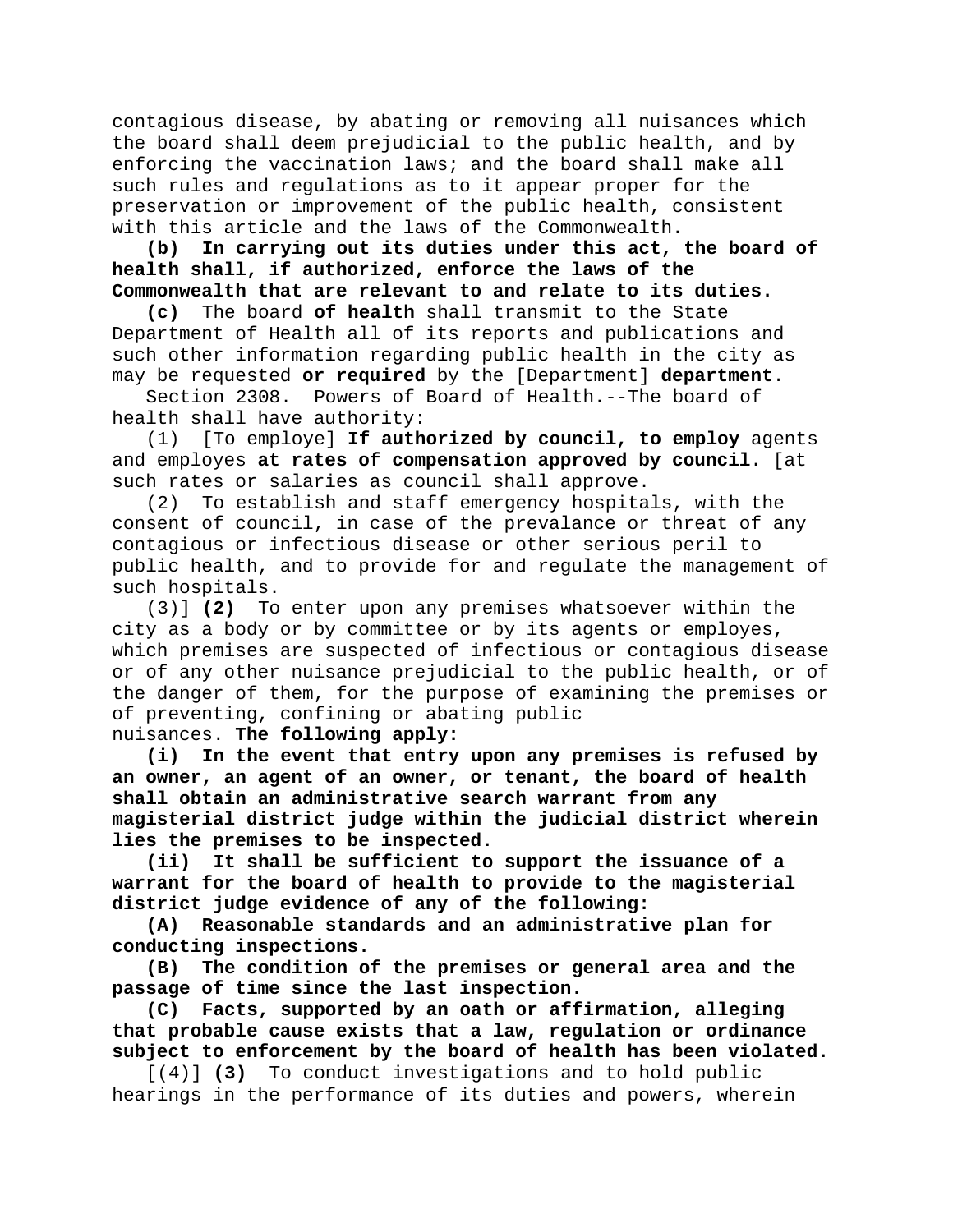the president and secretary of the board shall have full power to administer oaths and affirmations but shall receive no fee therefor. For such purposes, the board of health may require the attendance of witnesses and their books and papers **in accordance with section 917**.

[(5) To establish a force of sanitary police for the enforcement of its rules and regulations, whenever in the opinion of the board the public health of the city requires. To fix the number of such police and the duration of their service and to have the exclusive control and direction of them. The mayor shall detail police from the regular police force or make new appointments in order to provide a sanitary police force, and upon the expiration of the need for such a force the members thereof shall be returned to duty as regular policemen, or, if newly appointed, be dismissed as the mayor may direct, but no permanent increase of the police force shall be made thereby unless council so ordains.

(6)] **(4)** To publish and enforce its rules and regulations**as approved by council**.

[(7) To] **(5) If approved by council, to** provide for or cooperate in providing for general and gratuitous vaccination, disinfection and other public health control programs, and likewise to make available medical relief in such ways as in its opinion will benefit the public health.

[(8) To certify to council expenditures in excess of council's appropriations therefor, necessarily incurred by the board by reason of an epidemic, or upon approval of council, for any other immediate and serious peril to public health. Council shall thereupon appropriate sufficient money to meet such additional expenditures.

(9)] **(6)** To [prevent, abate or remove] **provide, inaccordance with subdivision (b), for the prevention, abatementand removal of** conditions found by it to be detrimental to the public health as public**, not private,** nuisances[,] or to declare and certify to council [such] **the** conditions and the premises or ways or places harboring [them] **the condition** to be public**, not private,** nuisances.

[(10) To prescribe regulations for the erection or operation of bone boiling establishments or of repositories of dead animals in the city, and in accordance therewith, to permit or refuse to permit such erections or operations within the city. Any person who shall erect or operate any such establishment or repository in the city without the permission of the board of health, or in violation of its regulations pertaining thereto, shall forfeit and pay to the city the sum of three hundred dollars for every such offense, and the like amount for each month's continuance thereof, to be collected by an action before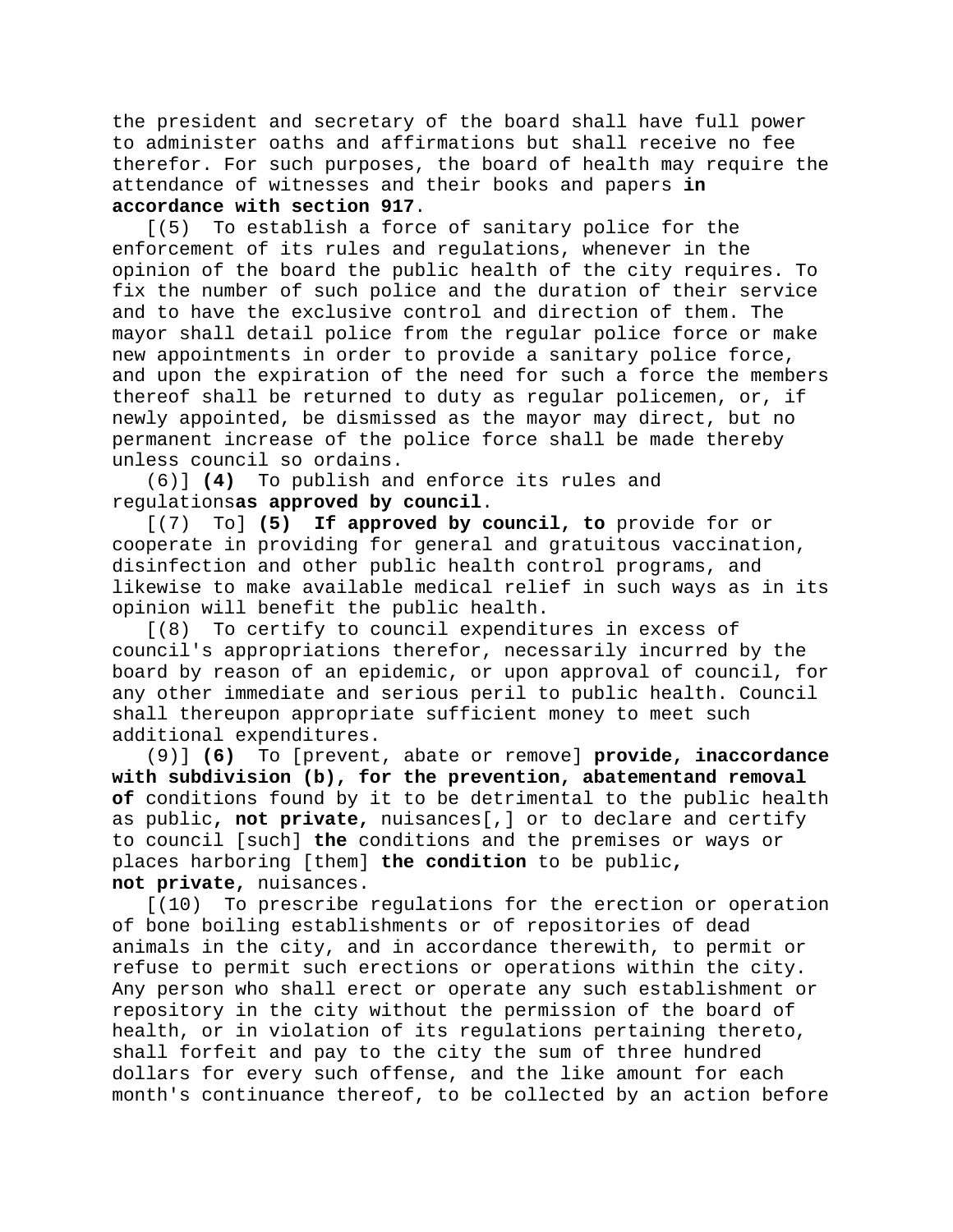an alderman of the city, and shall also be subject to indictment for the common law offense of creating and maintaining a nuisance. Nothing herein shall limit the remedies of injunction or abatement as to any such establishment.<br>(11) To determine whether or not the k

To determine whether or not the keeping or slaughtering of stock animals or fowls in or about any dwelling or part thereof, or in the yard, lot or adjoining property of any such building within the city or parts thereof, is or may become detrimental to the public health. Council may prohibit any such keeping or slaughtering which the board certifies to it as detrimental, or the board may issue permits in accordance with regulations adopted by it for the keeping of such animals or fowls within the city or parts thereof. No such permit shall extend beyond the calendar year within which it was issued, and the fee for each permit shall be one dollar.]

Section 2309. Effect of Rules and Regulations.--[The rules and regulations of the board of health may be approved by council, and when printed and advertised by council as required by this act in the case of ordinances, shall have the force of ordinances of the city; and all penalties, fines or imprisonment prescribed therein for violations thereof, together with the expenses necessarily incurred in carrying the rules and regulations into effect and the costs of proceedings incident thereto, shall be recoverable for the use of the city, as provided for in the case of other city ordinances.] **Rules and regulations adopted by the board of health shall be presented to city council for its approval. City council shall have the authority to approve, by ordinance, the rules and regulations submitted by the board of health. Upon approval by council, the rules and regulations of the board of health shall have the force and effect of ordinances of the city. The ordinance approving the rules and regulations may incorporate them by reference. Council shall provide a place for the public to view the rules and regulations. The ordinance approving the rules and regulations shall prescribe the penalties, fines or imprisonment for violations thereof.**

Section 2310. Fees and Penalties.--All fees and penalties collected or received by the board or any officer thereof [in his] **acting in an** official capacity shall be paid [monthly] **asreceived** to the city treasurer for the use of the city.

Section 2311. Proceedings of Board to be Public.--The proceedings of the board shall be public and its journal of proceedings shall be open to [the] **public** inspection [of any taxpayer].

Section 169. Article XXIII subdivision (b) heading of the act is amended to read: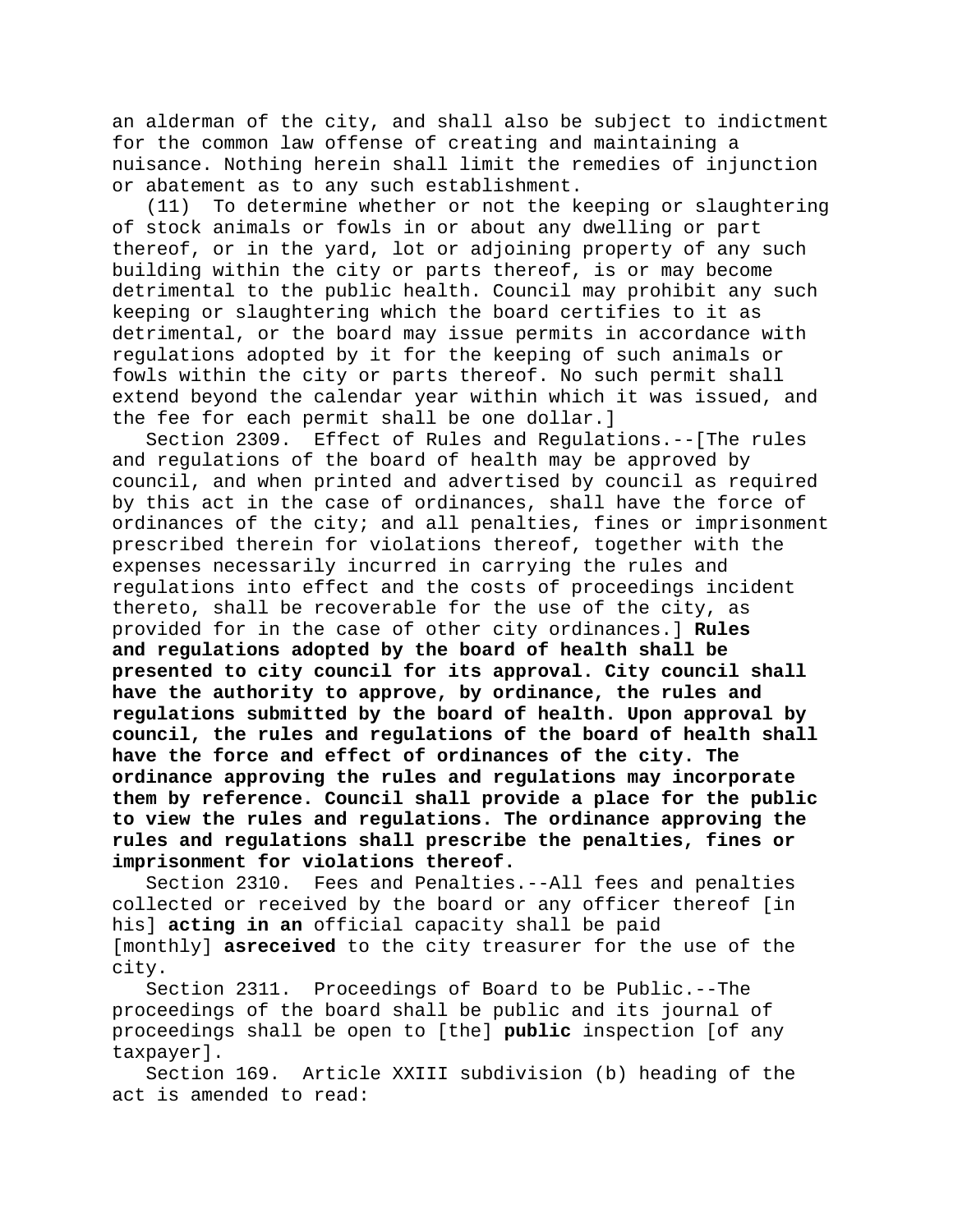# (b) [Abatement of] Public Nuisances **Detrimental to Public Health**

Section 170. Sections 2320 and 2321 of the act are amended to read:

Section 2320. [Definition.--] **Determination of Public Nuisances.--(a)** Any condition or usage whatsoever in or about the buildings, structures or land, or the streets or private ways and places, or elsewhere, within the city, whether public or private, [which] **if determined by** the board of health [shall find] to be detrimental to the public health [is hereby declared to be] **shall constitute** a public nuisance. Whenever in this subdivision the words "public nuisance" or "nuisance" are used**,** they shall be deemed to mean a nuisance detrimental to the public health, unless a different meaning is specified.

**(b)** The powers of investigation and entering upon premises vested in the board of health and its agents and employes pursuant to its orders shall be available for the determination of public nuisances.<br>Section 2321. [P

[Procedure for the] Abatement of Public Nuisances **by Designated Department**.--[Whenever the board of health shall determine, after such examination, investigation or hearing as shall suffice to inform its judgment, that a public nuisance exists or is about to exist, it may order the nuisance to be removed, abated, suspended, altered, or otherwise prevented or avoided. Notice of such order, bearing the official title of the board and the number of days for compliance therewith and the alternative remedy of the board in case of non-compliance, shall be served upon the person, if any, whom the board deems responsible therefor or concerned therein, and upon the owner or abutting owner of the land, premises or other places whereon such a nuisance is or is about to be, if any. In case no such party or parties can be discovered by the board, the order shall be served by posting a copy or copies thereof conspicuously upon the premises for a period of at least ten days.] **(a) If, in accordance with this subdivision, the board of health determines that a public nuisance exists, it shall report its determination, along with any request for summary abatement, to the department designated by council in section 2702-A, relating to the report and investigation of a public nuisance.**

**(b) Notwithstanding any other provision of Article XXVII-A, the department designated to abate public nuisances shall proceed as follows:**

**(1) The report to the designated department that the board of health has determined that a public nuisance exists shall be deemed a determination by the designated department that a public nuisance exists as required by section 2702-A(d)(1).**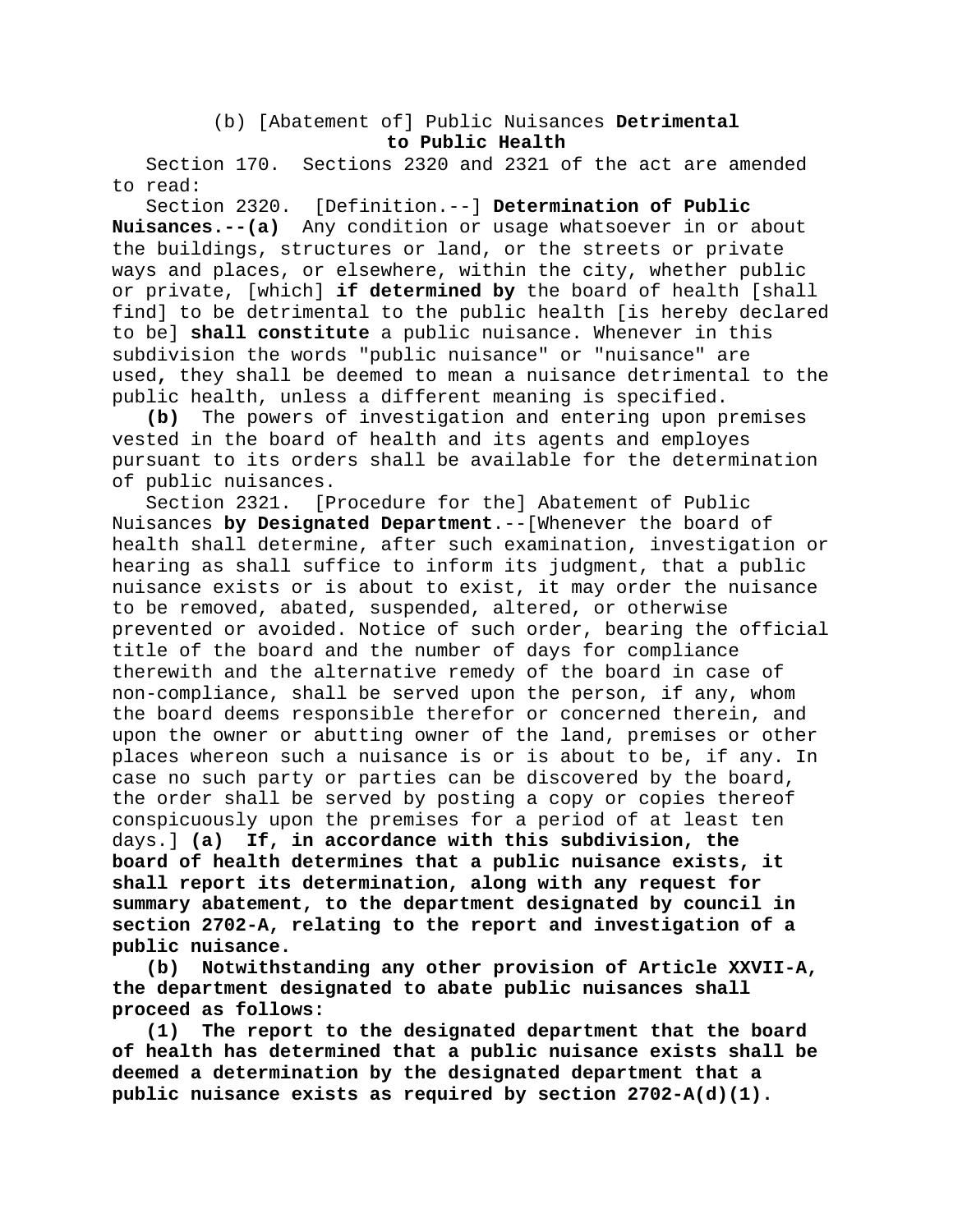**(2) Summary abatement, if requested by the board of health, shall be pursued if the designated department finds that the criteria set forth in section 2702-A(d)(2) exists.**

**(3) If summary abatement is not pursued, the designated department shall proceed with abatement with prior notice in accordance with Article XXVII-A.**

Section 171. Sections 2322, 2323 and 2324 of the act are repealed:

[Section 2322. Contents of Notice.--The notice of the board's order shall clearly specify:

1. The place and manner of the nuisance or anticipated nuisance as determined by the board;<br>2. The nature or condition there

The nature or condition thereof;

3. The board's order with respect to the nuisance or anticipated nuisance;

4. The names of the persons found by the board to be responsible therefor or concerned therewith and the name of the owner, if any, of the land or premises involved;

5. The date of the board's order and the number of days therefrom allowed for compliance with it;

6. The alternative remedy of the board in case of noncompliance;

7. Notice that the persons affected thereby may apply, within the time set for compliance with the order, to the board for a hearing, and may request such stay of execution or modification or rescission of the said order as they shall believe just and proper;

8. The signature of the president of the board, attested by the secretary.

Section 2323. Hearing; Disposition.--If any person affected thereby shall apply for a hearing within the time provided, the board shall promptly notify all interested parties of the time and place of the hearing. The board shall enter upon its minutes such facts and proofs as it may receive, and its proceedings on such hearing and thereafter may rescind, modify or reaffirm its order and require execution of the original or of a new or modified order, as it shall determine and direct. The persons affected shall be notified of the board's final order, and within ten days from the mailing of such notice may appeal therefrom to the court of quarter sessions, which appeal may operate as a supersedeas if the court, upon proper cause shown, so orders, and provided the appellants post bond, approved by the court, for the use of the city, with sufficient surety to cover all the expense and costs of executing the board's order.

Section 2324. Abatement of Public Nuisances by Board of Health or City.--In any case where the persons ordered by the board of health to abate or prevent a public nuisance or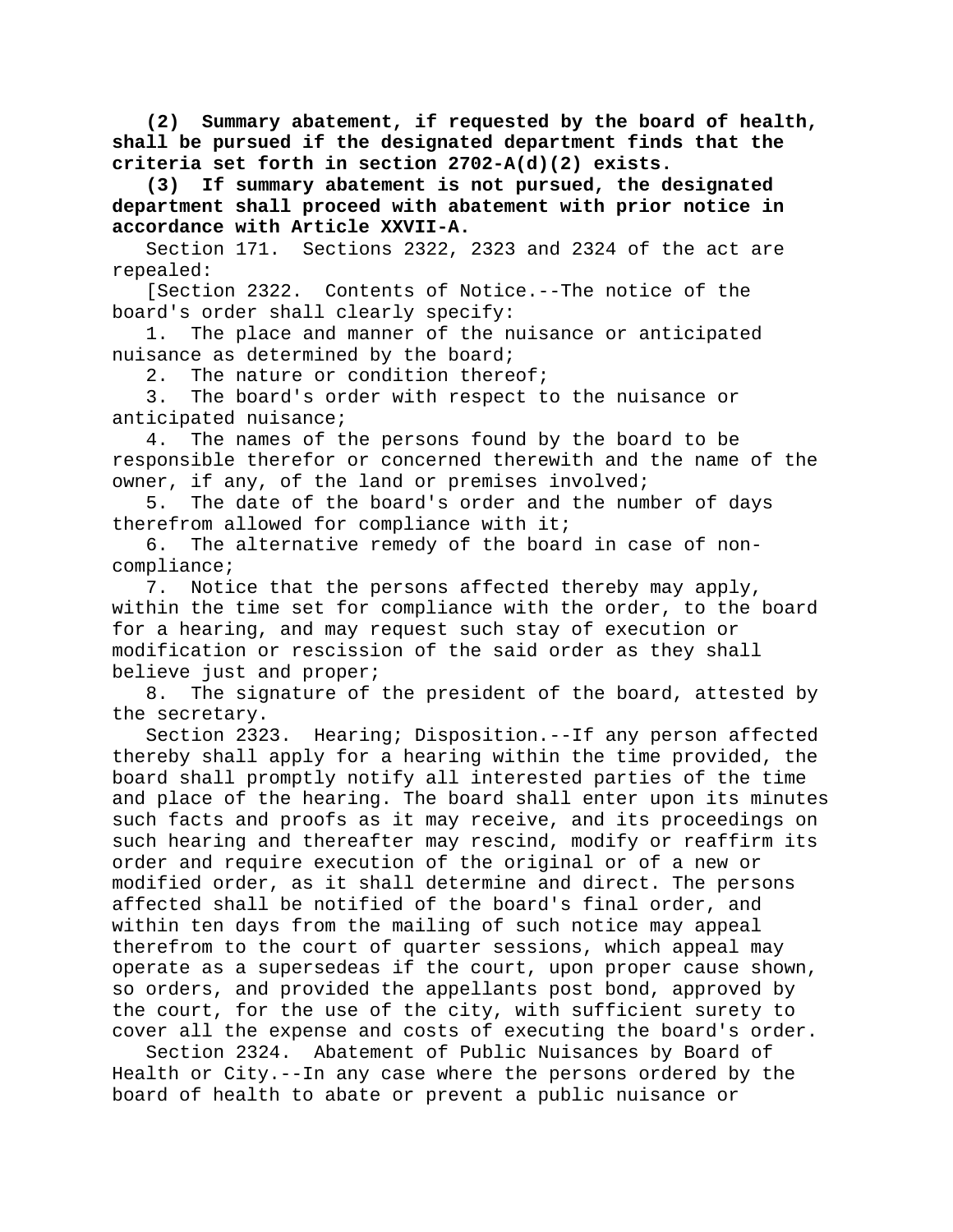anticipated public nuisance refuse or neglect to do so within the time specified in the original or any subsequent order of the board, then, unless the said order shall have been suspended by appeal to the court and proper bond posted, the board may direct its health officer and employes to execute the said order; or if the execution of the said order requires the grading, paving or repaving of private alleys or any similar work upon any property whatsoever within the city or any other work or service that may best be performed or contracted for by the agencies and employes of the city itself, then the board shall certify its order to the city council and council shall thereupon proceed to cause the execution of the order. In any case where the board of health or the council thus abates or prevents or causes the abatement or prevention of a public nuisance, the cost and expense of such work, services and materials shall be charged to the persons affected in their proper proportions; and upon non-payment of such charges, the city may file a lien therefor upon the affected premises in the name of and for the use of the city, as provided by law for municipal claims, in addition to the other remedies available for the collection of debts due the city. The lien shall attach as of the time the work was commenced, which shall be fixed by the certificate of the health officer or of the city engineer filed with the city clerk.]

Section 172. Article XXIII subdivision (c) heading of the act is reenacted to read:

(c) Corporations Acting as Boards of Health Section 173. Section 2330 of the act is amended to read:

Section 2330. Board of Directors of Corporation to be Appointed Members of Board of Health.--[Whenever any corporation not for profit has been or shall hereafter be chartered, whose principal corporate purpose is or shall be substantially to preserve and promote the health of the public of any city, and the control and elimination of disease, and such corporation, in the opinion of the council of such city and the State Department of Health, shall have at its disposal sufficient means to render its assistance of value to the city in the administration of its public health affairs, and is properly organized and managed, said council may, by ordinance, appoint the members of the board of directors for such corporation as the board of health of such city for a term of five years. The said board of directors shall not be more than nine or less than five in number, and at least two of the members shall be reputable physicians with not less than five years' experience in the practice of their profession. When, by limitation in the charter or by-laws of such corporation, the office of any member of the board of directors shall terminate, such person's membership in the board of health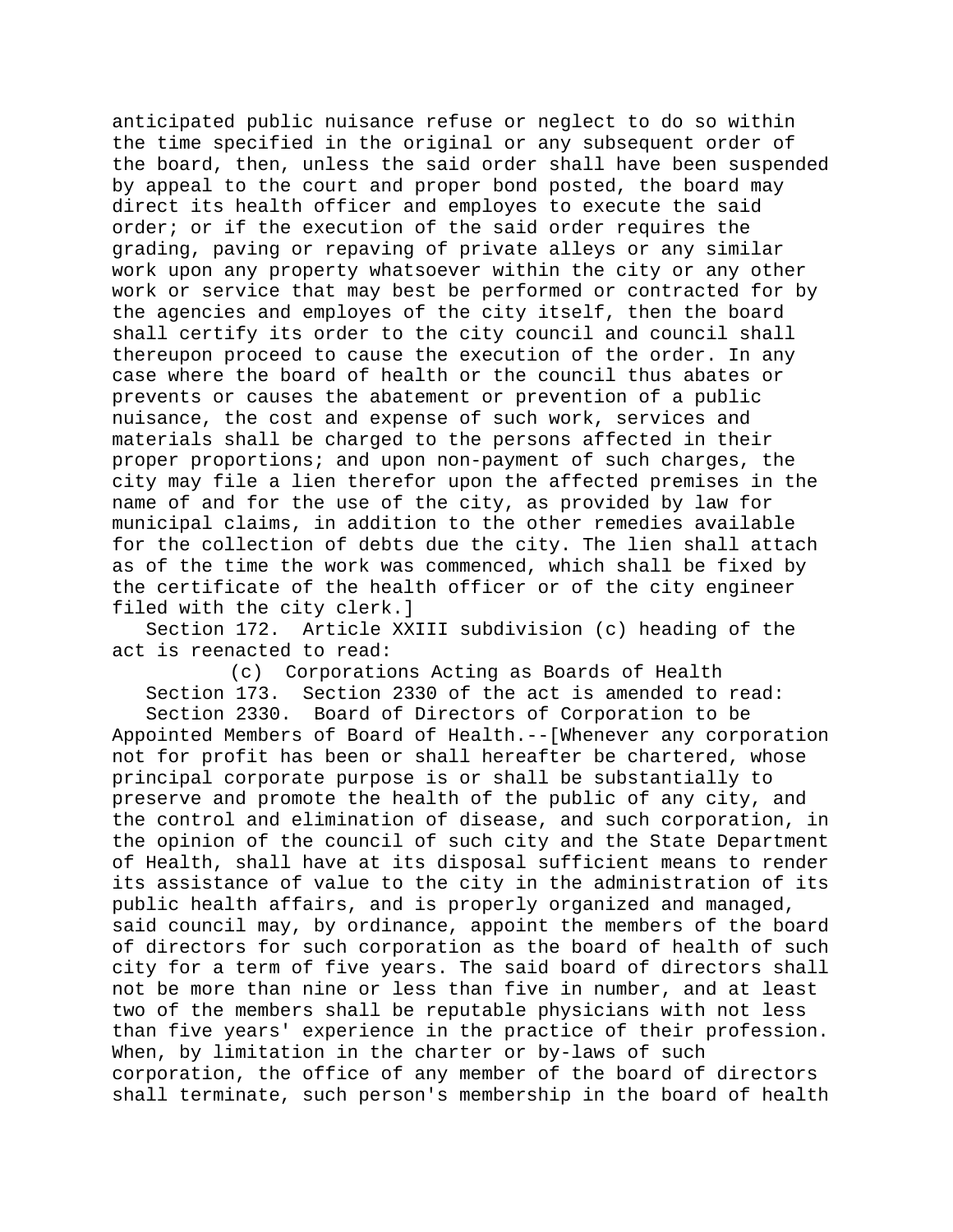shall also terminate and a vacancy in such membership exist, to be filled as hereinafter provided. Whenever the number of directors of such corporation shall be increased, subject, however, to the aforesaid maximum limitation of nine, the council of said city may appoint any person added to the corporation's board of directors as an additional member of the board of health for a term equal in the unexpired term of the other members, subject, also, to termination resulting from limitations in the corporation's charter or by-laws as aforesaid.] **(a) City council may, by ordinance, appoint the members of a board of directors of a nonprofit corporation as the board of health for the city for a term of five years provided that the nonprofit corporation:**

**(1) Has as its principal purpose to substantially preserve and promote the health of the public of the city and to control and eliminate disease.**

**(2) Has sufficient means to render valuable assistance to the city's public health affairs in the opinion of city council and the State Department of Health.**

**(3) Is properly organized and managed.**

**(4) Has no fewer than five and no more than nine members on the board of directors.**

**(5) Has at least two reputable physicians on the board with each having no less than five years' experience in the practice of the physician's profession.**

**(b) When the office of any member of the board of directors terminates pursuant to the nonprofit corporation's charter or bylaws, the office of the member of the board of health shall also terminate with the resulting vacancy to be filled as hereinafter provided.**

**(c) If the number of the board of directors of the nonprofit corporation increases, subject to the limitation of a maximum of nine members, city council may appoint any person added to the corporation's board of directors as an additional member of the board of health for a term equal to the unexpired term of the other members. This additional appointment shall be subject to any subsequent termination resulting from a limitation in the corporation's charter and bylaws.**

Section 174. Section 2331 of the act is repealed:

[Section 2331. Councilmen and School Directors Eligible for Appointment.--Members of council of such city, not more than two in number, and one member of the board of directors of the school district of such city, if they are also members of the board of directors of said corporation, shall be eligible to appointment as members of the board of health of said city.]

Section 175. Sections 2332, 2333, 2334 and 2335 of the act are amended to read: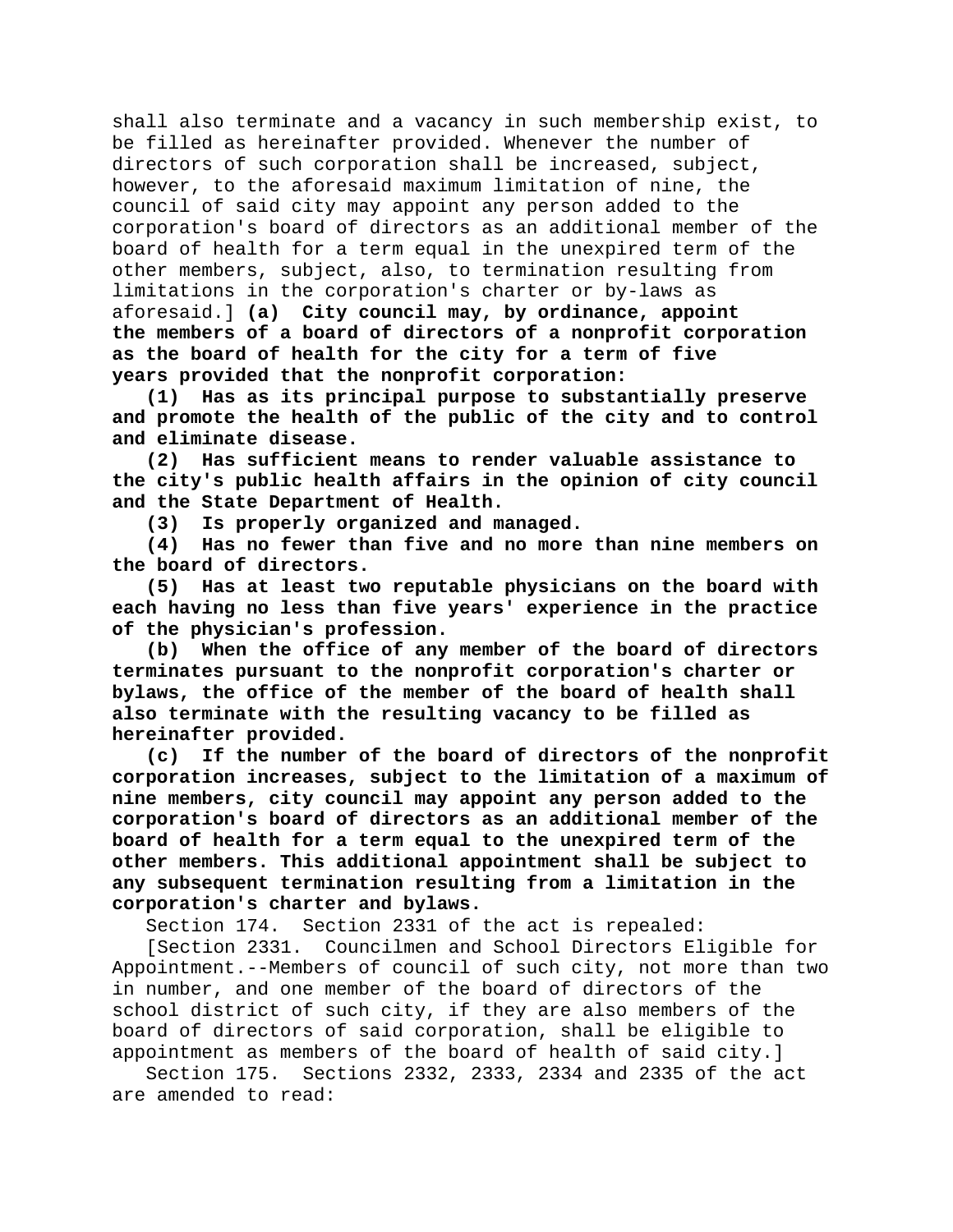Section 2332. Power of Board.--The board of health [so appointed] **under this subdivision** shall have all the power and authority and perform the duties now or hereafter conferred and prescribed by law upon boards of health of cities.

Section 2333. Health Officer.--[If the board of directors of such corporation shall employe as manager or chief administrator of the activities and operations of the corporation a reputable physician of five years' experience in the practice of his profession, or in public health work, for a compensation to be paid out of the corporation's funds, it shall be lawful for such council to appoint such manager or chief administrator as the principal health officer of such city, with all the powers and authority and duties now or hereafter to be conferred or prescribed by law upon principal health officers.] **Pursuant to section 2305(b), city council may appoint the manager or chief administrator of a nonprofit corporation as the principal health officer of the city.**

Section 2334. Secretary.--The secretary of the board of directors of [such] **the nonprofit** corporation **under thissubdivision** may serve as secretary of [such] **the** board of health.

Section 2335. Filling of Vacancies.--[As the five year terms of members of such board of health expire, and as vacancies therein occur, the council of such city may appoint successors to those whose terms shall have so expired for further terms of five years, and appoint persons to fill vacancies in both cases by selection of the then members of such board of directors, including, in the case of vacancies, the persons in the said board of directors who may be selected to fill the vacancies therein. Such appointment in the case of a vacancy shall be for the unexpired portion of the five year term.] **City council may appoint successors for vacancies on the board of health that occur as five-year terms of board members expire. The successors shall serve for five-year terms. City council may also appoint successors to vacancies on the board of health that occur for any other reason, but in such case the appointment shall be for the unexpired portion of the five-year term. Successors, whether appointed for a five-year term or the unexpired portion of a five-year term, shall be selected from the members of the nonprofit corporation's board of directors.**

Section 176. Section 2336 of the act is repealed:

[Section 2336. Appointment and Removal of Health Employes.-- The council of such city shall, in all cases where possible, follow the recommendations of said board of health as to appointment and removal of all persons having to do with the administration of the public health affairs of the city. Such appointees shall be required to pass any civil service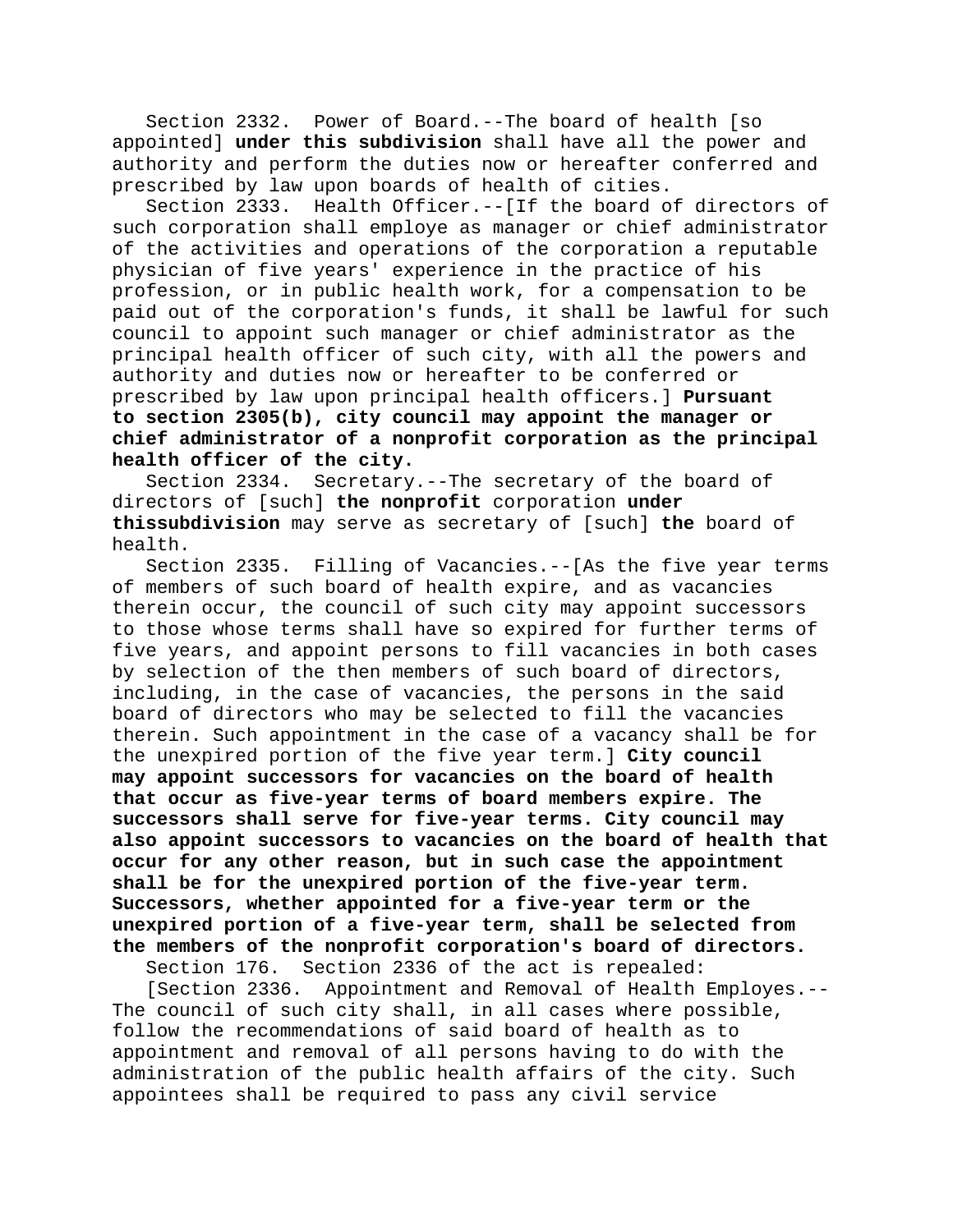examination required by any civil service commission lawfully established in such city.]

Section 177. Section 2337 of the act is amended to read: Section 2337. No Compensation for Members.--The members of [such] **the** board of health **under this subdivision** shall serve without compensation from the city.

[This subdivision (c) shall be effective only under the circumstances set forth in section two thousand three hundred and thirty.]

Section 178. The act is amended by adding a section to read: **Section 2338. Applicability of Subdivision.--This** 

**subdivision shall be effective only under the circumstances set forth in section 2330.**

Section 179. Article XXIII subdivision (d) heading of the act is amended to read:

(d) [Penalties] **Penalty**

Section 180. Section 2340 of the act is amended to read: Section 2340. **Penalty.--**Any person violating any provision of this article or any order **or regulation** of the board of health made under the authority of this article, or of any law**,or regulation** or ordinance therein referred to or authorized, or who shall obstruct or interfere with any person in the execution of any order **or regulation** of [said] **the** board, or wilfully and illegally omit to obey any [such] order[, shall be guilty of] **or regulation of the board commits** a [misdemeanor, and, upon conviction, shall be sentenced to pay a fine not exceeding one hundred dollars, or undergo imprisonment not exceeding ninety days, or both, at the discretion of the court]**summary offense punishable in accordance with sections 1018.16 and 1018.17**.

Section 181. Article XXIV heading of the act is reenacted to read:

#### ARTICLE XXIV

## CORPORATE POWERS

Section 182. Section 2401 of the act is repealed:

[Section 2401. Existing Powers Saved.--The corporate powers and the duties of the officers of cities, now in existence by virtue of the laws of the Commonwealth, and not repealed by this act, shall be and remain as now provided by law.]

Section 183. Section 2402 of the act is amended to read: Section 2402. Powers of [City] **Cities**.--**(a)** Each city is hereby declared to be a body corporate and politic, and shall have perpetual succession, and may:

1. Sue and be sued[;]**.**

[2. Purchase and hold real and personal property for the use of the city;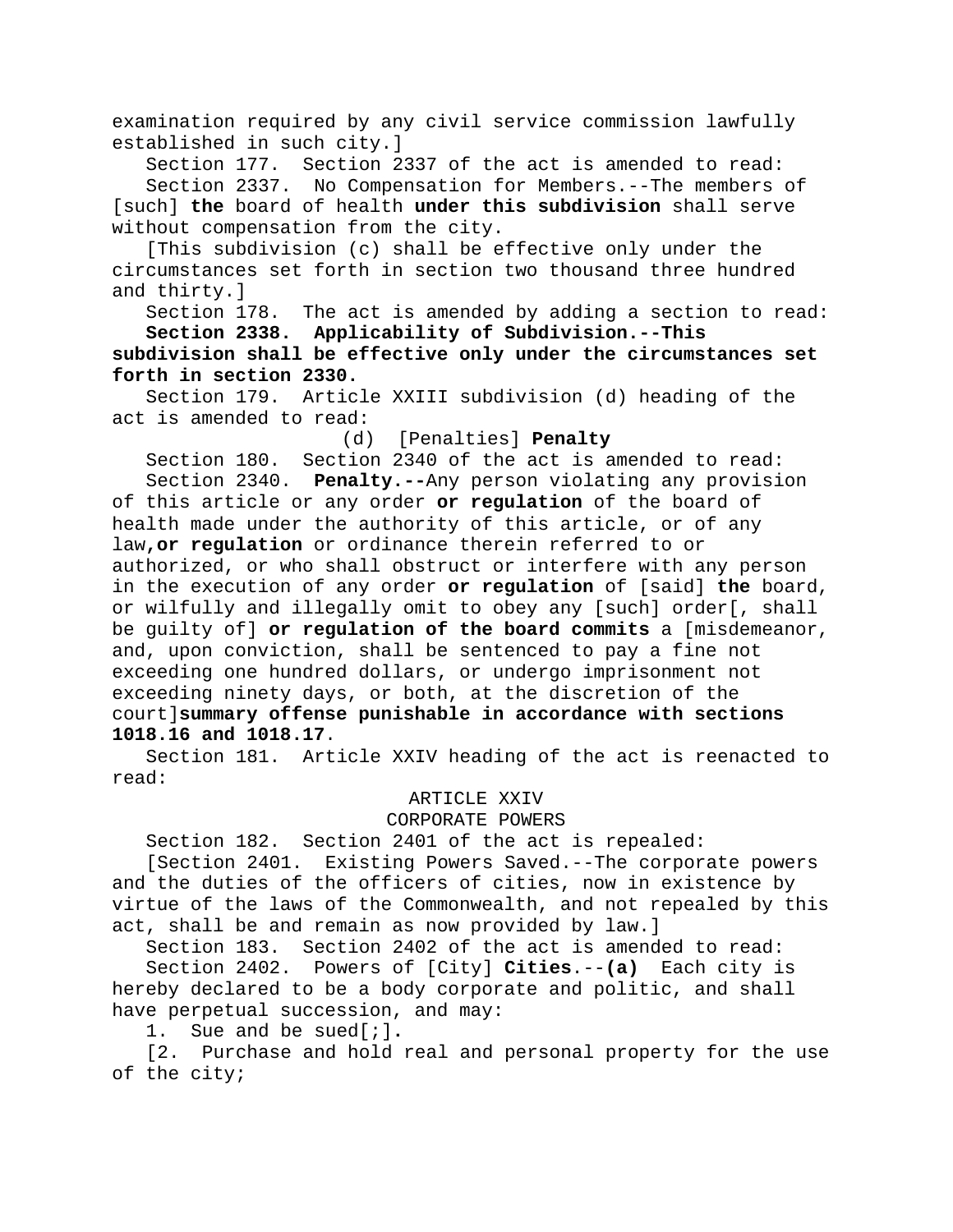3. Lease, sell and convey any real or personal property owned by the city, and make such order respecting the same as may be conducive to the interests of the city;

4. Make all contracts, and do all other acts in relation to the property and affairs of the city necessary to the exercise of its corporate or administrative powers;

5] **2**. Have and use a corporate seal, and alter the same at pleasure. Every such seal shall have upon it the word "Pennsylvania," the name of the city, and the year of its original incorporation[;]**.**

[6] **3**. Display the flag of **the United States,** the Commonwealth or of any county, city, borough or other municipality in the Commonwealth on the public buildings of the city.

[7. To appropriate] **4. Appropriate** money for the exercise of powers expressed or implied in this act or any other applicable law, and for like uses to accept gifts or grants of money, other property or services from public or private sources.

**(b)** The powers [hereby] granted **in this act** shall be exercised [by the mayor and councilmen] in the manner herein provided.

Section 184. Section 2402.1 of the act, added September 21, 1959 (P.L.922, No.370), is amended to read:

Section 2402.1. [Sale of Real Estate.--The title to real estate sold by any city after June 28, 1947, if the sale was authorized by an ordinance or resolution of the city council of said city, and not attacked in any proceeding instituted within six years of the effective date of this amendment and the title to real estate sold after the effective date of this amendment, if the sale was authorized by an ordinance or resolution of the city council of said city and is not attached in any proceeding instituted within six years after date of such sale, is hereby declared to be good and valid and free and clear of any defects and any such person who is grantee thereunder, and his heirs, successors and assigns, shall hold and may convey such real estate and all conveyances made after June 28, 1947, are hereby ratified and confirmed. Nothing in this section shall be construed to apply to property which the city acquired other than by purchase.] **City Property and Affairs.--(a) Inexercising its discretion to make decisions that further thepublic interest under terms it deems most beneficial to thecity, council shall have the power and authority, subject to any restrictions, limitations or exceptions as set forth in this act, to do any of the following:**

**(1) Purchase, hold, use and manage real and personal property.**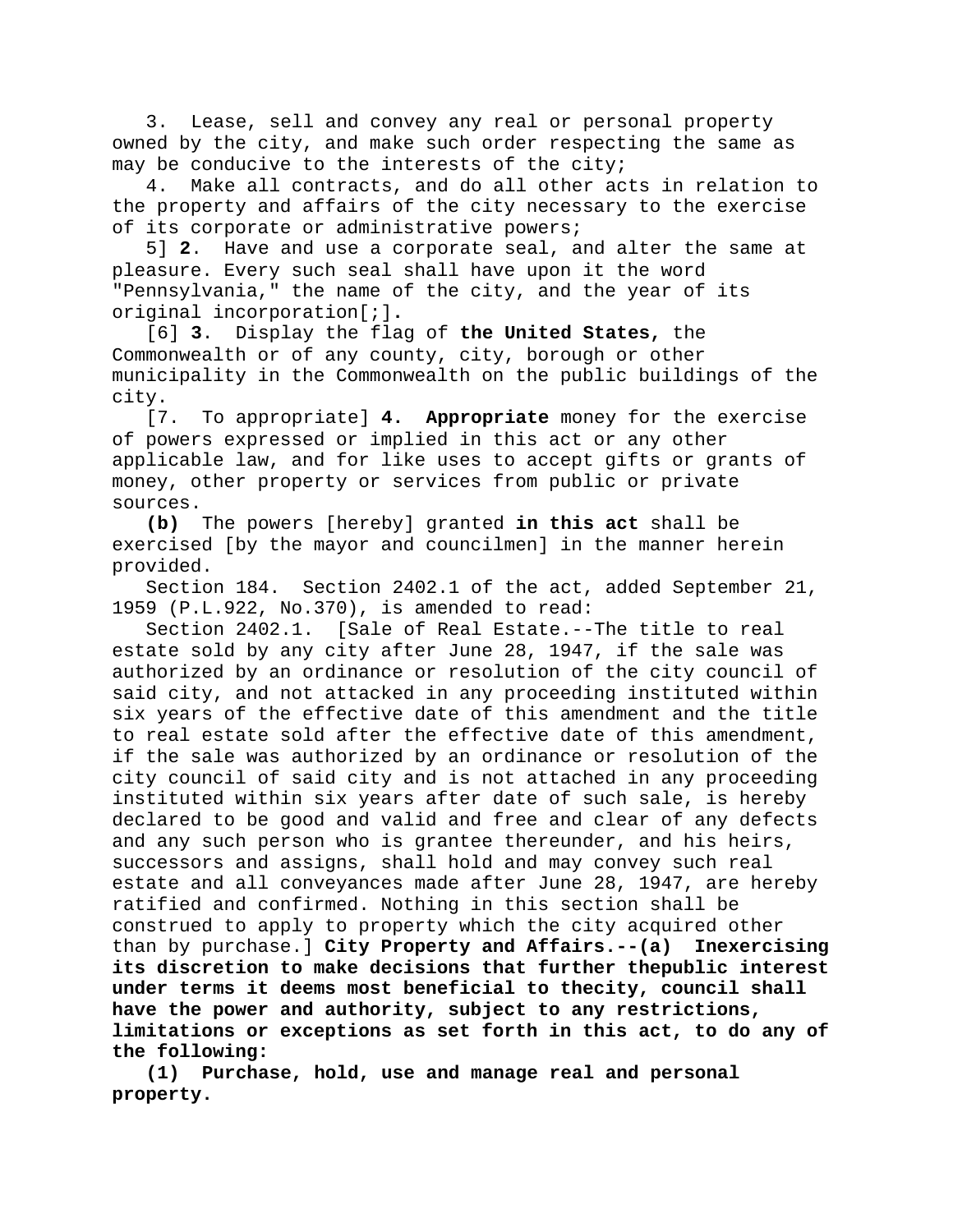**(2) Exchange personal property.**

**(3) Lease, sell and convey real and personal property owned by the city.**

**(4) Make contracts and do all other acts respecting city property and affairs as council may deem conducive to the public interest and necessary to the exercise of the city's corporate and administrative powers.**

**(b) No real estate owned by the city may be sold except upon approval of council by resolution. Additionally, no real estate owned by the city shall be sold for a consideration in excess of one thousand five hundred dollars, except to the highest bidder after due notice by advertisement for bids or advertisement of a public auction in one newspaper of general circulation in the city. The advertisement shall be published once not less than ten days prior to the date fixed for the opening of bids or public auction, and the date for opening bids or public auction shall be announced in the advertisement. The award of contracts shall be made only by public announcement at a regular or special meeting of council or at the public auction. All bids shall be accepted on the condition that payment of the purchase price in full shall be made within sixty days of the acceptance of bids. The city council shall have the authority to reject all bids which it deems to be less than the fair market value of the real property. In the case of a public auction, the city council may establish a minimum bid based on the fair market value of the real property. If no compliant bids are received after advertisement, the applicable procedures in the act of October 27, 1979 (P.L.241, No.78), entitled "An act authorizing political subdivisions, municipality authorities and transportation authorities to enter into contracts for the purchase of goods and the sale of real and personal property where no bids are received," shall be followed. Real estate owned by a city may be sold at a consideration of one thousand five hundred dollars or less without advertisement or competitive bidding only after council estimates the value thereof upon receipt of an appraisal by a qualified real estate appraiser. This section shall not apply if council is exercising its authority to exchange city real property for real property of equal or greater value, provided that the property being acquired by the city is to be used for municipal purposes. If council chooses to exercise its power of real property exchange pursuant to this section, it shall be by resolution adopted by council. Notice of the resolution, including a description of the properties to be exchanged, shall be published once in one newspaper of general circulation not more than sixty days nor fewer than seven days prior to adoption.**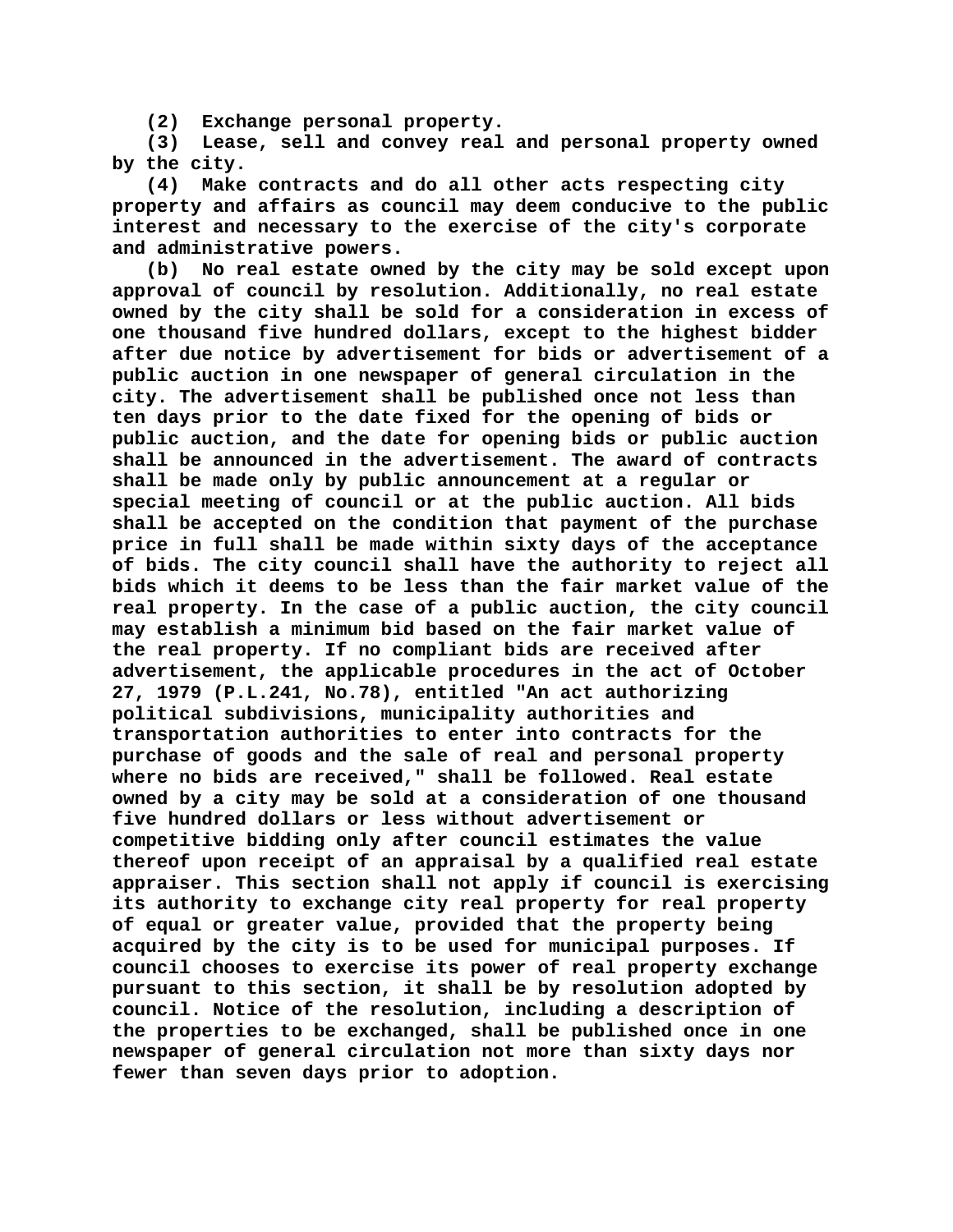**(c) No city personal property shall be disposed of, by sale or otherwise, except upon approval of council by resolution. Council shall estimate the sale value of the entire lot to be disposed of. If council shall estimate the sale value to be less than one thousand dollars, council may sell the property, in whole or in part, for the best price or prices obtainable. If council shall estimate the sale value to be one thousand dollars or more, the entire lot shall be advertised for sale in at least one newspaper of general circulation in accordance with the provisions of section 109, and sale of the property advertised shall be made to the best responsible bidder. The bids shall not be opened until at least ten days after the newspaper advertisement. The provisions of this subsection shall not be mandatory where city personal property is to be traded in or exchanged for other personal property. Council may sell any personal property at auction pursuant to subsection (d), but shall observe the same notice requirements as contained in this subsection.**

**(d) In regards to the sale of personal property of the city, an auction may be conducted by means of an online or electronic auction sale. During an electronic auction sale, bids shall be accepted electronically at the time and in the manner designated in the advertisement pursuant to the notice requirements in subsection (c). During the electronic auction, each bidder shall have the capability to view the bidder's bid rank or the high bid price. Bidders may increase their bid prices during the electronic auction. The record of the electronic auction shall be accessible for public inspection. The purchase price shall be paid by the high bidder immediately or at a reasonable time after the conclusion of the electronic auction as determined by council. In the event that shipping costs are incurred, they shall be paid by the high bidder. A city that has complied with the advertising requirements of subsection (c) may provide additional public notice of the sale by bids or auction in any manner deemed appropriate by council. The newspaper advertisement for electronic auction sales authorized in this section shall include the Internet address or means of accessing the electronic auction and the date, time and duration of the electronic auction.**

**(e) Any requirement for advertising for bids and sale to the highest bidder imposed by this act or by a city pursuant to this section shall not apply where city real or personal property is sold to the following, provided that, when any real property is no longer used for the purpose of the conveyance, the real property shall revert to the city:**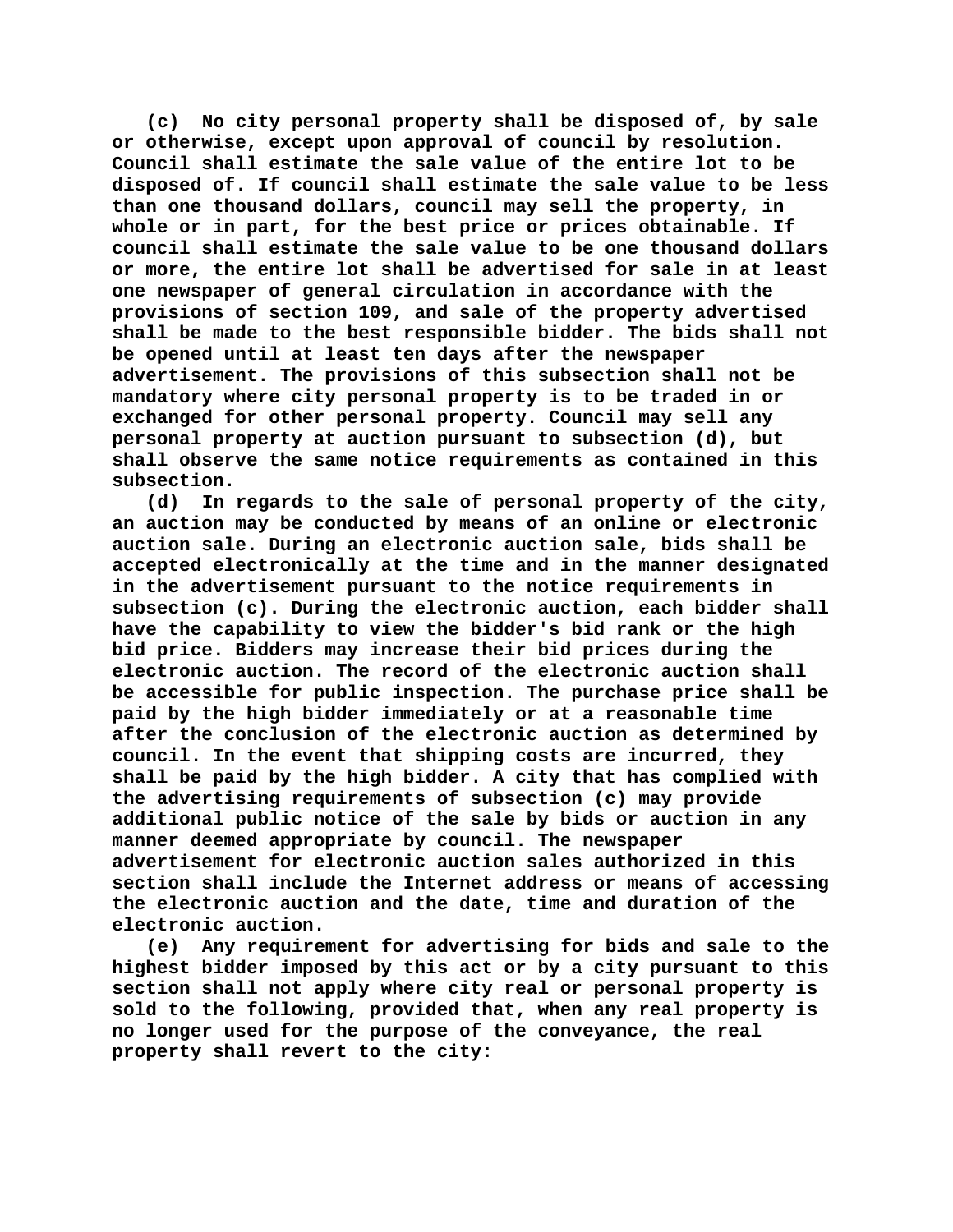**(1) The Federal Government, the Commonwealth, a municipality, home rule municipality, institution district or school district.**

**(2) A volunteer fire company, volunteer ambulance service or volunteer rescue squad located within the city or providing emergency services in the city.**

**(3) A municipal authority, a housing authority created pursuant to the act of May 28, 1937 (P.L.955, No.265), known as the "Housing Authorities Law," an urban redevelopment authority created pursuant to the act of May 24, 1945 (P.L.991, No.385), known as the "Urban Redevelopment Law," a parking authority created under 53 Pa.C.S. Ch. 55 (relating to parking authorities) or under the former act of June 5, 1947 (P.L.458, No.208), known as the "Parking Authority Law," or a port authority created pursuant to the act of December 6, 1972 (P.L.1392, No.298), known as the "Third Class City Port Authority Act."**

**(4) A nonprofit corporation engaged in community industrial development.**

**(5) A nonprofit corporation organized as a public library.**

- **(6) A nonprofit medical service corporation.**
- **(7) A nonprofit housing corporation.**
- **(8) A nonprofit museum or historical organization.**

**(f) When real or personal property is sold pursuant to subsection (e)(5), (6) or (7), the city may accept such nominal consideration as it shall deem appropriate.**

Section 185. Section 2402.2 of the act, amended July 31, 1968 (P.L.943, No.290), is repealed:

[Section 2402.2. Typewritten, Printed, Photostated and Microfilmed Records Valid; Recording or Transcribing Records.-- All city records, required to be recorded or transcribed, shall be deemed valid if typewritten, printed, photostated or microfilmed, and where recording in a specified book of record is required, except minutes of the proceedings of the council, such records may be recorded or transcribed in a mechanical or key-operated post binder book, or bound book with pages being consecutively numbered by transcribing directly upon the pages of such book of record or may be attached to such book of record by stapling or by glue or any other adhesive substance or material, and all records heretofore recorded or transcribed in any manner authorized by this section are validated. The minutes of proceedings of the council shall, in the manner prescribed by this section for other records, be recorded in a bound book. When any record shall be recorded or transcribed after the effective date of this amendment by attaching such record or a copy thereof to the book of record as hereinabove provided, the city seal shall be impressed upon each page to which such record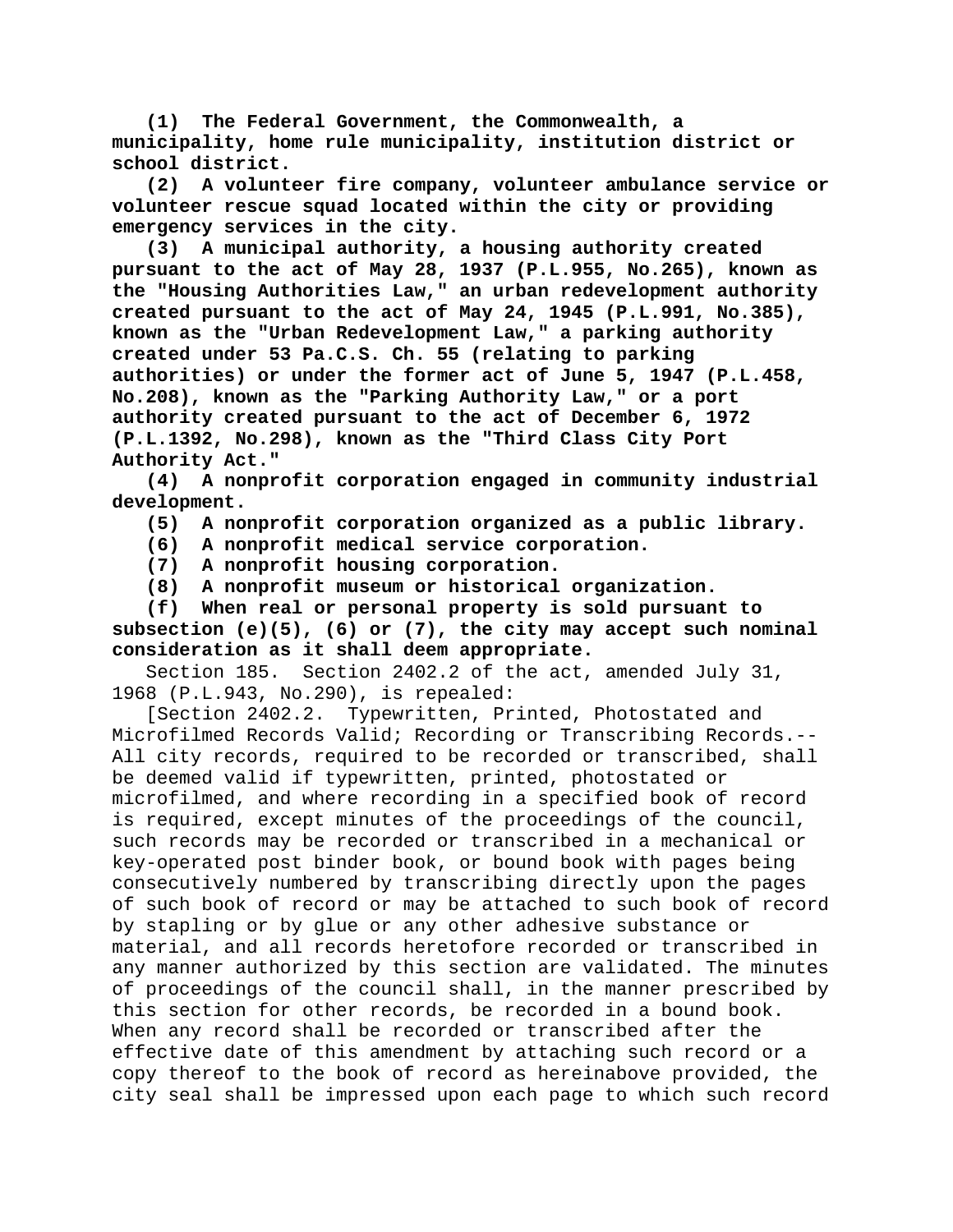is attached, each impression thereof covering both a portion of the attached record and a portion of the page of the book of record to which such record is attached.]

Section 186. Section 2403 of the act, amended August 24, 1953 (P.L.1337, No.380), May 20, 1957 (P.L.178, No.86), June 20, 1957 (P.L.346, No.188), June 24, 1959 (P.L.482, No.108), June 30, 1959 (P.L.496, No.121), May 23, 1961 (P.L.216, No.116), June 14, 1961 (P.L.370, No.204), June 8, 1965 (P.L.104, No.72), December 16, 1965 (P.L.1120, No.434), November 24, 1967 (P.L.618, No.280), February 24, 1970 (P.L.63, No.27), March 25, 1970 (P.L.225, No.92), July 29, 1971 (P.L.250, No.61), October 4, 1978 (P.L.950, No.188), October 5, 1979 (P.L.195, No.64), November 1, 1979 (P.L.455, No.92), December 21, 1998 (P.L.1013, No.135) and June 27, 2008 (P.L.196, No.31) and repealed in part November 26, 1978 (P.L.1399, No.330), is amended to read:

Section 2403. [Specific Powers.--In addition to other powers granted by this act, the council of each city shall have power, by ordinance:<br>1.] Payme

1.] Payment of Debts and Expenses.--[To] **Council may**provide for the payment of the debts and expenses of the city, and to appropriate money therefor.

[1.1. Creation of Capital Reserve Fund for Anticipated Capital Expenditures.--To create and maintain a separate capital reserve fund for any anticipated legal capital expenditures, which fund shall be designated for a specific purpose or purposes at the time of its creation. The money in the fund shall be used, from time to time, for the construction, purchase or replacement of or addition to municipal buildings, equipment, machinery, motor vehicles or other capital assets of the city as specified at the time of the creation of the fund and for no other purpose: Provided, That it may be used for capital expenditure other than the purpose or purposes specified at the time it was created, if city council by a four-fifths vote shall declare that the original purpose or purposes have become impracticable, inadvisable or impossible, or that conditions have arisen in the city which make other capital expenditures more urgent than those for which the fund was created.

The council may appropriate moneys from the general city funds to be paid into the capital reserve fund, or place in the fund any moneys received from the sale, lease or other disposition of any city property or from any other source unless received or acquired for a particular purpose. The fund shall be controlled, invested, reinvested and administered and the moneys therein and income from such moneys expended for the specific purpose or purposes for which the fund is created in such manner as may be determined by the council. The money in the fund, when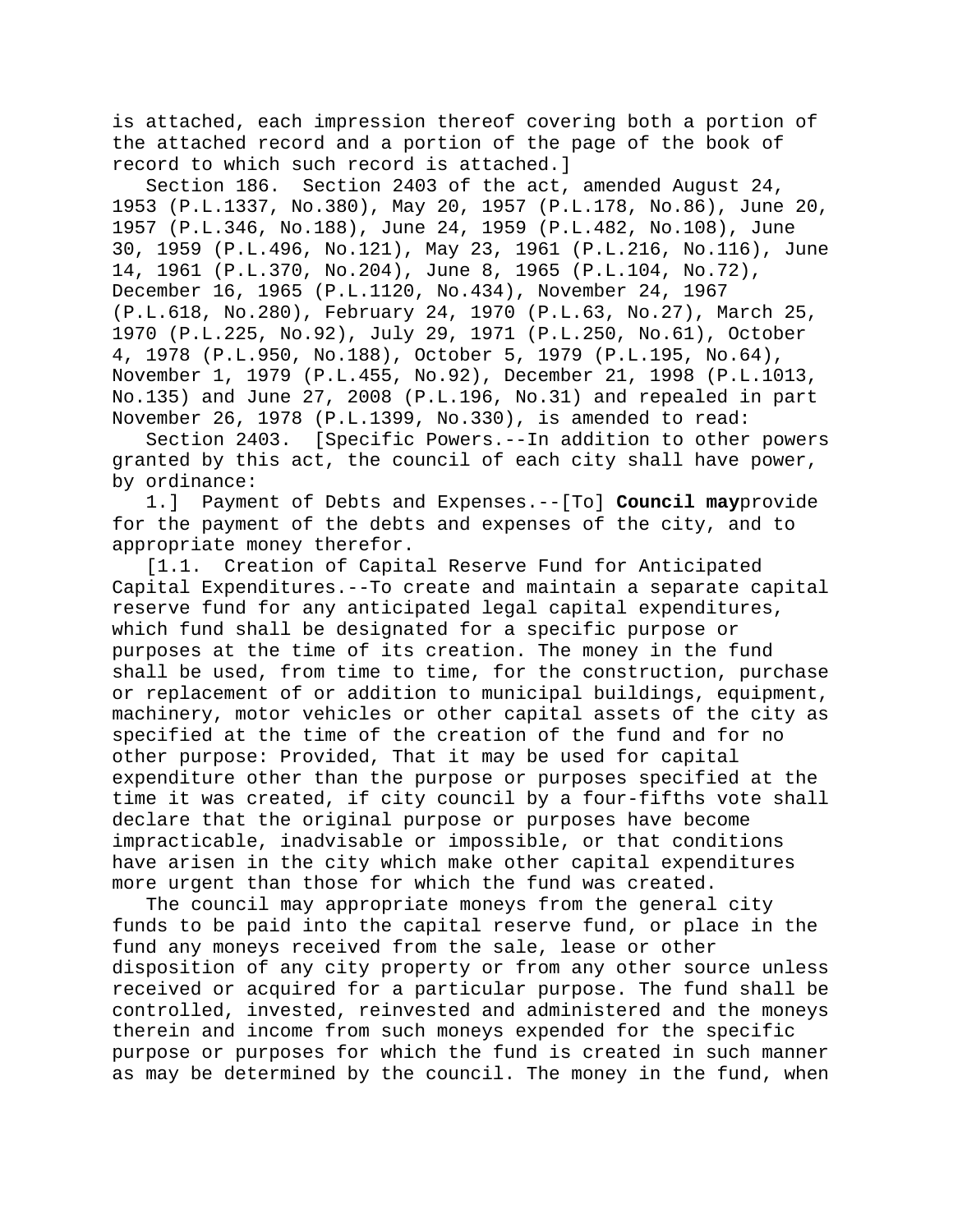invested, shall be invested in securities designated by law as legal investments for sinking funds of municipalities.

2. Hiring of Employes; Salaries.--To provide for and regulate the manner of hiring and discharging employes and laborers, and the fixing of their salaries or compensation.

3. Creation of Necessary Offices, Boards or Departments.--To create any office, public board, or department which it may deem necessary for the good government and interests of the city, and, unless otherwise provided by this act, appoint the members of any board, bureau or commission; to prescribe the powers thereof, and to regulate and prescribe the terms, duties and compensation of all such officers, and of all officers who are members of any public board or any department so created, but no ordinance shall be passed increasing or diminishing the salary or compensation of any officer, or of any member of any board, bureau or commission, after his or their appointment. The provisions of this clause as to the creation of any public board, bureau or commission, and prescribing the duties thereof, shall not apply to the creation of any board of commissioners of water-works of any city wherein the title to the water-works therein located is in the name of the commissioners of waterworks.

4. Lock-ups and Police Stations.--To provide for the erection, lease or purchase of lock-ups and police stations for the detention and confinement of persons arrested for any cause, or of persons convicted under city ordinances and sentenced for periods not in excess of ten days.

5. Market Houses and Milk Depots.--To purchase, lease and own ground for, and to erect, maintain, and establish, market houses, milk depots, and market places, for which latter purpose parts of any streets, sidewalks or city property may be temporarily used; to provide and enforce suitable general market regulations; to contract with any person or persons or association of persons, companies, or corporations, for the erection and regulation of market houses, milk depots, and market places, on such terms and conditions and in such manner as the council may prescribe; to raise all necessary revenue therefor as herein provided; and to levy and collect a license tax from every person or persons who may be authorized by council to occupy any portion of the streets, sidewalks or city property for temporary market purposes.

6. Collection and Removal of Garbage.--To provide for and regulate the collection, removal and disposal of garbage, ashes and other waste or refuse material, either by contract or by municipal conduct of such services, and to impose and collect, by lien or otherwise, reasonable fees and charges therefor, and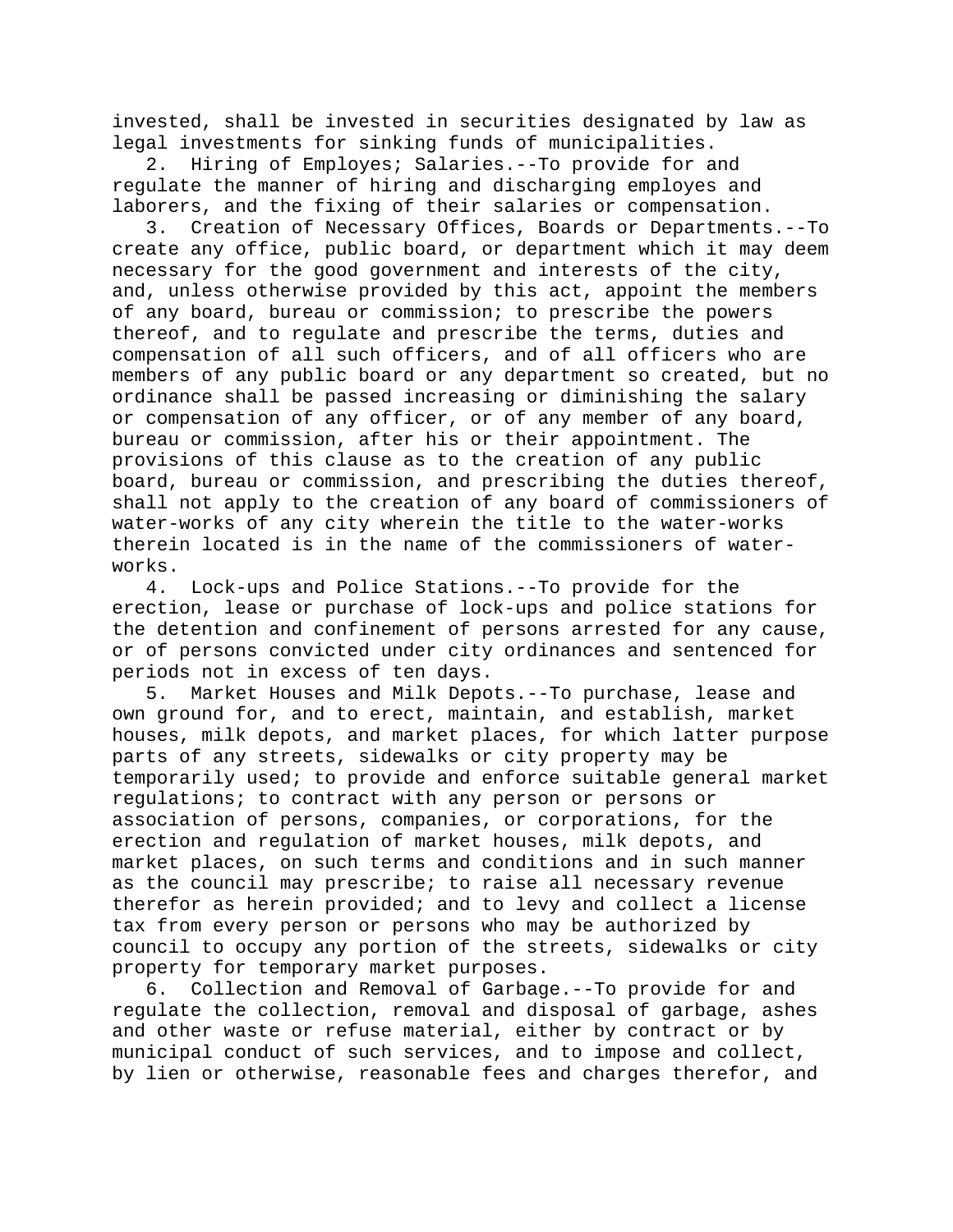to prescribe fines and penalties for the violation of ordinances regulating such matters.

7. Comfort and Waiting Stations and Drinking Fountains; Waiting Rooms in Court Houses.--To take, purchase or acquire, property for the purpose of erecting, providing, maintaining, and operating thereon comfort stations, waiting stations and drinking fountains; and to construct and maintain such stations and fountains on such property or in any of the streets or public places within its corporate limits; to provide and equip and maintain in the court house, in cooperation with the county commissioners of the county wherein the city is situated, whenever such city is the county seat, rest or waiting rooms and provide attendants therefor. The cost of providing such waiting and rest rooms, and of maintaining the same, including salaries and all incidental expenses, shall be paid by the county, and by the city, in such proportion as may be agreed upon.

8. Running at Large of Animals, Et Cetera.--To provide for the erection of all needful pens, pounds, and other means of confinement, within or without the city limits; to appoint keepers thereof; and to regulate or prohibit the running or being at large of stock and domestic animals, and fowls; and to cause such as may be at large to be impounded and sold to discharge the costs and penalties provided for the violations of such prohibitions and the expenses of impounding and of keeping the same and of such sale. To regulate the maintaining and care of dogs within the city. To regulate or prohibit the keeping of bee hives within the city.

9. Destruction of Dogs.--To destroy dogs found at large contrary to the laws of the Commonwealth, or to prohibit or regulate, by its own ordinance, the running at large of dogs, cats or other animals, and, in the enforcement of such regulations, to direct the killing of dogs, cats or other animals, or their seizure and detention, including reasonable charges therefor, or to provide for their sale for the benefit of the city. The powers herein expressed shall be exercised in conformity with the Dog Law of 1921.

10. Inspection and Regulation of Fireplaces, Chimneys, Et Cetera; Smoke Regulations.--To regulate the construction and inspection of fireplaces, chimneys, stoves, stovepipes, ovens, boilers, kettles, forges, or any apparatus used in any building, manufactory, or business, and to order the suppression or cleaning thereof when deemed necessary; to regulate and control the production and emission of unnecessary smoke or fly-ash from any chimney or other source, except railroad locomotives.<br>11. Manufacture, Sale, Storage and Transportation of

Manufacture, Sale, Storage and Transportation of Explosives; Offensive Business.--To regulate or prohibit the manufacture, sale, storage, or transportation of inflammable or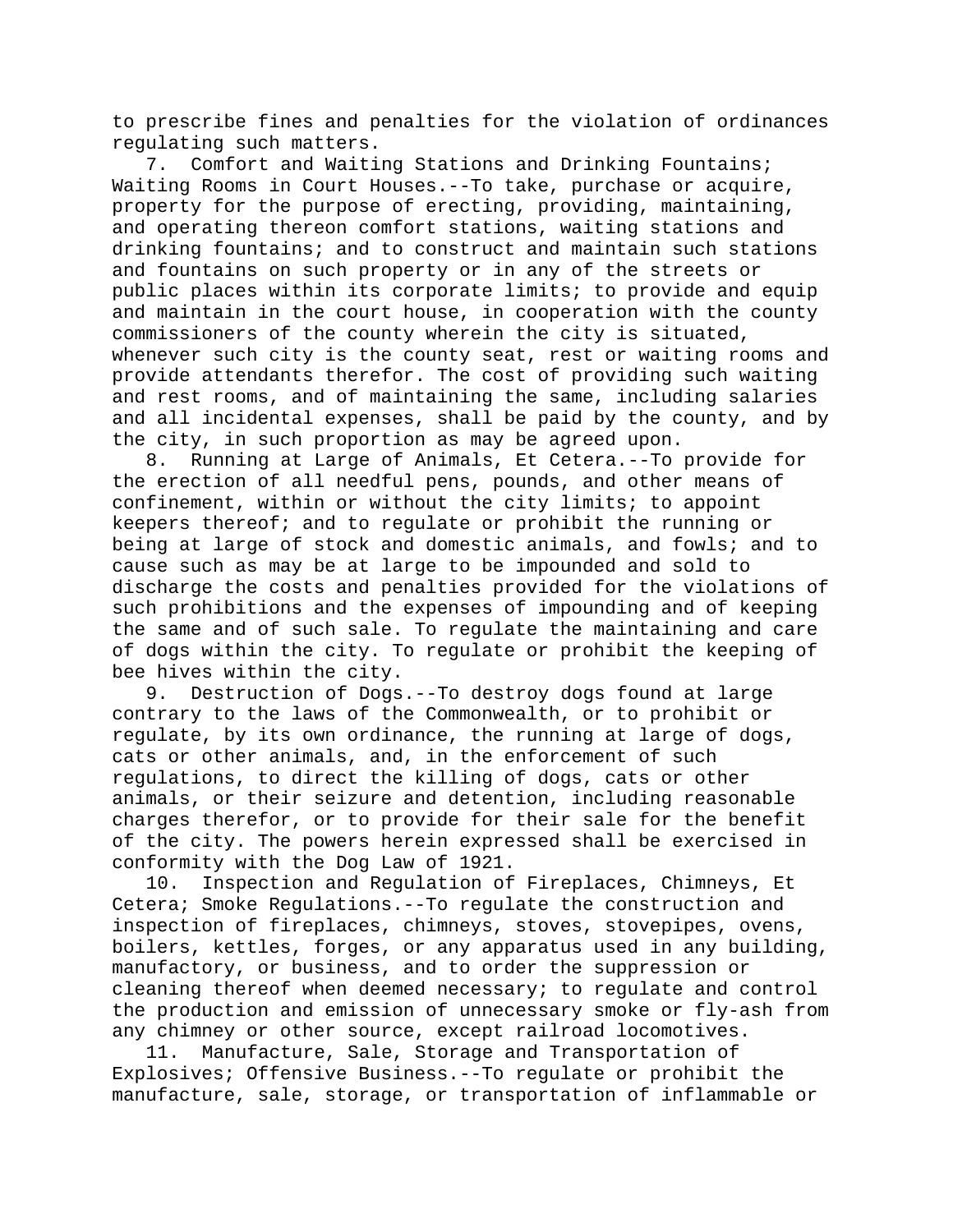explosive substances within the city, and to regulate or prohibit dangerous, obnoxious, or offensive business with the city.

12. Regulation of Division Fences, Party Walls, Foundations.--To provide regulations for party walls and division fences and for the foundations of buildings, to enter upon the land or lands, lot or lots, of any person or persons, within the city, at all reasonable hours, by its duly appointed city engineer, or building inspectors, in order to enforce such regulations and set out foundations; and to prescribe reasonable fees for the service of city officers in the inspection and regulation of party walls, division fences and foundations, and to enforce the payment of the same. To provide fines or penalties for violations of such regulations. In setting out foundations and regulating party walls as to breadth and thickness, the city shall cause the foundations to be laid equally upon the lands of the persons between whom the party wall is to be made, and the builder thereof or his successor in interest shall be reimbursed one moiety of the charge of said wall or for so much thereof as the next builder shall have occasion to make use of before such next builder shall or may use or break into said wall.

13. Public Wells, Cisterns, Aqueducts, and Reservoirs.--To establish, make, and regulate public wells, cisterns, aqueducts, and reservoirs, and to provide for filling the same.

14. Construction of Levees and Ferries; Deepening of Channels.--Subject to the provisions of State law, to provide for the construction and maintenance of levees and ferries within the jurisdiction of the city and within the limits thereof; to erect wharves on navigable waters adjacent to the city, regulate the use thereof, collect wharfage, and establish wharf and dock lines; to provide for protection against floods; to construct and maintain docks, retaining walls, dams, or embankments; and to remove obstructions from, deepen and widen the channels of rivers and streams flowing through or adjacent to the city.

15. Railroad Crossing; Flagmen; Speed of Locomotives.-- Subject to the provisions of the Public Utility Law, to provide for and require the construction and maintenance of bridges or other crossings over or under railroad tracks; and to enter into contracts with railroad companies for the construction and maintenance of the same; to require the erection of safety-gates and the placing of flagmen or warning devices at the intersection of railroads with streets; to forbid the obstruction of the said crossings by locomotives or railroad cars; and to regulate the rate of speed at which locomotives,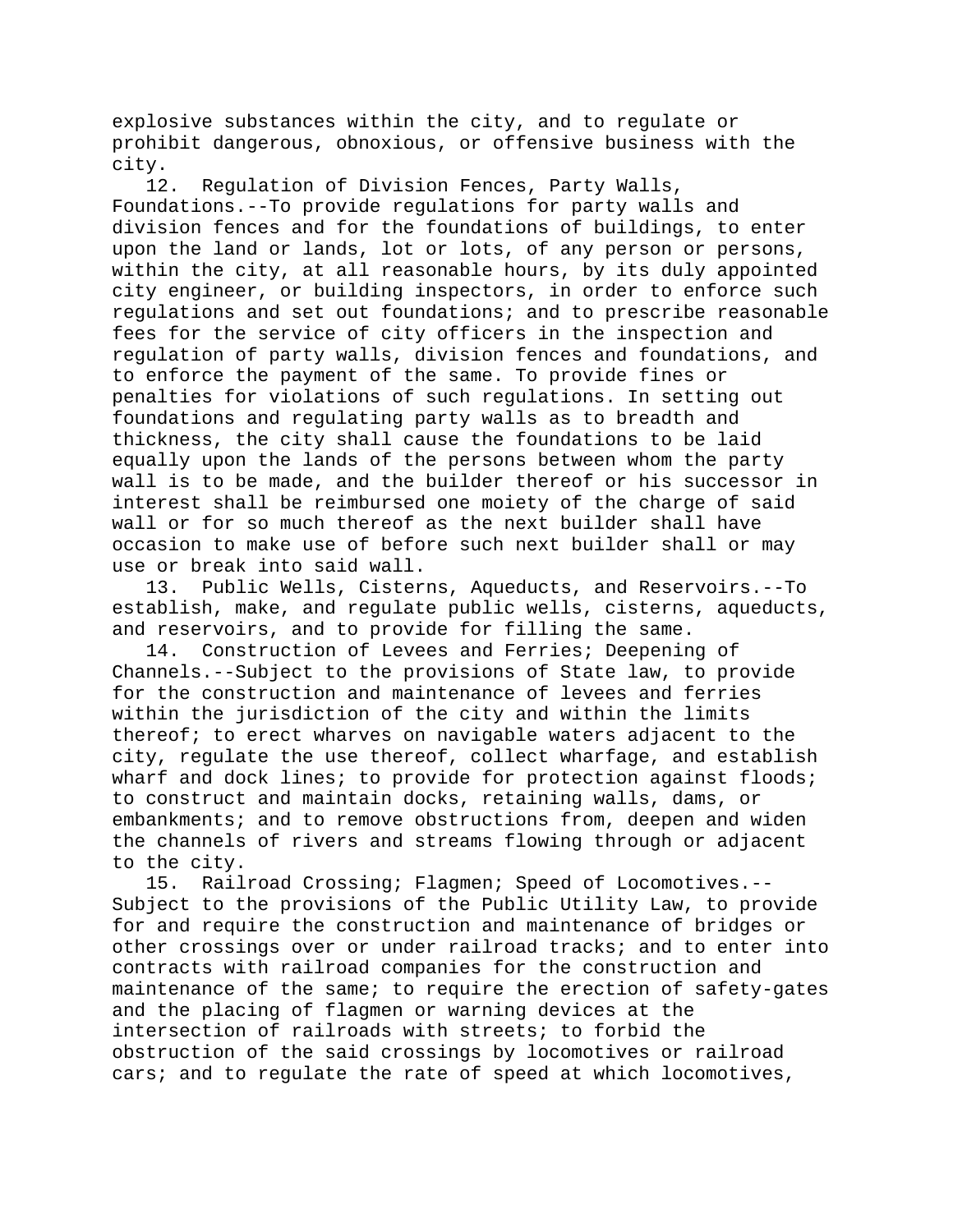cars or trains shall pass upon or across the streets within the built-up portions of the city.

15.1. Railroad Companies; Conveyances and Grants of Rights of Way.--Subject to the provisions of the Public Utility Law, to lease, license or grant rights of way to railroad companies through tunnels or over bridges and viaducts, to enter into agreements with railroad companies for the maintenance of any such tunnels, bridges or viaducts, and to convey such tunnels, bridges or viaducts to railroad companies that have paid in part for their construction, where legal title to said tunnels, bridges or viaducts is not vested in the city but will vest in the city by operation of law or under the terms of any contract.<br>16. Nuisances and Obstructions.--To prohibit nuisances,

Nuisances and Obstructions.--To prohibit nuisances, including, but not limited to, accumulations of garbage and rubbish and the storage of abandoned or junked automobiles or other vehicles on private or public property, and the carrying on of any offensive manufacture or business, and to require the removal of any nuisance or dangerous structure from public or private places upon notice to the owner, and, upon his default, to cause such removal and collect the cost thereof, together with a penalty of ten per centum of such cost, from the owner, by an action in assumpsit. The cost of removal and the penalty may be entered as a lien against such property in accordance with existing provisions of law. In the exercise of the powers herein conferred, the city may institute proceedings in courts of equity.

17. Regulation of Signs, Porches, Et Cetera.--To regulate, by uniform rules and regulations, porches, porticoes, benches, doorsteps, railings, bulk, bay or jut windows, areas, cellar doors and cellar windows, signs and sign posts, boards, poles or frames, awnings, awning posts, or other devices or things, projecting over, under, into or otherwise occupying the sidewalks or other portion of any of the streets, the building of cellars and basement ways and other excavations through or under the sidewalks, and boxes, bales, barrels, hogsheads, crates, or articles of merchandise, lumber, coal, wood, ashes, building materials, or any other article or thing whatsoever, placed in or upon any of the said sidewalks or other portion of said streets; and also to prevent and require or cause the removal of, upon notice, all encroachments thereon. In the exercise of the powers herein conferred, the city shall have the same remedies, penalties and procedures as are expressed in clause 16 of this article.

18. Trees.--To regulate the planting, trimming, care and protection of shade trees in or extending over the streets.

19. Numbering of Buildings.--To require and regulate the numbering of buildings and lots.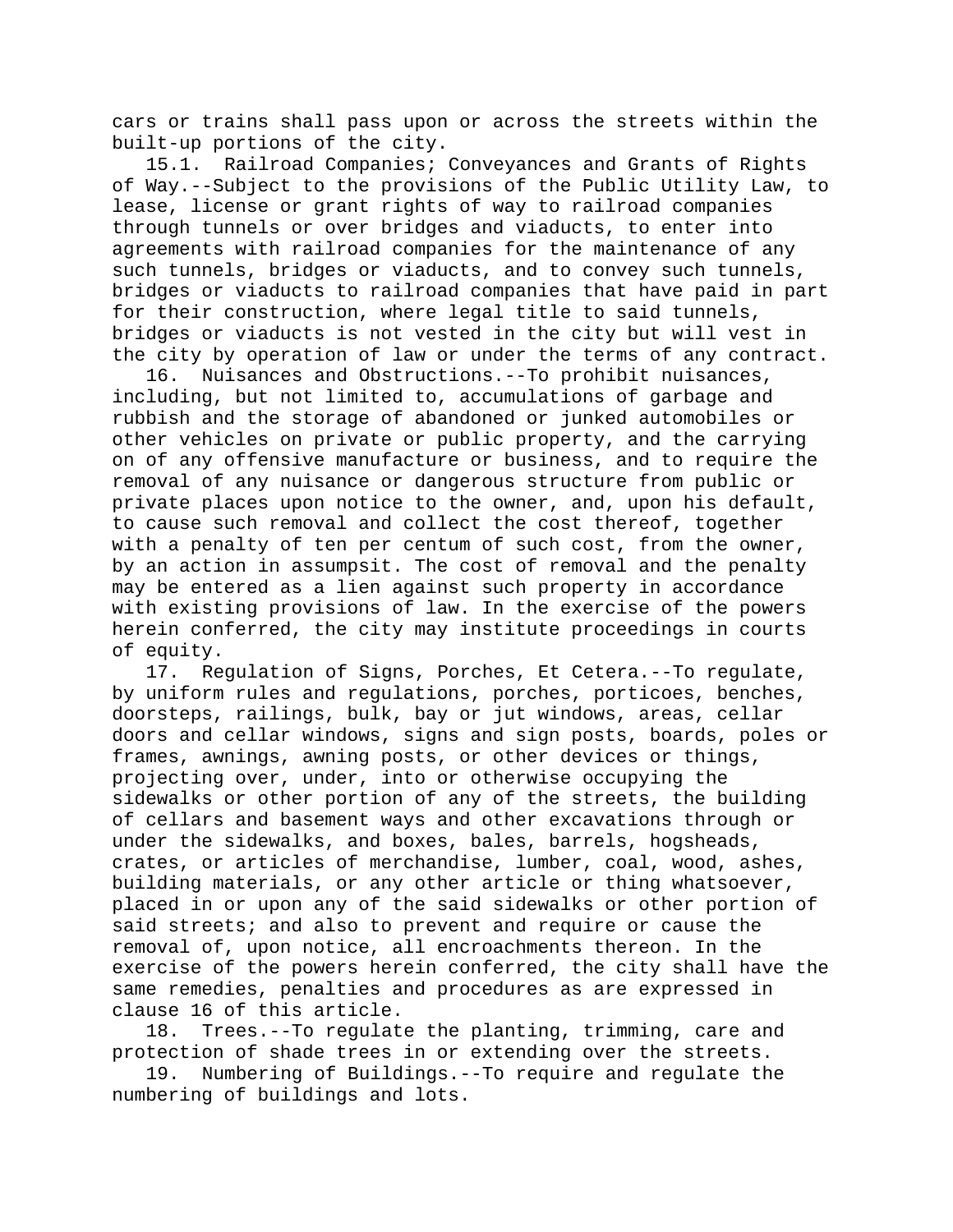20. Cab-stands.--To establish stands for coaches, cabs, omnibuses, carriages, wagons, automobiles, and other vehicles for hire, and to enforce the observance and use thereof.<br>21. Police Force.--To establish and maintain a polic

Police Force.--To establish and maintain a police force, and define the duties of the same.

22. Police Protection, Et Cetera, Parks, Et Cetera; Commitment of Professional Thieves.--To establish and enforce suitable police regulations for the protection of persons and property at public squares, parks, depots, depot grounds, and other places of public resort, owned, controlled or managed by the city or an agency or bureau thereof, whether within or without the city, in whole or in part, and for the arrest and commitment of professional thieves, and suspicious persons found in any part of the city who can give no reasonable account of themselves. The mayor or any alderman of the city shall have jurisdiction to hear and determine violations of such ordinances and to impose any judgment or penalty therefor as provided in such ordinances.<br>23. Rewards

Rewards for Apprehension of Certain Criminals.--To offer rewards for the arrest and conviction of persons guilty of capital or other crimes within the city.

24. Gaming, Prostitution, Et Cetera.--To restrain, prohibit, and suppress houses of prostitution, gambling houses, gaming, cock or dog fighting, and other disorderly or unlawful establishments or practices, desecration of the Sabbath day, commonly called Sunday, and all kinds of public indecencies.

25. Prevent Riots.--To prevent and restrain riots, noises, disturbances, or disorderly assemblies in any street, house, or place in the city.

26. Regulate Guns, Et Cetera.--To regulate, prohibit, and prevent the discharge of guns, rockets, powder, or any other dangerous instrument or combustible material within the city,

and to prevent the carrying of concealed deadly weapons.<br>27. Sale and Use of Fireworks.--To regulate or prohi Sale and Use of Fireworks.--To regulate or prohibit and prevent the sale, use and discharge of fireworks, firecrackers, sparklers, and other pyrotechnics.

28. Arrest of Vagrants.--To arrest, fine, or set at work on the streets, or elsewhere, all vagrants found in said city.

29. Racing; Dangerous Practices; Et Cetera.--To prevent the racing of horses, cars and other vehicles, fast driving or riding in the streets or public places in the city, and all games, practices, or amusements, therein likely to result in danger or damages to any person or property.

30. Riding or Driving on Sidewalks.--To prevent or regulate the riding or driving of animals, or the passage of any vehicle over, along and across sidewalks, and to regulate the passing of the same through the streets.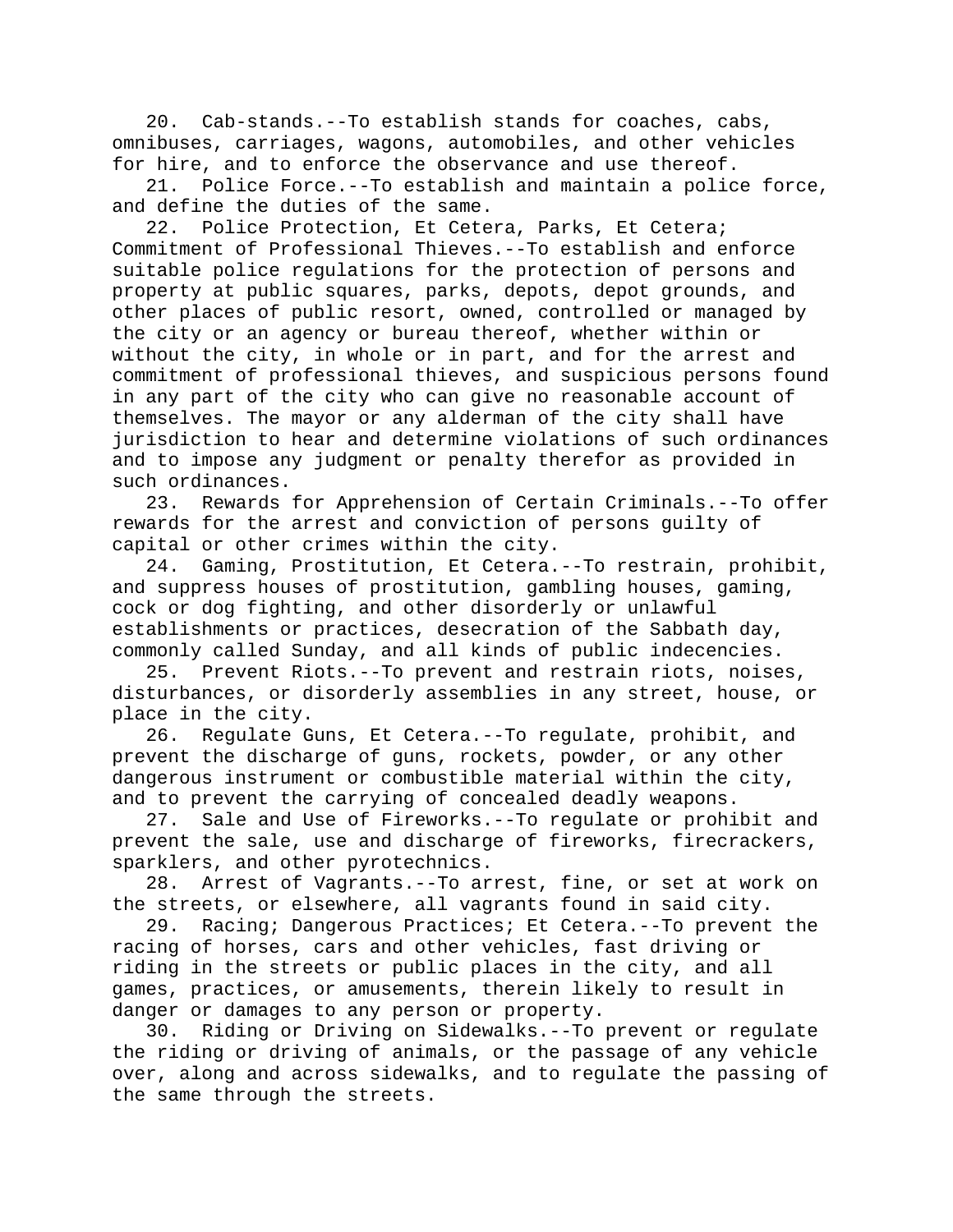31. Regulations of Skating-Rinks, Theatres, Et Cetera.-- Subject to the provisions of general laws of the Commonwealth regarding the same, to regulate all skating-rinks, operas, theatres, concerts, shows, circuses, menageries, and all kinds of public exhibitions for pay (except those for religious, educational or charitable purposes); and to restrain and prohibit, under fines or penalties, all exhibitions of indecent or immoral character.

32. Bathing; Boat Houses and Bath Houses.--To regulate the time and place of bathing in rivers and other public water in and adjoining the said city, and to construct, maintain and manage municipal boat houses and bath houses.

33. Prohibition of Fire Producing Devices in Certain Retail Stores.--To prohibit the smoking or carrying of lighted cigarettes, cigars, pipes or matches, and the use of matches or fire producing devices, in retail stores arranged to accommodate one hundred persons or more, or which employ ten or more employes: Provided, That any such ordinance passed under this provision shall not prohibit smoking in any restaurant room, rest room, beauty parlor, executive office, or any room designated for smoking in such store. To provide penalties for the violation of such ordinances.

34. Appropriations to Post of Veterans.--To appropriate annually to each camp of the United States War Veterans in the city, and to each post of the American Legion, and to each post of the Veterans of Foreign Wars, and to each post of the Veterans of World War I of the U. S. A., Inc., and to each post of the American Veterans of World War II (AMVETS), to each post of the Catholic War Veterans, Inc., and to each detachment of the Marine Corps League, and to each Naval Association, and to each post of the Grand Army of the Republic, and to each post of the Disabled American Veterans of the World War, and to each chapter of the Military Order of the Purple Heart, and to each post of the Jewish War Veterans, and to each organization of American Gold Star Mothers, and to each post of the Italian American War Veterans of the United States, Incorporated, and to any other such organization of ex-service persons in the city, incorporated under the laws of the Commonwealth, a sum not to exceed three hundred dollars, to aid in defraying the expenses of Memorial Day and Armistice Day. Where the Grand Army of the Republic has ceased to exist or to function, such appropriation may be made to the Sons of Union Veterans of the Civil War, or, in the absence of such order, to a duly constituted organization which conducts the decorating of the graves of Union veterans of the Civil War. Such payments shall be made to defray actual expenses only. Before any payment is made, the organization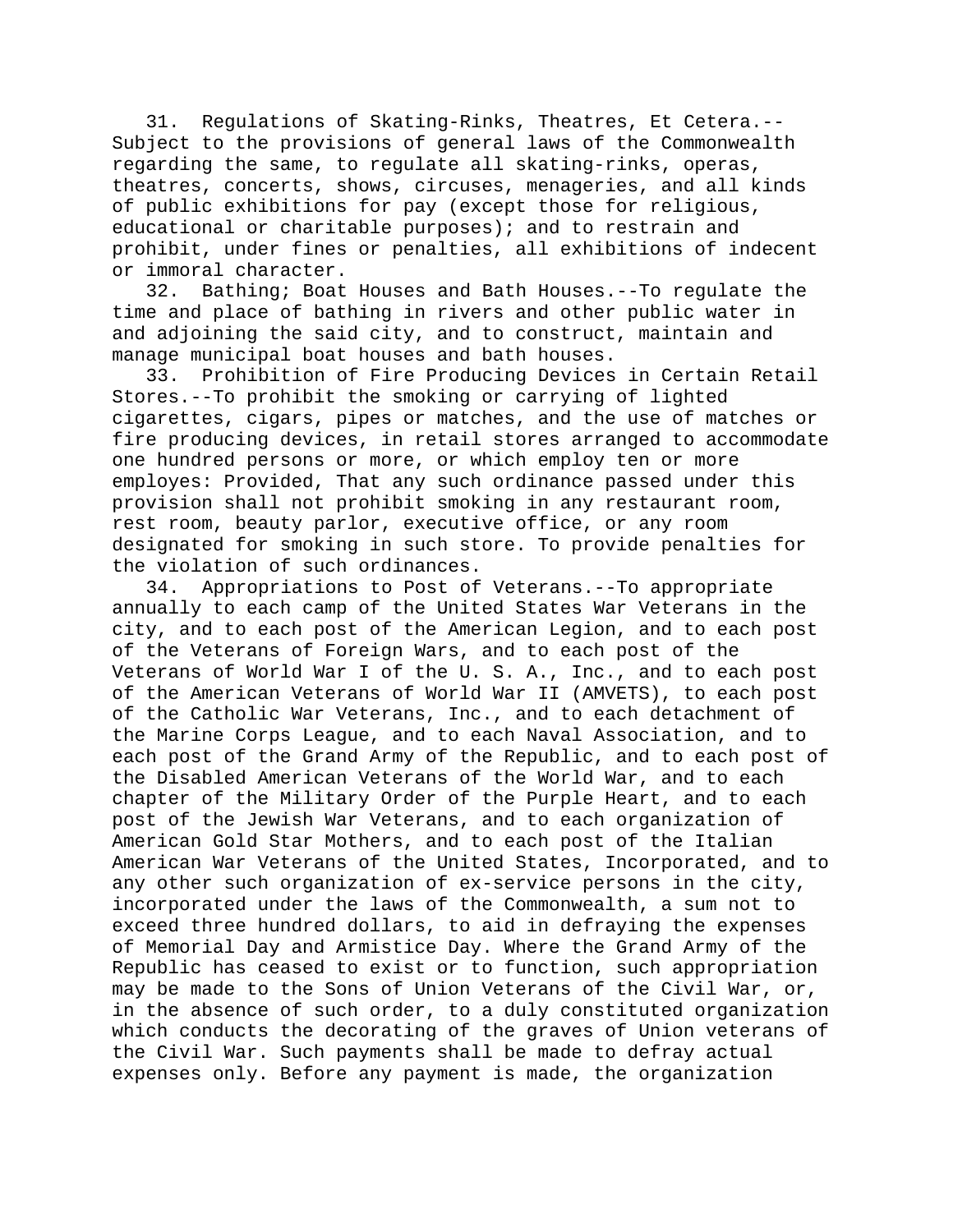receiving the same shall submit verified accounts of their expenditures.<br>35. Suppo

Support of National Guard Units.--To appropriate annually a sum not exceeding seven hundred and fifty dollars for the support and maintenance, discipline and training of any dismounted company or similar unit of the National Guard, and a sum not to exceed fifteen hundred dollars for the support and maintenance of any mounted or motorized troop or similar unit of the National Guard. Where such units are organized as a battalion, regiment or similar organization, the total amount due may be paid to the commanding officer of the battalion, regiment or similar organization. Any moneys so appropriated shall be paid by warrant drawn to the order of the commanding officer of such company, battalion, regiment or similar organization, only when it shall be certified to the city, by the Adjutant General of the Commonwealth, that the said company or companies have satisfactorily passed the annual inspection provided by law. The moneys so appropriated shall be used and expended solely and exclusively for the support and maintenance, discipline and training of the said company, battalion, regiment, or similar organization; and the commanding officer shall account, by proper vouchers to the said city each year, for the expenditure of the money so appropriated, and no appropriation shall be made for any subsequent year until the expenditure of the previous year is duly and satisfactorily accounted for.

The accounts of such expenditures shall be subject to the inspection of the Department of Military Affairs, and shall be audited by the city controller in the manner provided by this act for the audit of accounts of city moneys.

36. Appropriation of Money, Et Cetera, to Assist in Erection of Armories.--To appropriate money or convey land, either independently or in conjunction with any other political subdivision, to the Commonwealth, for the purpose of assisting the Armory Board of the State of Pennsylvania in the erection of armories for the use of the National Guard, and to furnish water, sewer services, light, or fuel free of cost to the Commonwealth for use in any armory of the National Guard; and to do all things necessary to accomplish the purpose of this clause.<br>37.

Eminent Domain for National Guard Purposes.--To take, by right of eminent domain, for the purpose of appropriating to itself for the use of the National Guard of Pennsylvania, such public lands, easments, and public property as may be in its possession or control and used or held by it for any other purpose. Such right, however, shall not be exercised as to any street or wharf.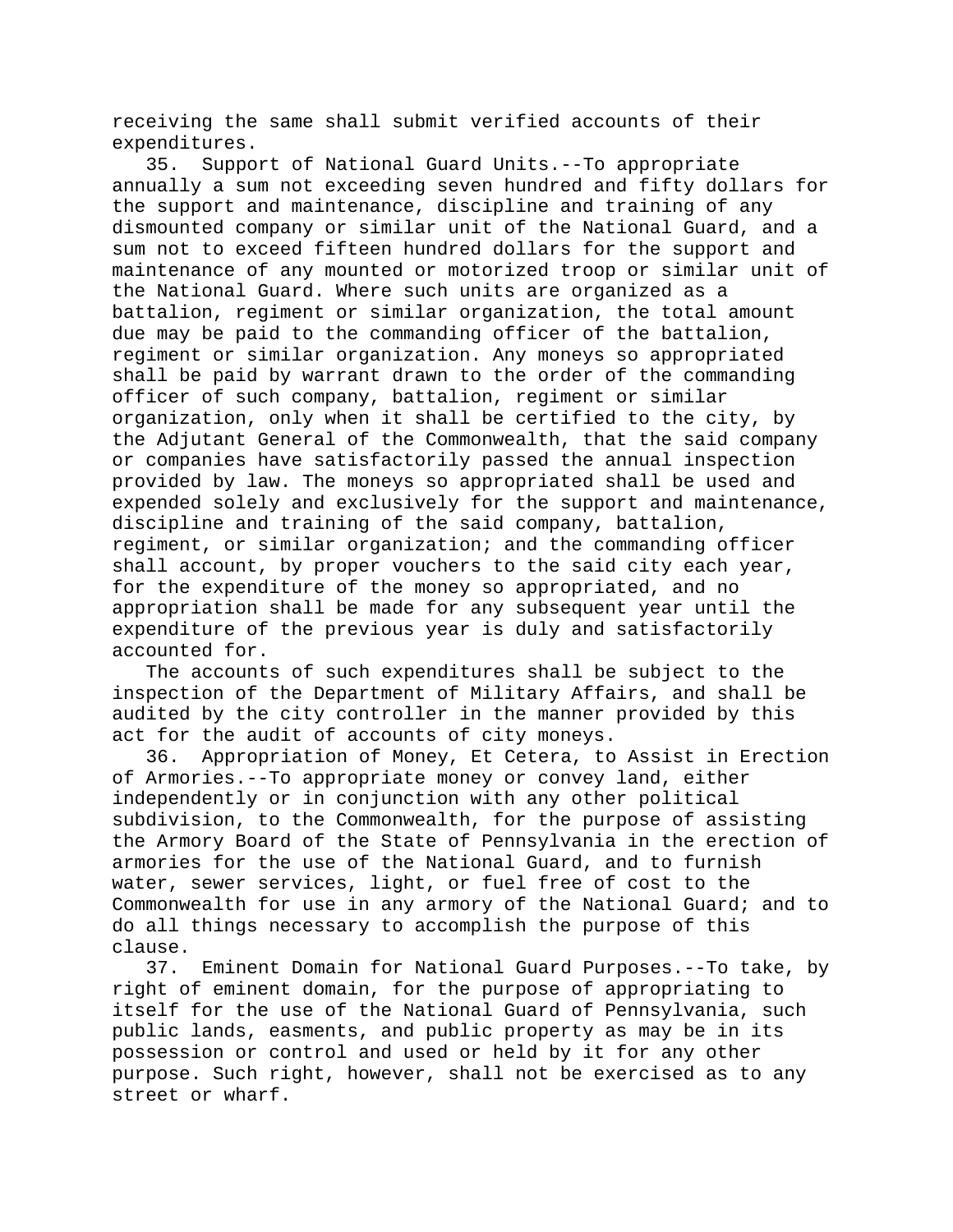38. Lands for Armory Purposes.--To acquire, by purchase or by gift, or by the right of eminent domain, any land for the use of the National Guard of Pennsylvania; and to convey such lands so acquired to the Commonwealth in order to assist the Armory Board in the erection of armories. The power conferred by this clause shall not be exercised to take any church property, grave-yard, or cemetery. Lands within three miles outside the limits of the city may be acquired in like manner for the use of the National Guard.

39. Purchase of Burial Grounds for Deceased Service Persons.--To appropriate money for and purchase plots of ground in any cemetery or burial ground, within their respective limits, for the interment of such deceased service persons as shall hereafter die within such city, or shall die beyond such city and shall have a legal residence within such city at the time of their death, and whose bodies are entitled to be buried by the county under the provisions of existing laws.

40. Payment of Rent for Veterans' Organizations.--By a twothird vote of the council, to appropriate money to any incorporated organization of veterans of any war in which the United States was engaged, to be used in the payment of the rent of any building or rooms in which such organization has its regular meetings.

41. Rooms for Meetings of Veterans.--To furnish, upon application, to each organization composed of veterans of the Civil War, veterans of the Spanish American War, veterans of the World War or World War II, veterans of any foreign war, and children of veterans, a room or rooms in any public building of such city, sufficient for the meeting of each of such organizations at least once each month.

42. Care of Memorials.--To take charge of, care for, maintain, and keep in good order and repair, at the expense of the city, any soldiers' monument, gun or carriage, or similar memorial, situate in the city, and not in the charge or care of any person, body, or organization, and not put up or placed by the Government of the United States, the Commonwealth of Pennsylvania, the commissioners of the county, or by the direction or authority of any other state of the Union, and to receive from any person or organization any moneys or funds which can be used for the benefit of such memorials, and to expend the same.

43. Manufacture and Sale of Ice.--To manufacture ice, and to sell the same to the inhabitants of the city at such rates as shall be fixed by ordinance, and to erect, equip, and maintain such buildings and other structures, and purchase or hire and maintain such vehicles, as may be deemed necessary for such purpose.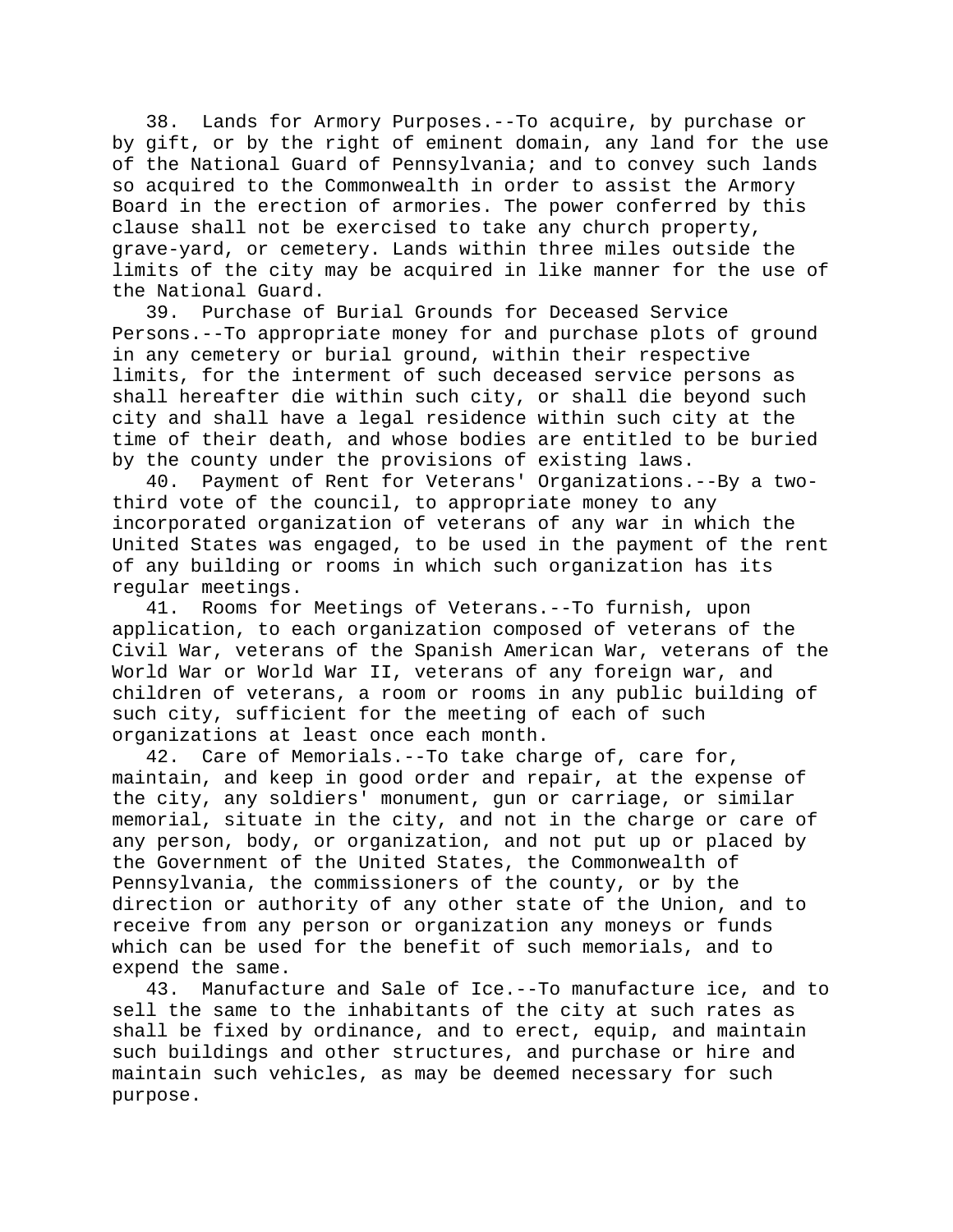44. Inspection of Milk.--To provide for the inspection of milk sold or consumed within the city and milk depots, and dairies which offer milk or milk products for retail sale within the city, under such rules and regulations as will protect the people from adulteration and dilution of the same.

45. Municipal Music.--To appropriate money to defray the expenses of musical entertainments held under the auspices of the city, and for the purpose of having music in any public park or place.<br>46. R

46. Regulation and Licensing of Auction Sales.--To regulate and license sales of merchandise at public auction, other than judicial sales, sales by executors or administrators, or sales by or in behalf of licensed pawnbrokers of unredeemed pledges in the manner provided by law.

47. Aid to Historical Societies.--To make annual appropriations not exceeding one thousand dollars for the support and maintenance of the principal historical society located therein, which shall be incorporated under the laws of the Commonwealth, shall maintain permanent quarters and shall keep the same open to the public, shall have a membership of at least one hundred persons who have paid into the treasury of the society a membership fee of at least two dollars for the support of the society, shall hold, annually, at least two regular meetings that shall be open to the public, and shall at all times maintain facilities for the free storage, deposit, and inspection of official documents and records of the city, and other proper public or historical archives and records.

48. Establishment of Institutions to Collect Educational Collections.--To establish institutions authorized to collect and hold certain scientific, educational and economic collections, the object of each being the instruction of the public concerning commerce, manufacturing, mining, and agriculture; said institutions to have power to purchase or accept by gift any real estate, money, or personal property necessary for their use and promotion, and power to use, convey, or transfer the same, as if they were bodies corporate, to be governed by boards of trustees, nominated, appointed, and confirmed in such manner as council may determine.

49. Sprinkling of Streets.--To cause any street, or part thereof, not less than one block, to be sprinkled with water or, if such street is paved, to be cleaned during such time as it may be necessary, at the expense of the owners of property abutting upon the same. Upon the petition of the owners of such property, who shall represent a majority of the feet front on the street or part thereof, it shall be the duty of council to cause such sprinkling or cleaning to be done at the expense of the owners of property abutting thereon. Council may cause such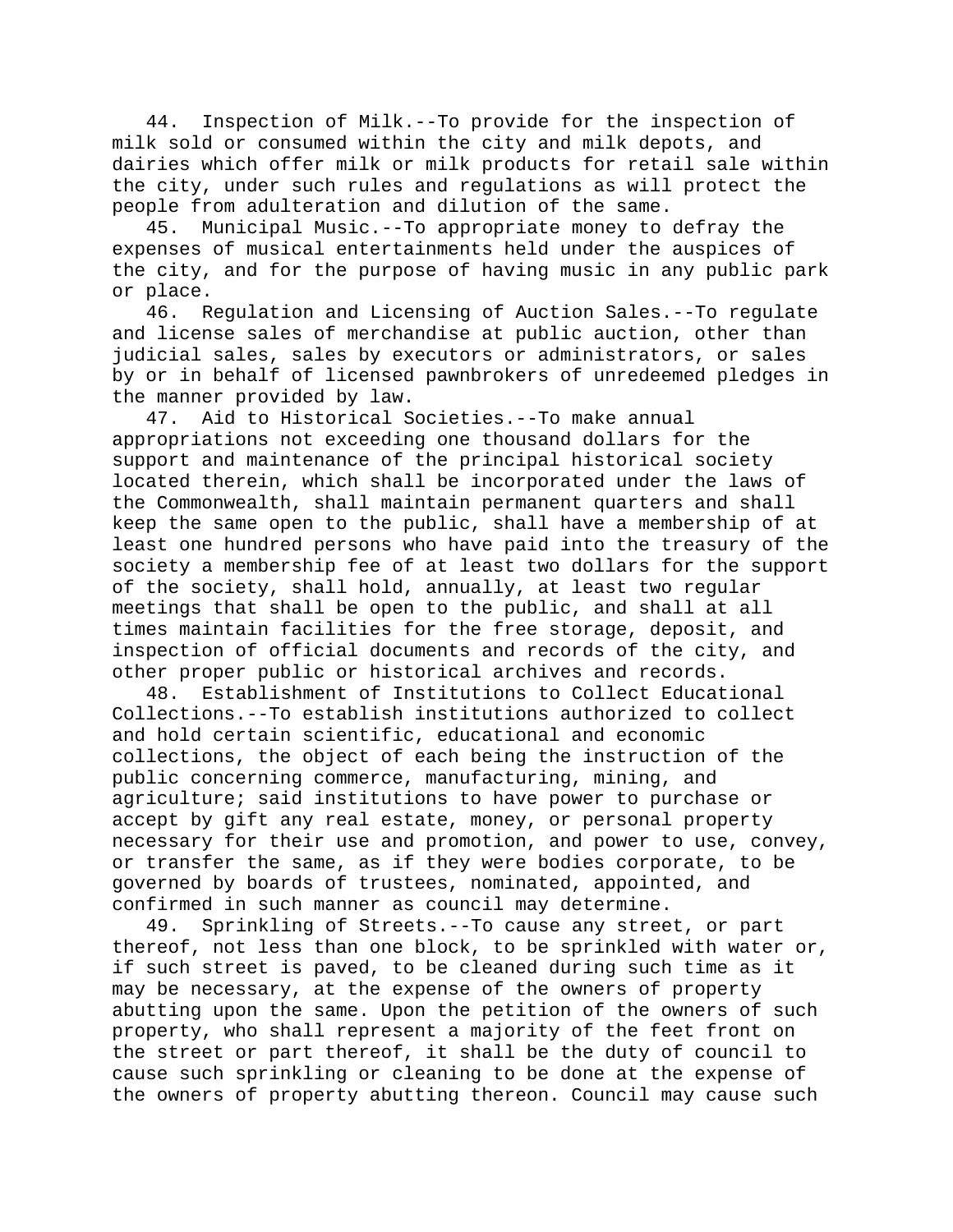sprinkling to be done with the water of the city, when water works are owned or operated by the city, and the sprinkling carts and apparatus owned by the city, or may contract for the use of said carts and apparatus with the lowest responsible bidder.

50. Electric Wires may be Placed Underground in Certain Districts.--To define a reasonable district within which all electric light wires, telephone and telegraph wires shall be placed under ground in conduits owned and constructed either by the municipality or by corporations owning such wires, or by corporations organized for the purpose of laying such conduits and renting space therein. In all cases in which such conduits are owned by any private corporation, partnership, or individual, there shall be reserved to the city, whether expressed in the ordinance or not, the right to regulate, by ordinance, the manner in which such conduit shall be used, and the terms and conditions of such use, and also the right to take such conduits, either by purchase, upon agreement of the owners thereof and the city, or by condemnation proceedings; in which latter case the proceedings for the assessment of damages shall be the same as provided in this act for property taken, injured or destroyed.

The court of quarter sessions upon the appeal of any person may review any ordinance passed in pursuance of this clause, and may annul such ordinance if deemed unreasonable, capricious or arbitrary, such appeal to be taken within thirty days from the approval of such ordinance.

51. Ambulances and Service; Maintenance.--To acquire, by purchase, gift or bequest, or to operate and maintain ambulances or ambulance service for the purposes of conveying sick and injured persons in the city and the vicinity to and from hospitals, or in lieu thereof, to hire a private ambulance service, and, for such purposes, to appropriate and expend moneys of the city; or to appropriate money annually toward a nonprofit community ambulance service. All appropriations of money heretofore made and contracts for hire of private ambulance service heretofore entered into by any city are hereby validated and confirmed.

52. Weighing and Measuring of Commodities.--To regulate the weighing and measuring of every commodity sold in the city, in all cases not otherwise provided for by law, including the measuring of gas, water, and electric currents; to provide for and regulate the inspection and weighing of hay, grain, and coal, and the measuring of wood, bark, and fuel, to be used in the city, and to designate the place or places of inspecting and weighing the same; to regulate and prescribe the place or places for exposing for sale hay, coal, bark and wood; to demand and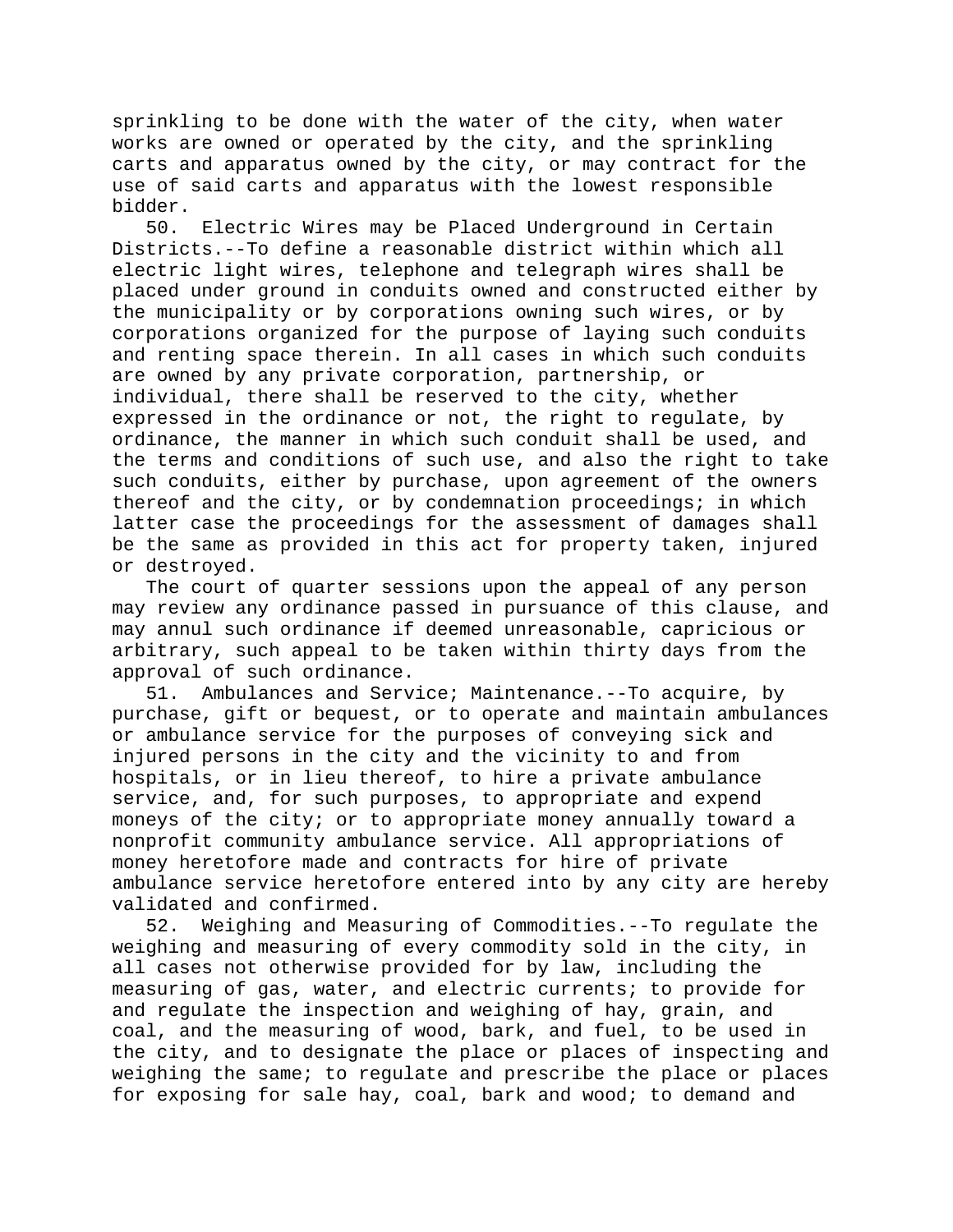receive reasonable fees for such inspection, weighing and measuring; for the regulation and stamping of weights and measures; and the regulation and inspection of meters, except as otherwise provided by law.<br>53. Insurance.--To mak

Insurance.--To make contracts of insurance with any mutual or other fire insurance company, association or exchange, duly authorized by law to transact insurance business in the Commonwealth of Pennsylvania, on any building or property owned by the city.

To make contracts of insurance with any insurance company, or nonprofit hospitalization corporation, or nonprofit medical service corporation, authorized to transact insurance business within the Commonwealth, insuring its elected or appointed officers, officials and employes, or any class or classes thereof, or their dependents, under a policy or policies of group insurance covering life, health, hospitalization, medical service, or accident insurance, and to contract with any such company granting annuities or pensions for the pensioning of such persons; and, for such purposes, to agree to pay part or all of the premiums or charges for carrying such contracts, and to appropriate out of its treasury any money necessary to pay such premiums or charges, or portions thereof. All contracts procured hereunder shall conform and be subject to all the provisions of any existing or future laws concerning group insurance and group annuity contracts. The proper officer, agency, board or commission of the city having authority to enter into such contracts of insurance is hereby authorized, enabled and permitted to deduct from the officer's or employe's pay, salary or compensation, such part of the premium as is payable by the officer or employe and as may be so authorized by the officer or employe in writing.

54. Parking Lots.--To acquire by lease, purchase, or condemnation proceedings, any land which in the judgment of city council may be necessary and desirable for the purpose of establishing and maintaining lots for the parking of motor vehicles, and for no other use or purpose, and to regulate the use thereof and to establish or designate, at the discretion of council, areas exclusively reserved for parking by handicapped individuals and to post signs regulating such areas.

55. Disorderly Conduct.--To define disorderly conduct within the limits of the city and to provide for the imposition of penalties for such conduct in such amounts, without limitation except as in this act provided, as council shall establish, and notwithstanding any statutes of the Commonwealth upon disorderly conduct and the penalties therefor.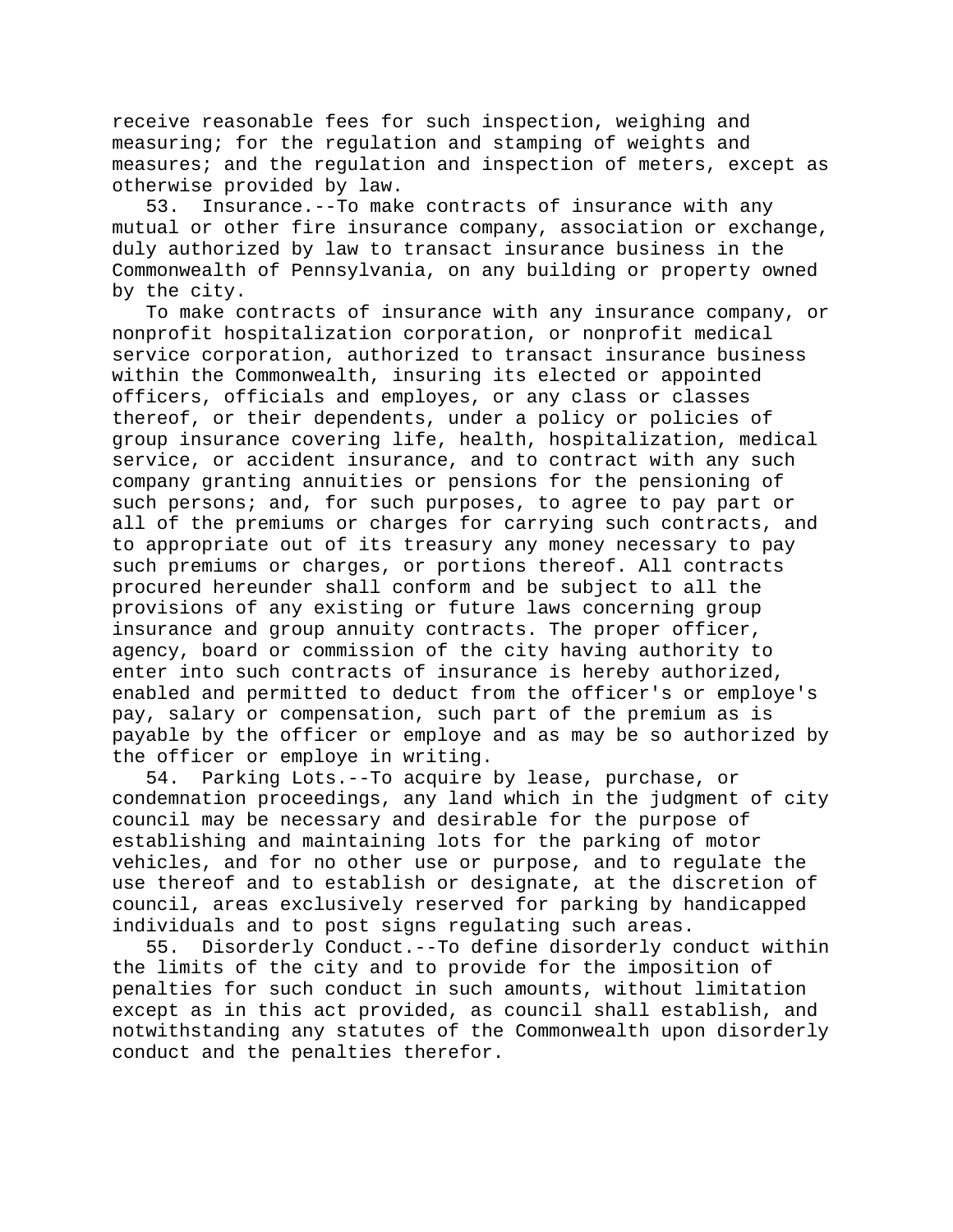56. Official Expenses on City Business.--To make appropriations for the reasonable expenses of city officials actually incurred in the conduct of city business.

57. Insurance Against Burglary, Etc.--To insure against burglary or theft of city property, or against fire and other calamities, and against public liability.

58. To Provide Against Hazards of War.--To build or establish bomb shelters or assist in so doing to provide against all hazards of war and their consequences; and for all such purposes, to have the power of eminent domain, to cooperate with any other unit and agency of government, Federal, State, or local, in every lawful way, for purposes of defense and against the hazards of war.

59. Municipality Authorities; Cooperation with Other Political Subdivisions.--To form municipality authorities as authorized by law. To cooperate with other political subdivisions in the conduct of city affairs as authorized by  $\frac{law}{60}$ .

Local Self-Government.--In addition to the powers and authority vested in each city by the provisions of this act, to make and adopt all such ordinances, by-laws, rules and regulations, not inconsistent with or restrained by the Constitution and laws of this Commonwealth, as may be expedient or necessary for the proper management, care and control of the city and its finances, and the maintenance of the peace, good government, safety and welfare of the city, and its trade, commerce and manufactures; and also all such ordinances, bylaws, rules and regulations as may be necessary in and to the exercise of the powers and authority of local self-government in all municipal affairs; and the said ordinances, by-laws, rules and regulations to alter, modify, and repeal at pleasure; and to enforce all ordinances inflicting penalties upon inhabitants or other persons for violations thereof, and impose penalties in accordance with section 4131.1: Provided, however, That no ordinance, by-law, rule or regulation shall be made or passed which contravenes or violates any of the provisions of the Constitution of the United States or of this Commonwealth, or of any act of Assembly heretofore or that may be hereafter passed and in force in said city.

61. Historical Property.--To acquire by purchase or by gift, and to repair, supervise, operate and maintain ancient landmarks and other property of historical or antiquarian interest, which is either listed in the Catalogue of Historical Sites and Buildings in Pennsylvania issued by the Joint State Government Commission, or approved for acquisition by the Pennsylvania Historical and Museum Commission as having historical significance.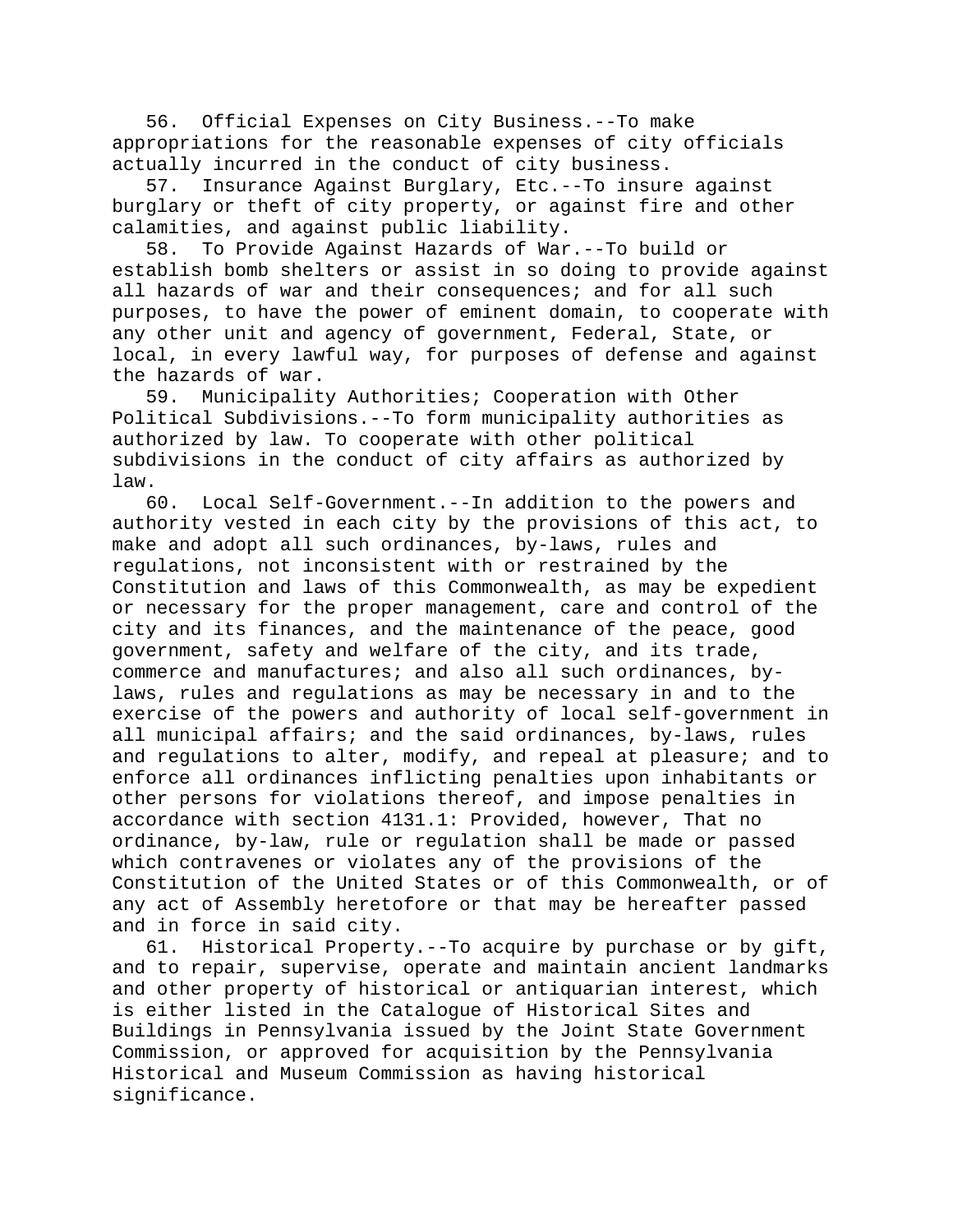62. Appropriations for Handling, Storage and Distribution of Surplus Foods.--The council of any city to which this act applies may appropriate from city funds moneys for the handling, storage and distribution of surplus foods obtained either through a local, State or Federal agency.

All appropriations of moneys heretofore made by the council of any city for the handling, storage and distribution of surplus foods obtained, either through a local, State or Federal agency, are hereby validated.

63. Junk Dealers and Junk Yards.--To regulate and license junk dealers and the establishment and maintenance of junk yards and scrap yards including, but not limited to, automobile junk or grave yards.

64. Appropriations for Industrial Promotions.--To make appropriations to an industrial development agency as defined in section 3, act of May 31, 1956 (P.L.1911), known as the "Industrial Development Assistance Law," when the city is located within the area for which the agency has been authorized to make application to and receive grants from the Department of Commerce for the purposes specified in the "Industrial Development Assistance Law."

65. Non-debt Revenue Bonds.--To issue non-debt revenue bonds pursuant to provisions of the act of June 25, 1941 (P.L.159), known as the "Municipal Borrowing Law," and its amendments, to provide sufficient moneys for and toward the acquisition, construction, reconstruction, extension or improvement of municipal facilities, including water systems or facilities, sewers, sewer systems and sewage disposal systems or facilities, systems for the treatment or disposal of garbage and refuse, buildings, machinery and apparatus for manufacturing and distributing electric, gas or light, aeronautical facilities including but not limited to airports, terminals and hangars, park and recreational facilities, parking lots and public auditoriums to be secured solely by the pledge of the whole or part of the rent, toll or charge for the use or services of such facilities. Included in the cost of the issue may be any costs and expenses incident to constructing and financing the facilities and selling and distributing the bonds.

66. Appropriations for Urban Common Carrier Mass Transportation.--To appropriate funds for urban common carrier mass transportation purposes from current revenues and to make annual contributions to county departments of transportation or to urban common carrier mass transportation authorities to assist the departments or the authorities to meet costs of operation, maintenance, capital improvements, and debt service, and to enter into long-term agreements providing for the payment of the said contributions.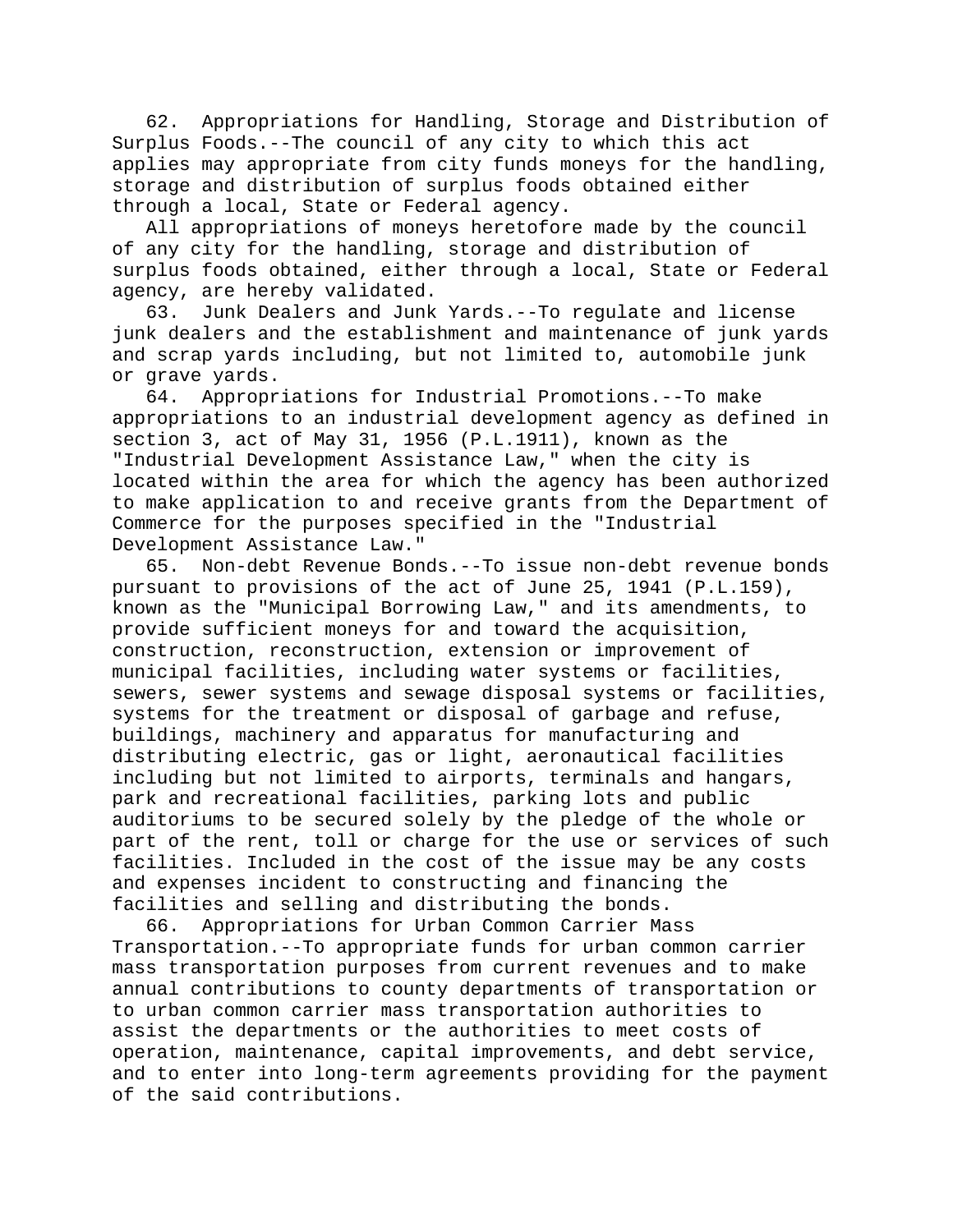67. Adoption and Amendment of Codes by Reference.--To incorporate by reference the provisions of any code or portions of any code, or any amendment thereof, properly identified as to date and source, without setting forth in full the provisions to be adopted: Provided, however, That no portion of any code which limits the work to be performed to any type of construction contractor, or labor or mechanic classification shall be adopted. Not less than three copies of such code, portion, or amendment which is incorporated or adopted by reference, shall be filed with the clerk of the city and kept with the city ordinance book, and available for public use, inspection and examination. The filing requirements herein prescribed shall not be deemed to be complied with unless the required copies of such codes, portion, or amendment or public record are filed with the clerk of such city at least ten days before council considers the proposed ordinance.

Any ordinance adopted by reference to any code shall be enacted within sixty days after it is filed with the clerk of the city, and shall only encompass the provisions of the code effective as of the code date stated in the ordinance. Any subsequent changes in the code shall be adopted by the city before they may become effective as an ordinance of the city.

Any city that has adopted any code by reference may adopt subsequent ordinances which incorporate by reference any subsequent changes thereof, properly identified as to date and source, as may be adopted by the agency or association which promulgated the code.

Any ordinances which incorporate code amendments by reference shall become effective after the same procedure and in the same manner as is herein specified for original adoption of any such code.

68. Appropriation for Nonprofit Art Corporation.--To appropriate moneys annually, not exceeding an amount equal to one mill of the real estate tax to any nonprofit art corporation for the conduct of its artistic and cultural activities. For the purposes of this section nonprofit art corporation shall mean a local arts council, commission or coordinating agency, or any other nonprofit corporation engaged in the production or display of works of art, including the visual, written or performing arts. Artistic and cultural activities shall include the display or production of theater, music, dance, painting, architecture, sculpture, arts and crafts, photography, film, graphic arts and design and creative writing.

69. Emergency Services.--(a) The city shall be responsible for ensuring that fire and emergency medical services are provided within the city by the means and to the extent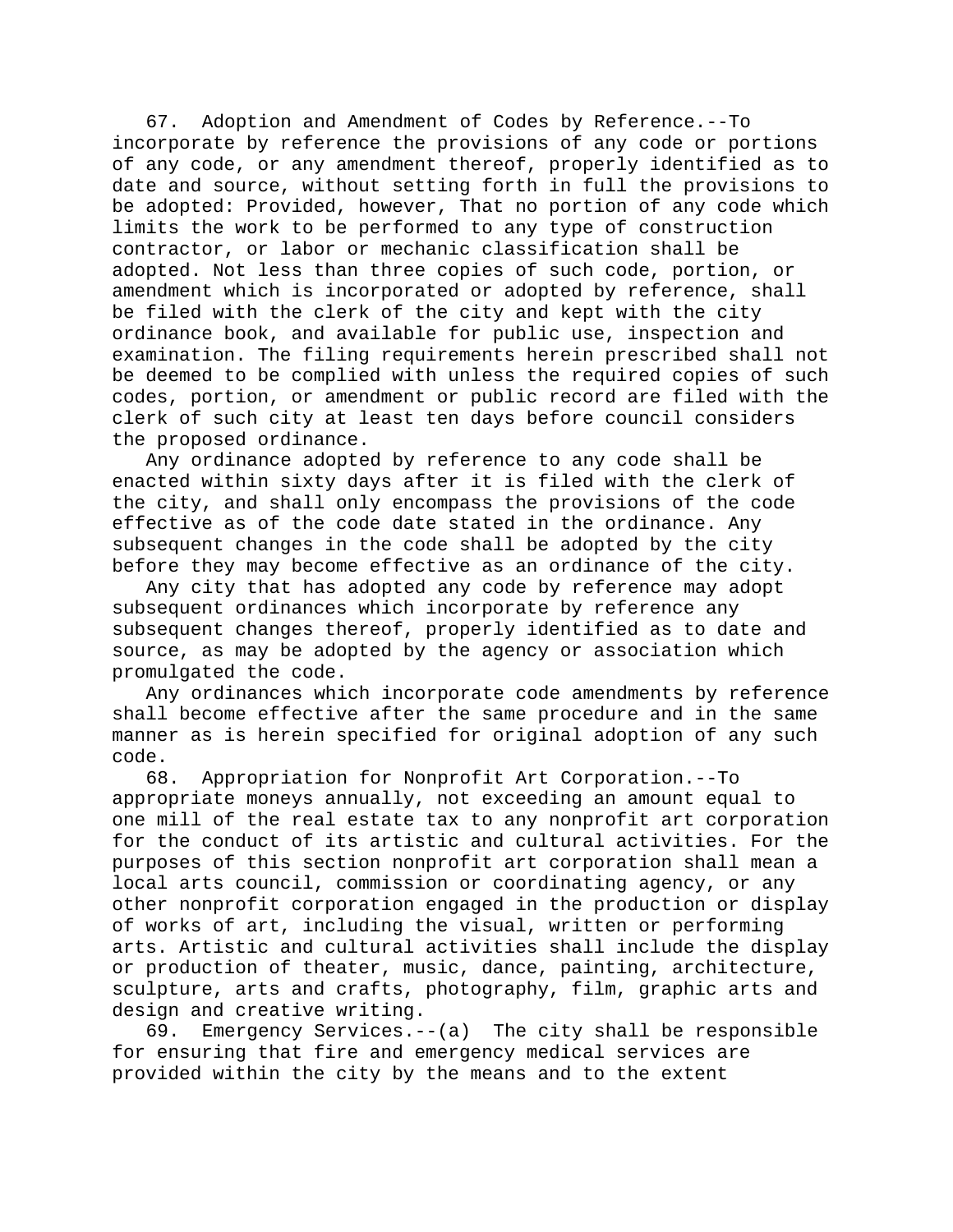determined by the city, including the appropriate financial and administrative assistance for these services.

(b) The city shall consult with fire and emergency medical services providers to discuss the emergency services needs of the city.

(c) The city shall require any emergency services organizations receiving city funds to provide to the city an annual itemized listing of all expenditures of these funds before the city may consider budgeting additional funding to the organization.]

Section 187. The act is amended by adding sections to read:

**Section 2404. Creation of Capital and Operating Reserve Funds.--(a) Council may create and maintain a separate capital reserve fund for any anticipated capital expenses, which fund shall be designated for a specific purpose or purposes when created. The moneys in the fund shall be used for no other purpose unless the council declares that conditions in the city make other expenses more urgent than those for which the fund was created. Council may appropriate moneys from the general city funds to be paid into the capital reserve fund or place in the fund any moneys received from the sale, lease or other disposition of any city property or from any other source.**

**(b) With regard to an operating reserve fund, the following shall apply:**

**(1) Council shall have the power to create and maintain a separate operating reserve fund in order to:**

**(i) minimize future revenue shortfalls and deficits;**

**(ii) provide greater continuity and predictability in the funding of vital government services;**

**(iii) minimize the need to increase taxes to balance the budget in times of fiscal distress; and**

**(iv) provide the capacity to undertake long-range financial planning and to develop fiscal resources to meet long-term needs.**

**(2) Council may annually make appropriations from the general city fund to the operating reserve fund, but no appropriation shall be made to the operating reserve fund if the effect of the appropriation would cause the fund to exceed twenty-five per centum of the estimated revenues of the city's general fund in the current fiscal year.**

**(3) Council may, at any time by resolution, make appropriations from the operating reserve fund for the following purposes only:**

**(i) to meet emergencies involving the health, safety or welfare of the residents of the city;**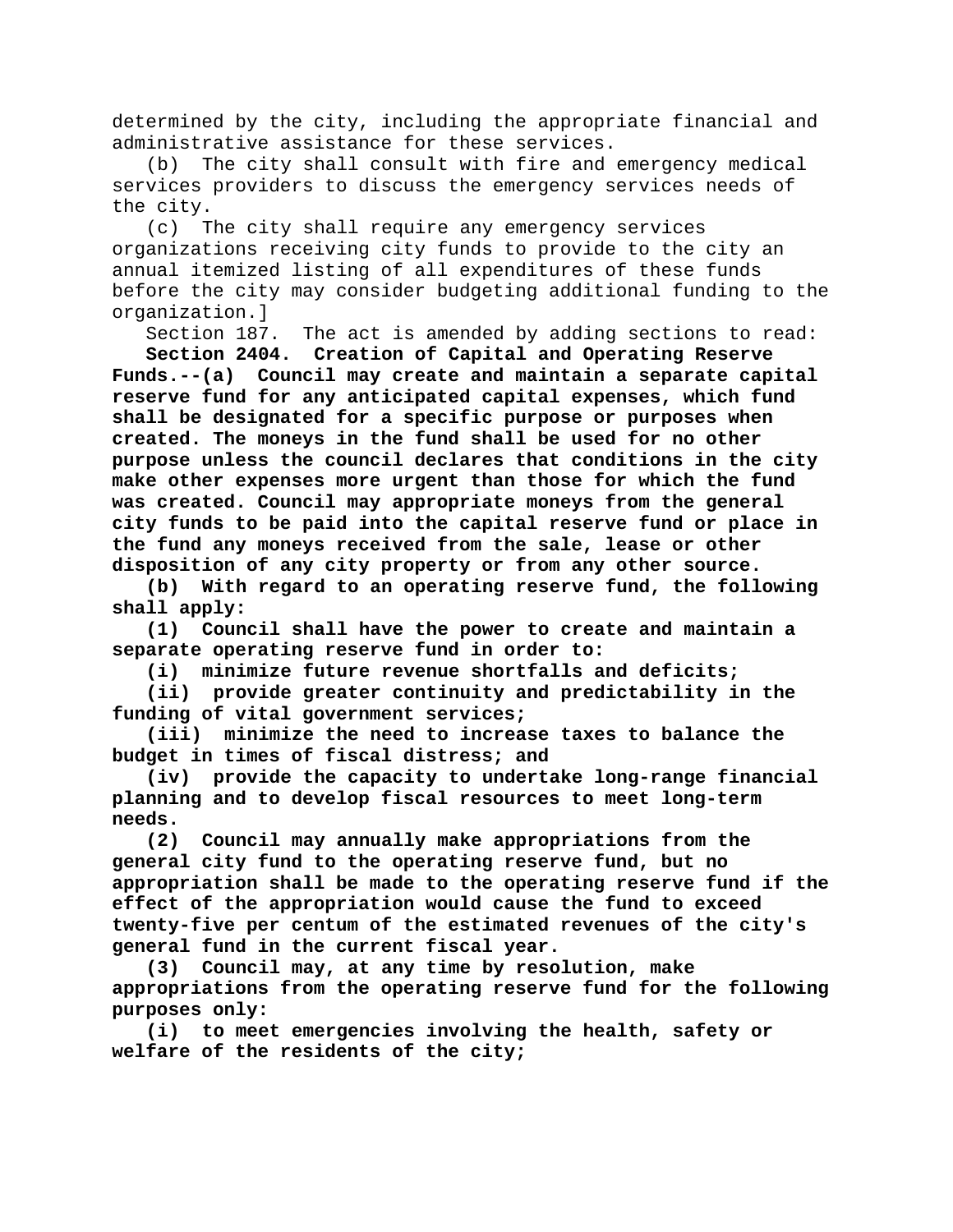**(ii) to counterbalance potential budget deficits resulting from shortfalls in anticipated revenues or program receipts from whatever source;**

**(iii) to counterbalance potential budget deficits resulting from increases in anticipated costs for goods or services; or**

**(iv) to provide for anticipated operating expenditures related either to the planned growth of existing projects or programs or to the establishment of new projects or programs if, for each such project or program, appropriations have been made and allocated to a separate restricted account established within the operating reserve fund.**

**(c) The operating reserve fund shall be invested, reinvested and administered in a manner consistent with the provisions of this act relating to the investment of city funds generally.**

**Section 2405. Hiring of Employes; Salaries.--Council may provide for and regulate the manner of hiring and discharging employes and the fixing of their salaries or compensation, consistent with applicable Federal and State law.**

**Section 2406. Creation of Necessary Offices or Boards.--In addition to the city departments established in accordance with Article XI, council may create any city office, or public board, bureau or commission, which it may deem necessary for the good of government and interests of the city, and, with regard to an office or membership on a board, bureau or commission, unless otherwise provided by this act, council may make appointments thereto and regulate and prescribe the terms, duties and compensation thereof.**

**Section 2407. Lockups.--(a) Council may provide for lockup facilities as deemed necessary for the detention and confinement of persons.**

**(b) No city shall erect or construct a city jail or lockup, or use any existing building or lockup for the first time that will be or is located within five hundred feet of any public school building.**

**Section 2408. Market Places.--Council may:**

**(1) Purchase, lease and own ground for market places.**

**(2) Erect, maintain and establish market places.**

**(3) Provide for and enforce suitable general market regulations.**

**(4) Contract with any person or persons or association of persons, companies or corporations for the erection and regulation of market places, on such terms and conditions and in such manner as council may prescribe.**

**(5) Levy and collect a license fee from every person or persons who may be authorized by council to occupy any portion of the streets, sidewalks or city property for temporary market purposes.**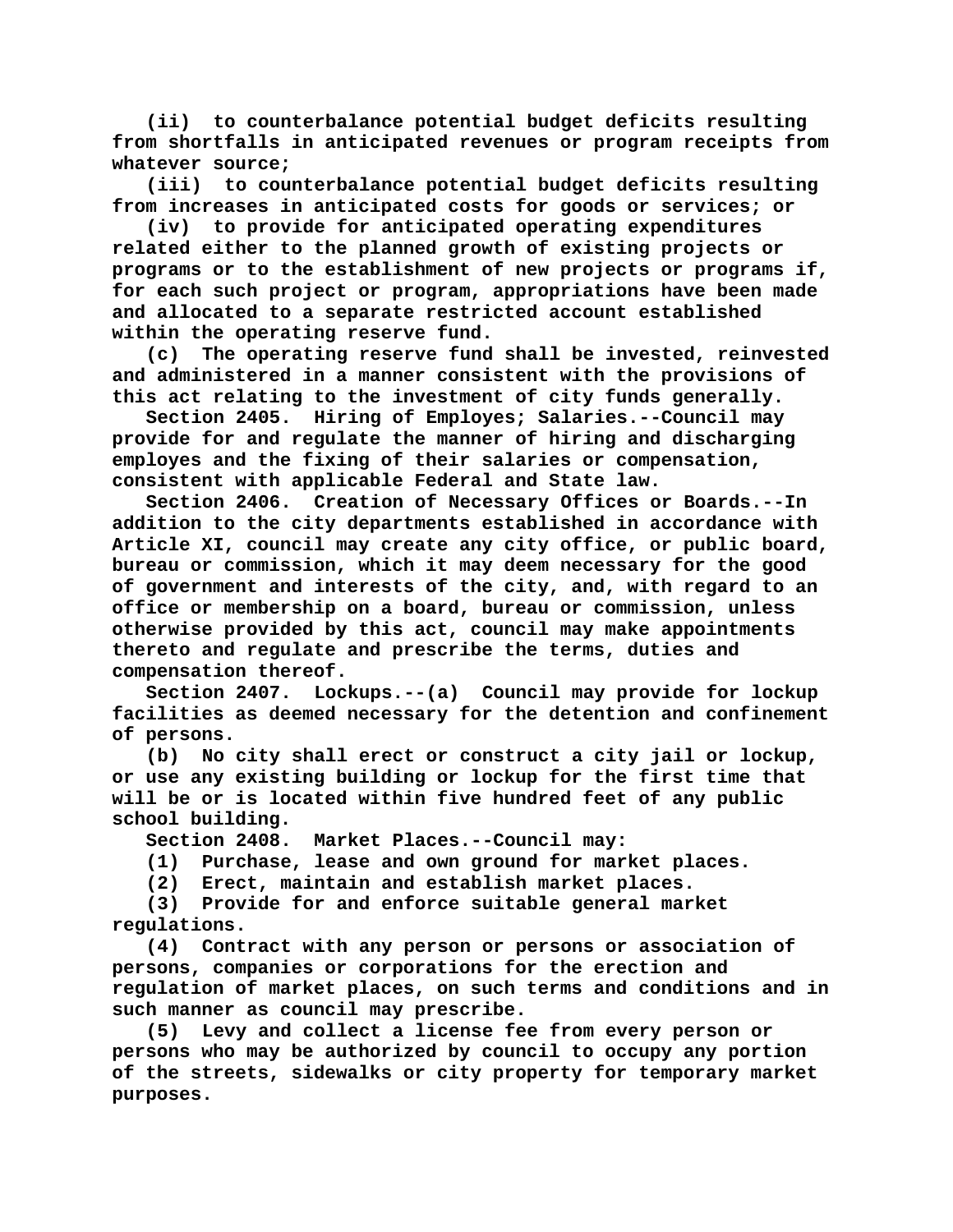**Section 2409. Accumulation of Ashes, Garbage, Solid Waste and Refuse Materials.--(a) Council in the manner authorized by the act of July 7, 1980 (P.L.380, No.97), known as the "Solid Waste Management Act," and the act of July 28, 1988 (P.L.556, No.101), known as the "Municipal Waste Planning, Recycling and Waste Reduction Act," may prohibit accumulations of ashes, garbage, solid waste and other refuse materials upon private property, including the imposition and collection of reasonable fees and charges for the collection, removal and disposal thereof.**

**(b) Council may collect and remove, by contract or otherwise, ashes, garbage, solid waste and other refuse materials and recyclables and prescribe penalties for the enforcement thereof. Any contract with refuse haulers may be made for an initial period not exceeding five years with optional renewal periods of up to five years. This limitation does not apply to contracts with any other county or municipal corporation.**

**(c) Council may dispose of, by contract or otherwise, ashes, garbage, solid waste or other refuse materials. Any contract with the owner of a private facility for the disposal or incineration of ashes, garbage, solid waste or other refuse materials may be made for a period not exceeding twenty years. This limitation does not apply to contracts with any county or municipal corporation.**

**(d) Council may acquire any real property and erect, maintain, improve, operate and lease, either as lessor or lessee, facilities for incineration, landfill or other methods of disposal, either inside or outside the limits of the city, including equipment, either separately or jointly, with any county or municipal corporation in order to provide for the destruction, collection, removal and disposal of ashes, garbage, solid waste or other refuse materials, for the collection and storage of recyclable materials or for the composting of leaf and yard waste. Council may provide for the payment of the cost thereof out of the funds of the city. Council may acquire land for landfill purposes, either amicably or by exercising the power of eminent domain, and maintain lands and places for the dumping of ashes, garbage, solid waste or other refuse materials. If council acquires land outside the limits of the city by exercising the power of eminent domain, the taking shall be subject to the limitations in 26 Pa.C.S. § 206 (relating to extraterritorial takings).**

**(e) Council may establish, alter, charge and collect rates and other charges for the collection, removal and disposal of ashes, garbage, solid waste, other refuse materials and recyclable materials, and the cost of including the payment of**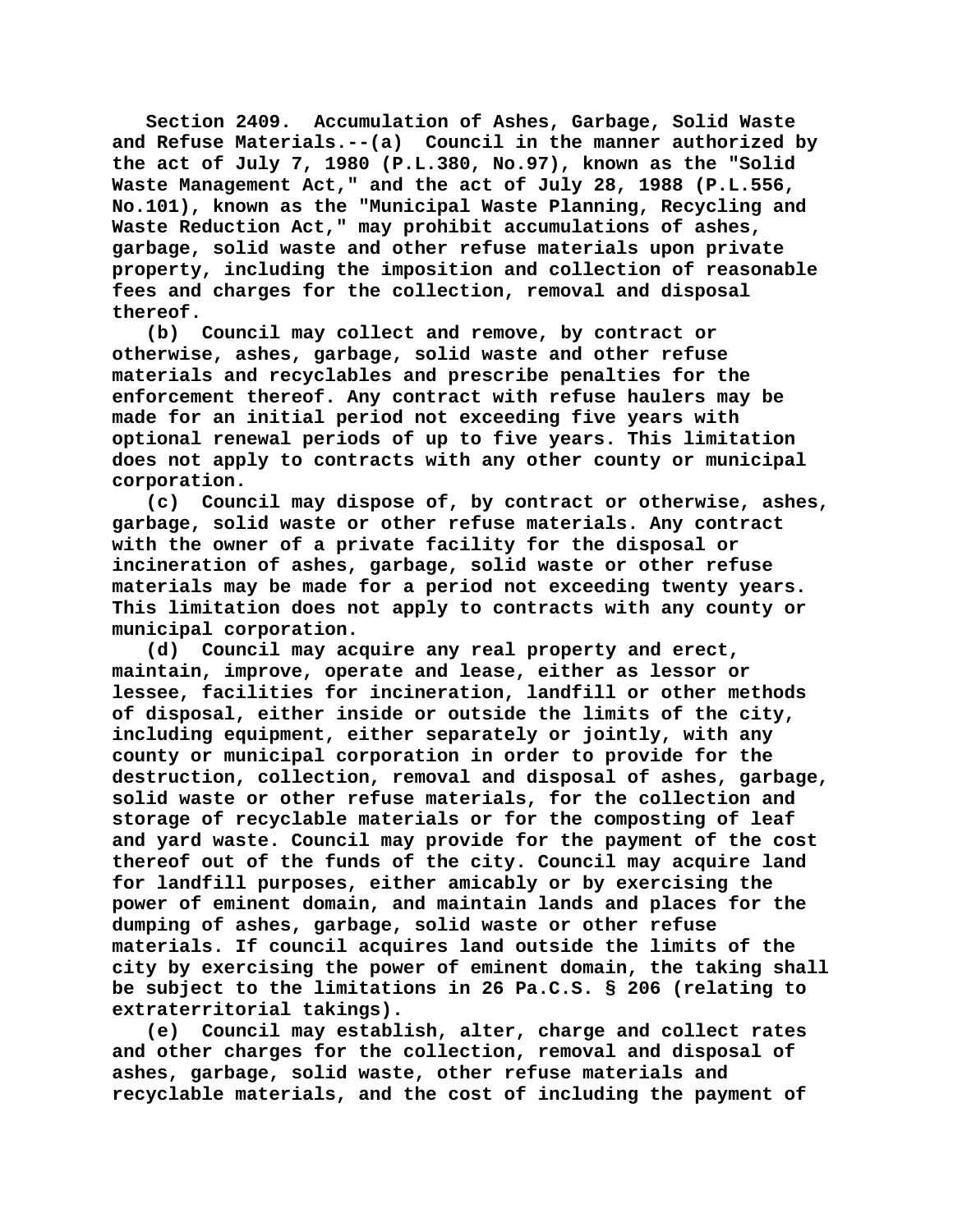**any indebtedness incurred for the construction, purchase, improvement, repair, maintenance and operation of any facilities therefore, and the amount due under any contract with any county or municipal corporation furnishing the services or facilities. The rates and other charges shall be collected pursuant to the Municipal Claim and Tax Lien Law, or by an action in assumpsit.**

**(f) Council may make appropriations to any county or municipal corporation for the construction, purchase, improvement, repair, maintenance and operation of any facilities for the collection, removal, disposal or marketing of ashes, garbage, solid waste, other refuse materials, recyclable materials or composted leaf and yard waste.**

**(g) A city shall not be subject to requirements otherwise imposed by law for the sale of personal property owned by the city when selling recyclable materials or materials separated, collected, recovered or created by recycling, as provided in the act of April 9, 1992 (P.L.70, No.21), entitled "An act excluding the sale of recyclable material from political subdivision personal property sale restrictions relating to advertising and bidding."**

**Section 2410. Regulation of Pets and Feral Animals.--Council may, by ordinance, prohibit and regulate the running at large of dogs, cats, other pets and feral animals.**

**Section 2411. Inspection and Regulation of Fireplaces, Chimneys, Et Cetera; Smoke Regulations.--In conformity with Federal and State laws and regulations, council may regulate and inspect fireplaces, chimneys and other sources of smoke and flyash to control the production and emission of unnecessary smoke and fly-ash.**

**Section 2412. Fireworks and Inflammable Articles.--In conformity with Federal and State laws and regulations, council may:**

**(1) Regulate and prohibit the manufacture of fireworks or inflammable or dangerous articles.**

**(2) Grant permits for supervised public displays of fireworks and adopt rules and regulations governing the displays.**

**(3) Adopt rules and regulations not inconsistent with State regulations relating to the storage of inflammable articles.**

**(4) Impose other safeguards concerning inflammable articles as may be necessary.**

**Section 2413. Regulation of Division Fences, Party Walls, Foundations.--(a) Subject to the provisions of and regulations adopted pursuant to the Pennsylvania Construction Code Act and other applicable law, council may provide regulations for party walls and division fences and for the foundations of buildings, and for entering upon the land or lands, lot or lots, of any**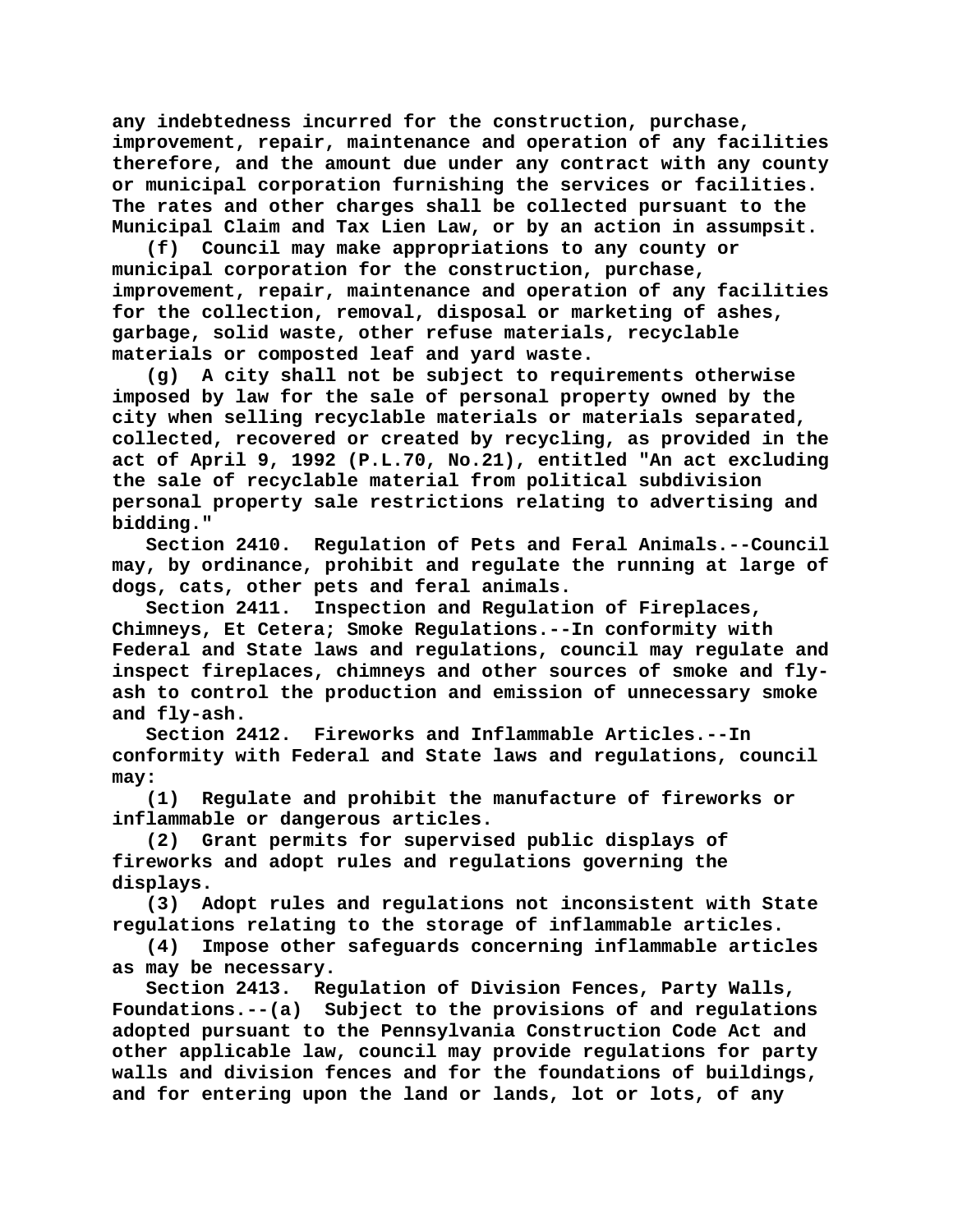**person or persons, within the city, at all reasonable hours, by its duly appointed city engineer, or building inspectors, in order to enforce the regulations and set out foundations. Council may also prescribe reasonable fees for the service of city officers in the inspection and regulation of party walls, division fences and foundations and may enforce the payment of the same. Council may provide fines or penalties for violations of an ordinance enacted pursuant to this section.**

**(b) In setting out foundations and regulating party walls as to breadth and thickness, the city shall cause the foundations to be laid equally upon the lands of the persons between whom the party wall is to be made. The cost of the foundation and party wall shall be divided proportionately among the property owners sharing the same. The property owners shall either share the expense when the foundation is laid and the party wall is erected or when the subsequent building is erected if all buildings are not erected at the same time.**

**Section 2414. Nuisances.--Council may prohibit and abate public nuisances in accordance with Article XXVII-A.**

**Section 2415. Regulation of Encroachments.--In compliance with applicable State laws and city ordinances, council may provide for the regulation of all encroachments in, under or upon any of the sidewalks or other portion of the streets of the city.**

**Section 2416. Shade Trees.--(a) Council may, by ordinance, regulate the manner and method, if any, for the planting, trimming, removing, maintaining and protection of shade trees in, on and along or extending over the public streets, sidewalks and rights-of-way of the city and provide for penalties for violations thereof. The cost of such activities may, at council's discretion, be assessed against the owners of the properties abutting the street, sidewalk or right-of-way upon which any tree is located pursuant to Article XLV-A, except that the cost and expense of caring for trees after they have been planted shall be paid by the city.**

**(b) Council may, by ordinance, provide for the creation of a shade tree commission, its composition, powers and duties and delegate council's authority for regulating shade trees to the commission. Alternatively, council may delegate its regulatory powers for shade trees to an existing department. If a shade tree commission is established, its meeting shall be subject to the provisions of 65 Pa.C.S. Ch. 7 (relating to open meetings).**

**Section 2417. Numbering of Buildings.--Council may requireand regulate the numbering of buildings and lots.**

**Section 2418. Transportation Stands.--Council may establish stands for taxis, buses, automobiles and other vehicles for hire and enforce the observance and use thereof.**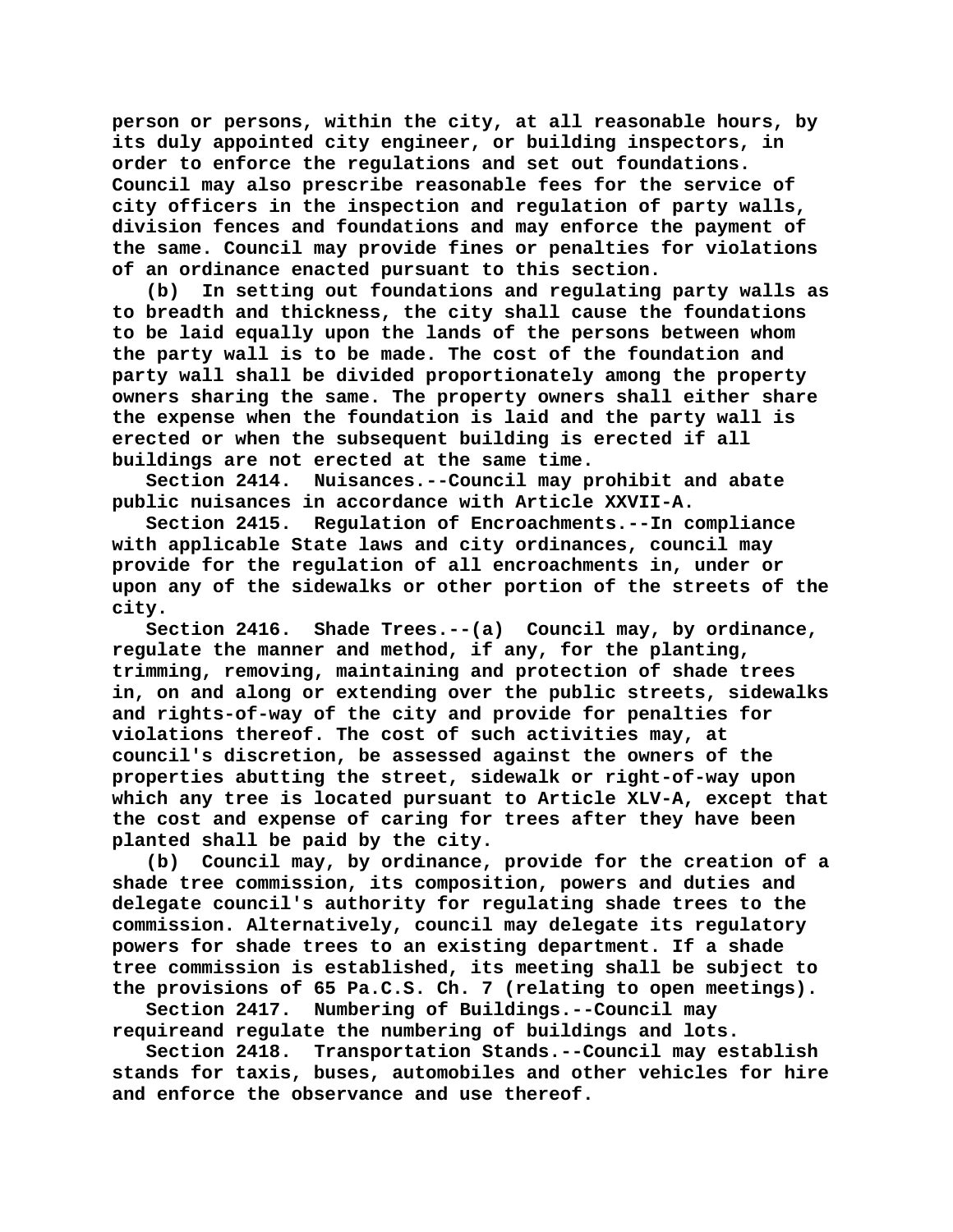**Section 2419. Police Force.--(a) Council shall have the power to establish and maintain a police force and define the duties of the same in accordance with Article XX.**

**(b) Subject to the requirements of 53 Pa.C.S. Ch. 23 Subch. A (relating to intergovernmental cooperation), council shall have the power to provide for police services to be performed by municipal police officers by contract or by purchase of the police services or by joining or developing a consolidated regional police service.**

**Section 2420. Police Regulations.--Council may establish and enforce suitable police regulations for the protection of persons and property.**

**Section 2421. Rewards.--Council may offer rewards for the arrest and conviction of persons guilty of capital or other crimes within the city.**

**Section 2422. Prevent Riots.--Council may prevent and restrain riots, noises, disturbances or disorderly assemblies in any street, house or place in the city.**

**Section 2423. Regulate Discharge of Guns and Deadly Weapons.--To the extent permitted by Federal and other State law, council may regulate, prohibit and prevent the discharge of guns and prevent the carrying of concealed deadly weapons.**

**Section 2424. Racing; Dangerous Practices; Et Cetera.--With regard to streets and public places in the city, council may regulate or prohibit racing or fast driving of vehicles and all games, practices or amusements likely to result in danger or damage to any person or property.**

**Section 2425. Bathing; Recreational Swimming Establishments; Boat Houses and Bath Houses.--To the extent permitted by the act of June 23, 1931 (P.L.899, No.299), known as the "Public Bathing Law," council may regulate the time and place of bathing in rivers and other public water in and adjoining the city and may construct, maintain and manage municipal boat houses, bath houses and recreational swimming establishments.**

**Section 2426. Musical Entertainment.--Council may appropriate money to defray the expenses of musical entertainments held under the auspices of the city and for the purpose of having music in any public park or place.**

**Section 2427. Aid to Historical Societies.--Council may make annual appropriations for the support and maintenance of the principal historical society located in the city, which shall be incorporated under the laws of the Commonwealth, shall maintain permanent quarters and shall keep the same open to the public.**

**Section 2428. Establishment of Institutions to Collect Educational Collections.--Council may establish institutions authorized to collect and hold certain scientific, educational and economic collections, the object of each being the**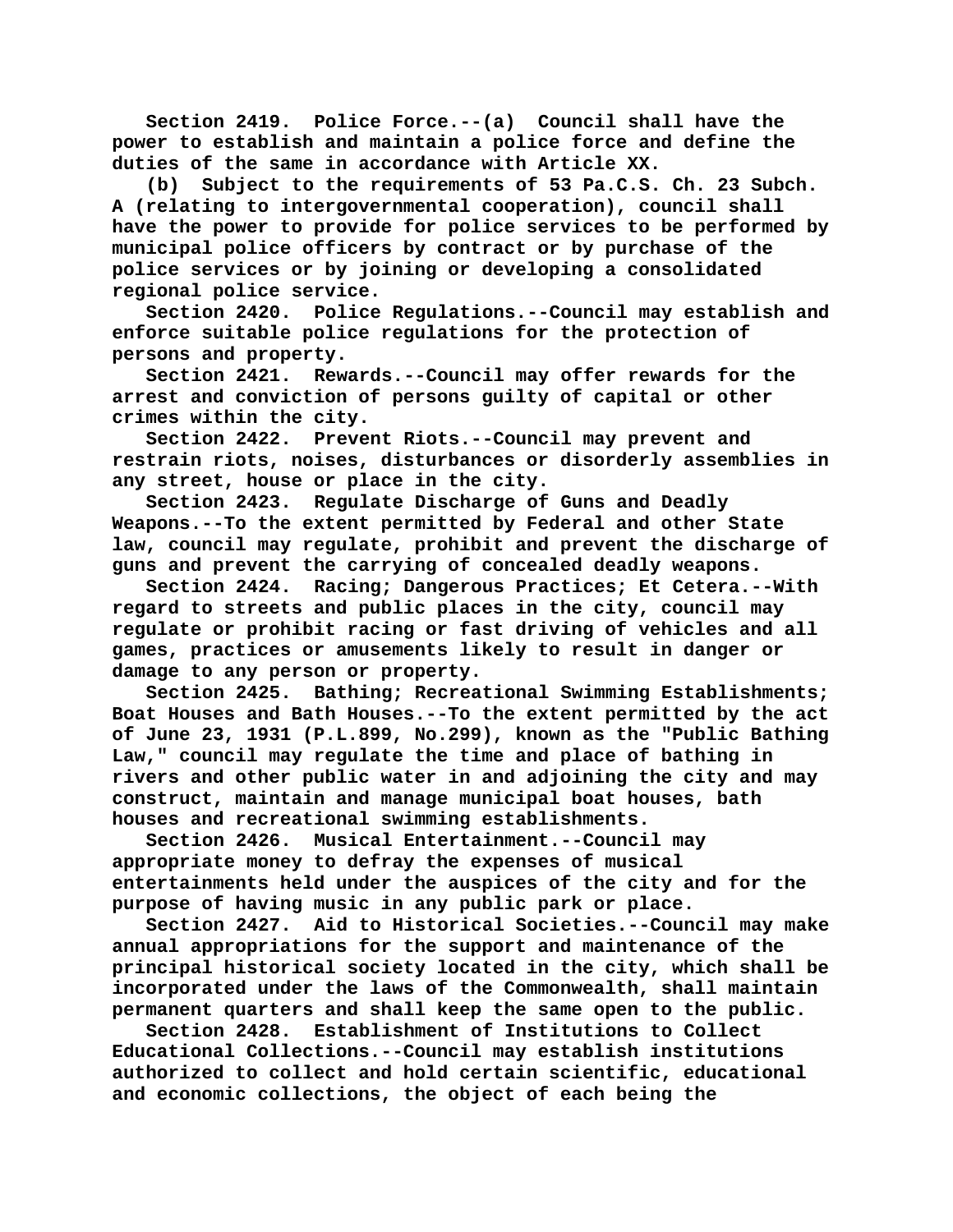**instruction of the public concerning commerce, manufacturing, mining and agriculture. The institutions may purchase or accept by gift any real estate, money or personal property necessary for their use and promotion. The institutions may use, convey, or transfer the same as if they were bodies corporate, and these institutions shall be governed by boards of trustees, nominated, appointed and confirmed in the manner council may determine.**

**Section 2429. Ambulances and Rescue and Lifesaving Services.--Council may acquire, operate and maintain motor vehicles for the purposes of conveying sick and injured persons to and from hospitals, and it may appropriate moneys toward ambulance and rescue and lifesaving services and make contracts relating thereto.**

**Section 2430. Insurance.--(a) Council, in its discretion or as required by law or a collective bargaining agreement, may make contracts of insurance and contracts for annuities or pensions, including, but not limited to, the following:**

**(1) Contracts of insurance with any mutual or other fire insurance company, association or exchange, duly authorized by law to transact insurance business in this Commonwealth, on any building or property owned by the city and contracts to insure against burglary or theft of city property, or against fire and other calamities, and against public liability.**

**(2) Contracts of insurance with any insurance company, or nonprofit hospitalization corporation, or nonprofit medical service corporation, authorized to transact insurance business within this Commonwealth, insuring elected or appointed officers, officials and employes of the city, or any class or classes thereof, or their dependents, under a policy or policies of group insurance covering life, health, hospitalization, medical service or accident insurance.**

**(3) Contracts to purchase annuities or pensions for elected or appointed officers, officials and employes, or any class or classes thereof.**

**(b) In the case of contracts for the benefit of elected or appointed officers, officials and employes of the city, or any class or classes thereof, or their dependents, the city may, as determined by council or as required by law or a collective bargaining agreement, pay part or all of the premiums or charges** 

**for the contracts.** Parking Lots.--Council may acquire by lease, **purchase or condemnation proceedings, land which in its judgment may be necessary and desirable for the purpose of establishing and maintaining lots for the sole purpose of parking motor vehicles. Council may regulate the use of the land, including the posting of signs, and may establish or designate areas exclusively reserved for parking by persons with disabilities.**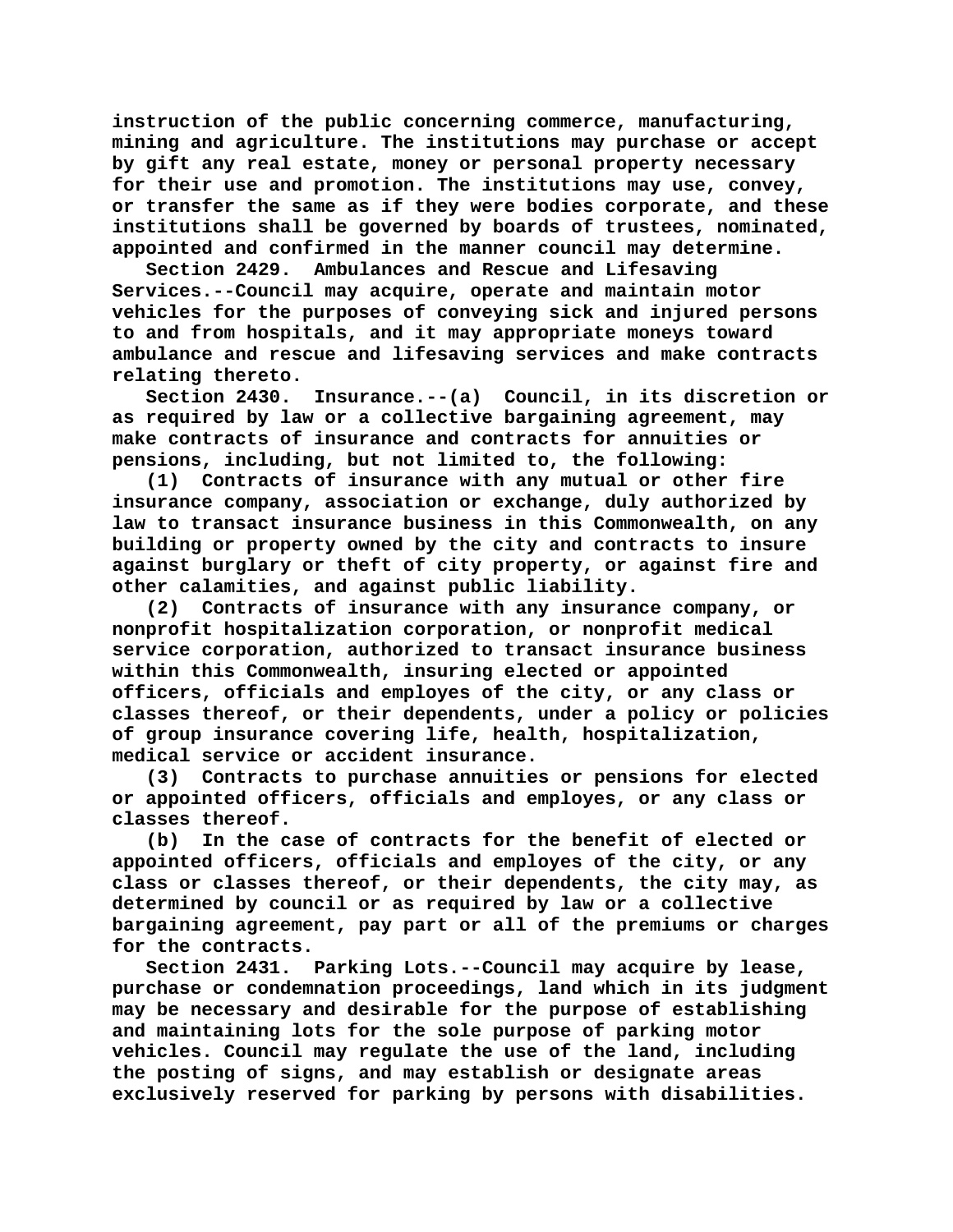**Such regulation of parking lots shall be consistent with 75 Pa.C.S. (relating to vehicles) and the act of October 27, 1955 (P.L.744, No.222), known as the "Pennsylvania Human Relations Act."**

**Section 2432. Disorderly Conduct.--Council may, by ordinance, prohibit disorderly conduct within the limits of the city and provide for the imposition of penalties in accordance with this act. If an ordinance is enacted, it shall define disorderly conduct in a manner substantially similar to the provisions of 18 Pa.C.S. § 5503 (relating to disorderly conduct).**

**Section 2433. Official Expenses on City Business.--Council may make appropriations for the reasonable expenses of city officials actually incurred in the conduct of city business.**

**Section 2434. Municipality Authorities; Cooperation with Other Political Subdivisions.--(a) The council may, by ordinance, individually or in cooperation with other municipalities or school districts, form municipal authorities as authorized by 53 Pa.C.S. Ch. 56 (relating to municipal authorities).**

**(b) The council may, by ordinance, make cooperative agreements with regard to the performance of a city's powers, duties and functions in accordance with the provisions of 53 Pa.C.S. Ch. 23 Subch. A (relating to intergovernmental cooperation).**

**Section 2435. Local Self-Government.--The council of each city shall have power to enact, make, adopt, alter, modify, repeal and enforce in accordance with this act ordinances, resolutions, rules and regulations, not inconsistent with or restrained by the Constitution of Pennsylvania and laws of this Commonwealth, that are either of the following:**

**(1) Expedient or necessary for the proper management, care and control of the city and its finances and the maintenance of the peace, good government, safety and welfare of the city and its trade, commerce and manufactures.**

**(2) Necessary to the exercise of the powers and authority of local self-government in all municipal affairs.**

**Section 2436. Historical Property.--Council may acquire by purchase or by gift and may repair, supervise, operate and maintain landmarks and other historical properties which are either eligible for listing or listed in the National Register of Historic Places or certified by the Pennsylvania Historical and Museum Commission as having historical significance.**

**Section 2437. Appropriations for Handling, Storage and Distribution of Surplus Foods.--(a) Council may appropriate from city funds moneys for the handling, storage and**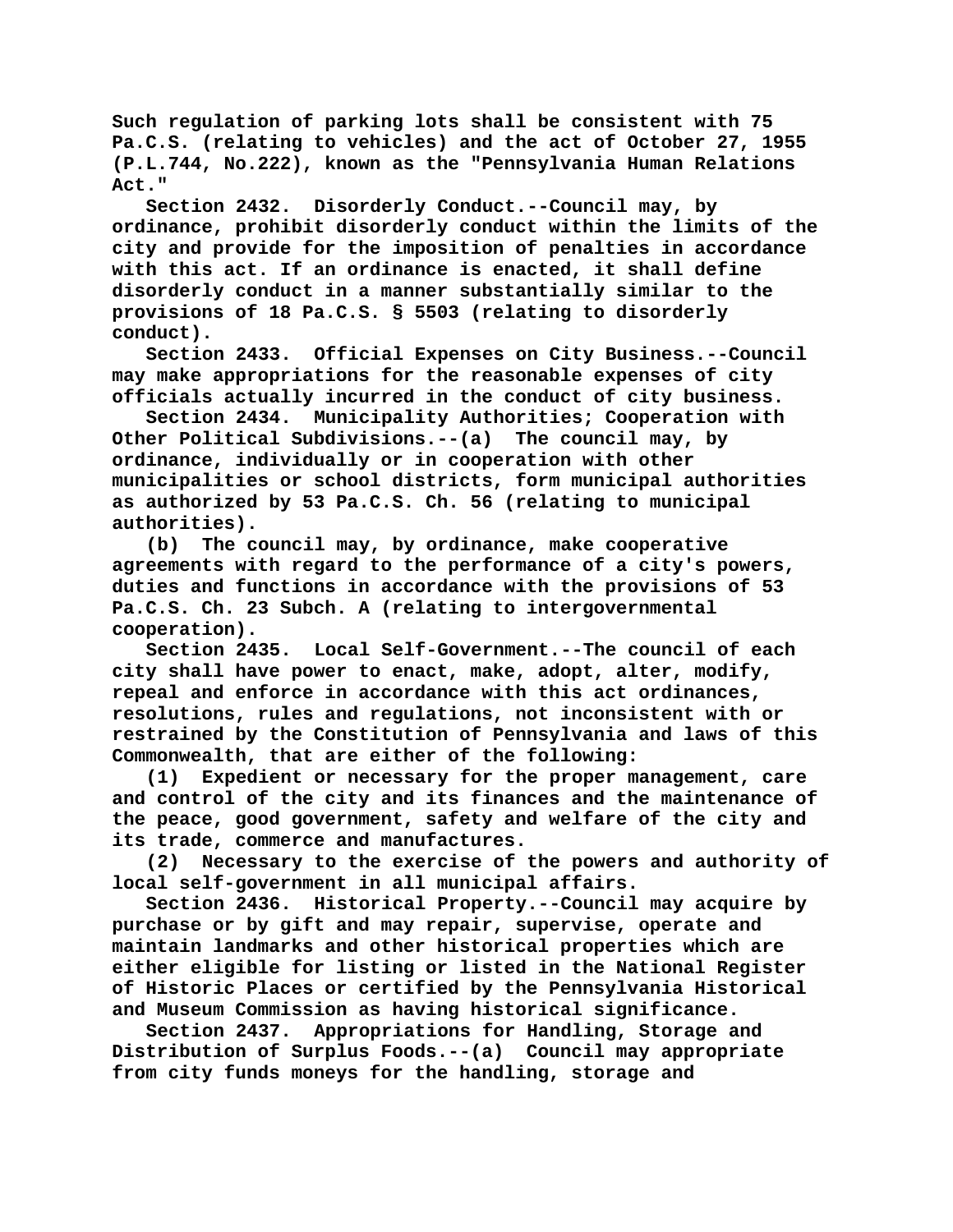**distribution of surplus foods obtained through a Federal, State or local agency.**

**(b) All appropriations of moneys previously made by the council of any city for the handling, storage and distribution of surplus foods obtained, through a Federal, State or local agency, are hereby validated.**

**Section 2438. Junk Dealers and Junk Yards.--Council may regulate and license junk dealers and the establishment and maintenance of junk yards and scrap yards, including, but not limited to, automobile junk or grave yards.**

**Section 2439. Appropriations for Industrial Promotions.-- Council may make appropriations to an industrial development organization as defined in section 2301 of the act of June 29, 1996 (P.L.434, No.67), known as the "Job Enhancement Act," when the city is located within the area for which the industrial development organization has been authorized to make application to and receive grants from the Department of Community and Economic Development for the purposes specified in Chapter 23 of the "Job Enhancement Act."**

**Section 2440. Non-debt Revenue Bonds.--Consistent with and without limitation of any power conferred or duty imposed by 53 Pa.C.S. Pt. VII Subpt. B (relating to indebtedness and borrowing), council may issue non-debt revenue bonds pursuant to provisions of 53 Pa.C.S. Pt. VII Subpt. B.**

**Section 2441. Appropriations for Urban Common Carrier Mass Transportation.--Council may appropriate funds for urban common carrier mass transportation purposes from current revenues and make annual contributions to county departments of transportation or to urban common carrier mass transportation authorities to assist the departments or the authorities to meet costs of operation, maintenance, capital improvements and debt service, and to enter into long-term agreements providing for the payment of the contributions.**

**Section 2442. Appropriation for Nonprofit Art Corporation.-- Council may appropriate moneys annually, not exceeding an amount equal to one mill of the real estate tax to any nonprofit art corporation for the conduct of its artistic and cultural activities. For the purposes of this section, "nonprofit art corporation" shall mean a local arts council, commission or coordinating agency, or any other nonprofit corporation engaged in the production or display of works of art, including the visual, written or performing arts. Artistic and cultural activities shall include the display or production of theater, music, dance, painting, architecture, sculpture, arts and crafts, photography, film, graphic arts and design and creative writing.**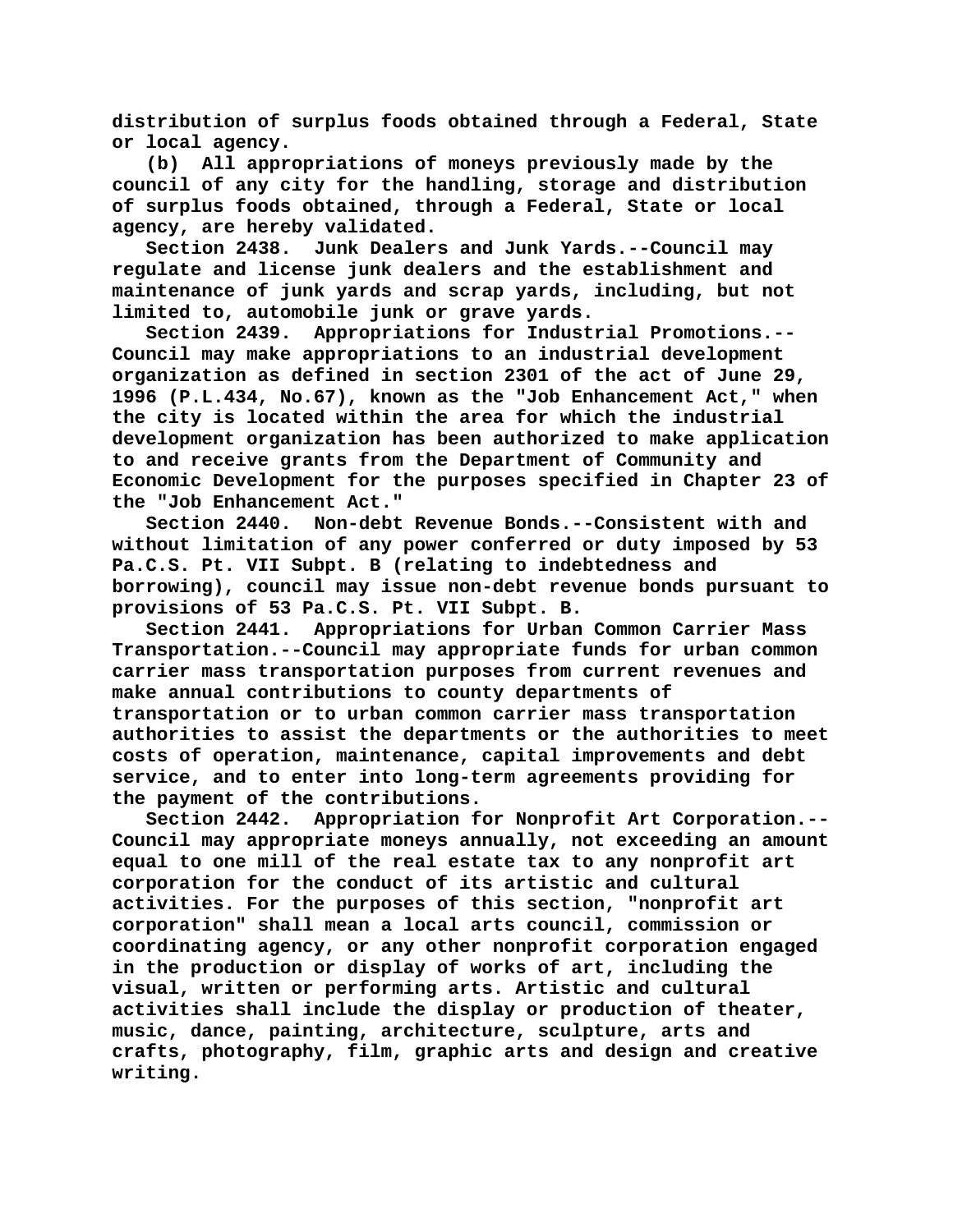**Section 2443. Ratification and Validation of Real Estate Sales.--All deeds conveying title to real estate or interests therein from any city to any other party which are executed and delivered pursuant to an ordinance or resolution of the city council and which are not contested by an action filed in the court of common pleas of the county in which the city is located within six years of the date such deeds are recorded are hereby declared to be valid and to have fully and effectively conveyed the property and interests described therein in accordance with the terms thereof. No such deed shall thereafter be subject to attack in any court, agency or proceeding.**

**Section 2444. Maintenance and Validation of Certain Records.--Except as otherwise may be required by any law governing the recording of documents with the recorder of deeds, all city records that are required to be recorded or copied shall be deemed valid if recorded or transcribed by any digital, photostatic, photographic, microphotographic, microfilm, microcard, miniature photographic, optical, electronic or other process which accurately reproduces the original and forms a durable medium for recording, storing and reproducing the original in accordance with standards, policies and procedures for the creation, maintenance, transmission or reproduction of images of records approved by the county or local government records committees, as applicable, and as otherwise provided by law. No city shall be required to retain original or paper copies of any documents after the documents are archived by any of the methods stated in this section or as otherwise provided by law. Where recording in a specific book is required, except for minutes or the proceedings of council, such records may be recorded, transcribed or otherwise assembled in an appropriate book, disk or other medium approved by resolution of council, and all records heretofore recorded and assembled in any manner are hereby validated.**

**Section 2445. Rights Within Streets and Rights-of-Way.--(a) The power granted to a city in subsection (b) shall be exercised in compliance with Federal and State law and shall be subject to the power of the Pennsylvania Public Utility Commission under 66 Pa.C.S. Pt. I (relating to public utility code) to regulate the business, facilities and service of public utilities, including determining the location and installation of utility facilities.**

**(b) Council may consent to a public or private corporation or any other person using city streets and other properties, whether such use is within, on or over the streets or public property in question, for transportation purposes or for the purpose of installing and maintaining pipes, wires, fibers, cables or any other utility or service medium. Council may define a reasonable district or reasonable districts within**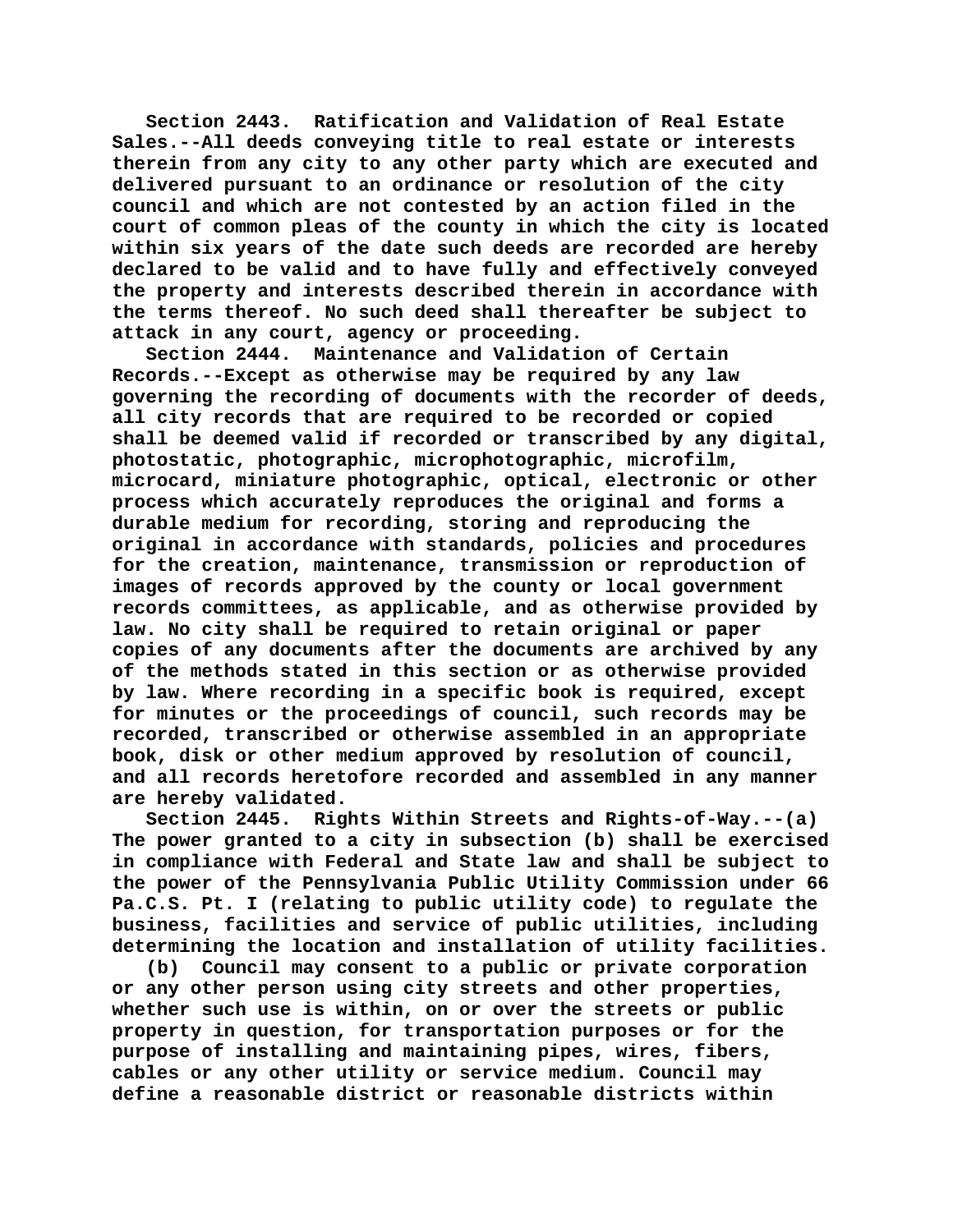**which all electric or telephone wires, cables or any other utility or service medium are to be placed underground. A city shall pay just compensation to any property owner whose land has been acquired by the city for use as a right-of-way for purposes of this section. Just compensation shall be determined pursuant to 26 Pa.C.S. (relating to eminent domain).**

**Section 2446. Emergency Services.--(a) The city shall be responsible for ensuring that fire and emergency medical services are provided within the city by the means and to the extent determined by the city, including the appropriate financial and administrative assistance for these services.**

**(b) The city shall consult with fire and emergency medical services providers to discuss the emergency services needs of the city.**

**(c) The city shall require any emergency services organizations receiving city funds to provide to the city an annual itemized listing of all expenditures of these funds before the city may consider budgeting additional funding to the organization.**

**Section 2447. Charitable Purposes.--(a) Council may, by ordinance, create a city bureau or agency which bureau or agency may receive in trust, and city council may control for the purposes of the trust, all estate, moneys, assets and property, real and personal, which may have been or shall be bestowed upon it by donation, gift, legacy, endowment, bequest, devise, conveyance or other means, for charitable purposes.**

**(b) Council may make appropriations to the agency or bureau for charitable purposes except as limited by the Constitution of Pennsylvania and laws of this Commonwealth.**

**(c) As used in this section, "charitable purposes" shall mean the relief of poverty, the advancement of education, the promotion of health, governmental or municipal purposes and other purposes the accomplishment of which is beneficial to the community.**

Section 188. Article XXV heading of the act is reenacted to read:

## ARTICLE XXV

## TAXATION

Section 189. Article XXV subdivision (a) heading of the act is amended to read:

(a) Assessments [and Revisions] **of Property for Taxation** Section 190. Sections 2501, 2502 and 2503 of the act are repealed:

[Section 2501. Election of Assessor; Term; Removal; Qualifications.--The council of each city on the first Monday of January, one thousand nine hundred and fifty-two, and on the first Monday of January in every fourth year thereafter, or as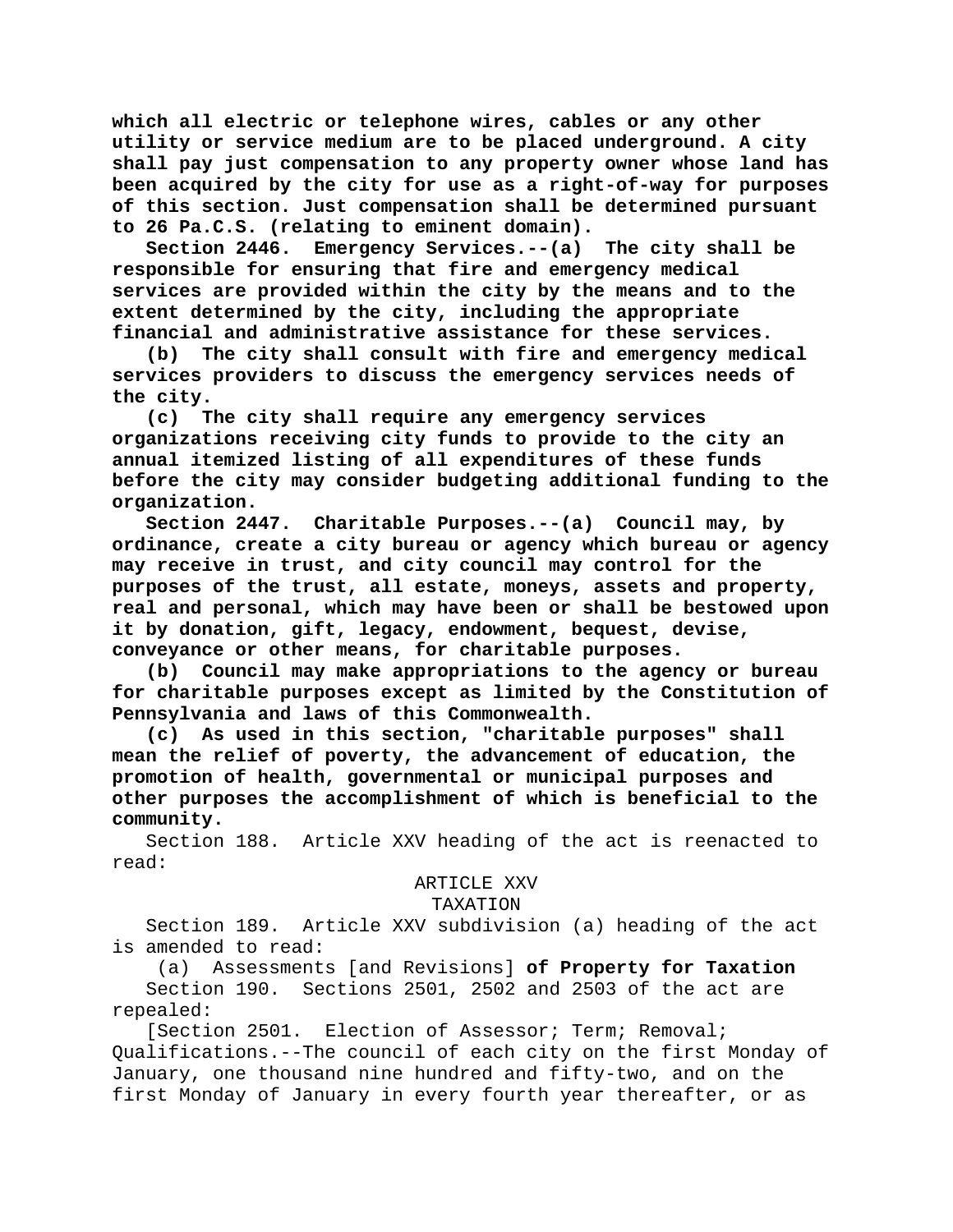soon thereafter as may be conveniently done, shall elect one person, resident of the city for at least five years previous to his election, a qualified elector thereof, and owner of real estate therein, at the time of his election and during the entire term of service, of the assessed value of at least five hundred dollars, as city assessor, to serve for the term of four years from the first Monday of January in the year in which he is elected. Any assessor may be removed from office by council and the vacancy thus occasioned may be filled in the manner hereinafter provided. Council shall not permit any person elected assessor to enter upon the duties of said office, nor continue in office, when he does not have and possess all of the qualifications aforesaid. For this purpose council shall have power, by a majority vote of all the members elected thereto, to declare the said office of assessor vacant at any time any person has not or ceases to have the qualifications aforesaid for the said office. They may thereupon fill the vacancy thus occasioned, in the manner hereinafter provided for the filling of vacancies.

Section 2502. Oath of Assessor; Filling of Vacancies.--The said assessor shall, before entering upon his duties, take and subscribe the oath prescribed for municipal officers, and file the same with the city clerk. Any vacancy happening in said office shall be filled by appointment by council, for the unexpired term.

Section 2503. Assistant Assessors; Compensation of Assessors and Assistants.--The council may, during each triennial year and in the intervening years, appoint such assistant assessors, to serve for such length of time as council may authorize, direct, or appoint by ordinance. Such assistant assessors shall be removable at the pleasure of council. The compensation or salary of the city assessor, and of the assistant assessors, if any, shall be fixed by ordinance.]

Section 191. Sections 2503.1 and 2504 of the act, amended or added December 13, 1982 (P.L.1192, No.273), are repealed:

[Section 2503.1. Definitions.--The following words and phrases when used in this act shall have, unless the context clearly indicates otherwise, the meanings given to them in this section:

"Base year," the year upon which real property market values are based for the most recently citywide revision of assessment of real property or other prior year upon which the market value of all real property of the city is based. Real property market values shall be equalized within the city and any changes by the board of revision of taxes and appeals shall be expressed in terms of such base year values.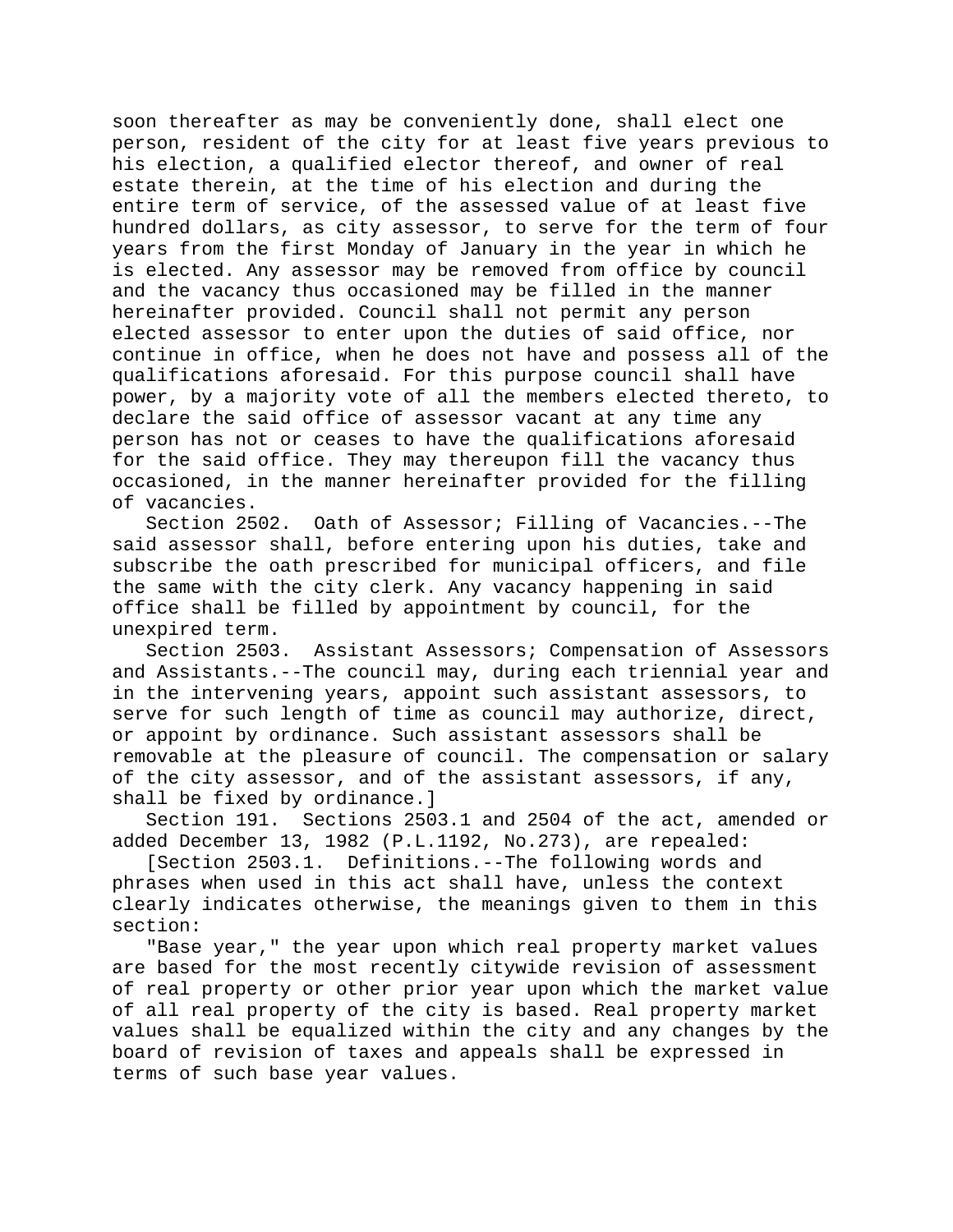"Board," the board of revision of taxes and appeals in cities of the third class.

"Common level ratio," the ratio of assessed value to current market value used generally in the county as last determined by the State Tax Equalization Board pursuant to the act of June 27, 1947 (P.L.1046, No.447), referred to as the State Tax Equalization Board Law.

"Established predetermined ratio," the ratio of assessed value to market value established by the city council and uniformly applied in determining assessed value in any year.

Section 2504. Assessment of Property; Duties of Assessor.--<br>(a) The assessor shall make, or cause to be made, during the The assessor shall make, or cause to be made, during the year one thousand nine hundred fifty-four, and every third year thereafter, a full, just, equal, and impartial assessment of all property, taxable according to the laws of this Commonwealth for county purposes, and all matters and things within the city subject by law to taxation for city purposes, and a just and perfect list of all property exempt by law from taxation, with a just valuation of the same. But nothing hereinbefore contained shall be construed as making taxable for city purposes the classes of personal property which by law are made taxable exclusively for county purposes at the rate of four mills. With his assessment he shall return such dimension, description, or quality of each lot or parcel of land as will be sufficient to identify the same, together with the number and kind of improvements. At the triennial assessment, the assessor shall, if council so directs by ordinance, classify all real estate in the city, in such manner and upon such testimony as may be adduced before him, so as to distinguish between the buildings on land and the land exclusive of the buildings, and he shall certify to the council the aggregate valuation of all real estate subject to taxation for city purposes within each such classification. At the next triennial assessment following the effective date of this amending act, the assessor shall, if council by ordinance so directs, classify all real estate in such city in such manner and upon such testimony as may be adduced before him so as to distinguish between the buildings on land and the land exclusive of the buildings, and he shall certify to the council the aggregate valuations of all real estate subject to taxation for city purposes within each such classification.

(b) In all cases he shall value, or cause to be valued, the property at the actual value thereof. In arriving at actual value the city may utilize the current market value or it may adopt a base year market value. In arriving at such value the price for which any property would separately bona fide sell, or the price at which any property may bona fide actually have been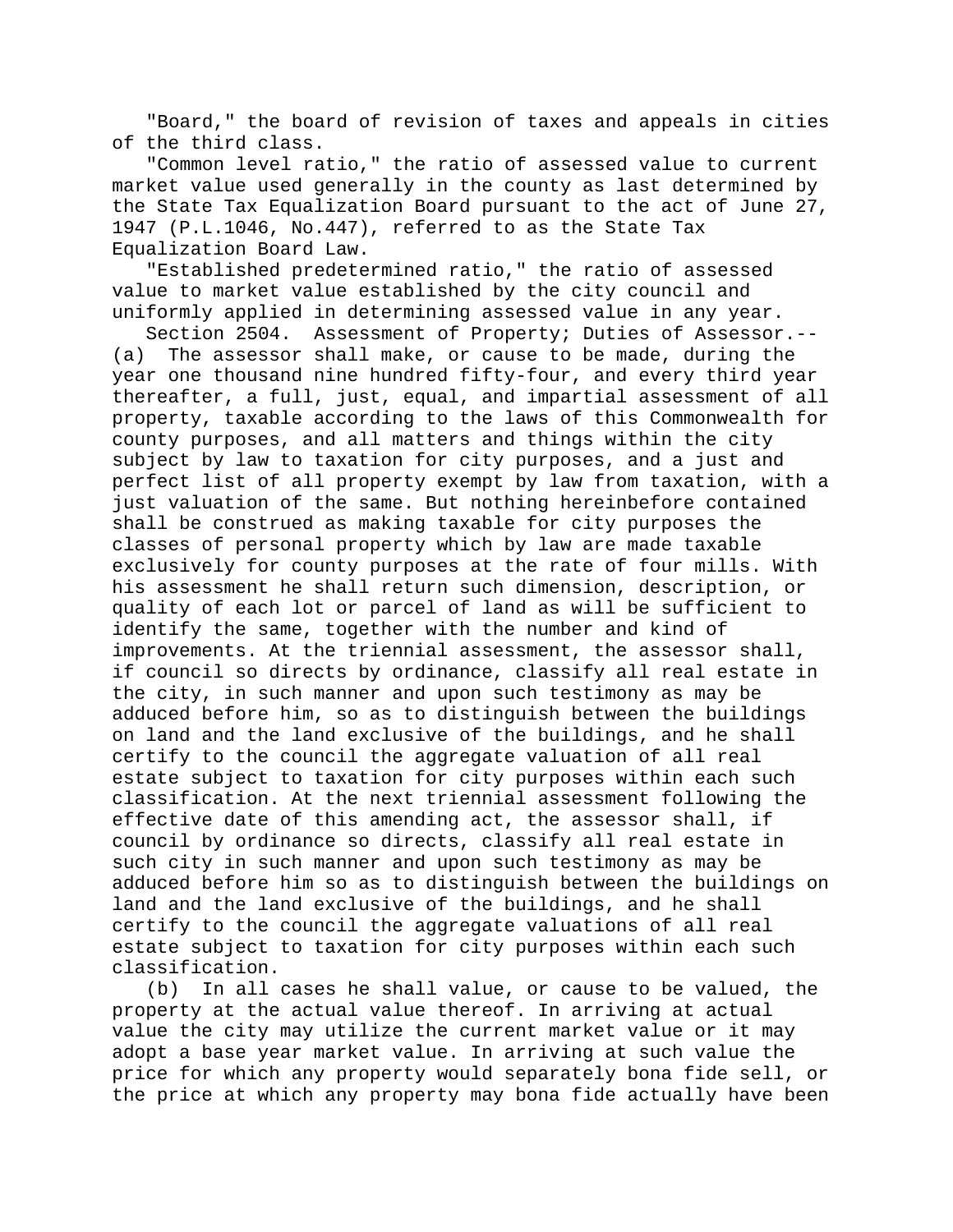sold, either in the base year or the current taxable year, shall be considered, but shall not be controlling. Instead such selling price, estimated or actual, shall be subject to revision by increase or decrease to accomplish equalization with other similar property within the taxing district. It shall be the further duty of the assessor to return annually a list of all the inhabitants over eighteen years of age.

(c) The board shall assess real property at a value based upon an established predetermined ratio which may not exceed one hundred per centum of actual value. Such ratio shall be established and determined by the city council after proper notice has been given.

(d) In arriving at the actual value, all three methods, namely, cost (reproduction or replacement, as applicable, less depreciation and all forms of obsolescence) comparable sales and income approaches, must be considered in conjunction with one another.

(e) The board shall apply the established predetermined ratio to the actual value of all real property to formulate assessment roll.]

Section 192. Section 2504.1 of the act, added July 29, 1970 (P.L.640, No.215), is repealed:

[Section 2504.1. Temporary Tax Exemption for Residential Construction.--(a) As used in this section, the word "dwellings" means buildings or portions thereof intended for permanent use as homes or residences.

(b) New single and multiple dwellings constructed for residential purposes and improvements to existing unoccupied dwellings or improvements to existing structures for purposes of conversion to dwellings, shall not be valued or assessed for purposes of real property taxes until (1) occupied, (2) conveyed to a bona fide purchaser, or (3) one year from the first day of the month in which falls the sixtieth day after which the building permit was issued or, if no building permit or other notification of improvement was required, then from the date construction commenced. The assessment of any multiple dwelling because of occupancy shall be upon such proportion which the value of the occupied portion bears to the value of the entire multiple dwelling.]

Section 193. Section 2505 of the act, amended October 4, 1978 (P.L.950, No.188), is repealed:

[Section 2505. Manner of Assessments.--The assessor may assess real estate in the name or names of the registered owner, actual owner (legal or equitable), reputed owner, owner of the life estate, occupier, vendor, vendees, or any person who has or has had any connection with the legal title thereof, or an interest in the premises, or has charge or control thereof;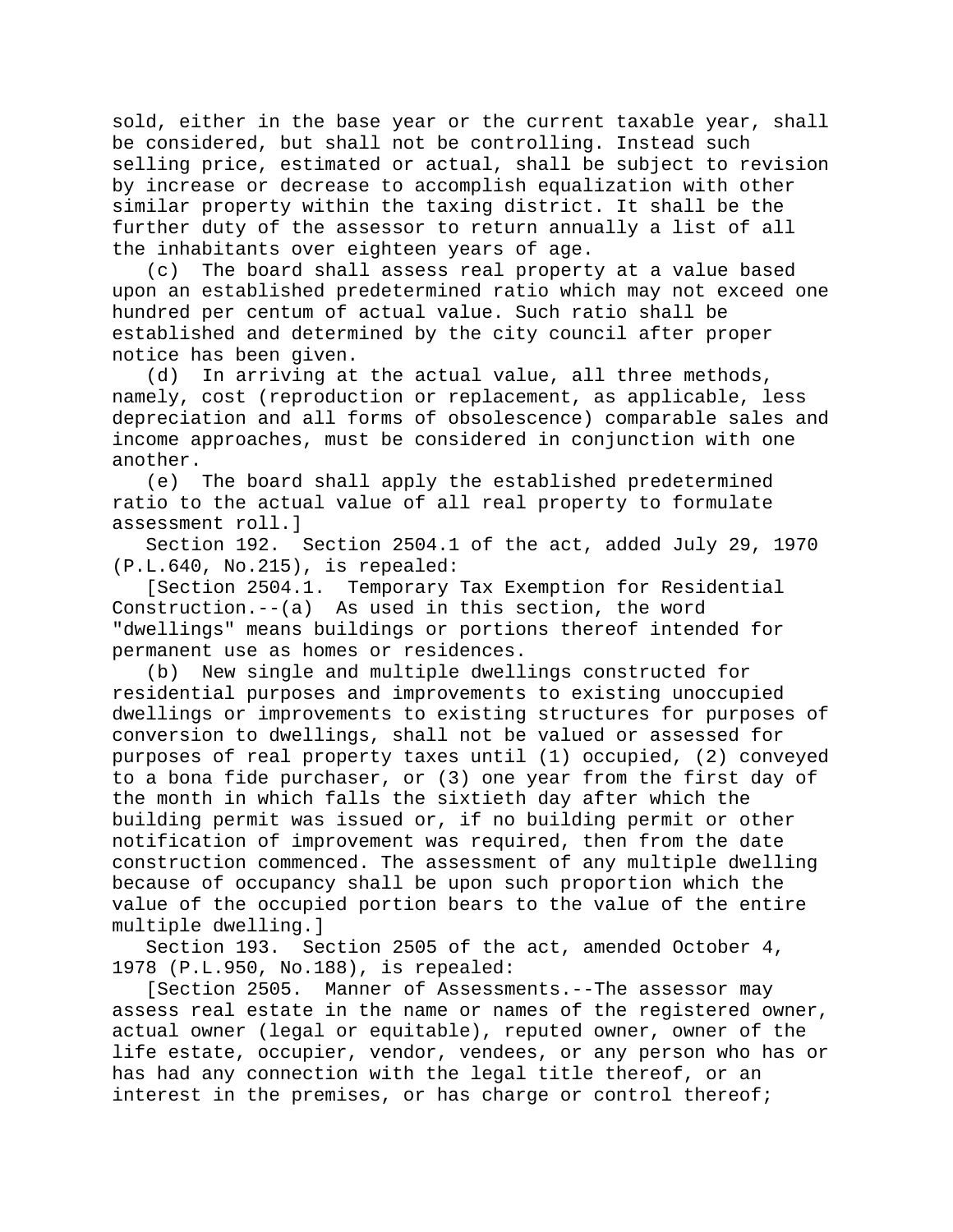partnership property, in the name of the partnership or in the name of the partners, or any of them; trust property, in the name of the trustee or trustees, or any of them, or in the name of the cestui que trust; property of a minor, in the name of the minor or his guardian; property of a lunatic, in the name of the lunatic or his guardian or committee; and property formerly belonging to a person, since deceased, may be assessed in the name of the decedent, or in the name of the estate of said decedent, or of his administrator or administrators, executor or executors, or his heirs generally, or in the name of any administrator, executor, or heir; and in assessing the same in the names of the executors, administrators or heirs, it shall not be necessary to designate them by their christian or surnames; and other property not herein provided for may be assessed in the manner the same is assessed for county taxation. This provision shall not prevent the collection, under existing laws, of any tax assessed against property by a sufficient designation or description, where the same has been assessed in the name of any person or persons who are not the owners thereof. Where lands of owners are part within and part without the city limits, they shall be assessed in the same manner and within the same jurisdiction as if the same were being assessed for county purposes.]

Section 194. Sections 2506, 2508, 2509, 2510, 2511, 2512, 2513, 2514, 2515 and 2516 of the act are repealed:

[Section 2506. Duties of Assessors in Other Than Triennial Years.--In the years between triennial assessments, the said assessor shall perform the following duties with reference to the assessment of property and other matters and subjects of taxation, namely: He shall,<br>(a) Assess any property

Assess any property which has been omitted, and correct any errors of law, fact or judgment which may have been made in making the triennial assessment;

(b) Add to the assessment any property which has ceased to be exempt and any property acquired since the triennial assessment;<br>(c) Add

Add to the value of any real estate the value of any new building or other new improvements;

(d) Deduct from the value of any property any loss caused by destruction, injury, or otherwise, howsoever;

(e) Where tracts as assessed at the triennial assessment have been subdivided, equalize and apportion the assessment of the lands thus subdivided upon the basis of the value as fixed at the triennial assessments upon the whole lot or tracts;

(f) Where any borough, township, part of a borough or township, or any tract or tracts of land, have been added to the city, since the last triennial assessment, make a full and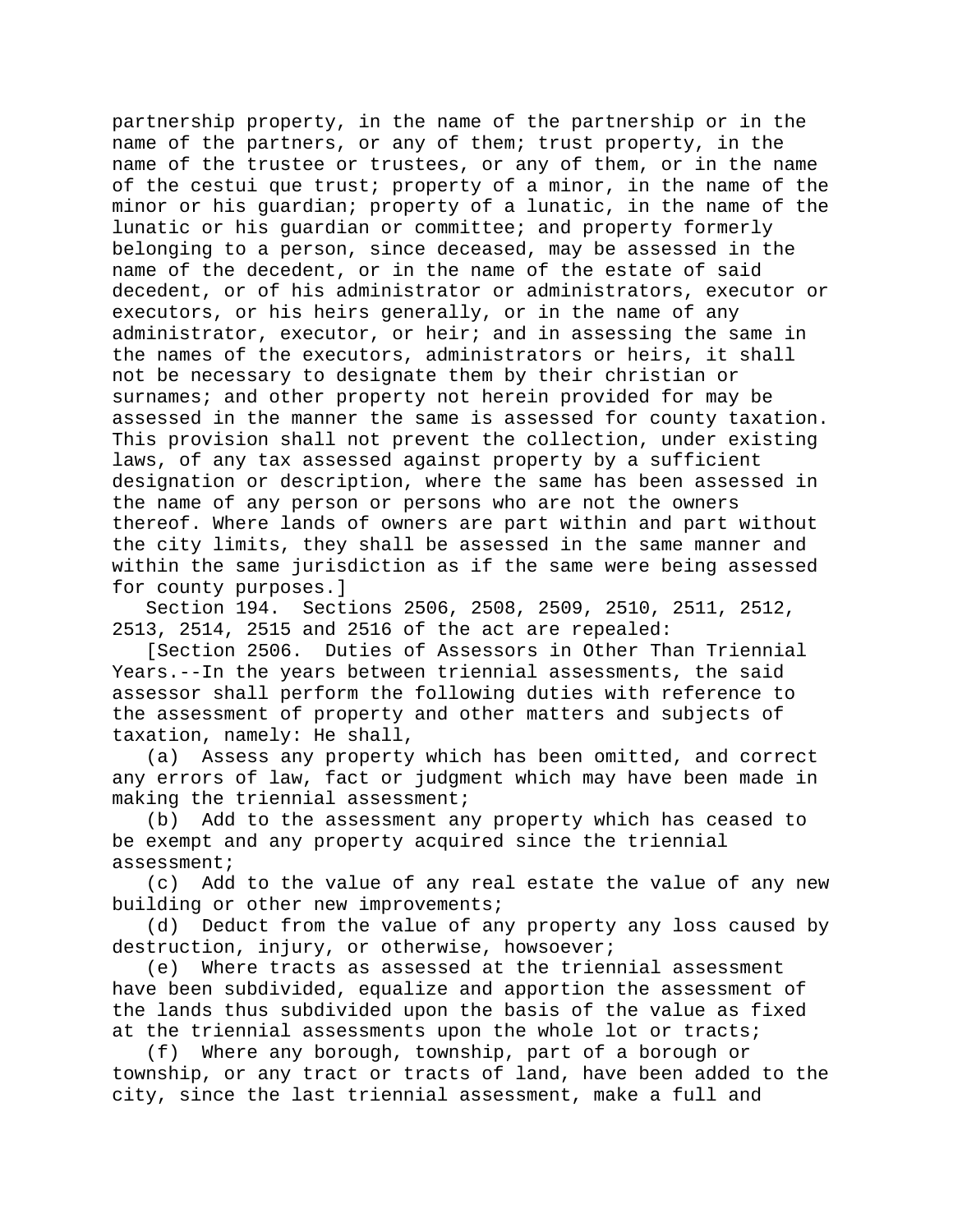impartial assessment of the property in the annexed district, and return the same in a like manner as if it were a triennial assessment;

(g) When any property has been transferred or disposed of, make the proper changes, deductions or transfers upon the proper assessment books and duplicates;

(h) Perform such other duties, as may be prescribed by ordinance, necessary to the making of proper assessments or valuations.<br>Section 2508.

Omitted Property to be Assessed; Liability of Owner for Back Taxes.--When the said assessor ascertains that any property is omitted, he shall assess the same for the omitted years, but not back further than and including the last year of the preceding triennial assessment. The person or party owning said omitted property shall be liable for the tax against the property for the omitted year or years, at the tax rate levied during the omitted year or years, and the proper authorities shall make out the proper tax and place the amount thereof in the hands of the city treasurer for collection.

Section 2509. Clerks; Power to Administer Oaths; Inventories.--The assessor shall have the right to procure such books, maps, et cetera, as may be necessary to the performance of his duties, and, when authorized by council, may employ clerks for the purpose of transcribing and making duplicate and assessment books. He, and each of them, shall have power to administer oaths, and to require, under oath, of every taxable or person in charge or control of any property, an inventory of his taxable property, with his estimate of the just, full, fair, and impartial value thereof, and which, in his judgment, the same would bring at a fair public sale thereof. Such estimate shall not be conclusive, but shall be subject to revision by increase, decrease or equalization with other property.

Section 2510. Information from Real Estate Registry Office; Sufficiency of Descriptions.--Where any city has established a registry of real estate by law, the assessor shall have the right to obtain from the official in charge of said registry such information as to the registered owners of real estate as said department is able to furnish, and under such rules and regulations as shall be established by ordinance of council. It shall be a sufficient description of any real estate in any assessment books or duplicates to designate the same by such city lot number, other number or designation, as is used on the registry.

Section 2511. Time of Completion of Assessments.--The assessor shall complete his triennial assessment, and the annual assessments in intervening years, on or before the first day of September in each year, or as soon thereafter as practicable. He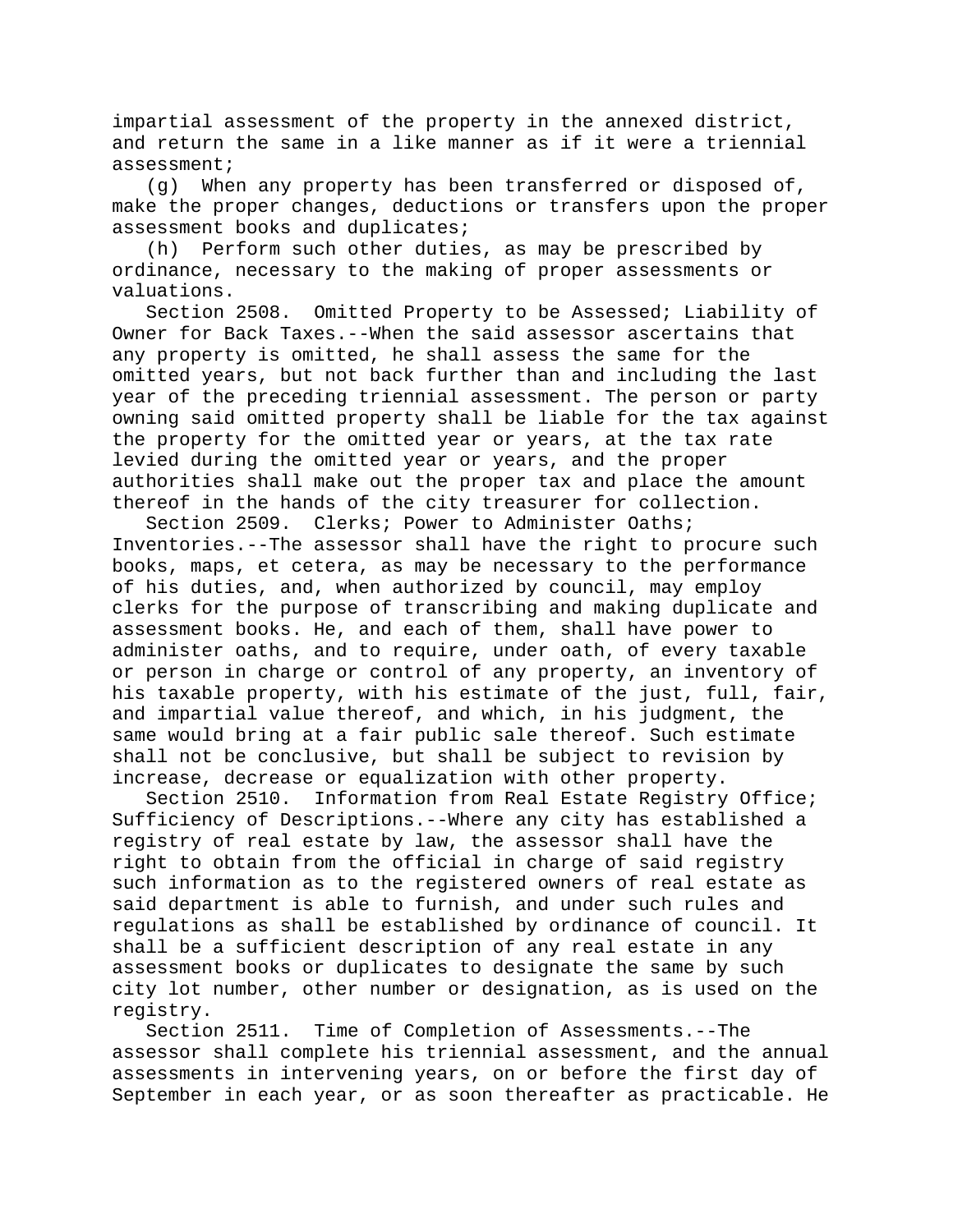may, with the approval of the board of revision and appeals, add to the duplicates in the hands of the city treasurer any subject of taxation omitted therefrom, and rectify any and all errors and mistakes made therein.

Section 2512. Liability for Neglect.--Any assessor or assessors who shall wilfully omit, neglect, or refuse to assess any property liable to taxation shall be held responsible to the city for any loss or damage caused thereby.

Section 2513. Ordinances to Regulate Assessments, Transfers, Appeals, Et Cetera.--The council of each city may pass such ordinances as it may deem proper and necessary, providing for and regulating the manner of making the assessments, valuations, and transfers, and the taking of appeals to the board of revision and appeal, and regulating proceedings before said board on any and all matters not specifically provided for in this act.

Section 2514. Board of Revision of Taxes and Appeals.--The council of each city shall constitute the board of revision of taxes and appeals, and the city clerk shall serve as clerk thereof.

Section 2515. New Assessments.--The council, in any years other than a triennial year, if it shall deem a new assessment necessary, may, on or before the first day of May, issue its precept to the city assessor and by ordinance or resolution require him to make out and return a full, just, and equal assessment of property within the city, or such parts thereof as may be deemed advisable.

Section 2516. Revision of Assessments.--The said board of revision of taxes and appeals shall take and receive the triennial and yearly assessment as returned by the city assessor, and may revise, equalize, and alter such assessments, in any and every year, by increasing or reducing the valuation either in individual cases or by wards, or parts of wards; rectify all errors, and add to the assessment book, and to the duplicate thereof in the hands of the city treasurer, any property or person subject to taxation omitted therefrom, and any real estate in such city which has been exempt from taxation, and has ceased to be occupied and used for the purpose or purposes which entitled it to such exemption, as taxable for the portion of the year commencing at the time when the right to exemption ceases. Such property shall thereupon become subject to taxation, at the rate fixed for the year, for the proportionate part of the year during which it is not entitled to exemption.]<br>Section 195.

Section 2516.1 of the act, amended July 29, 1970 (P.L.640, No.215), is repealed: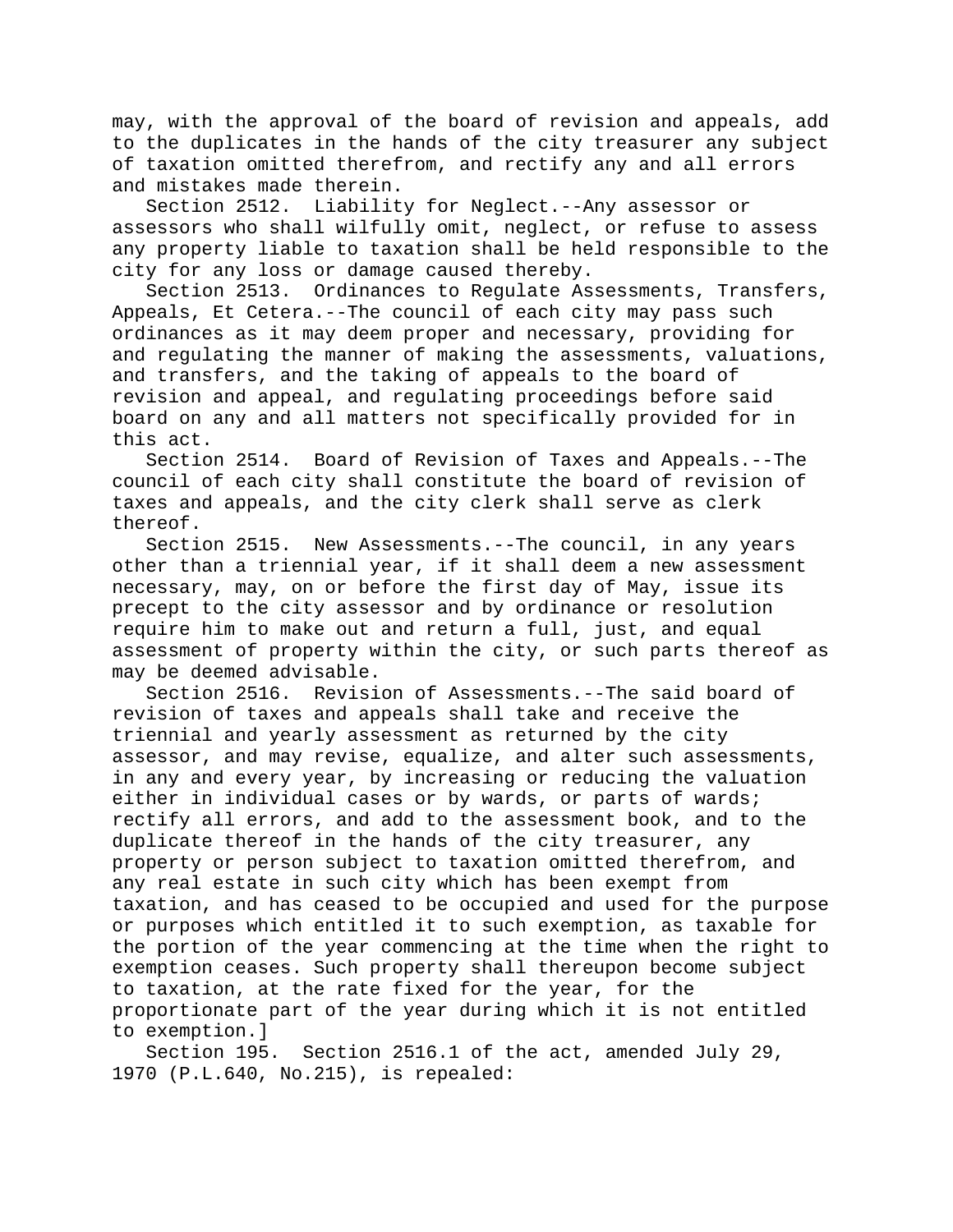[Section 2516.1. Additions and Revisions to Duplicates.-- Whenever in any city there is any construction of a building or buildings not otherwise exempt as a dwelling after the city council has prepared a duplicate of the assessment of city taxes and the building is not included in the tax duplicate of the city, the authority responsible for assessments in the city shall, upon the request of the city council, direct the assessor in the city to inspect and reassess, subject to the right of appeal and adjustment provided by the act of Assembly under which assessments are made, all taxable property in the city to which major improvements have been made after the original duplicates were prepared and to give notice of such reassessments within ten days to the authority responsible for assessments, the city and the property owner. The property shall then be added to the duplicate and shall be taxable for city purposes at the reassessed valuation for that proportionate part of the fiscal year of the city remaining after the property was improved. Any improvement made during the month shall be computed as having been made on the first of the month. A certified copy of the additions or revisions to the duplicate shall be furnished by the city council to the city treasurer, together with their warrant for collection of the same, and within ten days thereafter the city treasurer shall notify the owner of the property of the taxes due the city.]

Section 196. Section 2517 of the act is repealed:

[Section 2517. Hearing of Appeals.--The board of revision of taxes and appeals may require the attendance of the assessor and assistant assessors, or any of them, or other citizens, before them for examination on oath or affirmation. It shall hear and determine all appeals by taxpayers from the assessments made by the city assessor, at such time and place as it may prescribe, conformably with law as to notice to the taxable and his filing of notice of intention to appeal.]<br>Section 197. Section 2518 of tl

Section 2518 of the act, amended December 13, 1982 (P.L.1192, No.273), is repealed:

[Section 2518. Notice to Taxables of Assessments; Appeals.-- (a) The assessor shall give, or cause to be given, printed or written notice to each taxable of the city, whose property is newly assessed, or whose last previous assessment has been changed, of the amount of the present assessment, valuation and ratio and the new assessment, valuation and ratio. The said notice shall not be required to be given to any taxable whose property assessment was not changed as a result of any triennial assessment. The said notice shall also inform the taxable of the requirements of this section as to appealing from any assessment. Such notice may be served personally or by posting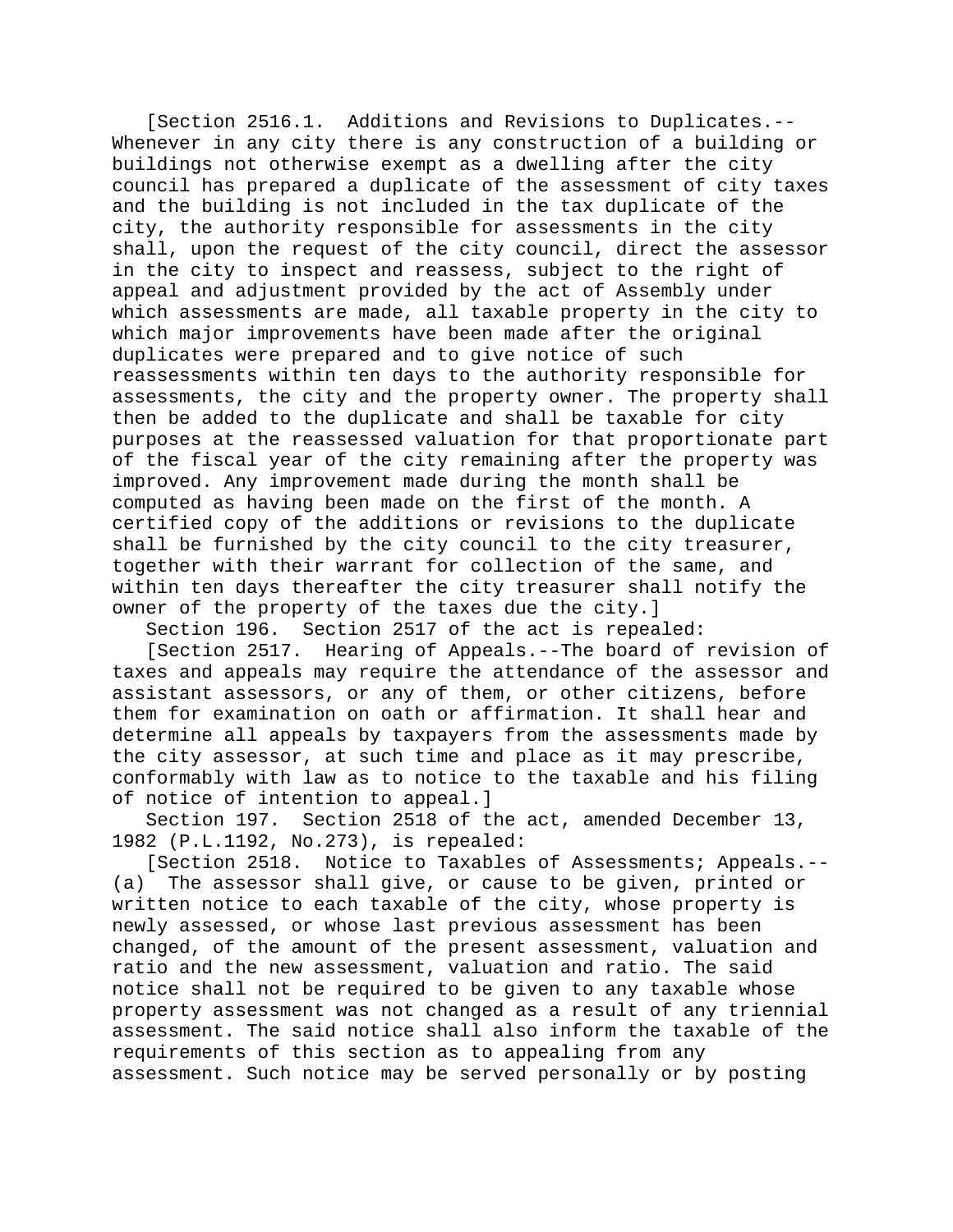on the premises or by mailing the same to the last known address of the taxable.

(b) Notice similar to that provided for in subsection (a) shall be given when the city changes the established predetermined ratio.

(c) Any person dissatisfied or aggrieved by any assessment, or any change thereof, made by the assessor, may appeal to the said board of revision of taxes and appeals, by filing with the board a statement in writing of intention to appeal, setting forth:

(1) The assessment or assessments by which such person feels aggrieved;

(2) The address to which the board shall mail notice of when and where to appear for hearing.

(d) The statement of intention to appeal shall be filed with the said board not later than thirty days after the notice of assessment has been mailed to the taxable at his last known address, or has been served upon him personally, or has been posted upon the premises. No appeal shall be permitted except upon such a statement of intention as herein required, nor may any taxable appeal as to an assessment not designated in his statement of intention to appeal. The board shall fix the time and place of hearing appeals and shall give at least five days notice to the taxable.

(e) Any triennial assessment made prior to the effective date of this amending act, which did not change a property assessment, is hereby validated irrespective of whether or not written or printed notice of such assessment was given to the taxable.]

Section 198. Section 2519 of the act is repealed:

[Section 2519. Power of Assessor to Administer Oaths.--For the purposes of all hearings, and for all other purposes necessary to the discharge of his duties, the assessor shall have authority to administer oaths and affirmations touching any matter relating thereto.]

Section 199. Sections 2520 and 2521 of the act, amended December 13, 1982 (P.L.1192, No.273), are repealed:

[Section 2520. Custody of Assessment Books; Completion of Work of Board.--(a) The board of revision of taxes and appeals shall procure and have the custody and control of all books relating to assessment of city taxes, and keep them arranged according to wards and dates, and shall furnish the city assessor the necessary books for making the assessment, which, on the completion of such assessment, shall be returned to such board of revision of taxes and appeals. The board shall complete its labors, and the hearing and determination of all appeals, on or before the first day of December of each year, or as soon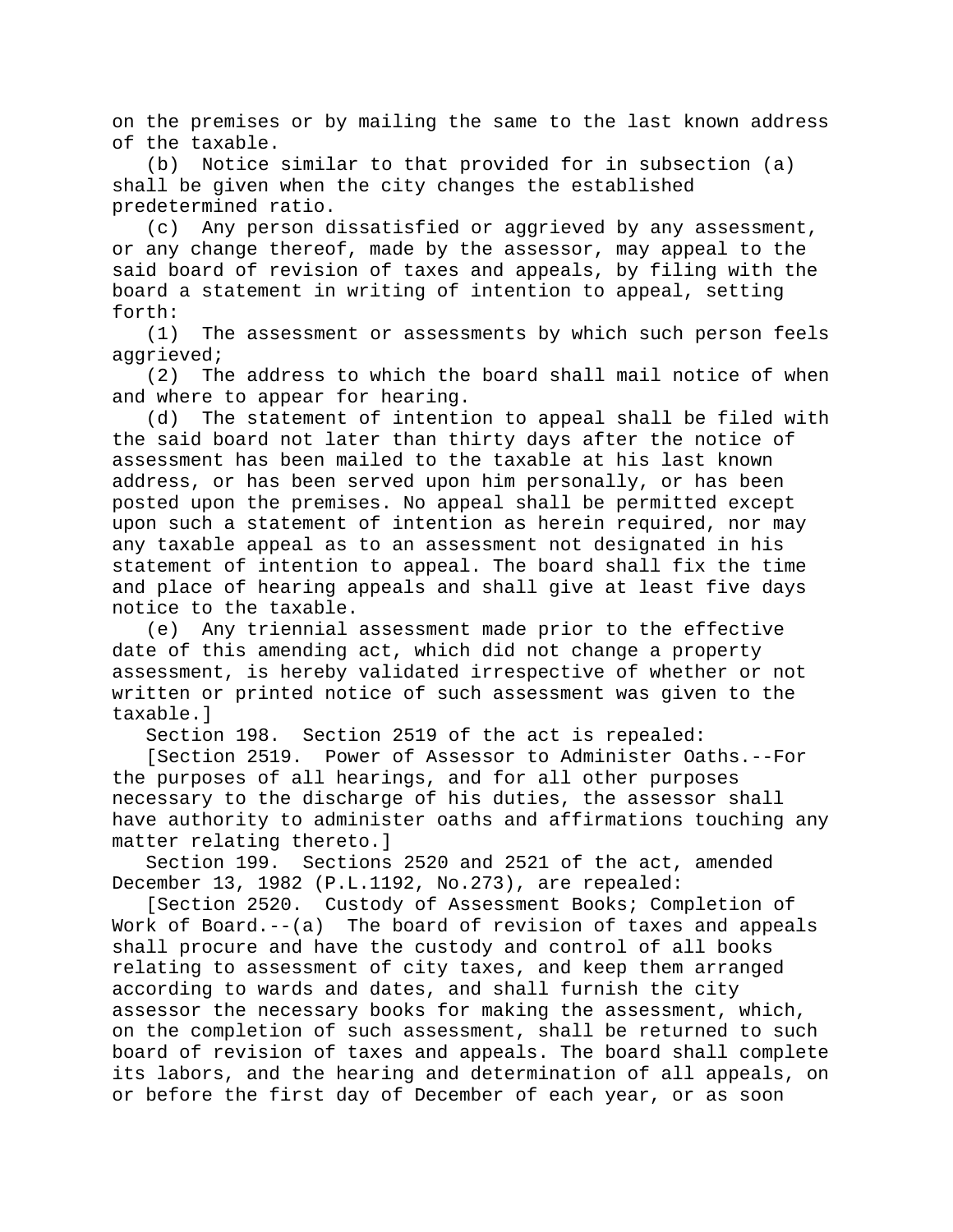thereafter as practicable, after which the assessment shall be copied, by wards, into a tax duplicate or duplicates for the use of the city. The assessment, so corrected and copied, shall be and remain a lawful assessment for the purpose of city taxation until altered as provided in this article. The board shall give notice in writing within five days after its disposition of each appeal, advising the taxable of its decision.

(b) In any appeal of an assessment the board shall make the following determinations:

(1) The current market value for the tax year in question.<br>(2) The common level ratio.

The common level ratio.

(c) The board, after determining the current market value of the property for the tax year in question, shall then apply the established predetermined ratio to such value unless the common level ratio varies by more than fifteen per centum from the established predetermined ratio, in which case the board shall apply the common level ratio to the current market value of the property for the tax year in question.

(d) Nothing herein shall prevent any appellant from appealing any base year valuation without reference to ratio.

Section 2521. Appeals from Decisions of Board; Costs.--(a) Any owner of taxable property who may feel aggrieved by the decision of the board of revision of taxes and appeals as to the assessment or valuation of his taxable property may appeal from the decision of the board of revision of taxes and appeals to the court of common pleas of the county within which such property is situated, and, for that purpose, may present to said court, or file in the prothonotary's office, within sixty days after mailing notice to him that the board of revision of taxes and appeals have held the appeals provided for by law and acted on the said assessments and valuations, a petition signed by him, his agent, or attorney, setting forth the facts of the case. The court shall thereupon, after notice to the said board of revision of taxes and appeals, hear the said appeal and the proofs in the case, and make such orders and decrees touching the matter complained of as to the judges of said court may seem just and equitable, having due regard to the valuation and assessment made of other property in such city. The costs of the appeal and hearing shall be apportioned or paid as the court may direct. The said appeals shall not, however, prevent the collection of the taxes complained of, but in case the same shall be reduced, then the excess shall be returned to the person or persons who shall have paid the same.

(b) In any appeal of an assessment the court shall make the following determinations:

- (1) The current market value for the tax year in question.
- (2) The common level ratio.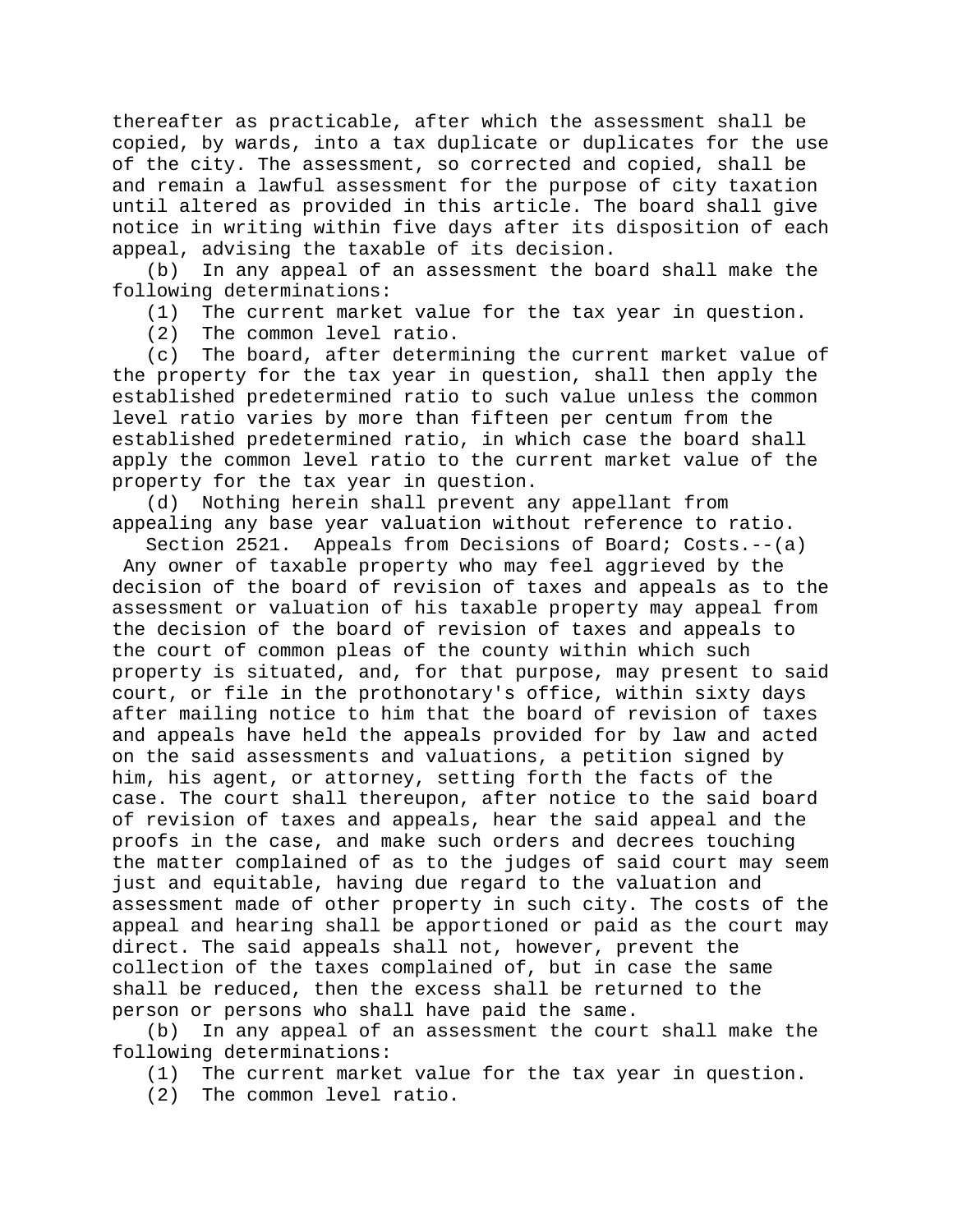(c) The court, after determining the current market value of the property for the tax year in question, shall then apply the established predetermined ratio to such value unless the common level ratio varies by more than fifteen per centum from the established predetermined ratio, in which case the court shall apply the common level ratio to the current market value of the property for the tax year in question.

(d) Nothing herein shall prevent any appellant from appealing any base year valuation without reference to ratio.]

Section 200. The act is amended by adding a section to read:

**Section 2522. Assessment Powers.--(a) With regard to the valuing and assessing of property for taxation within a city, the following shall apply:**

**(1) If, on the effective date of this section, a city is utilizing the county assessment office for the valuation and assessment of property, the city shall continue to utilize the county assessment office for this purpose.**

**(2) If clause (1) does not apply, council may appoint and employ persons to value and assess property for taxation within a city, following the procedures and methodologies set forth in the assessment law or laws applicable in the county in which the city is located, provided that the act of April 16, 1992 (P.L.155, No.28), known as the "Assessors Certification Act," shall apply to persons hired pursuant to this clause.**

**(3) If clause (2) applies, a city may subsequently elect to utilize the county assessment office to value and assess property.**

**(4) (i) A city, conducting its own assessments as authorized by clause (2), or utilizing the county assessment office pursuant to clause (1) or (3), may, by ordinance, adopt an established predetermined ratio different from that used by the county. The city shall apply the ratio selected to the actual valuation supplied by the county to determine assessed value for tax purposes. The established predetermined ratio selected by the city may not exceed one hundred per centum of actual value.**

**(ii) As used in this clause, "established predetermined ratio" shall mean the ratio of assessed value to market value established by the city council and uniformly applied in determining assessed value in any year.**

**(5) A city that is utilizing the county assessment office in accordance with clause (1) or which elects to utilize the county assessment office in accordance with clause (3) may not thereafter appoint and employ persons to value and assess property in accordance with clause (2).**

**(b) In any case in which a city appoints persons to value and assess property, the following shall apply:**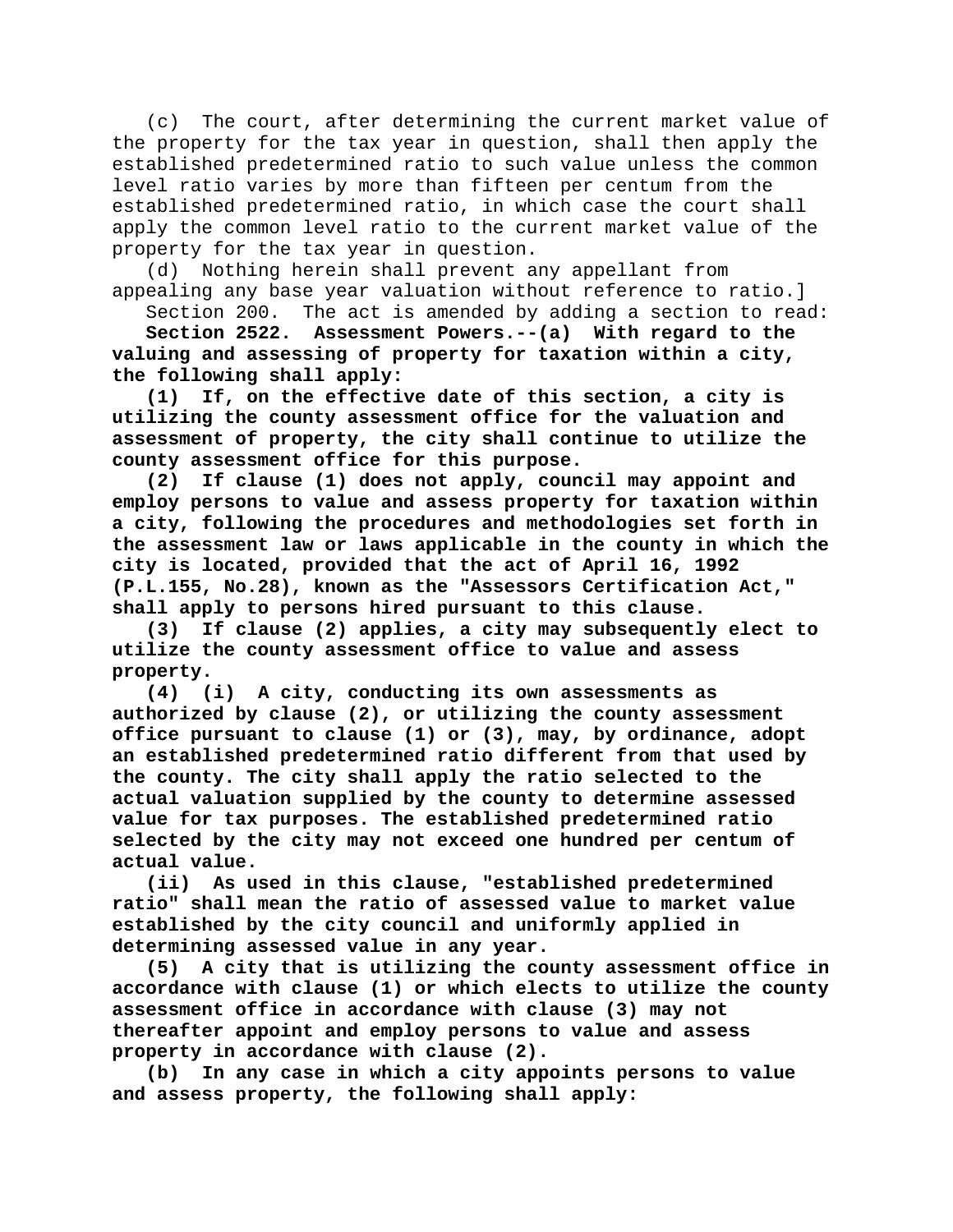**(1) If the property being assessed is not wholly within the city limits, it shall be assessed in the same manner and within the same jurisdiction as if the same were being assessed for county purposes.**

**(2) If a city has established a registry of real estate, it may obtain for purposes of assessment, from the official in charge of the registry, available information as to the registered owners of real estate, under rules and regulations as may be established by ordinance. It shall be a sufficient description of any real estate in any assessment books or duplicates to designate the same by such city lot number, other number or designation, as is used on the registry.**

**(3) For purposes of assessment appeals, council shall constitute the board of revision of taxes and appeals and the city clerk shall serve as clerk thereof.**

**(4) Except as authorized in this section, the city shall not exercise powers contrary to or in limitation or enlargement of powers granted by statutes that provide the substantive rules governing the making of assessments and valuations of property which are applicable to the assessment of property for taxation purposes under the county assessment law or laws applicable in the county in which the city is located.**

**(5) A city conducting its own assessments pursuant to subsection (a)(2) shall establish and follow procedures that are consistent with similar procedures provided in the assessment law or laws applicable in the county in which the city is located, including, but not limited to, providing notice of an opportunity to appeal assessments, for taking appeals to and from the board of appeals and for the conduct of proceedings before the board.**

**(c) A temporary tax exemption for residential construction shall be subject to the following:**

**(1) New single and multiple dwellings constructed for residential purposes and improvements to existing unoccupied dwellings or improvements to existing structures for purposes of conversion to dwellings shall not be valued or assessed for purposes of real property taxes until:**

**(i) occupied;**

**(ii) conveyed to a bona fide purchaser; or**

**(iii) one year from the first day of the month in which falls the sixtieth day after which the building permit was issued or, if no building permit or other notification of improvement was required, then from the date construction commenced.**

**(2) The assessment of any multiple dwelling because of occupancy shall be upon such proportion which the value of the**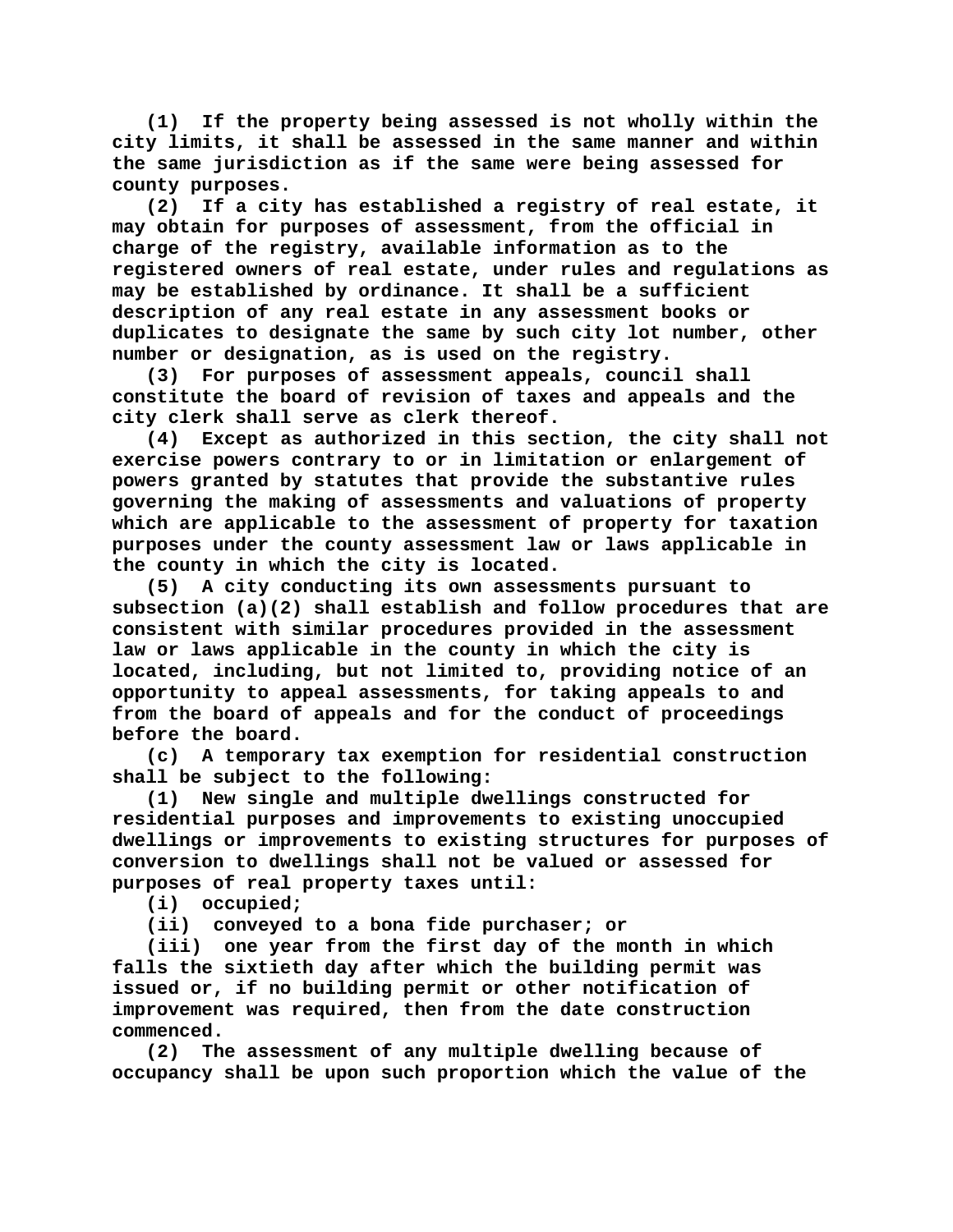**occupied portion bears to the value of the entire multiple dwelling.**

**(3) As used in this subsection, the word "dwelling" means a building or portion thereof intended for permanent use as a home or residence.**

Section 201. The heading of subdivision (b) of Article XXV of the act is reenacted to read:

(b) Levy and Collection

Section 202. Section 2531 of the act, amended November 19, 1959 (P.L.1519, No.534), August 3, 1967 (P.L.199, No.63), June 16, 1972 (P.L.443, No.135) and May 22, 1981 (P.L.71, No.20), is amended to read:<br>Section 2531.

Tax Levies.--(a) Council may, by ordinance, levy and**, in accordance with this act,** provide for the collection of [the following taxes:

1. A tax for general revenue purposes on all persons and property taxable according to the laws of the Commonwealth for county purposes: the valuation of such property to be assessed as hereinbefore provided.

2. An annual tax sufficient to pay interest and principal on any indebtedness incurred pursuant to the act of July 12, 1972 (P.L.781, No.185), known as the "Local Government Unit Debt Act," or any prior or subsequent act governing the incurrence of indebtedness of the city.

3. A residence tax for general revenue purposes, not exceeding five dollars annually, on all inhabitants above the age of eighteen years. Any ordinance of council fixing the rate of taxation for any year at a mill rate shall also include a statement expressing the rate of taxation in dollars and cents on each one hundred dollars of assessed valuation of taxable property.

4. The council of any city may, by ordinance, in any year levy separate and different rates of taxation for city purposes on all real estate classified as land, exclusive of the buildings thereon, and on all real estate classified as buildings on land. When real estate tax rates are so levied, (i) the rates shall be determined by the requirements of the city budget as approved by council, (ii) higher rates may be levied on land if the respective rates on lands and buildings are so fixed so as not to constitute a greater levy in the aggregate than a rate of twenty-five mills on both land and buildings, and (iii) they shall be uniform as to all real estate within such classification.

5. Where the city council by a majority action shall, upon due cause shown, petition the court of quarter sessions for the right to levy additional millage, the court, after such public notice as it may direct and after hearing, may order a greater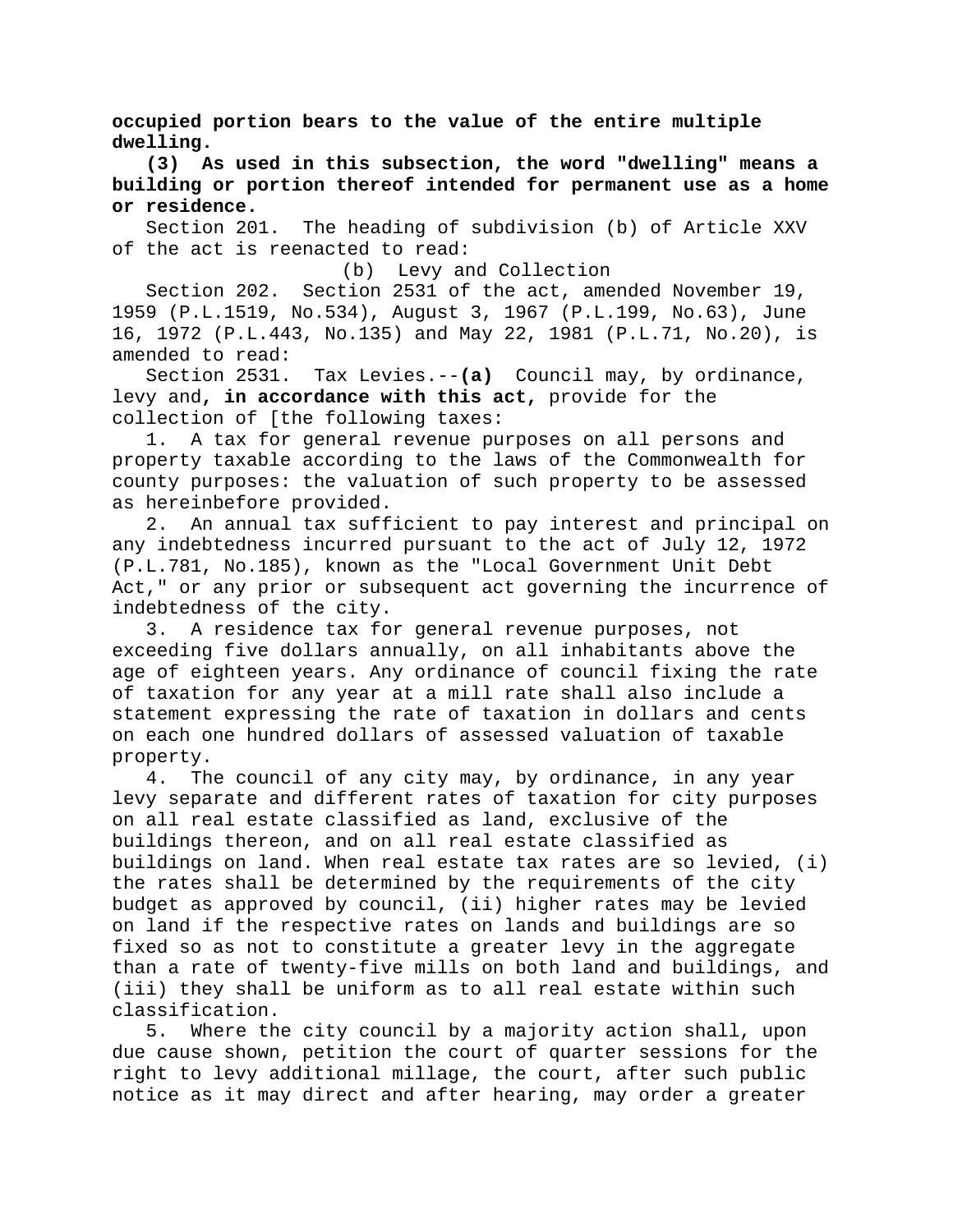rate than twenty-five mills but not exceeding five additional mills to be levied.] **taxes on all property within the city thatis made taxable for city purposes and subject to valuation andassessment by the county assessment office or the city, asprovided in subdivision (a), as follows:**

**(1) A tax for general revenue purposes not exceeding thirty mills.**

**(2) An annual tax sufficient to pay interest and principal on any indebtedness incurred pursuant to 53 Pa.C.S. Pt. VII Subpt. B (relating to indebtedness and borrowing) or any prior or subsequent act governing the incurrence of indebtedness of the city.**

**(3) An annual tax, not to exceed five mills, to light the highways, roads and other public places in the city.**

**(4) An annual tax for the purpose of maintaining and operating recreation places and programs.**

**(5) An annual tax, not to exceed the sum of one-tenth of one mill, for the purpose of defraying the cost and expense of caring for shade trees and the administrative expenses connected therewith, or council may provide for such expenses by appropriation from the General Fund.**

**(b) Council may, by ordinance, levy and, in accordance with this act, provide for the collection of a residence tax for general revenue purposes, not exceeding five dollars annually, on all inhabitants who are eighteen years of age or older.**

**(c) With regard to the taxes authorized in subsection (a), the following shall apply:**

**(1) Special purpose levies authorized in this section shall not be included in calculating the thirty-mill limit imposed by subsection (a).**

**(2) Any ordinance fixing the rate of taxation for any year at a millage rate shall also include a statement expressing the rate of taxation in dollars and cents on each hundred dollars of assessed valuation of taxable property.**

**(3) The council of any city may, by ordinance, in any year levy separate and different rates of taxation for city purposes on all real estate classified as land, exclusive of the buildings thereon, and on all real estate classified as buildings on land. When real estate tax rates are so levied:**

**(i) The rates shall be determined by the requirements of the city budget as approved by council.**

**(ii) The respective rates levied on land and buildings do not have to be equal but must be so fixed so as not to constitute a greater levy in the aggregate than a rate of thirty mills on both land and buildings.**

**(iii) The rates shall be uniform as to all real estate within such classification.**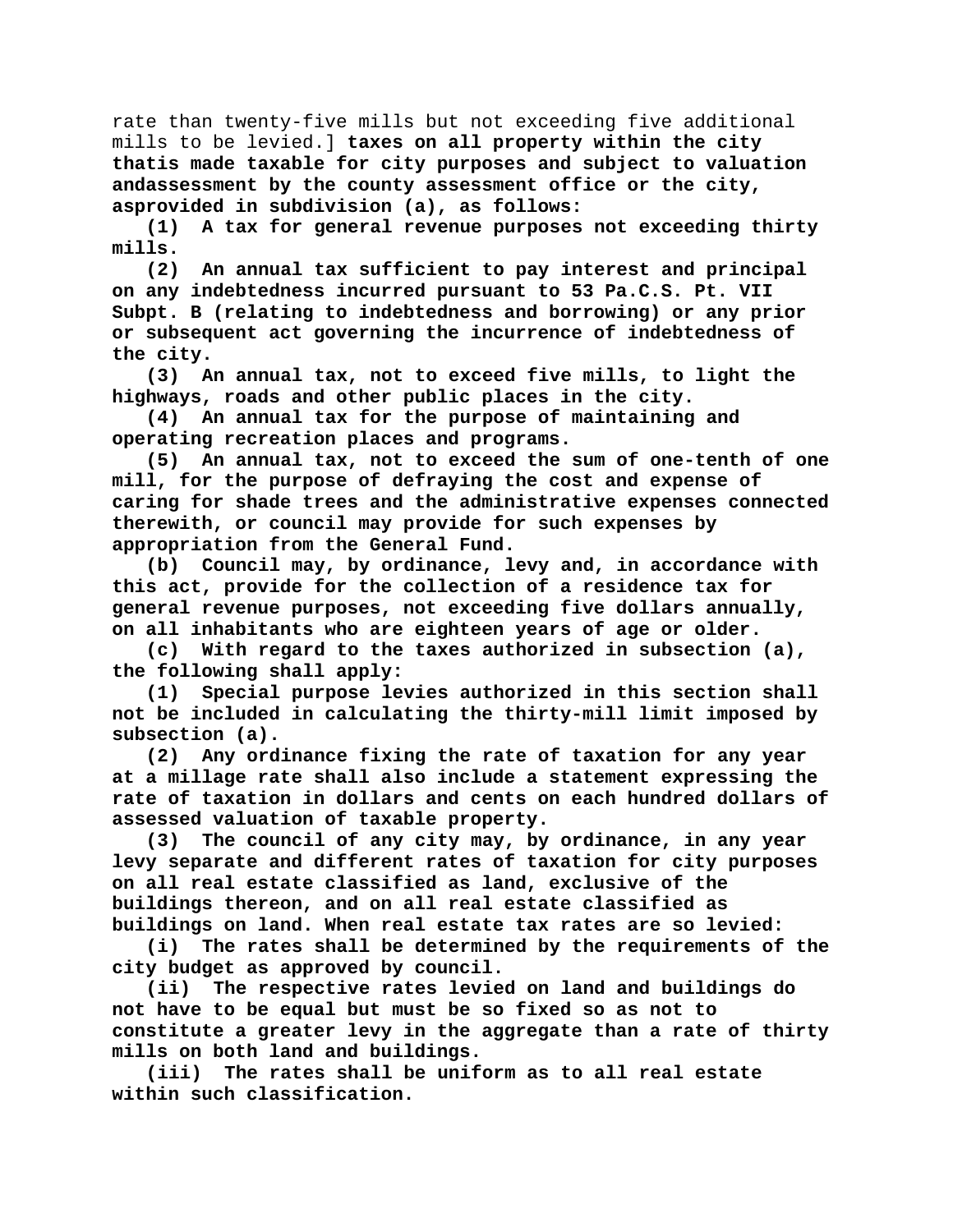**(4) Where the city council by a majority action shall, upon due cause shown, petition the court of common pleas for the right to levy additional millage for general revenue purposes, the court, after such public notice as it may direct and after hearing, may order a greater rate than thirty mills but not exceeding five additional mills to be levied.**

**(5) (i) Notwithstanding council's power to authorize the transfer of an unexpended balance of an appropriation item pursuant to section 1804, when any moneys are collected for any special purpose, no city treasurer or council member may apply those moneys to any purpose other than that for which they were collected.**

**(ii) Any city treasurer or council member who violates subclause (i) commits a misdemeanor of the third degree, and, in addition to the fine or penalty which may be imposed upon conviction, shall be required to pay restitution in the amount of moneys improperly spent.**

Section 203. Section 2531.1 of the act, amended November 26, 1982 (P.L.759, No.214), is amended to read:

Section 2531.1. Exemptions from Taxation.--The council of any city may, by ordinance or resolution, exempt any person whose total income from all sources is less than

[five] **twelve**thousand dollars [(\$5,000)] **(\$12,000)** per annum from any per capita or [resident's] **residence** tax levied under this act. This exemption shall not apply to real property taxes.

Section 204. The act is amended by adding a section to read:

**Section 2531.2. Certification of Schedule.--For the purpose of delinquent tax collection and the filing of liens on property upon which the taxes, assessed and levied, have not been paid and have become delinquent, the treasurer shall certify schedules of unpaid taxes. The certification shall be made to the person designated by each taxing district for which the treasurer collects taxes.**

Section 205. Sections 2532, 2533 and 2534 of the act are repealed:

[Section 2532. City Treasurer to Be Tax Collector.--The city treasurer, by virtue of his office, shall be the collector of the city, county, school, and institution district taxes, assessed or levied in the city by the proper authorities therein.

Section 2533. Oath of City Treasurer as Collector of Taxes.- -At the time the city treasurer enters upon his duties, he shall take and subscribe his oath of office as collector of city, county, school, and institution district taxes, which oath shall be filed with the city clerk.

Section 2534. Office for Receipt of Taxes; Supplies.--The city treasurer, as collector of taxes, shall keep his office in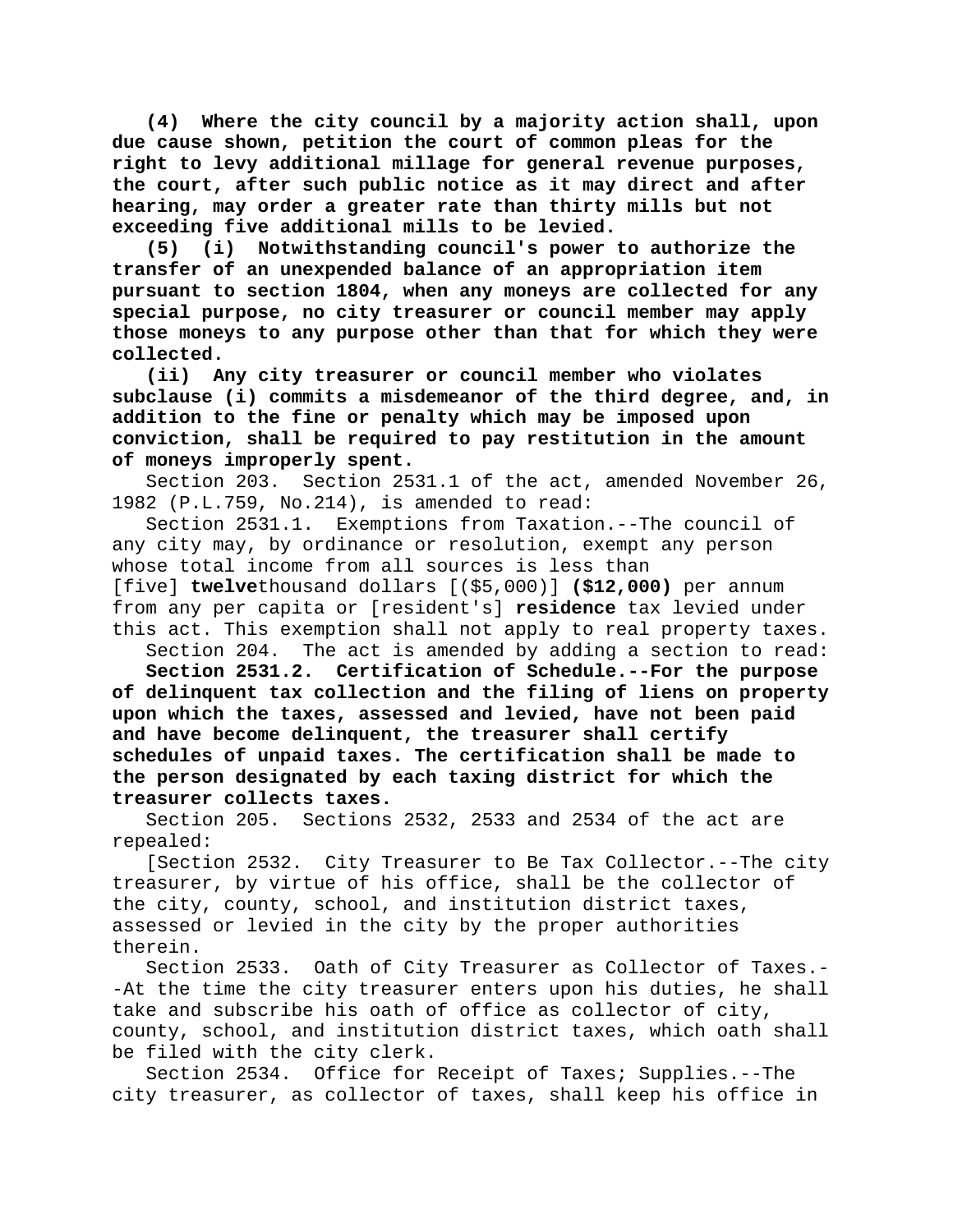the same place occupied by him as city treasurer, which shall be kept open for the receipt of taxes at all times during business hours. All printing and stationery supplies shall be furnished by the proper authorities, respectively.]

Section 206. Section 2535 of the act, amended December 14, 1967 (P.L.828, No.355), is repealed:

[Section 2535. Date of Delivery of Duplicate; Collection.-- The council of each city and the county and county institution district authorities, now empowered or which may be hereafter empowered to levy taxes upon persons and property within the city, shall, within thirty days after the adoption of the budget or within thirty days after receipt of the assessment roll from the county whichever is later, make out and deliver their respective duplicates of taxes assessed to the city treasurer, as the collector of the said taxes, which shall be collected by the city treasurer, by virtue of his office as aforesaid. The proper school authorities shall make out and deliver the school duplicates of their respective taxes in such city at the time and in the manner provided by the school laws of the Commonwealth. All duplicates of taxes placed in the hands of said treasurer shall at all times be open to proper inspection of the taxpayers and of the proper auditing and examining officers of said city, county or school district, as the case may be, and shall be delivered by said treasurer at the expiration of his term to his successor in office.]

Section 207. Sections 2536, 2537 and 2538 of the act are repealed:

[Section 2536. Deposits.--The city treasurer as collector of taxes shall pay over to himself as city treasurer, in accordance with the provisions of the Local Tax Collection Law, all the city taxes collected by him. He shall at the same time deposit all the city taxes so paid over to him into a bank or financial institution, which shall be a city depository named by the city council. All such deposits shall be made in the name of the city treasurer as such, or in the name of the city, as council may provide.

Section 2537. Tax Liens; Schedule of Uncollected Taxes; Liability for False Return.--Upon the settlement of the duplicates of city, county, institution district, and school taxes which by law are made a lien on real estate, the city treasurer, as collector of said taxes, shall make out schedules of said city, county, school, or institution district taxes uncollected upon his duplicates, or those delivered to him by his predecessor, with a brief description of the properties against which the same are assessed, for the purpose of having the same entered for lien or sold, according to law. The failure of the said collector to collect the said taxes from personal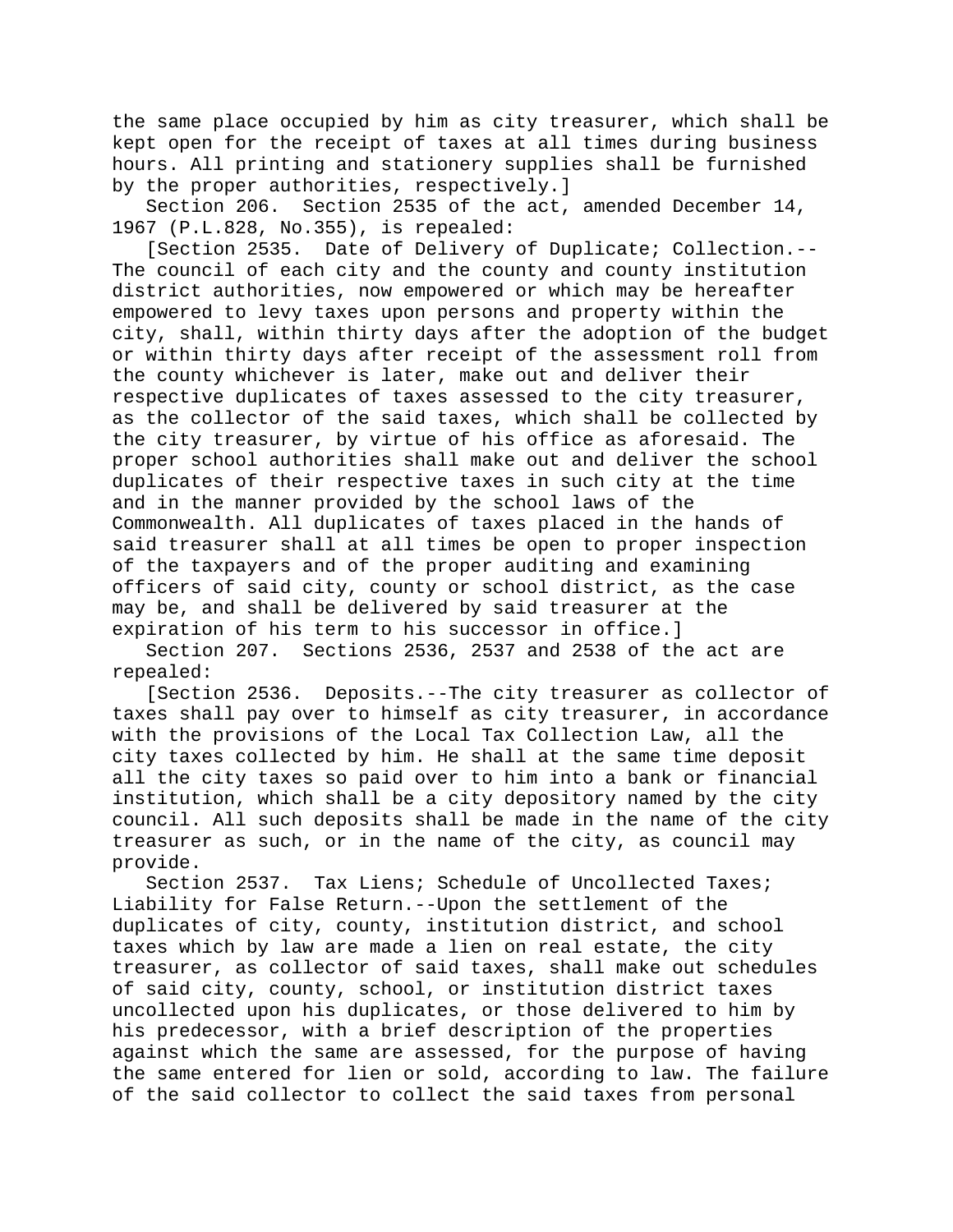property, when the same could have been collected shall not impair the lien thereof or affect any sale made for the collection thereof. In case any such collector shall make any wilfully false return, he shall be liable therefor to any person or persons injured thereby.

Section 2538. Certification of Schedule.--The schedule of unpaid city taxes shall be certified by the city treasurer, as collector of taxes, to the city solicitor for filing in court, with the like force and effect as if certified by the city treasurer under existing laws. The schedule of unpaid school and institution district taxes shall be certified to such officer or person as is now, or shall hereafter be, designated to receive the same for filing as a lien in court; and where no such person is designated, the said schedule may be certified to the solicitor of the authority levying the tax, who may cause the said taxes to be registered as a lien in court, under existing laws, and the certifying of the said schedules by the city treasurer, as a collector, shall in all cases have the like effect as if the same had been certified by the city treasurer, as aforesaid.]

Article XXV subdivision (c) heading of the act is reenacted to read:

(c) Sales of Real Estate for Delinquent Taxes Section 209. Section 2541 of the act, amended April 29, 1998 (P.L.294, No.47), is repealed:

[Section 2541. Public Sale of Property to Satisfy Tax Claims.--(a) In addition to other remedies provided for the collection of delinquent city taxes, the city treasurer may sell at public sale, in the manner hereinafter provided, any property upon which the taxes, assessed and levied, have not been paid and have become delinquent, unless such property has already been purchased and is held for the benefit of all the tax levying authorities concerned.<br>(b) For purposes of this s

For purposes of this section, taxes shall be considered delinquent thirty days after the final deadline for payment of such taxes for the current tax year.]

Section 210. Section 2542 of the act is repealed:

[Section 2542. Time of Holding Sales.--Such sales shall be made on the first Monday in June, in the year succeeding the year in which the respective taxes are assessed and levied, or on any day to which such sale may be adjourned, or on any first Monday of June in any succeeding year.]

Section 211. The act is amended by adding a section to read:

**Section 2542.1. Public Sale of Property to Satisfy Tax Claims.--(a) Property upon which city real estate taxes have not been paid and have become delinquent may become subject to public sale in accordance with one of the following:**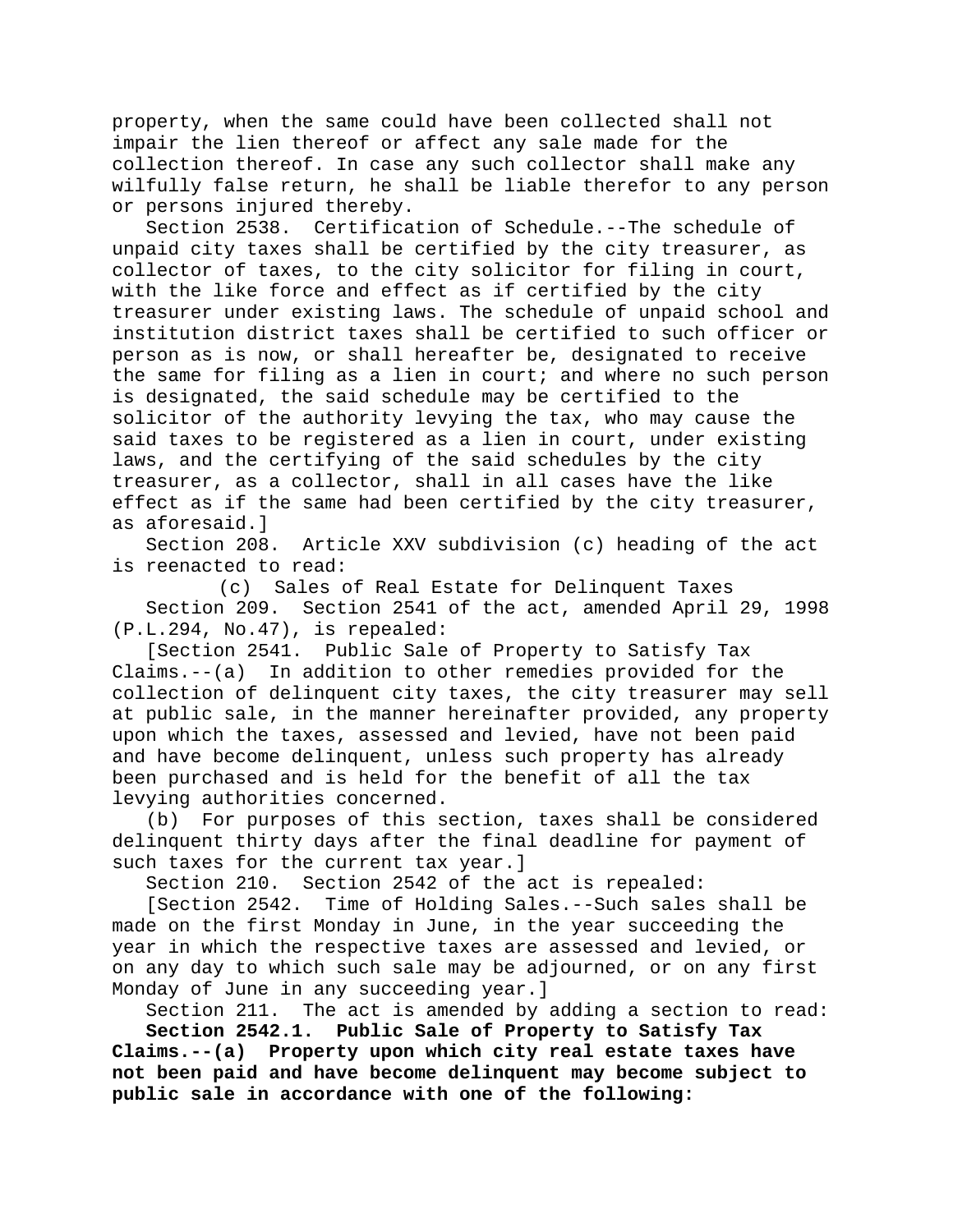**(1) The act of July 7, 1947 (P.L.1368, No.542), known as the "Real Estate Tax Sale Law."**

**(2) The Municipal Claim and Tax Lien Law.**

**(b) The remedies authorized in this section shall be in addition to other remedies provided for the collection of delinquent city taxes, including an action in assumpsit.**

**(c) Unless otherwise provided in the statutes referred to in subsection (a), taxes shall become delinquent thirty days after the final deadline for payment of such taxes for the current tax year.**

Section 212. Section 2543 of the act is amended to read:

Section 2543. Certification of Schedules [of Taxes.--Where the treasurer has not already in his hands the duplicates of said taxes, or certificates or schedules thereof, any receiver or collector of taxes, or other person having such delinquent taxes in his hands, shall certify to the city treasurer schedules of all unpaid taxes, with descriptions of the property assessed.] **to Treasurer.--At the request of the treasurer, any person acting on behalf of the city who possesses a schedule of unpaid city taxes shall certify the schedule to the treasurer along with the description of property against which the unpaid taxes were assessed.**

Section 213. Section 2544 of the act is repealed:

[Section 2544. Advertisement of Sales.--The city treasurer shall advertise for sale any of the property upon which it appears the taxes have not been paid, as shown by the duplicates in his hands, or by the returns or schedules certified to him, as aforesaid. Said advertisement shall be made, once a week for three successive weeks prior to the day of sale, in at least two newspapers of general circulation, printed and published in the city, and, in case two newspapers are not published in said city, then publication shall be made in two newspapers printed and published in the county in which the city is situate. The city treasurer shall also cause to be posted or tacked, in a conspicuous place on each parcel or lot of land advertised for sale, at least ten days prior to the day of sale, a notice stating that said property will be sold by said treasurer, for delinquent taxes, on a certain day and time, and at a certain place within the city, for which posting of notice he shall receive and tax as costs twenty-five cents for each notice. No sale shall be valid where the taxes have been paid prior to said advertisement, or where the taxes and costs have been paid after advertisement and before sale.]

Section 214. Section 2546 of the act is amended to read: Section 2546. Record of Sales [to be Kept; City

May]**;**Purchase [Lands at Sale.--] **and Resale.--(a)** The treasurer shall keep in [his] **the treasurer's** office**, or in such**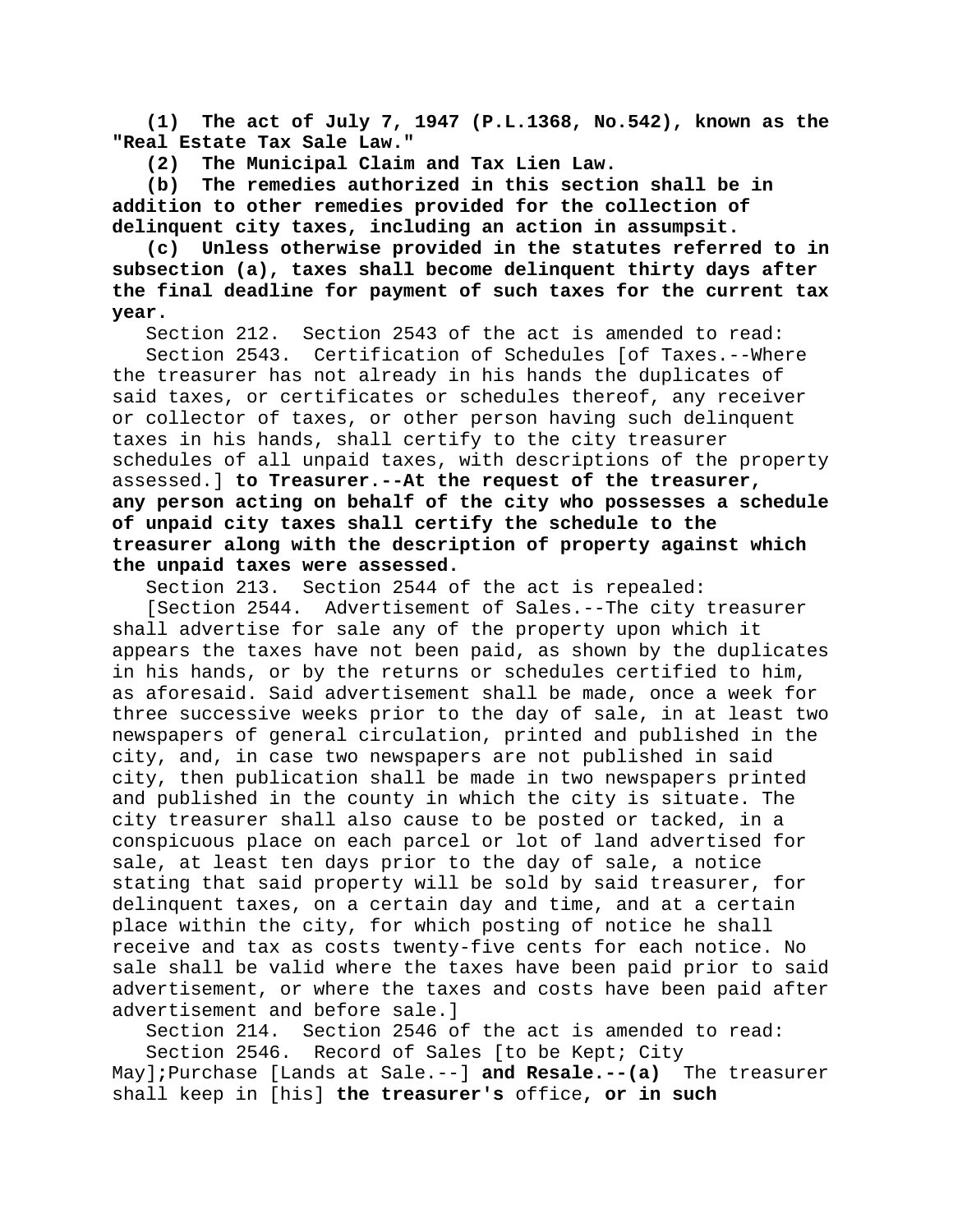**otherplace as council may direct,** a [book, in which he shall enter]**record of** all the sales made [by him, giving a description of each property sold, the name of the person as the owner thereof as the same appears upon the duplicate, or has been returned to him, the time of sale and the price at which sold, together with the cost. The] **pursuant to section 2542.1.**

**(b) Notwithstanding any other provision of law, the** city shall have the right to bid[, at any such sale, the amount of taxes and costs, and, if necessary, purchase such lands] **on andpurchase properties sold pursuant to section 2542.1.**

**(c) Properties purchased by the city under subsection (b)may be sold in accordance with section 2402.1(b)**.

Section 215. Sections 2547 and 2548 of the act are repealed: [Section 2547. Payment of Purchase Price by Purchaser;

Resale for Default.--Any purchaser or purchasers at said treasurer's sale, except the city, as soon as the property is struck down, shall pay the amount of the purchase money, or such part thereof as may be necessary to pay all the taxes and costs, as also one dollar and fifty cents for the use of the prothonotary, for entering the report of the treasurer, filing surplus bond, and acknowledgment of the treasurer's deed, as hereinafter mentioned. In case said amount is not forthwith paid, after the property is struck down, the sale may be avoided and the property put up again by the city treasurer, at said sale or at any subsequent sale.

Section 2548. Return of Sale.--The city treasurer shall promptly make a report and return to the court of common pleas, wherein he shall set forth, (a) a brief description of each parcel of real estate sold; (b) the name of the person (where known), in which the same is assessed; (c) the amount of  $tax$ , and the year for which the same was assessed; (d) the time when and the names of the newspapers in which the advertisement for sale was made, with a copy of said advertisement; (e) the time of sale; (f) the name of the purchaser; and (g) the price for which each respective property was sold.]

Section 216. Section 2549 of the act, repealed in part June 3, 1971 (P.L.118, No.6), is repealed:

[Section 2549. Confirmation of Sale; Disposition of Objections.--Upon the presentation of said report or return, if it shall appear to said court that such sale has been regularly conducted, under the provisions of this subdivision (c) of this article, the said report and sales so made shall be confirmed nisi; in case no objections or exceptions are filed to any such sale in the office of the prothonotary within ninety days from the date of such confirmation, a decree of absolute confirmation shall be entered, as of course, by the prothonotary. Any objections or exceptions to such a sale may raise the legality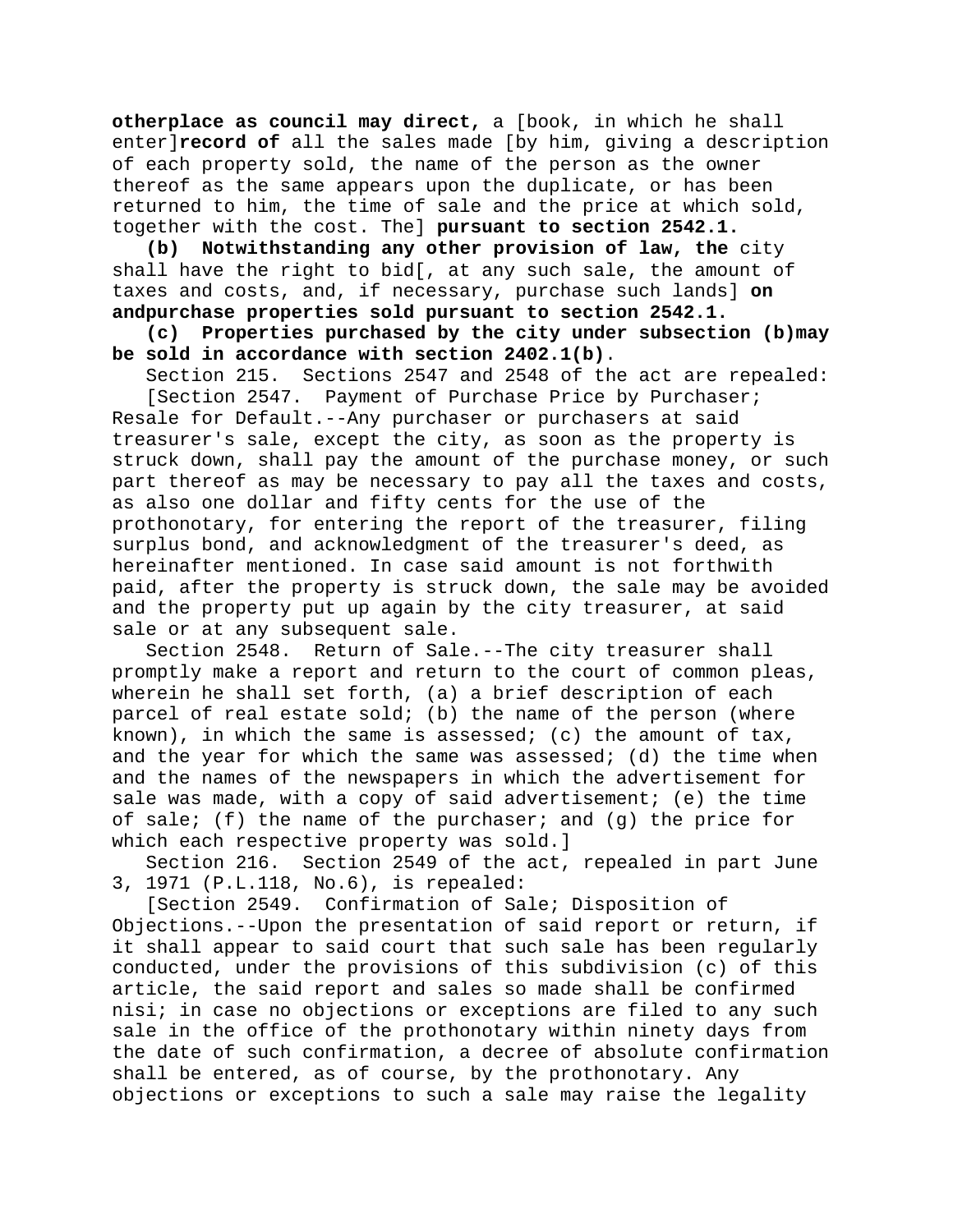of the taxes for nonpayment of which the real estate was sold or the return thereof, or the validity of the sale for the reason that the tax was actually paid, or question the regularity or legality of the proceedings of the treasurer in any respect. In case any objections or exceptions are filed, they shall be disposed of according to the practice of the court, and, when the same are overruled or set aside, a decree of absolute confirmation shall be entered by the court. If such objections or exceptions are sustained and the court deems the defect not amendable, it shall, by its order or decree, invalidate the sale. If no objections or exceptions are filed as herein provided, or if such objections or exceptions are finally overruled and the sale confirmed absolutely, the validity of the assessment of the tax and the validity of the proceedings of the treasurer, with respect to such sale, shall not thereafter be inquired into judicially in equity or by civil proceedings by the person or persons in whose name such property was sold, his, her or their heirs, or his, her or their grantees or assigns, subsequent to the date of the assessment of the taxes for which such sale was made, and such sale, after the period of redemption shall be terminated, shall be deemed to pass a good and valid title to the purchaser as against the person or persons in whose name such property was sold, provided the purchaser has filed the bond for surplus moneys as hereinafter provided.]

Section 217. Section 2550 of the act is repealed:

[Section 2550. Filing of Surplus Bond.--After any sale of property or lands for delinquent taxes has been confirmed by the court, as aforesaid, the purchaser or purchasers, where the bid exceeds the taxes and costs as aforesaid, shall make and execute to the said treasurer for the use of the persons entitled, a bond for the surplus money that may remain after satisfying and paying all the taxes and costs, as aforesaid, with warrant of attorney to confess judgment annexed thereto. The treasurer shall forthwith file said bond in the office of the prothonotary of the proper county, at the number and term where said report and return is filed. The surplus bond, filed as aforesaid, from the time of the date of the deed for property thus sold, shall bind as effectually, and in like manner as judgments, the land by said treasurer sold, into whose hands or possession they may come. The owners of said lands at the time of sale, their heirs or assigns or other legal representatives, may, at any time within five years after such sale, cause judgment to be entered in said court upon said bond, in the name of said treasurer, for the use of said owners, their heirs, assigns or legal representatives, as the case may be. In case the moneys mentioned in said bonds, with legal interest thereon from the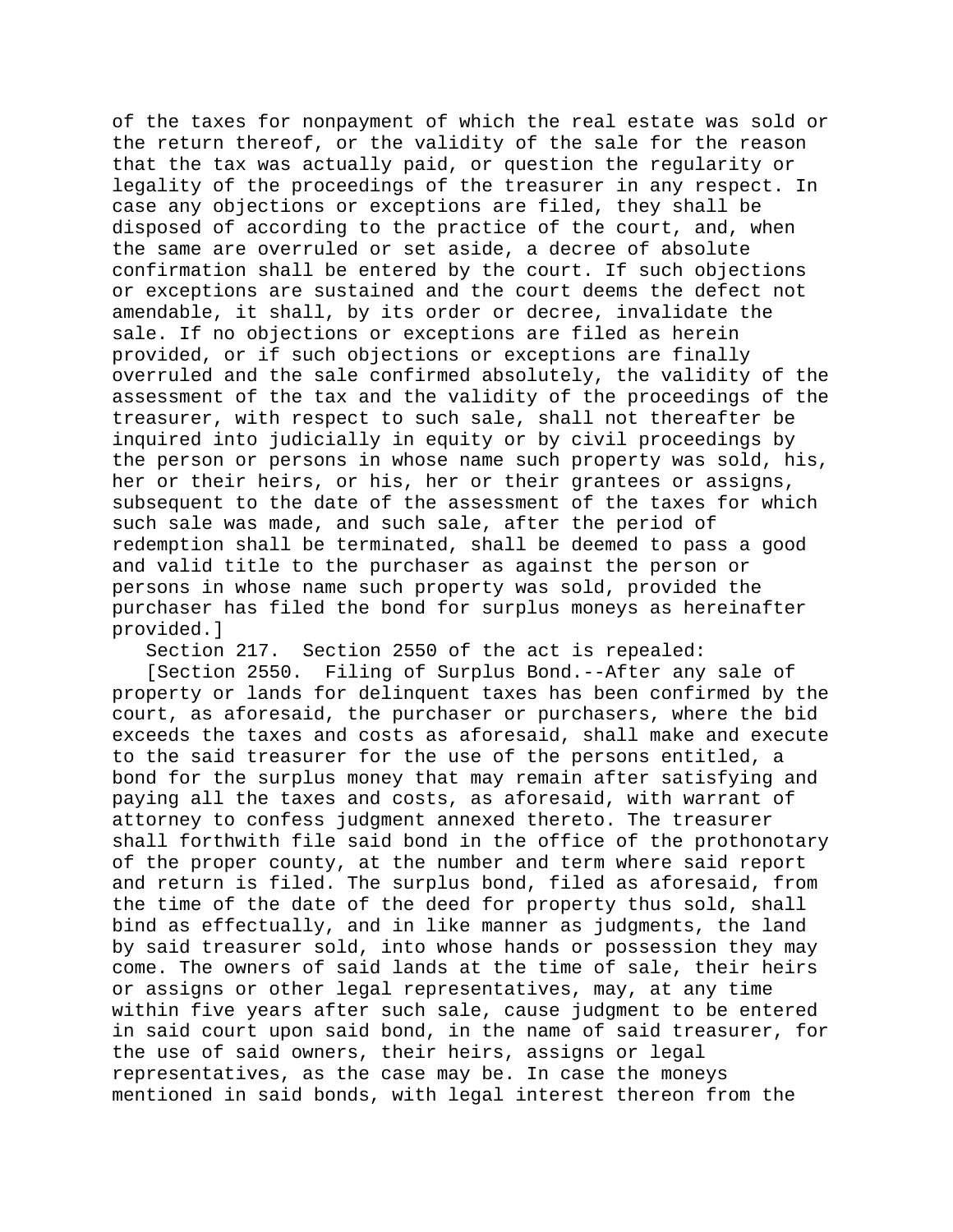time it is demanded, be not paid within three months after such entry, execution may forthwith issue for the recovery thereof.]<br>Section 218. Section 2551 of the act, amended August 17,

Section 2551 of the act, amended August 17, 1951 (P.L.1262, No.299), is repealed:

[Section 2551. Acknowledgment and Delivery of Deeds.--When the purchaser has paid the amount of his bid, or such portion thereof as he is required to pay under this subdivision, and has given the surplus bond as above required, the city treasurer shall make the said purchasers, his or their heirs or assigns, a deed in fee simple for the lands sold, as aforesaid, and the said deed or deeds duly acknowledge in the court of common pleas. Such acknowledgment shall be duly entered and recorded by the prothonotary of said court in the treasurer's deed book. For such service and the entry of the report of the city treasurer, and filing surplus bond, the prothonotary shall receive the sum of one dollar and fifty cents for each property sold.]

Section 219. Section 2552 of the act is repealed:

[Section 2552. Acknowledgment of Receipt of Redemption Money.--Where the owner or other person interested in the land thus sold shall redeem the same, and pay the satisfaction fee, the city treasurer shall acknowledge the receipt of the redemption moneys upon the margin of the acknowledgment of the treasurer's deed, as the same is entered and recorded in the prothonotary's office. Thereafter said deed shall be void and of no effect. Thereupon such owner or persons interested shall be entitled to have the treasurer's deed delivered up to him, her or them by the purchaser for cancellation. The city treasurer shall pay to said purchaser all the moneys he had paid at the time of sale, together with the twenty-five per centum penalty thereon; and shall enter upon the book of sales kept by him, as hereinbefore provided, an acknowledgment or receipt showing that the owner or party interested redeemed the same, giving date of redemption and amount of money received.]

Section 219.1. The act is amended by adding a section to read:

**Section 2552.1. Conduct of Tax Sales.--The procedures and requirements relating to the sale of property for delinquent taxes, including, but not limited to, the advertisement for and the time and conduct of the sale, the payment of the purchase price and the distribution of proceeds, making the return and confirmation of sale and the delivery of deed shall be governed by the act of July 7, 1947 (P.L.1368, No.542), known as the "Real Estate Tax Sale Law," or the Municipal Claim and Tax Lien Law as utilized by the city in accordance with section 2542.1, and by any applicable rules of court governing procedures for tax sales.**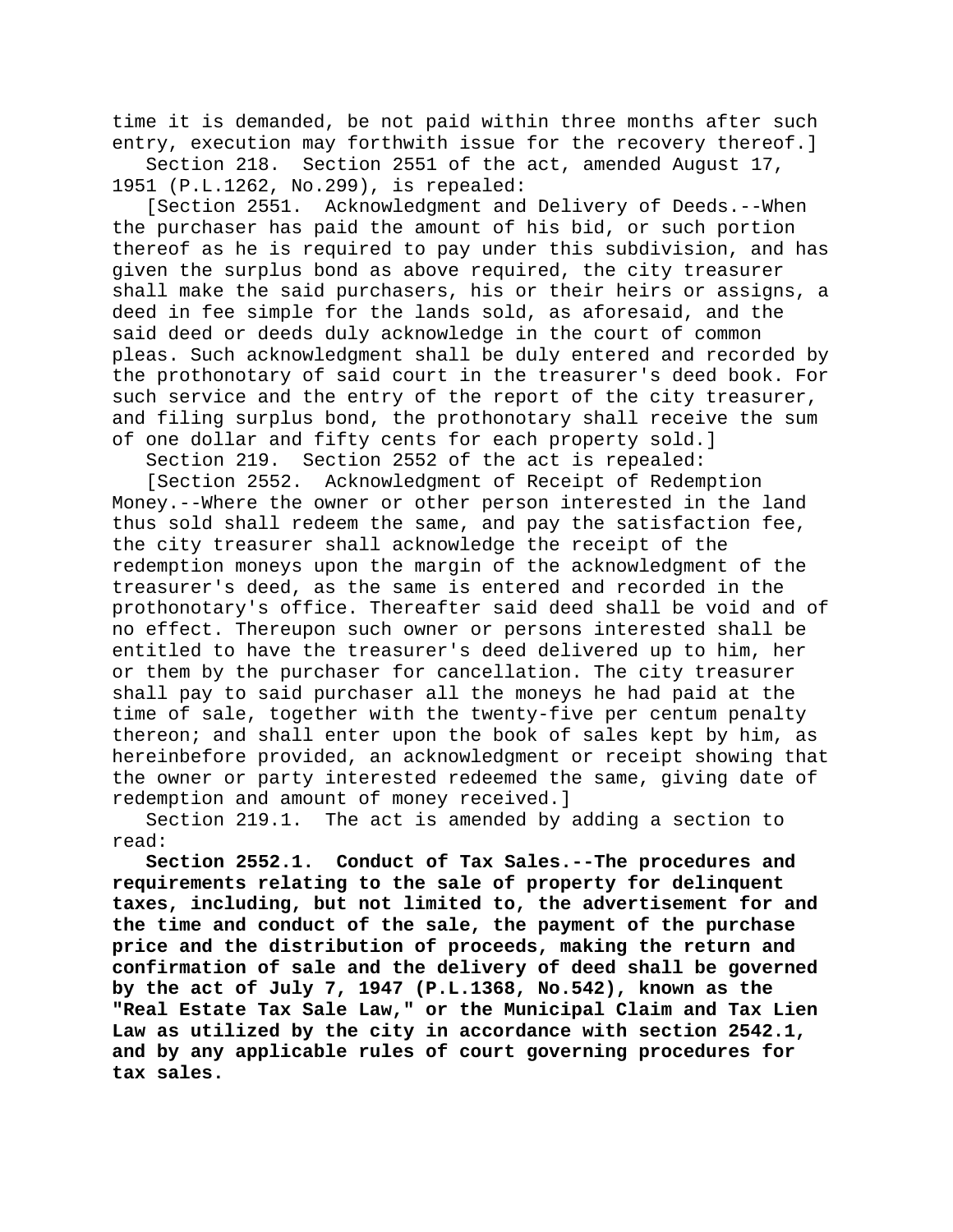Section 220. Article XXV subdivision (d) heading and section 2560 of the act are repealed:

[(d) City Sales of Real Estate Purchased from Tax Claim Bureau Section 2560. Real Estate Purchased from Tax Claim Bureau.-- Any city may, by ordinance, sell in the manner hereinafter provided, any real estate owned by the city which has been acquired by the city by purchase from a tax claim bureau at public sales held by said bureau pursuant to the provisions of the Real Estate Tax Sale Law, its amendments and supplements, upon which real estate the city held at the time of such sale a lien or liens for municipal improvements.]

Section 221. Section 2561 of the act, amended April 6, 1998 (P.L.236, No.44), is repealed:

[Section 2561. Sale Procedure.--(a) After an ordinance has been passed authorizing and directing the sale of real estate as provided for in section two thousand five hundred sixty, the city treasurer shall advertise such proposed sale once a week for three successive weeks in at least one newspaper of general circulation in the city. The advertisement shall give a brief description of the property to be sold sufficient to identify it as to location and character, and the terms and conditions of sale shall ask for sealed bids for the purchase thereof, direct all bids to be sent to the city clerk on or before a certain date, and give any other information relating to such bids as may be necessary; shall announce that the bids shall be opened and read at a public meeting of council to be held at a time fixed, and that council shall have the right to reject any and all bids. In lieu of the above contents of the advertisement, the advertisement may give a brief description of the property to be sold, sufficient to identify it as to location and character, and provide for a public sale of the property to the highest responsible bidder, at such time and place as shall be designated by council, with the right reserved to council to reject any and all bids.

(b) A city that elects to sell property to a nonprofit corporation for community development or reuse may waive the advertising and bidding requirements of subsection (a) only upon entering into a written agreement with the nonprofit corporation that requires the property to be used for industrial, commercial or affordable housing purposes. This exemption shall not apply to property on which existing governmental functions are conducted.]

Section 222. Section 2562 of the act is repealed:

[Section 2562. Delivery of Deed.--If council accepts the highest responsible bid for such property, the city treasurer shall, within twenty days after such acceptance and upon the receipt of the purchase money, deliver to the successful bidder,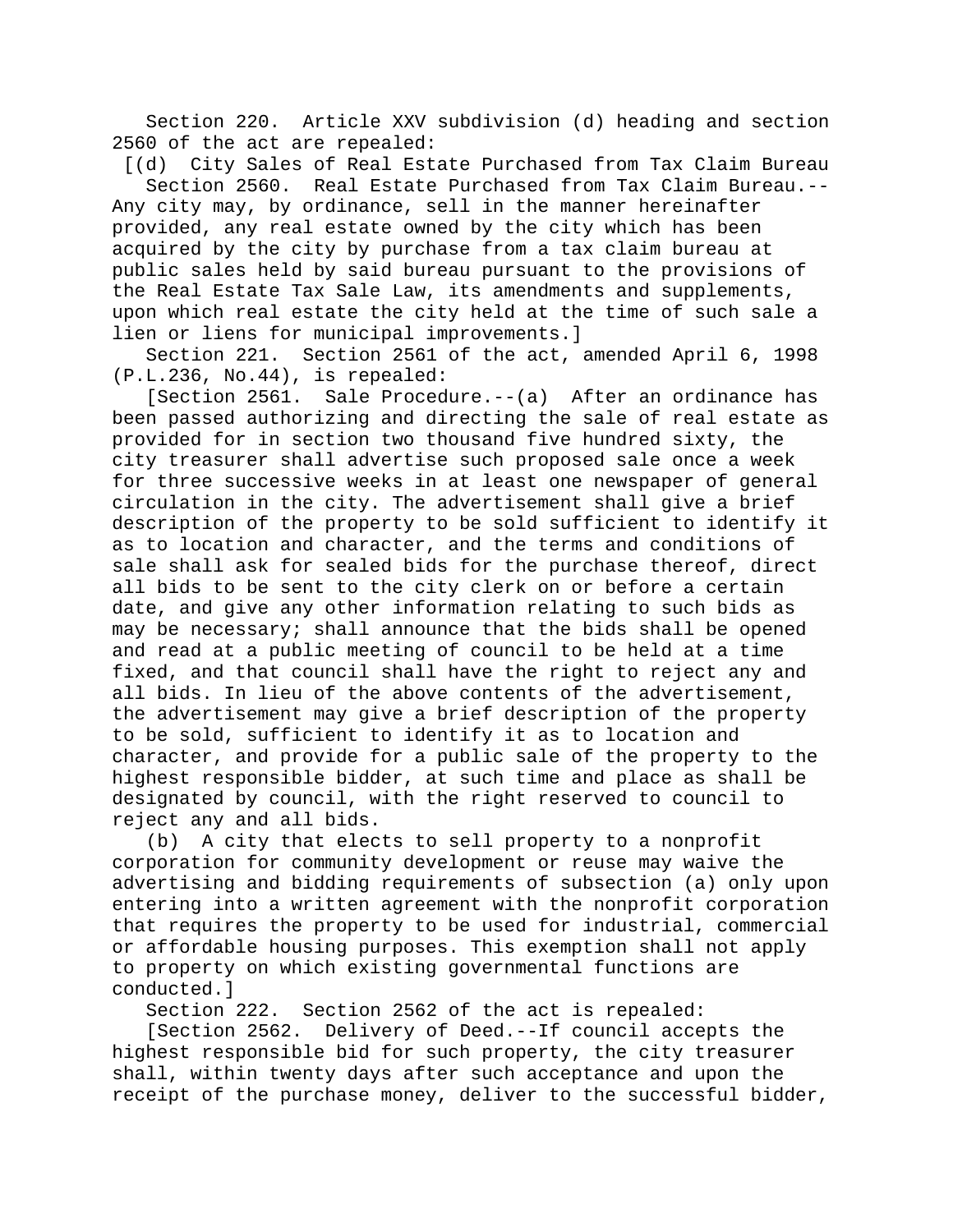his heirs or assigns, a deed in fee-simple for the property sold as aforesaid, which shall be acknowledged by the mayor and attested by the city clerk.]

Section 223. (Reserved).

Section 224. Article XXVI heading of the act is reenacted to read:

# ARTICLE XXVI

LICENSES AND LICENSE FEES

Section 225. Article XXVI subdivision (a) heading of the act is repealed:

[(a) General Powers to License]

Section 226. Section 2601 of the act, amended October 4, 1978 (P.L.950, No.188), is amended to read:

Section 2601. [License Taxes for Revenue Purposes.--Council may, by ordinance, levy and collect a license tax for general revenue purposes, not exceeding one hundred dollars each, annually, on all photographers, auctioneers, contractors, druggists, hawkers, peddlers, produce or merchandise vendors, bankers, brokers, other than real estate brokers, undertakers, pawnbrokers, trading stamp or premium companies or dealers, warehouses or storage houses or places, parking lot operators, merchants of all kinds, persons selling or leasing goods upon installments, grocers, confectioners, butchers, wholesale meat dealers, restaurants, billiard parlors, bowling alleys, billiard tables, pool tables, and other gaming tables and devices; all motor buses and motor omnibuses, trackless trolley omnibuses and street railway cars transporting passengers for pay or hire within the limits of the city, or from such city only to points within a radius of ten miles of the city's boundaries; all skating rinks, operas, theatres, shows, circuses, menageries, and all kinds of public exhibitions for pay, except those for religious, educational or charitable purposes; all lumber dealers, persons who work on commission and all persons who make a business of buying lumber for sale at wholesale or retail; all furniture dealers, saddle or harness dealers, stationers, jewelers, livery or automobile or boarding-stable keepers; all market-house companies and owners of market-houses, garage companies, and owners of other than private garages, express companies or agencies; and all persons operating vehicles upon the streets of the city as carriers for hire or compensation, which persons regularly pick up or deliver or otherwise transport wholly within or to or from the city property at an annual rate not in excess of ten dollars per vehicle so used, but not to exceed one hundred dollars per annum from any person so operating: Provided, however, That in lieu thereof, the city may levy an annual license tax not in excess of one hundred dollars upon any such person having a place of business located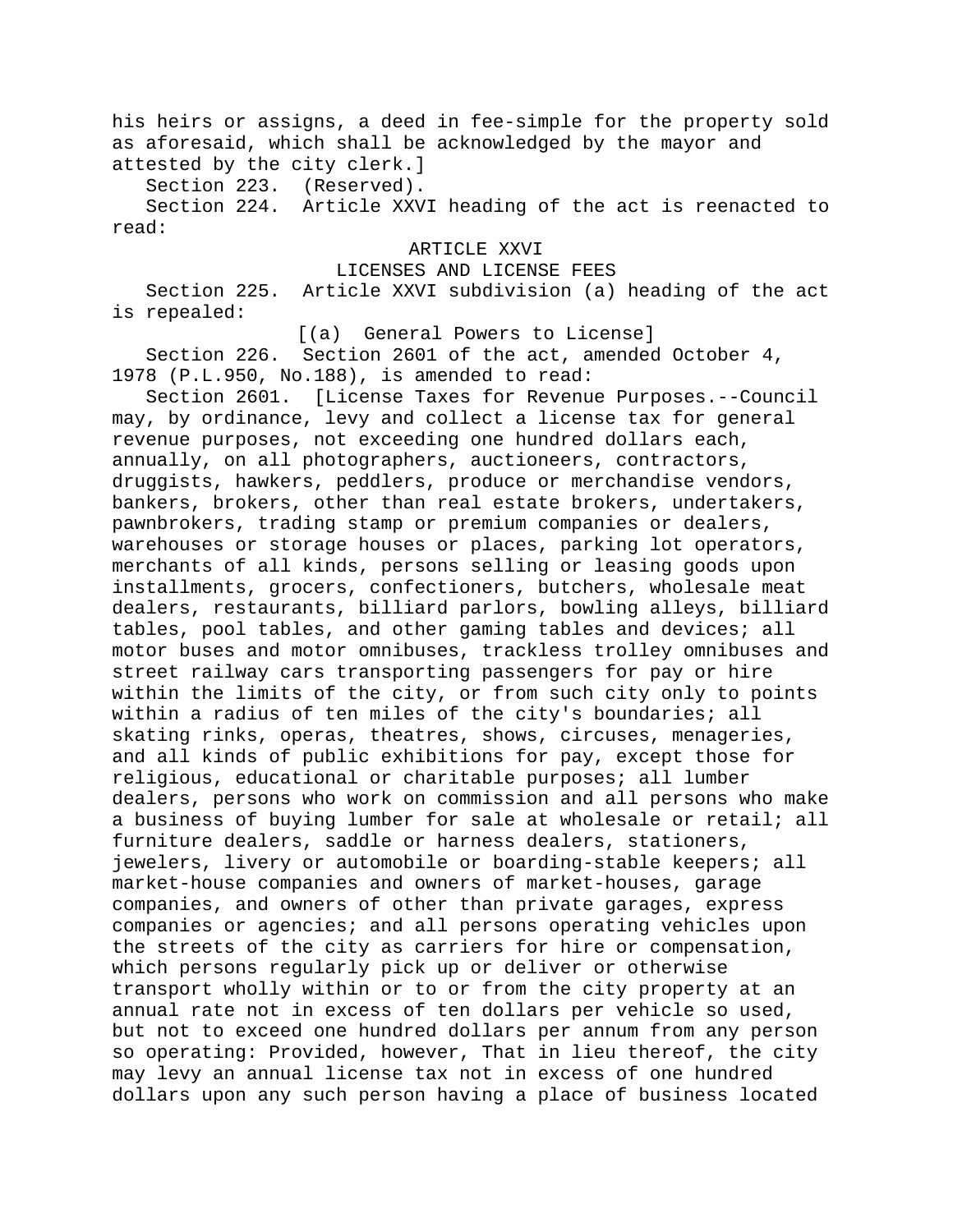within the city; and, where no other license tax is imposed, on telegraph, telephone, steam-heating, gas, natural gas, water, electric light or power companies, or agencies or individuals furnishing communication, light, heat or power, by any of the means enumerated, and to regulate the collection of the same. If any person, firm or corporation conducts a business at more than one location in a city, the business conducted at each location shall be considered and assessed as a separate and independent business, and shall be subject to a license tax: Provided, That the word "business," as used in this sentence, shall not be construed to mean or include any place of business at which the principal business conducted is that of selling, storing or distributing products manufactured by the firm, person or corporation operating the business. The taxes assessed under this section shall be in addition to all other taxes levied and collected by the city, county, or Commonwealth.] **Licensing and Regulatory Powers.--In addition to all other powers granted by this act and other laws, each city shall have the specific licensing and regulatory authority provided by this article.**

Section 227. The act is amended by adding a section to read:<br>Section 2601.1. Registration of Businesses or Occupations.--Registration of Businesses or Occupations.--**(a) Council may, by ordinance, designate the types or kinds of businesses or occupations located or carried out within the city that are subject to annual registration with the city.**

**(b) Unless otherwise provided in this article, an ordinance requiring registration in accordance with this section may provide for an annual fee on businesses and occupations in an amount reasonably related to the administration of the registration program, not to exceed one hundred dollars.**

Section 228. Sections 2602 and 2603 of the act are amended to read:

Section 2602. Regulation of Motor Vehicles.--[Each city may regulate the transportation by motor vehicles not operated on tracks of passengers or property, for pay, within the limits of the city, or from points in the city to points beyond the limits of the city. In such regulation, the city may impose reasonable license fees, make regulations for the operation of vehicles, and may designate certain streets upon which such vehicles may only be operated.] **(a) Subject to subsection (b), a city may regulate transportation by motor vehicle.**

**(b) A city shall have no authority to and shall not regulate transportation by motor vehicle in a manner that is preempted by or is inconsistent with applicable Federal and State laws and regulations, policies or orders of Federal and State regulatory agencies.**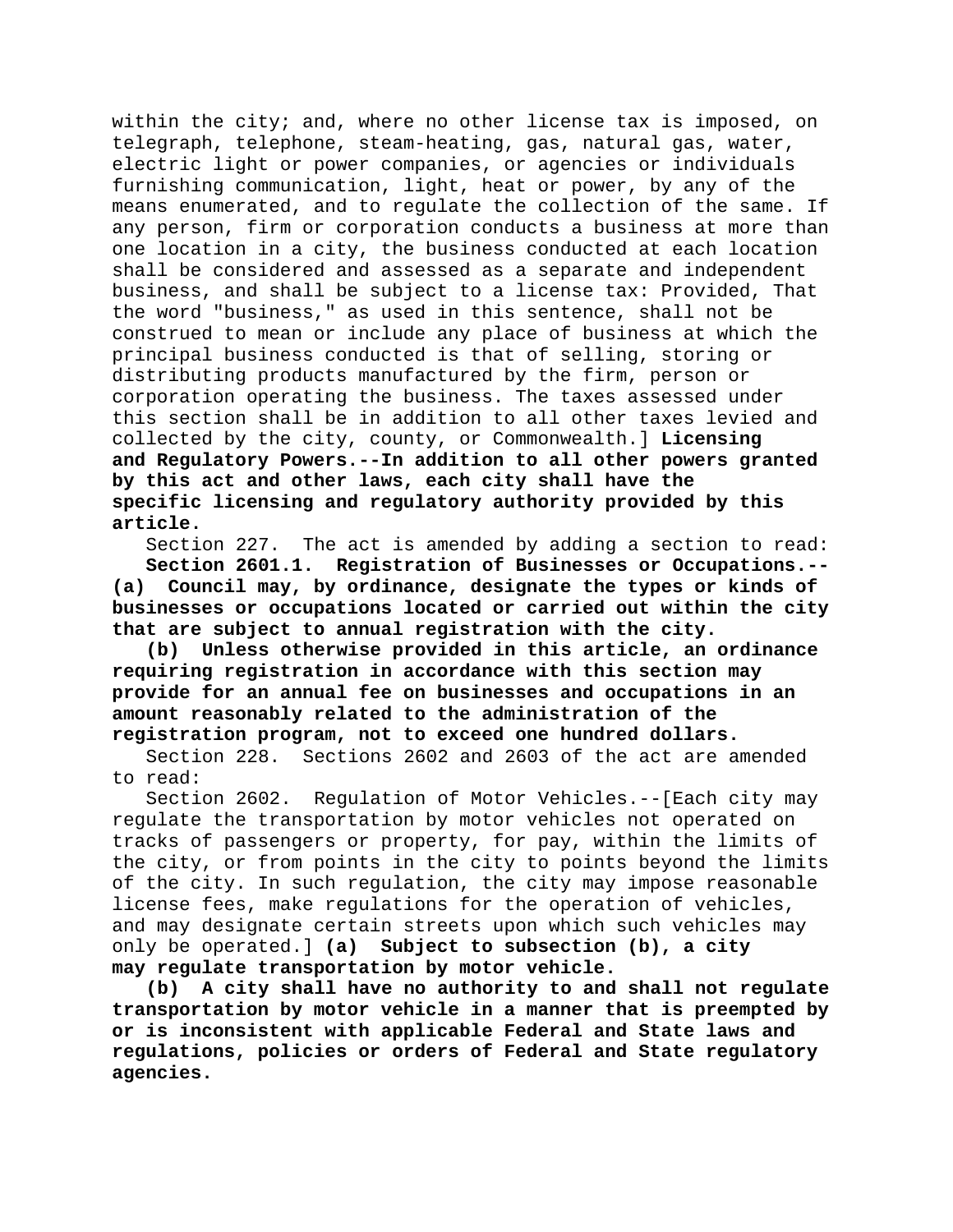**(c) The following words and phrases when used in this section shall have the meanings given to them in this subsection unless the context clearly indicates otherwise:**

**"Regulate." Licensing and making regulations for transportation by motor vehicle, including the designation of streets for transportation by motor vehicle.**

**"Transportation by motor vehicle." The transportation for pay of passengers and property, within the limits of the city or from points in the city to points beyond the limits of the city, by a motor vehicle which is not operated on tracks.**

Section 2603. Licensing of Plumbers.--Council may license and provide for the collection of a license fee from all persons, [copartnerships] **partnerships**, associations, or corporations engaged or engaging in the business or work of plumbing or house drainage, who shall have been certified as being qualified to engage in such business, in such manner as may be provided by ordinance or the laws of the Commonwealth.

Section 229. The act is amended by adding sections to read: **Section 2604. Power to Regulate and License Transient Merchants.--(a) With regard to transient merchants, a city shall have power, by ordinance, to regulate and license the transient merchant, including, but not limited to, requiring that a license be procured prior to commencement of transient merchant activity.**

**(b) An ordinance adopted pursuant to subsection (a) may impose a penalty not exceeding five hundred dollars for a violation of its provisions and may provide for other means of enforcement.**

**(c) The amount of a transient merchant license shall not exceed two hundred fifty dollars for each month, or fractional part thereof, during which any sale or solicitation is continued.**

The term "transient merchant" as used in this **section shall include all of the following:**

**(i) Transient wholesale and transient retail businesses for the sale of goods, wares or merchandise within the city.**

**(ii) Transient charitable solicitors for the solicitation of charitable contributions within the city.**

**(2) The term shall not include any of the following:**

**(i) Farmers selling their own produce.**

**(ii) Persons selling donated goods, wares and merchandise if the proceeds of the sale are to be applied to any charitable or philanthropic purpose.**

**(iii) A person selling bakery products, meat and meat products or milk and milk products, if that person is the manufacturer or producer of the products sold.**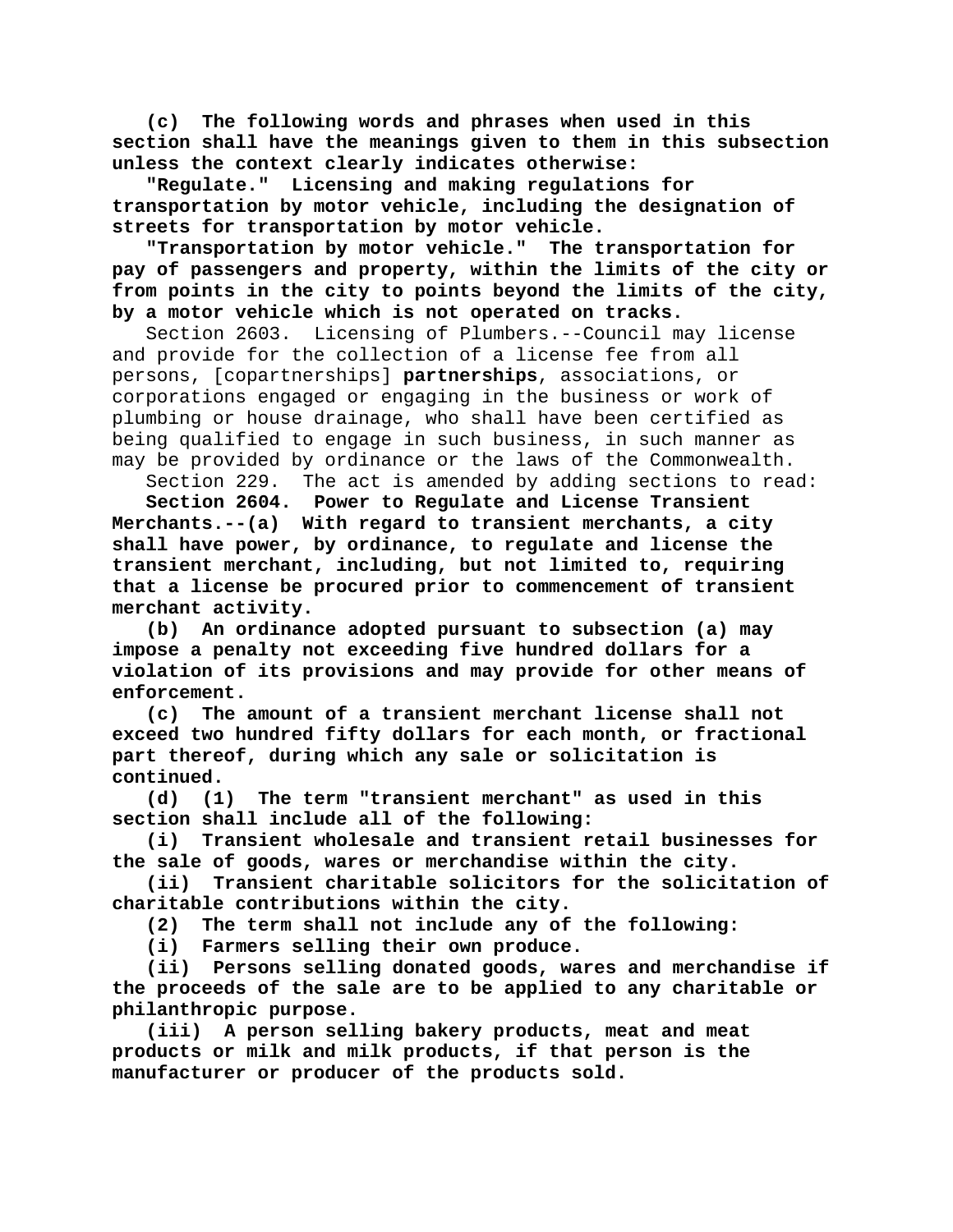**Section 2605. Regulation of Special Events.--(a) In addition to other licensing and regulatory powers authorized in this article, council shall have the authority, by ordinance, to require a permit for and to reasonably regulate the conduct of a special event, which may include, but is not limited to, a music festival, concert, dance, circus, carnival, arts and craft show, parade, public assembly, demonstration, performance, exhibition, community event or block party.**

**(b) Regulation of a special event pursuant to this section shall be for the purpose of protecting and preserving city and public property or for the purpose of promoting or protecting the public health, safety or welfare.**

**(c) Pursuant to this section, a city may reasonably regulate and require a permit for any of the following:**

**(1) A special event that will result in the obstruction of a city street or sidewalk or that would compromise the ability of the city to respond to a public safety emergency.**

**(2) A special event on any property wholly or partially owned or maintained by the city.**

**(3) A special event on private property, if, in connection with the event, the city will be providing city services, including those relating to public safety, fire and sanitary facilities, to a degree over and above that which the city routinely provides.**

Section 230. Article XXVI subdivision (b) heading, sections 2610, 2611 and 2612, subdivision (c) heading, sections 2620, 2621 and 2622, subdivision (d) heading, sections 2630, 2631, 2632, 2633, 2634, 2635, 2636, 2637, 2638, 2639 and 2640 and subdivision (e) heading of the act are repealed:

[(b) Restrictions

Section 2610. Farmers.--No city shall levy or collect any license fee from any farmer upon his sales of his own produce in or about the streets of the city, but this provision shall not be deemed to restrict in any other way a city's power to

regulate the conduct of such business.<br>- Section 2611. Insurance Business. Insurance Business.--No city shall levy or collect any license fee upon insurance companies or their agents, or insurance brokers, authorized to transact business under the laws of the Commonwealth.

Section 2612. Persons Taking Orders by Samples.--No city shall levy or collect any license fee or mercantile tax upon persons taking orders for merchandise by sample, from dealers or merchants for individuals or companies who pay a license or mercantile tax at their chief places of business. Nothing in this section shall authorize any person to sell by retail to others than dealers or merchants.

(c) Transient Retail Merchants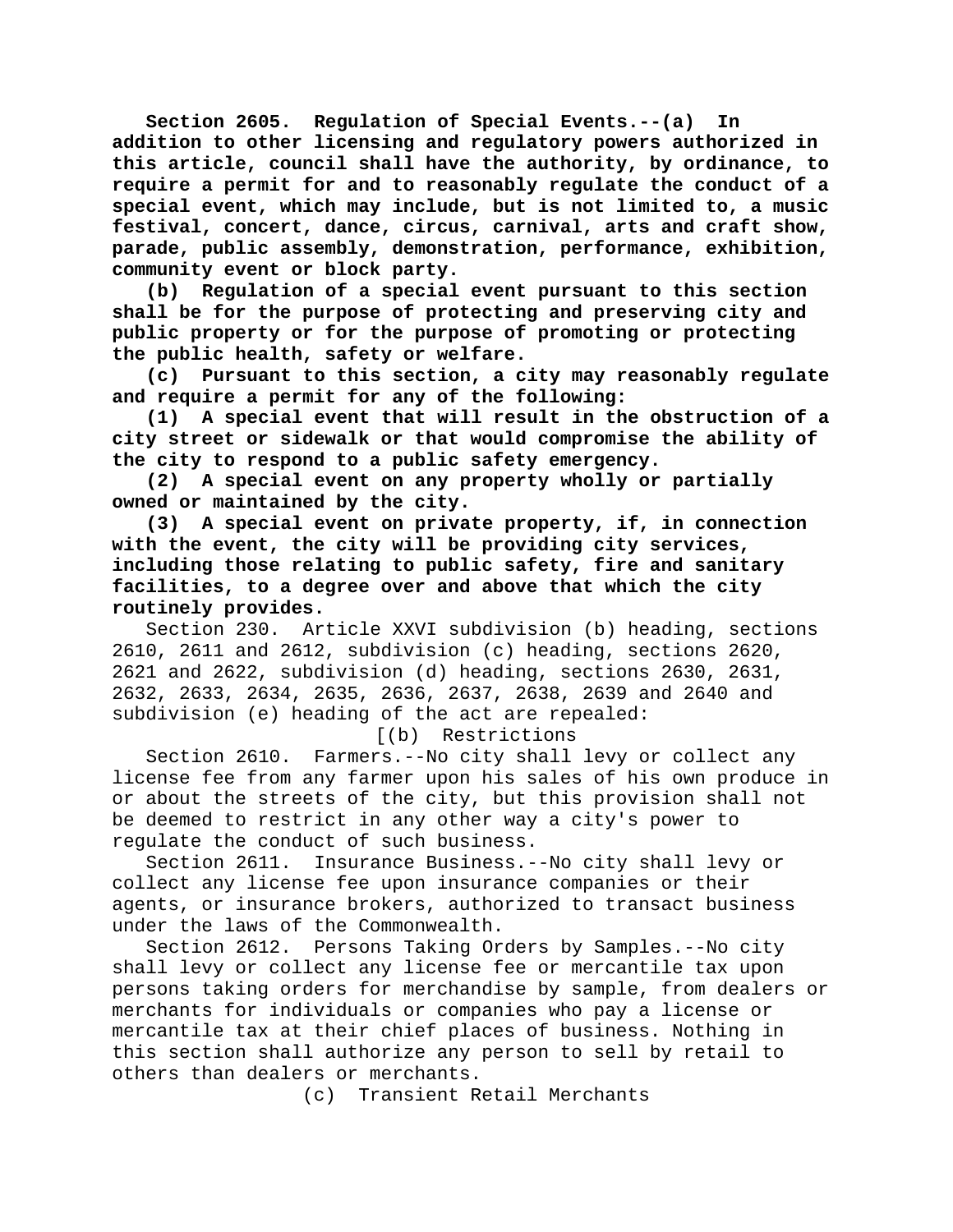Section 2620. Power to Regulate and License.--Every city shall have power, by ordinance, to regulate and license each and every transient wholesale and retail business within such city for the sale of goods, wares, or merchandise, and to prohibit the commencement or doing of any such business until or unless the license required by such ordinance has been procured from the proper authorities by the person, firm or corporation desiring to commence such transient wholesale and retail business, and to enforce such ordinances by penalties not exceeding three hundred dollars and by other appropriate means. The amount of such license shall not exceed two hundred dollars for each month, or fractional part thereof, during which any such sale is continued.

Section 2621. Exceptions.--Nothing contained in this subdivision (c) shall be construed to apply (1) to farmers selling their own produce, (2) to the sale of goods, wares, and merchandise, donated by the owners thereof, the proceeds whereof are to be applied to any charitable or philanthropic purpose, or (3) to any manufacturer or producer in the sale of bread and bakery products, meat and meat products, or milk and milk products.

Section 2622. Commonwealth License Saved.--Nothing contained in this subdivision (c) shall be construed to relieve any person, partnership, or corporation from the duty of taking out a license, or from the payment of any license tax imposed or authorized by any other statute of this Commonwealth.

(d) Public Dances and Dance Halls Section 2630. Definitions.--The term "public dance" or "public ball," as used in this subdivision (d), shall be taken to include any dance or ball conducted in connection with instruction in dancing for hire, and any dance or ball to which admission may be had by the payment of a fee or by the purchase, possession, or presentation of a ticket or token, or in connection with which a charge is made for caring for clothing or other property, and any dance or ball to which the public generally may gain admission with or without the payment of a fee.

The term "dance hall" or "ball room," as used in this subdivision, shall be taken to include any room, place, or space in which a public dance or public ball, as herein defined, shall be held, and any room, hall, or academy in which classes in dancing are held and instruction in dancing is given for hire.

Section 2631. Permits for Dances; Fees.--No person, persons, society, club, or corporation shall hold a public dance or public ball, within the limits of any city, without having first obtained a permit therefor from the mayor thereof, except for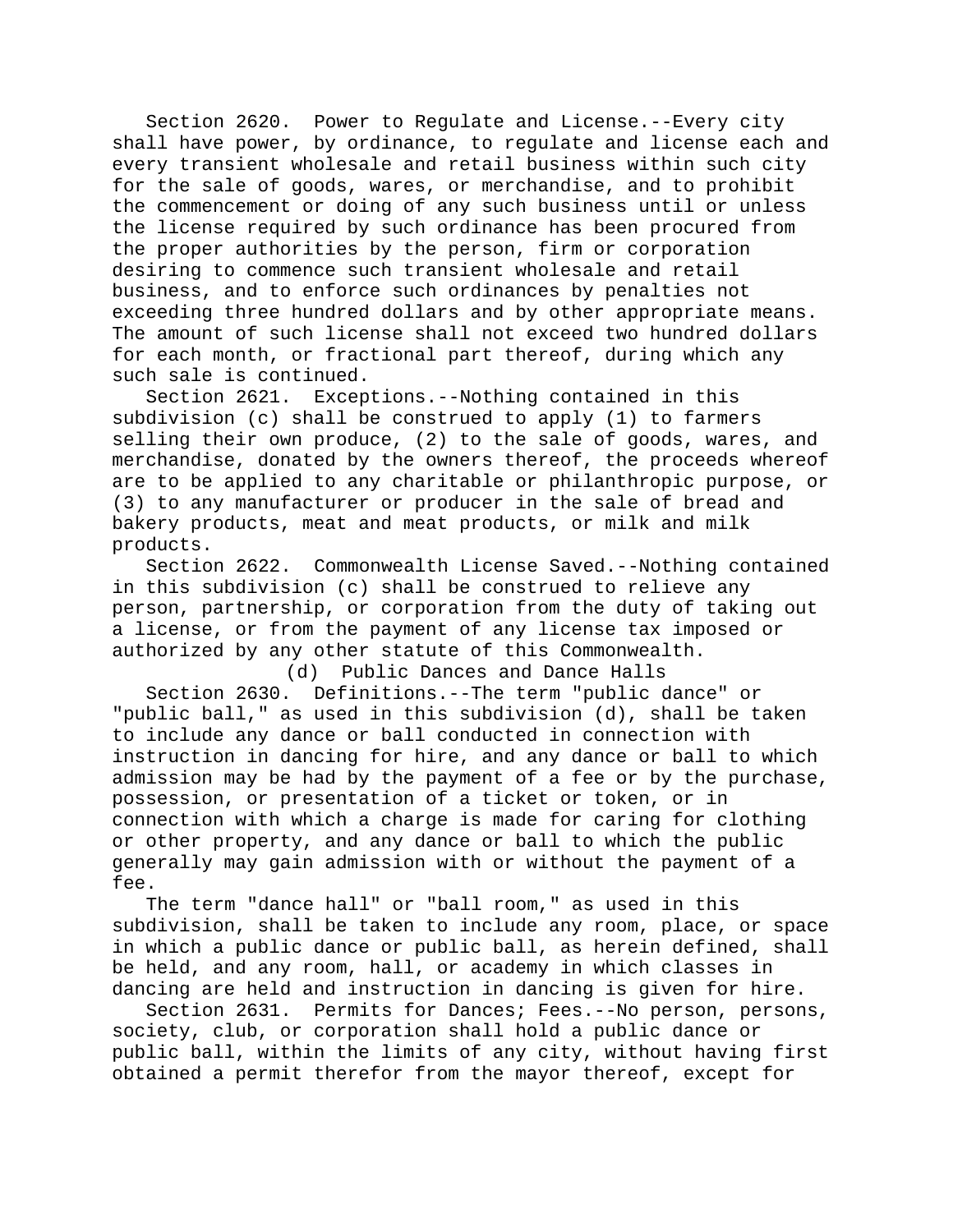dances held and conducted by regularly established instructors in dancing in connection with such instruction.

The fee for such permit, which shall be paid at the time of the issuing thereof, shall be one dollar for each public dance or ball.

Section 2632. Dance Halls, Ball Rooms, and Academies to be Licensed; Fees.--It shall be unlawful to hold or conduct any public dance or public ball, or to hold or conduct classes in dancing, or to give instructions in dancing for hire, in any hall, ball room, or academy, within the limits of any city, unless the dance hall or ball room or academy, in which the same may be held, shall have been duly licensed for such purpose.

Application for such license shall be made by the proprietor of such dance hall or ball room or academy to the mayor, who is hereby authorized to issue the same.

The fee payable for each such license granted hereunder shall be as follows:

In the case of dance halls maintained and conducted in connection with regularly established instruction in dancing, and exclusively used in such connection, the annual license fee shall be ten dollars.

In the case of all other dance halls and ball rooms, the annual license fee shall be fifteen dollars.

Each license granted hereunder shall expire on the first day of June of each year.

The fee payable for each license granted hereunder shall be for the whole or any portion of a calendar year, and all moneys received by way of license fees hereunder shall be paid into the general fund of the city.

Every licensed public dance hall or ball room or academy shall post its license in a conspicuous place within the hall where the dance is held.

Section 2633. Mayor to Investigate Applications.--It shall be the duty of the mayor to cause an investigation of all applications for public dance hall or ball room licenses to determine whether or not the dance hall, ball room, or academy, sought to be licensed, complies with the rules, regulations, ordinances, and laws applicable thereto, and, in making such investigation he shall, when desired, have the assistance of any department of the government of the city.<br>Section 2634. Safe and Proper Places

Safe and Proper Places only to be Licensed.--No license for a public dance hall or ball room or academy shall be issued until it shall be ascertained that the place for which it is issued complies with and conforms to all laws, ordinances, health and fire regulations, applicable thereto, and is a safe and proper place for the purpose for which it shall be used,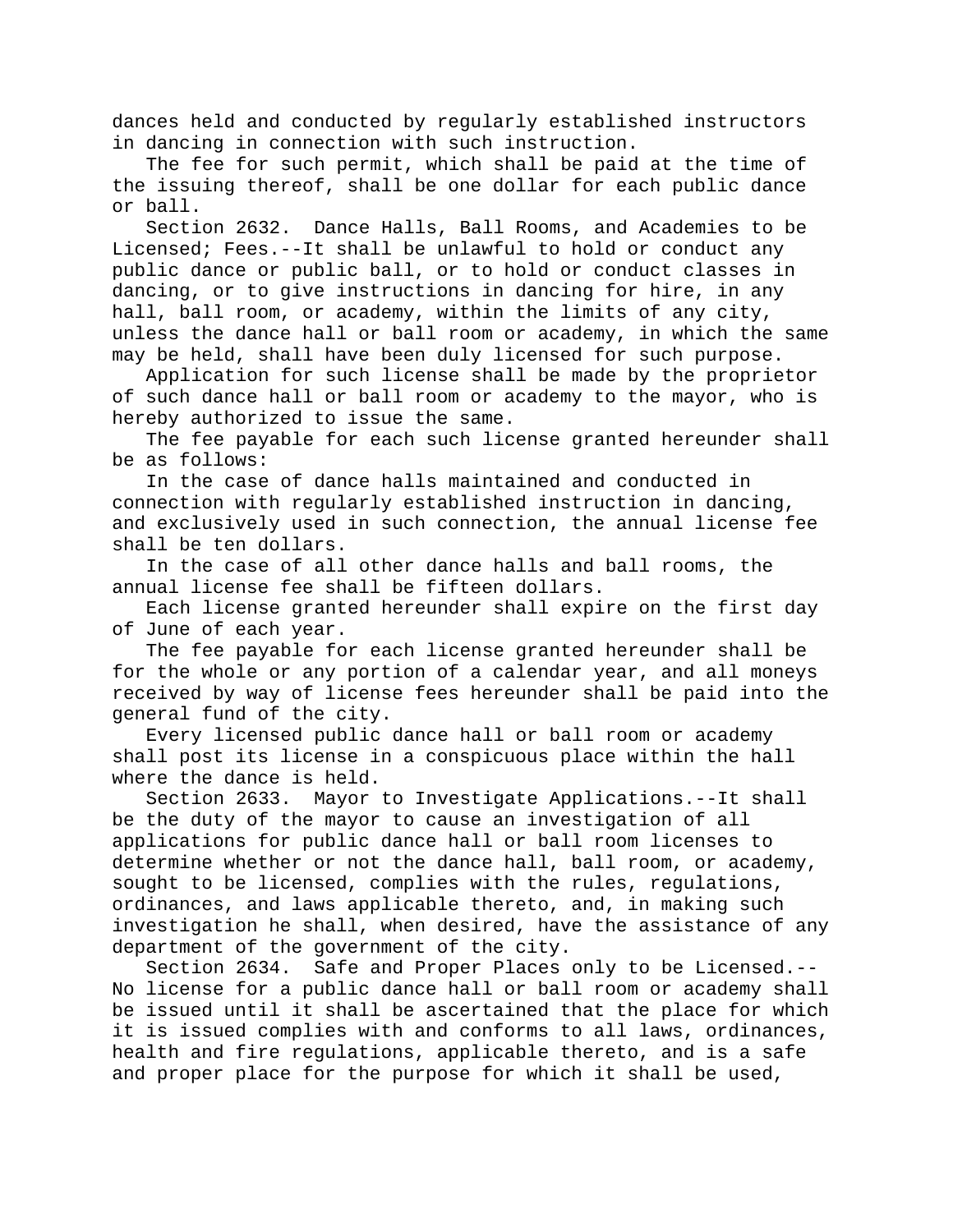properly ventilated, and supplied with sufficient toilet conveniences.

Section 2635. Revocation of Licenses.--The license of any public dance hall or ball room or academy may be forfeited or revoked by the mayor for disorderly or immoral conduct on the premises, or upon proof that the dance hall, ball room, or academy was frequented by disorderly or immoral persons, or for the violation of any of the rules, regulations, ordinances, and laws governing or applying to public dance halls, ball rooms, or academies, or public dances. If at any time the license of a public dance hall, ball room, or academy shall be forfeited or revoked, at least three months shall elapse before another license or permit shall be granted for dancing on the same premises.

Section 2636. Licensed Places to be Kept Clean.--All public dance halls or ball rooms or academies shall be kept at all times in a clean, healthful, and sanitary condition, and all stairways and other passages and all rooms connected with public dance hall, ball room, or academy shall be kept open and well lighted.

Section 2637. Inspection of Licensed Places; Power of Police to Vacate.--All public dance halls, ball rooms, and academies shall be subject to inspection by the police department of the city at all reasonable times and whenever they are open for dancing, instruction in dancing, or for any other purpose.

Any police officer shall have the power to cause the place, hall, or room where any public dance or ball is given to be vacated whenever any provision of any law or ordinance with regard to public dances and public balls is being violated, or whenever any indecent act shall be committed, or when any disorder of a gross, violent or vulgar character shall take place therein.

Section 2638. Persons Under Sixteen to be Excluded after Nine O'clock Post Meridian.--It shall be unlawful, after nine o'clock post meridian, to permit any person to attend or take part in any public dance who has not reached the age of sixteen years.

Section 2639. Halls to be Closed at One O'clock Ante Meridian.--All public dances shall be discontinued, and all public dance halls shall be closed, on or before the hour of one o'clock ante meridian: Provided, however, That upon the application of a bona fide organization or society, and upon an investigation by the proper authority, the mayor may grant such organization or society a permit to continue a dance until two o'clock ante meridian.

Section 2640. Penalties.--Any person, persons, society, club, or corporation who shall violate any of the provisions of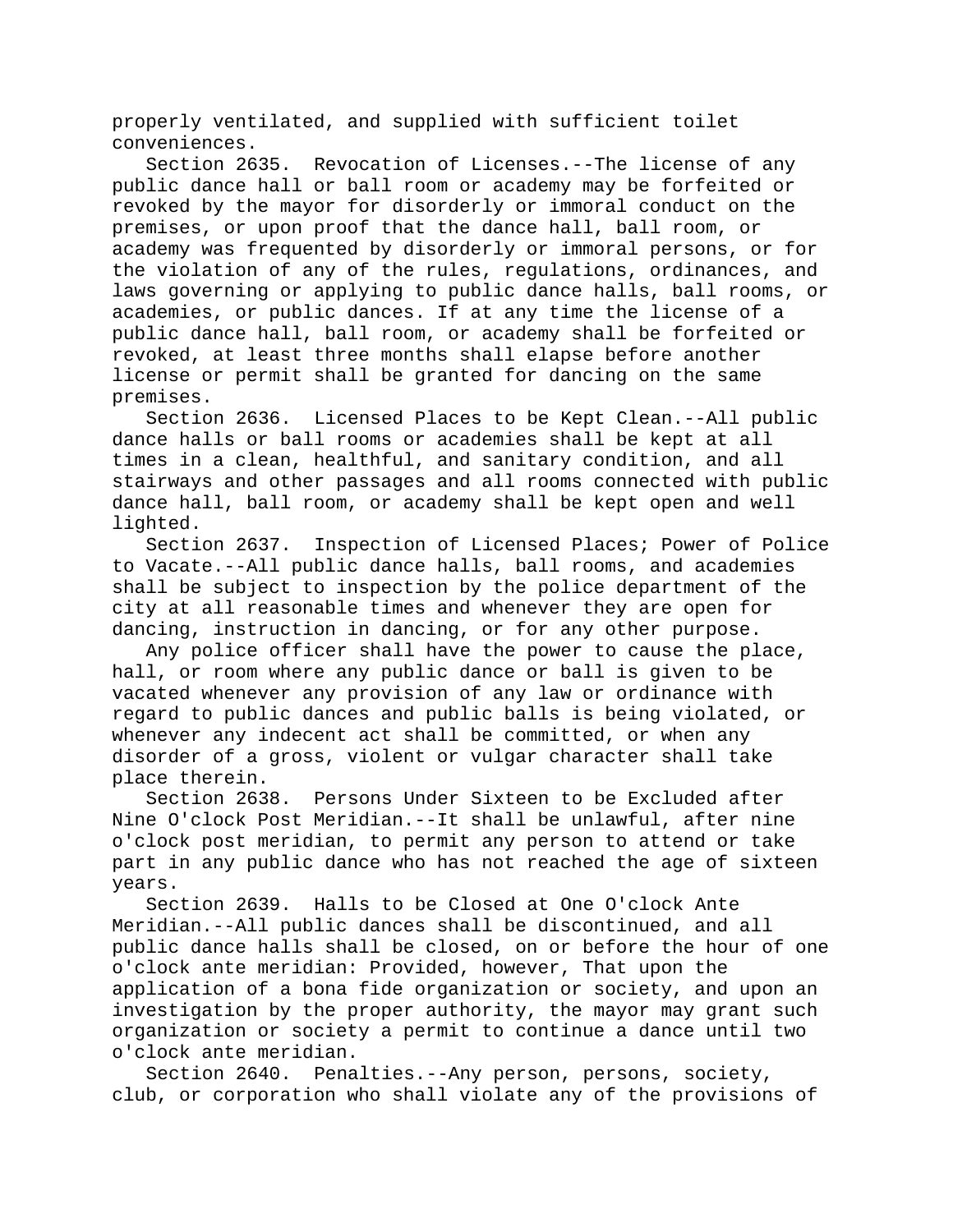this subdivision (d), shall be subject to a penalty of twentyfive dollars, to be recovered with costs in a summary proceeding.

(e) Parking Lots for Profit] Section 231. Section 2650 of the act, amended October 5, 1979 (P.L.195, No.64), is amended to read:

Section 2650. Regulation[; Revenue; Bonding] **of Parking Lotand Parking Garage** Operators.--**(a)** For the purposes of protecting the public [and of raising revenue], each city may enact suitable ordinances regulating the business of operating [for profit] **for-profit** parking lots **and for-profit parkinggarages** within the city [and may require such lots to reserve areas exclusively for parking by handicapped individuals. License or permit fees may be charged and collected from the operators of such parking lots]**. Ordinances shall be consistentwith 75 Pa.C.S. (relating to vehicles). Each city may requirefor-profit parking lots and for-profit parking garages toreserve areas exclusively for parking by handicappedindividuals. Nothing in this section shall be construed to limit the protections and prohibitions contained in section 202 of the Americans with Disabilities Act of 1990 (Public Law 101-336, 104 Stat. 327), the act of October 27, 1955 (P.L.744, No.222), known as the "Pennsylvania Human Relations Act," and the Federal and State rules and regulations adopted in implementation of those acts. License and permit requirements may be imposed on for-profit parking lots and for-profit parking garages, and license or permit fees may be charged and collected from the operators thereof**.

**(b)** Any city adopting [such] a regulatory plan [shall require from each operator a bond to be approved by council for the protection of the public from loss of or damage to the vehicles parked, stored or placed under the jurisdiction of such parking lot operator.] **applicable to for-profit parking lots and for-profit parking garages shall have the authority to require that each operator maintain insurance, from an insurer legally authorized to conduct business in this Commonwealth, in amounts not less than that which is prescribed by council for the protection of the public from loss of or damage to the vehicles parked, stored or placed under the jurisdiction of the operator and against liability arising out of the ownership or use of the parking lot or parking garage.**

Section 232. The act is amended by adding sections to read:

**Section 2651. Farmers.--No city shall levy or collect any license fee from any farmer upon sales of the farmer's own produce in or about the streets of the city. This section shall not restrict in any other way a city's power to regulate the conduct of a farmer's business.**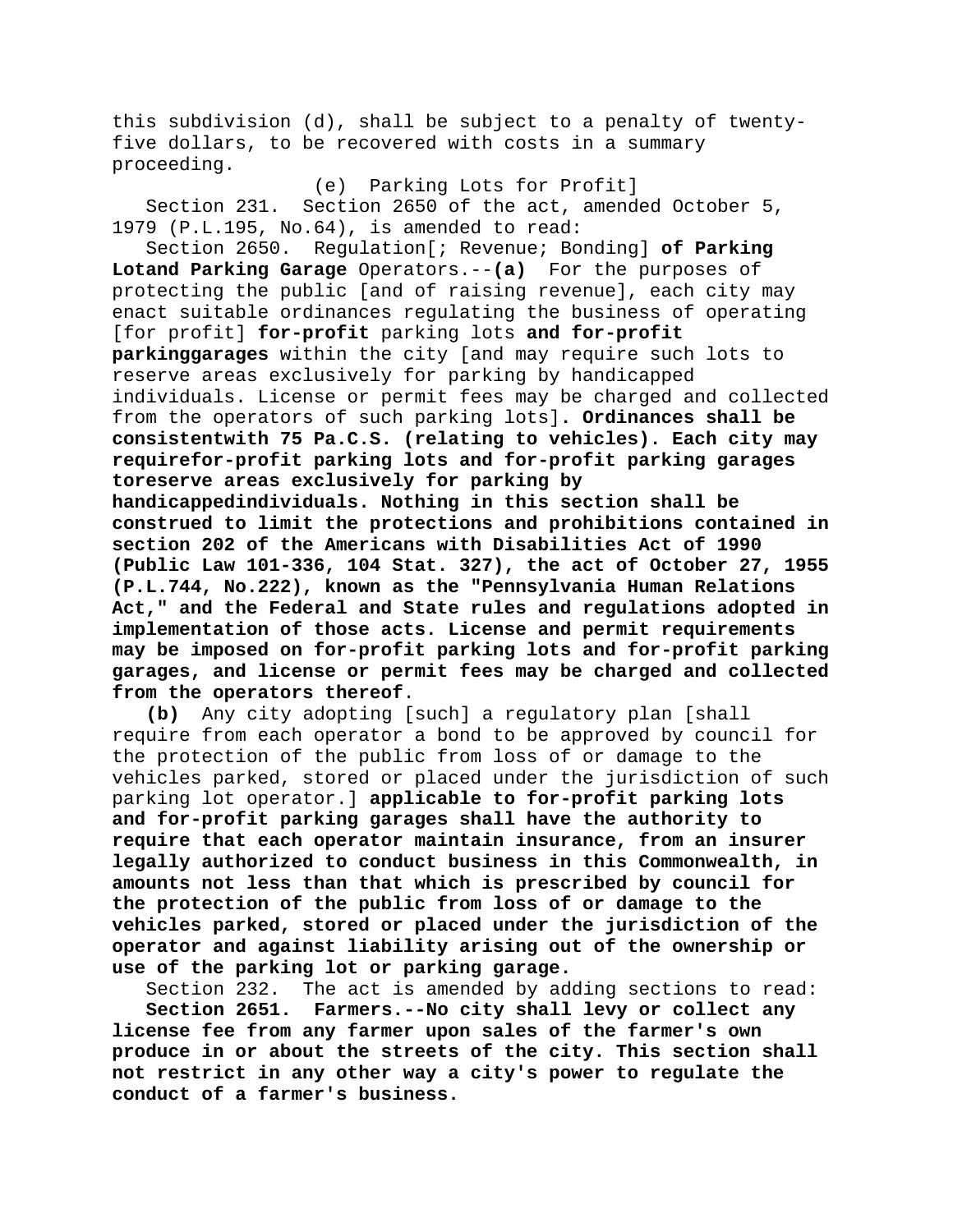**Section 2652. Insurance Business.--No city shall levy or collect any license fee upon insurance companies or their agents, or insurance brokers, authorized to transact business under the laws of this Commonwealth.**

**Section 2653. Persons Taking Orders by Samples.--No city shall levy or collect any license fee or mercantile tax upon persons taking orders for merchandise by sample, from dealers or merchants for individuals or companies who pay a license or mercantile tax at their chief places of business. Nothing in this section shall authorize a person to sell by retail to persons other than dealers or merchants without payment of a license or permit fee.**

Commonwealth License Saved.--Nothing contained **in this article shall be construed to relieve any person, partnership or corporation from the duty of taking out a license or from the payment of any license tax or fee imposed or authorized by any other statute, nor shall any Commonwealth license tax or fee preempt the registration, license or regulatory powers of a city in accordance with this article, unless the preemption is expressly authorized.**

Section 233. Article XXVII heading of the act is amended to read:

#### ARTICLE XXVII

## [INDEBTEDNESS] **REAL ESTATE REGISTRY**

Section 234. Sections 2701 and 2703 of the act are repealed: [Section 2701. No Unauthorized Debt to be Created.--No city and no municipal department thereof shall create any debt, except in pursuance of previous authority of law or ordinance.

Section 2703. Liability in Bond Transfers.--All certificates of loans, issued by a city, shall be transferable by the legal owners thereof without any liability on the part of the transfer agents of the city to recognize or see to the execution of any trust, whether expressed or implied, or constructive, to which such loans may be subject, unless such transfer agents of the city shall have previously received notice, in writing, signed by or on behalf of the person for whom such loans appear by the certificate thereof to be held in trust, that the proposed transfer would be a violation of such trust.]

Section 235. The act is amended by adding a section to read: **Section 2704. Real Estate Registry.--(a) For the purpose of procuring accurate information in reference to the ownership of all real estate, the council of each city may provide, by ordinance, for a real estate registry in accordance with the act of October 9, 2008 (P.L.1400, No.110), known as the "Uniform Municipal Deed Registration Act." If required by the ordinance, every owner, subsequent purchaser, devisee or person acquiring title by partition or otherwise to any real estate in the city**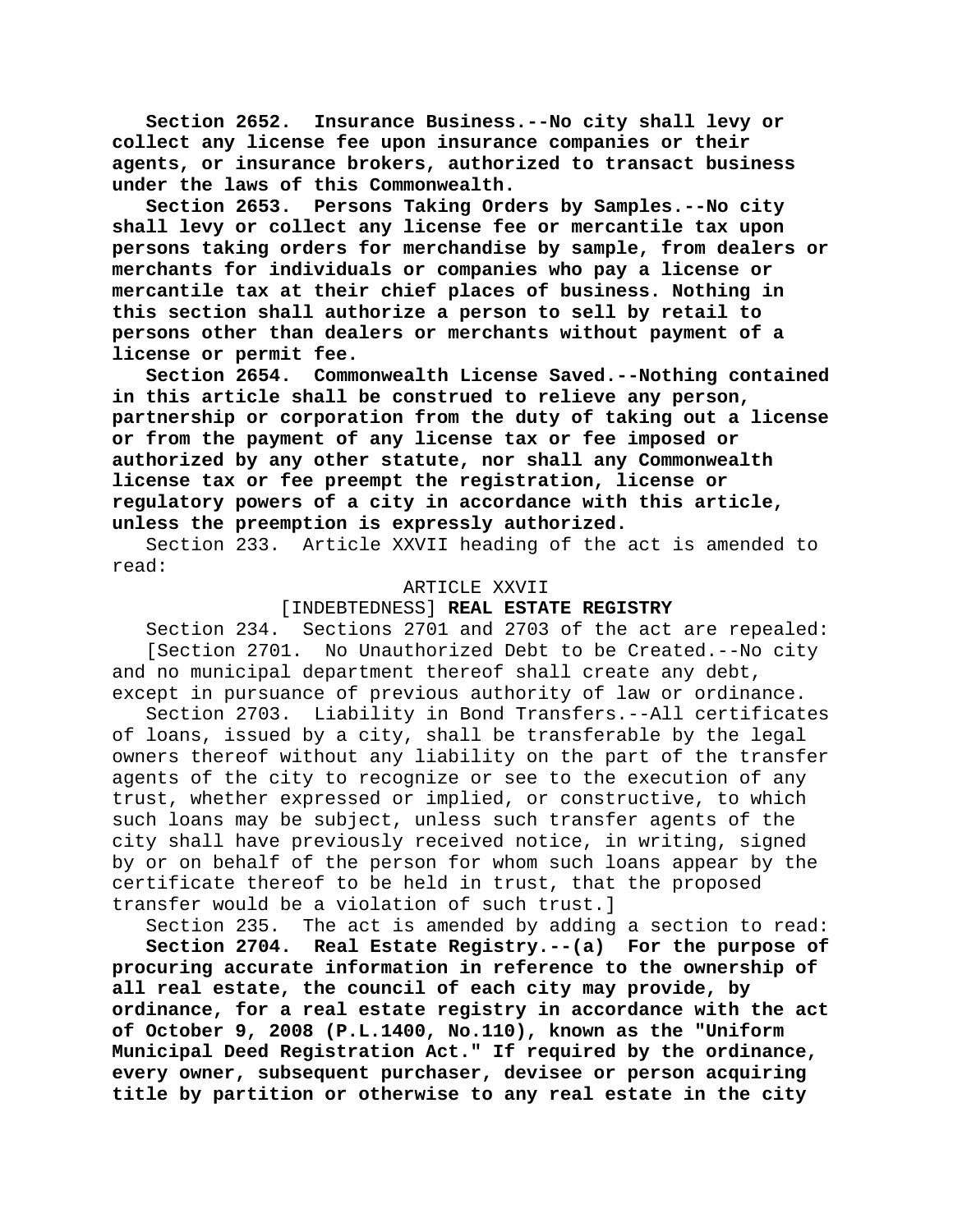**shall furnish, at the designated city office, descriptions of their respective properties upon blanks to be furnished by the city and, at the same time, present their conveyance to be stamped by the designated city official or employe, without charge, as evidence of its registration. A person who fails to register real estate as required by this article shall be liable for a penalty established by ordinance to be recovered, with costs of suit, in the name and for the use of the city, as penalties for the violation of city ordinances are recoverable.**

**(b) A registry established in accordance with this article shall be in the form provided by council and may include books, maps and plans. The registry shall show the location and dimensions of each property in the city, as well as the street number of and the name of the owner or owners of the properties, and shall allow for the inclusion of the names of future owners and dates of future transfer of title.**

**(c) A city official or employe charged with acquiring information necessary to establish and maintain the registry shall have free access, without charge, to any of the public records wherein the information may be obtained. The official or employe may also cause search to be made in any other place for any documentary or other evidence of title, not reported to the city official or employe pursuant to this article, if it is necessary for the completion of the registry.**

**(d) The registry shall be preserved in the manner council shall designate in accordance with 53 Pa.C.S. Ch. 13 Subch. F (relating to records).**

**(e) The official or employe charged with the duty of maintaining the registry shall provide certified copies of any of the entries thereto, and the copies shall be received in evidence in the same manner as the original registry would be admissible. Certified copies also shall be furnished to any person for a reasonable fee.**

**(f) The sheriff of the county in which the city is situated shall present for registry the deeds of all properties within the city limits sold by the sheriff at judicial sales, whether by execution, in partition or otherwise.**

**(g) Each city's registry may be used as the lawful and proper source of property owners' or reputed owners' names for all lawful purposes, including the filing of municipal claims.**

**(h) Nothing in this section shall invalidate any municipal or tax claim by reason of the fact that the same is not assessed or levied against the registered owner.**

Section 236. The act is amended by adding an article to read:

> **ARTICLE XXVII-A NUISANCE ABATEMENT**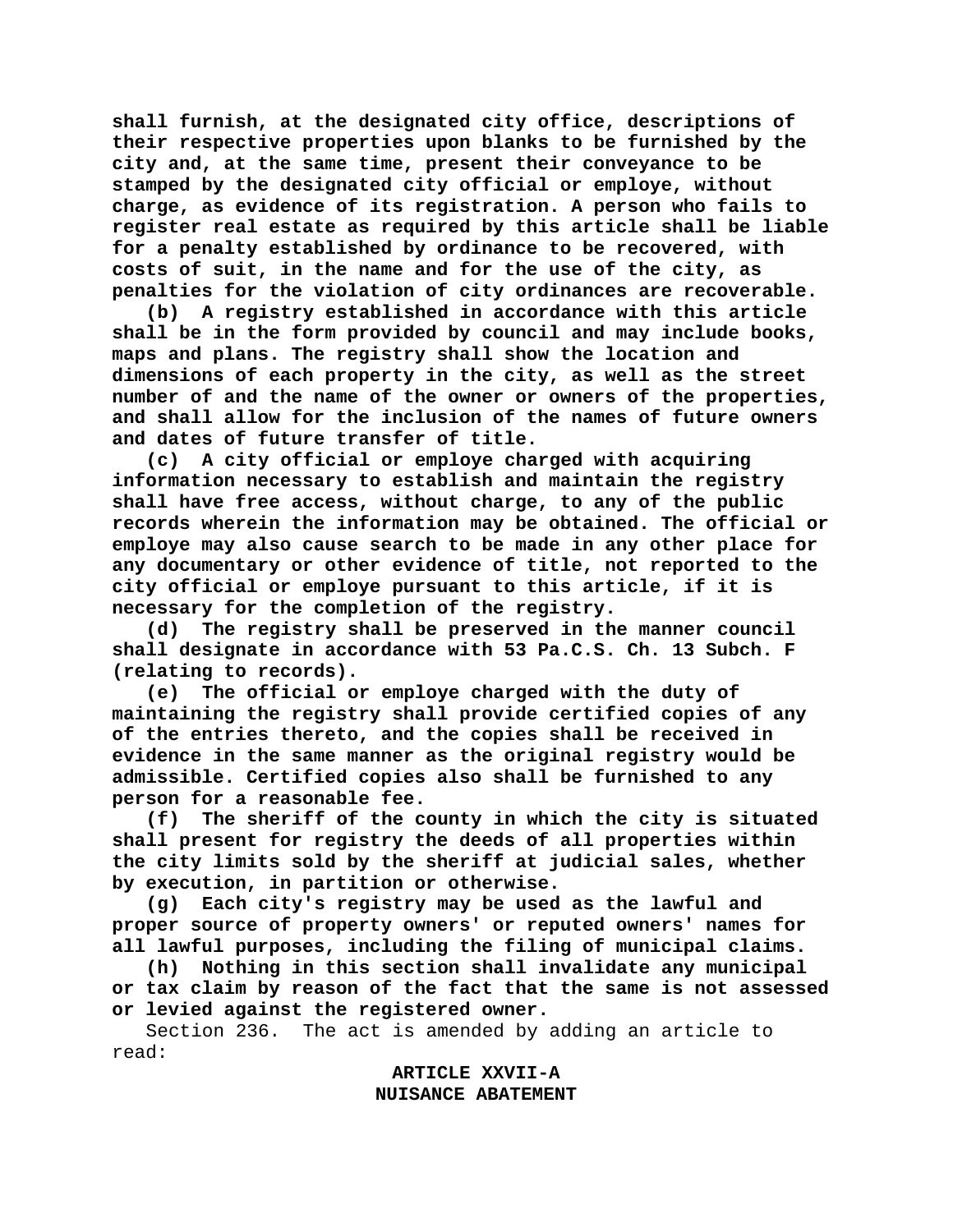**Section 2701-A. Definitions.**

**The following words and phrases when used in this article shall have the meanings given to them in this section unless the context clearly indicates otherwise:**

**"Abatement." The removal, stoppage or destruction by any reasonable means of that which causes or constitutes a public nuisance.**

**"Department." The department designated by the city council to determine the existence of and to abate a public nuisance in accordance with this article.**

**"Owner." With regard to the property on which the alleged public nuisance exists, the owner of record based upon the city's real estate registry if the city maintains a registry, or, if the city does not maintain a real estate registry, on the tax assessment records of the city, if any, or of the county in which the city is located. The term may include any person in whom is vested all or any part of the legal or equitable title to the property or who has charge, care or control of the property as agent, executor, administrator, assignee, receiver, trustee, guardian, lessee or mortgagee in possession.**

**"Property." Any personal property or any real property and any improvements thereto.**

**"Public nuisance."**

**(1) Any conduct or any property, or condition or use of property, defined or declared to be a public nuisance under any provision of this act or other law.**

**(2) Conduct or property, or the condition or use of property, if the department determines that it endangers the health or safety of, or causes any hurt, harm, inconvenience, discomfort, damage or injury to, any person or property in the city, by reason of the conduct or property, or the condition or use of the property, being any of the following:**

**(i) A menace, threat or hazard to the general health and safety of the community.**

**(ii) A fire hazard.**

**(iii) A building or structure that is unsafe for occupancy or use.**

**(iv) Property that is so inadequately or insufficiently maintained that it diminishes or depreciates the enjoyment and use of other property in its immediate vicinity to such an extent that it is harmful to the community in which the property is situated.**

**(3) Unauthorized accumulations of garbage and rubbish and the unauthorized storage of abandoned or junked automobiles or other vehicles on private or public property, and the carrying on of any offensive manufacture or business.**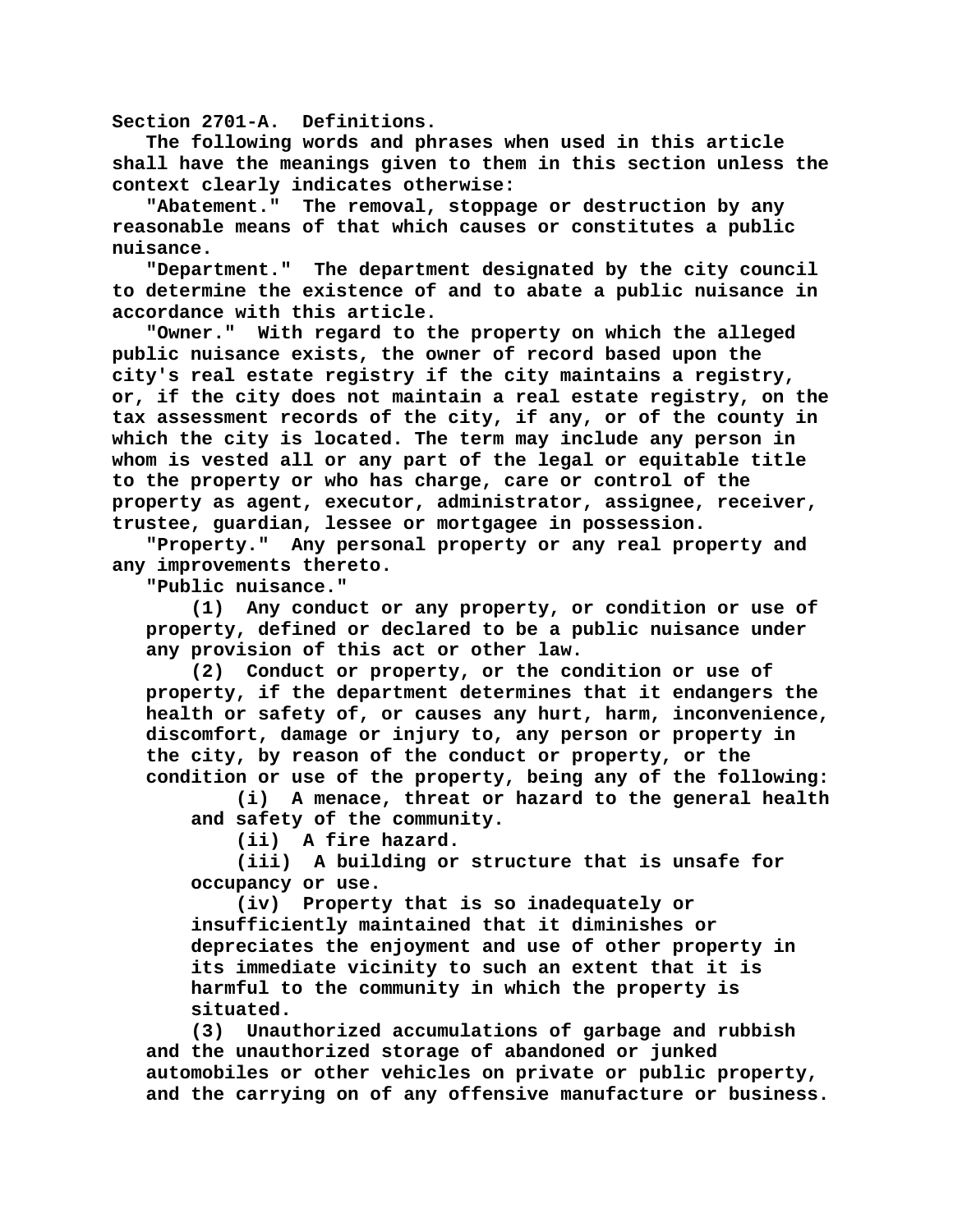**"Summary abatement." Abatement of a public nuisance by the city without prior notice to the owner of the property in accordance with this article.**

**Section 2702-A. Report and investigation of public nuisance.**

**(a) Designation of department.--Council shall designate the department to which reports of the existence of a possible public nuisance shall be made.**

**(b) Criteria for investigating reports.--The designated department shall establish criteria for investigating reports made to it to determine the existence of a public nuisance. The reports may be submitted by any member of the public, any city employee or elected or appointed city official or result from inspections made by the department.**

**(c) Notification.--If the department, either as a result of a report made to it or an investigation made by it, reasonably believes the reported property involves a building which appears to be structurally unsafe, it shall notify the city's building inspector or other appropriate official who shall cause the property to be inspected, subject to constitutional standards in a similar manner as provided in section 2308, and submit a written report to the department.**

**(d) Determination.--Upon completing its investigation and receiving any written reports required by subsection (c), the department shall determine all of the following:**

**(1) If a public nuisance exists.**

If the public nuisance is of such a severe and **substantial nature that it presents a clear, immediate and substantial danger to public health or safety or to the health or safety of any occupant of a property on which a public nuisance exists or of any property in the vicinity of the public nuisance, that it is sufficient to justify extraordinary and immediate action without prior notice to the owner of the property to avoid personal injury, death or substantial loss of property.**

**(e) Retention of records.--Following an investigation, the department shall retain a copy of its findings including any reports made to it and any photographs of the property or condition investigated, pursuant to 53 Pa.C.S. Ch. 13 Subch. F (relating to records).**

**Section 2703-A. Summary abatement.**

**(a) General rule.--A city shall have the power to utilize summary abatement in accordance with this section.**

**(b) Conditions.--In the case of a reported public nuisance, the department shall have authority to utilize summary abatement if all of the following occur:**

**(1) The department determines the existence of the criteria in section 2702-A(d)(1) and (2).**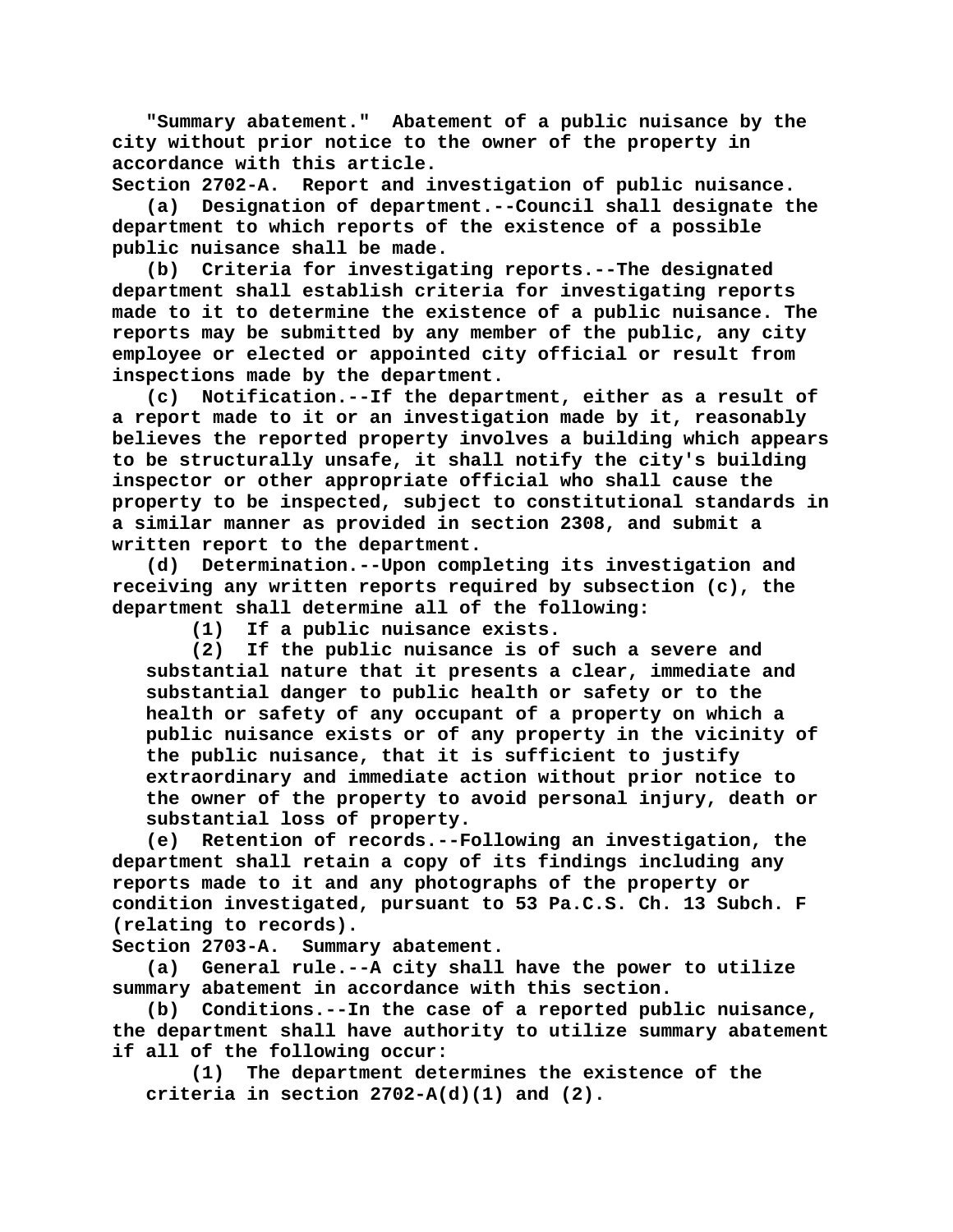**(2) The mayor or the mayor's designee provides express authorization to utilize summary abatement.**

**(c) Notice not required.--If summary abatement is implemented pursuant to subsection (b), the department shall have the authority to enter upon the property for the purpose of abatement without prior notice to the owner of the property or to the holders of liens thereon.**

**(d) Procedure.--The following shall apply:**

**(1) Within ten days following a summary abatement, the department shall post on the property upon which the abatement has occurred a notice describing the action taken to abate the nuisance.**

**(2) Within 20 days following a summary abatement, the department shall determine the identity of the owner of the property by reference to the city's real estate registry if the city maintains a registry, or, in the absence of a registry, by reference to county assessment records, and the identity of the holders of all liens upon the property which are properly indexed among the records of the county and provide to the owner and to all lienholders written notice, by first class mail or hand delivery, of the action taken to abate the nuisance.**

**(3) Within 30 days following a summary abatement, the department shall file with the city treasurer or other financial officer of the city designated by council a statement of costs of the abatement, which shall include the administrative fee and civil penalty provided by this article. After filing with the city treasurer, notice of the statement of costs shall be provided to the owner and lienholders in accordance with section 2704-A(b).**

**Section 2704-A. Prior notice of abatement.**

**(a) Abatement authority.--The department shall have the authority to abate a public nuisance with prior notice as provided by this section if, after inspecting the property or condition reported to be a public nuisance, subject to constitutional standards in a similar manner as provided in section 2308, the department determines, as provided for in section 2702-A(d)(1), that the public nuisance exists.**

**(b) Method of notice.--**

**(1) If the department proceeds with abatement pursuant to this section, it shall identify the owner of the property by reference to the city's real estate registry if the city maintains a registry, or, in the absence of a registry, by reference to county assessment records, and shall immediately serve a written notice on the owner by any of the following methods:**

**(i) Personal service.**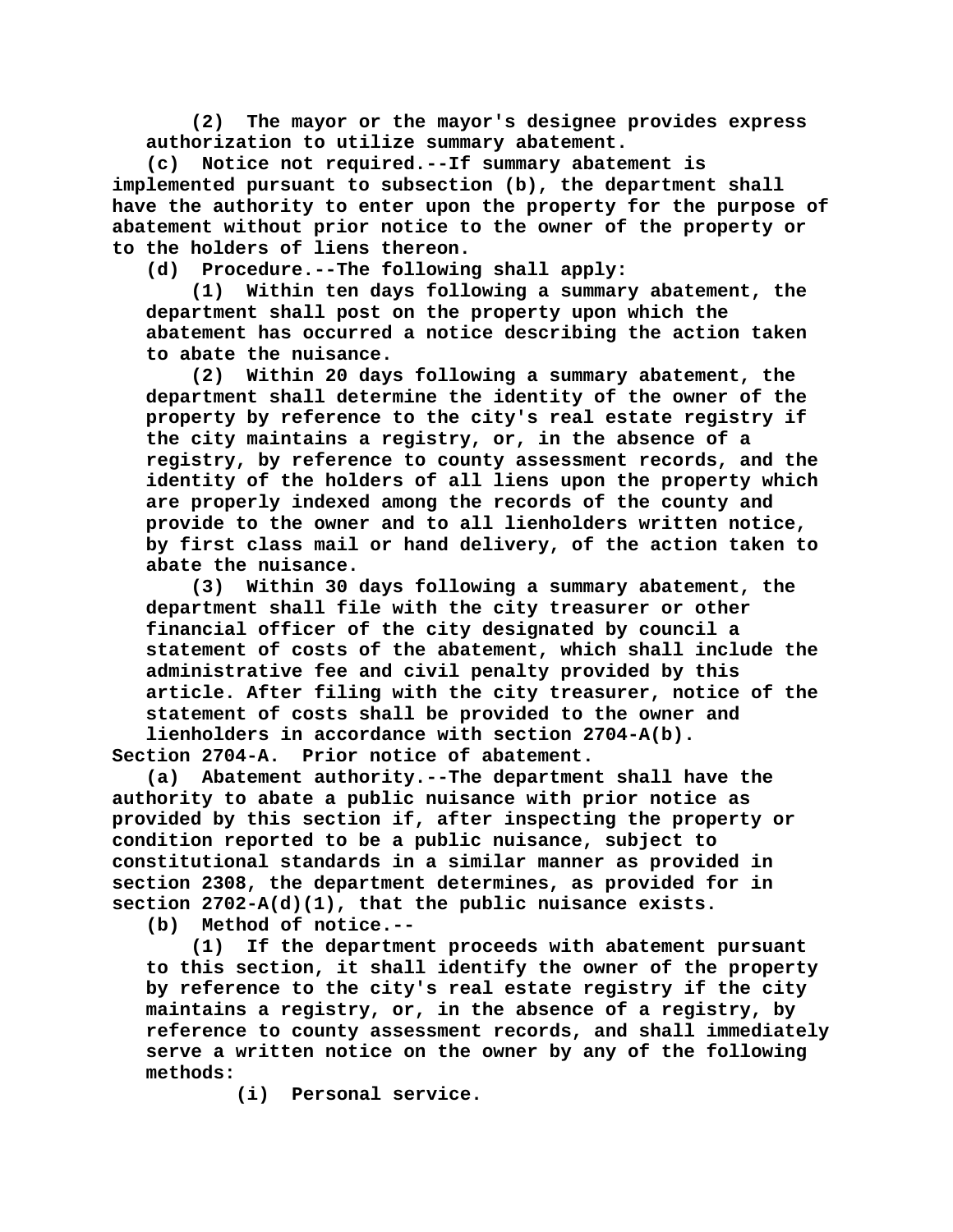**(ii) Leaving a copy of the notice at the usual place of residence or business of the owner or the address of the owner shown in the city's real estate registry or in the records in the office of the recorder of deeds.**

**(iii) Mailing a copy by United States certified mail, return receipt requested, to the owner at the owner's current address shown in the city's real estate registry or in the records in the office of the recorder of deeds.**

**(2) If service of the written notice is unable to be perfected by any of the methods under paragraph (1), the department shall publish a copy of the notice in a newspaper of general circulation once a week for two consecutive weeks and shall provide a copy of the notice to the individual in possession of the property on which the department has determined that the public nuisance exists, or, if there is no individual in possession of the property, the department shall post a copy of the notice at the structure, location or premises.**

**(3) The department shall determine from the records in the offices of the recorder of deeds the identities of all lienholders of the property and serve a written notice on all lienholders by United States certified mail, return receipt requested.**

**(c) Contents of notice.--The notice to the owner and lienholders shall state clearly and concisely the findings and determination of the department with respect to the existence of a public nuisance. The notice shall further state that the public nuisance shall be abated by the city at the expense of the owner unless it is otherwise abated within 30 days of the notice or within any extension of that period granted by the department.**

**(d) Liability.--A person who is the owner of the premises, location or structure at the time a notice to abate a public nuisance is issued and served upon the person shall be responsible for complying with the notice and shall be liable for any costs incurred by the city in connection with the notice, notwithstanding if the person conveyed the person's interest in the property to another after the notice was issued and served.**

**(e) Defense.--It shall not be a defense to the determination that a public nuisance exists that the property is boarded up or otherwise enclosed.**

**Section 2705-A. Abatement by owner.**

**(a) Duty of owner.--Within 30 days after written notice has been provided pursuant to section 2704-A(b)(1) or (2), the owner shall remove and abate the nuisance.**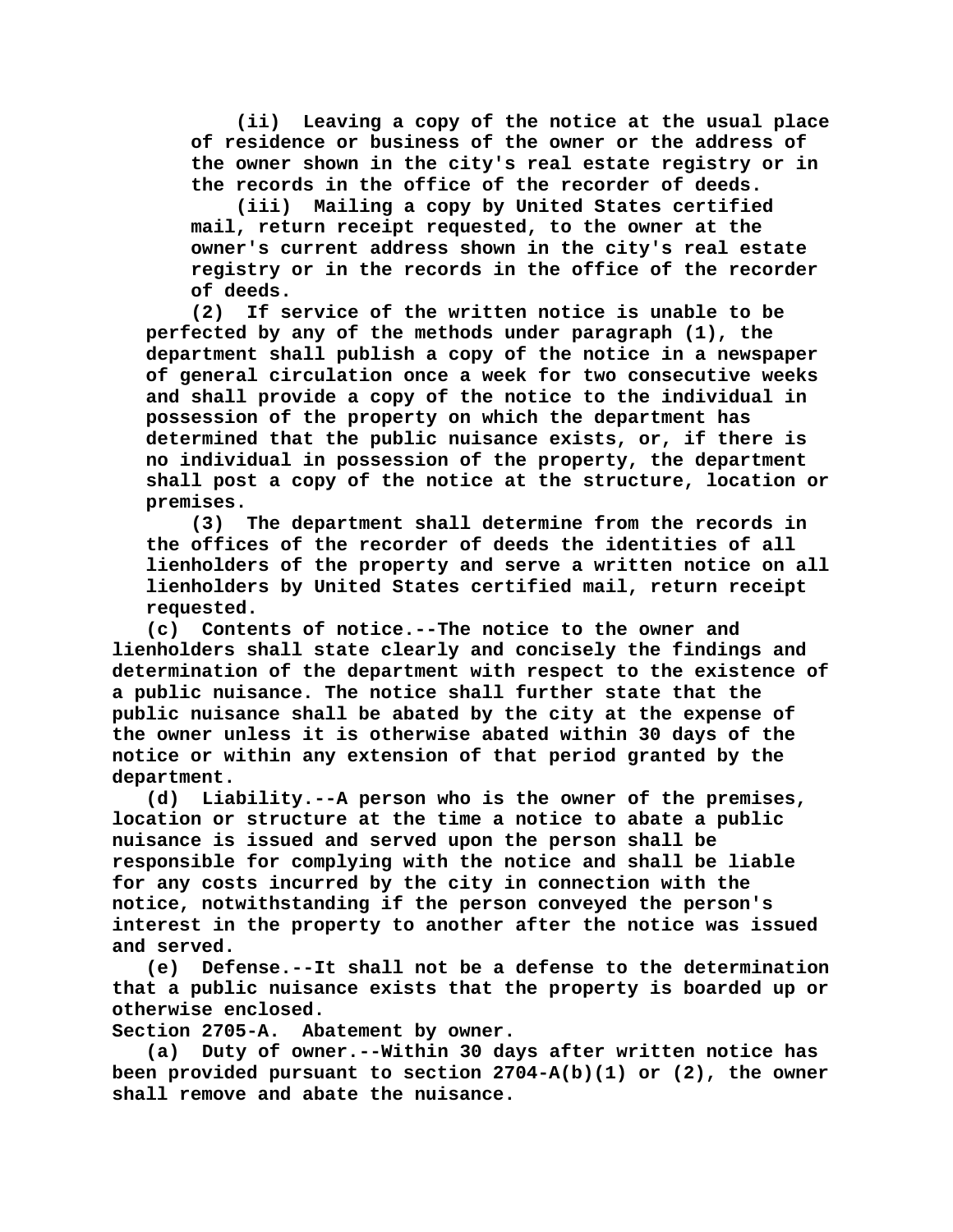**(b) Extension.--The department, upon written application by the owner within the 30-day period referred to in subsection (a), may grant additional time for the owner to effect the abatement of the public nuisance, if the extension is limited to a specific time period.**

**Section 2706-A. Appeal after notice; hearing.**

**(a) Hearing.--A city shall, by ordinance, provide a procedure pursuant to which an owner of the property who has been served with a notice pursuant to section 2704-A(b)(1) or (2) may request and have a timely hearing on the question of whether a public nuisance in fact exists.**

**(b) Appeal board.--Council, or a committee of three council members appointed by council, shall constitute the public nuisance appeals board which, if an appeal is taken, shall conduct the hearing on the question of whether a public nuisance in fact exists. The appeals board may uphold, amend or modify the determination of the department or extend the time for compliance with the department's order if the extension is limited to a specific time period.**

**(c) Time limitations.--An appeal under this section shall toll the running of the period of time within which the nuisance is to be abated until a decision is rendered by the appeals board.**

**Section 2707-A. Abatement by city after notice; statement of costs.**

**If a public nuisance has not been abated at the expiration of 30 days after notice has been provided or within the additional time as the department or appeals board may grant, taking into consideration the provisions of section 2706-A(c), the department shall have the authority to enter upon the property for the purpose of abatement. Upon abatement in accordance with this section, the department shall file with the city treasurer or other financial officer of the city designated by council a statement of costs of the abatement, which shall include the administrative fee and civil penalty provided by this article. Section 2708-A. Assistance in abatement.**

**In abating a public nuisance, the department may call upon any of the city departments or divisions for whatever assistance shall be deemed necessary or may abate the public nuisance by private contract.**

Salvage of material.

**If deemed practicable by the department, the department may salvage and sell at private or public sale any material derived from an abatement of a public nuisance. Pursuant to ordinance, all of the following shall apply to the proceeds obtained from the sale of any material salvaged as a result of an abatement:**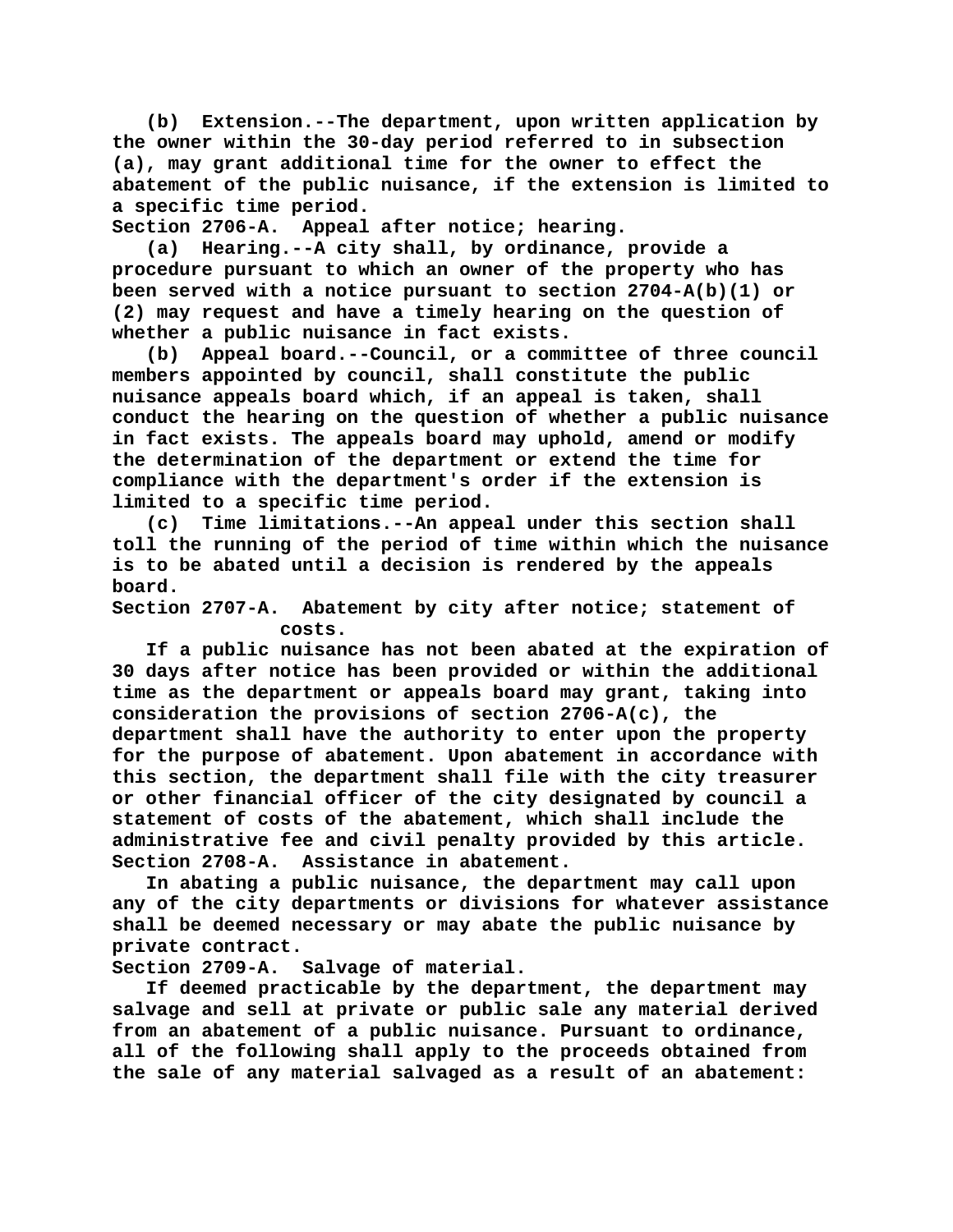**(1) The proceeds shall be deposited as directed by ordinance.**

**(2) The proceeds may be applied against the amount of the costs, fees and penalties relating to the abatement.**

**(3) If the amount of the proceeds exceeds the amount of the costs, fees and penalties, any excess shall be paid to the owner.**

**Section 2710-A. Notice of assessment; appeal of charges.**

**(a) Notice of assessment.--Upon receipt of the statement of costs from the department, either for a summary abatement pursuant to section 2703-A or for an abatement with notice pursuant to section 2704-A, the treasurer or other financial officer of the city designated by council shall, in accordance with section 2704-A(b), give notice of the amount set forth in the statement of costs to the owner and lienholders of the property upon which the public nuisance has been abated. The notice shall state that the city proposes to assess against the property the amount set forth in the notice and that objections to the proposed assessment must be made in writing and received by the designated officer within 20 days from the date of mailing the notice.**

**(b) Lien.--Upon the expiration of the 20-day period, if no written objections have been received by the officer, the total amount of costs, fees and penalties specified in the statement of costs may be entered as a lien against the property on which the nuisance was abated and shall be collected in the manner provided for the collection of municipal claims and liens, subject to rights of appeal provided in this section.**

**(c) Administrative review.--If objections of the owner or a lienholder are received by the designated officer prior to the expiration of the 20-day period, the officer shall refer the matter to the department for administrative review.**

**(d) Procedure.--The city shall, by ordinance, provide a procedure by which the department shall make a determination regarding any timely filed objection and by which an appeal of the department's determination may be made to the appeals board referred to in section 2706-A(b).**

**(e) Final administrative decision.--The determination of the appeals board shall be a final administrative decision within the city.**

**(f) Reduction or cancellation of assessment.--The department, in administrative review, or the appeals board, on appeal, may reduce or cancel a proposed assessment if it is determined that any of the following did not conform to the provisions of this article:**

- **(1) The notice to remove the nuisance.**
- **(2) The work performed in abating the nuisance.**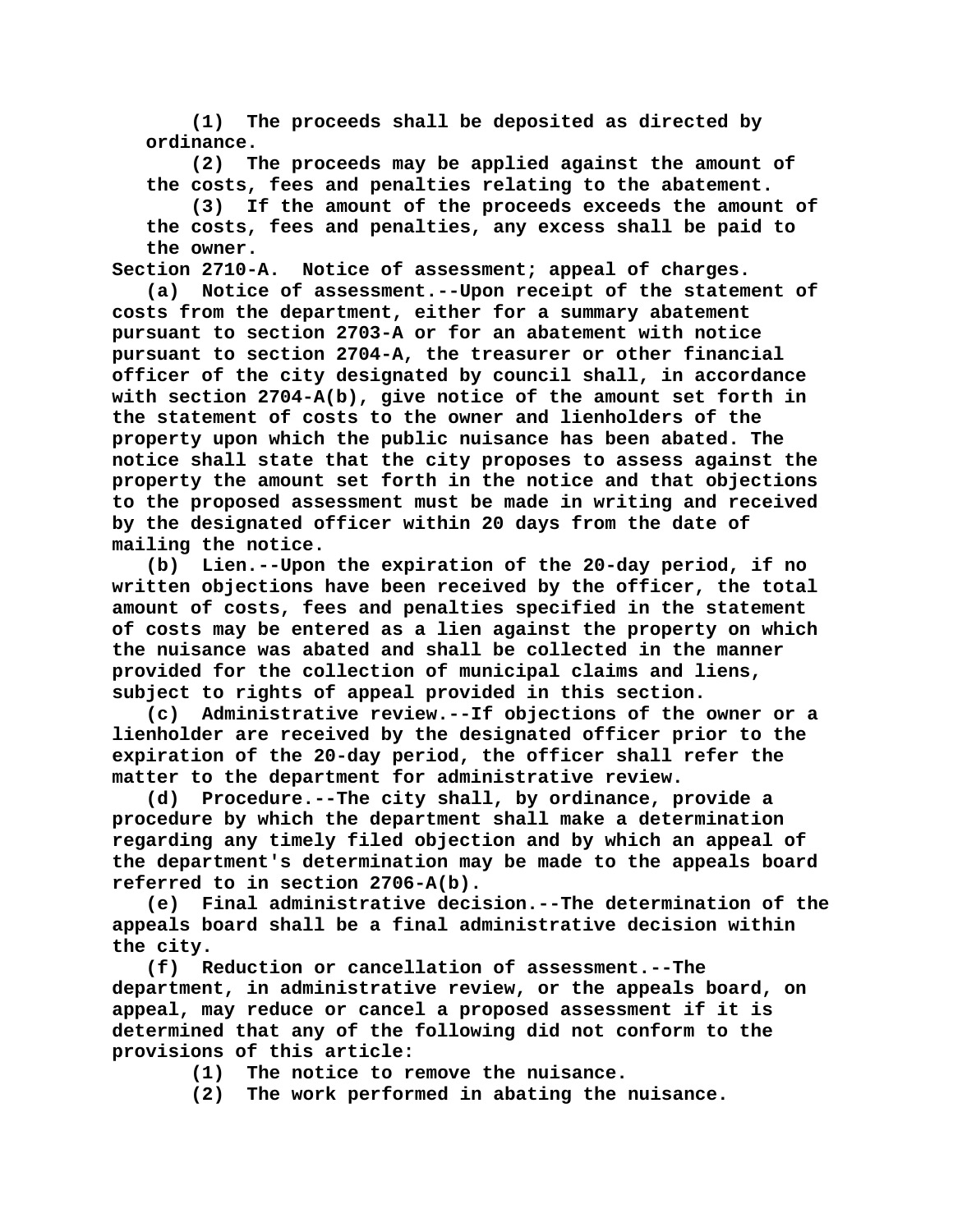**(3) The computation of charges.**

**(g) Elimination of civil penalty.--The department, in administrative review, or the appeals board, on appeal, may reduce a proposed assessment by eliminating the civil penalty portion of the statement of costs if any of the following applies:**

**(1) The current owner did not own the property at the time the notice required in section 2703-A was posted.**

**(2) The owner did not receive the notice to remove the nuisance, did not have knowledge of the nuisance and could not, with the exercise of reasonable diligence, have had knowledge of the nuisance.**

Personal liability of owner.

**Notwithstanding the right of the city to utilize in rem proceedings to pursue collection of the costs, fees and penalties in the statement of costs as a municipal claim, the person who is the owner of the property at the time of a summary abatement at which the notice required is given, or, in the case of an abatement pursuant to section 2704-A, the person who was the owner of the property at the time notice of the existence of the public nuisance was given, shall be personally liable for the amount of the assessment, including all interest, other charges and, except as provided in section 2710-A(g), civil penalties.**

**Section 2712-A. Administrative fee and civil penalties.**

**Whenever a public nuisance is abated by the city, the statement of the costs of the public nuisance shall include the city's actual cost of abatement, plus an administrative fee, not to exceed 10%, and a civil penalty. For the first abatement of a nuisance upon any owner's property within the city in any twoyear period, the civil penalty shall be \$250. For second and subsequent abatements, upon any properties of any owner within the city during any two-year period, the civil penalty shall be \$500. The increased civil penalty shall be imposed and collected regardless of whether the second and subsequent nuisances upon property or properties of an owner involve the same property or are of the same or different characters.**

Section 237. Article XXVIII heading of the act is amended to read:

### ARTICLE XXVIII

[PROCEDURE FOR THE EXERCISE OF EMINENT DOMAIN AND THE ASSESSMENT OF DAMAGES AND BENEFITS BY VIEWERS]

## **EMINENT DOMAIN**

Section 238. Sections 2801 and 2802 of the act are amended to read:

Section 2801. Exercise of Eminent Domain.--[In the] **(a) Inaddition to all other purposes for which a city may exercise**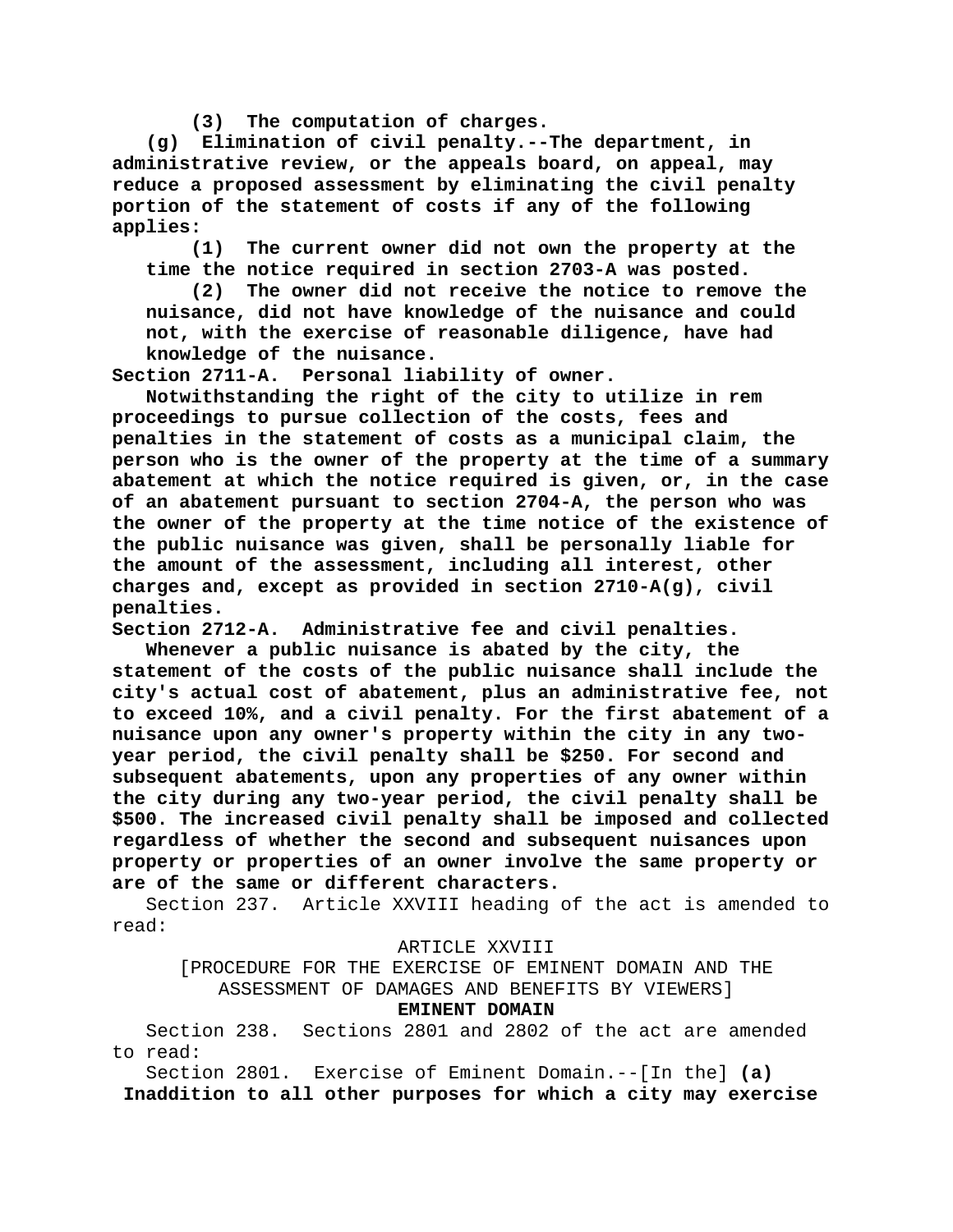**the power of eminent domain as authorized by this act or by other laws of the Commonwealth, and subject to the duty to provide just compensation, a city may acquire property by eminent domain, including entering upon, appropriating, taking, using and occupying private lands and property for any of thefollowing public purposes:**

**(1) The** laying out, opening, widening, extending, vacating, grading[,] or changing the grades or lines[,] of streets[, the]**.**

**(2) The** construction of bridges, and the piers, abutments and approaches therefor[, the]**.**

**(3) The** construction of slopes, embankments and **storm water**sewers, including storm water drains[, the]**.**

**(4) The** erection and extension of [water-works] **waterworks**, wharves and docks, public buildings, public works, filtration plants, sewage systems, sewage treatment works, [garbage] **waste**disposal plants, [lands and places for the disposal of ashes and other refuse materials] **including disposal of garbage, ashes and other refuse materials and transfer facilities**, gas plants, electric power and light plants, [houses of detention, workhouses, poor farms, poor houses,] fire [engine] houses, hospitals, public auditoriums, memorial buildings, **publictransportation facilities,** comfort stations, **homeless shelters,**waiting stations, **communications facilities,** drinking fountains, [and] libraries[, the] **and other public buildings and public works.**

**(5) The** establishing of recreation places[, and]**.**

**(6) The** changing of watercourses[, the]**.**

**(7) The** acquisition of lands**, easements and property** for use of **the Pennsylvania** National Guard[, and for all other purposes authorized by this act and the laws of the Commonwealth, a city may enter upon, appropriate, take, use, occupy, injure, or destroy, private lands, property, toll bridges, or material. All such action by the city shall be provided for by ordinance. A copy of each such ordinance shall be recorded within thirty days after its enactment in the office of the recorder of deeds in and for the county or counties wherein such property is situate, and shall be indexed in the name of the property owner affected thereby. A copy of the ordinance shall be sent by registered mail to each such property owner at his last known address.] **in accordance with sections 4413-A and 4414-A.**

**(b) Eminent domain proceedings shall be subject to and conform with the provisions of 26 Pa.C.S. (relating to eminent domain).**

Section 2802. Restrictions as to Certain Property.--In addition to the restrictions made by other provisions of this act in particular cases **or by any other provision of law**, no city shall exercise the right of eminent domain as against land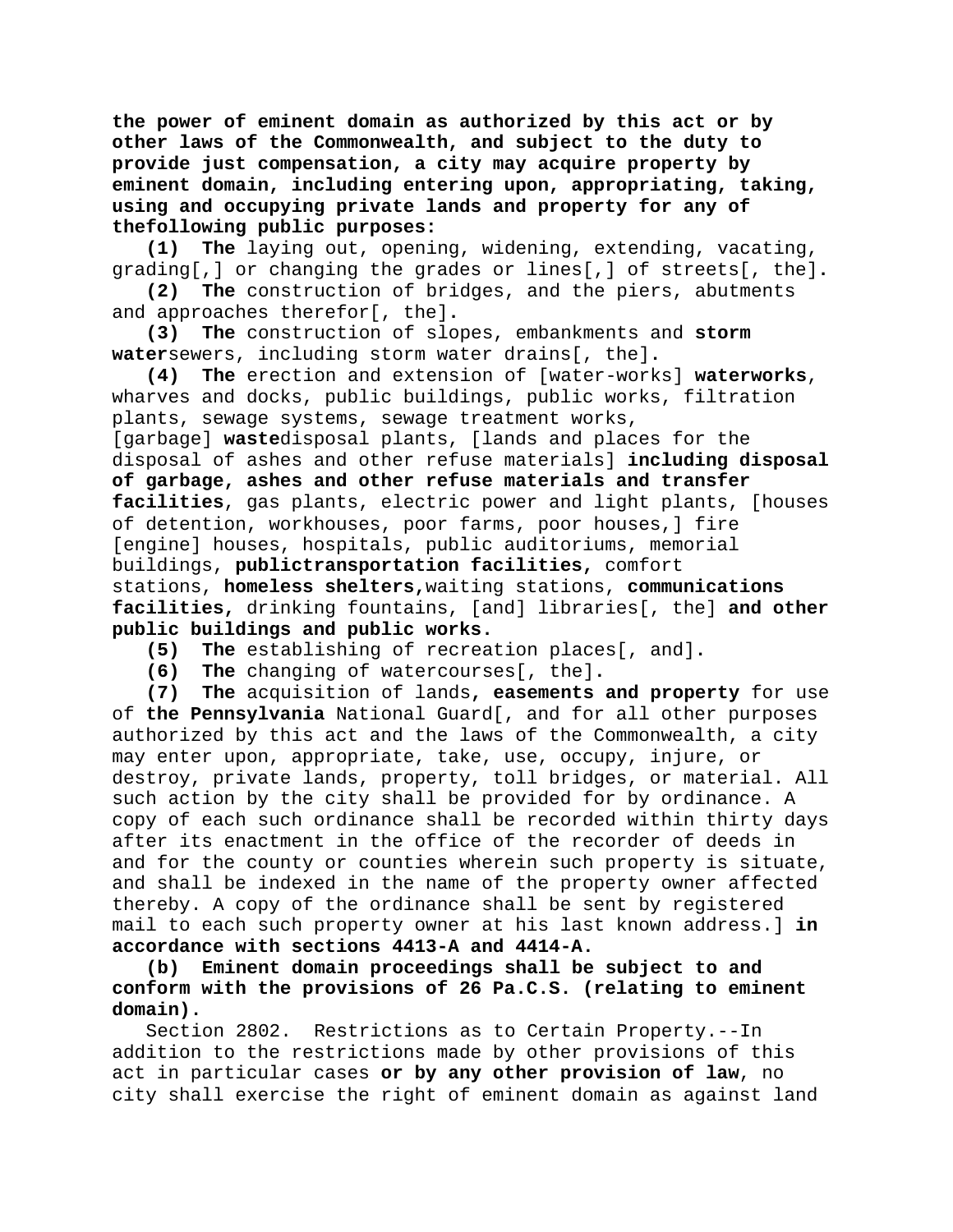now occupied by any building which was used during the Colonial or Revolutionary period as a place of Assembly by the Council of the Colony of Pennsylvania, the Supreme Executive Council of the Commonwealth of Pennsylvania[,] or the Congress of the United States; or as against the land occupied by any fort, redoubt[,] or blockhouse[,] erected during the Colonial or Revolutionary period[,] or any building used as headquarters by the Commanderin-Chief of the Continental Army, or as against the site of any building, fort, redoubt, blockhouse[,] or headquarters, which are preserved for their historic associations and not for private profit. The Colonial and Revolutionary period shall be [taken as] **deemed to have** ended on the third day of September, one thousand seven hundred and eighty-three.

Section 239. The act is amended by adding a section to read: **Section 2803. Title Acquired.--Except as otherwise provided in law, if land or other real or personal property is acquired by a city in eminent domain proceedings or is acquired by gift, purchase or otherwise, the title obtained by the city shall be in fee simple absolute or like absolute ownership unless the parties agree otherwise in writing and the agreement expressly appears in a recorded deed affecting any real property acquired by the city or in the notice of condemnation.**

Section 240. Sections 2809 and 2823 of the act are repealed: [Section 2809. Value of Land or Property not to be Assessed as Benefits; Exception.--In all cases of the appropriation of land or property for public use, other than for streets, it shall not be lawful to assess any portion of the damage done to or value of the land or property so appropriated, against the other property adjoining or in the vicinity of the land or property so appropriated.

Section 2823. Assessment of Damages and Benefits.--The damages may be paid, in whole or in part, by the city, or may be assessed, in whole or in part, upon the land or property benefited. In the latter case, the viewers having first determined the damages apart from the benefits shall assess the total cost of the improvement, or so much thereof as may be just and reasonable, upon the lands or properties peculiarly benefited, including in the assessment all parties for which damages have been allowed, and shall report the same to the court. The total assessments for benefits shall not exceed the total damages awarded or agreed upon.]

Section 241. Section 2824 of the act is reenacted to read: Section 2824. Assessment Awards.--In proceedings to assess damages and benefits, if the land or property is both benefited and damaged by such improvements, the excess of damages over benefits, or the excess of benefits over damages, or nothing in case the benefits and damages are equal, shall be awarded to or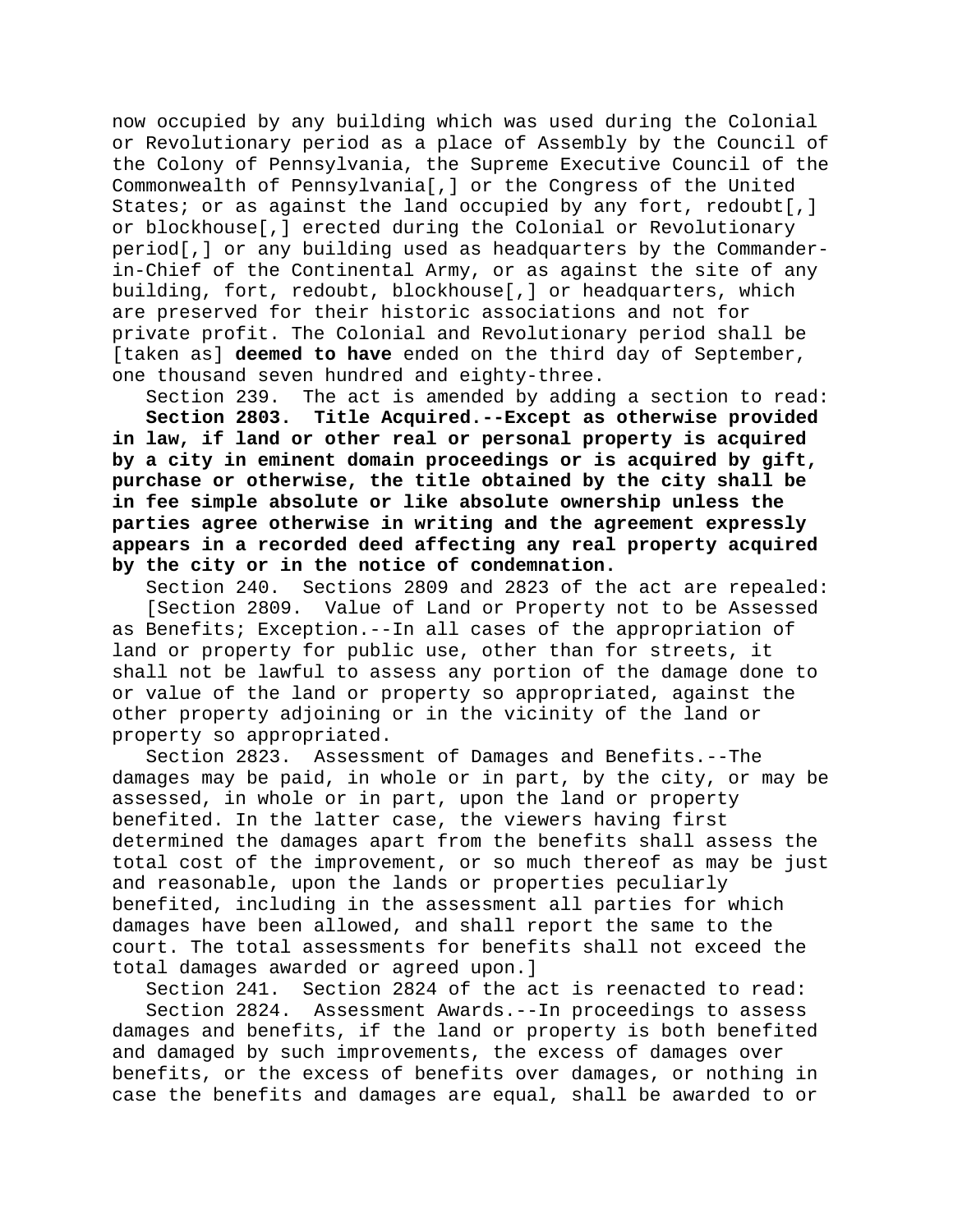assessed against the owner of land and property affected thereby.

Section 242. Section 2850 of the act is repealed:

[Section 2850. Title Acquired.--In all cases where land or property is acquired by the city in eminent domain proceedings other than for street purposes, or is acquired by gift, purchase or otherwise, the title obtained by the city shall be in fee simple or like absolute ownership: Provided, That in particular instances a different title may by agreement or consent be acquired.]

Section 243. Article XXIX heading of the act is reenacted to read:

# ARTICLE XXIX

#### STREETS

Section 244. Article XXIX subdivision (a) heading of the act is repealed:

[(a) Plans and Location]

Section 245. The act is amended by adding sections to read: **Section 2901. Map of Streets.--Council may authorize and approve a comprehensive map of city streets which may, but need not, be a part of an official map adopted in accordance with the Municipalities Planning Code. If a comprehensive map of city streets is adopted, any street subsequently laid out in accordance with this act shall be deemed an amendment to the comprehensive map.**

**Section 2902. Laying Out Streets.--(a) A city shall have the power to and may lay out streets by any of the following means:**

**(1) By identifying the street on a comprehensive map of city streets, in an amendment to the comprehensive map or in a recorded subdivision or land development plan.**

**(2) By an ordinance laying out any area for future opening as a public street.**

**(b) If, at the time of the enactment of an ordinance in accordance with subsection (a)(2), the lines of the laid-out street include property not subject to use as a public passageway, the ordinance shall be filed with the recorder of deeds of the county where the city is located. The recorder of deeds shall index the ordinance by name of city, the name of the property owner and, if applicable, the parcel number of the property through which the proposed street is laid out.**

**Section 2903. Effect of Laying Out of Street.--With regard to land not previously used by the city as a passageway for public travel, the laying out and locating of a street in accordance with this article shall not, in and of itself, do any of the following:**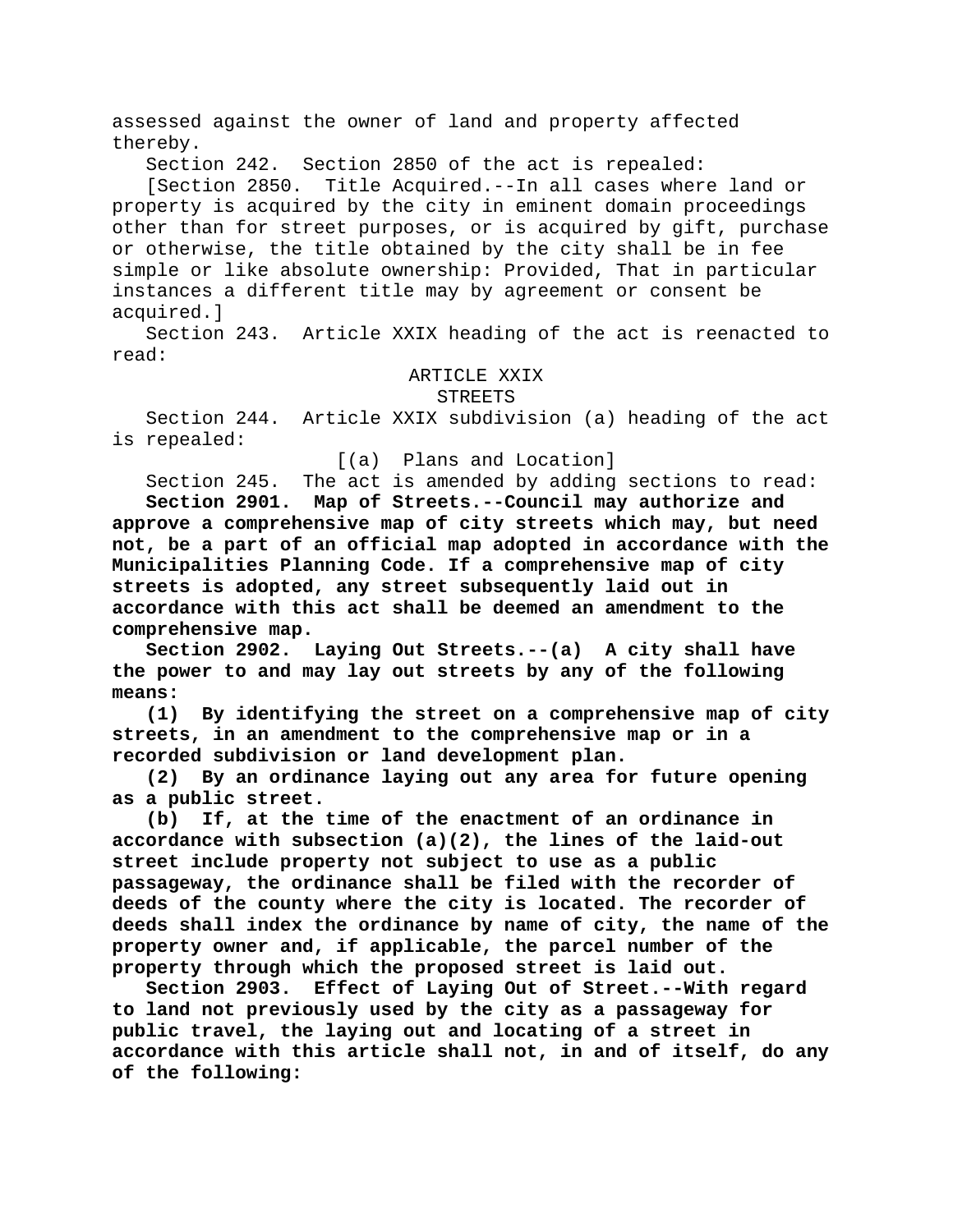**(1) Authorize the entry upon or the appropriation of any property.**

**(2) Constitute the opening of any street or the taking or acceptance of any land.**

**(3) Obligate the city to improve or maintain the street or land.**

**Section 2904. Improvements Within Laid-out Streets.--No permit shall be issued for any building within the lines of any street laid out pursuant to this article. No person shall recover any damages for the taking for public use of any building or improvements constructed within the lines of any street after the same shall have been included in the general plan or official map, and any building or improvement shall be removed at the expense of the owner.**

Section 246. Article XXIX subdivision (b) heading of the act is repealed:

[(b) Opening, Widening, Extending, Straightening and Vacating] Section 247. Section 2915 of the act is amended to read: Section 2915. Power to Open, Etc.--[Cities] **(a) With** 

**regard to any street or any part of a street within city limits, a city may**, with or without any petition of property owners, [may] **do any of the following:**

**(1)** [open] **Open**, widen, straighten, alter, extend and improve[, and may]**.**

**(2)** [establish] **Establish** or reestablish the grades [of, and]**.**

**(3)** [keep] **Keep** in order and repair and in safe passable condition[, any street, or any part thereof, within the city limits, or may]**.**

**(4)** [vacate] **Vacate** and discontinue [the same] whenever deemed expedient for the public good[,]**.**

**(5) With the approval of the Department of Transportation, vacate highways laid out by the Commonwealth within the city limits which have remained unopened for thirty years.**

**(b)** [and] **A city may** provide for the payment of the cost [thereof,] **for any of the actions authorized in subsection (a),**either in whole or in part, from the general revenues of the city. [Cities may vacate highways laid out by the Commonwealth within their limits, which highways have remained unopened for thirty years.]<br>Section 248.

Section 2916 of the act, amended June 14, 1961 (P.L.362, No.197), is amended to read:

Section 2916. Ordinances [when no] **When No** Petition is Presented.--[Any ordinance for] **(a) An ordinance shall beenacted for** the opening, widening, straightening, extending or vacating of any street, without petition of property owners, [shall be adopted] by the affirmative vote of [at least four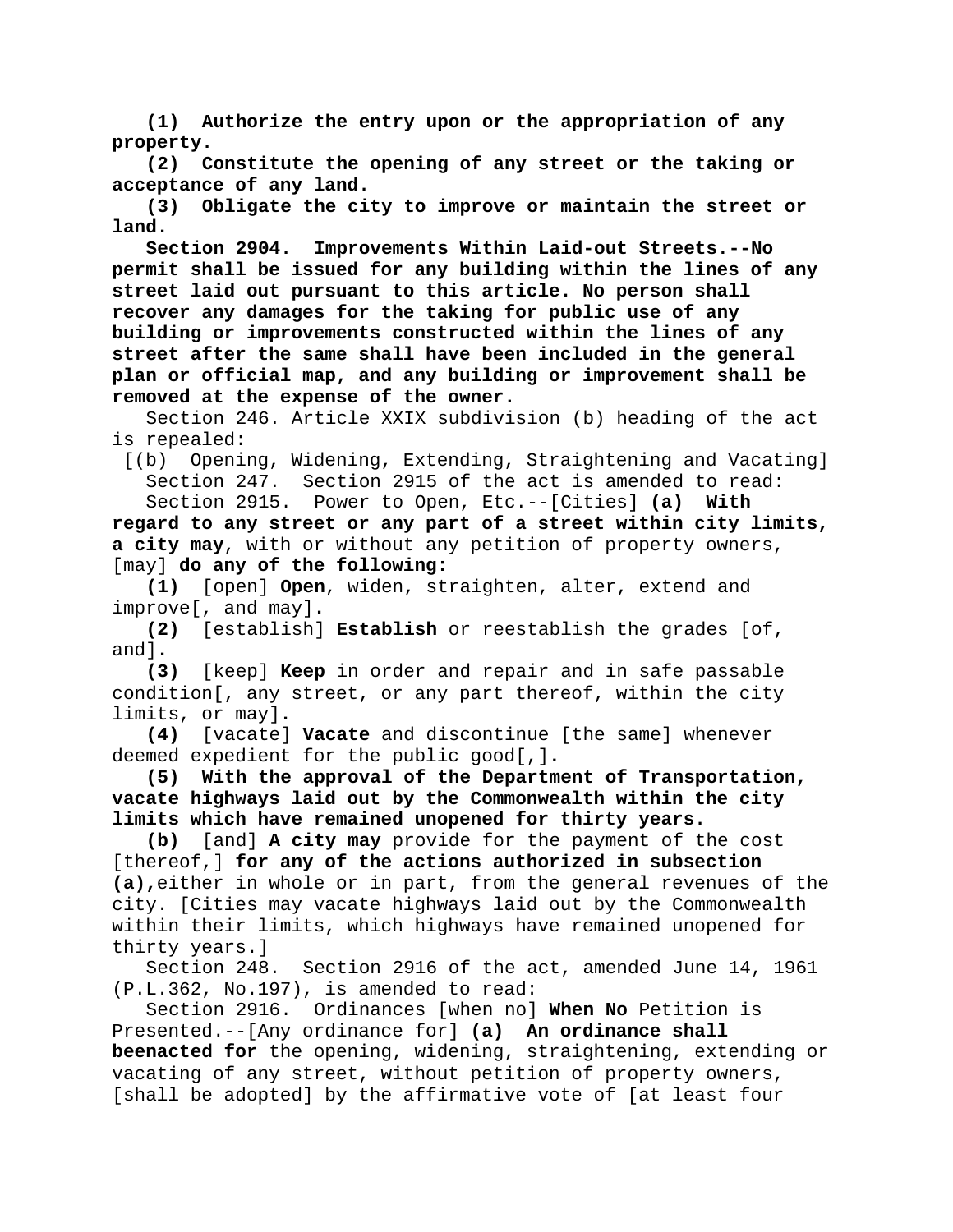members of any five member council, and under the mayor-council plan A of government adopted pursuant to the Optional Third Class City Charter Law, by the affirmative vote of at least five members of a seven member council and by the affirmative vote of at least seven members of a nine member council] **a majority of the whole number of members of the council plus one**.

**(b)** [No such ordinance shall be finally adopted] **An ordinance pursuant to subsection (a) shall not be finally enacted** until the expiration of twenty-eight days from the date of its introduction and, in the meantime, copies thereof shall be published in [one or more of the newspapers of the city,] **a newspaper of general circulation in the city** once a week for three consecutive weeks, immediately following the introduction thereof, and**,** in case no newspaper is published in the city, then in the same manner in one newspaper published in the county **as required by section 109**.

Section 249. Sections 2917, 2918 and 2919 of the act are amended to read:

Section 2917. Erection of Improvements Restricted.--Any ordinance widening or straightening any street, or part thereof, shall fix the new line or lines and may require that thereafter no owner or builder shall erect any new building or rebuild or alter the front of any building already erected without making it conform to the new lines[. In]**, in** which case the land owner's right of action shall accrue only when the city actually enters on and occupies the land within the [said lines, or the said] **lines or the** building is located or relocated to conform to [said] **the** lines.

Section 2918. Petition for Opening, Etc.--**(a)** A petition**may be presented** to council for the opening, widening, straightening, altering, extending, vacating[,] or [for the] establishing or reestablishing of the grade of any street[,]**.**

**(b) A petition made pursuant to this section** shall be signed by a majority, in number and interest, of the owners of property abutting on the line of the proposed improvement or vacation as fixed at the time of presentation of the petition[,] and shall be verified by the affidavit of one or more of the petitioners. The majority in interest of owners of undivided interests in any piece of property shall be deemed as one person for the purposes of the petition.<br>Section 2919.

Notice of [Ordinance and] Petition[; Appeal].--[Upon the approval of] **After the presentation of the petition presented in accordance with section 2918 and council's determination of the adequacy of the petition, but before final enactment of** any ordinance [passed] **enacted**pursuant to [said] **the** petition, notice shall be [given, once a week in one] **published in a** newspaper **of general circulation once a week**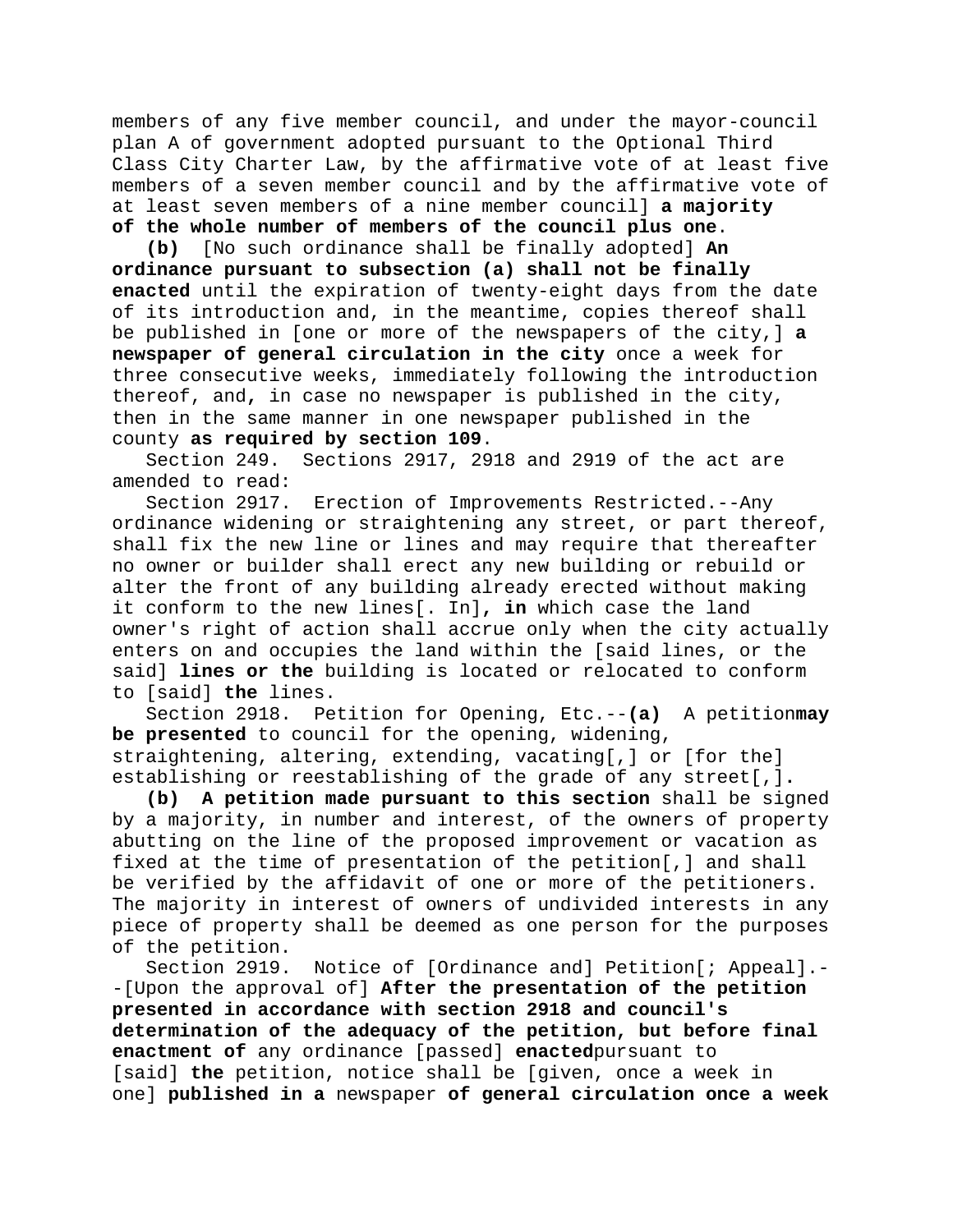**for three consecutive weeks as required by section 109**, [as required by section one hundred and nine of this act,] and [by]**,** handbills **shall be** posted in conspicuous places along the line of the proposed improvement. The notice **and handbills**shall state the fact [of the passage of the ordinance, and the date thereof,] that the petition for the improvement was signed by a majority in interest and number of the owners of property abutting the line of the proposed improvement[,] and that any person interested may [appeal to the court of common pleas of the county within thirty days after the passage of the said ordinance.] **provide comments at a public hearing to be held at a date, time and place as stated in the published notice and handbills. If, after the hearing, council determines to proceed with the consideration of an ordinance pursuant to the petition, it shall publish notice of the ordinance and incorporate reference to any maps or drawing, in accordance with subdivision (a.1) of Article X.**

Section 250. Section 2920 of the act is repealed:

[Section 2920. Appeal from Ordinance.--Any person interested may, within thirty days from the passage of the ordinance, appeal from the validity of the ordinance to the court of common pleas questioning the legality of the petition for improvement or of the said ordinance or of both. If said court shall find the petition or ordinance materially defective under the law, it shall declare the ordinance void, otherwise it shall approve the same.]

Section 251. Section 2921 of the act, repealed in part June 3, 1971 (P.L.118, No.6), is repealed:

[Section 2921. Effect of Failure to Appeal.--The parties interested shall not question the legality of the petition and ordinance in any manner or matter or at any time whatever, except as provided in section two thousand nine hundred and twenty of this act.]<br>Section 252. Sec

Section 2922 of the act is amended to read:

Section 2922. Assessment of Damages and Benefits.--[In any proceedings under this subdivision of this

article,] **Ifnecessary, in any proceedings to exercise one of the powersgiven in section 2915,** viewers shall be appointed, damages awarded[,] and benefits assessed **as provided in 26** 

**Pa.C.S.(relating to eminent domain) or** as provided in this act for [such proceedings] **the assessment of benefits**.

Section 253. Article XXIX subdivision (c) heading of the act is repealed:

[(c) Grading, Paving, Macadamizing, Et Cetera] Section 254. Sections 2930 and 2931 of the act are amended to read: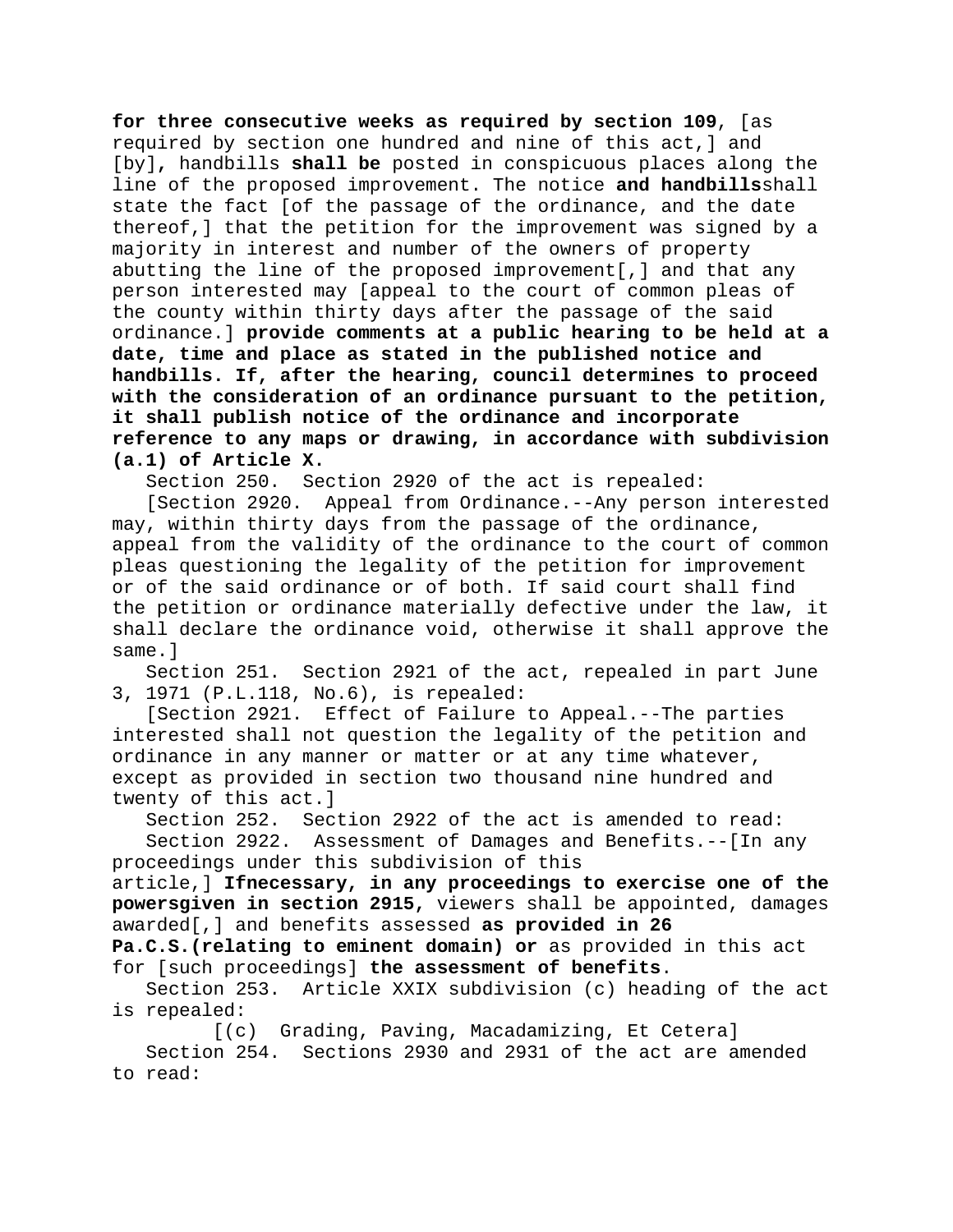Section 2930. Power to Grade, Pave, Macadamize, Et Cetera.-- **(a)** Every city may grade, pave, macadamize or otherwise[,] improve any street, or part thereof, and the sidewalks thereof when included as a part of the improvement, have the same set with curbstone[,] and provide for the drainage thereof.

**(b)** Every city may also provide for the improvement of any [highway, or] street, or any sections or parts thereof, in length, in the space between the curb, gutter[,] or [actual carriage-way line] **cartway** and the property line, either by an original work or improvement thereon, or by a change, repair, renewal[,] or alteration in the [said] street or curb, or in parking spaces, or shade trees, or by changing, altering, renewing, replanting, pruning[,] or otherwise [improving the same, in any or all of said particulars] **making improvements therein**.

Section 2931. Payment of Cost of Improvement.--The costs and expenses of [things] **the improvements** done under [section two thousand nine hundred and thirty of this act] **section 2930**shall be paid, in whole or in part, by the city, or by the owners of real estate bounding and abutting thereon, which cost and expense upon the abutting real estate shall be assessed [according to the foot-front rule, or according to the benefits, as council shall, by ordinance, determine, except that in case of grading only, the said costs and expense shall be assessed according to benefits] **in accordance with Article XLV-A**.

Section 255. Sections 2932, 2933 and 2934 of the act are repealed:

[Section 2932. Assessment of Cost by Foot-Front Rule.--When the costs and expenses, or any part thereof, are to be paid for by the foot-front rule, the council shall assess or cause to be assessed the said cost and expenses upon the real estate bounding or abutting on the line of the improvement, by an equal assessment on said property in proportion to the number of feet the same fronts on the respective street, or part thereof, to be improved. The council may provide for an equitable reduction from the frontage of lots at all street, railroad, or like intersections, or where, from the peculiar or pointed shape of the lots, an assessment for the full frontage would be inequitable.

Section 2933. Assessment of Costs According to Benefits.-- When the cost and expenses, or any part thereof, of any grading, paving, macadamizing, or other improvement of any street, or part thereof, is to be paid for by the owners of real estate abutting or bounding thereon as aforesaid, according to benefits, the same shall be assessed by viewers appointed by the court of common pleas, as provided in this act for the assessment of benefits by viewers.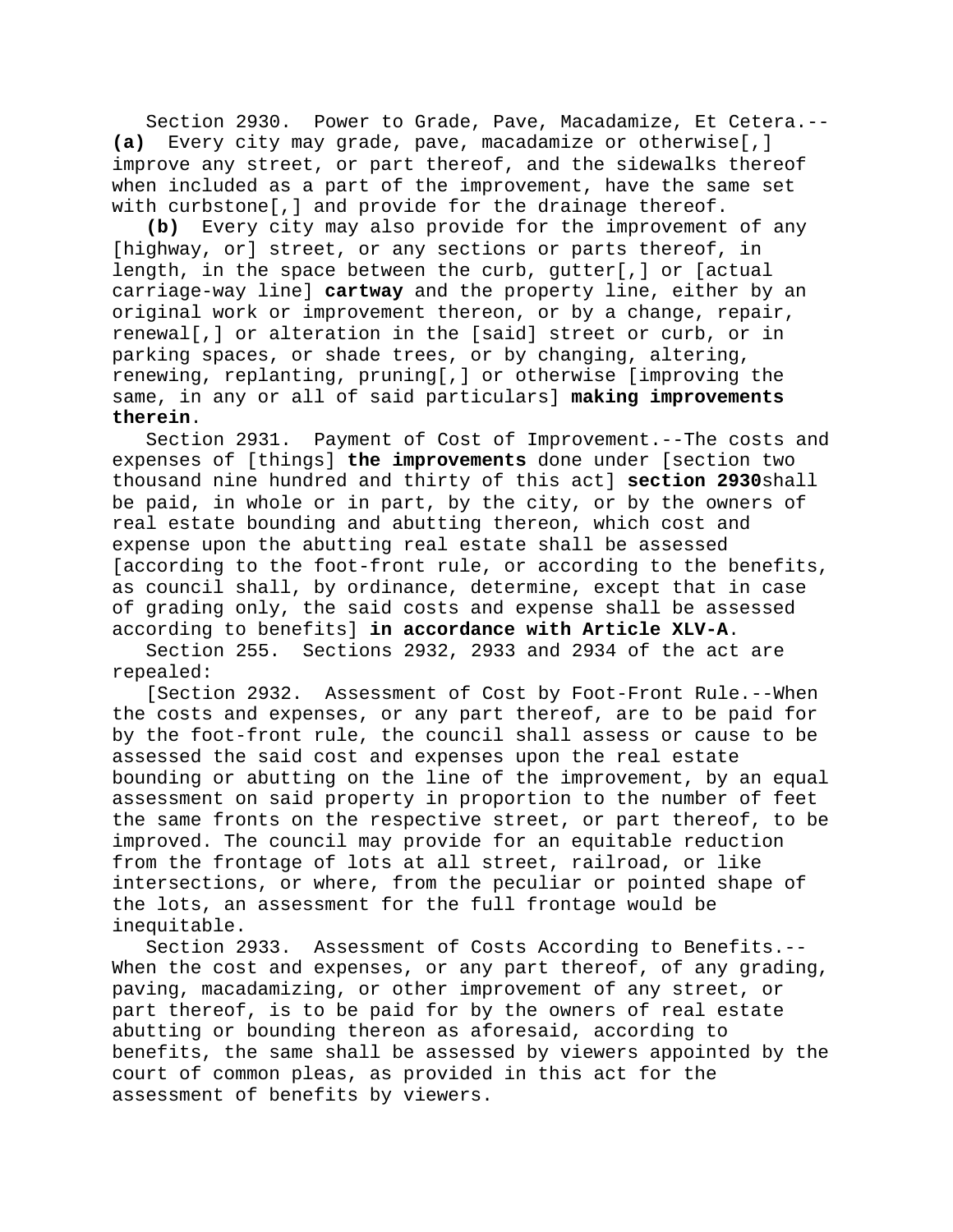Section 2934. Ordinance for Improvement at Expense of Property Owners upon Petition.--Council may, by ordinance, provide for the paving, macadamizing, grading, or other improvement of any street, or part thereof, at the cost and expense of the abutting property owners in whole or in part, upon the petition therefor of a majority in number or interest of the owners of property abutting or bounding on the line of the proposed improvement, to be verified by the affidavit of one or more of the petitioners. A majority in interest of owners of undivided interests in any piece of property shall be deemed and treated as one person for the purpose of said petition.]

Section 256. Section 2935 of the act, amended June 14, 1961 (P.L.362, No.197), is repealed:

[Section 2935. Ordinance for Improvement at Expense of Property Owners without Petition.--Council may, by ordinance, provide for the paving, macadamizing, grading or other improvement of any street, or part thereof, at the cost and expense of the abutting property owners, in whole or in part, without petition therefor of abutting property owners if the ordinance for such improvement has been passed by the affirmative vote of four members of any five member council, and under the mayor-council plan A of government adopted pursuant to the Optional Third Class City Charter Law, by the affirmative vote of at least five members of a seven member council and by the affirmative vote of at least seven members of a nine member council. Such ordinance shall not be passed in a less period than twenty-eight days from the date of its introduction; and, in the meantime, copies of such ordinance shall be published, in one or more newspapers, once a week for three weeks, in the manner required by section one hundred and nine of this act. The requirements for such publication shall not, however, preclude the amendment of any paving ordinance as to the kind of pavement with which any street, or part thereof, or sidewalk, is proposed to be paved.]<br>Section 257.

Sections 2936 and 2937 of the act are repealed: [Section 2936. Appeal from Ordinance.--Any person affected may appeal from said ordinance in the manner and time and with the effect provided for in sections two thousand nine hundred twenty and twenty-one of this act.

Section 2937. Assessment of Damages and Benefits.--In any proceedings under this subdivision of this article where the cost and expense of the improvement is not assessed by the footfront rule, viewers shall be appointed, damages awarded, and benefits assessed as provided in this act, for such proceedings.]

Section 258. Section 2938 of the act is amended to read: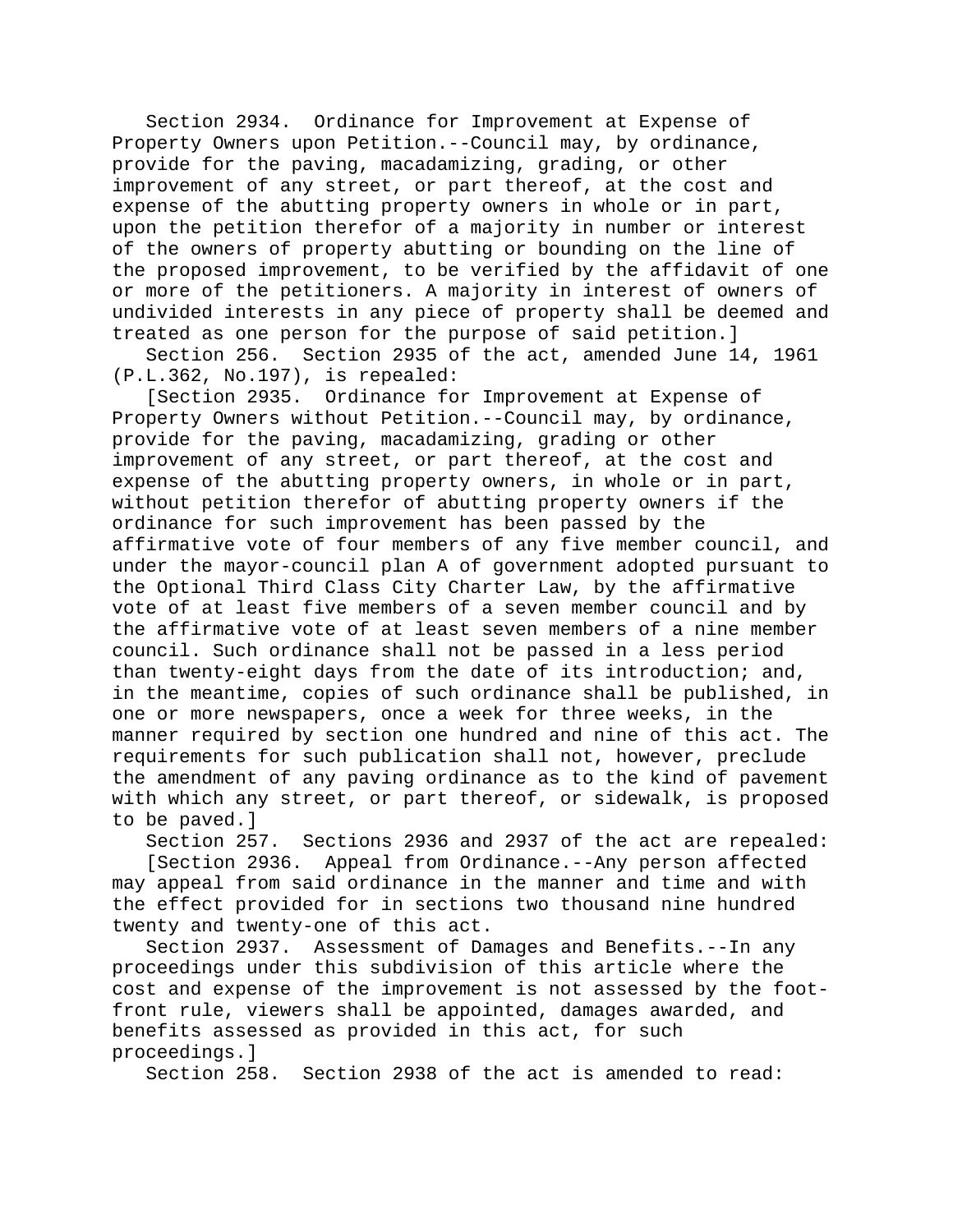Section 2938. Preparation of Streets for Paving or Repairing.--**(a)** Council may provide, by ordinance, for the laying, renewing[,] and repairing of all gas, water, steam[,] or other pipes[,] or conduits[,] in any street, before the paving, repaving[,] or repairing of the same[,] and for making the necessary [house] connections with [said] **the** pipes[, and also for]**.**

**(b) With regard to main or lateral sewers, council may provide for** the necessary [house] connections and branches [with and] leading into main or lateral sewers[: Provided, That in no case, except as a sanitary measure, of which council shall be the judge, shall council require such house connections to be extended further from such sewers, or from such gas, water, steam, or other pipes, or conduits, than to the inner line of the curbstone of such street. Council may,]**.**

**(c) With regard to connections requiring extensions from sewers or from gas, water, steam or other pipes or conduits, council may not require private utility companies to make extensions beyond the inner line of the curbstone of the street unless it determines that it is necessary to do so as a sanitary** 

**measure.** If, after notice to all companies, corporations, persons[,] and owners affected[, and in default of compliance therewith, cause said pipes to be laid, renewed, or repaired, and said connection made,] **of the necessity for the laying,renewing and repairing of gas, water, steam or other pipes orconduits in a street and the necessity of making necessaryconnections, prior to the proposed paving, repaving or repairing of the street, there is a failure to comply, council may perform work** and **may** collect the cost of paving[, and repairing all pipes and pipe connections, from the companies, corporations, or persons owning or operating the said gas, water, steam, and other pipes or conduits,] **or repaving, or repairing of the pipes or conduits,** with interest[; and the]**, from the companies, corporations, persons and owners affected. The** cost of the sewer connections shall be a first lien against the land for whose benefit [such] **the** connections are made. A separate lien may be filed therefor, or [such] **the** sewer connection cost may be included in any lien filed for the cost of [such] **the** street improvement, and the lien and the proceedings thereon shall be as in the case of other municipal liens.

Section 259. Section 2939 of the act, amended September 26, 1951 (P.L.1515, No.379), is amended to read:

Section 2939. Highways in Cities.--Wherever in this act a city is given powers, rights and duties as to its streets or sections thereof, the same shall extend as well to highways or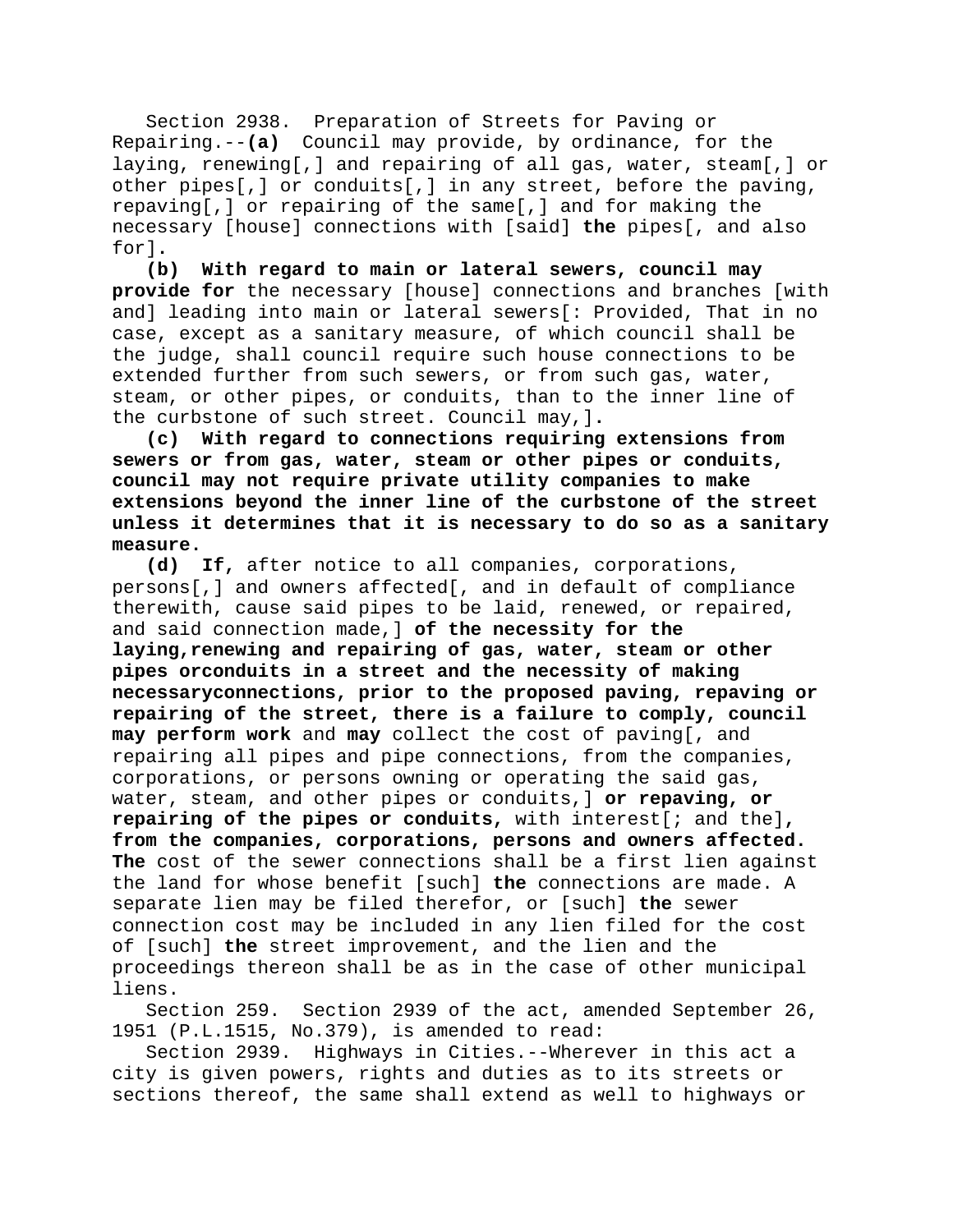sections thereof which are also streets of the city, to the extent that the city is legally responsible for them, **pursuantto agreement or otherwise,** excepting damages to abutting property owners for acts of the Commonwealth unless the city shall assume them, under this act or the [State Highway Law.]**act of June 1, 1945 (P.L.1242, No.428), known as the "StateHighway Law."** The use of the word "street" in this act shall to that extent include highways.

Section 260. Article XXIX subdivision (d) heading of the act is repealed:

[(d) Grade Crossings]

Section 261. Section 2950 of the act is amended to read:<br>Section 2950. [Consent of Public Utility [Consent of Public Utility

Commission] **GradeCrossing; Pennsylvania Public Utility Commission; Jurisdiction;Damages**.--**(a)** Every city constructing a street across a railroad shall construct the same above or below the grade thereof, unless permitted by the **Pennsylvania** Public Utility Commission to construct the same at grade.

**(b) Any new construction of a street crossing a railroad, or any vacation of any street crossing a railroad, shall be constructed or vacated only in a manner consistent with the rules and regulations and under the jurisdiction of the Pennsylvania Public Utility Commission. The compensation for damages to the owners of adjacent property taken, injured or destroyed by the construction of a street crossing a railroad or any vacation of any street crossing a railroad shall be ascertained, fixed and paid in a manner consistent with 66 Pa.C.S. Pt. I (relating to public utility code).**

Section 262. Section 2951 and Article XXIX subdivision (e) heading of the act are repealed:

[Section 2951. Public Utility Commission; Jurisdiction; Damages.--Any such crossings of a railroad by a street, or any vacation of any street crossing a railroad, shall be constructed or vacated only in the manner prescribed by, and under the jurisdiction of, the Public Utility Commission. The compensation for damages to the owners of adjacent property taken, injured or destroyed shall be ascertained, fixed, and paid in the manner prescribed in the Public Utility Law.

(e) Acquisition of Unobstructed View Across Lands]

Section 263. Section 2955 of the act is amended to read: Section 2955. Acquisition of Unobstructed Views.--Any city may acquire, by purchase or by the right of eminent domain, a free and unobstructed view down and across lands located at or near intersections **or curves** of streets, railroads or railways, [or curves of any of them, as may be necessary,] to assure a free and unobstructed view in all directions at [such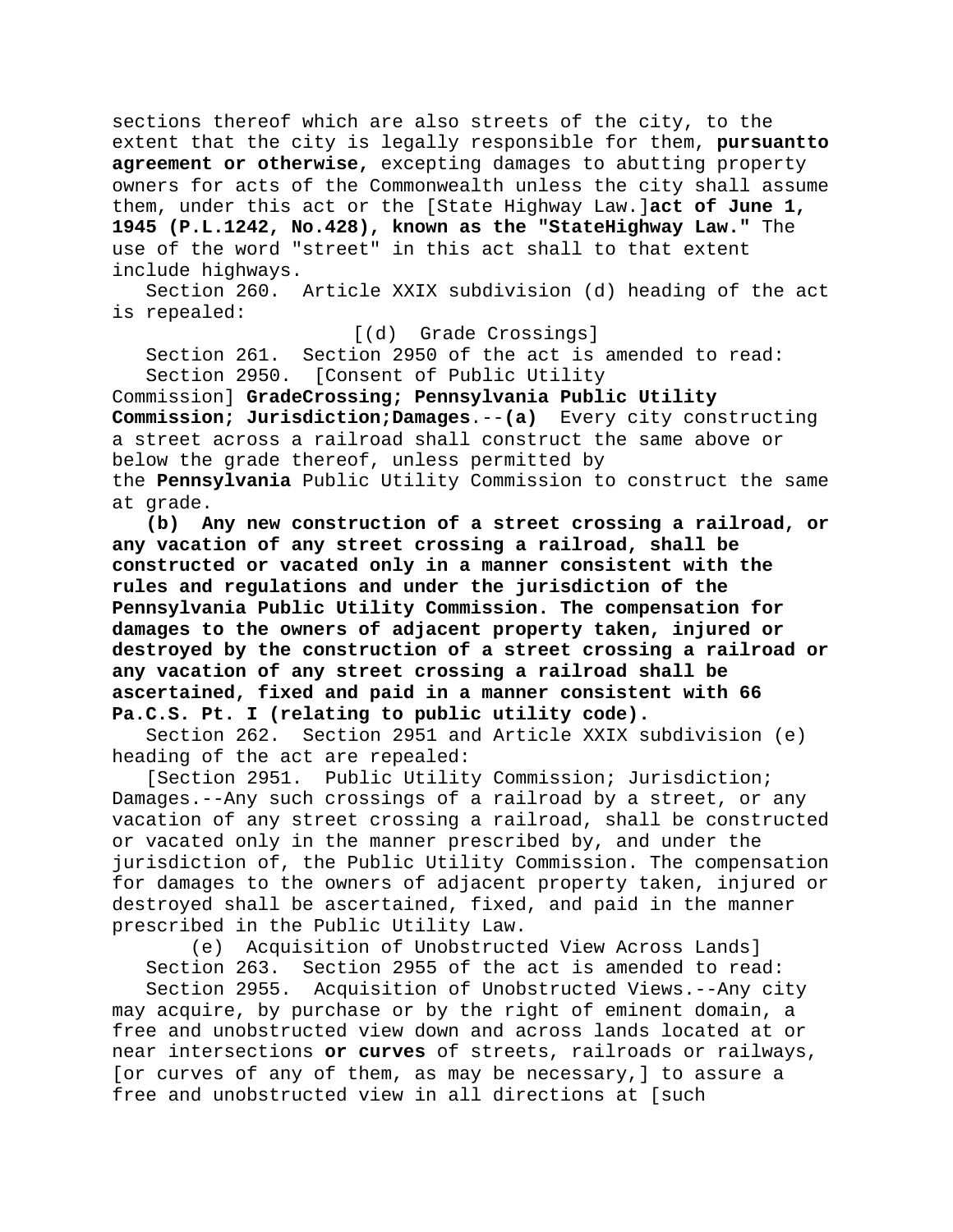places,]**the intersections or curves** and to prevent the use of [such]**the** lands **over and across which the view was acquired** for any purpose or in any manner which may interfere with or obstruct the vision of any person or persons traveling upon any [such] street within the city. [Upon any such condemnation, the city having instituted the condemnation proceedings shall file with the recorder of deeds a plan, showing the property condemned and such other detailed information as may be deemed necessary and, after the same is filed, said city may, from time to time, abate or remove, or cause to be abated or removed, any obstruction to such view over and across such lands.

The proceedings for the condemnation of such view over and across such lands, and for the assessment of damages for property taken, injured or destroyed, shall be in the manner provided in this act for property taken, injured or destroyed.

Upon the condemnation of a view over and across any lands for the purposes aforesaid, the owner of such lands may make every such use thereof as will not interfere with a free and unobstructed view at such intersection or curve. Unless specially provided for in such condemnation proceedings, such condemnation shall not be construed to prevent the owner thereof from using such land for pasture or the growing of grass, oats, wheat, or other crops which will not obstruct the vision more than wheat.]

Section 264. Article XXIX subdivision (f) heading of the act is repealed:

[(f) Use of Abutting Lands]

Section 265. Section 2960 of the act is amended to read: Section 2960. Use of Abutting Lands for Embankments, Slopes, Fills, and Culverts.--In the grading of any street, or any part thereof, cities are hereby authorized and empowered to use so much of the lots and lands abutting on the [same] **street**for the construction of embankments, slopes, fills and culverts, as may be necessary [and proper] for the completion of the improvement. [The assessment of] **Compensation for**damages, costs[,] and expenses, resulting [thereby, shall be regarded as other assessments of damages, costs, and expenses, caused by the grading of streets, in cities and shall be assessed and paid as is provided by this act in such cases]**from the use of lots and lands abutting on the street for the construction of embankments, slopes, fills and culverts shall be made in the same manner as compensation for using and occupying private lands for the grading of streets in accordance with section 2801**.

Section 266. Article XXIX subdivision (g) heading, section 2963, subdivision (h) heading, section 2965 and subdivision (i) heading of the act are repealed: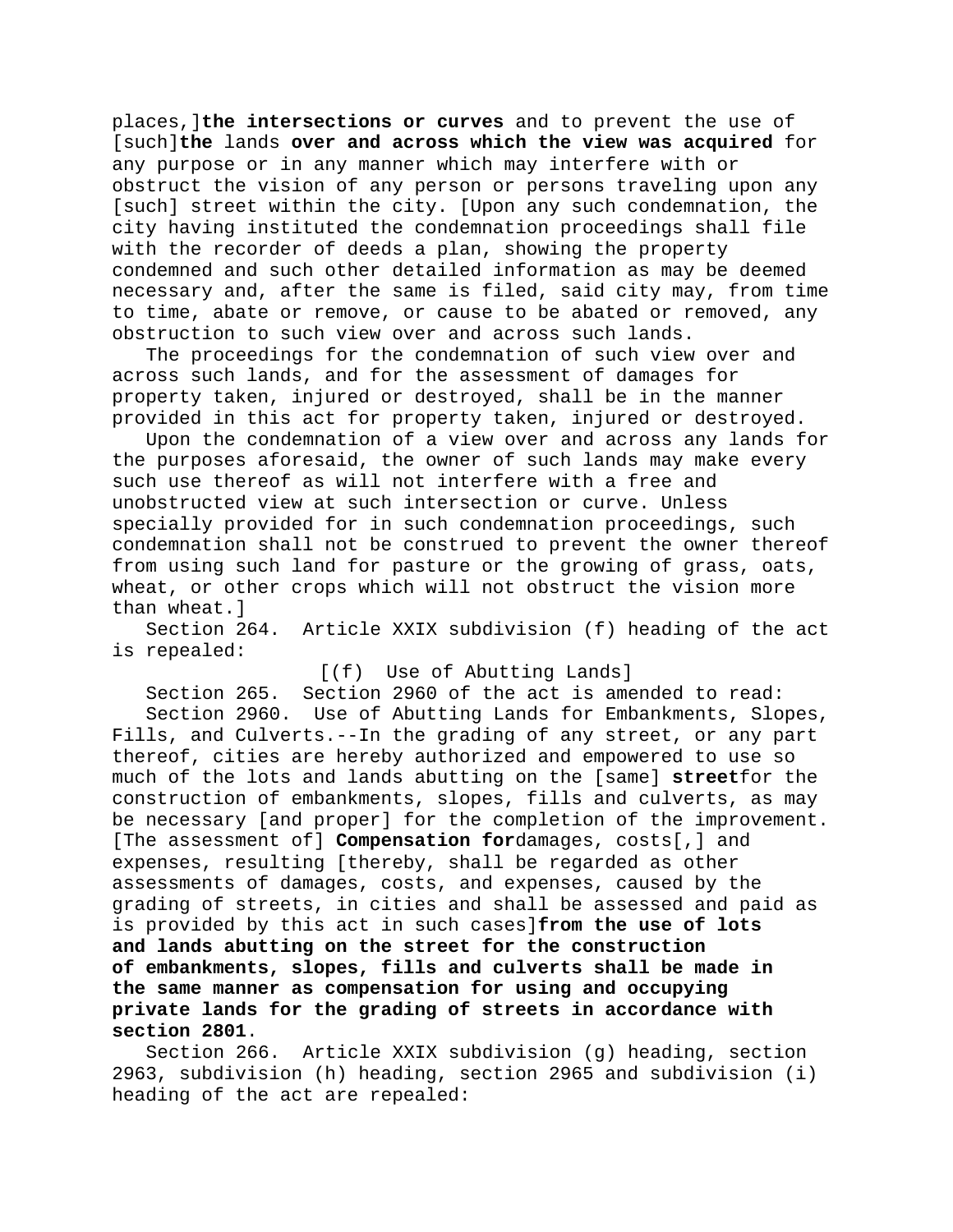## [(g) Abandoned Turnpikes

Section 2963. Maintenance and Improvement of Condemned and Abandoned Turnpikes.--When any turnpike, or part thereof, situate in the same or more than one county, shall be condemned for public use, free of tolls, and the assessment of damages therefor shall have been paid by the county, or when any turnpike company or association has abandoned its turnpike, or any part thereof, or when any turnpike company or association has been dissolved, such turnpike, or part thereof, located within the limits of any city shall be maintained and improved in the same manner as other streets of the city.

(h) Unlawful Assessments

Section 2965. Repayment of Assessments Paid to City by Owners of Property Unlawfully Assessed.--Any city receiving money in payment of an assessment levied under any provision of this article shall repay the same or so much thereof as shall be ordered to any parties bringing the action, within two years of such payment or payments, upon the final determination of a proper court in a proper issue that the assessment levied was not such as the owner of the property so assessed was liable to pay at the time council ordered the work to be done for which the assessment was made, or within the said period of two years, the city may repay such money voluntarily upon a showing that the same was paid inadvertently, or such assessment or part thereof was made erroneously.<br>(i) Streets or Roads (

Streets or Roads Connecting City with Highways] Section 267. Section 2970 of the act is amended to read:

Section 2970. Appropriation for Connections with Highways.-- Cities may, singly or jointly, with other political subdivisions, appropriate and expend moneys for the improvement of streets or roads beyond the limits of [such] **the** cities[,] for the purpose of connecting improved streets in [such] **the**cities with a highway [whenever that part of the connecting street or road to be improved outside the city limits shall be less than one mile in length].<br>Section 268. Article XXIX subdivisi

Article XXIX subdivision (j) heading of the act is repealed:

[(j) Detours]

Section 269. Section 2975 of the act is amended to read: Section 2975. [Streets not to be Closed to Vehicular Traffic; Exceptions.--]**Street Closings; Detours.--(a)** 

**Thefollowing shall apply to the closing of a street to vehiculartraffic:**

**(1)** No street shall be closed to vehicular traffic, except upon order of the Department of Streets and Public Improvements, [or, by order of the mayor] **or other department of the city having jurisdiction over public streets or, in cases**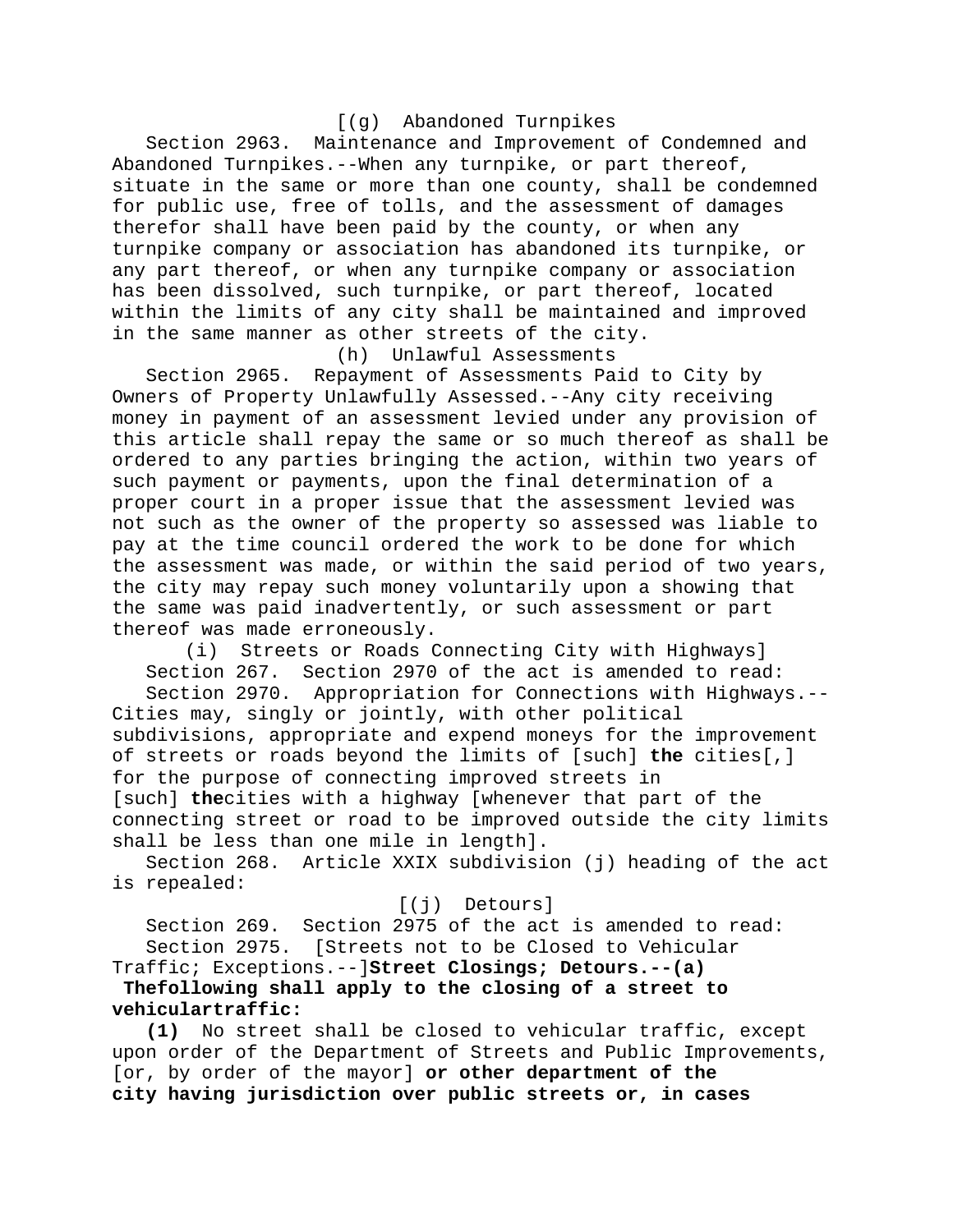**of emergency where immediate action is necessary to protect public safety, by order of the mayor**, the police or the fire marshal[, in cases of emergency, wherein the safety of the public would be endangered, nor shall any such]**.**

**(2) A** street [be] **may not remain** closed for a longer period than is necessary for the purpose for which [such] **the** order [is] **to close was** issued.

**(3) Except in cases of emergency, where immediate action is necessary to protect public safety, no street shall be closed to vehicular traffic when the same has been designated as a detour by the Department of Transportation, unless the written consent of the Secretary of Transportation has first been obtained or unless council shall, by resolution duly recorded on its minutes, declare the closing necessary for the safety of the public.**

**(4) When any street which forms a part or section of a State highway, or has been designated as a detour by the Department of Transportation, is closed to vehicular traffic, the city shall at once notify the Department of Transportation of the creation of a detour, as hereinafter provided. When the detour is removed, the Department of Transportation shall also be notified at once of the removal.**

**(5) When any street is to be closed, it shall be the duty of the official or department that authorized the closing to designate a detour.**

**(6) While the detour is in use, legible signs shall be erected and maintained at reasonable intervals, indicating the proper direction, and the detour shall be maintained in safe and passable condition.**

**(7) When the street that had been closed is opened for traffic, all detour signs shall be removed.**

**(b) A city may enter into agreement with the owners of private lands covering the acquisition of right-of-way privileges for a detour over private property for the period when a street shall be closed to traffic. In case no agreement satisfactory to the parties can be reached, the city may proceed with the construction of the detour, with the owner of the property taken for the detour entitled to seek damages, if any, in the same manner as damages are now ascertained for the opening of streets in the city.**

**(c) In the exercise of the rights conferred by this section relating to detours, council is hereby empowered to pay for the necessary maintenance, subsequent repair and land rental out of funds available for the construction and maintenance of city streets.**

**(d) Any person who shall wilfully remove, deface, destroy or disregard any barricade, light, danger sign, detour sign, signal**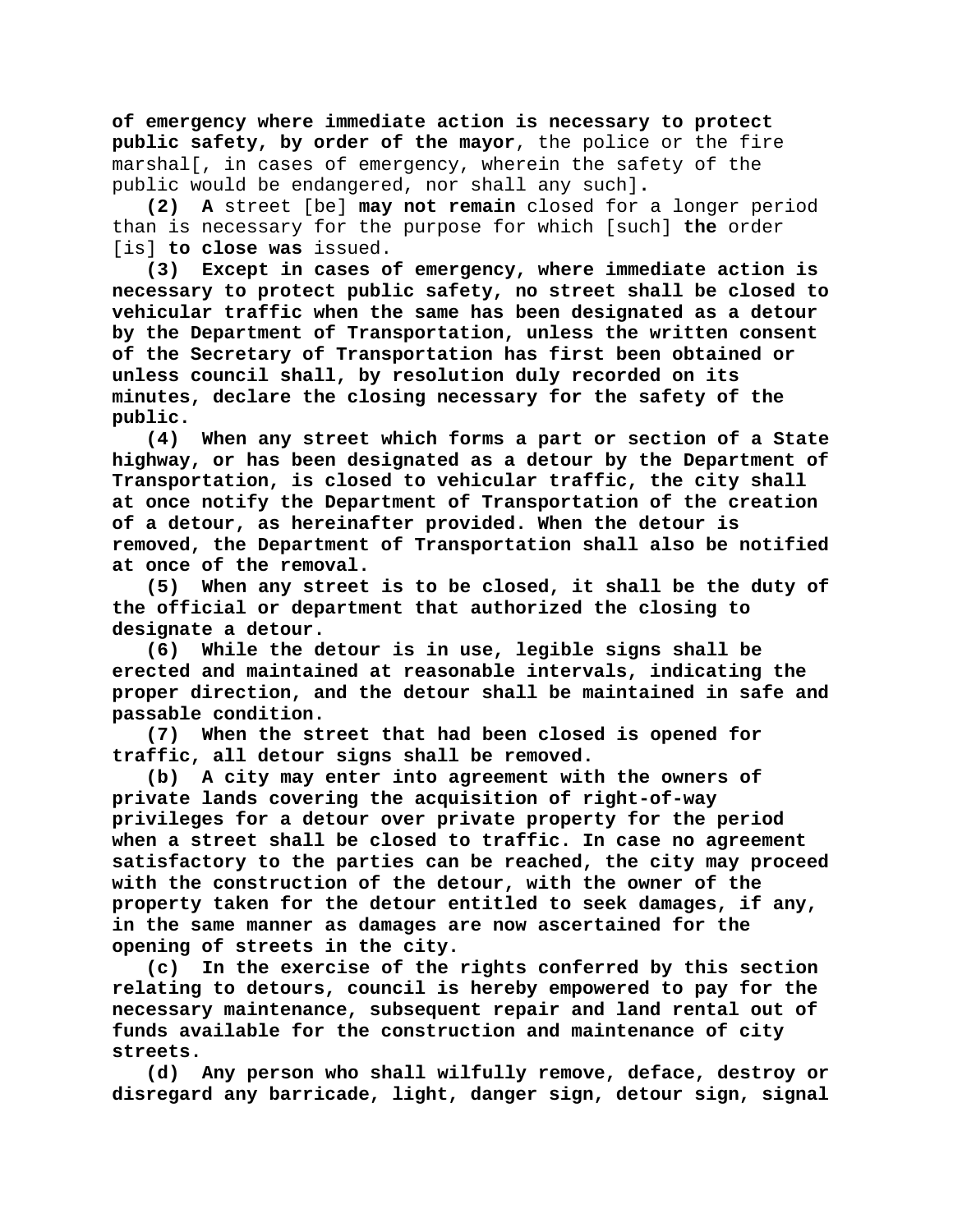**or warning of any other character whatsoever so legally erected or placed or who shall drive on, over or across any street which has been closed by proper authority commits a summary offense punishable upon conviction thereof in accordance with section 1018.16, but with a mandatory fine of not less than five hundred dollars (\$500) or more than the maximum fine authorized in section 1018.17 for the second or any subsequent offense and shall pay the costs of prosecution together with the value of the property so removed, defaced or destroyed, except that persons who have no outlet due to the closing of a street may drive on, over or across the street, subject to reasonable conditions as may be prescribed by the city without being subject to the penalties imposed by this section.**

**(e) All fines collected under the provisions of this section shall be paid over to the treasurer of the city.**

**(f) In addition to the penalties provided in subsection (d), the city, its agents or contractors may, in an action at law, recover damages from any person or persons who have damaged a street when it is closed to vehicular traffic.**

Section 270. Sections 2976, 2977 and 2978 of the act are repealed:

[Section 2976. Closing of Streets Designated as Detours by State.--No street shall be closed to vehicular traffic when the same has been designated as a detour by the Department of Highways of the Commonwealth, unless the written consent of the Secretary of Highways has first been obtained, or unless council shall, by resolution duly recorded on its minutes, declare such closing necessary for the safety of the public.

Section 2977. Notice of Detour on Streets Forming Part of Highway.--When any street which forms a part or section of a highway, is closed to vehicular traffic, the city shall at once notify the Department of Highways of the Commonwealth of the creation of a detour, as hereinafter provided. When such detour is removed, the Department of Highways shall also be notified at once of the removal.<br>Section 2978. De

Detours to be Provided when Streets Closed.--When any street shall be closed, as hereinbefore provided, it shall be the duty of the city authorities authorizing the closing to immediately designate or lay out a detour, on which they shall erect, or cause to be erected and maintained while such detour is in use, legible signs at each intersection throughout its entire length, indicating the proper direction. During the period when such detour is in use, it shall be the duty of such authorities closing the street to maintain such detour in safe and passable condition. It shall also be the duty of the authorities closing the street and maintaining the detour to immediately remove all detour signs when the street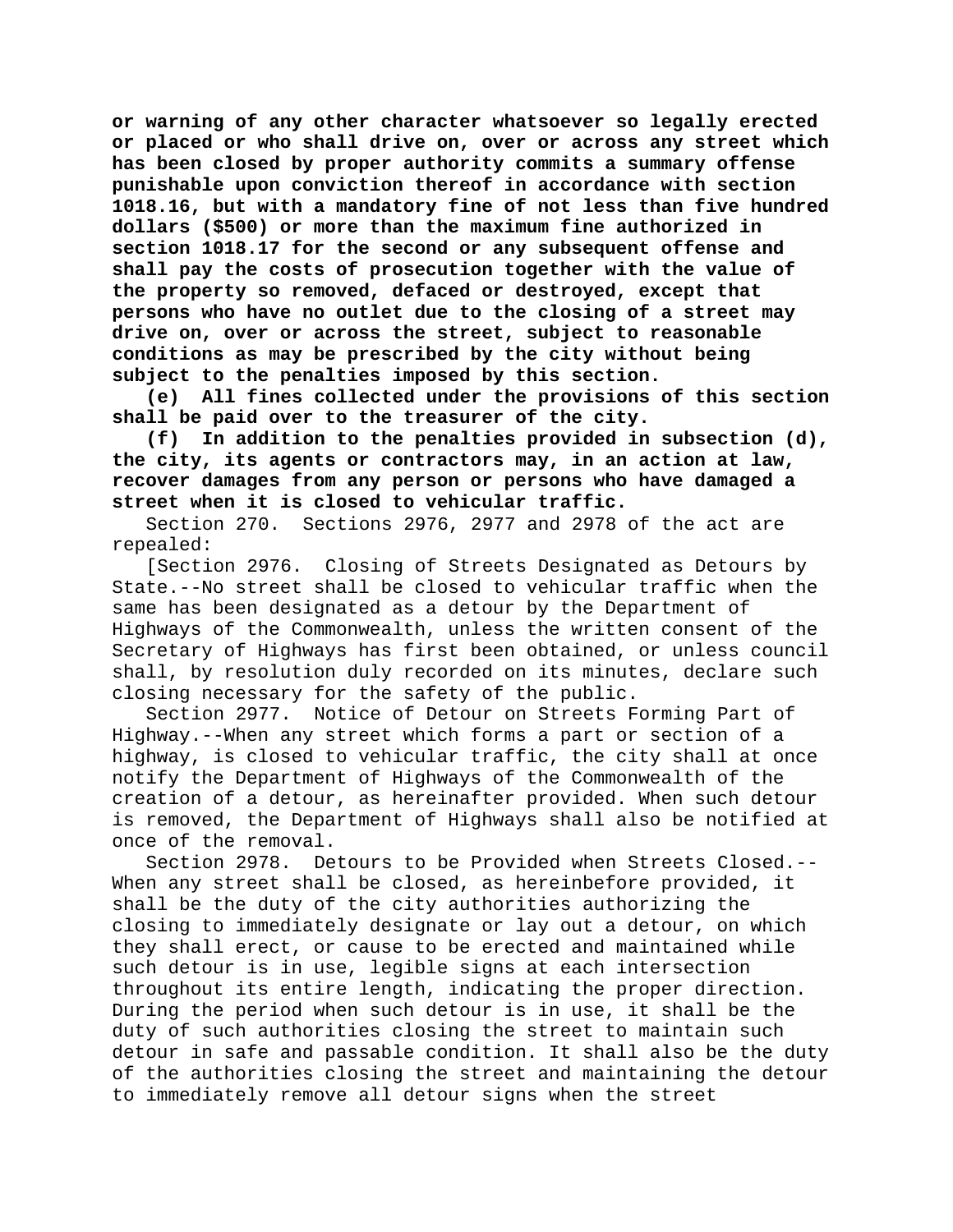originally closed is opened for traffic. Whenever necessary in the creation of a detour, as aforesaid, the city authorities responsible for laying out the detour may enter into agreement with the owners of private lands, covering the acquisition of right of way privileges over private property for the period when the street shall be closed to traffic. In case no agreement satisfactory to the parties can be reached, the authorities responsible for the laying out of the detour may proceed with the construction of the same, and either such authorities or the owner of the property occupied may petition the court for the appointment of viewers to ascertain the damages, if any, in the same manner as damages are now ascertained for the opening of streets in such city. In the exercise of the rights conferred by this section, council is hereby empowered to pay for the necessary maintenance, subsequent repair, and land rental out of such funds as are available for the construction and maintenance of the streets in their charge.]

Section 271. Section 2979 of the act, amended March 25, 1988 (P.L.260, No.29), is repealed:

[Section 2979. Penalties.--Any person who shall wilfully remove, deface, destroy or disregard any barricade, light, danger sign, detour sign, or signal, or warning of any other character whatsoever so legally erected or placed, or who shall drive on, over or across any street which has been closed by proper authority, shall, upon conviction thereof in a summary proceeding before a magistrate, alderman, or justice of the peace, be sentenced to pay a fine of not less than two hundred dollars nor more than five hundred dollars for the first offense, and a mandatory fine of five hundred dollars for the second or any subsequent offense, and the costs of prosecution together with the value of the sign so removed, defaced or destroyed, and, in default of the payment thereof, shall be sentenced to imprisonment of not more than ten days: Provided, however, That persons who have no outlet due to the closing of a street may drive on, over or across such street, with the consent in writing of, and subject to such conditions as may be prescribed by, the authorities responsible for the closing or their agents or contractors, without being subject to the penalties imposed by this section.

In addition to the penalties herein provided, the authorities responsible for the maintenance of a street which has been closed to vehicular traffic, or their agents or contractors, may, in an action at law, recover damages from any person or persons who have damaged a street when it is closed to vehicular traffic. All fines collected under the provisions of this section shall be paid by the officer receiving the same to the treasurer of the city.]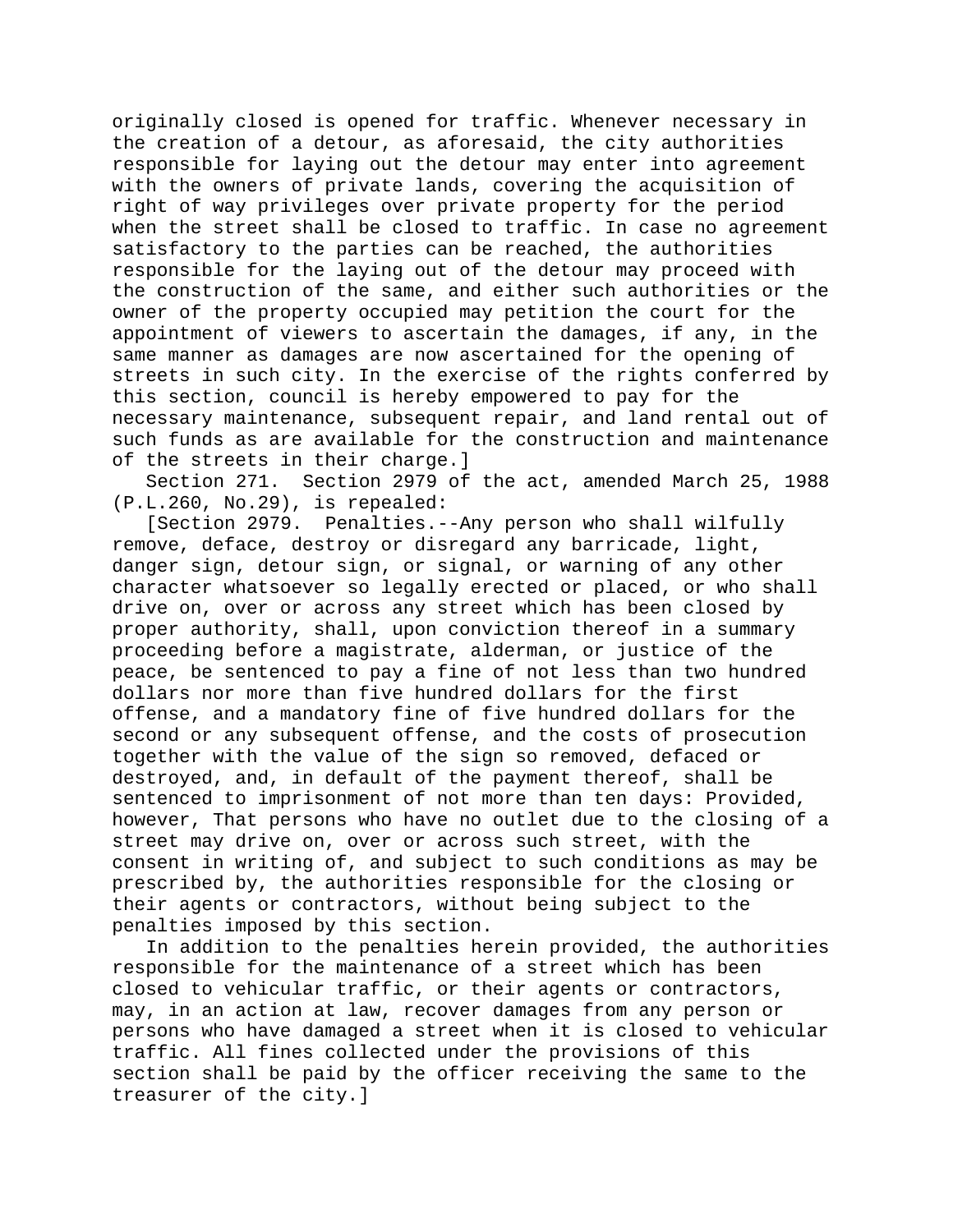Section 272. Article XXIX subdivision (k) heading of the act is repealed:

[(k) Boundary Streets]

Section 273. Sections 2985 and 2986 of the act are amended to read:

Section 2985. Maintenance of Streets Forming Boundaries.-- Whenever any street is on the boundary line between any city and [a township, such] **any other municipal corporation, the**street shall be maintained jointly by the city and the [township] **other municipal corporation**. For the purpose of maintaining any such street, the [authorities] **officers** of any city are hereby directed to enter into agreements with the [authorities of any township] **other municipal** 

**corporation**providing the manner in which the same shall be maintained[,] and providing for the division of the cost of maintenance between the city and [township] **other municipal corporation**. If any [such city or township] **other municipal corporation** shall fail or refuse to enter into any such contract, [any taxpayer thereof or the corporate authorities of the city or township]**the city or any taxpayer of the other municipal corporation** may present a petition to the court of [quarter sessions] **common pleas** of the county, setting forth the facts. The court, after hearing, of which [such] notice shall be given to all parties interested as the court may direct, shall make an order directing the manner of such maintenance and the division of the cost of maintenance between the city and the [township]**other municipal corporation**.

Section 2986. Streets, the Center Line of Which Is the Boundary [between Municipalities in the Same County] **BetweenCity and Another Municipal Corporation**.--Whenever [the center line of] any street constitutes the dividing line between [any city and a township located in the same county, the city may enter into a contract with the commissioners of the county and the commissioners or road supervisors of the township, as the case may be, providing for the grading, curbing, and macadamizing or paving, of the street; the cost of such improvement, to be borne one-half by the city, and one-half by the county and township, in equal portions.

The alteration or improvement shall be constructed, and subsequent repairs shall be made, under the supervision of the proper authorities of the city, in compliance with existing laws governing the construction of such alterations or improvements in said city, and in further compliance with plans and specifications to be agreed upon, in writing, between said city and the commissioners of the county and commissioners or road supervisors of the said township. The cost of repairs shall be borne one-half by the city, and one-half by the township, or by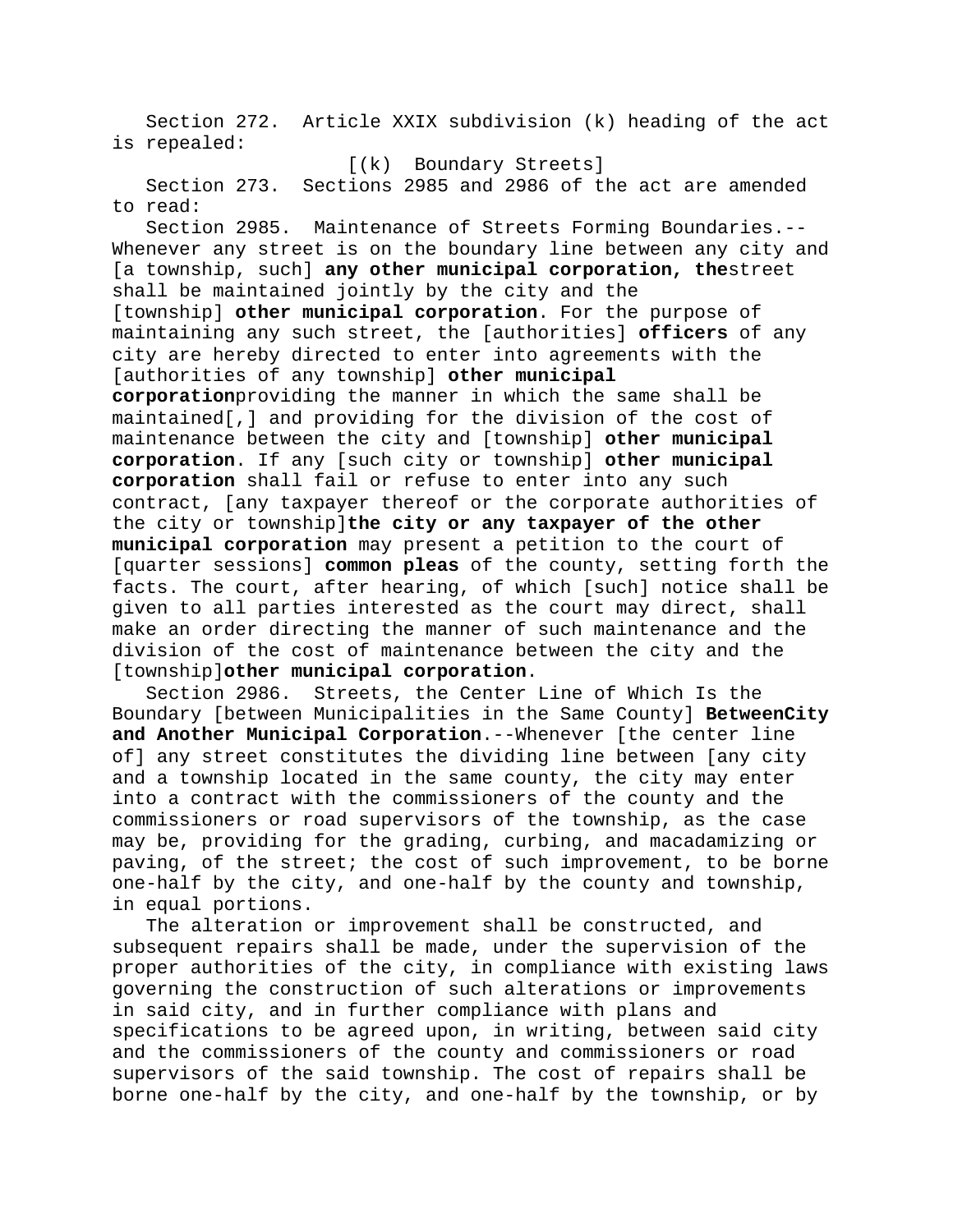the county and township, in equal portions, or such other proportions as may be agreed upon by the county and township] **a city and another municipal corporation, the city may enter into a contract with the other municipal corporation to provide for the grading, curbing, draining, paving and macadamizing of the street. The alterations and improvements shall be made under the supervision of the city or other municipal corporation, or by contract let by the city or the other municipal corporation, as may be provided for in the contract between the city and the other municipal corporation**.

Section 274. Section 2987 of the act is repealed:

[Section 2987. Street, the Center Line of Which is the Boundary between Municipalities in Different Counties.--Whenever the center line of any street constitutes a dividing line between a city and a township located in an adjacent county, the city may enter into a contract with the commissioners of the county and the commissioners or township supervisors of such township, as the case may be, providing for the grading, curbing, macadamizing, or paving of the street, the cost thereof to be borne one-half by the city, and one-half by the township and the county in which such township shall be situated, in equal portions.

Such alteration or improvement shall be constructed, and subsequent repairs shall be made, under the supervision of the proper authorities of the city, in compliance with the provisions of this act governing such construction or improvement by the city, and in further compliance with plans and specifications to be agreed upon in writing between such city and the commissioners of the county and the commissioners or township supervisors of the township. The cost of repairs shall be borne one-half by the city, and one-half by the township or by the county and township in equal portions or such other proportion as may be agreed upon by the county and township.

In all cases in which it shall be found impossible to enter into such contract or agreement, either the city or the county or township or any taxpayer thereof may present a petition to the court of common pleas of either county, setting forth the facts and circumstances, including the condition of the street from which the necessity or desirability for the grading, curbing, macadamizing, or paving appears, and the estimated cost thereof, and that the said city or county or the township have failed to agree upon terms of the said contract. Such court may, after hearing all the parties concerned, make its order or decree, defining the nature and character of the improvement reasonably necessary or desirable to be made to the street, and requiring the parties hereinabove specified to enter into a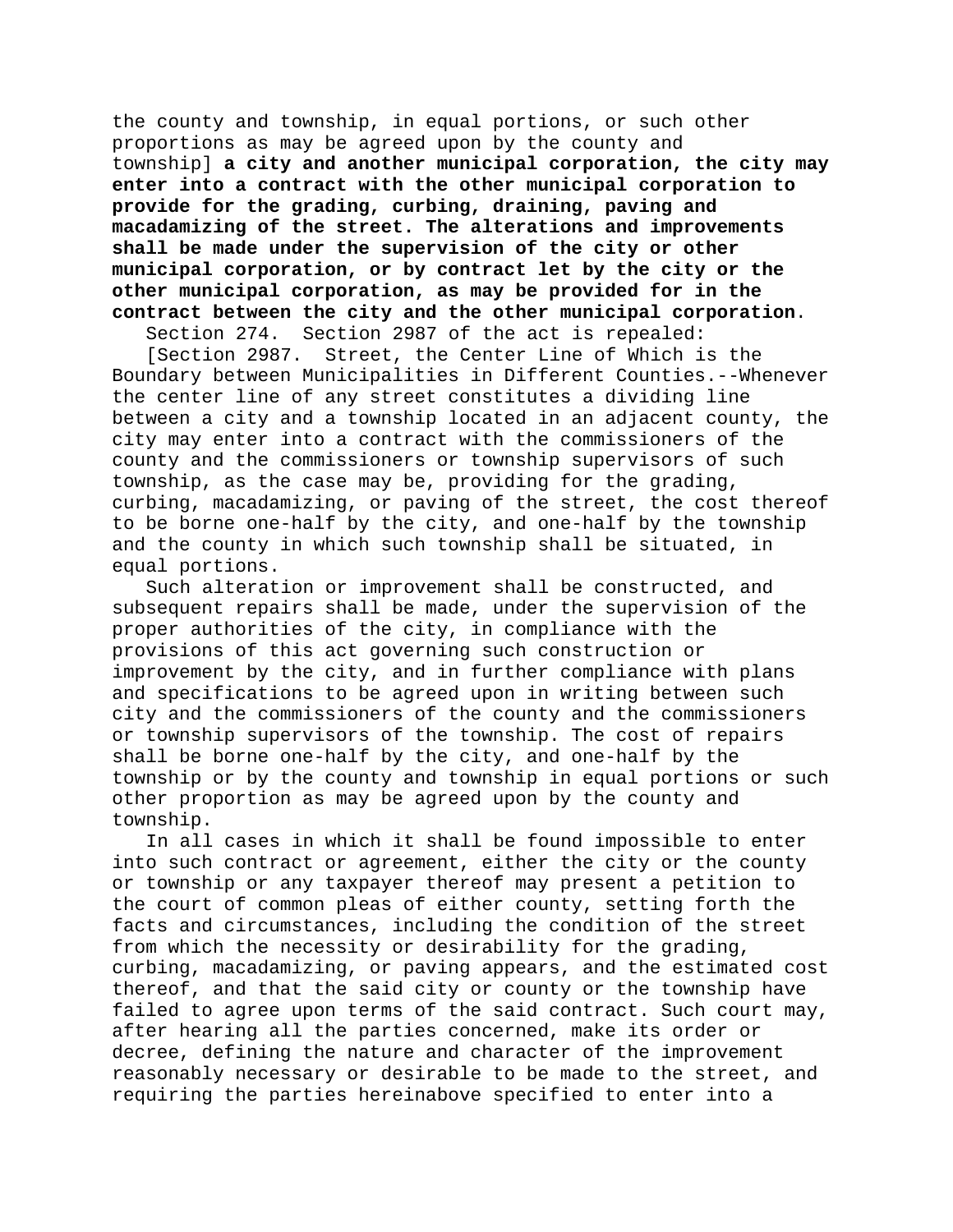contract or contracts for the making and constructing of the same as herein provided for.

A copy of the said petition, duly certified, shall be served upon the city, the county and the township concerned, other than the petitioner, with notice of such day as may be fixed by the court for the hearing. Thereupon, any or all of the parties served with such notice shall be entitled, on or before such date, to file in the said court its answers to the said petition, setting forth its version of the facts or such other matters in relation thereto as may be deemed necessary or proper by it. The court, upon the date so fixed or at such other time as it may appoint, shall hear the evidence of the parties, or it may refer the matter to a master, who shall hear the testimony of the parties and report his findings, in the same manner and under the same procedure as provided by the rules in equity in similar cases.

The court may reject, confirm, or modify the report of the master and may make its decree or order directing the making of such alterations or improvements to the street as may be deemed reasonably necessary or desirable and providing for the sharing of the cost of such improvements, one-half by the city, and onehalf by the county and township in equal portions. The said order or decree may further provide that the repairs to such alterations and improvements subsequently required shall be borne one-half by the city, and one-half by the county or township in equal portions, or such other proportions as between the county and the township as such court may find to be legal and proper. Thereupon the said grading, curbing, macadamizing, or paving of the street shall proceed in accordance with the decree or order of the said court in the same manner as if the contract or agreement provided for in this section had been entered into and duly executed.]

Section 275. Sections 2988 and 2989 of the act are amended to read:

Section 2988. Streets More Than Half of Whose Width is Within City.--**(a)** Whenever any street, more than one-half the width of which is within the limits of any city shall divide the [said] city from any other [municipality or township located within the same county, such] **municipal corporation, the** street may be improved by the city in the same manner as if the [said] street were entirely located within the limits of [said] **the** city.

**(b)** The property [abutting on the side of said street which is located outside the limits of the city making such]**, withinand without the city, that abuts the street and benefits fromthe** improvements [shall] **may**, for a depth of one hundred and fifty feet plus one-half the width of [said] **the** street, the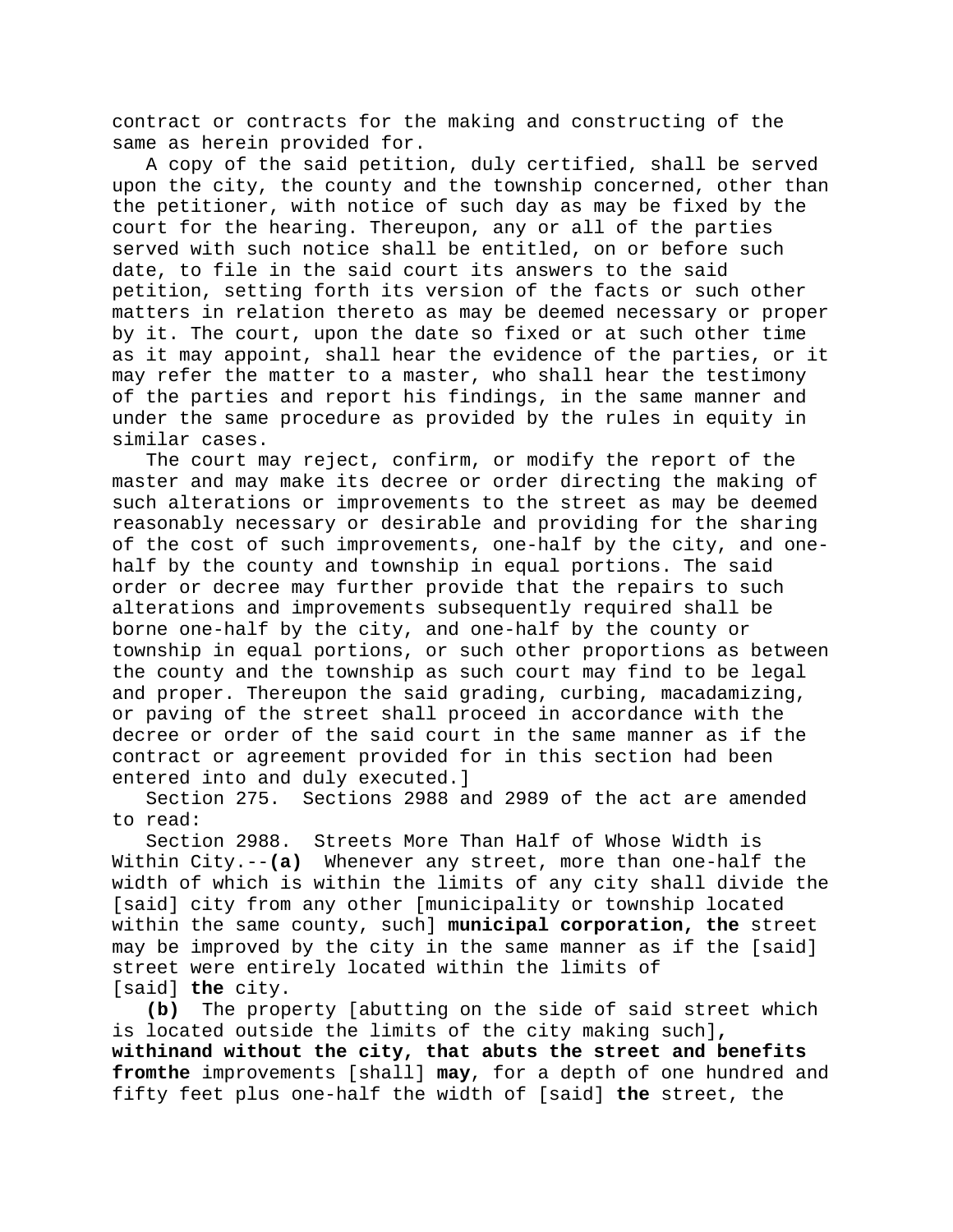total measured from its center line, be assessed for any and all municipal improvements to or on the [said] street in the same manner as [such] **the** property would be assessed under the provisions of this act if it were entirely located within the limits of [such] **the** city.

Assessment for Improvements on Property Outside Limits Where Street Entirely Within City.--Whenever any street, entirely within the limits of any city, shall divide the [said] city from any other [municipality or township located in the same county] **municipal corporation**, the property on the side of [said] **the** street, [opposite the present line of said city, shall] **within and without the city, that abuts the street and benefits from the improvement may**, for a depth of one hundred and fifty feet from said line, be assessed for any and all municipal improvements to or on the streets on which the [said] property [shall abut] **abuts**, in the [manner provided by this act for such proceedings, as if the said property] **same manner as the property would be assessed under the provisions of this act if it** were entirely located within the limits of [said] **the** city.

Section 276. Section 2990 of the act is repealed:

[Section 2990. Street the Center Line of Which is the Dividing Line Between a City and Borough or Township of the First Class; Assessments.--Whenever the center line of any street constitutes the dividing line between a city and a borough, or a city and a township of the first class, located in the same county, the council of such city may, where such improvement is through built up property or properties duly plotted and laid out in lots for building purposes, and where two-thirds of the combined frontage of the two sides petition for the improvement, enter into a contract with the borough or township providing for the grading, curbing, draining, paving and macadamizing of such street. Such alterations and improvements shall be made under the supervision of the proper authorities of such city, borough, or township, or by contract let by such city, borough, or township, as may be provided for in the contract between the city and borough or township.

No ordinance or ordinances authorizing any such improvement, where the whole or any part of the cost of the improvement is to be assessed against abutting property, shall be finally adopted until the expiration of thirty days from the date of its introduction, and, in the meantime, copies thereof shall be published, once a week for two weeks, in one newspaper circulating in such city, borough, and township immediately following the introduction thereof, and at least five copies thereof shall be posted along the line of the proposed improvement.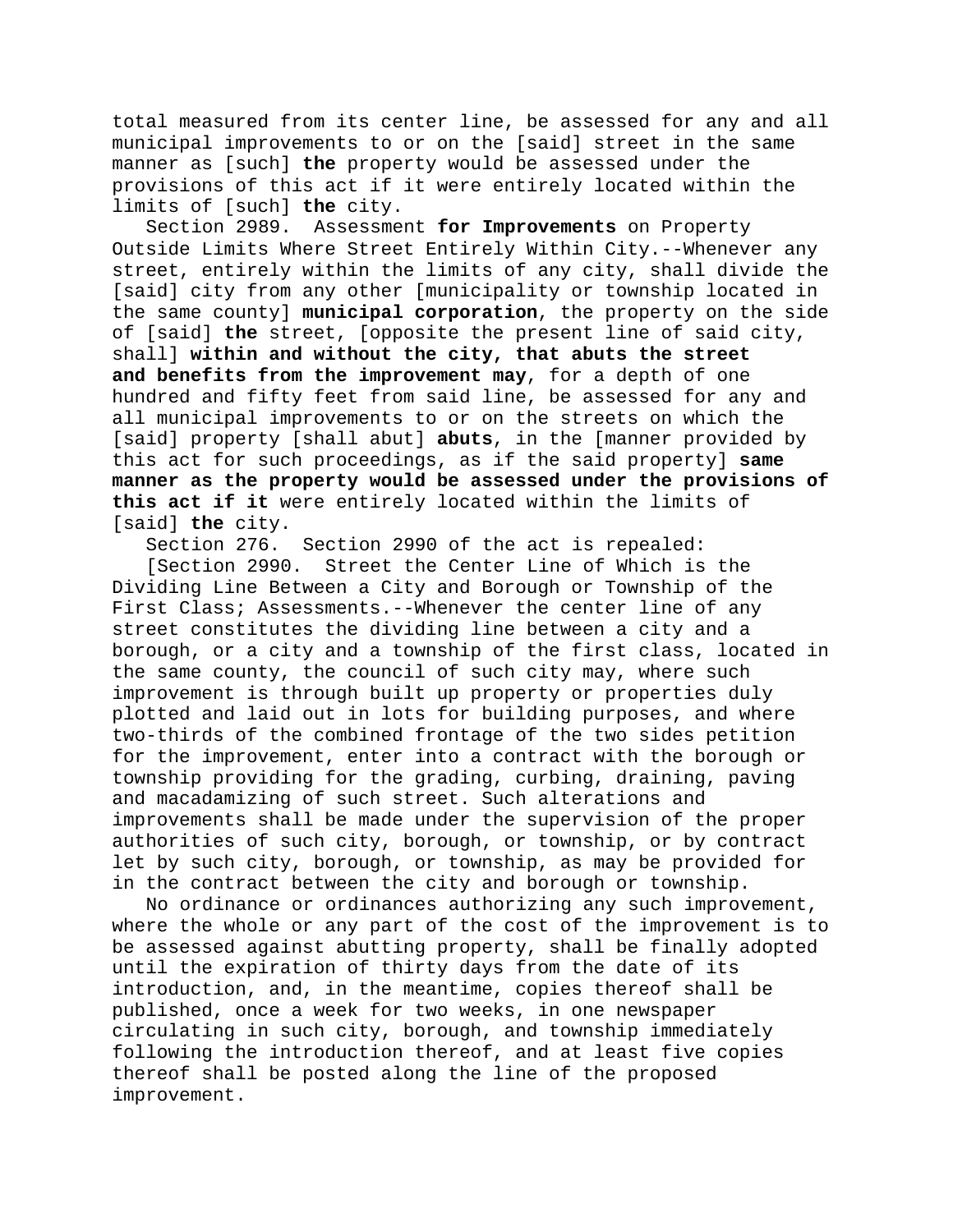The whole cost of such alterations and improvements, or any part thereof, as may be agreed upon in the contract between the city, borough, and township, may be collected from the owners of property within the city, borough, and within the township, abutting along the line of the improvement, by an equal assessment on the foot front. Any portion of such cost not assessed against abutting property shall be paid one-half by each of the municipal divisions joining in the improvement.

Thirty days' notice of assessments of the whole cost or part of the cost of any such improvement shall be given to each party assessed, either by service on the owner or his agent, or posted on the premises by the clerk or secretary of the city, borough, or township making the improvement. If any assessment made by the city shall remain unpaid at the expiration of the notice, it shall be the duty of the city solicitor to collect the same, with interest from the time of the completion of the improvement, by action of assumpsit, or by a lien to be filed and collected in the same manner as municipal claims. When an owner has two or more lots against which there is an assessment for the same improvement, all of such lots shall be embraced in one claim.]

Section 277. Article XXX heading of the act is reenacted to read:

#### ARTICLE XXX

#### SIDEWALKS

Section 278. Sections 3001 and 3002 of the act are amended to read:

Section 3001. Power to Lay Out and Grade Sidewalks; Compel Construction of Sidewalks.--Any city may lay out, ordain and establish sidewalks, curbs, gutters and drains along any street, and may, with or without petition, require owners of property abutting on any street to construct, pave, curb, repave and recurb the sidewalks, and keep the same in good repair along [such] **their** property, at such grades[,] and under such regulations and specifications as council may

provide. **Thewritten consent of the Department of Transportation shall firstbe obtained if the highway is a State highway.**

Section 3002. Construction by Cities Upon Failure of Owner So to Do; Collection of Cost.--**(a)** Upon failure of any owner**of property abutting on any street** to construct, pave, curb, repave, recurb or maintain any sidewalk [after notice so to do, the same may be done or caused to be done by the city, and the cost thereof]**, in accordance with the notice required insubsection (d), the city, itself or by contract, may completethe construction, paving, curbing, repaving, recurbing ormaintenance.**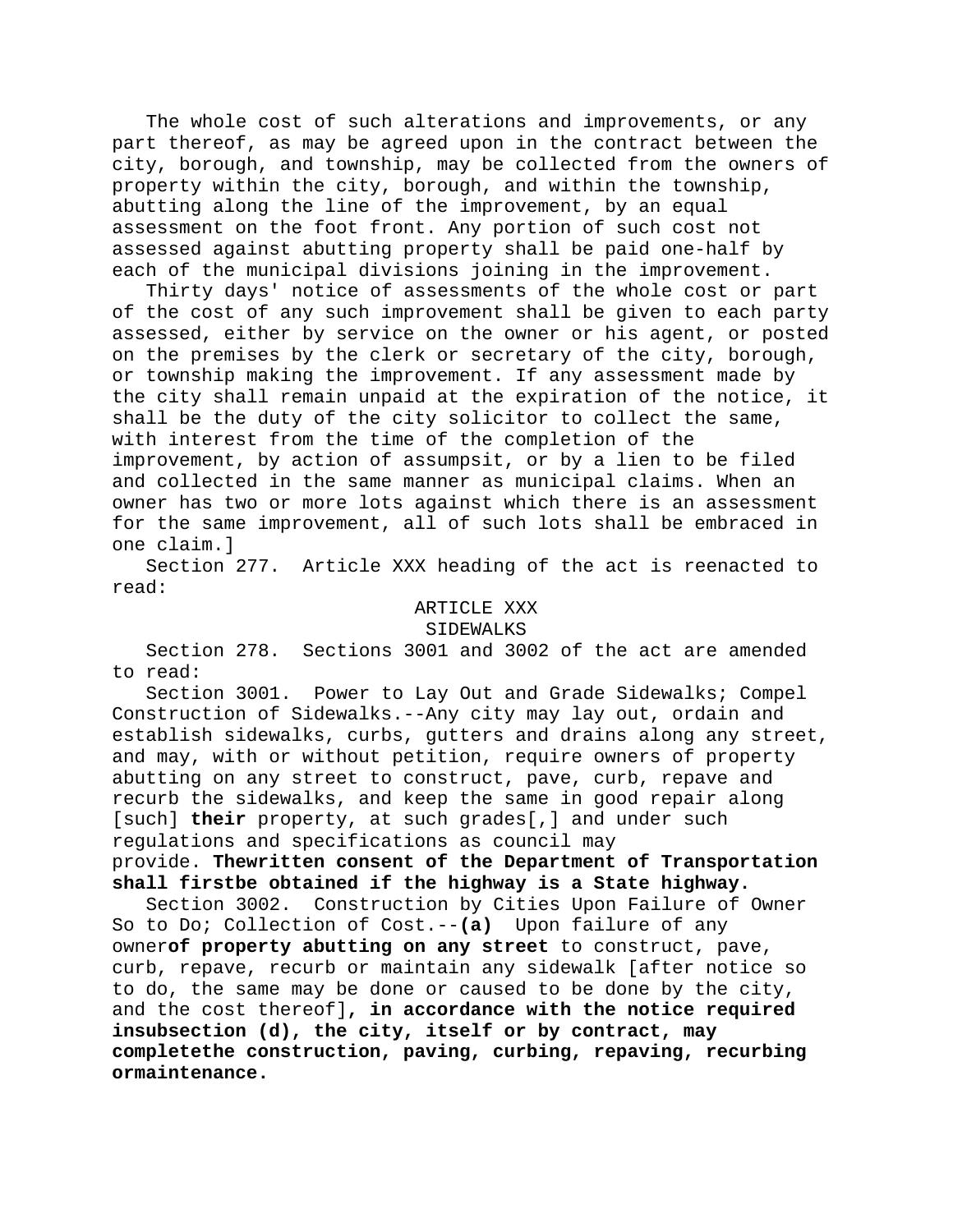**(b) Costs incurred by the city pursuant to subsection (a)may** be levied **against** and collected from [such] **the** owner **whofailed to complete the construction, paving, curbing, repaving,recurbing or maintenance of the sidewalk pursuant to notice todo so**, together with a penalty of ten per centum of [such] **the**costs and all charges and expenses[, which amount]**.**

**(c) The costs, penalties, charges and expenses provided for in subsection (b)** shall be a lien upon [such premises] **the property for which the notice to construct, pave, curb, repave, recurb or maintain the sidewalk was given. The lien shall exist**from the time of the completion of the work, which [date shall be fixed by certificate of the city engineer, filed with the clerk, and may be collected by action in assumpsit, or such]**shall be certified in accordance with section 1504. The** lien may be filed and proceeded in as provided by law in the case of municipal liens[, or the] **or may be collected from the owner by action in assumpsit. Alternatively, the** cost may be borne by the city in whole or in part[;] **and,** if in part, the rest to be collected [from the owner] as provided [herein] **by this section**.

**(d)** The notice required [herein] **by this section** shall be served upon the owner **of property to construct, pave, curb,repave, recurb or maintain a sidewalk,** if that can be done within the county; [when it cannot be done so] **if this cannot be done**, then the notice may be served upon the owner's agent or the party in possession; and if this cannot be done, then the notice may be served by posting conspicuously upon the premises. Council may, by ordinance, [establish the period of such notice after service after which the owner shall be deemed to have failed to comply therewith. Such period shall not be less than ten days] **provide that, upon service or posting of notice in accordance with this section, an owner shall be deemed to have failed to comply if the work is not completed within a specified period, which may be more but shall not be less than forty-five days after the service or posting**.

Section 279. Section 3002.1 of the act, added August 11, 1967 (P.L.206, No.70), is amended to read:

Section 3002.1. Ordinances.--All reconstruction, repaving, and recurbing of sidewalks may be provided for in the ordinance providing for the original construction, paving and curbing of sidewalks without the necessity for adopting a new ordinance providing for [such] **the** reconstruction, repaving and recurbing.

Section 280. Section 3003 of the act is amended to read:

Section 3003. Emergency Repairs; Notice**; Cost**.--**(a)** Any city may make emergency repairs to sidewalks,

within **its**corporate limits[, when, in the opinion of the officer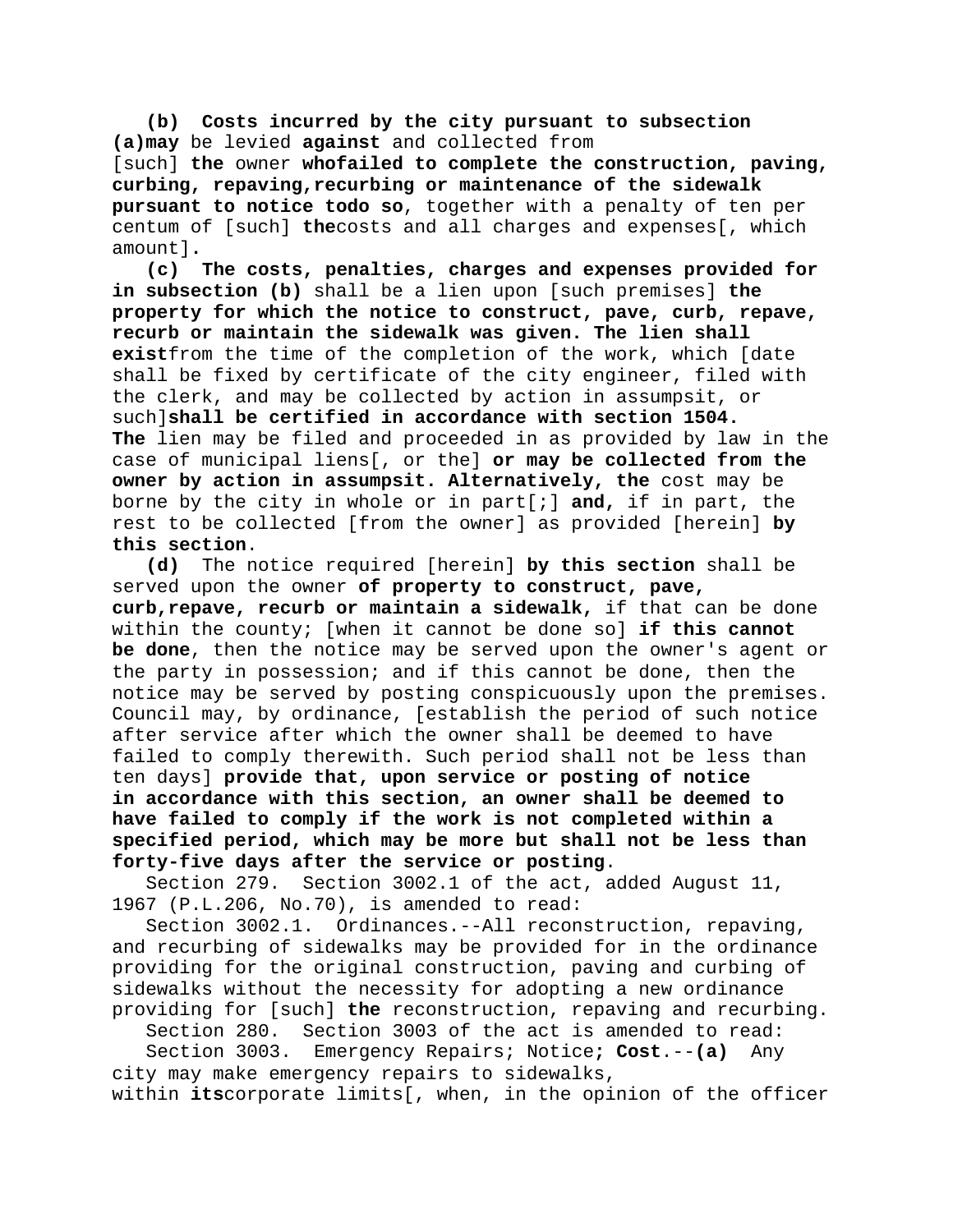or head of the department lawfully having charge of sidewalk repairs, a dangerous condition exists that can be repaired by an expenditure of not more than fifty dollars, upon failure of the owner of the property to make such repair within forty-eight hours after the service of notice upon such owner so to do. The notice shall be served as provided in this article for constructing and maintaining sidewalks and curbs. It shall expressly state that emergency repairs are required.] **if theofficer or designated individual representing the department incharge of repairs to sidewalks, upon inspection, determines that a substantial and immediate danger exists to the public health, safety and welfare, in which case the officer or individual shall prepare a written report of those conditions which shall be conclusive evidence of the existence of the emergency justifying the repair.**

**(a.1)** This section is intended to provide an additional remedy for cities in connection with emergency repairs [where the actual cost of doing the work does not exceed fifty dollars. The certificate of the officer or head of the department in charge of repairs to sidewalks shall be conclusive evidence of the existence of the emergency justifying such repair] **of sidewalks**.

**(b) A copy of the written report shall be served upon the abutting property owner, along with a notice to make emergency repairs to the sidewalk within forty-eight hours of service of the notice and report. The notice and copy of the report shall be served as provided in this article for constructing and maintaining sidewalks and curbs. It shall expressly state that emergency repairs are required. If the owner fails to make the emergency repairs within the prescribed time, the city may make the emergency repairs to the sidewalk.**

**(c) Upon the completion of any emergency repairs, the cost thereof shall be a charge against the owner of the abutting property and shall be a lien, until paid, upon the abutting property, provided a claim is filed therefor in accordance with the law providing for the filing and collection of municipal claims. The amount of the claim against the owner of the abutting property may also be collected from the owner by an action in assumpsit.**

Section 281. Section 3004 of the act is repealed:

[Section 3004. Cost of Emergency Repairs to be a Lien.--Upon the completion of any emergency repairs, the cost thereof shall be a charge against the owner of the property, and shall be a lien, until paid, upon the abutting property, provided a claim is filed therefor in accordance with the law providing for the filing and collection of municipal claims. Any such charge may also be collected from the owner by an action in assumpsit.]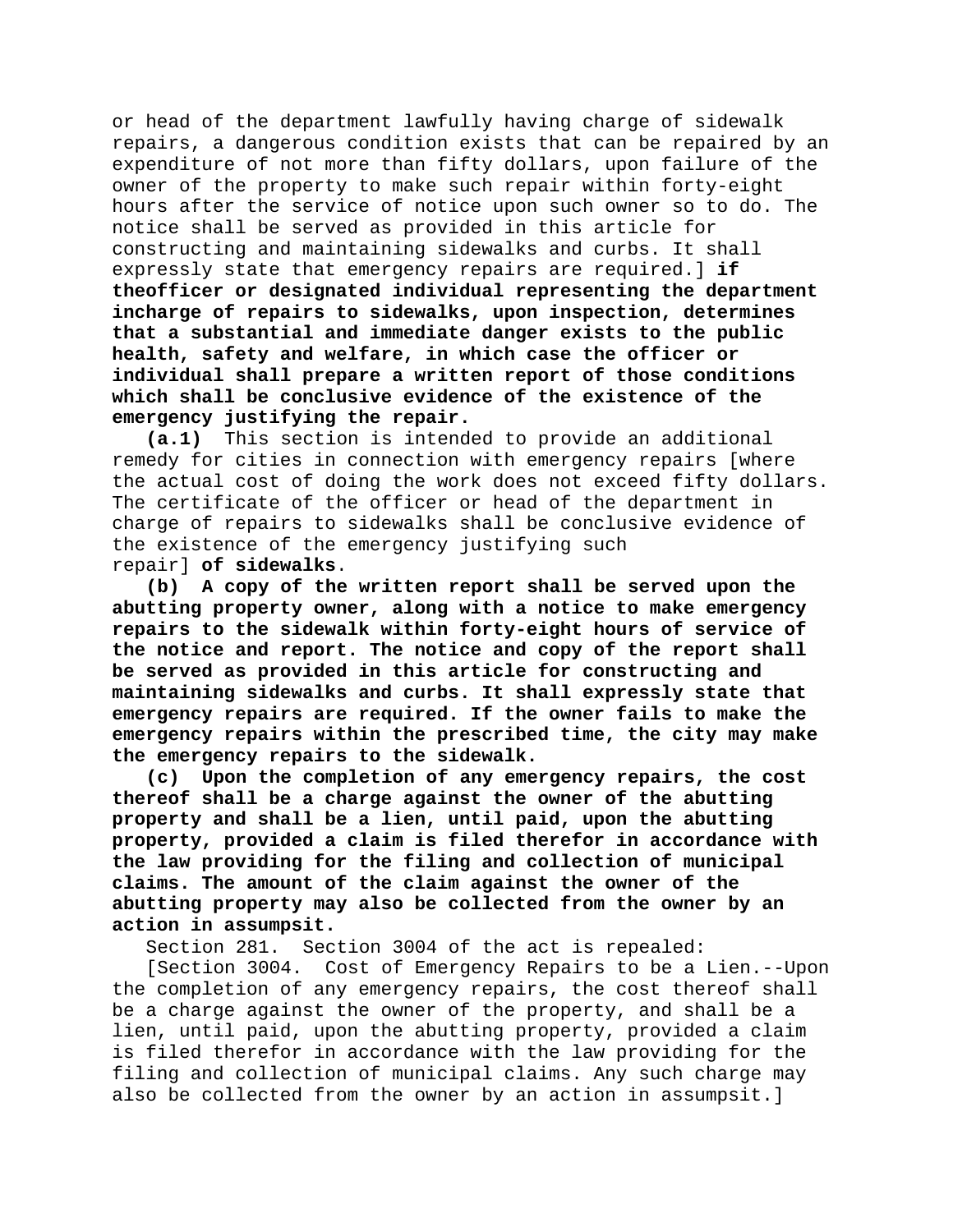Section 282. Article XXXI heading of the act is amended to read:

### ARTICLE XXXI

BRIDGES [AND VIADUCTS]

Section 283. Article XXXI subdivision (a) heading of the act is repealed:

[(a) Construction and Maintenance]

Section 284. Sections 3101, 3102 and 3103 of the act are amended to read:

Section 3101. Construction and Maintenance of Bridges [and Viaducts].--**(a)** Cities may locate, build and maintain bridges [or viaducts and]**, wholly or partially within the city limits,along with** the piers, abutments and approaches [therefor]**appurtenant to the bridges**, to be used as public streets[, over rivers, creeks, streams, railroads and private property, or over and across any of them, whether the said viaducts or bridges be wholly within, or partly without and partly within, the city limits].

**(b) As used in this article, a bridge shall mean a structure built to span and provide passage over a valley, road, railroad track, private property, river, creek, stream or any other body of water or physical obstacle and shall include viaducts constructed from a series of spans or arches.**

Section 3102. Ordinance for Location of Bridges; Procedure.- -Cities may enact ordinances fixing the location and providing for the laying-out and opening of the routes or locations for [said] bridges [and viaducts], which shall be public streets; and the proceedings for the laying-out and opening thereof[,] shall be the same as is provided by this act for the laying-out and opening of streets.

Section 3103. Right to Appropriate Property; Assessment of Damages.--In case the city has not agreed with the owner or owners for the damages done, or likely to be done, by the erection of [said] **the** bridge [or viaduct], the city may take and appropriate the lands and property necessary, over and across which to erect [said] **the** bridge [or viaduct], and the**measure of** damages [and benefits caused by such] **for the** taking and appropriation shall be assessed in the same manner and with like proceedings as provided [by this act for property taken, injured or destroyed] **for property taken, injured or destroyedunder 26 Pa.C.S. (relating to eminent domain)**.

Section 285. Article XXXI subdivision (b) heading of the act is repealed:

[(b) Joint Construction and Maintenance] Section 286. Section 3110 of the act is amended to read: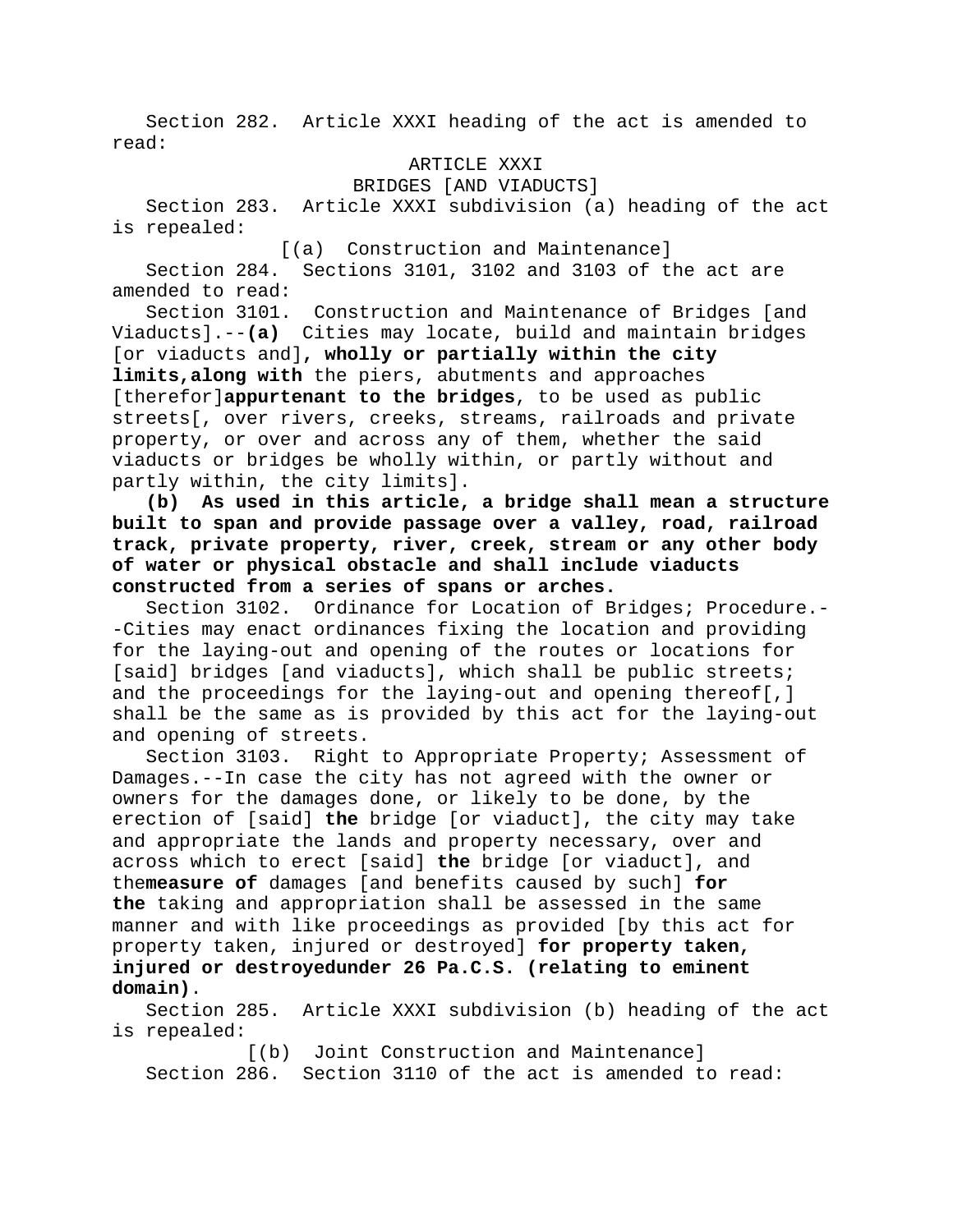Section 3110. [Contract] **Agreement** for Joint Construction and Maintenance.--**(a)** The city may [contract] **enter into anagreement** with any political subdivision or other public agency whatsoever or public utility or any other person interested and by law authorized thereto, or with any or all of them, for the laying out, construction, improvement and maintenance of any bridge [or viaduct], or for certain parts thereof, and for the payment of any damages caused thereby.

**(b) An agreement as authorized in subsection (a) shall provide for the respective duties, obligations and responsibilities of the parties thereto, including, but not limited to, construction and maintenance of the bridge, or for certain parts thereof, and for payments relating thereto and damages caused thereby.**

**(c) After an agreement, as authorized in subsection (a), has been entered into, the city, in conjunction with the other parties thereto, shall have the authority to have prepared plans or specifications of the entire work, and thereafter advertise for bids in the manner required by law, and award the contract to the lowest responsible bidder. The city shall be liable to the contractor for only such part of the contract price as it has agreed to pay by the agreement, as authorized in subsection (a), but it shall, in addition, be liable to the contractor for any moneys actually paid into the city treasury by the other parties pursuant to the terms of the agreement.**

Section 287. Sections 3111, 3112 and 3113 of the act are repealed:

[Section 3111. Stipulations of Joint Contract; Maintenance.- -The contracts provided for in the preceding section may stipulate that the city shall pay a certain part of the whole contract price or cost of the work, including damages; or may stipulate that the city shall construct, or pay for the construction of, a certain part of the work, and may otherwise provide for the payment of the damages. When any railroad company, street railway, or other persons interested, agrees to pay a certain part of the cost of the entire work, it shall pay such part into the proper city treasury. Upon said payment, the city treasurer shall be liable therefor, and he shall pay the same over to the contractor, as may be provided in the contract. The said agreements may also provide for the maintenance of the said bridges and viaducts after their erection.

Section 3112. Plans; Bids; Awarding of Contract.--After any joint contract has been entered into, the city in conjunction with the other parties thereto may have prepared plans or specifications of the entire work, and thereafter advertise for bids, and award the contract to the lowest responsible bidder. The city shall be liable to the contractor for only such part of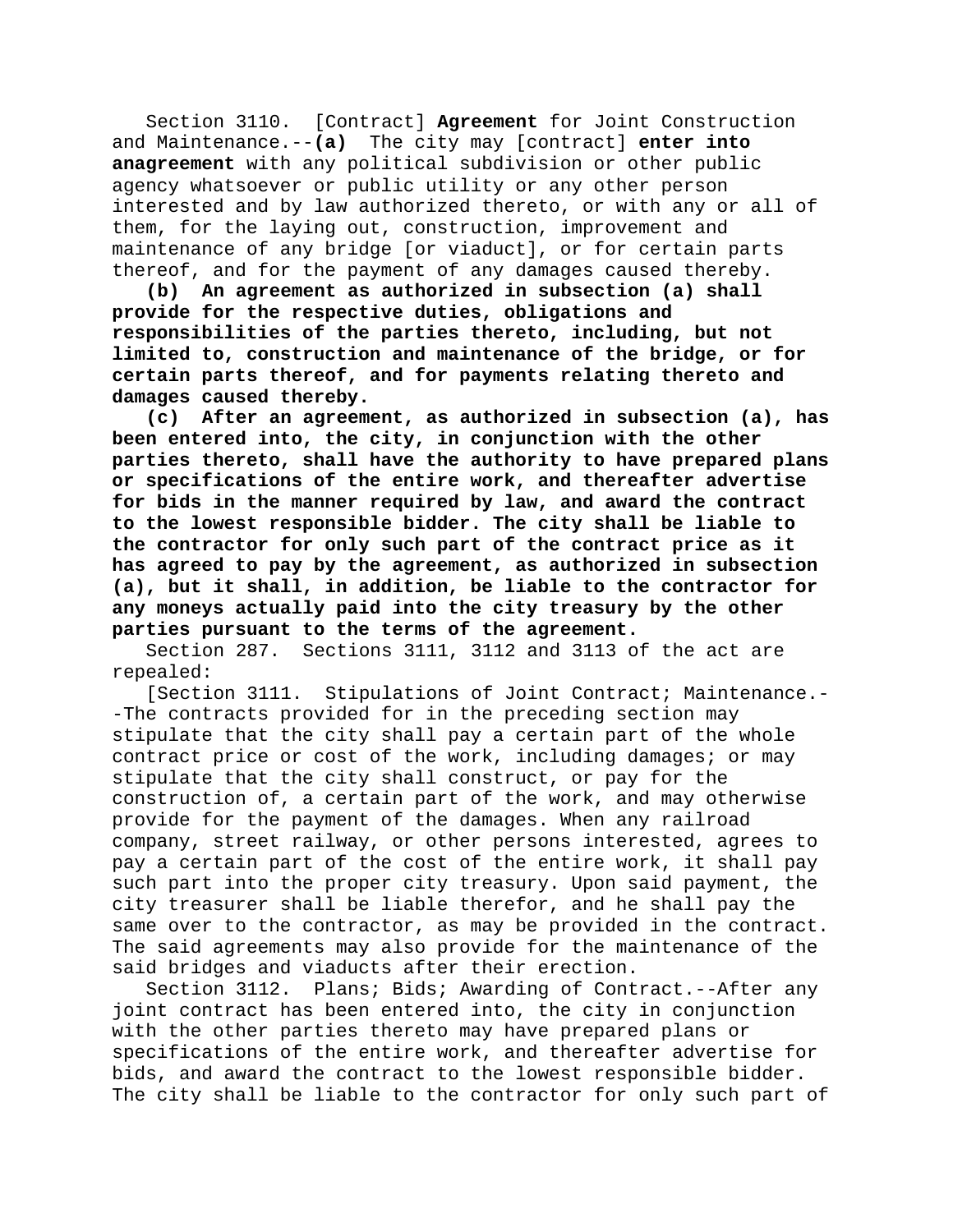the contract price as it has agreed to pay by the joint contract, but it shall, in addition, be liable to the contractor for any moneys actually paid into the city treasury by the other parties to the joint agreement.<br>Section 3113. Subsequent Co

Subsequent Contract With Railroad Which has not Contributed toward Cost.--No railroad, which has not contributed to the payment of the cost of construction of said viaduct or bridge, shall be permitted to run its line or lines of tracks under said bridge or viaduct, unless it shall enter into a contract with the city to thereafter pay a reasonable amount, part or portion toward the keeping-up and maintaining of the said structure, which amount shall be at the same rate, on the same basis, as is paid by the other railroad companies.]

Section 288. Section 3114 of the act is reenacted to read:

Section 3114. Recording of Contract.--Any of the contracts hereinabove provided for may be recorded in the office of the recorder of deeds in the proper county. Such record shall be notice to all persons who might be affected thereby.

Section 289. Section 3115 of the act is amended to read: Section 3115. Power to Construct Boundary Bridges.--Whenever a creek, over which a bridge may be necessary, shall be on the division line of a city and **another** municipality [or township], the city [shall unite] **may enter into an intergovernmental agreement pursuant to 53 Pa.C.S. Ch. 23 Subch. A (relating to intergovernmental cooperation)** with [such] **the** municipality [or township in] **for** the construction and maintenance of a bridge[,] and [pay an equal share of the expenses incident thereto] **for apportionment of the costs**.

Section 290. Article XXXI subdivision (c) heading, section 3120, subdivision (d) heading and sections 3130, 3133 and 3134 of the act are repealed:

[(c) Acquisition of Existing Bridges

Section 3120. Power to Acquire Existing Bridge.--Any city which is divided or separated in any of its territorial sections or parts by intervening rivers or streams of water may purchase, enter upon, take, use, hold and appropriate such bridge or bridges, together with the approaches and appurtenances thereto, lying within its corporate limits as shall have been erected and are now in use over such rivers or streams of water so dividing and separating the sections or parts aforesaid.

(d) Acquisition of Toll-Bridges

Section 3130. Power to Acquire Toll-Bridges.--Any city may purchase, condemn, maintain, and use any public toll-bridge crossing any river or stream within the limits of such municipality, together with the approaches and appurtenances thereto; and may enter into contracts, as hereinafter provided,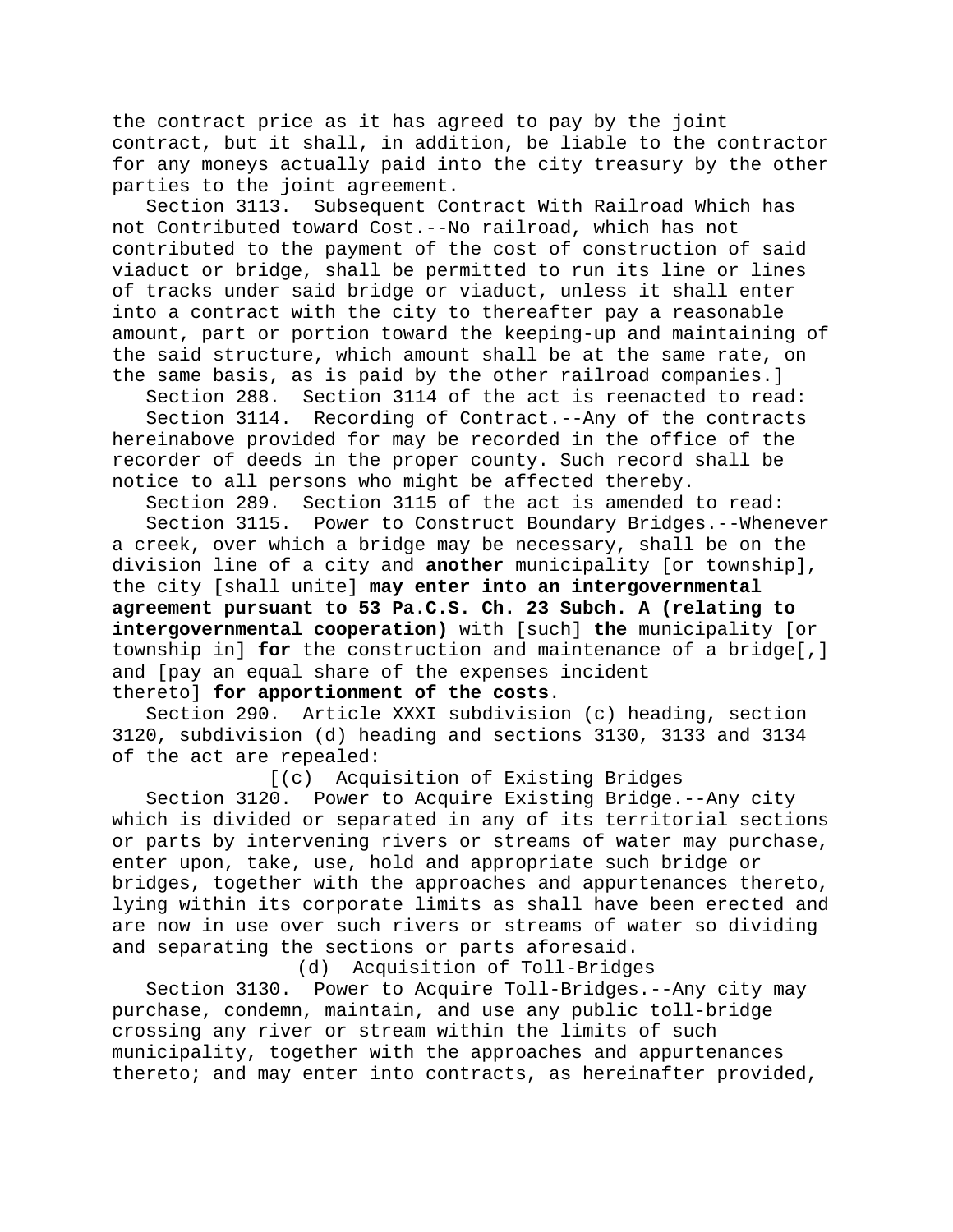with the county commissioners of the proper county, whereby said county shall pay a portion of the cost thereof.

Section 3133. Contract with County for Purchase.--The city may enter into and unite in a contract with the county commissioners of the county in which said bridge is located upon such terms and conditions as may be agreed upon for the purchase, appropriation, or condemnation of said bridge. The contract may stipulate that the city and county shall pay a certain part or portion of the whole purchase price or damages allowed by condemnation proceedings. The amounts to be paid by the county shall be paid into the city treasury, and, upon said payment, the city treasurer shall be liable therefor, and it shall be held and applied solely for the said purpose or purposes. The said contracts may also provide for and include provisions for the maintenance, repair, and rebuilding of the said bridge, after its purchase or condemnation by the said city.

Section 3134. To Become a Public Bridge; Rentals for Other than Foot and Vehicle Travel.--Whenever any toll-bridge shall be so purchased or condemned, the city shall control, maintain, and use the said bridge as a public bridge, but may charge tolls or rentals for the use thereof, from railway, telephone, and telegraph companies, and other persons making a use thereof for other than ordinary public foot and vehicle travel. Where contracts existed between such companies and persons and the owners of the bridge at the time of such purchase or condemnation, such contracts shall be preserved for the benefit of the city and shall be assigned thereto.]

Section 291. The act is amended by adding a section to read: **Section 3135. Acquisition of Existing Bridges.--Any city may purchase, condemn, maintain and use any public toll-bridge crossing any river or stream within the limits of the municipality, together with the approaches and appurtenances thereto, and may enter into contracts with the county commissioners or the legislative body in a county that has adopted a home rule charter of the proper county whereby the county shall pay a portion of the cost thereof.**

Section 292. Article XXXII heading of the act is amended to read:

# ARTICLE XXXII

# **SANITARY** SEWERS

Section 293. Article XXXII subdivision (a) heading of the act is repealed:

#### [(a) Construction]

Section 294. Section 3201 of the act, amended August 6, 1963 (P.L.525, No.280), is amended to read: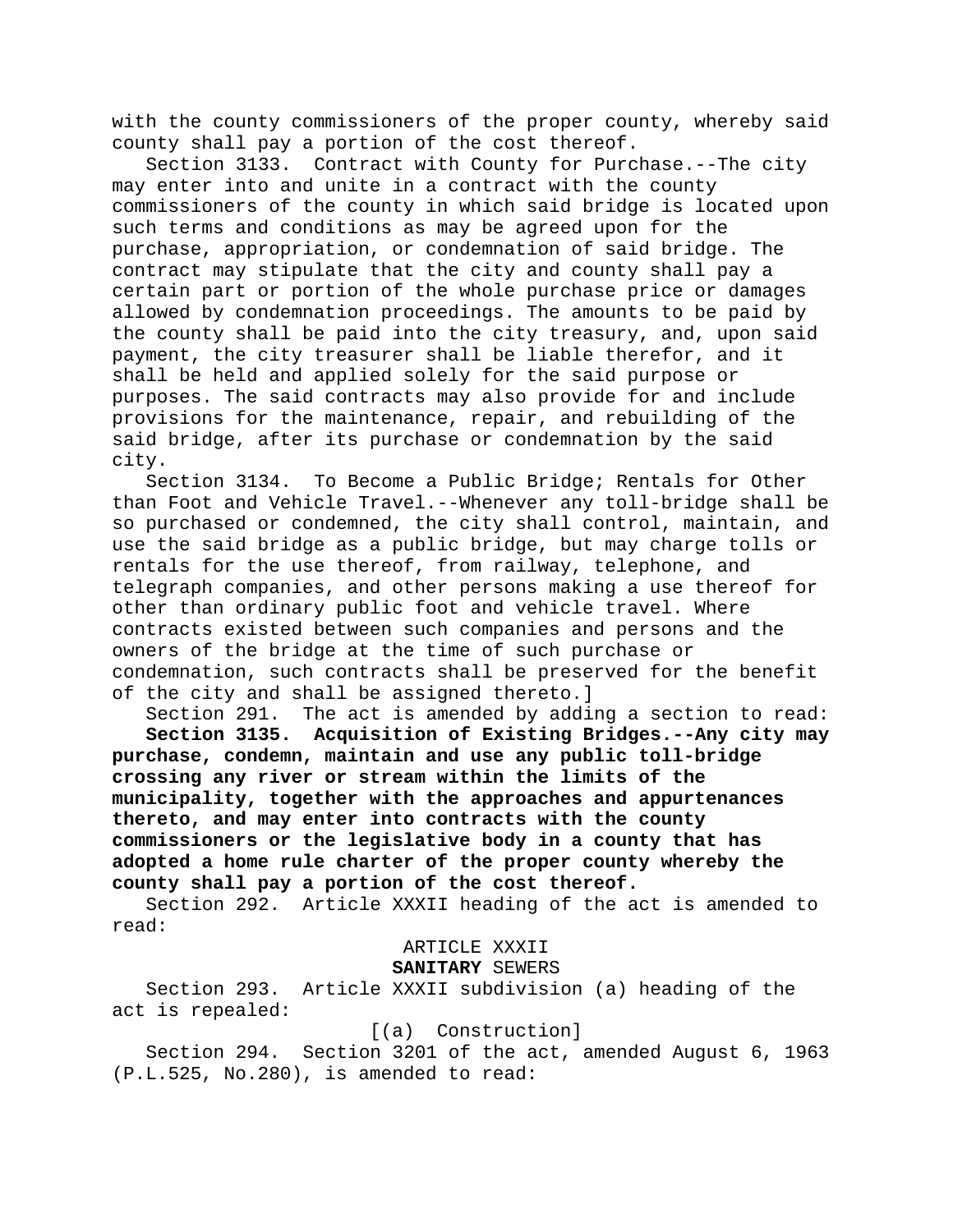Section 3201. Construction of **Sanitary** Sewers; Cost**; Eminent Domain**.--**(a)** Any city [may] **shall have the power to**construct and reconstruct, or cause to be constructed **or reconstructed, in its streets, and over and across public and private lands or property**, sanitary sewers of all kinds, **main or local, with extensions thereof, and with lateral and branch sewers therefrom,** including house connections to the curb[, in its streets, and over and across public and private lands or property, and pay the]**.**

**(b) The** cost and expense [thereof] **of construction andreconstruction in accordance with subsection (a) may be paid**out of the general revenues or special funds raised for said purpose, or assess the same, in whole or in part, upon property benefited, improved or accommodated, as

[hereinafter] **providedfor in Article XLV-A.**

[For such purposes, the] **(c) The** city shall have the right of eminent domain **to effectuate the purposes of this section**. The damages for property taken, injured or destroyed shall be ascertained and paid as provided in [this act for such proceedings] **26 Pa.C.S. (relating to eminent domain)**.

Section 295. The act is amended by adding a section to read:

**Section 3201.1. Required Connection; Fees.--In addition to paying for the cost and expense of construction or reconstruction in accordance with section 3201(b), a city may, by ordinance, require connection to a sanitary sewer system provided by the city or a municipal authority serving the city, and impose and charge to property owners who desire to or are required to connect to the sanitary sewer system a connection fee, a customer facilities fee, a tapping fee and other similar fees, as enumerated and defined by 53 Pa.C.S. § 5607(d)(24) (relating to purposes and powers) as a condition of connection to a city-owned sewer collection, treatment or disposal facility.**

Section 296. Section 3202 of the act is repealed:

[Section 3202. Fee for Tapping Where Sewer is Paid For by City.--Where the cost of constructing any sewer is paid for wholly or partially from city funds, the city may charge a reasonable fee for tapping or connecting with said sewer.]

Section 297. Section 3203 of the act, amended August 6, 1963 (P.L.525, No.280), is repealed:

[Section 3203. Assessment of Cost of Local Part of Main Sewers.--In the case of the construction of main sanitary sewers, or of any sanitary sewer which can be used in part for main sanitary sewerage purposes, and in part as a local sanitary sewer, the city may provide for assessing the property benefited, improved or accommodated with the local sanitary sewerage part thereof, according to the foot-front, or the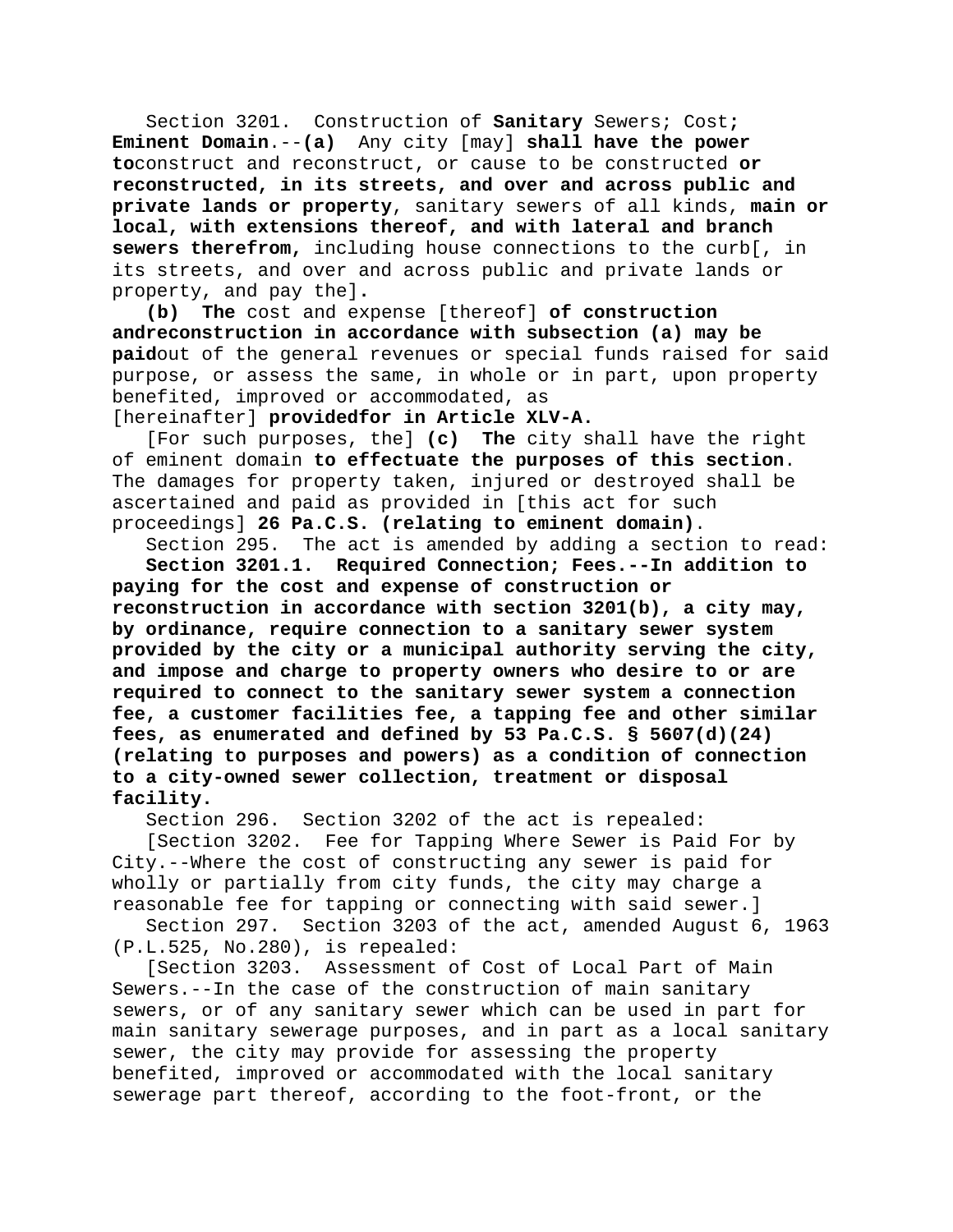assessed valuation of the said property for city purposes, or according to benefits.]

Section 298. Section 3204 of the act is repealed:

[Section 3204. Costs of Main Sewers.--The cost of all main sewers, or of any sewers used in part for main sewerage purposes, over and above the amount thereof assessed for local sewerage, shall be paid for from the city funds.]

Section 299. Section 3205 of the act, amended August 6, 1963 (P.L.525, No.280), is repealed:

[Section 3205. Assessment of Cost of Local Sewers.--Council may also provide that the cost and expenses of local, lateral, branch, including house connections to the curbs, and other sanitary sewers may be assessed against the property benefited, improved or accommodated according to the foot-front, or according to the assessed valuation thereof for city purposes, or according to benefits.]

Section 300. Section 3206 of the act is amended to read: Section 3206. Construction of [Sewerage System

and]**Sanitary** Sewage Treatment Works; Assessment of Cost.--[Any city may construct, or cause to be constructed, a sewerage system of sewers in streets, with extensions thereof, and with lateral and branch sewers therefrom to and in other streets, and in public or private lands, at the same time as part of the same improvement and under the same contract, and the cost and expense thereof may be assessed as provided in this article.]**(a)** Any city may construct or cause to be constructed **sanitary**sewage treatment works, and the same may likewise be a part of the same improvement and under the same contract **as sanitarysewers**.

**(b)** Sewage treatment works may be erected within or without the limits of the city. The city shall have authority to acquire, by eminent domain or otherwise, property within or**,subject to the limitations in 26 Pa.C.S. § 206 (relating toextraterritorial takings),** without the limits of the city deemed necessary for such treatment works and the sewers leading thereto.

Section 301. Sections 3207 and 3208 of the act, amended August 6, 1963 (P.L.525, No.280), are repealed:

[Section 3207. Reductions in Assessments for Corner or Irregular Shaped Lots.--Where council determines to construct local, lateral, and other sanitary sewers, and to assess the cost and expenses thereof according to the foot-front rule, they shall provide for a reduction of an equitable part from the frontage of the longest side of all corner lots, and at other places, where, from the peculiar or pointed shape of the lots, an assessment for the full frontage would be inequitable. If the owner of the property benefited, improved or accommodated by the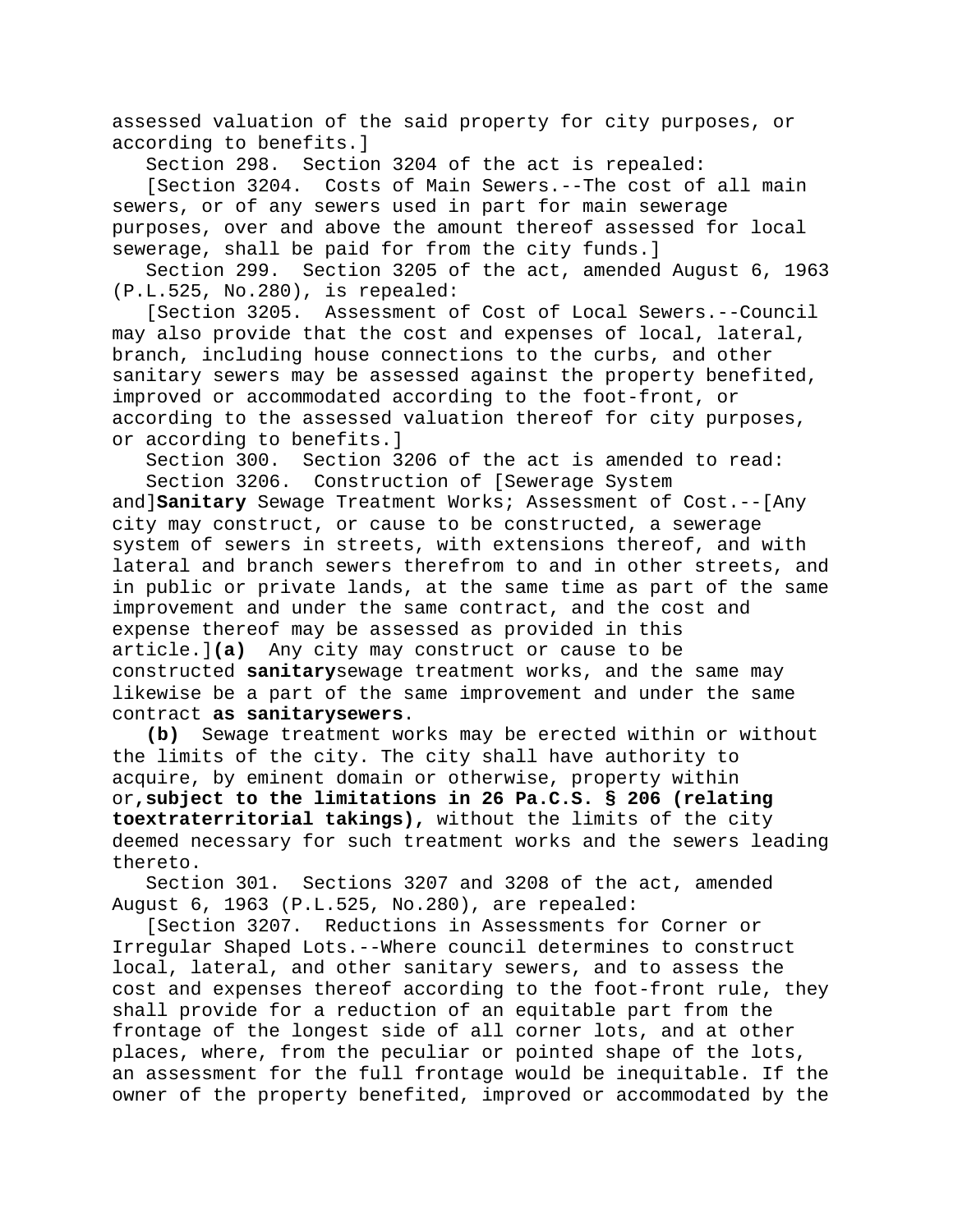sanitary sewers is not satisfied with the allowance or reduction, or refuses to accept the same, he shall have the right to appeal to the court of common pleas; and the proceedings shall be as provided in this act for the assessment of damages and benefits by viewers or by such other lawful procedure as the court may determine.

Section 3208. Assessment of Cost by Viewers Appointed by Council.--Where the council determines to construct main, local, lateral, or branch sanitary sewers, and to assess the cost and expense thereof according to benefits, in addition to the remedies which now or may hereafter exist for the assessment of the said cost and expense by viewers appointed by court, council may appoint three disinterested freeholders as viewers, who, or a majority of whom, shall assess the costs and expenses of said sanitary sewers upon the lands benefited, improved or accommodated thereby in proportion, as nearly as may be, to the benefits which may result to each lot or parcel of land. Said viewers, or a majority thereof, shall report their assessment to the council, in the manner hereinafter set forth, and council shall act thereon as hereinafter provided.]

Section 302. Sections 3209, 3210, 3211 and 3212 of the act are repealed:

[Section 3209. Report of Council's Viewers; Notice; Objections; Hearing.--Said viewers, or a majority of them, shall make report in writing, specifying the amount assessed by them upon each lot or parcel of land for main or local sewerage separately, and file the same with the city clerk within such time as the council shall direct. After the report is filed, council shall cause not less than ten days' public notice to be given, by publication once in two newspapers of the city, as required by section one hundred and nine of this act, of the object of such assessments, and that the same will come for confirmation at a time to be specified in said notice. Objections to the assessment shall be in writing and be filed with the city clerk, and may be heard before the city council at the time specified in the notice. Council may, after hearing objections, modify, set aside, or confirm said assessments. If council sets aside the first or any other assessment, they may appoint other viewers, of the same qualifications as hereinbefore provided, and cause new assessments to be made, and the proceedings shall be the same as provided for the first assessment.

Section 3210. Certification of Assessments for Collection; Liens.--After making assessments for sewers, council may direct that they be certified to the city treasurer, or to such party as said assessments may be assigned to for collection. If such assessments are not paid within such time as council may by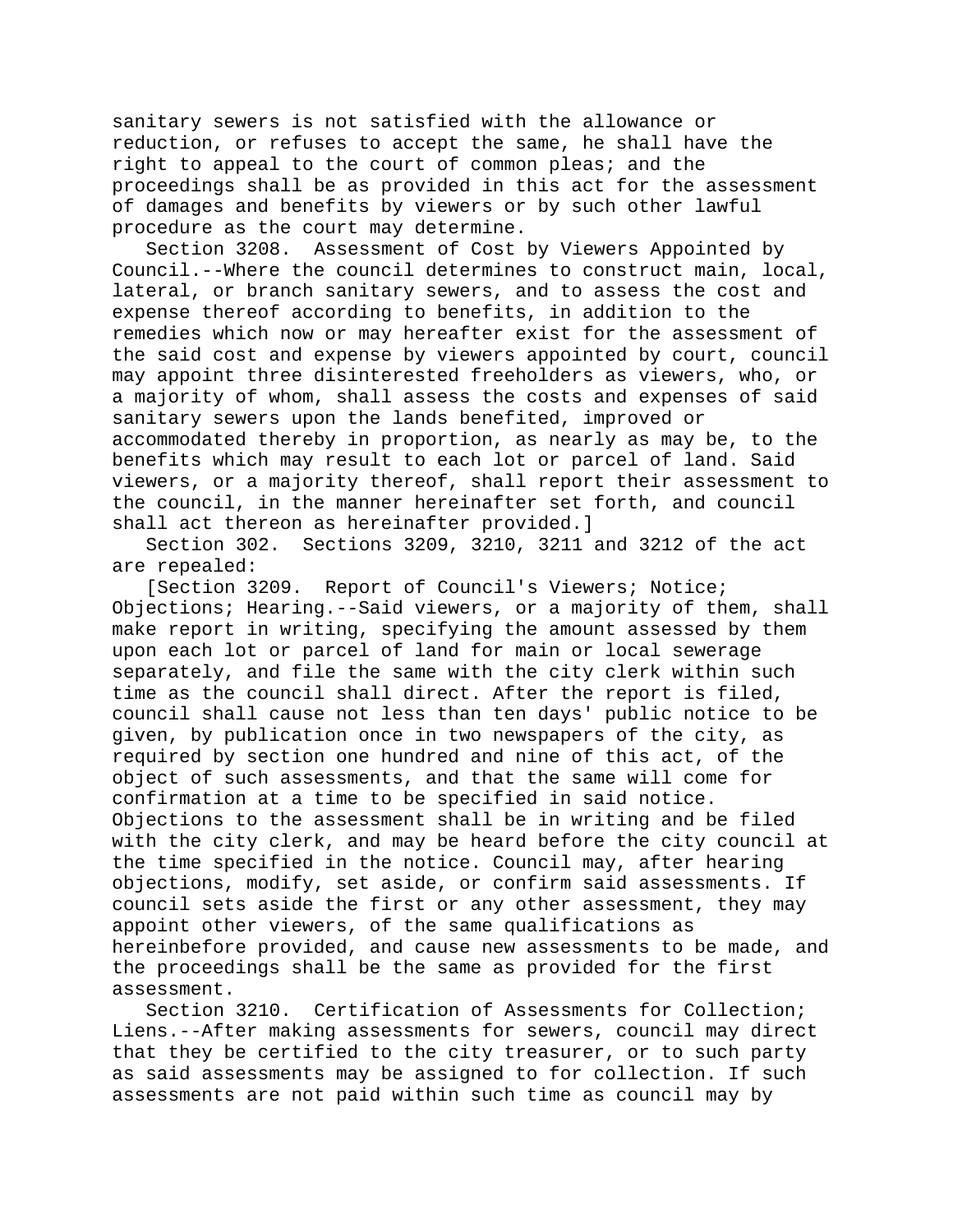ordinance prescribe, it shall be lawful to file liens therefor in the prothonotary's office of the proper county, as provided by law. Said liens shall bear interest from the time the assessments were payable, at the rate of six per centum, per annum, until paid.

Section 3211. Rental Charge for Use of Sewers.--Cities may provide by ordinance for the imposition and the collection of an annual rental, rate or charge for the use of sewers, sewer systems, or sewage treatment works as authorized by law.

Section 3212. Limitation of Amount of Sewer Rental Charge.-- Such annual rental, rate or charge shall not exceed the amount authorized by law.]

Section 303. Section 3213 of the act, amended December 18, 1992 (P.L.1424, No.175), is repealed:

[Section 3213. Collection of Sewer Rentals.--(a) Council shall provide for the collection of such annual rentals, rates or charges.

(b) In the case of a city which has agreed to provide sewer service to a residential dwelling unit in which the owner does not reside, the city shall notify the owner and the tenant within thirty days after the tenant's bill for that service first becomes overdue. Such notification shall be provided by first class mail to the address of the owner provided to the city by the owner and to the billing address of the tenant, respectively. Nothing herein shall be construed to relieve the owner of liability for such service unless the city fails to provide the notice required herein.]

Section 304. The act is amended by adding a section to read:

**Section 3213.1. Rental Fees or Charges.--(a) All persons whose property is connected to a sanitary sewer system shall pay to the city, in addition to the cost of making the connection, a monthly, quarterly, semiannual or annual charge. The charges shall be imposed by the city in accordance with procedures approved by council. Until paid, a charge shall constitute a lien against the property connected to the sanitary sewer system, and the amount thereof may be recovered by due process of law through an action in assumpsit in the name of the city against the owner of the property charged or by a lien filed in the nature of a municipal lien. All water utilities supplying water to users within the boundaries of any city shall at the request of the council furnish to the city, at reasonable times agreed to by the city and water utilities, a list of all water meter readings and flat-rate water bills, and the basis for each flat-rate water charge, so that the data may be used in calculating sewer rental fees. The city may pay to the utilities clerical and other expenses incurred in the preparation of the lists.**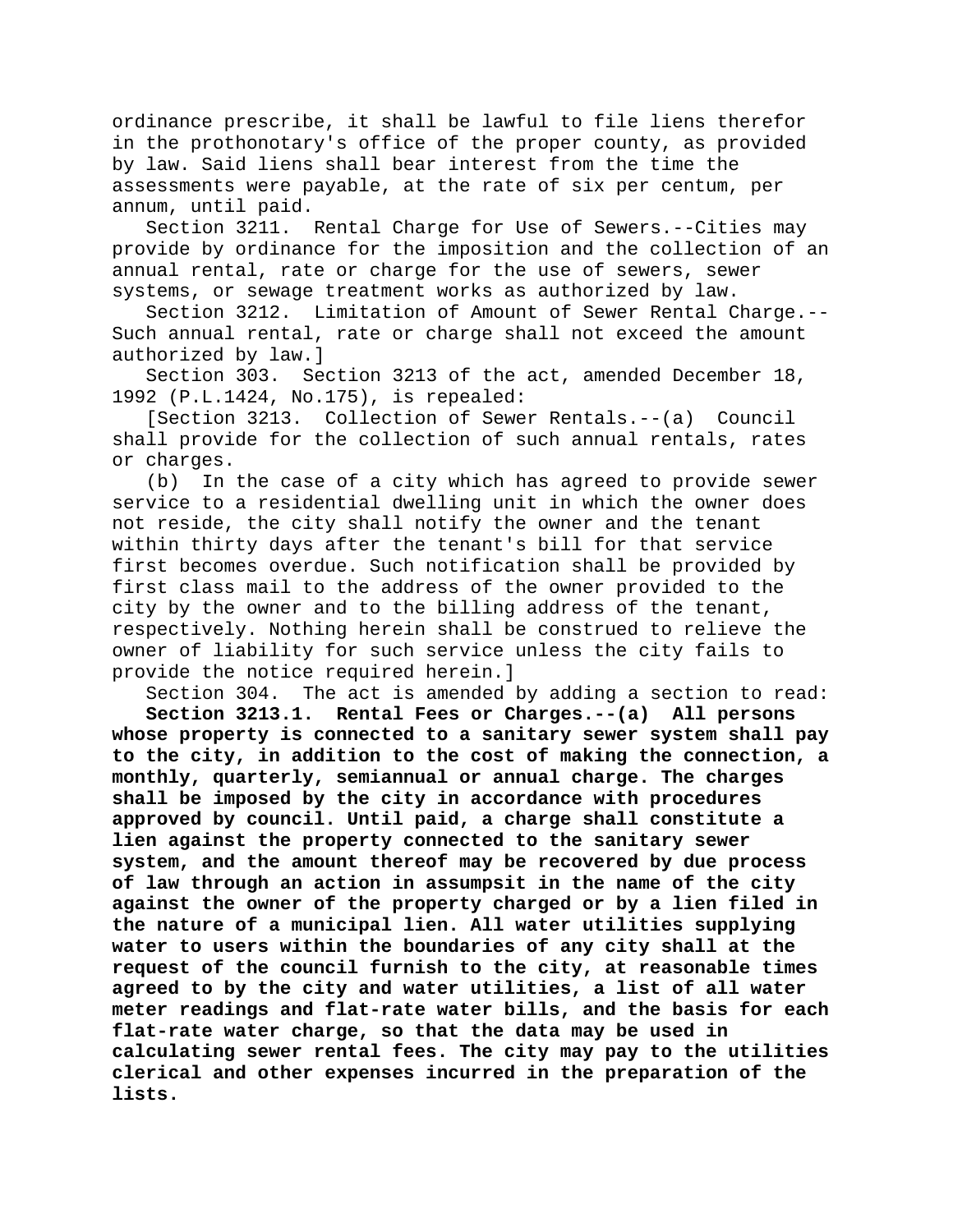**(b) Nothing in this section shall be construed to repeal or modify any of the provisions of 66 Pa.C.S. (relating to public utilities).**

**(c) Subject to subsection (d), all sanitary sewer rentals received shall be deposited in a special fund to be used only for the payment of the cost of administration, construction, reconstruction, repair, operation and maintenance of the sanitary sewer system.**

**(d) Notwithstanding the provisions of the act of July 18, 1935 (P.L.1286, No.402), entitled "An act empowering counties, cities, boroughs, incorporated towns, and townships to charge and collect from owners of and water users in property served thereby, annual rentals, rates or charges for the use of certain sewers, sewerage systems and sewage treatment works, including charges for operation, inspection, maintenance, repair, depreciation, and the amortization of indebtedness and interest thereon; empowering counties, cities, boroughs, incorporated towns and townships to contract with authorities organized by cities of the second class, by cities of the second class A, by counties or by cities of the third class for sewer, sewerage and sewage treatment services; to grant, convey, lease, transfer, encumber, mortgage and pledge to such authorities, their sewers, sewerage systems and sewage treatment works; to assign and pledge to such authorities rentals, rates and charges charged and collected by them for the use thereof, and to assign to such authorities their power to charge and collect the same; and validating all such contracts, grants, conveyances, leases, transfers, assignments, encumbrances, mortgages and pledges heretofore made," or any other law, city council may transfer part of the sanitary sewer rentals in the special fund to the general fund to meet immediate general financial obligations or to ensure adequate cash flow for city operations, provided, however, that money transferred from the special fund to the general fund shall be repaid to the special fund prior to the end of the fiscal year or at a date specific as council may determine.**

**(e) In the case of a city which has agreed to provide sanitary sewer service to a residential dwelling unit in which the owner does not reside, the city shall notify the owner and the tenant within thirty days after the tenant's bill for that service first becomes overdue. The notification shall be provided by first class mail to the address of the owner provided to the city by the owner and to the billing address of the tenant, respectively. Nothing in this subsection shall be construed to relieve the owner of liability for such service unless the city fails to provide the notice required herein.**

Section 305. Section 3214 of the act is repealed: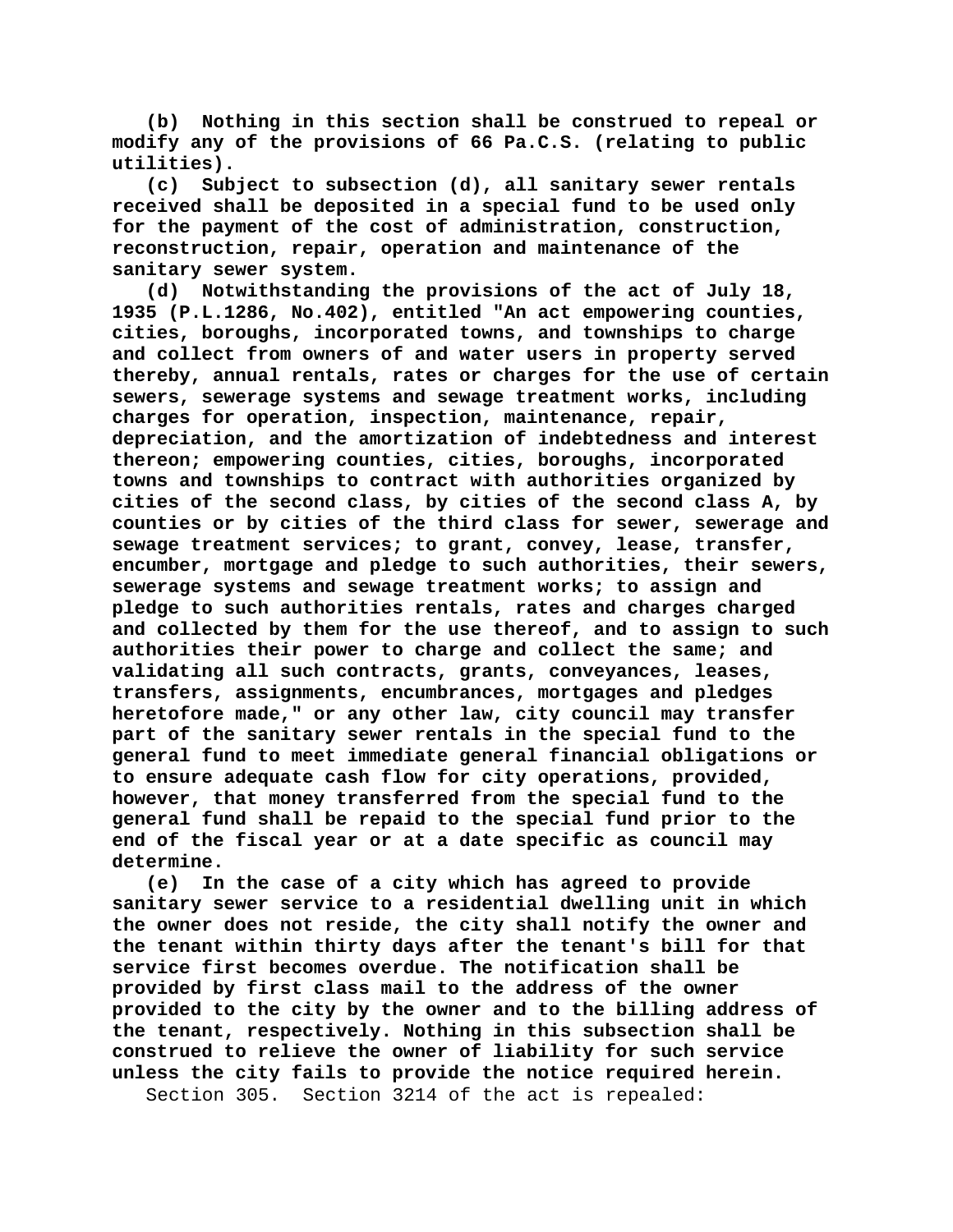[Section 3214. Collection of Sewer Rentals.--Such annual sewer rentals or charges shall be a lien on the properties charged with the payment thereof from the date set in the ordinance, and, if not paid after thirty days' notice, may be collected by an action in assumpsit in the name of the city against the owner of the property charged or by distress of personal property on the premises or by a lien filed in the nature of a municipal lien.]

Section 306. Section 3215 of the act, added August 6, 1963 (P.L.525, No.280), is repealed:

[Section 3215. Tapping Fees.--Each city may provide by ordinance for charging a tapping fee whenever the owner of any property connects such property with a sewer system constructed or acquired by the city, which fee shall be in addition to any charges assessed and collected against such property in the construction or acquisition of such sanitary sewer by the city, or any rental charges assessed by the city. In any case where the property connected or to be connected with the sanitary sewer system of the city is not equipped with a water meter, the city may install such a meter at its own cost and expense. If the property is supplied with water from the facilities of a public water supply agency, the city shall not install such meter without the consent and approval of the public water supply agency.]

Section 307. Article XXXII subdivision (b) heading and sections 3220, 3221 and 3222 of the act are repealed:

[(b) Acquisition of Existing Sewers Section 3220. Purchase of Existing Sewers.--Any city, in which any corporation created and existing under and by virtue of the laws of this Commonwealth, or any person or persons or unincorporated associations, have constructed and are maintaining or may hereafter construct and maintain sewers, culverts, conduits, and pipes, with the necessary inlets and appliances, for surface, under-surface and sewage drainage, may become the owner of such sewers, culverts, conduits, and pipes, with the necessary inlets and appliances, for surface, undersurface, and sewage drainage, and the property of such company, person or persons, or unincorporated associations, by paying therefor the actual value of the same at the time of taking by the city.

Section 3221. Ascertainment of Price in Case of Disagreement.--In case of disagreement as to the amount to be paid, the same shall be ascertained in the manner provided by this act in case of property taken, injured or destroyed.

Section 3222. Appointment of Viewers.--Whenever the amount to be paid by any city to any corporation, person or persons, or unincorporated association, for the acquisition of such sewers,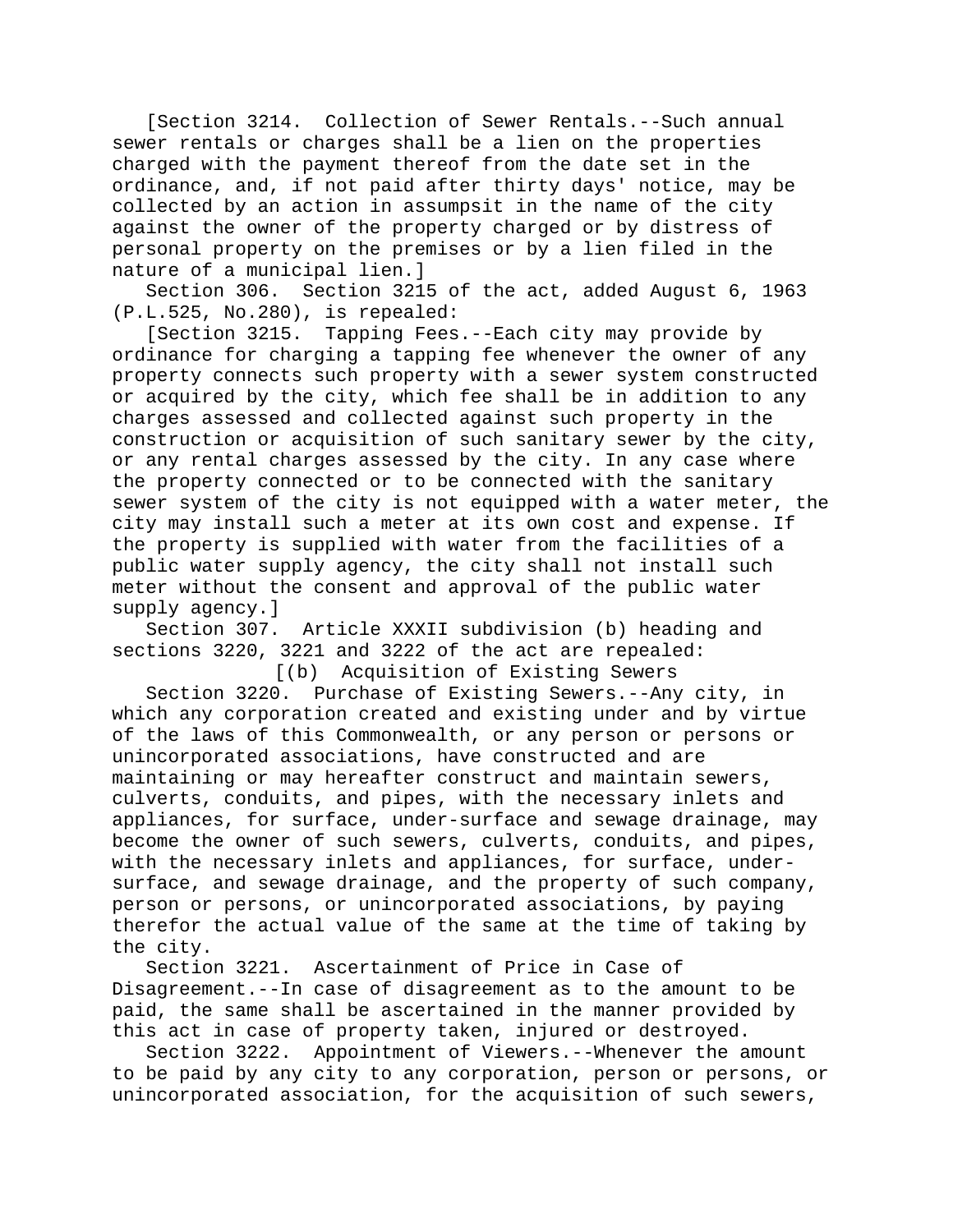culverts, conduits, and pipes, with the necessary inlets and appliances, shall have been ascertained in the manner provided in the preceding section, the court of common pleas of the proper county, or any law judge thereof in vacation, on application thereto by petition by said city or any person interested, shall appoint viewers who shall assess the costs and expenses of the sewers, culverts, conduits, and pipes, with the necessary inlets and appliances, acquired by said city, upon the property benefited according to benefits, if sufficient can be found, but if not, then the deficiency, when finally ascertained, shall be paid by the city; and the proceedings of said viewers, and the proceedings on their report, shall be as provided in this act for the assessment of damages and benefits.]

Section 308. The act is amended by adding a section to read:

**Section 3222.1. Acquisition of Existing Sanitary Sewer Systems.--(a) A city may, by ordinance, acquire all or part of an existing sanitary sewer system or community subsurface sanitary sewage collection and treatment system.**

**(b) Acquisition may be by any of the following means:**

**(1) By purchase, when the city and the owner can agree on a price not exceeding the actual value of the sanitary sewer system or part thereof to be transferred.**

**(2) By deed of dedication to the city by the owner of the**  sanitary sewer system or part thereof.<br>(3) If the facilities are within t

**(3) If the facilities are within the city, by the exercise of eminent domain.**

**(c) If any sanitary sewer system or community subsurface sanitary disposal collection and treatment system is acquired by purchase or eminent domain under this section, the cost of acquisition may be distributed or assessed under this act as when a sanitary sewer system is constructed by the city.**

**(d) The rights, powers and duties of the city with respect to acquired sanitary sewer systems are the same as exist with respect to sanitary sewer systems constructed by the city.**

Section 309. Article XXXII subdivision (c) heading of the act is repealed:

[(c) Construction of Sewers Outside Cartway and Curb Lines]

Section 310. Section 3230 of the act, amended August 6, 1963 (P.L.525, No.280), is amended to read:

Section 3230. [Power to Construct] **Sewers Outside Cartwayand Curb Lines**.--**(a)** Cities may require and permit sanitary sewers and sewer pipes to be laid and constructed outside the cartway and the curb lines thereof in any street or highway.

The [said] sanitary sewers shall be for the service and use of the property on the side of the street or highway in which they are laid.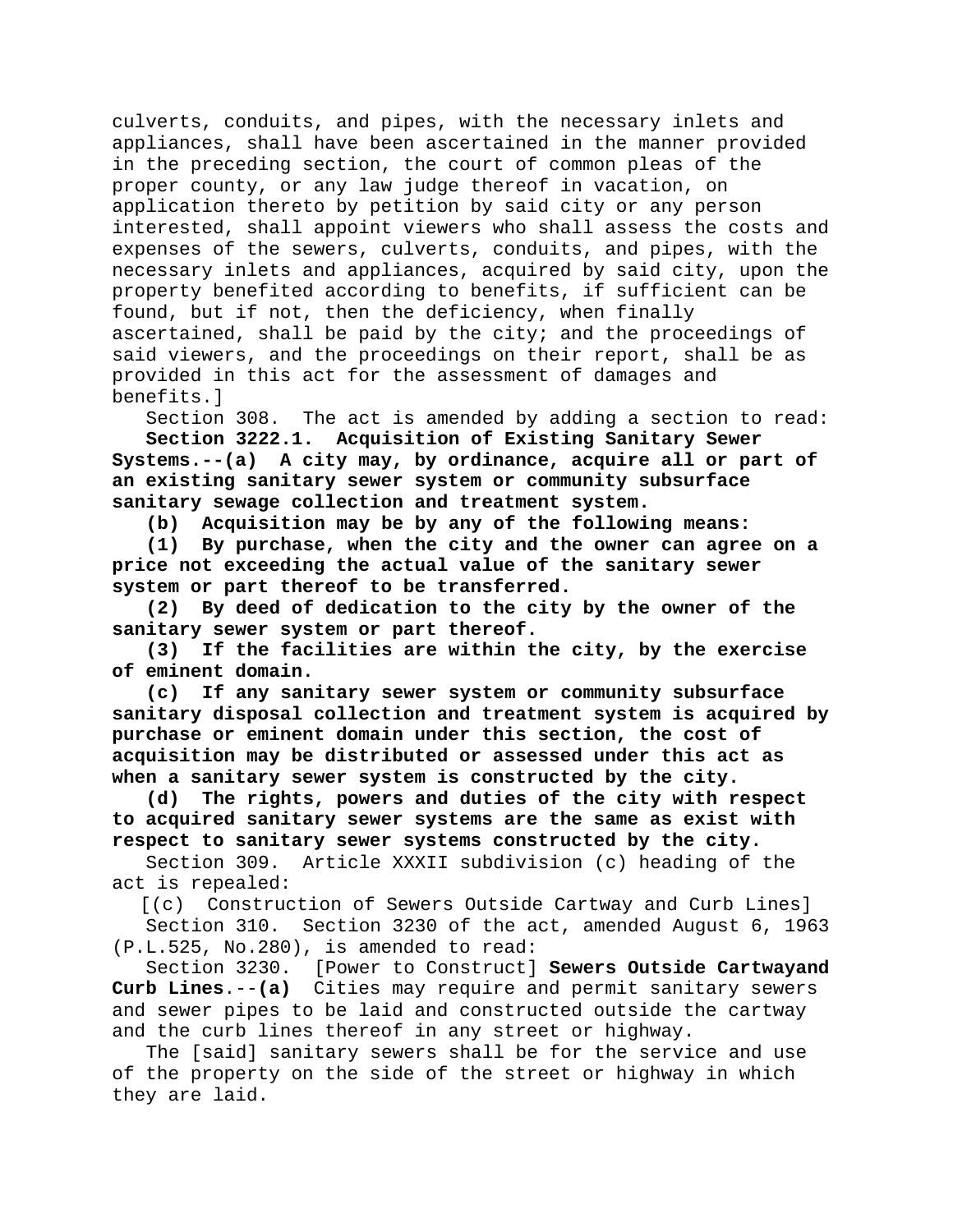**(b) The costs and expenses of any sanitary sewer laid and constructed in accordance with subsection (a) may be assessed against the property benefited, improved and accommodated by the sanitary sewer.**

Section 311. Section 3231 of the act, amended August 6, 1963 (P.L.525, No.280), is repealed:

[Section 3231. Collection of Costs and Expenses.--The costs and expenses of any sanitary sewer laid and constructed as aforesaid may be assessed against the property benefited, improved and accommodated by the sanitary sewer and such costs and expenses, when so assessed, shall be assessed and collected in the same way and manner as the cost and expenses of other sanitary sewers are assessed and collected in the respective city in which the same are laid.]

Article XXXII subdivision (d) heading of the act is repealed:

[(d) Joint Sewers]

Section 313. Section 3240 of the act, amended August 6, 1963 (P.L.525, No.280), is amended to read:

Section 3240. Building Joint Sewers.--(a) Cities may jointly with other municipalities or [townships or both]**municipal authorities** build and construct sanitary sewers, including trunk-line sewers or drains and sewage treatment works, and may connect into such system existing sanitary sewers, and may assess their respective portions of the cost thereof, or so much thereof as may be legally assessable, upon property benefited, improved and accommodated by the improvement [either by viewers as is provided in the case of cities by sections three thousand two hundred and eight, three thousand two hundred and nine, and three thousand two hundred and ten of this act or by the foot-front rule or assessed valuation, as provided in section three thousand two hundred and three of this act] **pursuant to Article XLV-A**. Any portion of the cost of [such] an improvement not assessed or not assessable shall be paid [by the respective cities, boroughs, and townships joining as may be agreed upon] **as agreed upon by the respective cities and other municipalities or municipal authorities**.

(b) The cities[, boroughs, and townships] **and other municipalities or municipal authorities** joining or contemplating joining in any such improvement, in order to facilitate the securing of preliminary surveys and estimates and the building of [such] **the** improvement, may**,** by ordinance or resolution**,** provide for the appointment of a joint sewer board composed of one representative from each of the cities[, boroughs, and townships] **and other municipalities or municipal authorities** joining which shall act generally as the advisory and administrative agency in securing [such] surveys and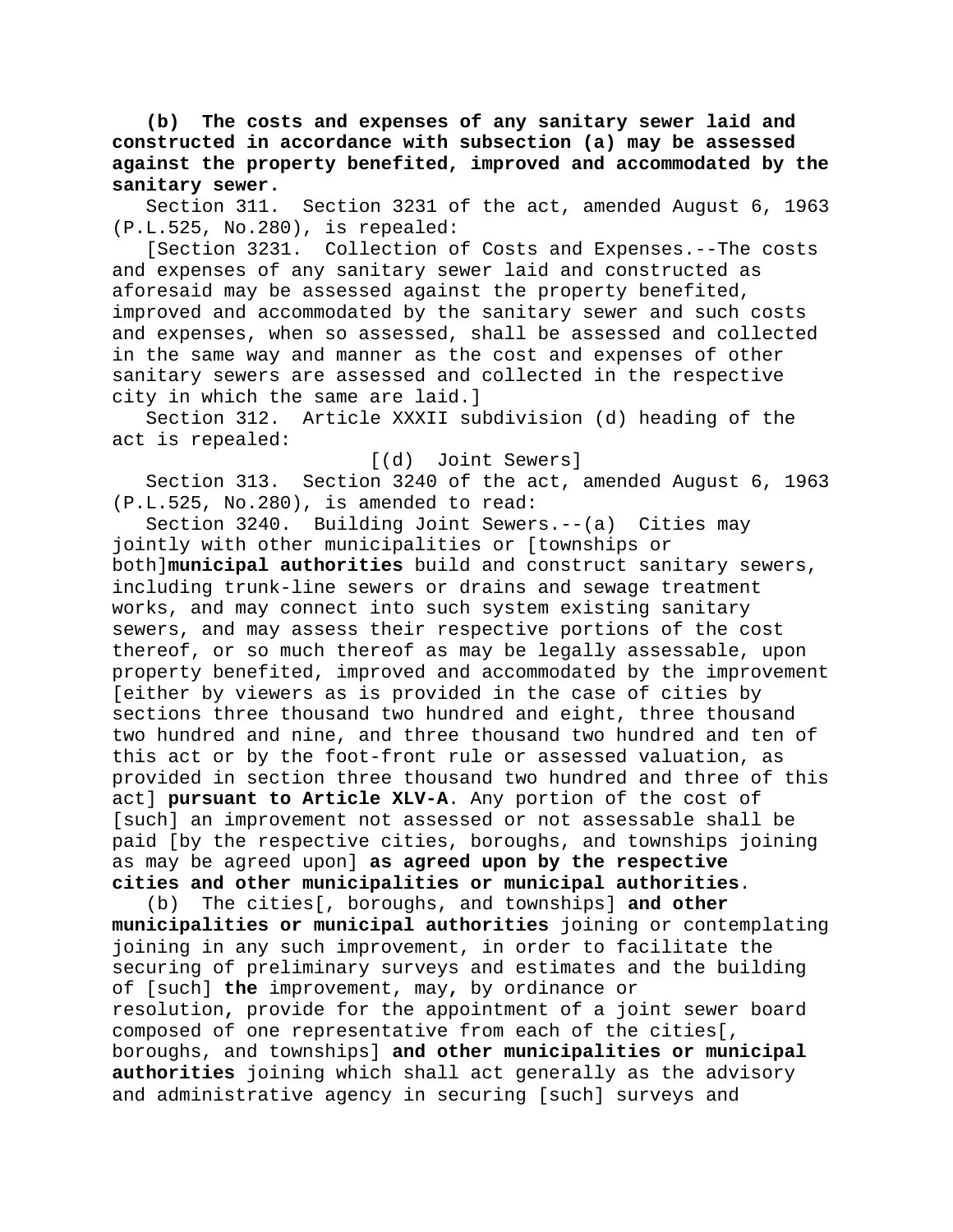estimates and in the construction of [such] **the** improvement, and its subsequent operation and maintenance. The members of [such] **the** board shall serve for terms of six years each from the dates of their respective appointments, and until their successors are appointed. The joint sewer board shall organize by the election of [chairman, vice-chairman] **a chair, vicechair**, secretary, and treasurer. The several cities[, boroughs, and townships] **and other municipalities or municipal authorities** may, in the ordinances and resolutions creating the joint sewer board, authorize the board to appoint an engineer, a solicitor[,] and [such] other assistants as are deemed necessary; and agree to the share of the compensation of [such]**the** persons each city[, borough, and township] **and other municipalities or municipal authorities** is to pay. The members of the joint sewer board shall receive [such] compensation for attending meetings of the board, as shall be fixed in the budget prepared by the board for submission to and adoption by the several cities[, boroughs, and townships] **and other municipalities or municipal authorities** as hereinafter provided[, and the]**. The** budget item providing for the compensation to members for attending meetings shall not exceed a total of two hundred and fifty dollars per year, and no member shall be paid unless [he] **the member** actually attends, and the fee for each [such] attendance shall be stipulated, and the members, in addition thereto, shall be entitled to actual expenses to be paid by the respective cities[, boroughs, and townships] **and other municipalities or municipal authorities**which [such] **the** members represent.

(c) The joint sewer board shall have power to adopt rules and regulations to govern its proceedings, and shall prepare and suggest any practical measures and plans by means of which the joint improvement may be carried to successful completion[;]**,** and the future development of the system, so as to conform to a general plan, assured and safeguarded. [It] **The joint sewer board** shall have power to prepare a joint agreement or agreements for submission to and adoption by the several cities[, boroughs, and townships] **and other municipalities ormunicipal authorities** defining the advisory and administrative powers of the board; setting forth the consents of the several cities[, boroughs, and townships] **and other municipalities ormunicipal authorities** to the proposed improvement; the manner in which preliminary and final plans, specifications[,] and estimates for the proposed improvement shall be prepared and adopted; how proposals for bids shall be advertised[,] and contracts let; the manner in which the costs of the improvement and other incidental and preliminary expenses in connection therewith, and the future cost of operation and maintenance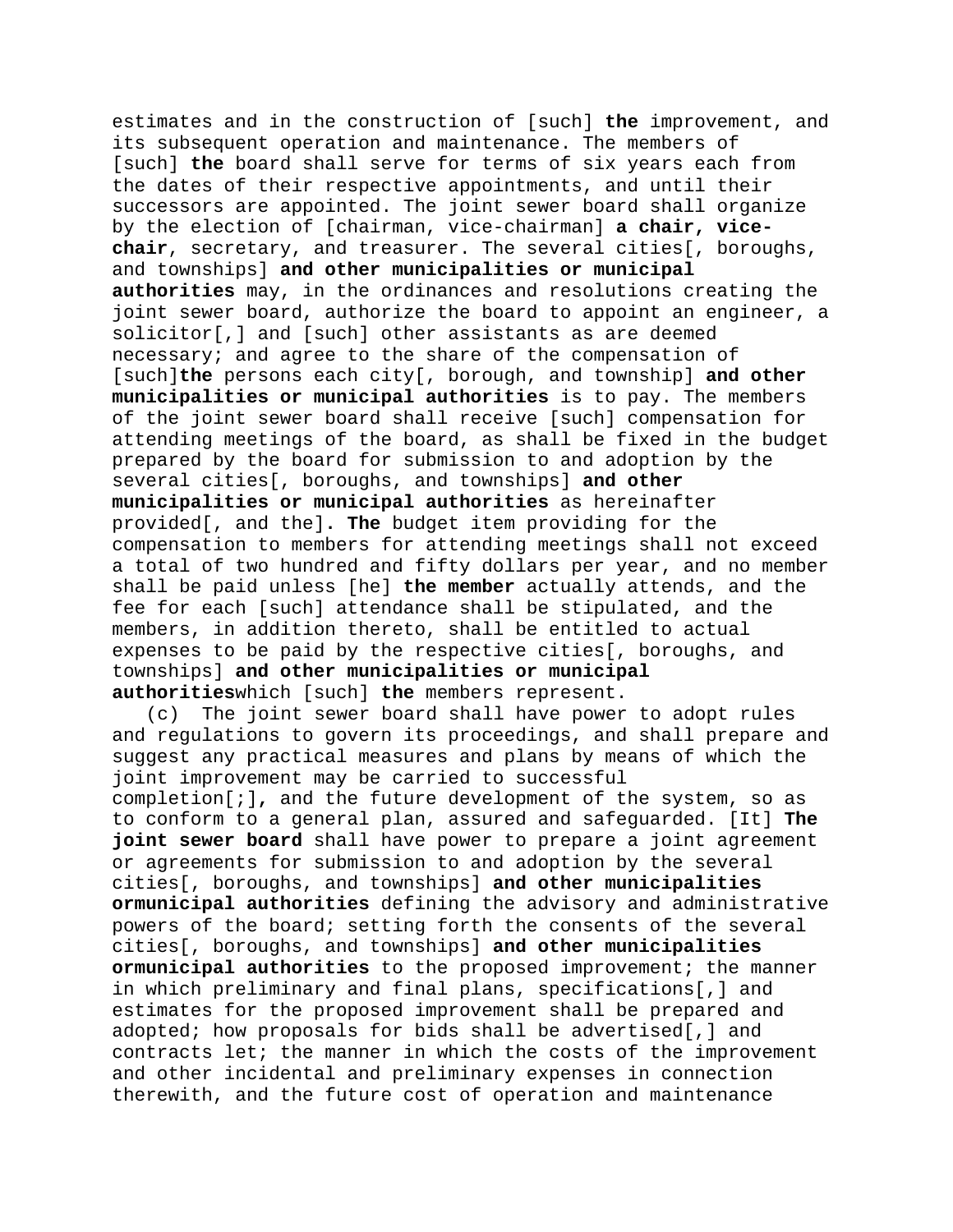shall be equitably shared, apportioned[,] and paid; and all such other matters including the preparation and submission of annual and other budgets as may be deemed necessary or required by law to carry the proposed improvement to completion and to assure future maintenance and operation thereof. [But nothing herein] **Nothing** contained **herein** shall authorize the board to make any improvement or expend any public moneys which has not first been authorized by all of the cities[, boroughs, and townships] **and other municipalities or municipal authorities**proceeding with the improvement.

(d) In any case where it shall be necessary to acquire, appropriate, injure[,] or destroy private property of any kind to build any [such] joint sewer improvement, and the same cannot be acquired by purchase or gift, the right of eminent domain shall vest in the city[, borough, or township] or **other municipalities or municipal authorities** where [such] **the**property is located. In any case where it shall be necessary to acquire, injure[,] or destroy property of any kind in any territory not within the limits of any of the cities[, boroughs, or townships] **and other municipalities or municipal authorities** joining in the improvement[;] then**, subject to the limitations in 26 Pa.C.S. § 206 (relating to extraterritorial takings),** the right of eminent domain shall be vested in any city[, borough, or township adjacent to such territory where such property is located] **and other municipalities or municipal authorities joining in the sewer improvement**. Damages for any property taken, injured[,] or destroyed shall be assessed as provided by the general laws relating to the cities[, boroughs, and townships] **and other municipalities or municipal authorities** exercising the right of eminent domain[;] and**, pursuant to the procedures of 26 Pa.C.S. (relating to eminent domain) if applicable,** shall be paid by the several cities[, boroughs, and townships] **and other municipalities or municipal authorities** joining in the same proportion as other costs of the improvement.<br>e) Each

Each of the cities joining in [any such improvement] an **improvement authorized by this section** shall have power to incur or increase its indebtedness[, not exceeding the constitutional limits, for the purpose of paying its share or portion of the costs of such improvement in the manner provided by law for the incurring of indebtedness] **in accordance with 53 Pa.C.S. Pt. VII Subpt. B (relating to indebtedness and borrowing), for the purpose of paying its share or portion of the costs of the improvement**.

Section 314. Section 3241 of the act is amended to read: Section 3241. Approval of [Sanitary Water Board] **Department of Environmental Protection**.--No [such] sewer or plant shall be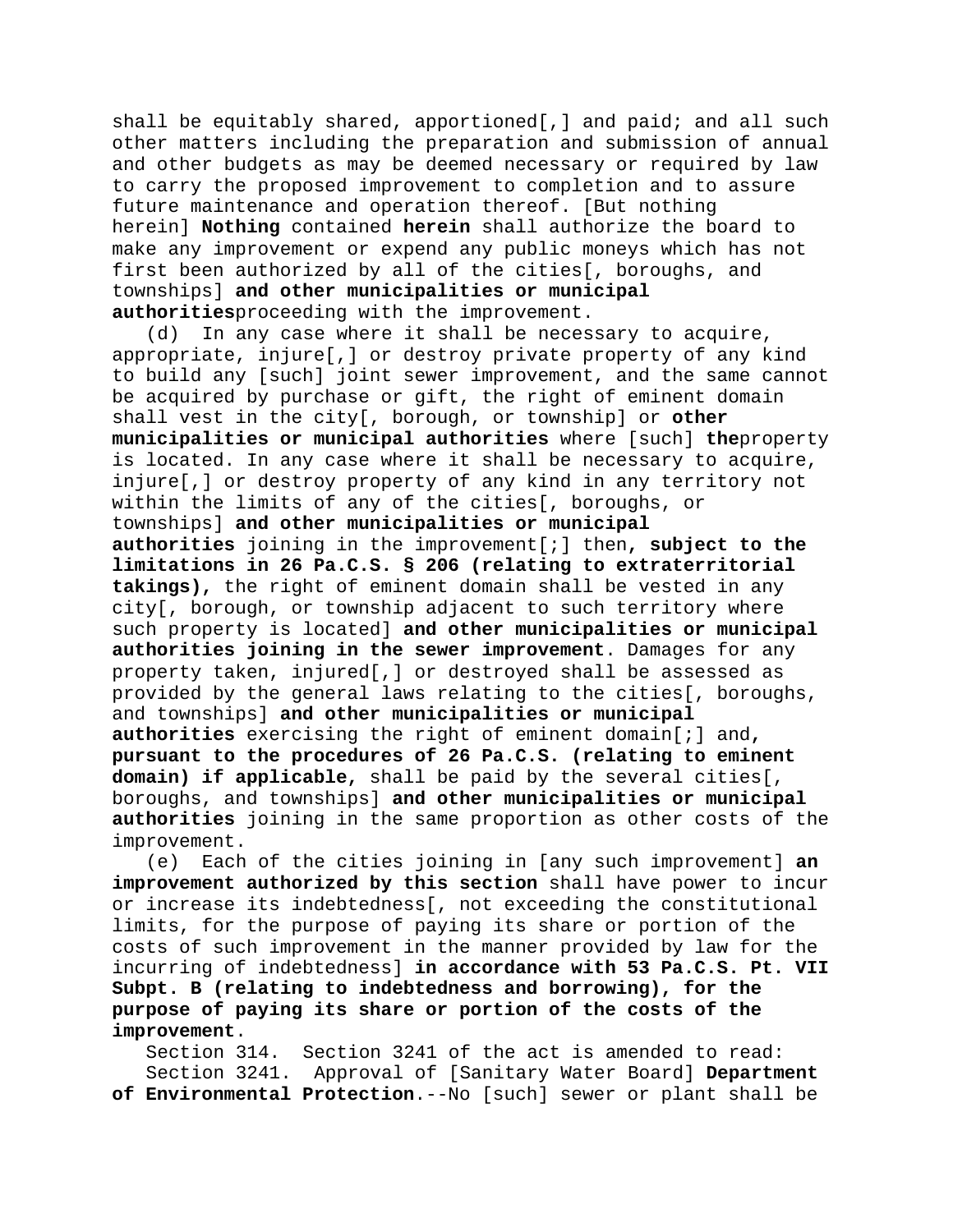constructed until plans and specifications have been submitted to the [Sanitary Water Board,] **Department of** 

**EnvironmentalProtection** and approved in accordance with provisions of [the act of assembly providing for such approval] **applicable law**.

Section 315. Sections 3242, 3243 and 3244 of the act are repealed:

[Section 3242. Connections with Sewers of Adjacent Municipalities.--Any city may connect with an existing sewer, owned by any adjacent municipality, for sewage purposes, in the manner prescribed in the following sections of this subdivision of this article.<br>Section 3243.

Applications to Court.--Whenever any city desires to connect with the existing sewer of any adjacent municipality, and no agreement has been reached between such city and the adjacent municipality, an application shall be made by council to the court of quarter sessions of the county, setting forth that fact.

Section 3244. Appointment of Viewers.--If the court shall be of the opinion that such connection can be made without impairing the usefulness of the existing sewer, it shall appoint three viewers, who shall view the premises and investigate the facts of the case, and shall assess the proportionate part of the expense of building the original sewer upon such city, and shall fix the proportion of the expense for repairs which each municipality shall thereafter bear, and determine all other questions liable to arise in connection therewith.]

Section 316. Section 3245 of the act, repealed in part June 3, 1971 (P.L.118, No.6), is repealed:

[Section 3245. Report of Viewers; Appeals to Court.--The viewers shall report to the court the result of their investigation, which report shall be confirmed within thirty days, unless exceptions thereto be filed. After confirmation of such report, or the disposal of any exceptions, any party interested may appeal from the decision of the court of quarter sessions.]

Section 317. The act is amended by adding a section to read:

**Section 3245.1. Municipal Corporation; Municipal Authority; Agreements for Connections; Appointment of Viewers.--(a) Any city may by agreement connect with an existing sanitary sewer owned by any municipal corporation or municipal authority for either sanitary sewage collection or treatment purposes.**

**(b) When any city desires to connect with the existing sewer of any municipal corporation or municipal authority and no agreement has been reached between the city and the municipal corporation or municipal authority, city council shall present a petition to the court of common pleas setting forth those facts.**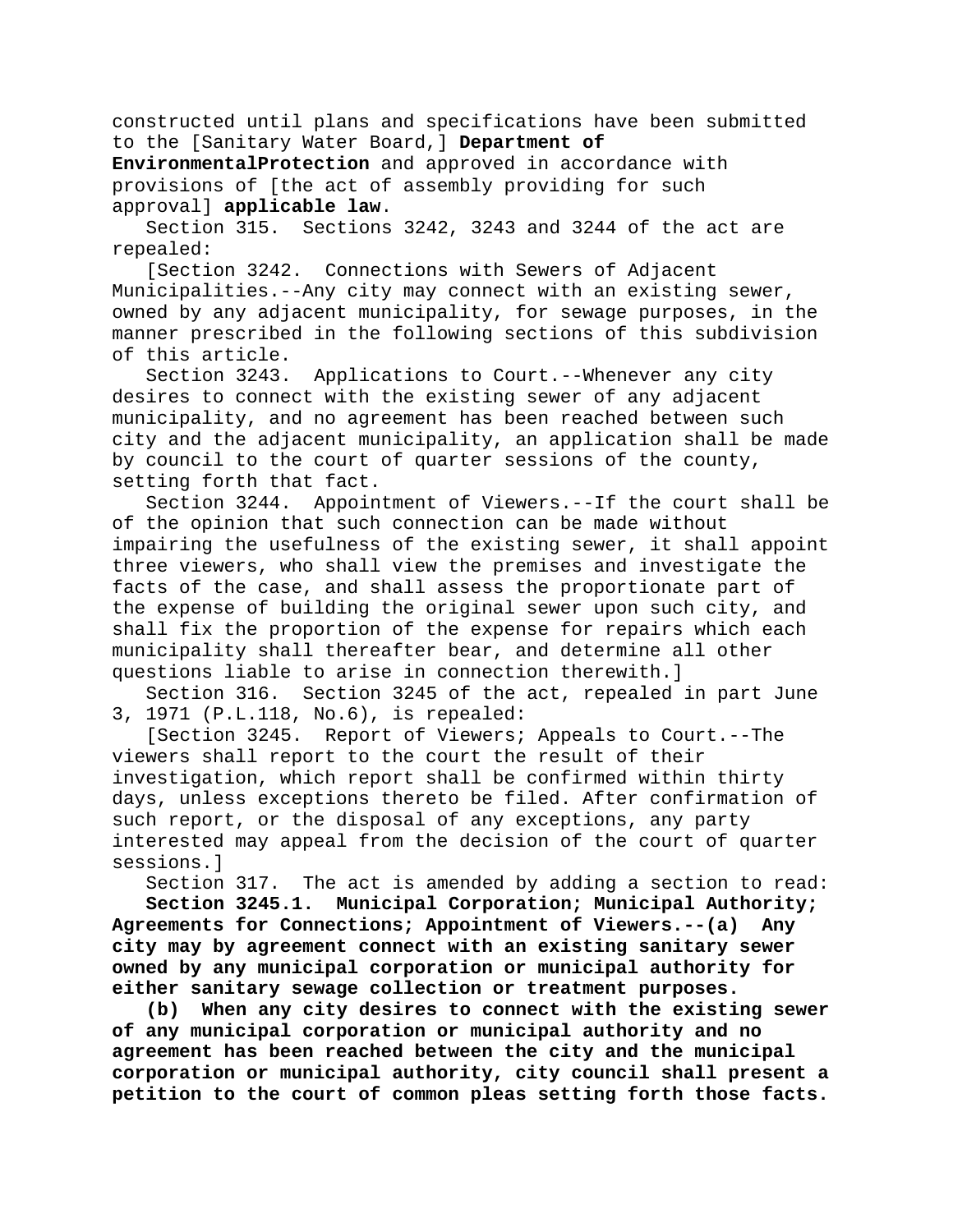**The court shall fix a day for a hearing and notify all interested parties thereof. If, after the hearing, the court determines that the connection can be made without impairing the usefulness of the existing sanitary sewer system, the court shall appoint three viewers to view the premises, investigate the facts of the case, assess the necessary costs and expenses of making the connection and assess the proportionate part of the expense of building the original sanitary sewer system upon the city. The court shall determine the proportion of the expense for repairs which each municipal corporation, municipal authority and the city shall bear and shall determine all other questions liable to arise in connection therewith.**

**(c) The viewers shall report to the court the result of their investigation, which report shall be confirmed within thirty days, unless exceptions thereto are filed. After confirmation of the report or the disposal of any exceptions, any party interested may appeal from the decision of the court of common pleas.**

Section 318. Article XXXII subdivision (e) heading of the act is repealed:

[(e) Power to Furnish Sewerage Facilities Outside of City] Section 319. Section 3250 of the act is amended to read: Section 3250. Sewers Extended Outside of City.--[All cities, wherein the title to the sewerage system therein located, is, or shall hereafter be in the name of the city,] **A city with a sanitary sewer system** may extend [such] **the** system and construct sewers beyond the [bounds of the cities wherein they are located into the county and municipalities of the county in the vicinity of such cities,] **city's boundaries into adjoining municipalities in the county where the city is located** and furnish sewer facilities to, and permit the tapping and the connection therewith by any and all corporations, institutions, persons and municipalities in the [counties in which said cities are] **county where the city is** located in accordance with law and the rules and regulations of the**Pennsylvania** Public Utility Commission. This section does not authorize a city to extend a sewerage system or construct sewers in territory outside the boundaries of such cities in which sewerage facilities are furnished by a private company or by a municipality authority.

Section 320. Article XXXIII and subdivision (a) headings, sections 3301 and 3302, subdivision (b) heading and sections 3310, 3311, 3312, 3313, 3314 and 3315 of the act are repealed: [ARTICLE XXXIII

> COLLECTION BY INSTALMENT OF THE COST OF STREET AND SEWER IMPROVEMENTS

(a) Street and Sewer Improvements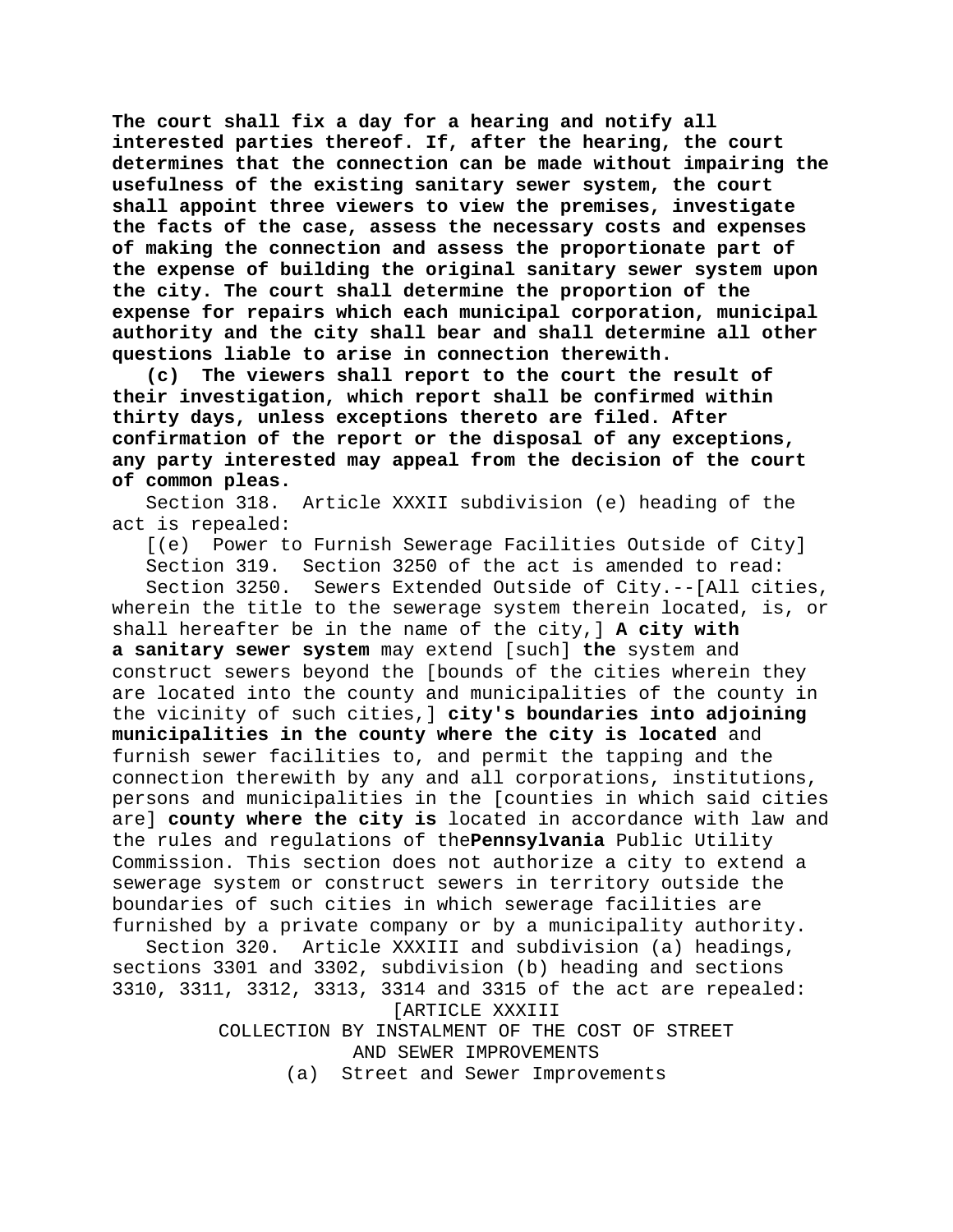Section 3301. Payment of Assessments in Instalments.-- Whenever any ordinance is passed providing for the grading, paving or other improvement of any street, or part thereof, or for the construction of any sewer, the expense whereof is to be defrayed by local assessments, it may be prescribed in such ordinance that the assessments may be paid in not more than ten equal instalments, payable at such times as may be fixed by ordinance, the last thereof not to be more than ten years after the completion of the work on the improvement for which it is assessed. The instalments shall bear interest at the rate of not more than six per centum per annum, commencing at such time as may be fixed by ordinance. If any of said instalments shall remain unpaid for two months after the same shall become due and payable, the whole of the assessment remaining unpaid shall be due and payable. Any person upon whom such assessment has been made may pay all or as many as he chooses of such instalments before the same are due.

Section 3302. Collection of Assessments.--All assessments made in pursuance hereof shall be collected in the same manner and with the same penalties as provided by law for the collection of municipal claims.

#### (b) Street Improvements

Section 3310. Issue of Bonds for Payment of Cost of Improvement.--In order to provide for the payment of the cost and expense of the permanent paving and improvement of any street, or part thereof, cities may in addition to other methods provided, from time to time, issue their bonds in such sums as may be required, in all to an amount not exceeding the cost and expense of such improvement and interest thereon.

Said bonds shall bear the name of the street to be improved. They shall bear interest at a rate not exceeding six per centum per annum, payable semi-annually, on the first day of July and January, and their maturity shall be fixed in accordance with the Municipal Borrowing Law.

Section 3311. Disposition of Proceeds of Sale of Bonds; Assessment on Properties.--Said bonds shall be negotiated at not less than par as other bonds of said cities are negotiated, and the proceeds thereof applied solely to the payment of the cost of said improvement. The contract price of the same, and interest thereon to the first day, when interest thereon is payable, shall be taken as the cost of said improvement, to be assessed on the property benefited, according to the provisions

of this act.<br>Section 3312. Entering of Assessments as Liens.--Such assessments shall be entered in the proper municipal lien and judgment docket in the prothonotary's office, and shall, if filed within six months from the completion of the improvements,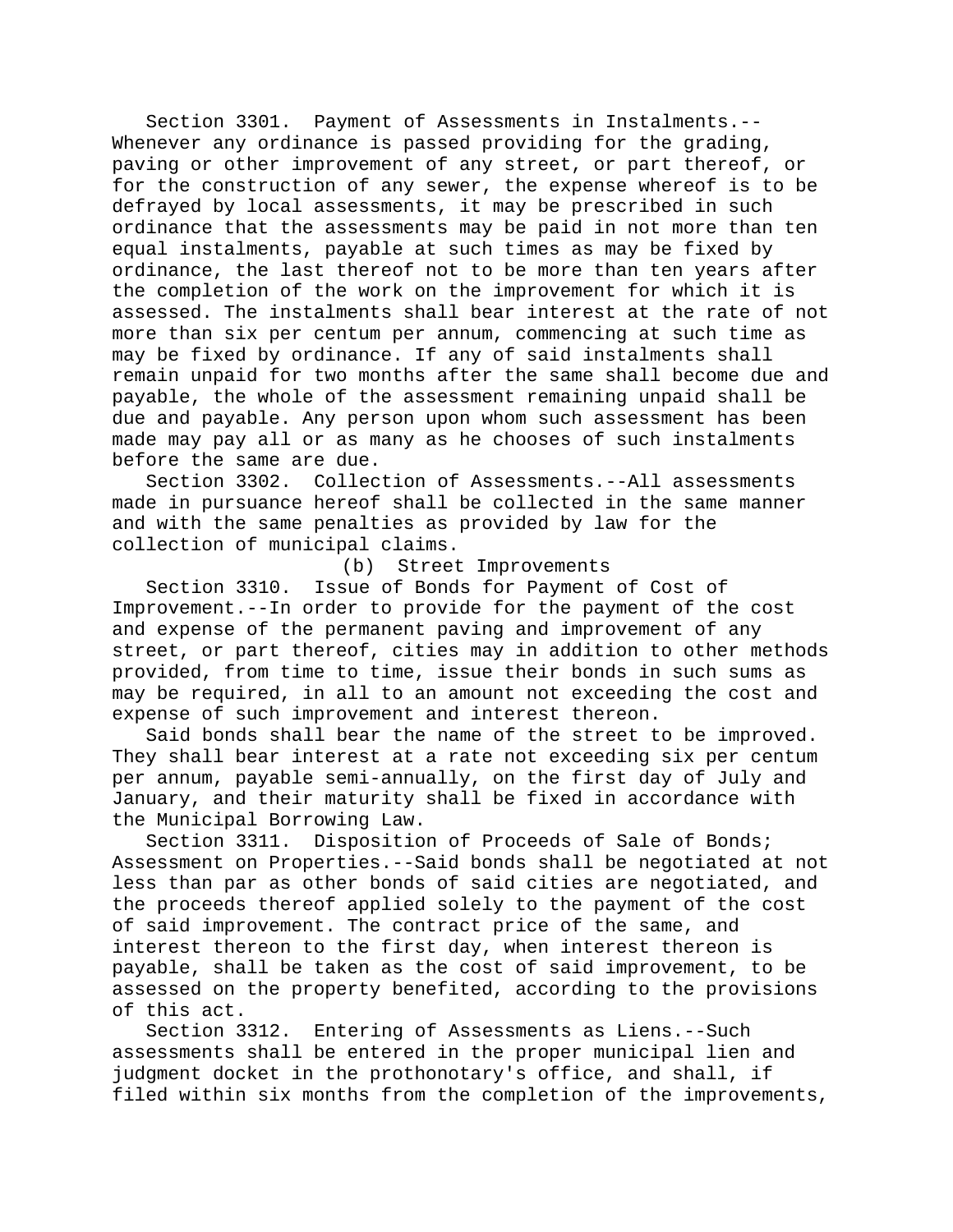without the issuing of a scire facias to revive, remain a first lien upon the property assessed until fully paid, having precedence of all other liens, except taxes, and shall not be diverted by any judicial sale, unless the payment of the same is provided for from the proceeds of such sale.

The assessment shall state the name of the city claimant, the name of the owner or reputed owner, a reasonable description of the property, the amount claimed to be due, for what improvement the claim is made, and the time when the assessment was finally confirmed or made.<br>Section 3313.

Instalment Payment of Assessments.--Such assessment shall be payable at the city treasurer's office in equal semi-annual instalments, with interest, at the rate provided in said bonds, from the date to which interest was computed on the amount of the assessments, or so much as remains unpaid from time to time, until all said assessments and interest are fully paid. The money so received by the city treasurer shall be applied to the sinking fund.

Section 3314. Collection of Unpaid Instalments.--In case of default in the payment of any semi-annual instalment of said assessment and interest for a period of sixty days after the same shall become due and payable, the entire assessment and accrued interest shall become due and payable, and the city solicitor shall proceed to collect the same under the provisions of laws creating and regulating municipal liens and proceedings thereon.

Section 3315. Payment in Advance; Discharge of Lien as Part of Property.--Any owner of property against whom an assessment shall have been made for such improvement shall have the right to pay the same, or any part remaining unpaid, in full with interest thereon to the next semiannual payment due on said assessment, and such payment shall discharge the lien. If any owner shall subdivide any property after such lien attaches, he, in like manner, may discharge the same upon any subdivided portion thereof by paying the amount for which said part would be liable.]

Section 321. Article XXXIV heading of the act is amended to read:

# ARTICLE XXXIV

[WATER-COURSES]

# **WATERCOURSES, FLOOD PROTECTION PROJECTS AND STORM WATER SYSTEMS**

Section 322. Section 3401 of the act is amended to read: Section 3401. [Changing of Water-Courses] **Establishing andChanging Watercourses, Flood Protection Projects and Storm Water Systems**; Removing Obstructions [Therefrom.--Cities]**.-- (a) Subject to obtaining, if required, the authorization of**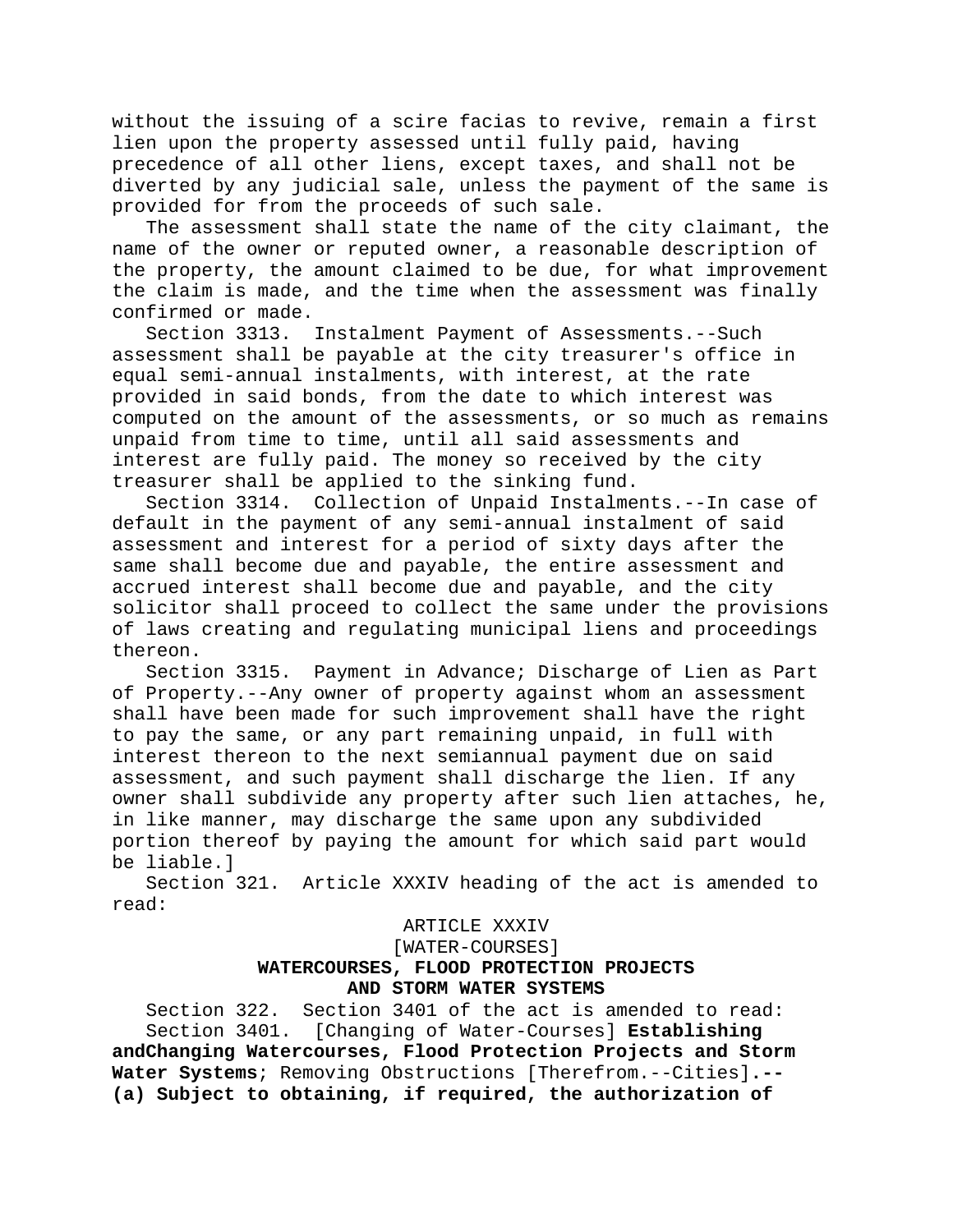**theDepartment of Environmental Protection and of the FederalGovernment, a city** may, by ordinance, [after the consent of the Water and Power Resources Board and of the Federal government, where required, has first been obtained, establish the lines, change and] **do any of the following:**

**(1) Realign, change or** vacate the channels, beds[,] and mouths of [water-courses] **watercourses** through lands, marshes or waters in or adjacent to the city[; crib, wall, confine]**, subject to the limitations in the act of August 7, 1936 (1st Sp.Sess., P.L.106, No.46), referred to as the Flood Control Law, the act of June 22, 1937 (P.L.1987, No.394), known as "The Clean Streams Law," the act of November 26, 1978 (P.L.1375, No.325), known as the "Dam Safety and Encroachments Act," and 26 Pa.C.S. § 206 (relating to extraterritorial takings).**

**(2) Confine**, pave or completely [inclose, and prevent]**enclose watercourses within the city.**

**(3) Prevent** and remove obstructions [therefrom at the expense of those causing the same; and, for such purposes, may enter upon and condemn such property and materials as may be necessary. Cities may construct] **and encroachments fromwatercourses and the banks of streams that threaten or do injure the city or property therein, at the expense of those that caused the obstruction or encroachment through proceedings at law or equity.**

**(4) Construct** and maintain dams [as hereinafter provided. Cities may also, by ordinance, establish the lines of banks of streams of water which pass through or along the boundary of such cities, and by proceedings at law or equity prevent and remove all such encroachments on the banks of streams and watercourses as threaten to or do injure the city or the property therein.] **in a watercourse flowing through the city, or partly within and partly outside its corporate limits, for the purpose of improving the public health, safety and welfare in the city.**

**(5) Plan and provide for projects, infrastructure and improvements as a means of managing and controlling storm water, which may include, but need not be limited to, the transport, storage and the infiltration of storm water and other innovative techniques identified in the county-prepared watershed plans pursuant to the act of October 4, 1978 (P.L.864, No.167), known as the "Storm Water Management Act."**

**(6) Plan and provide for projects, infrastructure and improvements as a means of providing flood protection pursuant to the Flood Control Law.**

**(b) A city may, for any of the purposes in this section, purchase, acquire, enter upon, take, use and appropriate private property and materials as necessary. Condemnation proceedings**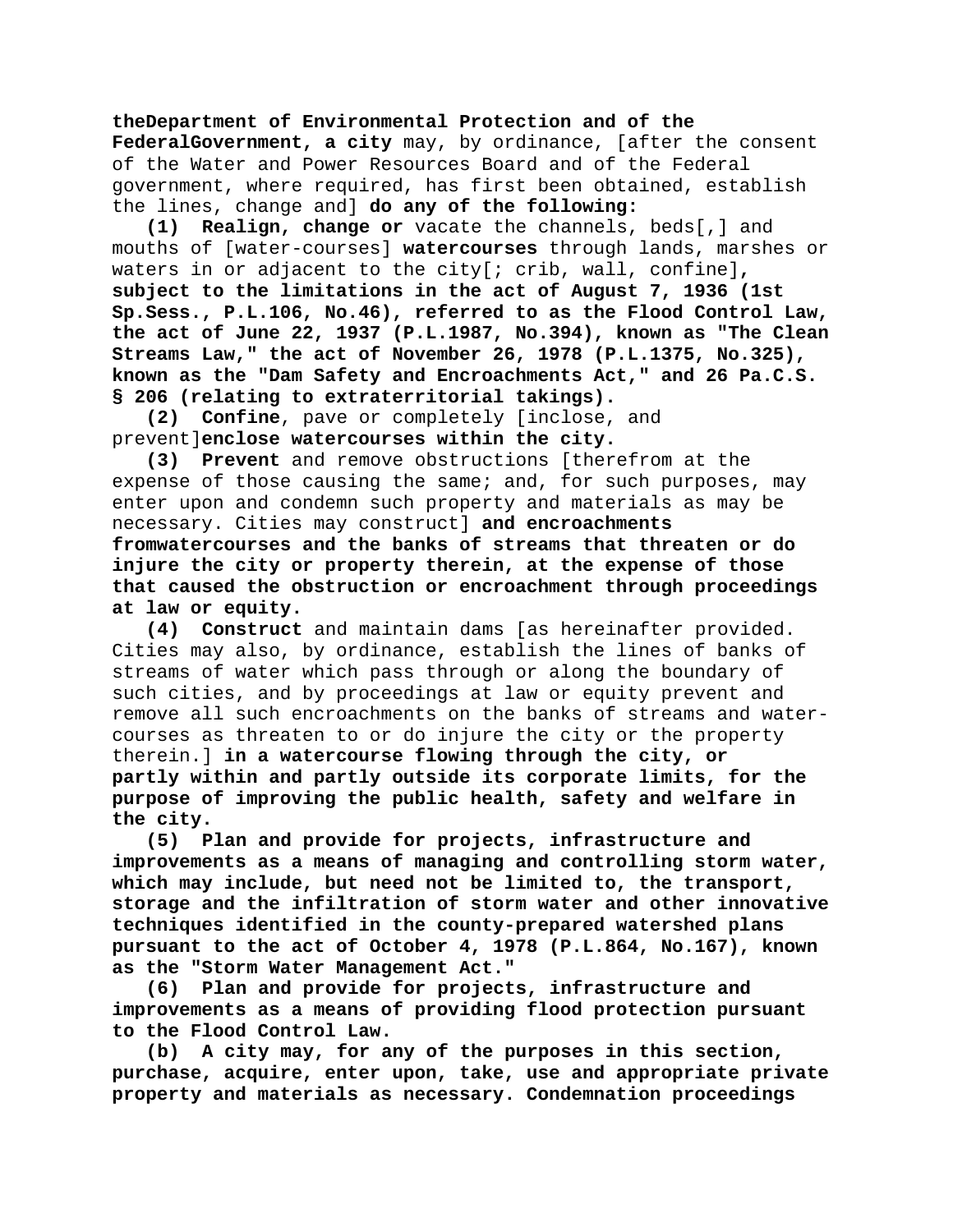**shall be pursuant to the procedures in 26 Pa.C.S. (relating to eminent domain), and any takings of property outside the limits of the city shall be subject to the limitations in 26 Pa.C.S. § 206.**

Section 323. Sections 3402, 3403, 3404, 3405 and 3406 of the act are repealed:

[Section 3402. Notice.--No ordinance for the establishment of lines or the vacation or alteration of the course or channel of any water-course shall be passed, until notice thereof has been given, by publication of the proposed ordinance, at least once a week for three consecutive weeks, in one newspaper in accordance with the provisions of section one hundred nine of this act.

Section 3403. Viewers to Assess Damages.--The city may, at any time after the passage of the ordinance, present a petition to the court of common pleas, setting forth the lines established and the nature of the vacation or alteration proposed in the course or channel of such water-course, together with a description of the proposed improvements, and praying the court to appoint three viewers to ascertain the damages, costs, and expenses resulting therefrom, and to assess the damages, costs, and expenses, for so much thereof as the viewers may deem reasonable, upon the property benefited.

Section 3404. Appointment of Viewers.--The court, or any law judge thereof in vacation, shall appoint three viewers from the county board of viewers, and appoint a time, not less than twenty nor more than thirty days thereafter, when the viewers shall meet upon the line of the improvement and view the same and the premises affected.

Section 3405. Proceedings to Assess Damages.--The proceedings before such viewers for the allowances of damages for property taken, injured or destroyed, and for the assessment of benefits upon property benefited, shall be as provided in this act for the assessment of damages and benefits in eminent domain proceedings.

Section 3406. Discontinuance of Proceedings.--If any city shall repeal any ordinance passed, or discontinue any proceeding taken, providing for any such improvements, prior to the entry upon, appropriation, or injury to any property or materials, the city shall not be liable to pay any damages, but all costs upon any such proceeding, together with any actual damage or injury sustained by reason of such proceeding, shall be paid by the city.]

Section 324. Sections 3407 and 3408 of the act are amended to read:

Section 3407. [Liens.--When the court has entered its final decree confirming the report or fixing the assessments,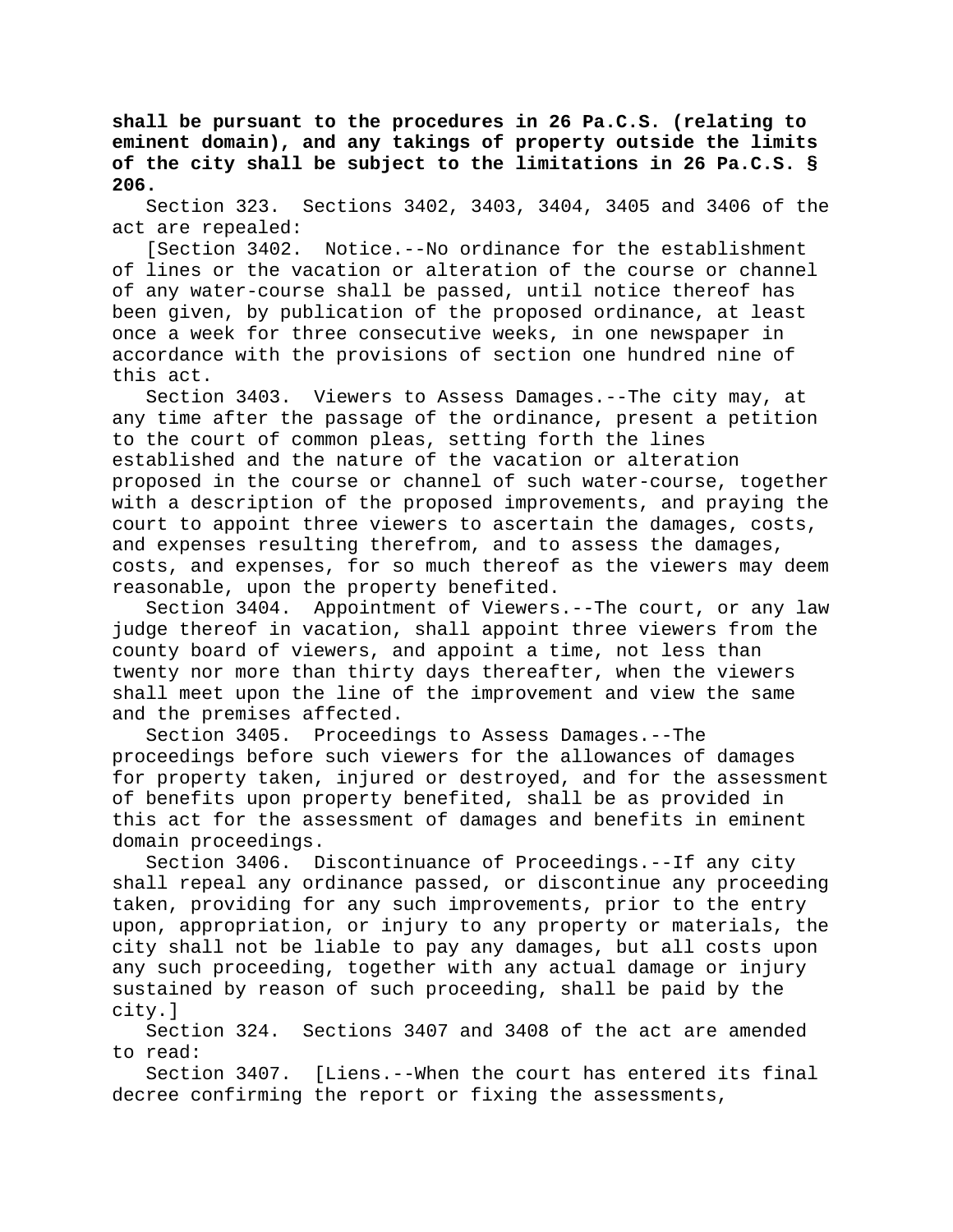the]**Assessment of Benefits; Liens.--With regard to improvements made pursuant to section 3401(a), a city may, if feasible, assess the benefits upon property benefited by the improvements pursuant to Article XLV-A. The** assessments of benefits shall become liens upon the property assessed. Claims therefor may be collected in the same manner as municipal claims are collected, or they may be collected by action of assumpsit, the lien of the judgment, however, to be limited to the property assessed.

Section 3408. Waters Excepted.--Nothing contained in the preceding sections of this article shall apply to any [watercourse] **watercourse** used by any municipality or water company as a source of supply, unless [such] **the** municipality or water company shall consent to [such] **the** vacation or alteration.

Section 3409 of the act is repealed:

[Section 3409. Construction of Dams.--Whenever the consent of the Water and Power Resources Board and of the Federal government, whenever necessary, has been granted to any city to construct and maintain a dam, in a public navigable river or stream flowing through, or partly within and partly without its corporate limits, for the purpose of improving the sanitary conditions thereof, such city may purchase, acquire, enter upon, take, use and appropriate private property, either within or without its territorial limits, for that purpose. If the city cannot agree with the owner or lessee of such private property upon the compensation for the property appropriated or the damages done, or when, by reason of the absence or legal incapacity of any such owner or lessee, no such compensation can be agreed upon, the court of common pleas of the county in which such property may be situate, or any judge thereof in vacation, on application thereto by petition by said city or such owner, lessee, or any person affected, shall appoint viewers to view and ascertain the damages done by reason thereof, and the proceedings thereupon shall be as provided in this act in the case of property taken, injured or destroyed.]

Section 326. Article XXXV heading of the act is amended to read:

#### ARTICLE XXXV

[PUBLIC] **UTILITY** SERVICE

Section 327. Article XXXV subdivision (a) and subheading (1) headings and section 3501 of the act are repealed:

[(a) Water Supply

(1) General Provisions

Section 3501. Exclusive Right to Furnish Water to City; Frontage Tax.--Each city shall have the exclusive right, at all times, to supply the city with water, and such persons, partnerships, and corporations therein as may desire the same, at such prices, as may be agreed upon; and for that purpose to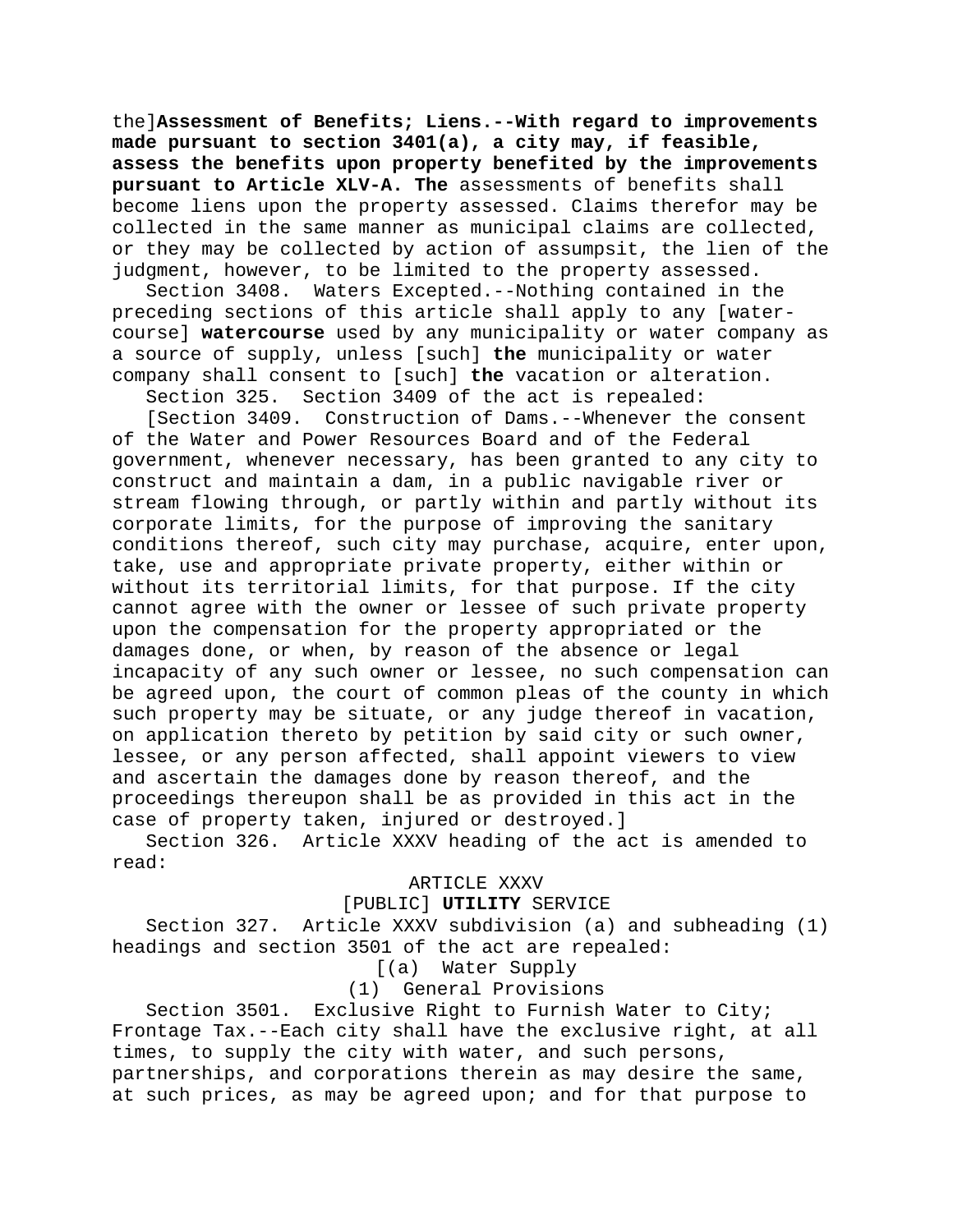have, at all times, the unrestricted right, by ordinance, subject to the provisions of existing laws, to make, erect, and maintain all proper works, machinery, buildings, cisterns, reservoirs, pipes, conduits, for the raising, reception, conveyances, and distribution of water; or, in territory not supplied with water, to make contracts with and authorize any person, company, or association so to do and to give such person, company, or association the privilege of furnishing water, as aforesaid, for any length of time not exceeding ten years. Whenever an extension of a supply of water to portions of the city not previously supplied shall be made, it shall be lawful to charge all owners of houses, lots, and buildings on each side of the street a frontage tax for the local water supply part thereof according to the foot front or the assessed valuation of the property for city purposes or according to benefits. This tax shall be collected and recovered in the manner provided by law for the recovery of municipal claims. The legal title to all waterworks heretofore vested in any city by equitable title shall, after the effective date of this act, be vested in such city. Said waterworks shall be operated, maintained, and managed in the same manner and subject to the same provisions as any waterworks, owned or acquired by cities.]

Section 328. The act is amended by adding a section to read:<br>Section 3501.1. Right to Furnish Water, Lighting, Electric, **Section 3501.1. Right to Furnish Water, Lighting, Electric, Gas or Other Similar Utility Service.--(a) A city may supply water, lighting, electric, gas or other similar utility service for public and private uses within the city. For these purposes, a city shall have the power to install, maintain and operate all necessary facilities and to acquire property and make improvements as needed. In carrying out the authority granted by this section, a city may exercise all powers granted to it under this act or any other law deemed necessary to carry out the purposes of this section, including the power to acquire, by eminent domain or otherwise, and the power to temporarily use or lease property.**

**(b) A city supplying water, lighting, electric, gas or other similar utility service shall have the authority to fix the rates and charges applicable thereto in accordance with section 3587.**

**(c) For the purposes of this section, a city shall have the authority to incur debt in accordance with 53 Pa.C.S. Pt. VII Subpt. B (relating to indebtedness and borrowing).**

Section 329. Article XXXV subheading (2) heading, sections 3505, 3506 and 3507, subheading (3) heading, sections 3515, 3516, 3517, 3518, 3519, 3520 and 3521, subheading (4) heading, sections 3530, 3531 and 3532, subheading (5) heading and section 3540 of the act are repealed: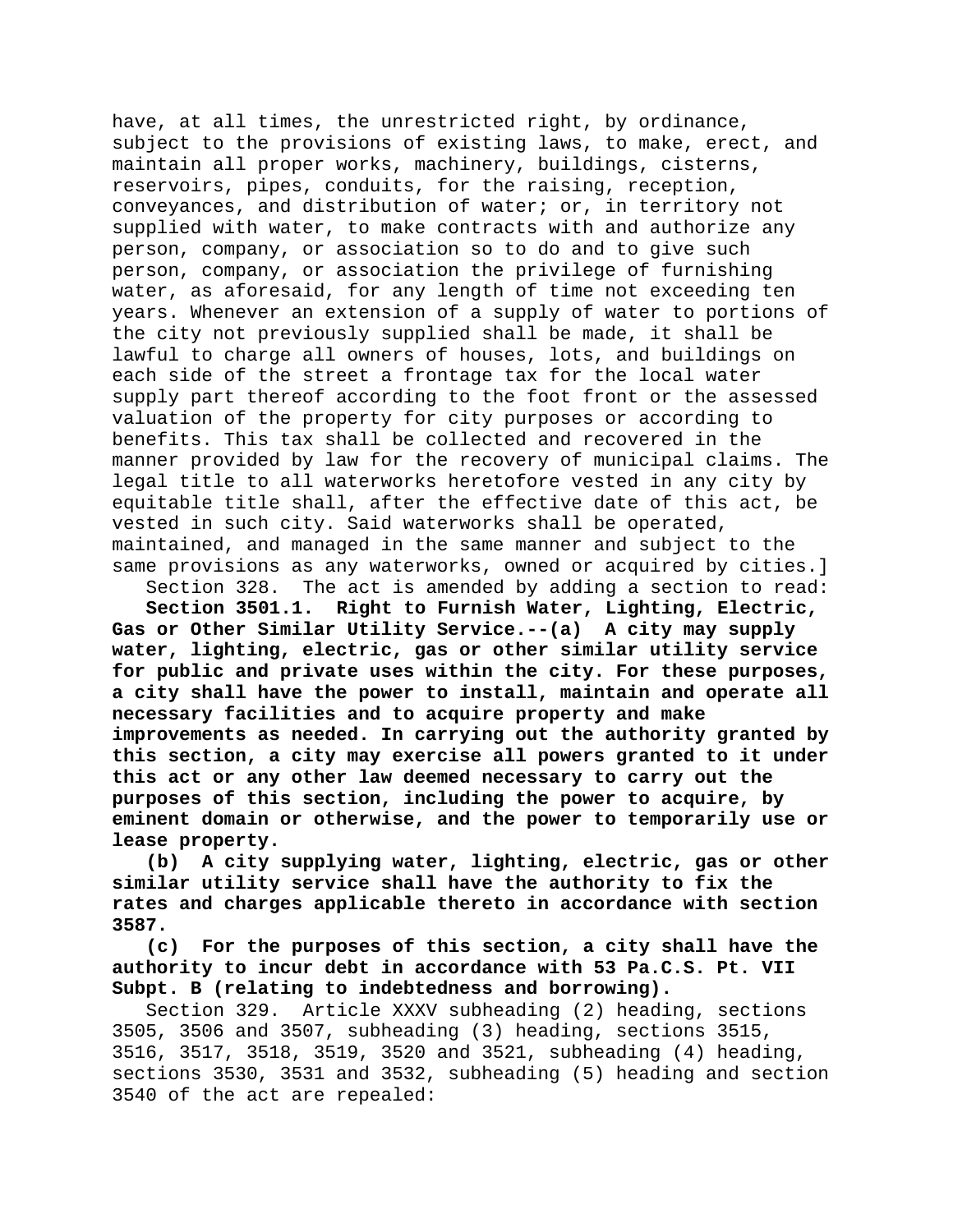# [(2) Acquisition by Eminent Domain

Section 3505. Appropriation of Lands and Waters.--Any city desiring to erect water-works, or to improve its water supply, may appropriate springs, streams, rivers, or creeks, and lands, easements, and rights of way, within or without its limits; and, for the purpose of conducting water obtained outside the limits of the city, may lay pipes under and over any lands, rivers, streams, bridges, highways, and under railroads. No water appropriated under the provisions of this section shall be used in such manner as to deprive riparian owners thereon of the free use and enjoyment of the same for domestic or farm purposes.

Section 3506. Agreements as to Damages; Bonds.--Prior to any such appropriation, the city shall attempt to agree with the owner as to the damage done, or likely to be done. If the parties cannot agree, or the owner cannot be found, or is under legal incapacity, the city shall petition the court of common pleas to fix the amount of its bond, with or without surety, as the court may direct, conditioned for the payment to the owner of the property of the damages for the taking thereof, when the same shall have been ascertained, and shall file said bond, as approved, in the said court.<br>Section 3507. Appointmen

Appointment of Viewers; Proceedings.--Upon petition of either the property owner or city, the court shall appoint three viewers from the county board of viewers, who shall assess the damages for the property or rights appropriated, and shall fix a time for their meeting, of which notice shall be given to all parties interested by newspaper publication, at least once in at least one newspaper, ten days prior to such meeting, as required by section one hundred and nine of this act, and the posting of hand bills along the line of said improvement. The proceedings for the assessment of damages shall be as provided in this act in case of property taken, injured or destroyed.

(3) Acquisition by Purchase after Appraisement Section 3515. Petition to Court Expressing Desire to Acquire Water-Works.--Whenever any person, firm, or corporation shall own any water-works or system which furnishes water within the city, such city may present its petition to the court of common pleas of the county, setting forth that the city is desirous of owning and operating such water-works or system, and that it will be necessary to issue bonds, to be secured by such waterworks or system, and that a value should be placed upon such water-works or system, including all property, real and personal, used in connection therewith. A city may acquire, by agreement with the owner thereof, any water-works or system which furnishes water within the city, or a part thereof, and within nearby municipal subdivisions, or parts thereof.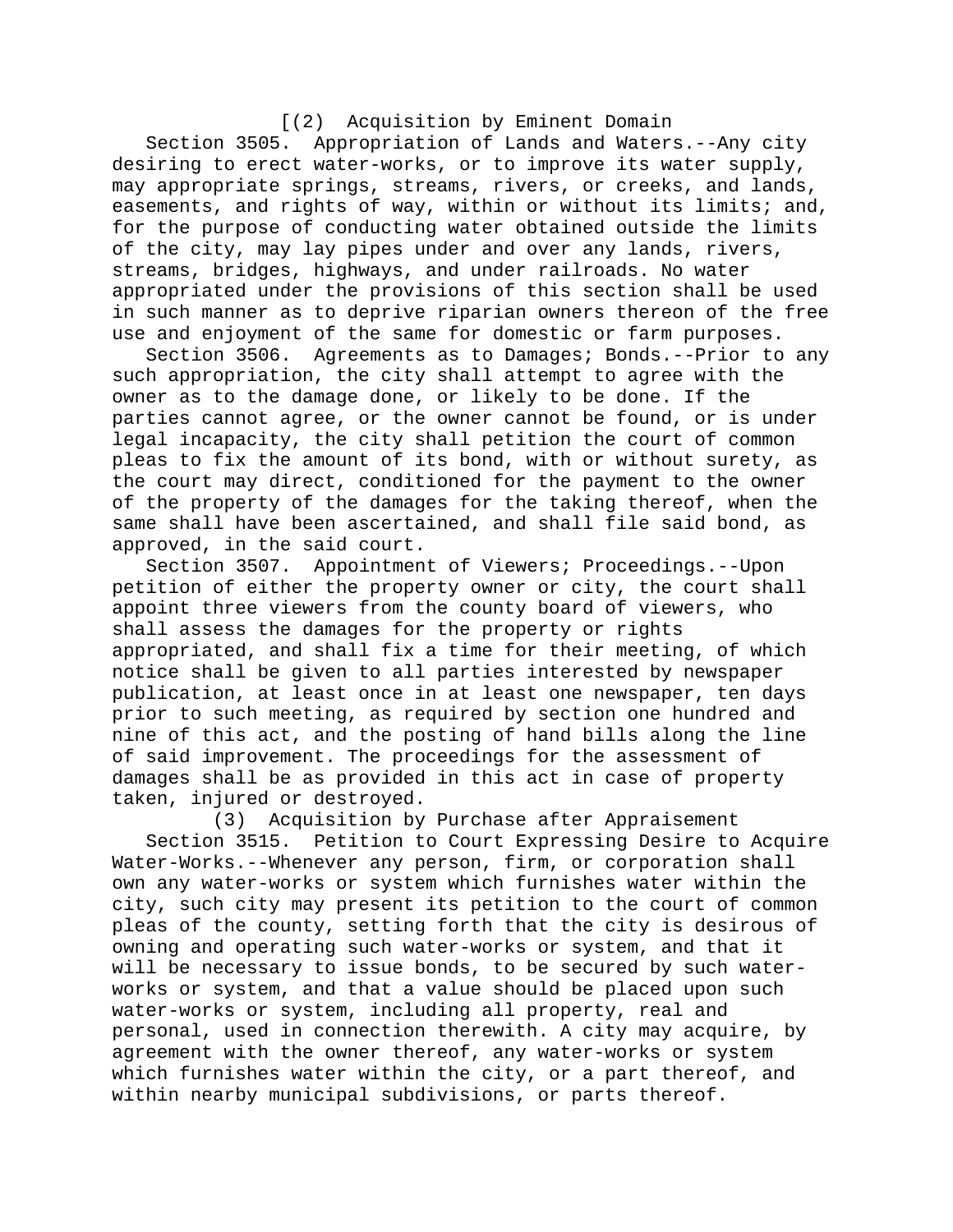Section 3516. Appointment of Engineers as Appraisers to Make Valuation.--The court shall thereupon appoint three registered engineers, in civil engineering, as appraisers, to value and appraise such water-works or system, and the property used in connection therewith, and the contracts or agreements with municipalities or townships, who shall file their report in the court within three months after their appointment, unless such time be extended by the court.

Section 3517. Powers of Appraisers.--The appraisers shall have access to the books and records of the person, firm, or corporation, owning such water-works or system, to inform themselves as to the income and value thereof. They shall have power to administer oaths and are authorized to take the testimony of witnesses. Their report shall be final if not appealed from.

Section 3518. Appeal from Appraisement.--Within ten days after notice of the filing of any report, either party may appeal from such appraisement, alleging an undervaluation or overvaluation of the property, and praying for a hearing before the court. The court shall thereupon fix a time when such appeal may be heard, of which time at least ten days' notice shall be given to the parties, and, upon such hearing, the court shall have power to modify such report, and either party may appeal from the final confirmation of such report to the Superior or Supreme Court.

Section 3519. Effect of Failure of Owner of Works to Accept Price Fixed.--After the value is finally determined, the city may buy such water-works or system at the valuation so fixed; and the person, firm, or corporation owning the same shall, within ten days after notice, file in court its consent to sell and convey its water-works or system and property to the city at the valuation fixed. And, in default thereof, such person, firm, or corporation shall cease to have any exclusive privilege of supplying the city, or the citizens thereof, with water, and the city may install such water-works or system as may be necessary for the accommodation of the public.

Section 3520. Issue of Bonds.--For the purpose of any purchase authorized by this article, the city may issue general obligation bonds or utility bonds or non-debt revenue bonds issued as provided by the Municipal Borrowing Law.

Section 3521. Limit of Bond Issue.--Such bonds shall not exceed in amount the value fixed by the appraisers or the court. The proceeds of the sale of such bonds shall be used exclusively for the purpose of paying for the property acquired.

(4) Acquisition of Competing Water Companies by Cities Section 3530. Power to Acquire Companies Operating in Same Territory.--Any city owning, operating, or controlling a system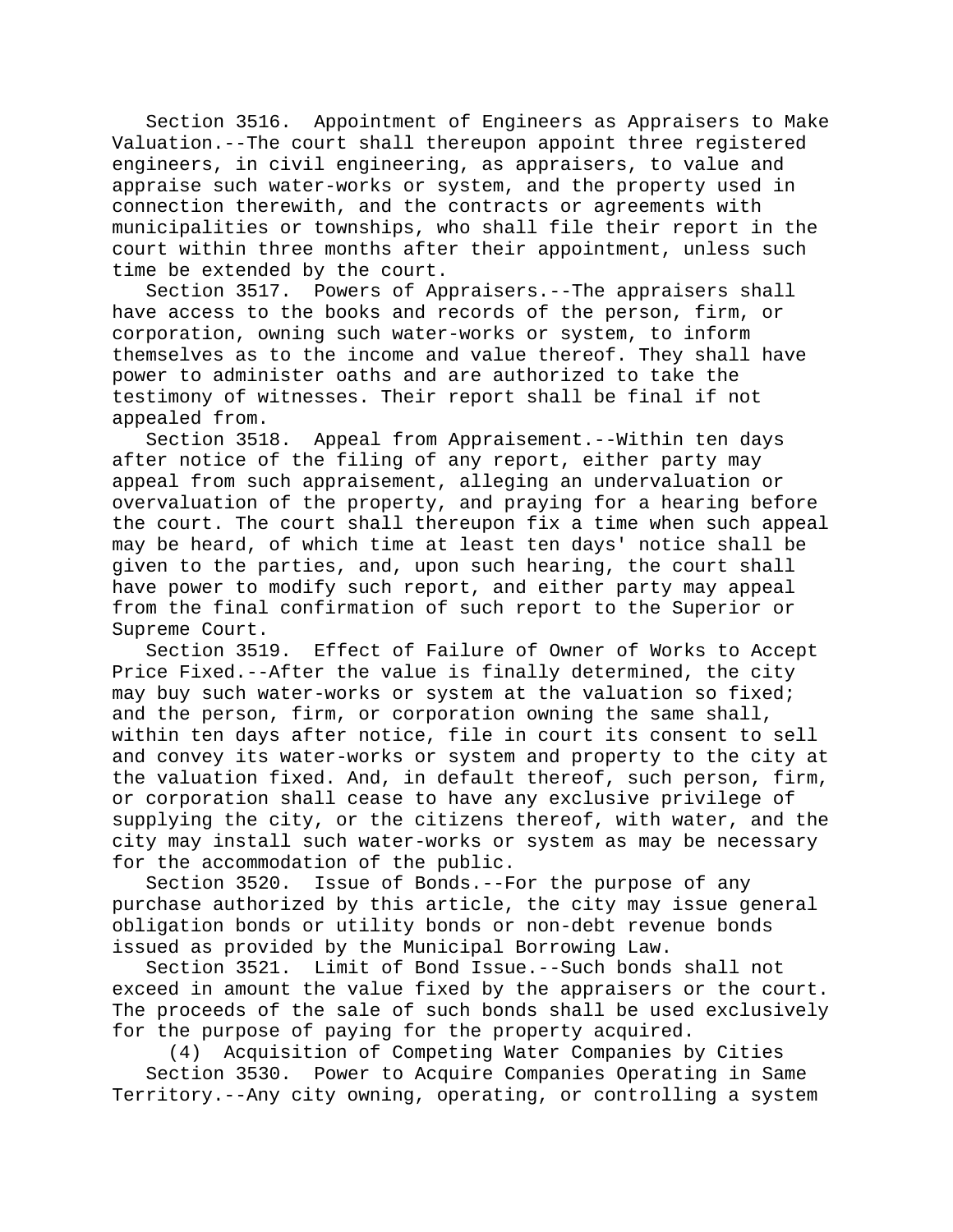of water-works for the supplying of water to persons, partnerships, and corporations residing therein, and for municipal purposes, whether the title to the said water-works be in the name of commissioners of water-works or in the city itself or otherwise, may acquire all the water-works, including water pipes, mains, service attachments, fire hydrants, and improvements of any water corporation or private individual operating partly within and partly without the limits of the said city, both so much as is included within the limits of the said city, and so much as is without the limits of the said city, serving the territory adjacent thereto, and acquire and exercise all of the franchises and powers of said prior owner both within and without the city limits.

No such municipal acquisition shall be valid until, upon application filed by the city and formally joined in by the proposed vendor water company, the Public Utility Commission shall have found and determined, after public hearing, that the granting of such application and the service contemplated by the city is necessary or proper for the service, accommodation, and convenience of the public. In any such proceeding, the entire matter shall be before the commission, and no further specific approvals of the said commission, which might otherwise be required, shall be necessary.

Section 3531. Service Outside Limits Subject to Control of Public Utility Commission.--The service of water by any such city in the territory outside of the limits of the city shall be subject to regulation and control by the Public Utility Commission as to character of service, extensions, and rates, with the same force and in like manner as though the city serving in such territory were in fact a water corporation and with respect to such territory outside of the limits of the city, and shall have all the powers and be subject to all the duties of a water corporation.

Section 3532. Different Rates Within and Without City.-- Inasmuch as the city may be serving its inhabitants at less than the actual cost of service, including capital charges and depreciation, because the plant may have been or may be built and operated in part out of the funds raised by municipal taxation, no rate, classification, rule, regulation, or practice, put in operation by the city in the portion of its territory supplied, located beyond the city limits shall be considered as unjustly discriminatory solely by reason of the fact that a different rate, classification, rule, regulation, or practice is in operation within the boundaries of the municipalities with respect to a similar service rendered.

(5) Power to Furnish Water to Consumers outside City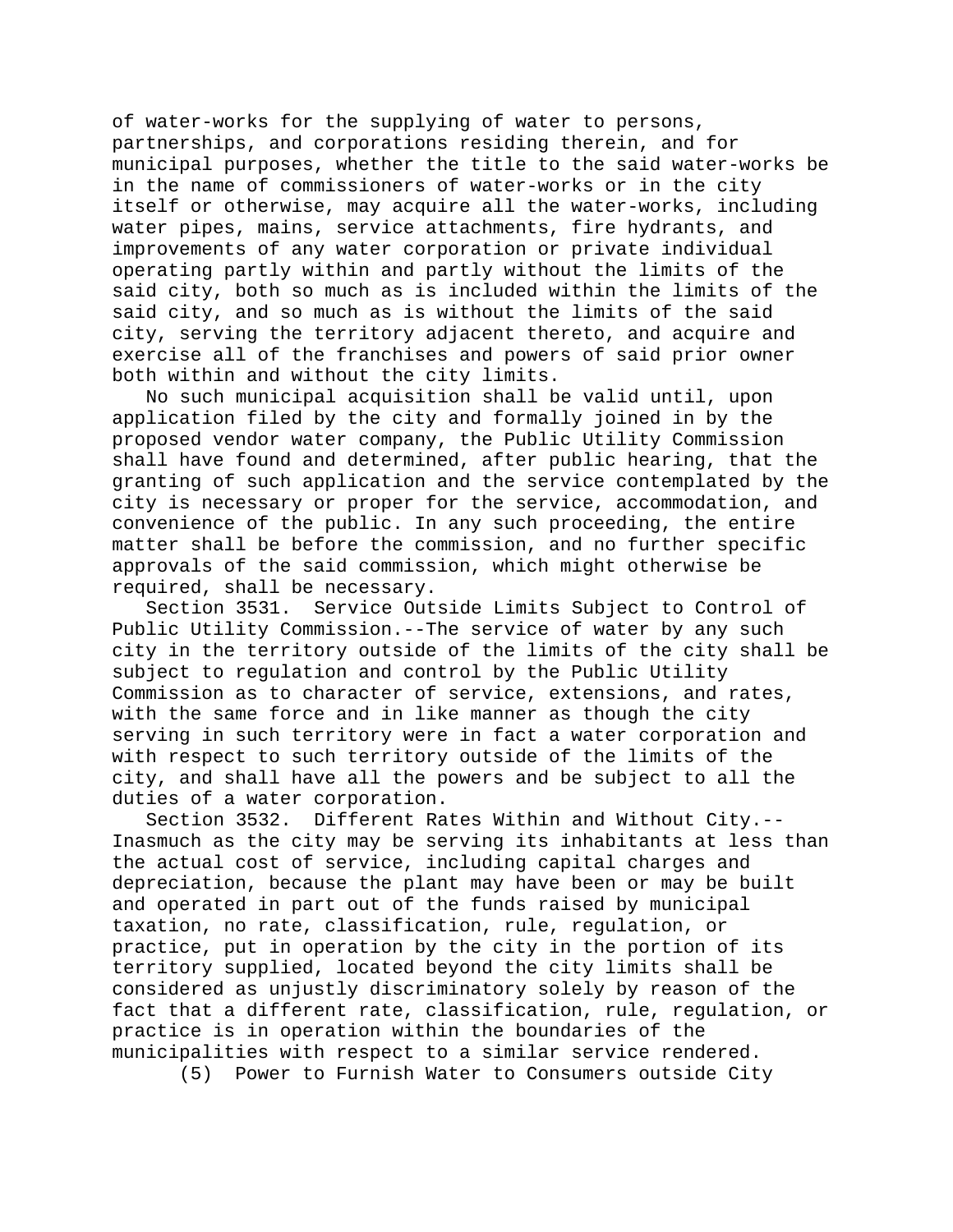Section 3540. All cities wherein the title to the waterworks therein located is or shall hereafter be in the name of the city may extend the water-pipes and improvements of any such water-works, beyond the bounds of the cities wherein they are located, into the county and municipalities of the county in the vicinity of such cities; and furnish water to any and all corporations, institutions, persons, and municipal subdivisions in the counties in which said cities are located, in accordance with law and the rules and regulations of the Public Utility Commission. This section does not authorize a city to extend water-pipes or supply water in territory, outside the boundaries of such cities, which territory is being supplied with water by a private company.]<br>Section 330. Th

Section 330. The act is amended by adding a section to read:<br>Section 3540.1. Power to Furnish Utilities to Consumers

Power to Furnish Utilities to Consumers **Outside City.--A city that provides utility service in accordance with section 3501.1 may provide utility service in surrounding municipalities, or portions thereof, which are not provided with such services by those surrounding municipalities, local or regional public authorities or private companies, subject to and in accordance with applicable law and the rules and regulations of the Pennsylvania Public Utility Commission with regard to the character of service, extensions and rates.**

Section 331. Article XXXV subheading (6) heading, sections 3550, 3551, 3552 and 3553, subheading (7) heading, sections 3560, 3561, 3562, 3563 and 3564, subheading (8) heading and sections 3570 and 3571 of the act are repealed: [(6) Power to Lease Water-Works

Section 3550. Lease of Water-Works.--The council of any city may, on behalf of such city, enter into a contract with any private individual, copartnership, association, or corporation, for the leasing of any water supply, works, systems, and property, or both, of such private individual, copartnership, association, or corporation.

Section 3551. Terms of Lease; Rental.--The said leasing may be for such term of years and at such rental, as shall be agreed upon by the city and the private individual, copartnership, association, or corporation.

Section 3552. Operation of Property.--The property, so acquired, shall be operated in the same manner as if the same had been acquired by such city by purchase or condemnation proceedings.

Section 3553. Rates.--The council of the city, subject to the Public Utility Law, shall fix the rates to be charged for the water furnished without the limits of such city to individuals, copartnerships, associations, or corporations.

(7) Condemnation of Lands for Road Purposes and to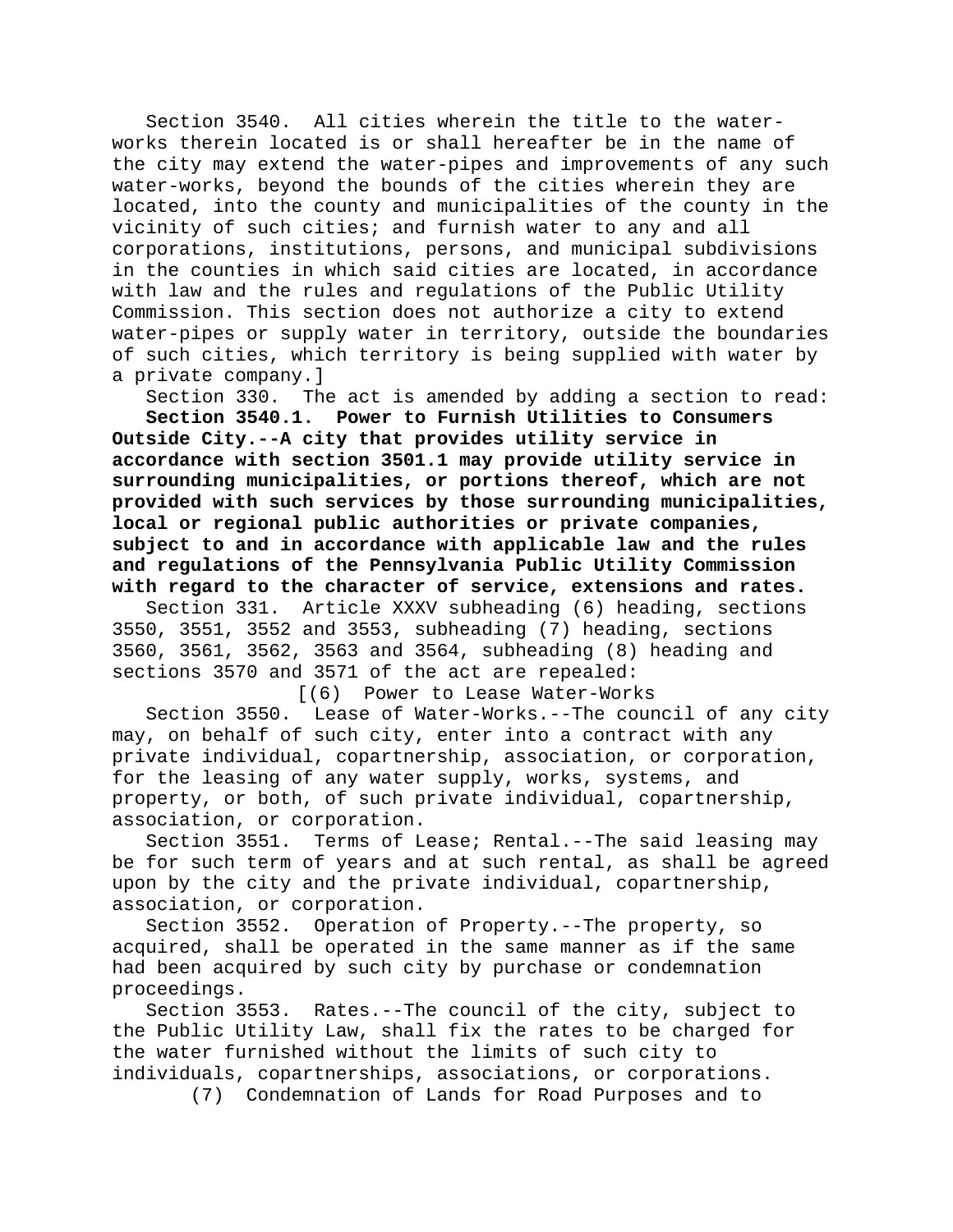#### Prevent Contamination

Section 3560. Overflowing Roads; Acquisition of Lands to Reconstruct Roads.--Whenever any city, in supplying water to the public, shall find it necessary, in storing water, to occupy and overflow with water portions of any turnpike or public road, or whenever any public road leads into or crosses over any reservoir used for the storage of water, the city shall cause such turnpike or road to be reconstructed, at its own expense, on a favorable location and in as perfect manner as the original road, and, for such purposes, is authorized to condemn land whenever an agreement as to the price cannot be had with the owners.

Section 3561. Filing Maps and Plans.--After such change is made, the city shall file in the court of quarter sessions of the county a map or plan showing such change of road, and shall furnish to the supervisors or other authorities of the township, or municipal corporation, a copy of such map.

Section 3562. Condemnation of Lands to Prevent Contamination.--Cities may acquire, by purchase or condemnation, such lands along and contiguous to the streams of water or reservoirs from which water is taken for public use, as may be necessary to preserve the same from contamination.

Section 3563. Security for Payment of Damages.--No land shall be taken, injured or destroyed for the uses mentioned in this subdivision of this article until compensation therefor shall have been paid, or secured, before such taking, injury or destruction.

Section 3564. Condemnation Proceedings.--The damages incurred in changing the location of any such turnpike or public road, and in condemning land to preserve water from contamination, shall be ascertained in the manner provided in this act in case of property taken, injured or destroyed.

(8) Miscellaneous Provisions

Section 3570. Power of City to Patrol Through Private Lands.--Any city owning and operating a water-works system is hereby authorized and empowered to enter, by any of its employes, upon private lands through which may pass any stream or streams of water supplying such city, for the purpose of patrolling the drainage area of such stream or streams, and making investigations or inquiries pertaining to the condition of the stream or streams, sanitary or otherwise. Any injury or damage done to the property, so entered upon, shall be paid by such city.<br>Section 3571.

Leasing of Part of Water-Works for Yacht Harbor.--The council, or the commission of water-works, or other body of any city having charge and control of the water-works property of any such city, may, subject to the approval of the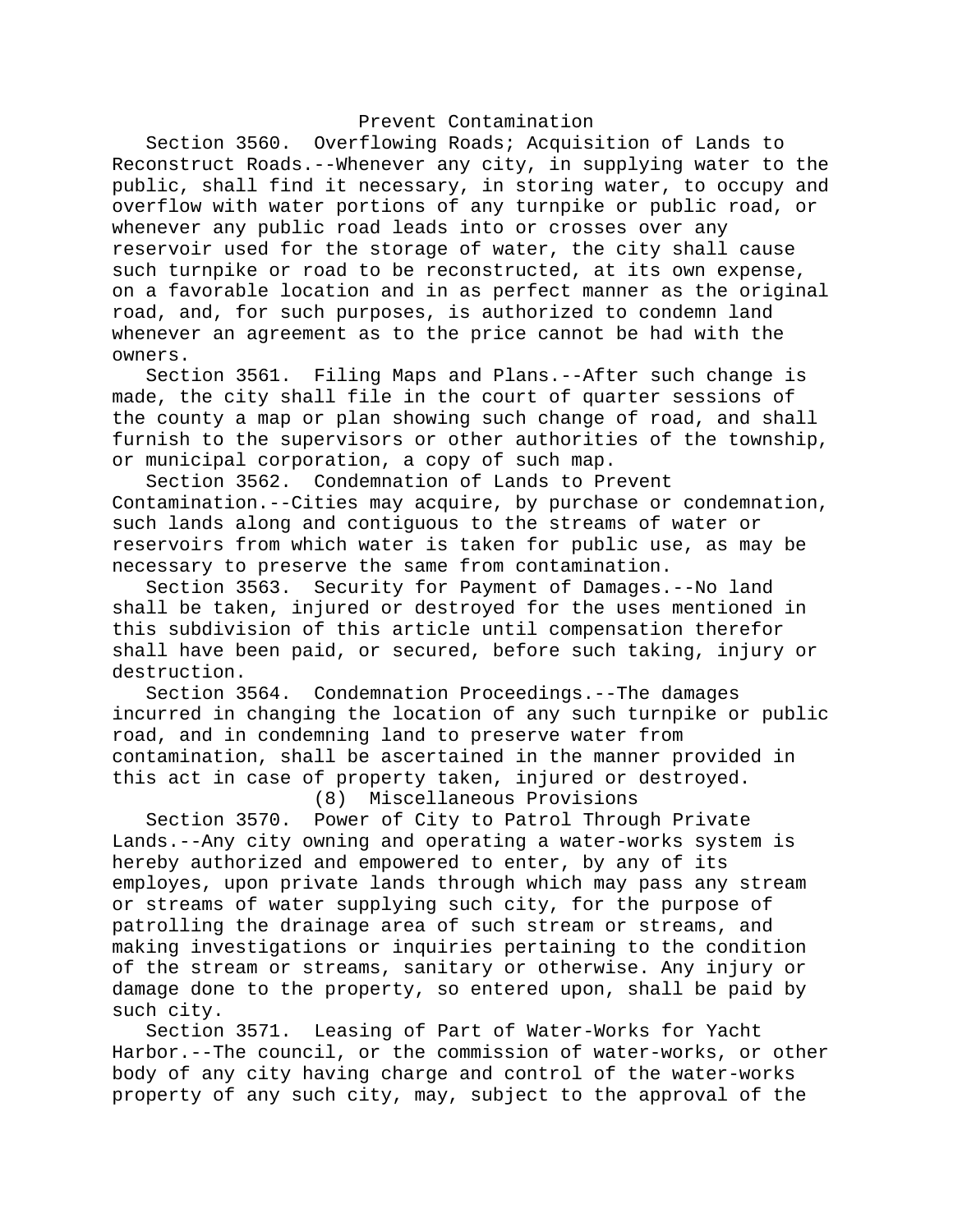State Department of Health, and subject to proper restrictions, lease, for a period of years, any portion of the real property, not exceeding three acres, and any water area, under its control, and not necessary or essential for the operation and maintenance of such water-works, for the purpose of establishing and maintaining a harbor for yachts and for the erection of proper and suitable buildings in connection therewith, whenever the occupation of the grounds and water areas so leased shall not interfere with the operation of such water-works or in any manner affect the sanitary conditions of any public water supply.

Any such lease, before the same is executed, shall be submitted to and be approved by the Department of Health.]<br>Section 332. Section 3572 of the act, added August 19,

Section 3572 of the act, added August 19, 1953 (P.L.1100, No.297), is repealed:

[Section 3572. Accumulation of Funds; Repair and Replacement of Water Supply Systems.--Any city, which now has or may hereafter acquire title to any water-works, shall create a special fund and accumulate therein money to be expended exclusively for the repairing and replacing of its water supply system. The city shall annually place into the fund the difference between ten (10) per cent of the net receipts collected by it incidental to the supplying of water and water service and the amount, if any, expended in repairing or replacing its water supply system. The total amount in the special fund shall not exceed in the aggregate ten (10) per cent of the net receipts for any three years.

The provisions of this section shall not be construed to limit the powers of the city to use receipts from water or water services for purposes of repairing or replacing its water supply system.]

Section 333. Article XXXV subdivision (b) heading, sections 3575 and 3576, subdivision (c) heading and sections 3580, 3581, 3582, 3583 and 3584 of the act are repealed:

[(b) Power and Light

Section 3575. Power to Furnish Light.--Cities shall have the exclusive right, at all times, to supply the city with electric, gas or other light, and such persons, partnerships, and corporations therein as may desire the same, at such prices as may be agreed upon; and shall have at all times, the unrestricted right to make, erect, and maintain the necessary buildings, machinery, and apparatus for manufacturing and distributing the same, or, in territory not supplied with light, to make contracts with and to authorize any person, company, or association so to do, and to give such person, company, or association the privilege of supplying gas or other light, as aforesaid, for any length of time not exceeding ten years.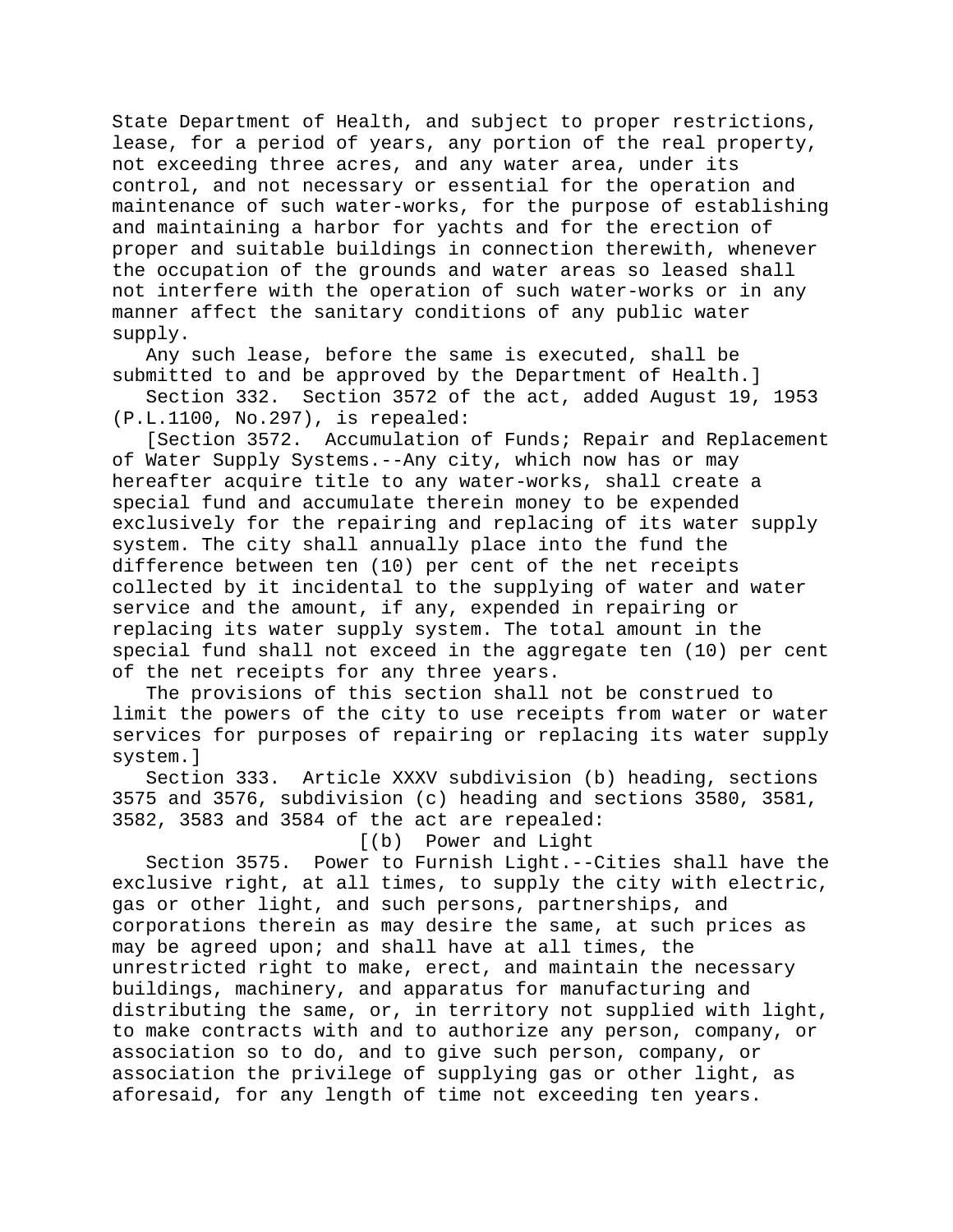Section 3576. Street Lighting; Ornamental Lighting Systems.- -Cities may, by ordinance, provide for and regulate the lighting of streets with gas or electric light, or light by other means, and, upon petition of the majority of the property owners in number or interest abutting on any street or section thereof, may install ornamental lighting systems and assess the costs of installation, maintenance, or operation entirely upon the city, or entirely upon the abutting property owners, or partly upon the abutting property owners and partly on the city.

(c) Water and Lighting Commission Section 3580. Creation of Water and Lighting Department.-- Any city which now has or which may hereafter have the title to any water, gas, or electric light works, by conveyance to the same or by operation of law in its corporate name, or which may hereafter erect or purchase water, gas, or electric light works, under the provisions of this act, may create a department to be called the water and lighting department, and, for the organization and government of the same, the council may divide the city into three districts for the election of a board of commissioners, which districts shall be numbered one, two, and three; one commissioner to be chosen from each respective district, of which he shall be a resident at the time of his election, and no member of council or person holding any city office shall be eligible as a member of said board.

Section 3581. Election of Members of Commission.--The council of such city creating such department, as aforesaid, may, on the second Monday of April, or within thirty days thereafter, elect one person from each of said districts as a member of the board of commissioners of the water and lighting department; and at the first election each member of council shall vote for but two commissioners, and the three persons, being one from each of said districts, having the highest number of votes shall be declared elected. The commissioners so elected shall serve for the term of one, two, and three years, respectively, to be computed from the date of election, and until their successors are duly elected and qualified. The term of each shall be determined by lot at the first meeting of the board, and thereafter on the second Monday of April of each year, or within thirty days thereafter, the council shall elect one commissioner to serve for the term of three years.

Section 3582. Compensation of Commissioners; Oath; Removal; Filling of Vacancies.--The members of the board of commissioners, created as aforesaid, shall receive such compensation for their services as may be provided by ordinance. Before entering upon their respective duties, they shall take and subscribe the oath prescribed by this act for city officers, and they shall be removable by council for misdemeanor in office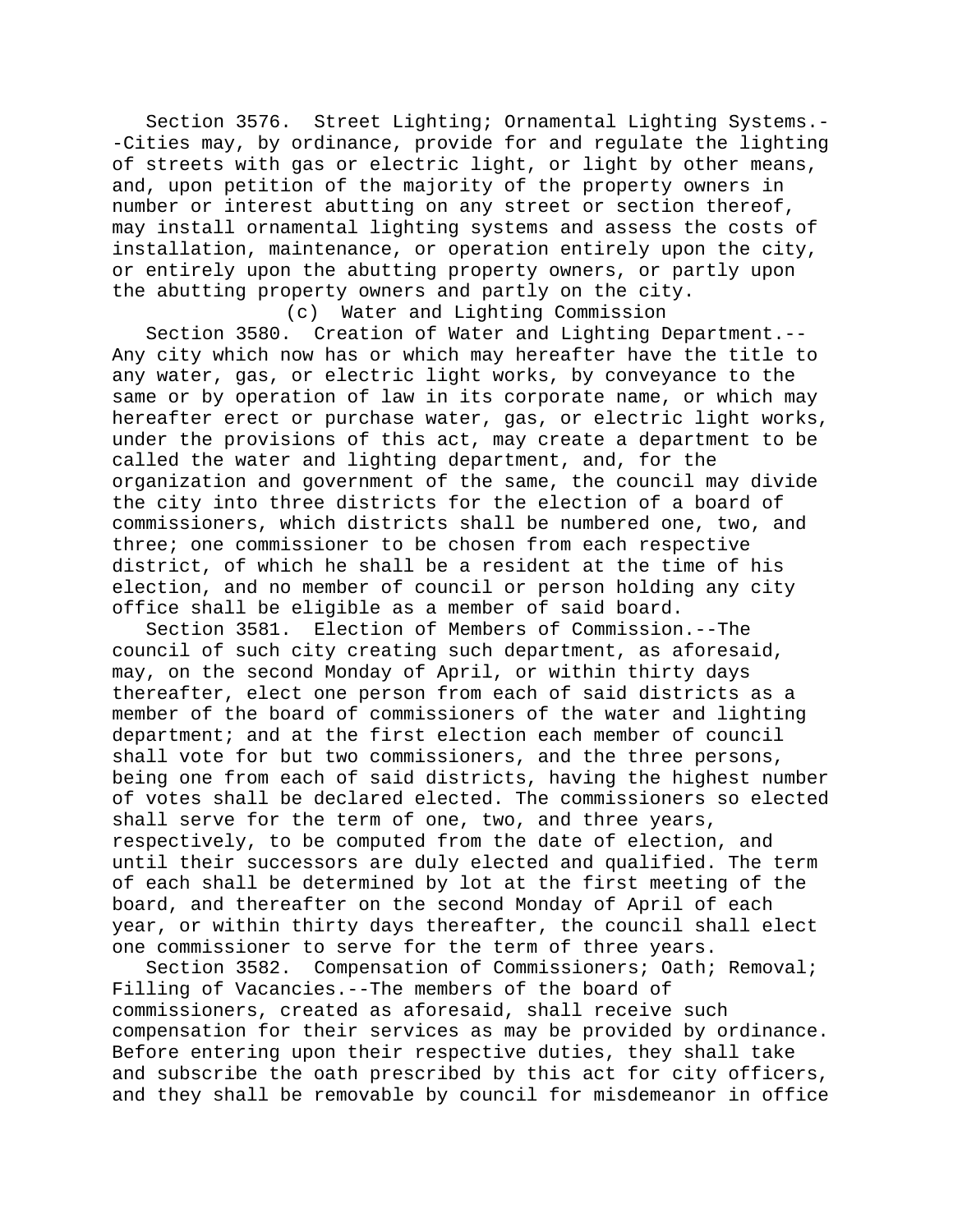or neglect of duty. All vacancies occurring in the board shall be filled by council for the unexpired term.

Section 3583. Duties of Board.--The board shall take charge of the water and lighting department so created, and shall employ and dismiss at pleasure a superintendent and a clerk, who shall be secretary of the board, whose compensation shall be fixed by council. The board shall employ such laborers, mechanics and workmen as they may deem necessary for the economical and efficient administration of said department. They shall purchase such materials and supplies as may be required for keeping the works in good repair, and have charge and control of all constructions, repairs, enlargements and extensions of the works, and shall conduct and manage the affairs and business of the department in accordance with law and the directions of council.

Section 3584. Estimates of New Work to be Furnished Council.--The said board of commissioners shall, whenever called upon by council, make and submit to them full estimates of the cost, charges and expenses of any new work, enlargement, extension of water or lighting supply, or alteration which council may contemplate making relative to said works; and may, at any time, submit to council any suggestions and estimates they may see proper to make touching the improvement, extension, or enlargement of said works, but no new construction, reconstruction, extension, supply of water or light, or enlargement of said works shall be undertaken by said commissioner so created, or materials or supplies be purchased therefor, without the previous consent and direction of council.]

Section 334. Section 3585 of the act is amended to read: Section 3585. Payment of Cost of [Extensions by Property Owners; Frontage Tax] **Extensions**.--Whenever an extension of [a supply of] **pipes, wires or conduits is made to permit a city tosupply** water or light**, electric, gas or other similar utilityservice** to portions of the city not previously supplied [shall be made by the said commissioners, they shall make out a full statement of the number of feet of main pipes laid or extended through any of the streets of the city in which main pipes were not laid before the said extension, and shall file the same in the department; and it shall be the duty of the clerk of said department, forthwith, on receipt of said statement to make out a list of all owners of houses, lots and buildings on each side of the street through which said pipes are extended, and to charge said owners, and each of them, for each and every house, lot or building so situated in said streets, at such rate per foot as council may by ordinance fix, for said mains extending along the front of their respective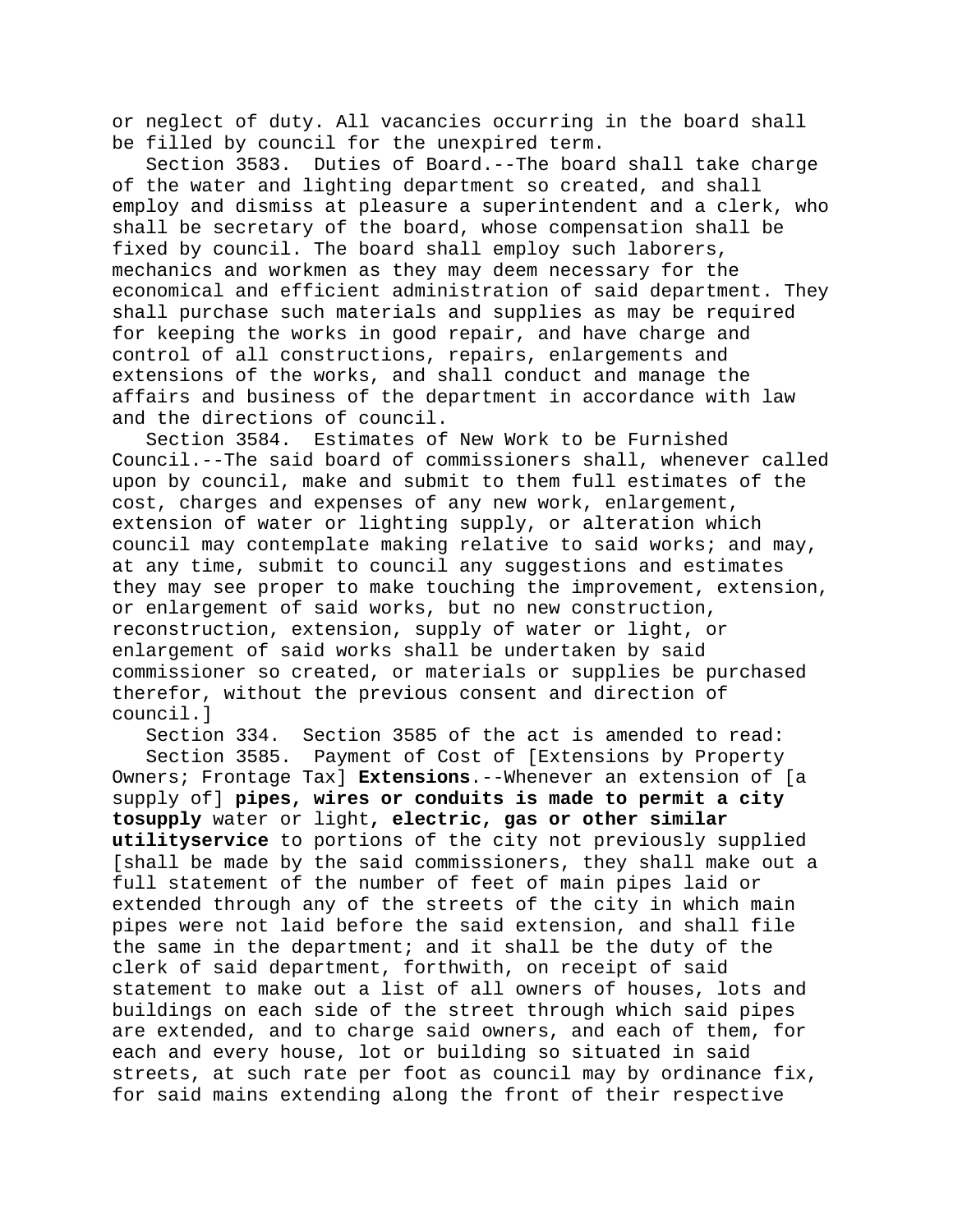houses, lots and buildings. Nothing herein contained shall be construed to prevent council from providing for the payment of water and gas pipes by the city] **with such service, an assessment of the costs thereof maybe made in accordance with Article XLV-A**.

Section 3586 of the act is repealed:

[Section 3586. Collection of Frontage Tax; Assessment of Cost.--Said charge shall be called the frontage water tax, or lighting tax, as the case may be, and shall be collected and recovered in the manner provided by law for the recovery of municipal claims. Whenever any pipes for the conveyance of water or light shall be laid in any of the streets or highways within such city, the owners of the ground in front of which the same shall be laid shall pay for the expense thereof such sum for each foot of the front of their ground upon such street as council may, by ordinance, direct: Provided, That in all corner lots an allowance shall be made of one-third the length of their front, but such allowance shall be always and only on the street having the longest front and in case both fronts are of equal dimensions, the allowance shall be made in the street in which the pipes shall be last laid, but in no case shall the allowance exceed sixty feet on any corner lot: And provided further, That when a corner lot shall have erected upon it two or more separate tenements, there shall only be an allowance made equal to one-third of the depth of the corner tenement and the yard adjoining. The provisions of this and the foregoing section shall not apply to any lot or piece of ground in such city upon which there may be a supply of water or gas obtained from any other source whatever, but if at any time the owner of such lot or piece of ground shall desire to obtain a supply of water or gas from the works of such city, then and in that case the provisions of this section shall first be complied with.]

Section 336. Section 3587 of the act is amended to read:

Section 3587. Fixing Rates.--[The board of commissioners may] **Council shall fix, or may delegate to a city department the power to fix**, with the approval of council, [fix the water and lighting rates, and the quantity to be used, and for that purpose they shall, on the first Monday of March in each year, establish the rates for the succeeding year, which rates shall be submitted by them to council for its approval, and, when approved, such rates shall not be changed for and during the year, but if not approved, the existing rates shall continue until modified by the commissioners, with the approval of council] **rates for the use of water or light, electric, gas orother similar utility service, and, in the case of consumersoutside the city, the fixing of rates shall be subject**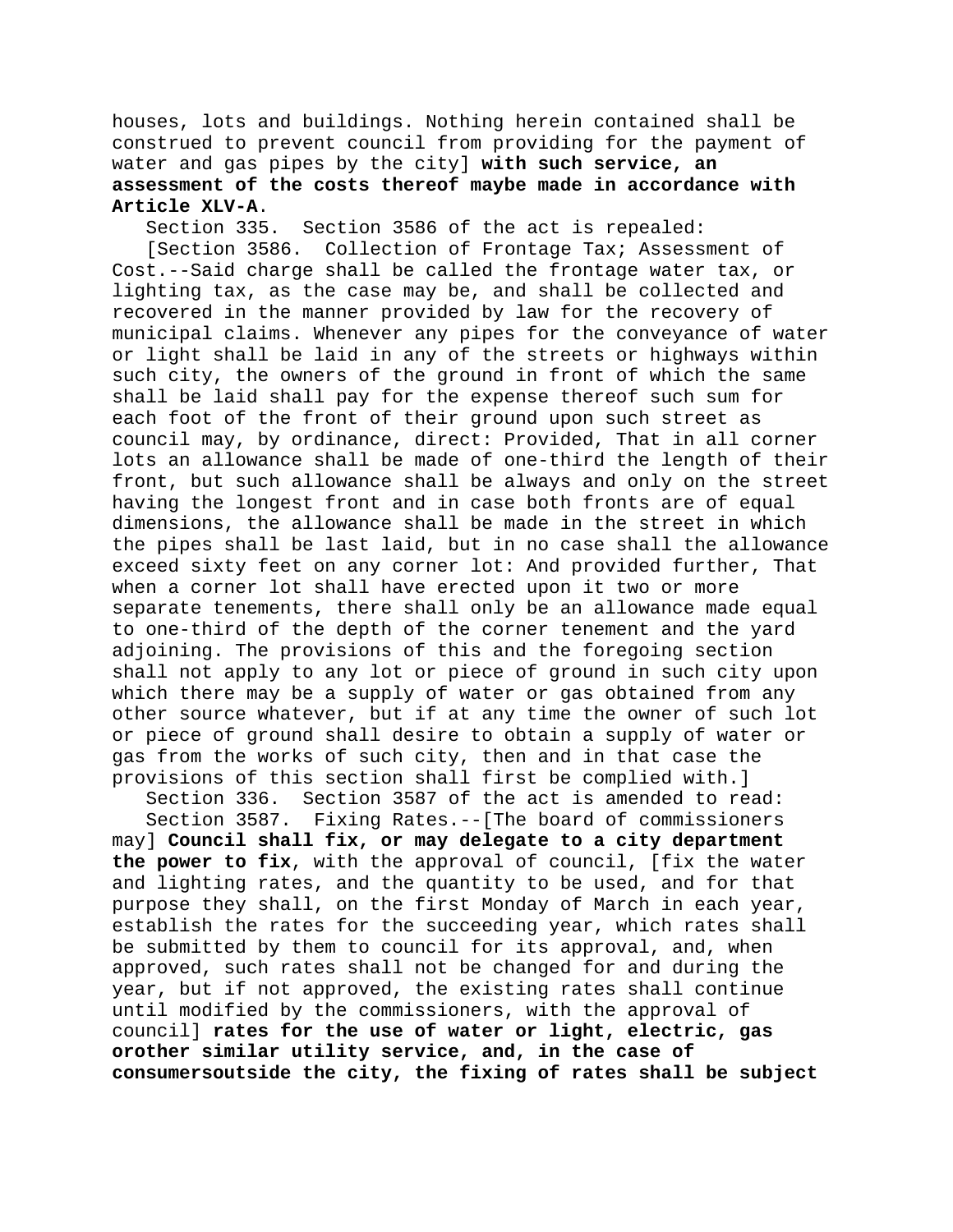**to and in accordance with applicable law and the rules and regulations of the Pennsylvania Public Utility Commission**.

Section 337. Section 3588 of the act, amended December 18, 1992 (P.L.1424, No.175), is amended to read:

Section 3588. Collection of [Lighting and Water] **Utility**Charges.--(a) Council shall provide, by ordinance, for the collection of [all the lighting and water] charges **for the use of water or light, electric, gas or other similar utility service** that may accrue, from time to time, to the city [for the use of the water or light], fixing the time when [such] **the**charges shall be payable, and the penalties for nonpayment thereof[; and such]**. The** charges shall be assessed to the respective owners of the real estate on which [such water or light] **the utility service** is used, and**,** if the same shall not be paid in accordance with the provisions of [such] **the**ordinance, claims for the amounts due [shall be registered in the city lien docket in the same manner as provided by law in the case of unpaid city taxes on real estate, with the like force and effect as to the lien thereof.] **may be filed as a lien and collected in accordance with the Municipal Claim and Tax Lien Law.**

(b) In the case of a city which has agreed to provide water service through a separate meter and separate service line to a residential dwelling unit in which the owner does not reside, the owner shall be liable to pay the tenant's bill for service rendered to the tenant by the city only if the city notifies the owner and the tenant within thirty days after the bill first becomes overdue. Such notification shall be provided by first class mail to the address of the owner provided to the city by the owner and to the billing address of the tenant, respectively. Nothing herein shall be construed to require a city to terminate service to a tenant, provided that the owner shall not be liable for any service which the city provides to the tenant ninety or more days after the tenant's bill first becomes due unless the city has been prevented by court order from terminating service to that tenant.

Section 338. Section 3589 of the act is repealed:

[Section 3589. Report to Council; Accounts of City Treasurer; Disposition of Surplus.--The board of commissioners shall, annually at a stated meeting of council in the month of January, report to said council a full statement of all the repairs, alterations, reconstructions, new constructions, expenditures, and everything relating to the management and cost to the city of maintaining each of the said works. The city treasurer shall keep his accounts in such manner as to show in his monthly report, distinctly and separately, the entire amount of revenue realized during each month from the water and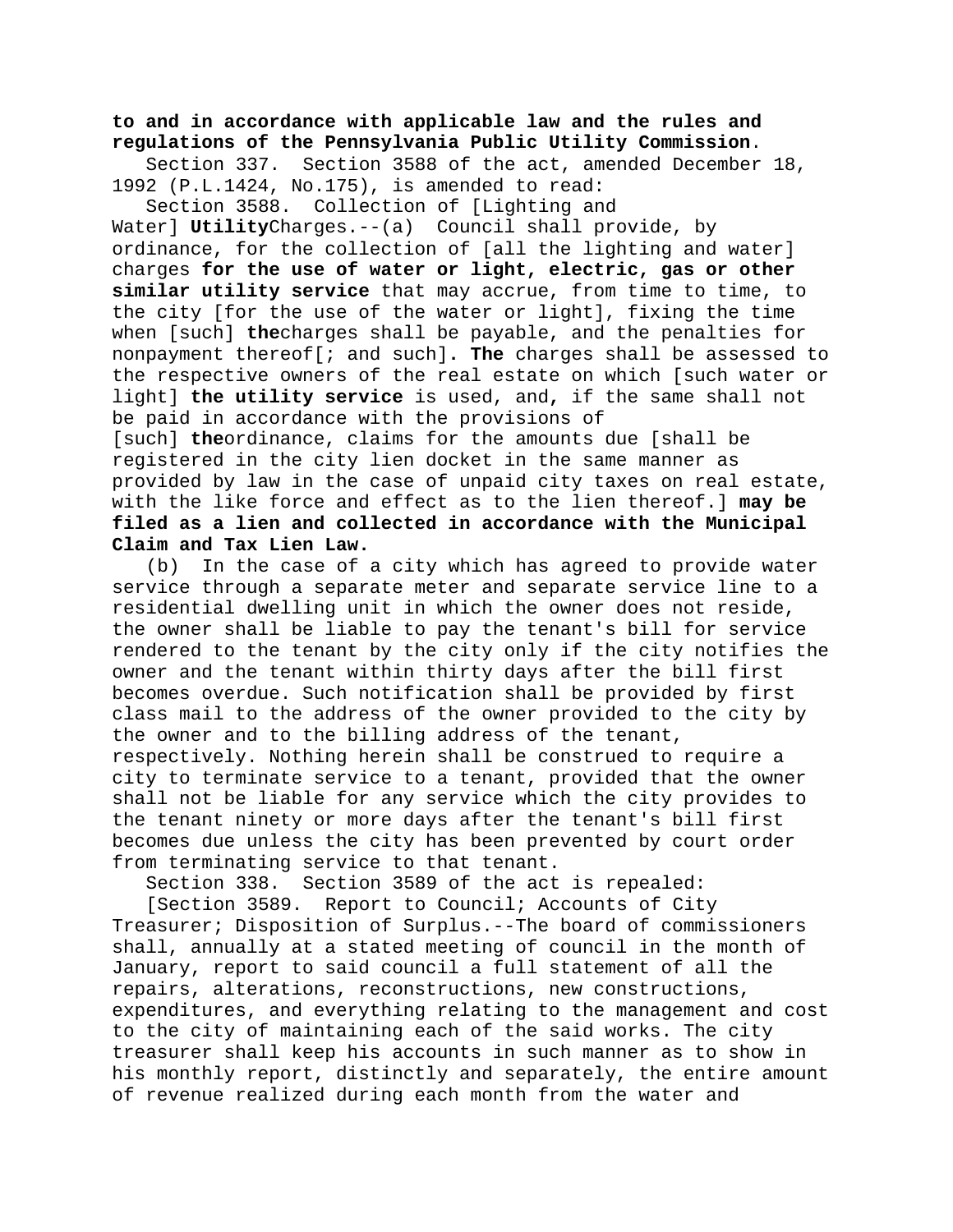lighting departments of said city, respectively; and the revenues derived from the said water and lighting departments shall be applied exclusively to the purposes of said departments, respectively; and the surplus, if any, to the reduction of the debt thereof. Any surplus revenues from said water and lighting departments, after the payment of all the debts of said respective departments, shall be applied as follows: The surplus from the water revenues, to the reduction of the bonded indebtedness which has been created by the city for the erection and construction of its water-works; and the surplus from the lighting revenues, to the reduction of any bonded indebtedness which has been created by the city for the erection and construction of its lighting plant.]

Section 339. The act is amended by adding a section to read: **Section 3590. Disposition of Revenues.--The revenues derived from the city's furnishing of water, light, electric, gas or other similar utility service shall be applied as follows:**

**(1) to the purposes of the respective departments under the direction of which the utility service is provided;**

**(2) for the reduction of debt related to the provision of that service; and**

**(3) to any other city department that provides labor or materials for the maintenance and repair of property or facilities relating to the city's provision of a utility service.**

Section 340. Article XXXVI heading is reenacted to read: ARTICLE XXXVI

## PUBLIC BUILDINGS AND WORKS

Section 341. Section 3601 of the act is amended to read: Section 3601. [Hospitals, Jails, Poor Farms, Et Cetera.-- Each city may, by ordinance, erect] **Public BuildingsGenerally.-- (a) With regard to public buildings, each city may, by ordinance, do any of the following:**

**(1) Erect**, purchase, establish or maintain [hospitals, jails, workhouses, or houses of correction for juvenile or other offenders and prescribe regulations for the government thereof; and erect] all public buildings**.** [necessary for the use of the city, or of any department thereof; purchase, take, use, or occupy, private lands upon which to erect any of the said buildings; purchase, take, use, or occupy, within or without the limits of the respective city, whether within the county wherein is located the city, or within a county adjacent thereto, or within both, private lands and buildings; establish and maintain a general hospital, or hospitals, for the cure and treatment of the sick and injured, or a hospital or hospitals for the treatment and separation of persons suffering with contagious or infectious diseases, and prescribe rules and regulations for the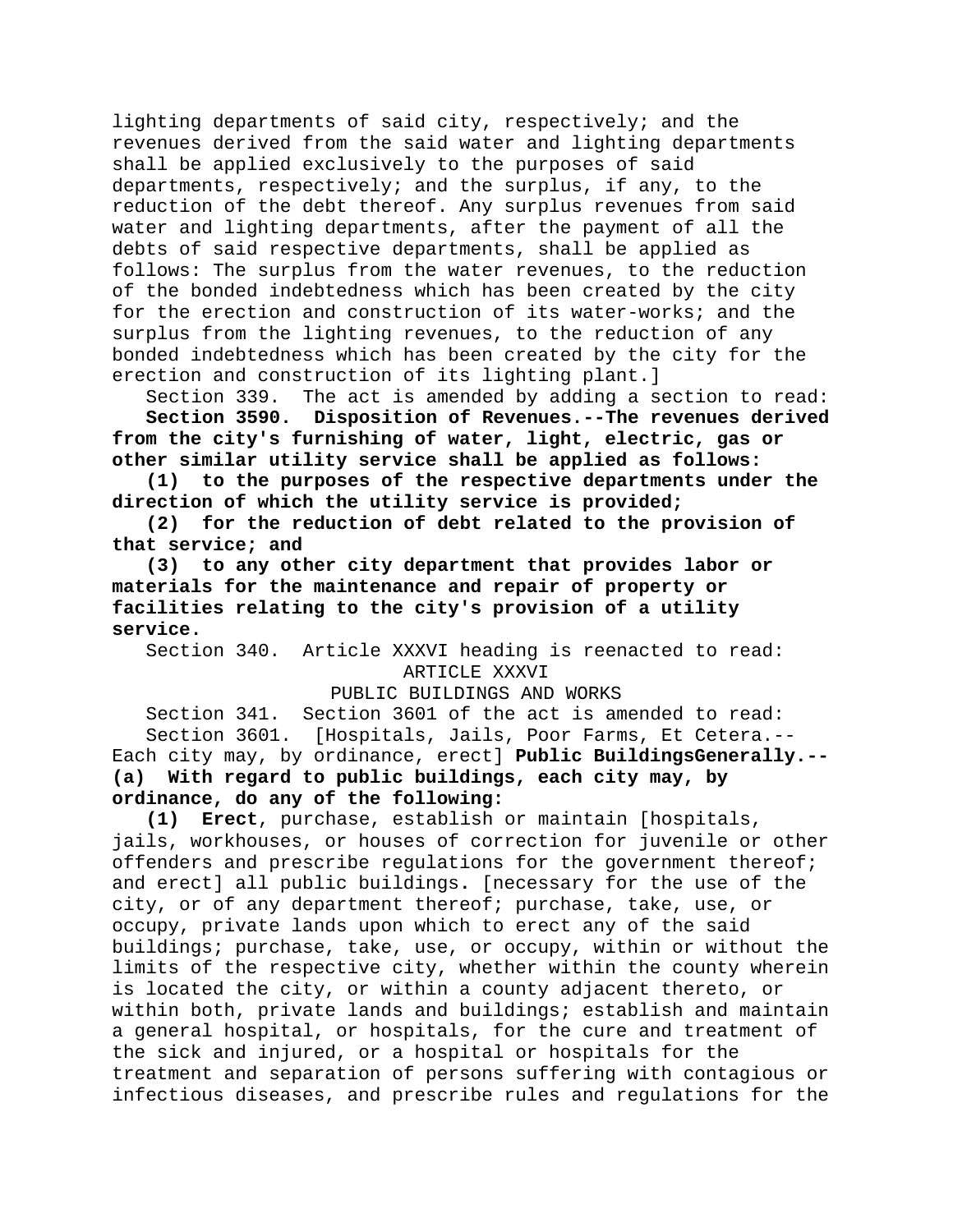government, management, and maintenance thereof; purchase, take, use, or occupy, within the limits of the county of such city or within a county adjacent thereto, or within both, private lands upon which to establish and maintain a poor farm, with all necessary and convenient buildings and appliances, where the city may support and maintain such poor persons as such city is by law required to support and maintain; acquire, by purchase, or in other lawful manners, within or without the city, but within the county or counties in which the city is located, sufficient real estate for present and future use upon which to erect workhouses or houses of detention, poor houses, garbage and incinerating furnaces. The proceedings for the assessment of damages for any property taken, occupied or used for any such purpose shall be the same as provided in this act for property taken, injured or destroyed.]

**(2) Purchase, take, use, occupy or acquire, by any lawful means, including eminent domain, private lands, buildings and property in order to erect, establish or maintain public buildings.**

**(b) For purposes of this article, public buildings shall include not only those buildings or structures which council deems necessary for the use of the city, but also other buildings and structures which are to be used for a public purpose, including public auditoriums, public libraries, public memorial buildings and monuments.**

Section 342. Section 3602 of the act is repealed:<br>[Section 3602. Public Auditoriums, Libraries, Mem Public Auditoriums, Libraries, Memorials and Monuments.--Cities may take, purchase, or acquire, by any lawful means, or through condemnation proceedings, property for the purpose of erecting thereon public auditoriums, public

libraries, public memorial buildings, and monuments.]<br>Section 343. Section 3603 of the act is amended to Section 3603 of the act is amended to read:

Section 3603. Payment of Cost of Erection and Maintenance.-- Cities may appropriate money [or issue bonds for the erection, on said property purchased or acquired through condemnation proceedings, public auditoriums, public libraries, public memorial buildings, and monuments] **and incur debt in accordancewith 53 Pa.C.S. Pt. VII Subpt. B (relating to indebtedness andborrowing) for the purchase or acquisition through eminentdomain of private lands, buildings and property in order toerect or establish public buildings**. Cities may also appropriate moneys for the operation and maintenance of [such public auditoriums, public libraries, memorial buildings, and monuments] **public buildings**.

Section 344. Section 3604 of the act is repealed:

[Section 3604. Proceedings for Assessment of Damages.--All proceedings for the assessment of damages for property taken for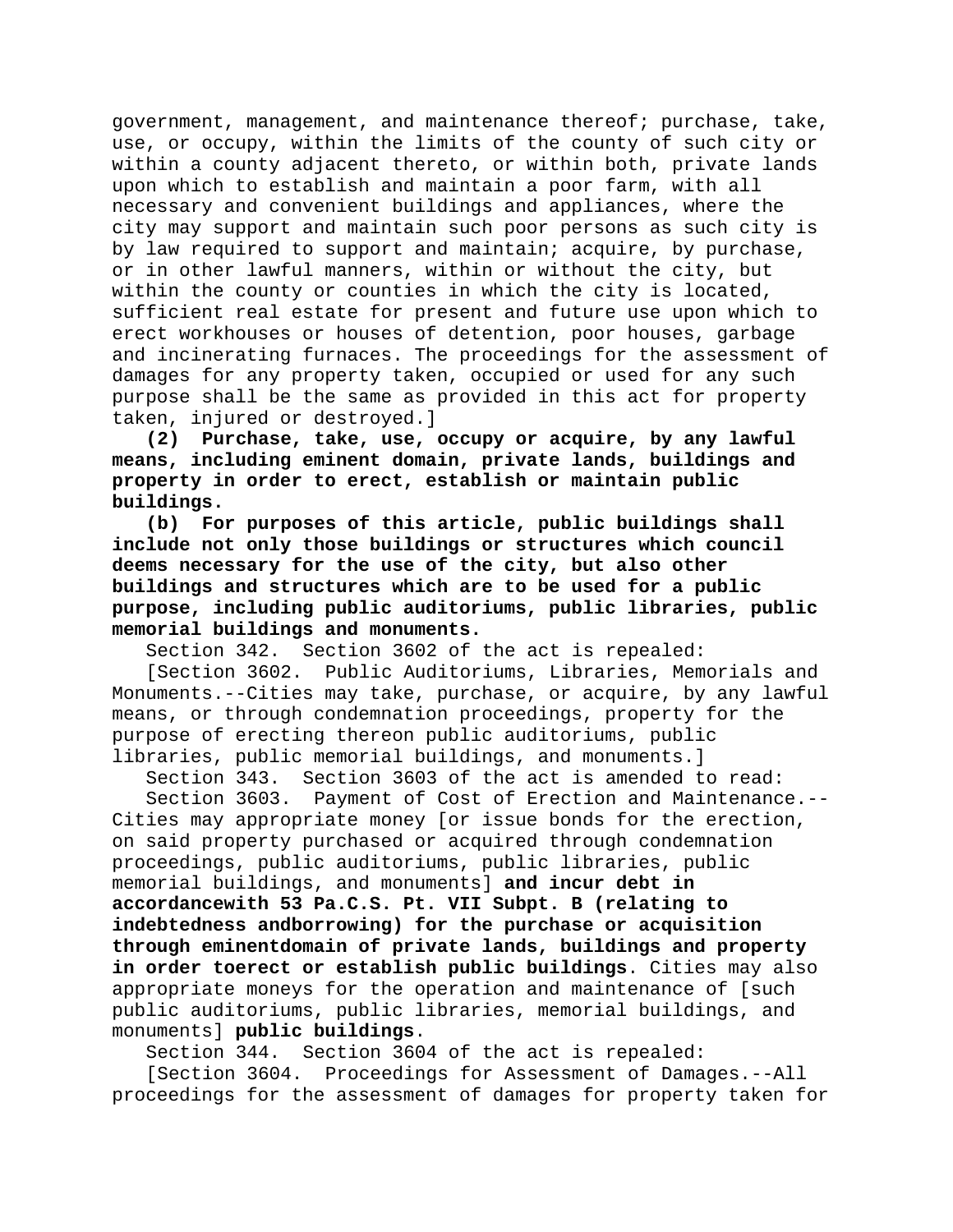auditoriums, libraries, memorials and monuments shall be had in the manner provided by this act for property taken, injured or destroyed.]<br>Section 345.

Sections 3605, 3606 and 3607 of the act are amended to read:

Section 3605. Donation of Land by City for Library Purposes; Contributions [toward Maintenance.--Cities may donate ground thus acquired for a public library to any library association provided said association will furnish the funds for the erection of the library building, the plans of which are approved by the city, but only in such cases where the said library association is by its by-laws and charter compelled to put back into the property and surplus earnings from the operation of said library. Cities may make appropriations towards the operating expense of such

library.] **towardMaintenance.--In addition to the power to make appropriations,donations and gifts for library purposes in accordance with 24Pa.C.S. Ch. 93 (relating to public library code), a city mayacquire and donate land for library purposes to a local library as defined in 23 Pa.C.S. § 9302 (relating to definitions).**

Section 3606. Rental of Public Auditoriums; Disposition of Proceeds.--Cities, in the case of public auditoriums, may, by order of council, charge a rental for the use of [said] **thepublic** auditorium. All moneys derived from rental of [said] **thepublic** auditoriums shall be paid into the general fund of the city.

Section 3607. [Leasing of City Property as Memorials.--Each city may lease real estate, the property of said city,] **Long-Term Improvement Leases.--(a) A city may lease city real estate** on [long term] **long-term** improvement leases, at a nominal rental or otherwise, to a [corporation of the first class] **nonprofit corporation**, for the purpose of providing an auditorium for dramatic, musical, artistic, literary, scientific or patriotic societies or events, or for such other purposes as may be approved, from time to time, by council.

**(b) A long-term improvement lease shall be for a term of not more than ninety-nine years, and may provide for a right of renewal for a like term, and shall contain provision for the improvement of the real estate by the lessee by the erection of a suitable building or buildings of dignified and appropriate architecture, absolute ownership of which building or buildings shall revert to the city, free of any claim or charge, at the end of the term of the lease or any renewal thereof.**

**(c) The building or buildings erected pursuant to a longterm improvement lease may be used for any one or more of the following purposes, which are hereby declared, in respect of**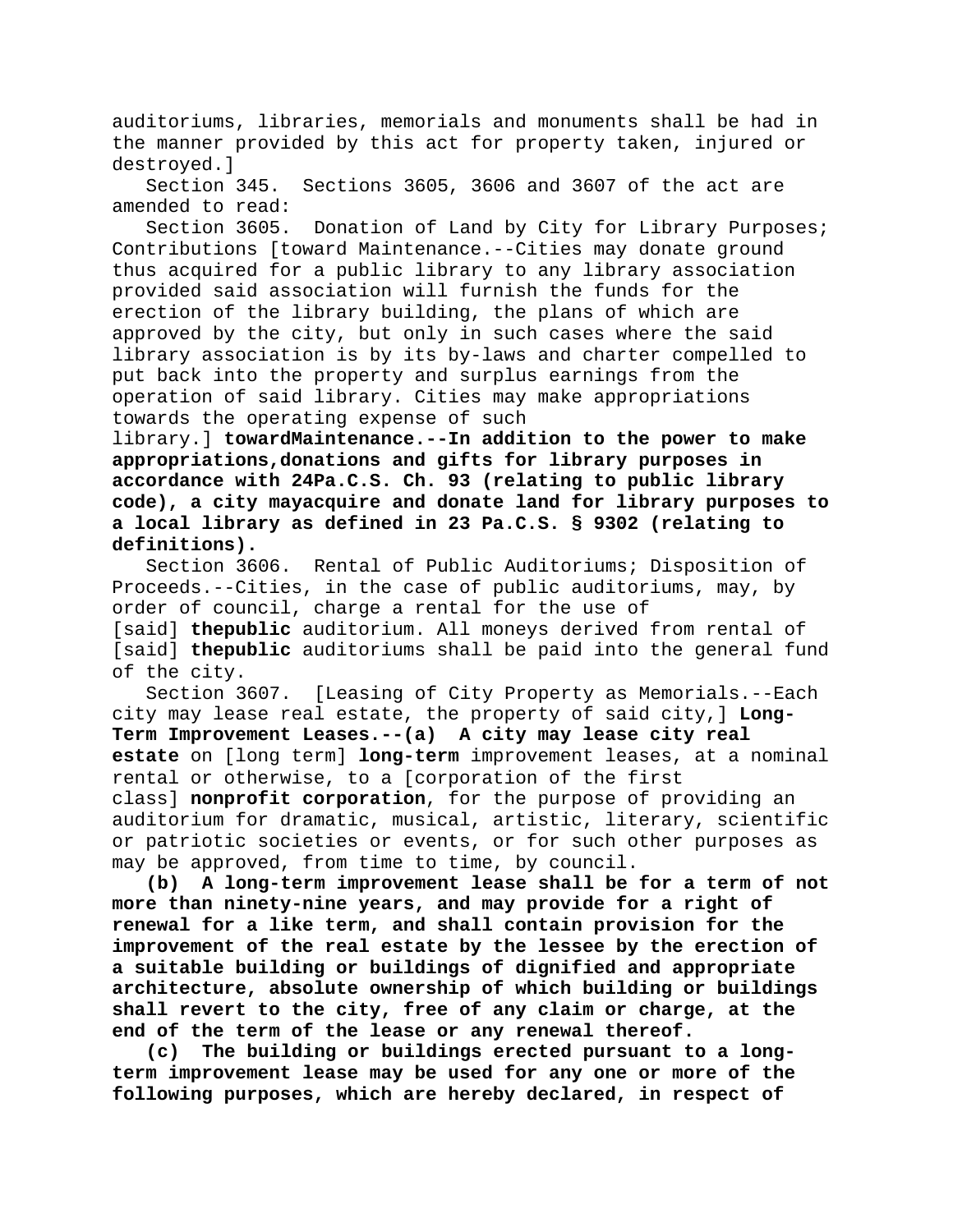**this subject matter, to be used for public purposes: As an auditorium for dramatic, musical, artistic, literary or scientific events, including provision for the accommodation of patriotic societies or groups, or such other accommodations and features as may be approved, from time to time, by the city.**

**(d) The title to property subject to a long-term improvement lease shall remain in the city, and, for purposes of local taxation, the property which is subject to a long-term improvement lease and the leasehold estate created thereby shall be deemed to be devoted to a public purpose and public use.**

**(e) The lessees under a long-term improvement lease shall be exclusively liable for the maintenance and upkeep of the demised premises and shall be solely responsible for the maintenance and operation thereof.**

**(f) Any long-term improvement lease may provide that the lessor shall be entitled to receive a sum equal to the net income of the demised premises after reasonable reserves and proper amortization charges.**

Section 346. Sections 3608, 3609, 3610, 3611 and 3612 of the act are repealed:

[Section 3608. Term of Lease; Renewals; Improvements to be Erected.--Every such lease shall be for a term of not more than ninety-nine years, and may provide for a right of renewal for a like term, and shall contain provision for the improvement of the real estate by the erection of a suitable building or buildings of dignified and appropriate architecture, absolute ownership of which building or buildings shall revert to the city, free of any claim or charge, at the end of the term of the said lease or any renewal thereof.

Section 3609. Use of Buildings.--The building or buildings, so erected, may be used for any one or more of the following purposes, which are hereby declared, in respect of this subject matter, to be used for public purposes: As an auditorium for dramatic, musical, artistic, literary, or scientific events, including provision for the accommodation of patriotic societies or groups, or such other accommodations and features as may be approved, from time to time, by the city.

Section 3610. Title in City; Exemption from Taxation; Maintenance.--The title to the said property, as so improved, shall remain in the city, and neither the said real estate, nor the leasehold estate created by such lease, shall be subject to local or other taxation.

The lessees shall be exclusively liable for the maintenance and upkeep of the demised premises, and shall be solely responsible for the maintenance and operation thereof.

Section 3611. Rental.--Any such lease may provide that the lessor shall be entitled to receive a sum equal to the net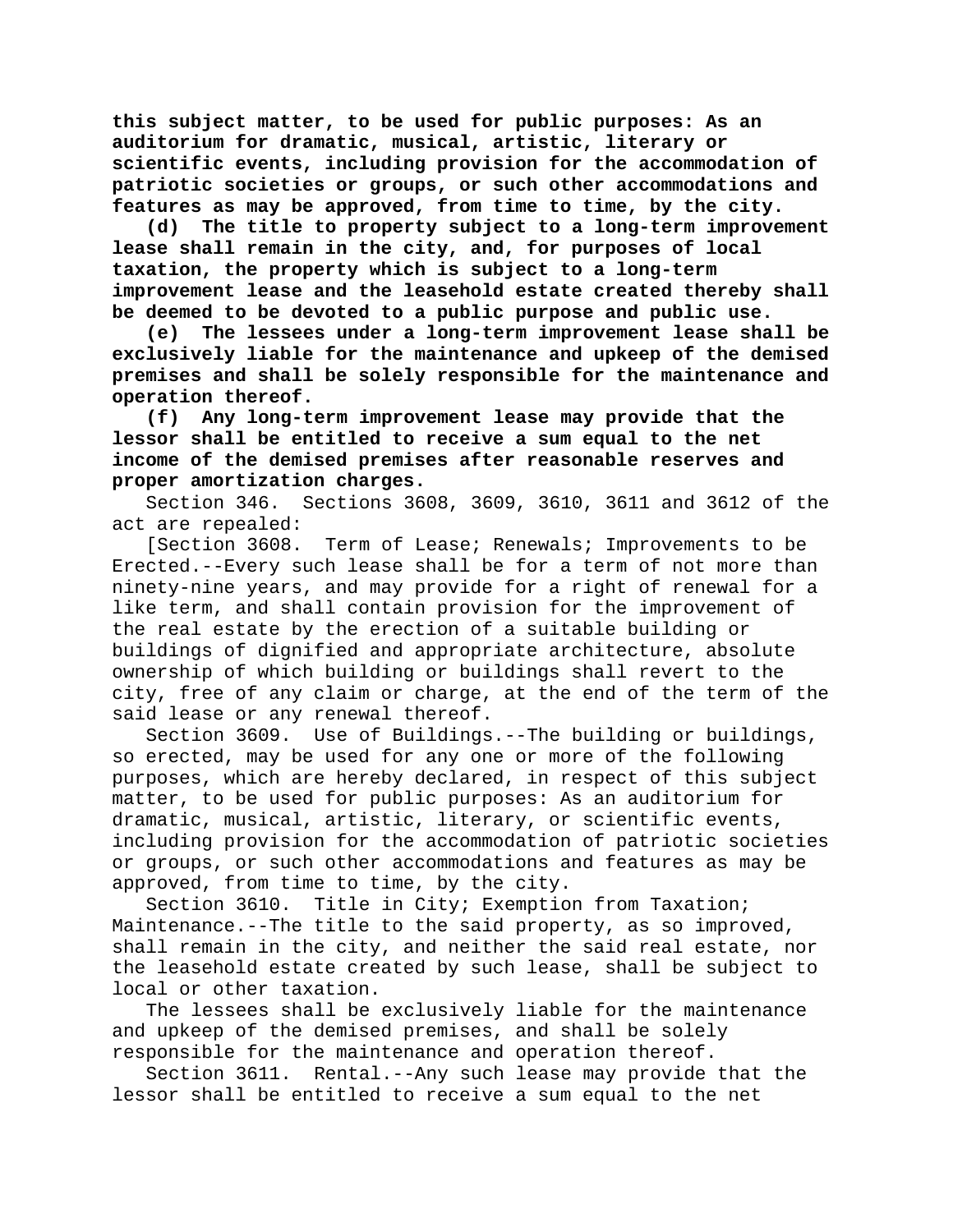income of said demised premises after reasonable reserves and proper amortization charges.<br>Section 3612. Location o

Location of City Jails Restricted.--No city shall erect or construct a city jail or lock-up, or use any existing building or lock-up for the first time, which will be or is located within five hundred feet of any public school building.]

Section 347. Article XXXVII heading of the act is reenacted to read:

#### ARTICLE XXXVII

PARKS, PLAYGROUNDS, AND RECREATION CENTERS Section 348. Section 3703 of the act, amended September 26, 1951 (P.L.1515, No.379), is amended to read:

Section 3703. Acquisition of Lands and Buildings.--Cities may enter upon, take, use, purchase and acquire, by gift or by the right of eminent domain, lands, property and buildings[,] for the purpose of making, extending, enlarging[,] and maintaining recreation places which shall consist of public parks, parkways, playgrounds, playfields, gymnasiums, public baths, swimming pools[,] or indoor recreation centers, [may] levy and collect such special taxes as may be necessary to pay for the same, and make appropriations for the improvement, maintenance, care, regulation[,] and government of the same. Cities may designate and set apart for use for any of the purposes specified in this section lands and buildings owned by such cities and not dedicated or devoted to other public use. Cities may also lease lands and buildings in such cities for temporary use for [such] **these** purposes. Lands, property and buildings outside the limits of the city may be [acquired in like manner] **purchased or acquired** for the recreation places[, and such lands may be annexed to the city, in the manner provided by this act for the annexation of territory to a city.] **with the consent of the governing body of the municipal corporation in which the lands, property or buildings are situated.**

Section 349. The act is amended by adding a section to read:

**Section 3703.1. Powers of Council; Delegation.--(a) Council shall have the power to equip, operate, supervise and maintain recreation places and to employ recreation directors or any other officers or employes deemed necessary in order to carry out the provisions of this article.**

**(b) In any case in which more than one-half the full costs of the supervision and maintenance of the recreation places, including the compensation of all the officers and employes hired to carryout the provisions of this article, are borne by the city, council shall have the authority to fix the compensation of these officers and employes.**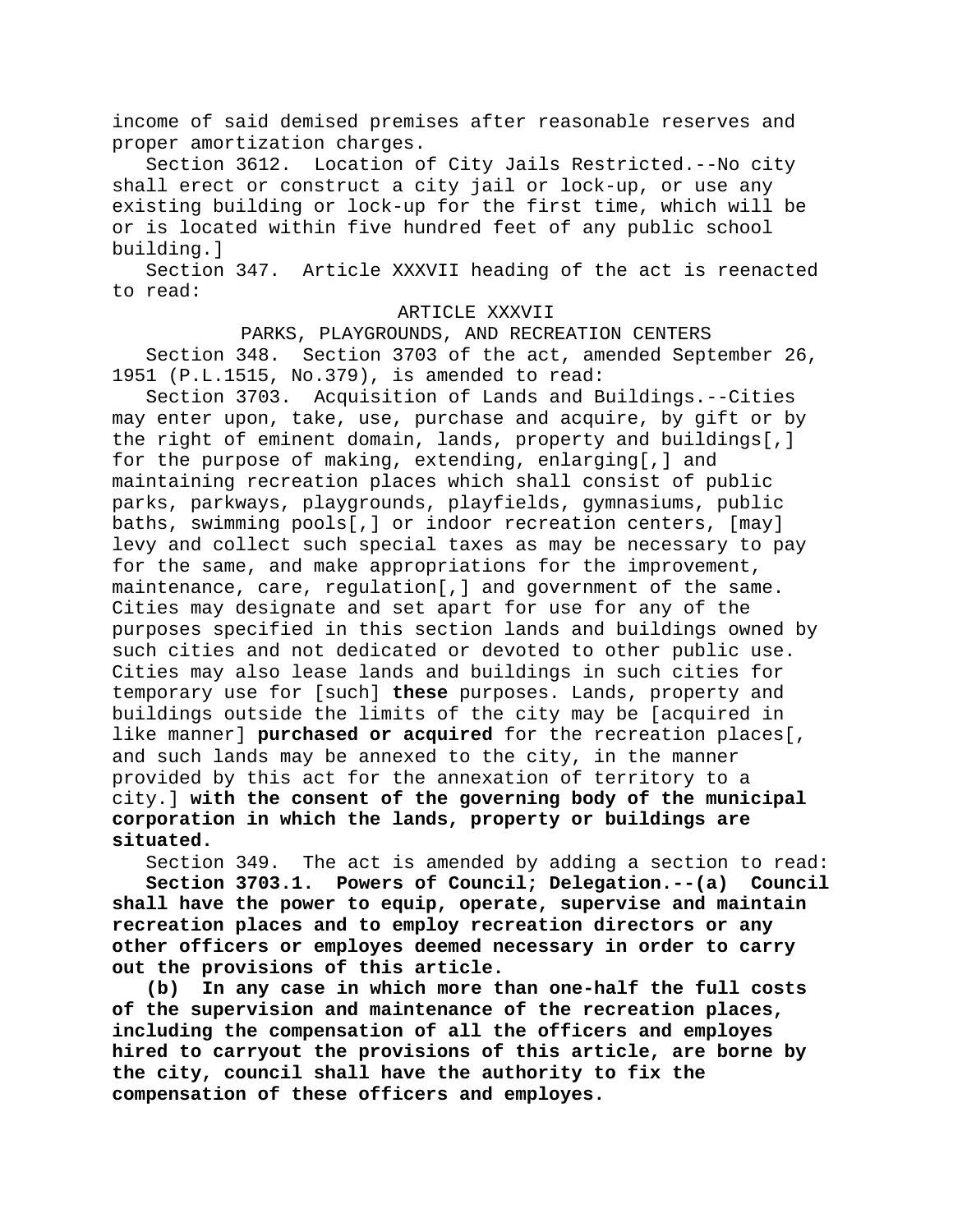**(c) Council may delegate all or part of its power under subsection (a) to an existing body or board or to a recreation board, as council shall determine.**

Section 350. Section 3704 of the act, amended January 14, 1952 (1951 P.L.2032, No.570), is repealed:

[Section 3704. Creation of Recreation Board.--The authority to supervise and maintain recreation places may be vested in any existing body or board, or in a recreation board, as council shall determine. Council may equip, operate, and maintain the recreation places, as authorized by this act. Such authorities may, for the purpose of carrying out the provisions of this article, employ play leaders, recreation directors, supervisors, superintendents, or any other officers or employes, as they deem proper. Where more than one-half the full costs of the supervision and maintenance of the recreation places, including the compensation of all the officers and employes, are borne by the city, the compensation of such officers and employes shall be fixed by council: Provided, however, That in such cases, council may delegate this power to the recreation commission.]

Section 351. Section 3705 of the act, amended October 4, 1978 (P.L.950, No.188), is amended to read:

Section 3705. [Composition of Board.--(a) If council shall determine that the power to equip, operate, and maintain recreation places, shall be exercised by a recreation board, they may establish in said city such recreation board, which shall possess all the powers, and be subject to all the responsibilities of council under this article. Such] **Creation and Composition of Recreation Board.--Council may establish in the city a recreation board, which shall possess the powers and the responsibilities delegated to it by council in accordance with section 3703.1(c). The recreation** board, when established, shall consist of [a minimum of five and a maximum of nine persons, two of whom shall be members of and appointed by the school board.] **five or seven persons.** The city members of the board shall be appointed by the mayor with the approval of council and shall serve for terms no longer than five years**,**and the terms of the members shall be staggered in such a manner that at least one expires annually. Members of [such]**the recreation** board shall serve without pay. Vacancies in [such] **the** board, occurring otherwise than by expiration of term, shall be for the unexpired term and shall be filled in the same manner as original appointments.

[(b) In addition to the establishment of a city recreation board, the council may appoint persons to serve as members of a school district recreation board established by the school district wherein the city is located.]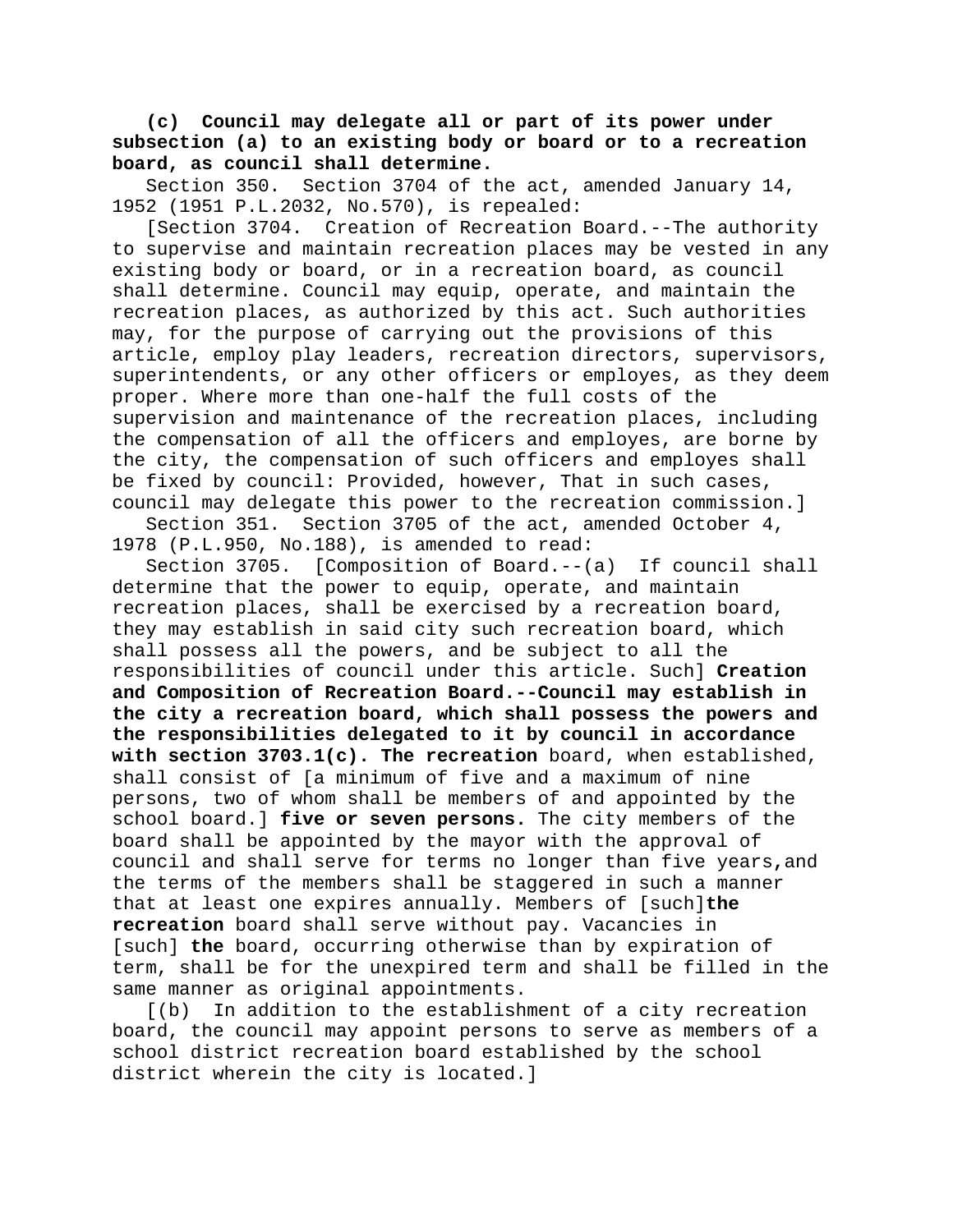Section 352. Sections 3706, 3707 and 3708 of the act are amended to read:

Section 3706. [Organization of Board; Employes]**Organization of Board**.--The members of a recreation board, established pursuant to this article, shall elect their own [chairman] **chair** and secretary and select all other necessary officers, to serve for a period of one year[, and may employ such persons as may be needed, as authorized by this article. Such]**. The** board shall have power to adopt rules and regulations for the conduct of all business within its jurisdiction. **Meetings of the board shall be subject to the provisions of 65 Pa.C.S. Ch. 7 (relating to open meetings).**

Section 3707. Joint Ownership and Maintenance.--[Any] **A**city may, jointly with any [other cities, boroughs, or townships, or any of them] **one or more other municipalities**, acquire property for, and operate and maintain, any recreation [places] **place**. Any city may join with any school district[,] in equipping, operating[,] and maintaining recreation places[,] and may appropriate money therefor.

Section 3708. [Issue of Bonds.--The city council may issue general obligation bonds] **Borrowing.--The city council mayborrow money and incur debt in accordance with 53 Pa.C.S. Pt.VII Subpt. B (relating to indebtedness and borrowing)** for the purpose of acquiring lands or buildings for recreation places[,] and for the equipment therefor.

Section 353. Section 3709 of the act, amended August 10, 1965 (P.L.318, No.168), is amended to read:

Section 3709. Maintenance and Tax Levy.--[All expenses incurred in the operation of such] **Expenses incurred in themaintenance and operation of** recreation places, established as herein provided, [shall be payable] **including the operation ofrecreation programs therein, may be paid** from the treasury of the city. Council may annually appropriate, and cause to be raised by taxation[, such tax for the purpose of maintaining and operating recreation places. In lieu thereof, council may annually appropriate moneys to any existing body or board, or to a recreation board or commission, for the maintenance and operation of recreation places.] **in accordance with section2531(a)(4), a tax for this purpose. The funds may beappropriated, for the purposes of this section, to any existingbody or board, or to a recreation board or commission.**

Section 354. The act is amended by adding a section to read: **Section 3709.1. City Trusts.--(a) In addition to all other powers conferred by law, a city may receive in trust, and city council may control for the purposes of the trust, all estate, moneys, assets and property, real and personal, which may have been or shall be bestowed upon it by donation, gift, legacy,**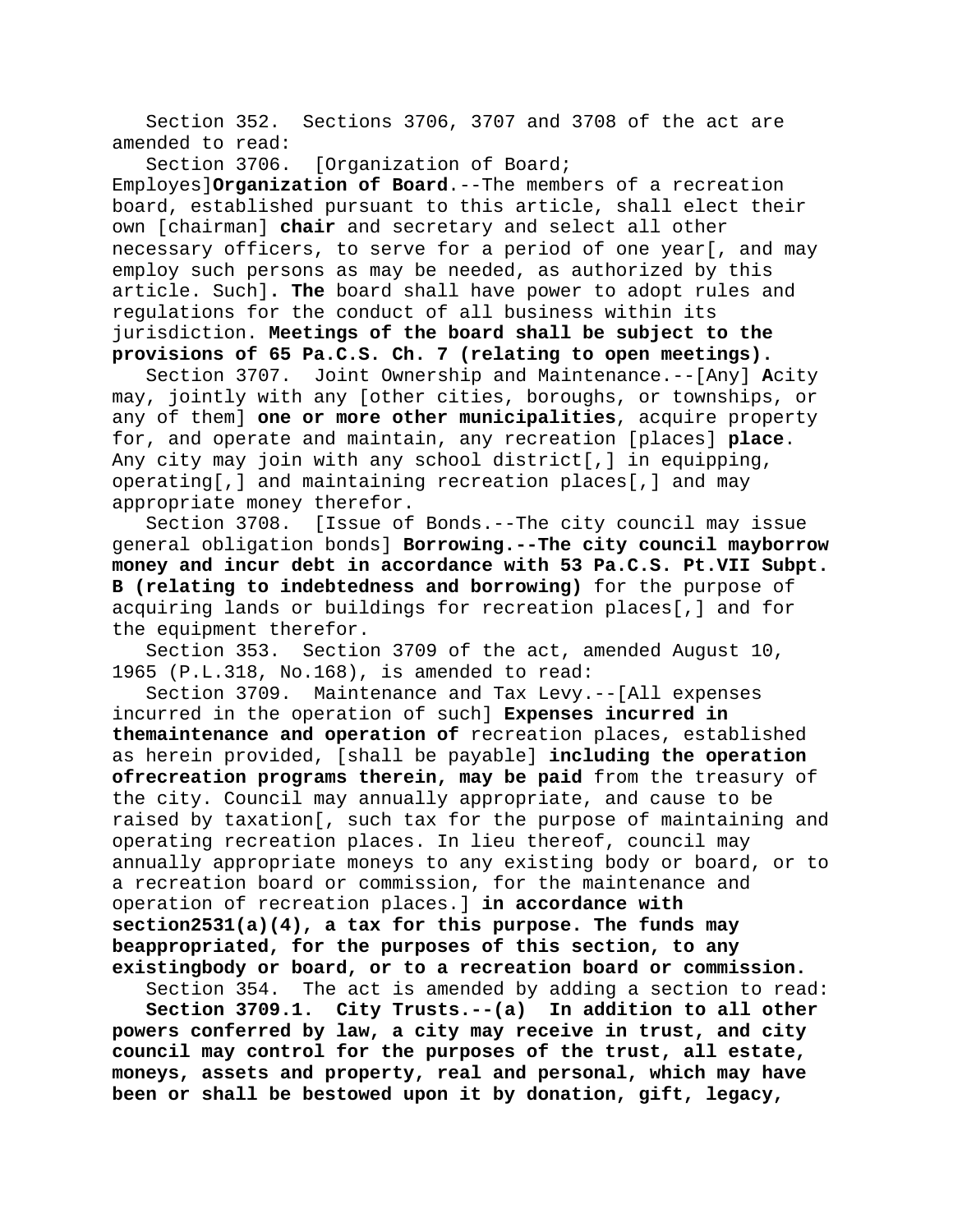**endowment, bequest, devise, conveyance or other means, for the purpose of establishing or maintaining a public park or other public purpose for the use and benefit of the citizens of the city.**

**(b) In the event that a city trust has been or is created as a result of any property or estate, whatsoever, having been conveyed, bequeathed or devised or otherwise given or donated to any city, in trust, for the purpose of establishing or maintaining a public park or other public purpose for the use and benefit of citizens of the city, control of the trust shall be transferred to city council, and, if necessary to carry out the intention of this section, the court of common pleas in the county in which a city is located may, upon petition of council, transfer control of the trust to city council. City council may delegate the supervision and operation of recreation places subject to the trust to a recreation board in accordance with section 3703.1. Nothing in this section shall limit any power of the court to terminate or reform a trust under existing law.**

Section 355. Sections 3710, 3711, 3712, 3713, 3714, 3715, 3716 and 3717 of the act are repealed:

[Section 3710. Leasing by City of its Parks or Playgrounds.- -Cities may enter into contracts and agreements with any incorporated association, acting within its corporate powers, for the use by the latter of any park or playground, owned, leased, or occupied by said cities, for such period and upon such terms as to maintenance, upkeep and improvement of such ground as may be mutually agreed upon. No such contract or agreement, however, shall permanently exclude the public of said cities from the use and enjoyment of said parks and playgrounds. The said cities shall at all times be invested with the power and authority to adopt suitable rules and regulations concerning the use and occupation of said parks and playgrounds by the public generally, and by such incorporated associations specially.

Section 3711. Sale of Coal Under Parks or Commons.--Council may sell and lease, at the best price obtainable, and subject to such conditions as it may deem necessary to impose for the protection of the surface, the coal under any park or common owned by and situate within the corporate limits of the city. When any park, or common shall front on a river or other public stream, such portion of the amount realized from the sale or lease of such coal may be used for the erection of retaining walls, as council shall deem necessary for the purpose. Before any such coal shall be sold or leased, the proposed sale shall be advertised, in accord with the provisions of section one hundred and nine of this act, at least once a week in three daily papers published in the city in which said coal is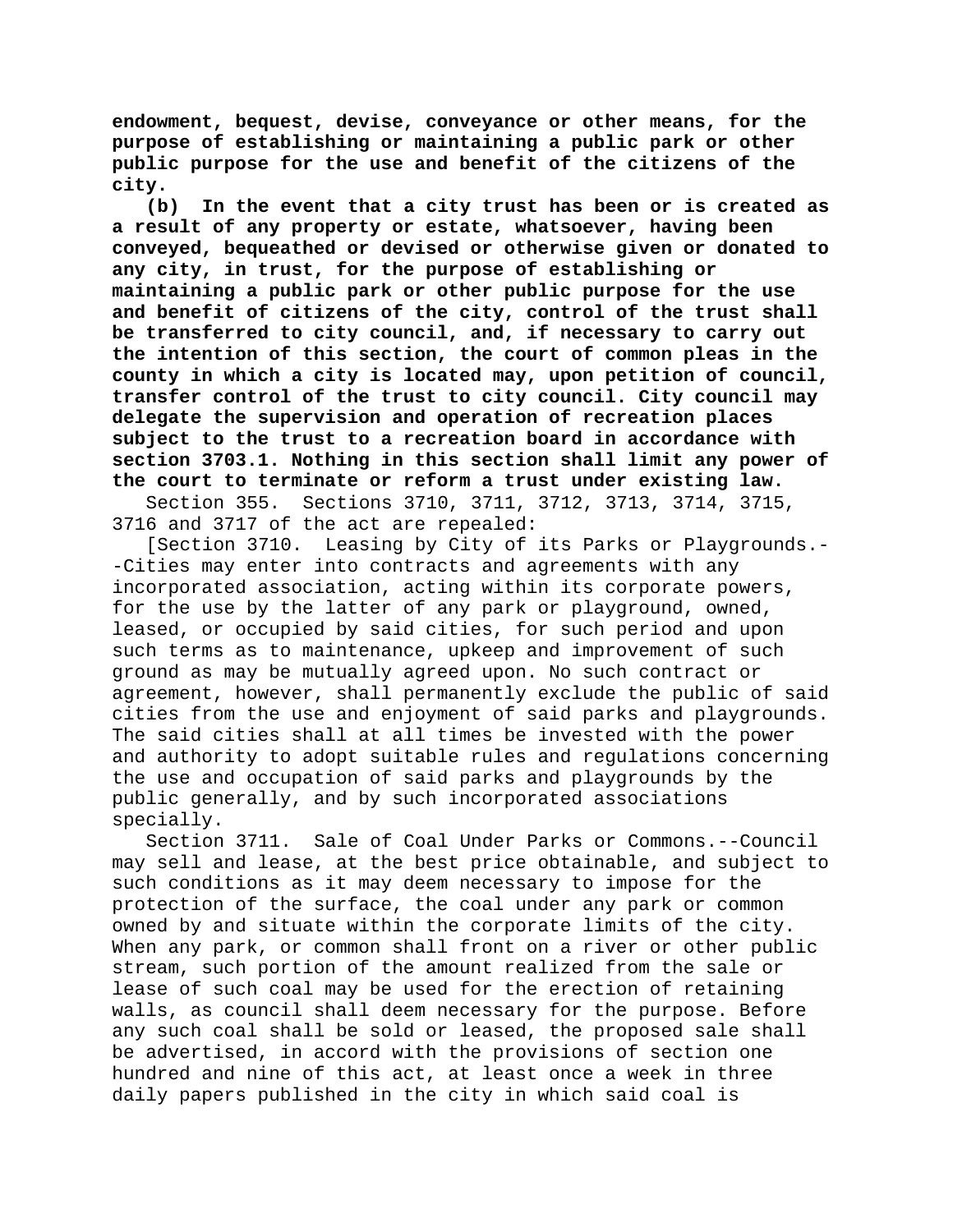situate, if there be so many, and in any other publication, as council may determine; and sealed bids shall be received, and the person, copartnership, association or corporation offering the highest and best price shall be the purchaser, but council shall have the right to reject all bids.

Section 3712. Use of Proceeds of Sale or Lease of Coal Under Parks.--Whenever any city shall have sold or leased the coal underlying any public park or common within the limits of said city, the proceeds of said sale or lease, except as hereinbefore otherwise provided, shall be applied only as follows: First. To the improvement, policing, and lighting of the said park or common, or the redemption of bonds issued for the improvement of said park or common; Second. Any surplus of the said proceeds may then be applied and used for the purchase and improvement of other lands, within the limits of the city or immediately adjacent thereto, for use as recreation places, or for the building of bridges and construction of drains and sewers, or for such other purposes as council may determine: Provided, That no land shall be purchased for such use with said funds unless the ordinance authorizing the purchase shall have been passed by the affirmative vote of four members of council.<br>Section 3713. Application of Coal Rentals to

Application of Coal Rentals to Payment of Costs of Improvements; Issue of Bonds.--Whenever hereafter any such city shall have leased the coal under any public park or common for a rental or royalty payable in periodical instalments, in order to provide for the payment of the cost of any such improvements authorized in the preceding sections, the said city may, from time to time, issue general obligation bonds. The issuance of any such bonds shall be in accordance with the Municipal Borrowing Law.<br>Section 3714. Appointment of

Appointment of Directors of City Trusts.--Whenever any property or estate, whatsoever, has been conveyed, bequeathed or devised to any city, in trust, for the purpose of establishing or maintaining a public park or other public purpose for the use and benefit of citizens of such city, the court of common pleas of the county in which such city is located, on petition of council of said city, shall appoint five persons as directors of city trusts, all of whom shall be citizens of such city, and none of whom shall hold any office or employment thereunder, who shall exercise and discharge all the duties and powers of said city, however acquired, concerning such property, conveyed, bequeathed or devised to such charitable use, to the extent that the same has been or hereafter may be, by statute or otherwise, vested in or delegated to the said city or the officers thereof. The directors of city trusts may delegate the supervision and operation of such city trusts as are recreation places to the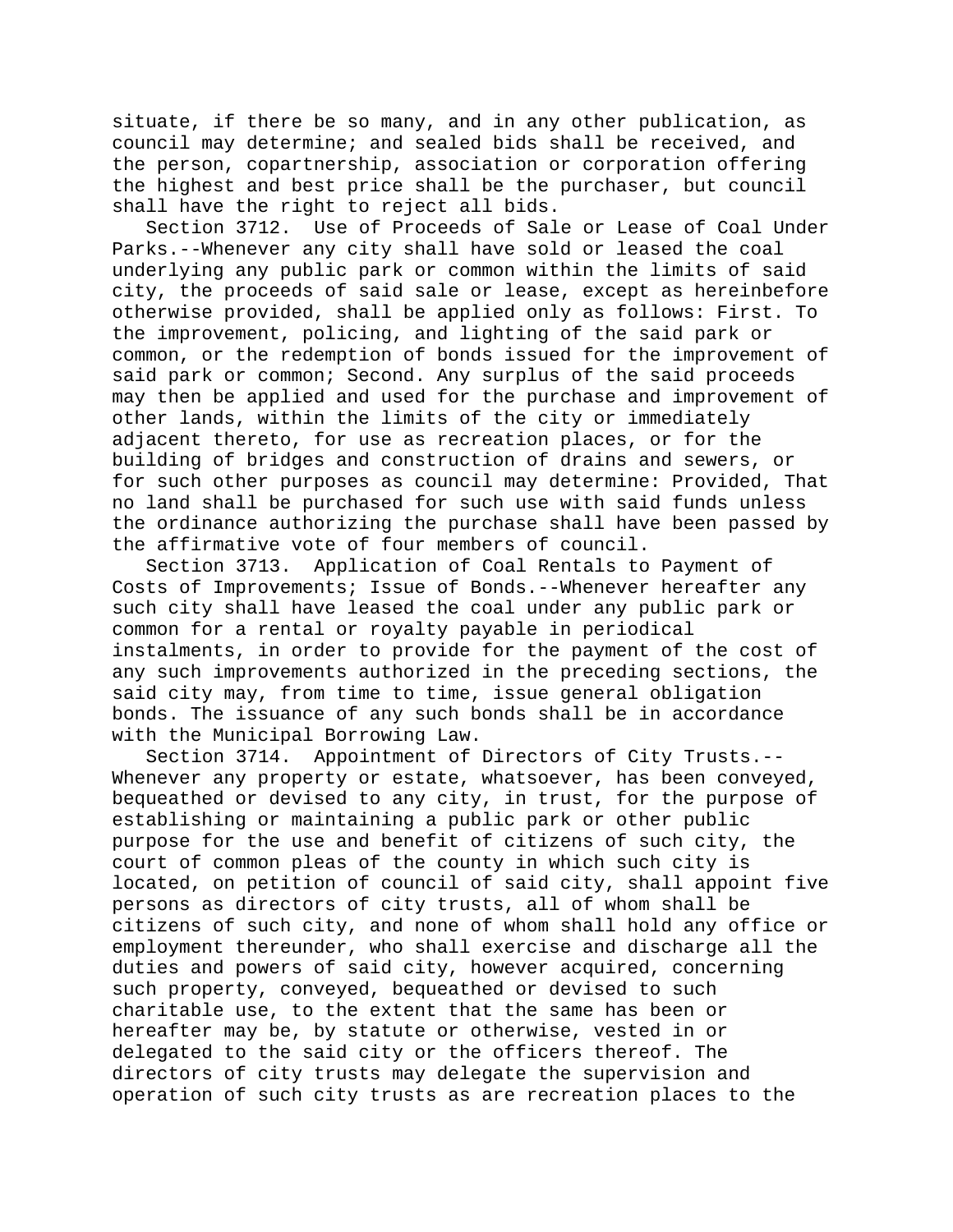authority determined by council for recreation places of the city in accordance with section three thousand seven hundred four of this act.

Section 3715. Term of Service; Removal; Vacancies.--The persons so appointed shall serve as members of the board of directors of city trusts during good behavior, subject, however, to removal by the court of common pleas for dereliction or neglect of duty, or for any other cause deemed by the said court to be important for the conservation or administration of the said trust thus imposed upon them.

All vacancies shall be, from time to time, filled by the said court, on petition of the council, of said city, or any of its citizens.

Section 3716. Duties of Directors.--The said directors of trust shall carefully invest and preserve the trust funds; make such rules and by-laws for the proper regulation of their business not inconsistent with the terms annexed to any conveyance, bequest or devise in any deed or last will and testament of any decedent; appoint and employ as many agents and employes as, in their judgment, shall be necessary for the proper discharge of the said trust or trusts; and, in the name and in accordance with the conditions of said trusts, do any and all things requisite for the proper administration and management of the property under their control.

Section 3717. Directors to be Agents of City; to Have no Interest in Contracts.--The said directors, in the discharge of their duties and within the scope of their powers, shall be considered agents or officers of the city, but no compensation or emolument whatever shall be received by them for any services performed relating to the said trusts, nor shall any of them have or acquire any personal interests in any contract whatever made through them or their agents or employes.]

Section 356. Section 3718 of the act is amended to read:

Section 3718. [Appointment of Park Guards.--] **ParkRangers.-- (a)** The council of every city shall have power, under the provisions of this article, to provide, by ordinance, for the selection and employment of such number of persons as [they deem necessary to act as park guards] **are deemed necessary to act as park rangers**, fix their compensation and duties[,] and provide for their [uniforming] **uniforms**.

**(b) To the extent authorized by 53 Pa.C.S. Ch. 21 Subch. D (relating to municipal police education and training), persons appointed as park rangers, under any ordinance passed pursuant to the provisions of subsection (a), shall have, in the parks and playgrounds and other public places in the cities, and beyond the limits of the cities when the cities have acquired lands, properties and buildings for park and playground or other**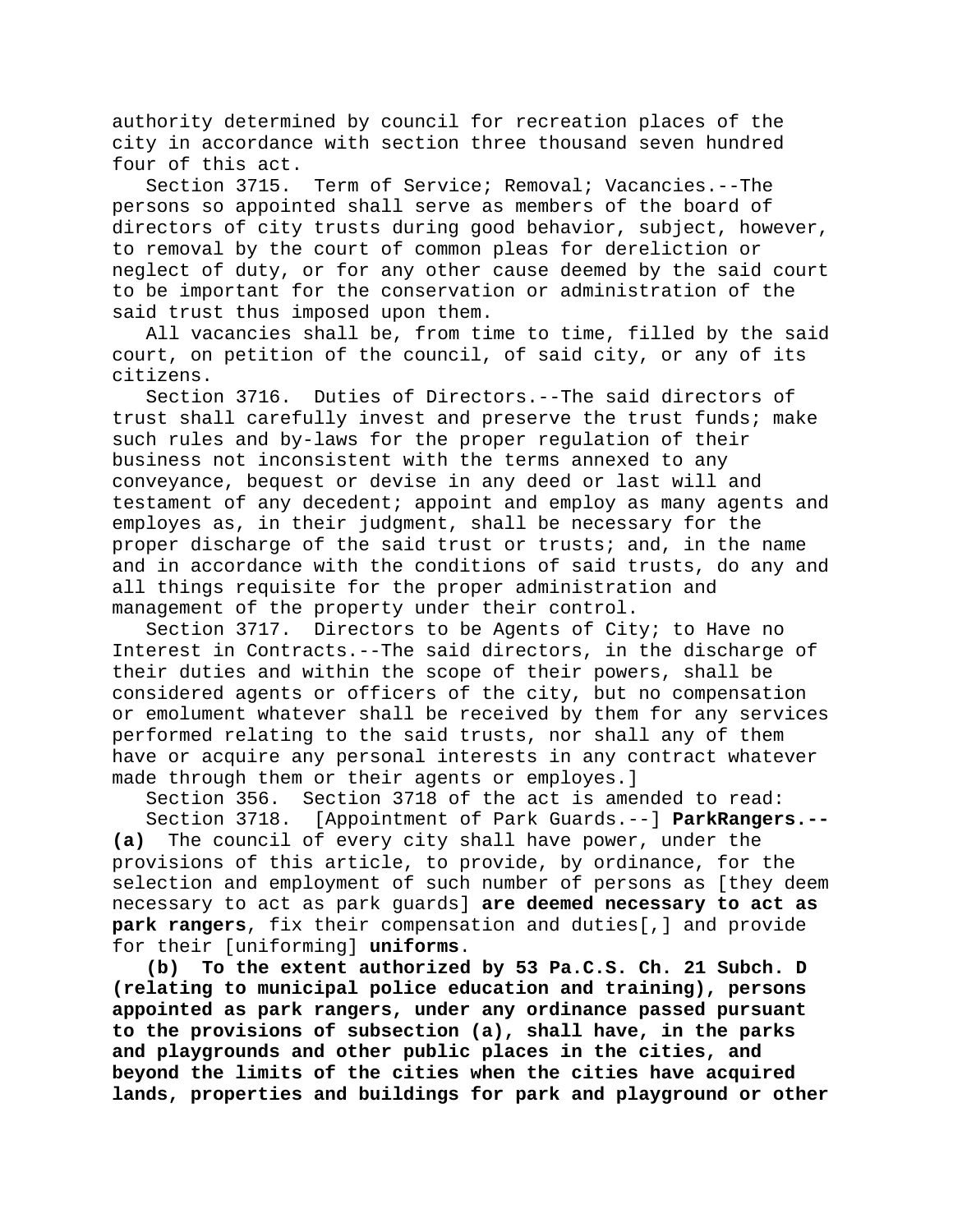**public purposes, the same power, in preserving the peace, maintaining order and making arrests, as police officers have in the cities.**

**(c) For purposes of the act of June 28, 1935 (P.L.477,No.193), referred to as the Enforcement Officer DisabilityBenefits Law (Heart and Lung Act), the term "park ranger," asused herein, shall mean a park guard.**

**(d) Park rangers shall be under the supervision, control and direction of the director of the Department of Parks and Public Property, or, if none exists, any other department as council directs.**

Section 357. Sections 3719, 3720 and 3721, Article XXXVIII and subdivision (a) headings and section 3801 of the act are repealed:

[Section 3719. Powers of Park Guards.--Persons appointed as park guards, under any ordinance passed pursuant to the provisions of the preceding section, shall have, in the parks and playgrounds and other public places in such cities, and beyond the limits of such cities when such cities have acquired such lands, properties and buildings for park and playground or other public purposes, the same power, in preserving the peace, maintaining order, and making arrests, as policemen have in such cities.

Section 3720. Control of Park Guards.--Such park guards shall be under the supervision, control, and direction of the director of the Department of Parks and Public Property.

Section 3721. Sale of Unused and Unnecessary Land and Buildings.--The council of each city is hereby vested with the necessary power and authority to sell unused and unnecessary lands and buildings that have been dedicated to park purposes by public auction, upon sealed bids, or at private sale with approval of the court of common pleas; Provided, nevertheless, That before any such sale is made council shall advertise said proposed sale twice in at least one newspaper in accordance with section one hundred and nine of this act.

ARTICLE XXXVIII

SHADE TREES AND FORESTS

(a) Shade Trees

Section 3801. Shade Tree Commission.--Any city may, by ordinance, create a commission to be known as the Shade Tree Commission of such city; but in cities where the council of said city shall not elect to create by ordinance such Shade Tree Commission, the said council may exercise all the rights and perform the duties and obligations imposed by this article upon the Shade Tree Commission.]

Section 358. Section 3802 of the act, amended November 26, 1975 (P.L.459, No.128), is repealed: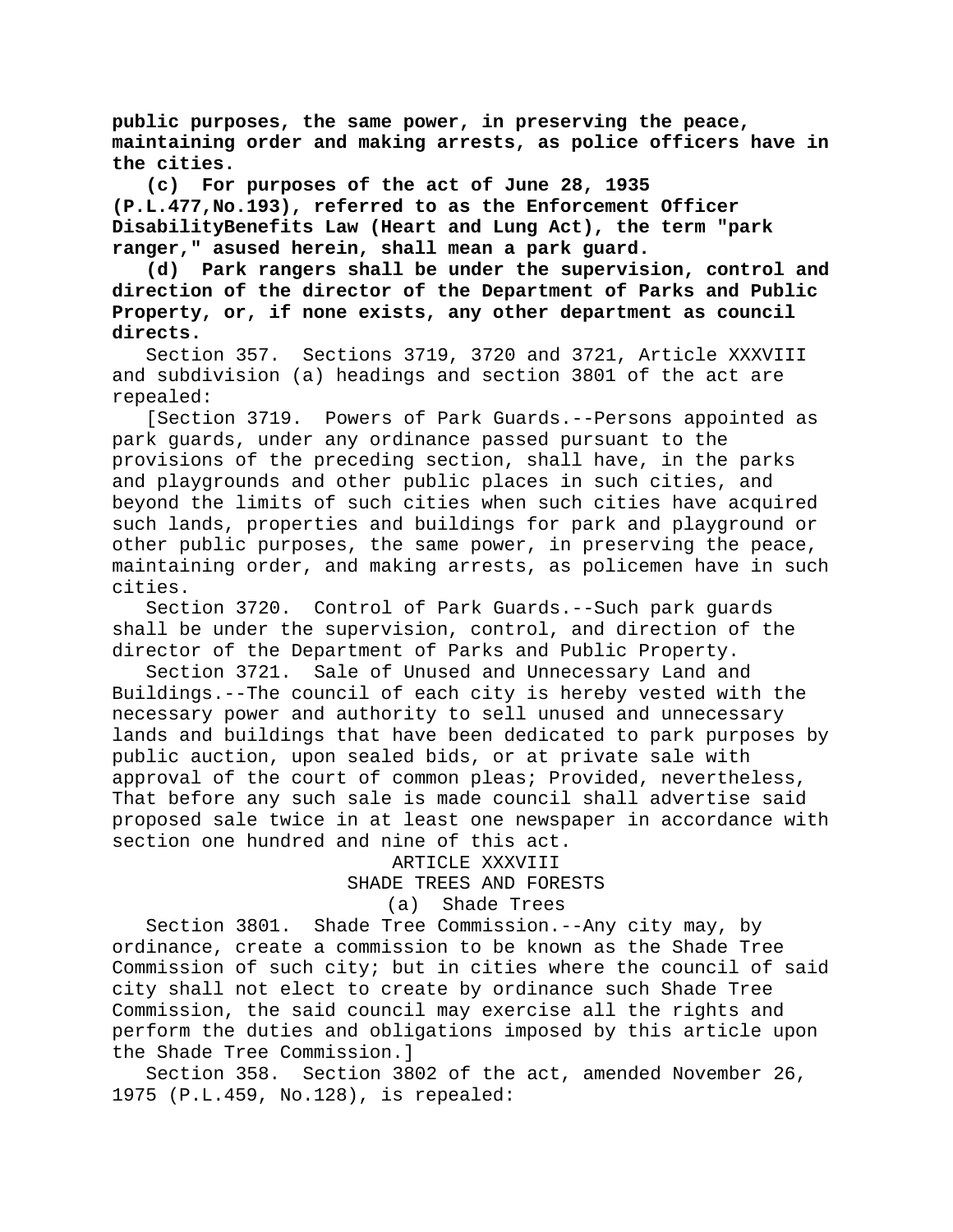[Section 3802. Composition of Commission.--The commission, if ordained, shall be composed of not less than three nor more than seven residents of the city, who shall be appointed by the mayor, and shall serve without compensation.

One commissioner shall serve for a term of three years, one for a term of four years, and one for a term of five years on commissions of only three residents. Where the commission consists of more than three members, the time sequence provided for a three member commission shall be repeated.

On the expiration of the term of any commissioner, a successor shall be appointed by the mayor to serve for a term of five years.

Vacancies in the office of commissioner shall be filled by the mayor for the unexpired term.

Should the governing body determine to increase the membership of an already existing commission, the additional members shall be appointed as provided in this section. If, at any time, after increasing the membership of the commission the governing body should determine to reduce the number of members on the commission, such reduction shall be effectuated by allowing the terms to expire and by making no new appointments to fill the vacancy. Any increase or reduction in members shall be by ordinance.]

Section 359. Sections 3803, 3804, 3805 and 3806 of the act are repealed:

[Section 3803. Powers May Be Vested in Park Commission.-- Whenever in any city there exists a commission for the care of public parks, the council may also, by ordinance, provide that the park commission shall have all the powers and be subject to all the duties prescribed by this article for the Shade Tree Commission.<br>Section 3804.

Powers of Commission. --The commission shall have exclusive custody and control of the shade trees of the city, and may plant, remove, maintain, and protect shade trees on the streets and sidewalks in the city. The commission may require the planting and replanting of shade trees along the streets and sidewalks of the city, as council may direct. The kind of tree and the alignment and locations of the trees shall be determined by the commission or as council may direct, but shall not prevent necessary or reasonable use of streets, sidewalks, abutting property, or the conduct of business.

The commission may, with the approval of council, either employ and pay superintendents, engineers, foresters, treewardens, or other assistants, or may contract for personal and professional services, for the proper performance of the duties devolving upon it, and may make, publish, and enforce regulations for the care and protection of the shade trees of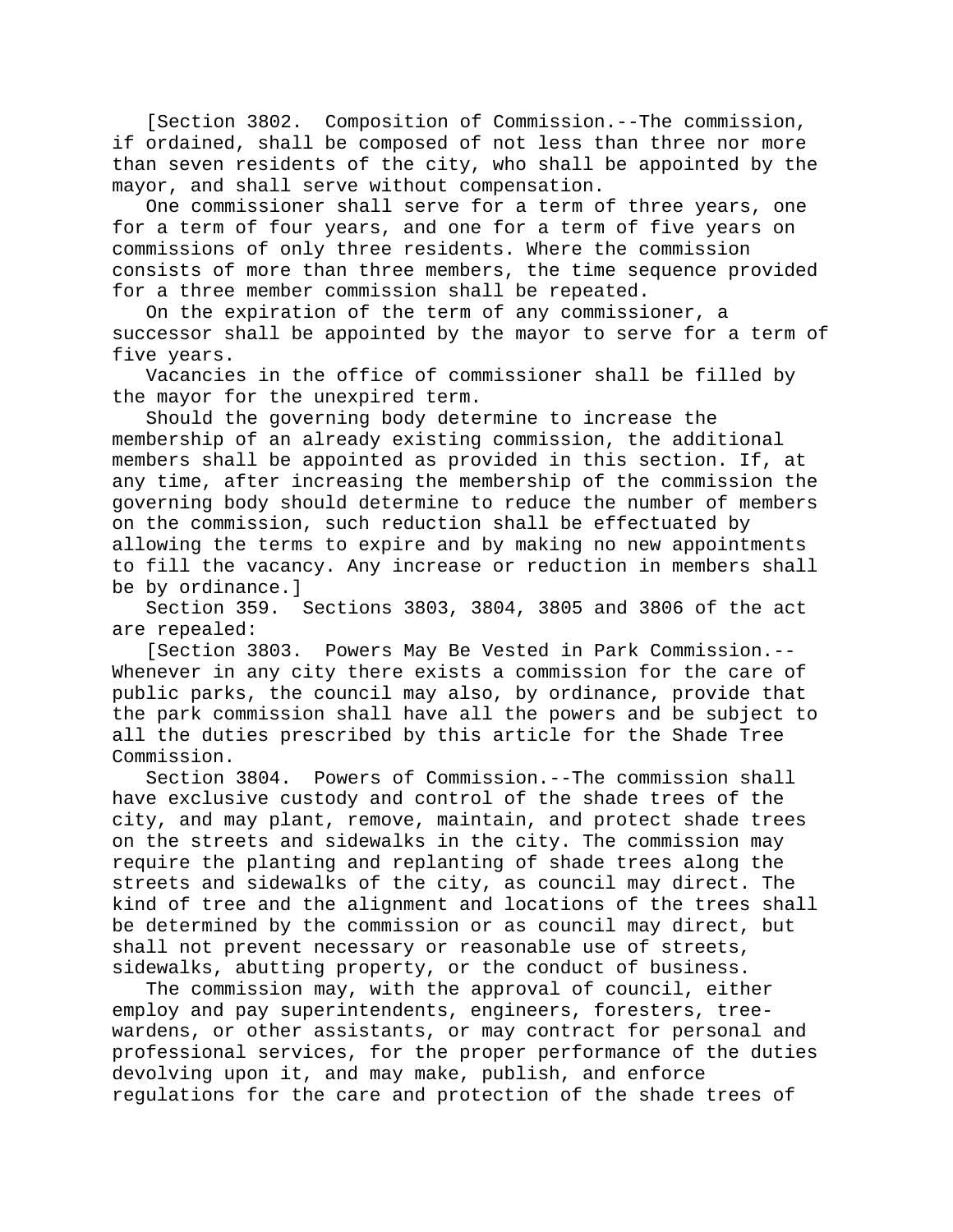the city. No such regulation shall be in force until it has been approved by the council, and until it has been published at least twice in not more than two newspapers of the city.

Section 3805. Report of Commission.--The shade tree commission shall annually report in full to the council, at council's first stated meeting in October, of its transactions and expenses for the last fiscal year of the city. The park commission in cities wherein the park commission is authorized to act as the shade tree commission, may incorporate such transactions and expenses as a separate part of its regular report to council.

Section 3806. Notices by Commission.--Whenever any shade tree commission, or park commission, acting as a shade tree commission, proposes to plant, transplant, or remove shade trees on any street or sidewalk, notice of the time and place of the meeting at which such work is to be considered shall be given in not more than two newspapers published in the city, once a week for two weeks immediately preceding the time of the meeting, in accord with the provisions of section one hundred and nine of this act. The notice shall specify in detail the streets or sidewalks or portions thereof upon which trees are proposed to be so planted, replanted, or removed.]

Section 360. Section 3807 of the act, amended August 21, 1953 (P.L.1292, No.364), is repealed:

[Section 3807. Payment by Owners.--The cost of furnishing, planting, transplanting, or removing any shade trees in or along the streets of the city, of the necessary and suitable guards, curbing, or grading for the protection thereof, and of the replacing of any pavement or sidewalk necessarily disturbed in the execution of such work, shall be paid by the owner of the real estate in front of whose property the work is done, except that part of such cost may be certified by the commission to council and to the city treasurer as a charge to be paid by the city.

The amount each owner is to pay shall be ascertained and certified by the commission to council and to the city treasurer.]<br>Section 361.

Sections 3808, 3809 and 3810, Article XXXVIII subdivision (b) heading, sections 3820 and 3821, subdivision (c) heading and sections 3830, 3831, 3832, 3833, 3834, 3835 and 3836 of the act are repealed:

[Section 3808. Assessments; Liens.--Upon the filing of the certificate with the council, the city clerk shall cause thirty days' written notice to be given by mail to the persons against whose property an assessment has been made. The notice shall state the amount of the assessment, and the time and place of payment, and shall be accompanied with a copy of the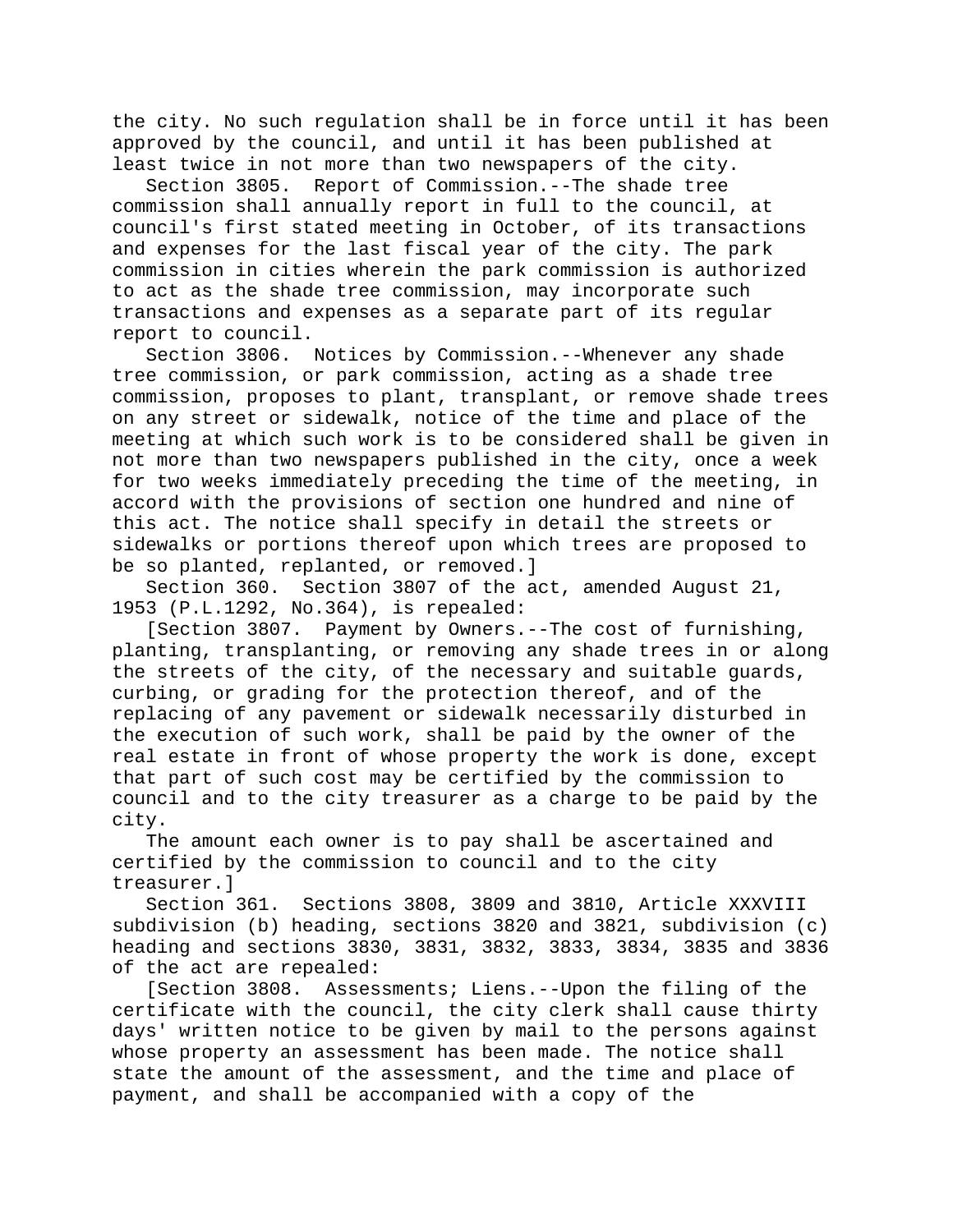certificate. The expense of the notice shall be paid by the city.

The amount assessed against the real estate shall be a lien from the time of the filing of the certificate with the council, and, if not paid within the time designated in the notice, a claim may be filed and collected in the same manner as municipal claims are filed and collected.

Section 3809. Maintenance by City; Tax Levy.--The cost and expenses of caring for such trees after they have been planted shall be paid by the city.

The needed amount shall each year be certified by the commissioners to council in time for inclusion in the proposed budget ordinance, and the funds provided by council shall be drawn against, as required by the commission, in the same manner as money appropriated for city purposes.

The city council may levy a special tax, not to exceed the sum of one-tenth of one mill on the dollar on the assessed valuation of the property in said city, for the purpose of defraying the cost and expenses of caring for such shade trees and the administrative expenses connected therewith, or it may provide for such expenses by appropriations.

Penalties.--The commission, to the extent as may be provided by ordinance of council, may assess penalties for the violation of its regulations and of this article so far as it relates to shade trees. Any penalty so assessed shall be a lien upon the real estate of the offender and may be collected as municipal claims are collected.

All penalties or assessments imposed under this article shall be paid to the city treasurer, to be placed to the credit of the commission, subject to be drawn upon by the commission for the purposes authorized in this article.

#### (b) Memorial Trees

Section 3820. Memorial Trees.--Council may provide for or authorize provision for memorial trees for residents of the city who died while in the military service of the United States or in consequence thereof. Council may make appropriations or accept contributions for this purpose. Such trees shall bear some permanent indication of their purpose.

Section 3821. Penalty for Injury to Memorial Trees.--Any person wilfully, maliciously, or negligently destroying or injuring any trees planted pursuant to the provisions of this subdivision (b) shall be guilty of a misdemeanor, and upon conviction, shall be liable to a fine not exceeding five hundred dollars, or imprisonment not exceeding three months, or both, in the discretion of the court.

(c) Forests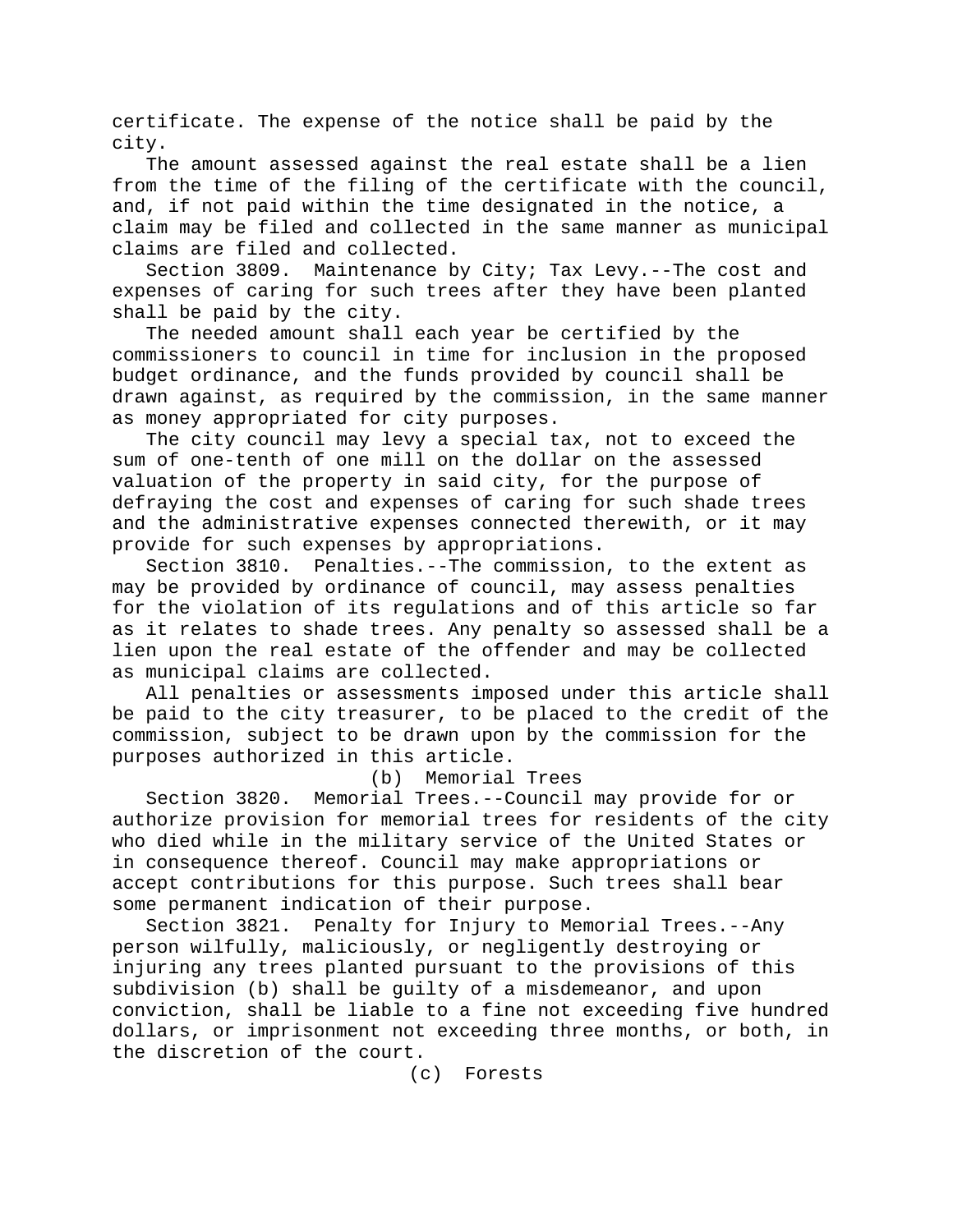Section 3830. Acquisition of Land for Forest Purposes.-- Cities may acquire, by purchase, gift, or lease, and hold tracts of land covered with forest or tree growth or suitable for the growth of trees, and administer the same, under the direction of the Department of Forests and Waters, in accordance with the practices and principles of scientific forestry, for the benefit of the city. Such tracts may be of any size suitable for the purpose and may be located within or without the city limits.

Section 3831. Approval of Department of Forests and Waters.- -Before the passage of any ordinance for the acquisition of land to be used as municipal forests, the mayor shall submit to the Department of Forests and Waters and secure its approval of the area and location of such land.<br>Section 3832. Ordinance Dec

Ordinance Declaring Intention.--Whenever the council deems it expedient to acquire any lands for the purposes of municipal forests, it shall so declare in an ordinance wherein shall be set forth all facts and conditions relating to the proposed action.<br>Section 3833. Ap

Appropriations of Money.--All money necessary for the purchase of such tracts shall be appropriated in the same manner as appropriations for city purposes, and such funds may be provided from the current revenue or by the proceeds of a sale of general obligation bonds in accordance with the Municipal Borrowing Law.

Section 3834. Rules and Regulations.--Upon the acquisition of any municipal forests or lands suitable for such, the council shall notify the Department of Forests and Waters, which shall make such rules for the government and proper administration of the same as may be necessary. The council shall publish such rules, declare the uses of the forest in accordance with the intent of this subdivision (c) of this article, and make such provisions for its administration, maintenance, protection and development as shall be deemed necessary or expedient. The rules governing the administration of such forests shall have for their main purpose the producing of a continuing city revenue by the sale of forest products.

Section 3835. Appropriations and Revenues.--All moneys necessary to be expended for the administration, maintenance, protection, and development of such forests shall be appropriated and applied as is now done for city purposes. All revenue and emoluments arising from such forests shall be paid into the city treasury to be used for general city purposes.

Section 3836. Use of Forests.--Municipal forests may be used by the public as general outing or recreation grounds subject to the rules governing their administration as municipal forests.]

Section 362. Section 3837 of the act, amended May 21, 1956 (1955 P.L.1639, No.548), is repealed: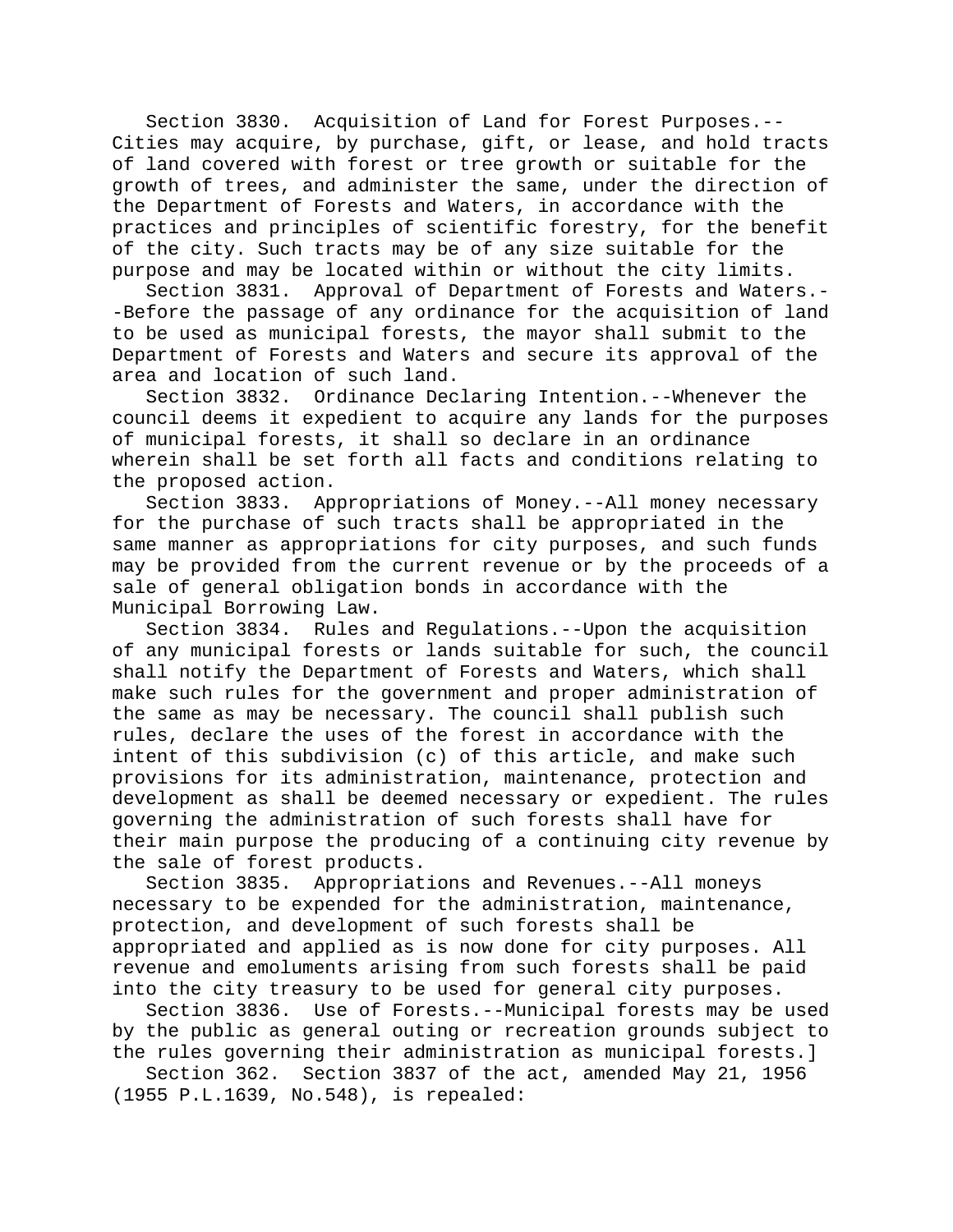[Section 3837. Ordinance of Sale; Exceptions.--Whenever the council deems it expedient to sell any municipal forest, or part thereof, it shall so declare in an ordinance wherein shall be set forth all the facts and conditions relating to the proposed action, which proposed ordinance shall be advertised once a week for three weeks prior to its passage. No ordinance shall be effective in legalizing such sale until it has been approved by a majority vote of the people at the next ensuing general, municipal or primary election: Provided, however, That the provisions of this section shall apply only to lands acquired for municipal forests as such, and shall not limit the power of cities or water authorities to acquire, sell, exchange, lease, transfer, manage or maintain lands required for the conservation, development, utilization and disposal of water or watersheds: And provided further, That cities or water authorities may enter into agreements with the Department of Forests and Waters providing for such conservation, development, utilization and disposal of water or watersheds.]

Section 363. Section 3838, Article XXXIX heading and section 3901 of the act are repealed:

[Section 3838. Appropriation for Forest Work.--Cities may appropriate moneys to any forest protection association cooperating in forest work with the State Department of Forests and Waters, or to be expended in direct cooperation with said department in forest work.

# ARTICLE XXXIX

## WHARVES AND DOCKS

Section 3901. Power to Erect and Maintain Wharves; Regulation; Charges.--Cities may erect and maintain wharves in navigable waters within or adjacent to the city, regulate the use thereof, fix and collect wharfage, for all public wharves, and docks within their limits in accordance with a regular schedule of charges, establish wharf and dock lines, and construct and maintain docks, retaining walls, dams and embankments. They may regulate the anchoring of all manners of vessels within their limits and the depositing of freight on public wharves and docks. Cities may, pursuant to ordinance, purchase or condemn such land or other property as they may need for the purposes of wharves and docks.]

Section 364. Section 3902 of the act, amended July 1, 1959 (P.L.501, No.127), is repealed:

[Section 3902. Erection of Market-Houses and Railway Tracks on Wharves; Charges; Licenses.--Cities may erect and maintain market-houses and terminal sheds or stations on their wharves, for the receipt and distribution of freight, express, and cargo; construct railroad and street railway tracks or other facilities on said wharves to provide for the convenient handling of such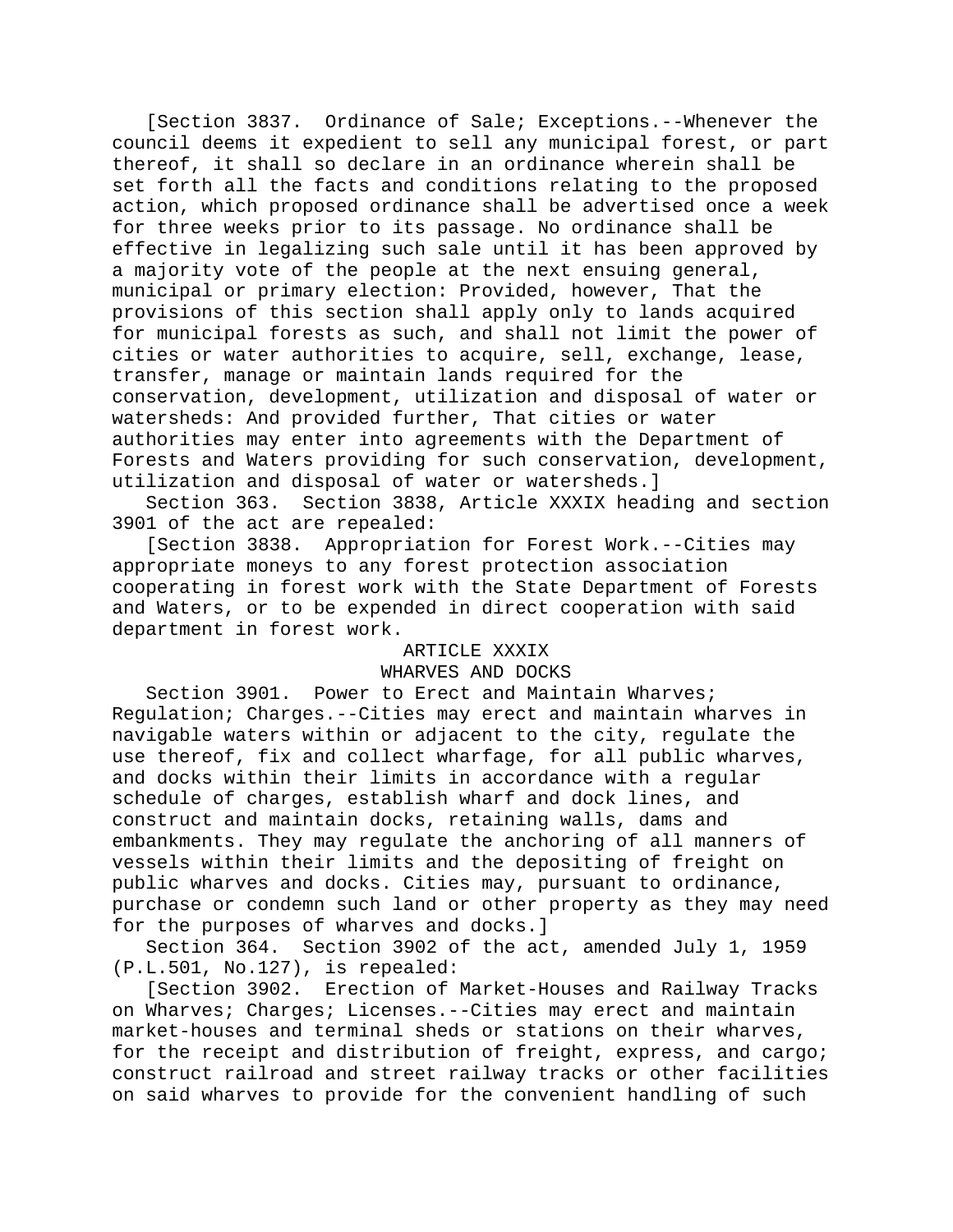freight or express or cargo; and collect rents, tolls, or charges for the use of such market-houses, terminal stations, tracks, wharves and other facilities. Cities may enter into contracts and agreements with any person for the use by such person of any tracks, terminal stations, wharves or other facilities, for such period and upon such terms as to maintenance, upkeep and improvements, as may be mutually agreed upon. Such cities shall, at all times, be invested with the power and authority to adopt suitable rules and regulations concerning the use and occupation of the tracks, terminal stations, wharves or other facilities, by such persons and by the public. No such contract or agreement shall permanently exclude the public of said cities from the use and enjoyment of said tracks, terminal stations, wharves or other facilities, nor shall any exclusive lease be granted for a term exceeding twenty-five years.

No structure so erected, and no right granted under the powers herein conferred, shall interfere with the general public use of wharves for water-borne commerce.]

Section 365. Sections 3903, 3904 and 3905 and Article XL heading of the act are repealed:

[Section 3903. Use of Unnecessary Wharves or Landings for Other Municipal Purposes.--Whenever any city, by ordinance, declares that any public landing, or public wharf, or part thereof, fronting on any navigable water and lying within its limits, has become unnecessary for use for public landing or public wharf purposes, the city make take, enter upon, and occupy for use for any other public purposes whatsoever, the public landing, or public wharf, or part thereof, so found unnecessary for such purposes, any limitation of use thereof by the municipality arising from donation, dedication, appropriation, statute, or otherwise, to the contrary notwithstanding.<br>Section 3904.

Appropriation of Wharves and Landings for General Purposes.--Cities are vested with the right of eminent domain for the purpose of appropriating, for such general public uses, all such public landings or public wharves, or parts thereof, so found unnecessary for such purposes, together with any easements, property and property rights connected therewith.

Section 3905. Assessment of Damages.--All damages arising from the exercise of the power of eminent domain hereunder shall be ascertained and awarded in the manner provided by this act for property taken, injured or destroyed.

## ARTICLE XL

## CITY PLANNING]

Section 366. Article XLI heading of the act, amended July 29, 1971 (P.L.250, No.61), is repealed: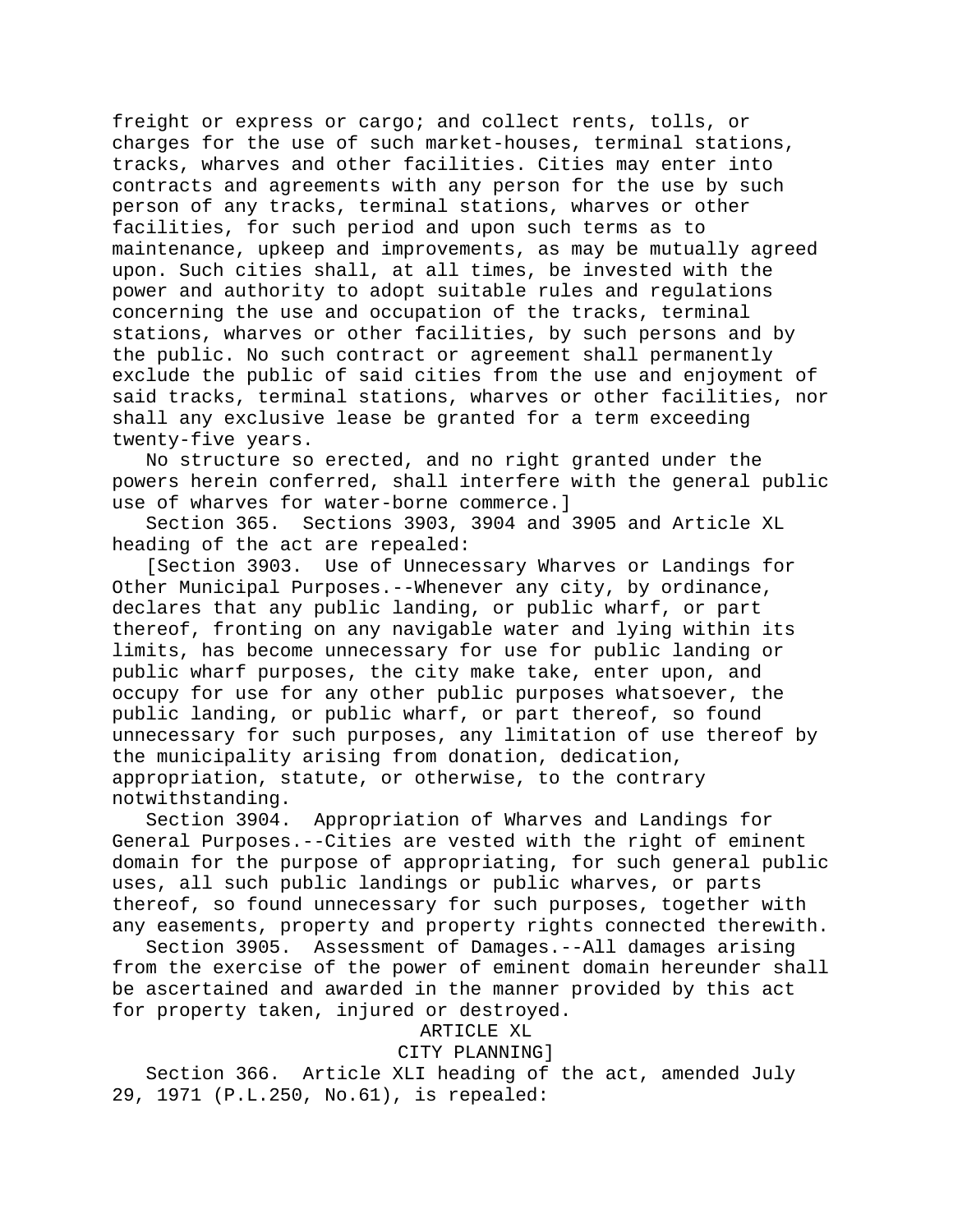[ARTICLE XLI

ZONING, BUILDING, HOUSING, FIRE PREVENTION, PLUMBING AND ELECTRICAL ORDINANCES, AND PUBLIC NUISANCES] Section 367. Article XLI subdivision (a), (b) and (c) headings of the act are repealed:

[(a) The Zoning Ordinances

(b) Procedure for Adoption of Zoning Ordinance (c) Board of Adjustment]

Section 368. Article XLI subdivision (d) heading and sections 4130, 4131, 4131.1, 4132 and 4133 of the act, amended or added December 21, 1998 (P.L.1013, No.135), are repealed:

[(d) Building, Housing, Property Maintenance,

Fire Prevention, Plumbing and Electrical Ordinances Section 4130. Building Ordinance, Housing Ordinance, Property Maintenance Ordinance, Fire Prevention Ordinance, Electrical Ordinance and Plumbing Ordinance.--Each city may enact a building ordinance, a housing ordinance, a property maintenance ordinance, a fire prevention ordinance, an electrical ordinance, and a plumbing ordinance, which may provide for the following matters:

(a) A system of specifications and regulations to insure the structural safety and the incombustibility of buildings and housing constructed, reconstructed, altered, enlarged, repaired or maintained within the city.

(b) A system of specifications and regulations for the setting out, construction, alteration, repair, maintenance, occupation, sanitation, ventilation, lighting, electric wiring, water supply, toilet facilities, drainage, plumbing, use and inspection of all buildings and housing or parts of buildings and housing, and the walls and foundations thereof, constructed, erected, altered, designated, or used, in whole or in part, for human habitation, and for the sanitation and inspection of land appurtenant thereto.<br>Section 4131. Fo

Form of Building Ordinance, Housing Ordinance, Property Maintenance Ordinance, Fire Prevention Ordinance, and Plumbing Ordinance; Passage.--The building ordinance, the housing ordinance, the property maintenance ordinance, the fire prevention ordinance, the electrical ordinance and the plumbing ordinance may adopt any standard or nationally recognized building code, any standard or nationally recognized housing code, any standard or nationally recognized property maintenance code, any standard or nationally recognized fire prevention code, any standard or nationally recognized electrical code, or any standard or nationally recognized plumbing code, or any variations or changes or parts thereof, published and printed in book form, covering any or all of the above items, without incorporating such code in the ordinance, or any city may enact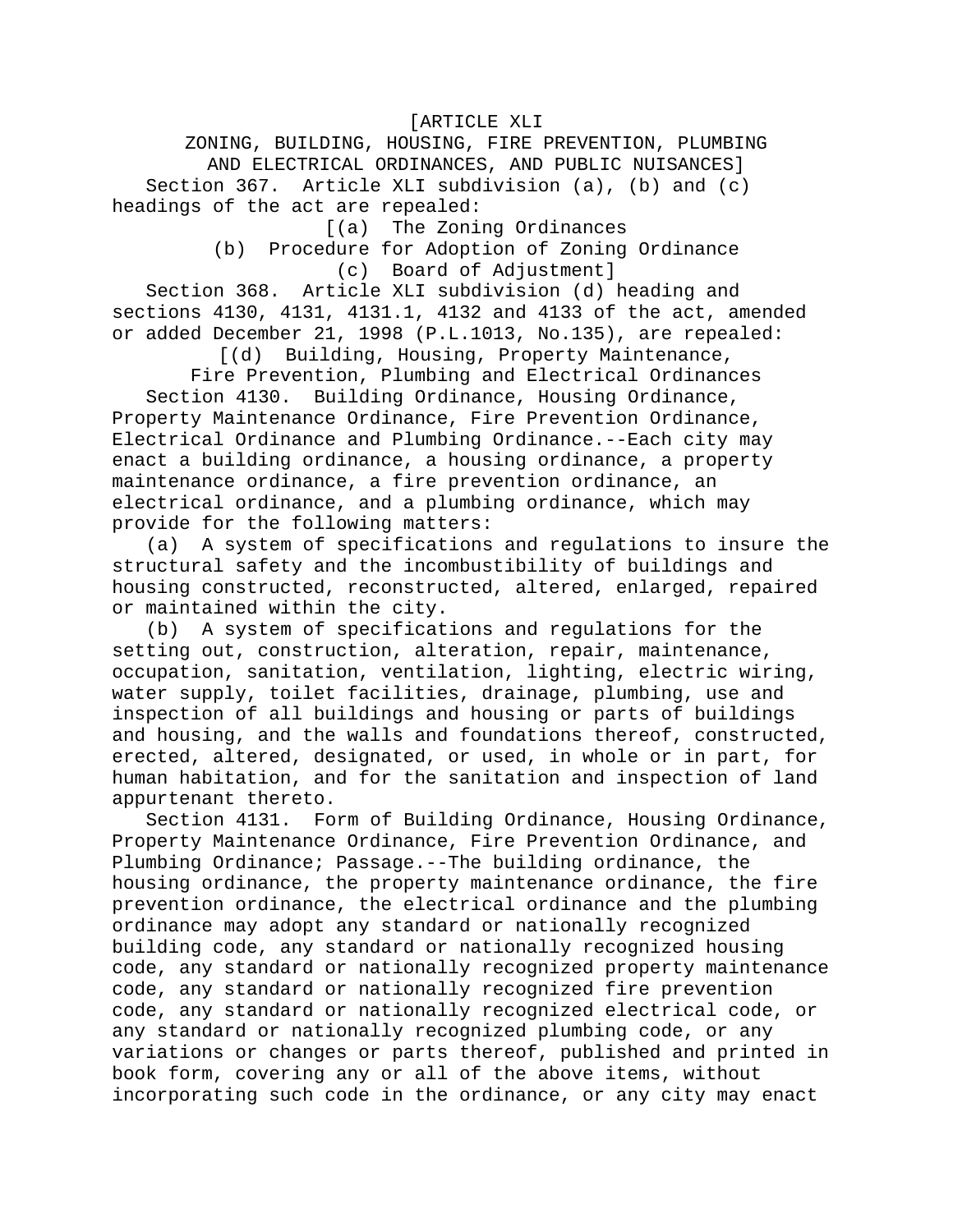any such building code, housing code, property maintenance code, fire prevention code, electrical code, or plumbing code, or any changes or variations or parts thereof, as its building ordinance, as its housing ordinance, as its property maintenance ordinance, as its fire prevention code, as its electrical code or as its plumbing code. In either event, the building ordinance or code, the housing ordinance or code, the property maintenance ordinance or code, the fire prevention ordinance or code, the electrical ordinance or code, and the plumbing ordinance or code, or any changes or variations or parts thereof, need not be advertised after passage, but notice of its consideration, in reasonable detail shall be published as required by section one thousand fourteen of this act. Not less than three copies of the building ordinance, the housing ordinance, the property maintenance ordinance, the fire prevention ordinance, the electrical ordinance or the plumbing ordinance adopted by council shall be made available to public inspection and use during business hours for at least three months after its adoption. The procedure herein set forth relating to the adoption of such building ordinances, housing ordinances, property maintenance ordinances, fire prevention ordinances, electrical ordinances and plumbing ordinances may likewise be adopted in amending, supplementing or repealing any of the provisions of such ordinances.

Section 4131.1. Penalties.--(a) Except as provided for in subsection (b), the building ordinance, the housing ordinance, the property maintenance ordinance, the fire prevention ordinance, the electrical ordinance and the plumbing ordinance may provide penalties of fine not exceeding one per month on a property and limited to no more than one thousand dollars for the first two continual and uncorrected violations of the same subsection of such ordinance on the same property and not exceeding five thousand dollars for the third and any subsequent continual and uncorrected violation of the same subsection of such ordinance on the same property.<br>(b) If a violation of the buildi

If a violation of the building ordinance, the housing ordinance, the property maintenance ordinance, the fire prevention ordinance, the electrical ordinance or the plumbing ordinance is found to pose a threat to the public's health, safety or property, then penalties of fine may be provided for as follows:

(i) not exceeding one citation per five calendar days for a continual and uncorrected violation of the same subsection of such ordinance on the same property;

(ii) limited to no less than five hundred dollars and no more than one thousand dollars for the first two continual and uncorrected violations of the same subsection of such ordinance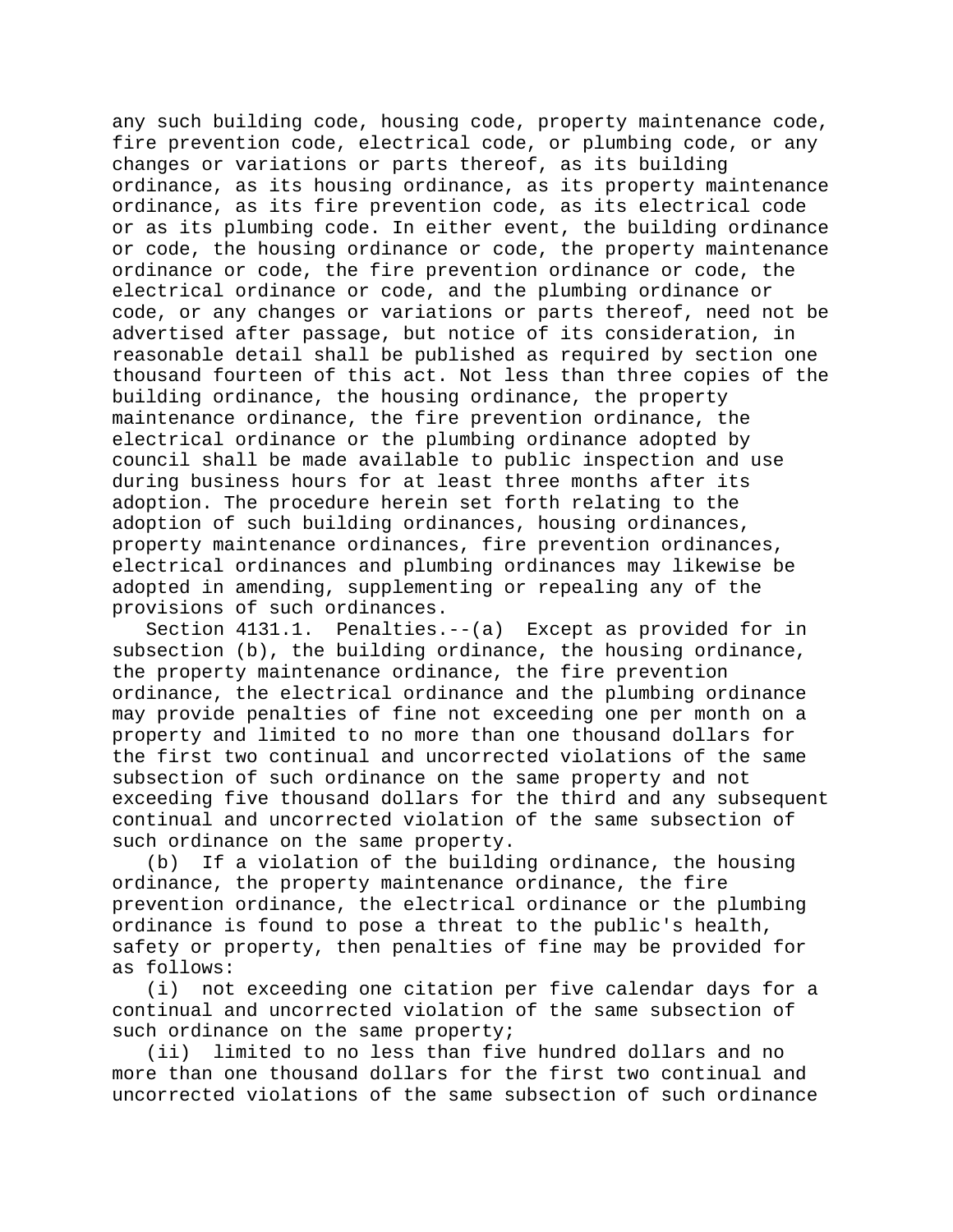on the same property and no less than one thousand dollars and not exceeding ten thousand dollars for the third and any subsequent continual and uncorrected violation of the same subsection of such ordinance on the same property, or imprisonment for any term not exceeding ninety days, or both.

(c) For violations of any ordinance not specified in subsection (a) or (b), a penalty may be imposed on any person who violated such ordinance which shall include a fine of not more than one thousand dollars, or a term of imprisonment of not more than ninety days, or both.

Section 4132. Building Inspectors, Housing Inspectors, Property Maintenance Inspectors, Fire Prevention Inspectors, Electrical Inspectors, and Plumbing Inspectors.--Council may appoint building inspectors, housing inspectors, property maintenance inspectors, fire prevention inspectors, electrical inspectors and plumbing inspectors and fix their compensation. Such inspectors shall have the right to enter upon and inspect any and all premises at all reasonable hours for the administration and enforcement of the building ordinance, the housing ordinance, the property maintenance ordinance, the fire prevention ordinance, the electrical ordinance and the plumbing ordinance. Any fees payable to them under the building ordinance, the housing ordinance, the property maintenance ordinance, the fire prevention ordinance, the electrical ordinance and the plumbing ordinance shall be paid by them to the city treasurer for the use of the city as promptly as may be.

Section 4133. Actions to Restrain Violations.--The city may, in addition to the penalties provided by its building ordinance, its housing ordinance, its property maintenance ordinance, its fire prevention ordinance, its electrical ordinance and its plumbing ordinance, bring actions at law or in equity to prevent or restrain, correct or abate any violations of its building ordinance, its housing ordinance, its property maintenance ordinance, its fire prevention ordinance, its electrical ordinance and its plumbing ordinance.]

Section 369. Article XLI subdivision (e) heading and sections 4140, 4141, 4142 and 4143 of the act are repealed:

[(e) Abatement of Public Nuisances

Section 4140. Petition for Removal of Public Nuisances; Viewers; Vacating Public Alleys, Lanes or Passageways, Declared Public Nuisances by Board of Health.--The council of any city may, by resolution, authorize and empower the mayor of such city to present a petition to the court of common pleas, setting forth that any property, building, premises, business or occupation, specifying the same fully and describing the same accurately, located within said city has become a public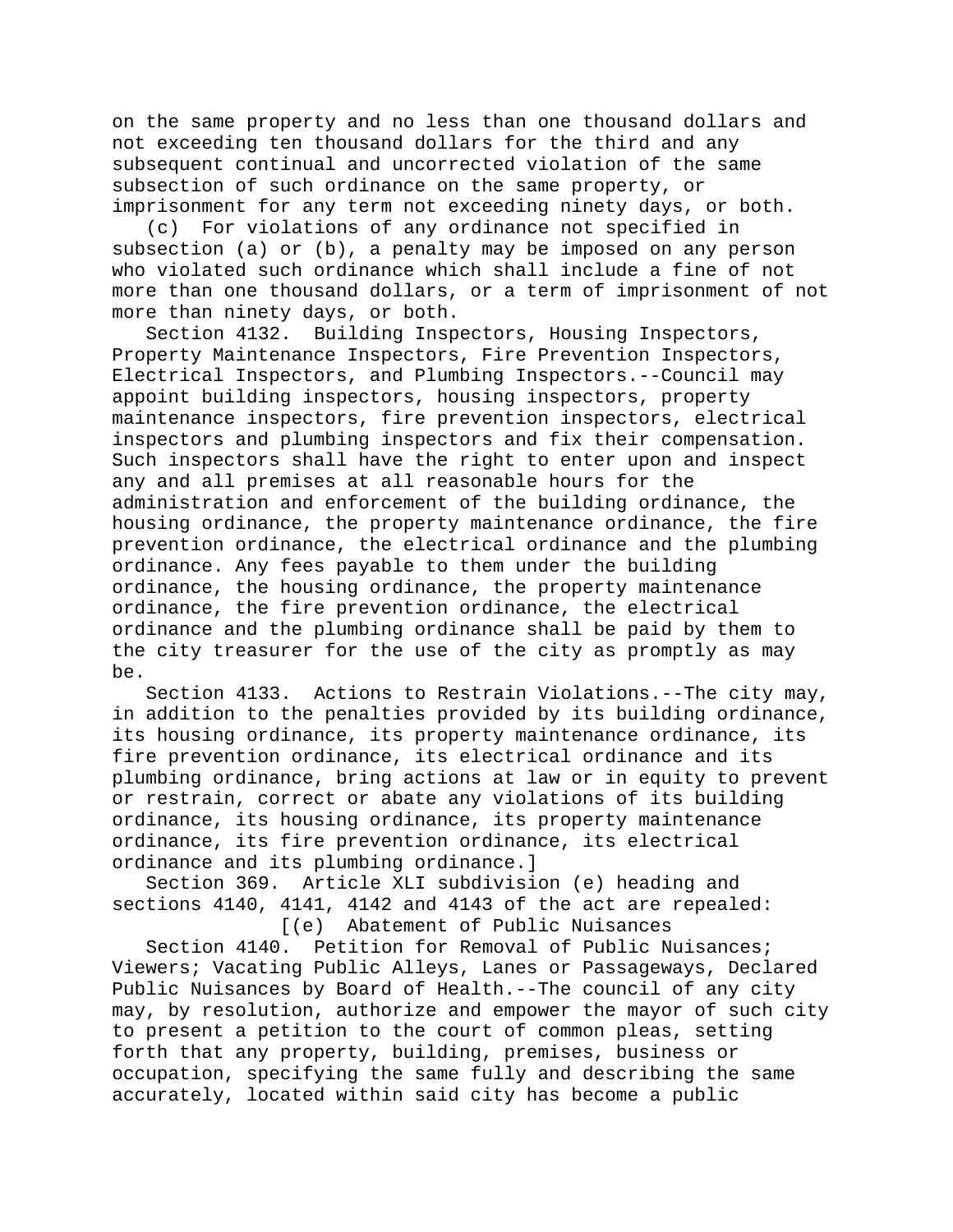nuisance, injurious or dangerous to the community and to the public health. Upon the presentation and hearing of such petition, if the nuisance complained of be not a public nuisance, per se, then the court may appoint three viewers, from the county board of viewers, to go upon the premises where said nuisance is alleged to exist--at a time to be fixed in the order appointing the same, of which time due notice shall be given to all persons affected, which shall be not less than twenty nor more than thirty days from the date of the order making such appointment--and shall thereupon, being first duly sworn, view the property, premises, building, business or occupation, shall hear the parties, their witnesses and counsel, and shall make due report thereof to the court appointing them. In any case where the board of health shall have declared any public alley, lane or passageway or a part thereof to be a public nuisance, any two or more owners of property adjacent or abutting thereof may petition council that such public alley, lane or passageway or part thereof be vacated in accordance with the procedure provided in this subdivision for the abatement of public nuisances; except that the viewers shall not question the finding of the board of health, but shall determine whether or not the said alley, lane or passageway or part thereof should be vacated. Council may, with or without the aforesaid petition, proceed for the vacating of any such public alley, lane or passageway or part thereof, except that in no case shall any such alley, lane or passageway be vacated in such a way or to such an extent as to deprive any lot abutting thereon of its sole means of ingress and egress; nor shall any alley, lane or passageway created by grant or contract and not therefore accepted by the public be vacated.

Section 4141. Power to Viewers.--The viewers, appointed as aforesaid, may:

First. Determine whether or not the property, premises, building, business or occupation is a public nuisance, and, if they shall find it is such a nuisance, shall so return in their award; and

Second. Find what, if any, compensation shall be paid by the said city to the owner or owners of said property, premises, building, business or occupation for the abatement of the same, and if the findings of the said viewers be in favor of the said city and direct the abatement of said nuisance, then judgment shall be entered upon their award within thirty days after the same is filed, unless the said award be appealed from or exceptions thereto be filed within thirty days. No execution or other process for the collection of any sum of money awarded to any person or persons, corporation or corporations, as compensation for the abatement of any such nuisance, shall issue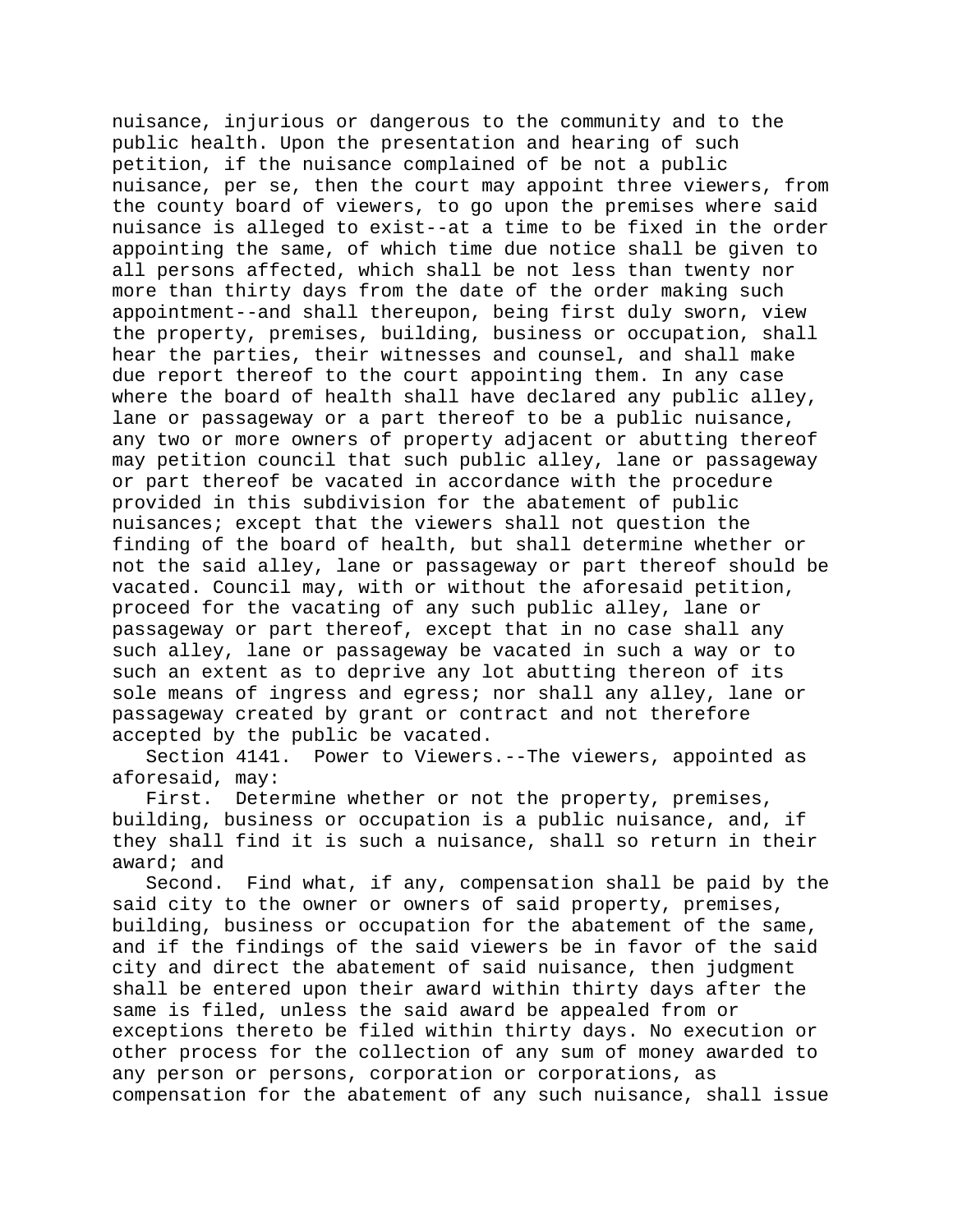until the said nuisance has been fully and completely abated, and return thereof made to the court.<br>Section 4142. Appeals.--Any of th

Appeals.--Any of the parties interested in any proceedings provided by the preceding two sections may appeal to the court of common pleas within thirty days from the date of filing an award; such appeal to be in the same form as now governs appeals from the awards of viewers appointed pursuant to this act to assess damages for property taken, injured or destroyed, the party appealing to pay the costs incurred and to give bond, with one surety, for the payment of all costs which may thereafter be incurred. Upon such appeal being perfected, the court shall frame an issue, which issue shall be placed at the head of the next trial list then open, and shall be tried by the court and jury in the same manner as feigned issues are now tried. Upon such trial the jury shall have power to find the same facts as are provided may be found by the viewers. If the jury shall find in favor of the city and award any compensation to the owner or owners of said property, premises, buildings, business or occupation, judgment shall be entered upon the verdict. No execution or other process for the collection of such judgment shall issue until the nuisance complained of shall have been fully and completely abated, and return thereof made to the court; upon which the court shall have the power to award execution or other process necessary to enforce the collection of the judgment.

Section 4143. Abatement of Public Nuisance after Award of Viewers.--Whenever the award of viewers, or the verdict of a jury, shall find that a public nuisance exists, and the owner or owners of any property, premises, building, business or occupation causing the same shall fail to abate the same within sixty days from the date of the judgment, the authorities of said city shall have full power and authority to enter upon said property, premises or building where said nuisance exists and abate the same, and shall not be liable in any form of action for so doing. The cost and expense of abating the same shall be deducted from any compensation awarded in said proceedings.]

Section 370. The act is amended by adding an article to read:

#### **ARTICLE XLI-A**

# **UNIFORM CONSTRUCTION CODE, PROPERTY MAINTENANCE CODE AND RESERVED POWERS**

**Section 4101-A. Primacy of certain codes.**

**(a) Applicability.--The Pennsylvania Construction Code Act and the Uniform Construction Code adopted under section 301 of the Pennsylvania Construction Code Act shall apply to the construction, alteration, repair and occupancy of all buildings and structures within a city.**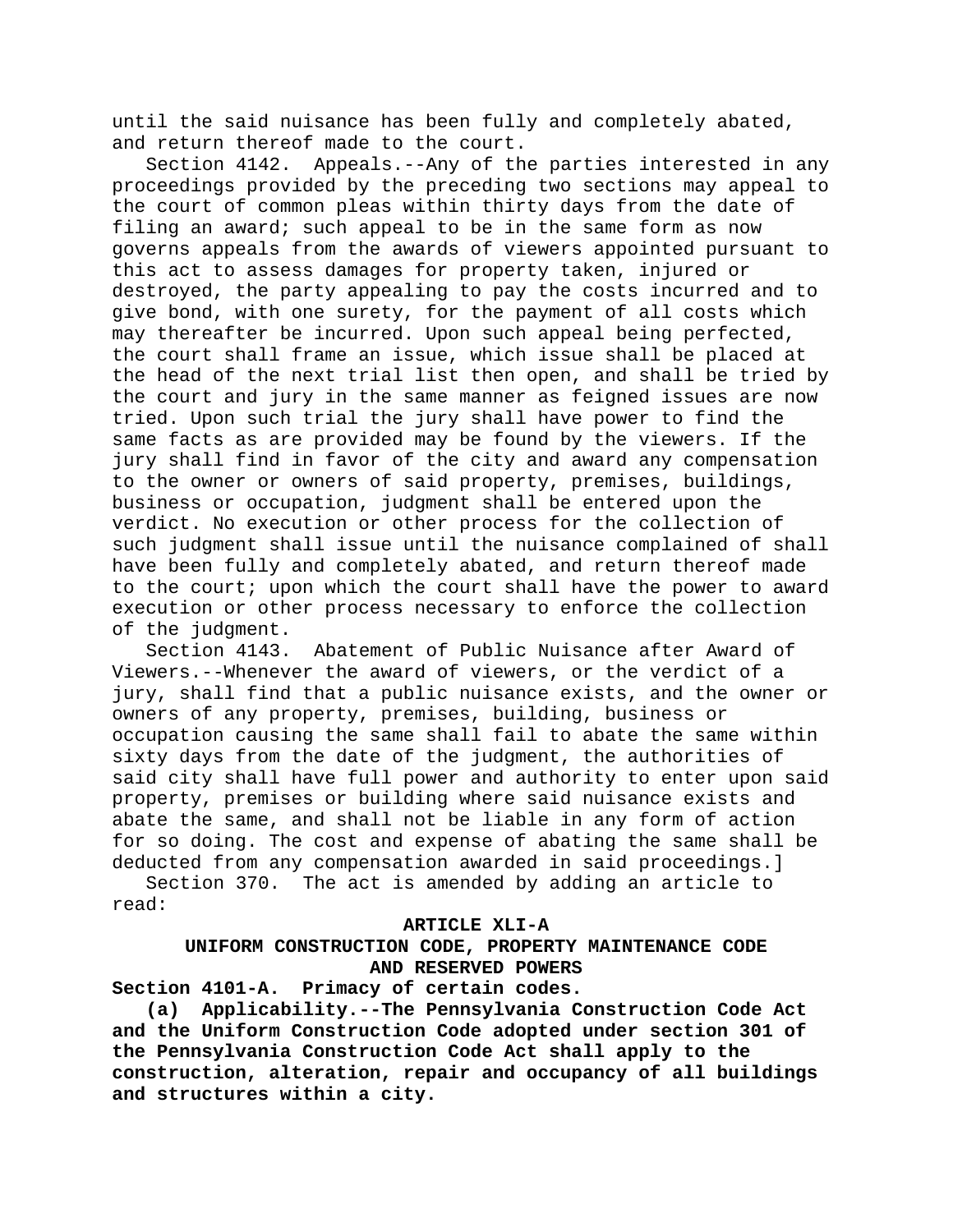**(b) Construction.--This article and any ordinance, rule or regulation adopted pursuant to this article shall not supersede or abrogate the Pennsylvania Construction Code Act or the Uniform Construction Code and shall be construed and read in pari materia with them.**

**Section 4102-A. Changes in Uniform Construction Code. A city may propose and enact an ordinance to equal or exceed the minimum requirements of the Uniform Construction Code in accordance with and subject to the requirements of section 503 of the Pennsylvania Construction Code Act. Any ordinance exceeding the provisions of the Uniform Construction Code shall be required to meet the standards provided in section 503(j)(2) of the Pennsylvania Construction Code Act. Section 4103-A. Public nuisance.**

**Any building, housing or property, or part thereof erected, altered, extended, reconstructed, removed or maintained, contrary to any of the provisions of any ordinance enacted for any of the purposes specified in this article may be reported, in accordance with Article XXVII-A, to the department designated to determine whether a public nuisance exists, and, if a public nuisance is determined to exist, it may be abated in accordance with that article, provided, however, that a violation of the Uniform Construction Code or any ordinance that equals or exceeds the Uniform Construction Code shall be subject to the provisions of the Pennsylvania Construction Code Act and the regulations adopted thereunder by the Department of Labor and Industry relating to enforcement for noncompliance. Section 4104-A. Property maintenance code.**

**(a) Enactment.--Notwithstanding the primacy of the Uniform Construction Code, a city may enact a property maintenance ordinance, including any standard or nationally recognized property maintenance code or any changes or variations or parts thereof, and it may, by reference, in accordance with section 1018.13, incorporate any standard or nationally recognized property maintenance code, or any variations or changes or parts thereof, published and printed in book form, without setting forth the text of the code in the ordinance.**

**(b) Public availability.--The full text of the property maintenance code need not be published, but, in accordance with section 1018.9, it shall be sufficient to publish a summary setting forth the provisions of the ordinance in reasonable detail and a reference to a place within the city where copies of the proposed ordinance may be examined. Not fewer than three copies of the proposed property maintenance code, or portion thereof or amendment thereto, shall be made available to public inspection and use during business hours. Copies shall also be made available to any interested party in accordance with the**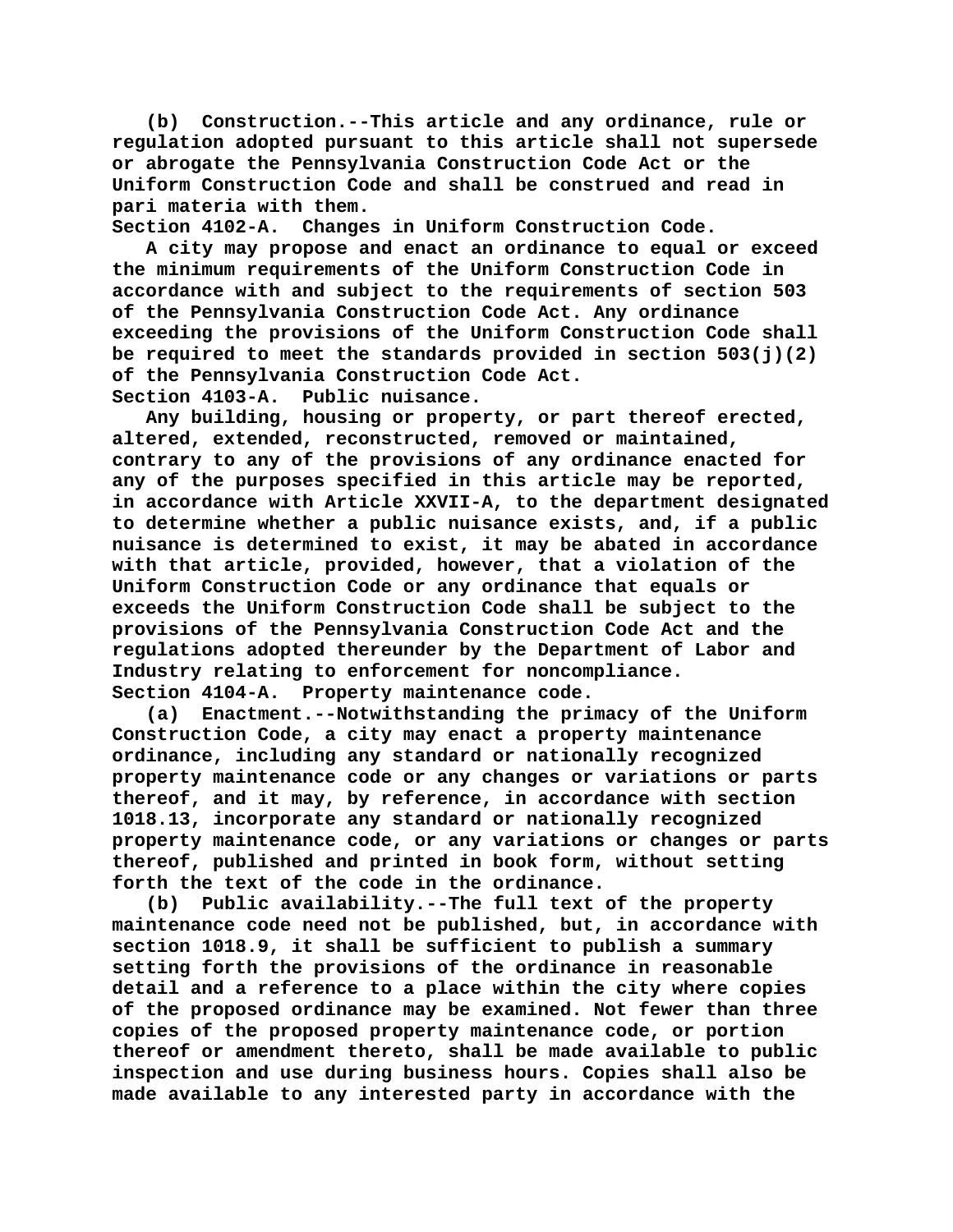**act of February 14, 2008 (P.L.6, No.3), known as the Right-to-Know Law, or may be furnished or loaned without charge.**

**(c) Violations.--A property maintenance code ordinance may provide for fines and penalties not exceeding \$1,000 or imprisonment for any term not exceeding 90 days, or both, for violations thereof. The procedure set forth under this article relating to the enactment of such ordinances may likewise be utilized in amending, supplementing or repealing any of the provisions of such ordinances.**

**(d) Inspectors.--Council may appoint property maintenance inspectors who shall have the right to, subject to constitutional standards in a similar manner as provided in section 2308, enter upon and inspect any and all premises at all reasonable hours for the administration and enforcement of the city's property maintenance code or ordinance incorporating a standard or nationally recognized property maintenance code. Any fees payable to a property maintenance inspector under the ordinance shall be paid by the property maintenance inspector to the city treasurer for the use of the city as promptly as may be.**

**(e) Additional remedies.--In addition to the penalties provided by the property maintenance ordinance, the city may institute appropriate actions or proceedings at law or in equity to prevent or restrain property maintenance violations.**

**(f) Relation to other acts.--The powers of a city as provided in this section shall be in addition to, but not limited to, the powers provided in the act of November 26, 2008 (P.L.1672, No.135), known as the Abandoned and Blighted Property Conservatorship Act, 53 Pa.C.S. Ch. 61 (relating to neighborhood blight reclamation and revitalization) and 68 Pa.C.S. Ch. 21 (relating to land banks).**

**Section 4105-A. Reserved powers.**

**If, as a result of legislative action or final order of court, for which the time for appeal has expired and no appeal has been taken or from which there is no pending appeal, the Uniform Construction Code or any replacement code is no longer applicable in cities, a city may:**

**(1) Enact and enforce ordinances to govern and regulate the construction, reconstruction, alteration, extension, repair, conversion, maintenance, occupation, sanitation, ventilation, heating, egress, lighting, electric wiring, water supply, toilet facilities, drainage, plumbing, fire prevention, fireproofing, including prescribing limitations wherein only buildings of noncombustible material and fireproofed roofs are used in construction, erection or substantial reconstruction, use and inspection of all buildings and housing or parts of buildings and housing, and**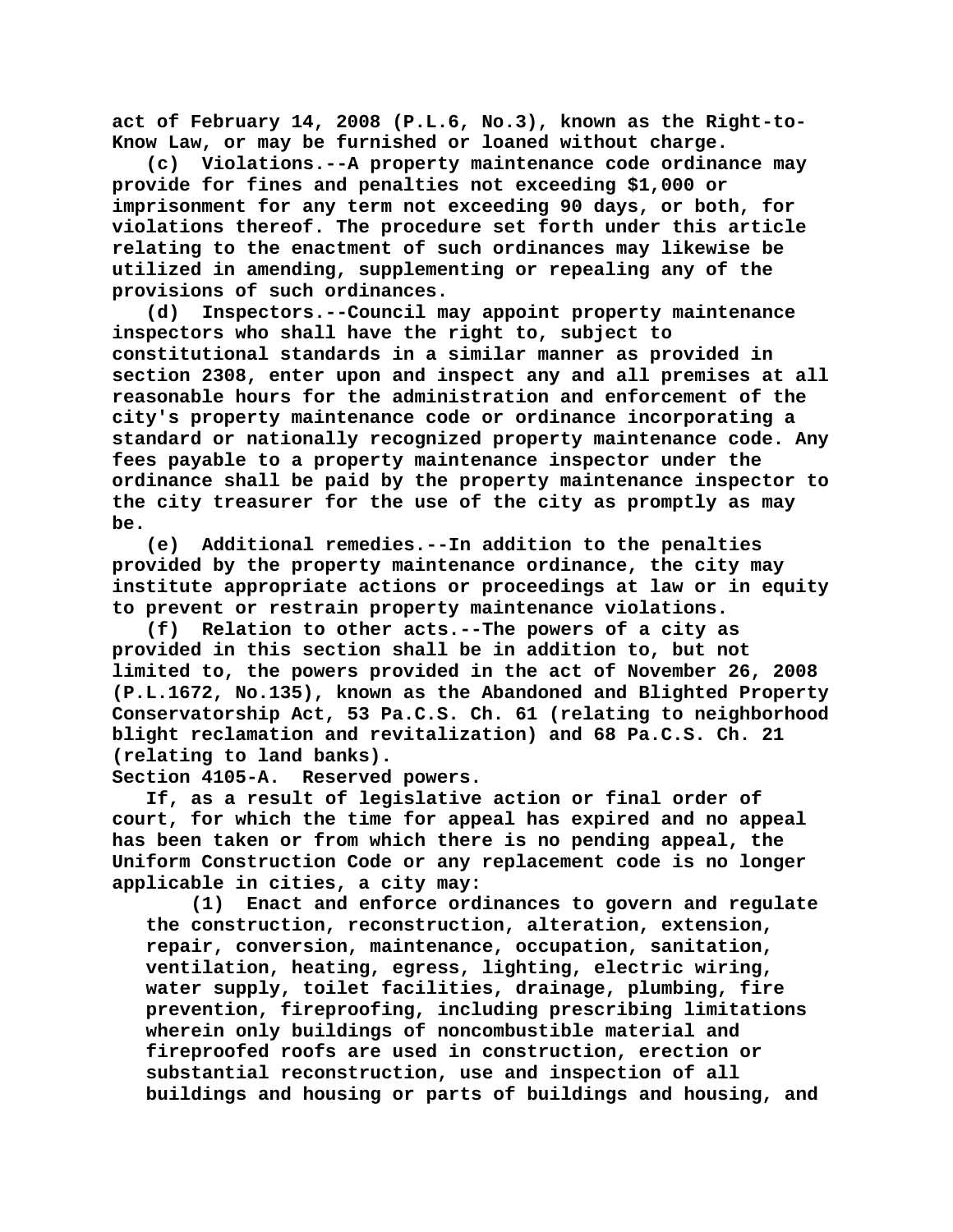**the roofs, walls and foundations thereof, and all facilities and services in or about the buildings or housing constructed, erected, altered, designed or used, in whole or in part, for any use or occupancy, and the sanitation and inspection of land appurtenant thereto. The codes may be combined or separately enacted or combined with the property maintenance code.**

**(2) Require that, before any work of construction, reconstruction, alteration, extension, repair or conversion of any building is begun, approval of the plans and specifications be secured.**

**(3) Incorporate any standard or nationally recognized code, or any variations or changes or parts thereof, published and printed in book form, without incorporating the text of the code as provided in subdivision (a.1) of Article X. The ordinances may provide for fines and penalties not exceeding \$1,000 or imprisonment for any term not exceeding 90 days, or both, for violations thereof. The procedure set forth under this article relating to the enactment of the ordinances may likewise be utilized in amending, supplementing or repealing any of the provisions of ordinances that incorporate any standard or nationally recognized code, or any variations or changes or parts thereof.**

**(4) Appoint building inspectors, housing inspectors, property maintenance inspectors, fire prevention inspectors, electrical inspectors and plumbing inspectors and fix their compensation. The inspectors shall have the right to, subject to constitutional standards in a similar manner as provided in section 2308, enter upon and inspect any and all premises at all reasonable hours for the administration and enforcement of the city's enacted codes or ordinances incorporating standard or nationally recognized codes. Any fees payable to an inspector under the ordinances shall be paid by the inspector to the city treasurer for the use of the city as promptly as may be.**

**(5) In addition to the penalties provided by ordinances, the city may institute appropriate actions or proceedings at law or in equity to prevent or restrain the unlawful construction, reconstruction, alteration, extension, repair, conversion, maintenance or use or occupation of property located within the city, to restrain, correct or abate the violation and to prevent the use or occupancy of the building, housing or structure.**

Section 371. Article XLII heading of the act is reenacted to read: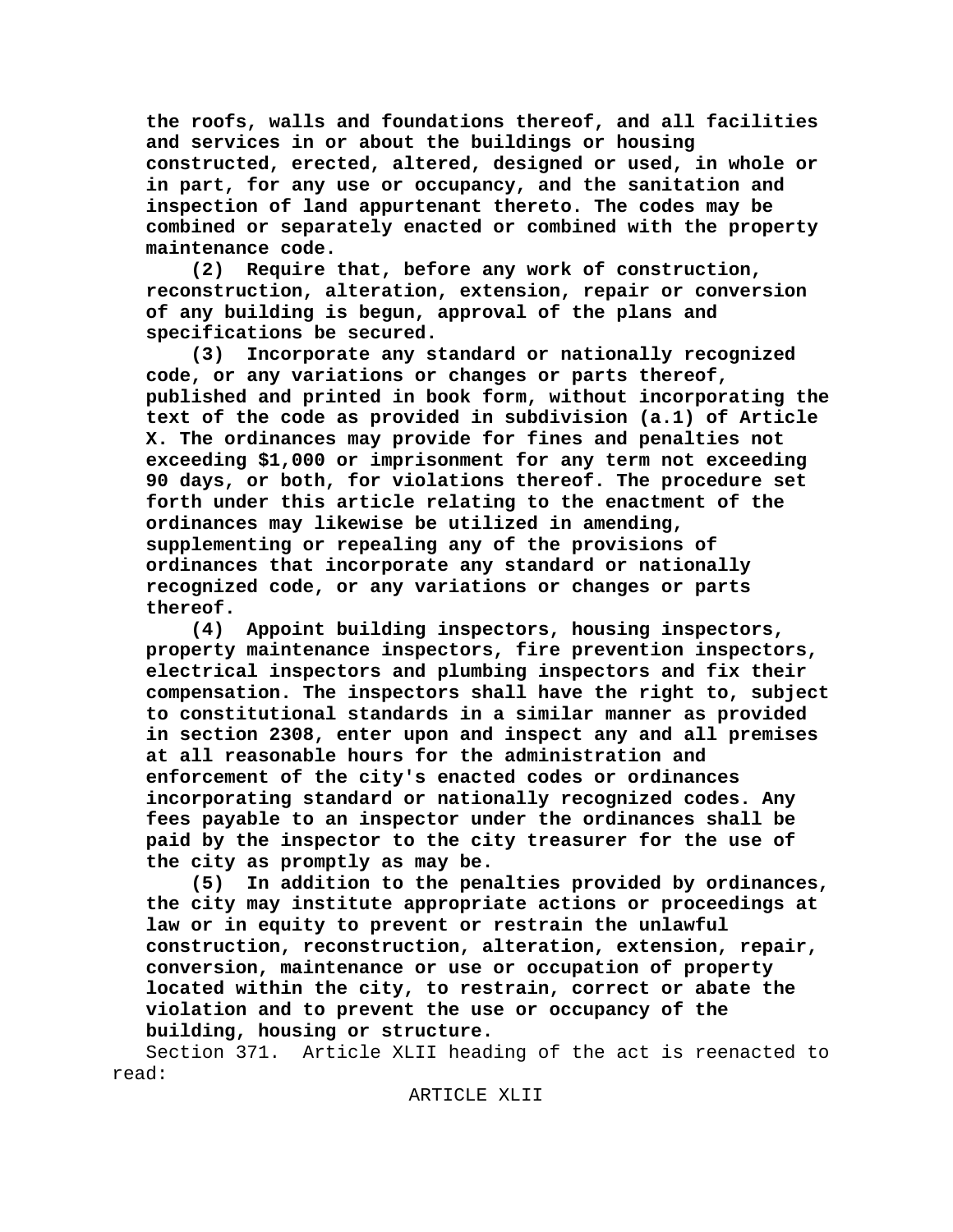#### AERONAUTICS

Section 372. Section 4201 of the act is amended to read: Section 4201. Power to Acquire Land for Aeronautical Purposes; Maintenance of Municipal Airports[, Etc.--With the approval of the Pennsylvania Aeronautics Commission, a]**.--A**city may **establish and maintain a municipal airport and may**acquire, by lease, purchase or condemnation proceedings,**subject to the limitations in 26 Pa.C.S. § 206 (relating to extraterritorial takings),** any land lying either within or without the territorial limits of the city, and within or without the territorial limits of the county in which [such]**the** city is located, which, in the judgment of council, may be necessary and desirable for the purpose of establishing and maintaining municipal airports, landing fields**, aviation easements** or intermediate landing fields and other air navigation facilities.

Section 373. Section 4202 of the act is repealed:

[Section 4202. Proceedings for Condemnation.--The proceedings for the condemnation of lands under the provisions of this article, and for the assessment of damages for property taken, injured or destroyed, shall be conducted in the manner provided by this act in the case of property taken, injured or destroyed. The title acquired by the city exercising the power to condemnation shall be a title in fee-simple.]

Section 374. Sections 4203, 4204 and 4205 of the act are amended to read:<br>Section 4203.

Leasing of Land Acquired for Aeronautical Purposes.--Any city acquiring land for any aeronautical purposes may lease the same, or part thereof to any individual or corporation desiring to use the same for [the purpose of taking off or landing an aeroplane, or for other aeronautical purposes, on such terms and subject to such conditions and regulations as may be provided. Any such city may enter into a contract, in the form of a lease, providing for the use of said land, or any part thereof, by the Government of the United States for air mail delivery, or other aeronautical purposes, upon nominal rental or without consideration] **aeronautical purposes**.

Section 4204. Operation of Facilities Jointly.--Any city may operate and maintain municipal airports, landing fields or intermediate landing fields and other air navigation facilities jointly **in accordance** with [any other political subdivision or with the Pennsylvania Aeronautics Commission, upon such terms and conditions as may be agreed upon between the council and the corporate authorities of the other contracting party or parties] **53 Pa.C.S. Ch. 23 Subch. A (relating to intergovernmental cooperation)**.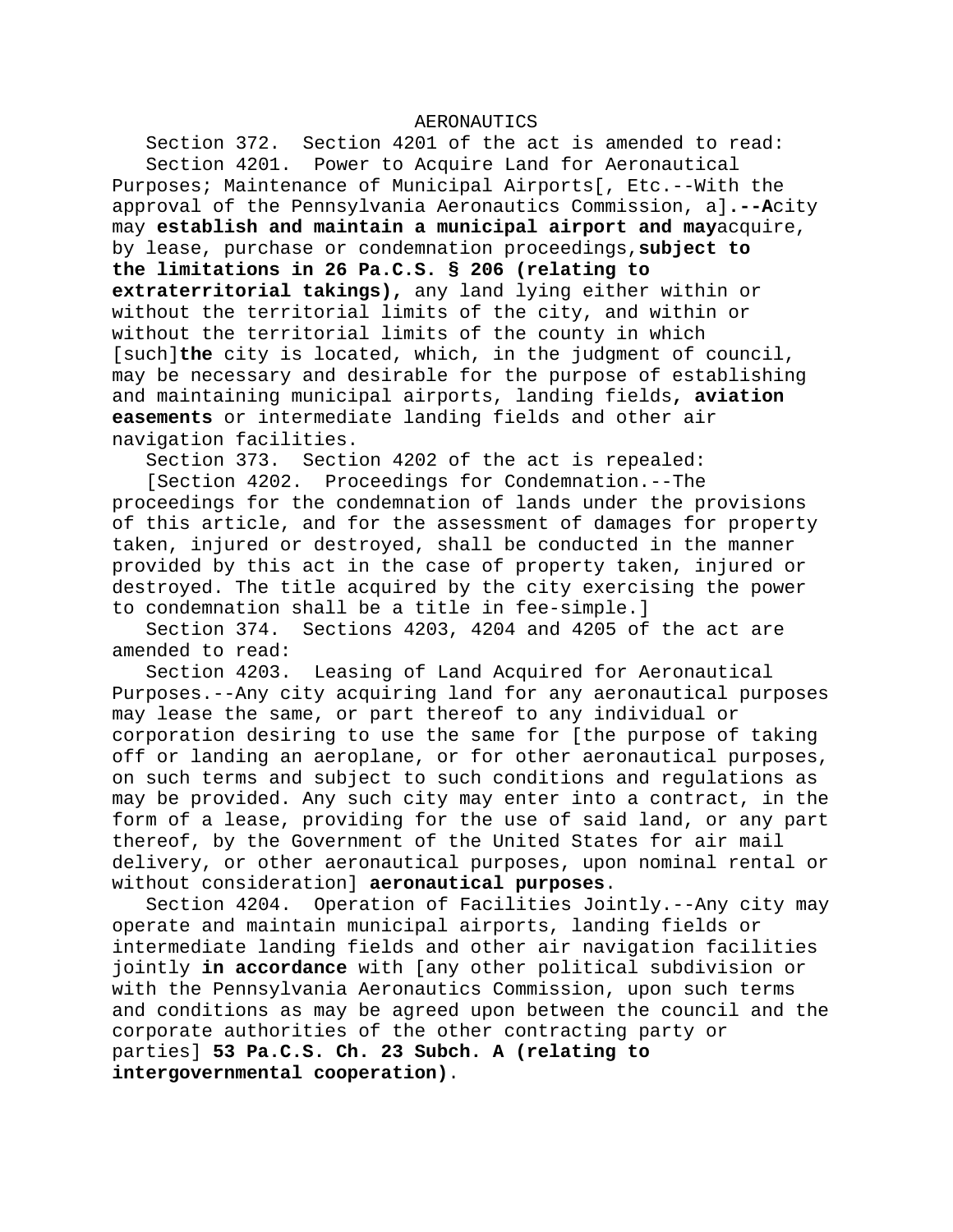Section 4205. Appropriation for Support of Air Navigation Facilities.--A city which does not own, lease[,] or operate municipal airports, landing fields or intermediate landing fields or other air navigation facilities[,] may appropriate money for the support and maintenance of any such facilities, situate either within or without the boundaries of the city, or of the county or counties in which [such] **the** city is located.

Section 375. Article XLIII and subdivision (a) headings of the act are reenacted to read:

# ARTICLE XLIII PENSIONS

## (a) Police

Section 376. Section 4301 of the act, amended December 12, 1994 (P.L.1033, No.140), is amended to read:

Section 4301. Police Pension Fund[; Direction of].-- **(a)** Cities shall establish, by ordinance, a police pension fund[, to be]**.**

**(b) The following shall apply to a police pension fund established pursuant to this section:**

**(1) The fund shall be** maintained by an equal and proportionate monthly charge against each member of the police force, which shall not exceed annually four per centum of the pay of [such] **the** member and an additional amount not to exceed one per centum of the pay of [such] **the** member to be paid by [such] **the** member or the municipal corporation to provide sufficient funds for payments required by subsection [(d) of section 4303] **(f) of section 4303** to surviving spouses even if they remarry, or if no spouse survives or if such person survives and subsequently dies, then to the child or children under the age of eighteen years, of members of the police force or of members retired on pension or who die in service[; which]**.**

**(2) The** fund shall at all times be under the direction and control of council but may be committed to the custody and management of such officers of the city or [citizens thereof, or corporations located therein] **to such other persons or entities**, as may be designated by council[, and] **by ordinance.**

**(3) The fund shall be** applied, under such regulations as council may, by ordinance, prescribe, for the benefit of such members of the police force as shall receive honorable discharge therefrom by reason of age or disability, surviving spouses even if they remarry, or if no spouse survives or if such person survives and subsequently dies, then to the child or children under the age of eighteen years, of members of the police force or of members retired on pension[; but such allowances as shall be]**.**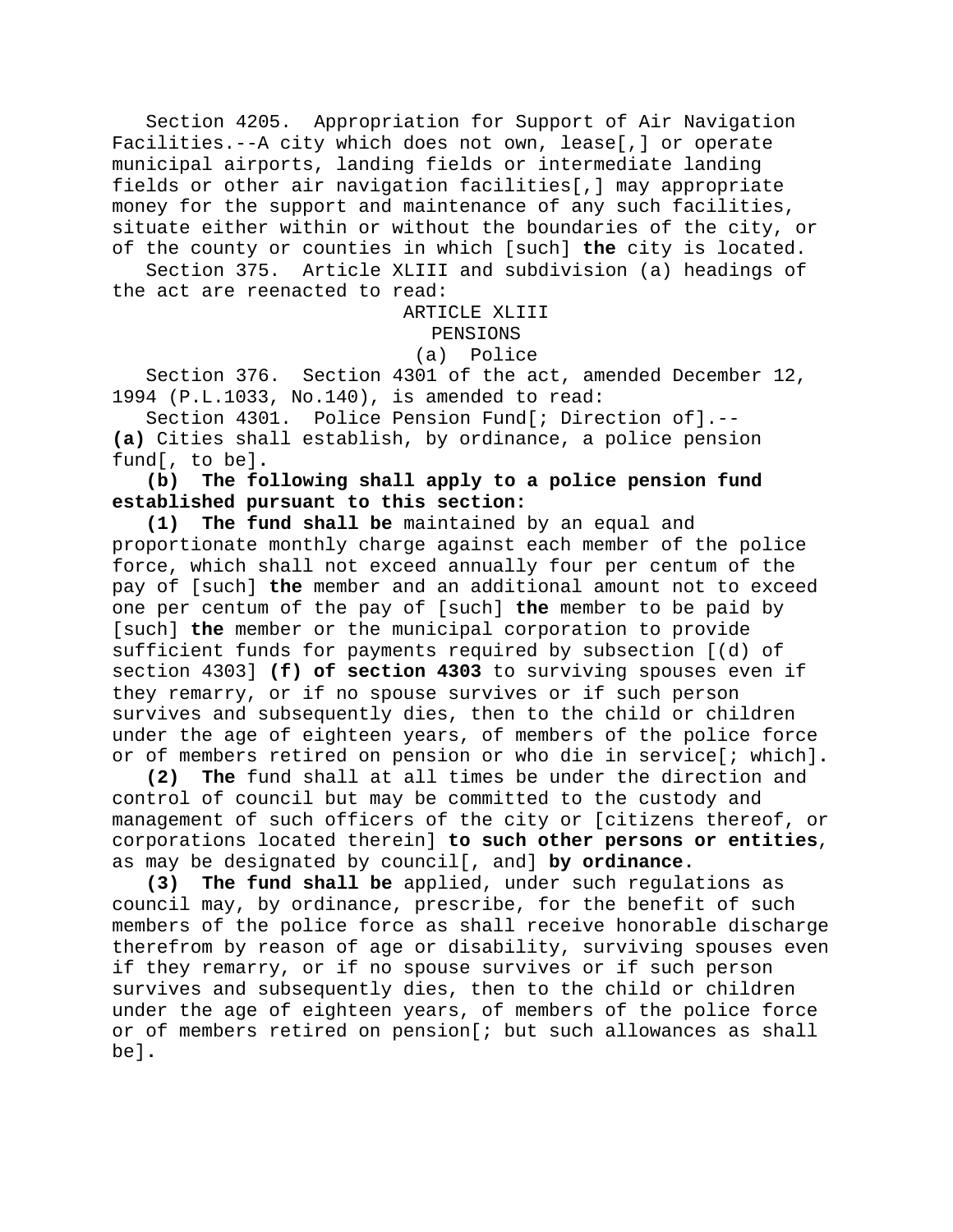**(4) Allowances** made to those who are retired by reason of the disabilities of age shall be in conformity with a uniform scale, together with service increments as hereinafter provided.

**(5)** Any compensation paid to a corporate custodian of the police pension fund shall be paid from the general fund of the city.

Section 377. Section 4302 of the act, amended November 25, 1970 (P.L.754, No.246), is amended to read:

Section 4302. Retirement; Final Discharge.--[Such ordinance shall prescribe a] **(a) With regard to continuous service andminimum retirement age requirements, the ordinance establishingthe police pension fund shall prescribe as follows:**

**(1) A** minimum period of continuous service[,] **of** not less than twenty years[, and, when].<br>(2) If any minimum retireme

**(2) If** any minimum **retirement** age is prescribed, a minimum age of fifty years[, after which members of the force may retire from active duty, and such members as are retired]**.**

**(b) Retired members, if not unfit by reason of age,disability or otherwise,** shall be subject to service[, from time to time,] as a police reserve [until unfitted for such service, when they may be finally retired by reason of age or disability] **under terms and conditions as may be established by council**.

**(c)** With the approval of council, any member of the police pension fund who is a contributor and who served in the armed forces of the United States subsequent to September 1, 1940, and who was not a member of the police pension fund prior to such military service, shall be entitled to have full credit for each year or fraction thereof, not to exceed five years of such service upon [his] **the member's** payment to the police pension fund of an amount equal to that which [he] **the member**would have paid had [he] **the member** been a member during the period for which [he desires] credit **is desired**, and [his] **the member's** payment to [such] **the** fund of an additional amount as the equivalent of the contributions of the city on account of such military service.

Section 378. Section 4302.1 of the act, added December 17, 1990 (P.L.715, No.178), is amended to read:

Section 4302.1. Limited Vested Benefit.--(a) The ordinance**establishing a police pension fund** may provide for a limited vested benefit if such would conform to section 305 of the act of December 18, 1984 (P.L.1005, No.205), known as the "Municipal Pension Plan Funding Standard and Recovery Act."

**(b)** Under [the provisions of the benefit, should] **a limitedvested benefit,** a member of the police pension fund, [before completing] **who has not completed** the minimum [age and minimum] period of continuous service [requirements but after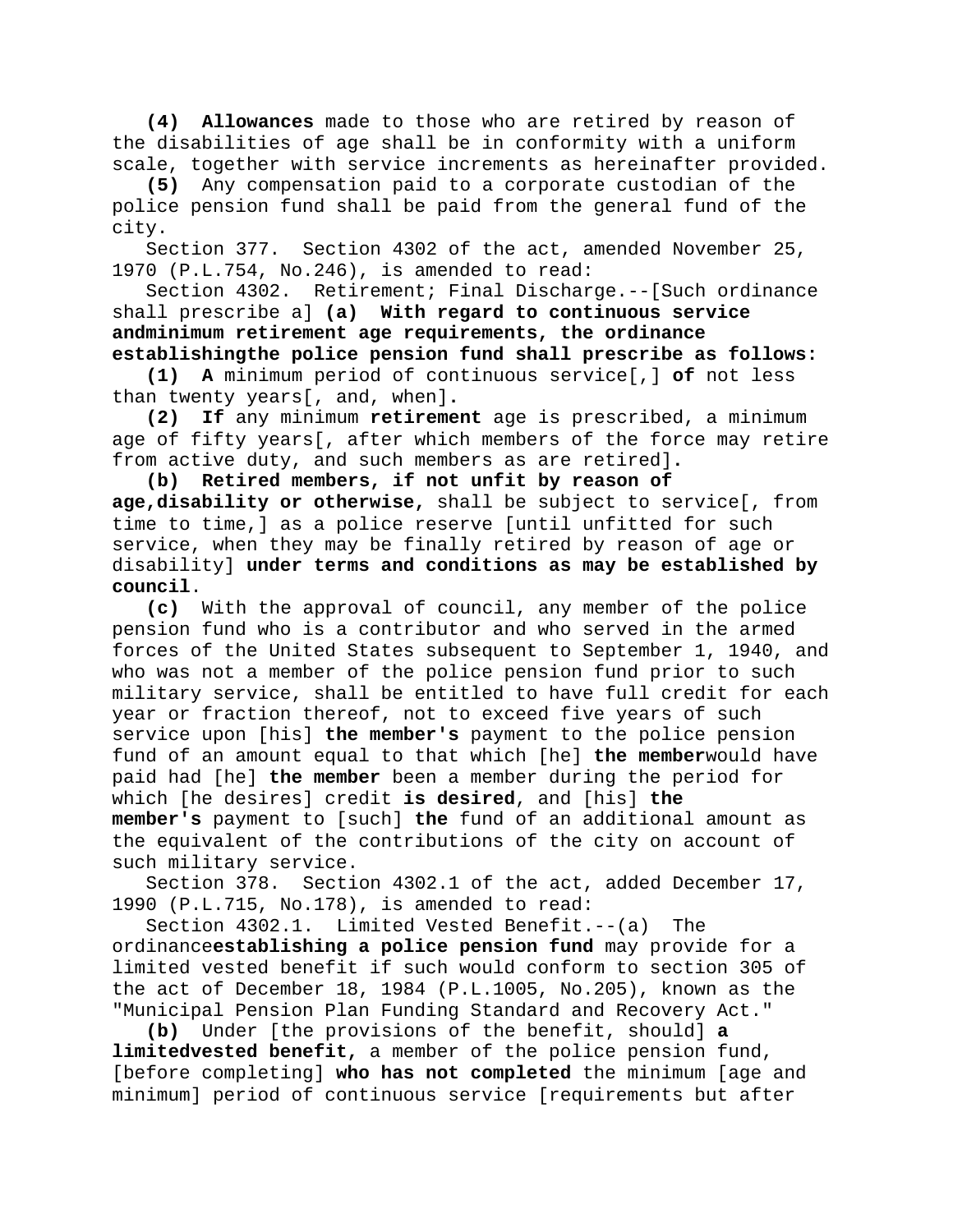having]**requirement and satisfied any applicable minimum agerequirement, but who has** completed twelve years of full-time service, [the member] shall be entitled to vest [his or her]**the member's** retirement benefits subject to **each of** the following conditions:

(1) [the] **The** member must file with the management board of the police pension fund a written notice of [his or her] **themember's** intention to vest[;]**.**

(2) [the] **The** member must include in the notice, the date the member intends to terminate [his or her] **the member's**service as a full-time police officer[;]**.**

(3) [the] **The** termination date shall be at least thirty days later than the date of notice to vest[;]**.**

(4) [the] **The** member must be in good standing with the police department on the date of notice to vest[; and]**.**

(5) [the] **The** board shall indicate on the notice to vest the rate of the monthly pay of the member as of the date of [said]**the** notice to vest or the highest average annual salary which the member received during any five years of service preceding said date, whichever is the higher.

[(b)] **(c)** Upon reaching the date which would have been the member's retirement date had the member continued [his or her]**the member's** full-time employment with the police department, the member shall notify the board, in writing, that the member desires to collect [his or her] **the member's** pension. The amount of retirement benefits the member is entitled to receive under this section shall be computed as follows:

(1) [the] **The** initial determination of the member's base retirement benefits shall be computed on the salary indicated on the notice to vest[; and]**.**

(2) [the] **The** portion of the base retirement benefits due the member shall be determined by applying to the base amount the percentage that [his or her] **the member's** years of service actually rendered bears to the years of service which would have been rendered had the member continued to be employed by the department until [his or her] **the member's** minimum retirement date.

Section 379. Section 4303 of the act, amended January 18, 1952 (1951 P.L.2105, No.596), October 22, 1955 (P.L.723, No.207), November 25, 1970 (P.L.754, No.246), October 4, 1978 (P.L.950, No.188), December 17, 1990 (P.L.715, No.178), December 12, 1994 (P.L.1033, No.140) and June 19, 2002 (P.L.442, No.65), is amended to read:

Section 4303. Allowances and Service Increments.--(a) Payments for allowances shall [not] **only** be a charge **on thepolice pension fund and shall not be a charge** on any other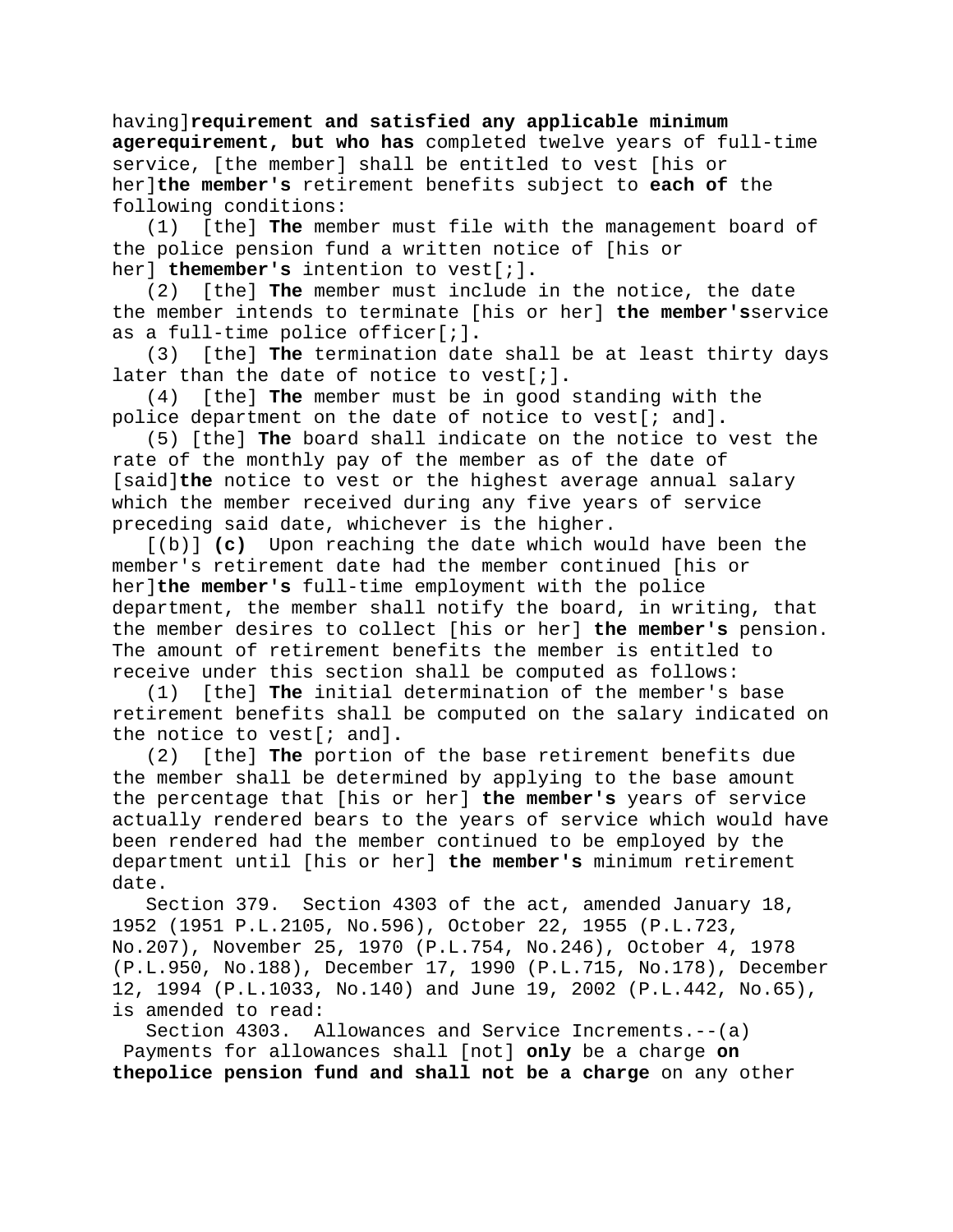fund**under the control, or** in the treasury**,** of the city [or under its control save the police pension fund herein provided for].

**(b)** The basis of the apportionment of the pension shall be determined by the rate of the monthly pay of the member at the date of injury, death, honorable discharge, vesting under section 4302.1 or retirement, or the highest average annual salary which the member received during any five years of service preceding injury, death, honorable discharge, vesting under section 4302.1 or retirement, whichever is the higher, and**,** except as to service increments provided for in subsection [(b) of this section] **(d)**, shall not in any case exceed in any year one-half the annual pay of [such] **the** member computed at [such] **the** monthly or average annual rate, whichever is the higher.

[(a.1)] **(c)** The provisions of subsection [(a)] **(b)**providing that the apportionment of the pension shall not in any case exceed in any year one-half the annual pay of [such]**the** member computed at [such] **the** monthly or average annual rate, whichever is the higher, shall not apply to a city of the third class whether operating under an optional charter adopted in accordance with the act of July 15, 1957 (P.L.901, No.399), known as the "Optional Third Class City Charter Law," or under a home rule charter adopted in accordance with 53 Pa.C.S. Pt. III Subpt. E (relating to home rule and optional plan government), which had in effect pension plans prior to the effective date of this subsection that provided pensions in an amount greater than fifty per centum of salary.

[(b)] **(d)** In addition to the retirement allowance which is authorized to be paid from the police pension fund by this act, and notwithstanding the limitations therein placed upon such retirement allowances and upon contributions, every contributor who shall become entitled to the retirement allowance shall also be entitled to the payment of a "service increment" in accordance with and subject to the conditions hereinafter set forth.<br> $(1)$ 

Service increment shall be the sum obtained by computing the number of whole years after having served the minimum required by this act during which a contributor has been employed by [such] **the** city and paid out of the city treasury, including credit for military service as provided in section 4302, and multiplying the said number of years so computed by an amount equal to one-fortieth of the retirement allowance which has become payable to [such] **the** contributor in accordance with the provisions of this act. In computing the service increment, no employment after the contributor has reached the age of sixty-five years shall be included, and no service increment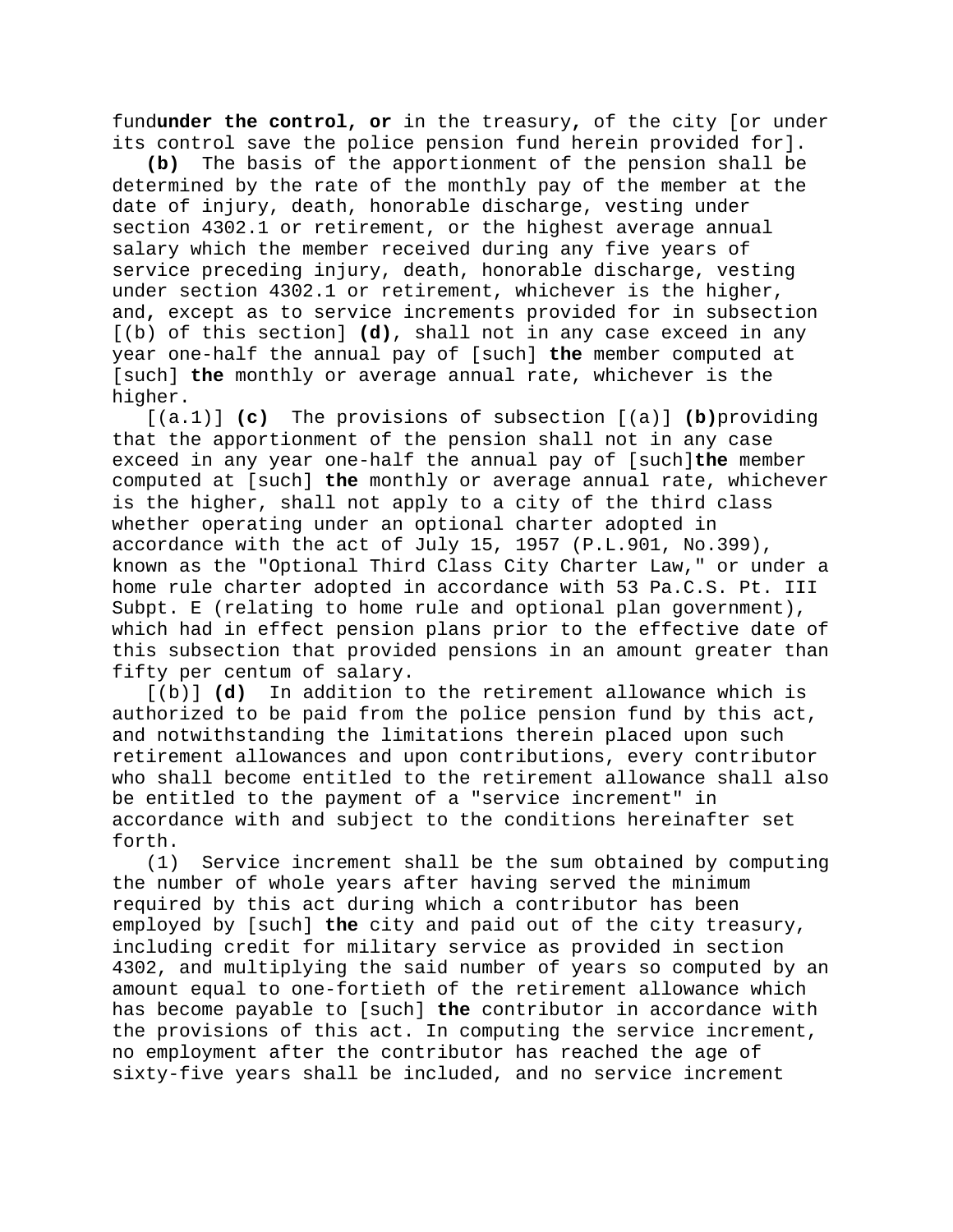shall be paid in excess of one hundred dollars (\$100.00) per month.

(2) Each contributor, from and after [the effective date of this amendment] **January 1, 1952**, shall pay into the retirement fund a monthly sum in addition to [his or her] **the contributor's** retirement contribution, which shall be equal to one-half of one per centum of [his or her] **the contributor's**salary[: Provided, That such]**, provided, however, that the**payment shall not exceed the sum of one dollar (\$1.00) per month[: And provided, That such]**, and further provided that the**service increment contribution shall not be paid after a contributor has reached the age of sixty-five years.

(3) Persons who are contributors on [the effective date of this amendment] **January 1, 1952,** who have already reached the age of sixty-five years shall have [his or her] **thecontributor's** service increment computed on the years of employment prior to the date of reaching [his or her] **thecontributor's** sixty-fifth birthday.

(4) Service increment contributions shall be paid at the same time and in the same manner as retirement contributions, and may be withdrawn in full, without interest, by persons who leave the employment of [such] **the** city, subject to the same conditions by which retirement contributions may be withdrawn, or by persons who retire before becoming entitled to any service increment.

(5) All members of the police force who are now contributors to the retirement fund and all those employed by the city after [the effective date of this amendment] **January 1, 1952**, if required to become contributors to the retirement fund, shall be subject to the provisions of this act.

(6) After [the effective date of this clause] **June 19, 2002**, a city may agree to make service increment payments in excess of one hundred dollars (\$100) per month as long as [such] **the** payments do not exceed five hundred dollars (\$500) per month, and, in computing such service increments, no employment after the contributor has reached the age of sixtyfive years shall be included[: Provided, That]**, provided that**any agreement to provide an increase in service increment payments shall include a proportionate increase in the amount each contributor shall pay into the retirement fund under clause (2), not to exceed five dollars (\$5) per month.

[(c)] **(e)** The spouse of a member of the police force or a member who retires on pension who dies or if no spouse survives or if such person survives and subsequently dies or remarries, then the child or children under the age of eighteen years of a member of the police force or a member who retires on pension who dies on or after [the effective date of this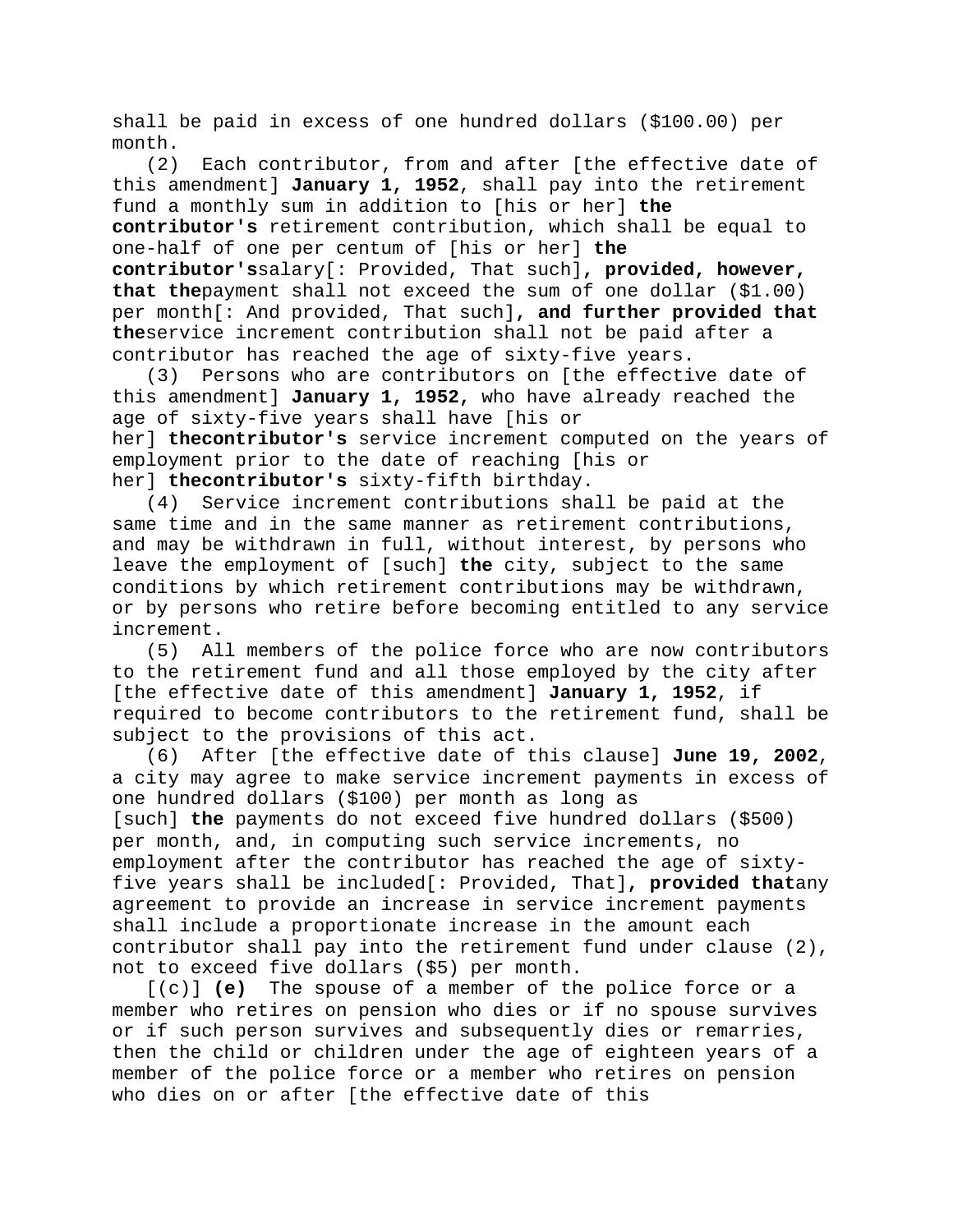amendment]**August 1, 1963**, shall, during the lifetime of the surviving spouse, even if the surviving spouse remarries, or until reaching the age of eighteen years in the case of a child or children, be entitled to receive a pension calculated at the rate of fifty per centum of the pension the member was receiving or would have been receiving had [he] **the member** been retired at the time of [his] **the member's** death and may receive the pension the member was receiving or would have been receiving had [he] **the member** been retired at the time of [his]**the member's** death.

[(d)] **(f)** Any police officer who has less than ten years of service and who dies or is totally disabled due to injuries or mental incapacities not in line of duty and is unable to perform the duties of a police officer[,] may be entitled to a pension of twenty-five per centum of [his] **the police officer's**annual compensation. For death or injuries received after ten years of service the compensation may be fifty per centum of [his] **the police officer's** annual compensation.

**(g)** The disability pension may be payable to the police officer during [his] **the police officer's** lifetime and if [he shall die] **the police officer dies**, the pension payment that [he] **the police officer** was receiving may be continued to be paid to [his] **the police officer's** spouse if [such person] **thespouse** survives or if [such person] **the spouse** subsequently dies or remarries, then the child or children under the age of eighteen years of the police officer.

Section 380. Section 4303.1 of the act, amended June 30, 1969 (P.L.98, No.36), is amended to read:

Section 4303.1. Increase of Allowances After Retirement.-- **(a)** Any city may, at any time, at its discretion, upon the recommendation of the persons having custody and management of the police pension fund, increase the allowances of persons receiving allowances of any kind from the police pension fund by reason of and after the termination of the services of any member of said fund. [Such increases]<br>(b) Increases made pursuant to th

**(b) Increases made pursuant to this section** shall be in conformity with a uniform scale, which may be based on the cost of living, but the total of any such allowances shall not at any time exceed one-half of the current salary being paid [patrolmen] **patrol persons** of the highest pay grade.

Section 381. Section 4303.2 of the act, added October 3, 1988 (P.L.735, No.104), is amended to read:

Section 4303.2. Total Disability.--(a) Notwithstanding any provision of this act, any police officer who becomes totally disabled due to injuries sustained in the line of duty shall be deemed to be fully vested in the police pension fund, regardless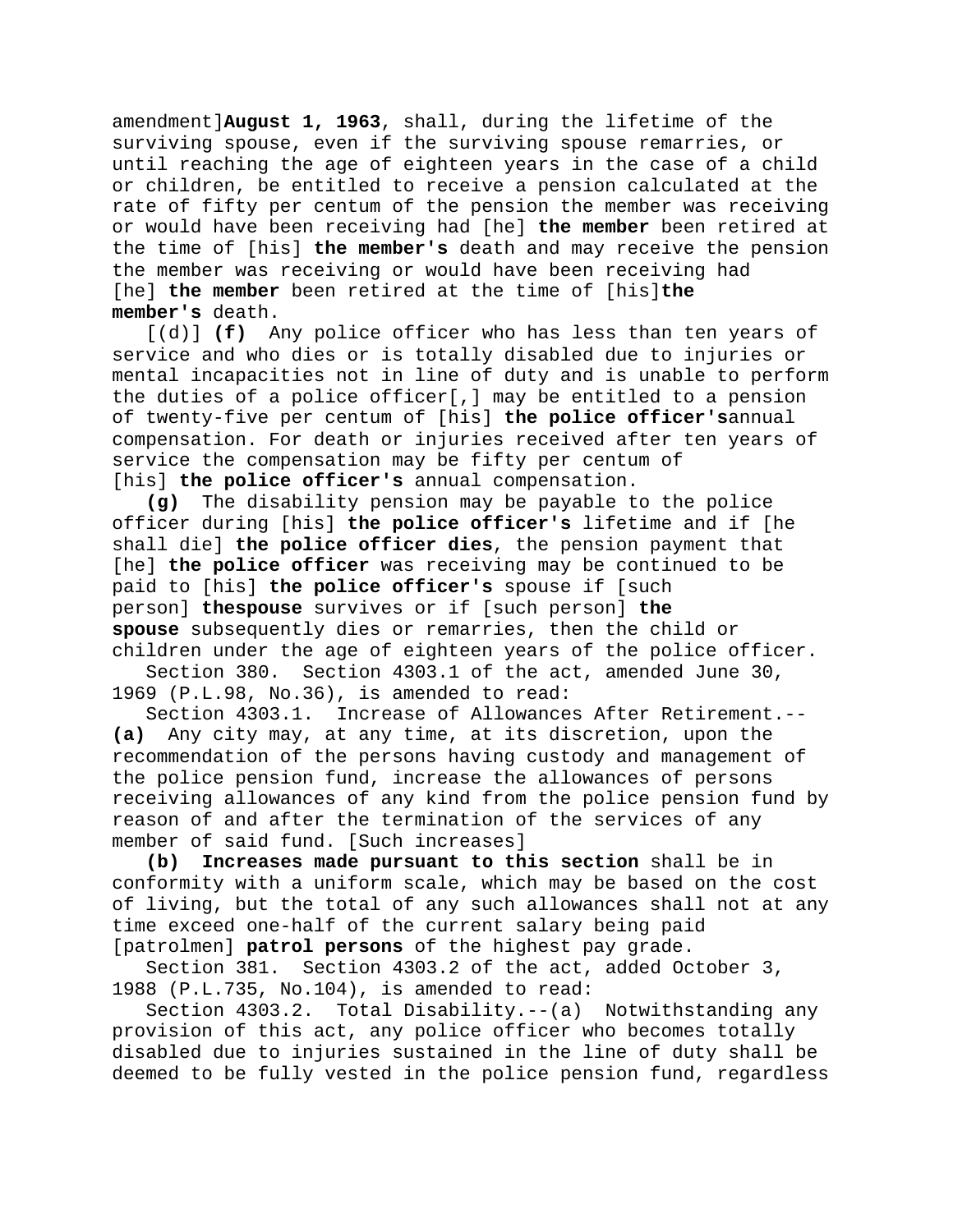of the actual number of years of credited service, and shall be eligible for immediate retirement benefits.

(b) Claims under this section shall be decided by the governing body of the city. Proof of disability shall be by competent medical evidence provided by the claimant. The governing body of the city may at any time have the claimant examined by its own physician.

(c) Claims under this section may be brought as the regulations of the city council prescribe. Hearings and appeals shall be as provided in [Title 2 of the Pennsylvania Consolidated Statutes] **2 Pa.C.S.** (relating to administrative law and procedure).

(d) The pension fund shall be subrogated to the right of the claimant to the extent of any payments made under the act of June 2, 1915 (P.L.736, No.338), known as ["The Pennsylvania Workmen's Compensation Act,"] **the "Workers' Compensation Act,"**or the act of June 28, 1935 (P.L.477, No.193), referred to as the Enforcement Officer Disability Benefits Law.

(e) Definition.--As used in this section, "total disability" shall mean permanent mental or physical impairment which renders the police officer unable to perform [his] **the officer's** duties.

Section 382. Section 4304 of the act is amended to read:

Section 4304. Inalienable Rights in Fund.--Whenever any person shall become entitled to receive an allowance from the police pension fund, and shall have been admitted to participate therein, [he] **the person** shall not be deprived of [his] **the person's** right to an equal and proportionate participation therein [upon] **on** the basis upon which [he] **the person** first became entitled thereto.

Section 383. Section 4305 of the act, amended October 4, 1978 (P.L.950, No.188), is amended to read:

Section 4305. Payments to **Police** Pension [Funds by City.-- There] **Fund by City.--Unless otherwise required by the act of December 18, 1984 (P.L.1005, No.205), known as the "Municipal Pension Plan Funding Standard and Recovery Act," or by any other provision of law, this section shall govern the payment to the police pension fund of moneys raised by taxes levied by the city:**

**(1) A city** shall [be paid] **pay** annually to the [organization or association, constituting and having in charge the distribution of police pension funds in every city,] **police pension fund** a sum of money sufficient to meet the requirements of and to maintain [such police pension] **the** fund which sum in no year shall be less than one-half of one per centum nor more than three per centum of all city taxes levied by the city, other than taxes levied to pay interest on or extinguish the debt of the city [or any part thereof].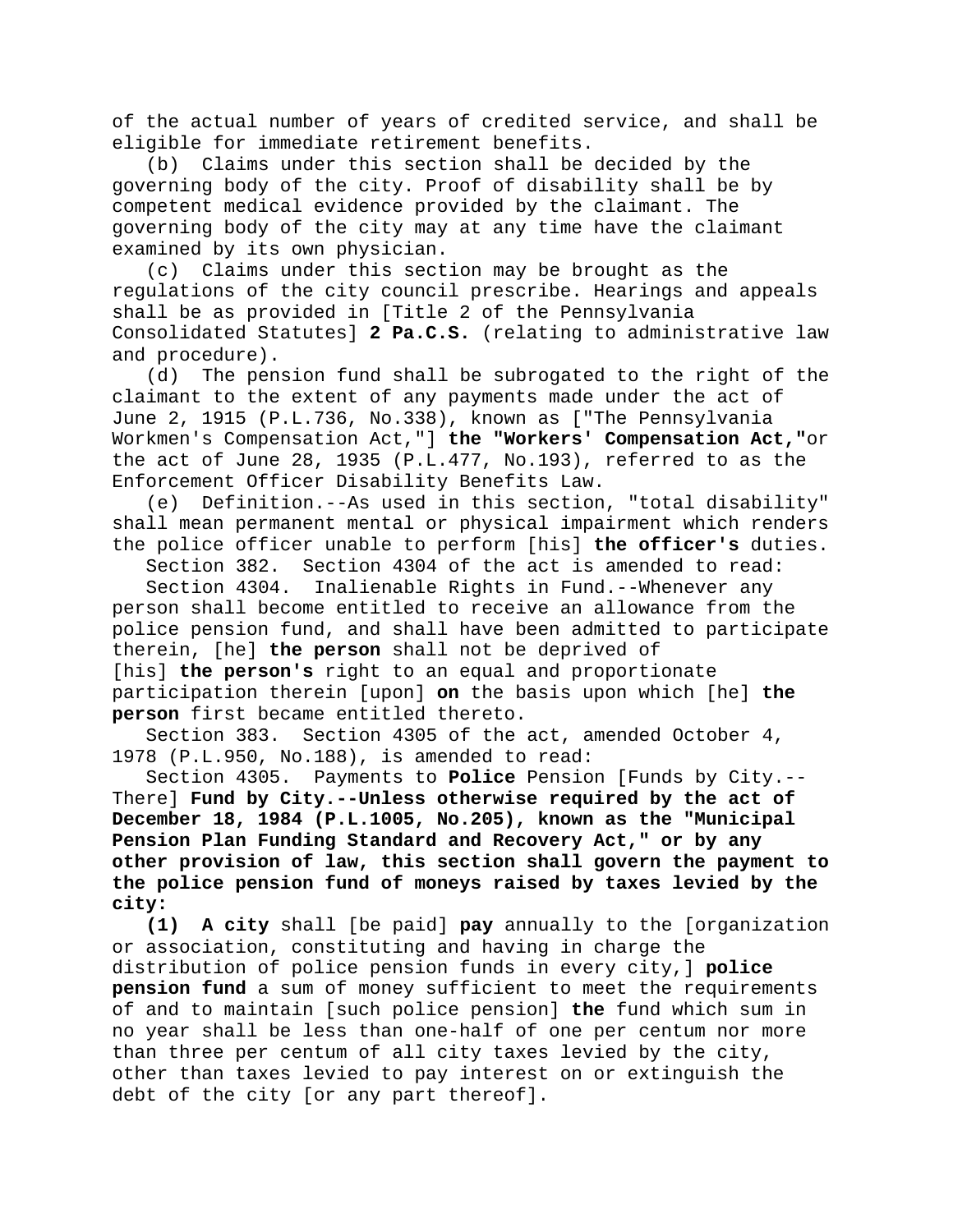**(2)** Council may exceed the limitations imposed by this section if an additional amount is deemed necessary to provide sufficient funds for payments to surviving spouses of members retired on pension or killed or who die in the service[: Provided, however, That]**, provided, however, that** the city may annually pay into [said] **the** fund not less than one-half of one per centum of all city taxes levied by the city, other than taxes levied to pay interest on or extinguish the debt of the city [or any part thereof].

Section 384. Sections 4306 and 4307 of the act are amended to read:

Section 4306. [Designation of Organization to Manage Pension Fund.--The organization, having in charge the distribution of police pension funds, herein mentioned, shall consist only of such as is by ordinance designated as the official and authorized organization or association to hold, receive, and distribute the funds of moneys for the purpose of pensioning the police officers of the city.] **Management of Police Pension Fund.--Only the persons designated, in accordance with section 4301(b)(2), shall be authorized to make decisions to hold, receive and distribute the moneys of the police pension fund.**

Section 4307. Trusts for Benefit of Police Pension Fund.-- Any city may take, by gift, grant, devise or bequest, any money or property, real, personal or mixed, in trust for the benefit of [such] **the** pension fund, and the care, management, investment and disposal of [such] **the** trust funds or property shall be vested in such officer or officers of the city, for the time being, as the council may designate, and [such] **the**care, management and disposal shall likewise be directed by ordinance and the [said] trust funds shall be governed thereby, subject to such directions, not inconsistent therewith, as the donors of [such] **the** funds and property may prescribe.

Section 385. Section 4308 of the act, amended October 4, 1978 (P.L.950, No.188), is amended to read:

Section 4308. Repayment Before Retirement.--[If for any cause any] **(a) If a contributing** member of the police [force contributing to the] pension fund shall cease to be a member of the **police** force before [he becomes] **becoming** entitled to a pension, the total amount of the contributions paid into the pension fund by [such] **the** member shall be refunded to [him]**the member** in full, without interest.

**(b)** If [any such] **a** member shall have returned to [him] **themember** the amount contributed[,] and shall afterward again become a member of the police force, [he] **the member** shall not be entitled to the pension designated until twenty years after [his] **the member's** reemployment, unless [he shall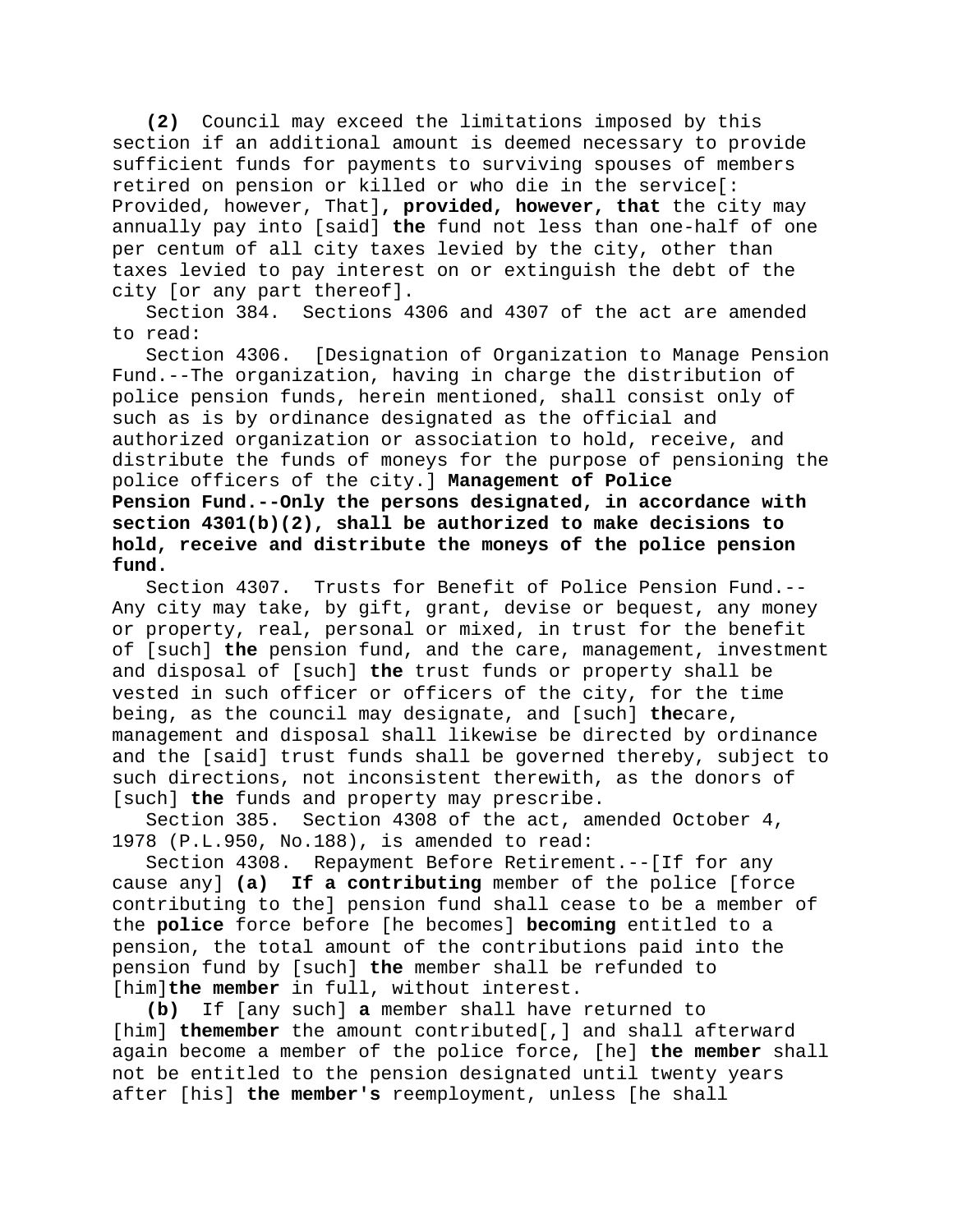return] **the member returns** to the pension fund the amount withdrawn, in which event the period of twenty years shall be computed from the time the member first became a member of the police force, excluding therefrom any period of time during which the member was not employed by the police force.

**(c)** In the event of the death of a member of the police force not in the line of service before the member becomes entitled to [the pension aforesaid and such] **a pension and ifthe** member is not survived by a spouse or family entitled to payments as [hereinbefore] provided **in this subdivision**, the total amount of contributions paid into the pension fund by the member shall be paid over to [his] **the member's** estate.

Section 386. Section 4309 of the act, added December 17, 1990 (P.L.715, No.178), is reenacted to read:

Section 4309. Definitions.--As used in this subdivision, the term "salary" is defined as the fixed amount of compensation paid at regular, periodic intervals by the city to the member and from which pension contributions have been deducted.

Section 387. Article XLIII subdivision (b) heading of the act is amended to read:

(b) [Firemen] **Firefighters**

Section 388. Section 4320 of the act, amended October 4, 1978 (P.L.950, No.188), is amended to read:

Section 4320. [Firemen's] **Firefighters'** Pension Fund; Management; Annuity Contracts.--**(a)** Except as hereinafter provided, cities shall provide annuity contracts or establish, by ordinance, a [firemen's] **firefighters'** pension fund[, to]**.**

**(b) The annuity contracts or pension fund shall** be maintained in part by an equal and proportionate monthly charge against each member of the fire department, which shall not exceed annually four per centum of the pay of such member, and an additional amount not to exceed one per centum if deemed necessary by the council to provide sufficient funds for payments to surviving spouses of members retired on pension or killed or who die in the service.

**(c)** In any case [where] **in which** there is an existing organization or association for the benefit of fully paid [firemen] **firefighters**, constituting and having in charge the distribution of [firemen's] **firefighters'** pension funds, no annuity contract shall be provided, nor shall any [firemen's]**firefighters'** pension funds be established under the provisions of this section unless and until the members of such organization or association, by a two-thirds vote, elect to transfer said existing fund into the pension fund required to be established by this section.

**(d)** All pension funds established under the provisions of this section shall be under the direction and control of a board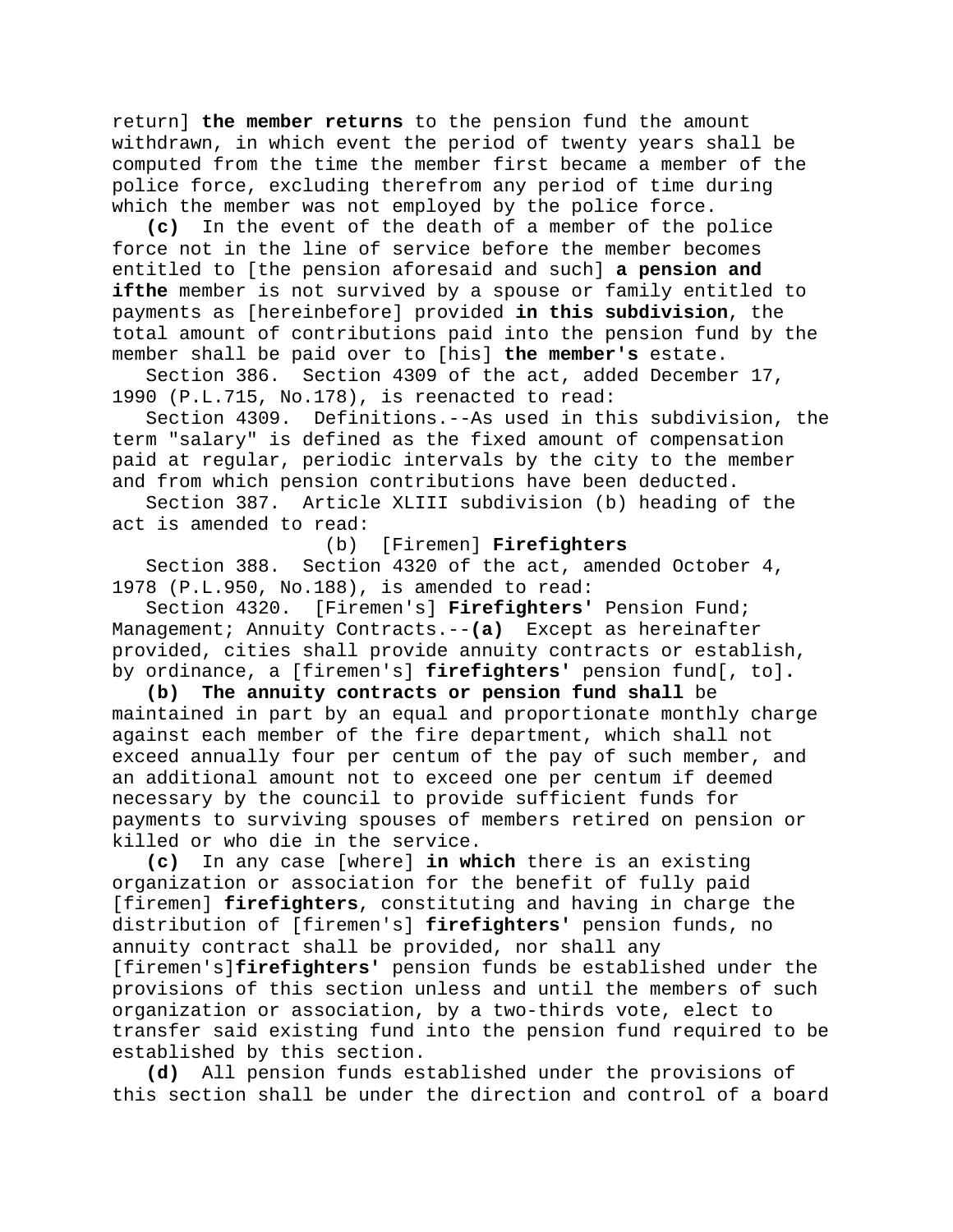of managers [consisting of the mayor], **which shall consist of the following:**

#### **(1) Ex officio members as follows:**

**(i) the mayor;**

**(ii)** the director of accounts and finance[,]**;**

**(iii)** the director of the department having charge of the fire department, or in cities where the mayor is also the director of the department having charge[,] of the fire department, then the director of public safety[,]**;**

**(iv)** the city controller**;** and

**(v)** the chief of the bureau of fire[, ex officio, and two]**.**

**(2) Two** members of the fire department to be chosen by the members of the fire department.

**(e) If a city does not establish a department whose director is named as an ex officio member of the board of managers, the director of another department or such officers of the city as may be designated by council shall be substituted on the board of managers.**

**(f)** Of the first [managers] **members** so chosen by the members of the fire department **to the board of managers,** one shall be chosen for a term of two years and one for a term of four years. Biennially thereafter**,** one [manager] **fire department member** shall be chosen for a term of four years to take the place of the one whose term expires. In case of vacancy among the managers chosen by the fire department, a successor shall be chosen for the unexpired term.

**(g)** The fund shall be applied, under [such] regulations [as] **prescribed by** the board of managers [shall prescribe], for the benefit of such members of the fire department [as shall]**who** receive honorable discharge therefrom by reason of service or age or disability, surviving spouses of retired members and the families of [such as may be] **members who are** killed or who die in the service. All [such] pensions [as shall be allowed] to those who are retired by reason of [the disabilities or of]**disability or** service or age shall be in conformity with a uniform scale, together with service increments as hereinafter provided. Benefits [allowed] from [such] **the** fund to families of [such as] **members who** are killed or who die in service shall take into consideration the member's surviving spouse and [his]**the member's** minor children under eighteen years of age, if any survive.

Section 389. Section 4320.1 of the act, added June 16, 1993 (P.L.97, No.21), is amended to read:

Section 4320.1. Limited Vested Benefit for Firefighters.-- (a) The ordinance **establishing a firefighters' pension fund**may provide for a limited vested benefit if [such] **it** would conform to section 305 of the act of December 18, 1984 (P.L.1005,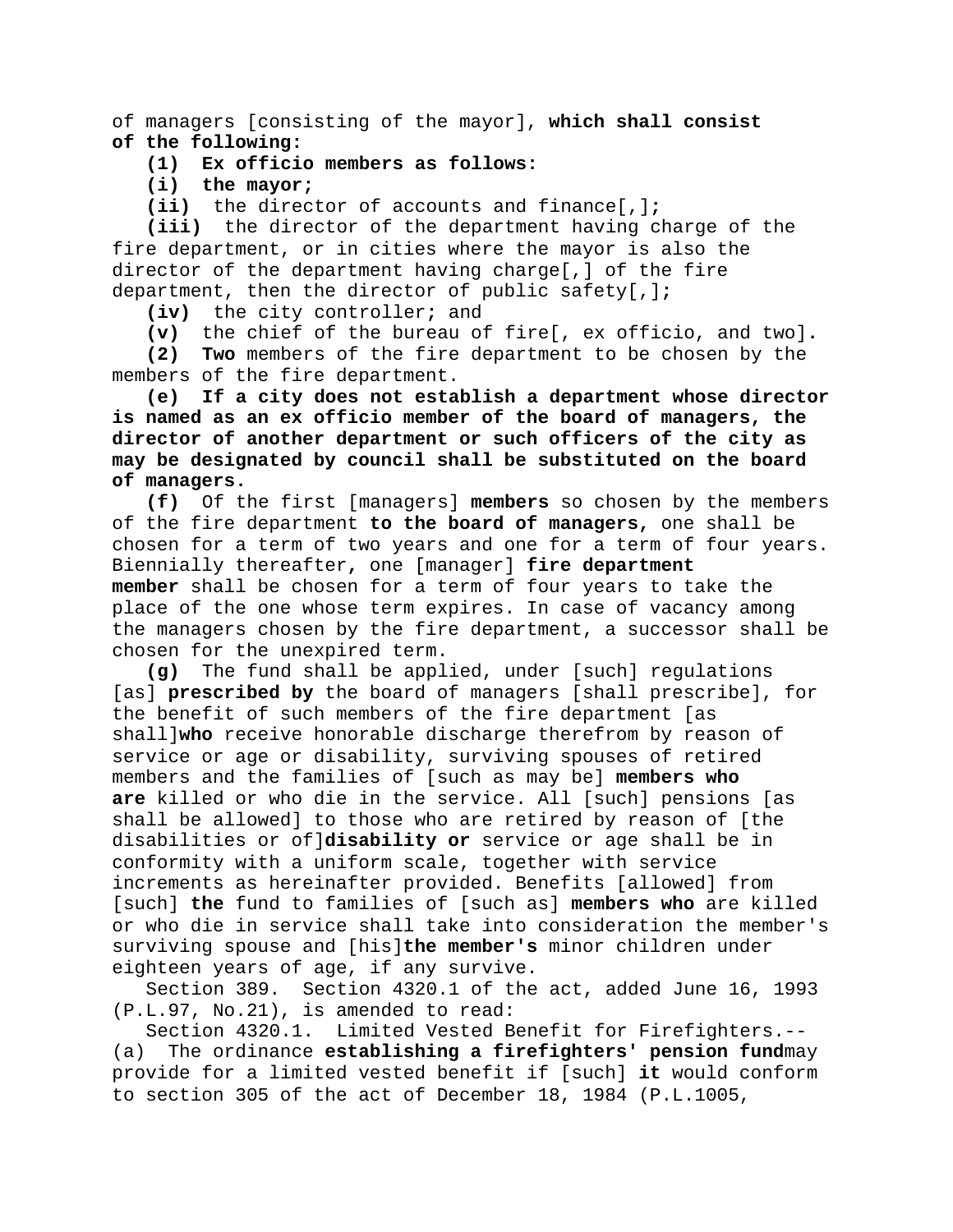No.205), known as the "Municipal Pension Plan Funding Standard and Recovery Act."

**(a.1)** Under [the provisions of the] **a limited vested**benefit, [should] **if** a member of the firefighters' pension fund [before completing the minimum age and] **has not completed the**minimum period of continuous service [requirements but after having] **and any applicable minimum age requirement but has**completed twelve years of full-time service**, and if,** for any reason**, shall** cease to be employed as a full-time firefighter, the member shall be entitled to vest [his or her] **the member's**retirement benefits subject to the following conditions:

(1) [the] **The** member must file with the management board of the firefighters' pension fund a written notice of [his or her]**the member's** intention to vest[;].<br>(2) [the] **The** member must include

(2) [the] **The** member must include in the notice the date the member intends to terminate [his or her] service as a full-time firefighter[;]**.**

(3) [the] **The** termination date shall be at least thirty days later than the date of notice to vest[;]**.**

(4) [the] **The** member must be in good standing with the fire department on the date of notice to vest[; and]**.**

(5) [the] **The** board shall indicate on the notice to vest the rate of the monthly pay of the member as of the date of the notice to vest or the highest average annual salary which the member received during any five years of service preceding the date, whichever is the higher.

(b) Upon reaching the date which would have been the member's retirement date had the member continued [his or her] full-time employment with the fire department, the member shall notify the board in writing that the member desires to collect [his or her] **the member's** pension. The amount of retirement benefits the member is entitled to receive under this section shall be computed as follows:

(1) [the] **The** initial determination of the member's base retirement benefits shall be computed on the salary indicated on the notice to vest[; and]**.**

(2) [the] **The** portion of the base retirement benefits due the member shall be determined by applying to the base amount the percentage that [his or her] **the member's** years of service actually rendered bears to the years of service which would have been rendered had the member continued to be employed by the department until [his or her] **the member's** minimum retirement date.

Section 390. Section 4321 of the act, amended July 1, 1992 (P.L.347, No.74), is amended to read:

Section 4321. Retirement; Final Discharge.--[Such regulations shall prescribe a] **(a) With regard to**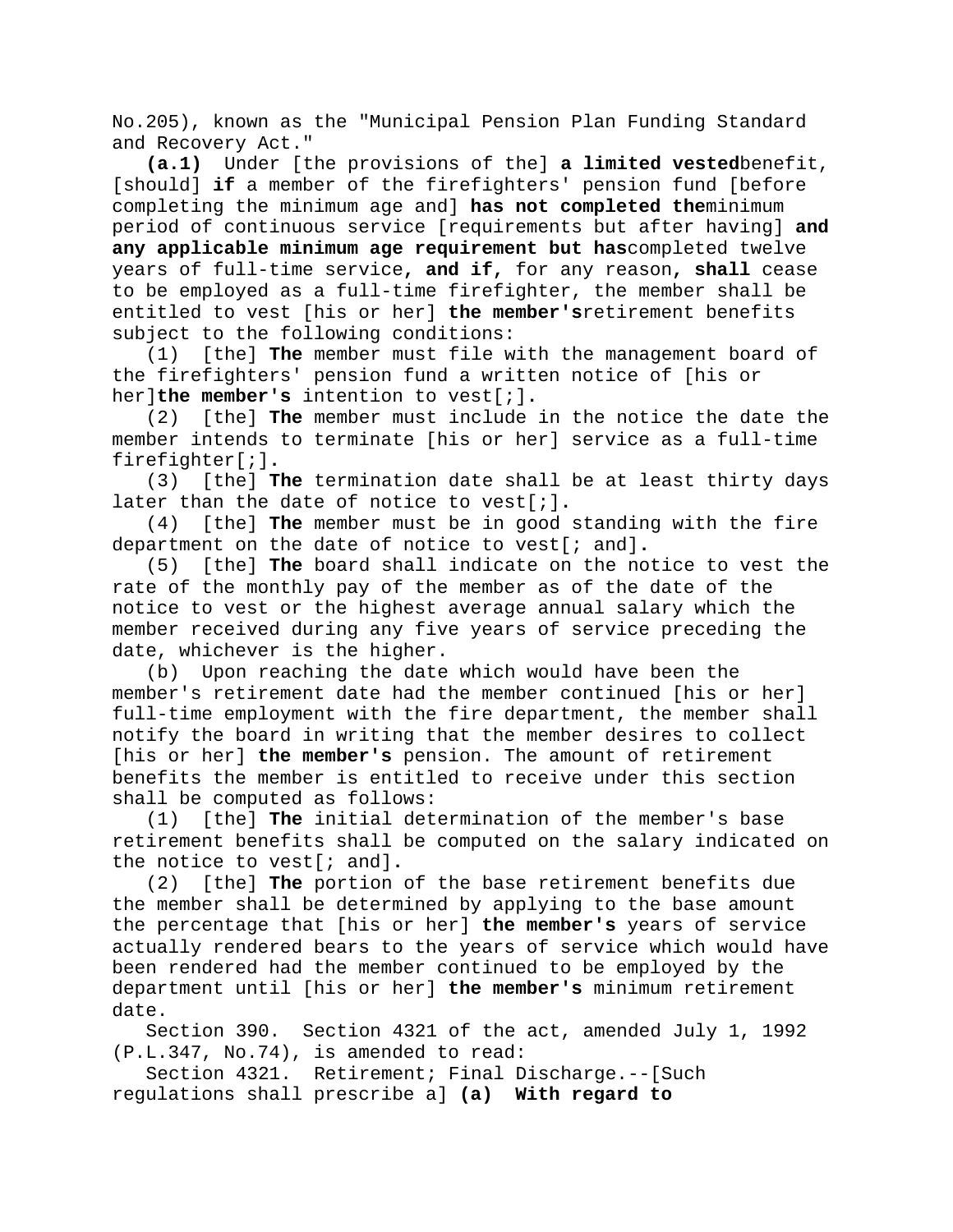**continuousservice and minimum age requirements, the ordinance establishing or regulations governing the firefighters' pension fund shall prescribe as follows:**

**(1) A** minimum period of continuous service[,] **of** not less than twenty years [and, when]**.**

**(2) If** any minimum age is prescribed, a minimum age of fifty years[, after which members of the department may retire on pension from active duty, and such members as are retired]**.**

**(b) Retired members, if not unfit by reason of age,disability or otherwise** shall be subject to service, from time to time, as a [firemen's] **firefighters'** reserve in cases of emergency [until unfitted for such service, when they may be finally discharged by reason of age or disability]**, under termsand conditions as my be established by council**.

**(c)** With the approval of council, all members of the [firemen's] **firefighters'** pension fund who are contributors and who served in the armed forces of the United States subsequent to September 1, 1940, and who were not members of the [firemen's] **firefighters'** pension fund prior to such military service[,] shall be entitled to have full credit for each year or fraction thereof, not to exceed five years of such service upon their payment to the [firemen's] **firefighters'** pension fund of an amount equal to that which they would have paid had they been members during the period for which they desire credit, and their payment to such fund of an additional amount as the equivalent of the contributions of the city plus any interest the city would have been required to pay on the contributions on account of such military service. Upon the death of a member who retires on pension or is killed in the service on or after January 1, 1960, or who dies in the service on or after January 1, 1968, payments as hereinafter provided shall be made to the member's surviving spouse during the life of the spouse.

Section 391. Section 4322 of the act, amended October 4, 1978 (P.L.950, No.188), June 16, 1993 (P.L.97, No.21) and June 19, 2002 (P.L.442, No.65), is amended to read:

Section 4322. Pensions and Service Increments.--(a)

## **Thefollowing apply:**

**(1)** Payments of pensions shall [not] **only** be a charge on [any fund in the] **the firefighters' pension fund and shall notbe a charge on any other fund under the control, or in the**treasury**,** of the city [or under its control save the firemen's pension fund herein provided for].

**(2)** The basis of the pension of a member shall be determined by the monthly salary of the member at the date of vesting under section 4320.1 or retirement, or the highest average annual salary which [he] **the member** received during any five years of service preceding retirement, whichever is the higher, whether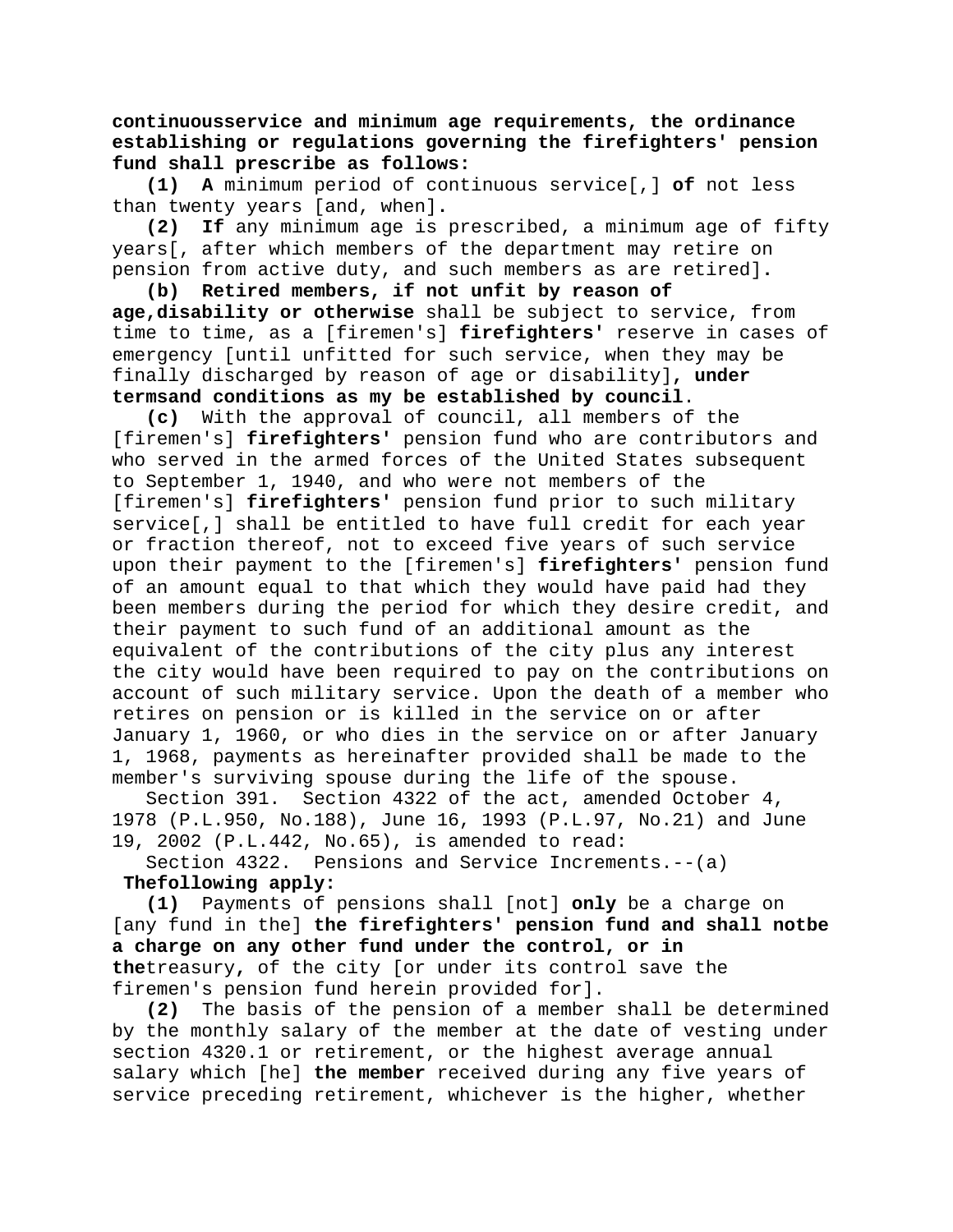for disability, or by reason of age or service, and except as to service increments provided for in subsection (b) of this section, shall be one-half the annual salary of [such] **the** member at the time of vesting under section 4320.1 or retirement computed at [such] **the** monthly or average annual rate, whichever is the higher.<br>(3) In the case of the pay

**(3)** In the case of the payment of pensions to members for permanent injury incurred in service, and to families of members killed or who die in service, the amount and commencement of the payment of pensions shall be fixed by regulations of the board. [Such] **These** regulations shall not take into consideration the amount and duration of [workmen's]**workers'** compensation allowed by law. Payments to surviving spouses of members retired on pension or killed in the service on or after January 1, 1960, or who die in the service on or after January 1, 1968, shall be the amount payable to the member or which would have been payable had [he] **the member**been retired at the time of [his] **the member's** death.

(a.1) The provisions of subsection (a) providing that the basis of the pension shall be one-half the annual salary of [such] **the** member at the time of vesting under section 4320.1 or retirement computed at [such] **the** monthly or average annual rate, whichever is the higher, shall not apply to a city of the third class whether operating under an optional charter adopted in accordance with the act of July 15, 1957 (P.L.901, No.399), known as the "Optional Third Class City Charter Law," or under a home rule charter adopted in accordance with 53 Pa.C.S. Pt. III Subpt. E (relating to home rule and optional plan government), which had in effect pension plans prior to the effective date of this subsection that provided pensions in an amount greater than fifty per centum of salary.

(b) In addition to the pension which is authorized to be paid from the [firemen's] **firefighters'** pension fund by this act and notwithstanding the limitations therein placed upon such pensions and upon contributions, every contributor who shall become entitled to the pension shall also be entitled to the payment of a "service increment" in accordance with and subject to the conditions hereinafter set forth.

(1) Service increment shall be the sum obtained by computing the number of whole years after having served the minimum required by this act during which a contributor has been employed by [such] **the** city and paid out of the city treasury, including credit for military service as provided in section 4321, and multiplying the said number of years so computed by an amount equal to one-fortieth of the retirement allowance which has become payable to such contributor in accordance with the provisions of this act. In computing the service increment, no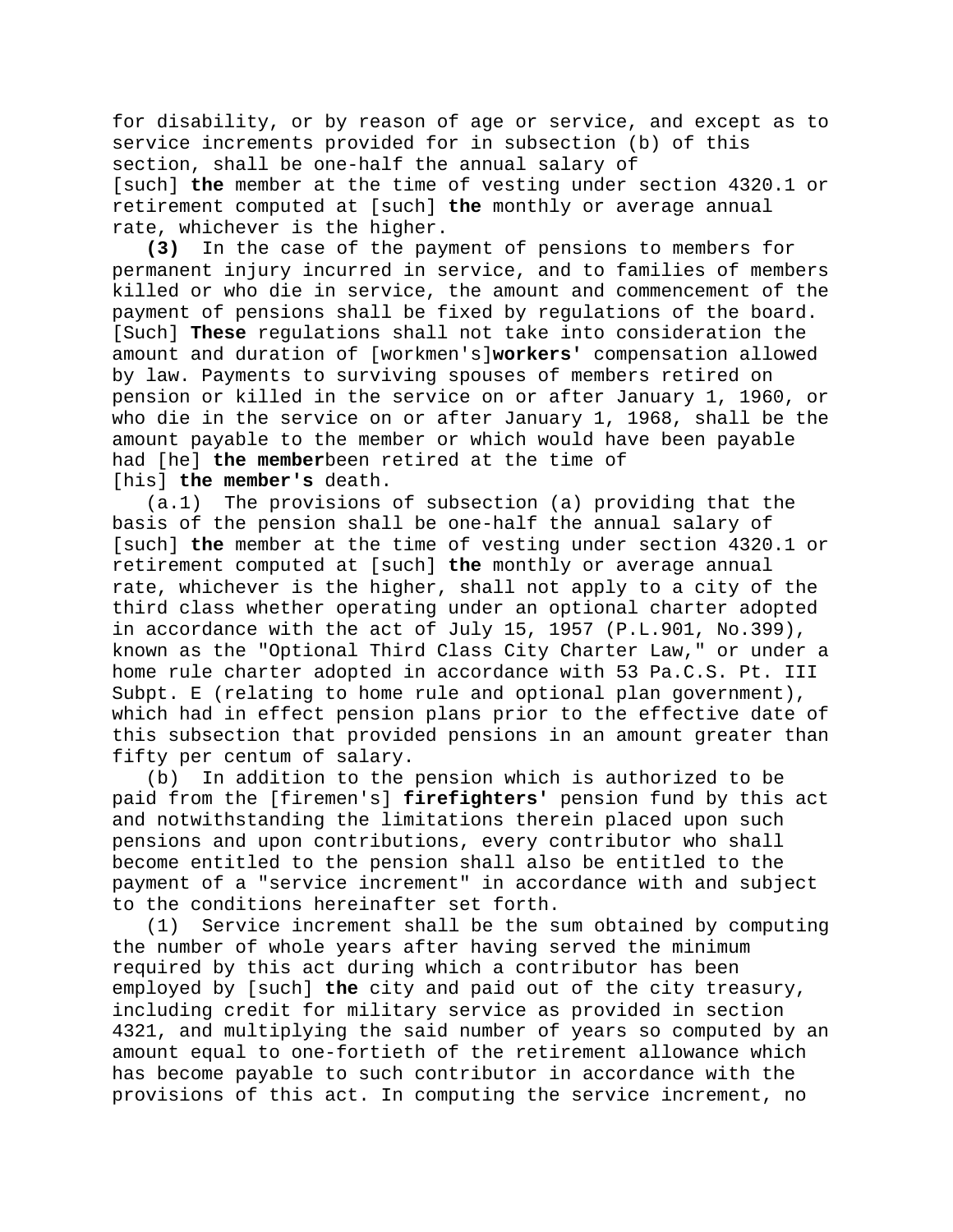employment after the contributor has reached the age of sixtyfive years shall be included, and no service increment shall be paid in excess of one hundred dollars (\$100) per month.

(2) Each contributor, from and after [the effective date of this amendment] **September 18, 1968**, shall pay into the pension fund a monthly sum in addition to [his] **the contributor's**pension contribution, which shall not exceed the sum of one dollar (\$1) per month[: And provided, That such]**, provided thatthe** service increment contribution shall not be paid after a contributor has reached the age of sixty-five years.

(3) Any person who is a member of the department on [the effective date of this amendment] **September 18, 1968,** who has already reached the age of sixty-five years shall have [his]**the person's** service increment computed on the years of employment prior to the date of reaching [his] **the person's**sixty-fifth birthday.

(4) Service increment contributions shall be paid at the same time and in the same manner as pensions, and may be withdrawn in full, without interest, by persons who leave the employment of [such] **the** city, subject to the same conditions by which retirement contributions may be withdrawn, or by persons who retire before becoming entitled to any service increment.

(5) All members of the fire department who are now contributors to the pension fund and all those employed by the city after [the effective date of this amendment] **September 18,1968**, if required to become contributors to the pension fund, shall be subject to the provisions of this act.

(6) After the effective date of this clause, a city may agree to make service increment payments in excess of one hundred dollars (\$100) per month as long as such payments do not exceed five hundred dollars (\$500) per month, and, in computing such service increments, no employment after the contributor has reached the age of sixty-five years shall be included[: Provided, That]**, provided that** any agreement to provide an increase in service increment payments shall include a proportionate increase in the amount each contributor shall pay into the retirement fund under clause (2), not to exceed five dollars (\$5) per month.

Section 392. Section 4322.1 of the act, amended June 30, 1969 (P.L.98, No.36), is amended to read:

Section 4322.1. Increase of Allowances After Retirement.-- **(a)** Any city may, at any time, at its discretion, upon the recommendation of the persons having custody and management of the [firemen's] **firefighters'** pension fund, increase the allowances of persons receiving allowances of any kind from the fund by reason of and after the termination of the services of any member of the fund.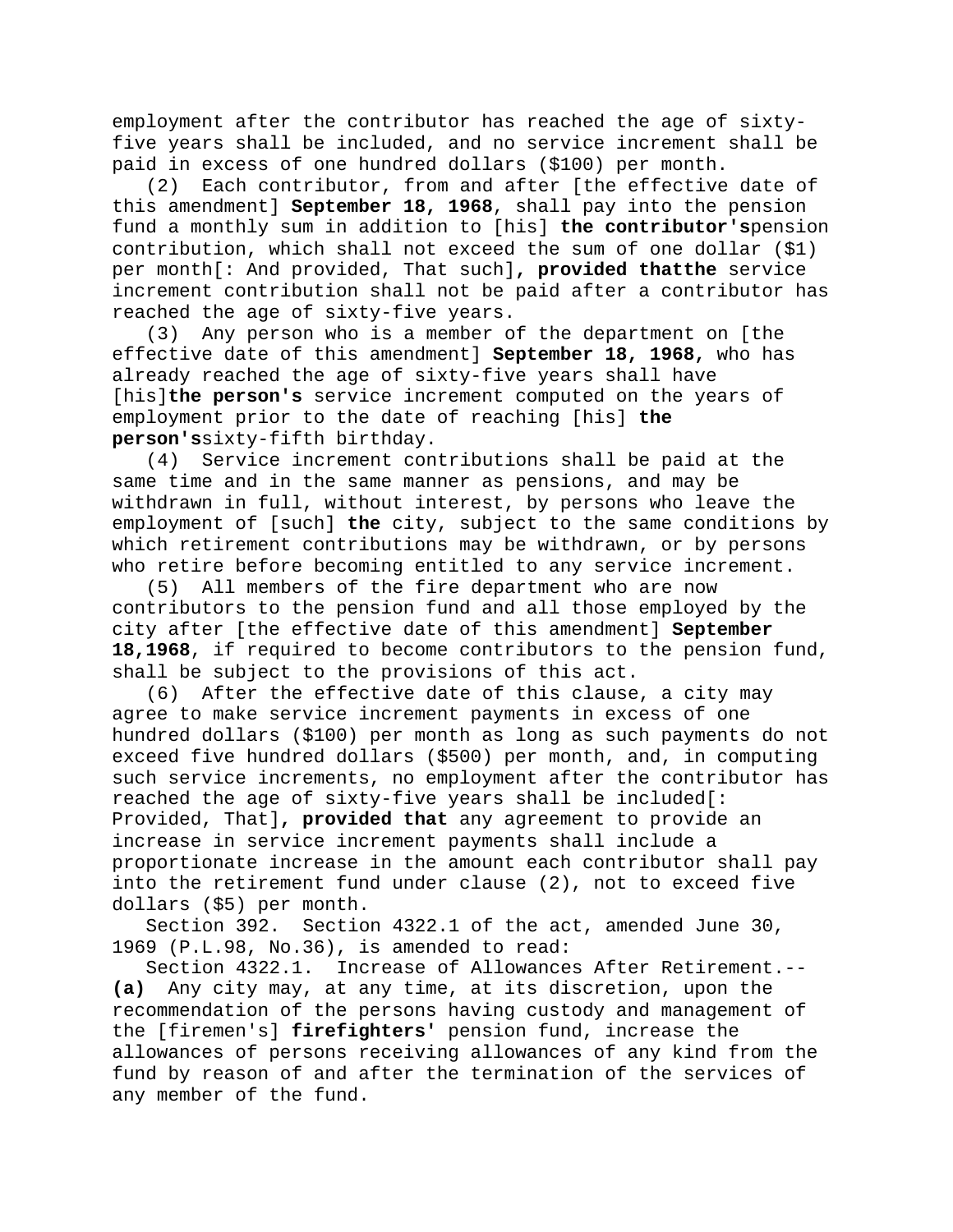[Such increases] **(b) Increases made pursuant to this section** shall be in conformity with a uniform scale, which may be based on the cost of living, but the total of any such allowances shall not at any time exceed one-half of the current salary being paid [firemen] **firefighters** of the highest pay grade.

Section 393. Section 4323 of the act, amended August 14, 1959 (P.L.709, No.246), is amended to read:

Section 4323. Causes for Forfeiture of Rights in Fund; Other Employments.--**(a)** Whenever any person shall become entitled to receive a pension from the [firemen's]**firefighters'** pension fund, and shall have been admitted to participate therein, [he] **the person** shall not thereafter be deprived of [his] **the person's** right to participation therein [upon] **on** the basis upon which [he] **the person** first became entitled thereto, [except for one or more of the following causes, that is to say:

Conviction of a felony or misdemeanor, becoming an habitual drunkard, or failing to comply with some general regulation relating to the management of said fund which may be made by the managers, and which may provide that a failure to comply therewith shall terminate the right to participate in the pension fund.] **unless otherwise required by the act of July 8,1978 (P.L.752, No.140), known as the "Public Employee PensionForfeiture Act."**

**(b)** Any termination of a pension shall be only after [such] due notice and hearing as shall be prescribed by regulation of the managers.

Section 394. Section 4324 of the act, amended October 4, 1978 (P.L.950, No.188), is amended to read:

Section 4324. Payments to [Firemen's] **Firefighters'** Pension [Funds] **Fund** by City.--[There] **Unless otherwise required by theact of December 18, 1984 (P.L.1005, No.205), known as the"Municipal Pension Plan Funding Standard and Recovery Act," orby any other provision of law, this section shall govern thepayment to the firefighters' pension fund of money raised bytaxes levied by the city:**

**(1) A city** shall [be paid] **pay** to the [firemen's]**firefighters'** pension [funds by every city] **fund** annually [the]**a** sum of money not less than one-half of one per centum nor more than three per centum of all city taxes levied by the city, other than taxes levied to pay interest on or extinguish the debt of the city [or any part thereof].

**(2)** Council may exceed the limitations imposed by this section if an additional amount is deemed necessary to provide sufficient funds for payments to surviving spouses of members retired on pension or killed or who die in the service[: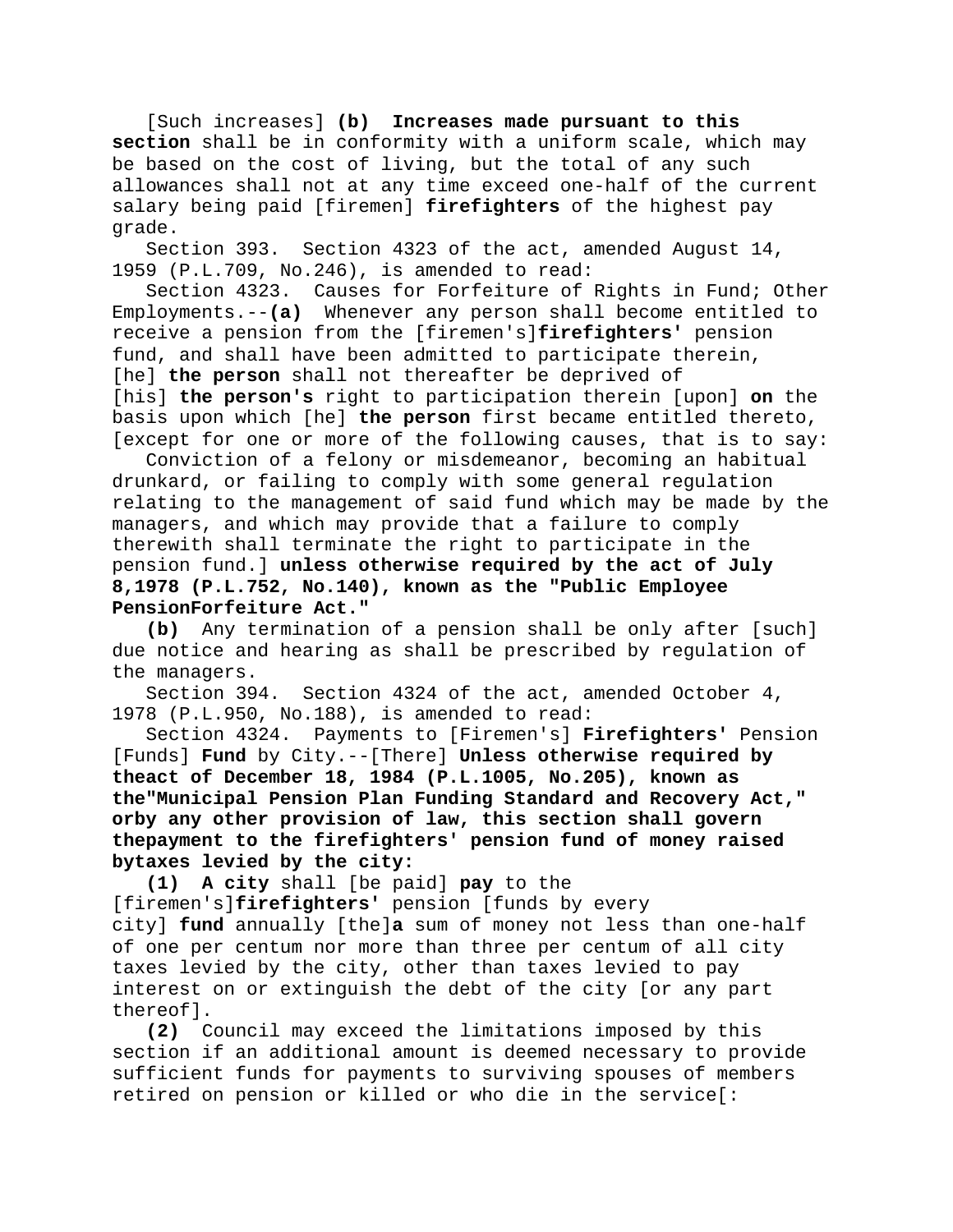Provided, however, That]**, provided, however, that** the city shall annually pay into said fund not less than one-half of one per centum of all city taxes levied by the city, other than taxes levied to pay interest on or extinguish the debt of the city [or any part thereof].

Section 395. Sections 4325 and 4326 of the act are amended to read:

Section 4325. [Transfer of Funds] **Transfers** from Other Pension Funds.--**(a)** In any city wherein the members of the fire department are members of a pension fund not established solely for the purpose of pensioning members of the fire department, there shall be transferred from such other pension fund into the [firemen's] **firefighters'** pension fund required to be established by this act, the moneys contributed thereto by members of the fire department who have not been retired, and a just and equitable proportion of the moneys contributed by the city to such other pension fund for the future retirement of members of the fire department. [Such] **The**transfers may be made by the transfer of securities. The amounts to be transferred shall be amicably adjusted by the managers of the [firemen's] **firefighters'** pension fund and the pension board having the charge of such other pension fund. In case of disagreement as to the amount [so] to be transferred, the disagreement shall be resolved by the city council, whose action thereon shall be final.

**(b)** Nothing contained in this section shall be construed to relieve any existing pension fund of its liability to continue the payment of pensions to retired members of the fire department in accordance with the laws and regulations under which such members were retired.<br>Section 4326. Trusts for Ben

Trusts for Benefit of [Firemen's]**Firefighters'** Pension Fund.--Any [such] city may take, by gift, grant, devise or bequest, any money or property, real, personal or mixed, in trust for the benefit of [such] **the** pension fund[, and the]**. The** care, management, investment and disposal of [such] **the** trust funds or property shall be vested in [such]**the** officer or officers of [such] **the** city, for the time being, as the [said] city may designate[, and such]**. The** care, management and disposal shall likewise be directed by ordinance and the [said] trust funds shall be governed thereby, subject to [such] directions, not inconsistent therewith, as the donors of [such] **the** funds and property may prescribe.

Section 396. Section 4327 of the act, amended July 20, 1968 (P.L.434, No.204), is amended to read:

Section 4327. Repayment Before Retirement.--**(a)** If [for any cause any] **a contributing** member of the [fire department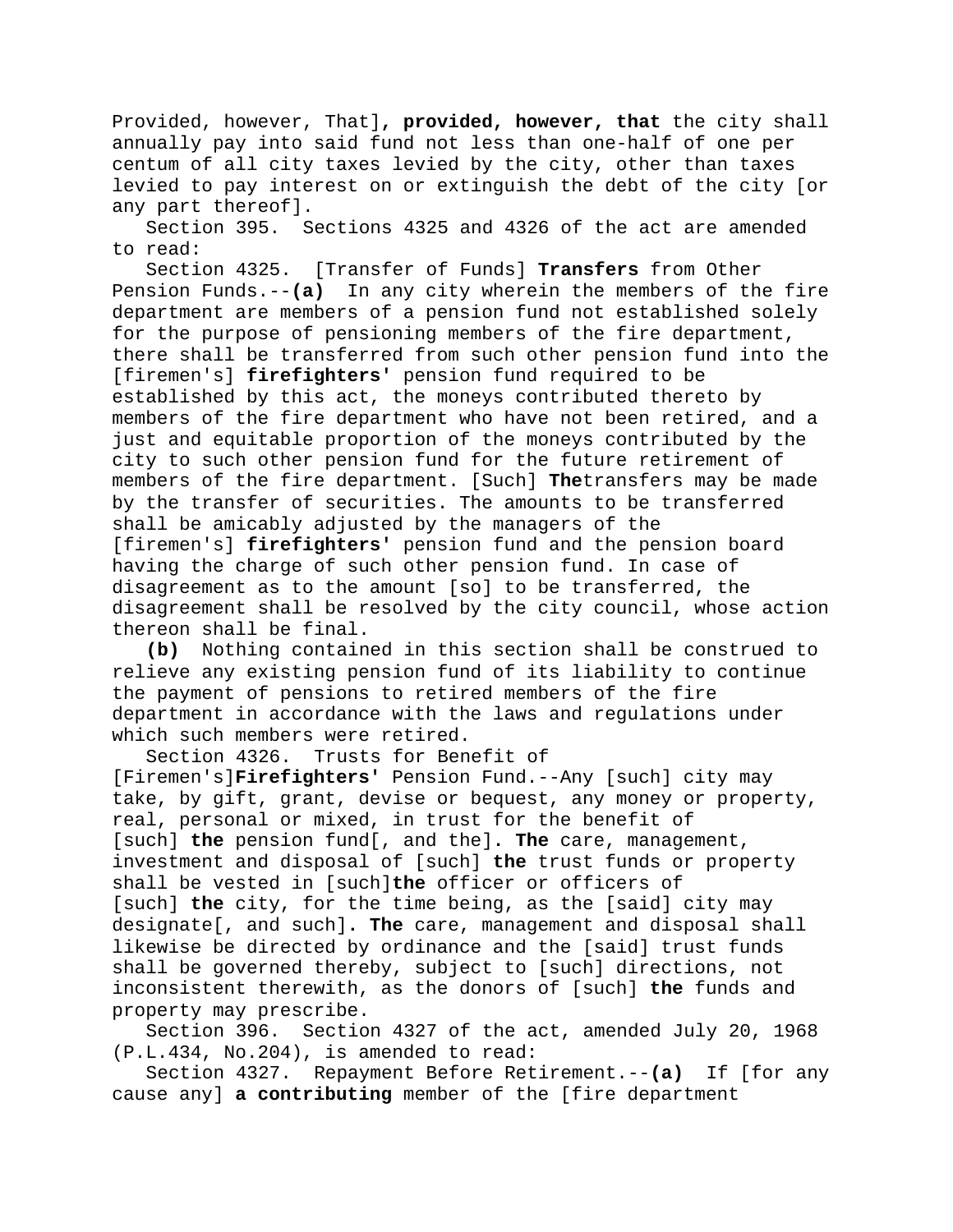contributing to the] **firefighters'** pension fund shall cease to be a member of the fire department before [he] **the member**becomes entitled to a pension, the total amount of the contributions paid into the pension fund by [such] **the** member shall be refunded [to him] in full without interest.

**(b)** If [any such] **a** member shall have returned to [him] **themember** the amount contributed, and shall afterward again become a member of the fire department, [he] **the member** shall not be entitled to the pension designated until twenty years after [his] **the member's** reemployment, unless [he shall return] **themember returns** to the pension fund the amount withdrawn, in which event the period of twenty years shall be computed from the time the member first became a member of the fire department, excluding therefrom any period of time during which the member was not employed by the fire department.

**(c)** In the event of the death of a member of the fire department not in the line of service before the member becomes entitled to [the] **a** pension [aforesaid] and [such] **if the**member [is not survived by a widow] **has no surviving spouse** or family entitled to payments as [hereinbefore] provided **in thissubdivision**, the total amount of contributions paid into the pension fund by the member shall be paid over to [his] **themember's** estate.

Section 397. Section 4328 of the act, added June 16, 1993 (P.L.97, No.21), is reenacted to read:

Section 4328. Definitions.--As used in this subdivision, the term "salary" is defined as the fixed amount of compensation paid at regular, periodic intervals by the city to the member and from which pension contributions have been deducted.

Section 398. Article XLIII subdivision (c) heading of the act, amended August 17, 1951 (P.L.1251, No.292), is amended to read:

(c) Pension Funds for Employes Other Than

[Policemen] **PoliceOfficers** and City-Paid [Firemen] **Firefighters** Section 399. Section 4340 of the act, amended October 4, 1978 (P.L.950, No.188), is amended to read:

Section 4340. Pension Funds for Employes other than Police or City-Paid [Firemen] **Firefighters**.--**(a)** Cities may create a pension fund for the pensioning of employes [of said cities] who are not members of the police force or city-paid fire department [thereof], surviving spouses of retired members if council so elects and the families of [such] **employes** as may be injured or killed in the service, in the manner, under the conditions and subject to the qualifications [following] **set forth in this subdivision**.

**(b)** As used in this subdivision "employes" includes officers and officials of the city, whether elected or appointed.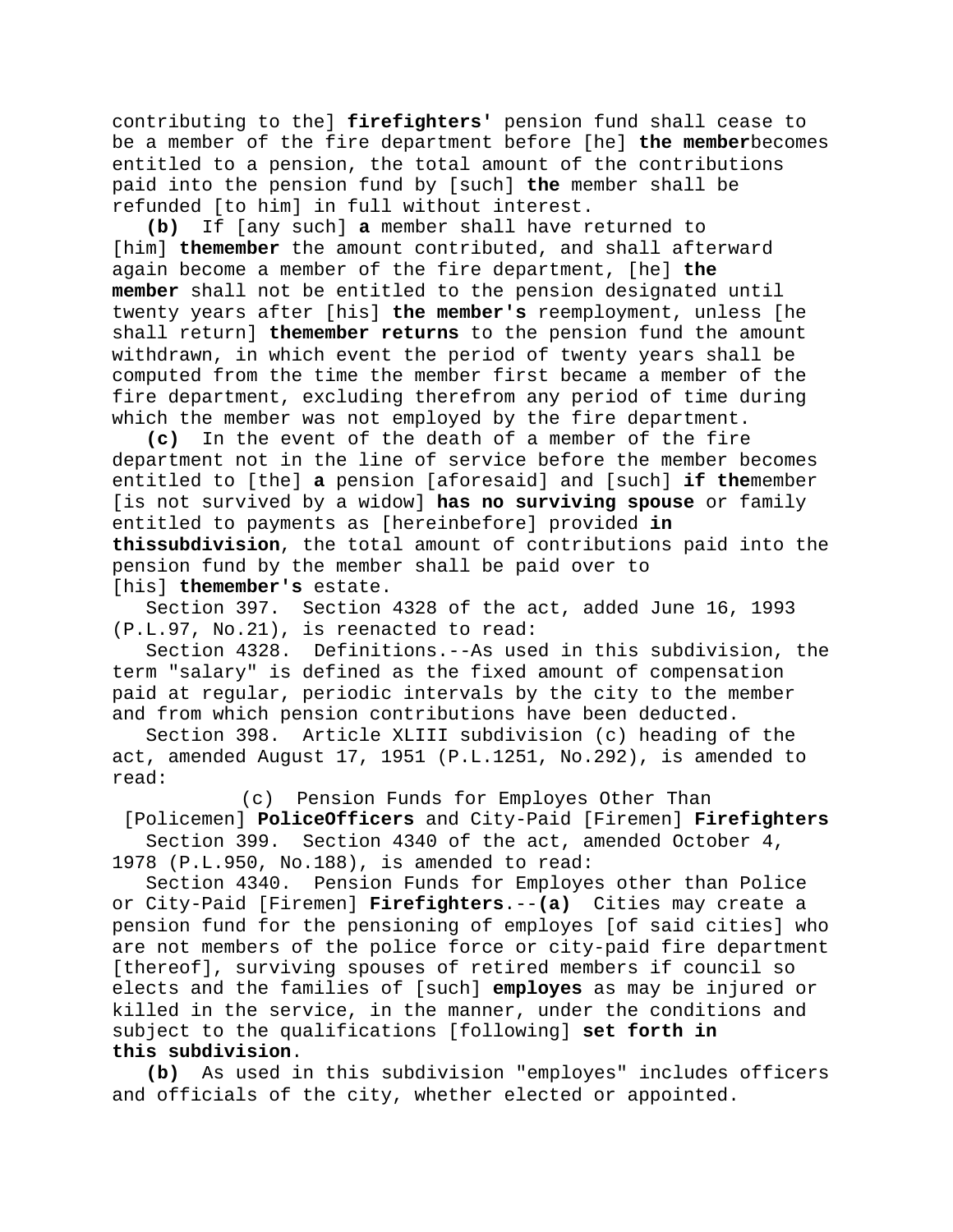Section 400. Section 4341 of the act, amended June 21, 1984 (P.L.428, No.87), is amended to read:

Section 4341. Pension Board; Duties.--**(a)** In any city which creates [such] **a** pension fund **in accordance with** 

**thissubdivision**, there shall be created a board to be known as the pension board, consisting of the mayor, the city controller, the superintendent of finance, two employes to be chosen by the employes contributing to the pension fund and**,** if members of council participate in the pension fund and are members of the fund, a member of council[,] chosen by council.<br>(b) It shall be the duty of [said] **the** boar

**(b)** It shall be the duty of [said] **the** board to register all persons employed by the [said] city, and to administer the collections and distribution of the **pension** fund [herein provided for], and make such reasonable rules [in the premises] as [such] **the** board may deem necessary [to carry into effect the provisions of this act].

Section 401. Section 4342 of the act is amended to read: Section 4342. Retirement Age.--[Every person, now or hereafter employed by any] **In a** city which has created [such] **a**pension fund and pension board [as hereinbefore provided,] **inaccordance with this subdivision, an employe** of the age of sixty years, and upwards, who shall have been [so] employed for a period of twenty years or more, shall, upon application to the board of pensions [herein created,] be retired from service and shall, **subject to qualifications provided in this subdivision** during the remainder of [his or her] **the employe's**life, receive the pension or compensation fixed by this [act, subject to such qualifications as are herein contained]**subdivision**.

Section 402. Section 4343 of the act, amended October 4, 1978 (P.L.950, No.188), is amended to read:

Section 4343. Retirement Allowance; Proof of Disability; Joint and Single Coverage Members Defined.--**(a)** During the lifetime of any person in the employment of any city creating [such] **the** pension fund and pension board [as hereinbefore provided, he or she] **in accordance with this subdivision, the person** shall be entitled to receive as a pension annually, from the fund set aside for the purpose, fifty per centum of the amount which would constitute the average annual salary or wages which [he or she] **the person** received during the last or any five years of [his or her] **the person's** employment by the [said] city, whichever is the higher, [said] **the** pension to be paid in semi-monthly payments. Should any persons so employed, after twenty years of service, be dismissed, voluntarily retired, or be in any manner deprived of [his or her] **the person's** position or employment, before attaining the age of sixty years, upon continuing a monthly payment to the fund equal to the last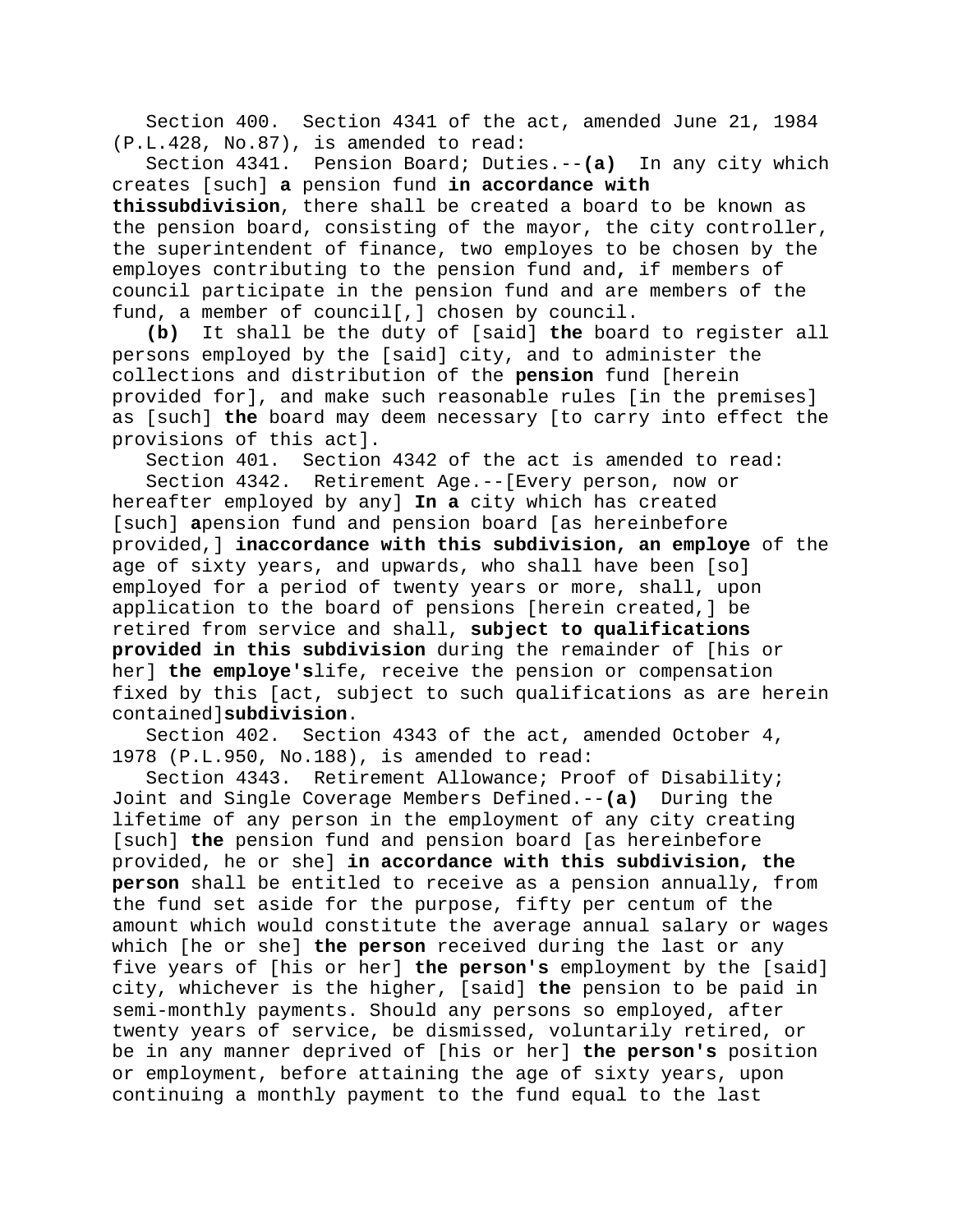amount due and paid monthly while in active service, [said] **the** person shall be entitled to the pension abovementioned, notwithstanding [he or she] **that the person**has not attained the age of sixty years at the time of [his or her] **the person's** separation from the service of [such] **the**city, but [said] **the** pension shall not commence until [he or she] **the person** has attained the age of sixty years. Should any employe, however, become totally and permanently disabled, after ten years of service and before attaining the age of sixty years, [he or she] **the person** shall be entitled to the [said] pension. Proof of total and permanent disability shall consist of the sworn statement of three practicing physicians, designated by the board, that the employe is in a permanent condition of health which would permanently disable [him or her] **the person** from performing the duties of [his or her] **the person's** position or office.<br>(b) For the purpose of t

**(b)** For the purpose of this article on pensions, the following words shall have the meaning herein assigned to them:<br>(1) "Joint Coverage Member" of the retirement system shall

**(1)** "Joint Coverage Member" of the retirement system shall mean a city employe who shall have become a member of the retirement system subsequent to the last date permitted by [such] **the** city for statement or preference concerning social security coverage, or who, having become a member on or before [such] **that** date, shall have filed with the Retirement Board a written statement that [he or she] **the member** elects social security coverage under an agreement with the [Federal] Secretary of Health[, Education and Welfare] **and Human Services**entered into by the Commonwealth.

**(2)** "Single Coverage Member" of the retirement system shall mean a city employe who shall have become a member of the retirement system on or before the last date permitted by [such] **the** city for statement of preference concerning social security coverage and who either shall have filed with the Retirement Board a written statement that [he or she] **the member** does not elect social security coverage under any agreement with the [Federal] Secretary of Health[, Education and Welfare] **and Human Services** entered into by the Commonwealth, or shall not have filed with the Retirement Board any written statement.

**(c)** Where a city has entered into an agreement with the Commonwealth to place certain employes under the Federal Social Security Act, the pension to be paid joint coverage members according to the provisions of this section payable after the age and upon that portion of annual compensation on which social security benefits are payable, shall be reduced by an amount equal to forty (40) per centum of the primary insurance amount of social security paid or payable to the member.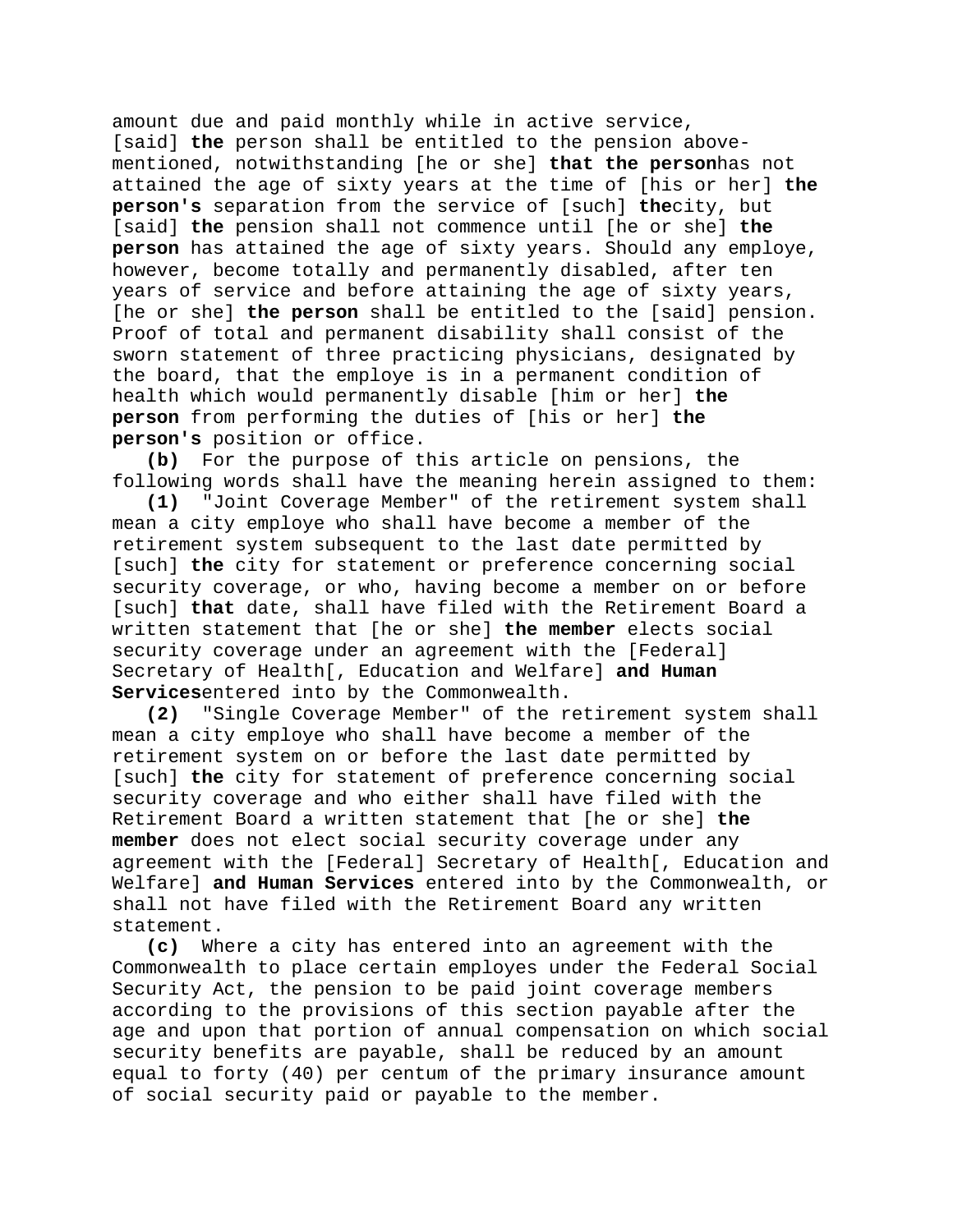[Such]**The** reduction shall be subject to the following provisions:

(1) Upon attainment of the age at which social security benefits are payable by a beneficiary receiving a pension or upon retirement of a contributor after attaining that age, [his] **the person's** eligibility to the old age insurance benefit and the primary insurance amount of social security upon which the reduction in the pension shall be based[,] shall be computed by the board in the manner specified in the Federal Social Security Act, except that**,** in determining such eligibility and such amount**,** only wages or compensation for services performed in the employ of the city shall be included.

(2) The reduction shall not apply to a pension for total and permanent disability payable under this section.

(3) Whenever the amount of the reduction from the pension shall have been once determined, it shall remain fixed for the duration of the pension, except that any decrease in the primary insurance amount under the Social Security Act shall result in a corresponding decrease in the amount of the reduction from the pension.

(4) The total sum, including social security benefits, to be received upon retirement by an employe who is a member of the system at the time of the agreement shall not be less than the allowance that would be paid by the retirement system in the absence of the agreement.

**(d)** If council elects, by ordinance, to make such payments, the surviving spouse of an employe who retired on pension or is killed in the service on or after January 1, 1960, shall, during [his] **the surviving spouse's** lifetime or so long as [he]**the surviving spouse** does not remarry, be entitled to receive a pension calculated at the rate of fifty per centum of the pension the member was receiving or would have been entitled to had [he] **the member** been retired at the time of [his] **themember's** death.

Section 403. Section 4343.1 of the act, amended June 11, 1968 (P.L.160, No.90), is amended to read:

Section 4343.1. Retirement Allowances; Full Coverage; Payments.--**(a)** Where a city has entered into an agreement with the Commonwealth to place certain employes under the Federal Social Security Act, the pension board may authorize any joint coverage member of the retirement system to elect according to the provisions of this section to receive compensation without the reduction provided for in section 4343, provided [he] **themember** shall make a lump-sum payment to the pension board, or installment payments as may be approved by the board, equal to the difference between the amount of the accumulated fund to [his] **the member's** credit in the fund as of the last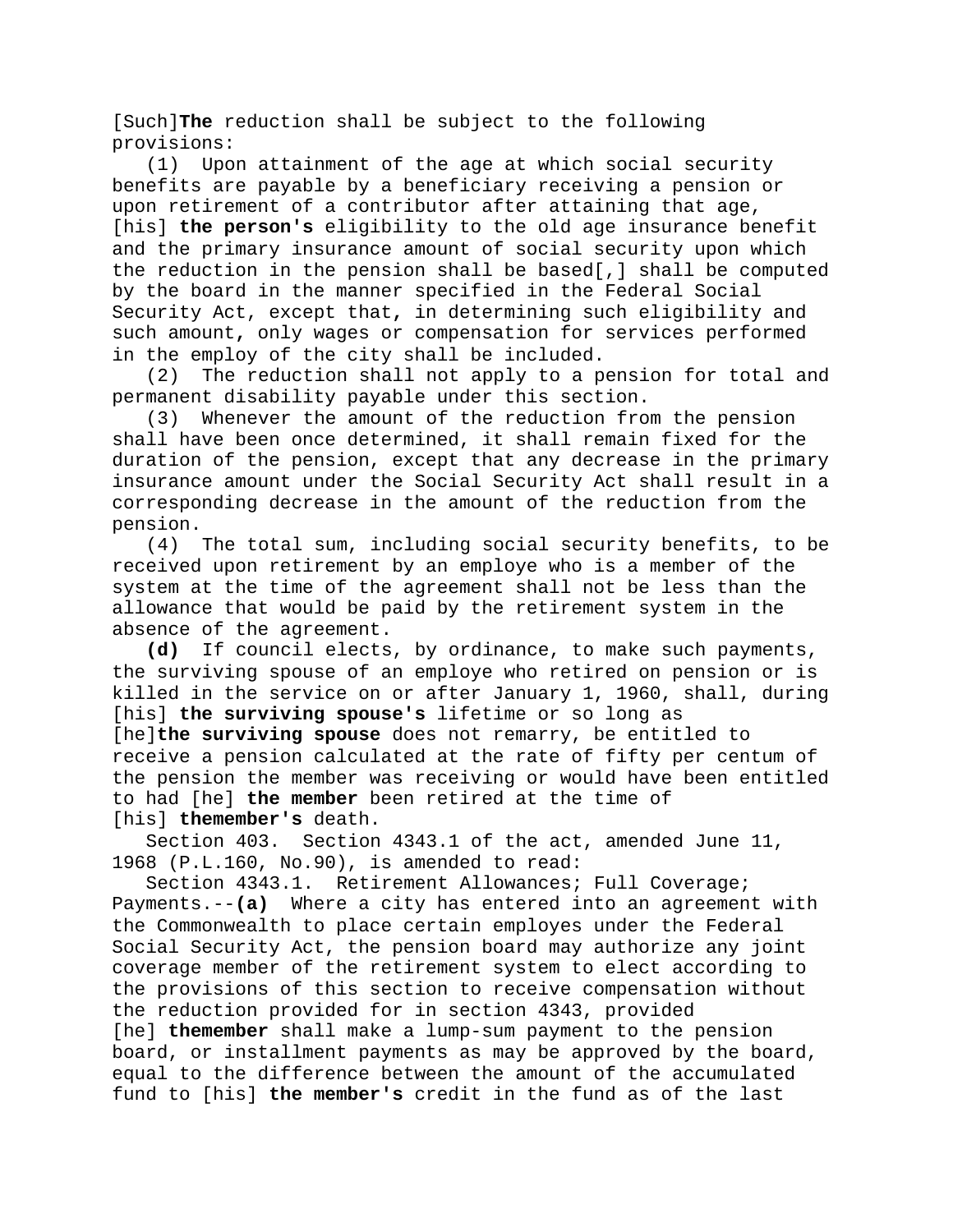date for which salary or wages was paid and the amount which would have been to [his] **the member's** credit in [such] **the** fund if contributions had been made on that portion of [his] **themember's** salary or wages on which social security allowances are payable, at the same rate as made on that portion of [his]**the member's** salary or wages in excess thereof, from the time that [such] **the** salary or wages became subject to social security coverage. Such election shall be made, in writing, in the form prescribed by the pension board, and shall be accompanied by the lump-sum payment or an agreement as to installment payments herein required.<br>(b) The pension board may authori

**(b)** The pension board may authorize any such member to make the election herein provided at any time, and**,** if made prior to retirement, [such] **the** member shall, in addition to any lump-sum or installment payments required, pay to the board contributions on [his] **the member's** entire salary or wages thereafter received at the rate provided in this act for monthly salary or wages in excess of that on which social security allowances are payable.

Section 404. Section 4343.2 of the act, added July 11, 1996 (P.L.647, No.109), is amended to read:

Section 4343.2. Limited Vested Benefit.--(a) The ordinance**creating a pension fund in accordance with this subdivision** may provide for a limited vested benefit if [such] **it** would conform to section 305 of the act of December 18, 1984 (P.L.1005, No.205), known as the "Municipal Pension Plan Funding Standard and Recovery Act."

**(a.1)** Under [the provisions of the benefit, should a member of the pension fund terminate] **a limited vested benefit, if amember of the pension fund terminates** employment before reaching the date which would have been the member's earliest retirement date had the member continued employment by meeting the minimum age and minimum period of continuous service requirements but after having completed twelve years of fulltime service, the member shall be entitled to vest [his or her]**the member's** retirement benefits subject to the following conditions:

(1) [the] **The** member must file with the management board of the pension fund a written notice of [his or her] **the member's**intention to vest[;]**.**

(2) [the] **The** member must include in the notice the date the member intends to terminate [his or her] **the member's**service as an employe[;]**.**

(3) [the] **The** termination date shall be at least thirty days later than the date of notice to vest[;]**.**

(4) [the] **The** member must be in good standing with the city on the date of notice to vest[; and]**.**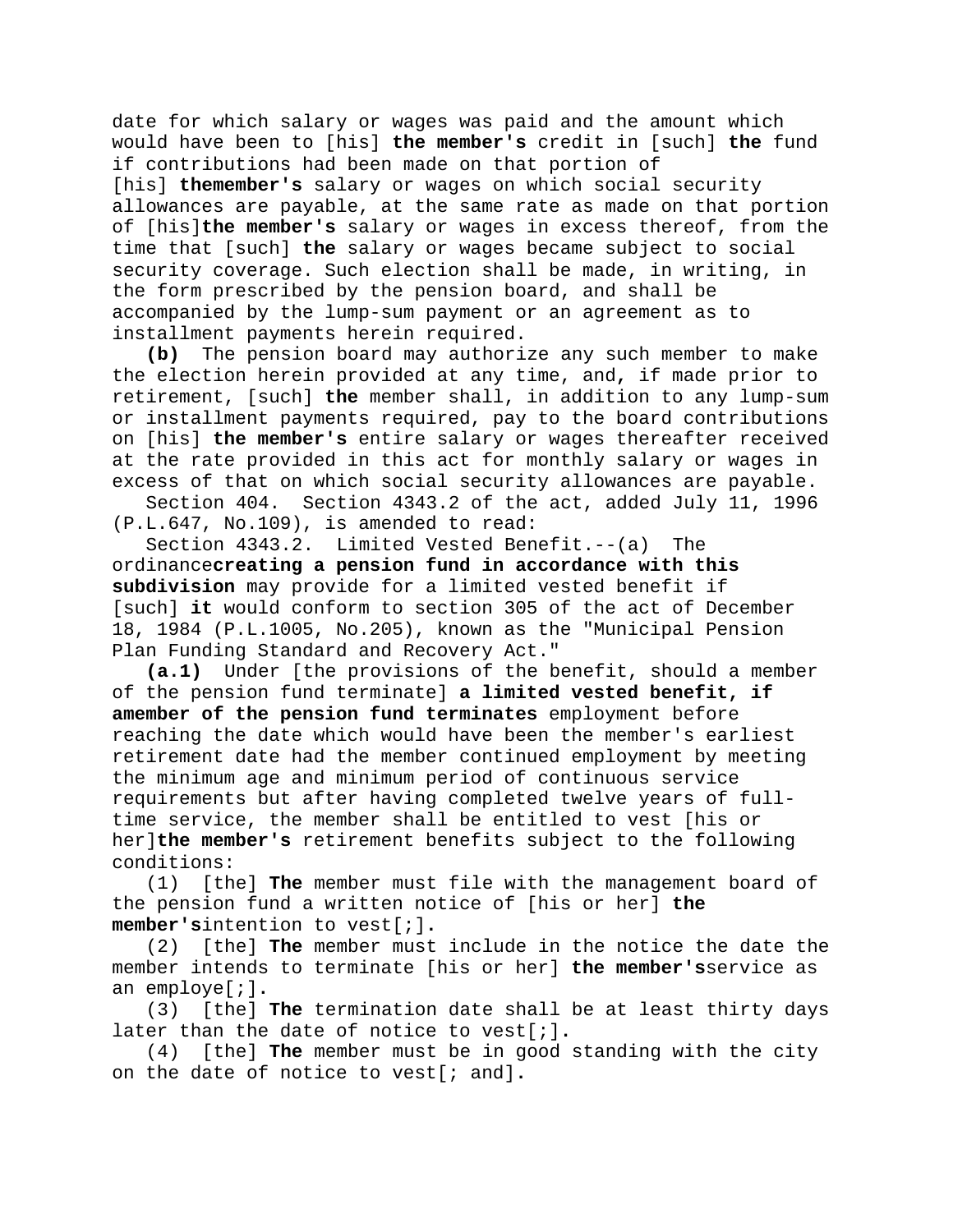(5) [the] **The** board shall indicate on the notice to vest the rate of monthly pay of the member as of the date of [said]**the** notice to vest or the highest average annual salary which the member received during any five years of service preceding [said] **the** date, whichever is the higher.

(b) Upon reaching the date which would have been the member's earliest retirement date had the member continued [his or her] **the member's** employment with the city, the member shall notify the board, in writing, that the member desires to collect [his or her] **the member's** pension. The amount of retirement benefits the member is entitled to receive under this section shall be computed as follows:<br>(1) [the] **The** initial det

[the] The initial determination of the member's base retirement benefits shall be computed on the salary indicated on the notice to vest[; and]**.**

(2) [the] **The** portion of the base retirement benefits due the member shall be determined by applying to the base amount the percentage that [his or her] **the member's** years of service actually rendered bears to the years of service which would have been rendered had the member continued to be employed by the city until[ his or her] **the member's** earliest retirement date.

Section 405. Section 4344 of the act, amended October 4, 1978 (P.L.950, No.188), is amended to read:

Section 4344. Amount of Payments into Fund; Repayment before Retirement.--The employes of any city, creating [such] **a**pension fund and pension board **in accordance with this subdivision**, shall pay into the board of pensions monthly an amount equal to two per centum of their monthly salaries or wages, and**,** if council elects, by ordinance, to make [such] payments, an additional amount not to exceed one per centum if deemed necessary by council to provide sufficient funds for payments to the surviving spouses of members who were retired on pension or killed in the service, which shall be applied to the purposes of the fund. Payment of the monthly amount or contribution herein mentioned shall cease and be discontinued at the time the beneficiary receives the pension herein provided. If for any cause any employe contributing to the pension fund shall cease to be an employe of the city before the [said] employe becomes entitled to a pension, the total amount of the contributions paid into the pension fund by [such] **the** employe shall be refunded to [him or her] **the employe** in full, without interest. If any [such] employe shall have returned to [him or her] **the employe** the amount contributed as aforesaid, and shall afterward reenter the employ of the city, [said] **the** employe shall not be entitled to the pension designated until twenty years after [said] reemployment, unless [he or she] **the employe** shall return to the pension fund the amount withdrawn,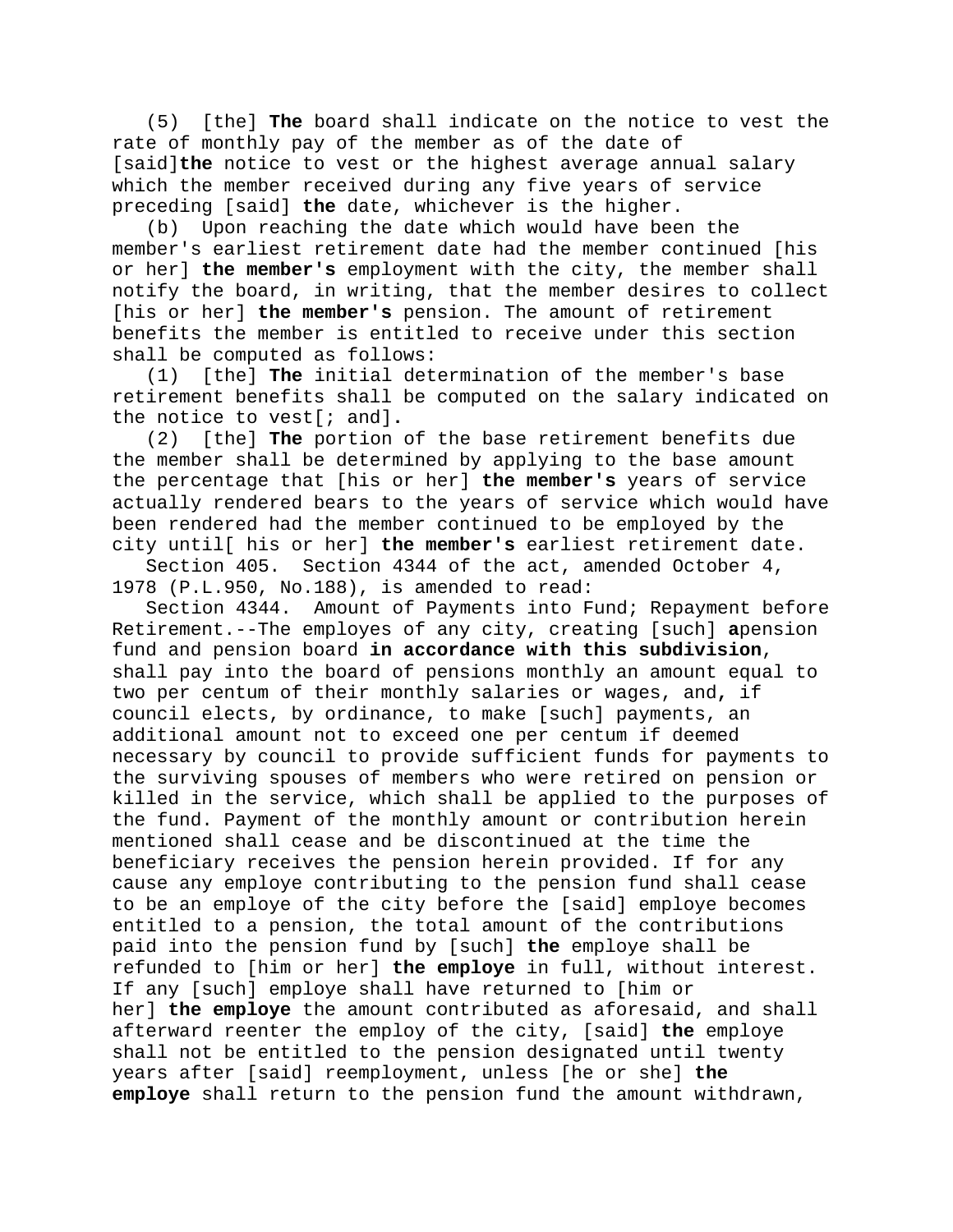in which event that period of twenty years shall be computed from the time [said]**the** employe first enters the service of the city. In the event of the death of any [such] employe, before the [said] employe becomes entitled to the pension aforesaid, the [said] total amount of contributions paid into the pension fund by [said]**the** employe shall be paid over to the estate of [said] **the**deceased employe.

Section 406. Section 4344.1 of the act, amended July 21, 1959 (P.L.553, No.169), is amended to read:

Section 4344.1. Determination of Liability Upon Extension of Social Security.--**(a)** Where a city has entered into an agreement with the Commonwealth to place its employes under the Federal Social Security Act, the pension board shall appoint an actuary[,] and may fix [his] **the employe's** compensation. The actuary shall determine the present value of the liability on account of pensions payable under the provisions of section 4343 [of this act] to employes who are members of the system on the effective date of the agreement[,] and shall offset the value of any assets in the pension fund to determine the unfunded liability. The city may make [such] **the** payments as it desires toward the unfunded liability until the accumulated reserve equals the present value of the liability. The actuary shall also determine the amount which shall be contributed, annually, into the fund on account of service of all new and original

members subsequent to the effective date of the agreement.<br>(b) Employes shall pay into the board of pensions, mon **(b)** Employes shall pay into the board of pensions, monthly, an amount equal to three and one-half per centum of that portion of monthly compensation on which social security allowances are payable and five per centum of any monthly compensation in excess of that on which social security allowances are payable. The remainder of the needed annual contribution for service subsequent to the date of the agreement, as determined by the actuary, shall become the obligation of the city, and shall be paid by it to the board of pensions by annual appropriations. The provisions of this section shall, in all applicable cases, supersede the provisions relating to contributions in section 4344 and section 4348 [of this act].

Section 407. Section 4345 of the act is amended to read:

Section 4345. Payments by Laborers Optional.--Any person holding a position in any [such] city as a laborer, at a per diem wage, shall not be compelled to pay or contribute toward the pension fund herein provided for, but shall have the option or choice of so doing and, in that event only, of becoming entitled to the pension provided by this act.

Section 408. Section 4346 of the act, amended August 17, 1951 (P.L.1251, No.292), is amended to read: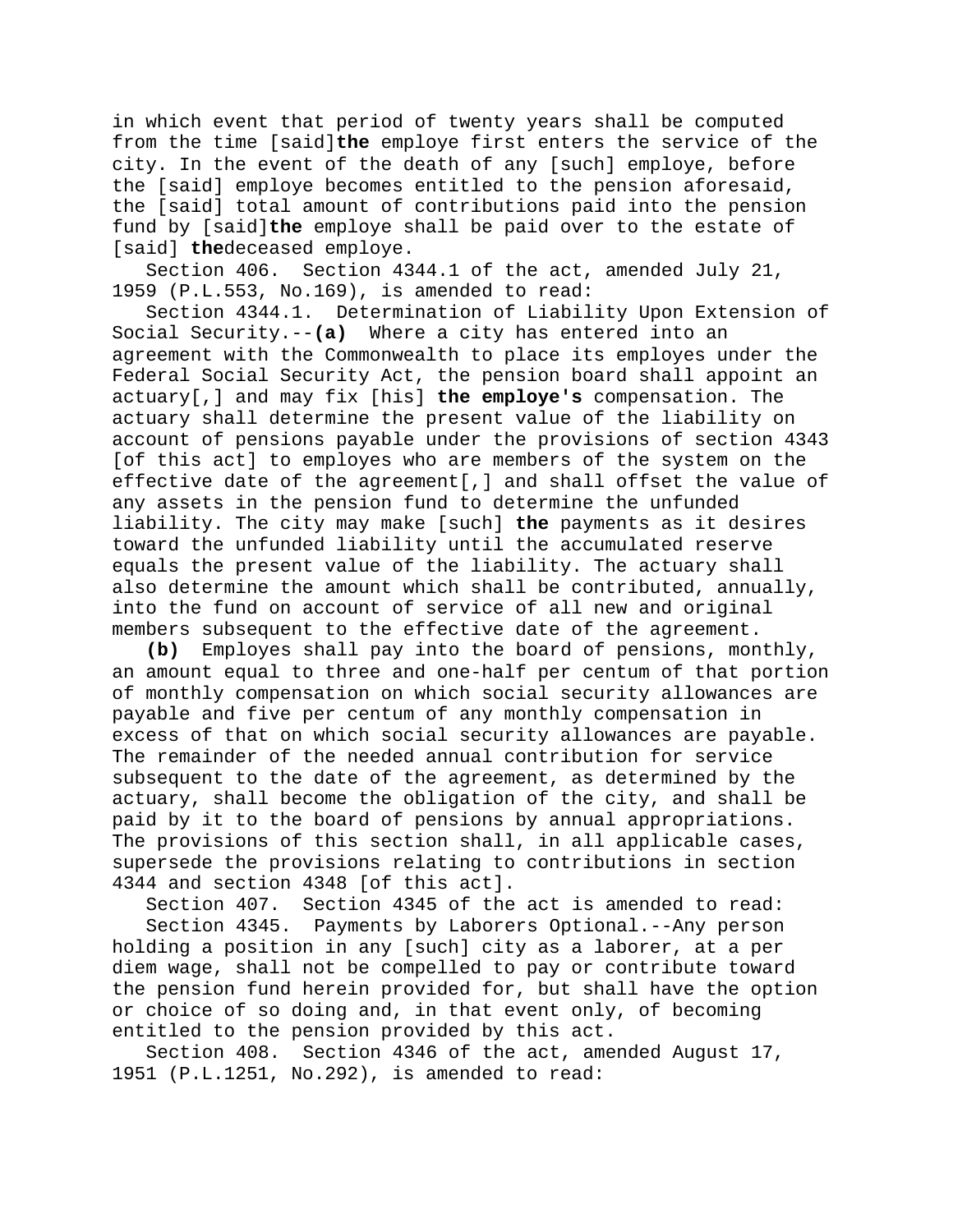Section 4346. Heads of Departments to Certify List of Employes.--The head of every department and office employing persons entitled to receive a pension shall certify to the board of pensions all persons so employed and the amount of salary or wages which is paid to [said] employes, together with dismissals, resignations[,] or terminations of service and, from the records of their office or department, shall furnish [such] other relevant information as the board of pensions shall require. In the case of a volunteer [fireman]**firefighter**, "head of department or office" shall mean the president or secretary of the board of trustees of the volunteer fire company involved.

Section 409. Section 4347 of the act is amended to read: Section 4347. Receipt, Investment and Payment of Funds.--It shall be the duty of the board of pensions to receive and retain and, when deemed advisable, to invest the funds payable in accordance with the provisions of this subdivision [of this article], and to pay over by warrant or check the amount due to [said] employes.

Section 410. Sections 4348 and 4349 of the act, amended August 17, 1951 (P.L.1251, No.292), are amended to read:

Section 4348. Appropriations and Contributions to Fund.--The council may annually set aside, apportion[,] and appropriate, out of all taxes and income of [such] **the** city, unto the board of pensions, a sum sufficient to maintain the pensions or compensations due hereunder on account of the city contributions for all employes except volunteer [firemen]**firefighters**. On account of volunteer [firemen] **firefighters**who become members of the pension fund, the board of trustees of the volunteer fire company employing and paying them shall annually contribute to the board of pensions a sum equal to the same percentage of its participating payroll as the amount contributed by the city for the same year bears to its participating payroll.

Section 4349. Application.--**(a)** The benefits conferred by this subdivision [of this article] shall apply to all persons employed in any capacity by, or holding positions in, or, in the case of a volunteer [fireman] **firefighter**, rendering services recognized and accepted by, the cities creating a pension fund and pension board in accordance with its provisions, but this subdivision shall not apply to employes of [such] departments, bureaus, or offices as are otherwise protected by pension authorized by this act.

**(b)** Any volunteer [fireman] **firefighter** may become a member of [such] a pension fund, as of the date of [his] **the volunteerfirefighter's** original employment or of the inception of the pension fund, whichever is later, upon [his] **the volunteerfirefighter** making back contributions, and if the volunteer fire company or board of trustees thereof employing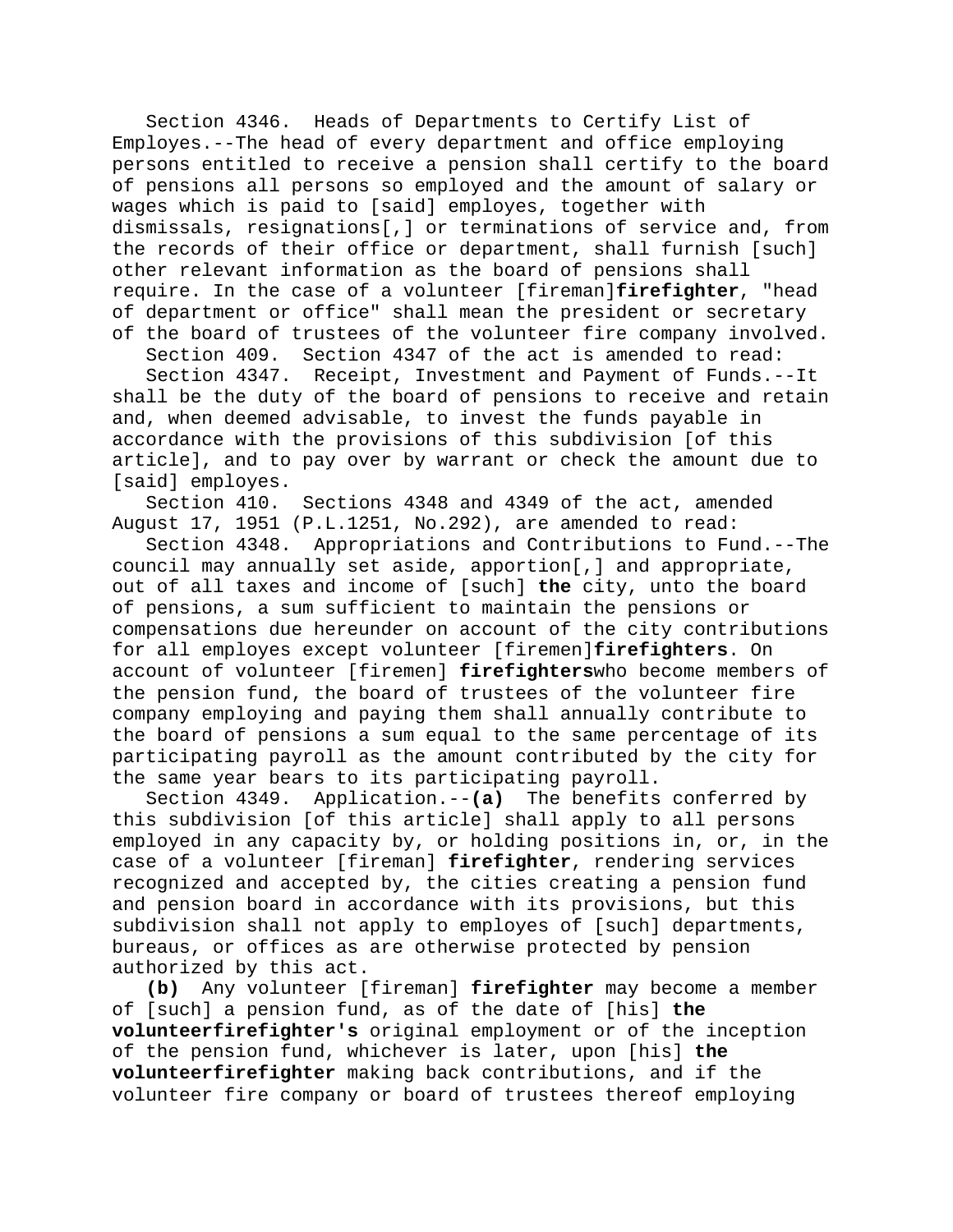and paying [him] **the volunteer firefighter** agrees to contribute and contributes to the pension fund, from time to time, the sums hereinbefore required.

Section 411. Sections 4350 and 4351 of the act are reenacted to read:

Section 4350. Computation of Time of Service.--The time of service herein specified, namely, twenty years, shall be computed from the time of the first or original employments, said employment to consist of service to the city and need not be continuous.

Section 4351. Funds Payable to be Free of Attachment.--The compensation or pension herein mentioned shall not be subject to attachment or execution, and shall be payable only to the beneficiary designated, and shall not be subject to assignment or transfer.

Section 412. Section 4352 of the act, amended August 17, 1951 (P.L.1251, No.292), is amended to read:

Section 4352. Definitions.--The term or phrase "employe," "employed," "employed by the city," or "in the employment of any city," as used in this subdivision, is meant to include all persons in the service of cities creating a pension fund and a pension board in accordance with the provisions thereof, who are not now otherwise protected by pensions authorized by this act, and any volunteer [fireman] **firefighter** who becomes a member of the pension fund.

"Volunteer [fireman] **firefighter**" shall mean a driver of fire-fighting apparatus or ambulances, regularly employed and paid by a volunteer fire company, rendering services recognized and accepted by a city.

Section 413. Section 4353 of the act, amended July 5, 2005 (P.L.70, No.28), is reenacted to read:

Section 4353. Beneficiaries of Fund not to be Employed by City.--No person or persons who shall have become a beneficiary shall be employed by the said city in any capacity. Subject to the provisions of section 4361, nothing herein shall be construed as prohibiting a person or persons who shall have become a beneficiary from serving in an elective city office.

Section 414. Article XLIII subdivision (d) heading of the act, added July 5, 2005 (P.L.70, No.28), is reenacted to read:

(d) Beneficiaries Serving in Elective Office Section 415. Section 4361 of the act, added July 5, 2005 (P.L.70, No.28), is reenacted and amended to read:

Section 4361. Right to a Pension if Salary Refused.--In any city governed by the provisions of this act, the act of July 15, 1957 (P.L.901, No.399), known as the "Optional Third Class City Charter Law," or 53 Pa.C.S. Pt. III Subpt. E (relating to home rule and optional plan government), a beneficiary serving in an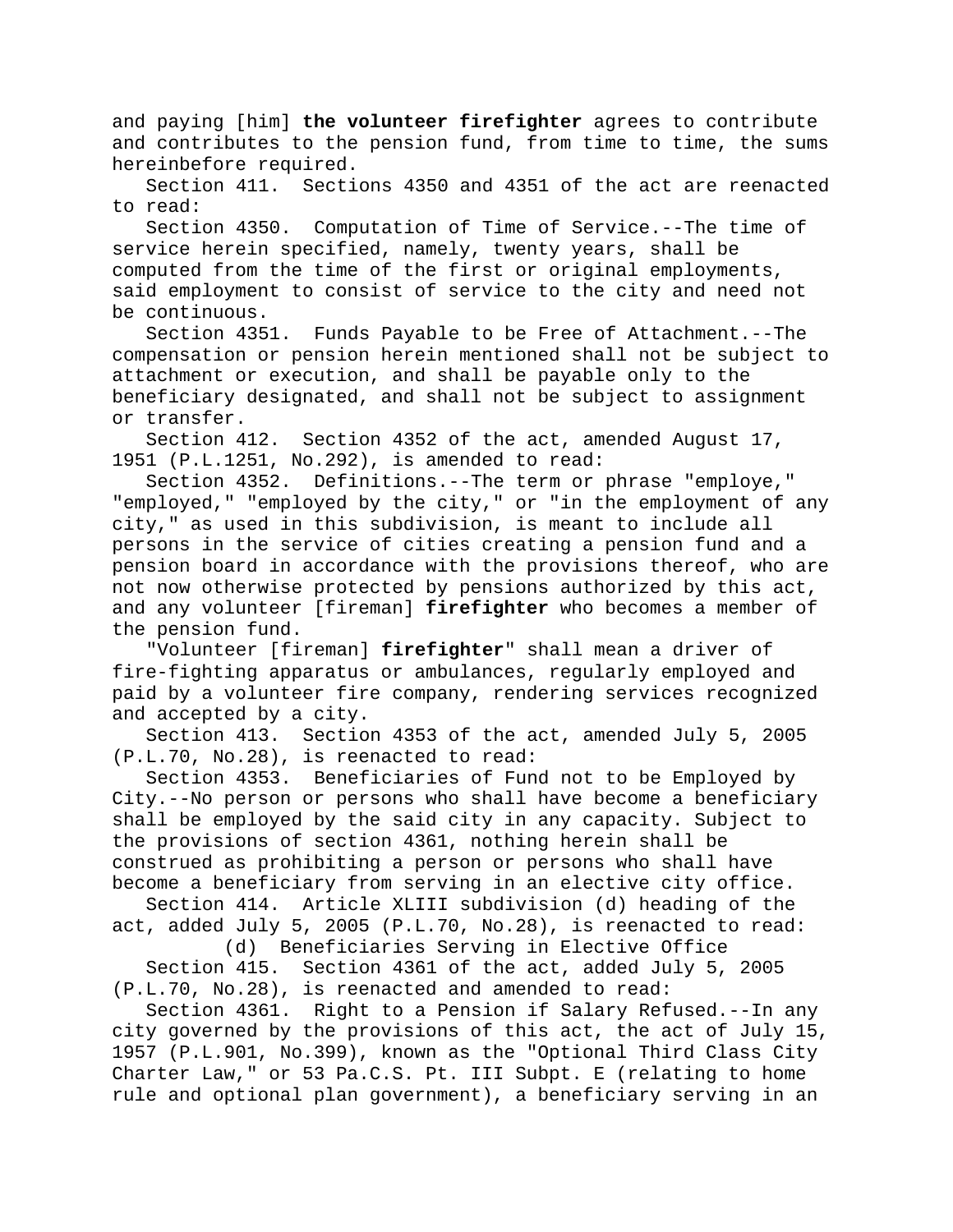elective city office shall not be prohibited from receiving a pension for any month in which [he or she] **the beneficiary** does not accept a salary from serving in the elective office.

Section 416. Article XLIV heading of the act is reenacted to read:

## ARTICLE XLIV CIVIL SERVICE

Section 417. Section 4401 of the act is amended to read: Section 4401. Examinations Required of All Appointees.--No person or persons may be appointed to any [position whatever in the police department, or in the engineering department or electrical department, except as otherwise provided by law, or in the position of building inspector, or as health officers other than registered physicians, or as sanitary policemen or inspectors of the health department] **uniformed position in thepolice or fire departments, excluding chiefs**, without having first passed all the examinations hereinafter provided for[,] and **without** having been appointed in the manner and according to the terms and provisions and conditions of this article.

Section 418. Section 4402 of the act, amended April 18, 1978 (P.L.37, No.19), is amended to read:

Appointment of Examining [Boards] **Board**.--There shall be [the following civil service boards in each city: (a) A board for] **a civil service board in each city that shall provide for and oversee** the examination of applicants for appointment to **and promotion to** any position in the police [department; (b) a board for the examination of applicants for appointment as health officers other than registered physicians, or as sanitary policemen or inspectors of the health department; (c) a board for the examination of applicants for appointment to any position in the engineering or electrical departments, except as otherwise provided for by law, or to the position of building inspectors.

Each of said boards shall consist of three citizens, who shall be elected] **or fire departments. The board shall consistof three citizens who shall be appointed** by council for terms of four years or until their successors are [elected and qualified] **appointed and qualified except for the initial appointment of board members as provided for in section 4403**. Any person who is a registered elector of the city may be appointed to [one or more of said boards] **the board**. No city officer, official or employe shall be eligible for appointment to [any] **the** civil service board.

Section 419. The act is amended by adding a section to read: **Section 4402.1. Existing Civil Service Positions.--All nonuniformed employes in city positions that were subject to civil service regulation immediately prior to the effective date**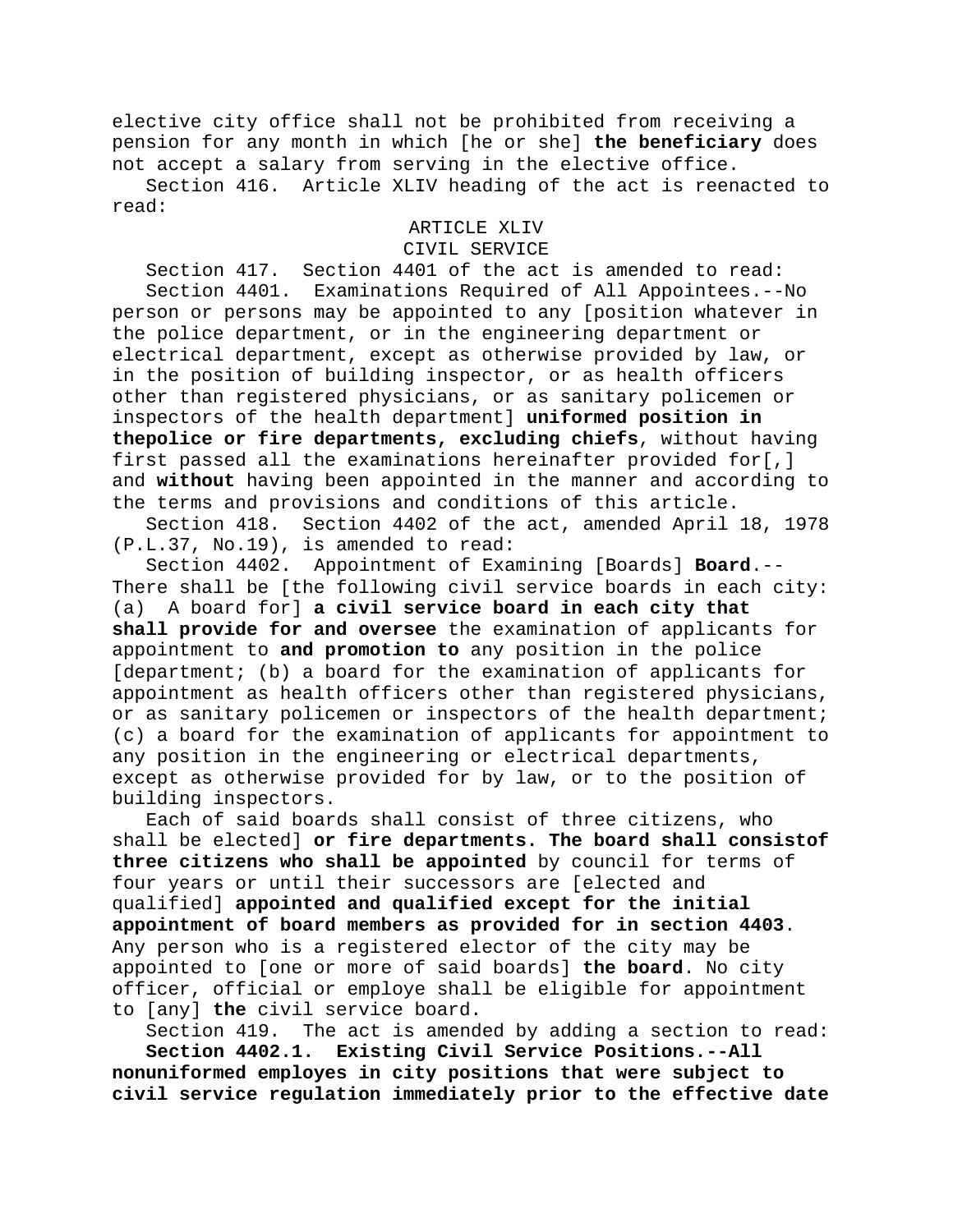**of this section shall continue to be subject to civil service regulation otherwise provided in this article for uniformed employes with regard to the nonuniformed positions.**

Section 420. Section 4403 of the act is amended to read:<br>Section 4403. Terms; Filling of Vacancies; Compensation; Terms; Filling of Vacancies; Compensation; Quorum.--[At the first election in newly created cities, council shall elect to each of said boards] **In a city in which the civil service board is first established, terms of members of the board shall be staggered. Council shall initially appoint to the board** one person to serve for two years, one person to serve for three years, and one person to serve for four years. Upon the expiration of the term of any member [of any of said boards, in any city, one person shall be elected] **a successor shall be appointed** by the city council to serve upon [said] **the** board for [the] **a** term of four years. If any vacancies occur**,** they shall be filled by the city council for the unexpired term. Each of [said] **the** members, before entering upon the duties of [his] office, shall take and subscribe to the oath of office prescribed by [this act] **53 Pa.C.S. § 1141 (relating to form of oaths of office)** and file the same, duly certified by the officer administering it, with the [controller of the city] **city administrator or, in cities without a city administrator, the city clerk**. No salary or other compensation shall be paid to any member of the [said boards] **board**. Two members of the board shall constitute a quorum necessary for the transaction of business of that board. [Said boards] **The board** shall organize for the purpose of transacting all business immediately after [their first appointment and, from time to time,] **the first appointments and** thereafter as new appointments to [such] **the** board are made. **After organizing, the board shall elect one of its members as chairperson and one as secretary.**

Section 421. The act is amended by adding sections to read:

**Section 4403.1. Alternate Board Members.--Council may appoint no more than three qualified electors of the city to serve as alternate members of the civil service board. The term of office of the alternate members shall be four years. If, by reason of absence or disqualification of a member, a quorum is not reached, the chairperson shall designate as many alternate members of the board to sit on the board as may be needed to provide a quorum. When seated pursuant to this section, an alternate shall be entitled to participate in all proceedings and discussions of the board to the extent as provided by law for board members, including specifically the right to cast a vote as a voting member during the proceedings, and shall have all the powers and duties set forth in this act and as otherwise provided by law. Any alternate member of the board shall continue to serve on the board in all proceedings involving the**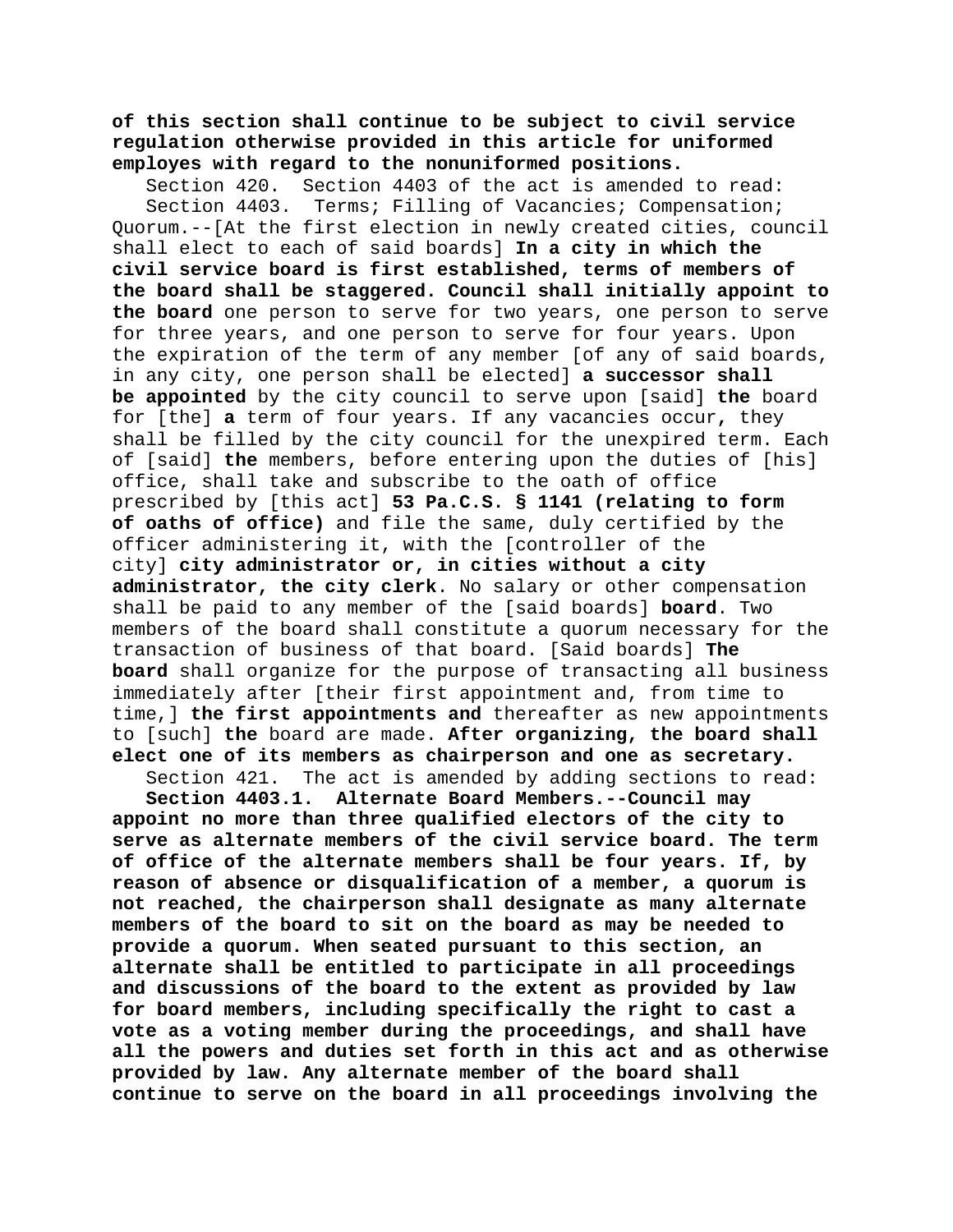**matter or case for which the alternate was initially designated until the board has made a final determination of the matter or case. Designation of an alternate pursuant to this section shall be made on a case-by-case basis in rotation according to declining seniority among all alternates. Alternates shall hold no other office in the city. Any alternate may participate in any proceeding or discussion of the board but shall not be entitled to vote as a member of the board unless designated as a voting alternate member pursuant to this section.**

**Section 4403.2. Investigations and Subpoenas.--(a) The board shall have the power to make investigations concerning all matters relating to the administration and enforcement of its rules and regulations. The chairperson shall be authorized to administer oaths and affirmations for witnesses testifying in matters before the board.**

**(b) The board shall have the power to issue subpoenas over the signature of the chairperson or designee and to require the attendance of witnesses and the production of records and papers pertaining to matters before the board, including any background investigation conducted pursuant to any applicable rules and regulations.**

Section 422. Section 4404 of the act is amended to read:

Section 4404. Rules and Regulations; Examinations.--[Each of said boards shall prepare and adopt such rules and regulations to cover the selection and appointment of all persons as hereinbefore provided, to be hereafter employed or appointed in said cities, as in the judgment of said boards shall be best adapted to securing the best service for the public. Such rules and regulations] **(a) The board shall have the power and its duty shall be to prepare and adopt rules and regulations, subject to approval by council, which, in the board's discretion, are best adapted to securing and maintaining the best service for the public for the selection, appointment and promotion of persons who are qualified to perform the work which is the subject of the civil service examination as provided in this article, and who are to be employed, appointed or promoted by the city. The rules and regulations adopted by the board** shall provide for ascertaining and determining, so far as possible, [the physical qualifications, habits, reputation, standing, experience and education of all applicants for such positions, respectively; and they] **the knowledge, skills, aptitude, mental and physical abilities, experience, education and character of all applicants as these criteria would reasonably apply to the respective positions; and the rules and regulations** shall provide for examinations upon any and all subjects deemed proper or necessary by [said boards] **the board** for the purpose of determining [their qualifications for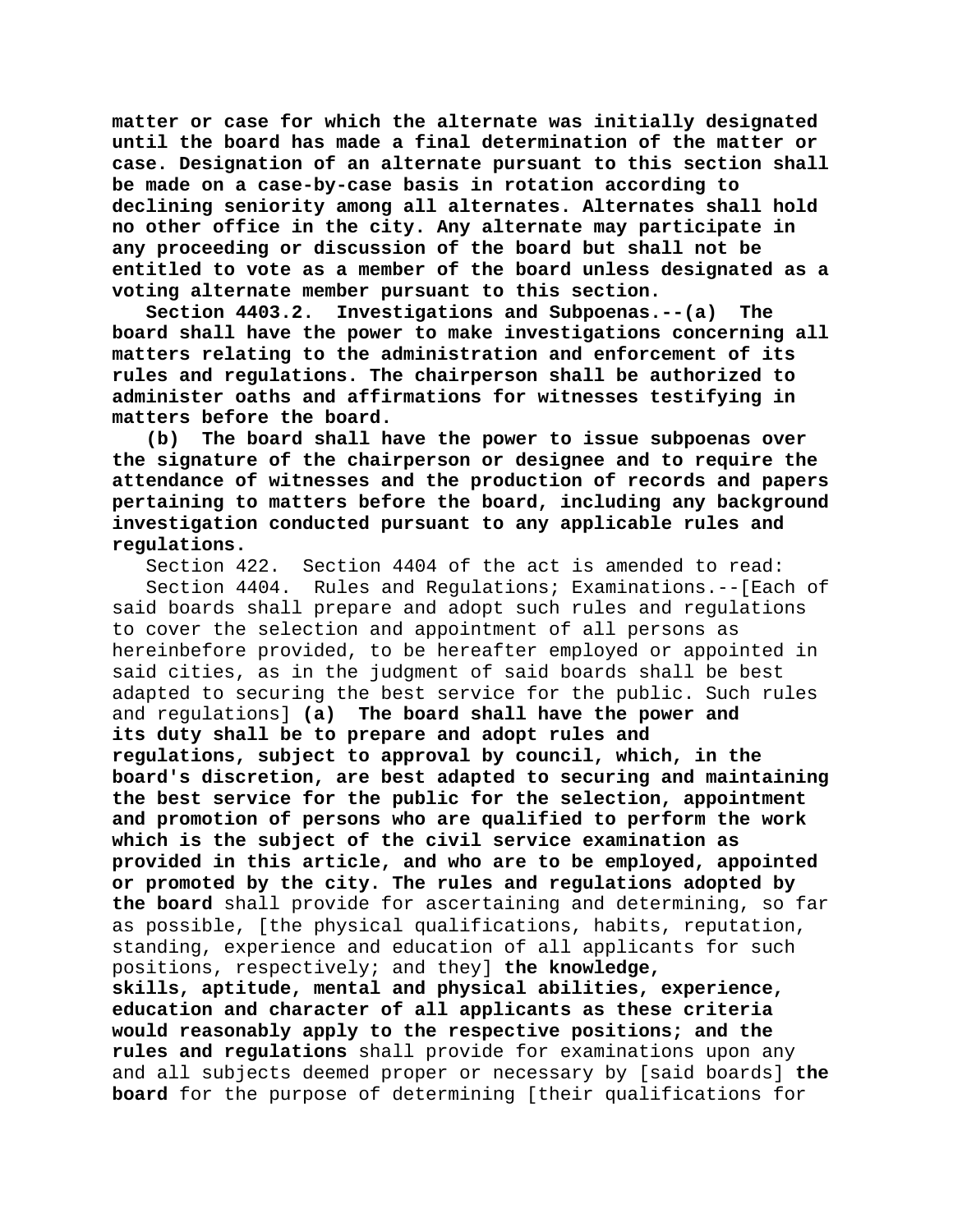the position sought and applied for] **the qualifications of applicants for the respective positions sought and for which application is made**.

**(b) The civil service board shall, in accordance with this act, adopt rules and regulations concerning the following matters that may include:**

**(1) minutes of proceedings;**

**(2) rules of procedure;**

**(3) records of examinations;**

**(4) annual report to council;**

**(5) notice of the rules and regulations and any amendments or repeals to the rules and regulations;**

**(6) application forms;**

**(7) further provisions concerning the duties of the chairperson and secretary;**

**(8) appointment of examiners; and**

**(9) other administrative matters.**

Section 423. Section 4404.1 of the act, added October 19, 2010 (P.L.533, No.77), is amended to read:

Section 4404.1. Physical and Psychological Medical Examinations.--(a) [A] **The** board may require that an applicant conditionally appointed in accordance with section 4406 [of this act] undergo a physical or psychological medical examination as a condition of permanent appointment. Physical medical examinations, if required, shall be under the direction of a physician or other qualified medical professional. Psychological medical examinations, if required, shall be under the direction of a psychiatrist or psychologist.

(b) A physician, other qualified medical professional, psychiatrist or psychologist shall be appointed by council and shall render an opinion as to whether the conditional appointee has a physical or mental condition which calls into question the individual's ability to perform all of the essential functions of the position for which the individual was conditionally

appointed.<br>c) If If the opinion rendered by the physician, other qualified medical professional, psychiatrist or psychologist calls into question the conditional appointee's ability to perform all essential functions of a position, the director of the department within which the position is to be filled shall meet with the conditional appointee for the purpose of having one or more interactive discussions on whether the conditional appointee can, with or without reasonable accommodation, perform all the essential functions of the position.

(d) If, at the conclusion of the interactive discussion under subsection (c), the department director determines that the conditional appointee is not qualified, the department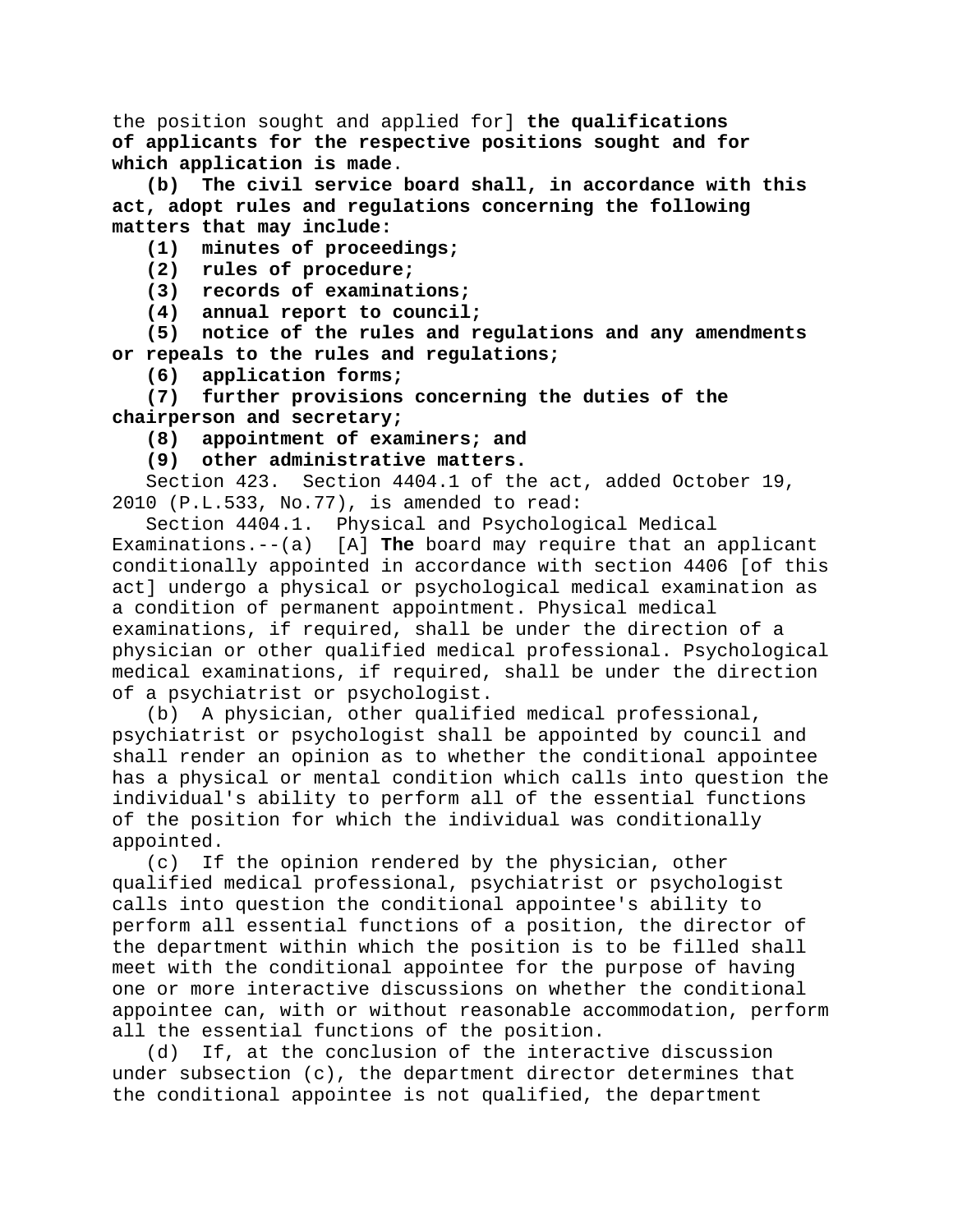director shall give written notice to the conditional appointee and the board.

(e) Nothing in this act shall be construed to authorize physical or psychological medical examinations prior to conditional appointment in accordance with section 4406 of this act.

(f) As used in this section, the following definitions shall apply:

"Medical examination" shall mean any examination, procedure, inquiry or test designed to obtain information about medical history or a physical or mental condition which might disqualify an applicant if it would prevent the applicant from performing, with or without reasonable accommodation, all of the essential functions of the position.

"Physician" shall have the meaning given to it in 1 Pa.C.S. § 1991 (relating to definitions).

"Qualified medical professional" shall mean an individual, in collaboration with or under the supervision or direction of a physician, as may be required by law, who is licensed:

(1) as a physician assistant pursuant to the act of December 20, 1985 (P.L.457, No.112), known as the "Medical Practice Act of 1985," or the act of October 5, 1978 (P.L.1109, No.261), known as the "Osteopathic Medical Practice Act"; or

(2) as a certified registered nurse practitioner pursuant to the act of May 22, 1951 (P.L.317, No.69), known as "The Professional Nursing Law."

Section 424. Section 4405 of the act, amended October 19, 2010 (P.L.533, No.77), is repealed:

[Section 4405. Grading for Discharged Servicemen.--When any person who was engaged in the military service of the United States during any military engagement in which the United States participated, and has an honorable discharge therefrom, shall take any examination for appointment, the examination shall be marked or graded in the same manner as provided for all other examinations. When the examination of the discharged individual is completed and graded, if the grade is passing, the grading or percentage as the examination merits shall be increased by fifteen per centum, and the total mark or grade shall represent the final grade or classification of the discharged individual and shall determine the individual's order of standing on the eligibility list. For the purpose of this article:

(1) "Military service" means the army, navy, marines, air force, coast guard, and any branch or unit thereof.

(2) "Servicemen" means members of the military service, including women.

(3) "Military engagement" includes land, naval and air engagements.]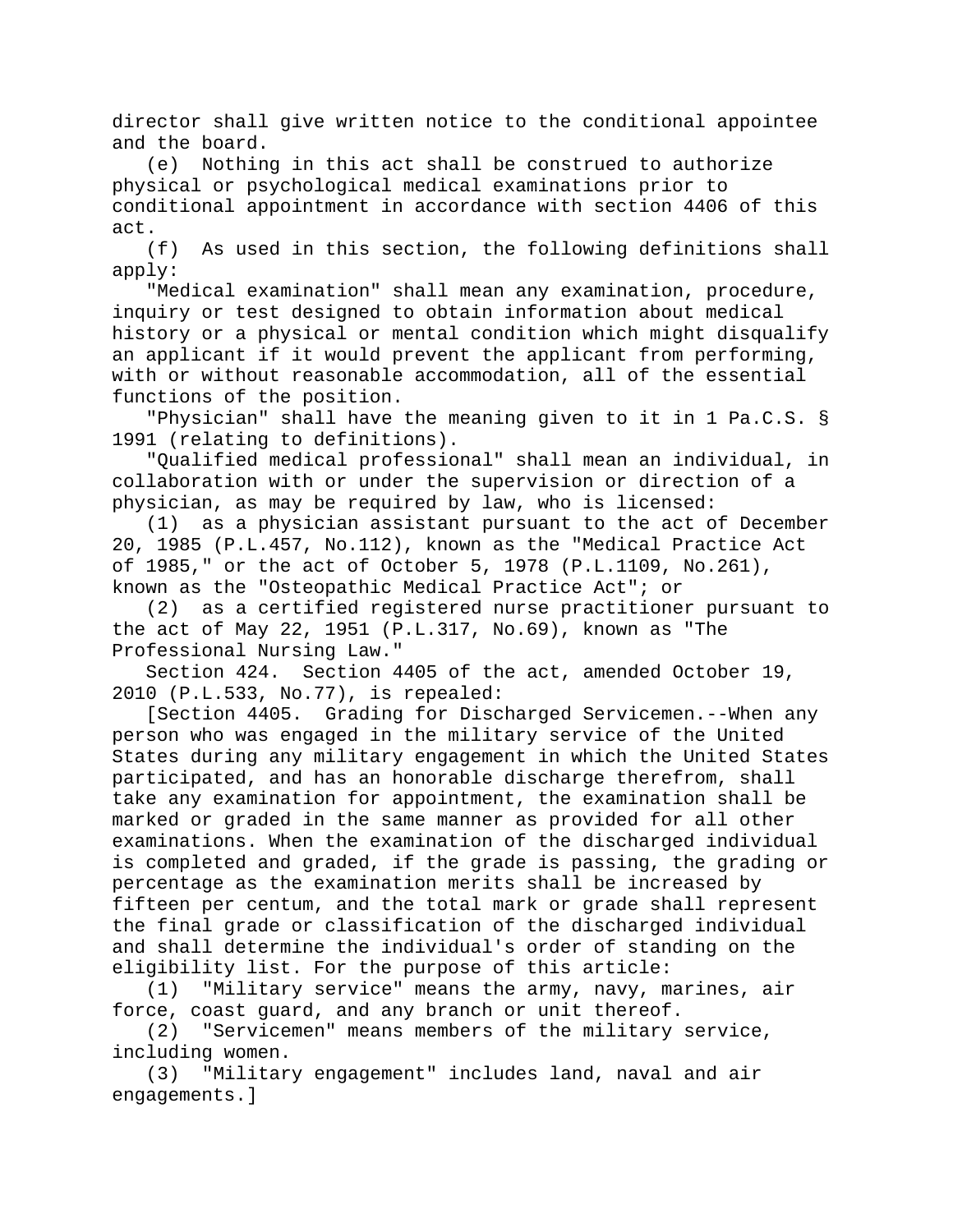Section 425. The act is amended by adding a section to read: **Section 4405.1. Veterans' Preference.--In accordance with 51 Pa.C.S. Ch. 71 (relating to veterans' preference), the following shall apply to the appointment of a uniformed civil service position:**

**(1) A veteran who meets the qualifications for and conditions of the position under uniform eligibility rules, which include successful passage of an examination, shall receive an additional ten points on the examination pursuant to 51 Pa.C.S. § 7103(a) (relating to additional points in grading civil service examinations).**

**(2) If, after the additional ten points are granted, a veteran is on the list of three eligible applicants, the veteran shall receive a preference in hiring over nonveterans on that list.**

**(3) The preference provided by this section shall constitute the only preference with regard to a uniformed civil service position to which a veteran is entitled under this act.**

Section 426. Section 4406 of the act, amended October 19, 2010 (P.L.533, No.77), is amended to read:

Section 4406. Selection of Appointee from Certified List of Applicants.--[The boards] **The following shall apply to civilservice selection, conditional appointments and appointments and shall be incorporated by reference in the rules and regulations of the board:**

The civil service board shall make and keep, in numerical order, a list containing the names of all applicants for civil service positions in the city who [may] pass the required examinations, including any required physical fitness or agility examinations that are job-related and consistent with business necessity. [Where]

**(2) Physical fitness or agility examinations shall be conducted on a pass-fail basis.**

**(3) Written and oral examinations used to establish an eligibility list shall offer the opportunity to achieve one hundred points.**

**(4) If both written and oral examination methods are used in conjunction with each other, the board, prior to initiating testing, shall establish what constitutes a passing score on each portion of the examination. If only a written examination method is used, the board shall establish the passing score before the examination is conducted.**

**(5) When** more than one person takes examinations for any position at the same time, the names of all those successfully passing the examination shall be entered upon the eligibility list in the order of their respective [percentages] **pointtotals**, the highest coming first.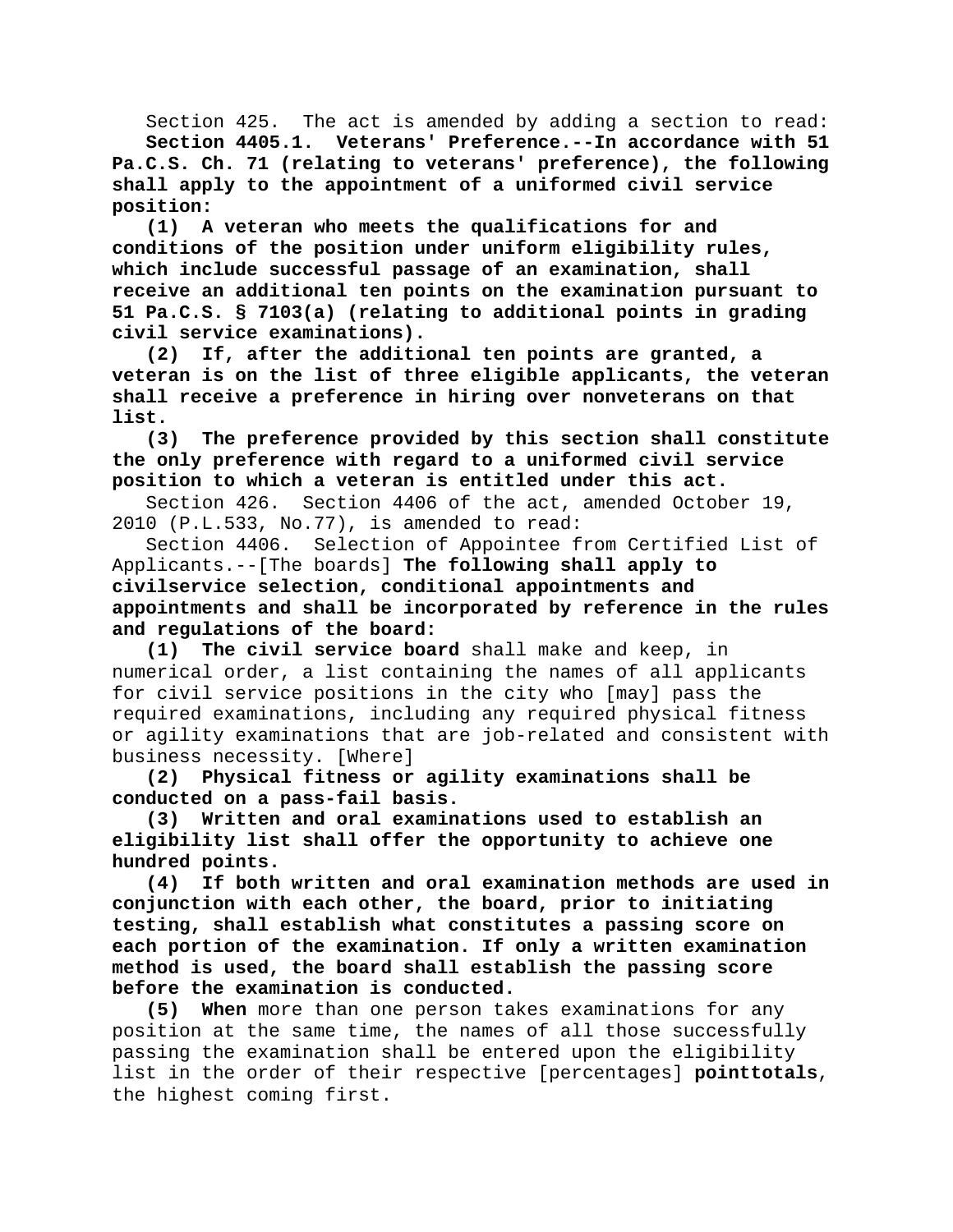**(6)** The board shall furnish to council a certified copy of all lists so prepared and kept. [Wherever any vacancy shall occur in any civil service position in the city, the city council] **Such lists shall be maintained for a period of twoyears or until a new list is certified to council, whicheveroccurs first and are public records.**

**(7) Whenever council shall determine an initial appointmentis to be made to a civil service position in the city, thedirector of the department in which the appointment is to bemade** shall make written application to the [president of the proper] **chair of the** board, who shall forthwith certify to the city council, in writing, the three names on the eligibility list **of applicants** for the position having the highest [percentage, but if there be] **number of points, unless there are** less than three eligible names on the list, **in which event**the board shall certify the names. The director of the department in which the appointment is to be made shall nominate to the city council a person from the eligibility list submitted to fill the vacancy.

**(8)** If the city council approves the nomination, the person nominated shall be conditionally appointed by council to fill the vacancy, and shall be assigned for service in the department, subject to any **required** physical or psychological medical examinations that may be required by the [appropriate examining] board as a condition of permanent appointment in accordance with section 4404.1 [of this act].<br>(9) If the council does not approve the n

**(9)** If the council does not approve the nomination, or if the appointee is determined by the medical examination process to be unqualified, then the director of the department in which the appointment is to be made shall submit another nomination for the position from the remaining names, if any[, and if]**. If**the nomination is not approved by the council, or if the appointee is determined by the medical examination process to be unqualified, the director shall submit the third name, if any.

**(10)** The person whose nomination by the director is approved by the city council shall be appointed to fill the [position in the department or as building inspector] **civil service position under consideration**.

**(11)** The name of the person so appointed shall be immediately stricken from the [eligibility] **certified** list of the board, and**, except as otherwise provided in this clause,**the names of the [rejected] **nonappointed** persons shall immediately be restored to their proper place on the [eligibility list: Provided, however, That if] **certified list. If** the name of any applicant has been submitted to the council and been rejected three times or the [appointee] **council and the conditional applicant has not been appointed for three such**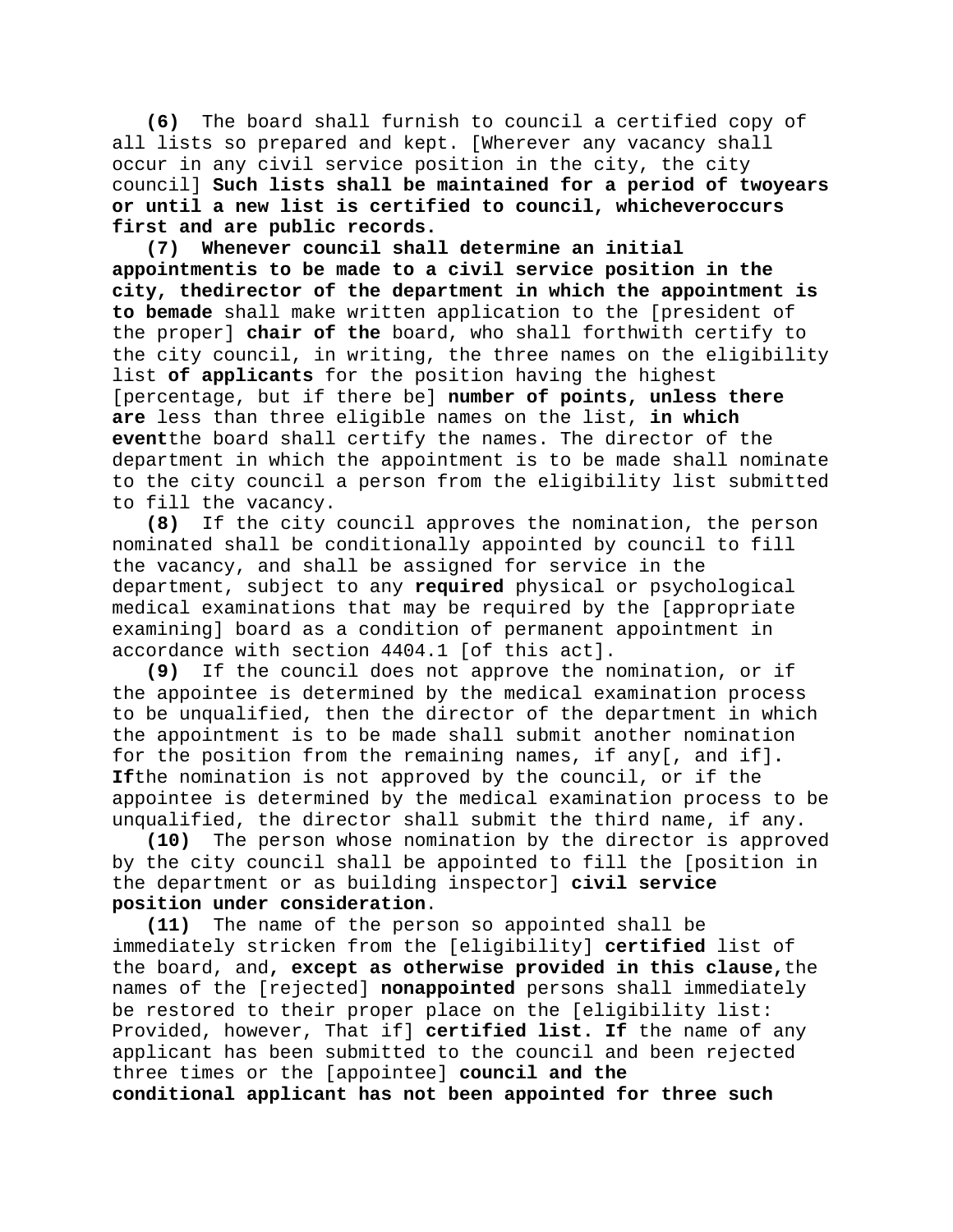**times or the conditional applicant** has been determined by the medical examination process to be unqualified, then the name shall be stricken from the [eligibility] **certified** list.

**(12)** Examinations for promotions for civil service positions in the city shall be pursuant to section 4406.1 [of this act].

**(13)** As used in this section, the term "medical examination"

shall have the meaning given it in section 4404.1 [of this act].<br>Section 427. Section 4406.1 of the act, amended November 9, Section 4406.1 of the act, amended November 9, 2011 (P.L.408, No.99), is amended to read:

Section 4406.1. Promotions.--(a) The [civil service boards may recommend those in the employ of a department for promotion if the person recommended is competent for the higher position. If an examination is required, the] city council shall notify the [applicable] civil service board of a civil service vacancy in the city which is to be filled by promotion and shall request the certification of an eligibility list as provided in this article. The board shall certify for each vacancy the names of three persons on the eligibility list who have received the highest average in the last preceding promotional examination held within the period of two years preceding the date of the request for the eligibility list. If three names are not available, the board shall certify the names remaining on the list. The city council shall make an appointment from the names certified, based solely on the merits and fitness of the candidates, unless the city council makes objections to the board regarding one or more of the persons on the eligibility list. The city council shall have power to determine in each instance whether an increase in salary shall constitute a promotion.

(b) Notwithstanding subsection (a), the mayor or other elected or appointed official of a city that has adopted one of the following shall retain the power to promote a candidate pursuant to that law:

(1) An optional charter pursuant to the act of July 15, 1957 (P.L.901, No.399), known as the "Optional Third Class City Charter Law."

(2) An optional plan pursuant to 53 Pa.C.S. Chs. 30 (relating to types of optional plans of government) and 31 (relating to general provisions common to optional plans).

(3) Any other law authorizing or permitting the mayor or other elected or appointed official to promote a candidate.

**(c) The provisions of this section shall not apply to the mayor's designation or appointment of the chief of police pursuant to section 2002 or the mayor's designation or appointment of a fire chief pursuant to section 2101.1.**

Section 428. Section 4407 of the act is amended to read: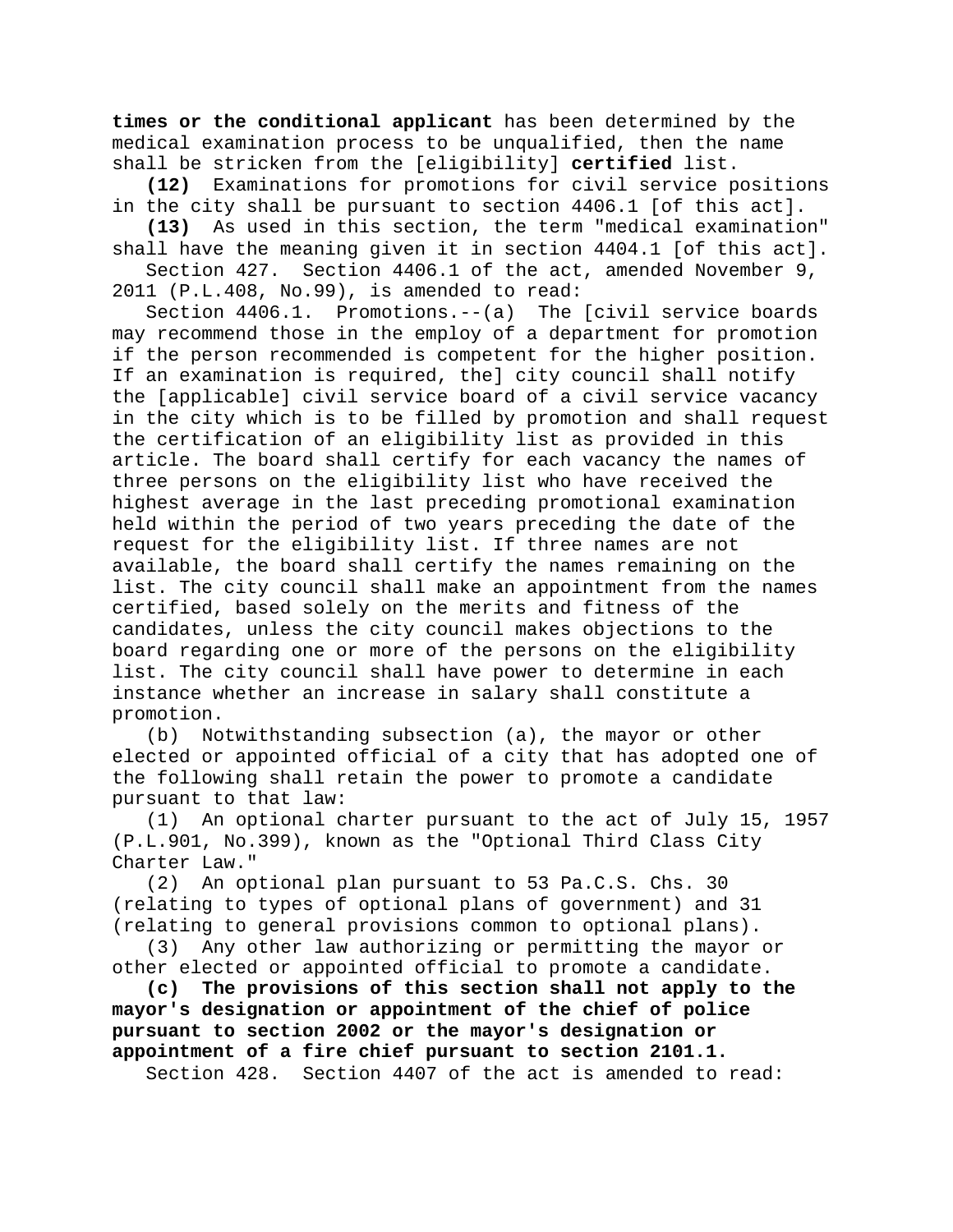Section 4407. [Tenure; Preference in Appointment to Discharged Serviceman; Temporary Appointments.--

] **Tenure;Temporary Appointments.--(a)** All appointments made pursuant to the provisions of this article shall be for and during good behavior, and no employe **hired pursuant to the provisions ofthis article** shall be removed or transferred for any political reasons whatever. [Among those persons possessing qualifications and eligibility for appointment, preference in appointment shall be given to honorably discharged servicemen and their spouses and surviving spouses as provided by law.

All persons holding appointments in said several departments or as building inspectors of said cities, at the time this act goes into effect, shall retain their positions without being required to pass examination, and be removed only in accordance with the provisions of this article.]

**(b)** In case of riot or emergency, temporary appointments to positions in the civil service may be made without complying with the provisions of this article.

Section 429. Section 4408 of the act, amended October 4, 1978 (P.L.950, No.188), is amended to read:

Section 4408. [Suspension and

Discharge] **Suspension,Discharge and Discipline**; Reduction of Employes; Appeals.--**(a)** All employes subject to civil service shall be subject to suspension**, discharge and discipline** by the director of the department **in which the employe works** for misconduct[,] or violation of any law of this Commonwealth, [any] ordinance of the city[,] or regulation of the department**.**[, pending action by the city council upon the charges made against any of such employes. On hearing before the city council, where they may be represented by counsel, they may be fined or suspended for a period not exceeding thirty days with or without pay, or they may be discharged by city council, if found guilty of the charges made against them. The director of each such department may, for misconduct or violation as aforesaid, suspend any employe of such department for a period of ten days, with or without pay, without preferring charges and without a hearing of council; but no employe shall be suspended more than one time for the identical or same violation or act of misconduct.] If it should become necessary to reduce the number of employes in said department for purposes of economy, seniority rights shall prevail, and any and all removals for such cause or causes shall be from the members last appointed, and the member or members serving the shortest time shall be removed first; but members with longer times of service may be discharged for cause. **Any employe aggrieved by the suspension, discharge or discipline imposed by a department director more serious than a suspension of three days without pay may request**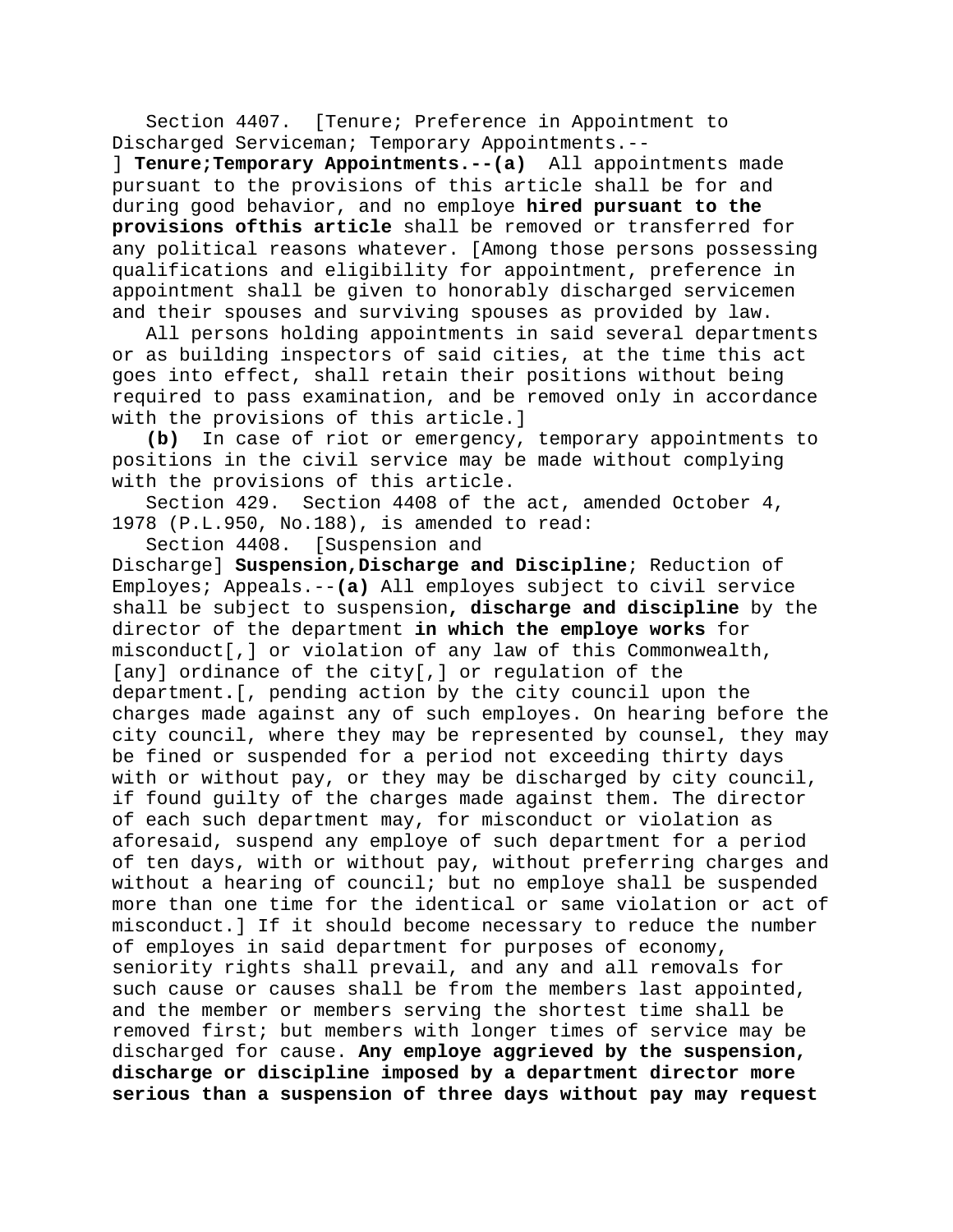# **a hearing before the city council, or by the civil service board if designated by ordinance. At the hearing, the employe may be represented by counsel.**

**(a.1)** Any civil service employe aggrieved by the [action]**decision** of the council [in fining, suspending or discharging him shall have the right to appeal by petition to the court of common pleas within thirty days after the suspension or after receipt of written notice of such action by council which it shall be the duty of the council to give and the court shall hear the charges made against him de novo] **or the civil serviceboard shall have the right to appeal in accordance with 2Pa.C.S. Ch. 7 Subch. B (relating to judicial review of localagency action). This review shall be exclusive. Where no suchappeal is taken within the time prescribed by law, the decisionby the city council or the civil service board shall becomefinal in accordance with the law**. The issue before the court shall be whether the action of the council **or the civil serviceboard** shall be affirmed or be modified in any respect or whether the charges should be dismissed or whether the suspension **or demotion** made by the director shall be affirmed or rescinded. Where any [such] employe has been suspended and the charges are dismissed or the suspension rescinded on appeal, [he] **the employe** shall receive full compensation for the entire period of suspension.

**(b) In any case in which a police officer or firefighter who is a member of a bargaining unit is subject to suspension, discharge or discipline, the police officer or firefighter shall have the option of challenging the suspension, discharge or discipline imposed by using the procedures provided in subsection (a) or by a proceeding in grievance arbitration. A choice to proceed either by subsection (a) or by grievance arbitration shall foreclose the opportunity to proceed in the alternative method.**

Section 430. Sections 4409 and 4410 of the act are amended to read:

Section 4409. [Secretaries of Boards; Compensation.--Each of said civil service boards may] **Secretary; Compensation.--The civil service board shall** appoint a secretary and prescribe [his duties. He] **the secretary's duties and shall have the power to change these duties. The secretary** shall be subject to removal at any time by the board [appointing him, and such board shall have power to change his duties. The compensation to be paid said secretaries and all necessary stationery and supplies for said boards shall be such as council shall by ordinance direct]. **Council shall establish the compensation to be paid to the secretary, and all necessary stationery and supplies for the use of the board shall be supplied by the city.**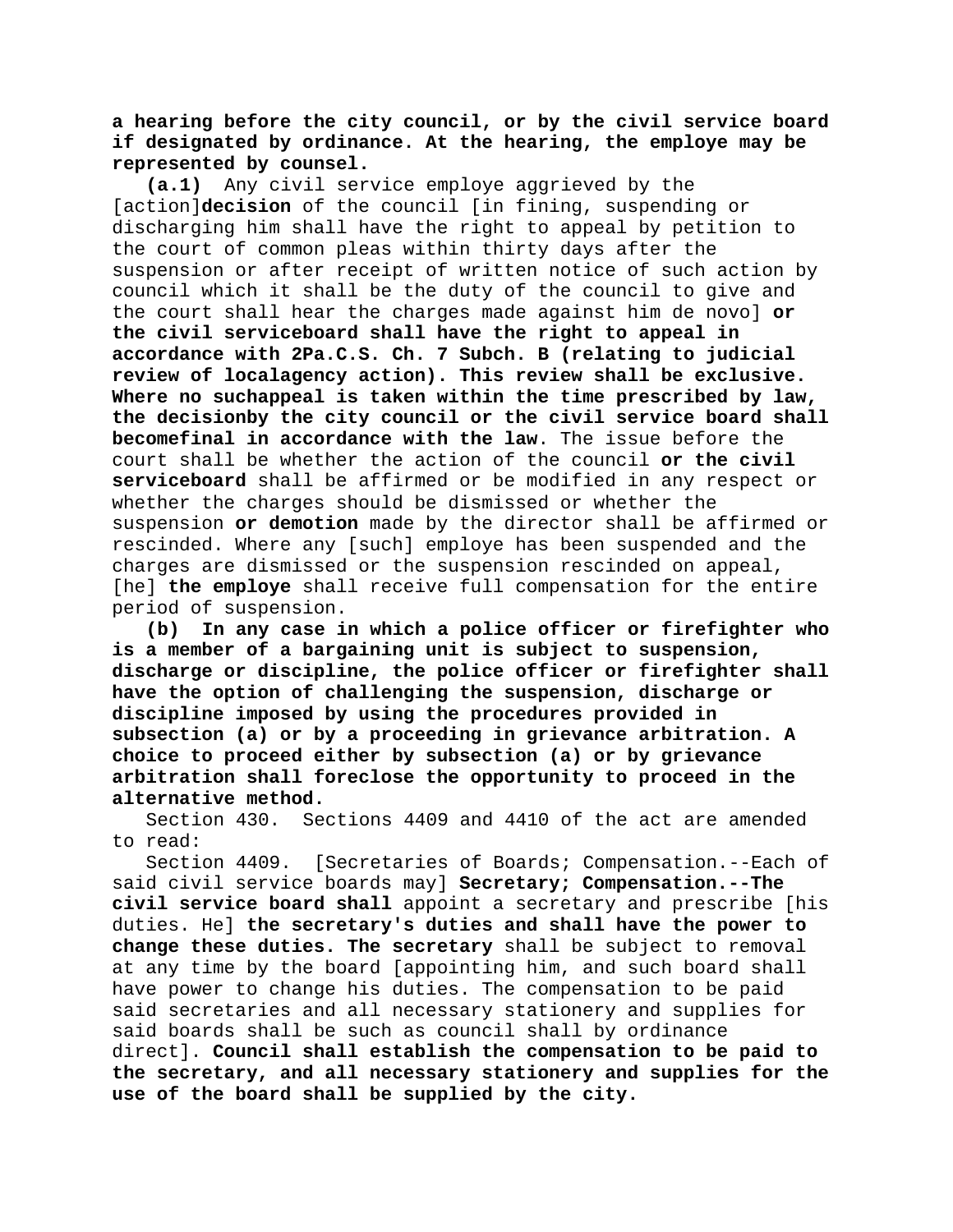Section 4410. Review of Eligibility Lists.--The lists of eligible names kept by [each] **the** civil service board shall be annually examined by the board for the purpose of deleting therefrom persons who are permanently unavailable for or disqualified for the position or positions involved, either by death, permanent removal from the area, written desire to be removed therefrom, or by other permanent cause[,] in conformity with the board's rules and regulations adopted pursuant to section [four thousand four hundred four] **4404**.

Section 431. The act is amended by adding an article to read:

# **ARTICLE XLIV-A VETERANS' AFFAIRS**

**(a) Support of Veterans' Organizations Section 4401-A. Appropriation to post of veterans.**

**Council may appropriate annually to organizations of veterans of the United States Armed Services or veterans' parents to aid in defraying the expenses of Memorial Day and Veterans Day, or other expenses such as payment of rent of any building or rooms where the organization has its regular meetings. Payments shall be made to defray actual expenses only. Before any payment is made, the organization receiving the same shall submit verified accounts of their expenditures.**

**Section 4402-A. Rooms for meetings of veterans.**

**Council may provide, upon application, to an organization composed of veterans of the United States Armed Services, a facility in any public building of the city, sufficient for the periodic meeting of each of the organizations.**

**(b) Pennsylvania National Guard Section 4411-A. Support of Pennsylvania National Guard units.**

**Council may appropriate annually a sum for the support and maintenance, discipline and training of any troop, company or similar unit of the Pennsylvania National Guard. If the units are organized as a battalion, regiment or similar organization, the total amount due may be paid to the commanding officer of the battalion, regiment or similar organization. Any money appropriated shall be paid by warrant drawn to the order of the commanding officer of the company, battalion, regiment or similar organization, only when it shall be certified to the city, by the Adjutant General of the Commonwealth, that the company has satisfactorily passed the annual inspection provided by law. The money appropriated shall be used and expended solely and exclusively for the support and maintenance, discipline and training of the company, battalion, regiment or similar organization; and the commanding officer shall account, by proper vouchers to the city each year, for the expenditure of the money appropriated. No appropriation shall be made for any**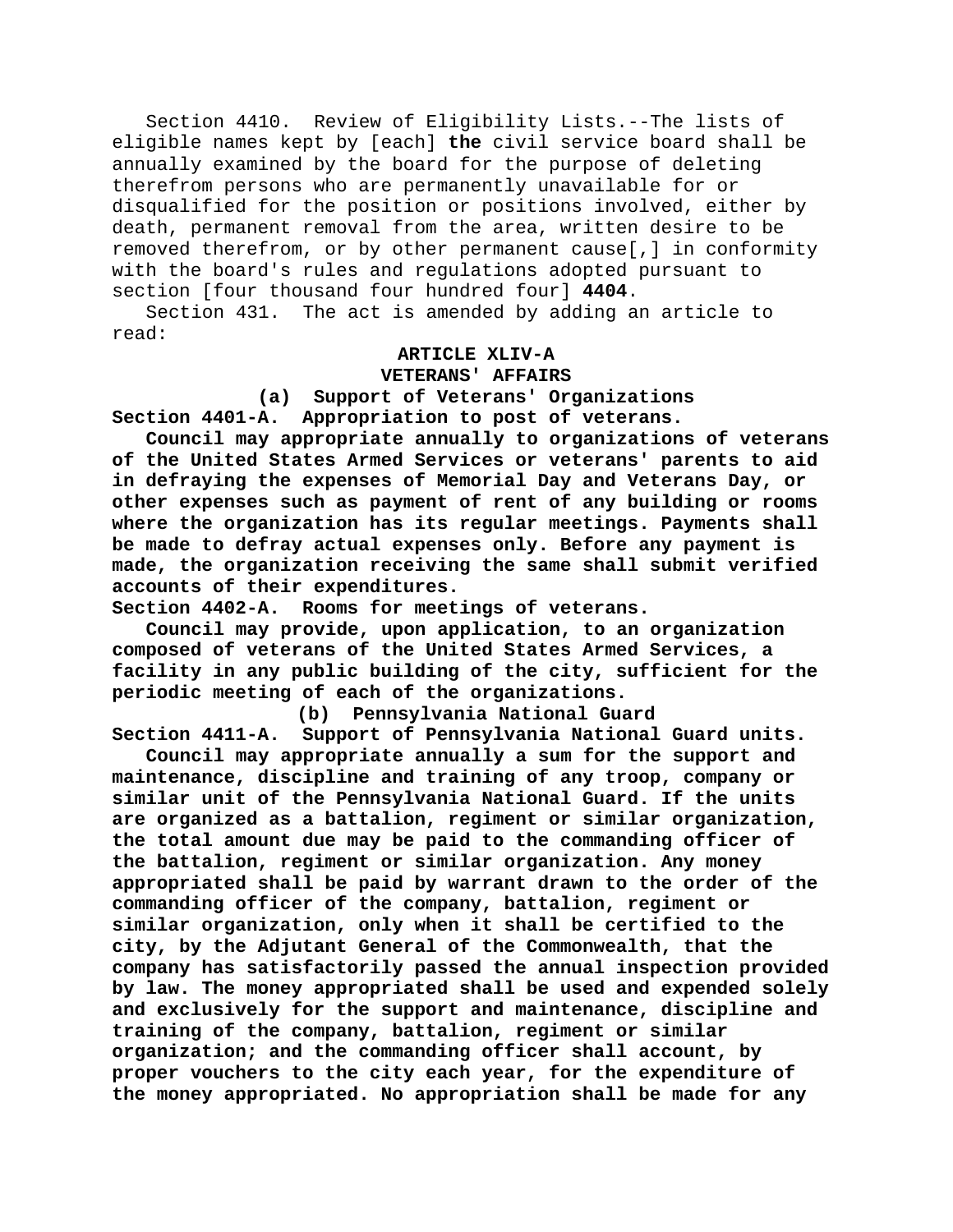**subsequent year until the expenditure of the previous year is duly and satisfactorily accounted for. The accounts of the expenditures shall be subject to the inspection of the Department of Military and Veterans Affairs and shall be audited by the city controller in the manner provided by this act for the audit of accounts of city money.**

**Section 4412-A. Assistance in erection of armories.**

**Council may appropriate money or convey land, either independently or in conjunction with any other political subdivision, to the Commonwealth, for the purpose of assisting the State Armory Board in the erection of armories for the use of the Pennsylvania National Guard, and to furnish water, sewer services, light or fuel free of cost to the Commonwealth for use in any armory of the Pennsylvania National Guard. Council may do all things necessary to accomplish the purpose of this section. Section 4413-A. Eminent domain for National Guard purposes.**

**Council may take, by right of eminent domain, for the purpose of appropriating to itself for the use of the Pennsylvania National Guard public lands, easements and public property in its possession or control and used or held by it for any other purpose. Such right, however, shall not be exercised as to any street or wharf.**

**Section 4414-A. Lands for armory purposes.**

**Council may acquire, by purchase or by gift, or by the right of eminent domain, any land for the use of the Pennsylvania National Guard and may convey lands so acquired to the Commonwealth in order to assist the State Armory Board in the erection of armories. The power conferred by this section shall not be exercised to take any church property, graveyard or cemetery. Lands within three miles outside the limits of the city may be acquired in like manner for the use of the Pennsylvania National Guard, provided that, if the land is acquired by eminent domain that the taking shall be subject to the limitations in 26 Pa.C.S. § 206 (relating to extraterritorial takings).**

**(c) Burials and Memorials**

**Section 4421-A. Purchase of burial grounds for deceased service persons.**

**Council may appropriate money for and purchase plots of ground in any cemetery or burial ground, within its respective city limits, for the interment of deceased service persons who die within the city, or die beyond the city but have a legal residence within the city at the time of their deaths, and whose bodies are entitled to be buried by the county under the provisions of existing laws.**

**Section 4422-A. Care of memorials.**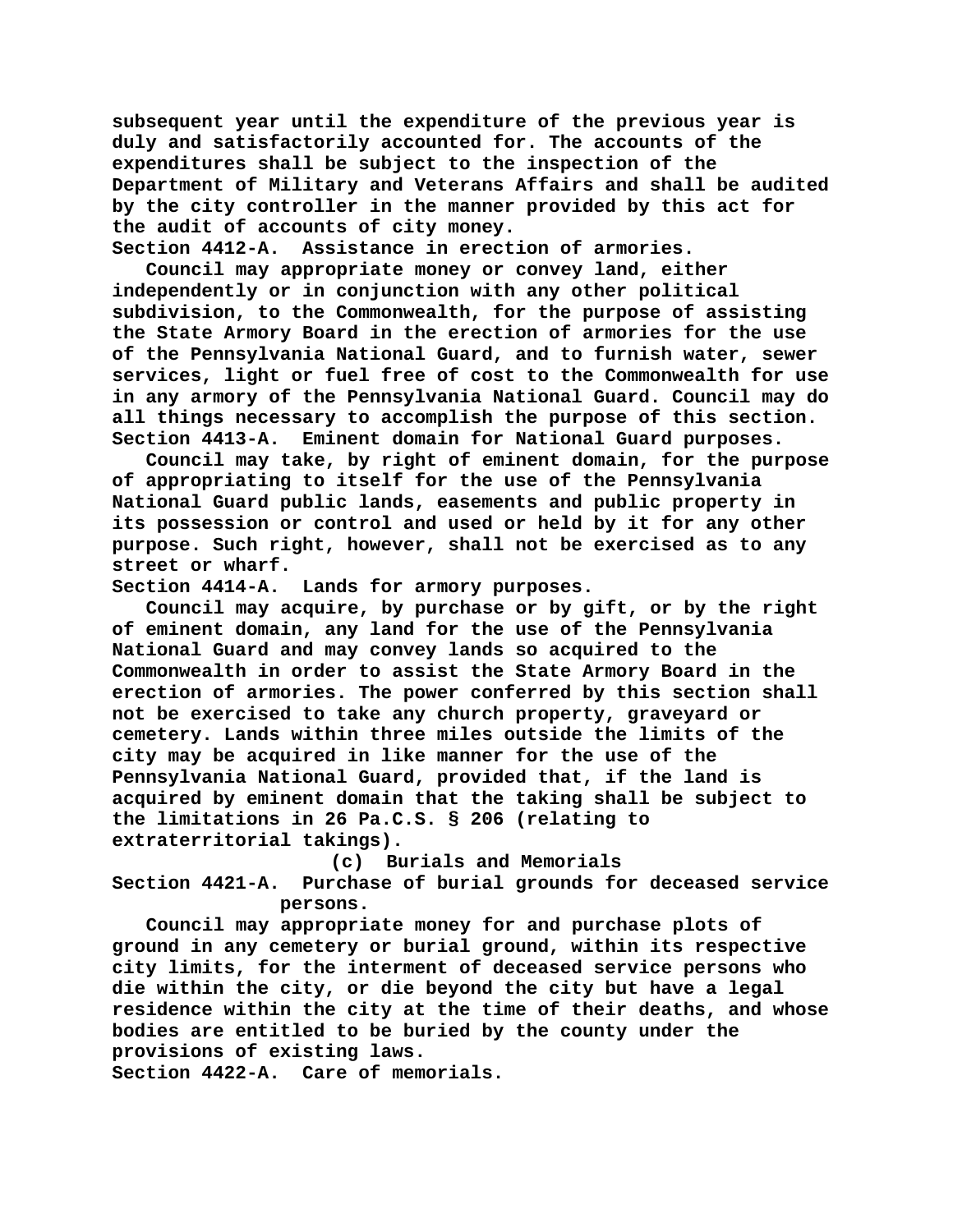**Council may take charge of, care for, maintain and keep in good order and repair, at the expense of the city, any soldier's monument, gun or carriage or similar memorial, situate in the city which is not in the charge or care of any person, body or organization and which is not put up or placed by the Government of the United States, the Commonwealth or the commissioners of the county or by the direction or authority of any other state. Council may receive from any person or organization any money or funds which can be used for the benefit of the memorials and expend the money.**

**Section 4423-A. Memorial trees.**

**Council may provide for or authorize provision for memorial trees for residents of the city who died while in the military service of the United States or in consequence thereof. Council may make appropriations or accept contributions for this purpose. Such trees shall bear some permanent indication of their purpose.**

**Section 4424-A. Penalty for injury to memorial trees.**

**Any person willfully, maliciously or negligently destroying or injuring any trees planted pursuant to the provisions of section 4423-A commits a misdemeanor and shall, upon conviction, be liable to a fine not exceeding \$500, or imprisonment not exceeding three months, or both, in the discretion of the court.**

Section 432. Article XLV heading and sections 4501, 4502, 4503, 4504 and 4505 of the act are repealed:

#### [ARTICLE XLV

### CHARITIES AND WELFARE

Section 4501. Creation of Department of Charity.--Council, by ordinance, may create a bureau for the purpose of administering charity and for support of the poor, create any office which may be deemed necessary for the proper government, support, and management of said bureau, and regulate and prescribe the powers, duties, and compensation of all such officers. Such bureau shall have the care, management, administration, and supervision of the charities, almshouses, poorhouses, and the relief of the poor of the city, subject, however, to the control of the council.

Section 4502. Power to Levy Special Tax.--Council may levy a tax annually, not exceeding ten mills on the dollar, on all persons and property taxable by the city for city purposes, for the support of said bureau.

Section 4503. Hospitals; Appropriations; Free Treatment for Poor.--Any city may acquire, by gift, devise, or bequest, lands, chattels, securities and funds for the establishment and maintenance of a hospital, for the purposes of caring for the sick and injured residents of such city and the vicinity thereof, and, for such purposes, to appropriate and expend money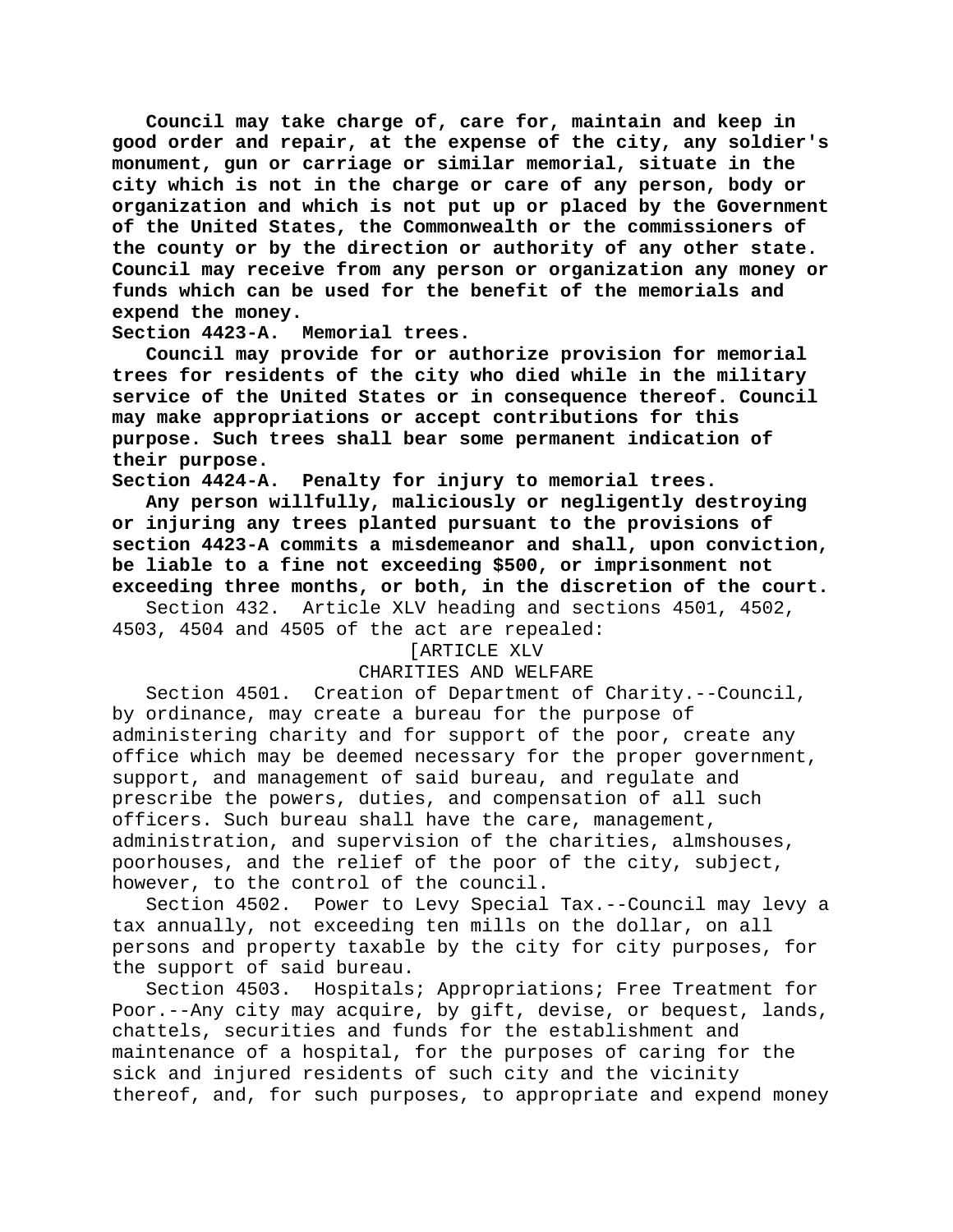of the city: Provided, That the poor residents of such city shall receive free treatment to the extent that it is possible to provide for same with the means available. Such hospital, or any ward therein, may be named in accord with the wishes of any person making a substantial donation thereto by will or otherwise.

Section 4504. Appointment of Trustees for Gifts; Powers.-- Such gifts, devises, bequests and appropriated funds shall be under the supervision of a board of trustees, to be appointed by council, consisting of at least nine trustees, three of whom shall be members of council, three of whom shall be licensed and practicing physicians in such city and the vicinity thereof, and the remainder of which board shall consist of residents of such city and vicinity thereof. Said appointments shall at all times be made subject to the approval of the orphans' court of the county in which said city is situated. Said board of trustees shall at all times be subject to the resolutions of council and the jurisdiction of said court, which shall have power to remove any of them upon petition of such city. Any vacancy in such board may be filled by a new appointment in manner aforesaid. Said board of trustees shall make reasonable rules for the management of such hospital, and appoint and remove the physicians, surgeons, nurses, and other employes necessary for the conduct thereof.

Section 4505. Appropriations or Other Assistance for Hospitals.--Council may make appropriations for the support or assistance of hospitals within or near the city or, in lieu thereof, council may provide for services to such hospitals at the city's expense and with materials or equipment of the city.]

Section 433. The act is amended by adding an article to read:

# **ARTICLE XLV-A**

# ASSESSMENTS FOR PUBLIC IMPROVEMENTS<br>Section 4501-A. Authority to assess. Authority to assess.

**(a) Authority.--In cases in which one or more properties are benefited from a public improvement, unless otherwise provided for in this act, a city shall be authorized to assess, as provided in this article, all or any portion of the costs of the public improvement, including any related administrative fees, against those properties that are benefited by the public improvement.**

**(b) Payment of costs.--Unless otherwise provided in this act, in addition to the authority to assess the cost of public improvements against properties benefited, a city shall have the power to pay for the cost of public improvements, in whole or in part, from general city funds or, if authorized, from a special city fund dedicated to that purpose.**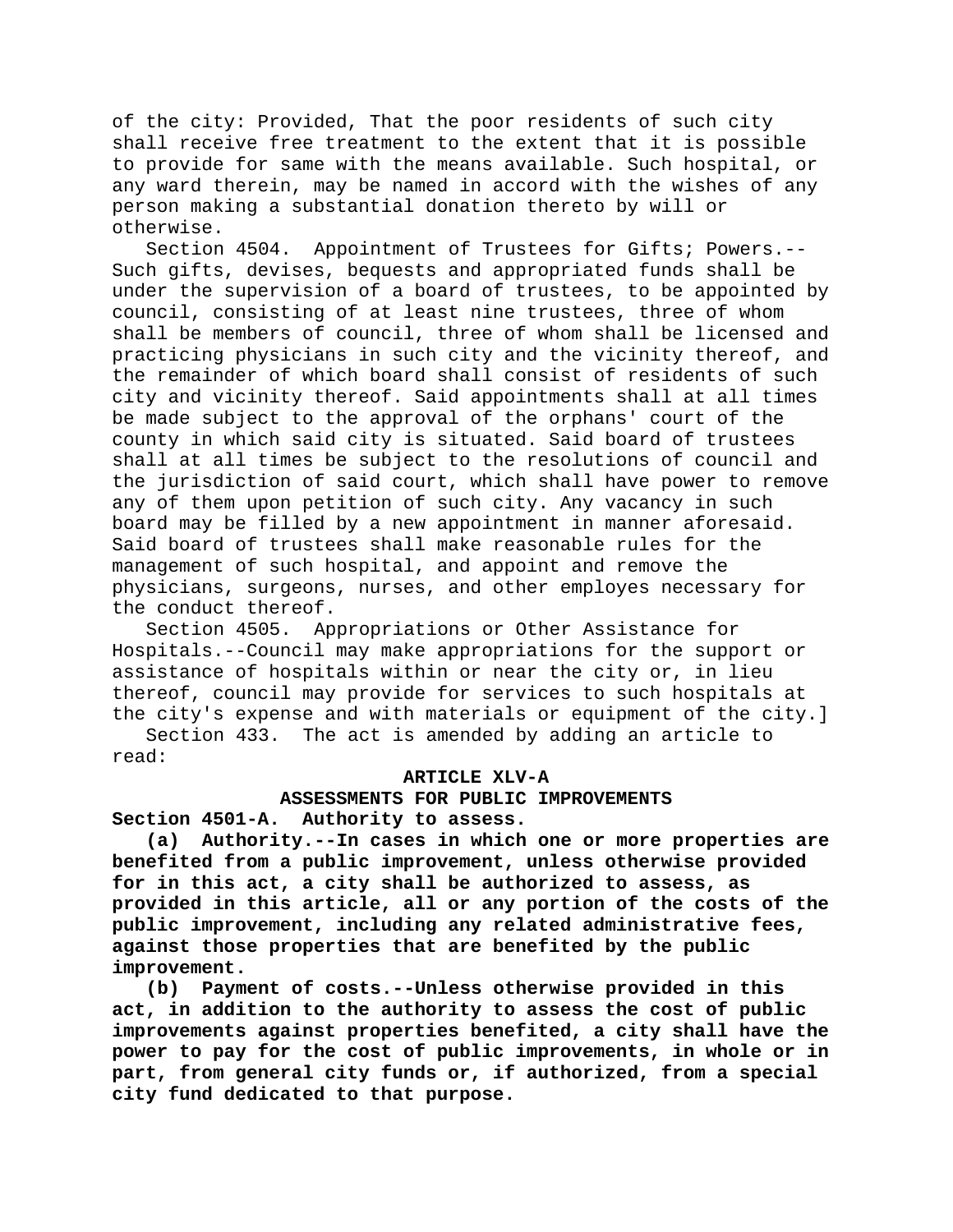**(c) Indebtedness.--If a city incurs indebtedness pursuant to 53 Pa.C.S. Pt. VII Subpt. B (relating to indebtedness and borrowing) for the purposes of funding the cost and expense of making public improvements for which assessments can be made in accordance with this article, and assessments are made, payments made on the assessments must be applied to pay the debt service for the indebtedness incurred for funding the cost and expense of making the public improvements.**

**(d) Definition.--As used in this article, unless the context clearly indicates otherwise, the term "public improvement" may include, but shall not be limited to, the building, paving, grading, rebuilding, repaving and regrading of streets, sidewalks, curbs and gutters; the creation, extension and renovation of water and sewerage collection, transmission, treatment and disposal systems; the creation, extension and renovation of storm, surface and subsurface drainage systems; the construction, reconstruction and repair of wharves and docks; the installation of pipes, wires and conduits relating to city-supplied utility services; the installation, maintenance or operation of lighting that services the streets and sidewalks within the city; or the planting, maintaining, trimming, transplanting, removal and protection of shade trees. Section 4502-A. Method of assessment.**

**(a) Ordinance.--In any case in which council elects to exercise the power to make assessments for a given public improvement as authorized in section 4501-A, it shall, by ordinance and in conformity with this article, establish the method and procedure pursuant to which assessments shall be made.**

**(b) Allocation of costs and expenses.--Council may, by ordinance, determine to make the assessment by any means that results in fairly allocating all or a portion of the costs and expenses of the public improvement among all properties benefited thereby in reasonable proportion to the benefits conferred upon each property. The methods that may be used to make assessments in accordance with this subsection may include, but shall not be limited to, an equal assessment per front foot, lot, parcel, dwelling unit or square foot or by an assessment made by viewers.**

**(c) Front foot method.--If the front foot method is used:**

**(1) The cost to be collected shall be divided by the total number of linear feet of street frontage of all properties benefited.**

**(2) The assessment against each property shall be that portion of the cost which is determined by multiplying the dividend under paragraph (1) by the number of linear feet for street frontage of that property.**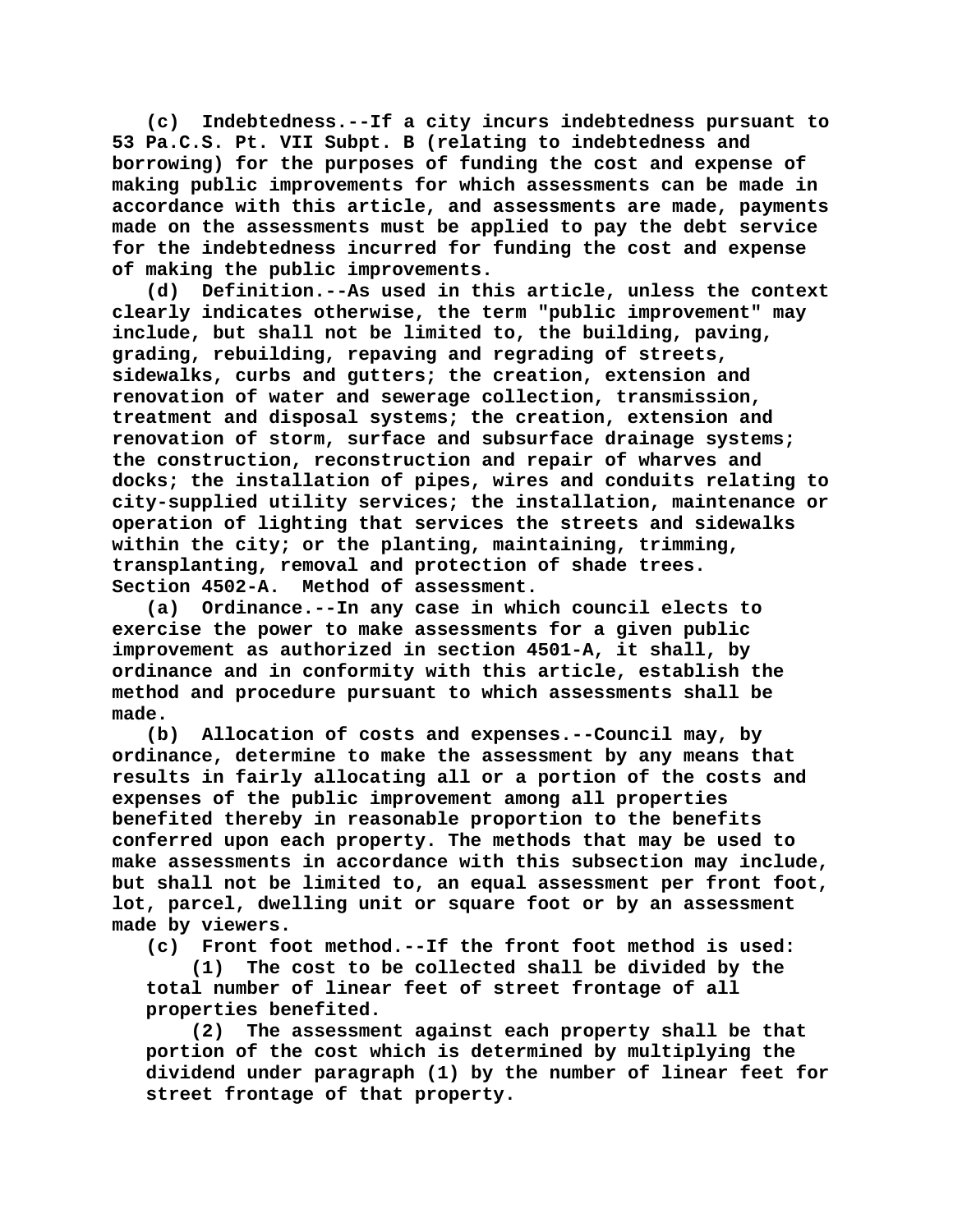**(3) Council shall have the power and its duty shall be, in the case of corner or irregularly shaped lots or where special conditions exist, to provide for an equitable adjustment, as necessary, to prevent an unjust or excessive assessment.**

**(d) Assessment based on report of viewers.--In order to pay for all or a portion of the cost or expenses of a public improvement, council may determine to assess properties benefited based upon a report of viewers. Three disinterested persons shall be appointed by council as viewers. A majority of the viewers shall assess the cost against each property benefited in reasonable proportion to the benefits conferred upon each property. The viewers, or a majority of them, shall make a report in writing which shall specify the amount assessed upon each property and shall present the report directly to council or file it with the city clerk, as council directs. Section 4503-A. Notice of assessment.**

**(a) Personal notice.--After the amounts to be assessed against the properties to be benefited by the public improvement have been calculated pursuant to the method and procedures as prescribed by ordinance, the city shall give personal notice of the assessment to the owner of each property that is being assessed. The notice shall also state that the owner has 30 days from receipt of the notice to appeal the assessment.**

**(b) Assessment effective.--An assessment made pursuant to this article shall become effective 30 days after personal notice is given by any of the following means:**

**(1) Personal service on the owner.**

**(2) Certified mail, addressee only, return receipt requested, to the owner at the owner's last known address.**

**(3) Posting notice at or upon the property, after reasonable attempts to give personal notice pursuant to** 

paragraphs (1) and (2) have failed.<br>Section 4504-A. Appeals to court. Appeals to court.

**Within 30 days after receipt of the notice of assessment, an owner of property shall have the right to appeal the assessment to the court of common pleas in the county in which the assessed property is located. On appeal, unless the court finds fraud, mistake or illegality, the court shall be restricted to determining the questions of whether the property assessed received any special benefits from the improvement and whether the assessment made exceeds the special benefits received. Section 4505-A. Benefits and damages.**

**In any proceeding in which damages to property are being sought as a result of a public improvement for which an assessment of benefits has been made, the excess of damages over benefits, or the excess of benefits over damages, or nothing in**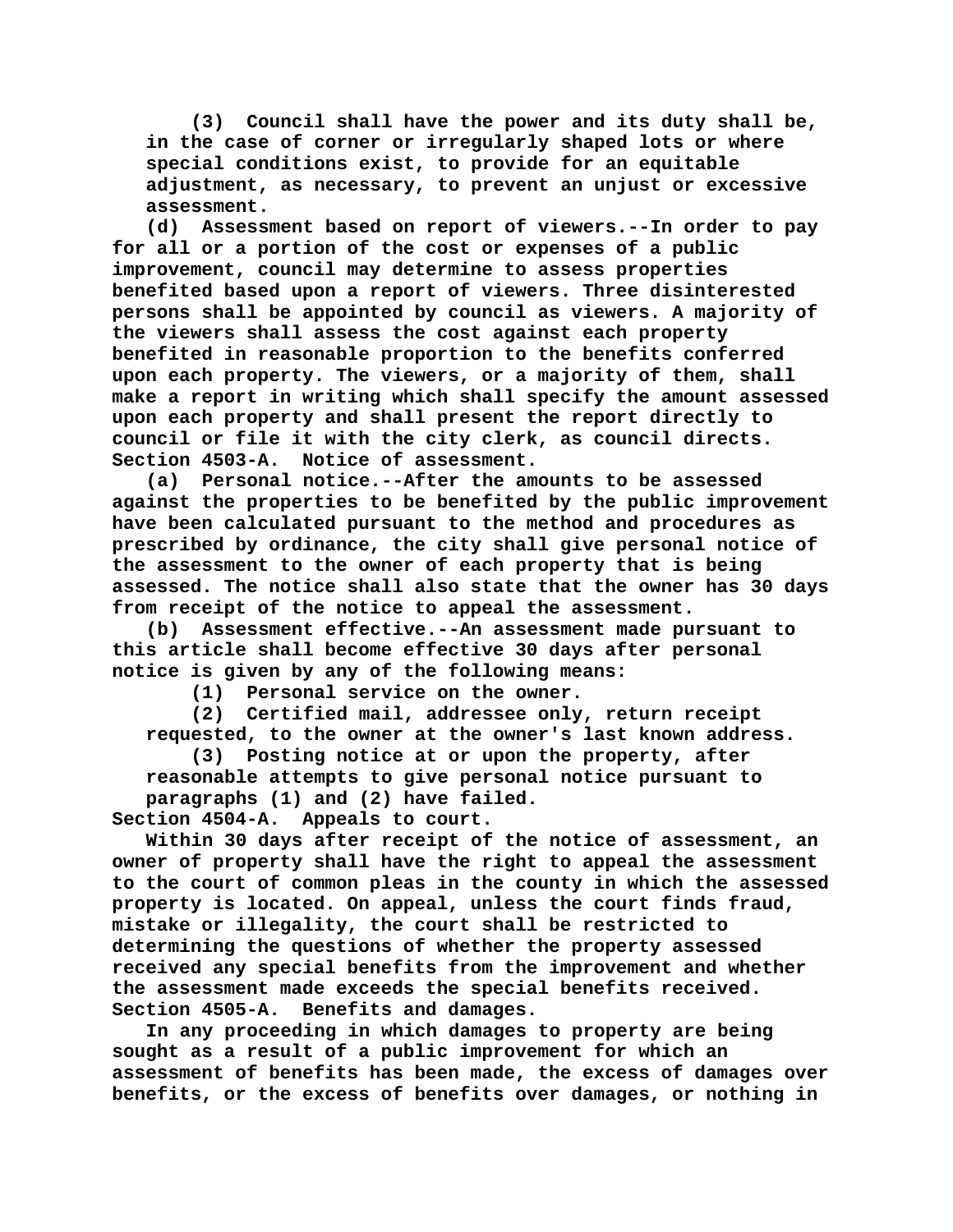**case the benefits and damages are equal, shall be awarded to or assessed against the owner of land and property affected by the public improvement.**

**Section 4506-A. Return by city of assessments paid on property unlawfully assessed.**

**The following shall apply with regard to the return of payments made on an unlawful assessment:**

**(1) If, after a timely appeal, a court makes a final determination that a property was unlawfully assessed or that the amount assessed exceeded, to a substantial amount, the benefits received by the property assessed from the public improvement, a city that received money in payment of the assessment shall repay the money in an amount as ordered by the court.**

**(2) Within two years of receiving payment of an assessment, the city may repay such money voluntarily if the city determines that the assessment or part thereof was made erroneously.**

**(3) Repayments to property owners pursuant to paragraph (1) or (2) shall include interest from the date of payment of the unlawful or erroneous assessment at the rate of interest that is provided for in 53 Pa.C.S. § 8426 (relating to interest on overpayment).**

**Section 4507-A. Payment of assessments in installments.**

**(a) Authorization.--An ordinance providing for a public improvement the expense of which is to be defrayed by an assessment against properties benefited by the public improvement may authorize the payment of the assessments in installments. The ordinance shall set a time when the installment payments shall commence and shall specify the length of time over which the installments may be extended and whether payments are to be made by equal annual or more frequent installments. The period during which installments may be paid shall not exceed the lesser of ten years or the number of years equal to the period of maturity of the bonds issued to fund the public improvement.**

**(b) Interest rate.--The ordinance shall set forth the rate of interest for the installments, which shall not be more than 10% per year unless a bond is issued for the improvement, in which case the maximum interest rate on the installment payments shall be pursuant to section 9 of the Municipal Claim and Tax Lien Law.**

**(c) Written agreement.--The city shall enter into a written installment agreement with each property owner that will pay the assessment in installments, subject to the requirements of the ordinance pertaining to such agreements and this article.**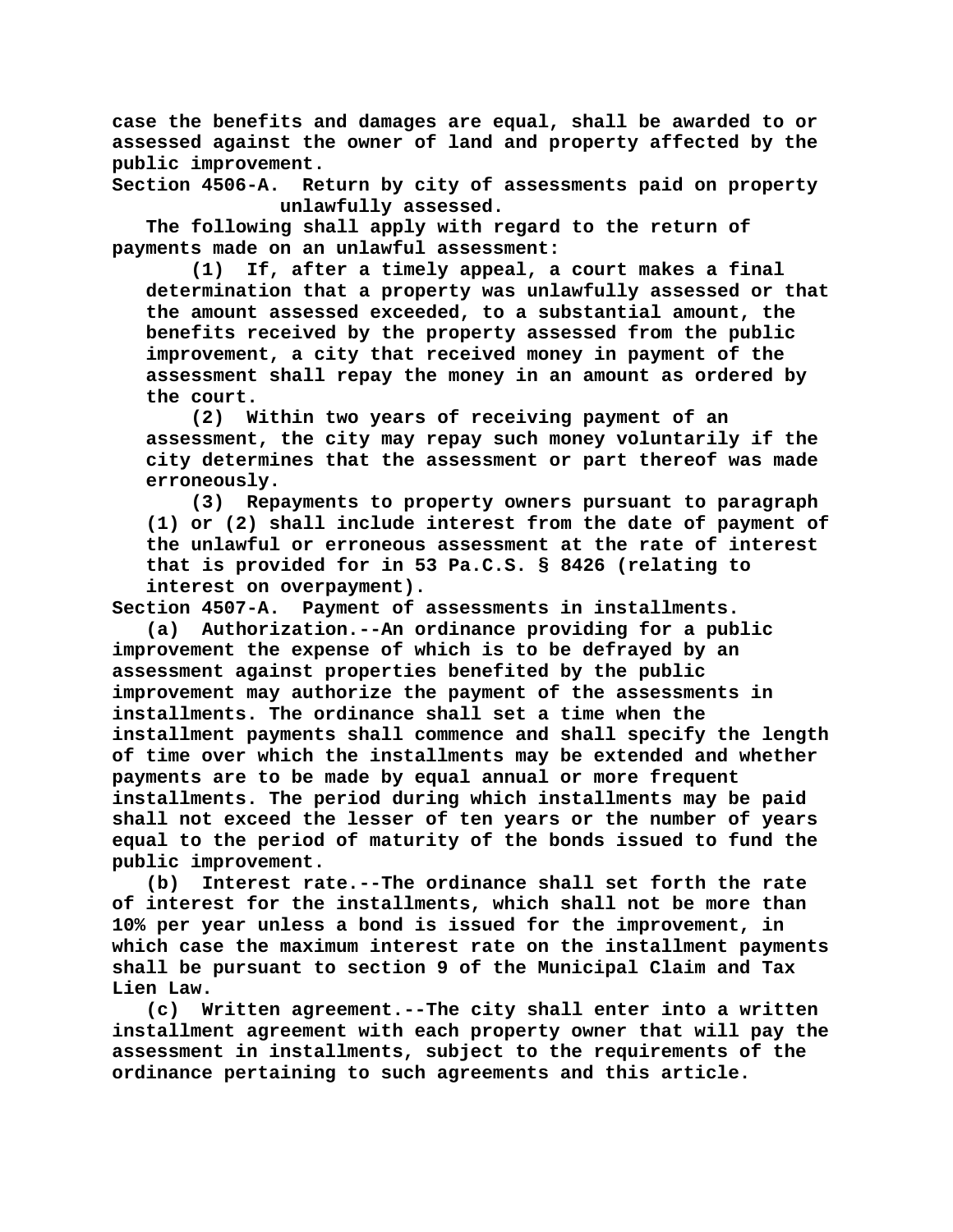**(d) Installments not paid.--If any of the installments shall remain unpaid for 60 days after the same has become due and payable, the entire unpaid assessment plus unpaid accrued interest and any costs shall be due and payable, and the city may proceed to collect them by filing a lien in the same manner as municipal claims are filed or by action in assumpsit.**

**(e) Advance payments.--Any property owner upon whom an assessment has been made may pay all or as many of the installments before they are due, with interest and costs to the due date of the next installment.**

**Section 4508-A. Collection of assessments.**

**(a) Authority.--Council shall have the power to authorize the city treasurer or other city official to collect assessments.**

**(b) Procedure.--The following shall apply to the collection of assessments:**

**(1) A city may collect an assessment that remains unpaid for 60 days after personal notice was given pursuant to section 4503-A, unless an installment agreement has been entered into pursuant to section 4507-A.**

**(2) An assessment made pursuant to this article may be collected in the same manner as municipal claims in the Municipal Claim and Tax Lien Law or by an action of assumpsit against the owner of the property benefited.**

**(3) Interest on an unpaid assessment shall begin to accrue from the time of completion of the improvement at a rate of 10% per year unless a bond is issued for the improvement, in which case the maximum interest rate shall be pursuant to section 9 of the Municipal Claim and Tax Lien Law.**

**(4) If a property owner has two or more lots against which there is an assessment for the same improvement, all of the lots may be embraced in one claim.**

**(5) Assessments, whether paid one time or by installments, shall be payable at the office of the city treasurer or any other place designated by ordinance.**

Section 434. Article XLVI heading of the act is reenacted to read:

ARTICLE XLVI

COLLECTION OF MUNICIPAL CLAIMS BY SUIT AND COMPROMISE OF CLAIMS

Section 435. Section 4601 of the act, amended July 25, 1963 (P.L.283, No.153), is amended to read:

Section 4601. Collection of Municipal Claims by Suit.--In addition to the remedies provided by **this act or any other** law for the filing of liens for the collection of municipal claims,**including, but not limited to, water rates, sewer rates**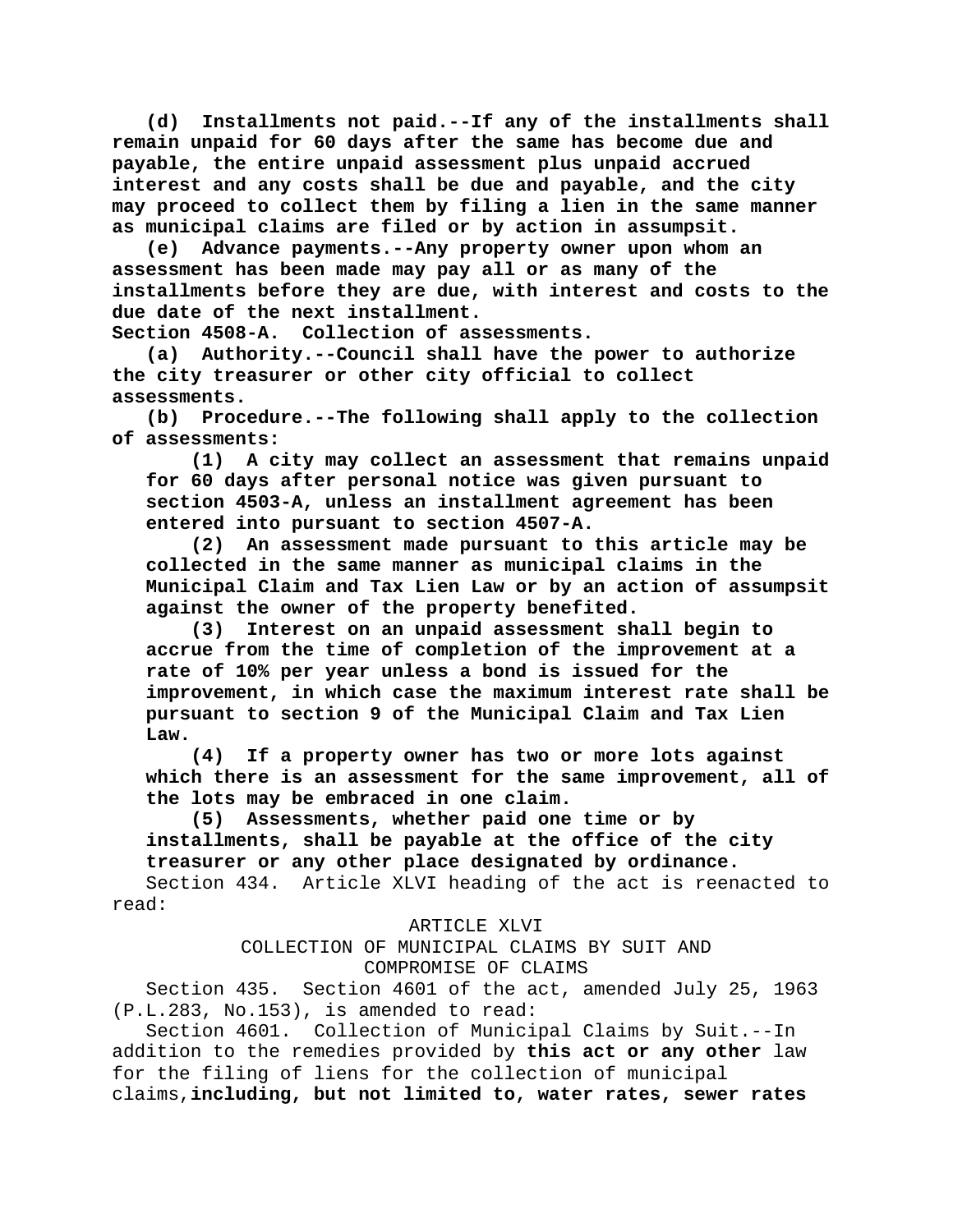**and theremoval of nuisances,** all cities may proceed for the recovery and collection of municipal claims by action of assumpsit against the person or persons who were the owner or owners of the property at the time of the completion of the improvement**,or at the time the water or sewer rates or the cost of theremoval of nuisances first became payable**, notwithstanding the fact that there was a failure on the part of [any such] **the**city, or its agents, to enter [any such] **the** municipal claim as a lien against the property assessed for the improvement **or forthe furnishing of water or sewer services or for the removal ofnuisances**, and for the recovery of which the action of assumpsit was brought. [Any such] **The** action in assumpsit shall be commenced **either** within six years after the completion of the improvement from which [said] **the** claim arises **or within six years after the water or sewer rates or the cost of abating a nuisance first became payable**.

This section shall extend to all municipal claims [where the improvement was] **for improvements** heretofore made, where the action of assumpsit has been instituted under the provisions of prior acts of Assembly, and where the claim was not barred by the statute of limitations affecting actions of assumpsit.

Section 436. Section 4602 of the act is amended to read:

Section 4602. Compromise of Municipal Claims[; Court Approval.--Whenever]**.--(a) If** any city has any municipal claim entered in the office of the prothonotary as a lien against real estate[, which said] **and if the** claim has existed for ten years or more, council may[, with the approval of the court of common pleas,] agree with the owner of [such] **the** real estate to accept, in compromise or reduction of the amount of the claim and the interest charges, expenses and fees added thereto and due thereon, any sum less than the whole of such amount so due.

**(b) Upon receipt of the compromise amount as agreed upon, the city shall cause the lien to be properly satisfied on the record, which satisfaction shall be as effective as if the whole amount of the claim, interest, charges, expenses and fees had been paid, and the claim shall no longer be a lien against the real estate or a claim against the owner thereof.**

**(c) The provisions of this section permitting compromise of municipal claims shall not apply to or in any manner affect any claims, the assessments for which are the sole basis of improvement bonds issued by any political subdivision and which are the security for the payment thereof, or any claims, the assessments for which have heretofore been assigned by any political subdivision to any contractor in payment of the amount due the contractor under terms of the contract for the improvement for which the assessment was levied.**

Section 437. Sections 4603 and 4604 of the act are repealed: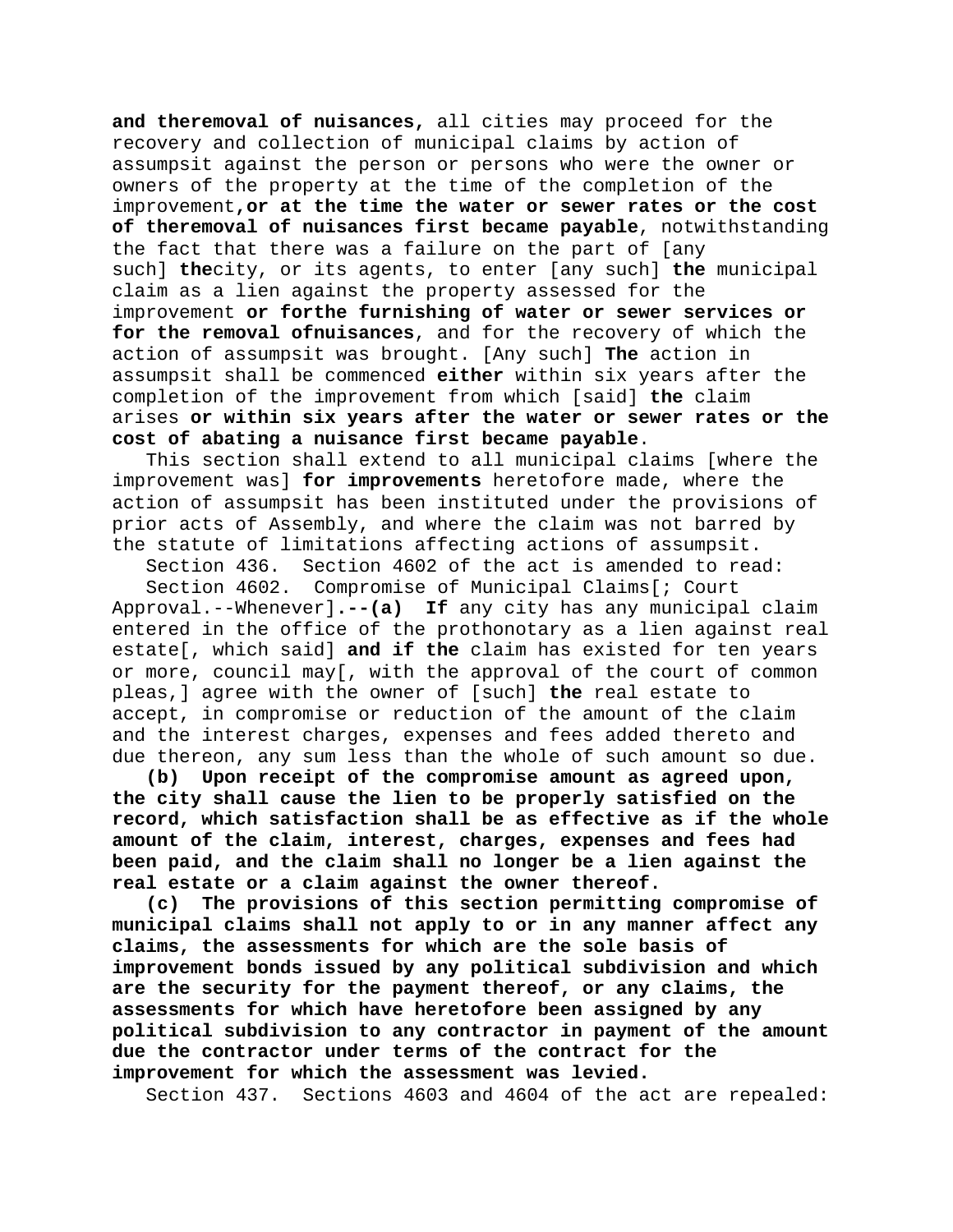[Section 4603. Satisfaction.--Upon receipt of the compromise amount so agreed upon and approved, the city shall cause the lien to be properly satisfied on the record, which satisfaction shall be as effective as if the whole amount of the claim, interest, charges, expenses and fees had been paid, and such claim shall no longer be a lien against the real estate or a claim against the said owner thereof.

Section 4604. Certain Claims Excluded.--The provisions of sections four thousand six hundred two and four thousand six hundred three shall not apply to or in any manner affect any claims, the assessments for which are the sole basis of improvement bonds issued by any political subdivision and which are the security for the payment thereof, or any claims, the assessments for which have heretofore been assigned by any political subdivision to any contractor in payment of the amount due him under terms of the contract for the improvement for which the assessment was levied. I

Section 438. Article XLVII heading of the act is reenacted to read:

## ARTICLE XLVII

ACTS OF ASSEMBLY REPEALED; SAVING CLAUSE Section 439. Section 4701 of the act is amended to read: Section 4701. Repeals and Saving Clause.--**(a)** 

**Nothingcontained in this act revives any act, or part of any act,repealed by the act reenacted, amended or revised by this**  act.<br>(b)

**(b)** The following acts and parts of acts of Assembly are hereby repealed as particularly set forth:

The act, approved the twenty-fifth day of March, one thousand eight hundred seventy-eight (Pamphlet Laws 8), entitled "An act authorizing cities of the third class to levy and collect taxes for park purposes, and curing any defects in previous levies," absolutely.

The act, approved the thirty-first day of May, one thousand nine hundred nineteen (Pamphlet Laws 358, Number 172), "An act to amend section three, article five of the act, approved the twenty-seventh day of June, one thousand nine hundred thirteen (Pamphlet Laws 568), entitled 'An act providing for the incorporation, regulation, and government of cities of the third class; regulating nomination and election of municipal officers therein; and repealing, consolidating, and extending existing laws in relation thereto,' by adding thereto clause forty-nine relative to the collection and disposal of garbage, ashes, and other waste and refuse matter," absolutely.

The act, approved the fourth day of June, one thousand nine hundred nineteen (Pamphlet Laws 373), entitled "An act to amend section three, article five of the act, approved the twenty-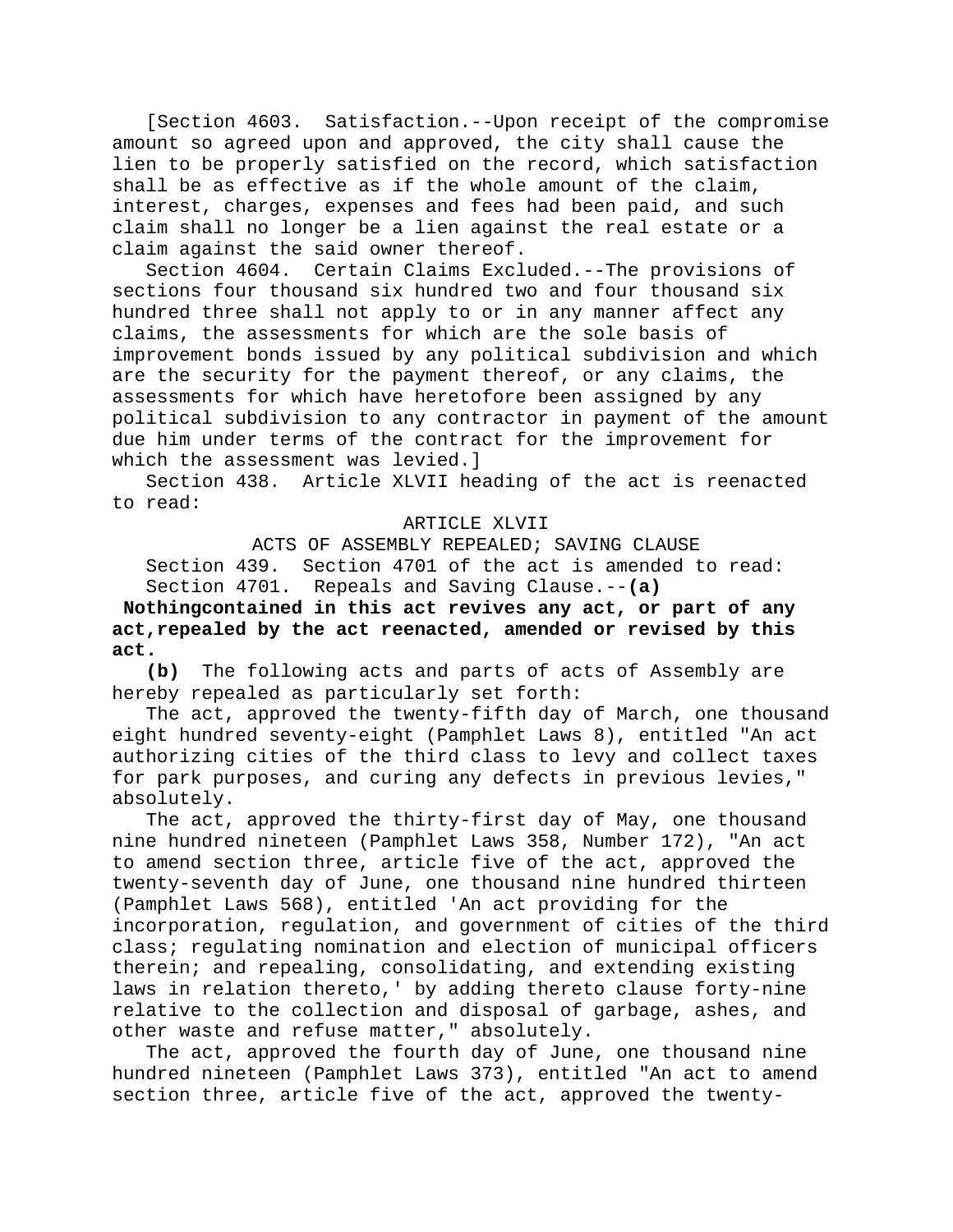seventh day of June, one thousand nine hundred thirteen (Pamphlet Laws, five hundred and sixty-eight), entitled 'An act providing for the incorporation, regulation, and government of cities of the third class; regulating nomination and election of municipal officers therein; and repealing, consolidating, and extending existing laws in relation thereto,' by adding thereto clause forty-nine, relative to appropriations for municipal music," absolutely.

The act, approved the tenth day of March, one thousand nine hundred twenty-one (Pamphlet Laws 29, Number 10), entitled "An act for the relief of certain county treasurers and county tax collectors, in the settlement of county, poor, and State taxes, in cities of the third class," absolutely.

The act, approved the twenty-second day of April, one thousand nine hundred twenty-seven (Pamphlet Laws 358), entitled "An act authorizing and empowering cities of the third class to recognize the moral obligation of the city to pay just claims against the city, although under existing laws no legal recovery could be had against the city," absolutely.

Section seven hundred twenty-three of the act, approved the first day of May, one thousand nine hundred twenty-nine (Pamphlet Laws 905), entitled "An act for the protection of the public safety; regulating the use of highways, and the operation of vehicles, tractors, street cars, trackless trolley omnibuses, bicycles, pedestrians, and the riding of animals upon the highways of this Commonwealth; providing for the titling, including liens, encumbrances, and legal claims; registration of certain vehicles and licensing the operators thereof, upon payment of prescribed fees; prescribing and limiting the powers of local authorities to deal with the subject matter of this act; conferring powers and imposing duties upon the Department of Revenue, the Department of Highways, peace officers, mayors, burgesses, magistrates, aldermen, justices of the peace, the courts and the clerks thereof, owners of vehicles, and garage keepers; providing that records are admissible as evidence; imposing upon owners, counties, cities, boroughs, incorporated towns, townships, within the Commonwealth, liability for damages caused by the negligent operation of their motor vehicles; imposing penalties; imposing certain costs upon counties; providing for the disposition of fines, forfeitures, fees, and miscellaneous receipts; making an appropriation and providing for refunds," in so far as inconsistent with the provisions of this act.

The act, approved the seventeenth day of May, one thousand nine hundred twenty-nine (Pamphlet Laws 1801), entitled "An act authorizing cities of the third class to provide, by ordinance, for the payment for public work or improvements heretofore made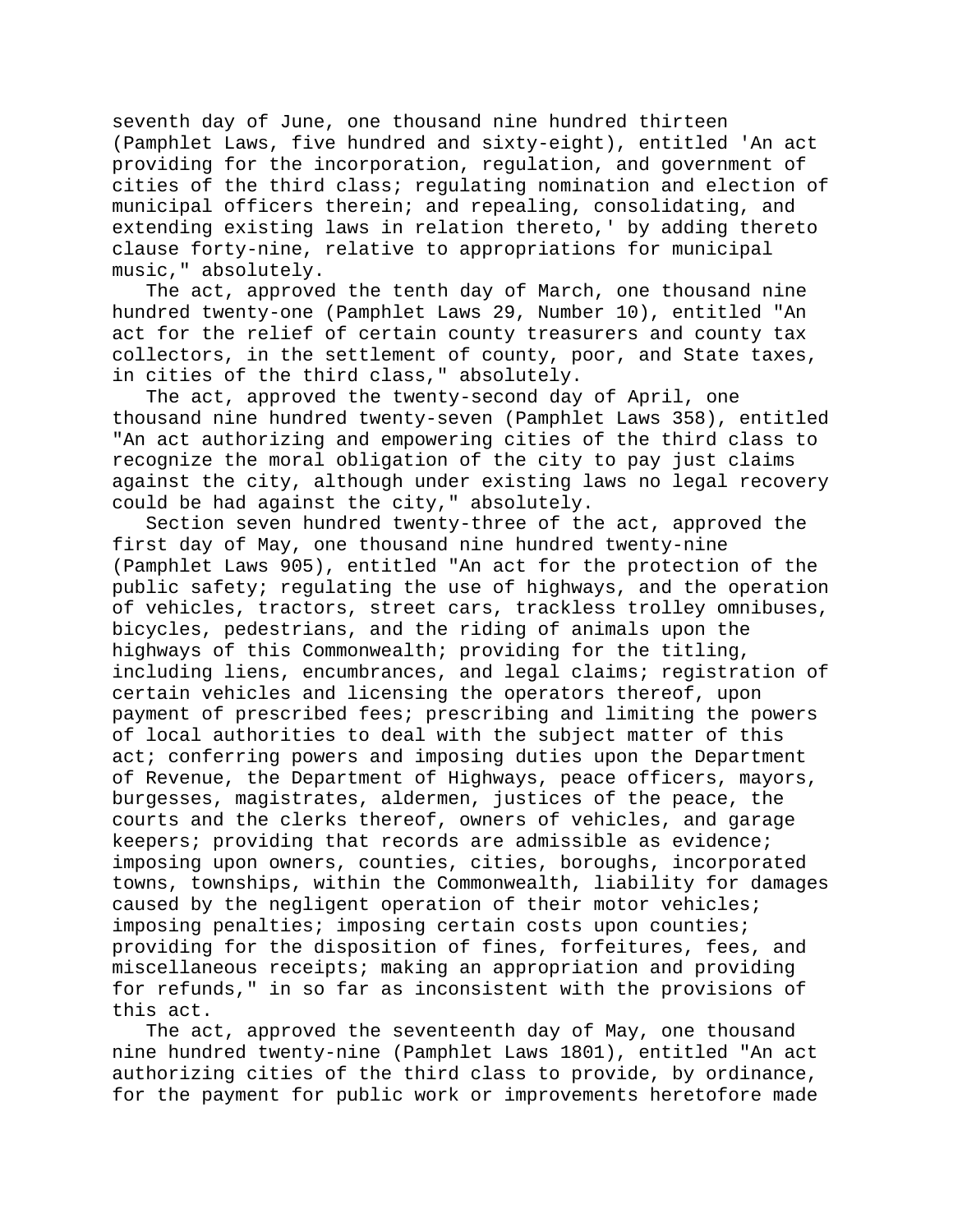for or furnished to the city, and accepted and used by the city, where no legal or valid contract was entered into as required by law," absolutely.

The act, approved the twenty-second day of May, one thousand nine hundred thirty-three (Pamphlet Laws 923), entitled "An act to authorize cities of the third class to sue out writs of scire facias on certain municipal claims, where more than five years have elapsed since said claims were filed, and to reduce such claims to judgment; and providing for the revival and collection of such judgments," absolutely.

**The act, approved the thirty-first day of May, one thousand nine hundred thirty-three (Pamphlet Laws 1108, Number 272), entitled "An act providing for the appointment, promotion, reduction, removal and reinstatement of paid officers, firemen and employes of fire departments and of fire alarm operators and fire box inspectors in the bureaus of electricity in cities of the third class; defining the powers and duties of civil service commissions for such purposes; and fixing penalties," absolutely.**

The act, approved the sixteenth day of May, one thousand nine hundred thirty-five (Pamphlet Laws 176, Number 82), entitled "An act requiring cities of the second and third class to allow members of the police departments, twenty-four consecutive hours of rest each week, and fourteen days vacation each year, except in emergency cases," so far as it relates to cities of the third class.

The act, approved the first day of May, one thousand nine hundred thirty-nine (Pamphlet Laws 40), entitled "An act to amend the title and the act, approved the sixteenth day of May, one thousand nine hundred thirty-five (Pamphlet Laws, one hundred seventy-six), entitled 'An act requiring cities of the second and third class to allow members of the police departments, twenty-four consecutive hours of rest each week, and fourteen days vacation each year, except in emergency cases,' extending the provisions of said act to cities of the second class A," so far as it relates to cities of the third class.

Sections six hundred eighty-two and six hundred ninety of the act, approved the twenty-fourth day of June, one thousand nine hundred thirty-nine (Pamphlet Laws 872), entitled "An act to consolidate, amend and revise the penal laws of the Commonwealth," so far as they relate to cities of the third class and are inconsistent with the provisions of this act.

The act, approved the twenty-third day of May, one thousand nine hundred forty-five (Pamphlet Laws 907), entitled "An act authorizing cities of the third class, with the approval of the court of common pleas, to accept less than the full amount of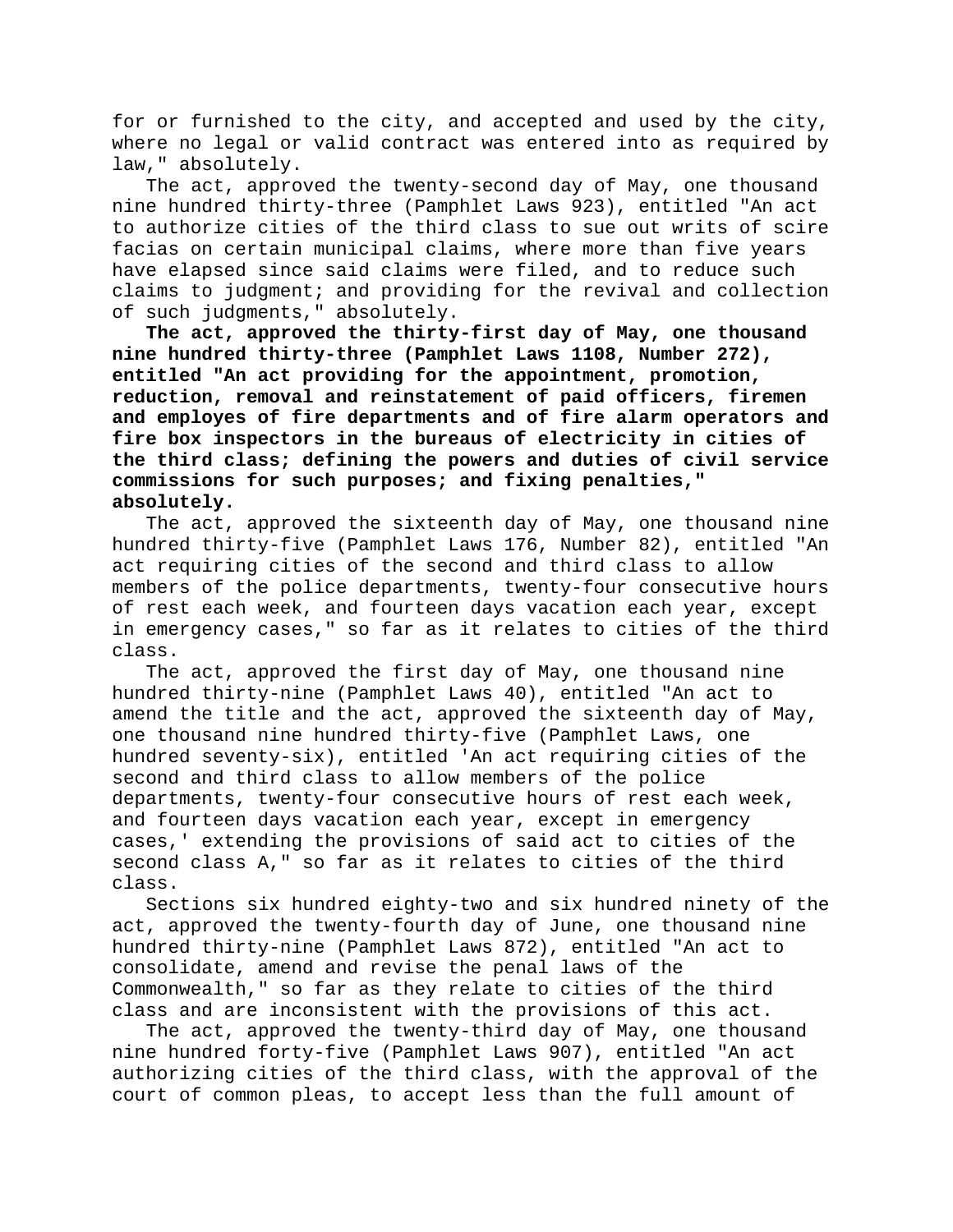certain municipal claims filed as a lien against real estate in compromise settlements thereof," absolutely.

The act, approved the second day of May, one thousand nine hundred forty-seven (Pamphlet Laws 149), entitled "An act authorizing cities to enact ordinances prohibiting smoking or the carrying of lighted cigarettes, cigars, pipes or matches or using matches or other fire producing devices in certain retail stores within such cities and to provide penalties therefor," so far as it relates to cities of the third class.

**(c)** All other acts or parts of acts of Assembly supplied by or inconsistent with the provisions of this act are hereby repealed. It is the intention that this act shall furnish a complete and exclusive system for the government and regulation of cities of the third class, except as to the several matters enumerated in section [one hundred and three of this act] **103**.

[But nothing] **(d) Nothing** contained in this act shall be construed to repeal any local or special laws; or to repeal the provisions of **66 Pa.C.S. Pt. I, known as** the Public Utility [Law] **Code**; or any law relating to the Board of Commissioners of Navigation for the River Delaware and its navigable tributaries; or the provisions of any law, the enforcement of which is vested in the Department of Health or the [Sanitary Water Board] **Department of Environmental Protection**; or the provisions of any law, the enforcement of which is vested in the Department of [Forests and Waters] **Conservation and Natural Resources** [or the Water and Power Resources Board]; or the provisions of **74 Pa.C.S. Ch. 59 Subch. B, known as** the Airport Zoning Act; [or any of the provisions of the act, approved the thirty-first day of May, one thousand nine hundred thirty-three (Pamphlet Laws 1108); or any of the provisions of the act, approved the thirteenth day of May, one thousand nine hundred thirty-seven (Pamphlet Laws 620); or any of the provisions of the act, approved the second day of July, one thousand nine hundred thirty-seven (Pamphlet Laws 2803),] or any of the provisions of the act, approved [the twenty-third day of May, one thousand nine hundred forty-five (Pamphlet Laws 903)] **May 23, 1945 (P.L.903, No.362)**; or any amendments or supplements of them; or any laws or parts of laws pertaining to civil defense.

**(e) Nothing in this act shall be construed to repeal any provision in or the act of February 14, 2008 (P.L.6, No.3), known as the "Right-to-Know Law," any provision of 45 Pa.C.S. (relating to legal notices) or any provision of 65 Pa.C.S. (relating to public officers).**

Section 440. Civil service boards shall be terminated and continued as follows:

(1) All civil service boards created prior to the effective date of this section, and pursuant to the act,